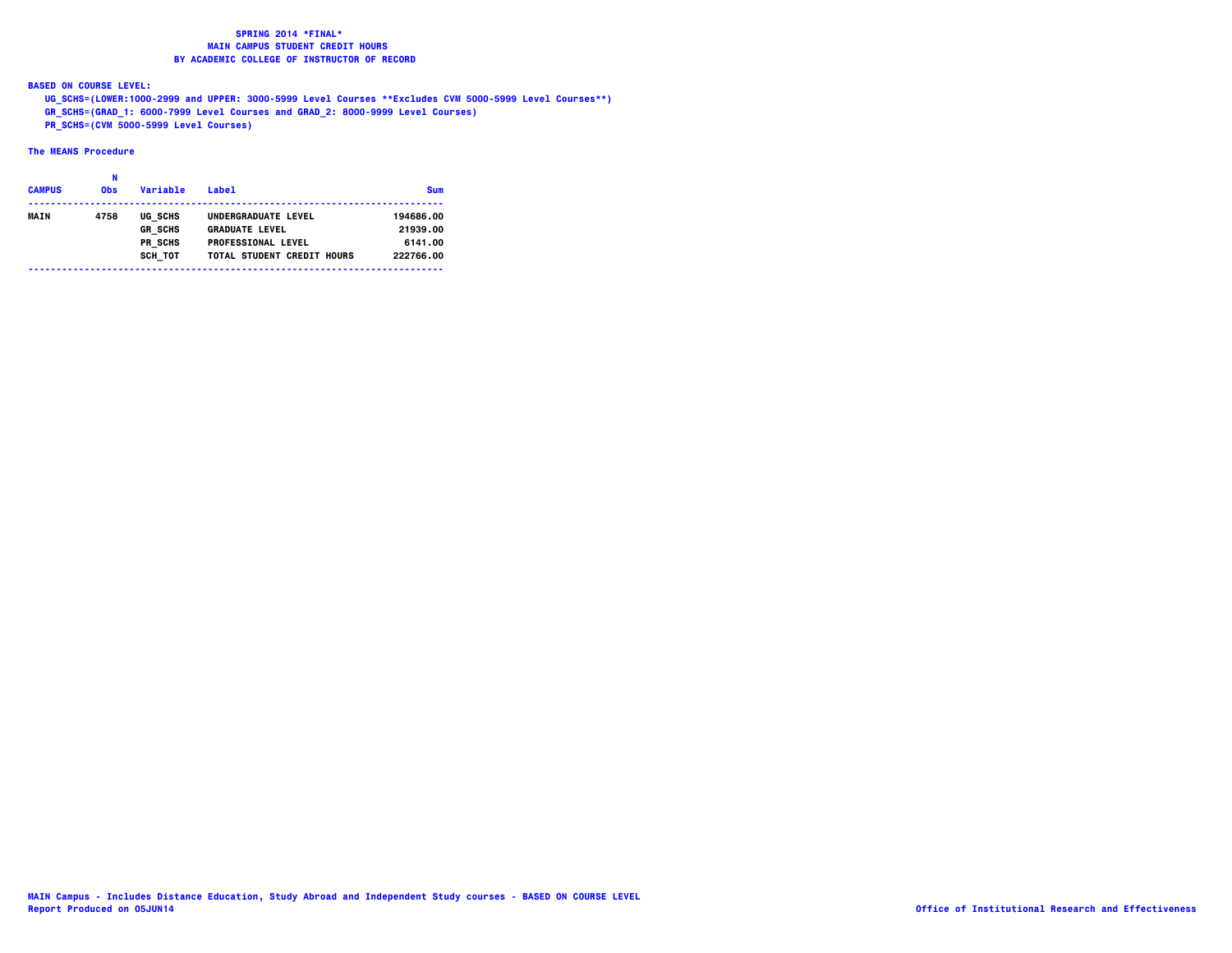**BASED ON COURSE LEVEL:**

 **UG\_SCHS=(LOWER:1000-2999 and UPPER: 3000-5999 Level Courses \*\*Excludes CVM 5000-5999 Level Courses\*\*)**

- **GR\_SCHS=(GRAD\_1: 6000-7999 Level Courses and GRAD\_2: 8000-9999 Level Courses)**
- **PR\_SCHS=(CVM 5000-5999 Level Courses)**

| <b>COURSE CAMPUS</b>      | N<br><b>Obs</b> | Variable       | <b>Label</b>                      | <b>Sum</b> |
|---------------------------|-----------------|----------------|-----------------------------------|------------|
| Starkville                | 4414            | UG SCHS        | UNDERGRADUATE LEVEL               | 187390.00  |
|                           |                 | <b>GR SCHS</b> | <b>GRADUATE LEVEL</b>             | 16517.00   |
|                           |                 | PR SCHS        | <b>PROFESSIONAL LEVEL</b>         | 6141.00    |
|                           |                 | SCH TOT        | TOTAL STUDENT CREDIT HOURS        | 210048.00  |
| <b>Distance Education</b> | 340             | UG SCHS        | UNDERGRADUATE LEVEL               | 7058.00    |
|                           |                 | <b>GR SCHS</b> | <b>GRADUATE LEVEL</b>             | 5413.00    |
|                           |                 | PR SCHS        | <b>PROFESSIONAL LEVEL</b>         | 0.00       |
|                           |                 | SCH TOT        | TOTAL STUDENT CREDIT HOURS        | 12471.00   |
| Study Abroad              | 4               | UG SCHS        | UNDERGRADUATE LEVEL               | 238.00     |
|                           |                 | <b>GR SCHS</b> | <b>GRADUATE LEVEL</b>             | 9.00       |
|                           |                 | PR SCHS        | <b>PROFESSIONAL LEVEL</b>         | 0.00       |
|                           |                 | SCH TOT        | <b>TOTAL STUDENT CREDIT HOURS</b> | 247.00     |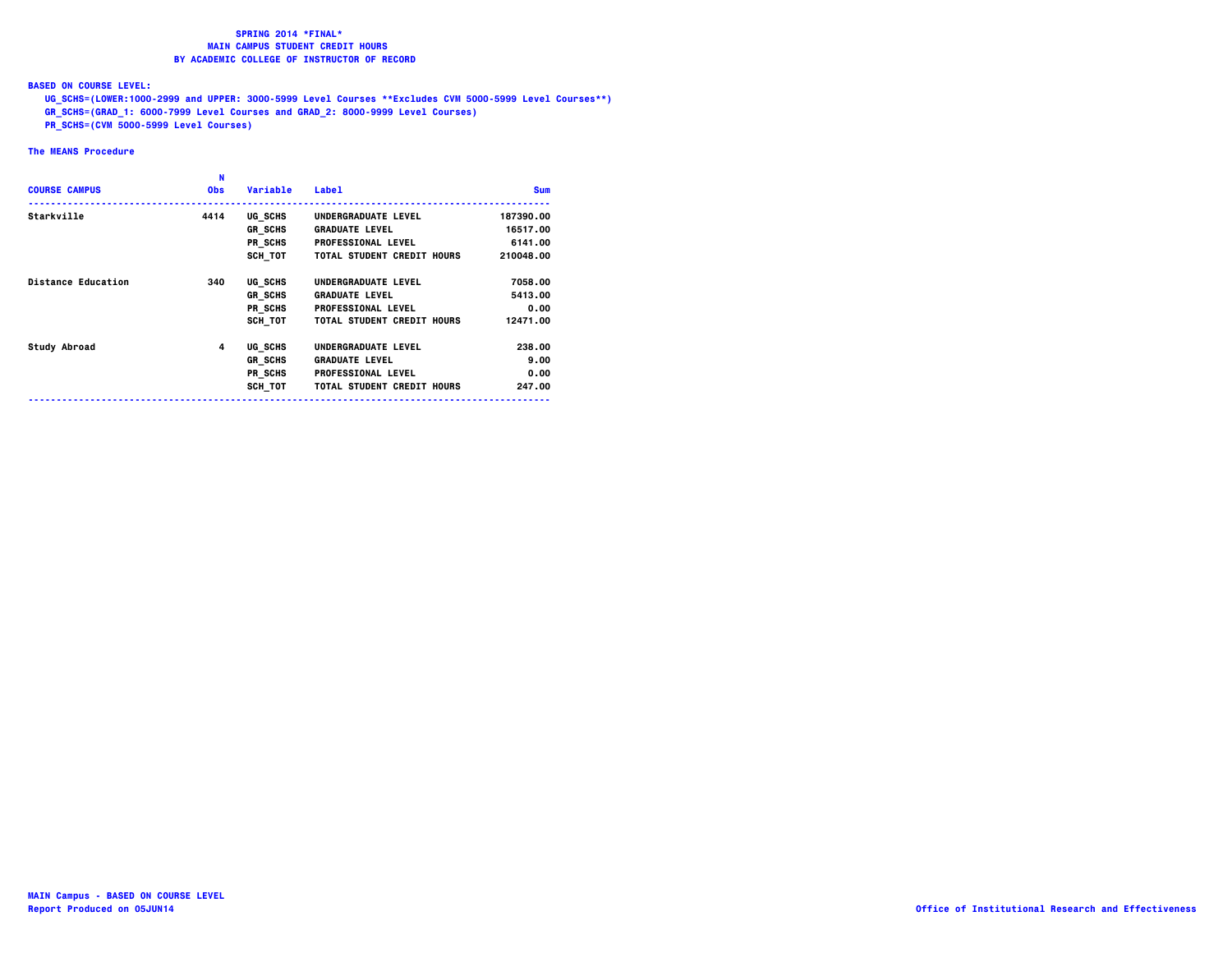**BASED ON COURSE LEVEL:**

 **UG\_SCHS=(LOWER:1000-2999 and UPPER: 3000-5999 Level Courses \*\*Excludes CVM 5000-5999 Level Courses\*\*)**

- **GR\_SCHS=(GRAD\_1: 6000-7999 Level Courses and GRAD\_2: 8000-9999 Level Courses)**
- **PR\_SCHS=(CVM 5000-5999 Level Courses)**

|                                        | N    |                |                                   |            |
|----------------------------------------|------|----------------|-----------------------------------|------------|
| <b>ACADEMIC COLLEGE</b>                | 0bs  | Variable       | Label                             | <b>Sum</b> |
| <b>Agriculture &amp; Life Sciences</b> | 608  | UG SCHS        | UNDERGRADUATE LEVEL               | 14134.00   |
|                                        |      | GR SCHS        | <b>GRADUATE LEVEL</b>             | 2797.80    |
|                                        |      | PR SCHS        | <b>PROFESSIONAL LEVEL</b>         | 123.00     |
|                                        |      | SCH TOT        | <b>TOTAL STUDENT CREDIT HOURS</b> | 17054.80   |
| Architecture, Art & Design             | 167  | UG SCHS        | UNDERGRADUATE LEVEL               | 7621.00    |
|                                        |      | GR SCHS        | <b>GRADUATE LEVEL</b>             | 28.00      |
|                                        |      | PR SCHS        | <b>PROFESSIONAL LEVEL</b>         | 0.00       |
|                                        |      | SCH TOT        | <b>TOTAL STUDENT CREDIT HOURS</b> | 7649.00    |
| Arts & Sciences                        | 2002 | UG SCHS        | UNDERGRADUATE LEVEL               | 99280.00   |
|                                        |      | GR SCHS        | <b>GRADUATE LEVEL</b>             | 7100.00    |
|                                        |      | PR SCHS        | <b>PROFESSIONAL LEVEL</b>         | 0.00       |
|                                        |      | <b>SCH TOT</b> | <b>TOTAL STUDENT CREDIT HOURS</b> | 106380.00  |
| <b>Business</b>                        | 243  | UG SCHS        | UNDERGRADUATE LEVEL               | 23559.00   |
|                                        |      | GR SCHS        | <b>GRADUATE LEVEL</b>             | 2037.00    |
|                                        |      | PR SCHS        | <b>PROFESSIONAL LEVEL</b>         | 0.00       |
|                                        |      | SCH TOT        | TOTAL STUDENT CREDIT HOURS        | 25596.00   |
| Education                              | 727  | UG SCHS        | UNDERGRADUATE LEVEL               | 28205.00   |
|                                        |      | GR SCHS        | <b>GRADUATE LEVEL</b>             | 4396.00    |
|                                        |      | PR_SCHS        | <b>PROFESSIONAL LEVEL</b>         | 0.00       |
|                                        |      | SCH TOT        | TOTAL STUDENT CREDIT HOURS        | 32601.00   |
| Engineering                            | 654  | UG SCHS        | UNDERGRADUATE LEVEL               | 18383.00   |
|                                        |      | GR SCHS        | <b>GRADUATE LEVEL</b>             | 3982.20    |
|                                        |      | PR SCHS        | <b>PROFESSIONAL LEVEL</b>         | 0.00       |
|                                        |      | SCH TOT        | TOTAL STUDENT CREDIT HOURS        | 22365.20   |
| <b>Forest Resources</b>                | 170  | UG SCHS        | UNDERGRADUATE LEVEL               | 2247.00    |
|                                        |      | <b>GR SCHS</b> | <b>GRADUATE LEVEL</b>             | 1168.00    |
|                                        |      | PR SCHS        | PROFESSIONAL LEVEL                | 0.00       |
|                                        |      | SCH TOT        | <b>TOTAL STUDENT CREDIT HOURS</b> | 3415.00    |
| Veterinary Medicine                    | 182  | UG SCHS        | UNDERGRADUATE LEVEL               | 866.00     |
|                                        |      | GR SCHS        | <b>GRADUATE LEVEL</b>             | 430.00     |
|                                        |      | PR SCHS        | <b>PROFESSIONAL LEVEL</b>         | 6018.00    |
|                                        |      | SCH TOT        | TOTAL STUDENT CREDIT HOURS        | 7314.00    |
| Academic Affairs                       | 5    | UG SCHS        | UNDERGRADUATE LEVEL               | 391.00     |
|                                        |      | GR_SCHS        | <b>GRADUATE LEVEL</b>             | 0.00       |
|                                        |      | PR SCHS        | <b>PROFESSIONAL LEVEL</b>         | 0.00       |
|                                        |      | SCH TOT        | TOTAL STUDENT CREDIT HOURS        | 391.00     |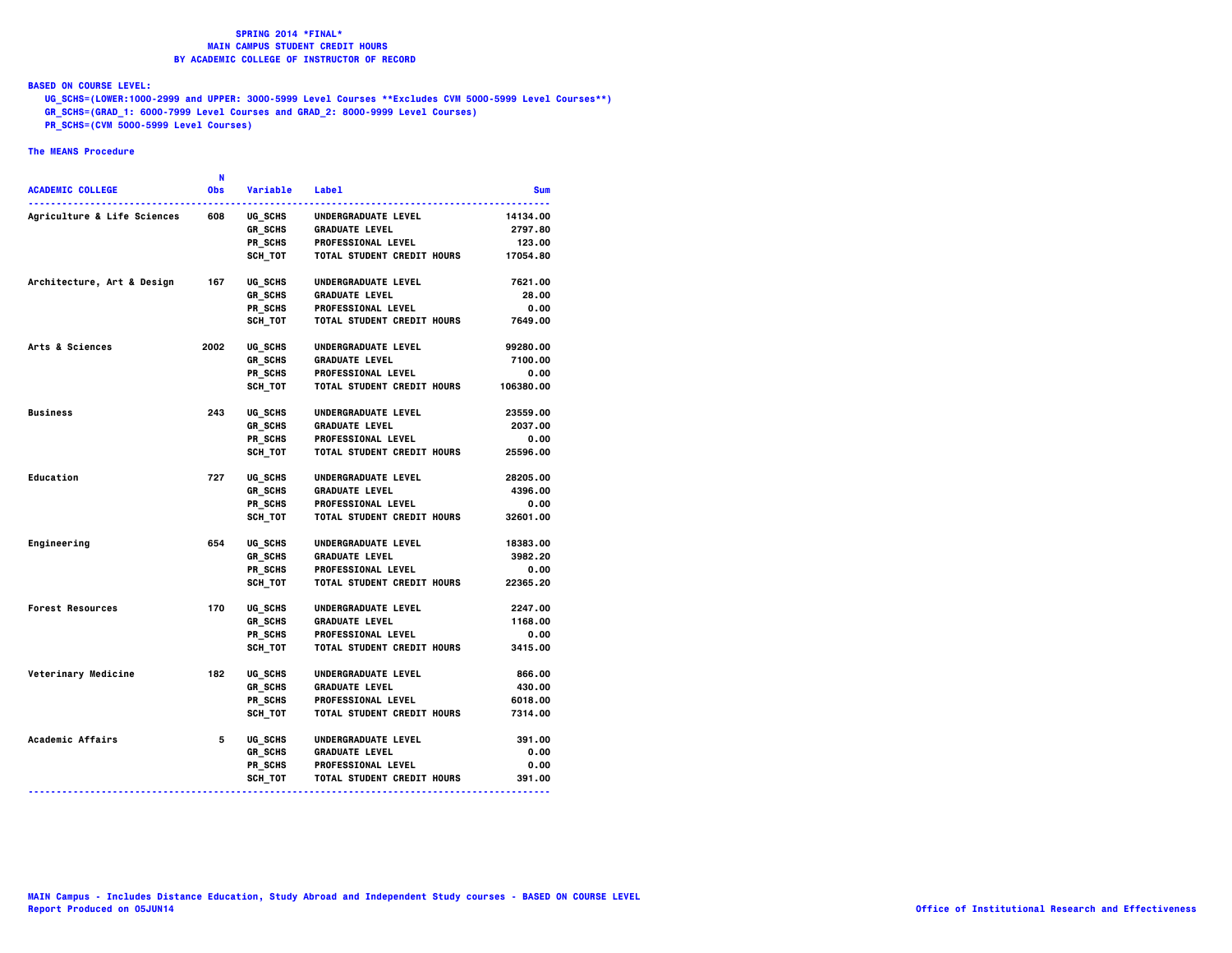**BASED ON COURSE LEVEL:**

 **UG\_SCHS=(LOWER:1000-2999 and UPPER: 3000-5999 Level Courses \*\*Excludes CVM 5000-5999 Level Courses\*\*)**

- **GR\_SCHS=(GRAD\_1: 6000-7999 Level Courses and GRAD\_2: 8000-9999 Level Courses)**
- **PR\_SCHS=(CVM 5000-5999 Level Courses)**

|                                        |                           | -N             |                |                                   |            |
|----------------------------------------|---------------------------|----------------|----------------|-----------------------------------|------------|
| <b>ACADEMIC COLLEGE</b>                | <b>COURSE CAMPUS</b>      | Obs            | Variable       | <b>Label</b>                      | <b>Sum</b> |
| Agriculture & Life Sciences Starkville |                           | 585            | <b>UG SCHS</b> | UNDERGRADUATE LEVEL               | 13651.00   |
|                                        |                           |                | GR SCHS        | <b>GRADUATE LEVEL</b>             | 2566.80    |
|                                        |                           |                | PR_SCHS        | <b>PROFESSIONAL LEVEL</b>         | 123.00     |
|                                        |                           |                | SCH TOT        | <b>TOTAL STUDENT CREDIT HOURS</b> | 16340.80   |
|                                        | <b>Distance Education</b> | 23             | UG SCHS        | UNDERGRADUATE LEVEL               | 483.00     |
|                                        |                           |                | GR SCHS        | <b>GRADUATE LEVEL</b>             | 231.00     |
|                                        |                           |                | PR SCHS        | <b>PROFESSIONAL LEVEL</b>         | 0.00       |
|                                        |                           |                | SCH_TOT        | TOTAL STUDENT CREDIT HOURS        | 714.00     |
|                                        |                           |                |                |                                   |            |
| Architecture, Art & Design             | Starkville                | 163            | UG SCHS        | UNDERGRADUATE LEVEL               | 7459.00    |
|                                        |                           |                | GR_SCHS        | <b>GRADUATE LEVEL</b>             | 24.00      |
|                                        |                           |                | PR SCHS        | <b>PROFESSIONAL LEVEL</b>         | 0.00       |
|                                        |                           |                | SCH_TOT        | TOTAL STUDENT CREDIT HOURS        | 7483.00    |
|                                        | <b>Distance Education</b> | $\overline{4}$ | UG SCHS        | UNDERGRADUATE LEVEL               | 162.00     |
|                                        |                           |                | GR_SCHS        | <b>GRADUATE LEVEL</b>             | 4.00       |
|                                        |                           |                | PR_SCHS        | <b>PROFESSIONAL LEVEL</b>         | 0.00       |
|                                        |                           |                | SCH TOT        | TOTAL STUDENT CREDIT HOURS        | 166.00     |
|                                        |                           |                |                |                                   |            |
| Arts & Sciences                        | Starkville                | 1891           | UG SCHS        | UNDERGRADUATE LEVEL               | 95228.00   |
|                                        |                           |                | <b>GR SCHS</b> | <b>GRADUATE LEVEL</b>             | 5508.00    |
|                                        |                           |                | PR SCHS        | <b>PROFESSIONAL LEVEL</b>         | 0.00       |
|                                        |                           |                | SCH_TOT        | <b>TOTAL STUDENT CREDIT HOURS</b> | 100736.00  |
|                                        | <b>Distance Education</b> | 111            | UG SCHS        | UNDERGRADUATE LEVEL               | 4052.00    |
|                                        |                           |                | GR SCHS        | <b>GRADUATE LEVEL</b>             | 1592.00    |
|                                        |                           |                | PR_SCHS        | <b>PROFESSIONAL LEVEL</b>         | 0.00       |
|                                        |                           |                | SCH_TOT        | <b>TOTAL STUDENT CREDIT HOURS</b> | 5644.00    |
| <b>Business</b>                        | Starkville                | 214            | UG SCHS        | UNDERGRADUATE LEVEL               | 23016.00   |
|                                        |                           |                | GR_SCHS        | <b>GRADUATE LEVEL</b>             | 1008.00    |
|                                        |                           |                | PR SCHS        | <b>PROFESSIONAL LEVEL</b>         | 0.00       |
|                                        |                           |                | SCH_TOT        | <b>TOTAL STUDENT CREDIT HOURS</b> | 24024.00   |
|                                        |                           |                |                |                                   |            |
|                                        | <b>Distance Education</b> | 27             | UG SCHS        | UNDERGRADUATE LEVEL               | 531.00     |
|                                        |                           |                | GR_SCHS        | <b>GRADUATE LEVEL</b>             | 1020.00    |
|                                        |                           |                | PR SCHS        | <b>PROFESSIONAL LEVEL</b>         | 0.00       |
|                                        |                           |                | SCH_TOT        | TOTAL STUDENT CREDIT HOURS        | 1551.00    |
|                                        | Study Abroad              | $2^{\circ}$    | UG SCHS        | UNDERGRADUATE LEVEL               | 12.00      |
|                                        |                           |                | GR SCHS        | <b>GRADUATE LEVEL</b>             | 9.00       |
|                                        |                           |                | PR SCHS        | <b>PROFESSIONAL LEVEL</b>         | 0.00       |
|                                        |                           |                | SCH TOT        | TOTAL STUDENT CREDIT HOURS        | 21.00      |
| <b>Education</b>                       | Starkville                | 627            | UG SCHS        | UNDERGRADUATE LEVEL               | 26396.00   |
|                                        |                           |                | <b>GR SCHS</b> | <b>GRADUATE LEVEL</b>             | 2593.00    |
|                                        |                           |                | PR SCHS        | <b>PROFESSIONAL LEVEL</b>         | 0.00       |
|                                        |                           |                | SCH_TOT        | TOTAL STUDENT CREDIT HOURS        | 28989.00   |
|                                        |                           |                |                |                                   |            |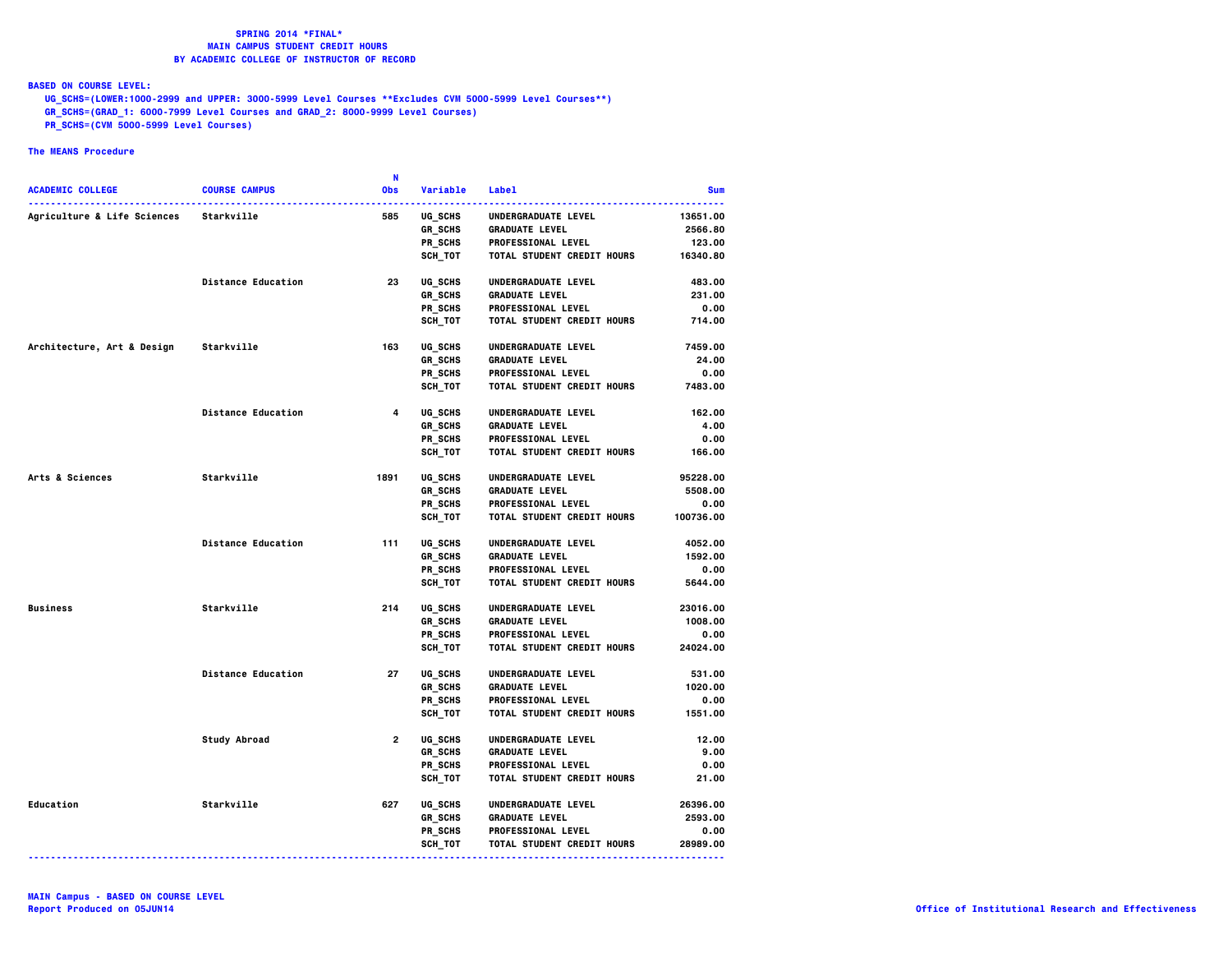**BASED ON COURSE LEVEL:**

 **UG\_SCHS=(LOWER:1000-2999 and UPPER: 3000-5999 Level Courses \*\*Excludes CVM 5000-5999 Level Courses\*\*)**

- **GR\_SCHS=(GRAD\_1: 6000-7999 Level Courses and GRAD\_2: 8000-9999 Level Courses)**
- **PR\_SCHS=(CVM 5000-5999 Level Courses)**

|                            |                           | N            |                |                                   |            |
|----------------------------|---------------------------|--------------|----------------|-----------------------------------|------------|
| <b>ACADEMIC COLLEGE</b>    | <b>COURSE CAMPUS</b>      | <b>Obs</b>   | Variable       | Label                             | <b>Sum</b> |
| <b>Education</b>           | <b>Distance Education</b> | 100          | <b>UG SCHS</b> | UNDERGRADUATE LEVEL               | 1809.00    |
|                            |                           |              | GR_SCHS        | <b>GRADUATE LEVEL</b>             | 1803.00    |
|                            |                           |              | PR_SCHS        | <b>PROFESSIONAL LEVEL</b>         | 0.00       |
|                            |                           |              | SCH TOT        | <b>TOTAL STUDENT CREDIT HOURS</b> | 3612.00    |
| Engineering                | Starkville                | 588          | UG SCHS        | UNDERGRADUATE LEVEL               | 18368.00   |
|                            |                           |              | GR SCHS        | <b>GRADUATE LEVEL</b>             | 3274.20    |
|                            |                           |              | PR SCHS        | <b>PROFESSIONAL LEVEL</b>         | 0.00       |
|                            |                           |              | SCH TOT        | <b>TOTAL STUDENT CREDIT HOURS</b> | 21642.20   |
|                            | <b>Distance Education</b> | 66           | UG SCHS        | UNDERGRADUATE LEVEL               | 15.00      |
|                            |                           |              | GR SCHS        | <b>GRADUATE LEVEL</b>             | 708,00     |
|                            |                           |              | PR SCHS        | <b>PROFESSIONAL LEVEL</b>         | 0.00       |
|                            |                           |              | SCH_TOT        | <b>TOTAL STUDENT CREDIT HOURS</b> | 723.00     |
| <b>Forest Resources</b>    | Starkville                | 161          | UG SCHS        | UNDERGRADUATE LEVEL               | 2241.00    |
|                            |                           |              | GR_SCHS        | <b>GRADUATE LEVEL</b>             | 1113.00    |
|                            |                           |              | PR_SCHS        | <b>PROFESSIONAL LEVEL</b>         | 0.00       |
|                            |                           |              | SCH_TOT        | <b>TOTAL STUDENT CREDIT HOURS</b> | 3354.00    |
|                            | <b>Distance Education</b> | 9            | UG SCHS        | UNDERGRADUATE LEVEL               | 6.00       |
|                            |                           |              | <b>GR SCHS</b> | <b>GRADUATE LEVEL</b>             | 55.00      |
|                            |                           |              | PR_SCHS        | <b>PROFESSIONAL LEVEL</b>         | 0.00       |
|                            |                           |              | SCH_TOT        | <b>TOTAL STUDENT CREDIT HOURS</b> | 61.00      |
| <b>Veterinary Medicine</b> | Starkville                | 182          | UG_SCHS        | UNDERGRADUATE LEVEL               | 866.00     |
|                            |                           |              | GR_SCHS        | <b>GRADUATE LEVEL</b>             | 430.00     |
|                            |                           |              | PR SCHS        | <b>PROFESSIONAL LEVEL</b>         | 6018.00    |
|                            |                           |              | <b>SCH TOT</b> | <b>TOTAL STUDENT CREDIT HOURS</b> | 7314.00    |
| Academic Affairs           | Starkville                | 3            | <b>UG SCHS</b> | UNDERGRADUATE LEVEL               | 165.00     |
|                            |                           |              | GR_SCHS        | <b>GRADUATE LEVEL</b>             | 0.00       |
|                            |                           |              | PR SCHS        | <b>PROFESSIONAL LEVEL</b>         | 0.00       |
|                            |                           |              | SCH TOT        | <b>TOTAL STUDENT CREDIT HOURS</b> | 165.00     |
|                            | Study Abroad              | $\mathbf{2}$ | UG SCHS        | <b>UNDERGRADUATE LEVEL</b>        | 226.00     |
|                            |                           |              | GR_SCHS        | <b>GRADUATE LEVEL</b>             | 0.00       |
|                            |                           |              | PR SCHS        | <b>PROFESSIONAL LEVEL</b>         | 0.00       |
|                            |                           |              | SCH_TOT        | <b>TOTAL STUDENT CREDIT HOURS</b> | 226.00     |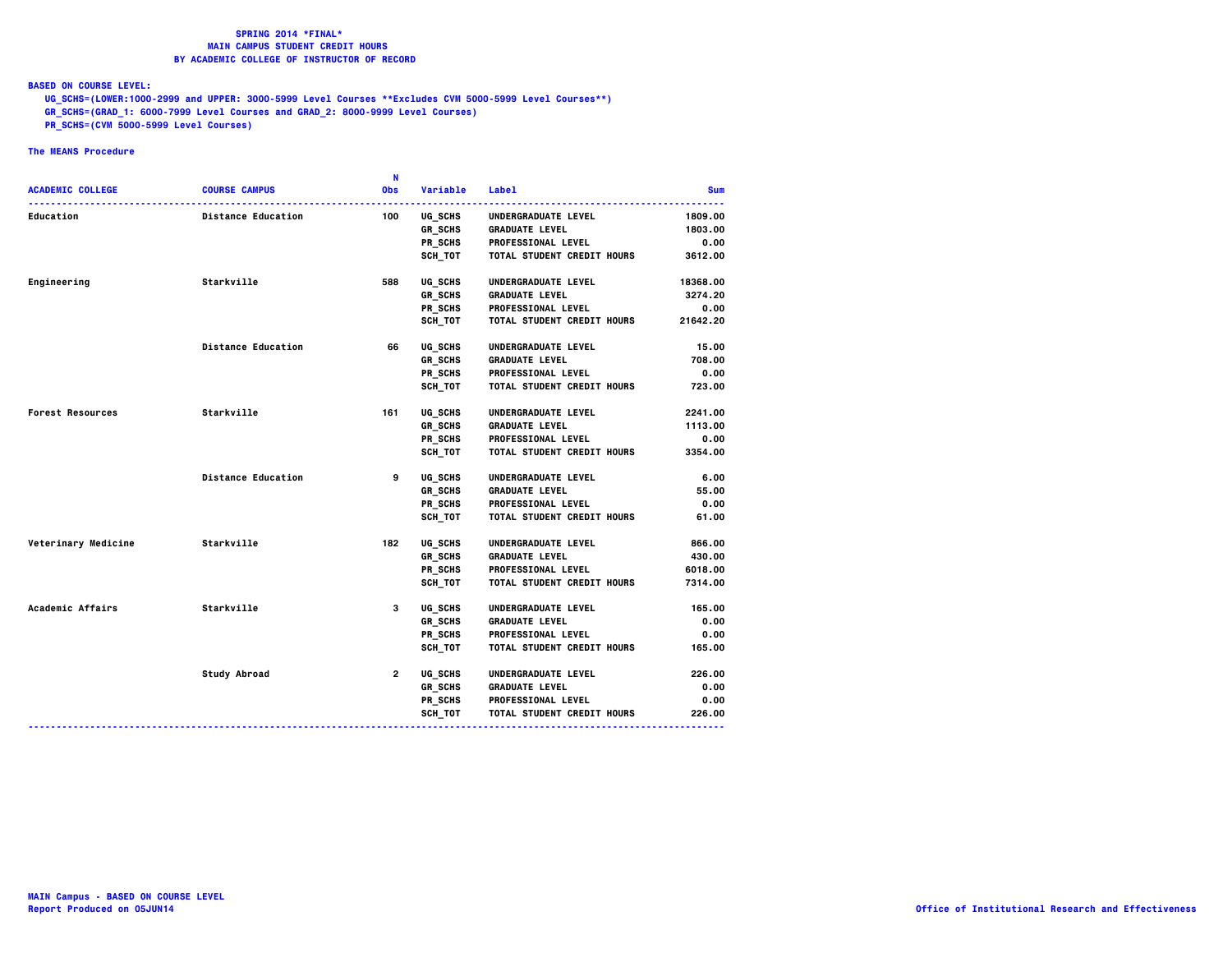### **BASED ON COURSE LEVEL:**

 **UG\_SCHS=(LOWER:1000-2999 and UPPER: 3000-5999 Level Courses \*\*Excludes CVM 5000-5999 Level Courses\*\*)**

 **GR\_SCHS=(GRAD\_1: 6000-7999 Level Courses and GRAD\_2: 8000-9999 Level Courses)**

 **PR\_SCHS=(CVM 5000-5999 Level Courses)**

|                                                               | <b>UNDERGRADUATE</b> | <b>GRADUATE</b> | <b>PROFESSIONAL</b> |              |
|---------------------------------------------------------------|----------------------|-----------------|---------------------|--------------|
| <b>ACADEMIC DEPARTMENT</b>                                    | <b>LEVEL</b>         | <b>LEVEL</b>    | <b>LEVEL</b>        | <b>TOTAL</b> |
|                                                               |                      |                 |                     |              |
| Ag & Bio Engineering                                          | 366.00               | 74.00           | 0.00                | 440.00       |
| Agricultural Economics                                        | 1117.00              | 177.00          | 0.00                | 1294.00      |
| Animal Dairy Science                                          | 1982.00              | 144.00          | 123.00              | 2249.00      |
| Biochemistry, Molecular Biology, Entomology & Plant Pathology | 1637.00              | 556.80          | 0.00                | 2193.80      |
| Dean of Ag & Life Sciences                                    | 28.00                | 0.00            | 0.00                | 28.00        |
| <b>Food Science, Nutrition &amp; Health Promotion</b>         | 1880.00              | 650.00          | 0.00                | 2530.00      |
| Landscape Architecture                                        | 1051.00              | 145.00          | 0.00                | 1196.00      |
| Plant & Soil Sciences                                         | 1981.00              | 471.00          | 0.00                | 2452.00      |
| <b>Poultry Science</b>                                        | 735.00               | 79.00           | 0.00                | 814.00       |
| School of Human Sciences                                      | 3357.00              | 501.00          | 0.00                | 3858.00      |
|                                                               | ---------------      | ==============  |                     |              |
|                                                               | 14134.00             | 2797.80         | 123.00              | 17054.80     |
|                                                               |                      |                 |                     |              |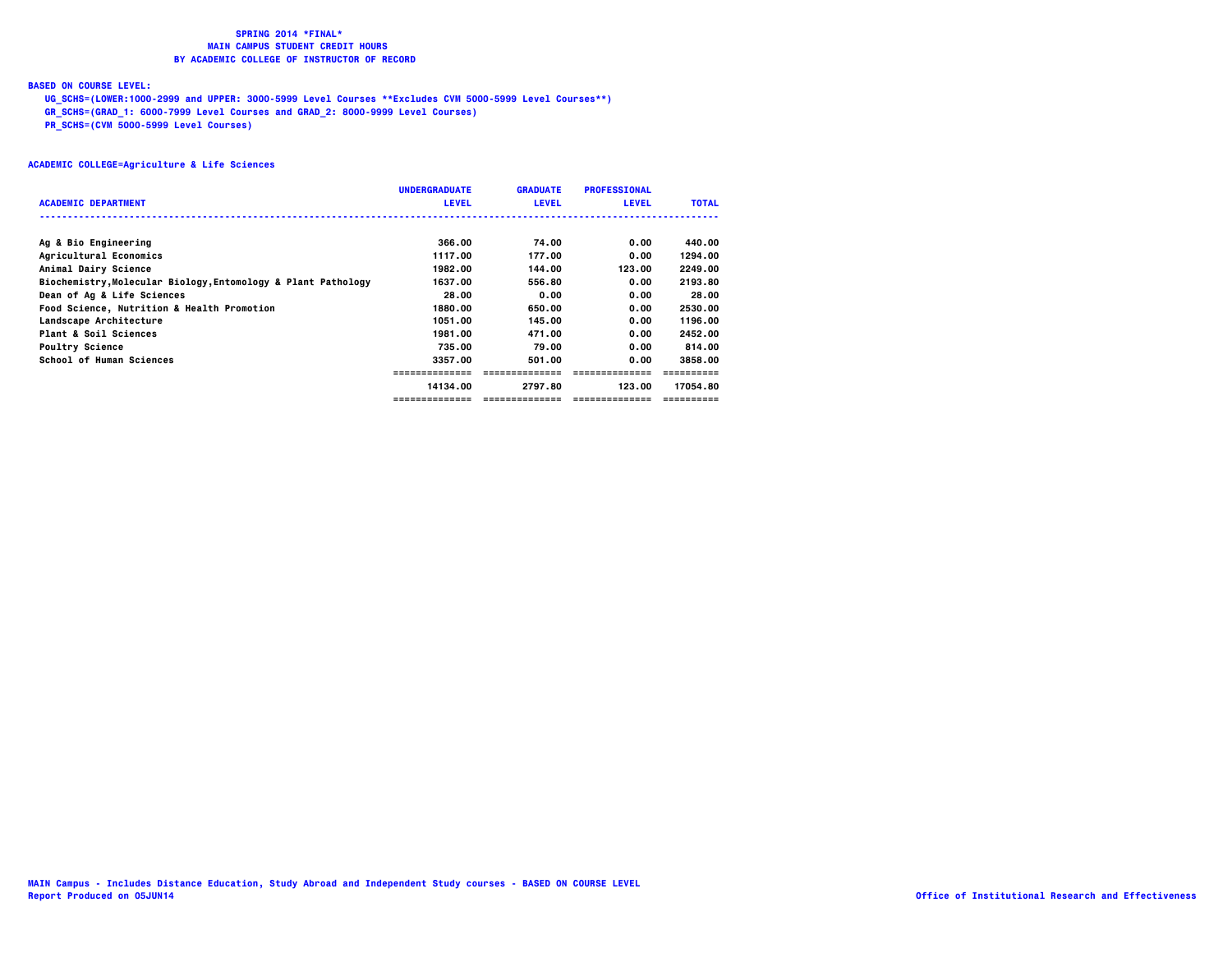### **BASED ON COURSE LEVEL:**

 **UG\_SCHS=(LOWER:1000-2999 and UPPER: 3000-5999 Level Courses \*\*Excludes CVM 5000-5999 Level Courses\*\*)**

 **GR\_SCHS=(GRAD\_1: 6000-7999 Level Courses and GRAD\_2: 8000-9999 Level Courses)**

 **PR\_SCHS=(CVM 5000-5999 Level Courses)**

### **ACADEMIC COLLEGE=Architecture, Art & Design**

|                                      | <b>UNDERGRADUATE</b> | <b>GRADUATE</b> | <b>PROFESSIONAL</b> |              |
|--------------------------------------|----------------------|-----------------|---------------------|--------------|
| <b>ACADEMIC DEPARTMENT</b>           | <b>LEVEL</b>         | <b>LEVEL</b>    | <b>LEVEL</b>        | <b>TOTAL</b> |
|                                      |                      |                 |                     |              |
| Art AAD                              | 3354.00              | 3.00            | 0.00                | 3357.00      |
| <b>Building Construction Science</b> | 393.00               | 22.00           | 0.00                | 415.00       |
| Interior Design                      | 793.00               | 0.00            | 0.00                | 793.00       |
| School of Architecture               | 3081.00              | 3.00            | 0.00                | 3084.00      |
|                                      |                      |                 |                     |              |
|                                      | 7621.00              | 28.00           | 0.00                | 7649.00      |
|                                      | ------------         |                 |                     |              |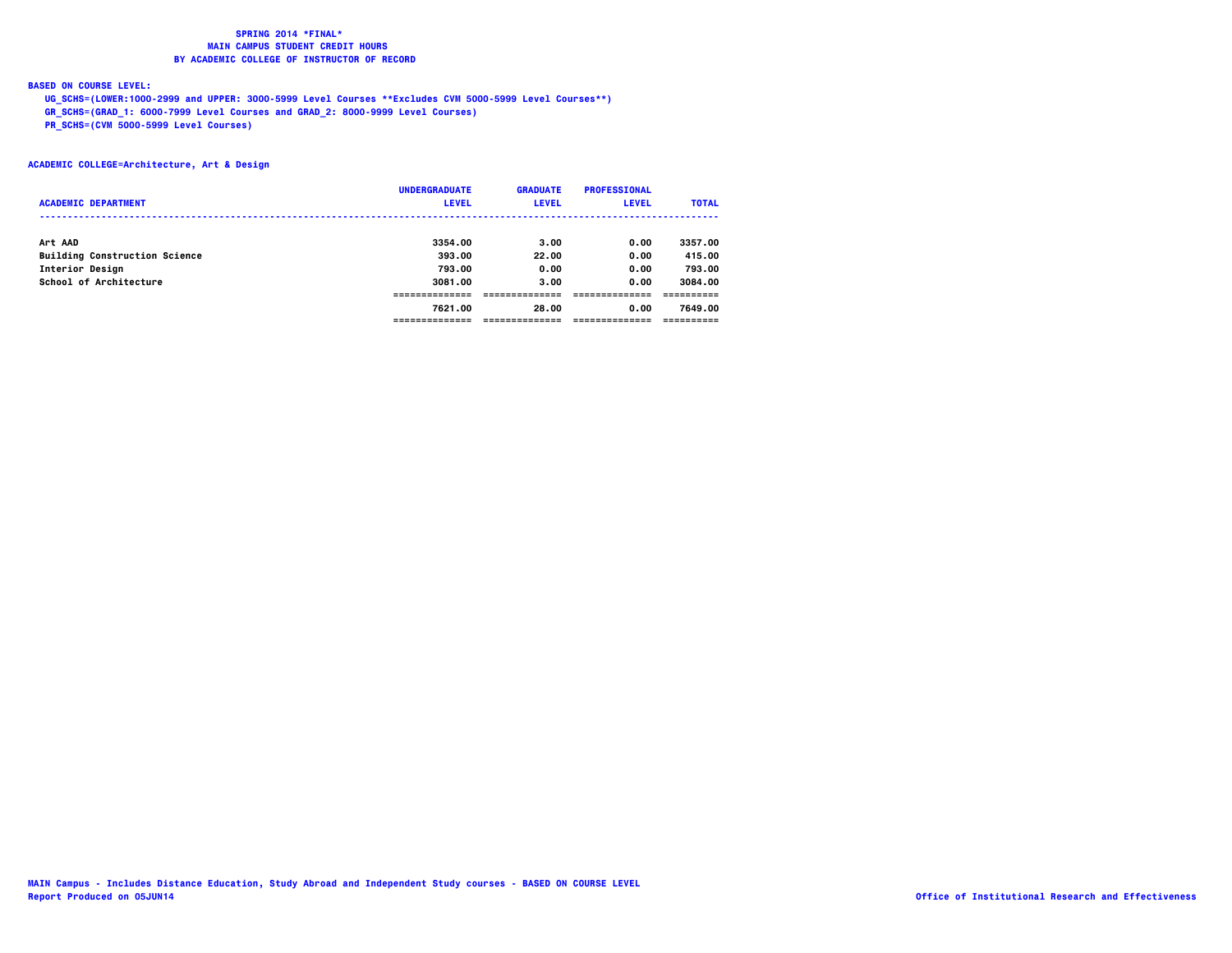### **BASED ON COURSE LEVEL:**

 **UG\_SCHS=(LOWER:1000-2999 and UPPER: 3000-5999 Level Courses \*\*Excludes CVM 5000-5999 Level Courses\*\*)**

 **GR\_SCHS=(GRAD\_1: 6000-7999 Level Courses and GRAD\_2: 8000-9999 Level Courses)**

 **PR\_SCHS=(CVM 5000-5999 Level Courses)**

### **ACADEMIC COLLEGE=Arts & Sciences**

|                                            | <b>UNDERGRADUATE</b> | <b>GRADUATE</b> | <b>PROFESSIONAL</b> |              |
|--------------------------------------------|----------------------|-----------------|---------------------|--------------|
| <b>ACADEMIC DEPARTMENT</b>                 | <b>LEVEL</b>         | <b>LEVEL</b>    | <b>LEVEL</b>        | <b>TOTAL</b> |
|                                            |                      |                 |                     |              |
| Aerospace Studies                          | 188.00               | 0.00            | 0.00                | 188.00       |
| Anthropology & Middle Eastern Cultures     | 1542.00              | 212.00          | 0.00                | 1754.00      |
| <b>Biological Sciences</b>                 | 13040.00             | 785.00          | 0.00                | 13825.00     |
| Chemistry                                  | 7430.00              | 663.00          | 0.00                | 8093.00      |
| Classical & Modern Languages & Literatures | 4273.00              | 93.00           | 0.00                | 4366.00      |
| Communication                              | 8143.00              | 72.00           | 0.00                | 8215,00      |
| Dean of Arts & Sciences                    | 30.00                | 0.00            | 0.00                | 30.00        |
| English                                    | 10162.00             | 351.00          | 0.00                | 10513.00     |
| Geosciences                                | 7316.00              | 1704.00         | 0.00                | 9020.00      |
| History                                    | 5586.00              | 534.00          | 0.00                | 6120.00      |
| Mathematics & Statistics                   | 13839.00             | 832.00          | 0.00                | 14671.00     |
| Military Science                           | 340.00               | 0.00            | 0.00                | 340.00       |
| Philosophy & Religion                      | 4609.00              | 21.00           | 0.00                | 4630.00      |
| <b>Physics &amp; Astronomy</b>             | 4874.00              | 470.00          | 0.00                | 5344.00      |
| Political Science & Public Administration  | 3479.00              | 603.00          | 0.00                | 4082.00      |
| Psychology                                 | 6523.00              | 405.00          | 0.00                | 6928.00      |
| Sociology                                  | 7906.00              | 355.00          | 0.00                | 8261.00      |
|                                            | =============        | ==============  | ==============      |              |
|                                            | 99280.00             | 7100.00         | 0.00                | 106380.00    |
|                                            | ==============       | --------------- | ---------------     | ==========   |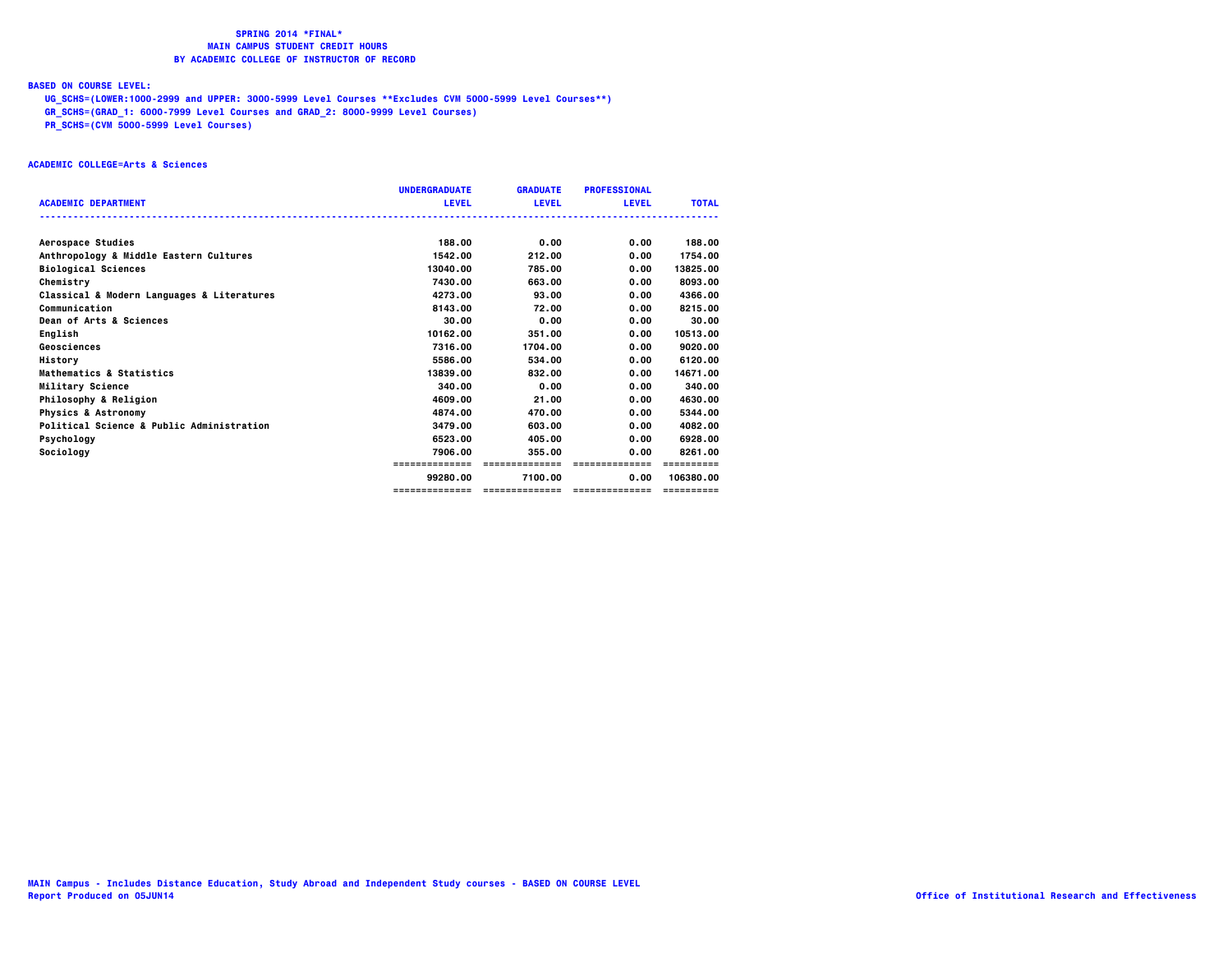### **BASED ON COURSE LEVEL:**

 **UG\_SCHS=(LOWER:1000-2999 and UPPER: 3000-5999 Level Courses \*\*Excludes CVM 5000-5999 Level Courses\*\*)**

 **GR\_SCHS=(GRAD\_1: 6000-7999 Level Courses and GRAD\_2: 8000-9999 Level Courses)**

 **PR\_SCHS=(CVM 5000-5999 Level Courses)**

### **ACADEMIC COLLEGE=Business**

|                                                 | <b>UNDERGRADUATE</b> | <b>GRADUATE</b> | <b>PROFESSIONAL</b> |              |
|-------------------------------------------------|----------------------|-----------------|---------------------|--------------|
| <b>ACADEMIC DEPARTMENT</b>                      | <b>LEVEL</b>         | <b>LEVEL</b>    | <b>LEVEL</b>        | <b>TOTAL</b> |
|                                                 |                      |                 |                     |              |
| <b>Finance &amp; Economics</b>                  | 6411.00              | 343.00          | 0.00                | 6754.00      |
| Management & Information Systems                | 7197.88              | 707.00          | 0.00                | 7904.88      |
| Marketing, Quantitative Analysis & Business Law | 6692.12              | 598.00          | 0.00                | 7290.12      |
| School of Accountancy                           | 3258.00              | 389.00          | 0.00                | 3647.00      |
|                                                 |                      |                 |                     |              |
|                                                 | 23559.00             | 2037.00         | 0.00                | 25596.00     |
|                                                 |                      |                 |                     |              |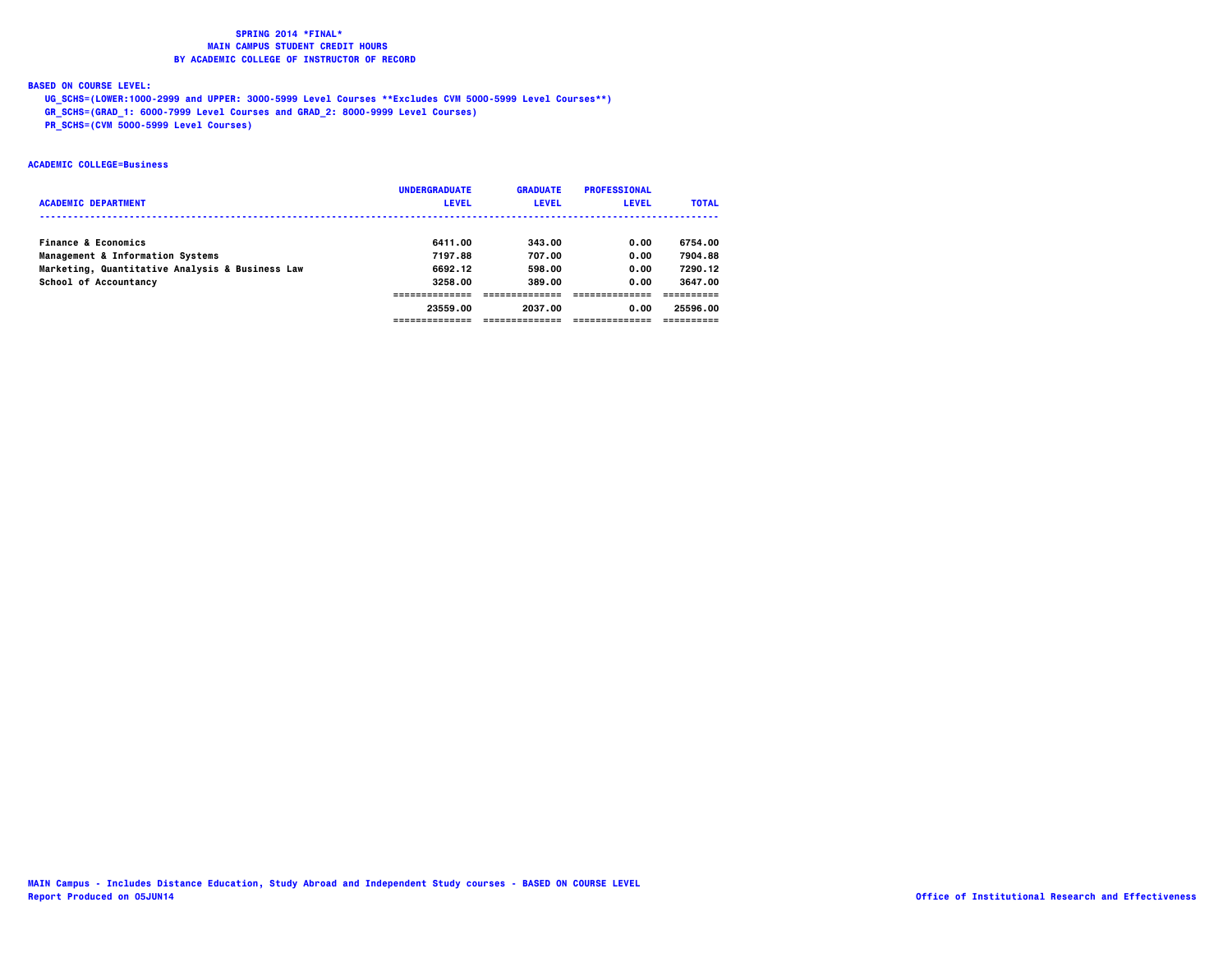### **BASED ON COURSE LEVEL:**

 **UG\_SCHS=(LOWER:1000-2999 and UPPER: 3000-5999 Level Courses \*\*Excludes CVM 5000-5999 Level Courses\*\*)**

 **GR\_SCHS=(GRAD\_1: 6000-7999 Level Courses and GRAD\_2: 8000-9999 Level Courses)**

 **PR\_SCHS=(CVM 5000-5999 Level Courses)**

### **ACADEMIC COLLEGE=Education**

|                                               | <b>UNDERGRADUATE</b> | <b>GRADUATE</b> | <b>PROFESSIONAL</b> |              |
|-----------------------------------------------|----------------------|-----------------|---------------------|--------------|
| <b>ACADEMIC DEPARTMENT</b>                    | <b>LEVEL</b>         | <b>LEVEL</b>    | <b>LEVEL</b>        | <b>TOTAL</b> |
|                                               |                      |                 |                     |              |
| Counseling & Educational Psychology           | 3883.00              | 1604.00         | 0.00                | 5487.00      |
| Curriculum, Instruction & Special Education   | 7773.00              | 1241.00         | 0.00                | 9014.00      |
| Dean of Education                             | 59.00                | 0.00            | 0.00                | 59.00        |
| Instructional Systems & Workforce Development | 3878.00              | 464.00          | 0.00                | 4342.00      |
| Kinesiology                                   | 8689.00              | 310.00          | 0.00                | 8999.00      |
| <b>Leadership and Foundations</b>             | 1113.00              | 777.00          | 0.00                | 1890.00      |
| Music                                         | 2810.00              | 0.00            | 0.00                | 2810.00      |
|                                               |                      |                 |                     |              |
|                                               | 28205.00             | 4396.00         | 0.00                | 32601.00     |
|                                               | ---------------      | --------------- |                     |              |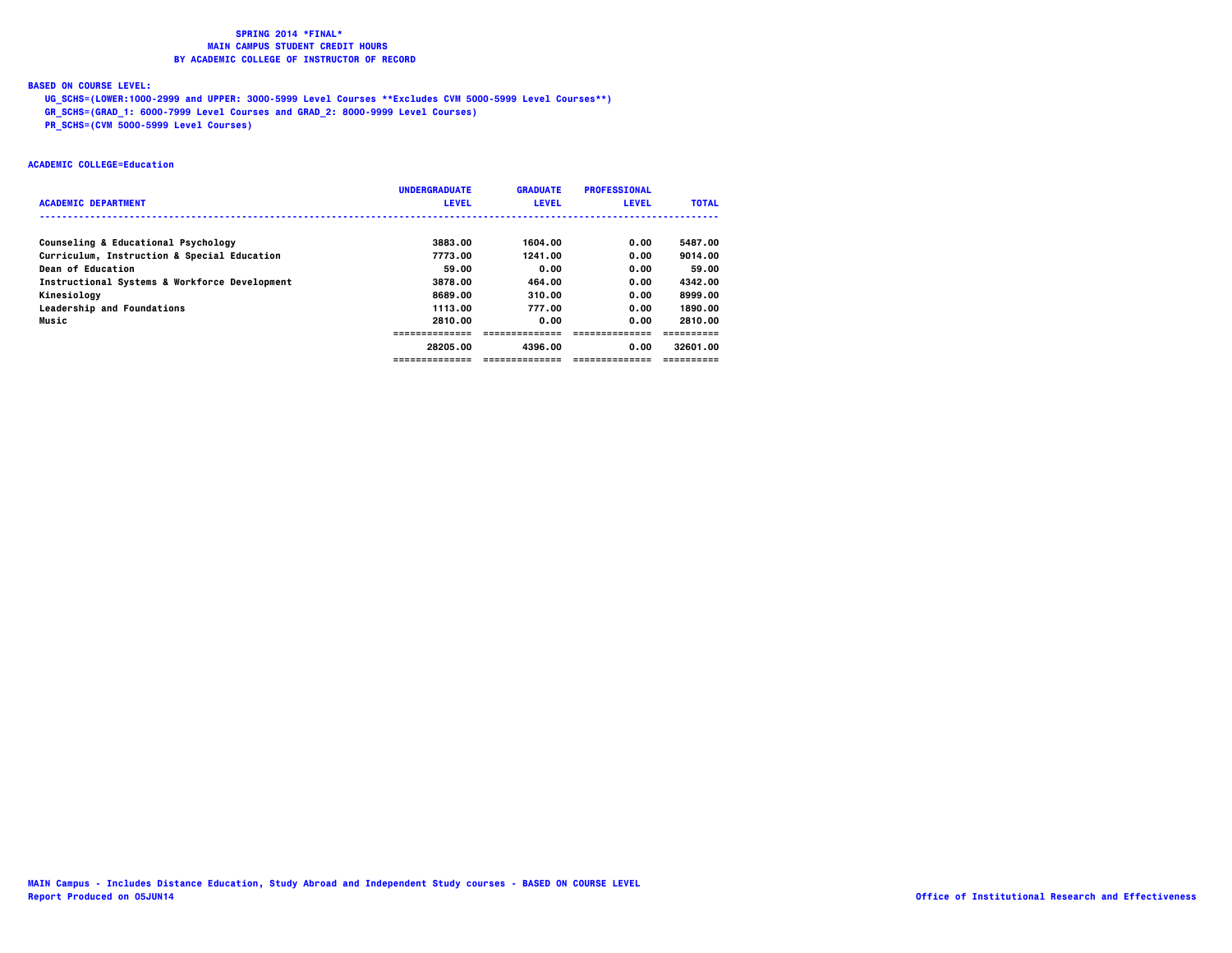### **BASED ON COURSE LEVEL:**

 **UG\_SCHS=(LOWER:1000-2999 and UPPER: 3000-5999 Level Courses \*\*Excludes CVM 5000-5999 Level Courses\*\*)**

 **GR\_SCHS=(GRAD\_1: 6000-7999 Level Courses and GRAD\_2: 8000-9999 Level Courses)**

 **PR\_SCHS=(CVM 5000-5999 Level Courses)**

### **ACADEMIC COLLEGE=Engineering**

|                                   | <b>UNDERGRADUATE</b> | <b>GRADUATE</b> | <b>PROFESSIONAL</b> |              |
|-----------------------------------|----------------------|-----------------|---------------------|--------------|
| <b>ACADEMIC DEPARTMENT</b>        | <b>LEVEL</b>         | <b>LEVEL</b>    | <b>LEVEL</b>        | <b>TOTAL</b> |
|                                   |                      |                 |                     |              |
| Aerospace Engineering             | 3007.50              | 296.00          | 0.00                | 3303.50      |
| Ag & Bio Engineering              | 902.00               | 110.00          | 0.00                | 1012.00      |
| Civil & Environmental Engineering | 1984.00              | 536.00          | 0.00                | 2520.00      |
| Computer Science & Engineering    | 3113.00              | 837.00          | 0.00                | 3950.00      |
| Electrical & Computer Engineering | 2560.50              | 813.00          | 0.00                | 3373.50      |
| General Engineering               | 65.40                | 0.00            | 0.00                | 65.40        |
| Industrial & Systems Engineering  | 2084.60              | 569.00          | 0.00                | 2653.60      |
| Mechanical Engineering            | 2959.00              | 644.20          | 0.00                | 3603.20      |
| School of Chemical Engineering    | 1707.00              | 177.00          | 0.00                | 1884.00      |
|                                   |                      |                 |                     |              |
|                                   | 18383.00             | 3982.20         | 0.00                | 22365.20     |
|                                   | =============        | =============   |                     |              |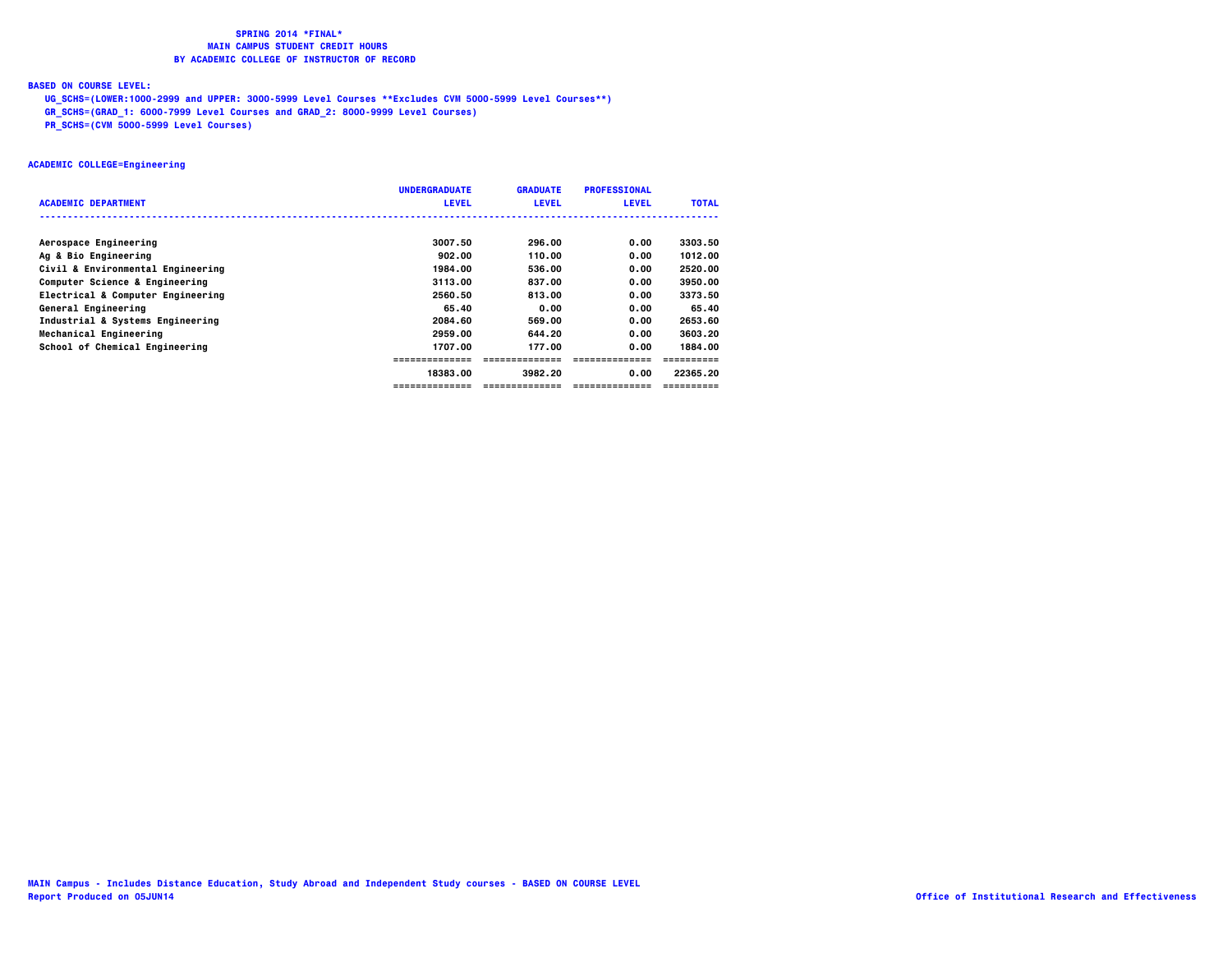### **BASED ON COURSE LEVEL:**

 **UG\_SCHS=(LOWER:1000-2999 and UPPER: 3000-5999 Level Courses \*\*Excludes CVM 5000-5999 Level Courses\*\*)**

 **GR\_SCHS=(GRAD\_1: 6000-7999 Level Courses and GRAD\_2: 8000-9999 Level Courses)**

 **PR\_SCHS=(CVM 5000-5999 Level Courses)**

### **ACADEMIC COLLEGE=Forest Resources**

|                                   | <b>UNDERGRADUATE</b> | <b>GRADUATE</b> | <b>PROFESSIONAL</b> |              |
|-----------------------------------|----------------------|-----------------|---------------------|--------------|
| <b>ACADEMIC DEPARTMENT</b>        | <b>LEVEL</b>         | <b>LEVEL</b>    | <b>LEVEL</b>        | <b>TOTAL</b> |
|                                   |                      |                 |                     |              |
| Forestry                          | 1144.00              | 392.00          | 0.00                | 1536.00      |
| Sustainable Bioproducts           | 18.00                | 199.00          | 0.00                | 217.00       |
| Wildlife, Fisheries & Aquaculture | 1085.00              | 577.00          | 0.00                | 1662.00      |
|                                   |                      |                 |                     |              |
|                                   | 2247.00              | 1168.00         | 0.00                | 3415.00      |
|                                   |                      |                 |                     |              |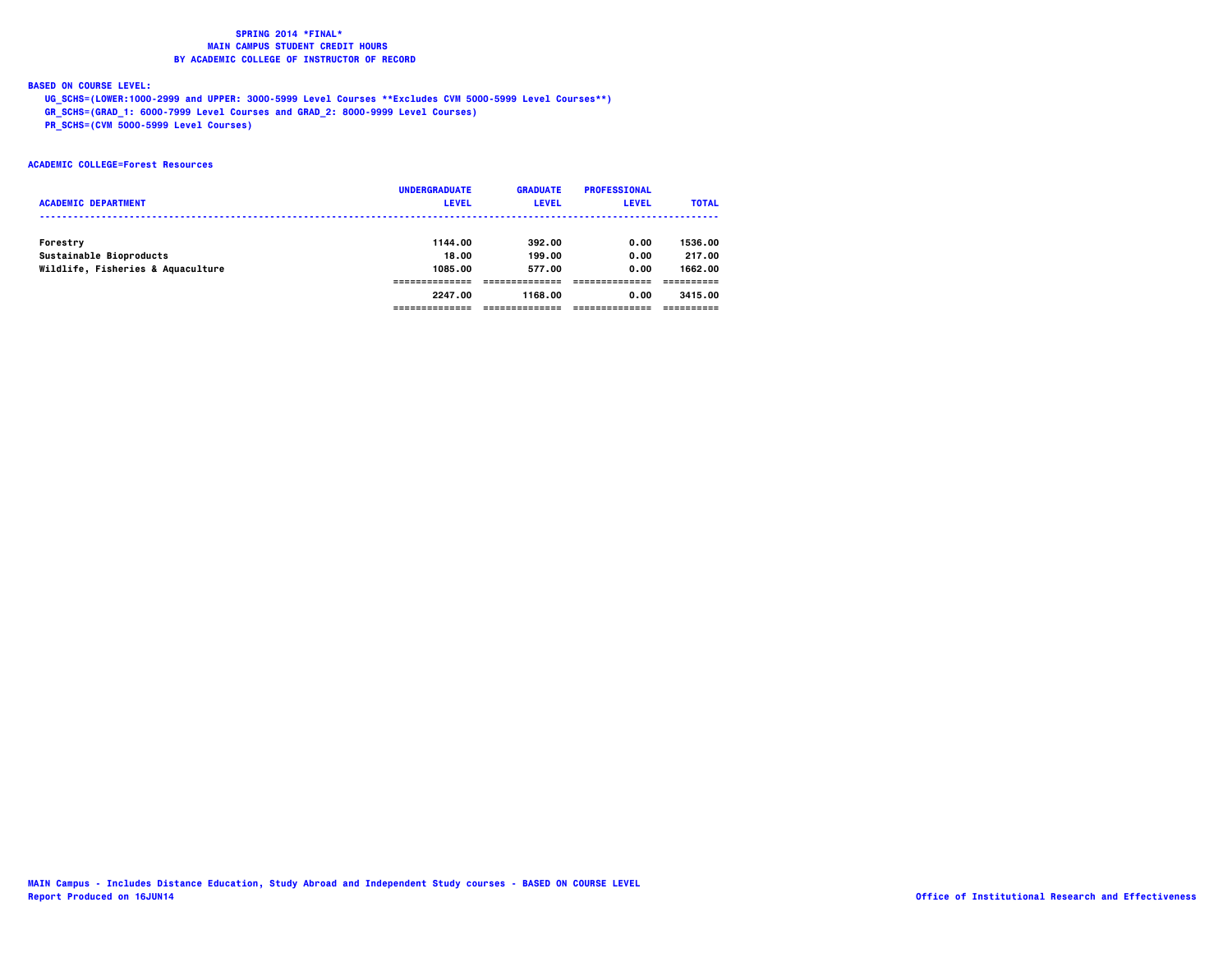**BASED ON COURSE LEVEL:**

 **UG\_SCHS=(LOWER:1000-2999 and UPPER: 3000-5999 Level Courses \*\*Excludes CVM 5000-5999 Level Courses\*\*)**

 **GR\_SCHS=(GRAD\_1: 6000-7999 Level Courses and GRAD\_2: 8000-9999 Level Courses)**

 **PR\_SCHS=(CVM 5000-5999 Level Courses)**

### **ACADEMIC COLLEGE=Veterinary Medicine**

| <b>ACADEMIC DEPARTMENT</b> | <b>UNDERGRADUATE</b><br><b>LEVEL</b> | <b>GRADUATE</b><br><b>LEVEL</b> | <b>PROFESSIONAL</b><br><b>LEVEL</b> | <b>TOTAL</b> |
|----------------------------|--------------------------------------|---------------------------------|-------------------------------------|--------------|
| Veterinary Medicine        | 866.00                               | 430.00                          | 6018.00                             | 7314.00      |
|                            | 866.00                               | 430.00                          | 6018.00                             | 7314.00      |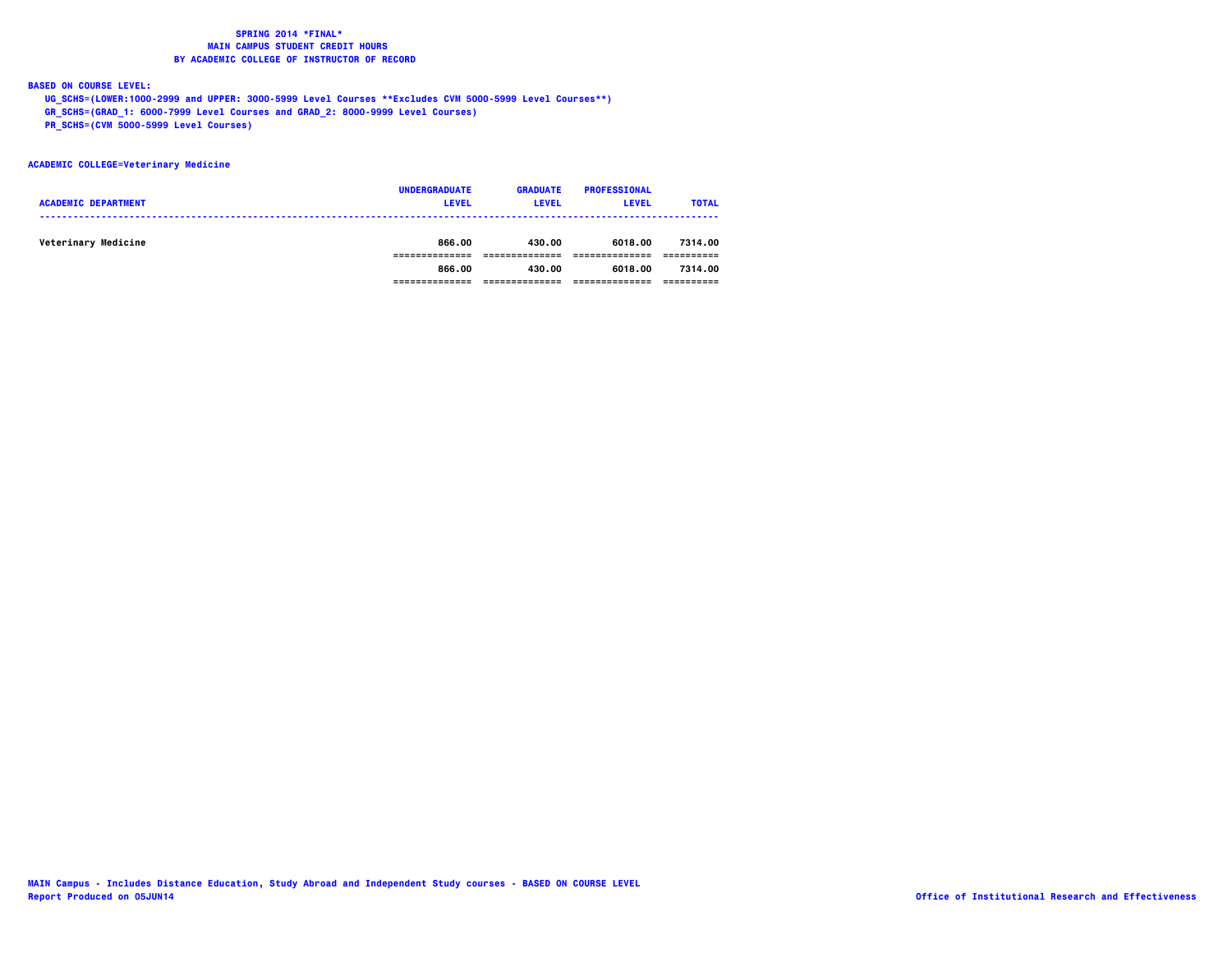### **BASED ON COURSE LEVEL:**

 **UG\_SCHS=(LOWER:1000-2999 and UPPER: 3000-5999 Level Courses \*\*Excludes CVM 5000-5999 Level Courses\*\*)**

 **GR\_SCHS=(GRAD\_1: 6000-7999 Level Courses and GRAD\_2: 8000-9999 Level Courses)**

 **PR\_SCHS=(CVM 5000-5999 Level Courses)**

### **ACADEMIC COLLEGE=Academic Affairs**

| <b>UNDERGRADUATE</b> | <b>GRADUATE</b> | <b>PROFESSIONAL</b> |              |
|----------------------|-----------------|---------------------|--------------|
|                      |                 |                     | <b>TOTAL</b> |
|                      |                 |                     |              |
| 138.00               | 0.00            | 0.00                | 138.00       |
| 253.00               | 0.00            | 0.00                | 253.00       |
|                      |                 |                     |              |
| 391.00               | 0.00            | 0.00                | 391.00       |
|                      |                 |                     |              |
|                      | <b>LEVEL</b>    | <b>LEVEL</b>        | <b>LEVEL</b> |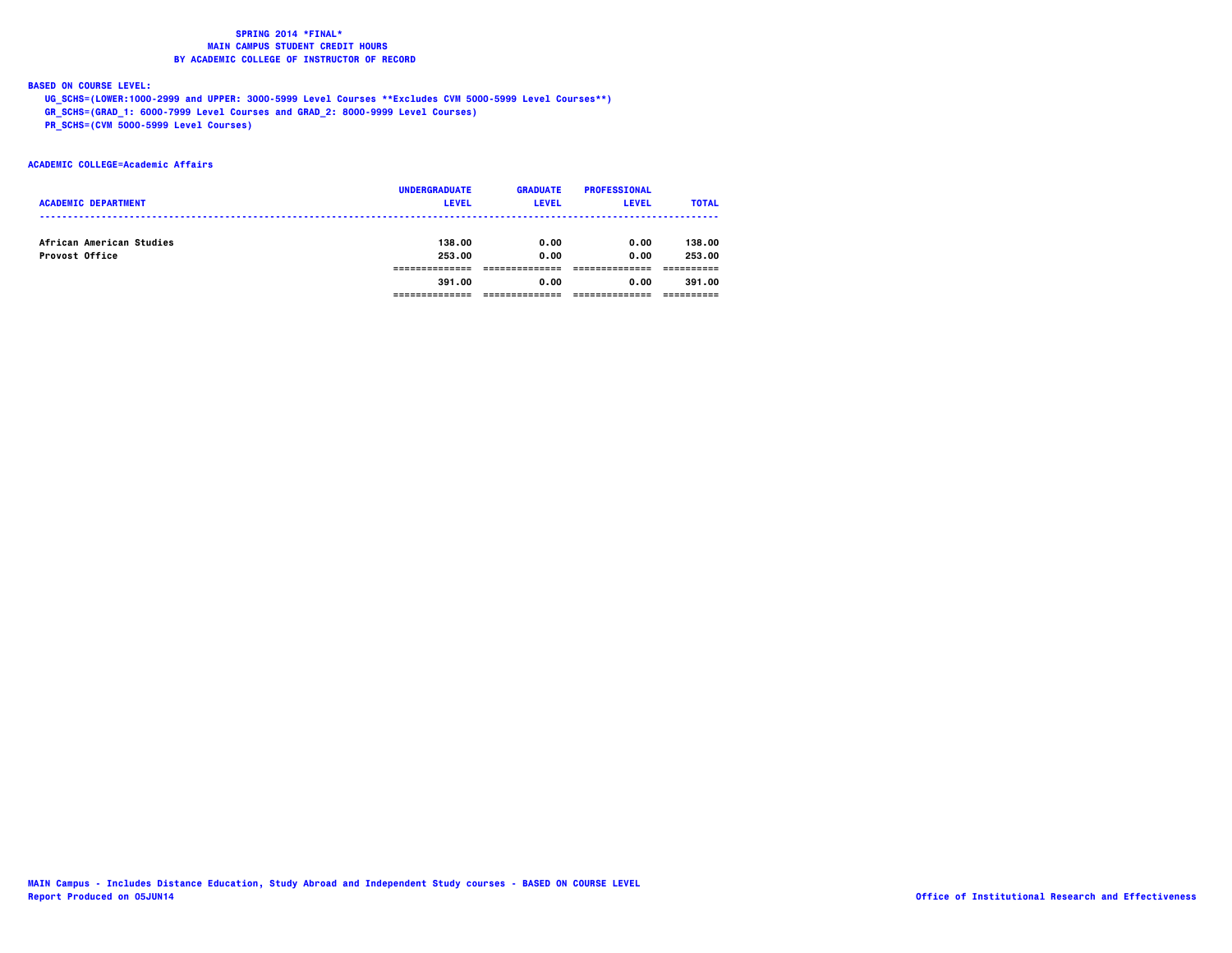| <b>ACADEMIC DEPARTMENT</b>                                 | <b>Instructor Name</b> | Rank                              | <b>Tenure</b><br><b>Status</b> | <b>Course</b><br>Cip# | <b>CRN</b> | Course #              |              | Crs          | Sec Type Title            | Inst<br>Per  | UG<br><b>SCHS</b>            | <b>GR</b><br><b>SCHS</b> | <b>PR</b><br><b>SCHS</b> | <b>Total</b><br><b>SCHS</b> |
|------------------------------------------------------------|------------------------|-----------------------------------|--------------------------------|-----------------------|------------|-----------------------|--------------|--------------|---------------------------|--------------|------------------------------|--------------------------|--------------------------|-----------------------------|
| Ag & Bio Engineering                                       | Chesser, Gary          | Non-Faculty                       | Non-Faculty                    | 140301                | 10012      | ABE 1073              | 01           | C            | Ag Mechanics              | 1.00         | 54.00                        | 0.00                     | 0.00                     | 54.00                       |
|                                                            |                        |                                   |                                |                       | 10013      | ABE 1073              | 02           | К            | Ag Mechanics              | 1.00         | 0.00                         | 0.00                     | 0.00                     | 0.00                        |
|                                                            |                        |                                   |                                |                       |            | 10014 ABE 1073        | 03           | К            | <b>Ag Mechanics</b>       | 1.00         | 0.00<br>--------             | 0.00<br>.                | 0.00<br>.                | 0.00                        |
|                                                            |                        |                                   |                                |                       |            |                       |              |              |                           |              | 54.00                        | 0.00                     | 0.00                     | 54.00                       |
|                                                            | Davis, Jeremiah        | Associate Professor Tenured       |                                | 010000                | 16017      | GA 4000               | 13           | $\mathbf{I}$ | Dis in Agriculture        | 1.00         | 3.00                         | 0.00                     | 0.00                     | 3.00                        |
|                                                            |                        |                                   |                                | 140301                | 15413      | <b>ABE 8000</b>       | 02           | D            | Research / Thesis         | 1.00         | 0.00                         | 1.00                     | 0.00                     | 1.00                        |
|                                                            |                        |                                   |                                |                       | 15426      | <b>ABE 9000</b>       | 02           | D            | Research / Dissertat 1.00 |              | 0.00<br>$\sim$ $\sim$        | 3.00<br>$- - - -$        | 0.00                     | 3.00                        |
|                                                            |                        |                                   |                                |                       |            |                       |              |              |                           |              | 3.00                         | 4.00                     | 0.00                     | 7.00                        |
|                                                            | Lindsey, Merry         | Non-Employee                      | Non-Faculty                    |                       |            | 140301 16430 ABE 7000 | 02           | $\mathbf{I}$ | Directed Individual 1.00  |              | 0.00<br>$\ddot{\phantom{a}}$ | 6.00                     | 0.00                     | 6.00                        |
|                                                            |                        |                                   |                                |                       |            |                       |              |              |                           |              | 0.00                         | 6.00                     | 0.00                     | 6.00                        |
|                                                            | Linhoss, Anna          | Assistant Professor Ten Track     |                                | 010000                | 15627      | GA 4000               | 07           | - 1          | Dis in Agriculture        | 1.00         | 3.00<br>٠.                   | 0.00                     | 0.00                     | 3.00                        |
|                                                            |                        |                                   |                                |                       |            |                       |              |              |                           |              | 3.00                         | 0.00                     | 0.00                     | 3.00                        |
|                                                            | Paz, Joel              | Assistant Professor Ten Track     |                                | 140301                |            | 15418 ABE 8000        | 07           | D            | Research / Thesis         | 1.00         | 0.00                         | 2.00                     | 0.00                     | 2.00                        |
|                                                            |                        |                                   |                                |                       | 15431      | <b>ABE 9000</b>       | 07           | D            | Research / Dissertat 1.00 |              | 0.00                         | 5.00                     | 0.00                     | 5.00                        |
|                                                            |                        |                                   |                                | 150699                |            | 10018 ABE 2873        | 01           | C            | Land Surveying            | 1.00         | 54.00                        | 0.00                     | 0.00                     | 54.00                       |
|                                                            |                        |                                   |                                |                       | 10019      | ABE 2873              | 02           | K            | Land Surveying            | 1.00         | 0.00                         | 0.00                     | 0.00                     | 0.00                        |
|                                                            |                        |                                   |                                |                       |            | 10020 ABE 2873        | 03           | K            | <b>Land Surveying</b>     | 1.00         | 0.00                         | 0.00                     | 0.00                     | 0.00                        |
|                                                            |                        |                                   |                                |                       | 10021      | ABE 2873              | H01 C        |              | <b>Land Surveying</b>     | 1.00         | 3.00                         | 0.00                     | 0.00                     | 3.00                        |
|                                                            |                        |                                   |                                |                       | 10028      | ABE 4263              | 01           | C            | Soil & Water Mgt          | 1.00         | 72.00                        | 0.00                     | 0.00                     | 72.00                       |
|                                                            |                        |                                   |                                |                       | 10029      | ABE 4263              | 02           | К            | Soil & Water Mgt          | 1.00         | 0.00                         | 0.00                     | 0.00                     | 0.00                        |
|                                                            |                        |                                   |                                |                       |            | 10036 ABE 6263        | 01<br>02     | C<br>K       | Soil & Water Mgt          | 1.00<br>1.00 | 0.00                         | 3.00<br>0.00             | 0.00<br>0.00             | 3.00<br>0.00                |
|                                                            |                        |                                   |                                |                       |            | 10037 ABE 6263        |              |              | Soil & Water Mgt          |              | 0.00<br>--------             | -----                    | .                        |                             |
|                                                            |                        |                                   |                                |                       |            |                       |              |              |                           |              | 129.00                       | 10.00                    | 0.00                     | 139.00                      |
|                                                            | Simpson, Chartrisa     | Assistant Professor Ten Track     |                                |                       |            | 140301 15711 ABE 4000 | 05           | $\mathbf{I}$ | Directed Individual       | 1.00         | 3.00                         | 0.00                     | 0.00                     | 3.00                        |
|                                                            |                        |                                   |                                |                       | 15712      | ABE 4000              | 06           | $\bf{I}$     | Directed Individual       | 1.00         | 3.00                         | 0.00                     | 0.00                     | 3.00                        |
|                                                            |                        |                                   |                                |                       | 16105      | <b>ABE 9000</b>       | 14           | D            | Research / Dissertat 1.00 |              | 0.00                         | 9.00                     | 0.00                     | 9.00                        |
|                                                            |                        |                                   |                                | 140501                | 10025      | ABE 3813              | 01           | C            | <b>Bio Prop Of Mat</b>    | 1.00         | 171.00                       | 0.00                     | 0.00                     | 171.00                      |
|                                                            |                        |                                   |                                |                       | 10026      | ABE 3813              | 02           | К            | <b>Bio Prop Of Mat</b>    | 1.00         | 0.00                         | 0.00                     | 0.00                     | 0.00                        |
|                                                            |                        |                                   |                                |                       | 10027      | ABE 3813              | 03           | К            | <b>Bio Prop Of Mat</b>    | 1.00         | 0.00<br>.                    | 0.00<br>.                | 0.00<br>.                | 0.00                        |
|                                                            |                        |                                   |                                |                       |            |                       |              |              |                           |              | 177.00                       | 9.00                     | 0.00                     | 186.00                      |
|                                                            | Ward, Jason            | Extension Assist Pr Non-Ten Track |                                | 140301                |            | 16138 ABE 9000        | 15           | D            | Research / Dissertat 1.00 |              | 0.00                         | 3.00                     | 0.00                     | 3.00                        |
|                                                            |                        |                                   |                                |                       |            |                       |              |              |                           |              | 0.00                         | 3.00                     | 0.00                     | 3.00                        |
|                                                            | Yu, Fei                | Assistant Professor Ten Track     |                                | 140301                | 15424      | <b>ABE 8000</b>       | 13           | D            | Research / Thesis         | 1.00         | 0.00                         | 7.00                     | 0.00                     | 7.00                        |
|                                                            |                        |                                   |                                |                       | 15437      | <b>ABE 9000</b>       | 13           | D            | Research / Dissertat 1.00 |              | 0.00                         | 32.00                    | 0.00                     | 32.00                       |
|                                                            |                        |                                   |                                |                       |            | 16124 ABE 7000        | $01 \quad I$ |              | Directed Individual 1.00  |              | 0.00                         | 3.00                     | 0.00                     | 3.00                        |
|                                                            |                        |                                   |                                |                       |            |                       |              |              |                           |              | 0.00                         | 42.00                    | 0.00                     | 42.00                       |
| ----------------------------------<br>Ag & Bio Engineering |                        |                                   |                                |                       |            |                       |              |              |                           |              | ========<br>366.00           | ========<br>74.00        | ========<br>0.00         | 440.00                      |
| ------------------------------------                       |                        |                                   |                                |                       |            |                       |              |              |                           |              | ========                     | <b>EDEDEDER</b>          |                          | ==========                  |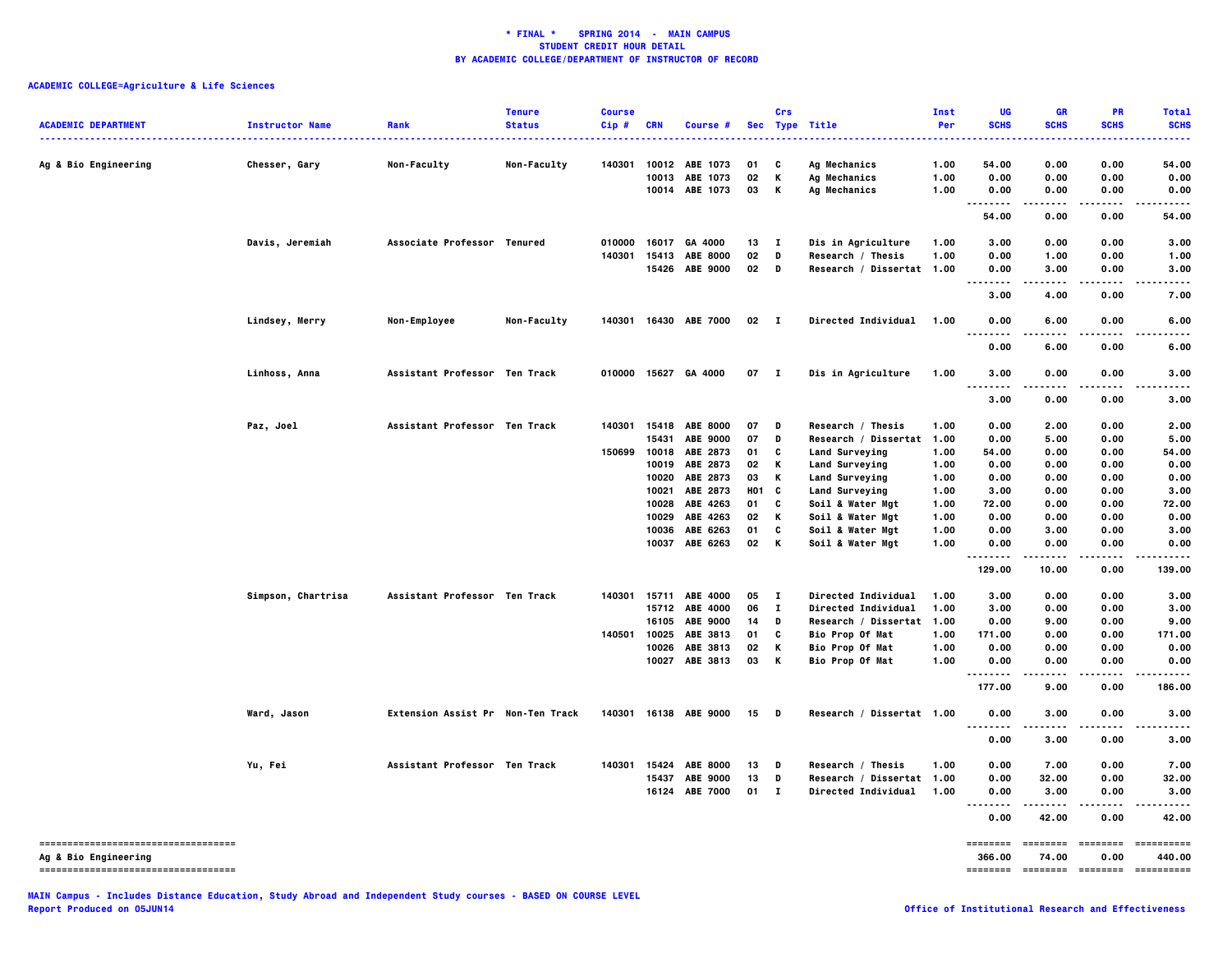| <b>ACADEMIC DEPARTMENT</b> | <b>Instructor Name</b> | Rank                              | <b>Tenure</b><br><b>Status</b> | <b>Course</b><br>$Cip$ # | <b>CRN</b> | Course #              |        | Crs          | Sec Type Title             | Inst<br>Per | UG<br><b>SCHS</b>            | <b>GR</b><br><b>SCHS</b> | PR<br><b>SCHS</b> | <b>Total</b><br><b>SCHS</b> |
|----------------------------|------------------------|-----------------------------------|--------------------------------|--------------------------|------------|-----------------------|--------|--------------|----------------------------|-------------|------------------------------|--------------------------|-------------------|-----------------------------|
| Agricultural Economics     | Barefield, Danny       | Extension Professor Non-Ten Track |                                |                          |            | 010103 13608 AEC 8713 | 501 C  |              | Rural Comm & Econ De 1.00  |             | 0.00                         | 27.00                    | 0.00              | 27.00                       |
|                            |                        |                                   |                                |                          |            |                       |        |              |                            |             | 0.00                         | 27.00                    | 0.00              | 27.00                       |
|                            | Barnett, Barry         | Professor                         | Tenured                        |                          |            | 010103 15141 AEC 8000 | 01 D   |              | Research / Thesis          | 1.00        | 0.00                         | 6.00                     | 0.00              | 6.00                        |
|                            |                        |                                   |                                |                          |            |                       |        |              |                            |             | 0.00                         | 6.00                     | 0.00              | 6.00                        |
|                            | Coatney, Kalyn         | Assistant Professor Ten Track     |                                |                          |            | 010103 15142 AEC 8000 | $02$ D |              | Research / Thesis          | 1.00        | 0.00<br>$\sim$ $\sim$ $\sim$ | 12.00                    | 0.00              | 12.00                       |
|                            |                        |                                   |                                |                          |            |                       |        |              |                            |             | 0.00                         | 12.00                    | 0.00              | 12.00                       |
|                            | Coble, Keith           | Professor                         | Tenured                        |                          |            | 010103 10137 AEC 4413 | 01     | C            | Public Problems of A 1.00  |             | 117.00                       | 0.00                     | 0.00              | 117.00                      |
|                            |                        |                                   |                                |                          |            | 10142 AEC 6413        | 01     | C            | Public Problems of A 1.00  |             | 0.00                         | 9.00                     | 0.00              | 9.00                        |
|                            |                        |                                   |                                |                          |            | 10145 AEC 8143        | 01     | C            | Ag Prod Economics          | 1.00        | 0.00                         | 21.00                    | 0.00              | 21.00                       |
|                            |                        |                                   |                                |                          |            | 10147 AEC 8621        | 01     | C            | Research Seminar II        | 1.00        | 0.00                         | 6.00                     | 0.00              | 6.00                        |
|                            |                        |                                   |                                |                          |            | 15143 AEC 8000        | 03     | D            | Research / Thesis          | 1.00        | 0.00<br>--------             | 9.00                     | 0.00              | 9.00                        |
|                            |                        |                                   |                                |                          |            |                       |        |              |                            |             | 117.00                       | 45.00                    | 0.00              | 162.00                      |
|                            | Freeman, Matthew       | Assistant Professor Ten Track     |                                |                          |            | 010103 15144 AEC 8000 | 04     | D            | Research / Thesis          | 1.00        | 0.00                         | 9.00                     | 0.00              | 9.00                        |
|                            |                        |                                   |                                |                          |            |                       |        |              |                            |             | 0.00                         | 9.00                     | 0.00              | 9.00                        |
|                            | Harri, Ardian          | Associate Professor Tenured       |                                |                          |            | 010103 15145 AEC 8000 | 05     | D            | Research / Thesis          | 1.00        | 0.00<br>$\ddotsc$            | 12.00                    | 0.00              | 12.00                       |
|                            |                        |                                   |                                |                          |            |                       |        |              |                            |             | 0.00                         | 12.00                    | 0.00              | 12.00                       |
|                            | Hood, Kenneth          | Extension Professor Non-Ten Track |                                | 010103                   |            | 10139 AEC 4711        | 01     | L,           | Agri-marketing Pract 1.00  |             | 22.00                        | 0.00                     | 0.00              | 22.00                       |
|                            |                        |                                   |                                |                          | 15848      | <b>AEC 4000</b>       | 01     | $\mathbf{I}$ | Directed Individual        | 1.00        | 3.00                         | 0.00                     | 0.00              | 3.00                        |
|                            |                        |                                   |                                |                          |            | 16149 AEC 4000        | 02     | $\mathbf{I}$ | <b>Directed Individual</b> | 1.00        | 1.00                         | 0.00                     | 0.00              | 1.00                        |
|                            |                        |                                   |                                |                          |            |                       |        |              |                            |             | <br>26.00                    | -----<br>0.00            | .<br>0.00         | .<br>26.00                  |
|                            | Interis, Matthew       | Assistant Professor Ten Track     |                                |                          |            | 010103 10129 AEC 2713 | 01     | C            | Intro to Food & Reso 1.00  |             | 300.00                       | 0.00                     | 0.00              | 300.00                      |
|                            |                        |                                   |                                |                          | 10130      | AEC 2713              | HO1    | C            | Honors Intro Food & 1.00   |             | 15.00                        | 0.00                     | 0.00              | 15.00                       |
|                            |                        |                                   |                                |                          | 10136      | AEC 4233              | 01     | C            | Environmental Econom 1.00  |             | 27.00                        | 0.00                     | 0.00              | 27.00                       |
|                            |                        |                                   |                                |                          | 10141      | AEC 6233              | 01     | C            | Environmental Econom 1.00  |             | 0.00                         | 3.00                     | 0.00              | 3.00                        |
|                            |                        |                                   |                                |                          |            | 15147 AEC 8000        | 07     | D            | Research / Thesis          | 1.00        | 0.00                         | 9.00                     | 0.00              | 9.00                        |
|                            |                        |                                   |                                |                          |            |                       |        |              |                            |             | .                            |                          | $\cdots$          |                             |
|                            |                        |                                   |                                |                          |            |                       |        |              |                            |             | 342.00                       | 12.00                    | 0.00              | 354.00                      |
|                            | Little, Randall        | Professor                         | Tenured                        |                          |            | 010101 10138 AEC 4530 | 01     | E.           | Internship AEC-AGBM        | 1.00        | 2.00                         | 0.00                     | 0.00              | 2.00                        |
|                            |                        |                                   |                                |                          |            | 010103 10131 AEC 3113 | 01     | C            | <b>Intro To Quant Econ</b> | 1.00        | 87.00                        | 0.00                     | 0.00              | 87.00                       |
|                            |                        |                                   |                                |                          |            |                       |        |              |                            |             | <br>89.00                    | 0.00                     | 0.00              | 89,00                       |
|                            | Petrolia, Daniel       | Associate Professor Tenured       |                                |                          |            | 010103 10133 AEC 3233 | 01     | C            | Intro to Env Econ &        | 1.00        | 207.00                       | 0.00                     | 0.00              | 207.00                      |
|                            |                        |                                   |                                |                          |            | 10134 AEC 3233        | H01 C  |              | Honors Intro Env Eco 1.00  |             | 21.00                        | 0.00                     | 0.00              | 21.00                       |
|                            |                        |                                   |                                |                          |            | 15149 AEC 8000        | 09     | D            | Research / Thesis          | 1.00        | 0.00                         | 9.00                     | 0.00              | 9.00                        |
|                            |                        |                                   |                                |                          |            | 450602 10146 AEC 8233 | 01     | C            | App Welf & Env Econo 1.00  |             | 0.00                         | 21.00                    | 0.00              | 21.00                       |
|                            |                        |                                   |                                |                          |            |                       |        |              |                            |             | <br>228.00                   | .<br>30.00               | .<br>0.00         | .<br>258.00                 |
|                            | Sites, David           | Non-Faculty                       | Non-Faculty                    |                          |            | 010103 10128 AEC 1223 | 01     | C            | Comp App for Ag & Li 1.00  |             | 60.00                        | 0.00                     | 0.00              | 60.00                       |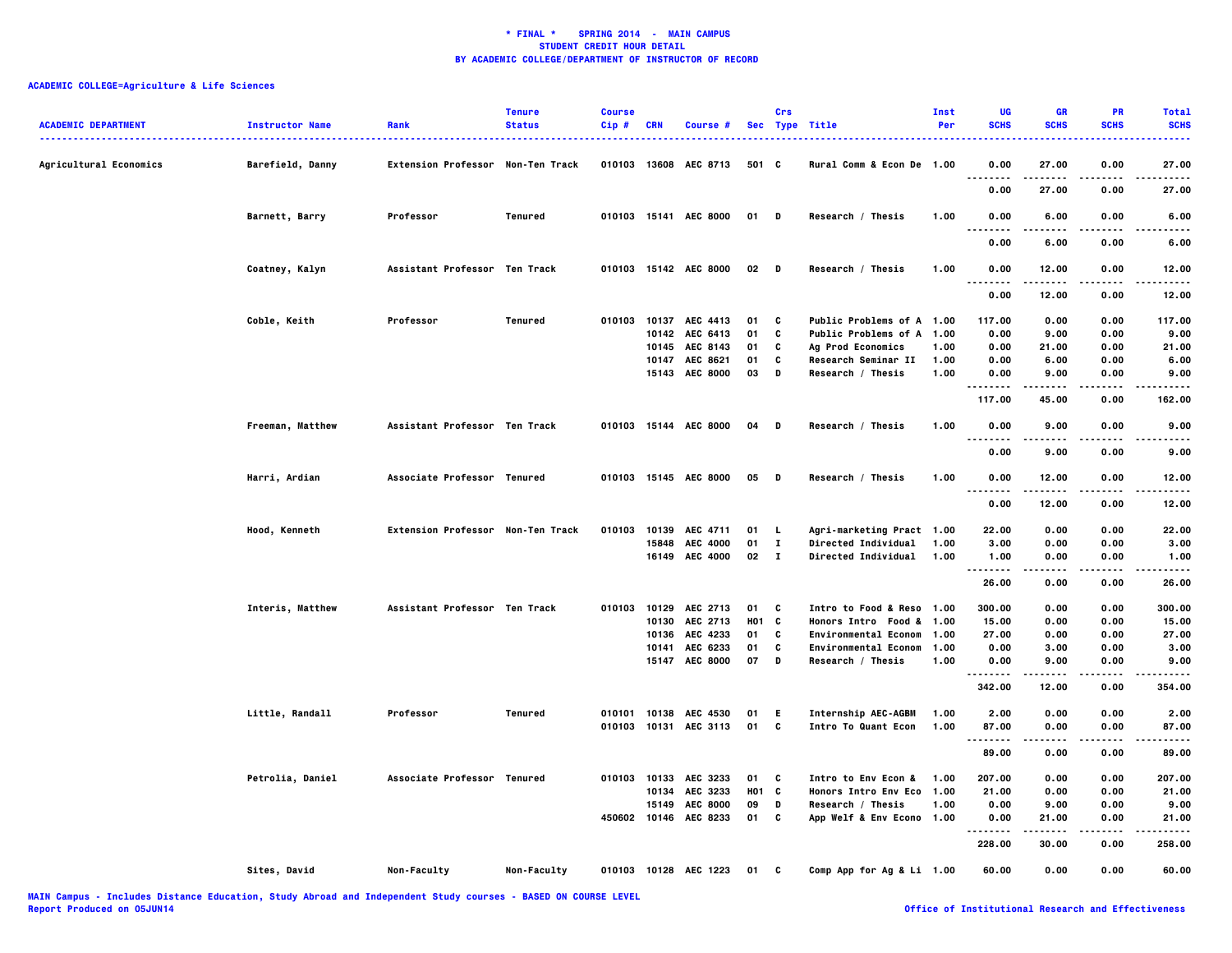| <b>ACADEMIC DEPARTMENT</b>                                   | <b>Instructor Name</b> | Rank                          | <b>Tenure</b><br><b>Status</b> | <b>Course</b><br>Cip# | CRN   | <b>Course #</b>                              |                      | Crs | Sec Type Title                                                               | Inst<br>Per | UG<br><b>SCHS</b>                  | GR<br><b>SCHS</b>     | <b>PR</b><br><b>SCHS</b> | <b>Total</b><br><b>SCHS</b>      |
|--------------------------------------------------------------|------------------------|-------------------------------|--------------------------------|-----------------------|-------|----------------------------------------------|----------------------|-----|------------------------------------------------------------------------------|-------------|------------------------------------|-----------------------|--------------------------|----------------------------------|
|                                                              |                        |                               |                                |                       |       |                                              |                      |     |                                                                              |             | 60.00                              | 0.00                  | 0.00                     | 60.00                            |
| Agricultural Economics                                       | Tack, Jesse            | Assistant Professor Ten Track |                                | 010103                | 10135 | AEC 4223<br>10140 AEC 6223<br>10144 AEC 8123 | 01 C<br>01 C<br>01 C |     | Applied Quant Anal i 1.00<br>Applied Quant Anal I 1.00<br>Market Org & Struc | 1.00        | 102.00<br>0.00<br>0.00<br>-------- | 0.00<br>6.00<br>18.00 | 0.00<br>0.00<br>0.00     | 102.00<br>6.00<br>18.00<br>.     |
|                                                              | Walters, Lurleen       | Assistant Professor Ten Track |                                |                       |       | 010103 10132 AEC 3133                        | 01 C                 |     | Introductory Agribus 1.00                                                    |             | 102.00<br>153.00<br>153.00         | 24.00<br>0.00<br>0.00 | 0.00<br>0.00<br>0.00     | 126.00<br>153.00<br>153.00       |
| ==================================<br>Agricultural Economics |                        |                               |                                |                       |       |                                              |                      |     |                                                                              |             | 1117.00                            | 177.00                | 0.00                     | ----------<br>1294.00<br>:====== |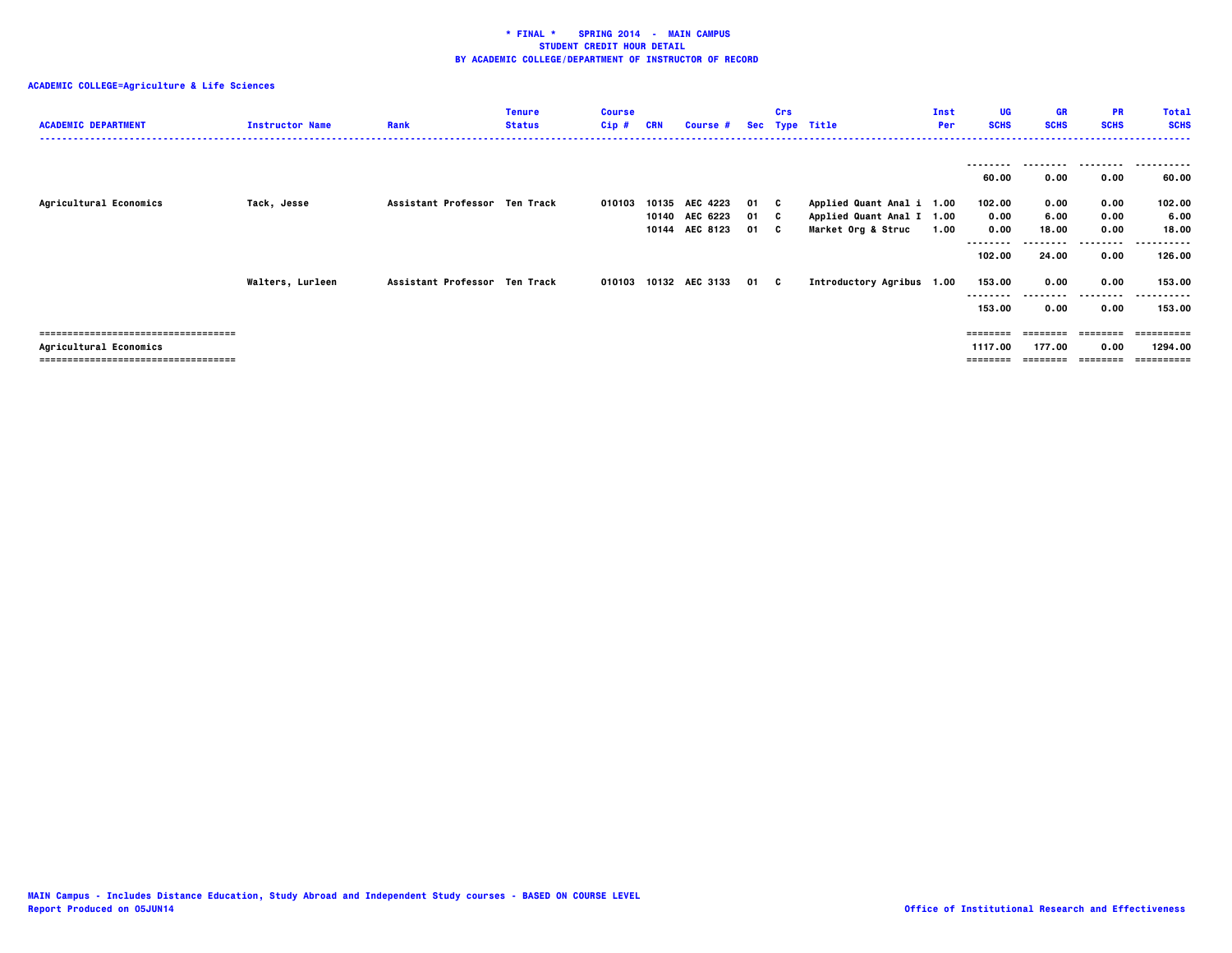|                            |                        |                                   | <b>Tenure</b>        | <b>Course</b> |            |                       |      | Crs          |                            | Inst | UG                               | <b>GR</b>   | PR          | <b>Total</b>        |
|----------------------------|------------------------|-----------------------------------|----------------------|---------------|------------|-----------------------|------|--------------|----------------------------|------|----------------------------------|-------------|-------------|---------------------|
| <b>ACADEMIC DEPARTMENT</b> | <b>Instructor Name</b> | Rank                              | <b>Status</b>        | Cip#          | <b>CRN</b> | Course #              |      |              | Sec Type Title             | Per  | <b>SCHS</b>                      | <b>SCHS</b> | <b>SCHS</b> | <b>SCHS</b><br>---- |
|                            |                        |                                   |                      |               |            |                       |      |              |                            |      |                                  |             |             |                     |
| Animal Dairy Science       | Blanton, John          | Professor                         | Tenured              | 010401        | 10094      | ADS 3314              | 01   | C            | Intro to Meat Scienc 1.00  |      | 240.00                           | 0.00        | 0.00        | 240.00              |
|                            |                        |                                   |                      |               | 10095      | ADS 3314              | 02   | Κ            | Intro to Meat Scienc 1.00  |      | 0.00                             | 0.00        | 0.00        | 0.00                |
|                            |                        |                                   |                      |               | 10096      | ADS 3314              | 03   | Κ            | Intro to Meat Scienc 1.00  |      | 0.00                             | 0.00        | 0.00        | 0.00                |
|                            |                        |                                   |                      |               | 10097      | ADS 3314              | 04   | Κ            | Intro to Meat Scienc 1.00  |      | 0.00                             | 0.00        | 0.00        | 0.00                |
|                            |                        |                                   |                      |               | 10098      | ADS 3314              | 05   | Κ            | Intro to Meat Scienc 1.00  |      | 0.00                             | 0.00        | 0.00        | 0.00                |
|                            |                        |                                   |                      |               | 11836      | <b>FNH 3314</b>       | 01   | C            | Intro to Meat Scienc 1.00  |      | 40.00                            | 0.00        | 0.00        | 40.00               |
|                            |                        |                                   |                      |               | 11837      | <b>FNH 3314</b>       | 02   | Κ            | Intro to Meat Scienc 1.00  |      | 0.00                             | 0.00        | 0.00        | 0.00                |
|                            |                        |                                   |                      |               | 11839      | <b>FNH 3314</b>       | 04   | Κ            | Intro to Meat Scienc 1.00  |      | 0.00                             | 0.00        | 0.00        | 0.00                |
|                            |                        |                                   |                      |               | 11840      | <b>FNH 3314</b>       | 05   | K            | Intro to Meat Scienc 1.00  |      | 0.00                             | 0.00        | 0.00        | 0.00                |
|                            |                        |                                   |                      | 020201        | 14748      | <b>ADS 9000</b>       | 01   | D            | Research / Dissertat 1.00  |      | 0.00                             | 6.00        | 0.00        | 6.00                |
|                            |                        |                                   |                      | 190501        | 11856      | FNH 4593              | 01   | В            | New Food Product Dev 1.00  |      | 33.00                            | 0.00        | 0.00        | 33.00               |
|                            |                        |                                   |                      |               | 11868      | <b>FNH 6593</b>       | 01   | В            | New Food Product Dev 1.00  |      | 0.00                             | 6.00        | 0.00        | 6.00                |
|                            |                        |                                   |                      |               |            |                       |      |              |                            |      | $- - - - -$                      |             |             |                     |
|                            |                        |                                   |                      |               |            |                       |      |              |                            |      | 313.00                           | 12.00       | 0.00        | 325.00              |
|                            | Crow, Brett            | Instructor                        | Non-Ten Track        | 010101        | 10093      | ADS 3312              | 01   | - L          | Livestock Mgt Prac         | 1.00 | 44.00                            | 0.00        | 0.00        | 44.00               |
|                            |                        |                                   |                      | 010901        | 14267      | ADS 4232              | 01   | $\mathbf{L}$ | Adv Livestk Eval           | 1.00 | 6.00                             | 0.00        | 0.00        | 6.00                |
|                            |                        |                                   |                      |               |            | 020202 10103 ADS 4212 | 01 L |              | <b>Livestock Eval</b>      | 1.00 | 24.00                            | 0.00        | 0.00        | 24.00               |
|                            |                        |                                   |                      |               |            |                       |      |              |                            |      | <u>.</u>                         | .           | .           | .                   |
|                            |                        |                                   |                      |               |            |                       |      |              |                            |      | 74.00                            | 0.00        | 0.00        | 74.00               |
|                            | Edwards, Kristine      | Research Assist Pro Non-Ten Track |                      | 260702 16033  |            | <b>EPP 4000</b>       | 02   | $\mathbf{I}$ | <b>Directed Individual</b> | 1.00 | 3.00                             | 0.00        | 0.00        | 3.00                |
|                            |                        |                                   |                      |               | 16034      | <b>EPP 4000</b>       | 03   | $\bf{I}$     | Directed Individual        | 1.00 | 3.00                             | 0.00        | 0.00        | 3.00                |
|                            |                        |                                   |                      |               | 16419      | <b>EPP 4000</b>       | 04   | $\mathbf{I}$ | <b>Directed Individual</b> | 1.00 | 3.00                             | 0.00        | 0.00        | 3.00                |
|                            |                        |                                   |                      |               |            | 512401 11060 CVM 5163 | 01   | В            |                            | 0.50 | 0.00                             | 0.00        | 123.00      | 123.00              |
|                            |                        |                                   |                      |               |            |                       |      |              | <b>Vet Parasitology</b>    |      |                                  |             |             |                     |
|                            |                        |                                   |                      |               |            |                       |      |              |                            |      | 9.00                             | 0.00        | 123.00      | 132.00              |
|                            | Graves, Jessica        | Instructor                        | Non-Ten Track        | 010101        |            | 10107 ADS 4423        | 01   | E.           | ADS Internship             | 1.00 | 42.00                            | 0.00        | 0.00        | 42.00               |
|                            |                        |                                   |                      | 010901        | 10082      | ADS 1114              | 01   | C            | <b>Animal Science</b>      | 1.00 | 288.00                           | 0.00        | 0.00        | 288.00              |
|                            |                        |                                   |                      |               | 10083      | ADS 1114              | 02   | Κ            | Animal Science             | 1.00 | 0.00                             | 0.00        | 0.00        | 0.00                |
|                            |                        |                                   |                      |               | 10084      | ADS 1114              | 03   | Κ            | <b>Animal Science</b>      | 1.00 | 0.00                             | 0.00        | 0.00        | 0.00                |
|                            |                        |                                   |                      |               | 10085      | ADS 1114              | 04   | Κ            | Animal Science             | 1.00 | 0.00                             | 0.00        | 0.00        | 0.00                |
|                            |                        |                                   |                      |               | 10086      | ADS 1114              | 05   | Κ            | Animal Science             | 1.00 | 0.00                             | 0.00        | 0.00        | 0.00                |
|                            |                        |                                   |                      |               | 14262      | ADS 1114              | 06   | c            | <b>Animal Science</b>      | 1.00 | 96.00                            | 0.00        | 0.00        | 96.00               |
|                            |                        |                                   |                      | 020201        | 16252      | ADS 4000              | 03   | $\mathbf I$  | <b>Directed Individual</b> | 1.00 | 1.00                             | 0.00        | 0.00        | 1.00                |
|                            |                        |                                   |                      | 020206        |            | ADS 3812              | 01   | <b>L</b>     |                            |      | 30.00                            |             | 0.00        |                     |
|                            |                        |                                   |                      |               | 10099      |                       |      |              | Dairy Cattle Apprais       | 1.00 | .                                | 0.00        | .           | 30.00<br>.          |
|                            |                        |                                   |                      |               |            |                       |      |              |                            |      | 457.00                           | 0.00        | 0.00        | 457.00              |
|                            | Huntington, Carolyn    | Instructor                        | <b>Non-Ten Track</b> | 010901        |            | 10091 ADS 2223        | 01   | C            | <b>Companion Animal</b>    | 1.00 | 123.00                           | 0.00        | 0.00        | 123.00              |
|                            |                        |                                   |                      |               |            |                       |      |              |                            |      | .                                |             |             |                     |
|                            |                        |                                   |                      |               |            |                       |      |              |                            |      | 123.00                           | 0.00        | 0.00        | 123.00              |
|                            | Karisch, Brandi        | Extension Assist Pr Non-Ten Track |                      | 020201        |            | 14892 ADS 8000        | 16   | D            | Research / Thesis          | 1.00 | 0.00                             | 2.00        | 0.00        | 2.00                |
|                            |                        |                                   |                      |               |            |                       |      |              |                            |      | $\cdots$<br>$\sim$ $\sim$ $\sim$ | ----        |             |                     |
|                            |                        |                                   |                      |               |            |                       |      |              |                            |      | 0.00                             | 2.00        | 0.00        | 2.00                |
|                            | Larson, Jamie          | Assistant Professor Ten Track     |                      | 010901        | 10108      | ADS 4611              | 01   | L.           | Prac In Phy & Repro        | 1.00 | 16.00                            | 0.00        | 0.00        | 16.00               |
|                            |                        |                                   |                      |               | 10110      | ADS 4613              | 01   | C            | <b>Physiology Of Repro</b> | 1.00 | 57.00                            | 0.00        | 0.00        | 57.00               |
|                            |                        |                                   |                      | 020201 14735  |            | <b>ADS 8000</b>       | 03   | D            | Research / Thesis          | 1.00 | 0.00                             | 8.00        | 0.00        | 8.00                |
|                            |                        |                                   |                      |               | 14749      | <b>ADS 9000</b>       | 02   | D            | Research / Dissertat 1.00  |      | 0.00                             | 4.00        | 0.00        | 4.00                |
|                            |                        |                                   |                      | 020205        | 10118      | ADS 6611              | 01   | L.           | Prac In Phy & Repro        | 1.00 | 0.00                             | 2.00        | 0.00        | 2.00                |
|                            |                        |                                   |                      |               | 10120      | ADS 6613              | 01   | C            | Physiology Of Repro        | 1.00 | 0.00                             | 6.00        | 0.00        | 6.00                |
|                            |                        |                                   |                      | 260707        | 12950      | <b>PHY 6613</b>       | 01   | c            | Physiology Of Repro        | 1.00 | 0.00                             | 3.00        | 0.00        | 3.00                |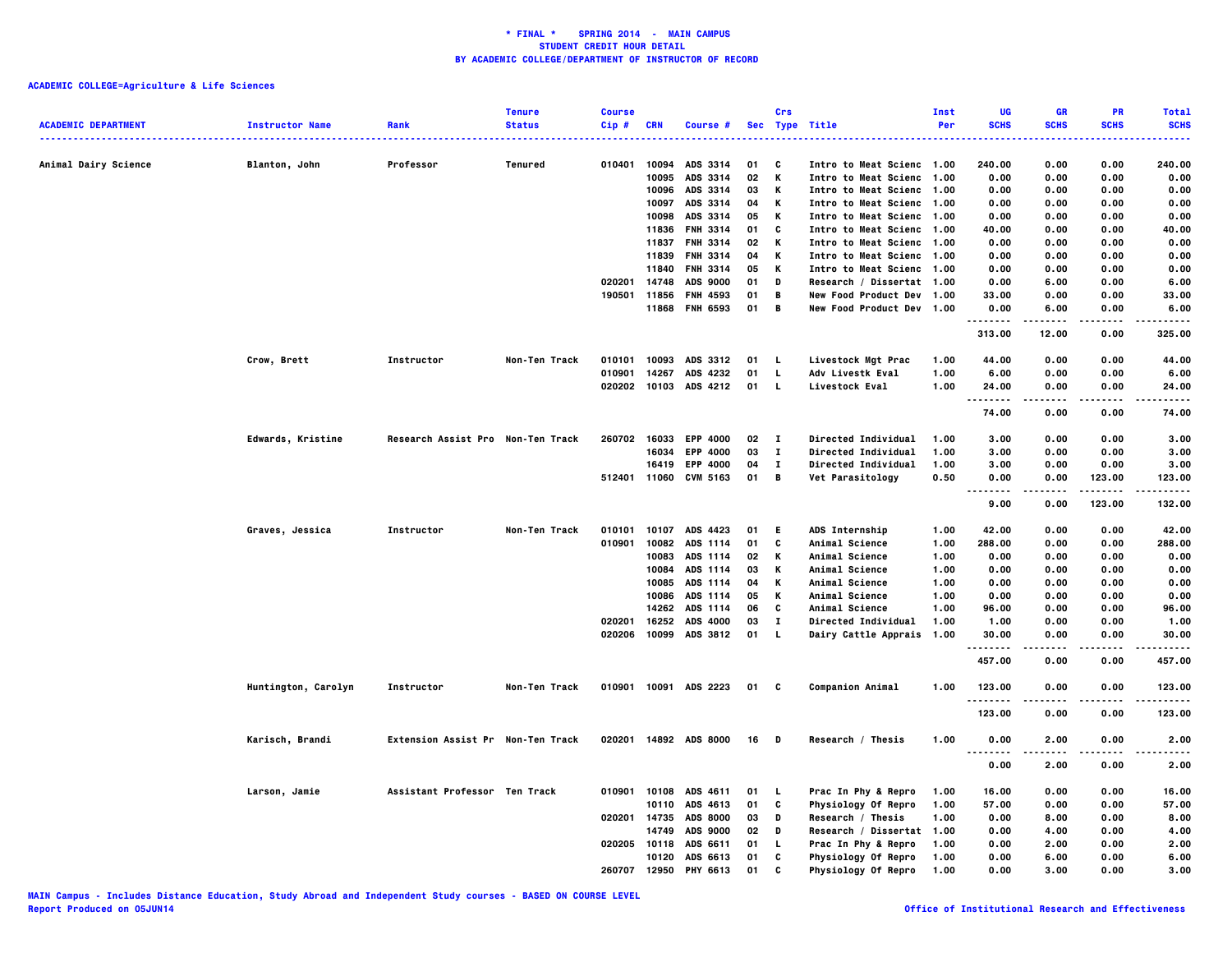| <b>ACADEMIC DEPARTMENT</b> | <b>Instructor Name</b>                                    | Rank                              | <b>Tenure</b><br><b>Status</b> | <b>Course</b><br>Cip# | <b>CRN</b>   | Course #                   |          | Crs          | Sec Type Title                                         | Inst<br>Per  | UG<br><b>SCHS</b>                 | <b>GR</b><br><b>SCHS</b> | <b>PR</b><br><b>SCHS</b> | <b>Total</b><br><b>SCHS</b> |
|----------------------------|-----------------------------------------------------------|-----------------------------------|--------------------------------|-----------------------|--------------|----------------------------|----------|--------------|--------------------------------------------------------|--------------|-----------------------------------|--------------------------|--------------------------|-----------------------------|
|                            |                                                           |                                   |                                |                       |              |                            |          |              |                                                        |              | --------                          |                          |                          |                             |
|                            |                                                           |                                   |                                |                       |              |                            |          |              |                                                        |              | 73.00                             | 23.00                    | 0.00                     | 96.00                       |
| Animal Dairy Science       | Lemley, Caleb                                             | Assistant Professor Ten Track     |                                | 010000                | 15624        | GA 4000                    | 04       | п            | Dis in Agriculture                                     | 1.00         | 3.00                              | 0.00                     | 0.00                     | 3.00                        |
|                            |                                                           |                                   |                                | 010507                | 10100        | ADS 4112                   | 01       | В            | <b>Equine Reproduction</b>                             | 1.00         | 38.00                             | 0.00                     | 0.00                     | 38.00                       |
|                            |                                                           |                                   |                                |                       |              | 10113 ADS 6112             | 01       | В            | <b>Equine Reproduction</b>                             | 1.00         | 0.00                              | 4.00                     | 0.00                     | 4.00                        |
|                            |                                                           |                                   |                                |                       |              | 020201 14736 ADS 8000      | 04       | D            | Research / Thesis                                      | 1.00         | 0.00<br>. .                       | 8.00                     | 0.00                     | 8.00                        |
|                            |                                                           |                                   |                                |                       |              |                            |          |              |                                                        |              | 41.00                             | 12.00                    | 0.00                     | 53.00                       |
|                            | Liao, Shengfa                                             | Assistant Professor Ten Track     |                                | 010901                | 10101        | ADS 4113                   | 01       | C            | <b>Swine Science</b>                                   | 1.00         | 102.00                            | 0.00                     | 0.00                     | 102.00                      |
|                            |                                                           |                                   |                                | 011001                | 14261        | ADS 8162                   | 01       | C            | Monogastric Nutri                                      | 1.00         | 0.00                              | 10.00                    | 0.00                     | 10.00                       |
|                            |                                                           |                                   |                                | 020201                | 14737        | <b>ADS 8000</b>            | 05       | D            | Research / Thesis                                      | 1.00         | 0.00                              | 5.00                     | 0.00                     | 5.00                        |
|                            |                                                           |                                   |                                |                       | 14751        | <b>ADS 9000</b>            | 04       | D            | Research / Dissertat 1.00                              |              | 0.00<br>--------                  | 6.00<br>-----            | 0.00                     | 6.00                        |
|                            |                                                           |                                   |                                |                       |              |                            |          |              |                                                        |              | 102.00                            | 21.00                    | 0.00                     | 123.00                      |
|                            | Memili, Erdogan                                           | Associate Professor Tenured       |                                | 010901                | 14857        | ADS 4221                   | 01       | s            | Animal Sci Sr Sem                                      | 1.00         | 19.00                             | 0.00                     | 0.00                     | 19.00                       |
|                            |                                                           |                                   |                                |                       |              | 260613 16076 GNS 8000      | 01       | D            | Research / Thesis                                      | 1.00         | 0.00<br>.<br>.                    | 1.00<br>----             | 0.00<br>.                | 1.00                        |
|                            |                                                           |                                   |                                |                       |              |                            |          |              |                                                        |              | 19.00                             | 1.00                     | 0.00                     | 20.00                       |
|                            | Nguekam Feugang, Jean-M Research Assist Pro Non-Ten Track |                                   |                                |                       |              | 010000 15623 GA 4000       | 03       | $\mathbf{I}$ | Dis in Agriculture                                     | 1.00         | 3.00                              | 0.00                     | 0.00                     | 3.00                        |
|                            |                                                           |                                   |                                |                       |              |                            |          |              |                                                        |              | <br>3.00                          | $\cdots$<br>0.00         | 0.00                     | 3.00                        |
|                            | Nicodemus, Molly                                          | Associate Professor Tenured       |                                | 010507                |              | 10106 ADS 4333             | 01       | C            | <b>Equine Exercise Phy</b>                             | 1.00         | 57.00                             | 0.00                     | 0.00                     | 57.00                       |
|                            |                                                           |                                   |                                |                       | 14260        | ADS 2312                   | 01       | B            | Advanced Horsemanshi 1.00                              |              | 16.00                             | 0.00                     | 0.00                     | 16.00                       |
|                            |                                                           |                                   |                                | 020201                | 10089        | ADS 2102                   | 01       | L.           | Equine Conf/Perf Ev                                    | 1.00         | 70.00                             | 0.00                     | 0.00                     | 70.00                       |
|                            |                                                           |                                   |                                |                       | 10092        | ADS 3223                   | 01       | B            | <b>Horse Management</b>                                | 1.00         | 102.00                            | 0.00                     | 0.00                     | 102.00                      |
|                            |                                                           |                                   |                                |                       | 14739        | <b>ADS 8000</b>            | 07       | D            | Research / Thesis                                      | 1.00         | 0.00                              | 5.00                     | 0.00                     | 5.00                        |
|                            |                                                           |                                   |                                |                       |              | 16192 ADS 4000             | 01       | Т.           | Directed Individual                                    | 1.00         | 2.00                              | 0.00                     | 0.00                     | 2.00                        |
|                            |                                                           |                                   |                                |                       | 16193        | <b>ADS 4000</b>            | 02       | $\mathbf{I}$ | Directed Individual                                    | 1.00         | 2.00                              | 0.00                     | 0.00                     | 2.00                        |
|                            |                                                           |                                   |                                | 020205                | 10117        | ADS 6333                   | 01       | C            | Equine Exercise Phy                                    | 1.00         | 0.00                              | 3.00                     | 0.00                     | 3.00                        |
|                            |                                                           |                                   |                                | 020299                | 10087        | ADS 1132<br>10088 ADS 1132 | 01<br>02 | C<br>К       | Intro to Horsemanshi 1.00<br>Intro to Horsemanshi 1.00 |              | 28.00<br>0.00                     | 0.00<br>0.00             | 0.00<br>0.00             | 28.00<br>0.00               |
|                            |                                                           |                                   |                                |                       |              |                            |          |              |                                                        |              | 277.00                            | 8.00                     | 0.00                     | 285.00                      |
|                            | Rivera, J.                                                | Extension Assist Pr Non-Ten Track |                                |                       |              | 020201 16128 ADS 7000      | 02       | $\mathbf{I}$ | Directed Individual                                    | 1.00         | 0.00                              | 2.00                     | 0.00                     | 2.00                        |
|                            |                                                           |                                   |                                |                       |              |                            |          |              |                                                        |              | $\sim$ $\sim$ $\sim$<br>.<br>0.00 | .<br>2.00                | .<br>0.00                | 2.00                        |
|                            |                                                           |                                   |                                |                       |              |                            |          |              |                                                        |              |                                   |                          |                          |                             |
|                            | Rude, Brian                                               | Professor                         | <b>Tenured</b>                 | 010901                | 10104        | ADS 4213                   | 01       | C            | Livestk Ntr Require                                    | 1.00         | 54.00                             | 0.00                     | 0.00                     | 54.00                       |
|                            |                                                           |                                   |                                | 011001                | 10123        | ADS 8111<br>10124 ADS 8121 | 01<br>01 | s<br>s       | <b>Nutrition Seminar</b><br>Nutrition Seminar          | 1.00<br>1.00 | 0.00<br>0.00                      | 4.00<br>4.00             | 0.00<br>0.00             | 4.00<br>4.00                |
|                            |                                                           |                                   |                                |                       | 10125        | ADS 8131                   | 01       | s            | <b>Nutrition Seminar</b>                               | 1.00         | 0.00                              | 1.00                     | 0.00                     | 1.00                        |
|                            |                                                           |                                   |                                | 020201 14742          |              | <b>ADS 8000</b>            | 10       | D            | Research / Thesis                                      | 1.00         | 0.00                              | 8.00                     | 0.00                     | 8.00                        |
|                            |                                                           |                                   |                                |                       | 14756        | <b>ADS 9000</b>            | 09       | D            | Research / Dissertat 1.00                              |              | 0.00                              | 5.00                     | 0.00                     | 5.00                        |
|                            |                                                           |                                   |                                | 020204 10115          |              | ADS 6213                   | 01       | C            | Livestk Ntr Require                                    | 1.00         | 0.00                              | 15.00                    | 0.00                     | 15.00                       |
|                            |                                                           |                                   |                                |                       | 512501 13971 | VS 3014                    | 03       | В            | Anatomy & Physiology                                   | 1.00         | 80.00                             | 0.00                     | 0.00                     | 80.00                       |
|                            |                                                           |                                   |                                |                       |              | 13972 VS 3014              | 04       | В            | Anatomy & Physiology 1.00                              |              | 60.00<br>--------                 | 0.00                     | 0.00                     | 60.00                       |
|                            |                                                           |                                   |                                |                       |              |                            |          |              |                                                        |              | 194.00                            | 37.00                    | 0.00                     | 231.00                      |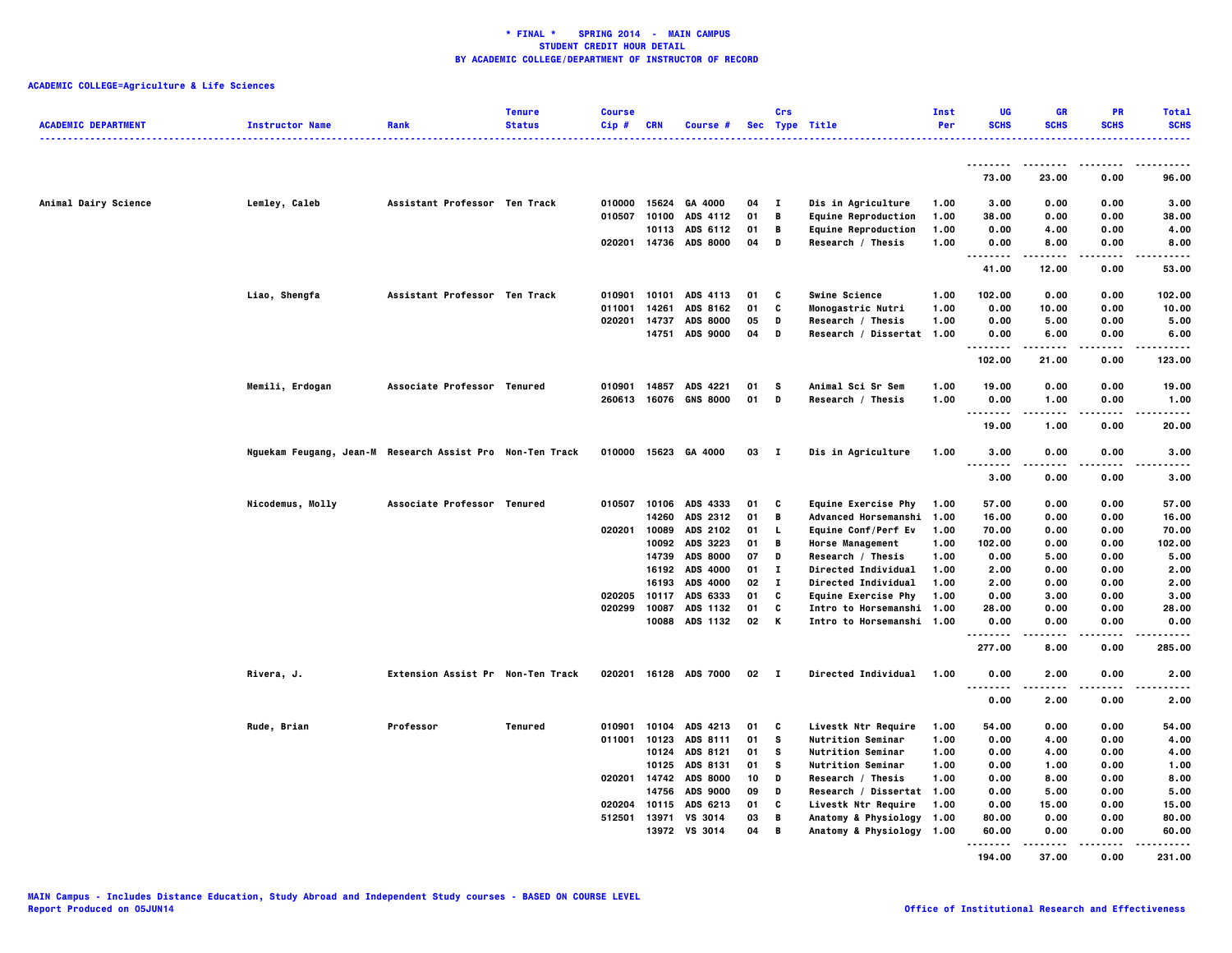| <b>ACADEMIC DEPARTMENT</b>                                  | <b>Instructor Name</b> | Rank                          | <b>Tenure</b><br><b>Status</b> | <b>Course</b><br>$Cip$ # | <b>CRN</b> | Course #        |      | Crs | Sec Type Title            | Inst<br>Per | UG<br><b>SCHS</b>   | GR<br><b>SCHS</b>  | <b>PR</b><br><b>SCHS</b> | <b>Total</b><br><b>SCHS</b> |
|-------------------------------------------------------------|------------------------|-------------------------------|--------------------------------|--------------------------|------------|-----------------|------|-----|---------------------------|-------------|---------------------|--------------------|--------------------------|-----------------------------|
| Animal Dairy Science                                        | Ryan, Peter            | <b>Non-Faculty</b>            | Tenured                        | 260707                   |            | 15986 PHY 9000  | 21   | D   | Research / Dissertat 1.00 |             | 0.00                | 1.00               | 0.00                     | 1.00                        |
|                                                             |                        |                               |                                | 512501                   | 16467      | <b>CVM 8000</b> | 14   | D   | Research / Thesis         | 1.00        | 0.00                | 1.00               | 0.00                     | 1.00                        |
|                                                             |                        |                               |                                |                          |            |                 |      |     |                           |             | <br>0.00            | --------<br>2.00   | --------<br>0.00         | $- - -$<br>.<br>2.00        |
|                                                             | Smith, Trent           | Associate Professor Tenured   |                                | 010302                   | 14263      | <b>ADS 4433</b> | 01   | C.  | Adv Beef Cattle Prod 1.00 |             | 24.00               | 0.00               | 0.00                     | 24.00                       |
|                                                             |                        |                               |                                |                          | 14264      | ADS 6433        | 01   | c   | Adv Beff Cattle Prod 1.00 |             | 0.00                | 12.00              | 0.00                     | 12.00                       |
|                                                             |                        |                               |                                |                          | 14265      | ADS 4433        | 02   | K   | Adv Beef Cattle Prod 1.00 |             | 0.00                | 0.00               | 0.00                     | 0.00                        |
|                                                             |                        |                               |                                |                          | 14266      | <b>ADS 6433</b> | 02   | K   | Adv Beff Cattle Prod 1.00 |             | 0.00                | 0.00               | 0.00                     | 0.00                        |
|                                                             |                        |                               |                                | 020201                   |            | 14744 ADS 8000  | 12   | D   | Research / Thesis         | 1.00        | 0.00                | 8.00               | 0.00                     | 8.00                        |
|                                                             |                        |                               |                                |                          | 16075      | <b>ADS 7000</b> | 01   |     | Directed Individual       | 1.00        | 0.00                | 1.00               | 0.00                     | 1.00                        |
|                                                             |                        |                               |                                | 020202                   | 10102      | ADS 4123        | 01   | - C | Animal Breeding           | 1.00        | 201.00              | 0.00               | 0.00                     | 201.00                      |
|                                                             |                        |                               |                                |                          |            | 10114 ADS 6123  | 01 C |     | Animal Breeding           | 1.00        | 0.00                | 3.00               | 0.00                     | 3.00                        |
|                                                             |                        |                               |                                |                          |            |                 |      |     |                           |             | --------<br>225.00  | --------<br>24.00  | .<br>0.00                | .<br>249.00                 |
|                                                             | Ward, Stephanie        | Assistant Professor Ten Track |                                | 010000                   | 15625      | GA 4000         | 05   | п   | Dis in Agriculture        | 1.00        | 3.00                | 0.00               | 0.00                     | 3.00                        |
|                                                             |                        |                               |                                | 010901                   | 10090      | ADS 2111        | 01   | - C | ADS Career Planning       | 1.00        | 1.00                | 0.00               | 0.00                     | 1.00                        |
|                                                             |                        |                               |                                | 010905                   | 10111      | ADS 4814        | 01   | C.  | Dairy Farm Mgt            | 1.00        | 68.00               | 0.00               | 0.00                     | 68.00                       |
|                                                             |                        |                               |                                |                          |            | 10112 ADS 4814  | 02   | K   | Dairy Farm Mgt            | 1.00        | 0.00                | 0.00               | 0.00                     | 0.00                        |
|                                                             |                        |                               |                                |                          |            |                 |      |     |                           |             | <br>.<br>72.00      | 0.00               | ----<br>0.00             | 72.00                       |
| ===================================<br>Animal Dairy Science |                        |                               |                                |                          |            |                 |      |     |                           |             | ========<br>1982.00 | ========<br>144.00 | ========<br>123.00       | ==========<br>2249.00       |
| -------------------------------------                       |                        |                               |                                |                          |            |                 |      |     |                           |             | ========            | ========           | ========                 | ==========                  |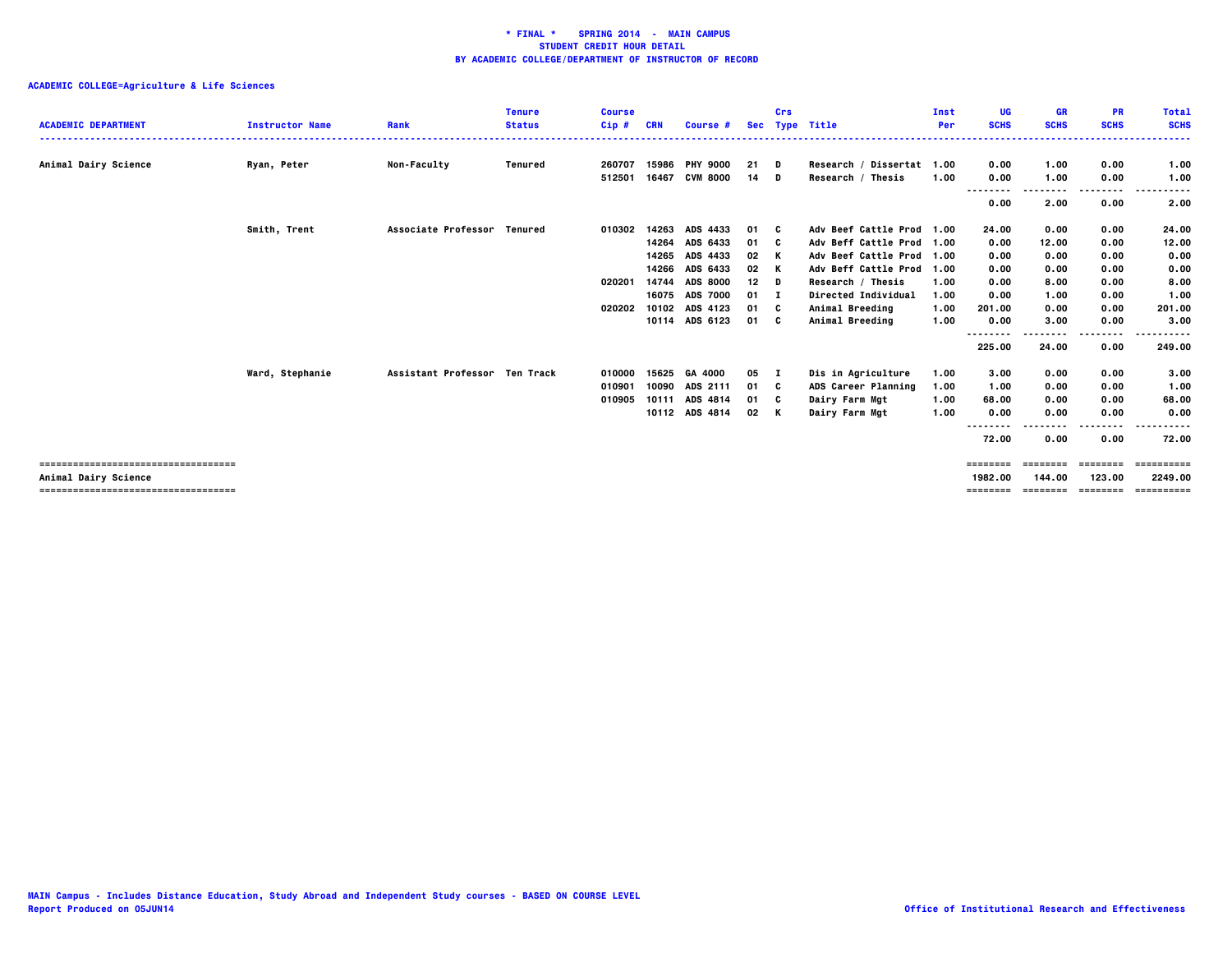| <b>ACADEMIC DEPARTMENT</b>                        | <b>Instructor Name</b> | Rank                              | <b>Tenure</b><br><b>Status</b> | <b>Course</b><br>$Cip$ # | <b>CRN</b> | <b>Course #</b>                          |            | Crs               | Sec Type Title                                   | Inst<br>Per  | UG<br><b>SCHS</b> | <b>GR</b><br><b>SCHS</b> | <b>PR</b><br><b>SCHS</b> | <b>Total</b><br><b>SCHS</b><br> |
|---------------------------------------------------|------------------------|-----------------------------------|--------------------------------|--------------------------|------------|------------------------------------------|------------|-------------------|--------------------------------------------------|--------------|-------------------|--------------------------|--------------------------|---------------------------------|
| Biochemistry,Molecular Biology,Ento Allen, Thomas |                        | Extension Professor Non-Ten Track |                                |                          |            | 260702 15211 EPP 9000                    | 01         | D                 | Research / Dissertat 1.00                        |              | 0.00<br>.         | 1.00                     | 0.00                     | 1.00                            |
|                                                   |                        |                                   |                                |                          |            |                                          |            |                   |                                                  |              | 0.00              | 1.00                     | 0.00                     | 1.00                            |
|                                                   | Baird, Richard         | Professor                         | Tenured                        | 260305 14787             |            | <b>EPP 6162</b>                          | 01         | в                 | <b>Taxon Ascomycetes</b>                         | 1.00         | 0.00              | 6.00                     | 0.00                     | 6.00                            |
|                                                   |                        |                                   |                                |                          | 14789      | <b>EPP 6152</b><br>260702 15274 EPP 8000 | 01<br>01   | B<br>D            | Taxon-Fungi Imperfec<br>Research / Thesis        | 1.00<br>1.00 | 0.00<br>0.00      | 6.00<br>9.00             | 0.00<br>0.00             | 6.00<br>9.00                    |
|                                                   |                        |                                   |                                |                          |            |                                          |            |                   |                                                  |              | .<br>.            | .                        | .                        | .                               |
|                                                   |                        |                                   |                                |                          |            |                                          |            |                   |                                                  |              | 0.00              | 21.00                    | 0.00                     | 21.00                           |
|                                                   | Baker, Gerald          | Professor                         | Tenured                        |                          |            | 260101 11609 EPP 8144                    | 01         | C                 | Transmission E M                                 | 0.60         | 0.00              | 16.80                    | 0.00                     | 16.80                           |
|                                                   |                        |                                   |                                |                          | 11610      | <b>EPP 8144</b>                          | 02         | К                 | Transmission E M                                 | 1.00         | 0.00              | 0.00                     | 0.00                     | 0.00                            |
|                                                   |                        |                                   |                                |                          | 12520      | ME 8144                                  | 01         | C                 | <b>Transmission E M</b>                          | 0.60         | 0.00              | 12.00                    | 0.00                     | 12.00                           |
|                                                   |                        |                                   |                                |                          | 12521      | ME 8144                                  | 02         | к                 | <b>Transmission E M</b>                          | 1.00         | 0.00              | 0.00                     | 0.00                     | 0.00                            |
|                                                   |                        |                                   |                                | 260702 11581             |            | EPP 2213                                 | 01         | c                 | Intro To Insects                                 | 1.00         | 126.00            | 0.00                     | 0.00                     | 126.00                          |
|                                                   |                        |                                   |                                |                          | 11582      | EPP 2213                                 | 02         | К                 | Intro To Insects                                 | 1.00         | 0.00              | 0.00                     | 0.00                     | 0.00                            |
|                                                   |                        |                                   |                                |                          | 11583      | <b>EPP 2213</b>                          | 03         | к                 | <b>Intro To Insects</b>                          | 1.00         | 0.00              | 0.00                     | 0.00                     | 0.00                            |
|                                                   |                        |                                   |                                |                          |            | 11584 EPP 2213                           | 04         | к                 | <b>Intro To Insects</b>                          | 1.00         | 0.00              | 0.00                     | 0.00                     | 0.00                            |
|                                                   |                        |                                   |                                |                          |            | 14365 EPP 2213                           | 05         | K                 | Intro To Insects                                 | 1.00         | 0.00<br>          | 0.00<br>.                | 0.00<br>.                | 0.00<br>.                       |
|                                                   |                        |                                   |                                |                          |            |                                          |            |                   |                                                  |              | 126.00            | 28.80                    | 0.00                     | 154.80                          |
|                                                   | Brown Johnson, Ashli   | Assistant Professor Ten Track     |                                |                          |            | 260202 10355 BCH 1001                    | 01         | C                 | <b>Intro To Biochem</b>                          | 1.00         | 139.00            | 0.00                     | 0.00                     | 139.00                          |
|                                                   |                        |                                   |                                |                          |            | 15232 BCH 9000                           | 01         | D                 | Research / Dissertat 1.00                        |              | 0.00              | 17.00                    | 0.00                     | 17.00                           |
|                                                   |                        |                                   |                                |                          |            |                                          |            |                   |                                                  |              | .<br>139.00       | 17.00                    | 0.00                     | .<br>156.00                     |
|                                                   | Brown, Richard         | Professor                         | <b>Tenured</b>                 |                          |            | 260702 11587 EPP 4164                    | 01         | C                 | <b>Insect Taxonomy</b>                           | 1.00         | 8.00              | 0.00                     | 0.00                     | 8.00                            |
|                                                   |                        |                                   |                                |                          | 11588      | <b>EPP 4164</b>                          | 02         | K                 | <b>Insect Taxonomy</b>                           | 1.00         | 0.00              | 0.00                     | 0.00                     | 0.00                            |
|                                                   |                        |                                   |                                |                          |            | 11597 EPP 6164                           | 01         | C                 | <b>Insect Taxonomy</b>                           | 1.00         | 0.00              | 32.00                    | 0.00                     | 32.00                           |
|                                                   |                        |                                   |                                |                          |            | 11598 EPP 6164                           | 02         | K                 | <b>Insect Taxonomy</b>                           | 1.00         | 0.00              | 0.00                     | 0.00                     | 0.00                            |
|                                                   |                        |                                   |                                |                          |            | 15276 EPP 8000                           | 03         | D                 | Research / Thesis                                | 1.00         | 0.00              | 9.00                     | 0.00                     | 9.00                            |
|                                                   |                        |                                   |                                |                          |            |                                          |            |                   |                                                  |              | .<br>.            |                          |                          | .                               |
|                                                   |                        |                                   |                                |                          |            |                                          |            |                   |                                                  |              | 8.00              | 41.00                    | 0.00                     | 49.00                           |
|                                                   | Caprio, Michael        | Professor                         | <b>Tenured</b>                 |                          |            | 020499 11605 EPP 8111                    | 01         | s                 | Seminar                                          | 1.00         | 0.00              | 3.00                     | 0.00                     | 3.00                            |
|                                                   |                        |                                   |                                |                          | 11606      | <b>EPP 8121</b>                          | 01         | s                 | Seminar                                          | 1.00         | 0.00              | 1.00                     | 0.00                     | 1.00                            |
|                                                   |                        |                                   |                                |                          |            | 260702 15298 EPP 9000                    | 05         | D                 | Research / Dissertat 1.00                        |              | 0.00              | 5.00                     | 0.00                     | 5.00                            |
|                                                   |                        |                                   |                                |                          |            |                                          |            |                   |                                                  |              | .<br>0.00         | .<br>9.00                | .<br>0.00                | $- - - -$<br>9.00               |
|                                                   | Catchot, Angus         | Extension Professor Non-Ten Track |                                |                          |            | 260702 15292 EPP 8000                    | 19         | D                 | Research / Thesis                                | 1.00         | 0.00              | 17.00                    | 0.00                     | 17.00                           |
|                                                   |                        |                                   |                                |                          |            | 15299 EPP 9000                           | 06         | D                 | Research / Dissertat 1.00                        |              | 0.00              | 10.00                    | 0.00                     | 10.00                           |
|                                                   |                        |                                   |                                |                          |            |                                          |            |                   |                                                  |              |                   |                          |                          |                                 |
|                                                   |                        |                                   |                                |                          |            |                                          |            |                   |                                                  |              | 0.00              | 27.00                    | 0.00                     | 27.00                           |
|                                                   | Farnell, Yuhua         | Assistant Professor Ten Track     |                                | 260202                   | 10365      | <b>BCH 4623</b>                          | 01         | C                 | <b>Biochem Spec Tissues</b>                      | 0.50         | 78.00             | 0.00                     | 0.00                     | 78.00                           |
|                                                   |                        |                                   |                                |                          | 10366      | <b>BCH 4623</b>                          | <b>HO1</b> | $\mathbf{c}$      | <b>Honors Biochem Spec</b>                       | 0.50         | 3.00              | 0.00                     | 0.00                     | 3.00                            |
|                                                   |                        |                                   |                                |                          |            | 10372 BCH 6623                           | 01         | C                 | <b>Biochem Spec Tissues</b>                      | 0.50         | 0.00              | 3.00                     | 0.00                     | 3.00                            |
|                                                   |                        |                                   |                                |                          | 16090      | <b>BCH 7000</b>                          | 03         | $\mathbf{I}$      | Directed Individual                              | 1.00         | 0.00<br>.         | 3.00<br>.                | 0.00<br>$- - -$          | 3.00<br>-----                   |
|                                                   |                        |                                   |                                |                          |            |                                          |            |                   |                                                  |              | 81.00             | 6.00                     | 0.00                     | 87.00                           |
|                                                   | Goddard, Jerome        | Extension Professor Non-Ten Track |                                |                          |            | 260702 15302 EPP 9000<br>15398 EPP 7000  | 09<br>01   | D<br>$\mathbf{I}$ | Research / Dissertat 1.00<br>Directed Individual | 1.00         | 0.00<br>0.00      | 14.00<br>3.00            | 0.00<br>0.00             | 14.00<br>3.00                   |
|                                                   |                        |                                   |                                |                          |            |                                          |            |                   |                                                  |              |                   |                          |                          |                                 |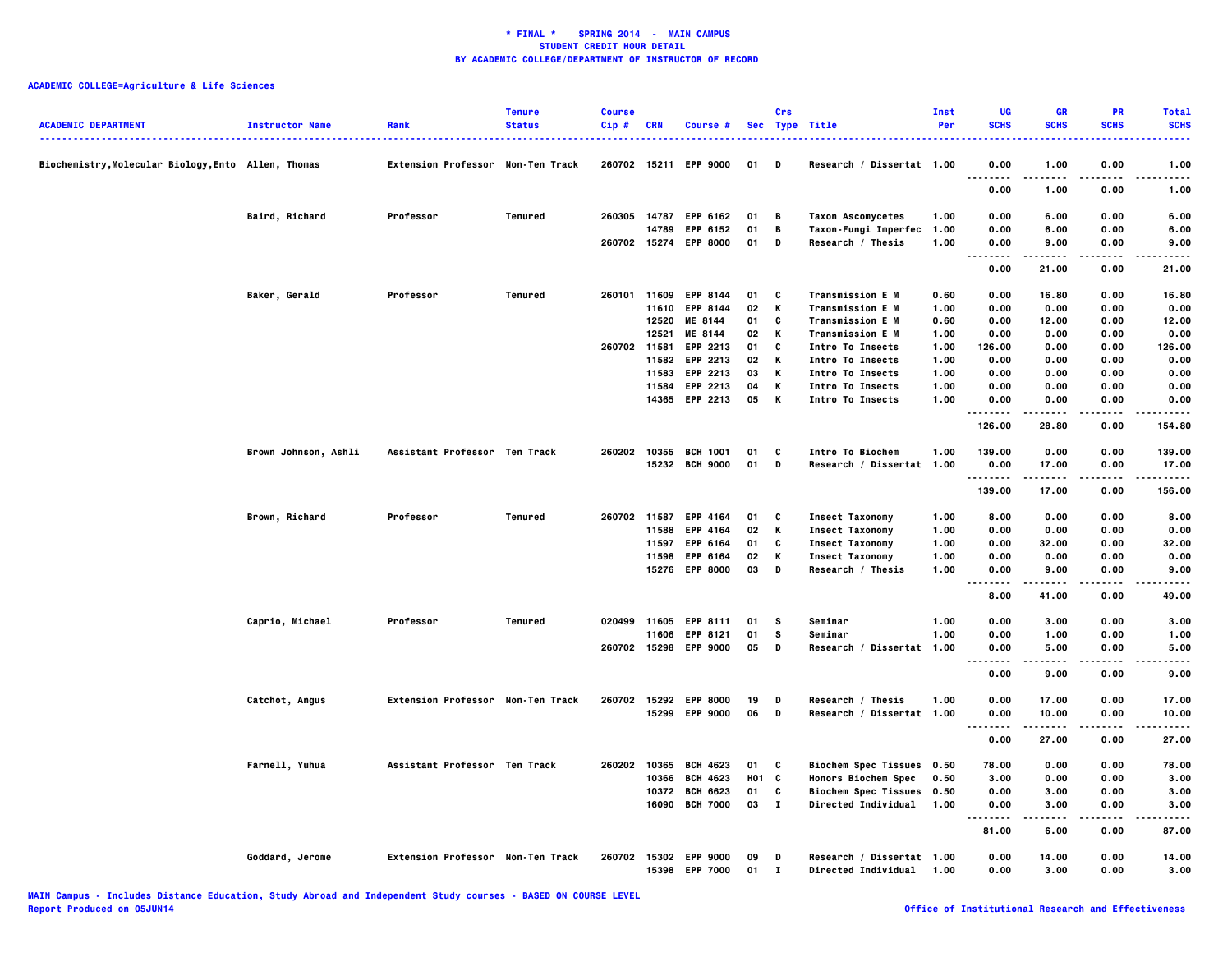|                                                     |                        |                                          | <b>Tenure</b> | <b>Course</b> |                |                                    |            | Crs               |                                                         | Inst         | UG            | <b>GR</b>     | <b>PR</b>    | <b>Total</b>  |
|-----------------------------------------------------|------------------------|------------------------------------------|---------------|---------------|----------------|------------------------------------|------------|-------------------|---------------------------------------------------------|--------------|---------------|---------------|--------------|---------------|
| <b>ACADEMIC DEPARTMENT</b>                          | <b>Instructor Name</b> | Rank                                     | <b>Status</b> | Cip#          | <b>CRN</b>     | Course #                           |            |                   | Sec Type Title                                          | Per          | <b>SCHS</b>   | <b>SCHS</b>   | <b>SCHS</b>  | <b>SCHS</b>   |
| Biochemistry,Molecular Biology,Ento Goddard, Jerome |                        | <b>Extension Professor Non-Ten Track</b> |               | 430106        | 14366          | <b>EPP 6313</b>                    | 01         | в                 | <b>Forensic Entomology</b>                              | 1.00         | 0.00          | 21.00         | 0.00         | 21.00         |
|                                                     |                        |                                          |               |               |                | 14367 EPP 4313                     | 01         | B                 | Forensic Entomology                                     | 1.00         | 21.00         | 0.00          | 0.00         | 21.00         |
|                                                     |                        |                                          |               |               |                |                                    |            |                   |                                                         |              | .<br>21.00    | 38.00         | .<br>0.00    | 59.00         |
|                                                     |                        | Assistant Professor Ten Track            |               |               | 15636          | GA 4000                            |            |                   |                                                         |              |               |               |              |               |
|                                                     | Hoffmann, Federico     |                                          |               | 010000        | 10357          | <b>BCH 3901</b>                    | 08<br>01   | $\mathbf{I}$<br>s | Dis in Agriculture                                      | 1.00<br>1.00 | 3.00<br>23.00 | 0.00          | 0.00<br>0.00 | 3.00          |
|                                                     |                        |                                          |               | 260202        | 15221          | <b>BCH 8000</b>                    | 03         | D                 | <b>Senior Seminar</b><br>Research / Thesis              | 1.00         | 0.00          | 0.00<br>1.00  | 0.00         | 23.00<br>1.00 |
|                                                     |                        |                                          |               |               |                | 15234 BCH 9000                     | 03         | D                 | Research / Dissertat 1.00                               |              | 0.00          | 17.00         | 0.00         | 17.00         |
|                                                     |                        |                                          |               |               | 15810          | <b>BCH 4000</b>                    | 04         | $\mathbf{I}$      | <b>Directed Individual</b>                              | 1.00         | 3.00          | 0.00          | 0.00         | 3.00          |
|                                                     |                        |                                          |               |               |                |                                    |            |                   |                                                         |              | <br>29.00     | .<br>18.00    | .<br>0.00    | .<br>47.00    |
|                                                     |                        |                                          |               |               |                |                                    |            |                   |                                                         |              |               |               |              |               |
|                                                     | Krishnan, Natraj       | Assistant Professor Ten Track            |               | 260202        | 10365<br>10366 | <b>BCH 4623</b><br><b>BCH 4623</b> | 01<br>HO1  | C<br>C            | Biochem Spec Tissues 0.50<br><b>Honors Biochem Spec</b> | 0.50         | 78.00<br>3.00 | 0.00<br>0.00  | 0.00<br>0.00 | 78.00<br>3.00 |
|                                                     |                        |                                          |               |               | 10372          | <b>BCH 6623</b>                    | 01         | C                 | <b>Biochem Spec Tissues</b>                             | 0.50         | 0.00          | 3.00          | 0.00         | 3.00          |
|                                                     |                        |                                          |               | 260702 15281  |                | <b>EPP 8000</b>                    | 08         | D                 | Research / Thesis                                       | 1.00         | 0.00          | 3.00          | 0.00         | 3.00          |
|                                                     |                        |                                          |               |               |                |                                    |            |                   |                                                         |              | .             | <b>.</b>      | .            | .             |
|                                                     |                        |                                          |               |               |                |                                    |            |                   |                                                         |              | 81.00         | 6.00          | 0.00         | 87.00         |
|                                                     | Li, Jiaxu              | Associate Professor Tenured              |               | 010000        | 15622          | GA 4000                            | 02         | $\mathbf{I}$      | Dis in Agriculture                                      | 1.00         | 3.00          | 0.00          | 0.00         | 3.00          |
|                                                     |                        |                                          |               | 260202        | 10358          | <b>BCH 4013</b>                    | 01         | C                 | Principles of Bioche 1.00                               |              | 453.00        | 0.00          | 0.00         | 453.00        |
|                                                     |                        |                                          |               |               |                | 15235 BCH 9000                     | 04         | D                 | Research / Dissertat 1.00                               |              | 0.00          | 18.00         | 0.00         | 18.00         |
|                                                     |                        |                                          |               |               |                |                                    |            |                   |                                                         |              | .             | .             | .            | .             |
|                                                     |                        |                                          |               |               |                |                                    |            |                   |                                                         |              | 456.00        | 18.00         | 0.00         | 474.00        |
|                                                     | Lu, Shien              | Associate Professor Tenured              |               |               |                | 260702 15306 EPP 9000              | 13         | D                 | Research / Dissertat 1.00                               |              | 0.00<br>.     | 9.00<br>----- | 0.00<br>.    | 9.00<br>----- |
|                                                     |                        |                                          |               |               |                |                                    |            |                   |                                                         |              | 0.00          | 9.00          | 0.00         | 9.00          |
|                                                     | Ma, Din-Pow            | Professor                                | Tenured       | 260202        | 10367          | <b>BCH 4804</b>                    | 01         | C                 | Molecular Biology Me 1.00                               |              | 216.00        | 0.00          | 0.00         | 216.00        |
|                                                     |                        |                                          |               |               | 10368          | <b>BCH 4804</b>                    | 02         | Κ                 | Molecular Biology Me 1.00                               |              | 0.00          | 0.00          | 0.00         | 0.00          |
|                                                     |                        |                                          |               |               | 10373          | <b>BCH 6804</b>                    | 01         | c                 | Molecular Biology Me 1.00                               |              | 0.00          | 36.00         | 0.00         | 36.00         |
|                                                     |                        |                                          |               |               | 10374          | <b>BCH 6804</b>                    | 02         | Κ                 | Molecular Biology Me 1.00                               |              | 0.00          | 0.00          | 0.00         | 0.00          |
|                                                     |                        |                                          |               |               | 15198          | <b>BCH 7000</b>                    | 01         | $\bf{I}$          | <b>Directed Individual</b>                              | 1.00         | 0.00          | 3.00          | 0.00         | 3.00          |
|                                                     |                        |                                          |               |               | 15223          | <b>BCH 8000</b>                    | 05         | D                 | Research / Thesis                                       | 1.00         | 0.00          | 2.00          | 0.00         | 2.00          |
|                                                     |                        |                                          |               |               |                | 15619 BCH 7000                     | 02 I       |                   | <b>Directed Individual</b>                              | 1.00         | 0.00<br>.     | 3.00<br>.     | 0.00<br>.    | 3.00          |
|                                                     |                        |                                          |               |               |                |                                    |            |                   |                                                         |              | 216.00        | 44.00         | 0.00         | 260.00        |
|                                                     | Meyer, Florencia       | Assistant Professor Ten Track            |               | 010000 15708  |                | GA 4000                            | 11 I       |                   | Dis in Agriculture                                      | 1.00         | 3.00          | 0.00          | 0.00         | 3.00          |
|                                                     |                        |                                          |               |               | 15709          | GA 4000                            | 12         | $\mathbf{I}$      | Dis in Agriculture                                      | 1.00         | 4.00          | 0.00          | 0.00         | 4.00          |
|                                                     |                        |                                          |               | 260202        | 10356          | <b>BCH 2013</b>                    | 01         | c                 | Intro to Forensic Sc                                    | 1.00         | 54.00         | 0.00          | 0.00         | 54.00         |
|                                                     |                        |                                          |               |               | 10361          | <b>BCH 4603</b>                    | 01         | C                 | <b>Gen Biochem</b>                                      | 1.00         | 93.00         | 0.00          | 0.00         | 93.00         |
|                                                     |                        |                                          |               |               | 10362          | <b>BCH 4603</b>                    | <b>HO1</b> | C                 | <b>Honors Gen Biochem</b>                               | 1.00         | 9.00          | 0.00          | 0.00         | 9.00          |
|                                                     |                        |                                          |               |               | 10370          | <b>BCH 6603</b>                    | 01         | C                 | Gen Biochem                                             | 1.00         | 0.00          | 42.00         | 0.00         | 42.00         |
|                                                     |                        |                                          |               |               | 15224          | <b>BCH 8000</b>                    | 06         | D                 | Research / Thesis                                       | 1.00         | 0.00          | 5.00          | 0.00         | 5.00          |
|                                                     |                        |                                          |               |               | 16100          | <b>BCH 7000</b>                    | 04         | $\mathbf{I}$      | <b>Directed Individual</b>                              | 1.00         | 0.00<br>.     | 3.00<br>.     | 0.00<br>.    | 3.00<br>----- |
|                                                     |                        |                                          |               |               |                |                                    |            |                   |                                                         |              | 163.00        | 50.00         | 0.00         | 213.00        |
|                                                     | Musser, Fred           | Associate Professor Tenured              |               | 260702 11591  |                | <b>EPP 4263</b>                    | 01         | в                 | Prin Insect Pest Mgt 1.00                               |              | 72.00         | 0.00          | 0.00         | 72.00         |
|                                                     |                        |                                          |               |               | 11601          | <b>EPP 6263</b>                    | 01         | B                 | Prin Insect Pest Mgt 1.00                               |              | 0.00          | 15.00         | 0.00         | 15.00         |
|                                                     |                        |                                          |               |               | 15307          | <b>EPP 9000</b>                    | 14         | D                 | Research / Dissertat 1.00                               |              | 0.00          | 3.00          | 0.00         | 3.00          |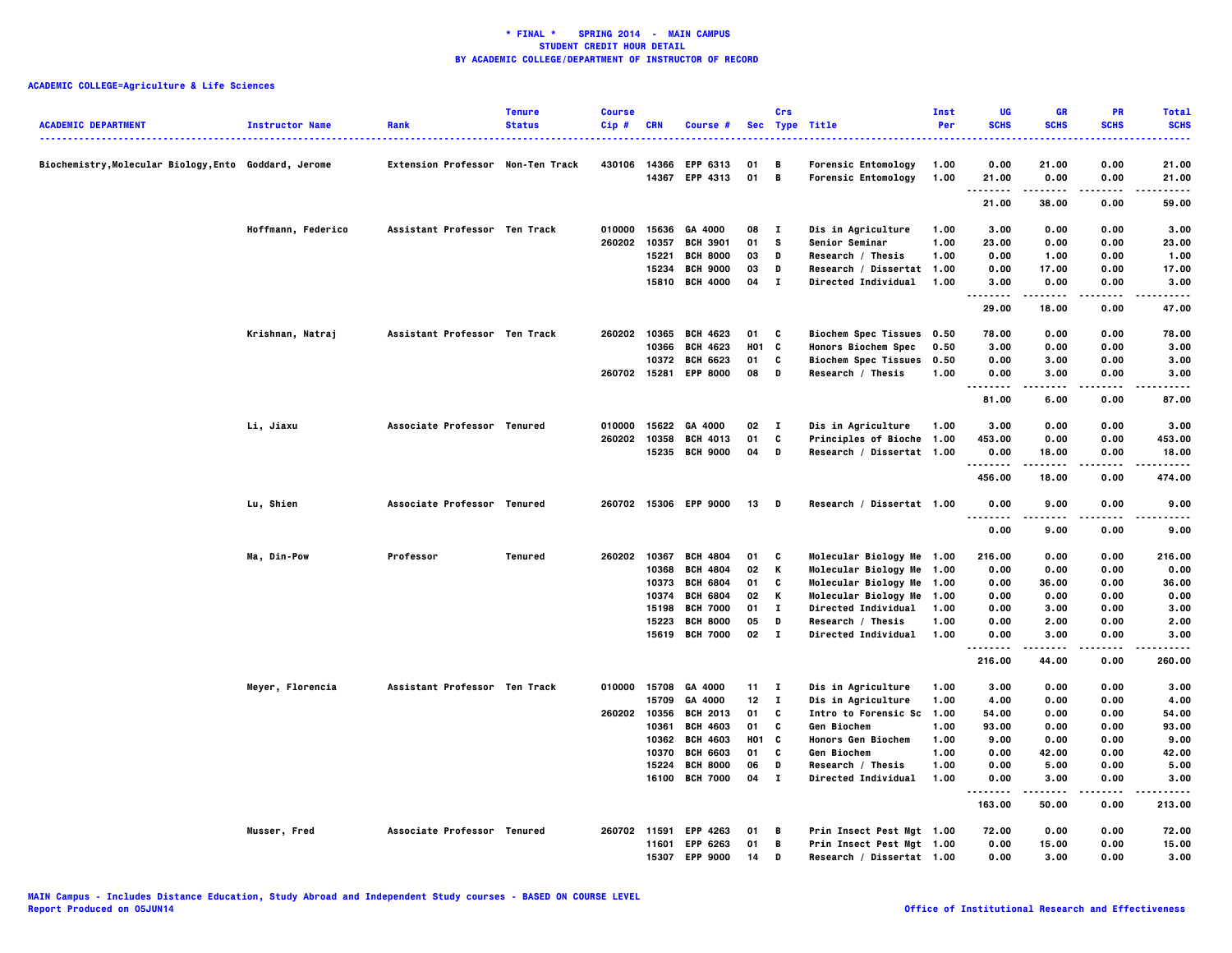| <b>ACADEMIC DEPARTMENT</b>                          | <b>Instructor Name</b> | Rank                              | <b>Tenure</b><br><b>Status</b> | <b>Course</b><br>$Cip$ # | <b>CRN</b> | Course #              |                 | Crs          | Sec Type Title            | Inst<br>Per | UG<br><b>SCHS</b>  | <b>GR</b><br><b>SCHS</b> | <b>PR</b><br><b>SCHS</b> | <b>Total</b><br><b>SCHS</b><br>. |
|-----------------------------------------------------|------------------------|-----------------------------------|--------------------------------|--------------------------|------------|-----------------------|-----------------|--------------|---------------------------|-------------|--------------------|--------------------------|--------------------------|----------------------------------|
|                                                     |                        |                                   |                                |                          |            |                       |                 |              |                           |             | .                  | .                        | $- - - -$                | .                                |
|                                                     |                        |                                   |                                |                          |            |                       |                 |              |                           |             | 72.00              | 18.00                    | 0.00                     | 90.00                            |
| Biochemistry, Molecular Biology, Ento Peng, Zhaohua |                        | Professor                         | Tenured                        | 260202                   |            | 10375 BCH 8101        | 01              | - S          | Seminar                   | 1.00        | 0.00               | 15.00                    | 0.00                     | 15.00                            |
|                                                     |                        |                                   |                                |                          |            | 15238 BCH 9000        | 07              | D            | Research / Dissertat 1.00 |             | 0.00<br>           | 22.00<br>.               | 0.00<br>$- - - -$        | 22.00<br>.                       |
|                                                     |                        |                                   |                                |                          |            |                       |                 |              |                           |             | 0.00               | 37.00                    | 0.00                     | 37.00                            |
|                                                     | Sabanadzovic, Sead     | Professor                         | Tenured                        | 020406 11589             |            | <b>EPP 4214</b>       | 01              | C            | Diseases Of Crops         | 1.00        | 32.00              | 0.00                     | 0.00                     | 32.00                            |
|                                                     |                        |                                   |                                |                          | 11590      | <b>EPP 4214</b>       | 02              | K            | Diseases Of Crops         | 1.00        | 0.00               | 0.00                     | 0.00                     | 0.00                             |
|                                                     |                        |                                   |                                |                          | 11599      | EPP 6214              | 01              | C            | Diseases Of Crops         | 1.00        | 0.00               | 28.00                    | 0.00                     | 28.00                            |
|                                                     |                        |                                   |                                |                          | 11600      | EPP 6214              | 02              | К            | Diseases Of Crops         | 1.00        | 0.00               | 0.00                     | 0.00                     | 0.00                             |
|                                                     |                        |                                   |                                | 260305 11607             |            | <b>EPP 8123</b>       | 01              | C            | Plant Virology            | 1.00        | 0.00               | 12.00                    | 0.00                     | 12.00                            |
|                                                     |                        |                                   |                                |                          | 11608      | EPP 8123              | 02              | К            | <b>Plant Virology</b>     | 1.00        | 0.00               | 0.00                     | 0.00                     | 0.00                             |
|                                                     |                        |                                   |                                | 260702                   | 15288      | <b>EPP 8000</b>       | 15              | D            | Research / Thesis         | 1.00        | 0.00               | 1.00                     | 0.00                     | 1.00                             |
|                                                     |                        |                                   |                                |                          |            | 15309 EPP 9000        | 16              | D            | Research / Dissertat 1.00 |             | 0.00<br>.          | 3.00                     | 0.00                     | 3.00                             |
|                                                     |                        |                                   |                                |                          |            |                       |                 |              |                           |             | 32.00              | 44.00                    | 0.00                     | 76.00                            |
|                                                     | Shan, Xueyan           | Research Assist Pro Non-Ten Track |                                | 260202                   | 14791      | <b>BCH 8633</b>       | 01              | C            | <b>Enzymes</b>            | 1.00        | 0.00               | 30.00                    | 0.00                     | 30.00                            |
|                                                     |                        |                                   |                                |                          | 15240      | <b>BCH 9000</b>       | 09              | D            | Research / Dissertat 1.00 |             | 0.00               | 9.00                     | 0.00                     | 9.00                             |
|                                                     |                        |                                   |                                |                          |            | 16101 BCH 7000        | 05              | $\mathbf{I}$ | Directed Individual       | 1.00        | 0.00               | 6.00                     | 0.00                     | 6.00                             |
|                                                     |                        |                                   |                                |                          |            |                       |                 |              |                           |             | .<br>0.00          | .<br>45.00               | 0.00                     | .<br>45.00                       |
|                                                     | Sparks, Darrell        | Assistant Professor Ten Track     |                                | 260202                   | 10359      | <b>BCH 4013</b>       | H01 C           |              | Honors - Prin. of Bi 1.00 |             | 54.00              | 0.00                     | 0.00                     | 54.00                            |
|                                                     |                        |                                   |                                |                          | 10369      | <b>BCH 6013</b>       | 01              | C            | Principles of Bioche 1.00 |             | 0.00               | 15.00                    | 0.00                     | 15.00                            |
|                                                     |                        |                                   |                                |                          | 15241      | <b>BCH 9000</b>       | 10              | D            | Research / Dissertat 1.00 |             | 0.00               | 10.00                    | 0.00                     | 10.00                            |
|                                                     |                        |                                   |                                |                          | 16231      | <b>BCH 7000</b>       | 06              | л.           | Directed Individual       | 1.00        | 0.00               | 2.00                     | 0.00                     | 2.00                             |
|                                                     |                        |                                   |                                | 260707                   |            | 15999 PHY 8000        | 28              | D            | Research / Thesis         | 1.00        | 0.00               | 2.00                     | 0.00                     | 2.00                             |
|                                                     |                        |                                   |                                |                          |            |                       |                 |              |                           |             | $- - - -$<br>54.00 | 29.00                    | 0.00                     | -----<br>83.00                   |
|                                                     | Stokes, Carrlet        | Non-Faculty                       | Non-Faculty                    | 260202                   | 10363      | <b>BCH 4613</b>       | 01              | C            | Gen Biochem               | 1.00        | 144.00             | 0.00                     | 0.00                     | 144.00                           |
|                                                     |                        |                                   |                                |                          | 10364      | <b>BCH 4613</b>       | HO1             | C            | Gen Biochem               | 1.00        | 6.00               | 0.00                     | 0.00                     | 6.00                             |
|                                                     |                        |                                   |                                |                          |            | 10371 BCH 6613        | 01              | c            | Gen Biochem               | 1.00        | 0.00               | 15.00                    | 0.00                     | 15.00                            |
|                                                     |                        |                                   |                                |                          |            |                       |                 |              |                           |             | .<br>150.00        | -----<br>15.00           | $- - - -$<br>0.00        | .<br>165.00                      |
|                                                     | Tomaso-Peterson, Maria | Research Assoc Prof Non-Ten Track |                                |                          |            | 260702 15293 EPP 8000 | 20              | - D          | Research / Thesis         | 1.00        | 0.00               | 6.00                     | 0.00                     | 6.00                             |
|                                                     |                        |                                   |                                |                          |            |                       |                 |              |                           |             | <br>0.00           | 6.00                     | 0.00                     | 6.00                             |
|                                                     | Willard, Scott         | Professor                         | Tenured                        |                          |            | 240101 15896 HON 4000 | 04 I            |              | Directed Individual       | 1.00        | 3.00               | 0.00                     | 0.00                     | 3.00                             |
|                                                     |                        |                                   |                                | 260707                   | 15963      | <b>PHY 8000</b>       | 25              | D            | Research / Thesis         | 1.00        | 0.00               | 3.00                     | 0.00                     | 3.00                             |
|                                                     |                        |                                   |                                |                          |            | 15990 PHY 9000        | 25              | D            | Research / Dissertat 1.00 |             | 0.00               | 14.00                    | 0.00                     | 14.00                            |
|                                                     |                        |                                   |                                |                          |            |                       |                 |              |                           |             |                    |                          |                          | -----                            |
|                                                     |                        |                                   |                                |                          |            |                       |                 |              |                           |             | 3.00               | 17.00                    | 0.00                     | 20.00                            |
|                                                     | Willeford, Kenneth     | Professor                         | <b>Tenured</b>                 | 260202 15243             |            | <b>BCH 9000</b>       | 12 <sub>2</sub> | - D          | Research / Dissertat 1.00 |             | 0.00               | 9.00                     | 0.00                     | 9.00                             |
|                                                     |                        |                                   |                                |                          | 15273      | <b>BCH 4000</b>       | 02              | $\mathbf{I}$ | Directed Individual       | 1.00        | 3.00               | 0.00                     | 0.00                     | 3.00                             |
|                                                     |                        |                                   |                                |                          | 15910      | <b>BCH 4000</b>       | 05              | $\mathbf{I}$ | Directed Individual       | 1.00        | 1.00               | 0.00                     | 0.00                     | 1.00                             |
|                                                     |                        |                                   |                                |                          | 16167      | <b>BCH 4000</b>       | 07              | л.           | Directed Individual       | 1.00        | 2.00               | 0.00                     | 0.00                     | 2.00                             |
|                                                     |                        |                                   |                                | 260707                   | 12954      | <b>PHY 8841</b>       | 01              | s            | Animal Phys Seminar       | 1.00        | 0.00               | 3.00                     | 0.00                     | 3.00                             |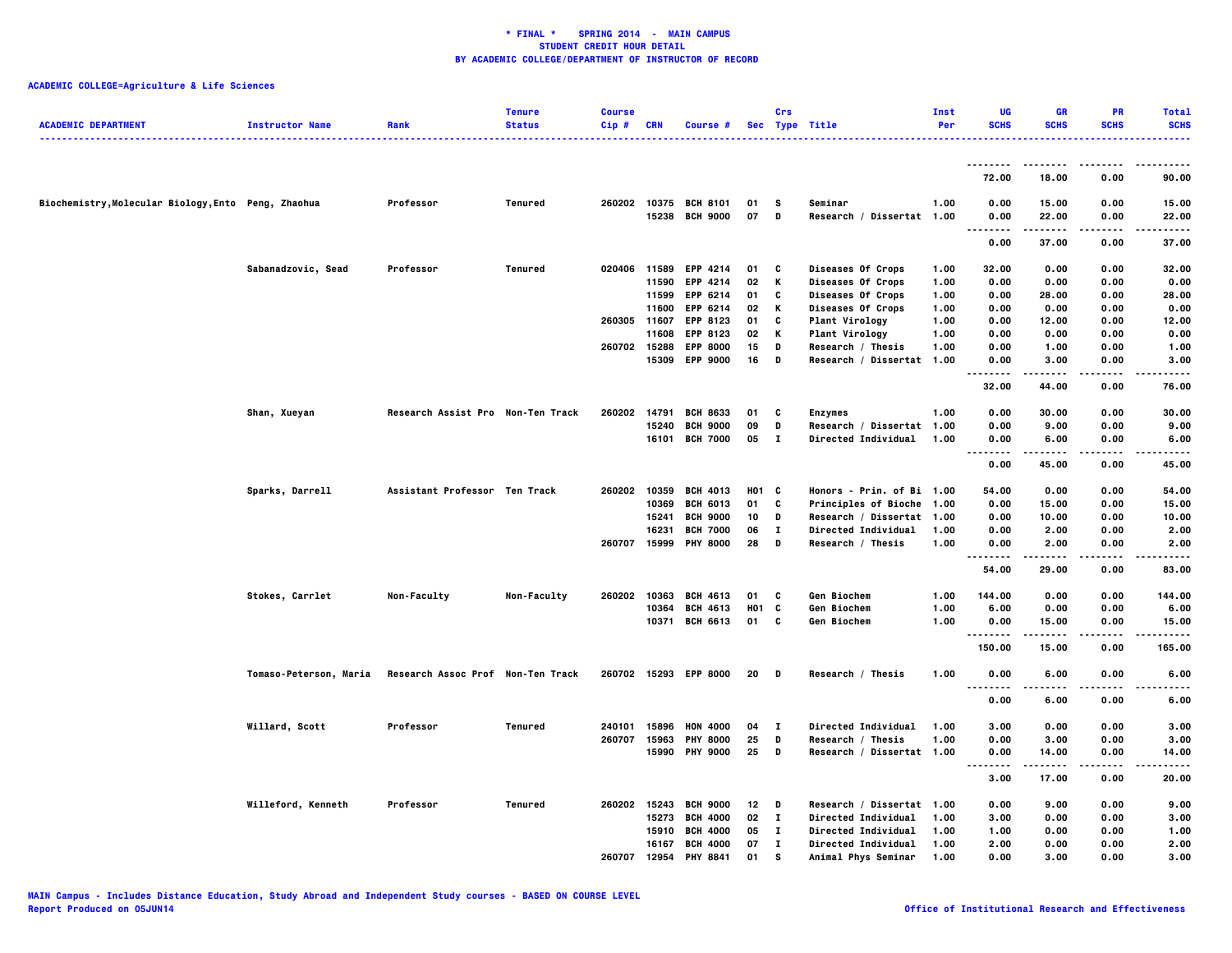### **ACADEMIC COLLEGE=Agriculture & Life Sciences**

| <b>ACADEMIC DEPARTMENT</b>             | <b>Instructor Name</b> | Rank | Tenure<br>Status | Course<br>Cip# | CRN | <b>Course # Sec Type Title</b> | Crs | Inst<br>Per | UG<br><b>SCHS</b> | <b>GR</b><br><b>SCHS</b> | <b>PR</b><br><b>SCHS</b> | Total<br><b>SCHS</b><br>---------- |
|----------------------------------------|------------------------|------|------------------|----------------|-----|--------------------------------|-----|-------------|-------------------|--------------------------|--------------------------|------------------------------------|
|                                        |                        |      |                  |                |     |                                |     |             | --------<br>6.00  | ---------<br>12.00       | .<br>0.00                | .<br>18.00                         |
| -------------------------------------- |                        |      |                  |                |     |                                |     |             | ======            | --------                 | ---------                | ==========                         |

  **Biochemistry,Molecular Biology,Ento 1637.00 556.80 0.00 2193.80 =================================== ======== ======== ======== ==========**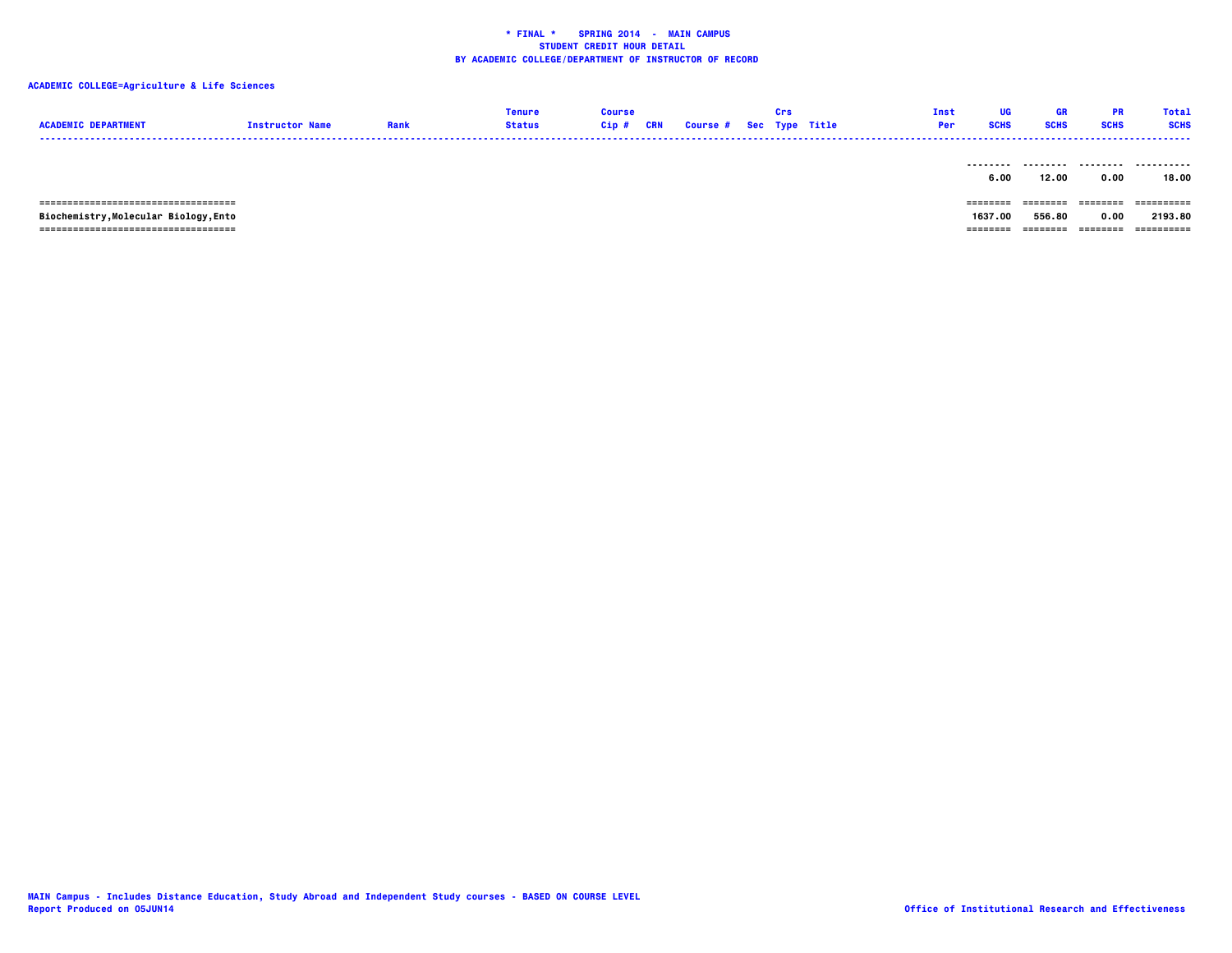| <b>ACADEMIC DEPARTMENT</b>                                                                                      | <b>Instructor Name</b> | Rank                               | Tenure<br><b>Status</b> | <b>Course</b><br>Cip# | CRN | Course # Sec Type Title |      | Crs |                      | Inst<br>Per | <b>UG</b><br><b>SCHS</b>    | <b>GR</b><br><b>SCHS</b>  | <b>PR</b><br><b>SCHS</b> | <b>Total</b><br><b>SCHS</b>       |
|-----------------------------------------------------------------------------------------------------------------|------------------------|------------------------------------|-------------------------|-----------------------|-----|-------------------------|------|-----|----------------------|-------------|-----------------------------|---------------------------|--------------------------|-----------------------------------|
| <b>Dean of Ag &amp; Life Sciences</b>                                                                           | North, Mary            | Grad Service Assist Not Applicable |                         | 020101                |     | 11924 GA 2001           | 01 C |     | CALS Amb. Leadership | 1.00        | 28.00<br>--------<br>28.00  | 0.00<br>---------<br>0.00 | 0.00<br>--------<br>0.00 | 28.00<br>.<br>28.00               |
| -------------------------------------<br><b>Dean of Ag &amp; Life Sciences</b><br>;============================ |                        |                                    |                         |                       |     |                         |      |     |                      |             | ========<br>28.00<br>====== | ========<br>0.00          | ========<br>0.00         | ==========<br>28.00<br>========== |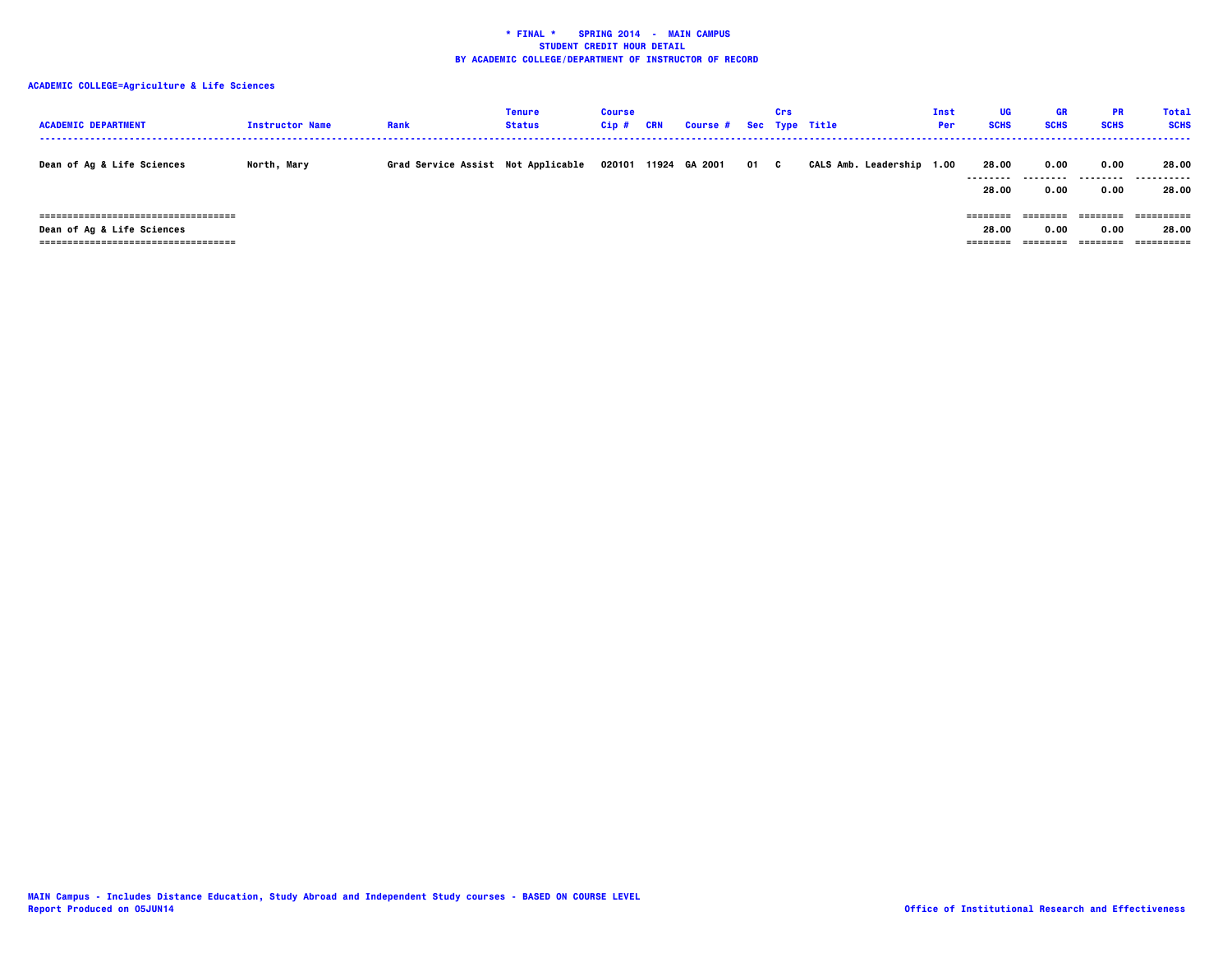| <b>ACADEMIC DEPARTMENT</b>                       | <b>Instructor Name</b> | Rank                               | <b>Tenure</b><br><b>Status</b> | <b>Course</b><br>Cip# | <b>CRN</b> | Course #              |       | Crs          | Sec Type Title             | Inst<br>Per | UG<br><b>SCHS</b>                     | GR<br><b>SCHS</b> | PR<br><b>SCHS</b> | <b>Total</b><br><b>SCHS</b> |
|--------------------------------------------------|------------------------|------------------------------------|--------------------------------|-----------------------|------------|-----------------------|-------|--------------|----------------------------|-------------|---------------------------------------|-------------------|-------------------|-----------------------------|
| Food Science, Nutrition & Health Pr Byrd, Sylvia |                        | Professor                          | Tenured                        | 190503                | 12176      | HS 2293               | 01    | C            | Indiv & Family Nutri 0.75  |             | 164.25                                | 0.00              | 0.00              | 164.25                      |
|                                                  |                        |                                    |                                | 190504                | 11829      | <b>FNH 2293</b>       | 01    | C            | Indiv & Family Nutri 0.75  |             | 425.25                                | 0.00              | 0.00              | 425.25                      |
|                                                  |                        |                                    |                                | 190599                | 14640      | <b>FNH 9000</b>       | 01    | D            | Research / Dissertat 1.00  |             | 0.00                                  | 9.00              | 0.00              | 9.00                        |
|                                                  |                        |                                    |                                | 513102                |            | 14318 FNH 3723        | 01    | C            | <b>Community Nutrition</b> | 1.00        | 87.00                                 | 0.00              | 0.00              | 87.00                       |
|                                                  |                        |                                    |                                |                       |            |                       |       |              |                            |             | .<br>676.50                           | -----<br>9.00     | .<br>0.00         | .<br>685.50                 |
|                                                  | Chang, Kow-Ching       | Professor                          | Tenured                        | 190599                |            | 14632 FNH 8000        | 02    | D            | Research / Thesis          | 1.00        | 0.00                                  | 3.00              | 0.00              | 3.00                        |
|                                                  |                        |                                    |                                |                       |            | 14641 FNH 9000        | 02    | D            | Research / Dissertat 1.00  |             | 0.00                                  | 8.00              | 0.00              | 8.00                        |
|                                                  |                        |                                    |                                |                       |            |                       |       |              |                            |             | 0.00                                  | 11.00             | 0.00              | 11.00                       |
|                                                  | Cheng, Wen-Hsing       | Associate Professor Ten Track      |                                | 190501                | 14321      | <b>FNH 8990</b>       | 01    | C            | Special Topic in FNH 1.00  |             | 0.00                                  | 18.00             | 0.00              | 18.00                       |
|                                                  |                        |                                    |                                | 190599                | 14642      | <b>FNH 9000</b>       | 03    | D            | Research / Dissertat 1.00  |             | 0.00                                  | 4.00              | 0.00              | 4.00                        |
|                                                  |                        |                                    |                                | 260609                |            | 14319 FNH 8253        | 01    | B            | Ntr & Food Sci Resea 1.00  |             | 0.00<br>-----<br>$\sim$ $\sim$ $\sim$ | 24.00<br>.        | 0.00              | 24.00<br>$\cdots$           |
|                                                  |                        |                                    |                                |                       |            |                       |       |              |                            |             | 0.00                                  | 46.00             | 0.00              | 46.00                       |
|                                                  | Fountain, Brent        | Extension Assoc Pro Non-Ten Track  |                                | 010000                |            | 15639 GA 4000         | 09    | $\mathbf{I}$ | Dis in Agriculture         | 1.00        | 3.00<br>$\sim$ $\sim$ $\sim$<br>.     | 0.00<br>.         | 0.00<br>$- - - -$ | 3.00<br>-----               |
|                                                  |                        |                                    |                                |                       |            |                       |       |              |                            |             | 3.00                                  | 0.00              | 0.00              | 3.00                        |
|                                                  | Fruge, Andrew          | Grad Research Assis Not Applicable |                                | 190503                |            | 12176 HS 2293         | 01    | C            | Indiv & Family Nutri 0.25  |             | 54.75                                 | 0.00              | 0.00              | 54.75                       |
|                                                  |                        |                                    |                                |                       |            | 190504 11829 FNH 2293 | 01    | c            | Indiv & Family Nutri 0.25  |             | 141.75                                | 0.00              | 0.00              | 141.75                      |
|                                                  |                        |                                    |                                |                       |            |                       |       |              |                            |             | .<br>196.50                           | 0.00              | 0.00              | $- - - - -$<br>196.50       |
|                                                  |                        |                                    |                                |                       |            |                       |       |              |                            |             |                                       |                   |                   |                             |
|                                                  | Hall, Michael          | Lecturer                           | Non-Ten Track                  |                       |            | 190501 13728 FNH 6773 | 501 C |              | Intro to Env Health        | 1.00        | 0.00<br>.                             | 21.00             | 0.00              | 21.00<br>.                  |
|                                                  |                        |                                    |                                |                       |            |                       |       |              |                            |             | 0.00                                  | 21.00             | 0.00              | 21.00                       |
|                                                  | Haque, Zahur           | Professor                          | Tenured                        | 190501                |            | 13719 FNH 1003        | 501 C |              | Intro to Vitamins &        | 1.00        | 39.00                                 | 0.00              | 0.00              | 39.00                       |
|                                                  |                        |                                    |                                | 190504 11851          |            | <b>FNH 4293</b>       | 01    | C            | Micronutrients             | 1.00        | 39.00                                 | 0.00              | 0.00              | 39.00                       |
|                                                  |                        |                                    |                                |                       | 11864      | <b>FNH 6293</b>       | 01    | C            | Micronutrients             | 1.00        | 0.00                                  | 27.00             | 0.00              | 27.00                       |
|                                                  |                        |                                    |                                |                       |            | 13724 FNH 4293        | 501   | C            | Micronutrients             | 1.00        | 12.00                                 | 0.00              | 0.00              | 12.00                       |
|                                                  |                        |                                    |                                | 190599                |            | 14643 FNH 9000        | 04    | $\,$ D       | Research / Dissertat 1.00  |             | 0.00<br>.                             | 5.00              | 0.00              | 5.00<br>.                   |
|                                                  |                        |                                    |                                |                       |            |                       |       |              |                            |             | 90.00                                 | 32.00             | 0.00              | 122.00                      |
|                                                  | Hunt, Barry            | Professor                          | Tenured                        |                       |            | 190501 11876 FNH 8553 | 01    | C            | Behavioral Epidemiol 1.00  |             | 0.00                                  | 33.00             | 0.00              | 33.00                       |
|                                                  |                        |                                    |                                |                       |            | 11877 FNH 8613        | 01    | C            | Dsgn Admin Hp Prog         | 0.51        | 0.00                                  | 15.30             | 0.00              | 15.30                       |
|                                                  |                        |                                    |                                |                       | 13729      | <b>FNH 8193</b>       | 501   | C            | Problems in Health E 1.00  |             | 0.00                                  | 18.00             | 0.00              | 18.00                       |
|                                                  |                        |                                    |                                |                       |            | 13730 FNH 8553        | 501 C |              | Behavioral Epidemiol 1.00  |             | 0.00                                  | 51.00             | 0.00              | 51.00                       |
|                                                  |                        |                                    |                                |                       | 13731      | <b>FNH 8613</b>       | 501 C |              | Dsgn Admin Hp Prog         | 0.51        | 0.00                                  | 30.60             | 0.00              | 30.60                       |
|                                                  |                        |                                    |                                | 512207                |            | 15739 FNH 8673        | 501 I |              | Appl Proj for CHES         | 1.00        | 0.00<br>                              | 30.00<br>.        | 0.00<br>.         | 30.00<br>.                  |
|                                                  |                        |                                    |                                |                       |            |                       |       |              |                            |             | 0.00                                  | 177.90            | 0.00              | 177.90                      |
|                                                  | Keys, Sharon           | Lecturer                           | Non-Ten Track                  |                       |            | 513102 11847 FNH 4233 | 01    | C            | Medical Nutrition Th 1.00  |             | 57.00                                 | 0.00              | 0.00              | 57.00                       |
|                                                  |                        |                                    |                                |                       |            | 11861 FNH 6233        | 01    | C            | Medical Nutrition Th 1.00  |             | 0.00                                  | 6.00              | 0.00              | 6.00                        |
|                                                  |                        |                                    |                                |                       |            |                       |       |              |                            |             | 57.00                                 | 6.00              | 0.00              | 63.00                       |
|                                                  | Khan, Fauzia           | Lecturer                           | Non-Ten Track                  |                       |            | 190501 11843 FNH 4193 | 01    | C            | Soc-Cult Aspect Food 1.00  |             | 18.00                                 | 0.00              | 0.00              | 18,00                       |
|                                                  |                        |                                    |                                |                       | 11859      | <b>FNH 6193</b>       | 01    | C            | Soc-Cult Aspect Food 1.00  |             | 0.00                                  | 6.00              | 0.00              | 6.00                        |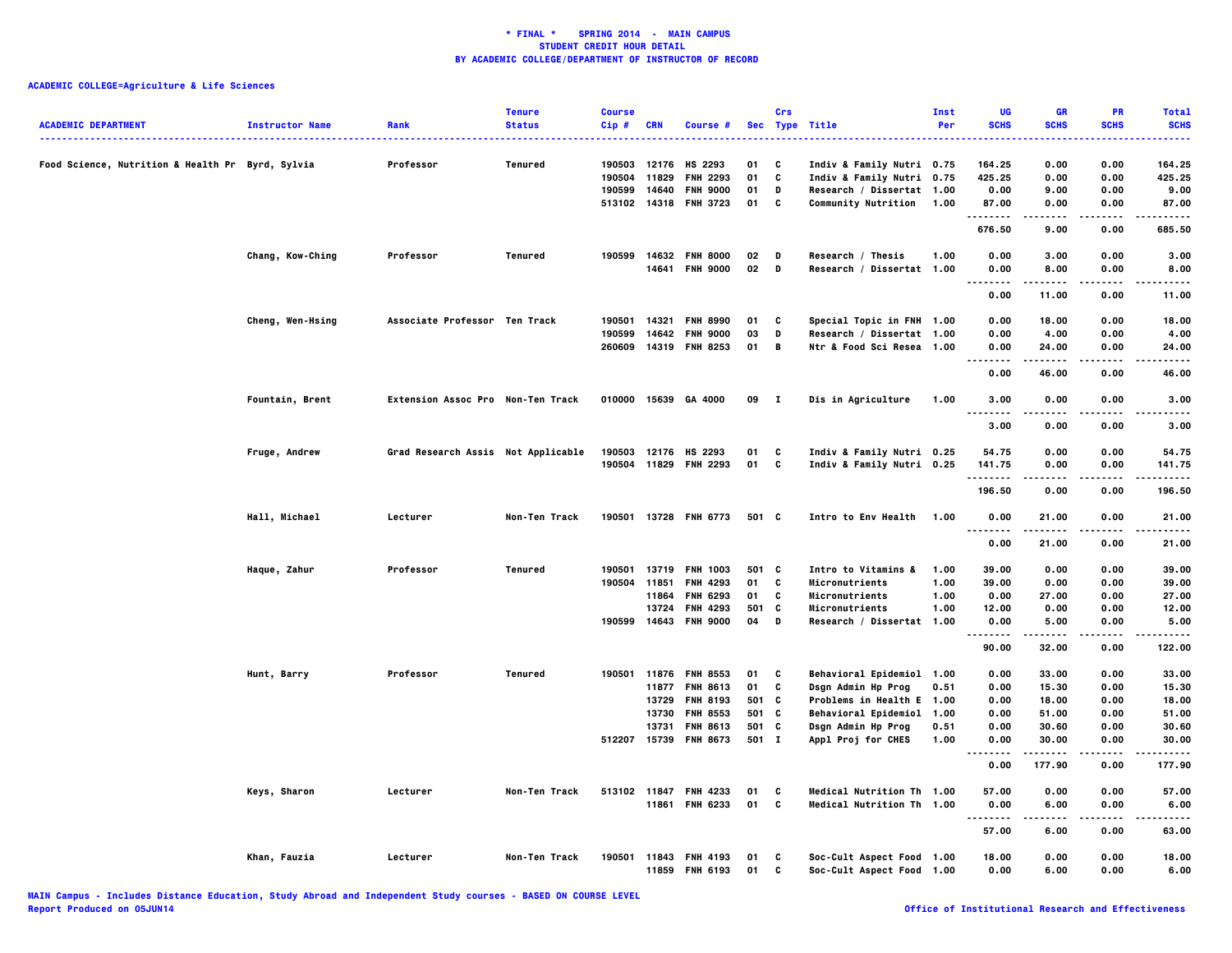| <b>ACADEMIC DEPARTMENT</b>                       | <b>Instructor Name</b>                                    | Rank                        | <b>Tenure</b><br><b>Status</b> | <b>Course</b><br>Cip# | CRN          | Course #              |       | Crs          | Sec Type Title                       | Inst<br>Per | UG<br><b>SCHS</b> | <b>GR</b><br><b>SCHS</b> | <b>PR</b><br><b>SCHS</b> | <b>Total</b><br><b>SCHS</b> |
|--------------------------------------------------|-----------------------------------------------------------|-----------------------------|--------------------------------|-----------------------|--------------|-----------------------|-------|--------------|--------------------------------------|-------------|-------------------|--------------------------|--------------------------|-----------------------------|
|                                                  |                                                           |                             |                                |                       |              |                       |       |              |                                      |             |                   |                          |                          |                             |
| Food Science, Nutrition & Health Pr Khan, Fauzia |                                                           | Lecturer                    | Non-Ten Track                  | 190501                | 13722        | <b>FNH 4193</b>       | 501   | C            | Soc-Cult Aspect Food 1.00            |             | 18.00             | 0.00                     | 0.00                     | 18.00                       |
|                                                  |                                                           |                             |                                |                       | 13725        | <b>FNH 6193</b>       | 501 C |              | Soc-Cult Aspect Food 1.00            |             | 0.00              | 3.00                     | 0.00                     | 3.00                        |
|                                                  |                                                           |                             |                                |                       |              | 190504 11852 FNH 4353 | 01 C  |              | Nutrition/ Life Cycl 1.00            |             | 33.00<br>.        | 0.00<br>.                | 0.00<br>.                | 33.00<br>----               |
|                                                  |                                                           |                             |                                |                       |              |                       |       |              |                                      |             | 69.00             | 9.00                     | 0.00                     | 78.00                       |
|                                                  | Matich, June                                              | Instructor                  | Non-Ten Track                  |                       |              | 190503 12177 HS 2293  | 02    | C            | Indiv & Family Nutri 1.00            |             | 27.00             | 0.00                     | 0.00                     | 27.00                       |
|                                                  |                                                           |                             |                                | 190504                | 11830        | <b>FNH 2293</b>       | 02    | C            | Indiv & Family Nutri 1.00            |             | 132.00            | 0.00                     | 0.00                     | 132.00                      |
|                                                  |                                                           |                             |                                | 190505                | 14317        | <b>FNH 4284</b>       | 01    | B            | Quantity Food Prod & 1.00            |             | 76.00             | 0.00                     | 0.00                     | 76.00                       |
|                                                  |                                                           |                             |                                |                       |              | 513102 11832 FNH 3003 | 01 E  |              | NTR Work Experience 1.00             |             | 27.00<br>.        | 0.00<br>.                | 0.00<br>$- - - -$        | 27.00<br>.                  |
|                                                  |                                                           |                             |                                |                       |              |                       |       |              |                                      |             | 262.00            | 0.00                     | 0.00                     | 262.00                      |
|                                                  | McMillen, Edith                                           | Lecturer                    | Non-Ten Track                  |                       | 020301 11841 | <b>FNH 4164</b>       | 01    | C            | <b>Qual Assur Food Prod 1.00</b>     |             | 40.00             | 0.00                     | 0.00                     | 40.00                       |
|                                                  |                                                           |                             |                                |                       | 11842        | <b>FNH 4164</b>       | 02    | K            | <b>Qual Assur Food Prod 1.00</b>     |             | 0.00              | 0.00                     | 0.00                     | 0.00                        |
|                                                  |                                                           |                             |                                |                       | 11857        | <b>FNH 6164</b>       | 01    | C            | Qual Assur Food Prod 1.00            |             | 0.00              | 16.00                    | 0.00                     | 16.00                       |
|                                                  |                                                           |                             |                                |                       |              | 11858 FNH 6164        | 02    | K            | Qual Assur Food Prod 1.00            |             | 0.00<br>.         | 0.00<br>.                | 0.00<br>$- - - -$        | 0.00<br>.                   |
|                                                  |                                                           |                             |                                |                       |              |                       |       |              |                                      |             | 40.00             | 16.00                    | 0.00                     | 56.00                       |
|                                                  | Mitchell, Qshequilla                                      | Lecturer                    | Non-Ten Track                  |                       |              | 190501 11877 FNH 8613 | 01    | C            | Dsgn Admin Hp Prog                   | 0.49        | 0.00              | 14.70                    | 0.00                     | 14.70                       |
|                                                  |                                                           |                             |                                |                       |              | 13731 FNH 8613        | 501 C |              | Dsgn Admin Hp Prog                   | 0.49        | 0.00              | 29.40                    | 0.00                     | 29.40                       |
|                                                  |                                                           |                             |                                |                       |              |                       |       |              |                                      |             | .<br>0.00         | .<br>44.10               | .<br>0.00                | .<br>44.10                  |
|                                                  | Nannapaneni, Ramakrishn Research Assoc Prof Non-Ten Track |                             |                                | 190501                |              | 11854 FNH 4414        | 01    | C            | Microbiology of Food 1.00            |             | 28.00             | 0.00                     | 0.00                     | 28.00                       |
|                                                  |                                                           |                             |                                |                       | 11855        | <b>FNH 4414</b>       | 02    | К            | Microbiology of Food 1.00            |             | 0.00              | 0.00                     | 0.00                     | 0.00                        |
|                                                  |                                                           |                             |                                |                       |              | 11866 FNH 6414        | 01    | C            | Microbiology of Food 1.00            |             | 0.00              | 24.00                    | 0.00                     | 24.00                       |
|                                                  |                                                           |                             |                                |                       |              | 11867 FNH 6414        | 02    | К            | Microbiology of Food 1.00            |             | 0.00              | 0.00                     | 0.00                     | 0.00                        |
|                                                  |                                                           |                             |                                |                       | 11869        | <b>FNH 8111</b>       | 01    | s            | Food Sc Nutr & Healt 1.00            |             | 0.00              | 9.00                     | 0.00                     | 9.00                        |
|                                                  |                                                           |                             |                                |                       | 11870        | <b>FNH 8121</b>       | 01    | <b>S</b>     | <b>Food Sc Nutr &amp; Healt 1.00</b> |             | 0.00              | 3.00                     | 0.00                     | 3.00                        |
|                                                  |                                                           |                             |                                | 190599                | 14635        | <b>FNH 8000</b>       | 05    | D            | Research / Thesis                    | 1.00        | 0.00              | 2.00                     | 0.00                     | 2.00                        |
|                                                  |                                                           |                             |                                |                       | 14644        | <b>FNH 9000</b>       | 05    | D            | Research / Dissertat 1.00            |             | 0.00              | 8.00                     | 0.00                     | 8.00                        |
|                                                  |                                                           |                             |                                |                       | 16068        | <b>FNH 7000</b>       | 02    | $\bf{I}$     | <b>Directed Individual</b>           | 1.00        | 0.00              | 2.00                     | 0.00                     | 2.00                        |
|                                                  |                                                           |                             |                                |                       | 16069        | <b>FNH 7000</b>       | 03    | $\mathbf{I}$ | <b>Directed Individual</b>           | 1.00        | 0.00              | 3.00                     | 0.00                     | 3.00                        |
|                                                  |                                                           |                             |                                | 260501                | 10486        | <b>BIO 4414</b>       | 01    | C            | Microbiology of Food 1.00            |             | 24.00             | 0.00                     | 0.00                     | 24.00                       |
|                                                  |                                                           |                             |                                |                       |              | 10487 BIO 4414        | 02    | K            | Microbiology of Food 1.00            |             | 0.00<br>.         | 0.00<br>.                | 0.00<br>.                | 0.00<br>$\cdots$            |
|                                                  |                                                           |                             |                                |                       |              |                       |       |              |                                      |             | 52.00             | 51.00                    | 0.00                     | 103.00                      |
|                                                  | Schilling, Mark                                           | Associate Professor Tenured |                                |                       |              | 011001 11849 FNH 4243 | 01    | C            | Food Comp & Reaction 1.00            |             | 24.00             | 0.00                     | 0.00                     | 24.00                       |
|                                                  |                                                           |                             |                                |                       | 13969        | <b>FNH 6243</b>       | 01    | C            | Food Comp & Reaction 1.00            |             | 0.00              | 24.00                    | 0.00                     | 24.00                       |
|                                                  |                                                           |                             |                                |                       | 020301 11862 | <b>FNH 6241</b>       | 01    | $\mathbf{L}$ | Applied Food Chemist 1.00            |             | 0.00              | 5.00                     | 0.00                     | 5.00                        |
|                                                  |                                                           |                             |                                |                       | 190501 11844 | <b>FNH 4200</b>       | 01    | C            | <b>Dual Enroll MUW Culi 1.00</b>     |             | 22.00             | 0.00                     | 0.00                     | 22.00                       |
|                                                  |                                                           |                             |                                |                       | 11848        | <b>FNH 4241</b>       | 01    | L.           | Applied Food Chemist 1.00            |             | 4.00              | 0.00                     | 0.00                     | 4.00                        |
|                                                  |                                                           |                             |                                |                       | 16194        | <b>FNH 4000</b>       | 01    | п            | <b>Directed Individual</b>           | 1.00        | 3.00              | 0.00                     | 0.00                     | 3.00                        |
|                                                  |                                                           |                             |                                | 190599                | 14636        | <b>FNH 8000</b>       | 06    | D            | Research / Thesis                    | 1.00        | 0.00              | 16.00                    | 0.00                     | 16.00                       |
|                                                  |                                                           |                             |                                |                       | 14645        | <b>FNH 9000</b>       | 06    | D            | Research / Dissertat 1.00            |             | 0.00              | 29.00                    | 0.00                     | 29.00                       |
|                                                  |                                                           |                             |                                |                       | 15209        | <b>FNH 4990</b>       | 03    | B            | Special Topic in FNH 1.00            |             | 30.00             | 0.00                     | 0.00                     | 30.00                       |
|                                                  |                                                           |                             |                                |                       |              | 15919 FNH 7000        | 01    | $\mathbf{I}$ | <b>Directed Individual</b>           | 1.00        | 0.00<br>.         | 2.00<br>.                | 0.00                     | 2.00<br>.                   |
|                                                  |                                                           |                             |                                |                       |              |                       |       |              |                                      |             | 83.00             | 76.00                    | 0.00                     | 159.00                      |
|                                                  | Silva, Juan                                               | Professor                   | Tenured                        |                       |              | 190501 11833 FNH 3111 | 01    | s            | <b>FNH Seminar</b>                   | 1.00        | 26.00             | 0.00                     | 0.00                     | 26.00                       |
|                                                  |                                                           |                             |                                |                       | 190599 14637 | <b>FNH 8000</b>       | 07    | D            | Research / Thesis                    | 1.00        | 0.00              | 4.00                     | 0.00                     | 4.00                        |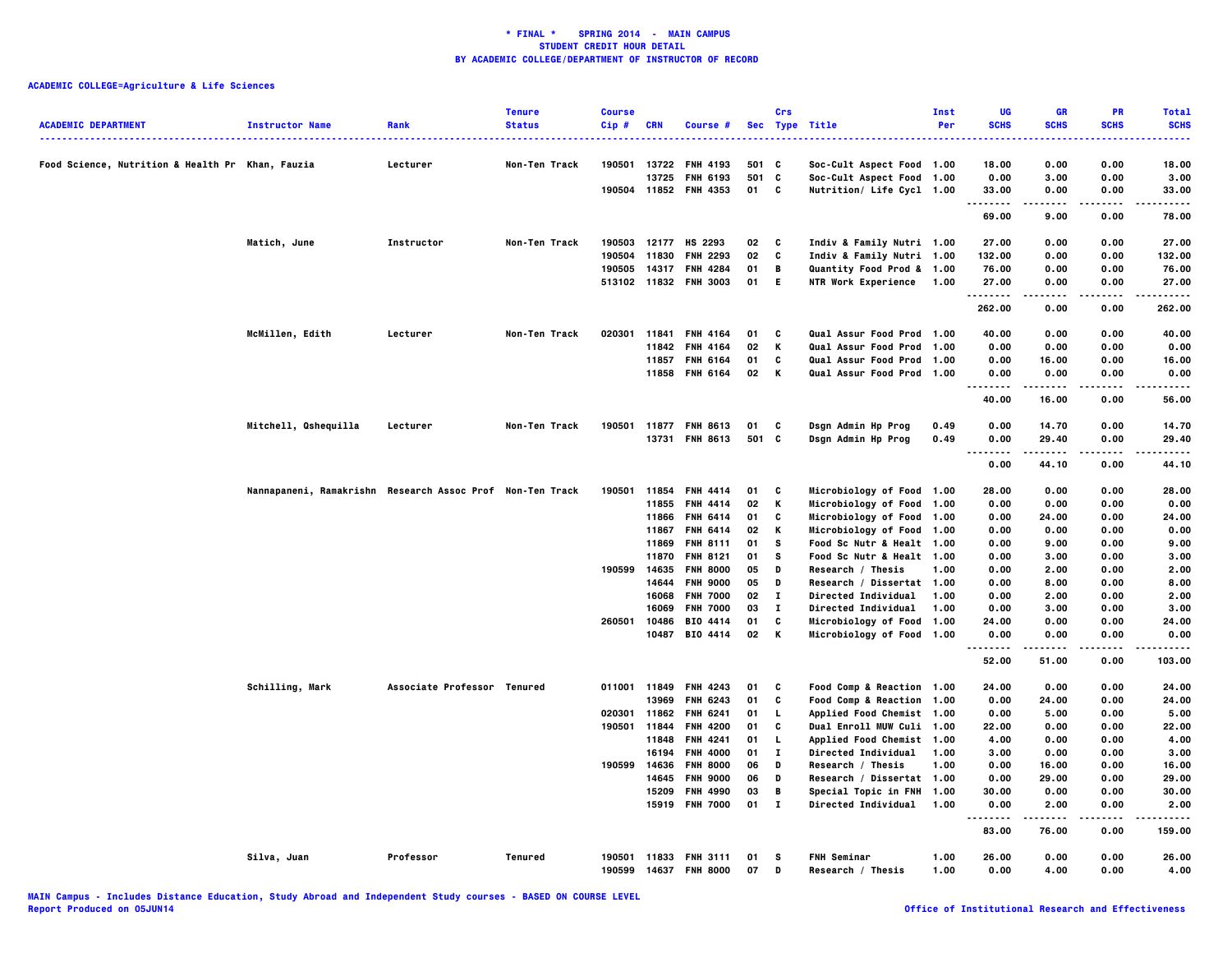|                                                                            |                        |                                   | <b>Tenure</b>  | <b>Course</b> |            |                       |       | Crs |                            | Inst | UG          | GR          | <b>PR</b>   | <b>Total</b>                          |
|----------------------------------------------------------------------------|------------------------|-----------------------------------|----------------|---------------|------------|-----------------------|-------|-----|----------------------------|------|-------------|-------------|-------------|---------------------------------------|
| <b>ACADEMIC DEPARTMENT</b>                                                 | <b>Instructor Name</b> | Rank                              | <b>Status</b>  | Cip#          | <b>CRN</b> | Course #              |       |     | Sec Type Title             | Per  | <b>SCHS</b> | <b>SCHS</b> | <b>SCHS</b> | <b>SCHS</b>                           |
| Food Science, Nutrition & Health Pr Silva, Juan                            |                        | Professor                         | <b>Tenured</b> |               |            | 190599 14646 FNH 9000 | 07    | D   | Research / Dissertat 1.00  |      | 0.00        | 13.00       | 0.00        | 13.00                                 |
|                                                                            |                        |                                   |                |               |            |                       |       |     |                            |      | <br>26.00   | 17.00       | 0.00        | 43.00                                 |
|                                                                            | Street, Susan          | Lecturer                          | Non-Ten Track  | 190501        | 13720      | <b>FNH 2283</b>       | 501 C |     | Child Health & Nutri 1.00  |      | 45.00       | 0.00        | 0.00        | 45.00                                 |
|                                                                            |                        |                                   |                | 190503        | 13793      | HS 2283               | 501 C |     | Child Health & Nutri 1.00  |      | 27.00       | 0.00        | 0.00        | 27.00                                 |
|                                                                            |                        |                                   |                |               | 13794      | HS 2293               | 501 C |     | Indiv & Family Nutri 1.00  |      | 27.00       | 0.00        | 0.00        | 27.00                                 |
|                                                                            |                        |                                   |                |               |            | 190504 13721 FNH 2293 | 501 C |     | Indiv & Family Nutri 1.00  |      | 114.00      | 0.00        | 0.00        | 114.00                                |
|                                                                            |                        |                                   |                |               |            |                       |       |     |                            |      | <br>213.00  | 0.00        | 0.00        | 213.00                                |
|                                                                            | Tidwell, Diane         | Associate Professor Tenured       |                | 190501        | 11873      | <b>FNH 8273</b>       | 01    | C   | Advan Clinical Nutri 1.00  |      | 0.00        | 24.00       | 0.00        | 24.00                                 |
|                                                                            |                        |                                   |                |               | 11874      | <b>FNH 8286</b>       | 01    | E.  | <b>Supervised Practice</b> | 1.00 | 0.00        | 48.00       | 0.00        | 48.00                                 |
|                                                                            |                        |                                   |                | 190599 14638  |            | <b>FNH 8000</b>       | 08    | D   | Research / Thesis          | 1.00 | 0.00        | 3.00        | 0.00        | 3.00                                  |
|                                                                            |                        |                                   |                |               |            | 14647 FNH 9000        | 08    | D   | Research / Dissertat 1.00  |      | 0.00        | 18.00       | 0.00        | 18.00                                 |
|                                                                            |                        |                                   |                |               |            |                       |       |     |                            |      | <br>0.00    | 93.00       | 0.00        | 93.00                                 |
|                                                                            | White, Kelly           | Lecturer                          | Non-Ten Track  | 020301        | 14651      | <b>FNH 6990</b>       | 501 C |     | Special Topic in FNH 1.00  |      | 0.00        | 6.00        | 0.00        | 6.00                                  |
|                                                                            |                        |                                   |                |               | 14672      | <b>FNH 6990</b>       | 01    | C   | Special Topic in FNH 1.00  |      | 0.00        | 6.00        | 0.00        | 6.00                                  |
|                                                                            |                        |                                   |                | 190501 11846  |            | <b>FNH 4223</b>       | 01    | C   | Sports Nutrition           | 1.00 | 24.00       | 0.00        | 0.00        | 24.00                                 |
|                                                                            |                        |                                   |                |               | 11860      | <b>FNH 6223</b>       | 01    | c   | Sports Nutrition           | 1.00 | 0.00        | 18.00       | 0.00        | 18.00                                 |
|                                                                            |                        |                                   |                |               | 13723      | <b>FNH 4223</b>       | 501 C |     | <b>Sports Nutrition</b>    | 1.00 | 24.00       | 0.00        | 0.00        | 24.00                                 |
|                                                                            |                        |                                   |                |               | 13726      | <b>FNH 6223</b>       | 501 C |     | Sports Nutrition           | 1.00 | 0.00        | 9.00        | 0.00        | 9.00                                  |
|                                                                            |                        |                                   |                | 190599        | 14650      | <b>FNH 4990</b>       | 501 C |     | Special Topic in FNH 1.00  |      | 3.00        | 0.00        | 0.00        | 3.00                                  |
|                                                                            |                        |                                   |                |               |            | 14671 FNH 4990        | 01 C  |     | Special Topic in FNH 1.00  |      | 27.00       | 0.00        | 0.00        | 27.00                                 |
|                                                                            |                        |                                   |                |               |            |                       |       |     |                            |      | <br>78.00   | 39.00       | 0.00        | 117.00                                |
|                                                                            | Williams, J. Byron     | Extension Assist Pr Non-Ten Track |                |               |            | 190599 14639 FNH 8000 | 09    | D   | Research / Thesis          | 1.00 | 0.00        | 2.00        | 0.00        | 2.00                                  |
|                                                                            |                        |                                   |                |               |            |                       |       |     |                            |      | 0.00        | 2.00        | 0.00        | 2.00                                  |
|                                                                            | Wilson, Julie          | Non-Faculty                       | Non-Faculty    |               |            | 190501 11826 FNH 2112 | 01    | в   | Food Products Evalua 1.00  |      | 34.00       | 0.00        | 0.00        | 34.00                                 |
|                                                                            |                        |                                   |                |               |            |                       |       |     |                            |      | <br>34.00   | 0.00        | 0.00        | 34.00                                 |
| -----------------------------------                                        |                        |                                   |                |               |            |                       |       |     |                            |      | ========    | ========    | ========    | ==========                            |
| Food Science, Nutrition & Health Pr<br>----------------------------------- |                        |                                   |                |               |            |                       |       |     |                            |      | 1880.00     | 650.00      | 0.00        | 2530.00                               |
|                                                                            |                        |                                   |                |               |            |                       |       |     |                            |      |             |             |             | ======== ======== ======== ========== |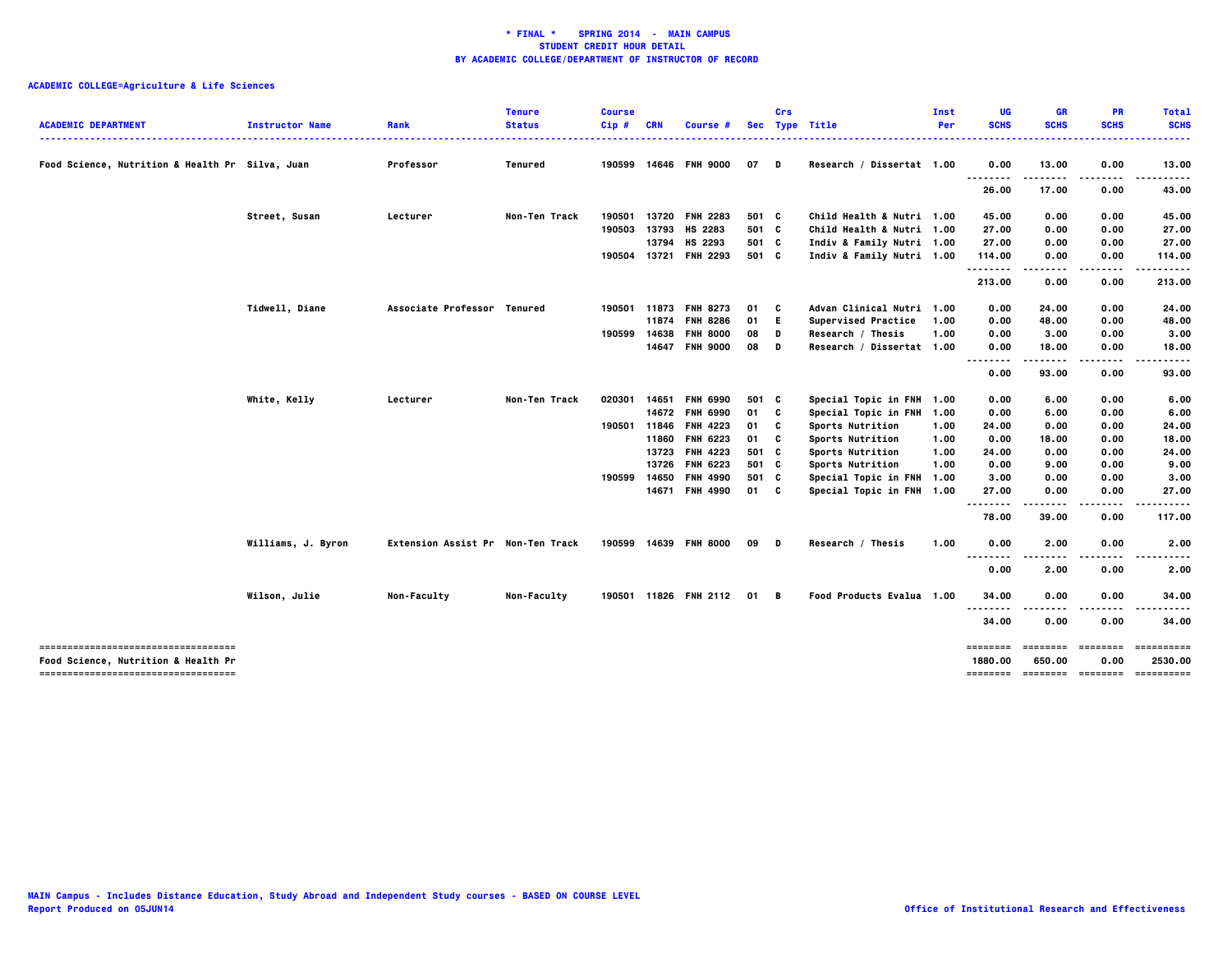| <b>ACADEMIC DEPARTMENT</b> | <b>Instructor Name</b>  | Rank                          | <b>Tenure</b><br><b>Status</b> | <b>Course</b><br>Cip# | <b>CRN</b> | Course #                       |                 | Crs          | Sec Type Title                     | Inst<br>Per  | UG<br><b>SCHS</b>             | <b>GR</b><br><b>SCHS</b> | <b>PR</b><br><b>SCHS</b> | <b>Total</b><br><b>SCHS</b> |
|----------------------------|-------------------------|-------------------------------|--------------------------------|-----------------------|------------|--------------------------------|-----------------|--------------|------------------------------------|--------------|-------------------------------|--------------------------|--------------------------|-----------------------------|
|                            |                         |                               |                                |                       |            |                                |                 |              |                                    |              |                               |                          |                          |                             |
| Landscape Architecture     | Artunc, Sadik           | Professor                     | Tenured                        | 040601                | 12297      | LA 2644                        | 01              | В            | <b>Construction II: Gra 1.00</b>   |              | 52.00                         | 0.00                     | 0.00                     | 52.00                       |
|                            |                         |                               |                                |                       | 15169      | <b>LA 7000</b>                 | 03              | $\mathbf{I}$ | Directed Individual                | 1.00         | 0.00                          | 3.00                     | 0.00                     | 3.00                        |
|                            |                         |                               |                                |                       |            | 15172 LA 7000                  | 06              | $\mathbf{I}$ | Directed Individual                | 1.00         | 0.00                          | 3.00                     | 0.00                     | 3.00                        |
|                            |                         |                               |                                |                       | 15174      | <b>LA 7000</b>                 | 08              | $\mathbf{I}$ | <b>Directed Individual</b>         | 1.00         | 0.00                          | 3.00                     | 0.00                     | 3.00                        |
|                            |                         |                               |                                |                       | 15177      | <b>LA 7000</b>                 | 11              | $\mathbf{I}$ | <b>Directed Individual</b>         | 1.00         | 0.00                          | 3.00                     | 0.00                     | 3,00                        |
|                            |                         |                               |                                |                       | 15876      | <b>LA 7000</b>                 | 14              | $\mathbf{I}$ | <b>Directed Individual</b>         | 1.00         | 0.00                          | 3.00                     | 0.00                     | 3.00                        |
|                            |                         |                               |                                |                       |            |                                |                 |              |                                    |              | -----<br>52.00                | -----<br>15.00           | .<br>0.00                | $- - - -$<br>67.00          |
|                            | Brzuszek, Robert        | Associate Professor Tenured   |                                | 040601                |            | 12302 LA 3652                  | 01              | <b>L</b>     | LA Case Studies                    | 1.00         | 10.00                         | 0.00                     | 0.00                     | 10.00                       |
|                            |                         |                               |                                |                       |            | 12314 LA 8721                  | 01              | C            | Seminar Land Manage                | 1.00         | 0.00                          | 5.00                     | 0.00                     | 5.00                        |
|                            |                         |                               |                                |                       |            | 14221 LA 4514                  | 01              | Q            | <b>Eco Planting Design</b>         | 1.00         | 8.00                          | 0.00                     | 0.00                     | 8.00                        |
|                            |                         |                               |                                |                       |            | 14222 LA 6514                  | 01              | Q            | <b>Eco Planting Design</b>         | 1.00         | 0.00                          | 24.00                    | 0.00                     | 24.00                       |
|                            |                         |                               |                                |                       |            |                                |                 |              |                                    |              | --------<br>18.00             | 29.00                    | 0.00                     | 47.00                       |
|                            | <b>Fulford, Charles</b> | Associate Professor Tenured   |                                | 040601                |            | 12292 LA 1223                  | 01              | В            | <b>Computers in Land Ar 1.00</b>   |              | 63.00                         | 0.00                     | 0.00                     | 63.00                       |
|                            |                         |                               |                                |                       |            | 12293 LA 1223                  | 02              | В            | <b>Computers in Land Ar</b>        | 1.00         | 27.00                         | 0.00                     | 0.00                     | 27.00                       |
|                            |                         |                               |                                |                       | 15167      | <b>LA 7000</b>                 | 01              | $\mathbf{I}$ | Directed Individual                | 1.00         | 0.00                          | 3.00                     | 0.00                     | 3.00                        |
|                            |                         |                               |                                |                       | 15170      | <b>LA 7000</b>                 | 04              | $\bf{I}$     | Directed Individual                | 1.00         | 0.00                          | 3.00                     | 0.00                     | 3.00                        |
|                            |                         |                               |                                |                       | 15173      | <b>LA 7000</b>                 | 07              | $\mathbf{I}$ | <b>Directed Individual</b>         | 1.00         | 0.00                          | 3.00                     | 0.00                     | 3.00                        |
|                            |                         |                               |                                |                       | 15175      | <b>LA 7000</b>                 | 09              | $\bf{I}$     | <b>Directed Individual</b>         | 1.00         | 0.00                          | 3.00                     | 0.00                     | 3.00                        |
|                            |                         |                               |                                |                       | 15874      | <b>LA 7000</b>                 | 12 <sub>2</sub> | $\mathbf{I}$ | Directed Individual                | 1.00         | 0.00                          | 3.00                     | 0.00                     | 3.00                        |
|                            |                         |                               |                                |                       | 16201      | LA 4000                        | 02 I            |              | Directed Individual                | 1.00         | 3.00                          | 0.00                     | 0.00                     | 3.00                        |
|                            |                         |                               |                                |                       |            |                                |                 |              |                                    |              | .<br>93.00                    | 15.00                    | $- - - -$<br>0.00        | 108.00                      |
|                            | Gallo, Katarzyna        | Grad Teach Assist             | Not Applicable                 |                       |            | 130499 11626 EPY 3513          | 01              | C            | Behavioral Sci Writi 1.00          |              | 63.00                         | 0.00                     | 0.00                     | 63.00                       |
|                            |                         |                               |                                |                       |            | 11627 EPY 3513                 | 02              | C            | Behavioral Sci Writi 1.00          |              | 33.00                         | 0.00                     | 0.00                     | 33.00                       |
|                            |                         |                               |                                |                       |            |                                |                 |              |                                    |              | .<br>96.00                    | 0.00                     | 0.00                     | 96.00                       |
|                            | Gallo, Warren           | Assistant Professor Ten Track |                                | 040601                |            | 12310 LA 4844                  | 01              | В            | Sustainable Communit 1.00          |              | 52.00                         | 0.00                     | 0.00                     | 52.00                       |
|                            |                         |                               |                                |                       | 14223      | LA 4443                        | <b>SO1</b>      | Q            | Exterior Design/Buil 1.00          |              | 21.00                         | 0.00                     | 0.00                     | 21.00                       |
|                            |                         |                               |                                |                       | 14224      | LA 6443                        | 01              | Q            | Exterior Design/Buil               | 1.00         | 0.00                          | 9.00                     | 0.00                     | 9.00                        |
|                            |                         |                               |                                |                       | 15218      | LA 4000                        | 01              | $\mathbf{I}$ | Directed Individual                | 1.00         | 1.00                          | 0.00                     | 0.00                     | 1.00                        |
|                            |                         |                               |                                |                       | 15880      | <b>LA 8000</b>                 | 04              | D            | Research / Thesis                  | 1.00         | 0.00                          | 2.00                     | 0.00                     | 2.00                        |
|                            |                         |                               |                                |                       |            |                                |                 |              |                                    |              | $\sim$ $\sim$ $\sim$<br>74.00 | 11.00                    | 0.00                     | 85.00                       |
|                            | Li, Chuo                | Assistant Professor Ten Track |                                | 040601                | 14220      | LA 3654                        | 01              | Q            | LA Design IV- Urban                | 1.00         | 28.00                         | 0.00                     | 0.00                     | 28.00                       |
|                            |                         |                               |                                |                       | 14225      | LA 8523                        | 01              | Q            | LA Grad Design Studi 1.00          |              | 0.00                          | 15.00                    | 0.00                     | 15.00                       |
|                            |                         |                               |                                |                       |            | 15881 LA 8000                  | 05              | D            | Research / Thesis                  | 1.00         | 0.00                          | 11.00                    | 0.00                     | 11.00                       |
|                            |                         |                               |                                |                       |            |                                |                 |              |                                    |              | .<br>28.00                    | .<br>26.00               | .<br>0.00                | .<br>54.00                  |
|                            | Payne, Elizabeth        | Assistant Professor Ten Track |                                | 040601                | 12303      | LA 3653                        | 01              | В            | Plant Design Fund in 1.00          |              | 27.00                         | 0.00                     | 0.00                     | 27.00                       |
|                            |                         |                               |                                |                       |            | 12311 LA 4855                  | 01              | $\mathbf{L}$ | L Arch Capstone Stud 1.00          |              | 55.00<br>.                    | 0.00                     | 0.00                     | 55.00                       |
|                            |                         |                               |                                |                       |            |                                |                 |              |                                    |              | 82.00                         | 0.00                     | 0.00                     | 82.00                       |
|                            | Rood, Cynthia           | Lecturer                      | Non-Ten Track                  | 040601                |            | 12296 LA 1803<br>13810 LA 1803 | 01<br>501       | C<br>C       | Land Arch Appre<br>Land Arch Appre | 1.00<br>1.00 | 225.00<br>108,00              | 0.00<br>0.00             | 0.00<br>0.00             | 225.00<br>108.00            |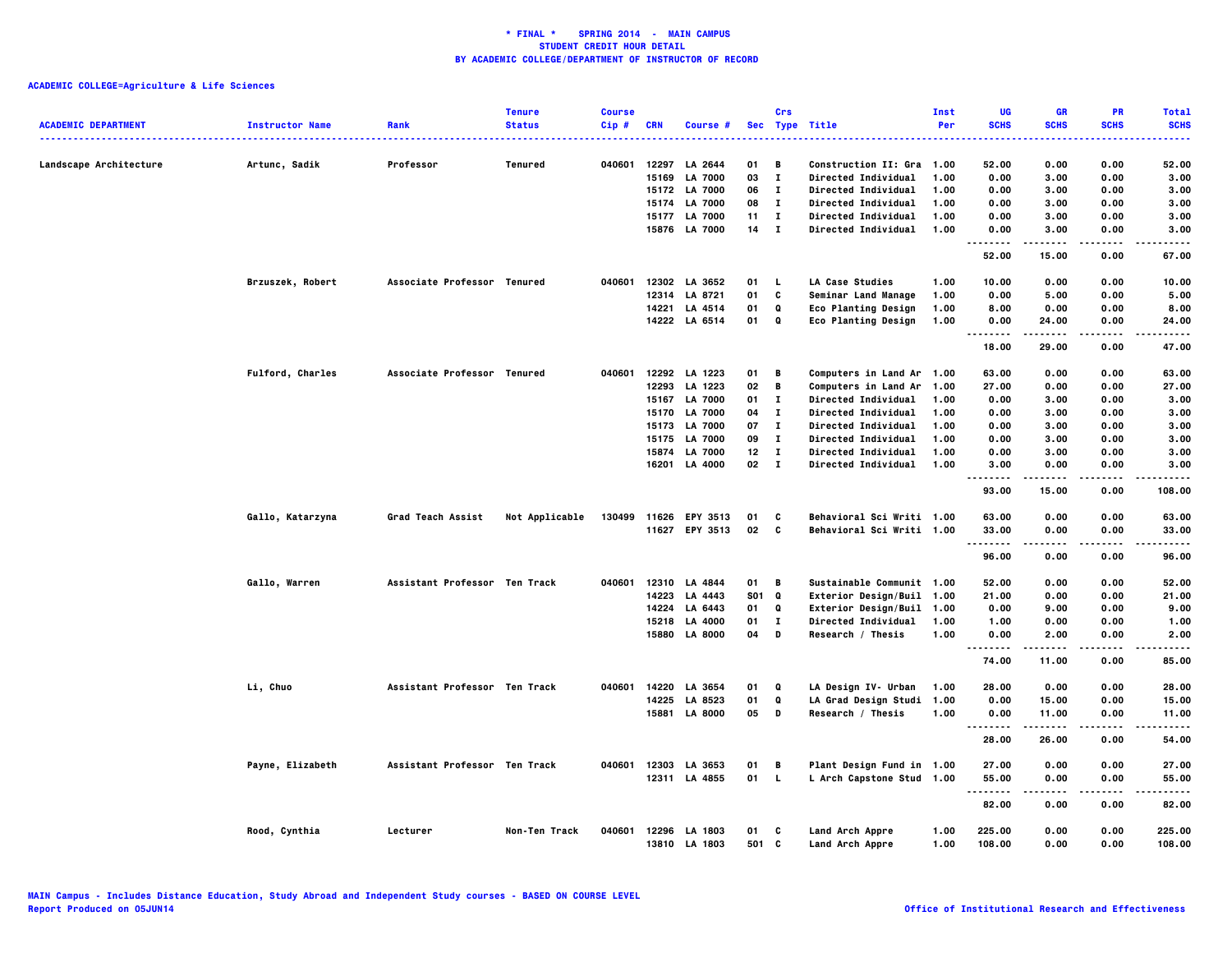| <b>ACADEMIC DEPARTMENT</b>            | <b>Instructor Name</b> | Rank                        | Tenure<br><b>Status</b> | <b>Course</b><br>Cip# | <b>CRN</b> | Course #       |      | Crs          | Sec Type Title             | Inst<br><b>Per</b> | UG<br><b>SCHS</b>  | <b>GR</b><br><b>SCHS</b> | <b>PR</b><br><b>SCHS</b> | <b>Total</b><br><b>SCHS</b> |
|---------------------------------------|------------------------|-----------------------------|-------------------------|-----------------------|------------|----------------|------|--------------|----------------------------|--------------------|--------------------|--------------------------|--------------------------|-----------------------------|
|                                       |                        |                             |                         |                       |            |                |      |              |                            |                    | --------<br>333.00 | --------<br>0.00         | 0.00                     | .<br>333.00                 |
| Landscape Architecture                | Schauwecker, Timothy   | Associate Professor Tenured |                         | 010605                | 12295      | LA 1711        | 01 E |              | LC Internship I            | 1.00               | 1.00               | 0.00                     | 0.00                     | 1.00                        |
|                                       |                        |                             |                         |                       |            | 12305 LA 3721  | 01   | C            | LC Field Trip I            | 0.50               | 7.00               | 0.00                     | 0.00                     | 7.00                        |
|                                       |                        |                             |                         |                       |            | 12308 LA 4721  | 01   | C            | LC Field Trip II           | 0.50               | 5.50               | 0.00                     | 0.00                     | 5.50                        |
|                                       |                        |                             |                         |                       | 12309      | LA 4724        | 01   | B            | Landscape Contr II         | 1.00               | 32.00              | 0.00                     | 0.00                     | 32.00                       |
|                                       |                        |                             |                         | 040601                | 12315      | LA 8741        | 01   | C            | Proposal Writing Sem       | 1.00               | 0.00               | 5.00                     | 0.00                     | 5.00                        |
|                                       |                        |                             |                         |                       |            | 15883 LA 8000  | 07   | D            | Research / Thesis          | 1.00               | 0.00               | 13.00                    | 0.00                     | 13.00                       |
|                                       |                        |                             |                         |                       |            |                |      |              |                            |                    | .<br>45.50         | 18.00                    | 0.00                     | 63.50                       |
|                                       | Seymour, Michael       | <b>Associate Professor</b>  | Tenured                 | 040601                | 12294      | LA 1423        | 01   | - C          | <b>Hist of Land Arch</b>   | 1.00               | 90.00              | 0.00                     | 0.00                     | 90.00                       |
|                                       |                        |                             |                         |                       |            | 14226 LA 8751  | 01 S |              | LA Seminar IV- Cont. 1.00  |                    | 0.00               | 4.00                     | 0.00                     | 4.00                        |
|                                       |                        |                             |                         |                       | 14227      | LA 8545        | 01   | Q            | LA Studio IV-Case St 1.00  |                    | 0.00               | 15.00                    | 0.00                     | 15.00                       |
|                                       |                        |                             |                         |                       | 15168      | <b>LA 7000</b> | 02   | $\mathbf{I}$ | Directed Individual        | 1.00               | 0.00               | 3.00                     | 0.00                     | 3.00                        |
|                                       |                        |                             |                         |                       | 15171      | <b>LA 7000</b> | 05   | $\mathbf{I}$ | Directed Individual        | 1.00               | 0.00               | 3.00                     | 0.00                     | 3.00                        |
|                                       |                        |                             |                         |                       | 15176      | <b>LA 7000</b> | 10   | $\mathbf{I}$ | Directed Individual        | 1.00               | 0.00               | 3.00                     | 0.00                     | 3.00                        |
|                                       |                        |                             |                         |                       |            | 15875 LA 7000  | 13 I |              | <b>Directed Individual</b> | 1.00               | 0.00               | 3.00                     | 0.00                     | 3.00                        |
|                                       |                        |                             |                         |                       |            |                |      |              |                            |                    | .<br>.<br>90.00    | 31.00                    | 0.00                     | 121.00                      |
|                                       | Walker, Jason          | Associate Professor Tenured |                         | 010605                | 12305      | LA 3721        | 01 C |              | LC Field Trip I            | 0.50               | 7.00               | 0.00                     | 0.00                     | 7.00                        |
|                                       |                        |                             |                         |                       |            | 12308 LA 4721  | 01   | C            | LC Field Trip II           | 0.50               | 5.50               | 0.00                     | 0.00                     | 5.50                        |
|                                       |                        |                             |                         | 040601                | 12299      | LA 2654        | 01   | Q            | Design II:Neighborho       | 1.00               | 64.00              | 0.00                     | 0.00                     | 64.00                       |
|                                       |                        |                             |                         |                       | 12307      | LA 4344        | 01   | в            | Land Arch Constr IV        | 1.00               | 60.00              | 0.00                     | 0.00                     | 60.00                       |
|                                       |                        |                             |                         |                       |            | 16355 LA 4000  | 03 I |              | Directed Individual        | 1.00               | 3.00               | 0.00                     | 0.00                     | 3.00                        |
|                                       |                        |                             |                         |                       |            |                |      |              |                            |                    | .<br>139.50        | .<br>0.00                | .<br>0.00                | .<br>139.50                 |
| ------------------------------------- |                        |                             |                         |                       |            |                |      |              |                            |                    | ========           | eeeeeee                  | ========                 | ==========                  |
| <b>Landscape Architecture</b>         |                        |                             |                         |                       |            |                |      |              |                            |                    | 1051.00            | 145.00                   | 0.00                     | 1196.00                     |
| ------------------------------------- |                        |                             |                         |                       |            |                |      |              |                            |                    | ========           | -------------------      |                          | ==========                  |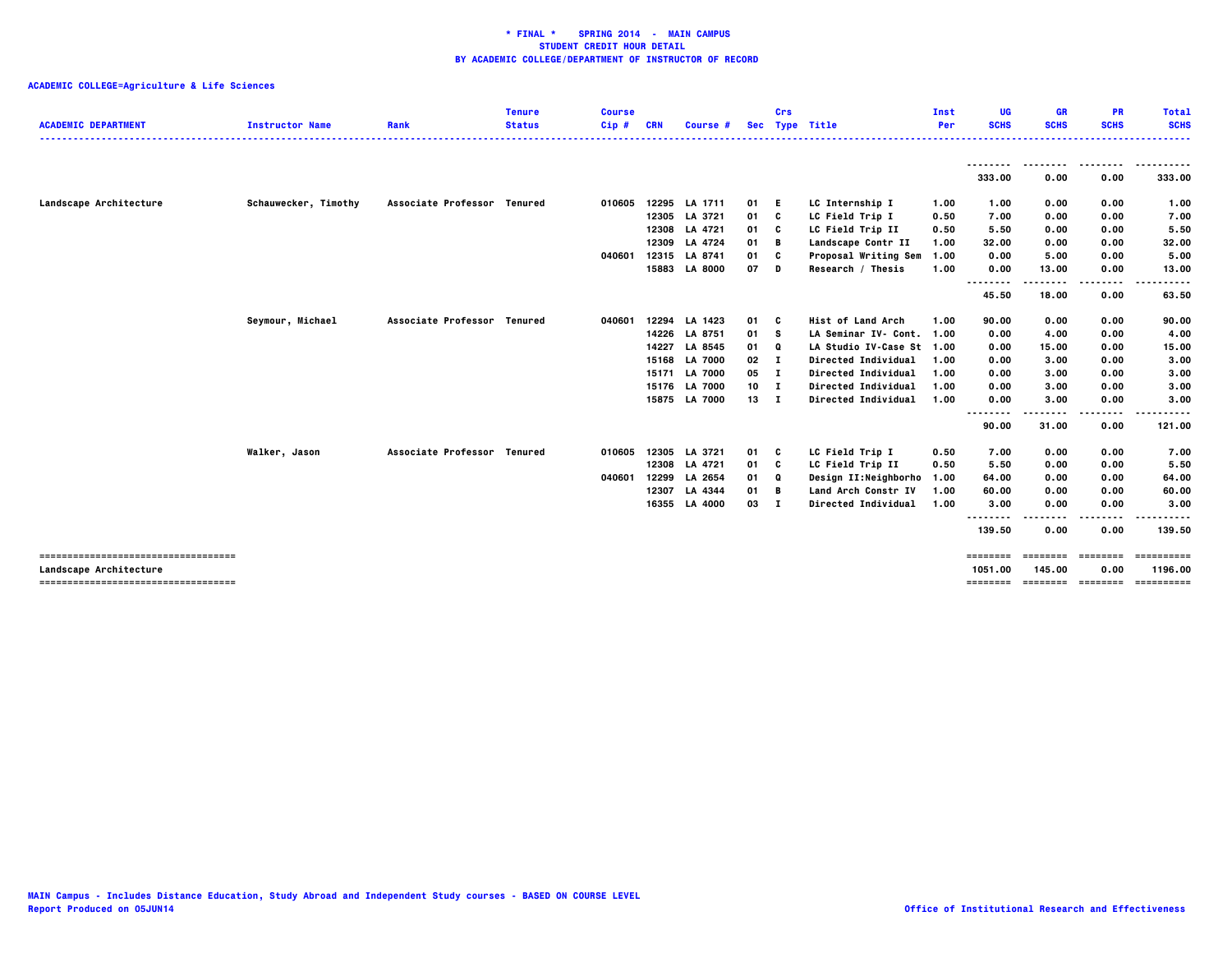|                            |                        |                                   | <b>Tenure</b>  | <b>Course</b> |                |                       |          | Crs            |                             | Inst         | UG                     | <b>GR</b>     | PR           | <b>Total</b>                                                                                                                             |
|----------------------------|------------------------|-----------------------------------|----------------|---------------|----------------|-----------------------|----------|----------------|-----------------------------|--------------|------------------------|---------------|--------------|------------------------------------------------------------------------------------------------------------------------------------------|
| <b>ACADEMIC DEPARTMENT</b> | <b>Instructor Name</b> | Rank                              | <b>Status</b>  | $Cip$ #       | <b>CRN</b>     | Course #              |          |                | Sec Type Title              | Per<br>.     | <b>SCHS</b><br>$- - -$ | <b>SCHS</b>   | <b>SCHS</b>  | <b>SCHS</b><br>$\frac{1}{2} \left( \frac{1}{2} \right) \left( \frac{1}{2} \right) \left( \frac{1}{2} \right) \left( \frac{1}{2} \right)$ |
| Plant & Soil Sciences      |                        |                                   | <b>Tenured</b> | 010606 13046  |                | <b>PSS 3923</b>       | 01       | C              |                             | 1.00         |                        | 0.00          | 0.00         | 48.00                                                                                                                                    |
|                            | Baldwin, Brian         | Professor                         |                |               |                |                       |          |                | <b>Plant Propagation</b>    |              | 48.00                  |               |              |                                                                                                                                          |
|                            |                        |                                   |                | 020401        | 13047<br>14916 | PSS 3923              | 02<br>02 | Κ<br>D         | <b>Plant Propagation</b>    | 1.00<br>1.00 | 0.00<br>0.00           | 0.00          | 0.00<br>0.00 | 0.00                                                                                                                                     |
|                            |                        |                                   |                |               |                | <b>PSS 8000</b>       |          |                | Research / Thesis           |              |                        | 7.00          |              | 7.00                                                                                                                                     |
|                            |                        |                                   |                | 020402 14895  |                | <b>PSS 9000</b>       | 02       | D              | Research / Dissertat 1.00   |              | 0.00<br>-----<br>      | 3.00<br>----- | 0.00<br>.    | 3.00<br>----                                                                                                                             |
|                            |                        |                                   |                |               |                |                       |          |                |                             |              | 48.00                  | 10.00         | 0.00         | 58.00                                                                                                                                    |
|                            | Baldwin, Christian     | Assistant Professor Ten Track     |                | 010607        | 13062          | PSS 4423              | 01       | c              | Golf Course Oper            | 1.00         | 33.00                  | 0.00          | 0.00         | 33.00                                                                                                                                    |
|                            |                        |                                   |                |               | 13086          | PSS 6423              | 01       | c              | Golf Course Oper            | 1.00         | 0.00                   | 3.00          | 0.00         | 3.00                                                                                                                                     |
|                            |                        |                                   |                |               | 14326          | <b>PSS 4823</b>       | 01       | В              | <b>Turf Weed Management</b> | 1.00         | 42.00                  | 0.00          | 0.00         | 42.00                                                                                                                                    |
|                            |                        |                                   |                | 011103 13018  |                | PSS 1313              | 01       | C              | <b>Plant Science</b>        | 1.00         | 147.00                 | 0.00          | 0.00         | 147.00                                                                                                                                   |
|                            |                        |                                   |                |               | 13020          | PSS 1313              | 03       | Κ              | <b>Plant Science</b>        | 1.00         | 0.00                   | 0.00          | 0.00         | 0.00                                                                                                                                     |
|                            |                        |                                   |                |               | 13021          | PSS 1313              | 04       | Κ              | <b>Plant Science</b>        | 1.00         | 0.00                   | 0.00          | 0.00         | 0.00                                                                                                                                     |
|                            |                        |                                   |                | 020401        | 14917          | <b>PSS 8000</b>       | 03       | D              | Research / Thesis           | 1.00         | 0.00                   | 3.00          | 0.00         | 3.00                                                                                                                                     |
|                            |                        |                                   |                | 020402        | 15585          | <b>PSS 4000</b>       | 01       | $\bf{I}$       | <b>Directed Individual</b>  | 1.00         | 3.00                   | 0.00          | 0.00         | 3.00                                                                                                                                     |
|                            |                        |                                   |                |               |                |                       |          |                |                             |              | .<br><br>225.00        | 6.00          | .<br>0.00    | 231.00                                                                                                                                   |
|                            | Bi, Guihong            | Research Assoc Prof Non-Ten Track |                | 020402        | 14896          | <b>PSS 9000</b>       | 03       | D              | Research / Dissertat 1.00   |              | 0.00                   | 2.00          | 0.00         | 2.00                                                                                                                                     |
|                            |                        |                                   |                | 020403        | 13029          | PSS 2423              | 01       | c              | Plant Matl I                | 1.00         | 42.00                  | 0.00          | 0.00         | 42.00                                                                                                                                    |
|                            |                        |                                   |                |               | 13030          | <b>PSS 2423</b>       | 02       | Κ              | Plant Matl I                | 1.00         | 0.00                   | 0.00          | 0.00         | 0.00                                                                                                                                     |
|                            |                        |                                   |                |               |                | 13044 PSS 3473        | 01       | В              | Plant Matl II               | 1.00         | 75.00                  | 0.00          | 0.00         | 75.00                                                                                                                                    |
|                            |                        |                                   |                |               |                |                       |          |                |                             |              | .<br>117.00            | .<br>2.00     | .<br>0.00    | .<br>119.00                                                                                                                              |
|                            |                        |                                   |                |               |                |                       |          |                |                             |              |                        |               |              |                                                                                                                                          |
|                            | Bond, Jason            | Research Assoc Prof Non-Ten Track |                |               |                | 020401 14919 PSS 8000 | 05       | $\blacksquare$ | Research / Thesis           | 1.00         | 0.00<br>.<br>.         | 8.00          | 0.00<br>.    | 8.00<br>.                                                                                                                                |
|                            |                        |                                   |                |               |                |                       |          |                |                             |              | 0.00                   | 8.00          | 0.00         | 8.00                                                                                                                                     |
|                            | Byrd, John             | Extension Professor Non-Ten Track |                |               |                | 020401 14920 PSS 8000 | 06       | D              | Research / Thesis           | 1.00         | 0.00                   | 12.00         | 0.00         | 12.00                                                                                                                                    |
|                            |                        |                                   |                |               |                |                       |          |                |                             |              | 0.00                   | 12.00         | 0.00         | 12.00                                                                                                                                    |
|                            | Coker, Christine       | Research Assoc Prof Non-Ten Track |                | 020402 14898  |                | <b>PSS 9000</b>       | 05 D     |                | Research / Dissertat 1.00   |              | 0.00<br>.<br>          | 6.00<br>.     | 0.00         | 6.00<br>----                                                                                                                             |
|                            |                        |                                   |                |               |                |                       |          |                |                             |              | 0.00                   | 6.00          | 0.00         | 6.00                                                                                                                                     |
|                            | Collins, Pamela        | Research Assist Pro Non-Ten Track |                | 010699        | 13060          | <b>PSS 4353</b>       | 01       | C              | Arboriculture               | 1.00         | 63.00                  | 0.00          | 0.00         | 63.00                                                                                                                                    |
|                            |                        |                                   |                |               | 13061          | PSS 4353              | 02       | K              | Arboriculture               | 1.00         | 0.00                   | 0.00          | 0.00         | 0.00                                                                                                                                     |
|                            |                        |                                   |                |               |                |                       |          |                |                             |              | --------<br>63.00      | 0.00          | 0.00         | 63.00                                                                                                                                    |
|                            | Cox, Michael           | Professor                         | Tenured        |               |                | 010605 13032 PSS 3301 | 01       | <b>L</b>       | Soils Laboratory            | 1.00         | 23.00                  | 0.00          | 0.00         | 23.00                                                                                                                                    |
|                            |                        |                                   |                |               | 13033          | <b>PSS 3301</b>       | 02       | <b>L</b>       | Soils Laboratory            | 1.00         | 24.00                  | 0.00          | 0.00         | 24.00                                                                                                                                    |
|                            |                        |                                   |                |               | 13034          | <b>PSS 3301</b>       | 03       | L.             | Soils Laboratory            | 1.00         | 24.00                  | 0.00          | 0.00         | 24.00                                                                                                                                    |
|                            |                        |                                   |                |               | 13035          | <b>PSS 3303</b>       | 01       | C              | Soils                       | 1.00         | 351.00                 | 0.00          | 0.00         | 351.00                                                                                                                                   |
|                            |                        |                                   |                | 020401        |                | 14923 PSS 8000        | 09       | D              | Research / Thesis           | 1.00         | 0.00                   | 4.00          | 0.00         | 4.00                                                                                                                                     |
|                            |                        |                                   |                |               |                |                       |          |                |                             |              | .                      |               |              |                                                                                                                                          |
|                            |                        |                                   |                |               |                |                       |          |                |                             |              | 422.00                 | 4.00          | 0.00         | 426.00                                                                                                                                   |
|                            | DelPrince, James       | Professor                         | <b>Tenured</b> |               |                | 010605 13036 PSS 3313 | 01       | C              | Int Plant Des & Mint 1.00   |              | 45.00                  | 0.00          | 0.00         | 45.00                                                                                                                                    |
|                            |                        |                                   |                |               | 13037          | PSS 3313              | 02       | Κ              | Int Plant Des & Mint 1.00   |              | 0.00                   | 0.00          | 0.00         | 0.00                                                                                                                                     |
|                            |                        |                                   |                | 020403        | 13022          | PSS 2343              | 01       | C              | <b>Floral Design</b>        | 1.00         | 252.00                 | 0.00          | 0.00         | 252.00                                                                                                                                   |
|                            |                        |                                   |                |               | 13023          | <b>PSS 2343</b>       | 02       | Κ              | <b>Floral Design</b>        | 0.50         | 0.00                   | 0.00          | 0.00         | 0.00                                                                                                                                     |
|                            |                        |                                   |                |               |                | 13024 PSS 2343        | 03       | К              | <b>Floral Design</b>        | 0.50         | 0.00                   | 0.00          | 0.00         | 0.00                                                                                                                                     |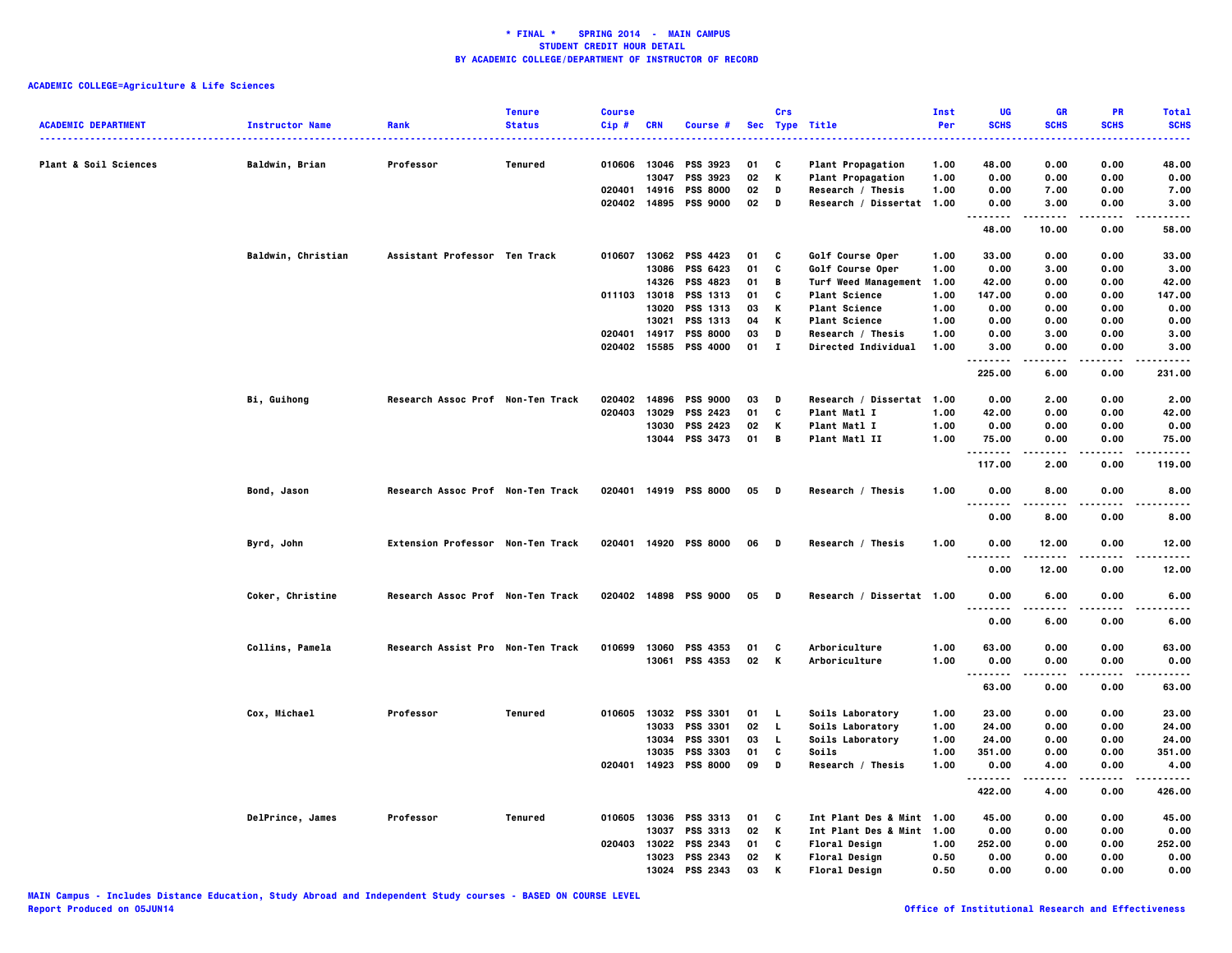| <b>ACADEMIC DEPARTMENT</b> | <b>Instructor Name</b> | Rank                                     | <b>Tenure</b><br><b>Status</b> | <b>Course</b><br>$Cip$ # | <b>CRN</b>     | Course #                                |             | Crs          | Sec Type Title                                           | <b>Inst</b><br>Per | UG<br><b>SCHS</b>                     | <b>GR</b><br><b>SCHS</b> | PR<br><b>SCHS</b> | <b>Total</b><br><b>SCHS</b> |
|----------------------------|------------------------|------------------------------------------|--------------------------------|--------------------------|----------------|-----------------------------------------|-------------|--------------|----------------------------------------------------------|--------------------|---------------------------------------|--------------------------|-------------------|-----------------------------|
|                            |                        |                                          |                                |                          |                |                                         |             |              |                                                          | -----              | .                                     |                          |                   | <b></b>                     |
| Plant & Soil Sciences      | DelPrince, James       | Professor                                | Tenured                        | 020403                   | 13025<br>13026 | PSS 2343<br><b>PSS 2343</b>             | 04<br>05    | Κ<br>Κ       | Floral Design                                            | 1.00<br>1.00       | 0.00<br>0.00                          | 0.00<br>0.00             | 0.00<br>0.00      | 0.00<br>0.00                |
|                            |                        |                                          |                                |                          | 13027          | PSS 2343                                | 06          | Κ            | Floral Design<br>Floral Design                           | 1.00               | 0.00                                  | 0.00                     | 0.00              | 0.00                        |
|                            |                        |                                          |                                |                          | 13028          | PSS 2343                                | 07          | Κ            | Floral Design                                            | 0.50               | 0.00                                  | 0.00                     | 0.00              | 0.00                        |
|                            |                        |                                          |                                |                          | 13038          | <b>PSS 3343</b>                         | 01          | c            | Wedding Floral Desig                                     | 1.00               | 39.00                                 | 0.00                     | 0.00              | 39,00                       |
|                            |                        |                                          |                                |                          | 13039          | PSS 3343                                | 02          | К            | Wedding Floral Desig                                     | 1.00               | 0.00                                  | 0.00                     | 0.00              | 0.00                        |
|                            |                        |                                          |                                |                          |                | 13848 PSS 2343                          | 501 B       |              | <b>Floral Design</b>                                     | 1.00               | 15.00                                 | 0.00                     | 0.00              | 15.00                       |
|                            |                        |                                          |                                |                          |                |                                         |             |              |                                                          |                    | .<br>351.00                           | 0.00                     | .<br>0.00         | .<br>351.00                 |
|                            |                        |                                          |                                |                          |                |                                         |             |              |                                                          |                    |                                       |                          |                   |                             |
|                            | Denny, Geoffrey        | Extension Assist Pr Non-Ten Track        |                                |                          |                | 020401 14925 PSS 8000                   | $11$ D      |              | Research / Thesis                                        | 1.00               | 0.00<br>$\sim$ $\sim$ $\sim$<br>----- | 4.00<br>-----            | 0.00<br>.         | 4.00<br>.                   |
|                            |                        |                                          |                                |                          |                |                                         |             |              |                                                          |                    | 0.00                                  | 4.00                     | 0.00              | 4.00                        |
|                            | Dodds, Darrin          | <b>Extension Assoc Pro Non-Ten Track</b> |                                |                          |                | 020401 14926 PSS 8000                   | $12$ D      |              | Research / Thesis                                        | 1.00               | 0.00<br>.                             | 15.00                    | 0.00              | 15.00<br>.                  |
|                            |                        |                                          |                                |                          |                |                                         |             |              |                                                          |                    | 0.00                                  | 15.00                    | 0.00              | 15.00                       |
|                            | Golden, Bobby          | Research Assist Pro Non-Ten Track        |                                |                          |                | 020401 14929 PSS 8000                   | 15          | <b>D</b>     | Research / Thesis                                        | 1.00               | 0.00<br>$\sim$ $\sim$ $\sim$<br>.     | 3.00<br>.                | 0.00              | 3.00<br>----                |
|                            |                        |                                          |                                |                          |                |                                         |             |              |                                                          |                    | 0.00                                  | 3.00                     | 0.00              | 3.00                        |
|                            | Harkess, Richard       | Professor                                | Tenured                        |                          |                | 010606 14322 PSS 4363                   | 01          | C            | Sustain Nursery Prod 1.00                                |                    | 63.00                                 | 0.00                     | 0.00              | 63.00                       |
|                            |                        |                                          |                                |                          | 14323          | PSS 6363                                | 01          | C            | Sustain Nursey Prod                                      | 1.00               | 0.00                                  | 9.00                     | 0.00              | 9.00                        |
|                            |                        |                                          |                                | 011103 13049             |                | PSS 4113                                | 01          | C            | Agricultural Crop Ph 1.00                                |                    | 72.00                                 | 0.00                     | 0.00              | 72.00                       |
|                            |                        |                                          |                                |                          | 13073          | PSS 6113                                | 01          | C            | Agricultural Crop Ph 1.00                                |                    | 0.00                                  | 21.00                    | 0.00              | 21.00                       |
|                            |                        |                                          |                                | 020401                   | 14930          | <b>PSS 8000</b>                         | 16          | D            | Research / Thesis                                        | 1.00               | 0.00                                  | 8.00                     | 0.00              | 8.00                        |
|                            |                        |                                          |                                | 020402                   | 14901          | <b>PSS 9000</b>                         | 08          | D            | Research / Dissertat 1.00                                |                    | 0.00                                  | 28.00                    | 0.00              | 28.00                       |
|                            |                        |                                          |                                |                          | 15393          | <b>PSS 7000</b>                         | 01          | $\mathbf{I}$ | Directed Individual                                      | 1.00               | 0.00                                  | 3.00                     | 0.00              | 3.00                        |
|                            |                        |                                          |                                |                          |                |                                         |             |              |                                                          |                    | .<br>135.00                           | -----<br>69.00           | .<br>0.00         | .<br>204.00                 |
|                            | Henry, William         | Associate Professor Ten Track            |                                | 010304                   | 13050          | PSS 4123                                | 01          | c            | Grain Crops                                              | 1.00               | 51.00                                 | 0.00                     | 0.00              | 51.00                       |
|                            |                        |                                          |                                |                          | 13051          | PSS 4123                                | 02          | K            | Grain Crops                                              | 1.00               | 0.00                                  | 0.00                     | 0.00              | 0.00                        |
|                            |                        |                                          |                                | 020401                   | 14931          | <b>PSS 8000</b>                         | 17          | D            | Research / Thesis                                        | 1.00               | 0.00                                  | 5.00                     | 0.00              | 5.00                        |
|                            |                        |                                          |                                | 020402                   | 13074          | PSS 6123                                | 01          | C            | Grain Crops                                              | 1.00               | 0.00                                  | 30.00                    | 0.00              | 30.00                       |
|                            |                        |                                          |                                |                          |                | 13075 PSS 6123                          | 02          | K            | Grain Crops                                              | 1.00               | 0.00                                  | 0.00                     | 0.00              | 0.00                        |
|                            |                        |                                          |                                |                          |                |                                         |             |              |                                                          |                    | 51.00                                 | 35.00                    | 0.00              | 86.00                       |
|                            | Irby, Jon              | Extension Assist Pr Non-Ten Track        |                                |                          |                | 020401 14932 PSS 8000                   | 18          | <b>D</b>     | Research / Thesis                                        | 1.00               | 0.00                                  | 7.00                     | 0.00              | 7.00                        |
|                            |                        |                                          |                                |                          |                |                                         |             |              |                                                          |                    | $\ddotsc$<br>.                        |                          | .                 | $- - - -$                   |
|                            |                        |                                          |                                |                          |                |                                         |             |              |                                                          |                    | 0.00                                  | 7.00                     | 0.00              | 7.00                        |
|                            | Kingery, William       | Professor                                | Tenured                        | 011201                   |                | 14324 PSS 4323                          | 01          | C            | Soil Classification                                      | 1.00               | 15.00                                 | 0.00                     | 0.00              | 15.00                       |
|                            |                        |                                          |                                | 020501                   | 13056          | <b>PSS 4314</b>                         | 01          | C            | Microbiology & Ecolo 1.00                                |                    | 12.00                                 | 0.00                     | 0.00              | 12.00                       |
|                            |                        |                                          |                                |                          | 13057          | PSS 4314                                | 02          | Κ            | Microbiology & Ecolo 1.00                                |                    | 0.00                                  | 0.00                     | 0.00              | 0.00                        |
|                            |                        |                                          |                                |                          | 13080          | PSS 6314                                | 01          | C            | Microbiology & Ecolo 1.00                                |                    | 0.00                                  | 4.00                     | 0.00              | 4.00                        |
|                            |                        |                                          |                                |                          | 13081          | PSS 6314                                | 02          | K            | Microbiology & Ecolo 1.00                                |                    | 0.00                                  | 0.00                     | 0.00              | 0.00                        |
|                            |                        |                                          |                                |                          | 14325          | PSS 6323                                | 01          | C            | Soil Classification                                      | 1.00               | 0.00<br>.                             | 12.00<br>.               | 0.00<br>.         | 12.00<br>----               |
|                            |                        |                                          |                                |                          |                |                                         |             |              |                                                          |                    | 27.00                                 | 16.00                    | 0.00              | 43.00                       |
|                            | Lang, David            | Professor                                | Tenured                        |                          |                | 020402 14328 PSS 8103<br>14670 PSS 8103 | 01<br>501 C | C            | <b>Pasture Development</b><br><b>Pasture Development</b> | 1.00<br>1.00       | 0.00<br>0.00                          | 21.00<br>6.00            | 0.00<br>0.00      | 21.00<br>6.00               |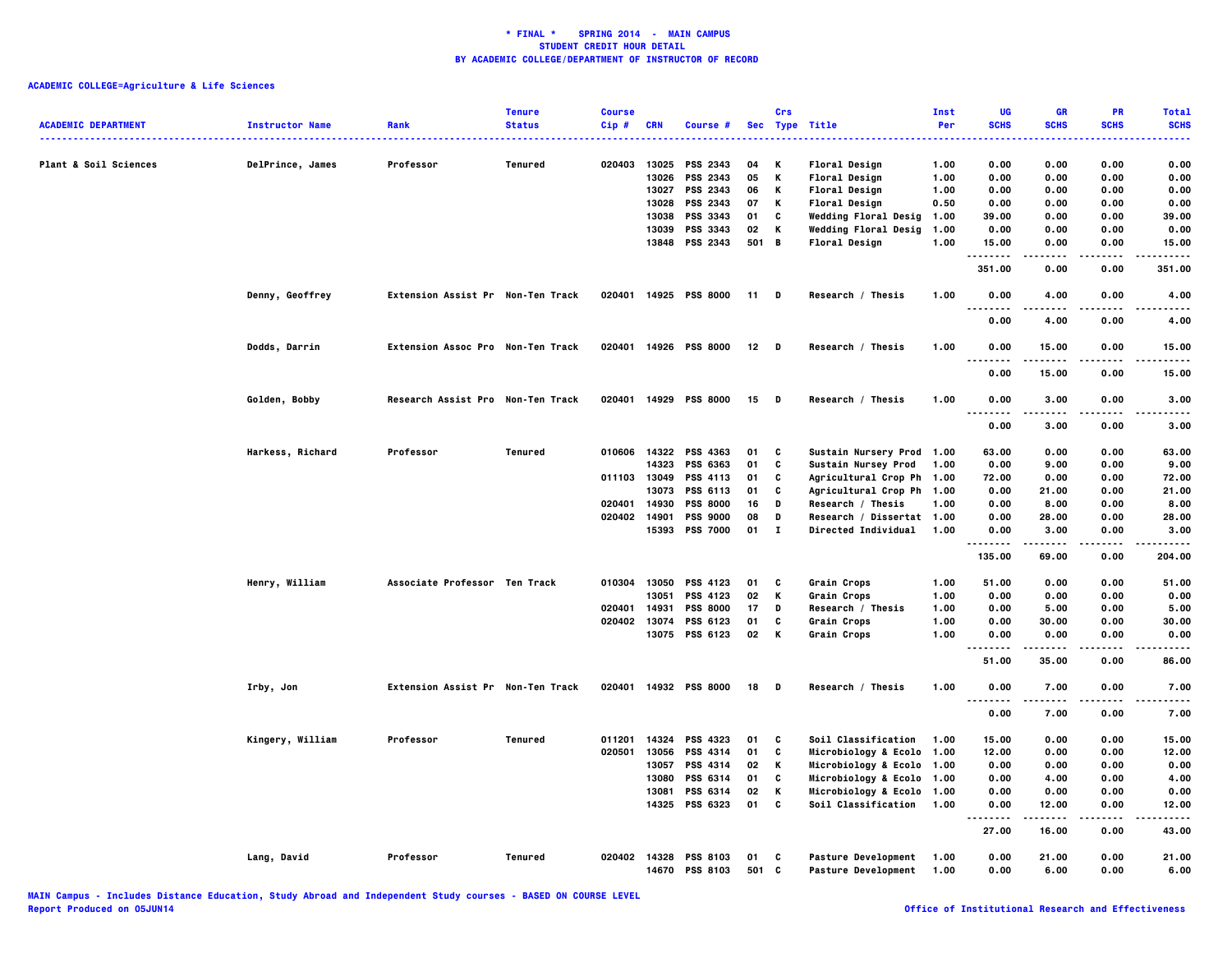| <b>ACADEMIC DEPARTMENT</b>       | <b>Instructor Name</b> | Rank                              | <b>Tenure</b><br><b>Status</b> | <b>Course</b><br>$Cip$ # | <b>CRN</b> | Course #                               |          | Crs               | Sec Type Title                                  | Inst<br>Per | UG<br><b>SCHS</b>            | <b>GR</b><br><b>SCHS</b> | PR<br><b>SCHS</b> | <b>Total</b><br><b>SCHS</b> |
|----------------------------------|------------------------|-----------------------------------|--------------------------------|--------------------------|------------|----------------------------------------|----------|-------------------|-------------------------------------------------|-------------|------------------------------|--------------------------|-------------------|-----------------------------|
| <b>Plant &amp; Soil Sciences</b> | Lang, David            | Professor                         | Tenured                        |                          |            | 020402 15776 PSS 4000                  | 02       | $\mathbf{I}$      | <b>Directed Individual</b>                      | 1.00        | 3.00<br>$\sim$ $\sim$ $\sim$ | 0.00                     | 0.00              | 3.00                        |
|                                  |                        |                                   |                                |                          |            |                                        |          |                   |                                                 |             | 3.00                         | 27.00                    | 0.00              | 30.00                       |
|                                  | Larson, Erick          | Extension Assoc Pro Non-Ten Track |                                |                          |            | 020401 14935 PSS 8000                  | 21 D     |                   | Research / Thesis                               | 1.00        | 0.00<br>. .                  | 1.00                     | 0.00              | 1.00                        |
|                                  |                        |                                   |                                |                          |            |                                        |          |                   |                                                 |             | 0.00                         | 1.00                     | 0.00              | 1.00                        |
|                                  | Lemus, Rocky           | Extension Assoc Pro Non-Ten Track |                                |                          |            | 020401 14936 PSS 8000                  | 22 D     |                   | Research / Thesis                               | 1.00        | 0.00                         | 3.00                     | 0.00              | 3.00                        |
|                                  |                        |                                   |                                |                          |            |                                        |          |                   |                                                 |             | 0.00                         | 3.00                     | 0.00              | 3.00                        |
|                                  | Macoon, Bisoondat      | Research Assoc Prof Non-Ten Track |                                |                          |            | 020402 14905 PSS 9000                  | $12$ D   |                   | Research / Dissertat 1.00                       |             | 0.00                         | 1.00                     | 0.00              | 1.00                        |
|                                  |                        |                                   |                                |                          |            |                                        |          |                   |                                                 |             | 0.00                         | 1.00                     | 0.00              | 1.00                        |
|                                  | Madsen, John           | Extension Assoc Pro Non-Ten Track |                                |                          |            | 020401 14938 PSS 8000                  | 24       | D                 | Research / Thesis                               | 1.00        | 0.00<br>$\sim$ $\sim$ $\sim$ | 9.00                     | 0.00              | 9.00                        |
|                                  |                        |                                   |                                |                          |            |                                        |          |                   |                                                 |             | 0.00                         | 9.00                     | 0.00              | 9.00                        |
|                                  | Massey, Joseph         | Associate Professor Tenured       |                                |                          |            | 011105 13099 PSS 8701                  | 01       | s                 | Cur Topics Weed Sci                             | 1.00        | 0.00                         | 1.00                     | 0.00              | 1.00                        |
|                                  |                        |                                   |                                |                          | 13100      | <b>PSS 8711</b>                        | 01       | s                 | Cur Topics Weed Sci                             | 1.00        | 0.00                         | 3.00                     | 0.00              | 3.00                        |
|                                  |                        |                                   |                                |                          | 13102      | <b>PSS 8731</b>                        | 01       | s                 | Cur Topics Weed Sci                             | 1.00        | 0.00                         | 2.00                     | 0.00              | 2.00                        |
|                                  |                        |                                   |                                | 030101 11540             |            | <b>ENS 2103</b>                        | 01       | C                 | Intro Environ Sci                               | 1.00        | 111.00                       | 0.00                     | 0.00              | 111.00                      |
|                                  |                        |                                   |                                |                          | 11541      | <b>ENS 4102</b>                        | 01       | E                 | Practicum                                       | 1.00        | 2.00                         | 0.00                     | 0.00              | 2.00                        |
|                                  |                        |                                   |                                |                          |            | 15655 ENS 2103                         | 02       | C                 | <b>Intro Environ Sci</b>                        | 1.00        | 96.00                        | 0.00                     | 0.00              | 96.00                       |
|                                  |                        |                                   |                                |                          |            |                                        |          |                   |                                                 |             | .<br>209.00                  | 6.00                     | 0.00              | 215.00                      |
|                                  | Matta, Frank           | Professor                         | Tenured                        | 010304                   | 14329      | <b>PSS 8563</b>                        | 01       | C                 | Post-Harv Phy Hor Pl 1.00                       |             | 0.00                         | 12.00                    | 0.00              | 12.00                       |
|                                  |                        |                                   |                                | 020401                   | 14940      | <b>PSS 8000</b>                        | 26       | D                 | Research / Thesis                               | 1.00        | 0.00                         | 4.00                     | 0.00              | 4.00                        |
|                                  |                        |                                   |                                | 020402 14906             |            | <b>PSS 9000</b>                        | 13       | D                 | Research / Dissertat 1.00                       |             | 0.00                         | 2.00                     | 0.00              | 2.00                        |
|                                  |                        |                                   |                                |                          |            | 15794 PSS 7000                         | 02       | $\blacksquare$    | Directed Individual                             | 1.00        | 0.00                         | 1.00                     | 0.00              | 1.00                        |
|                                  |                        |                                   |                                |                          |            |                                        |          |                   |                                                 |             |                              | .                        | .                 | . <b>.</b> .                |
|                                  |                        |                                   |                                |                          |            |                                        |          |                   |                                                 |             | 0.00                         | 19.00                    | 0.00              | 19.00                       |
|                                  | McDougald, Lynette     | Instructor                        | Non-Ten Track                  |                          |            | 020403 13028 PSS 2343                  | 07       | К                 | Floral Design                                   | 0.50        | 0.00                         | 0.00                     | 0.00              | 0.00                        |
|                                  |                        |                                   |                                |                          | 13045      | PSS 3511                               | 01       | s                 | Seminar                                         | 1.00        | 8.00                         | 0.00                     | 0.00              | 8.00                        |
|                                  |                        |                                   |                                | 089999                   | 13031      | PSS 3023                               | 01       | C                 | Retail Floristry Mgt 1.00                       |             | 42.00                        | 0.00                     | 0.00              | 42.00                       |
|                                  |                        |                                   |                                |                          |            |                                        |          |                   |                                                 |             | --------<br>50.00            | .<br>0.00                | $- - - -$<br>0.00 | .<br>50.00                  |
|                                  | Peterson, Daniel       | Non-Faculty                       | Tenured                        | 020402 14907             |            | <b>PSS 9000</b>                        | 14       | D                 | Research / Dissertat 1.00                       |             | 0.00                         | 3.00                     | 0.00              | 3.00                        |
|                                  |                        |                                   |                                |                          |            | 260202 15239 BCH 9000                  | 08       | D                 | Research / Dissertat 1.00                       |             | 0.00                         | 4.00                     | 0.00              | 4.00                        |
|                                  |                        |                                   |                                |                          |            |                                        |          |                   |                                                 |             | <br>0.00                     | 7.00                     | 0.00              | 7.00                        |
|                                  | Phillips, Jerry        | Professor                         | Tenured                        | 020402 13107             |            | <b>PSS 8811</b>                        | 01       | s                 | Seminar                                         | 1.00        | 0.00                         | 9.00                     | 0.00              | 9.00                        |
|                                  |                        |                                   |                                |                          | 13108      | <b>PSS 8821</b>                        | 01       | s                 | Seminar                                         | 1.00        | 0.00                         | 5.00                     | 0.00              | 5.00                        |
|                                  |                        |                                   |                                |                          |            | 13109 PSS 8831                         | 01       | s                 | Seminar                                         | 1.00        | 0.00                         | 1.00                     | 0.00              | 1.00                        |
|                                  |                        |                                   |                                |                          |            |                                        |          |                   |                                                 |             | .<br>0.00                    | .<br>15.00               | .<br>0.00         | .<br>15.00                  |
|                                  | Reddy, Kambham         | <b>Research Professor</b>         | Non-Ten Track                  | 010000                   |            | 15626 GA 4000<br>020402 14909 PSS 9000 | 06<br>16 | $\mathbf{I}$<br>D | Dis in Agriculture<br>Research / Dissertat 1.00 | 1.00        | 3.00<br>0.00                 | 0.00<br>18.00            | 0.00<br>0.00      | 3.00<br>18.00               |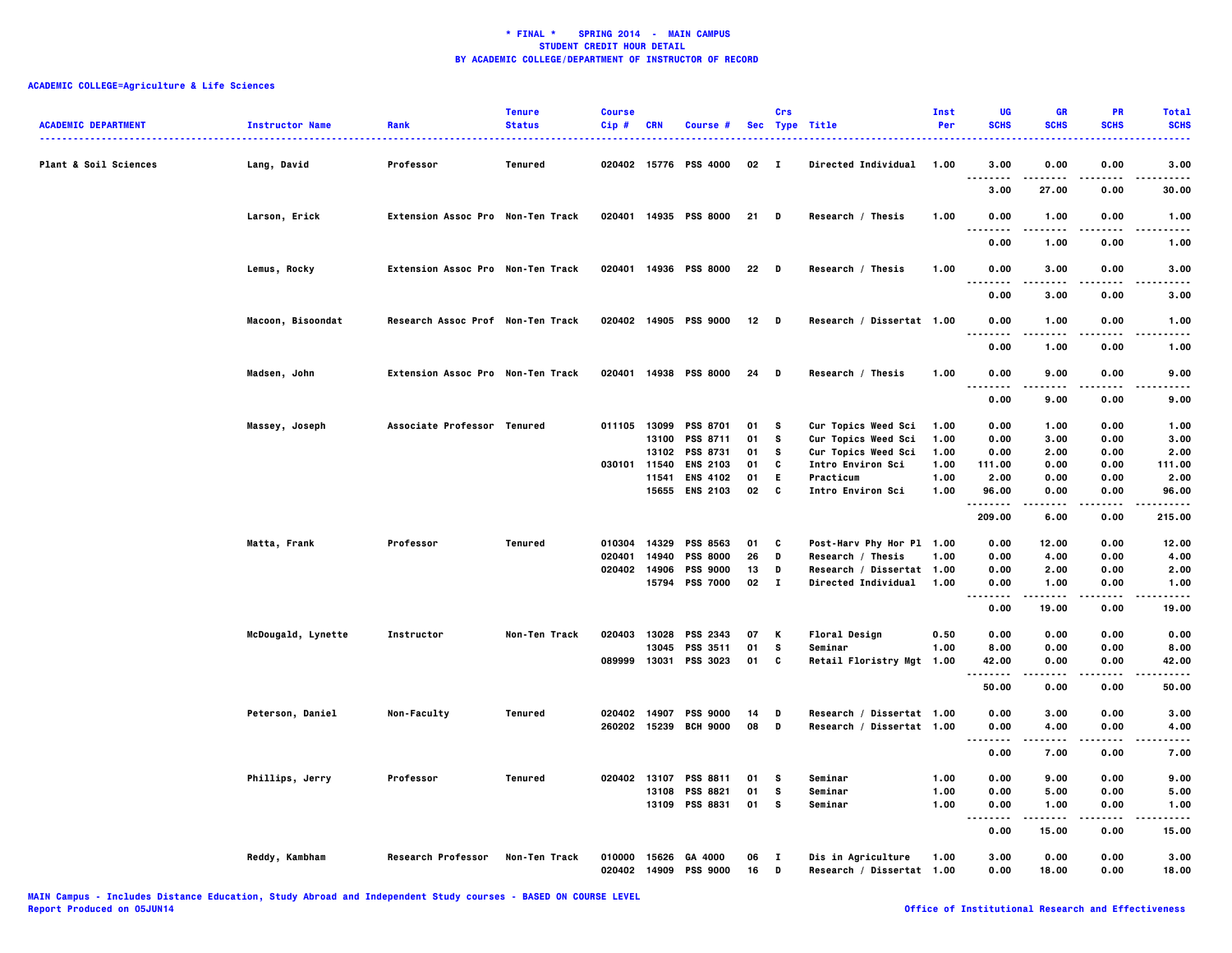| <b>ACADEMIC DEPARTMENT</b>                                                | <b>Instructor Name</b> | Rank                        | <b>Tenure</b><br><b>Status</b> | <b>Course</b><br>Cip# | <b>CRN</b>   | Course #              |    | Crs | Sec Type Title            | Inst<br>Per | UG<br><b>SCHS</b><br>. | <b>GR</b><br><b>SCHS</b> | PR<br><b>SCHS</b>    | <b>Total</b><br><b>SCHS</b><br>.   |
|---------------------------------------------------------------------------|------------------------|-----------------------------|--------------------------------|-----------------------|--------------|-----------------------|----|-----|---------------------------|-------------|------------------------|--------------------------|----------------------|------------------------------------|
| Plant & Soil Sciences                                                     | Reddy, Kambham         | Research Professor          | Non-Ten Track                  | 260307                |              | 13098 PSS 8163        | 01 | C   | Environment Plt Phys 1.00 |             | 0.00                   | 27.00                    | 0.00                 | 27.00                              |
|                                                                           |                        |                             |                                |                       |              |                       |    |     |                           |             | 3.00                   | 45.00                    | 0.00                 | 48.00                              |
|                                                                           | Reynolds, Daniel       | Professor                   | <b>Tenured</b>                 | 020401                | 14944        | <b>PSS 8000</b>       | 30 | D   | Research / Thesis         | 1.00        | 0.00                   | 26.00                    | 0.00                 | 26.00                              |
|                                                                           |                        |                             |                                | 020402                | 13070        | PSS 4813              | 01 | C   | Herbicide Technology 1.00 |             | 42.00                  | 0.00                     | 0.00                 | 42.00                              |
|                                                                           |                        |                             |                                |                       |              | 13071 PSS 4813        | 02 | К   | Herbicide Technology 1.00 |             | 0.00                   | 0.00                     | 0.00                 | 0.00                               |
|                                                                           |                        |                             |                                |                       | 13094        | PSS 6813              | 01 | C   | Herbicide Technology 1.00 |             | 0.00                   | 27.00                    | 0.00                 | 27.00                              |
|                                                                           |                        |                             |                                |                       | 13095        | PSS 6813              | 02 | К   | Herbicide Technology 1.00 |             | 0.00                   | 0.00                     | 0.00                 | 0.00                               |
|                                                                           |                        |                             |                                |                       | 14910        | <b>PSS 9000</b>       | 17 | D   | Research / Dissertat 1.00 |             | 0.00                   | 23.00                    | 0.00                 | 23.00                              |
|                                                                           |                        |                             |                                |                       |              |                       |    |     |                           |             | 42.00                  | 76.00                    | 0.00                 | 118.00                             |
|                                                                           | Sneed, James           | <b>Non-Faculty</b>          | Non-Faculty                    |                       |              | 010607 13063 PSS 4423 | 02 | K   | Golf Course Oper          | 1.00        | 0.00                   | 0.00                     | 0.00                 | 0.00                               |
|                                                                           |                        |                             |                                |                       |              |                       |    |     |                           |             | ----<br>0.00           | ----<br>0.00             | $- - -$<br>0.00      | 0.00                               |
|                                                                           | Stewart, Barry         | Associate Professor Tenured |                                |                       |              | 010607 13064 PSS 4443 | 01 | C   | Athletic Field Mgt        | 1.00        | 33.00                  | 0.00                     | 0.00                 | 33.00                              |
|                                                                           |                        |                             |                                |                       | 13065        | <b>PSS 4443</b>       | 02 | K   | Athletic Field Mgt        | 1.00        | 0.00                   | 0.00                     | 0.00                 | 0.00                               |
|                                                                           |                        |                             |                                | 011103                | 13019        | PSS 1313              | 02 | K   | <b>Plant Science</b>      | 1.00        | 0.00                   | 0.00                     | 0.00                 | 0.00                               |
|                                                                           |                        |                             |                                |                       | 020401 13041 | PSS 3421              | 01 | s   | Turf Seminar II           | 1.00        | 19.00                  | 0.00                     | 0.00                 | 19.00                              |
|                                                                           |                        |                             |                                |                       |              |                       |    |     |                           |             | .                      | $\cdots$                 | $- - - -$            |                                    |
|                                                                           |                        |                             |                                |                       |              |                       |    |     |                           |             | 52.00                  | 0.00                     | 0.00                 | 52.00                              |
|                                                                           | Tomlinson, Susan       | Lecturer                    | Non-Ten Track                  | 020403                | 13023        | PSS 2343              | 02 | К   | <b>Floral Design</b>      | 0.50        | 0.00                   | 0.00                     | 0.00                 | 0.00                               |
|                                                                           |                        |                             |                                |                       |              | 13024 PSS 2343        | 03 | K   | <b>Floral Design</b>      | 0.50        | 0.00<br>$\sim$ $\sim$  | 0.00<br>----             | 0.00                 | 0.00                               |
|                                                                           |                        |                             |                                |                       |              |                       |    |     |                           |             | 0.00                   | 0.00                     | 0.00                 | 0.00                               |
|                                                                           | Varco, Jac             | Professor                   | Tenured                        | 020401                | 14948        | <b>PSS 8000</b>       | 34 | D   | Research / Thesis         | 1.00        | 0.00                   | 7.00                     | 0.00                 | 7.00                               |
|                                                                           |                        |                             |                                | 020402                | 14913        | <b>PSS 9000</b>       | 20 | D   | Research / Dissertat 1.00 |             | 0.00                   | 10.00                    | 0.00                 | 10.00                              |
|                                                                           |                        |                             |                                | 020501                | 13055        | <b>PSS 4313</b>       | 01 | C   | Soil Fertility            | 1.00        | 81.00                  | 0.00                     | 0.00                 | 81.00                              |
|                                                                           |                        |                             |                                |                       |              | 13079 PSS 6313        | 01 | C   | Soil Fertility            | 1.00        | 0.00                   | 27.00                    | 0.00                 | 27.00                              |
|                                                                           |                        |                             |                                |                       |              |                       |    |     |                           |             | .<br>81.00             | .<br>44.00               | . <b>.</b> .<br>0.00 | .<br>125.00                        |
|                                                                           | Walker, Timothy        | Research Professor          | Non-Ten Track                  |                       |              | 020401 14949 PSS 8000 | 35 | D   | Research / Thesis         | 1.00        | 0.00                   | 3.00                     | 0.00                 | 3.00                               |
|                                                                           |                        |                             |                                |                       |              |                       |    |     |                           |             | 0.00                   | 3.00                     | 0.00                 | 3.00                               |
|                                                                           | Wallace, Teddy         | Associate Professor Tenured |                                | 010304                |              | 13052 PSS 4133        | 01 | c   | Fiber&Oilseed Crops       | 1.00        | 102.00                 | 0.00                     | 0.00                 | 102.00                             |
|                                                                           |                        |                             |                                |                       |              | 020402 13076 PSS 6133 | 01 | C   | Fiber&Oilseed Crops       | 1.00        | 0.00                   | 18.00                    | 0.00                 | 18.00                              |
|                                                                           |                        |                             |                                |                       |              |                       |    |     |                           |             | <br>102.00             | 18.00                    | 0.00                 | 120.00                             |
| -------------------------------------<br><b>Plant &amp; Soil Sciences</b> |                        |                             |                                |                       |              |                       |    |     |                           |             | ========<br>1981.00    | ========<br>471.00       | ========<br>0.00     | ==========<br>2452.00              |
| ----------------------------------                                        |                        |                             |                                |                       |              |                       |    |     |                           |             |                        |                          |                      | -------- ------- -------- -------- |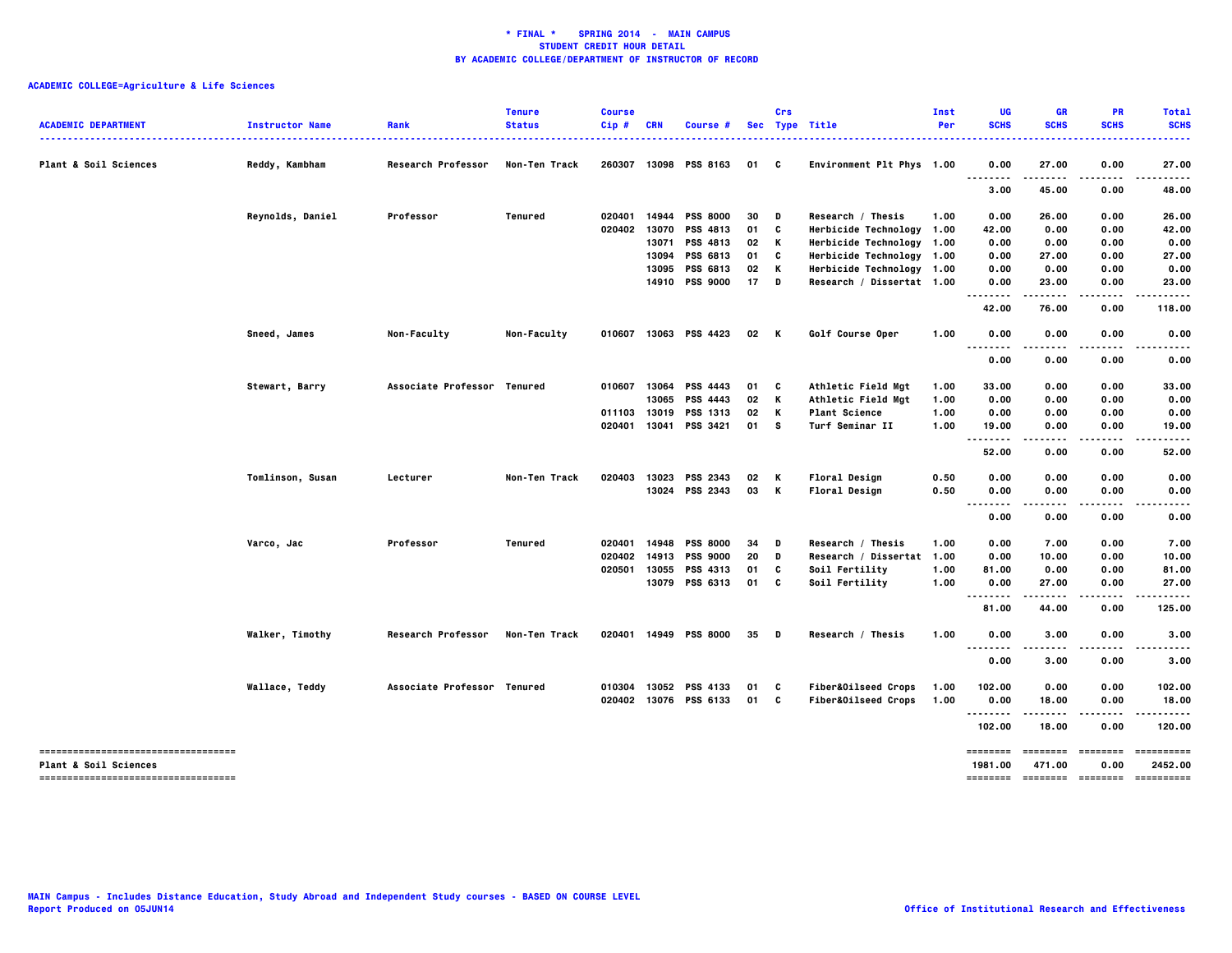| <b>ACADEMIC DEPARTMENT</b> | <b>Instructor Name</b> | Rank                          | <b>Tenure</b><br><b>Status</b> | <b>Course</b><br>Cip# | <b>CRN</b> | <b>Course #</b>                |          | Crs                          | Sec Type Title                             | Inst<br>Per  | <b>UG</b><br><b>SCHS</b> | <b>GR</b><br><b>SCHS</b> | PR<br><b>SCHS</b> | <b>Total</b><br><b>SCHS</b> |
|----------------------------|------------------------|-------------------------------|--------------------------------|-----------------------|------------|--------------------------------|----------|------------------------------|--------------------------------------------|--------------|--------------------------|--------------------------|-------------------|-----------------------------|
| <b>Poultry Science</b>     | Beck, Mary             | Professor                     | Tenured                        | 020209                |            | 15788 PO 8990                  | 01       | s                            | Special Topic In PO                        | 1.00         | 0.00                     | 10.00                    | 0.00              | 10.00                       |
|                            |                        |                               |                                |                       |            |                                |          |                              |                                            |              | .<br>0.00                | 10.00                    | 0.00              | .<br>10.00                  |
|                            | Farnell, Morgan        | Associate Professor Ten Track |                                | 020209                |            | 15933 PO 7000<br>16160 P0 4000 | 01<br>01 | $\mathbf{I}$<br>$\mathbf{I}$ | Directed Individual<br>Directed Individual | 1.00<br>1.00 | 0.00<br>3.00             | 3.00<br>0.00             | 0.00<br>0.00      | 3.00<br>3.00                |
|                            |                        |                               |                                |                       |            |                                |          |                              |                                            |              | <br>3.00                 | -----<br>3.00            | .<br>0.00         | <br>6.00                    |
|                            | Kiess, Aaron           | Assistant Professor Ten Track |                                |                       |            | 010907 12962 P0 4844           | 01       | C                            | Avian Anatomy & Phys 1.00                  |              | 108.00                   | 0.00                     | 0.00              | 108.00                      |
|                            |                        |                               |                                |                       | 12963      | P0 4844                        | 02       | K                            | Avian Anatomy & Phys 1.00                  |              | 0.00                     | 0.00                     | 0.00              | 0.00                        |
|                            |                        |                               |                                |                       | 12966      | PO 6844                        | 01       | C                            | Avian Anatomy & Phys 1.00                  |              | 0.00                     | 8.00                     | 0.00              | 8.00                        |
|                            |                        |                               |                                |                       | 12967      | PO 6844                        | 02       | K                            | Avian Anatomy & Phys 1.00                  |              | 0.00                     | 0.00                     | 0.00              | 0.00                        |
|                            |                        |                               |                                | 020209                | 15250      | <b>PO 8000</b>                 | 02       | D                            | Research / Thesis                          | 1.00         | 0.00                     | 3.00                     | 0.00              | 3.00                        |
|                            |                        |                               |                                |                       |            | 15256 PO 9000                  | 01       | D                            | Research / Dissertat 1.00                  |              | 0.00<br>.                | 4.00                     | 0.00              | 4.00                        |
|                            |                        |                               |                                |                       |            |                                |          |                              |                                            |              | 108.00                   | <br>15.00                | 0.00              | .<br>123.00                 |
|                            | McDaniel, Christopher  | Professor                     | Tenured                        | 020209                |            | 12960 PO 4313                  | 01       | C                            | Mgt Comm Layers                            | 1.00         | 36.00                    | 0.00                     | 0.00              | 36.00                       |
|                            |                        |                               |                                |                       | 12964      | PO 6313                        | 01       | C                            | Mgt Comm Layers                            | 1.00         | 0.00                     | 6.00                     | 0.00              | 6.00                        |
|                            |                        |                               |                                |                       |            | 15251 PO 8000                  | 03       | D                            |                                            | 1.00         | 0.00                     | 3.00                     | 0.00              | 3.00                        |
|                            |                        |                               |                                |                       |            |                                |          |                              | Research / Thesis                          |              | .                        | .                        | $- - - -$         | .                           |
|                            |                        |                               |                                |                       |            |                                |          |                              |                                            |              | 36.00                    | 9.00                     | 0.00              | 45.00                       |
|                            | Peebles, Edgar         | Professor                     | Tenured                        |                       |            | 020209 15252 P0 8000           | 04       | D                            | Research / Thesis                          | 1.00         | 0.00                     | 3.00                     | 0.00              | 3.00                        |
|                            |                        |                               |                                |                       | 15257      | <b>PO 9000</b>                 | 02       | D                            | Research / Dissertat                       | 1.00         | 0.00                     | 7.00                     | 0.00              | 7.00                        |
|                            |                        |                               |                                | 260613 10456          |            | <b>BIO 3103</b>                | 01       | c                            | Genetics I                                 | 1.00         | 363.00                   | 0.00                     | 0.00              | 363.00                      |
|                            |                        |                               |                                |                       | 10457      | <b>BIO 3103</b>                | 02       | K                            | Genetics I                                 | 1.00         | 0.00                     | 0.00                     | 0.00              | 0.00                        |
|                            |                        |                               |                                |                       | 11993      | <b>GNS 3103</b>                | 01       | C                            | Genetics I                                 | 1.00         | 18.00                    | 0.00                     | 0.00              | 18.00                       |
|                            |                        |                               |                                |                       | 11994      | <b>GNS 3103</b>                | 02       | K                            | Genetics I                                 | 1.00         | 0.00                     | 0.00                     | 0.00              | 0.00                        |
|                            |                        |                               |                                |                       | 12956      | PO 3103                        | 01       | C                            | Genetics I                                 | 1.00         | 117.00                   | 0.00                     | 0.00              | 117.00                      |
|                            |                        |                               |                                |                       |            |                                |          |                              |                                            |              |                          |                          |                   |                             |
|                            |                        |                               |                                |                       | 12957      | PO 3103                        | 02       | K                            | Genetics I                                 | 1.00         | 0.00                     | 0.00                     | 0.00              | 0.00                        |
|                            |                        |                               |                                |                       |            | 14520 BIO 3103                 | 03       | к                            | Genetics I                                 | 1.00         | 0.00                     | 0.00                     | 0.00              | 0.00                        |
|                            |                        |                               |                                |                       |            | 14521 PO 3103                  | 03       | К                            | Genetics I                                 | 1.00         | 0.00                     | 0.00                     | 0.00              | 0.00                        |
|                            |                        |                               |                                |                       |            | 14522 GNS 3103                 | 03       | K                            | Genetics I                                 | 1.00         | 0.00<br>.                | 0.00                     | 0.00              | 0.00<br>.                   |
|                            |                        |                               |                                |                       |            |                                |          |                              |                                            |              | 498.00                   | 10.00                    | 0.00              | 508.00                      |
|                            | Sharma, Chander        | Assistant Professor Ten Track |                                |                       |            | 010907 15382 P0 4512           | 01       | C                            | Poult. Prod. Safety                        | 1.00         | 12.00                    | 0.00                     | 0.00              | 12.00                       |
|                            |                        |                               |                                |                       |            | 15383 PO 6512                  | 01       | C                            | Poult. Prod. Safety                        | 1.00         | 0.00                     | 2.00                     | 0.00              | 2.00                        |
|                            |                        |                               |                                |                       | 15384      | <b>FNH 4512</b>                | 01       | C                            | Poult. Prod. Safety                        | 1.00         | 6.00                     | 0.00                     | 0.00              | 6.00                        |
|                            |                        |                               |                                | 020209 15253          |            | P0 8000                        | 05       | D                            | Research / Thesis                          | 1.00         | 0.00                     | 4.00                     | 0.00              | 4.00                        |
|                            |                        |                               |                                |                       |            | 15258 PO 9000                  | 03       | D                            | Research / Dissertat 1.00                  |              | 0.00                     | 1.00                     | 0.00              | 1.00                        |
|                            |                        |                               |                                |                       |            |                                |          |                              |                                            |              | .<br>18.00               | 7.00                     | 0.00              | 25.00                       |
|                            | Wamsley, Kelley        | Assistant Professor Ten Track |                                |                       |            | 010904 12961 P0 4423           | 01       | c                            | <b>Feed Manufacturing</b>                  | 1.00         | 21.00                    | 0.00                     | 0.00              | 21.00                       |
|                            |                        |                               |                                | 020209                | 12955      | PO 3021                        | 01       | s                            | Seminar                                    | 1.00         | 12.00                    | 0.00                     | 0.00              | 12.00                       |
|                            |                        |                               |                                |                       | 12958      | PO 4031                        | 01       | s                            | Seminar                                    | 1.00         | 4.00                     | 0.00                     | 0.00              | 4.00                        |
|                            |                        |                               |                                |                       | 12959      |                                |          | s                            | Seminar                                    | 1.00         | 5.00                     |                          |                   |                             |
|                            |                        |                               |                                |                       |            | PO 4041                        | 01       | C                            |                                            |              |                          | 0.00                     | 0.00              | 5.00                        |
|                            |                        |                               |                                |                       |            | 12965 PO 6423                  | 01       |                              | <b>Feed Manufacturing</b>                  | 1.00         | 0.00                     | 9.00                     | 0.00              | 9.00                        |
|                            |                        |                               |                                |                       |            | 15254 P0 8000                  | 06       | D                            | Research / Thesis                          | 1.00         | 0.00<br>                 | 7.00                     | 0.00<br>.         | 7.00<br>.                   |
|                            |                        |                               |                                |                       |            |                                |          |                              |                                            |              | 42.00                    | 16.00                    | 0.00              | 58.00                       |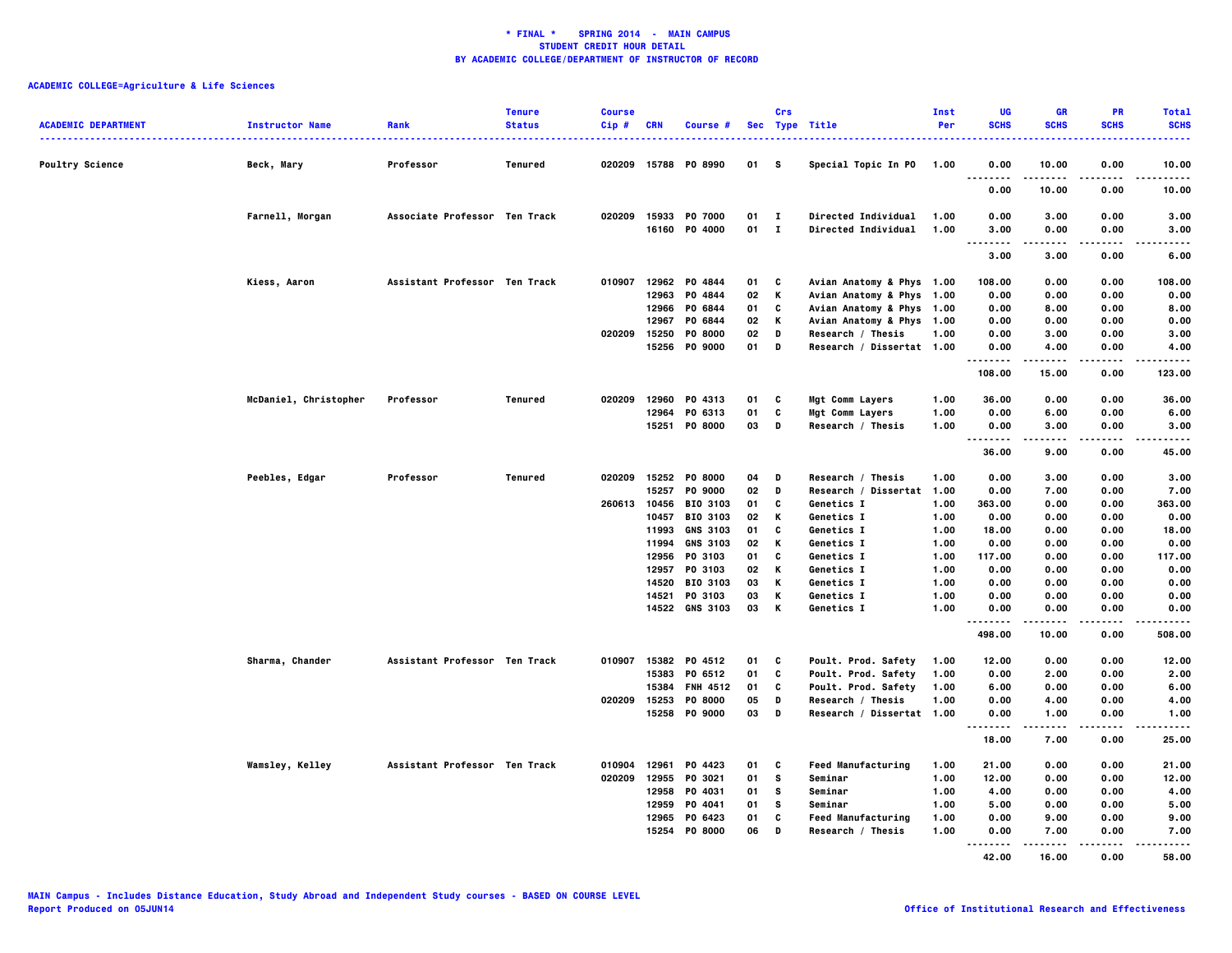| <b>ACADEMIC DEPARTMENT</b>           | <b>Instructor Name</b> | Rank                              | <b>Tenure</b><br><b>Status</b> | <b>Course</b><br>$Cip$ # | <b>CRN</b> | <b>Course #</b> |      | Crs | Sec Type Title                   | Inst<br>Per | UG<br><b>SCHS</b> | <b>GR</b><br><b>SCHS</b> | <b>PR</b><br><b>SCHS</b> | <b>Total</b><br><b>SCHS</b> |
|--------------------------------------|------------------------|-----------------------------------|--------------------------------|--------------------------|------------|-----------------|------|-----|----------------------------------|-------------|-------------------|--------------------------|--------------------------|-----------------------------|
| <b>Poultry Science</b>               | Wells, Jessica         | Extension Instructo Non-Ten Track |                                | 010907                   |            | 15553 PO 3423   | 01 B |     | <b>Poultry Evaluation I 1.00</b> |             | 30.00             | 0.00                     | 0.00<br>---------        | 30.00<br>.                  |
|                                      | Zhai, Wei              | Assistant Professor Ten Track     |                                | 020209                   |            | 15255 PO 8000   | 07 D |     | Research / Thesis                | 1.00        | 30.00<br>0.00     | 0.00<br>9.00             | 0.00<br>0.00             | 30.00<br>9.00<br>           |
|                                      |                        |                                   |                                |                          |            |                 |      |     |                                  |             | 0.00              | 9.00                     | 0.00                     | 9.00                        |
| ==================================== |                        |                                   |                                |                          |            |                 |      |     |                                  |             |                   | ========                 | ========                 | ==========                  |
| <b>Poultry Science</b>               |                        |                                   |                                |                          |            |                 |      |     |                                  |             | 735.00            | 79.00                    | 0.00                     | 814.00                      |
| ------------------------------------ |                        |                                   |                                |                          |            |                 |      |     |                                  |             |                   |                          | ---------                | ==========                  |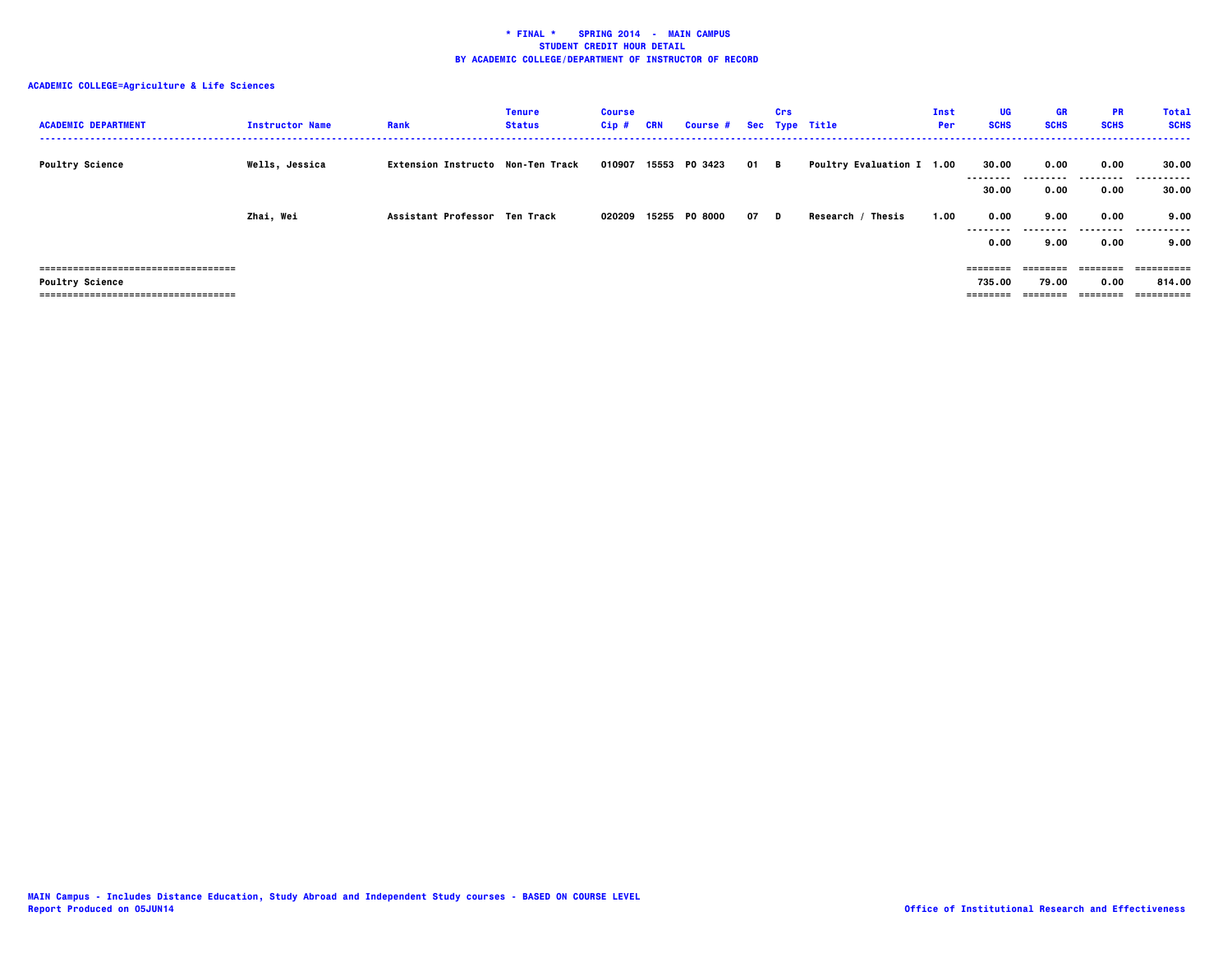| <b>ACADEMIC DEPARTMENT</b>      | <b>Instructor Name</b>   | Rank                               | <b>Tenure</b><br><b>Status</b> | <b>Course</b><br>Cip# | <b>CRN</b>     | Course #                  |          | Crs          | Sec Type Title                                         | Inst<br>Per | UG<br><b>SCHS</b>    | <b>GR</b><br><b>SCHS</b> | <b>PR</b><br><b>SCHS</b> | <b>Total</b><br><b>SCHS</b><br>---- |
|---------------------------------|--------------------------|------------------------------------|--------------------------------|-----------------------|----------------|---------------------------|----------|--------------|--------------------------------------------------------|-------------|----------------------|--------------------------|--------------------------|-------------------------------------|
| <b>School of Human Sciences</b> | Boutwell, Angela         | Lecturer                           | Non-Ten Track                  |                       |                | 200201 13795 HS 2813      | 501 B    |              | <b>Child Development</b>                               | 1.00        | 51.00                | 0.00                     | 0.00                     | 51.00                               |
|                                 |                          |                                    |                                |                       |                |                           |          |              |                                                        |             | 51.00                | 0.00                     | 0.00                     | 51.00                               |
|                                 | <b>Bradford, Timothy</b> | Grad Research Assis Not Applicable |                                |                       |                | 131301 10149 AIS 3203     | 02 C     |              | Prof Writing ANR Hum 1.00                              |             | 75.00<br>.           | 0.00                     | 0.00                     | 75.00<br>.                          |
|                                 |                          |                                    |                                |                       |                |                           |          |              |                                                        |             | 75.00                | 0.00                     | 0.00                     | 75.00                               |
|                                 | Browning, Ned            | Lecturer                           | Non-Ten Track                  | 090501                | 10864          | CO 4803                   | 02       | C            | <b>Research in PR &amp; Adv</b>                        | 1.00        | 54.00                | 0.00                     | 0.00                     | 54.00                               |
|                                 |                          |                                    |                                | 131301                | 10167          | AIS 8203                  | 01       | C            | Adv Commun In AIS                                      | 1.00        | 0.00                 | 33.00                    | 0.00                     | 33.00                               |
|                                 |                          |                                    |                                |                       |                | 10168 AIS 8203            | 02       | C            | Adv Commun In AIS                                      | 1.00        | 0.00                 | 30.00                    | 0.00                     | 30.00                               |
|                                 |                          |                                    |                                |                       |                |                           |          |              |                                                        |             | .<br>54.00           | .<br>63.00               | .<br>0.00                | .<br>117.00                         |
|                                 | Downey, Laura            | Extension Assist Pr Non-Ten Track  |                                | 131301                |                | 14975 AIS 9000            | 01       | D            | Research / Dissertat 1.00                              |             | 0.00                 | 11.00                    | 0.00                     | 11.00                               |
|                                 |                          |                                    |                                |                       |                | 16098 AIS 8000            | 01       | D            | Research / Thesis                                      | 1.00        | 0.00                 | 2.00                     | 0.00                     | 2.00                                |
|                                 |                          |                                    |                                |                       |                |                           |          |              |                                                        |             | --------             | .                        | .                        | .                                   |
|                                 |                          |                                    |                                |                       |                |                           |          |              |                                                        |             | 0.00                 | 13.00                    | 0.00                     | 13.00                               |
|                                 | Elmore-Staton, Lori      | Assistant Professor Ten Track      |                                |                       |                | 190701 12175 HS 1813      | 01       | C            | Devel through Lifesp                                   | 1.00        | 147.00               | 0.00                     | 0.00                     | 147.00                              |
|                                 |                          |                                    |                                |                       | 15450          | <b>HS 8000</b>            | 01       | D            | Research / Thesis                                      | 1.00        | 0.00                 | 14.00                    | 0.00                     | 14.00                               |
|                                 |                          |                                    |                                |                       |                | 199999 14663 HS 8990      | 01       | C            | Special Topic In HS                                    | 1.00        | 0.00<br>.            | 24.00<br>.               | 0.00<br>-----            | 24.00<br>.                          |
|                                 |                          |                                    |                                |                       |                |                           |          |              |                                                        |             | 147.00               | 38.00                    | 0.00                     | 185.00                              |
|                                 | Fason, Angel             | Instructor                         | Non-Ten Track                  |                       | 010101 12206   | <b>HS 4750</b>            | 01       | -E           | Internship                                             | 1.00        | 36.00                | 0.00                     | 0.00                     | 36.00                               |
|                                 |                          |                                    |                                | 131308                | 15464          | <b>HS 4886</b>            | 01       | E.           | Teaching Intern in H                                   | 1.00        | 6.00                 | 0.00                     | 0.00                     | 6.00                                |
|                                 |                          |                                    |                                |                       | 15465          | HS 4896                   | 01       | E.           | Teaching Intern in H 1.00                              |             | 6.00                 | 0.00                     | 0.00                     | 6.00                                |
|                                 |                          |                                    |                                |                       | 190101 14209   | HS 4701                   | 01       | C            | Internship Placement 1.00                              |             | 23.00                | 0.00                     | 0.00                     | 23.00                               |
|                                 |                          |                                    |                                |                       | 15793          | <b>HS 4000</b>            | 02       | $\mathbf{I}$ | Directed Individual                                    | 1.00        | 1.00                 | 0.00                     | 0.00                     | 1.00                                |
|                                 |                          |                                    |                                | 190701                | 14199<br>14201 | HS 4740<br><b>HS 4760</b> | 01<br>01 | E.<br>E.     | PreK-K Teacher Cand                                    | 1.00        | 48.00<br>12.00       | 0.00<br>0.00             | 0.00<br>0.00             | 48.00<br>12.00                      |
|                                 |                          |                                    |                                |                       |                | 14203 HS 4780             | 01       | E.           | Child Studies Intern 1.00<br>Youth Studies Intern 1.00 |             | 48.00                | 0.00                     | 0.00                     | 48.00                               |
|                                 |                          |                                    |                                |                       | 14205          | <b>HS 4790</b>            | 01       | E.           | <b>Family Studies Inter 1.00</b>                       |             | 12.00                | 0.00                     | 0.00                     | 12.00                               |
|                                 |                          |                                    |                                | 200201                | 12184          | HS 2803                   | 01       | $\mathbf{c}$ | Pre-Natal&Infant Dev 1.00                              |             | 105.00               | 0.00                     | 0.00                     | 105.00                              |
|                                 |                          |                                    |                                |                       | 12185          | HS 2803                   | 02       | к            | Pre-Natal&Infant Dev 1.00                              |             | 0.00                 | 0.00                     | 0.00                     | 0.00                                |
|                                 |                          |                                    |                                |                       |                | 12186 HS 2813             | 01       | $\mathbf{B}$ | <b>Child Development</b>                               | 1.00        | 111.00               | 0.00<br>-----            | 0.00<br>.                | 111.00<br>.                         |
|                                 |                          |                                    |                                |                       |                |                           |          |              |                                                        |             | . <b>.</b><br>408.00 | 0.00                     | 0.00                     | 408.00                              |
|                                 | Freeman, Charles         | Assistant Professor Ten Track      |                                | 190101                | 16004          | <b>HS 4000</b>            | 03       | $\mathbf{I}$ | <b>Directed Individual</b>                             | 1.00        | 3.00                 | 0.00                     | 0.00                     | 3.00                                |
|                                 |                          |                                    |                                | 199999                | 14662          | HS 4990                   | 02       | B            | Special Topic In HS                                    | 1.00        | 39.00                | 0.00                     | 0.00                     | 39.00                               |
|                                 |                          |                                    |                                | 500407                | 12190          | HS 3573                   | 01       | C            | <b>Historic Costume</b>                                | 1.00        | 93.00                | 0.00                     | 0.00                     | 93.00                               |
|                                 |                          |                                    |                                |                       | 12191          | HS 3573                   | 02       | К            | <b>Historic Costume</b>                                | 1.00        | 0.00                 | 0.00                     | 0.00                     | 0.00                                |
|                                 |                          |                                    |                                |                       |                | 12192 HS 3573             | 03       | к            | <b>Historic Costume</b>                                | 1.00        | 0.00<br>             | 0.00<br>.                | 0.00<br>.                | 0.00<br>.                           |
|                                 |                          |                                    |                                |                       |                |                           |          |              |                                                        |             | 135.00               | 0.00                     | 0.00                     | 135.00                              |
|                                 | Green, Rita              | Assistant Professor Ten Track      |                                | 190101                | 12205          | <b>HS 4702</b>            | 01       | C            | <b>HS Senior Seminar</b>                               | 1.00        | 82.00                | 0.00                     | 0.00                     | 82.00                               |
|                                 |                          |                                    |                                |                       |                | 190402 12188 HS 3303      | 01       | C            | <b>Consumer Economics</b>                              | 1.00        | 138.00<br>.          | 0.00                     | 0.00                     | 138.00<br>.                         |
|                                 |                          |                                    |                                |                       |                |                           |          |              |                                                        |             | 220.00               | 0.00                     | 0.00                     | 220.00                              |
|                                 | Hock, Gaea               | Assistant Professor Ten Track      |                                |                       |                | 020102 10151 AIS 3333     | 01       | C            | Present Ag and Life                                    | 1.00        | 75.00                | 0.00                     | 0.00                     | 75.00                               |
|                                 |                          |                                    |                                | 131301                | 10157          | AIS 4403                  | 01       | c            | <b>Dev of Youth Program</b>                            | 1.00        | 78.00                | 0.00                     | 0.00                     | 78.00                               |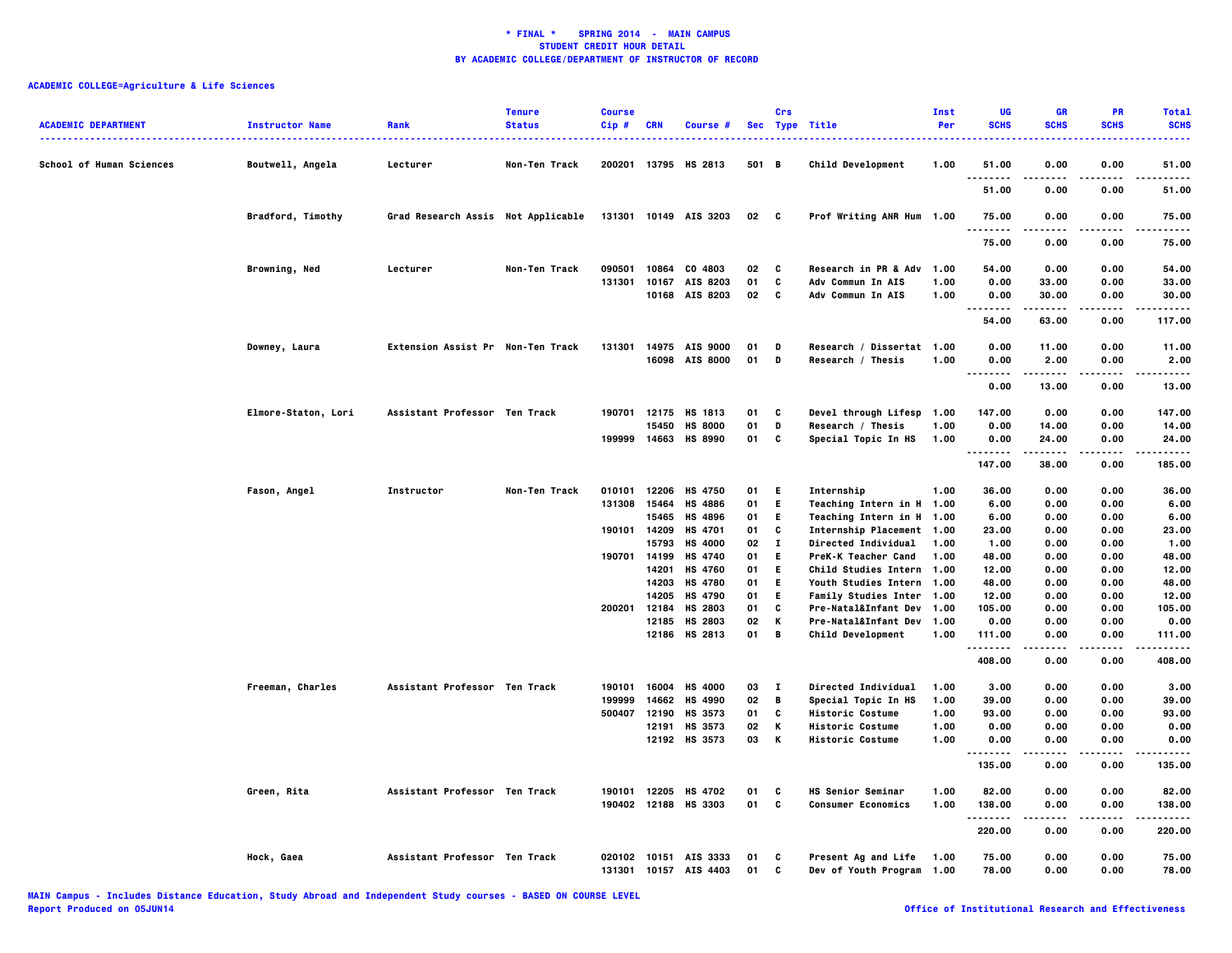| <b>ACADEMIC DEPARTMENT</b>      | <b>Instructor Name</b> | Rank                              | <b>Tenure</b><br><b>Status</b> | <b>Course</b><br>Cip# | <b>CRN</b> | Course #              |    | Crs          | Sec Type Title             | Inst<br>Per | UG<br><b>SCHS</b> | GR<br><b>SCHS</b>  | PR<br><b>SCHS</b> | <b>Total</b><br><b>SCHS</b><br>. |
|---------------------------------|------------------------|-----------------------------------|--------------------------------|-----------------------|------------|-----------------------|----|--------------|----------------------------|-------------|-------------------|--------------------|-------------------|----------------------------------|
| <b>School of Human Sciences</b> | Hock, Gaea             | Assistant Professor Ten Track     |                                | 131301                |            | 10162 AIS 4873        | 01 | C            | Prof Seminar In AIS        | 1.00        | 6.00              | 0.00               | 0.00              | 6.00                             |
|                                 |                        |                                   |                                |                       | 10163      | AIS 4886              | 01 | F            | Stu Teach AIS              | 1.00        | 6.00              | 0.00               | 0.00              | 6.00                             |
|                                 |                        |                                   |                                |                       |            | 10164 AIS 4896        | 01 | F.           | Stu Teach AIS              | 1.00        | 6.00              | 0.00               | 0.00              | 6.00                             |
|                                 |                        |                                   |                                |                       |            | 10166 AIS 6403        | 01 | C            | Dev of Youth Program 1.00  |             | 0.00              | 12.00              | 0.00              | 12.00                            |
|                                 |                        |                                   |                                |                       |            | 14978 AIS 9000        | 04 | D            | Research / Dissertat 1.00  |             | 0.00              | 10.00              | 0.00              | 10.00                            |
|                                 |                        |                                   |                                |                       |            | 16441 AIS 7000        | 02 | $\mathbf{I}$ | Directed Individual        | 1.00        | 0.00<br>.         | 3.00<br>. <b>.</b> | 0.00<br>$- - - -$ | 3.00<br>.                        |
|                                 |                        |                                   |                                |                       |            |                       |    |              |                            |             | 171.00            | 25.00              | 0.00              | 196.00                           |
|                                 | Kirkland, Cassandra    | Extension Assist Pr Non-Ten Track |                                | 190402                |            | 12196 HS 4333         | 01 | C            | Family Public Policy 1.00  |             | 162.00            | 0.00               | 0.00              | 162.00                           |
|                                 |                        |                                   |                                |                       |            | 12211 HS 6333         | 01 | C            | Family Public Policy 1.00  |             | 0.00              | 15.00              | 0.00              | 15.00                            |
|                                 |                        |                                   |                                |                       |            |                       |    |              |                            |             | .<br>162.00       | .<br>15.00         | .<br>0.00         | .<br>177.00                      |
|                                 |                        |                                   |                                |                       |            |                       |    |              |                            |             |                   |                    |                   |                                  |
|                                 | Kobia, Caroline        | Instructor                        | Non-Ten Track                  |                       |            | 190901 12172 HS 1533  | 01 | В            | Apparel Design I           | 1.00        | 48.00             | 0.00               | 0.00              | 48.00                            |
|                                 |                        |                                   |                                |                       |            | 12178 HS 2524         | 01 | C            | Textiles for Apparel 1.00  |             | 124.00            | 0.00               | 0.00              | 124.00                           |
|                                 |                        |                                   |                                |                       |            | 12179 HS 2524         | 02 | К            | Textiles for Apparel 1.00  |             | 0.00              | 0.00               | 0.00              | 0.00                             |
|                                 |                        |                                   |                                |                       | 12180      | HS 2524               | 03 | К            | Textiles for Apparel 1.00  |             | 0.00              | 0.00               | 0.00              | 0.00                             |
|                                 |                        |                                   |                                |                       |            | 12182 HS 2553         | 01 | C            | <b>Fashion Msd</b>         | 1.00        | 132.00<br>.       | 0.00<br>-----      | 0.00<br>-----     | 132.00<br>.                      |
|                                 |                        |                                   |                                |                       |            |                       |    |              |                            |             | 304.00            | 0.00               | 0.00              | 304.00                           |
|                                 | Lee, JuYoung           | Lecturer                          | Non-Ten Track                  | 190901                | 12203      | HS 4533               | 01 | c            | Merchandise Plan and 1.00  |             | 45.00             | 0.00               | 0.00              | 45.00                            |
|                                 |                        |                                   |                                | 199999                |            | 14211 HS 4990         | 01 | C            | Special Topic In HS        | 1.00        | 30.00             | 0.00               | 0.00              | 30.00                            |
|                                 |                        |                                   |                                |                       |            |                       |    |              |                            |             | 75.00             | 0.00               | 0.00              | 75.00                            |
|                                 | Lemons, Laura          | Assistant Professor Ten Track     |                                | 020102                |            | 10155 AIS 3803        | 01 | C            | Lead Dev Ag/Life Sci 1.00  |             | 75.00             | 0.00               | 0.00              | 75.00                            |
|                                 |                        |                                   |                                |                       | 14660      | AIS 4990              | 01 | C            | Special Topic in AIS 1.00  |             | 81.00             | 0.00               | 0.00              | 81.00                            |
|                                 |                        |                                   |                                |                       |            | 131301 10154 AIS 3500 | 01 | E.           | Internship                 | 0.50        | 5.00              | 0.00               | 0.00              | 5.00                             |
|                                 |                        |                                   |                                |                       |            |                       |    |              |                            |             | .<br>161.00       | 0.00               | 0.00              | 161.00                           |
|                                 | Miller, Phyllis        | Professor                         | <b>Tenured</b>                 | 190101                |            | 15395 HS 4000         | 01 | $\mathbf{I}$ | Directed Individual        | 1.00        | 3.00              | 0.00               | 0.00              | 3.00                             |
|                                 |                        |                                   |                                | 190901                | 12189      | HS 3563               | 01 | B            | Visual Merchandising       | 1.00        | 72.00             | 0.00               | 0.00              | 72.00                            |
|                                 |                        |                                   |                                |                       | 12204      | HS 4593               | 01 | B            | Creative Design Tech 1.00  |             | 42.00             | 0.00               | 0.00              | 42.00                            |
|                                 |                        |                                   |                                |                       |            | 14198 HS 1533         | 02 | B            | Apparel Design I           | 1.00        | 48.00             | 0.00               | 0.00              | 48.00                            |
|                                 |                        |                                   |                                |                       |            |                       |    |              |                            |             | .<br>165.00       | .<br>0.00          | .<br>0.00         | .<br>165.00                      |
|                                 | Newman, Michael        | Professor                         | Tenured                        | 131301                |            | 14976 AIS 9000        | 02 | D            | Research / Dissertat 1.00  |             | 0.00              | 13.00              | 0.00              | 13.00                            |
|                                 |                        |                                   |                                |                       |            | 190101 12173 HS 1701  | 01 | C            | Survey Of Human Sci        | 0.95        | 49.40             | 0.00               | 0.00              | 49.40                            |
|                                 |                        |                                   |                                |                       |            |                       |    |              |                            |             | .<br>49.40        | -----<br>13.00     | .<br>0.00         | .<br>62.40                       |
|                                 |                        |                                   |                                |                       |            |                       |    |              |                            |             |                   |                    |                   |                                  |
|                                 | Noffsinger, Rick       | Non-Faculty                       | Non-Faculty                    | 131301                |            | 10148 AIS 3203        | 01 | C            | Prof Writing ANR Hum 1.00  |             | 54.00             | 0.00               | 0.00              | 54.00                            |
|                                 |                        |                                   |                                |                       |            | 10150 AIS 3203        | 03 | c            | Prof Writing ANR Hum 1.00  |             | 60.00<br>.        | 0.00               | 0.00              | 60.00                            |
|                                 |                        |                                   |                                |                       |            |                       |    |              |                            |             | 114.00            | 0.00               | 0.00              | 114.00                           |
|                                 | Owen, Sean             | Research Assoc Prof Non-Ten Track |                                |                       |            | 450101 11286 EDF 3333 | 06 | C            | Social Foundation Ed 1.00  |             | 81.00             | 0.00               | 0.00              | 81.00                            |
|                                 |                        |                                   |                                |                       |            |                       |    |              |                            |             | 81.00             | 0.00               | 0.00              | 81.00                            |
|                                 | Parker, Julie          | Assistant Professor Ten Track     |                                |                       |            | 190101 16477 HS 4000  | 04 | - 1          | <b>Directed Individual</b> | 1.00        | 1.00              | 0.00               | 0.00              | 1.00                             |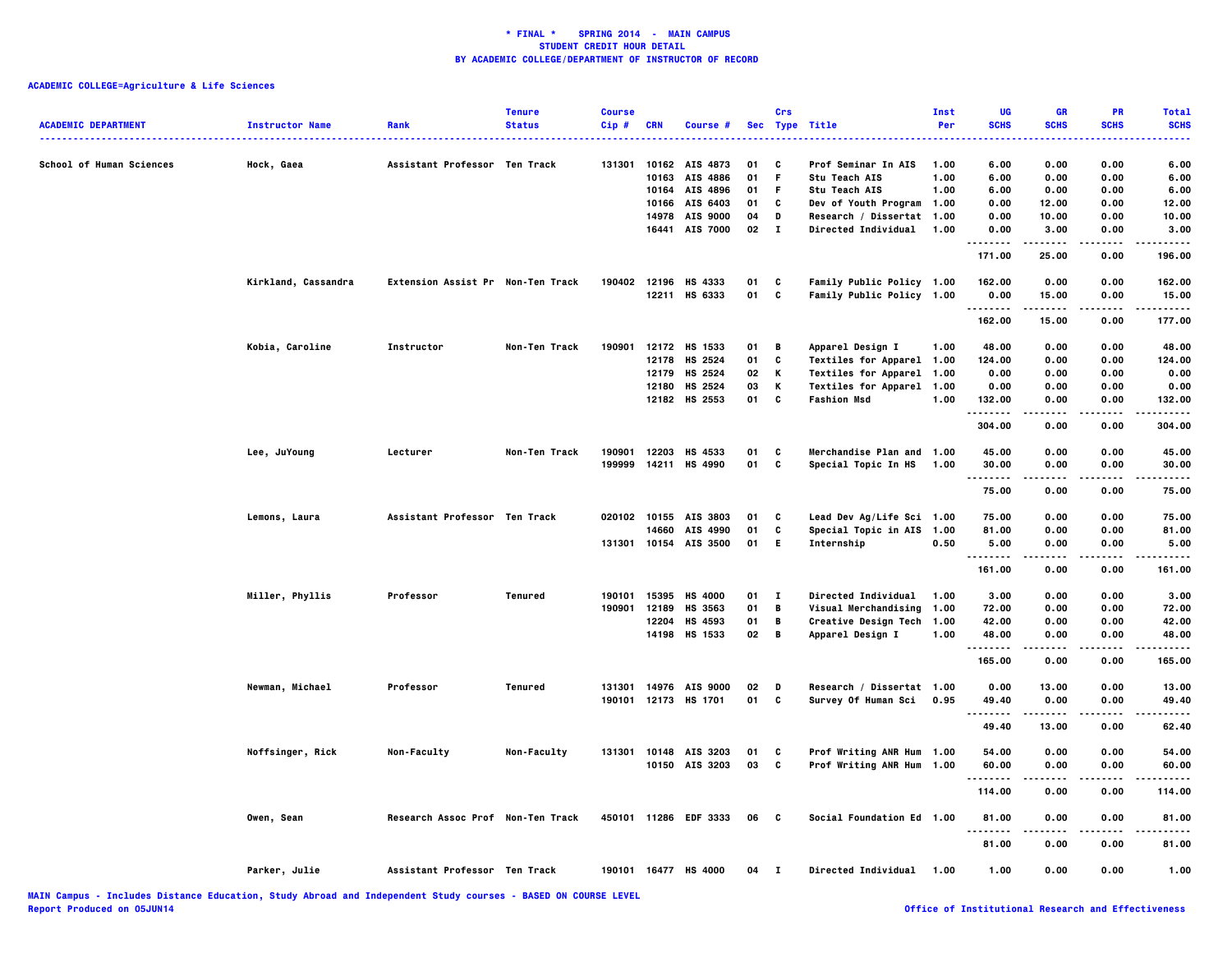| <b>ACADEMIC DEPARTMENT</b>      | <b>Instructor Name</b> | Rank                              | <b>Tenure</b><br><b>Status</b> | <b>Course</b><br>$Cip$ # | <b>CRN</b> | Course #                        |          | Crs          | Sec Type Title<br><u></u>                | Inst<br>Per  | UG<br><b>SCHS</b><br>$\sim$ $\sim$ $\sim$   | <b>GR</b><br><b>SCHS</b> | <b>PR</b><br><b>SCHS</b> | <b>Total</b><br><b>SCHS</b><br>----- |
|---------------------------------|------------------------|-----------------------------------|--------------------------------|--------------------------|------------|---------------------------------|----------|--------------|------------------------------------------|--------------|---------------------------------------------|--------------------------|--------------------------|--------------------------------------|
| <b>School of Human Sciences</b> | Parker, Julie          | Assistant Professor Ten Track     |                                | 190701                   |            | 12217 HS 8113                   | 01       | C            | <b>Trends Infant Child</b>               | 1.00         | 0.00                                        | 15.00                    | 0.00                     | 15.00                                |
|                                 |                        |                                   |                                |                          | 14210      | HS 4831                         | 01       | c            | Child Life Foundatio                     | 1.00         | 5.00                                        | 0.00                     | 0.00                     | 5.00                                 |
|                                 |                        |                                   |                                |                          | 14701      | HS 4831                         | 02       | C            | <b>Child Life Foundatio</b>              | 1.00         | 3.00                                        | 0.00                     | 0.00                     | 3.00                                 |
|                                 |                        |                                   |                                |                          | 15801      | <b>HS 8000</b>                  | 04       | D            | Research / Thesis                        | 1.00         | 0.00                                        | 6.00                     | 0.00                     | 6.00                                 |
|                                 |                        |                                   |                                | 200203 12208             |            | HS 4823                         | 01       | c            | Dev Child Serv Prog                      | 1.00         | 123.00<br>.                                 | 0.00<br>-----            | 0.00                     | 123.00<br>.                          |
|                                 |                        |                                   |                                |                          |            |                                 |          |              |                                          |              | 132.00                                      | 21.00                    | 0.00                     | 153.00                               |
|                                 | Peterson, Donna        | Extension Assist Pr Non-Ten Track |                                |                          |            | 131301 10171 AIS 8703           | 01 C     |              | Eval of Ag & Ext Ed 1.00                 |              | 0.00<br><br>$\cdots$                        | 48.00                    | 0.00                     | 48.00                                |
|                                 |                        |                                   |                                |                          |            |                                 |          |              |                                          |              | 0.00                                        | 48.00                    | 0.00                     | 48.00                                |
|                                 | Phillips, Tommy        | Assistant Professor Ten Track     |                                | 190701                   |            | 12210 HS 4883                   | 01       | C            | <b>Risk,Resilience &amp; Pr 1.00</b>     |              | 111.00                                      | 0.00                     | 0.00                     | 111.00                               |
|                                 |                        |                                   |                                |                          | 14206      | <b>HS 6883</b>                  | 01       | c            | Risk, Resilience & Pr                    | 1.00         | 0.00                                        | 15.00                    | 0.00                     | 15.00                                |
|                                 |                        |                                   |                                |                          | 14208      | HS 8853                         | 01       | C            | Current issues in HD                     | 1.00         | 0.00                                        | 21.00                    | 0.00                     | 21.00                                |
|                                 |                        |                                   |                                |                          | 15579      | <b>HS 8000</b>                  | 03       | D            | Research / Thesis                        | 1.00         | 0.00                                        | 15.00                    | 0.00                     | 15.00                                |
|                                 |                        |                                   |                                | 200201                   | 12195      | HS 3813                         | 01       | C            | Lifespan Theory                          | 1.00         | 150.00<br>.                                 | 0.00<br>.                | 0.00<br>.                | 150.00<br>.                          |
|                                 |                        |                                   |                                |                          |            |                                 |          |              |                                          |              | 261.00                                      | 51.00                    | 0.00                     | 312.00                               |
|                                 | Scammahorn, Aaron      | Grad Teach Assist                 | Not Applicable                 | 131301                   |            | 10158 AIS 4424                  | 01       | C            | Teach Meth in Ag & H 1.00                |              | 44.00                                       | 0.00                     | 0.00                     | 44.00                                |
|                                 |                        |                                   |                                |                          | 10159      | AIS 4424                        | 02       | Κ            | Teach Meth in Ag & H 1.00                |              | 0.00                                        | 0.00                     | 0.00                     | 0.00                                 |
|                                 |                        |                                   |                                |                          | 10160      | AIS 4424                        | 03       | Κ            | Teach Meth in Ag & H 1.00                |              | 0.00                                        | 0.00                     | 0.00                     | 0.00                                 |
|                                 |                        |                                   |                                |                          | 10161      | AIS 4424                        | 04       | Κ            | Teach Meth in Ag & H 1.00                |              | 0.00                                        | 0.00                     | 0.00                     | 0.00                                 |
|                                 |                        |                                   |                                |                          | 15455      | AIS 4424                        | 05       | Κ            | Teach Meth in Ag & H 1.00                |              | 0.00                                        | 0.00                     | 0.00                     | 0.00                                 |
|                                 |                        |                                   |                                | 131308                   | 12199      | HS 4424                         | 01       | c            | Teach Methods in Ag                      | 1.00         | 100.00                                      | 0.00                     | 0.00                     | 100.00                               |
|                                 |                        |                                   |                                |                          | 12200      | <b>HS 4424</b>                  | 02       | Κ            | Teach Methods in Ag                      | 1.00         | 0.00                                        | 0.00                     | 0.00                     | 0.00                                 |
|                                 |                        |                                   |                                |                          | 12201      | <b>HS 4424</b>                  | 03       | Κ            | Teach Methods in Ag                      | 1.00         | 0.00                                        | 0.00                     | 0.00                     | 0.00                                 |
|                                 |                        |                                   |                                |                          | 12202      | HS 4424                         | 04       | Κ            | <b>Teach Methods in Ag</b>               | 1.00         | 0.00                                        | 0.00                     | 0.00                     | 0.00                                 |
|                                 |                        |                                   |                                |                          |            | 15557 HS 4424                   | 05       | К            | Teach Meth in Ag & H 1.00                |              | 0.00<br>.                                   | 0.00<br>.                | 0.00<br>.                | 0.00<br>.                            |
|                                 |                        |                                   |                                |                          |            |                                 |          |              |                                          |              | 144.00                                      | 0.00                     | 0.00                     | 144.00                               |
|                                 | Schloemer, Amelia      | Non-Faculty                       | Non-Faculty                    |                          |            | 131301 14196 AIS 3203           | 04       | C            | Prof Writing ANR Hum 1.00                |              | 69.00                                       | 0.00                     | 0.00                     | 69.00                                |
|                                 |                        |                                   |                                |                          |            |                                 |          |              |                                          |              | 69.00                                       | 0.00                     | 0.00                     | 69.00                                |
|                                 | Sexton, Julie          | Extension Professor Non-Ten Track |                                |                          |            | 010801 10169 AIS 8413           | 01 C     |              | Methods of Planned C 1.00                |              | 0.00<br>$- - - -$                           | 69.00<br>.               | 0.00<br>.                | 69.00                                |
|                                 |                        |                                   |                                |                          |            |                                 |          |              |                                          |              | 0.00                                        | 69.00                    | 0.00                     | 69.00                                |
|                                 | Shaw, Emily            | Non-Faculty                       | Non-Faculty                    |                          |            | 190101 12173 HS 1701            | 01       | C            | Survey Of Human Sci                      | 0.05         | 2.60<br><br>.                               | 0.00                     | 0.00<br>.                | 2.60                                 |
|                                 |                        |                                   |                                |                          |            |                                 |          |              |                                          |              | 2.60                                        | 0.00                     | 0.00                     | 2.60                                 |
|                                 | Swortzel, Kirk         | Professor                         | Tenured                        | 131301                   |            | 10154 AIS 3500                  | 01       | E.           | Internship                               | 0.50         | 5.00                                        | 0.00                     | 0.00                     | 5.00                                 |
|                                 |                        |                                   |                                |                          | 14197      | AIS 8593                        | 01       | c            | Hist Found of Ag & H 1.00                |              | 0.00                                        | 54.00                    | 0.00                     | 54.00                                |
|                                 |                        |                                   |                                |                          | 14977      | AIS 9000                        | 03       | D            | Research / Dissertat 1.00                |              | 0.00                                        | 54.00                    | 0.00                     | 54.00                                |
|                                 |                        |                                   |                                |                          | 16109      | <b>AIS 7000</b>                 | 01       | $\mathbf{I}$ | Directed Individual                      | 1.00         | 0.00<br>$- - - - -$<br>$\sim$ $\sim$ $\sim$ | 4.00<br><u>.</u>         | 0.00<br>.                | 4.00<br>-----                        |
|                                 |                        |                                   |                                |                          |            |                                 |          |              |                                          |              | 5.00                                        | 112.00                   | 0.00                     | 117.00                               |
|                                 | Tenhet, Melissa        | Instructor                        | Non-Ten Track                  | 200203                   | 12193      | <b>HS 3803</b><br>12194 HS 3803 | 01<br>02 | C<br>К       | Child Care Proceds<br>Child Care Proceds | 1.00<br>1.00 | 111.00<br>0.00                              | 0.00<br>0.00             | 0.00<br>0.00             | 111.00<br>0.00                       |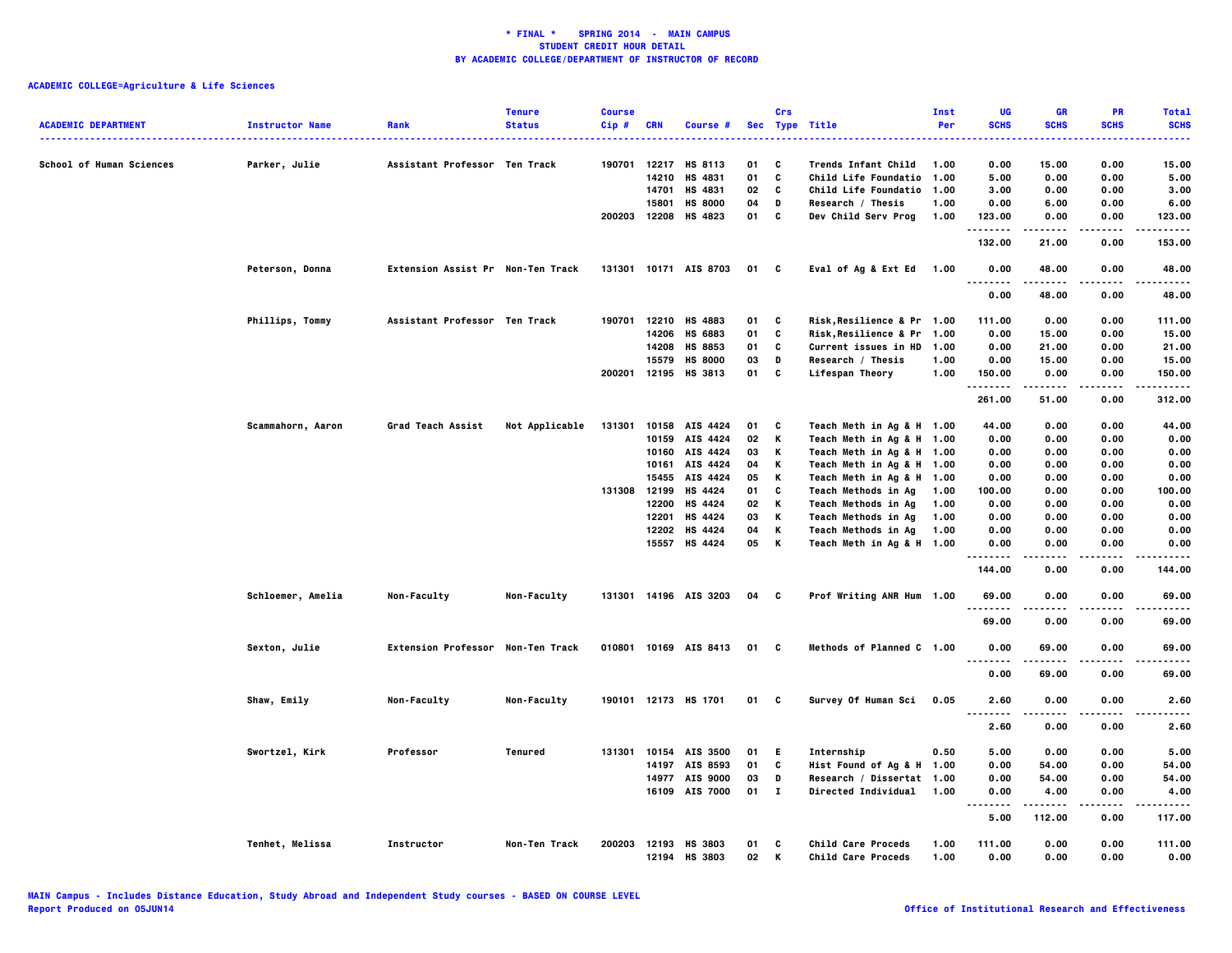| <b>ACADEMIC DEPARTMENT</b>            | <b>Instructor Name</b> | Rank                                     | <b>Tenure</b><br><b>Status</b> | <b>Course</b><br>Cip# | <b>CRN</b> | Course #             |        | Crs<br>Sec Type Title |                           | Inst<br>Per | UG<br><b>SCHS</b>  | <b>GR</b><br><b>SCHS</b> | <b>PR</b><br><b>SCHS</b> | <b>Total</b><br><b>SCHS</b> |
|---------------------------------------|------------------------|------------------------------------------|--------------------------------|-----------------------|------------|----------------------|--------|-----------------------|---------------------------|-------------|--------------------|--------------------------|--------------------------|-----------------------------|
|                                       |                        |                                          |                                |                       |            |                      |        |                       |                           |             | --------<br>111.00 | 0.00                     | ---------<br>0.00        | .<br>111.00                 |
| <b>School of Human Sciences</b>       | Washington, Adrienne   | <b>Non-Faculty</b>                       | <b>Non-Faculty</b>             |                       |            | 190101 12174 HS 1711 | 01 C   |                       | <b>Profess Protocol</b>   | 1.00        | 50.00              | 0.00                     | 0.00                     | 50.00                       |
|                                       |                        |                                          |                                |                       |            |                      |        |                       |                           |             | <br>50.00          | 0.00                     | .<br>0.00                | 50.00                       |
|                                       | <b>White, Ronnie</b>   | <b>Extension Professor Non-Ten Track</b> |                                | 131301                |            | 10156 AIS 4103       | 01 C   |                       | Programs of Ag Info       | 1.00        | 63.00              | 0.00                     | 0.00                     | 63.00                       |
|                                       |                        |                                          |                                |                       |            | 10165 AIS 6103       | 01 C   |                       | Programs of Ag Info       | 1.00        | 0.00               | 9.00                     | 0.00                     | 9.00                        |
|                                       |                        |                                          |                                |                       |            |                      |        |                       |                           |             | .<br>63.00         | 9.00                     | ----<br>0.00             | 72.00                       |
|                                       |                        |                                          |                                |                       |            |                      |        |                       |                           |             |                    |                          |                          |                             |
|                                       | Wilmoth, Joe           | Associate Professor Tenured              |                                | 190701                | 14207      | HS 8413              | 01 C   |                       | Issues in Family Stu 1.00 |             | 0.00               | 18.00                    | 0.00                     | 18.00                       |
|                                       |                        |                                          |                                |                       | 15571      | <b>HS 8000</b>       | $02$ D |                       | Research / Thesis         | 1.00        | 0.00               | 3.00                     | 0.00                     | 3.00                        |
|                                       |                        |                                          |                                | 190705                | 12198      | HS 4403              | 01 C   |                       | Intro To Gerontology 1.00 |             | 147.00             | 0.00                     | 0.00                     | 147.00                      |
|                                       |                        |                                          |                                |                       | 12212      | HS 6403              | 01 C   |                       | Intro to Gerontology 1.00 |             | 0.00               | 3.00                     | 0.00                     | 3.00                        |
|                                       |                        |                                          |                                |                       |            |                      |        |                       |                           |             | --------           |                          | .                        | ------                      |
|                                       |                        |                                          |                                |                       |            |                      |        |                       |                           |             | 147.00             | 24.00                    | 0.00                     | 171.00                      |
| ------------------------------------- |                        |                                          |                                |                       |            |                      |        |                       |                           |             | ========           | ========                 | ---------                | -==========                 |
| <b>School of Human Sciences</b>       |                        |                                          |                                |                       |            |                      |        |                       |                           |             | 3357.00            | 501.00                   | 0.00                     | 3858,00                     |
| ====================================  |                        |                                          |                                |                       |            |                      |        |                       |                           |             |                    |                          | ========                 | ==========                  |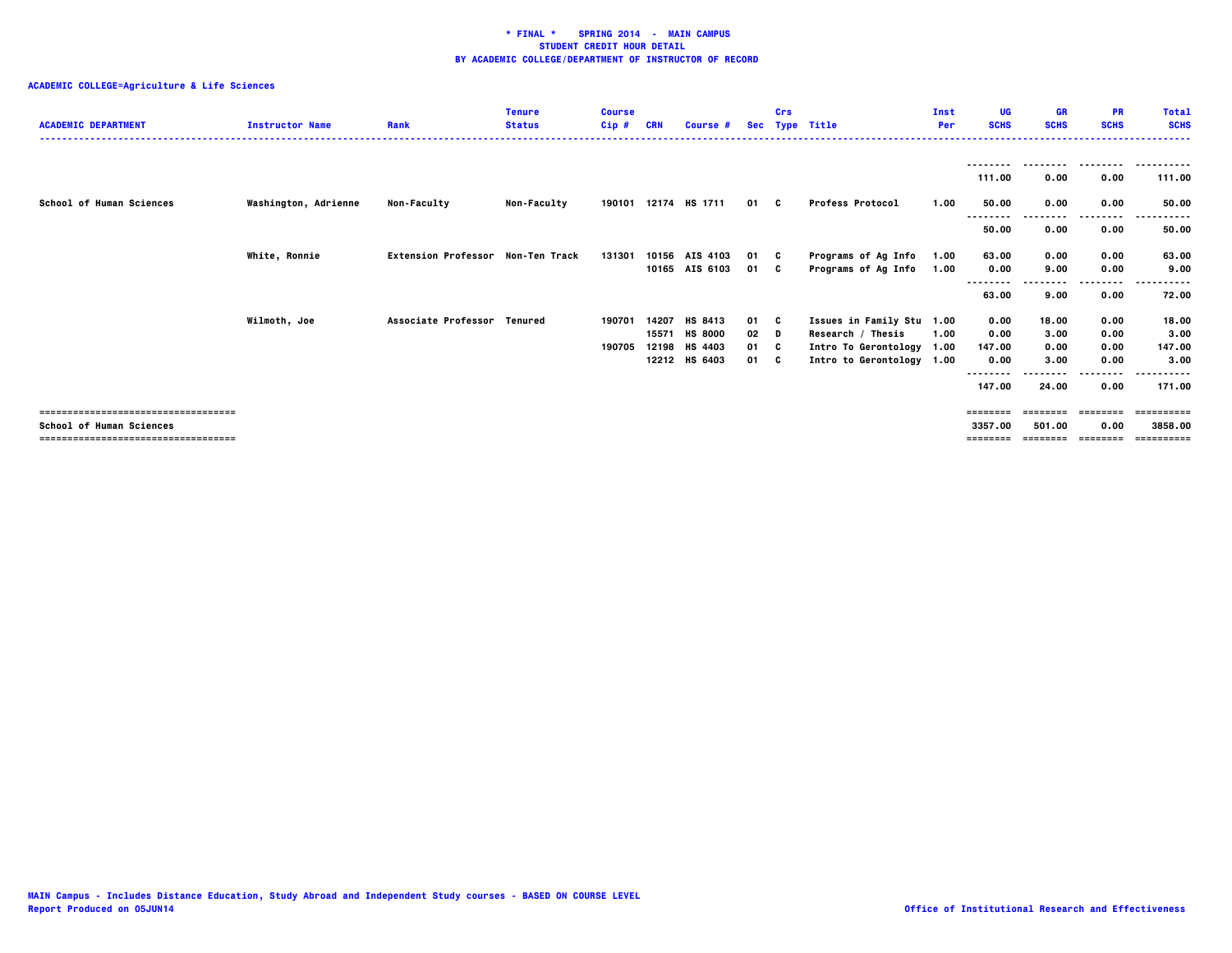| <b>ACADEMIC DEPARTMENT</b> | <b>Instructor Name</b> | Rank                          | <b>Tenure</b><br><b>Status</b> | <b>Course</b><br>Cip# | <b>CRN</b>   | Course #              |       | Crs                         | Sec Type Title             | Inst<br>Per | UG<br><b>SCHS</b> | <b>GR</b><br><b>SCHS</b> | PR<br><b>SCHS</b> | <b>Total</b><br><b>SCHS</b> |
|----------------------------|------------------------|-------------------------------|--------------------------------|-----------------------|--------------|-----------------------|-------|-----------------------------|----------------------------|-------------|-------------------|--------------------------|-------------------|-----------------------------|
|                            | .                      |                               |                                |                       |              |                       |       |                             |                            |             |                   |                          |                   |                             |
| Art AAD                    | Anderson, Patrice      | Lecturer                      | Non-Ten Track                  | 500101                | 10280        | <b>ART 2803</b>       | 01    | В                           | Intro to Computing A 1.00  |             | 45.00             | 0.00                     | 0.00              | 45.00                       |
|                            |                        |                               |                                |                       | 10322        | ART 4863              | 01    | L.                          | Adv Computer Studio        | 1.00        | 18.00             | 0.00                     | 0.00              | 18.00                       |
|                            |                        |                               |                                |                       | 16348        | <b>ART 6863</b>       | 01    | L                           | Adv Computer Studio        | 1.00        | 0.00              | 3.00                     | 0.00              | 3.00                        |
|                            |                        |                               |                                | 500402                | 15789        | ART 4883              | 02    | В                           | Graphic Design for W       | 1.00        | 36.00             | 0.00                     | 0.00              | 36.00                       |
|                            |                        |                               |                                | 500701                | 16013        | ART 4000              | 03    | $\mathbf I$<br>$\mathbf{I}$ | Directed Individual        | 1.00        | 3.00              | 0.00                     | 0.00              | 3.00                        |
|                            |                        |                               |                                |                       |              | 16108 ART 4000        | 04    |                             | Directed Individual        | 1.00        | 3.00<br>.         | 0.00<br>.                | 0.00<br>.         | 3.00<br>.                   |
|                            |                        |                               |                                |                       |              |                       |       |                             |                            |             | 105.00            | 3.00                     | 0.00              | 108.00                      |
|                            | Anderson, William      | Assistant Professor Ten Track |                                | 240101                | 16363        | <b>HON 4003</b>       | 03    | $\mathbf{I}$                | Oxbridge Tutorial          | 1.00        | 3.00              | 0.00                     | 0.00              | 3.00                        |
|                            |                        |                               |                                | 500101                | 10323        | ART 4863              | 02    | L.                          | <b>Adv Computer Studio</b> | 1.00        | 48.00             | 0.00                     | 0.00              | 48.00                       |
|                            |                        |                               |                                | 500402                | 10324        | ART 4883              | 01    | В                           | Graphic Design for W 1.00  |             | 48.00             | 0.00                     | 0.00              | 48.00                       |
|                            |                        |                               |                                | 500701                | 16402        | ART 4000              | 07    | $\mathbf I$                 | Directed Individual        | 1.00        | 3.00              | 0.00                     | 0.00              | 3.00                        |
|                            |                        |                               |                                | 500703                |              | 10283 ART 2813        | 02    | B                           | Intermed Comp for De 1.00  |             | 39.00<br>.        | 0.00<br>----             | 0.00<br>.         | 39.00                       |
|                            |                        |                               |                                |                       |              |                       |       |                             |                            |             | 141.00            | 0.00                     | 0.00              | 141.00                      |
|                            | Bain, Peter            | Assistant Professor Ten Track |                                | 500402                | 15790        | <b>ART 4113</b>       | 02    | <b>L</b>                    | Typography II              | 1.00        | 33.00             | 0.00                     | 0.00              | 33.00                       |
|                            |                        |                               |                                | 500703                | 10284        | ART 2813              | 03    | В                           | Intermed Comp for De 1.00  |             | 39.00             | 0.00                     | 0.00              | 39.00                       |
|                            |                        |                               |                                |                       |              | 10288 ART 3163        | 01    | $\mathbf{C}$                | History of Graphic D 1.00  |             | 84.00<br>.        | 0.00<br>.                | 0.00<br>.         | 84.00<br>.                  |
|                            |                        |                               |                                |                       |              |                       |       |                             |                            |             | 156.00            | 0.00                     | 0.00              | 156.00                      |
|                            | Bostic, Alexander      | Associate Professor Tenured   |                                | 500701                | 16291        | ART 4000              | 05    | $\mathbf{I}$                | Directed Individual        | 1.00        | 3.00              | 0.00                     | 0.00              | 3.00                        |
|                            |                        |                               |                                | 500705                | 10264        | ART 1213              | 02    | L                           | <b>Drawing I</b>           | 1.00        | 54.00             | 0.00                     | 0.00              | 54.00                       |
|                            |                        |                               |                                |                       | 10289        | ART 3213              | 01    | L.                          | Life Drawing II            | 1.00        | 27.00             | 0.00                     | 0.00              | 27.00                       |
|                            |                        |                               |                                |                       | 500708 10286 | ART 3043              | 01    | $\mathbf{L}$                | <b>Figurative Painting</b> | 1.00        | 24.00<br><u>.</u> | 0.00<br>.                | 0.00<br>.         | 24.00<br>.                  |
|                            |                        |                               |                                |                       |              |                       |       |                             |                            |             | 108.00            | 0.00                     | 0.00              | 108.00                      |
|                            | Bourgeois, Angi        | Associate Professor Tenured   |                                | 500701                | 16515        | <b>ART 4000</b>       | 11    | $\mathbf{I}$                | Directed Individual        | 1.00        | 6.00              | 0.00                     | 0.00              | 6.00                        |
|                            |                        |                               |                                | 500703                | 10298        | ART 3633              | 01    | C                           | History of Photograp 1.00  |             | 87.00             | 0.00                     | 0.00              | 87.00                       |
|                            |                        |                               |                                |                       |              | 14048 ART 3673        | 01    | <b>C</b>                    | The Gothic Cathedral 1.00  |             | 84.00<br>.        | 0.00<br>$- - - -$        | 0.00<br>.         | 84.00<br>.                  |
|                            |                        |                               |                                |                       |              |                       |       |                             |                            |             | 177.00            | 0.00                     | 0.00              | 177.00                      |
|                            | Callander, Adrienne    | Lecturer                      | Non-Ten Track                  | 500701                | 16445        | <b>ART 4000</b>       | 08    | п                           | Directed Individual        | 1.00        | 3.00              | 0.00                     | 0.00              | 3.00                        |
|                            |                        |                               |                                | 500703                | 13611        | <b>ART 1113</b>       | 501 C |                             | Art Appreciation           | 1.00        | 93.00             | 0.00                     | 0.00              | 93.00                       |
|                            |                        |                               |                                | 500709                | 10276        | ART 2403              | 01    | L.                          | Sculpture Survey           | 1.00        | 45.00             | 0.00                     | 0.00              | 45.00                       |
|                            |                        |                               |                                |                       | 10277        | <b>ART 2403</b>       | 02    | L.                          | Sculpture Survey           | 1.00        | 48.00             | 0.00                     | 0.00              | 48.00                       |
|                            |                        |                               |                                |                       |              | 10313 ART 4630        | 01    | Q                           | Advanced Studio - Sc 1.00  |             | 36.00             | 0.00                     | 0.00              | 36.00                       |
|                            |                        |                               |                                |                       | 14041        | ART 3513              | 01    | L.                          | Sculpture II               | 1.00        | 21.00<br>.        | 0.00<br>----             | 0.00<br>.         | 21.00<br>.                  |
|                            |                        |                               |                                |                       |              |                       |       |                             |                            |             | 246.00            | 0.00                     | 0.00              | 246.00                      |
|                            | Callander, Neil        | Assistant Professor Ten Track |                                | 500401                | 10258        | ART 1133              | 04    | L                           | Design II                  | 1.00        | 48.00             | 0.00                     | 0.00              | 48.00                       |
|                            |                        |                               |                                |                       |              | 500705 10268 ART 1223 | 03    | $\mathbf{L}$                | <b>Drawing II</b>          | 1.00        | 48.00<br>         | 0.00<br>.                | 0.00<br>.         | 48.00<br>.                  |
|                            |                        |                               |                                |                       |              |                       |       |                             |                            |             | 96.00             | 0.00                     | 0.00              | 96.00                       |
|                            | Funderburk, Thomas     | Professor                     | <b>Tenured</b>                 | 500101                | 10318        | ART 4693              | 01    | L.                          | Intern-Fine Art            | 1.00        | 3.00              | 0.00                     | 0.00              | 3.00                        |
|                            |                        |                               |                                | 500708                | 10287        | ART 3053              | 01    | L.                          | <b>Watercolor Painting</b> | 1.00        | 51.00             | 0.00                     | 0.00              | 51.00                       |
|                            |                        |                               |                                |                       | 14040        | <b>ART 2013</b>       | 01    | L                           | <b>Painting Survey</b>     | 1.00        | 51.00             | 0.00                     | 0.00              | 51.00                       |
|                            |                        |                               |                                | 500799                | 10301        | <b>ART 4093</b>       | 01    | s                           | Senior Thesis              | 1.00        | 15.00             | 0.00                     | 0.00              | 15.00                       |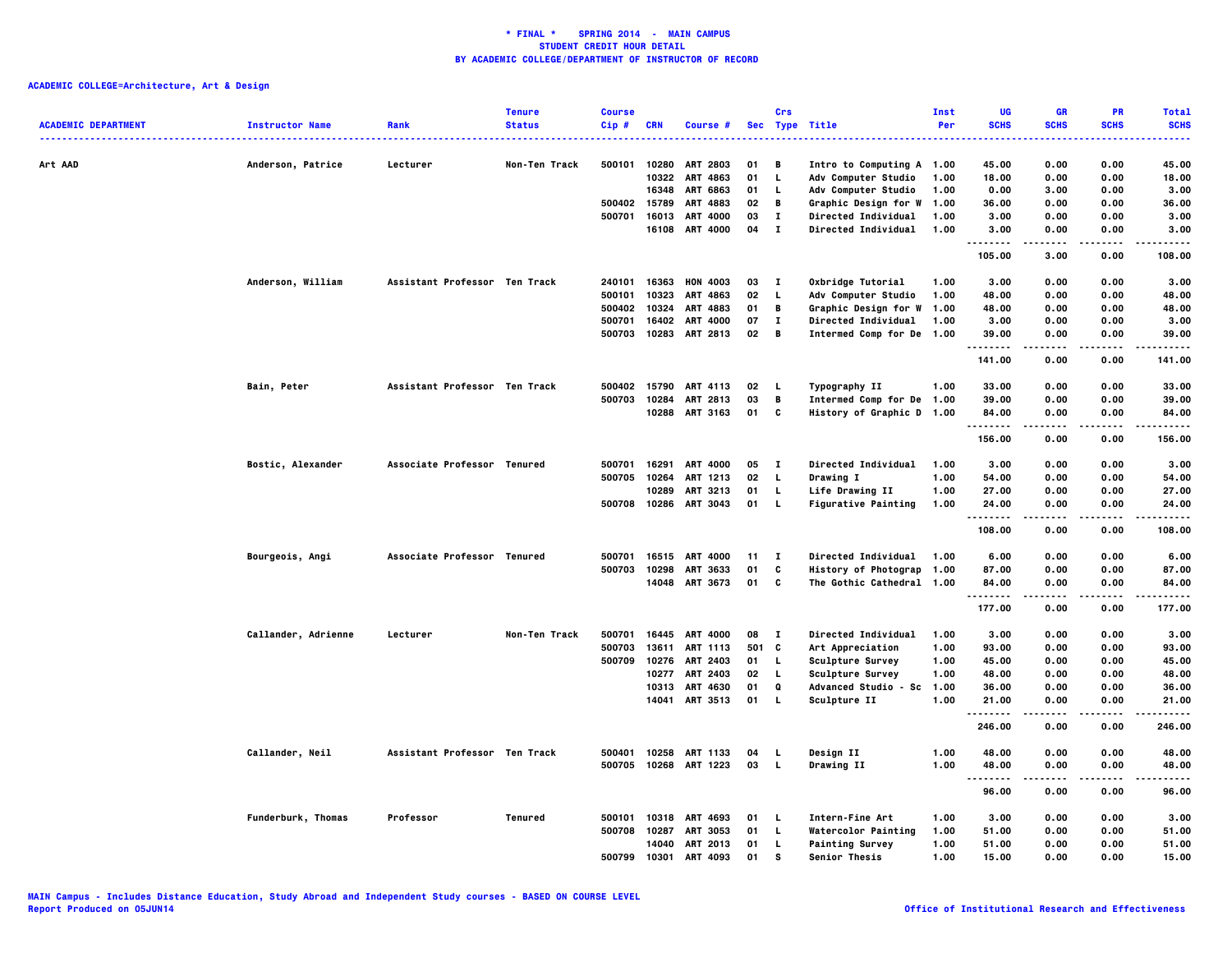| <b>ACADEMIC DEPARTMENT</b> | <b>Instructor Name</b> | Rank                          | <b>Tenure</b><br><b>Status</b> | <b>Course</b><br>$Cip$ # | <b>CRN</b> | Course #        |       | Crs          | Sec Type Title            | Inst<br>Per | UG<br><b>SCHS</b>                 | <b>GR</b><br><b>SCHS</b> | PR<br><b>SCHS</b> | <b>Total</b><br><b>SCHS</b> |
|----------------------------|------------------------|-------------------------------|--------------------------------|--------------------------|------------|-----------------|-------|--------------|---------------------------|-------------|-----------------------------------|--------------------------|-------------------|-----------------------------|
|                            |                        |                               |                                |                          |            |                 |       |              |                           |             |                                   |                          |                   |                             |
|                            |                        |                               |                                |                          |            |                 |       |              |                           |             | <u>.</u><br>120.00                | 0.00                     | 0.00              | 120.00                      |
| Art AAD                    | Gootee, Marita         | Professor                     | Tenured                        | 500605                   |            | 14037 ART 2103  | 03    | B            | Photography Survey        | 1.00        | 42.00                             | 0.00                     | 0.00              | 42.00                       |
|                            |                        |                               |                                |                          | 14038      | ART 3223        | 01    | Q            | <b>Darkroom Basics</b>    | 1.00        | 30.00                             | 0.00                     | 0.00              | 30.00                       |
|                            |                        |                               |                                |                          | 14039      | ART 4583        | 01    | Q            | Photographic Portfol 1.00 |             | 18.00                             | 0.00                     | 0.00              | 18.00                       |
|                            |                        |                               |                                | 500701                   |            | 16447 ART 4000  | 09    | $\mathbf{I}$ | Directed Individual       | 1.00        | 3.00                              | 0.00                     | 0.00              | 3.00                        |
|                            |                        |                               |                                |                          | 16450      | <b>ART 4000</b> | 10    | $\mathbf{I}$ | Directed Individual       | 1.00        | 3.00<br>$\sim$ $\sim$ $\sim$<br>. | 0.00                     | 0.00              | 3.00                        |
|                            |                        |                               |                                |                          |            |                 |       |              |                           |             | 96.00                             | 0.00                     | 0.00              | 96.00                       |
|                            | Harvey, Benjamin       | Associate Professor Tenured   |                                | 500703                   |            | 10247 ART 1023  | 01    | C            | History Of Art II         | 1.00        | 69.00                             | 0.00                     | 0.00              | 69.00                       |
|                            |                        |                               |                                |                          | 10248      | ART 1023        | 02    | C            | History Of Art II         | 1.00        | 69.00                             | 0.00                     | 0.00              | 69.00                       |
|                            |                        |                               |                                |                          |            | 10249 ART 1023  | H01 C |              | Honors History Of Ar 1.00 |             | 3.00                              | 0.00                     | 0.00              | 3.00                        |
|                            |                        |                               |                                |                          | 14044      | ART 3613        | 01    | C            | Art and Film              | 1.00        | 93.00                             | 0.00                     | 0.00              | 93.00                       |
|                            |                        |                               |                                |                          |            | 14047 ART 3613  | H01 C |              | Art and Film-Honors       | 1.00        | 15.00<br>.                        | 0.00<br>.                | 0.00<br>.         | 15.00<br>.                  |
|                            |                        |                               |                                |                          |            |                 |       |              |                           |             | 249.00                            | 0.00                     | 0.00              | 249.00                      |
|                            | Haug, Rowan            | Lecturer                      | Non-Ten Track                  | 500401                   |            | 10252 ART 1123  | 01    | L.           | Design I                  | 1.00        | 45.00                             | 0.00                     | 0.00              | 45.00                       |
|                            |                        |                               |                                |                          | 10260      | ART 1153        | 01    | L            | Three-Dimen Design        | 1.00        | 42.00                             | 0.00                     | 0.00              | 42.00                       |
|                            |                        |                               |                                |                          |            | 10262 ART 1153  | 03    | L.           | Three-Dimen Design        | 1.00        | 24.00<br>.                        | 0.00<br>-----            | 0.00<br>-----     | 24.00<br>- - - - - -        |
|                            |                        |                               |                                |                          |            |                 |       |              |                           |             | 111.00                            | 0.00                     | 0.00              | 111.00                      |
|                            | Haupt, Jeffrey         | Professor                     | Tenured                        | 500701                   |            | 16516 ART 4000  | 12    | $\mathbf{I}$ | Directed Individual       | 1.00        | 6.00                              | 0.00                     | 0.00              | 6.00                        |
|                            |                        |                               |                                | 500705                   | 10271      | ART 2213        | 01    | L            | Life Drawing I            | 1.00        | 45.00                             | 0.00                     | 0.00              | 45.00                       |
|                            |                        |                               |                                | 500708                   | 10285      | <b>ART 3023</b> | 01    | L            | <b>Painting II</b>        | 1.00        | 24.00                             | 0.00                     | 0.00              | 24.00                       |
|                            |                        |                               |                                |                          |            | 10311 ART 4610  | 01    | <b>L</b>     | Advanced Studio - Pa 1.00 |             | 9.00                              | 0.00                     | 0.00              | 9.00                        |
|                            |                        |                               |                                |                          |            |                 |       |              |                           |             | 84.00                             | 0.00                     | 0.00              | 84.00                       |
|                            | Landry, Jude           | Assistant Professor Ten Track |                                | 500402                   |            | 10302 ART 4113  | 01    | L            | Typography II             | 1.00        | 48.00                             | 0.00                     | 0.00              | 48.00                       |
|                            |                        |                               |                                | 500409                   | 10291      | ART 3323        | 01    | L            | Graphic Art Des II        | 1.00        | 39.00                             | 0.00                     | 0.00              | 39.00                       |
|                            |                        |                               |                                |                          | 10293      | ART 3323        | 03    | L            | Graphic Art Des II        | 1.00        | 39.00                             | 0.00                     | 0.00              | 39.00                       |
|                            |                        |                               |                                |                          |            | 10314 ART 4640  | 01    | Q            | Adv Studio - Graphic 1.00 |             | 66.00<br>.                        | 0.00<br>.                | 0.00<br>.         | 66.00<br>.                  |
|                            |                        |                               |                                |                          |            |                 |       |              |                           |             | 192.00                            | 0.00                     | 0.00              | 192.00                      |
|                            | Lippillo, Dominic      | Assistant Professor Ten Track |                                | 500605                   |            | 10270 ART 2103  | 01    | В            | Photography Survey        | 1.00        | 45.00                             | 0.00                     | 0.00              | 45.00                       |
|                            |                        |                               |                                |                          | 14036      | <b>ART 2103</b> | 02    | B            | Photography Survey        | 1.00        | 42.00                             | 0.00                     | 0.00              | 42.00                       |
|                            |                        |                               |                                | 500702                   | 10290      | ART 3233        | 01    | Q            | Studio Lighting           | 1.00        | 27.00<br>.                        | 0.00                     | 0.00              | 27.00<br>-----              |
|                            |                        |                               |                                |                          |            |                 |       |              |                           |             | 114.00                            | 0.00                     | 0.00              | 114.00                      |
|                            | Long, Robert           | Professor                     | Tenured                        | 500711                   | 10278      | <b>ART 2503</b> | 01    | L,           | Ceramic Art Survey        | 1.00        | 42.00                             | 0.00                     | 0.00              | 42.00                       |
|                            |                        |                               |                                |                          | 10279      | ART 2503        | 02    | L            | Ceramic Art Survey        | 1.00        | 42.00                             | 0.00                     | 0.00              | 42.00                       |
|                            |                        |                               |                                |                          | 10295      | <b>ART 3503</b> | 01    | L            | Ceramic Art II            | 1.00        | 12.00                             | 0.00                     | 0.00              | 12.00                       |
|                            |                        |                               |                                |                          |            | 10316 ART 4650  | 01    | L            | Advanced Studio-Cera 1.00 |             | 33.00<br>.                        | 0.00                     | 0.00<br>.         | 33.00<br>. <b>.</b> .       |
|                            |                        |                               |                                |                          |            |                 |       |              |                           |             | 129.00                            | 0.00                     | 0.00              | 129.00                      |
|                            | Martin, Gregory        | Assistant Professor Ten Track |                                | 500401                   |            | 10257 ART 1133  | 03    | L.           | Design II                 | 1.00        | 21.00                             | 0.00                     | 0.00              | 21.00                       |
|                            |                        |                               |                                |                          | 16230      | ART 1123        | 03    | L            | Design I                  | 1.00        | 45.00                             | 0.00                     | 0.00              | 45.00                       |
|                            |                        |                               |                                | 500705                   |            | 10263 ART 1213  | 01    | L.           | Drawing I                 | 1.00        | 45.00                             | 0.00                     | 0.00              | 45.00                       |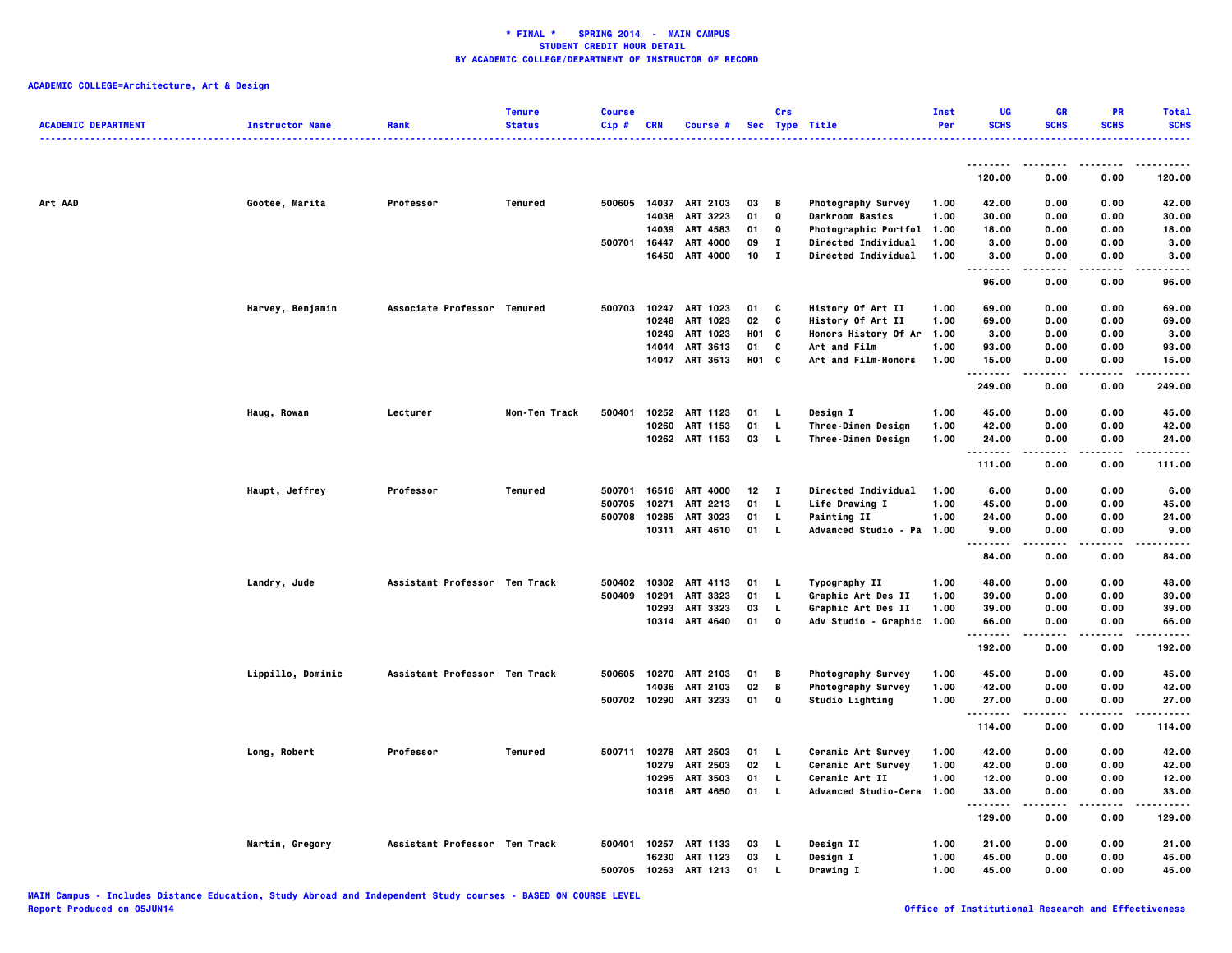| <b>ACADEMIC DEPARTMENT</b>           | <b>Instructor Name</b> | Rank                          | <b>Tenure</b><br><b>Status</b> | <b>Course</b><br>Cip# | <b>CRN</b> | Course #              |              | Crs          | Sec Type Title            | Inst<br>Per | UG<br><b>SCHS</b>   | <b>GR</b><br><b>SCHS</b> | PR<br><b>SCHS</b> | Total<br><b>SCHS</b> |
|--------------------------------------|------------------------|-------------------------------|--------------------------------|-----------------------|------------|-----------------------|--------------|--------------|---------------------------|-------------|---------------------|--------------------------|-------------------|----------------------|
|                                      |                        |                               |                                |                       |            |                       |              |              |                           |             |                     |                          |                   |                      |
|                                      |                        |                               |                                |                       |            |                       |              |              |                           |             | 111.00              | 0.00                     | 0.00              | 111.00               |
| Art AAD                              | McCourt, Timothy       | Professor                     | Tenured                        | 500401                | 10255      | ART 1133              | 01           | <b>L</b>     | Design II                 | 1.00        | 24.00               | 0.00                     | 0.00              | 24.00                |
|                                      |                        |                               |                                |                       | 10256      | ART 1133              | 02           | L.           | Design II                 | 1.00        | 45.00               | 0.00                     | 0.00              | 45.00                |
|                                      |                        |                               |                                |                       |            | 10259 ART 1133        | 05           | L.           | Design II                 | 1.00        | 45.00               | 0.00                     | 0.00              | 45.00                |
|                                      |                        |                               |                                |                       |            |                       |              |              |                           |             | ---------<br>114.00 | $\cdots$<br>0.00         | .<br>0.00         | .<br>114.00          |
|                                      | Mixon, Jamie           | Professor                     | Tenured                        | 500409                | 10307      | ART 4523              | 01           | L.           | Graphic Art Intern        | 1.00        | 51.00               | 0.00                     | 0.00              | 51.00                |
|                                      |                        |                               |                                | 500701                |            | 16292 ART 4000        | 06           | $\mathbf{I}$ | Directed Individual       | 1.00        | 3.00                | 0.00                     | 0.00              | 3.00                 |
|                                      |                        |                               |                                |                       |            |                       |              |              |                           |             |                     |                          |                   |                      |
|                                      |                        |                               |                                |                       |            |                       |              |              |                           |             | 54.00               | 0.00                     | 0.00              | 54.00                |
|                                      | Neuenfeldt, Lori       | Lecturer                      | Non-Ten Track                  | 500701                | 15684      | <b>ART 4000</b>       | 01           | $\mathbf{I}$ | Directed Individual       | 1.00        | 3.00                | 0.00                     | 0.00              | 3.00                 |
|                                      |                        |                               |                                | 500703                | 10245      | ART 1013              | 01           | C            | History Of Art I          | 1.00        | 150.00              | 0.00                     | 0.00              | 150.00               |
|                                      |                        |                               |                                | 500799                | 10300      | <b>ART 4083</b>       | 01           | s            | Senior Research           | 1.00        | 15.00               | 0.00                     | 0.00              | 15.00                |
|                                      |                        |                               |                                |                       |            |                       |              |              |                           |             | <br>168.00          | $\cdots$<br>0.00         | .<br>0.00         | .<br>168.00          |
|                                      | Ngoh, Soon             | Professor                     | Tenured                        | 240101                | 16246      | <b>HON 2003</b>       | 03           | $\mathbf{I}$ | Oxbridge Tutorial         | 1.00        | 3.00                | 0.00                     | 0.00              | 3.00                 |
|                                      |                        |                               |                                | 500705                | 10267      | ART 1223              | 02           | L.           | Drawing II                | 1.00        | 36.00               | 0.00                     | 0.00              | 36.00                |
|                                      |                        |                               |                                |                       | 10269      | ART 1223              | 04           | <b>L</b>     | <b>Drawing II</b>         | 1.00        | 33.00               | 0.00                     | 0.00              | 33.00                |
|                                      |                        |                               |                                |                       |            | 14043 ART 4343        | 01           | $\mathbf{L}$ | Drawing IV                | 1.00        | 15.00               | 0.00                     | 0.00              | 15.00                |
|                                      |                        |                               |                                |                       |            |                       |              |              |                           |             | .                   | .                        |                   |                      |
|                                      |                        |                               |                                |                       |            |                       |              |              |                           |             | 87.00               | 0.00                     | 0.00              | 87.00                |
|                                      | Powney, Jeralyn        | Assistant Professor Ten Track |                                | 500409                | 10292      | <b>ART 3323</b>       | 02           | $\mathbf{L}$ | Graphic Art Des II        | 1.00        | 36.00               | 0.00                     | 0.00              | 36.00                |
|                                      |                        |                               |                                | 500499                | 14050      | ART 3913              | 01           | Q            | Intro to Print Produ 1.00 |             | 39.00               | 0.00                     | 0.00              | 39.00                |
|                                      |                        |                               |                                | 500703                |            | 10282 ART 2813        | 01           | B            | Intermed Comp for De 1.00 |             | 39.00               | 0.00                     | 0.00              | 39.00                |
|                                      |                        |                               |                                |                       |            |                       |              |              |                           |             | --------<br>114.00  | 0.00                     | 0.00              | 114.00               |
|                                      | Ring, Robert           | Non-Faculty                   | Non-Faculty                    | 500703                |            | 10250 ART 1113        | 01           | C            | Art Appreciation          | 0.50        | 220.50              | 0.00                     | 0.00              | 220.50               |
|                                      |                        |                               |                                |                       |            |                       |              |              |                           |             |                     |                          |                   |                      |
|                                      |                        |                               |                                |                       |            |                       |              |              |                           |             | 220.50              | 0.00                     | 0.00              | 220.50               |
|                                      | Seckinger, Linda       | Professor                     | Tenured                        |                       |            | 500710 10273 ART 2303 | 01           | - L          | <b>Printmaking Survey</b> | 1.00        | 36.00               | 0.00                     | 0.00              | 36.00                |
|                                      |                        |                               |                                |                       |            | 10274 ART 2303        | $02 \quad L$ |              | <b>Printmaking Survey</b> | 1.00        | 33.00               | 0.00                     | 0.00              | 33.00                |
|                                      |                        |                               |                                |                       |            |                       |              |              |                           |             | 69.00               | 0.00                     | 0.00              | 69.00                |
|                                      | Shafer, Debra          | Lecturer                      | Non-Ten Track                  |                       |            | 500704 14974 ART 4413 | $02 \quad L$ |              | Advertising Dsgn II 1.00  |             | 21.00               | 0.00                     | 0.00              | 21.00                |
|                                      |                        |                               |                                |                       |            |                       |              |              |                           |             |                     |                          |                   |                      |
|                                      |                        |                               |                                |                       |            |                       |              |              |                           |             | 21.00               | 0.00                     | 0.00              | 21.00                |
|                                      | Weigel, Jacob          | Non-Employee                  | Non-Faculty                    | 500401                | 10253      | <b>ART 1123</b>       | 02           | <b>L</b>     | Design I                  | 1.00        | 51.00               | 0.00                     | 0.00              | 51.00                |
|                                      |                        |                               |                                | 500703                | 10250      | <b>ART 1113</b>       | 01           | C            | Art Appreciation          | 0.50        | 220.50              | 0.00                     | 0.00              | 220.50               |
|                                      |                        |                               |                                |                       |            |                       |              |              |                           |             | .<br>271.50         | .<br>0.00                | .<br>0.00         | .<br>271.50          |
| -----------------------------------  |                        |                               |                                |                       |            |                       |              |              |                           |             | ========            | ---------                | ========          | -----------          |
| Art AAD                              |                        |                               |                                |                       |            |                       |              |              |                           |             | 3354.00             | 3.00                     | 0.00              | 3357.00              |
| ------------------------------------ |                        |                               |                                |                       |            |                       |              |              |                           |             |                     | -------- ------- ------- |                   | -----------          |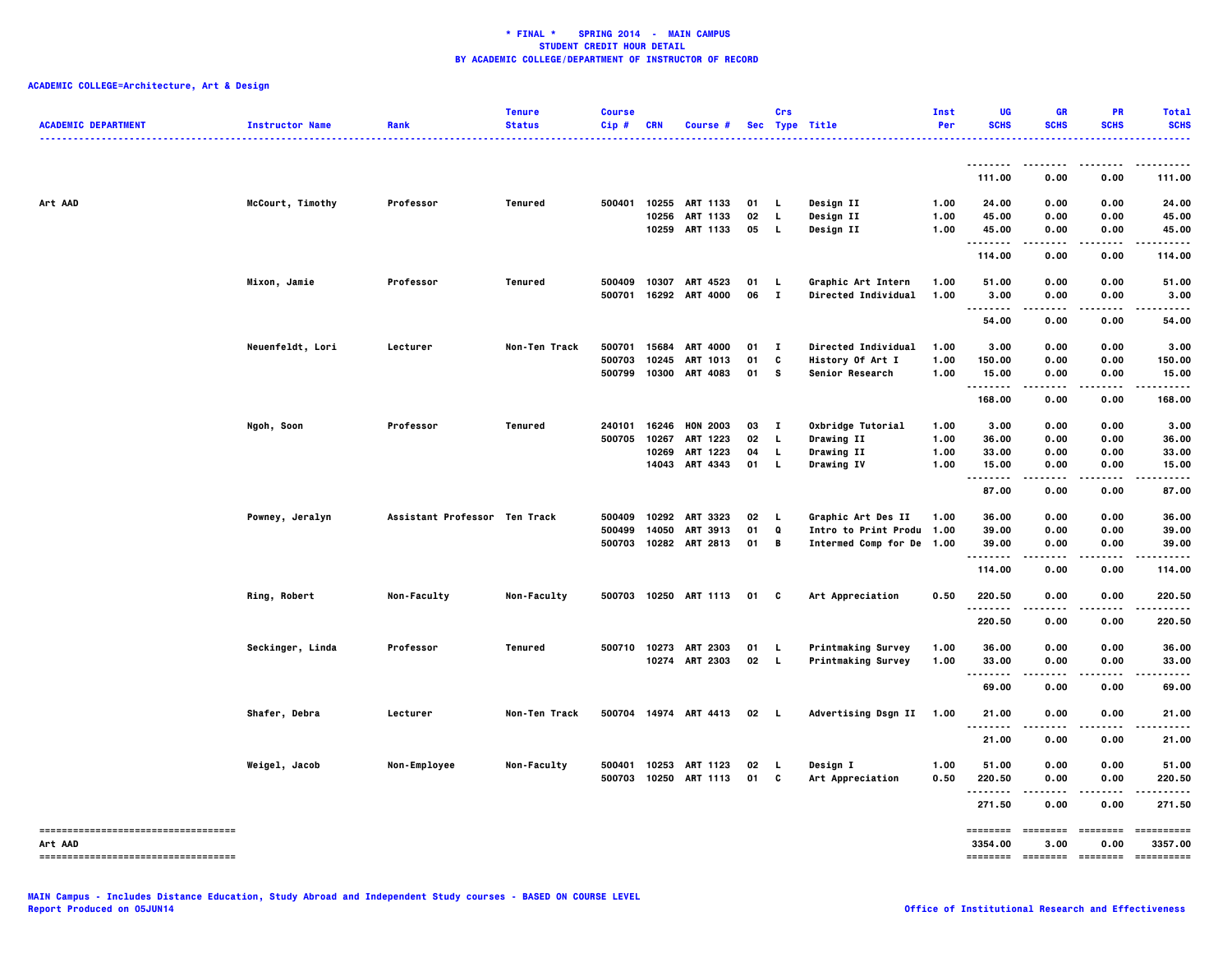| <b>ACADEMIC DEPARTMENT</b>            | <b>Instructor Name</b> | Rank                          | <b>Tenure</b><br><b>Status</b> | <b>Course</b><br>$Cip$ # | <b>CRN</b> | Course #        | <b>Sec</b> | Crs | <b>Type Title</b>         | Inst<br>Per | UG<br><b>SCHS</b>  | <b>GR</b><br><b>SCHS</b> | <b>PR</b><br><b>SCHS</b> | <b>Total</b><br><b>SCHS</b> |
|---------------------------------------|------------------------|-------------------------------|--------------------------------|--------------------------|------------|-----------------|------------|-----|---------------------------|-------------|--------------------|--------------------------|--------------------------|-----------------------------|
| <b>Building Construction Science</b>  | El-Adaway, Islam       | Assistant Professor Ten Track |                                | 140801                   |            | 14147 CE 4743   | 01 C       |     | Analysis Mitigat. Of 1.00 |             | 21.00              | 0.00                     | 0.00                     | 21.00                       |
|                                       |                        |                               |                                |                          |            | 14148 CE 6743   | 01 C       |     | Analysis Mitigat. Of 1.00 |             | 0.00               | 9.00                     | 0.00                     | 9.00                        |
|                                       |                        |                               |                                |                          |            | 15078 CE 8000   | $01$ D     |     | Research / Thesis         | 1.00        | 0.00               | 3,00                     | 0.00                     | 3.00                        |
|                                       |                        |                               |                                |                          | 15091      | <b>CE 9000</b>  | 01 D       |     | Research / Dissertat 1.00 |             | 0.00               | 6.00                     | 0.00                     | 6.00                        |
|                                       |                        |                               |                                |                          |            | 15530 CE 9000   | 501 D      |     | Research / Dissertat 1.00 |             | 0.00               | 4.00                     | 0.00                     | 4.00                        |
|                                       |                        |                               |                                |                          |            |                 |            |     |                           |             | --------           |                          | ----                     |                             |
|                                       |                        |                               |                                |                          |            |                 |            |     |                           |             | 21.00              | 22.00                    | 0.00                     | 43.00                       |
|                                       | Gheisari, Masoud       | Assistant Professor Ten Track |                                | 040501                   | 12227      | ID 3363         | 02         | в   | 3/D & CAD Modeling i 1.00 |             | 27.00              | 0.00                     | 0.00                     | 27.00                       |
|                                       |                        |                               |                                | 522001                   | 15922      | <b>BCS 2226</b> | 01 0       |     | Build Construct Stud 1.00 |             | 84.00              | 0.00                     | 0.00                     | 84.00                       |
|                                       |                        |                               |                                |                          |            |                 |            |     |                           |             | --------           |                          | .                        |                             |
|                                       |                        |                               |                                |                          |            |                 |            |     |                           |             | 111.00             | 0.00                     | 0.00                     | 111.00                      |
|                                       | Herrmann, Michele      | Assistant Professor Ten Track |                                | 522001                   |            | 10385 BCS 4126  | 01 L       |     | Build Construct Stud 1.00 |             | 126.00             | 0.00                     | 0.00                     | 126.00                      |
|                                       |                        |                               |                                |                          |            |                 |            |     |                           |             | --------<br>126.00 | 0.00                     | .<br>0.00                | .<br>126.00                 |
|                                       | Leathem, Thomas        | Assistant Professor Ten Track |                                | 522001                   | 10381      | <b>BCS 3126</b> | 01 L       |     | Build Construct Stud 1.00 |             | 108.00             | 0.00                     | 0.00                     | 108.00                      |
|                                       |                        |                               |                                |                          | 10382      | <b>BCS 3323</b> | 01 C       |     | High Perform Constru 0.50 |             | 21.00              | 0.00                     | 0.00                     | 21.00                       |
|                                       |                        |                               |                                |                          |            | 16313 BCS 4990  | 01 E       |     | Special Topic in BCS 1.00 |             | 6.00               | 0.00                     | 0.00                     | 6.00                        |
|                                       |                        |                               |                                |                          |            |                 |            |     |                           |             |                    |                          | ----                     |                             |
|                                       |                        |                               |                                |                          |            |                 |            |     |                           |             | 135.00             | 0.00                     | 0.00                     | 135.00                      |
| :=============================        |                        |                               |                                |                          |            |                 |            |     |                           |             | ========           |                          |                          |                             |
| <b>Building Construction Science</b>  |                        |                               |                                |                          |            |                 |            |     |                           |             | 393.00             | 22.00                    | 0.00                     | 415.00                      |
| ------------------------------------- |                        |                               |                                |                          |            |                 |            |     |                           |             | ========           | <b>EEEEEEE</b>           | ---------                | ==========                  |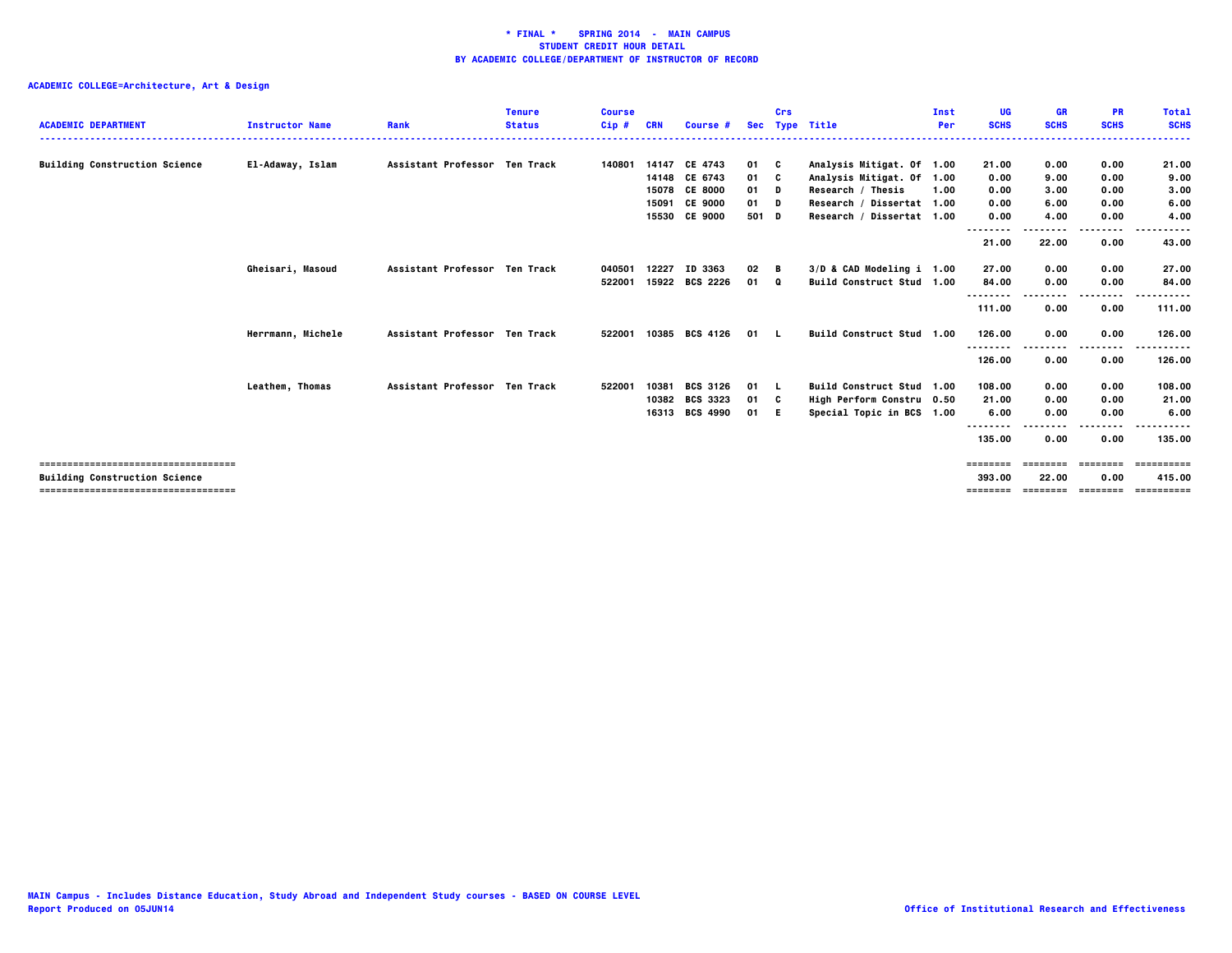|                                                          |                        |                               | <b>Tenure</b> | <b>Course</b> |            |                                 |          | Crs    |                                                      | Inst | UG                                              | <b>GR</b>    | <b>PR</b>    | <b>Total</b>   |
|----------------------------------------------------------|------------------------|-------------------------------|---------------|---------------|------------|---------------------------------|----------|--------|------------------------------------------------------|------|-------------------------------------------------|--------------|--------------|----------------|
| <b>ACADEMIC DEPARTMENT</b>                               | <b>Instructor Name</b> | Rank                          | <b>Status</b> | Cip#          | <b>CRN</b> | Course #                        |          |        | Sec Type Title                                       | Per  | <b>SCHS</b>                                     | <b>SCHS</b>  | <b>SCHS</b>  | <b>SCHS</b>    |
| Interior Design                                          | Beatty, David          | Lecturer                      | Non-Ten Track | 040501        | 12222      | ID 2103                         | 01       | В      | CAD for Interior Des 1.00                            |      | 45.00                                           | 0.00         | 0.00         | 45.00          |
|                                                          |                        |                               |               |               |            | 12223 ID 2103                   | 02       | В      | CAD for Interior Des 1.00                            |      | 48.00                                           | 0.00         | 0.00         | 48.00          |
|                                                          |                        |                               |               |               |            |                                 |          |        |                                                      |      | --------<br>93.00                               | 0.00         | 0.00         | 93.00          |
|                                                          | Carroll, Robin         | Instructor                    | Non-Ten Track | 040501        |            | 12220 ID 1694                   | 01       | в      | Interior Design I                                    | 1.00 | 52.00                                           | 0.00         | 0.00         | 52.00          |
|                                                          |                        |                               |               | 190601        |            | 12225 ID 2603                   | 01       | C      | Interior Design Fund 1.00                            |      | 45.00                                           | 0.00         | 0.00         | 45.00          |
|                                                          |                        |                               |               |               | 13796      | ID 2603                         | 501 C    |        | Interior Design Fund 1.00                            |      | 30.00                                           | 0.00         | 0.00         | 30.00          |
|                                                          |                        |                               |               | 500408        | 12183      | HS 2603                         | 01       | C      | Inter Design Fundame 1.00                            |      | 60.00                                           | 0.00         | 0.00         | 60.00          |
|                                                          |                        |                               |               |               |            | 12228 ID 3603                   | 01       | C      | Digital Design for I 1.00                            |      | 33.00                                           | 0.00         | 0.00         | 33.00          |
|                                                          |                        |                               |               |               |            |                                 |          |        |                                                      |      | .<br>220.00                                     | .<br>0.00    | .<br>0.00    | 220.00         |
|                                                          | Crumpton, Amy          | Associate Professor Tenured   |               | 040501        |            | 12221 ID 1694                   | 02       | B      | Interior Design I                                    | 1.00 | 48.00                                           | 0.00         | 0.00         | 48.00          |
|                                                          |                        |                               |               | 190601        |            | 12229 ID 3611                   | 01       | c      | Portfolio Pres: Meth 1.00                            |      | 17.00                                           | 0.00         | 0.00         | 17.00          |
|                                                          |                        |                               |               | 190699        | 16070      | ID 4000                         | 02       | п      | Directed Individual                                  | 1.00 | 1.00                                            | 0.00         | 0.00         | 1.00           |
|                                                          |                        |                               |               | 500408        |            | 12234 ID 4611                   | 01       | c      | Principles of LEED                                   | 1.00 | 13.00                                           | 0.00         | 0.00         | 13.00          |
|                                                          |                        |                               |               |               |            | 14726 ID 4990                   | 01       | c      | Special Topic in ID                                  | 1.00 | 18.00                                           | 0.00         | 0.00         | 18.00          |
|                                                          |                        |                               |               |               |            |                                 |          |        |                                                      |      | .<br>97.00                                      | 0.00         | 0.00         | 97.00          |
|                                                          | Ketchum, Deborah       | Lecturer                      | Non-Ten Track |               |            | 190601 12236 ID 4654            | 01       | C      | Interior Design Stud 1.00                            |      | 44.00<br>---                                    | 0.00         | 0.00         | 44.00          |
|                                                          |                        |                               |               |               |            |                                 |          |        |                                                      |      | 44.00                                           | 0.00         | 0.00         | 44.00          |
|                                                          | Miller, Beth           | Non-Faculty                   | Tenured       | 040501        |            | 12235 ID 4651                   | 01       | C      | ID Internship Placem 1.00                            |      | 11.00                                           | 0.00         | 0.00         | 11.00          |
|                                                          |                        |                               |               | 500605        |            | 12224 ID 2203                   | 01       | Q      | Rendering                                            | 1.00 | 48.00                                           | 0.00         | 0.00         | 48.00          |
|                                                          |                        |                               |               |               |            |                                 |          |        |                                                      |      | .<br>59.00                                      | .<br>0.00    | .<br>0.00    | 59.00          |
|                                                          | Miller, Lyndsey        | Assistant Professor Ten Track |               | 040501        | 12226      | ID 3363                         | 01       | В      | 3/D & CAD Modeling i 1.00                            |      | 45.00                                           | 0.00         | 0.00         | 45.00          |
|                                                          |                        |                               |               | 190601        | 12230      | ID 3624                         | 01       | B      | Interior Design Stud 1.00                            |      | 40.00                                           | 0.00         | 0.00         | 40.00          |
|                                                          |                        |                               |               |               |            | 12231 ID 3624                   | 02       | B      | Interior Design Stud 1.00                            |      | 36.00                                           | 0.00         | 0.00         | 36.00          |
|                                                          |                        |                               |               |               |            |                                 |          |        |                                                      |      | .<br>121.00                                     | 0.00         | 0.00         | 121.00         |
|                                                          |                        |                               |               |               |            |                                 |          |        |                                                      |      |                                                 |              |              |                |
|                                                          | Riehm, William         | Assistant Professor Ten Track |               | 040501        | 12232      | ID 3633                         | 01       | C      | ID Detail & Constr D 1.00                            |      | 57.00                                           | 0.00         | 0.00         | 57.00          |
|                                                          |                        |                               |               |               | 12233      | ID 3653<br>190603 12238 ID 4693 | 01<br>01 | C<br>B | History of Interiors 1.00<br><b>Furniture Design</b> | 1.00 | 72.00<br>30.00                                  | 0.00<br>0.00 | 0.00<br>0.00 | 72.00<br>30.00 |
|                                                          |                        |                               |               |               |            |                                 |          |        |                                                      |      |                                                 | $\cdot$      |              |                |
|                                                          |                        |                               |               |               |            |                                 |          |        |                                                      |      | 159.00                                          | 0.00         | 0.00         | 159.00         |
| =====================================<br>Interior Design |                        |                               |               |               |            |                                 |          |        |                                                      |      | ======== ======== ======== ==========<br>793.00 | 0.00         | 0.00         | 793.00         |
| ----------------------------------                       |                        |                               |               |               |            |                                 |          |        |                                                      |      |                                                 |              |              | ----------     |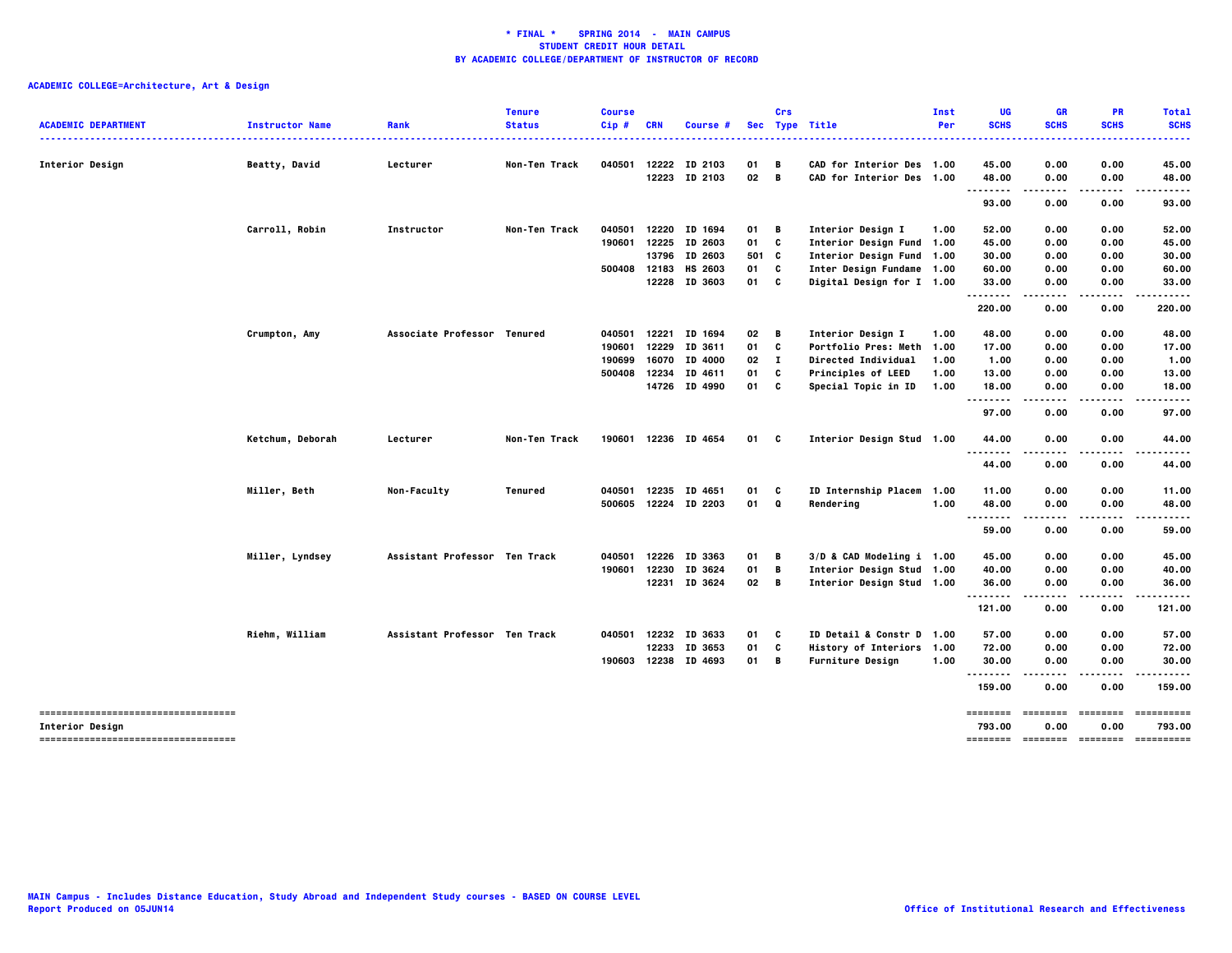| <b>ACADEMIC DEPARTMENT</b> | <b>Instructor Name</b> | Rank                          | <b>Tenure</b><br><b>Status</b> | <b>Course</b><br>$Cip$ # | <b>CRN</b> | Course #              |      | Crs            | Sec Type Title                   | <b>Inst</b><br>Per | UG<br><b>SCHS</b>              | <b>GR</b><br><b>SCHS</b> | PR<br><b>SCHS</b> | <b>Total</b><br><b>SCHS</b><br>$\frac{1}{2} \left( \frac{1}{2} \right) \left( \frac{1}{2} \right) \left( \frac{1}{2} \right) \left( \frac{1}{2} \right)$ |
|----------------------------|------------------------|-------------------------------|--------------------------------|--------------------------|------------|-----------------------|------|----------------|----------------------------------|--------------------|--------------------------------|--------------------------|-------------------|----------------------------------------------------------------------------------------------------------------------------------------------------------|
| School of Architecture     | Ammon, Theodore        | Lecturer                      | Non-Ten Track                  | 040201 14031             |            | <b>ARC 5353</b>       | 01   | C              | Philosophy Of Arch               | 1.00               | 84.00                          | 0.00                     | 0.00              | 84.00                                                                                                                                                    |
|                            |                        |                               |                                |                          |            |                       |      |                |                                  |                    | 84.00                          | 0.00                     | 0.00              | 84.00                                                                                                                                                    |
|                            | Berk, Michael          | Professor                     | Tenured                        |                          |            | 040201 10229 ARC 3573 | 01   | C              | Portfolio Packaging              | 1.00               | 33.00                          | 0.00                     | 0.00              | 33.00                                                                                                                                                    |
|                            |                        |                               |                                | 240101                   | 16357      | <b>HON 4000</b>       | 17   | $\mathbf{I}$   | Directed Individual              | 1.00               | 3.00<br>.                      | 0.00<br>.                | 0.00              | 3.00<br>.                                                                                                                                                |
|                            |                        |                               |                                |                          |            |                       |      |                |                                  |                    | 36.00                          | 0.00                     | 0.00              | 36.00                                                                                                                                                    |
|                            | Callender, Jassen      | Associate Professor Tenured   |                                |                          |            | 040201 10239 ARC 5589 | 01 B |                | Arch Design V-B                  | 1.00               | 135.00                         | 0.00                     | 0.00              | 135.00                                                                                                                                                   |
|                            |                        |                               |                                |                          |            |                       |      |                |                                  |                    | .                              |                          | ----              | .                                                                                                                                                        |
|                            |                        |                               |                                |                          |            |                       |      |                |                                  |                    | 135.00                         | 0.00                     | 0.00              | 135.00                                                                                                                                                   |
|                            | Carson, Foster         | Lecturer                      | Non-Ten Track                  | 522001                   |            | 10380 BCS 1126        | 01   | Q              | Build Construct Stud 1.00        |                    | 72.00<br>.                     | 0.00                     | 0.00              | 72.00<br>----                                                                                                                                            |
|                            |                        |                               |                                |                          |            |                       |      |                |                                  |                    | 72.00                          | 0.00                     | 0.00              | 72.00                                                                                                                                                    |
|                            | Frank, Timothy         | Assistant Professor Ten Track |                                | 040201                   |            | 10214 ARC 1013        | 01   | C              | Arch Appreciation                | 1.00               | 417.00                         | 0.00                     | 0.00              | 417.00                                                                                                                                                   |
|                            |                        |                               |                                |                          | 10215      | <b>ARC 1013</b>       | 02   | C              | Arch Appreciation                | 1.00               | 402.00                         | 0.00                     | 0.00              | 402.00                                                                                                                                                   |
|                            |                        |                               |                                |                          | 10222      | ARC 2546              | 03   | В              | Arch Design II-B                 | 0.99               | 47.52                          | 0.00                     | 0.00              | 47.52                                                                                                                                                    |
|                            |                        |                               |                                |                          | 10378      | <b>BCS 1013</b>       | 01   | C              | Architecture Appreci             | 1.00               | 9.00                           | 0.00                     | 0.00              | 9.00                                                                                                                                                     |
|                            |                        |                               |                                |                          | 10379      | <b>BCS 1013</b>       | 02   | c              | Architecture Appreci             | 1.00               | 9.00                           | 0.00                     | 0.00              | 9.00                                                                                                                                                     |
|                            |                        |                               |                                |                          | 16349      | <b>ARC 4000</b>       | 10   | $\mathbf{I}$   | Directed Individual              | 1.00               | 1.00<br>.                      | 0.00<br>.                | 0.00<br>$- - - -$ | 1.00<br>.                                                                                                                                                |
|                            |                        |                               |                                |                          |            |                       |      |                |                                  |                    | 885.52                         | 0.00                     | 0.00              | 885.52                                                                                                                                                   |
|                            | Gines, Jacob           | Assistant Professor Ten Track |                                | 040201                   | 10223      | <b>ARC 2723</b>       | 01   | C              | Materials                        | 1.00               | 108.00                         | 0.00                     | 0.00              | 108.00                                                                                                                                                   |
|                            |                        |                               |                                |                          | 10224      | <b>ARC 2723</b>       | 02   | К              | Materials                        | 1.00               | 0.00                           | 0.00                     | 0.00              | 0.00                                                                                                                                                     |
|                            |                        |                               |                                |                          | 10234      | ARC 4546              | 01   | B              | Arch Design IV-B                 | 0.99               | 89.10                          | 0.00                     | 0.00              | 89.10                                                                                                                                                    |
|                            |                        |                               |                                |                          | 16345      | <b>ARC 4000</b>       | 07   | $\mathbf{I}$   | Directed Individual              | 1.00               | 1.00                           | 0.00                     | 0.00              | 1.00                                                                                                                                                     |
|                            |                        |                               |                                |                          | 16346      | <b>ARC 4000</b>       | 08   | $\mathbf{I}$   | Directed Individual              | 1.00               | 1.00                           | 0.00                     | 0.00              | 1.00                                                                                                                                                     |
|                            |                        |                               |                                |                          | 16347      | <b>ARC 4000</b>       | 09   | $\mathbf{T}$   | Directed Individual              | 1.00               | 1.00                           | 0.00                     | 0.00              | 1.00                                                                                                                                                     |
|                            |                        |                               |                                |                          | 16472      | <b>ARC 4000</b>       | 11   | $\mathbf{I}$   | <b>Directed Individual</b>       | 1.00               | 1.00                           | 0.00                     | 0.00              | 1.00                                                                                                                                                     |
|                            |                        |                               |                                |                          |            | 16476 ARC 4000        | 12   | $\blacksquare$ | Directed Individual              | 1.00               | 1.00<br>.                      | 0.00                     | 0.00<br>.         | 1.00<br>.                                                                                                                                                |
|                            |                        |                               |                                |                          |            |                       |      |                |                                  |                    | 202.10                         | 0.00                     | 0.00              | 202.10                                                                                                                                                   |
|                            | Gregory, Alexis        | Assistant Professor Ten Track |                                | 040201                   |            | 10226 ARC 3546        | 01   | B              | Arch Design III-B                | 1.00               | 84.00                          | 0.00                     | 0.00              | 84.00                                                                                                                                                    |
|                            |                        |                               |                                |                          | 10227      | <b>ARC 3546</b>       | 02   | B              | Arch Design III-B                | 0.01               | 0.84                           | 0.00                     | 0.00              | 0.84                                                                                                                                                     |
|                            |                        |                               |                                |                          |            |                       |      |                |                                  |                    | .<br>84.84                     | 0.00                     | 0.00              | ----<br>84.84                                                                                                                                            |
|                            | Herrmann, Hans         | Assistant Professor Ten Track |                                | 040201                   | 10234      | ARC 4546              | 01   | B              | Arch Design IV-B                 | 0.01               | 0.90                           | 0.00                     | 0.00              | 0.90                                                                                                                                                     |
|                            |                        |                               |                                |                          | 10235      | ARC 4546              | 02   | B              | Arch Design IV-B                 | 1.00               | 114.00                         | 0.00                     | 0.00              | 114.00                                                                                                                                                   |
|                            |                        |                               |                                |                          |            | 14030 ARC 4733        | 01   | C              | Site Planning                    | 1.00               | 93.00                          | 0.00                     | 0.00              | 93.00                                                                                                                                                    |
|                            |                        |                               |                                |                          |            |                       |      |                |                                  |                    | $\sim$ $\sim$ $\sim$<br>207.90 | 0.00                     | .<br>0.00         | 207.90                                                                                                                                                   |
|                            | Kemp, Leah             | Non-Faculty                   | Non-Faculty                    | 040201                   |            | 13610 ARC 1013        | 501  | C              | Arch Appreciation                | 1.00               | 39.00                          | 0.00                     | 0.00              | 39,00                                                                                                                                                    |
|                            |                        |                               |                                |                          |            | 16014 ARC 4613        | 01   | <b>S</b>       | <b>CREATE Common Ground</b>      | 1.00               | 9.00                           | 0.00                     | 0.00              | 9.00                                                                                                                                                     |
|                            |                        |                               |                                |                          |            | 16015 ARC 6613        | 01 S |                | <b>CREATE Common Ground 1.00</b> |                    | 0.00                           | 3.00                     | 0.00              | 3.00                                                                                                                                                     |
|                            |                        |                               |                                |                          |            |                       |      |                |                                  |                    | $\sim$ $\sim$ $\sim$           |                          |                   |                                                                                                                                                          |
|                            |                        |                               |                                |                          |            |                       |      |                |                                  |                    | 48.00                          | 3.00                     | 0.00              | 51.00                                                                                                                                                    |
|                            | McCann, Rachel         | Professor                     | Tenured                        |                          |            | 040201 10221 ARC 2546 | 02   | — в            | Arch Design II-B                 | 0.99               | 77.22                          | 0.00                     | 0.00              | 77.22                                                                                                                                                    |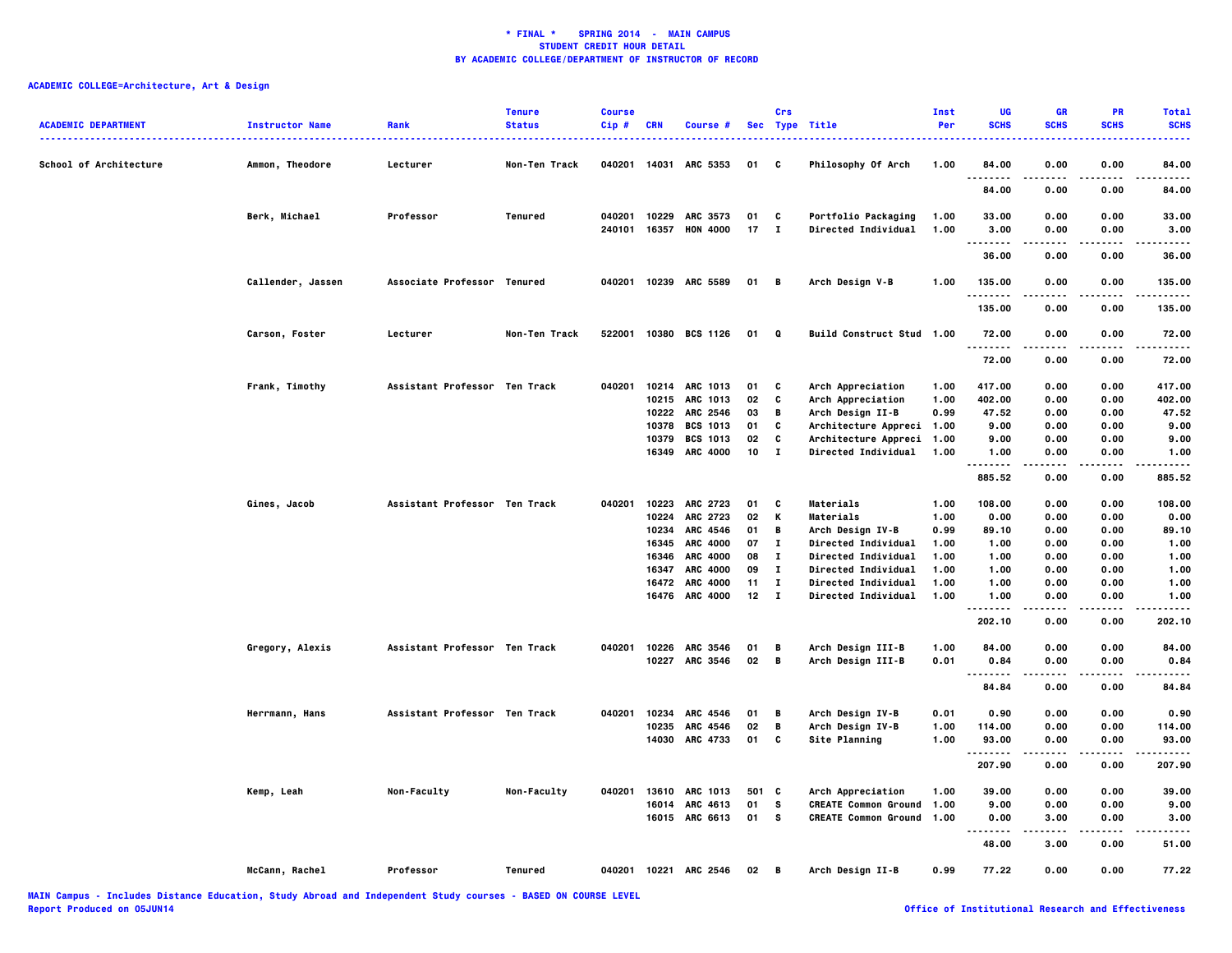| <b>ACADEMIC DEPARTMENT</b>                                      | <b>Instructor Name</b> | Rank                              | <b>Tenure</b><br><b>Status</b> | <b>Course</b><br>Cip# | <b>CRN</b> | Course #              |              | Crs          | Sec Type Title             | Inst<br>Per | UG<br><b>SCHS</b>   | <b>GR</b><br><b>SCHS</b> | PR<br><b>SCHS</b> | <b>Total</b><br><b>SCHS</b> |
|-----------------------------------------------------------------|------------------------|-----------------------------------|--------------------------------|-----------------------|------------|-----------------------|--------------|--------------|----------------------------|-------------|---------------------|--------------------------|-------------------|-----------------------------|
| School of Architecture                                          | McCann, Rachel         | Professor                         | Tenured                        |                       |            | 040201 10225 ARC 3323 | 01           | C            | History Of Arch III 1.00   |             | 105.00              | 0.00                     | 0.00              | 105.00                      |
|                                                                 |                        |                                   |                                |                       |            |                       |              |              |                            |             | <br>182.22          | - -<br>0.00              | 0.00              | 182.22                      |
|                                                                 | McGlohn, Emily         | Assistant Professor Ten Track     |                                | 040201                | 10227      | ARC 3546              | 02           | B            | Arch Design III-B          | 0.99        | 83.16               | 0.00                     | 0.00              | 83.16                       |
|                                                                 |                        |                                   |                                |                       | 10230      | <b>ARC 3723</b>       | 01           | C            | Active Building Syst 1.00  |             | 51.00               | 0.00                     | 0.00              | 51.00                       |
|                                                                 |                        |                                   |                                |                       | 10383      | <b>BCS 3723</b>       | 01           | C            | Active Building Syst 1.00  |             | 45.00               | 0.00                     | 0.00              | 45.00                       |
|                                                                 |                        |                                   |                                |                       | 16296      | <b>ARC 4000</b>       | 01           | I.           | <b>Directed Individual</b> | 1.00        | 1.00                | 0.00                     | 0.00              | 1.00                        |
|                                                                 |                        |                                   |                                |                       | 16297      | ARC 4000              | 02           | л.           | Directed Individual        | 1.00        | 1.00                | 0.00                     | 0.00              | 1.00                        |
|                                                                 |                        |                                   |                                |                       | 16341      | ARC 4000              | 03           | $\bf{I}$     | Directed Individual        | 1.00        | 2.00                | 0.00                     | 0.00              | 2.00                        |
|                                                                 |                        |                                   |                                |                       |            | 16342 ARC 4000        | 04           | $\mathbf{I}$ | <b>Directed Individual</b> | 1.00        | 1.00<br>.           | 0.00<br>$\cdots$         | 0.00<br>.         | 1.00<br>.                   |
|                                                                 |                        |                                   |                                |                       |            |                       |              |              |                            |             | 184.16              | 0.00                     | 0.00              | 184.16                      |
|                                                                 | Mockbee, David         | Lecturer                          | Non-Ten Track                  |                       |            | 040201 10237 ARC 5383 | 01 C         |              | Legal Aspects Arch         | 1.00        | 84.00               | 0.00                     | 0.00              | 84.00                       |
|                                                                 |                        |                                   |                                |                       |            |                       |              |              |                            |             | 84.00               | 0.00                     | 0.00              | 84.00                       |
|                                                                 | Poros, John            | Associate Professor Tenured       |                                | 040201                | 10231      | ARC 3914              | 01           | C            | Structures II              | 1.00        | 116.00              | 0.00                     | 0.00              | 116.00                      |
|                                                                 |                        |                                   |                                |                       | 10384      | <b>BCS 3914</b>       | 01           | C            | Structures II              | 1.00        | 68.00<br>           | 0.00<br>.                | 0.00<br>.         | 68.00<br>.                  |
|                                                                 |                        |                                   |                                |                       |            |                       |              |              |                            |             | 184.00              | 0.00                     | 0.00              | 184.00                      |
|                                                                 | Roberson, Jeffery      | Visiting Assist Pro Non-Ten Track |                                | 040201                | 10218      | ARC 1546              | 02           | B            | Arch Design I-B            | 0.99        | 95.04               | 0.00                     | 0.00              | 95.04                       |
|                                                                 |                        |                                   |                                |                       |            | 10232 ARC 4313        | 01           | C            | Architectural Theory 1.00  |             | 27.00<br>--------   | 0.00<br>.                | 0.00<br>- - - -   | 27.00<br>.                  |
|                                                                 |                        |                                   |                                |                       |            |                       |              |              |                            |             | 122.04              | 0.00                     | 0.00              | 122.04                      |
|                                                                 | Taylor, Justin         | Assistant Professor Ten Track     |                                | 040201                | 10220      | ARC 2546              | 01           | В            | Arch Design II-B           | 1.00        | 78.00               | 0.00                     | 0.00              | 78.00                       |
|                                                                 |                        |                                   |                                |                       | 10221      | <b>ARC 2546</b>       | 02           | В            | Arch Design II-B           | 0.01        | 0.78                | 0.00                     | 0.00              | 0.78                        |
|                                                                 |                        |                                   |                                |                       | 10222      | ARC 2546              | 03           | В            | Arch Design II-B           | 0.01        | 0.48                | 0.00                     | 0.00              | 0.48                        |
|                                                                 |                        |                                   |                                |                       | 10236      | ARC 4633              | 01           | C            | Arc & Virtual Spaces 1.00  |             | 33.00<br>           | 0.00<br>.                | 0.00<br>.         | 33.00                       |
|                                                                 |                        |                                   |                                |                       |            |                       |              |              |                            |             | 112.26              | 0.00                     | 0.00              | 112.26                      |
|                                                                 | Tripp, Andrew          | Assistant Professor Ten Track     |                                | 040201                | 10217      | ARC 1546              | 01           | В            | Arch Design I-B            | 1.00        | 114.00              | 0.00                     | 0.00              | 114.00                      |
|                                                                 |                        |                                   |                                |                       | 10218      | ARC 1546              | 02           | B            | Arch Design I-B            | 0.01        | 0.96                | 0.00                     | 0.00              | 0.96                        |
|                                                                 |                        |                                   |                                |                       |            | 10219 ARC 2313        | 01           | C            | History Of Arch I          | 1.00        | 195.00<br>          | 0.00<br>$\cdots$         | 0.00<br>.         | 195.00<br>.                 |
|                                                                 |                        |                                   |                                |                       |            |                       |              |              |                            |             | 309.96              | 0.00                     | 0.00              | 309.96                      |
|                                                                 | Vaughan, Mark          | Lecturer                          | Non-Ten Track                  |                       |            | 040201 10240 ARC 5589 | $02 \quad B$ |              | Arch Design V-B            | 1.00        | 126.00<br>--------  | 0.00                     | 0.00              | 126.00                      |
|                                                                 |                        |                                   |                                |                       |            |                       |              |              |                            |             | 126.00              | 0.00                     | 0.00              | 126.00                      |
|                                                                 | West, James            | Non-Faculty                       | <b>Tenured</b>                 |                       |            | 522001 10382 BCS 3323 | 01           | C            | High Perform Constru 0.50  |             | 21.00               | 0.00                     | 0.00              | 21.00                       |
|                                                                 |                        |                                   |                                |                       |            |                       |              |              |                            |             | <br>21.00           | 0.00                     | 0.00              | 21.00                       |
| -------------------------------------<br>School of Architecture |                        |                                   |                                |                       |            |                       |              |              |                            |             | ========<br>3081.00 | ========<br>3.00         | 0.00              | ==========<br>3084.00       |
| -----------------------------------                             |                        |                                   |                                |                       |            |                       |              |              |                            |             | ========            | ========                 | ========          | ==========                  |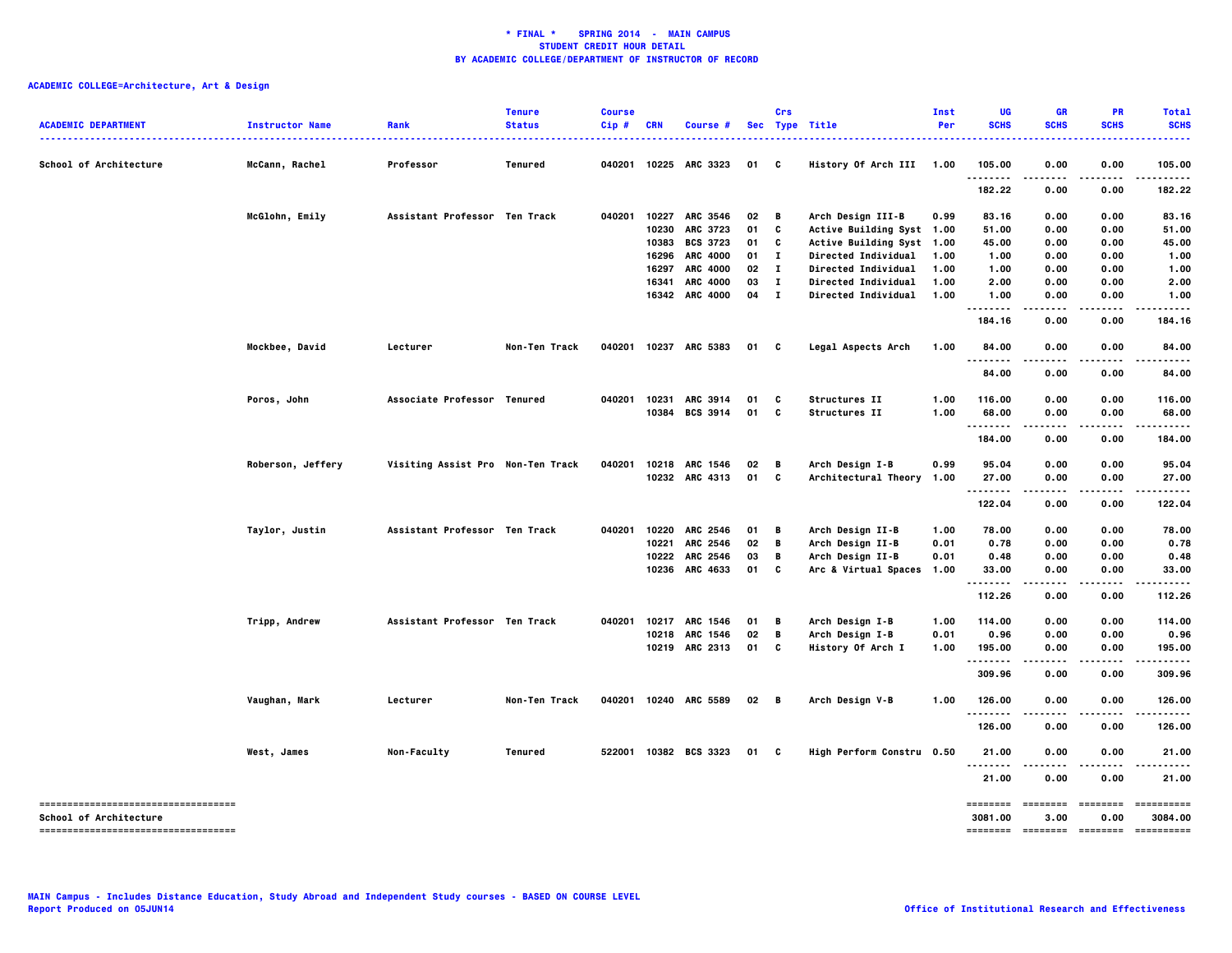|                                       |                        |                     | <b>Tenure</b>      | <b>Course</b> |       |                      |      | Crs |                           | Inst | UG                | <b>GR</b>   | <b>PR</b>   | <b>Total</b> |
|---------------------------------------|------------------------|---------------------|--------------------|---------------|-------|----------------------|------|-----|---------------------------|------|-------------------|-------------|-------------|--------------|
| <b>ACADEMIC DEPARTMENT</b>            | <b>Instructor Name</b> | Rank                | <b>Status</b>      | $Cip$ #       | CRN   | Course #             |      |     | Sec Type Title            | Per  | <b>SCHS</b>       | <b>SCHS</b> | <b>SCHS</b> | <b>SCHS</b>  |
|                                       |                        |                     |                    |               |       |                      |      |     |                           |      |                   |             |             |              |
| Aerospace Studies                     | Cooke, Shawnda         | <b>Non-Employee</b> | Non-Faculty        | 290101        |       | 10325 AS 1022        | 01 C |     | Foundations of USAF- 0.90 |      | 34.20             | 0.00        | 0.00        | 34.20        |
|                                       |                        |                     |                    |               |       | 10326 AS 1022        | 02   | c   | Foundations of USAF- 0.90 |      | 21.60             | 0.00        | 0.00        | 21.60        |
|                                       |                        |                     |                    |               | 10327 | AS 2022              | 01 C |     | Air & Space Power -I 0.90 |      | 19.80             | 0.00        | 0.00        | 19.80        |
|                                       |                        |                     |                    |               |       | 10328 AS 2022        | 02   | C.  | Air & Space Power -I 0.90 |      | 12.60             | 0.00        | 0.00        | 12.60        |
|                                       |                        |                     |                    |               |       |                      |      |     |                           |      | --------<br>88.20 | 0.00        | .<br>0.00   | .<br>88.20   |
|                                       | Nicholson, Roberta     | <b>Non-Employee</b> | <b>Non-Faculty</b> | 290101        |       | 10325 AS 1022        | 01 C |     | Foundations of USAF- 0.10 |      | 3.80              | 0.00        | 0.00        | 3.80         |
|                                       |                        |                     |                    |               |       | 10326 AS 1022        | 02   | c   | Foundations of USAF- 0.10 |      | 2.40              | 0.00        | 0.00        | 2.40         |
|                                       |                        |                     |                    |               | 10327 | AS 2022              | 01   | C   | Air & Space Power -I 0.10 |      | 2.20              | 0.00        | 0.00        | 2.20         |
|                                       |                        |                     |                    |               | 10328 | AS 2022              | 02   | - C | Air & Space Power -I 0.10 |      | 1.40              | 0.00        | 0.00        | 1.40         |
|                                       |                        |                     |                    |               | 10329 | AS 3023              | 01   | - C | Af Leadership Stud I 0.10 |      | 4.50              | 0.00        | 0.00        | 4.50         |
|                                       |                        |                     |                    |               | 10330 | AS 4023              | 01 C |     | NSE/Prep for Act Dut 1.00 |      | 36.00             | 0.00        | 0.00        | 36.00        |
|                                       |                        |                     |                    |               |       |                      |      |     |                           |      | --------          |             | ----        | .            |
|                                       |                        |                     |                    |               |       |                      |      |     |                           |      | 50.30             | 0.00        | 0.00        | 50.30        |
|                                       | Simmons, Wesley        | <b>Non-Employee</b> | <b>Non-Faculty</b> |               |       | 131314 12762 PE 3111 | 02   |     | Adv Mil Phy Fit           | 1.00 | 9.00              | 0.00        | 0.00        | 9.00         |
|                                       |                        |                     |                    | 290101        |       | 10329 AS 3023        | 01   | C.  | Af Leadership Stud I      | 0.90 | 40.50             | 0.00        | 0.00        | 40.50        |
|                                       |                        |                     |                    |               |       |                      |      |     |                           |      | --------          |             |             |              |
|                                       |                        |                     |                    |               |       |                      |      |     |                           |      | 49.50             | 0.00        | 0.00        | 49.50        |
| ====================================  |                        |                     |                    |               |       |                      |      |     |                           |      | ========          | ========    | ========    | ==========   |
| Aerospace Studies                     |                        |                     |                    |               |       |                      |      |     |                           |      | 188.00            | 0.00        | 0.00        | 188.00       |
| ===================================== |                        |                     |                    |               |       |                      |      |     |                           |      | ========          | ========    | ---------   | ==========   |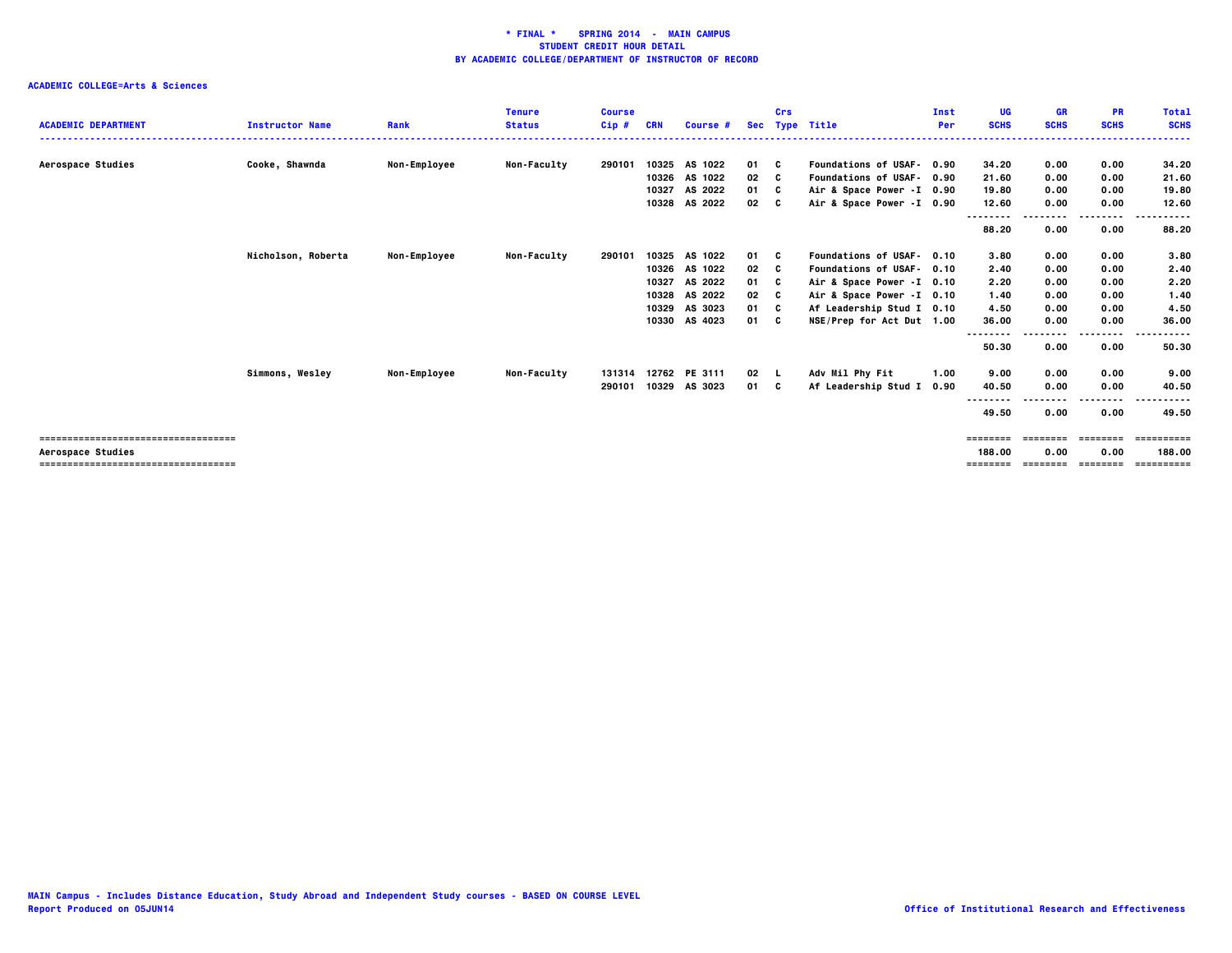|                                                     |                        |                               | <b>Tenure</b>      | <b>Course</b> |                |                      |              | Crs                          |                                               | <b>Inst</b>  | UG               | <b>GR</b>            | PR           | <b>Total</b>  |
|-----------------------------------------------------|------------------------|-------------------------------|--------------------|---------------|----------------|----------------------|--------------|------------------------------|-----------------------------------------------|--------------|------------------|----------------------|--------------|---------------|
| <b>ACADEMIC DEPARTMENT</b>                          | <b>Instructor Name</b> | Rank                          | <b>Status</b>      | Cip#          | <b>CRN</b>     | Course #             |              |                              | Sec Type Title                                | Per          | <b>SCHS</b>      | <b>SCHS</b>          | <b>SCHS</b>  | <b>SCHS</b>   |
|                                                     |                        | وسامات                        |                    |               |                |                      |              |                              |                                               |              |                  |                      |              |               |
| Anthropology & Middle Eastern Cultu Anderson, Derek |                        | Non-Faculty                   | <b>Non-Faculty</b> |               |                | 450201 10176 AN 1103 | 04           | $\mathbf{c}$                 | Intro To Anthro                               | 1.00         | 60.00            | 0.00                 | 0.00         | 60.00         |
|                                                     |                        |                               |                    |               |                |                      |              |                              |                                               |              | .<br>60.00       | 0.00                 | 0.00         | 60.00         |
|                                                     |                        |                               |                    |               |                |                      |              |                              |                                               |              |                  |                      |              |               |
|                                                     | Copeland, Toni         | Assistant Professor Ten Track |                    | 050207        | 14606          | GS 4990              | 01           | C                            | Special Topic in Gen 1.00                     |              | 6.00             | 0.00                 | 0.00         | 6.00          |
|                                                     |                        |                               |                    | 059999        | 14171          | AAS 4990             | 01           | c                            | Special Topic in Af. 1.00                     |              | 9.00             | 0.00                 | 0.00         | 9.00          |
|                                                     |                        |                               |                    | 450201        | 14169          | AN 4990              | 01           | C                            | Special Topic in AN                           | 1.00         | 27.00            | 0.00                 | 0.00         | 27.00         |
|                                                     |                        |                               |                    |               | 14608          | AN 4990              | 03           | c                            | Special Topic in AN                           | 1.00         | 27.00            | 0.00                 | 0.00         | 27.00         |
|                                                     |                        |                               |                    |               | 14609<br>15262 | AN 6990<br>AN 8000   | 03           | C<br>D                       | Special Topic in AN<br><b>Thesis Research</b> | 1.00         | 0.00             | 6.00                 | 0.00<br>0.00 | 6.00          |
|                                                     |                        |                               |                    |               | 15269          | <b>AN 7000</b>       | 01<br>01     | $\mathbf{I}$                 | <b>Directed Individual</b>                    | 1.00<br>1.00 | 0.00<br>0.00     | 16.00<br>3.00        | 0.00         | 16.00<br>3.00 |
|                                                     |                        |                               |                    |               |                | 15270 AN 7000        | $02 \quad 1$ |                              | Directed Individual                           | 1.00         | 0.00             | 3.00                 | 0.00         | 3.00          |
|                                                     |                        |                               |                    |               |                |                      |              |                              |                                               |              | --------         | .                    | .            | .             |
|                                                     |                        |                               |                    |               |                |                      |              |                              |                                               |              | 69.00            | 28.00                | 0.00         | 97.00         |
|                                                     | Galaty, Michael        | Professor                     | <b>Tenured</b>     | 450201        |                | 10200 AN 3533        | 01           | C                            | Rise of Civilization 1.00                     |              | 63.00            | 0.00                 | 0.00         | 63.00         |
|                                                     |                        |                               |                    |               |                | 15758 AN 7000        | 03           | $\blacksquare$               | <b>Directed Individual</b>                    | 1.00         | 0.00             | 3.00                 | 0.00         | 3.00          |
|                                                     |                        |                               |                    |               |                |                      |              |                              |                                               |              | .                |                      | .            | .             |
|                                                     |                        |                               |                    |               |                |                      |              |                              |                                               |              | 63.00            | 3.00                 | 0.00         | 66.00         |
|                                                     | Hardin, James          | Associate Professor Tenured   |                    | 380201        | 12526          | <b>MEC 2233</b>      | 01           | C                            | Intro Old Test Archl 1.00                     |              | 9.00             | 0.00                 | 0.00         | 9.00          |
|                                                     |                        |                               |                    |               | 14165          | <b>MEC 3473</b>      | 01           | C                            | Islam                                         | 1.00         | 9.00             | 0.00                 | 0.00         | 9.00          |
|                                                     |                        |                               |                    |               |                | 14166 REL 3473       | 01           | C                            | Islam                                         | 1.00         | 69.00            | 0.00                 | 0.00         | 69.00         |
|                                                     |                        |                               |                    |               |                | 14316 REL 2233       | 01           | C                            | Int Old Test Archlgy 1.00                     |              | 54.00            | 0.00                 | 0.00         | 54.00         |
|                                                     |                        |                               |                    | 450201 15263  |                | <b>AN 8000</b>       | 02           | D                            | <b>Thesis Research</b>                        | 1.00         | 0.00             | 4.00                 | 0.00         | 4.00          |
|                                                     |                        |                               |                    |               | 15839          | AN 7000              | 04           | $\mathbf{I}$                 | <b>Directed Individual</b>                    | 1.00         | 0.00             | 3.00                 | 0.00         | 3.00          |
|                                                     |                        |                               |                    |               |                | 15915 AN 7000        | 05           | $\mathbf{I}$                 | <b>Directed Individual</b>                    | 1.00         | 0.00             | 3.00                 | 0.00         | 3.00          |
|                                                     |                        |                               |                    |               | 16056<br>16361 | AN 4000<br>AN 4000   | 01<br>03     | $\mathbf{I}$<br>$\mathbf{I}$ | Directed Individual<br>Directed Individual    | 1.00<br>1.00 | 1.00<br>3.00     | 0.00<br>0.00         | 0.00<br>0.00 | 1.00<br>3.00  |
|                                                     |                        |                               |                    |               | 16500          | AN 4000              | 04           | $\mathbf{I}$                 | <b>Directed Individual</b>                    | 1.00         | 1.00             | 0.00                 | 0.00         | 1.00          |
|                                                     |                        |                               |                    |               |                |                      |              |                              |                                               |              | .                |                      |              |               |
|                                                     |                        |                               |                    |               |                |                      |              |                              |                                               |              | 146.00           | 10.00                | 0.00         | 156.00        |
|                                                     | Herrmann, Nicholas     | Associate Professor Tenured   |                    | 450201        |                | 10184 AN 1344        | 01           | C                            | Intro to Biol Anthro 1.00                     |              | 144.00           | 0.00                 | 0.00         | 144.00        |
|                                                     |                        |                               |                    |               | 10186          | AN 1344              | 02           | ĸ                            | Intro to Biol Anthro                          | 1.00         | 0.00             | 0.00                 | 0.00         | 0.00          |
|                                                     |                        |                               |                    |               | 10187          | AN 1344              | 03           | Κ                            | Intro to Biol Anthro 1.00                     |              | 0.00             | 0.00                 | 0.00         | 0.00          |
|                                                     |                        |                               |                    |               | 14173          | AN 8013              | 01           | C                            | Quantitative Methods 1.00                     |              | 0.00             | 57.00                | 0.00         | 57.00         |
|                                                     |                        |                               |                    |               | 15264          | <b>AN 8000</b>       | 03           | D                            | <b>Thesis Research</b>                        | 1.00         | 0.00<br><b>.</b> | 9.00<br>.            | 0.00<br>.    | 9.00<br>.     |
|                                                     |                        |                               |                    |               |                |                      |              |                              |                                               |              | 144.00           | 66.00                | 0.00         | 210.00        |
|                                                     | Hoffman, David         | Assistant Professor Ten Track |                    | 450201        |                | 10177 AN 1143        | 01           | C                            | <b>Cultural Anthro</b>                        | 1.00         | 69.00            | 0.00                 | 0.00         | 69.00         |
|                                                     |                        |                               |                    |               |                | 10179 AN 1143        | 03           | C                            | Cultural Anthro                               | 1.00         | 24.00            | 0.00                 | 0.00         | 24.00         |
|                                                     |                        |                               |                    |               |                | 10180 AN 1143        | 04           | C                            | <b>Cultural Anthro</b>                        | 1.00         | 60.00            | 0.00                 | 0.00         | 60.00         |
|                                                     |                        |                               |                    |               | 15265          | <b>AN 8000</b>       | 04           | D                            | <b>Thesis Research</b>                        | 1.00         | 0.00             | 8.00                 | 0.00         | 8.00          |
|                                                     |                        |                               |                    | 450301        |                | 14167 AN 4163        | 01           | C                            | Anth Internatl Dev                            | 1.00         | 12.00            | 0.00                 | 0.00         | 12.00         |
|                                                     |                        |                               |                    |               |                | 14168 AN 6163        | 01 C         |                              | Anth Internatl Dev                            | 1.00         | 0.00             | 12.00                | 0.00         | 12.00         |
|                                                     |                        |                               |                    |               |                |                      |              |                              |                                               |              | .<br>165.00      | $- - - - -$<br>20.00 | .<br>0.00    | 185.00        |
|                                                     | Marcus, Jean           | Instructor                    | Non-Ten Track      | 450201        |                | 10173 AN 1103        | 01           | C                            | Intro To Anthro                               | 1.00         | 96.00            | 0.00                 | 0.00         | 96.00         |
|                                                     |                        |                               |                    |               | 10174          | AN 1103              | 02           | C                            | Intro To Anthro                               | 1.00         | 153.00           | 0.00                 | 0.00         | 153.00        |
|                                                     |                        |                               |                    |               |                | 10175 AN 1103        | 03           | C                            | Intro To Anthro                               | 1.00         | 165.00           | 0.00                 | 0.00         | 165.00        |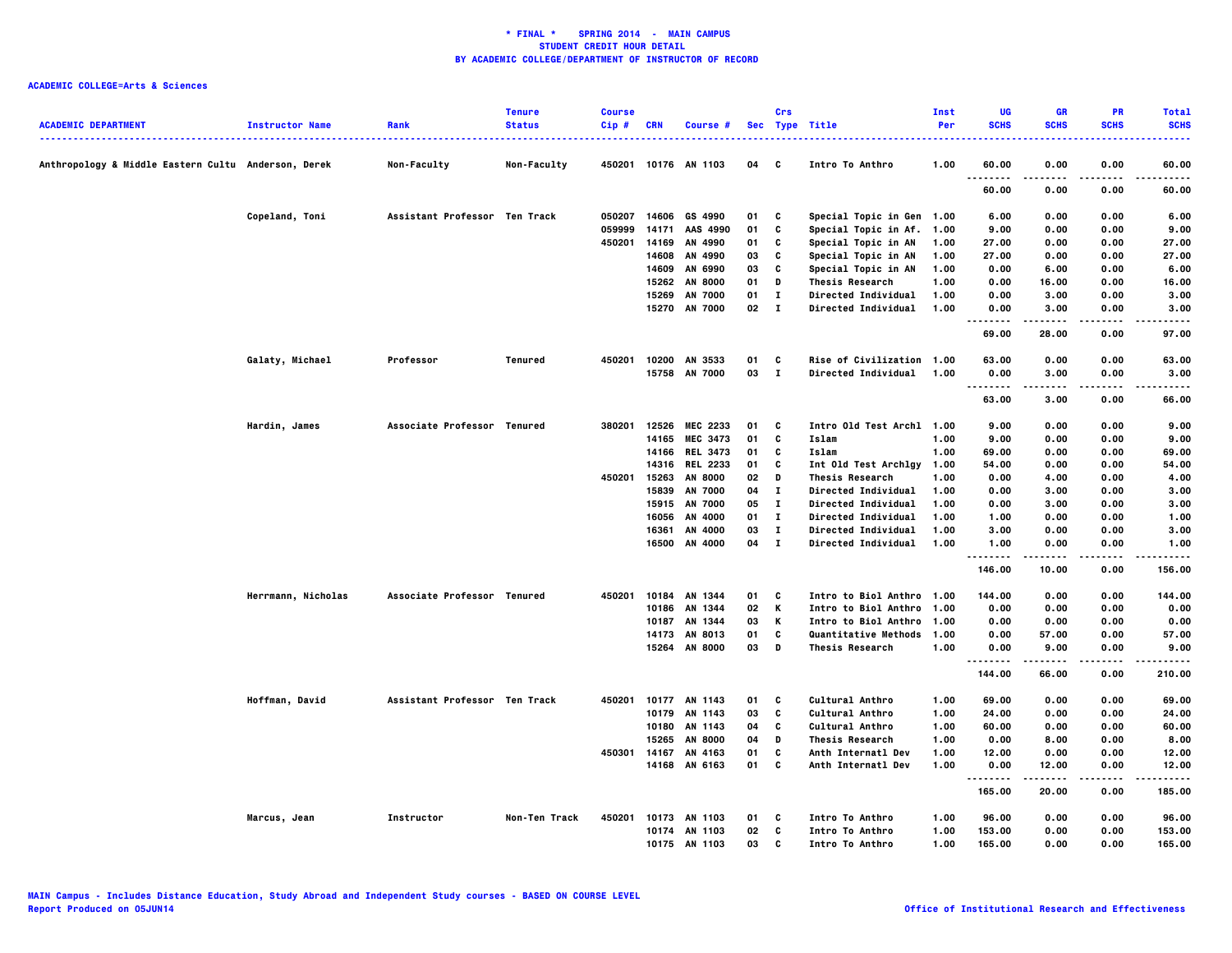| <b>ACADEMIC DEPARTMENT</b>                           | <b>Instructor Name</b> | Rank                          | <b>Tenure</b><br><b>Status</b> | <b>Course</b><br>$Cip$ # | <b>CRN</b> | Course #        |       | Crs          | Sec Type Title            | Inst<br>Per | UG<br><b>SCHS</b>                  | <b>GR</b><br><b>SCHS</b> | <b>PR</b><br><b>SCHS</b> | <b>Total</b><br><b>SCHS</b> |
|------------------------------------------------------|------------------------|-------------------------------|--------------------------------|--------------------------|------------|-----------------|-------|--------------|---------------------------|-------------|------------------------------------|--------------------------|--------------------------|-----------------------------|
|                                                      |                        |                               |                                |                          |            |                 |       |              |                           |             | --------                           |                          |                          | .                           |
|                                                      |                        |                               |                                |                          |            |                 |       |              |                           |             | 414.00                             | 0.00                     | 0.00                     | 414.00                      |
| Anthropology & Middle Eastern Cultu McClellan, Laura |                        | Non-Faculty                   | Non-Faculty                    | 450101                   | 15740      | <b>HON 3143</b> | H01 S |              | Honor Sem Social Sci 1.00 |             | 15.00                              | 0.00                     | 0.00                     | 15.00                       |
|                                                      |                        |                               |                                | 450201                   |            | 10182 AN 1143   | H01 C |              | Cultural Anthro-Hono 1.00 |             | 63.00<br>                          | 0.00                     | 0.00                     | 63.00                       |
|                                                      |                        |                               |                                |                          |            |                 |       |              |                           |             | 78.00                              | 0.00                     | 0.00                     | 78.00                       |
|                                                      | Peacock, Claude        | Professor                     | <b>Tenured</b>                 | 450201                   |            | 14163 AN 3123   | 01    | C            | N American Indians        | 1.00        | 27.00                              | 0.00                     | 0.00                     | 27.00                       |
|                                                      |                        |                               |                                |                          |            | 14178 AN 4523   | 01    | C            | Public Archaeology        | 1.00        | 18.00                              | 0.00                     | 0.00                     | 18.00                       |
|                                                      |                        |                               |                                |                          |            | 14179 AN 6523   | 01    | C            | Public Archaeology        | 1.00        | 0.00                               | 33.00                    | 0.00                     | 33.00                       |
|                                                      |                        |                               |                                |                          |            | 15266 AN 8000   | 05    | D            | <b>Thesis Research</b>    | 1.00        | 0.00<br>                           | 10.00                    | 0.00<br>----             | 10.00                       |
|                                                      |                        |                               |                                |                          |            |                 |       |              |                           |             | 45.00                              | 43.00                    | 0.00                     | 88.00                       |
|                                                      | Rafferty, Janet        | Professor                     | <b>Tenured</b>                 | 450201                   | 15267      | <b>AN 8000</b>  | 06    | D            | <b>Thesis Research</b>    | 1.00        | 0.00                               | 14.00                    | 0.00                     | 14.00                       |
|                                                      |                        |                               |                                |                          | 16247      | AN 4000         | 02    | $\mathbf{I}$ | Directed Individual       | 1.00        | 1.00                               | 0.00                     | 0.00                     | 1.00                        |
|                                                      |                        |                               |                                | 450301                   | 10194      | AN 1543         | 01    | C            | Intro To Archaeology      | 1.00        | 150.00                             | 0.00                     | 0.00                     | 150.00                      |
|                                                      |                        |                               |                                |                          |            | 14174 AN 8513   | 01    | C            | Southeastern Arch         | 1.00        | 0.00<br>                           | 21.00                    | 0.00<br>----             | 21.00<br>.                  |
|                                                      |                        |                               |                                |                          |            |                 |       |              |                           |             | 151.00                             | 35.00                    | 0.00                     | 186.00                      |
|                                                      | Zuckerman, Molly       | Assistant Professor Ten Track |                                | 450201                   | 14157      | AN 1103         | 05    | c            | Intro To Anthro           | 1.00        | 150.00                             | 0.00                     | 0.00                     | 150.00                      |
|                                                      |                        |                               |                                |                          |            | 14177 AN 8215   | 07    | E.           | Internship in Applie      | 1.00        | 0.00                               | 5.00                     | 0.00                     | 5.00                        |
|                                                      |                        |                               |                                |                          | 14732      | AN 4990         | 02    | C            | Special Topic in AN       | 1.00        | 57.00                              | 0.00                     | 0.00                     | 57.00                       |
|                                                      |                        |                               |                                |                          | 15268      | <b>AN 8000</b>  | 07    | D            | <b>Thesis Research</b>    | 1.00        | 0.00                               | 2.00                     | 0.00                     | 2.00                        |
|                                                      |                        |                               |                                |                          |            |                 |       |              |                           |             | <br>$\sim$ $\sim$ $\sim$<br>207.00 | 7.00                     | 0.00                     | 214.00                      |
| -----------------------------------                  |                        |                               |                                |                          |            |                 |       |              |                           |             | $=$ = = = = = = =                  | ========                 | ========                 | ==========                  |
| Anthropology & Middle Eastern Cultu                  |                        |                               |                                |                          |            |                 |       |              |                           |             | 1542.00                            | 212.00                   | 0.00                     | 1754.00                     |
| -------------------------------------                |                        |                               |                                |                          |            |                 |       |              |                           |             | ========                           | _____________________    |                          | ==========                  |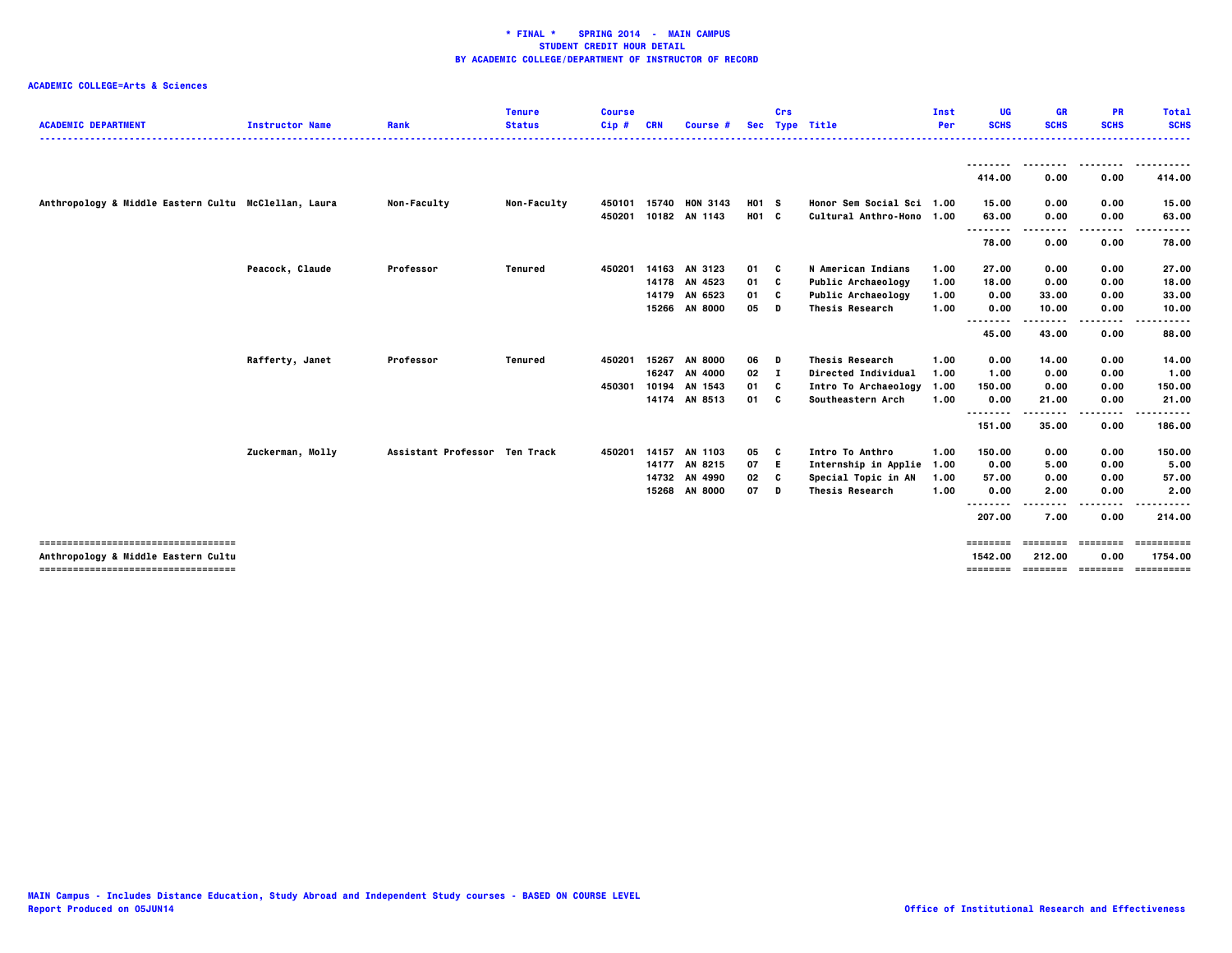| <b>ACADEMIC DEPARTMENT</b> | <b>Instructor Name</b> | Rank                          | <b>Tenure</b><br><b>Status</b> | <b>Course</b><br>Cip# | <b>CRN</b> | Course #                   |          | Crs          | Sec Type Title                                         | Inst<br>Per | UG<br><b>SCHS</b>         | <b>GR</b><br><b>SCHS</b> | <b>PR</b><br><b>SCHS</b> | <b>Total</b><br><b>SCHS</b> |
|----------------------------|------------------------|-------------------------------|--------------------------------|-----------------------|------------|----------------------------|----------|--------------|--------------------------------------------------------|-------------|---------------------------|--------------------------|--------------------------|-----------------------------|
| <b>Biological Sciences</b> | Brooks, Christopher    | Associate Professor Tenured   |                                | 261102                | 13619      | <b>BIO 8093</b>            | 501      | C            | Experm Bio & Biostat 1.00                              |             | 0.00                      | 63.00                    | 0.00                     | 63.00                       |
|                            |                        |                               |                                | 269999                | 14293      | BIO 4990                   | 01       | C            | Special Topic in BIO 1.00                              |             | 72.00                     | 0.00                     | 0.00                     | 72.00                       |
|                            |                        |                               |                                |                       | 14294      | BIO 6990                   | 01       | C            | Special Topic in BIO 1.00                              |             | 0.00                      | 3.00                     | 0.00                     | 3.00                        |
|                            |                        |                               |                                |                       | 15500      | <b>BIO 9000</b>            | 01       | D            | Research / Dissertat 1.00                              |             | 0.00                      | 9.00                     | 0.00                     | 9.00                        |
|                            |                        |                               |                                |                       |            |                            |          |              |                                                        |             | $- - - - -$<br>.<br>72.00 | -----<br>75.00           | .<br>0.00                | .<br>147.00                 |
|                            | Brown, Matthew         | Assistant Professor Ten Track |                                | 269999                | 14299      | BIO 4990                   | 03       | в            | Special Topic in BIO 1.00                              |             | 20.00                     | 0.00                     | 0.00                     | 20.00                       |
|                            |                        |                               |                                |                       |            | 14300 BIO 6990             | 03       | В            | Special Topic in BIO 1.00                              |             | 0.00<br>.                 | 20.00<br>.               | 0.00<br>.                | 20.00<br>-----              |
|                            |                        |                               |                                |                       |            |                            |          |              |                                                        |             | 20.00                     | 20.00                    | 0.00                     | 40.00                       |
|                            | Counterman, Brian      | Assistant Professor Ten Track |                                | 269999                |            | 14297 BIO 6990             | 02       | В            | Special Topic in BIO 1.00                              |             | 0.00                      | 24.00                    | 0.00                     | 24.00                       |
|                            |                        |                               |                                |                       | 15483      | <b>BIO 8000</b>            | 04       | D            | Research / Thesis                                      | 1.00        | 0.00                      | 11.00                    | 0.00                     | 11.00                       |
|                            |                        |                               |                                |                       |            | 15502 BIO 9000             | 03       | D            | Research / Dissertat 1.00                              |             | 0.00                      | 27.00                    | 0.00                     | 27.00                       |
|                            |                        |                               |                                |                       |            | 16317 BIO 4000             | $14$ I   |              | <b>Directed Individual</b>                             | 1.00        | 3.00<br>$- - - -$         | 0.00<br>.                | 0.00<br>.                | 3.00<br>.                   |
|                            |                        |                               |                                |                       |            |                            |          |              |                                                        |             | 3.00                      | 62.00                    | 0.00                     | 65.00                       |
|                            | Doffitt, Christopher   | Lecturer                      | Non-Ten Track                  | 260301                |            | 13618 BIO 8063             | 501 C    |              | Comp Study of Plants 0.90                              |             | 0.00<br>.                 | 75.60                    | 0.00                     | 75.60                       |
|                            |                        |                               |                                |                       |            |                            |          |              |                                                        |             | 0.00                      | 75.60                    | 0.00                     | 75.60                       |
|                            | Donaldson, Janet       | Associate Professor Tenured   |                                | 260501                | 10459      | <b>BIO 3304</b>            | 01       | C            | General Microbiology 1.00                              |             | 864.00                    | 0.00                     | 0.00                     | 864.00                      |
|                            |                        |                               |                                | 269999                | 15485      | <b>BIO 8000</b>            | 06       | D            | Research / Thesis                                      | 1.00        | 0.00                      | 8.00                     | 0.00                     | 8.00                        |
|                            |                        |                               |                                |                       |            | 15503 BIO 9000             | 04       | D            | Research / Dissertat 1.00                              |             | 0.00                      | 21.00                    | 0.00                     | 21.00                       |
|                            |                        |                               |                                |                       |            | 16099 BIO 4000             | 08       | $\mathbf{I}$ | <b>Directed Individual</b>                             | 1.00        | 3.00<br>--------          | 0.00<br>.                | 0.00<br>.                | 3.00<br>-----               |
|                            |                        |                               |                                |                       |            |                            |          |              |                                                        |             | 867.00                    | 29.00                    | 0.00                     | 896.00                      |
|                            | Echols, Jeffrey        | Instructor                    | <b>Non-Ten Track</b>           | 260501                | 10460      | BIO 3304                   | 02       | Κ            | General Microbiology 1.00                              |             | 0.00                      | 0.00                     | 0.00                     | 0.00                        |
|                            |                        |                               |                                |                       | 10461      | BIO 3304                   | 03       | Κ            | General Microbiology 1.00                              |             | 0.00                      | 0.00                     | 0.00                     | 0.00                        |
|                            |                        |                               |                                |                       |            | 10462 BIO 3304             | 04       | Κ            | General Microbiology 1.00                              |             | 0.00                      | 0.00                     | 0.00                     | 0.00                        |
|                            |                        |                               |                                |                       |            | 10463 BIO 3304             | 05       | Κ            | General Microbiology 1.00                              |             | 0.00                      | 0.00                     | 0.00                     | 0.00                        |
|                            |                        |                               |                                |                       | 10465      | BIO 3304                   | 07       | Κ            | General Microbiology 1.00                              |             | 0.00                      | 0.00                     | 0.00                     | 0.00                        |
|                            |                        |                               |                                |                       | 15575      | BIO 3304                   | 08       | Κ            | General Microbiology 1.00                              |             | 0.00                      | 0.00                     | 0.00                     | 0.00                        |
|                            |                        |                               |                                | 260701                | 10386      | <b>BIO 1004</b>            | 01       | C            | Anatomy & Physiology 1.00                              |             | 800.00                    | 0.00                     | 0.00                     | 800.00                      |
|                            |                        |                               |                                |                       | 10387      | <b>BIO 1004</b>            | 02       | Κ            | Anatomy & Physiology 1.00                              |             | 0.00                      | 0.00                     | 0.00                     | 0.00                        |
|                            |                        |                               |                                |                       | 10388      | <b>BIO 1004</b>            | 03       | Κ            | Anatomy & Physiology 1.00                              |             | 0.00                      | 0.00                     | 0.00                     | 0.00                        |
|                            |                        |                               |                                |                       | 10389      | BIO 1004<br>10390 BIO 1004 | 04<br>05 | Κ<br>Κ       | Anatomy & Physiology 1.00                              |             | 0.00<br>0.00              | 0.00<br>0.00             | 0.00<br>0.00             | 0.00<br>0.00                |
|                            |                        |                               |                                |                       |            |                            |          | Κ            | Anatomy & Physiology 1.00                              |             | 0.00                      | 0.00                     | 0.00                     |                             |
|                            |                        |                               |                                |                       | 10391      | BIO 1004<br>10392 BIO 1004 | 06<br>07 | Κ            | Anatomy & Physiology 1.00<br>Anatomy & Physiology 1.00 |             | 0.00                      | 0.00                     | 0.00                     | 0.00<br>0.00                |
|                            |                        |                               |                                |                       |            | 10394 BIO 1004             | 09       | Κ            | Anatomy & Physiology 1.00                              |             | 0.00                      | 0.00                     | 0.00                     | 0.00                        |
|                            |                        |                               |                                |                       |            |                            |          |              |                                                        |             | .<br>800.00               | 0.00                     | 0.00                     | 800.00                      |
|                            | Ervin, Gary            | Professor                     | Tenured                        | 260301                |            | 13618 BIO 8063             | 501 C    |              | Comp Study of Plants 0.10                              |             | 0.00                      | 8.40                     | 0.00                     | 8.40                        |
|                            |                        |                               |                                | 261305                | 14289      | BIO 4233                   | 01       | C            | Living w Global Chan 1.00                              |             | 132.00                    | 0.00                     | 0.00                     | 132.00                      |
|                            |                        |                               |                                |                       | 14503      | <b>BIO 6233</b>            | 01       | C            | Living w Global Chan 1.00                              |             | 0.00                      | 3.00                     | 0.00                     | 3.00                        |
|                            |                        |                               |                                | 269999                | 15487      | <b>BIO 8000</b>            | 08       | D            | Research / Thesis                                      | 1.00        | 0.00                      | 8.00                     | 0.00                     | 8.00                        |
|                            |                        |                               |                                |                       | 15505      | <b>BIO 9000</b>            | 06       | D            | Research / Dissertat 1.00                              |             | 0.00<br>.                 | 3.00<br>.                | 0.00<br>.                | 3.00<br>.                   |
|                            |                        |                               |                                |                       |            |                            |          |              |                                                        |             | 132.00                    | 22,40                    | 0.00                     | 154.40                      |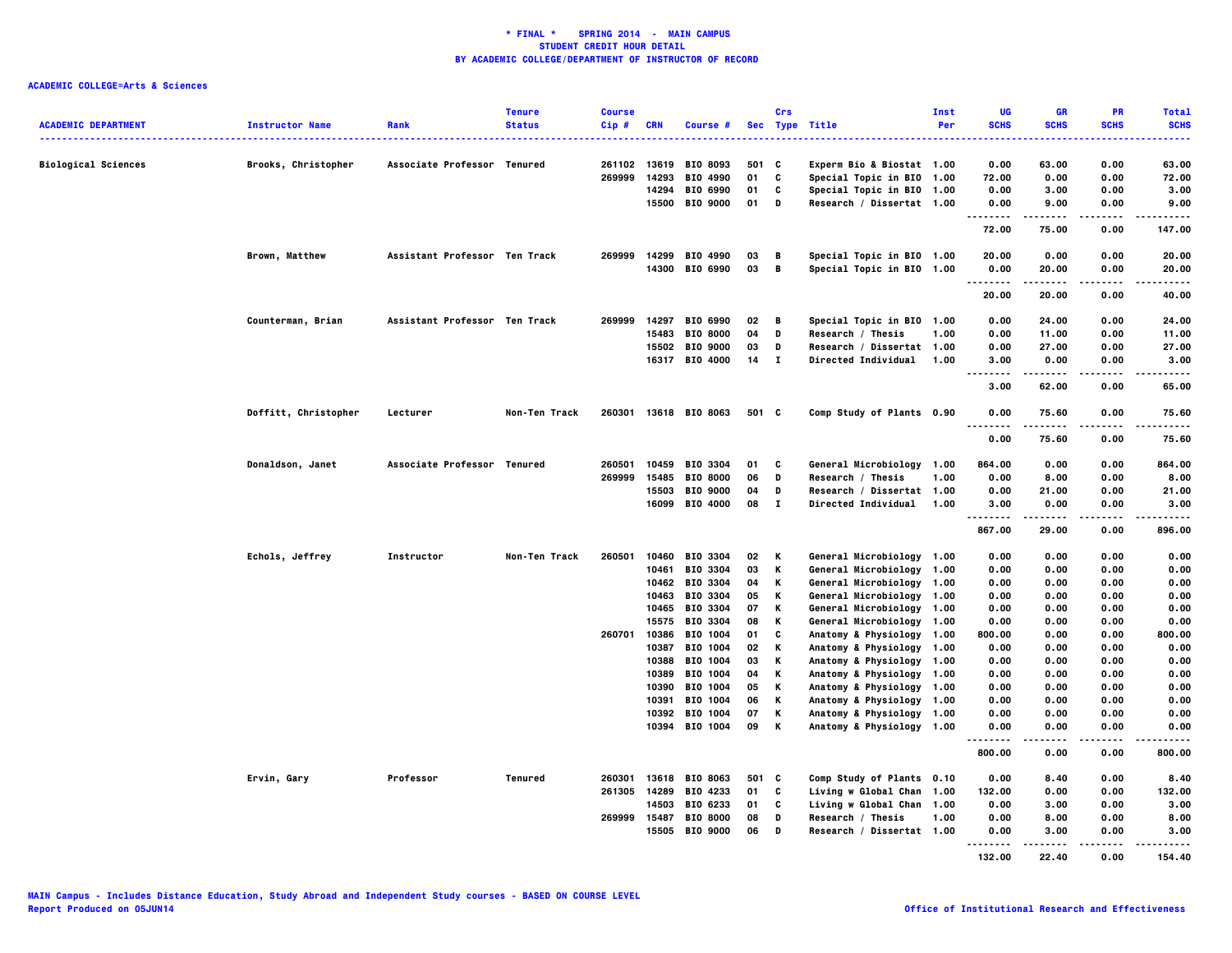|                            |                        |                             | <b>Tenure</b> | <b>Course</b> |                |                      |          | Crs               |                                               | Inst         | UG           | <b>GR</b>    | PR           | <b>Total</b>  |
|----------------------------|------------------------|-----------------------------|---------------|---------------|----------------|----------------------|----------|-------------------|-----------------------------------------------|--------------|--------------|--------------|--------------|---------------|
| <b>ACADEMIC DEPARTMENT</b> | <b>Instructor Name</b> | Rank                        | <b>Status</b> | Cip#          | <b>CRN</b>     | Course #             |          |                   | Sec Type Title<br>--------------------------- | Per          | <b>SCHS</b>  | <b>SCHS</b>  | <b>SCHS</b>  | <b>SCHS</b>   |
| <b>Biological Sciences</b> | Gordon, Donna          | Associate Professor Tenured |               | 260101        | 13620          | BIO 8191             | 501 S    |                   | Seminar in General B 1.00                     |              | 0.00         | 2.00         | 0.00         | 2.00          |
|                            |                        |                             |               | 260401        | 13617          | BIO 8033             | 501      | C                 | Adv. Cell Biology                             | 1.00         | 0.00         | 102.00       | 0.00         | 102.00        |
|                            |                        |                             |               | 260706        | 14286          | BIO 4114             | 01       | В                 | Cellular Physiology                           | 1.00         | 80.00        | 0.00         | 0.00         | 80.00         |
|                            |                        |                             |               |               |                | 14292 BIO 6114       | 01       | B                 | Cellular Physiology                           | 1.00         | 0.00         | 36.00        | 0.00         | 36.00         |
|                            |                        |                             |               | 269999        | 15488          | <b>BIO 8000</b>      | 09       | D                 | Research / Thesis                             | 1.00         | 0.00         | 5.00         | 0.00         | 5.00          |
|                            |                        |                             |               |               | 16198          | BIO 4000             | 09       | $\mathbf{I}$      | <b>Directed Individual</b>                    | 1.00         | 1.00<br>.    | 0.00         | 0.00         | 1.00<br>----- |
|                            |                        |                             |               |               |                |                      |          |                   |                                               |              | 81.00        | 145.00       | 0.00         | 226.00        |
|                            | Holder, Thomas         | Instructor                  | Non-Ten Track | 260101        | 10430          | BIO 1144             | 01       | C                 | <b>Biology II</b>                             | 1.00         | 848.00       | 0.00         | 0.00         | 848.00        |
|                            |                        |                             |               |               |                | 10432 BIO 1144       | 03       | C                 | <b>Biology II</b>                             | 1.00         | 848.00       | 0.00         | 0.00         | 848.00        |
|                            |                        |                             |               |               | 10433          | BIO 1144             | 04       | К                 | <b>Biology II</b>                             | 0.50         | 0.00         | 0.00         | 0.00         | 0.00          |
|                            |                        |                             |               |               | 10434          | BIO 1144             | 05       | К                 | <b>Biology II</b>                             | 0.50         | 0.00         | 0.00         | 0.00         | 0.00          |
|                            |                        |                             |               |               | 10435          | BIO 1144             | 06       | К                 | <b>Biology II</b>                             | 0.50         | 0.00         | 0.00         | 0.00         | 0.00          |
|                            |                        |                             |               |               | 10436          | BIO 1144             | 07       | К                 | <b>Biology II</b>                             | 0.50         | 0.00         | 0.00         | 0.00         | 0.00          |
|                            |                        |                             |               |               | 10437          | BIO 1144             | 08       | К<br>K            | <b>Biology II</b>                             | 0.50         | 0.00         | 0.00         | 0.00         | 0.00          |
|                            |                        |                             |               |               | 10438          | BIO 1144             | 09       |                   | <b>Biology II</b>                             | 0.50         | 0.00         | 0.00         | 0.00         | 0.00          |
|                            |                        |                             |               |               | 10439          | BIO 1144             | 10       | К                 | <b>Biology II</b>                             | 0.50         | 0.00         | 0.00         | 0.00         | 0.00          |
|                            |                        |                             |               |               | 10440          | BIO 1144             | 11<br>13 | К<br>К            | <b>Biology II</b>                             | 0.50<br>0.50 | 0.00<br>0.00 | 0.00<br>0.00 | 0.00<br>0.00 | 0.00<br>0.00  |
|                            |                        |                             |               |               | 10441<br>10442 | BIO 1144<br>BIO 1144 | 14       | К                 | <b>Biology II</b><br><b>Biology II</b>        | 0.50         | 0.00         | 0.00         | 0.00         | 0.00          |
|                            |                        |                             |               |               | 10443          | BIO 1144             | 15       | К                 | <b>Biology II</b>                             | 0.50         | 0.00         | 0.00         | 0.00         | 0.00          |
|                            |                        |                             |               |               | 10444          | BIO 1144             | 16       | Κ                 | <b>Biology II</b>                             | 0.50         | 0.00         | 0.00         | 0.00         | 0.00          |
|                            |                        |                             |               |               | 10445          | BIO 1144             | 17       | К                 | <b>Biology II</b>                             | 0.50         | 0.00         | 0.00         | 0.00         | 0.00          |
|                            |                        |                             |               |               | 10446          | BIO 1144             | 18       | К                 | <b>Biology II</b>                             | 0.50         | 0.00         | 0.00         | 0.00         | 0.00          |
|                            |                        |                             |               | 10447         | BIO 1144       | 19                   | К        | <b>Biology II</b> | 0.50                                          | 0.00         | 0.00         | 0.00         | 0.00         |               |
|                            |                        |                             |               |               | 10448          | BIO 1144             | 20       | К                 | <b>Biology II</b>                             | 0.50         | 0.00         | 0.00         | 0.00         | 0.00          |
|                            |                        |                             |               | 260701        | 10397          | BIO 1023             | 03       | К                 | <b>Plants &amp; Humans</b>                    | 1.00         | 0.00         | 0.00         | 0.00         | 0.00          |
|                            |                        |                             |               |               | 10398          | BIO 1023             | 04       | К                 | <b>Plants &amp; Humans</b>                    | 1.00         | 0.00         | 0.00         | 0.00         | 0.00          |
|                            |                        |                             |               |               | 10399          | BIO 1023             | 05       | К                 | <b>Plants &amp; Humans</b>                    | 1.00         | 0.00         | 0.00         | 0.00         | 0.00          |
|                            |                        |                             |               |               | 10400          | BIO 1023             | 06       | К                 | <b>Plants &amp; Humans</b>                    | 1.00         | 0.00         | 0.00         | 0.00         | 0.00          |
|                            |                        |                             |               |               | 10401          | BIO 1023             | 07       | К                 | <b>Plants &amp; Humans</b>                    | 1.00         | 0.00         | 0.00         | 0.00         | 0.00          |
|                            |                        |                             |               |               | 10402          | BIO 1023             | 08       | К                 | <b>Plants &amp; Humans</b>                    | 1.00         | 0.00         | 0.00         | 0.00         | 0.00          |
|                            |                        |                             |               |               | 10403          | <b>BIO 1023</b>      | 09       | К                 | <b>Plants &amp; Humans</b>                    | 1.00         | 0.00         | 0.00         | 0.00         | 0.00          |
|                            |                        |                             |               |               | 10404          | BIO 1023             | 10       | К                 | <b>Plants &amp; Humans</b>                    | 1.00         | 0.00         | 0.00         | 0.00         | 0.00          |
|                            |                        |                             |               |               | 10467          | BIO 3524             | 01       | C                 | <b>Biol Of Vertebrates</b>                    | 1.00         | 248.00       | 0.00         | 0.00         | 248.00        |
|                            |                        |                             |               |               | 10468          | BIO 3524             | 02       | К                 | <b>Biol Of Vertebrates</b>                    | 1.00         | 0.00         | 0.00         | 0.00         | 0.00          |
|                            |                        |                             |               |               | 10469          | BIO 3524             | 03       | К                 | <b>Biol Of Vertebrates</b>                    | 1.00         | 0.00<br>.    | 0.00<br>.    | 0.00<br>.    | 0.00<br>.     |
|                            |                        |                             |               |               |                |                      |          |                   |                                               |              | 1944.00      | 0.00         | 0.00         | 1944.00       |
|                            | Kaplan, Evan           | Instructor                  | Non-Ten Track | 260101        |                | 10419 BIO 1134       | 01       | c                 | <b>Biology I</b>                              | 1.00         | 856.00       | 0.00         | 0.00         | 856.00        |
|                            |                        |                             |               |               | 10420          | BIO 1134             | 02       | C                 | <b>Biology I</b>                              | 1.00         | 780.00       | 0.00         | 0.00         | 780.00        |
|                            |                        |                             |               |               | 10421          | BIO 1134             | 03       | К                 | <b>Biology I</b>                              | 0.50         | 0.00         | 0.00         | 0.00         | 0.00          |
|                            |                        |                             |               |               |                | 10422 BIO 1134       | 04       | К                 | <b>Biology I</b>                              | 0.50         | 0.00         | 0.00         | 0.00         | 0.00          |
|                            |                        |                             |               |               | 10423          | BIO 1134             | 05       | К                 | <b>Biology I</b>                              | 0.50         | 0.00         | 0.00         | 0.00         | 0.00          |
|                            |                        |                             |               |               |                | 10424 BIO 1134       | 06       | K                 | <b>Biology I</b>                              | 0.50         | 0.00         | 0.00         | 0.00         | 0.00          |
|                            |                        |                             |               |               | 10425          | BIO 1134             | 07       | Κ                 | <b>Biology I</b>                              | 0.50         | 0.00         | 0.00         | 0.00         | 0.00          |
|                            |                        |                             |               |               | 10426          | BIO 1134             | 08       | К                 | <b>Biology I</b>                              | 0.50         | 0.00         | 0.00         | 0.00         | 0.00<br>0.00  |
|                            |                        |                             |               |               | 10427<br>10428 | BIO 1134<br>BIO 1134 | 09<br>10 | К<br>К            | <b>Biology I</b>                              | 0.50<br>0.50 | 0.00<br>0.00 | 0.00<br>0.00 | 0.00<br>0.00 | 0.00          |
|                            |                        |                             |               |               | 10429          | BIO 1134             | 12       | К                 | <b>Biology I</b>                              |              | 0.00         | 0.00         | 0.00         | 0.00          |
|                            |                        |                             |               | 260401        | 10449          | BIO 2103             | 01       | C                 | <b>Biology I</b><br>Cell Biology              | 0.50<br>1.00 | 639.00       | 0.00         | 0.00         | 639.00        |
|                            |                        |                             |               | 260706        |                | 10492 BIO 4514       | 02       | Κ                 | Animal Physiology                             | 1.00         | 0.00         | 0.00         | 0.00         | 0.00          |
|                            |                        |                             |               |               | 10493          | BIO 4514             | 03       | К                 | Animal Physiology                             | 1.00         | 0.00         | 0.00         | 0.00         | 0.00          |
|                            |                        |                             |               |               |                |                      |          |                   |                                               |              |              |              |              |               |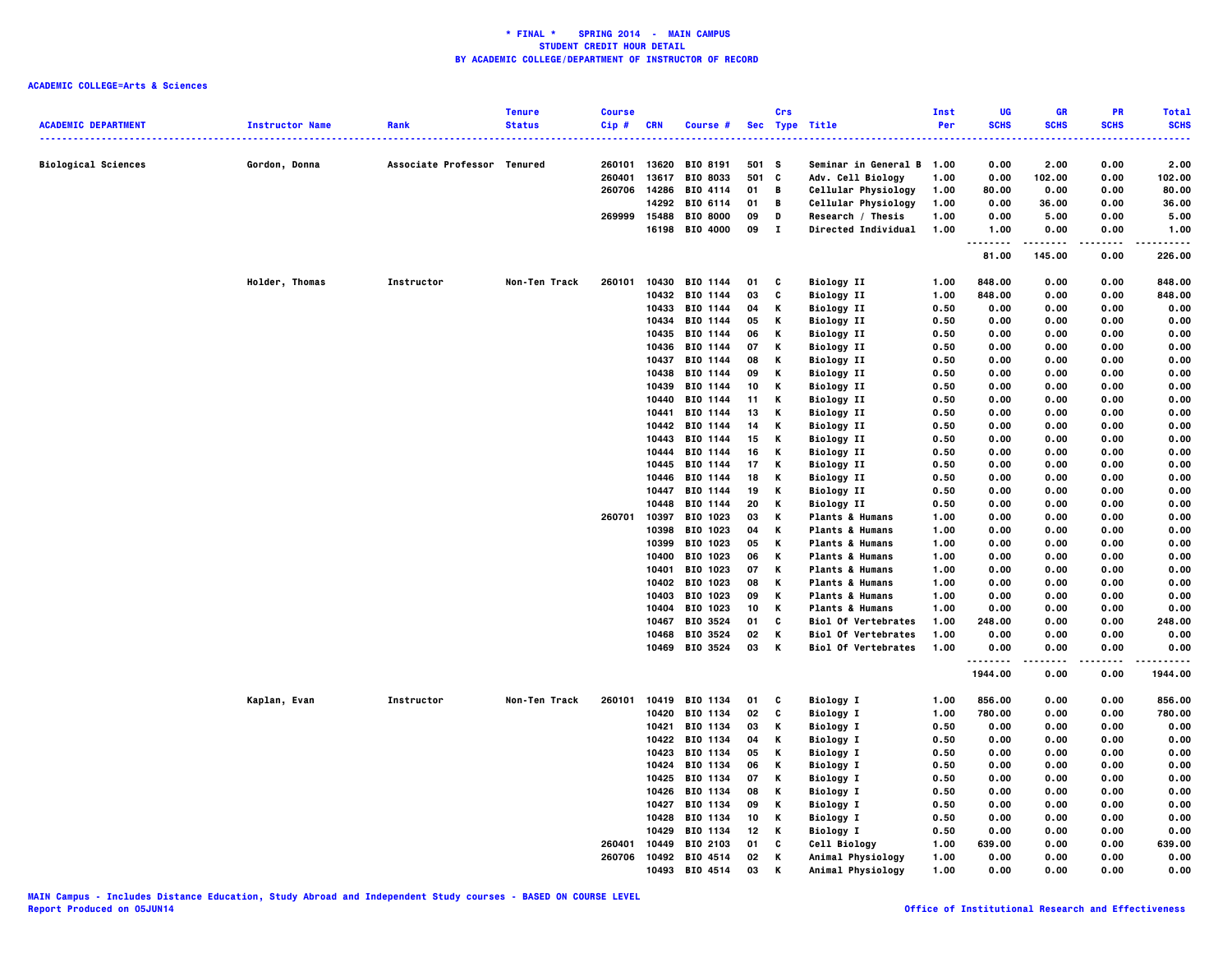|                            |                        |                               | <b>Tenure</b> | <b>Course</b> |              |                       |    | Crs          |                            | <b>Inst</b> | UG                | <b>GR</b>     | PR          | <b>Total</b>            |
|----------------------------|------------------------|-------------------------------|---------------|---------------|--------------|-----------------------|----|--------------|----------------------------|-------------|-------------------|---------------|-------------|-------------------------|
| <b>ACADEMIC DEPARTMENT</b> | <b>Instructor Name</b> | Rank                          | <b>Status</b> | Cip#          | <b>CRN</b>   | Course #              |    |              | Sec Type Title             | Per         | <b>SCHS</b>       | <b>SCHS</b>   | <b>SCHS</b> | <b>SCHS</b>             |
| <b>Biological Sciences</b> | Kaplan, Evan           | Instructor                    | Non-Ten Track | 260706        | 10494        | BIO 4514              | 04 | Κ            | Animal Physiology          | 1.00        | 0.00              | 0.00          | 0.00        | 0.00                    |
|                            |                        |                               |               |               |              | 10514 BIO 6514        | 04 | K            | Animal Physiology          | 1.00        | 0.00              | 0.00          | 0.00        | 0.00                    |
|                            |                        |                               |               |               |              |                       |    |              |                            |             | .<br>2275.00      | 0.00          | .<br>0.00   | . <b>.</b> .<br>2275.00 |
|                            | Klink, Vincent         | Assistant Professor Ten Track |               | 260307        |              | 10479 BIO 4214        | 01 | C            | Gen Plant Physiology 1.00  |             | 100.00            | 0.00          | 0.00        | 100.00                  |
|                            |                        |                               |               |               |              | 10480 BIO 4214        | 02 | K            | Gen Plant Physiology 1.00  |             | 0.00              | 0.00          | 0.00        | 0.00                    |
|                            |                        |                               |               |               |              | 10501 BIO 6214        | 01 | C            | Gen Plant Physiology 1.00  |             | 0.00              | 16.00         | 0.00        | 16.00                   |
|                            |                        |                               |               |               |              | 10502 BIO 6214        | 02 | Κ            | Gen Plant Physiology 1.00  |             | 0.00              | 0.00          | 0.00        | 0.00                    |
|                            |                        |                               |               | 269999        | 15489        | <b>BIO 8000</b>       | 10 | D            | Research / Thesis          | 1.00        | 0.00              | 3.00          | 0.00        | 3.00                    |
|                            |                        |                               |               |               | 15507        | <b>BIO 9000</b>       | 08 | D            | Research / Dissertat 1.00  |             | 0.00              | 12.00         | 0.00        | 12.00                   |
|                            |                        |                               |               |               | 15611        | BIO 4000              | 01 | п            | <b>Directed Individual</b> | 1.00        | 3.00              | 0.00          | 0.00        | 3.00                    |
|                            |                        |                               |               |               |              | 16016 BIO 4000        | 07 | $\mathbf{I}$ | <b>Directed Individual</b> | 1.00        | 1.00              | 0.00<br>.     | 0.00<br>.   | 1.00<br>.               |
|                            |                        |                               |               |               |              |                       |    |              |                            |             | <br>104.00        | 31.00         | 0.00        | 135.00                  |
|                            | Lopez, Job             | Assistant Professor Ten Track |               | 260501        |              | 10485 BIO 4413        | 01 | C            | Immunology                 | 1.00        | 639.00            | 0.00          | 0.00        | 639.00                  |
|                            |                        |                               |               |               | 10507        | BIO 6413              | 01 | C            | Immunology                 | 1.00        | 0.00              | 15.00         | 0.00        | 15.00                   |
|                            |                        |                               |               |               |              | 269999 10515 BIO 8011 | 01 | s            | Seminar I                  | 1.00        | 0.00              | 36.00         | 0.00        | 36.00                   |
|                            |                        |                               |               |               |              | 10516 BIO 8021        | 01 | <b>S</b>     | Seminar II                 | 1.00        | 0.00              | 6.00          | 0.00        | 6.00                    |
|                            |                        |                               |               |               | 15490        | <b>BIO 8000</b>       | 11 | D            | Research / Thesis          | 1.00        | 0.00              | 16.00         | 0.00        | 16.00                   |
|                            |                        |                               |               |               |              | 16420 BIO 4000        | 17 | $\mathbf{I}$ | Directed Individual        | 1.00        | 3.00<br>--------  | 0.00<br>.     | 0.00<br>.   | 3.00<br>.               |
|                            |                        |                               |               |               |              |                       |    |              |                            |             | 642.00            | 73.00         | 0.00        | 715.00                  |
|                            | Outlaw, Diana          | Assistant Professor Ten Track |               |               | 260706 10491 | BIO 4514              | 01 | - C          | Animal Physiology          | 1.00        | 588.00            | 0.00          | 0.00        | 588.00                  |
|                            |                        |                               |               |               | 10511        | BIO 6514              | 01 | C            | Animal Physiology          | 1.00        | 0.00              | 8.00          | 0.00        | 8.00                    |
|                            |                        |                               |               | 269999        | 15492        | <b>BIO 8000</b>       | 13 | D            | Research / Thesis          | 1.00        | 0.00              | 17.00         | 0.00        | 17.00                   |
|                            |                        |                               |               |               |              | 16404 BIO 7000        | 02 | $\mathbf{I}$ | <b>Directed Individual</b> | 1.00        | 0.00              | 1.00          | 0.00        | 1.00                    |
|                            |                        |                               |               |               |              | 16406 BIO 4000        | 16 | $\mathbf{I}$ | <b>Directed Individual</b> | 1.00        | 2.00<br>.         | 0.00<br>.     | 0.00<br>.   | 2.00<br>.               |
|                            |                        |                               |               |               |              |                       |    |              |                            |             | 590.00            | 26.00         | 0.00        | 616.00                  |
|                            | Range, Ryan            | Assistant Professor Ten Track |               | 260701        | 14290        | BIO 4504              | 01 | B            | Compar Verte Embryo        | 1.00        | 80.00             | 0.00          | 0.00        | 80.00                   |
|                            |                        |                               |               |               | 14291        | BIO 6504              | 01 | $\mathbf B$  | Compar Verte Embryo        | 1.00        | 0.00              | 8.00          | 0.00        | 8.00                    |
|                            |                        |                               |               | 269999        | 15511        | <b>BIO 9000</b>       | 12 | D            | Research / Dissertat       | 1.00        | 0.00              | 1.00          | 0.00        | 1.00                    |
|                            |                        |                               |               |               | 15681        | <b>BIO 4000</b>       | 03 | $\mathbf{I}$ | <b>Directed Individual</b> | 1.00        | 3.00              | 0.00          | 0.00        | 3.00                    |
|                            |                        |                               |               |               |              | 15762 BIO 4000        | 04 | $\mathbf{I}$ | <b>Directed Individual</b> | 1.00        | 3.00              | 0.00          | 0.00        | 3.00                    |
|                            |                        |                               |               |               |              |                       |    |              |                            |             | .<br>86.00        | 9.00          | 0.00        | 95.00                   |
|                            | Reese, Mary            | Instructor                    | Non-Ten Track | 260701        |              | 10395 BIO 1023        | 01 | C            | <b>Plants &amp; Humans</b> | 1.00        | 594.00            | 0.00          | 0.00        | 594.00                  |
|                            |                        |                               |               |               | 10396        | BIO 1023              | 02 | C            | <b>Plants &amp; Humans</b> | 1.00        | 594.00            | 0.00          | 0.00        | 594.00                  |
|                            |                        |                               |               |               | 269999 16451 | BIO 4000              | 18 | $\mathbf{I}$ | <b>Directed Individual</b> | 1.00        | 1.00              | 0.00          | 0.00        | 1.00                    |
|                            |                        |                               |               |               |              | 16452 BIO 4000        | 19 | $\mathbf{I}$ | <b>Directed Individual</b> | 1.00        | 1.00              | 0.00          | 0.00        | 1.00                    |
|                            |                        |                               |               |               |              | 511005 10472 BIO 4100 | 01 | H            | Med Tech Clinicals         | 1.00        | 36.00<br>-------- | 0.00<br>----- | 0.00<br>.   | 36.00<br>.              |
|                            |                        |                               |               |               |              |                       |    |              |                            |             | 1226.00           | 0.00          | 0.00        | 1226.00                 |
|                            | Reichert, Nancy        | Professor                     | Tenured       |               |              | 269999 15494 BIO 8000 | 15 | - 0          | Research / Thesis          | 1.00        | 0.00<br>          | 1.00          | 0.00        | 1.00                    |
|                            |                        |                               |               |               |              |                       |    |              |                            |             | 0.00              | 1.00          | 0.00        | 1.00                    |
|                            | Stewart, James         | Assistant Professor Ten Track |               |               |              | 240101 15916 HON 4003 | 02 | $\mathbf{I}$ | Oxbridge Tutorial          | 1.00        | 3.00              | 0.00          | 0.00        | 3.00                    |
|                            |                        |                               |               |               | 16273        | <b>HON 4000</b>       | 13 | л.           | Directed Individual        | 1.00        | 1.00              | 0.00          | 0.00        | 1.00                    |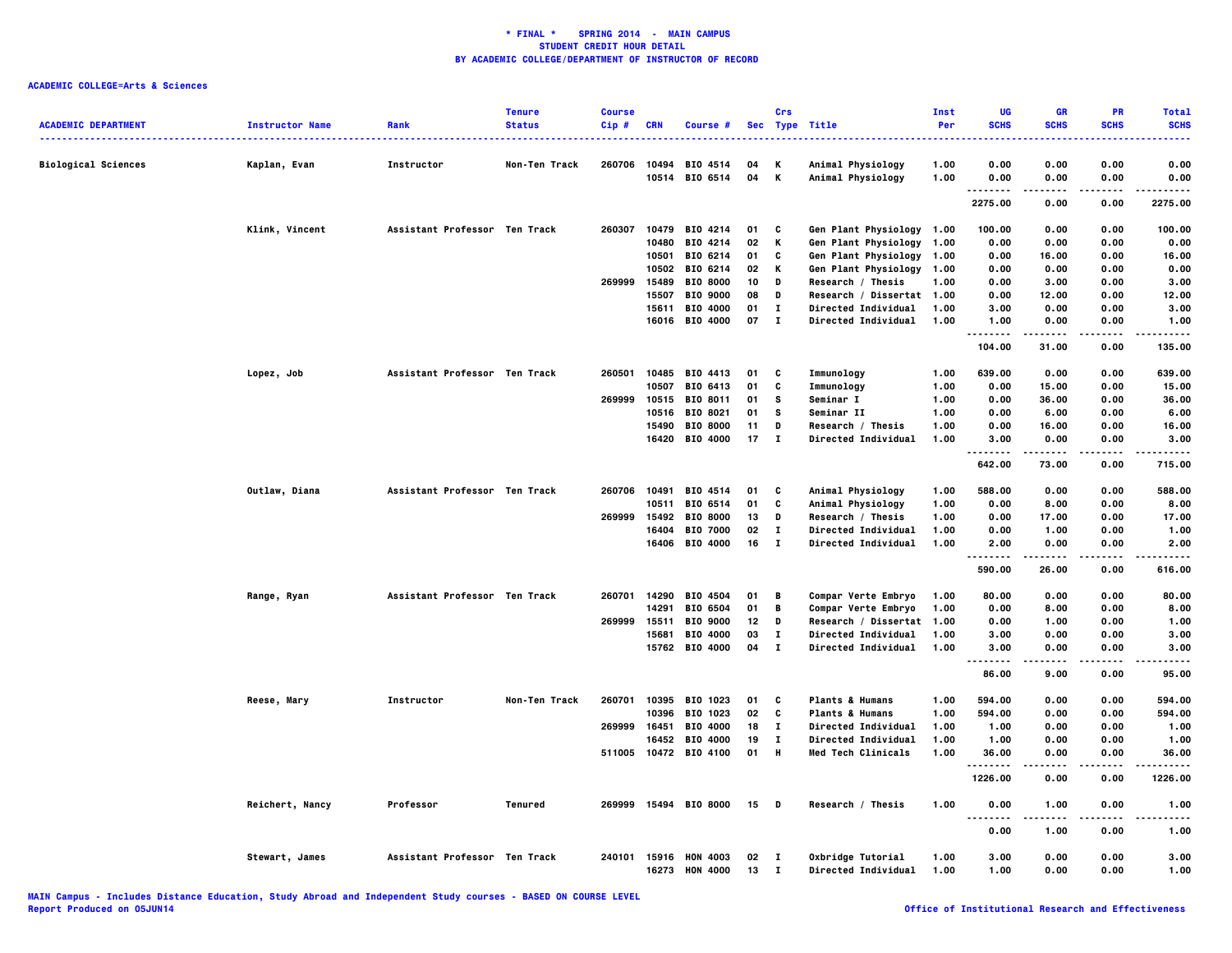| <b>ACADEMIC DEPARTMENT</b> | <b>Instructor Name</b> | Rank                          | <b>Tenure</b><br><b>Status</b> | <b>Course</b><br>Cip# | <b>CRN</b> | Course #        |     | Crs          | Sec Type Title             | Inst<br>Per | UG<br><b>SCHS</b>   | <b>GR</b><br><b>SCHS</b> | PR<br><b>SCHS</b> | <b>Total</b><br><b>SCHS</b> |
|----------------------------|------------------------|-------------------------------|--------------------------------|-----------------------|------------|-----------------|-----|--------------|----------------------------|-------------|---------------------|--------------------------|-------------------|-----------------------------|
|                            |                        |                               |                                |                       |            |                 |     |              |                            |             |                     |                          |                   |                             |
| <b>Biological Sciences</b> | Stewart, James         | Assistant Professor Ten Track |                                | 240101                | 16274      | <b>HON 4000</b> | 14  | $\mathbf{I}$ | <b>Directed Individual</b> | 1.00        | 1.00                | 0.00                     | 0.00              | 1.00                        |
|                            |                        |                               |                                |                       | 16275      | <b>HON 4000</b> | 15  | $\bf{I}$     | <b>Directed Individual</b> | 1.00        | 1.00                | 0.00                     | 0.00              | 1.00                        |
|                            |                        |                               |                                | 260701                | 10450      | BIO 3014        | 01  | C            | Human Physiology           | 1.00        | 1312.00             | 0.00                     | 0.00              | 1312.00                     |
|                            |                        |                               |                                |                       | 10451      | BIO 3014        | 02  | Κ            | Human Physiology           | 1.00        | 0.00                | 0.00                     | 0.00              | 0.00                        |
|                            |                        |                               |                                |                       |            | 10452 BIO 3014  | 03  | Κ            | Human Physiology           | 1.00        | 0.00                | 0.00                     | 0.00              | 0.00                        |
|                            |                        |                               |                                |                       | 10453      | BIO 3014        | 04  | Κ            | Human Physiology           | 1.00        | 0.00                | 0.00                     | 0.00              | 0.00                        |
|                            |                        |                               |                                |                       | 10454      | BIO 3014        | 05  | Κ            | Human Physiology           | 1.00        | 0.00                | 0.00                     | 0.00              | 0.00                        |
|                            |                        |                               |                                |                       | 10455      | BIO 3014        | 06  | Κ            | Human Physiology           | 1.00        | 0.00                | 0.00                     | 0.00              | 0.00                        |
|                            |                        |                               |                                |                       | 14284      | <b>BIO 3014</b> | 07  | Κ            | Human Physiology           | 1.00        | 0.00                | 0.00                     | 0.00              | 0.00                        |
|                            |                        |                               |                                |                       | 14285      | BIO 3014        | 08  | Κ            | <b>Human Physiology</b>    | 1.00        | 0.00                | 0.00                     | 0.00              | 0.00                        |
|                            |                        |                               |                                | 269999                | 15495      | <b>BIO 8000</b> | 16  | D            | Research / Thesis          | 1.00        | 0.00                | 5.00                     | 0.00              | 5.00                        |
|                            |                        |                               |                                |                       |            | 15513 BIO 9000  | 14  | D            | Research / Dissertat 1.00  |             | 0.00<br>.           | 12.00                    | 0.00              | 12.00                       |
|                            |                        |                               |                                |                       |            |                 |     |              |                            |             | 1318.00             | 17.00                    | 0.00              | 1335.00                     |
|                            | Thornton, Justin       | Assistant Professor Ten Track |                                | 260699                | 10489      | BIO 4443        | 01  | C            | <b>Bacterial Genetics</b>  | 1.00        | 108.00              | 0.00                     | 0.00              | 108.00                      |
|                            |                        |                               |                                |                       | 10510      | BIO 6443        | 01  | C            | <b>Bacterial Genetics</b>  | 1.00        | 0.00                | 24.00                    | 0.00              | 24.00                       |
|                            |                        |                               |                                | 269999                | 15496      | <b>BIO 8000</b> | 17  | D            | Research / Thesis          | 1.00        | 0.00                | 8.00                     | 0.00              | 8.00                        |
|                            |                        |                               |                                |                       | 16003      | <b>BIO 4000</b> | 06  | $\mathbf{I}$ | Directed Individual        | 1.00        | 3.00<br>.           | 0.00<br>.                | 0.00<br>.         | 3.00<br>.                   |
|                            |                        |                               |                                |                       |            |                 |     |              |                            |             | 111.00              | 32.00                    | 0.00              | 143.00                      |
|                            | Wallace, Lisa          | Associate Professor Tenured   |                                | 260399                | 10475      | BIO 4203        | 01  | C            | Tax Of Spermatophyte 1.00  |             | 63.00               | 0.00                     | 0.00              | 63.00                       |
|                            |                        |                               |                                |                       | 10476      | BIO 4203        | 02  | К            | Tax Of Spermatophyte 1.00  |             | 0.00                | 0.00                     | 0.00              | 0.00                        |
|                            |                        |                               |                                |                       | 10477      | <b>BIO 4203</b> | 03  | Κ            | Tax Of Spermatophyte 1.00  |             | 0.00                | 0.00                     | 0.00              | 0.00                        |
|                            |                        |                               |                                |                       | 10498      | <b>BIO 6203</b> | 01  | C            | Tax Of Spermatophyte 1.00  |             | 0.00                | 18.00                    | 0.00              | 18.00                       |
|                            |                        |                               |                                |                       | 10499      | BIO 6203        | 02  | Κ            | Tax Of Spermatophyte 1.00  |             | 0.00                | 0.00                     | 0.00              | 0.00                        |
|                            |                        |                               |                                |                       | 10500      | BIO 6203        | 03  | Κ            | Tax Of Spermatophyte 1.00  |             | 0.00                | 0.00                     | 0.00              | 0.00                        |
|                            |                        |                               |                                | 269999                | 15497      | <b>BIO 8000</b> | 18  | D            | Research / Thesis          | 1.00        | 0.00                | 1.00                     | 0.00              | 1.00                        |
|                            |                        |                               |                                |                       |            | 15515 BIO 9000  | 16  | D            | Research / Dissertat 1.00  |             | 0.00<br>.<br>$\sim$ | 1.00<br>.                | 0.00              | 1.00<br>                    |
|                            |                        |                               |                                |                       |            |                 |     |              |                            |             | 63.00               | 20.00                    | 0.00              | 83.00                       |
|                            | Welch, Mark            | Associate Professor Tenured   |                                | 260101                | 10473      | BIO 4113        | 01  | C            | Evolution                  | 1.00        | 168.00              | 0.00                     | 0.00              | 168.00                      |
|                            |                        |                               |                                |                       | 10496      | BIO 6113        | 01  | C            | Evolution                  | 1.00        | 0.00                | 12.00                    | 0.00              | 12.00                       |
|                            |                        |                               |                                | 261301                | 13616      | <b>BIO 6023</b> | 501 | C            | Prin Evolutionary Bi 1.00  |             | 0.00                | 99.00                    | 0.00              | 99.00                       |
|                            |                        |                               |                                | 269999                | 15498      | <b>BIO 8000</b> | 19  | D            | Research / Thesis          | 1.00        | 0.00                | 10.00                    | 0.00              | 10.00                       |
|                            |                        |                               |                                |                       | 15516      | <b>BIO 9000</b> | 17  | D            | Research / Dissertat 1.00  |             | 0.00                | 14.00                    | 0.00              | 14.00                       |
|                            |                        |                               |                                |                       | 16254      | <b>BIO 4000</b> | 10  | $\mathbf{T}$ | <b>Directed Individual</b> | 1.00        | 3.00                | 0.00                     | 0.00              | 3.00                        |
|                            |                        |                               |                                |                       | 16255      | BIO 4000        | 11  | $\mathbf{I}$ | <b>Directed Individual</b> | 1.00        | 1.00                | 0.00                     | 0.00              | 1.00                        |
|                            |                        |                               |                                |                       | 16256      | BIO 4000        | 12  | $\mathbf{I}$ | <b>Directed Individual</b> | 1.00        | 3.00                | 0.00                     | 0.00              | 3.00                        |
|                            |                        |                               |                                |                       | 16257      | <b>BIO 4000</b> | 13  | $\mathbf{I}$ | Directed Individual        | 1.00        | 1.00<br>.           | 0.00                     | 0.00              | 1.00                        |
|                            |                        |                               |                                |                       |            |                 |     |              |                            |             | 176.00              | 135.00                   | 0.00              | 311.00                      |
|                            | Williamson, Emily      | Instructor                    | Non-Ten Track                  | 260101                | 10421      | BIO 1134        | 03  | Κ            | <b>Biology I</b>           | 0.50        | 0.00                | 0.00                     | 0.00              | 0.00                        |
|                            |                        |                               |                                |                       |            | 10422 BIO 1134  | 04  | Κ            | <b>Biology I</b>           | 0.50        | 0.00                | 0.00                     | 0.00              | 0.00                        |
|                            |                        |                               |                                |                       | 10423      | BIO 1134        | 05  | Κ            | <b>Biology I</b>           | 0.50        | 0.00                | 0.00                     | 0.00              | 0.00                        |
|                            |                        |                               |                                |                       | 10424      | BIO 1134        | 06  | Κ            | <b>Biology I</b>           | 0.50        | 0.00                | 0.00                     | 0.00              | 0.00                        |
|                            |                        |                               |                                |                       | 10425      | BIO 1134        | 07  | Κ            | <b>Biology I</b>           | 0.50        | 0.00                | 0.00                     | 0.00              | 0.00                        |
|                            |                        |                               |                                |                       | 10426      | BIO 1134        | 08  | Κ            | <b>Biology I</b>           | 0.50        | 0.00                | 0.00                     | 0.00              | 0.00                        |
|                            |                        |                               |                                |                       | 10427      | BIO 1134        | 09  | Κ            | <b>Biology I</b>           | 0.50        | 0.00                | 0.00                     | 0.00              | 0.00                        |
|                            |                        |                               |                                |                       | 10428      | BIO 1134        | 10  | Κ            | <b>Biology I</b>           | 0.50        | 0.00                | 0.00                     | 0.00              | 0.00                        |
|                            |                        |                               |                                |                       | 10429      | BIO 1134        | 12  | Κ            | <b>Biology I</b>           | 0.50        | 0.00                | 0.00                     | 0.00              | 0.00                        |
|                            |                        |                               |                                |                       | 10431      | BIO 1144        | 02  | C            | <b>Biology II</b>          | 1.00        | 736.00              | 0.00                     | 0.00              | 736.00                      |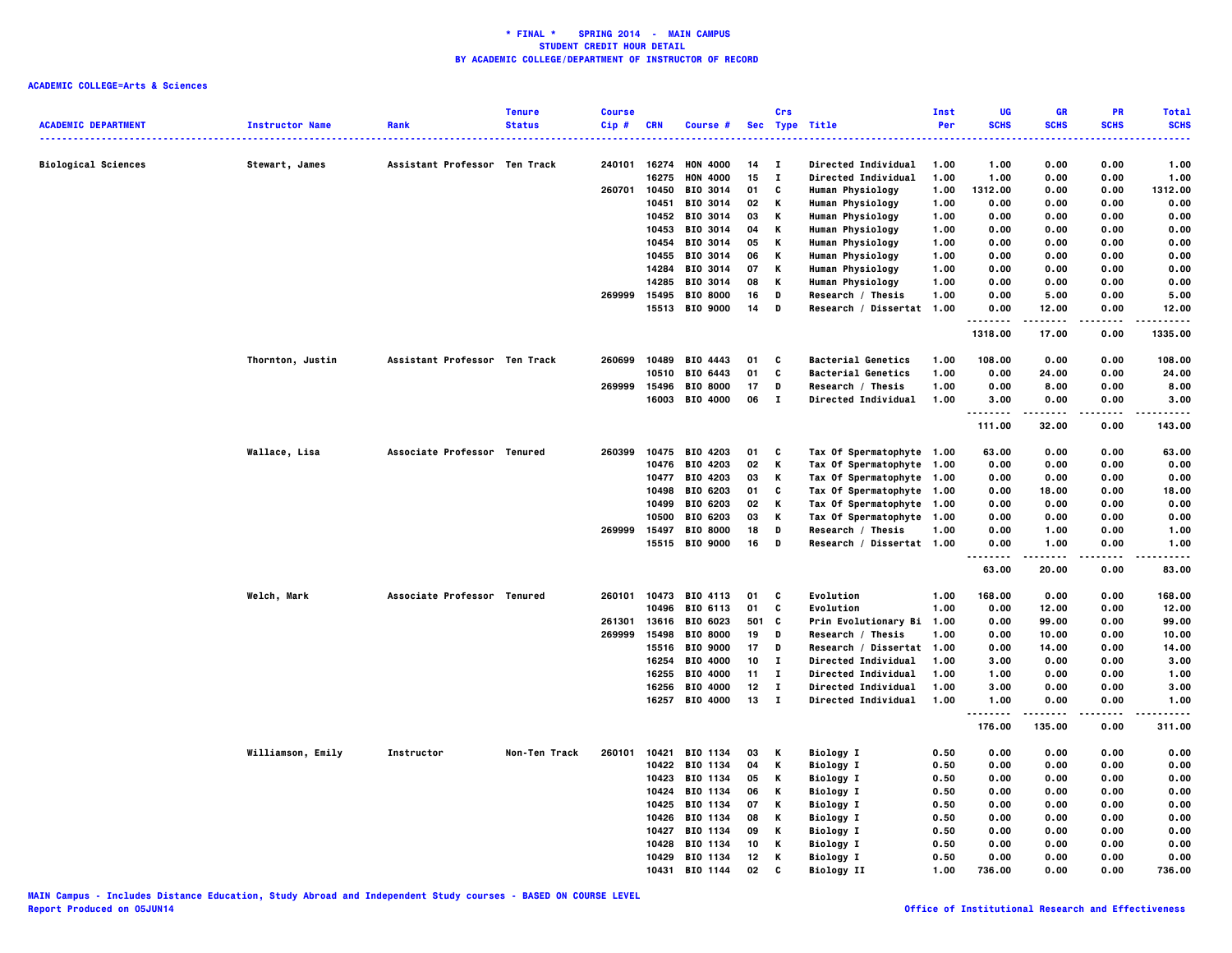|                                     |                        |            | <b>Tenure</b>  | <b>Course</b> |            |                            |      | Crs      |                                        | Inst         | UG           | <b>GR</b>    | <b>PR</b>    | <b>Total</b> |
|-------------------------------------|------------------------|------------|----------------|---------------|------------|----------------------------|------|----------|----------------------------------------|--------------|--------------|--------------|--------------|--------------|
| <b>ACADEMIC DEPARTMENT</b>          | <b>Instructor Name</b> | Rank       | <b>Status</b>  | Cip#          | <b>CRN</b> | Course #                   |      |          | Sec Type Title                         | Per          | <b>SCHS</b>  | <b>SCHS</b>  | <b>SCHS</b>  | <b>SCHS</b>  |
|                                     |                        |            |                |               |            |                            |      |          |                                        |              |              |              |              |              |
| <b>Biological Sciences</b>          | Williamson, Emily      | Instructor | Non-Ten Track  | 260101        | 10433      | BIO 1144                   | 04 K |          | <b>Biology II</b>                      | 0.50         | 0.00         | 0.00         | 0.00         | 0.00         |
|                                     |                        |            |                |               | 10434      | BIO 1144                   | 05   | К        | <b>Biology II</b>                      | 0.50         | 0.00         | 0.00         | 0.00         | 0.00         |
|                                     |                        |            |                |               |            | 10435 BIO 1144             | 06   | К        | <b>Biology II</b>                      | 0.50         | 0.00         | 0.00         | 0.00         | 0.00         |
|                                     |                        |            |                |               | 10436      | BIO 1144                   | 07   | Κ        |                                        |              |              |              | 0.00         | 0.00         |
|                                     |                        |            |                |               | 10437      | BIO 1144                   | 08   | к        | <b>Biology II</b><br><b>Biology II</b> | 0.50<br>0.50 | 0.00<br>0.00 | 0.00<br>0.00 | 0.00         | 0.00         |
|                                     |                        |            |                |               | 10438      | <b>BIO 1144</b>            | 09   | к        | <b>Biology II</b>                      | 0.50         | 0.00         | 0.00         | 0.00         | 0.00         |
|                                     |                        |            |                |               | 10439      | BIO 1144                   | 10   | к        |                                        | 0.50         | 0.00         | 0.00         | 0.00         | 0.00         |
|                                     |                        |            |                |               |            | BIO 1144                   | 11   | к        | <b>Biology II</b>                      | 0.50         | 0.00         |              | 0.00         | 0.00         |
|                                     |                        |            |                |               | 10440      |                            |      |          | <b>Biology II</b>                      |              |              | 0.00         |              |              |
|                                     |                        |            |                |               | 10441      | BIO 1144                   | 13   | к        | <b>Biology II</b>                      | 0.50         | 0.00         | 0.00         | 0.00         | 0.00         |
|                                     |                        |            |                |               |            | 10442 BIO 1144<br>BIO 1144 | 14   | к<br>к   | <b>Biology II</b>                      | 0.50         | 0.00         | 0.00         | 0.00         | 0.00<br>0.00 |
|                                     |                        |            |                |               | 10443      |                            | 15   |          | <b>Biology II</b>                      | 0.50         | 0.00         | 0.00         | 0.00         |              |
|                                     |                        |            |                |               | 10444      | BIO 1144                   | 16   | Κ        | <b>Biology II</b>                      | 0.50         | 0.00         | 0.00         | 0.00         | 0.00         |
|                                     |                        |            |                |               | 10445      | BIO 1144                   | 17   | к        | <b>Biology II</b>                      | 0.50         | 0.00         | 0.00         | 0.00         | 0.00         |
|                                     |                        |            |                |               | 10446      | BIO 1144                   | 18   | к        | <b>Biology II</b>                      | 0.50         | 0.00         | 0.00         | 0.00         | 0.00         |
|                                     |                        |            |                |               | 10447      | BIO 1144                   | 19   | Κ        | <b>Biology II</b>                      | 0.50         | 0.00         | 0.00         | 0.00         | 0.00         |
|                                     |                        |            |                |               | 10448      | BIO 1144                   | 20   | К        | <b>Biology II</b>                      | 0.50         | 0.00         | 0.00         | 0.00         | 0.00         |
|                                     |                        |            |                | 260701        | 10407      | BIO 1123                   | 01   | C        | Animal Biology                         | 1.00         | 591.00       | 0.00         | 0.00         | 591.00       |
|                                     |                        |            |                |               | 10408      | BIO 1123                   | 02   | C        | Animal Biology                         | 1.00         | 579.00       | 0.00         | 0.00         | 579.00       |
|                                     |                        |            |                |               | 10409      | BIO 1123                   | 03   | К        | Animal Biology                         | 1.00         | 0.00         | 0.00         | 0.00         | 0.00         |
|                                     |                        |            |                |               |            | 10410 BIO 1123             | 04   | K        | Animal Biology                         | 1.00         | 0.00         | 0.00         | 0.00         | 0.00         |
|                                     |                        |            |                |               |            | 10411 BIO 1123             | 05   | К        | Animal Biology                         | 1.00         | 0.00         | 0.00         | 0.00         | 0.00         |
|                                     |                        |            |                |               |            | 10412 BIO 1123             | 06   | Κ        | Animal Biology                         | 1.00         | 0.00         | 0.00         | 0.00         | 0.00         |
|                                     |                        |            |                |               |            | 10413 BIO 1123             | 07   | К        | Animal Biology                         | 1.00         | 0.00         | 0.00         | 0.00         | 0.00         |
|                                     |                        |            |                |               |            | 10414 BIO 1123             | 08   | К        | Animal Biology                         | 1.00         | 0.00         | 0.00         | 0.00         | 0.00         |
|                                     |                        |            |                |               |            | 10415 BIO 1123             | 09   | К        | Animal Biology                         | 1.00         | 0.00         | 0.00         | 0.00         | 0.00         |
|                                     |                        |            |                |               |            | 10416 BIO 1123             | 10 K |          | Animal Biology                         | 1.00         | 0.00         | 0.00         | 0.00         | 0.00         |
|                                     |                        |            |                |               |            |                            |      |          |                                        |              | .<br>1906.00 | .<br>0.00    | ----<br>0.00 | .<br>1906.00 |
|                                     | Wise, Dwayne           | Professor  | <b>Tenured</b> | 260613        | 10474      | BIO 4133                   | 01   | <b>C</b> | <b>Human Genetics</b>                  | 1.00         | 603.00       | 0.00         | 0.00         | 603.00       |
|                                     |                        |            |                |               | 10497      | BIO 6133                   | 01 C |          | <b>Human Genetics</b>                  | 1.00         | 0.00         | 3.00         | 0.00         | 3.00         |
|                                     |                        |            |                |               | 11995      | GNS 4133                   | 01   | C        | <b>Human Genetics</b>                  | 1.00         | 21.00        | 0.00         | 0.00         | 21.00        |
|                                     |                        |            |                | 269999        |            | 15499 BIO 8000             | 20   | D        | Research / Thesis                      | 1.00         | 0.00         | 9.00         | 0.00         | 9.00         |
|                                     |                        |            |                |               |            |                            |      |          |                                        |              | .<br>.       |              |              | ----         |
|                                     |                        |            |                |               |            |                            |      |          |                                        |              | 624.00       | 12.00        | 0.00         | 636.00       |
| ----------------------------------- |                        |            |                |               |            |                            |      |          |                                        |              | ========     | ========     | ========     | ==========   |
| <b>Biological Sciences</b>          |                        |            |                |               |            |                            |      |          |                                        |              |              |              |              |              |
|                                     |                        |            |                |               |            |                            |      |          |                                        |              | 13040.00     | 785.00       | 0.00         | 13825.00     |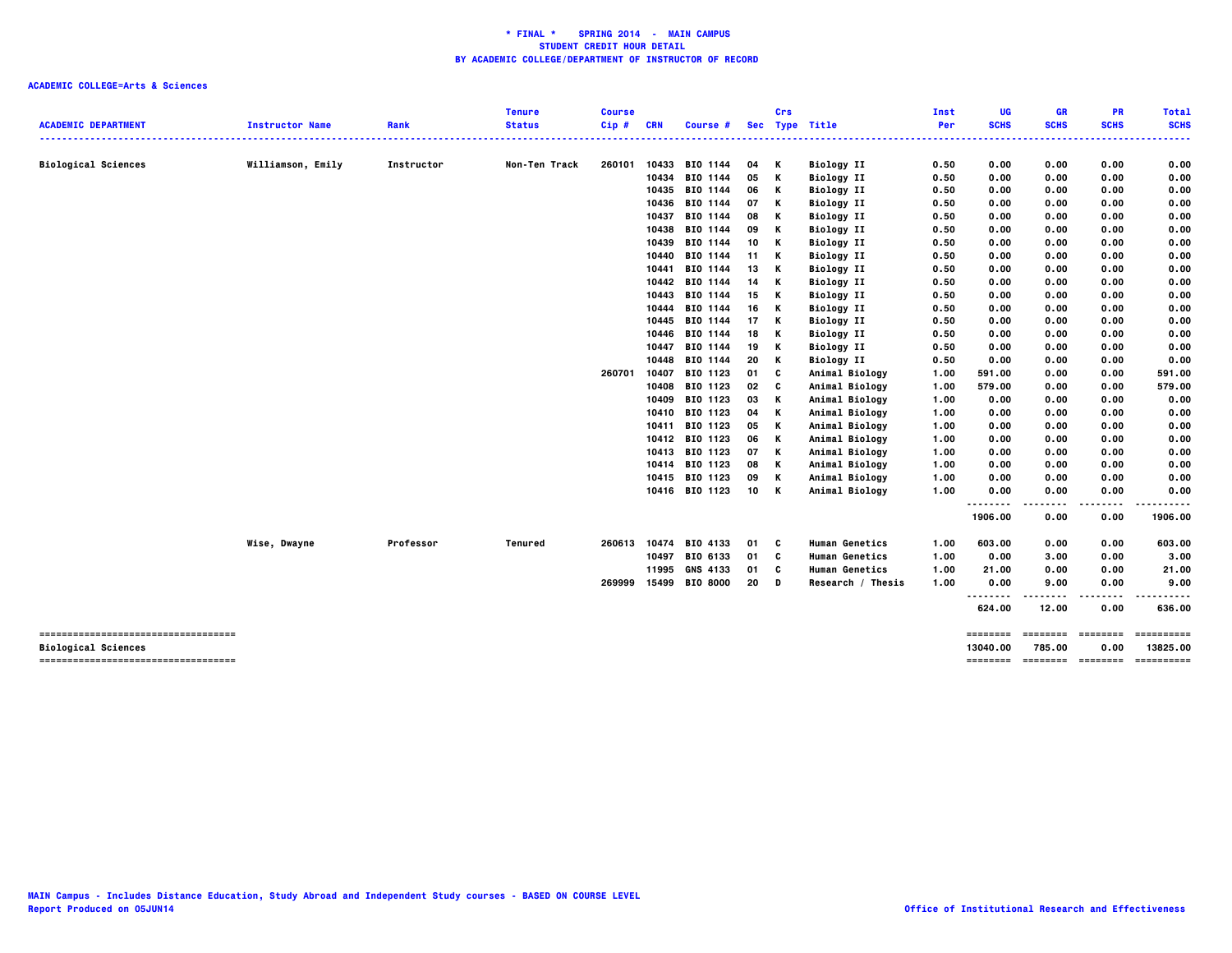| <b>ACADEMIC DEPARTMENT</b> | <b>Instructor Name</b> | Rank                              | <b>Tenure</b><br><b>Status</b> | <b>Course</b><br>Cip# | <b>CRN</b> | Course #       |    | Crs          | Sec Type Title            | Inst<br>Per | UG<br><b>SCHS</b>   | <b>GR</b><br><b>SCHS</b> | PR<br><b>SCHS</b> | <b>Total</b><br><b>SCHS</b><br> |
|----------------------------|------------------------|-----------------------------------|--------------------------------|-----------------------|------------|----------------|----|--------------|---------------------------|-------------|---------------------|--------------------------|-------------------|---------------------------------|
| Chemistry                  | Beard, Debbie          | Research Assist Pro Non-Ten Track |                                | 400501                | 10644      | CH 1213        | 03 | C            | Chemistry I               | 1.00        | 459.00              | 0.00                     | 0.00              | 459.00                          |
|                            |                        |                                   |                                |                       | 10676      | CH 1223        | 02 | C            | Chemistry II              | 1.00        | 510.00              | 0.00                     | 0.00              | 510.00                          |
|                            |                        |                                   |                                |                       |            | 15600 CH 1223  | 04 | C            | Chemistry II              | 1.00        | 285.00              | 0.00                     | 0.00              | 285.00                          |
|                            |                        |                                   |                                |                       |            |                |    |              |                           |             | <b>.</b><br>1254.00 | -----<br>0.00            | .<br>0.00         | .<br>1254.00                    |
|                            | Emerson, Joseph        | Assistant Professor Ten Track     |                                | 400501                |            | 10723 CH 4603  | 09 | L,           | Undergraduate Resear 1.00 |             | 3.00                | 0.00                     | 0.00              | 3.00                            |
|                            |                        |                                   |                                |                       | 15778      | <b>CH 9000</b> | 05 | D            | Research / Dissertat      | 1.00        | 0.00                | 51.00                    | 0.00              | 51.00                           |
|                            |                        |                                   |                                |                       | 16401      | CH 4000        | 07 | $\mathbf{I}$ | Directed Individual       | 1.00        | 1.00                | 0.00                     | 0.00              | 1.00                            |
|                            |                        |                                   |                                |                       | 16407      | CH 4000        | 08 | $\mathbf{I}$ | Directed Individual       | 1.00        | 1.00                | 0.00                     | 0.00              | 1.00                            |
|                            |                        |                                   |                                |                       | 16497      | CH 4000        | 10 | $\mathbf{I}$ | Directed Individual       | 1.00        | 1.00                | 0.00                     | 0.00              | 1.00                            |
|                            |                        |                                   |                                | 400599                | 15902      | CH 2990        | 01 | C            | Special Topic in CH       | 1.00        | 9.00<br>.           | 0.00                     | 0.00              | 9.00                            |
|                            |                        |                                   |                                |                       |            |                |    |              |                           |             | 15.00               | 51.00                    | 0.00              | 66.00                           |
|                            | Fitzkee, Nicholas      | Assistant Professor Ten Track     |                                | 400501                | 10683      | CH 2141        | 01 | C            | Prof Chem:Tools           | 1.00        | 29.00               | 0.00                     | 0.00              | 29,00                           |
|                            |                        |                                   |                                |                       | 10722      | CH 4603        | 08 | L.           | Undergraduate Resear      | 1.00        | 3.00                | 0.00                     | 0.00              | 3.00                            |
|                            |                        |                                   |                                |                       | 15779      | <b>CH 9000</b> | 06 | D            | Research / Dissertat      | 1.00        | 0.00                | 50.00                    | 0.00              | 50.00                           |
|                            |                        |                                   |                                |                       | 16058      | <b>CH 7000</b> | 01 | $\bf{I}$     | Directed Individual       | 1.00        | 0.00                | 3.00                     | 0.00              | 3.00                            |
|                            |                        |                                   |                                | 400599                | 15189      | <b>CH 8990</b> | 03 | C            | Special Topic in CH       | 1.00        | 0.00<br>.           | 21.00                    | 0.00              | 21.00<br>.                      |
|                            |                        |                                   |                                |                       |            |                |    |              |                           |             | 32.00               | 74.00                    | 0.00              | 106.00                          |
|                            | Foster, Stephen        | Associate Professor Tenured       |                                | 400501                | 10675      | CH 1223        | 01 | C            | Chemistry II              | 1.00        | 585.00              | 0.00                     | 0.00              | 585.00                          |
|                            |                        |                                   |                                |                       | 15697      | <b>CH 9000</b> | 02 | D            | Research / Dissertat      | 1.00        | 0.00                | 16.00                    | 0.00              | 16.00                           |
|                            |                        |                                   |                                | 400502                | 10689      | CH 4351        | 02 | L.           | Analytical Chem Lab       | 0.50        | 5.50                | 0.00                     | 0.00              | 5.50                            |
|                            |                        |                                   |                                | 400506                |            | 10691 CH 4421  | 01 | L.           | Physical Chem-Lab II 0.50 |             | 3.00                | 0.00                     | 0.00              | 3.00                            |
|                            |                        |                                   |                                |                       |            |                |    |              |                           |             | .<br>593.50         | 16.00                    | 0.00              | 609.50                          |
|                            | Gwaltney, Steven       | Associate Professor Tenured       |                                | 400501                |            | 10643 CH 1213  | 02 | c            | Chemistry I               | 1.00        | 414.00              | 0.00                     | 0.00              | 414.00                          |
|                            |                        |                                   |                                |                       |            | 15780 CH 9000  | 07 | D            | Research / Dissertat 1.00 |             | 0.00                | 13.00                    | 0.00              | 13.00                           |
|                            |                        |                                   |                                |                       |            |                |    |              |                           |             | .                   | .                        | .                 | . <b>.</b> .                    |
|                            |                        |                                   |                                |                       |            |                |    |              |                           |             | 414.00              | 13.00                    | 0.00              | 427.00                          |
|                            | Henry, William         | Associate Professor Tenured       |                                | 400501                | 15777      | <b>CH 8000</b> | 01 | D            | Research / Thesis         | 1.00        | 0.00                | 13.00                    | 0.00              | 13.00                           |
|                            |                        |                                   |                                | 400503                |            | 14441 CH 8203  | 01 | C            | Adv Inorg Chem II         | 1.00        | 0.00<br>.<br>.      | 24.00<br>.               | 0.00<br>.         | 24.00<br>.                      |
|                            |                        |                                   |                                |                       |            |                |    |              |                           |             | 0.00                | 37.00                    | 0.00              | 37.00                           |
|                            | Hillesheim, Patrick    | Instructor                        | Non-Ten Track                  | 400501                |            | 10619 CH 1211  | 01 | L.           | Invst In Chemistry I 1.00 |             | 20.00               | 0.00                     | 0.00              | 20.00                           |
|                            |                        |                                   |                                |                       |            | 10620 CH 1211  | 02 | $\mathbf{L}$ | Invst In Chemistry I 1.00 |             | 16.00               | 0.00                     | 0.00              | 16.00                           |
|                            |                        |                                   |                                |                       |            | 10621 CH 1211  | 03 | L.           | Invst In Chemistry I 1.00 |             | 24.00               | 0.00                     | 0.00              | 24.00                           |
|                            |                        |                                   |                                |                       |            | 10622 CH 1211  | 04 | L.           | Invst In Chemistry I 1.00 |             | 16.00               | 0.00                     | 0.00              | 16.00                           |
|                            |                        |                                   |                                |                       |            | 10623 CH 1211  | 05 | L.           | Invst In Chemistry I 1.00 |             | 21.00               | 0.00                     | 0.00              | 21.00                           |
|                            |                        |                                   |                                |                       |            | 10624 CH 1211  | 06 | $\mathbf{L}$ | Invst In Chemistry I 1.00 |             | 23.00               | 0.00                     | 0.00              | 23.00                           |
|                            |                        |                                   |                                |                       |            | 10625 CH 1211  | 07 | L.           | Invst In Chemistry I 1.00 |             | 23.00               | 0.00                     | 0.00              | 23.00                           |
|                            |                        |                                   |                                |                       |            | 10626 CH 1211  | 08 | L.           | Invst In Chemistry I 1.00 |             | 24.00               | 0.00                     | 0.00              | 24.00                           |
|                            |                        |                                   |                                |                       | 10627      | CH 1211        | 09 | L.           | Invst In Chemistry I 1.00 |             | 22.00               | 0.00                     | 0.00              | 22.00                           |
|                            |                        |                                   |                                |                       |            | 10628 CH 1211  | 10 | L.           | Invst In Chemistry I 1.00 |             | 22.00               | 0.00                     | 0.00              | 22.00                           |
|                            |                        |                                   |                                |                       |            | 10629 CH 1211  | 11 | L.           | Invst In Chemistry I 1.00 |             | 18.00               | 0.00                     | 0.00              | 18.00                           |
|                            |                        |                                   |                                |                       | 10631      | CH 1211        | 13 | L.           | Invst In Chemistry I 1.00 |             | 21.00               | 0.00                     | 0.00              | 21.00                           |
|                            |                        |                                   |                                |                       | 10632      | CH 1211        | 14 | L            | Invst In Chemistry I 1.00 |             | 17.00               | 0.00                     | 0.00              | 17.00                           |
|                            |                        |                                   |                                |                       |            | 10633 CH 1211  | 15 | L            | Invst In Chemistry I 1.00 |             | 21.00               | 0.00                     | 0.00              | 21.00                           |
|                            |                        |                                   |                                |                       |            | 10634 CH 1211  | 16 | L            | Invst In Chemistry I 1.00 |             | 20.00               | 0.00                     | 0.00              | 20,00                           |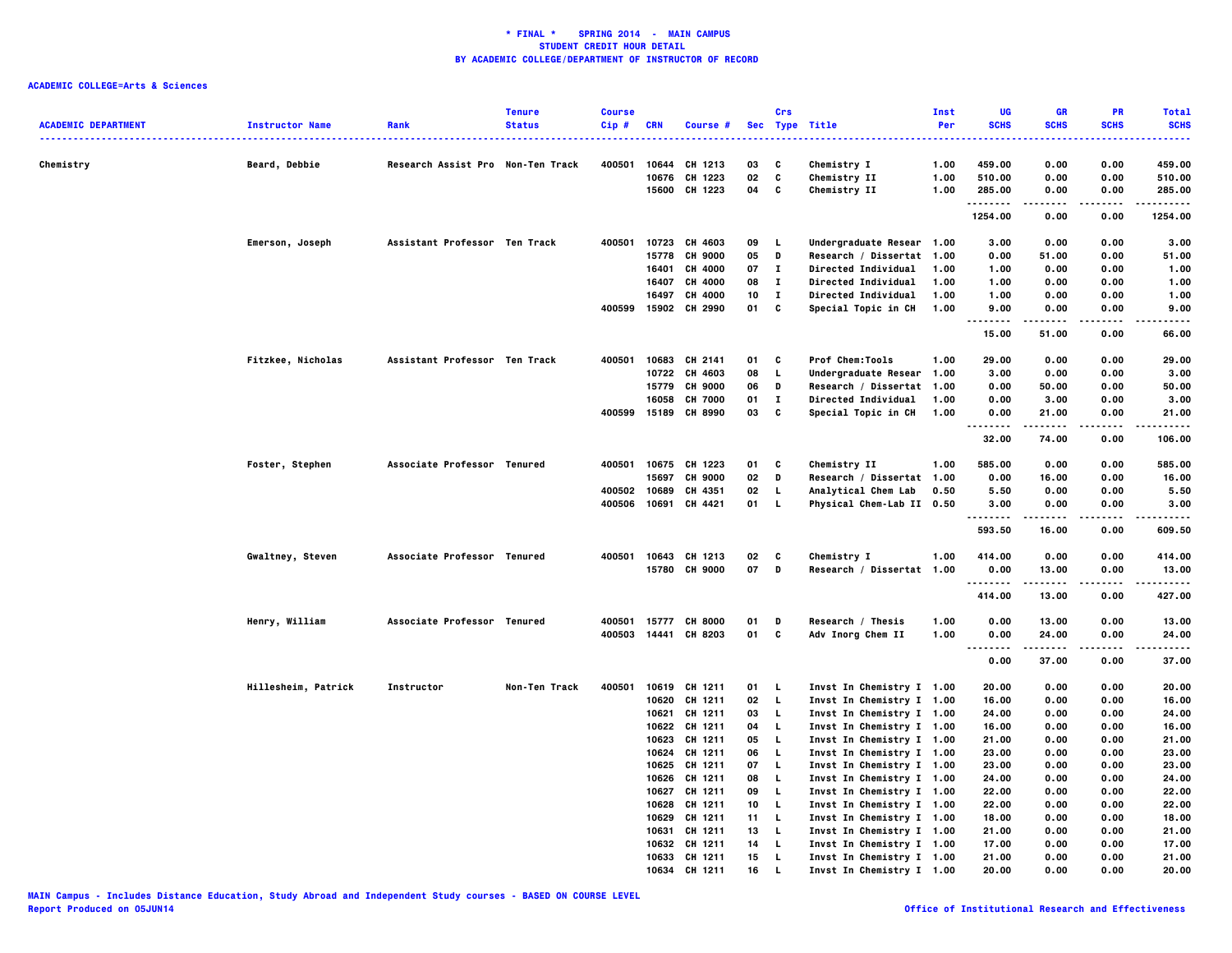| <b>ACADEMIC DEPARTMENT</b> | <b>Instructor Name</b> | Rank                          | <b>Tenure</b><br><b>Status</b> | <b>Course</b><br>$Cip$ # | <b>CRN</b> | Course #             |    | Crs          | Sec Type Title             | <b>Inst</b><br>Per | UG<br><b>SCHS</b>                 | <b>GR</b><br><b>SCHS</b> | PR<br><b>SCHS</b> | <b>Total</b><br><b>SCHS</b> |
|----------------------------|------------------------|-------------------------------|--------------------------------|--------------------------|------------|----------------------|----|--------------|----------------------------|--------------------|-----------------------------------|--------------------------|-------------------|-----------------------------|
|                            |                        |                               |                                |                          |            |                      |    |              |                            |                    | .                                 |                          |                   | وساعات                      |
| Chemistry                  | Hillesheim, Patrick    | Instructor                    | Non-Ten Track                  | 400501                   | 10635      | CH 1211              | 17 | - 1.         | Invst In Chemistry I 1.00  |                    | 22.00                             | 0.00                     | 0.00              | 22,00                       |
|                            |                        |                               |                                |                          | 10637      | CH 1211              | 19 | $\mathbf{L}$ | Invst In Chemistry I 1.00  |                    | 24.00                             | 0.00                     | 0.00              | 24.00                       |
|                            |                        |                               |                                |                          | 10639      | CH 1211              | 21 | L.           | Invst In Chemistry I 1.00  |                    | 16.00                             | 0.00                     | 0.00              | 16.00                       |
|                            |                        |                               |                                |                          | 10641      | CH 1211              | 25 | L.           | Invst In Chemistry I 1.00  |                    | 11.00                             | 0.00                     | 0.00              | 11.00                       |
|                            |                        |                               |                                |                          |            | 10642 CH 1213        | 01 | C            | Chemistry I                | 1.00               | 468.00                            | 0.00                     | 0.00              | 468.00                      |
|                            |                        |                               |                                |                          | 10646      | CH 1221              | 01 | L.           | Invst Chemistry II         | 1.00               | 22.00                             | 0.00                     | 0.00              | 22.00                       |
|                            |                        |                               |                                |                          | 10647      | CH 1221              | 02 | L.           | Invst Chemistry II         | 1.00               | 22.00                             | 0.00                     | 0.00              | 22.00                       |
|                            |                        |                               |                                |                          | 10648      | CH 1221              | 03 | L.           | Invst Chemistry II         | 1.00               | 24.00                             | 0.00                     | 0.00              | 24.00                       |
|                            |                        |                               |                                |                          | 10649      | CH 1221              | 04 | L,           | Invst Chemistry II         | 1.00               | 24.00                             | 0.00                     | 0.00              | 24.00                       |
|                            |                        |                               |                                |                          | 10650      | CH 1221              | 05 | L.           | Invst Chemistry II         | 1.00               | 22.00                             | 0.00                     | 0.00              | 22.00                       |
|                            |                        |                               |                                |                          | 10651      | CH 1221              | 06 | L.           | Invst Chemistry II         | 1.00               | 21.00                             | 0.00                     | 0.00              | 21.00                       |
|                            |                        |                               |                                |                          | 10652      | CH 1221              | 07 | <b>L</b>     | Invst Chemistry II         | 1.00               | 23.00                             | 0.00                     | 0.00              | 23.00                       |
|                            |                        |                               |                                |                          | 10653      | CH 1221              | 08 | L.           | Invst Chemistry II         | 1.00               | 24.00                             | 0.00                     | 0.00              | 24.00                       |
|                            |                        |                               |                                |                          | 10654      | CH 1221              | 09 | L.           | Invst Chemistry II         | 1.00               | 21.00                             | 0.00                     | 0.00              | 21.00                       |
|                            |                        |                               |                                |                          | 10655      | CH 1221              | 10 | L.           | Invst Chemistry II         | 1.00               | 24.00                             | 0.00                     | 0.00              | 24.00                       |
|                            |                        |                               |                                |                          | 10656      | CH 1221              | 11 | L.           | Invst Chemistry II         | 1.00               | 23.00                             | 0.00                     | 0.00              | 23.00                       |
|                            |                        |                               |                                |                          | 10657      | CH 1221              | 12 | <b>L</b>     | Invst Chemistry II         | 1.00               | 22.00                             | 0.00                     | 0.00              | 22.00                       |
|                            |                        |                               |                                |                          | 10658      | CH 1221              | 13 | $\mathbf{L}$ | Invst Chemistry II         | 1.00               | 20.00                             | 0.00                     | 0.00              | 20.00                       |
|                            |                        |                               |                                |                          | 10659      | CH 1221              | 14 | L.           | Invst Chemistry II         | 1.00               | 24.00                             | 0.00                     | 0.00              | 24.00                       |
|                            |                        |                               |                                |                          | 10660      | CH 1221              | 15 | L.           | Invst Chemistry II         | 1.00               | 11.00                             | 0.00                     | 0.00              | 11.00                       |
|                            |                        |                               |                                |                          | 10662      | CH 1221              | 17 | L.           | Invst Chemistry II         | 1.00               | 20.00                             | 0.00                     | 0.00              | 20.00                       |
|                            |                        |                               |                                |                          | 10664      | CH 1221              | 19 | L.           | Invst Chemistry II         | 1.00               | 23.00                             | 0.00                     | 0.00              | 23.00                       |
|                            |                        |                               |                                |                          | 10665      | CH 1221              | 20 | L.           | Invst Chemistry II         | 1.00               | 24.00                             | 0.00                     | 0.00              | 24.00                       |
|                            |                        |                               |                                |                          | 10666      | CH 1221              | 21 | L.           | Invst Chemistry II         | 1.00               | 23.00                             | 0.00                     | 0.00              | 23.00                       |
|                            |                        |                               |                                |                          | 10667      | CH 1221              | 22 | L,           | Invst Chemistry II         | 1.00               | 22.00                             | 0.00                     | 0.00              | 22.00                       |
|                            |                        |                               |                                |                          | 10668      | CH 1221              | 23 | L.           | Invst Chemistry II         | 1.00               | 24.00                             | 0.00                     | 0.00              | 24.00                       |
|                            |                        |                               |                                |                          | 10669      | CH 1221              | 24 | L.           | Invst Chemistry II         | 1.00               | 15.00                             | 0.00                     | 0.00              | 15.00                       |
|                            |                        |                               |                                |                          | 10670      | CH 1221              | 25 | L.           | Invst Chemistry II         | 1.00               | 15.00                             | 0.00                     | 0.00              | 15.00                       |
|                            |                        |                               |                                |                          |            | 10672 CH 1221        | 27 | L,           | Invst Chemistry II         | 1.00               | 14.00                             | 0.00                     | 0.00              | 14.00                       |
|                            |                        |                               |                                |                          |            | 10674 CH 1221        | 29 | L.           | Invst Chemistry II         | 1.00               | 8.00<br>.                         | 0.00<br>$- - - - -$      | 0.00<br>.         | 8.00<br>.                   |
|                            |                        |                               |                                |                          |            |                      |    |              |                            |                    | 1364.00                           | 0.00                     | 0.00              | 1364.00                     |
|                            | Hollis, Thedford       | Associate Professor Tenured   |                                | 400501                   |            | 15782 CH 9000        | 09 | D            | Research / Dissertat 1.00  |                    | 0.00                              | 28.00                    | 0.00              | 28,00                       |
|                            |                        |                               |                                |                          | 16045      | <b>CH 8000</b>       | 03 | D            | Research / Thesis          | 1.00               | 0.00                              | 15.00                    | 0.00              | 15.00                       |
|                            |                        |                               |                                |                          | 16079      | <b>CH 7000</b>       | 03 | $\mathbf{I}$ | <b>Directed Individual</b> | 1.00               | 0.00                              | 1.00                     | 0.00              | 1.00                        |
|                            |                        |                               |                                |                          | 16460      | <b>CH 7000</b>       | 04 | п            | <b>Directed Individual</b> | 1.00               | 0.00                              | 2.00                     | 0.00              | 2.00                        |
|                            |                        |                               |                                |                          |            | 400599 14442 CH 8990 | 01 | C            | Special Topic in CH        | 1.00               | 0.00                              | 39.00                    | 0.00              | 39.00                       |
|                            |                        |                               |                                |                          |            |                      |    |              |                            |                    | $\sim$ $\sim$ $\sim$<br>.<br>0.00 | .<br>85.00               | .<br>0.00         | -----<br>85.00              |
|                            | Lewis, Edwin           | Professor                     | Tenured                        | 400501                   | 15765      | <b>CH 9000</b>       | 04 | D            | Research / Dissertat 1.00  |                    | 0.00                              | 32.00                    | 0.00              | 32.00                       |
|                            |                        |                               |                                |                          |            | 400599 14443 CH 4990 | 01 | C            | Special Topic in CH        | 1.00               | 39.00                             | 0.00                     | 0.00              | 39.00                       |
|                            |                        |                               |                                |                          |            |                      |    |              |                            |                    | .                                 |                          |                   | .                           |
|                            |                        |                               |                                |                          |            |                      |    |              |                            |                    | 39.00                             | 32.00                    | 0.00              | 71.00                       |
|                            | Mead, Keith            | Professor                     | Tenured                        | 400501                   | 15783      | <b>CH 9000</b>       | 10 | D            | Research / Dissertat 1.00  |                    | 0.00                              | 9.00                     | 0.00              | 9.00                        |
|                            |                        |                               |                                |                          | 15807      | <b>CH 8000</b>       | 02 | D            | Research / Thesis          | 1.00               | 0.00                              | 13.00                    | 0.00              | 13.00                       |
|                            |                        |                               |                                |                          |            | 400504 10710 CH 4523 | 02 | C            | Organic Chemistry II 1.00  |                    | 153.00                            | 0.00                     | 0.00              | 153.00                      |
|                            |                        |                               |                                |                          |            |                      |    |              |                            |                    | .<br>153.00                       | -----<br>22.00           | .<br>0.00         | -----<br>175.00             |
|                            | Mlsna, Debra           | Assistant Professor Ten Track |                                | 240101                   | 15895      | <b>HON 4000</b>      | 03 | $\mathbf{I}$ | <b>Directed Individual</b> | 1.00               | 3.00                              | 0.00                     | 0.00              | 3.00                        |
|                            |                        |                               |                                | 400501                   | 10677      | CH 1223              | 03 | C            | Chemistry II               | 1.00               | 786.00                            | 0.00                     | 0.00              | 786.00                      |
|                            |                        |                               |                                |                          |            | 15814 CH 9000        | 15 | D            | Research / Dissertat 1.00  |                    | 0.00                              | 8.00                     | 0.00              | 8.00                        |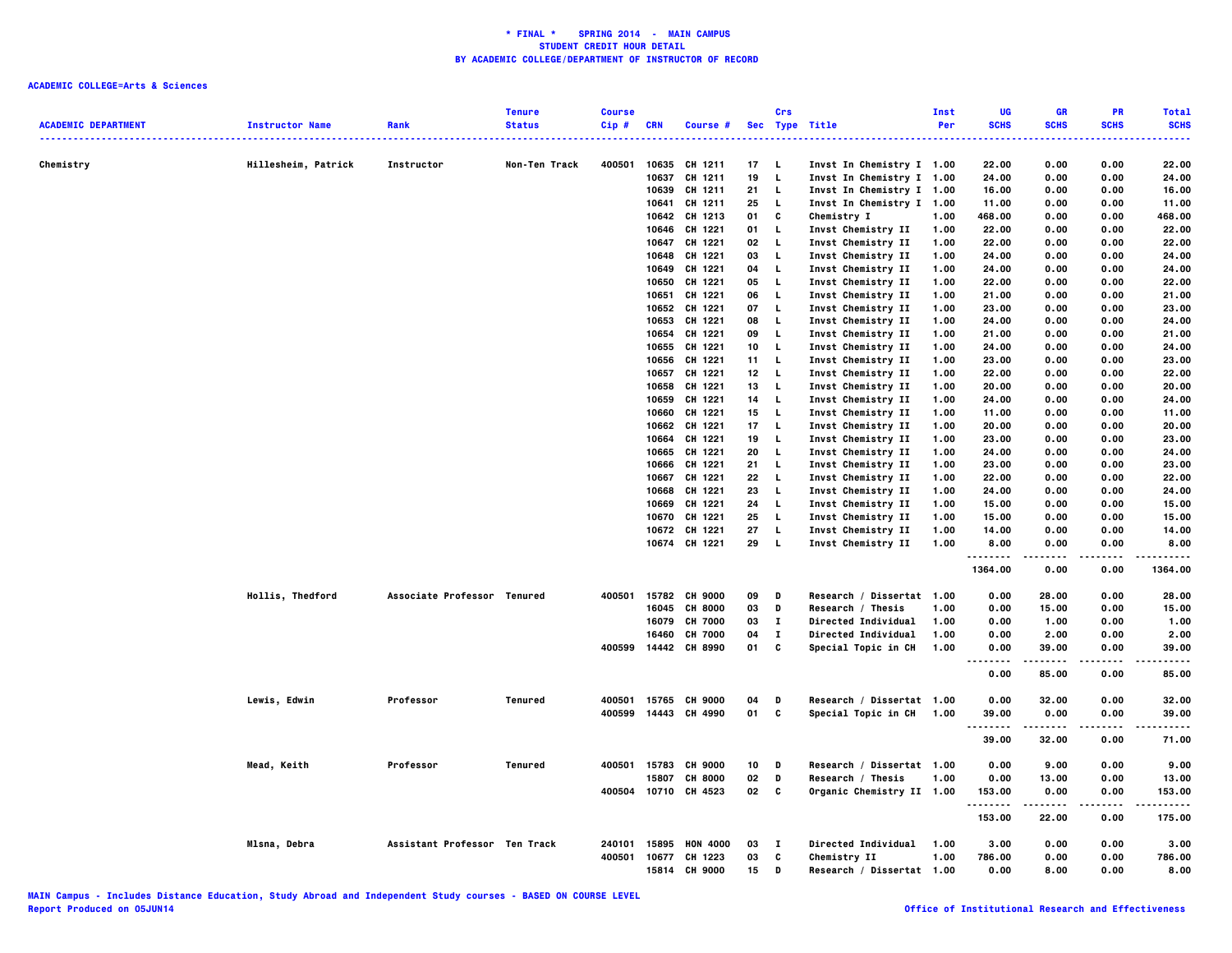|                            |                        |                               | <b>Tenure</b> | <b>Course</b> |            |                      |    | Crs          |                            | Inst | UG                   | <b>GR</b>   | <b>PR</b>         | <b>Total</b>          |
|----------------------------|------------------------|-------------------------------|---------------|---------------|------------|----------------------|----|--------------|----------------------------|------|----------------------|-------------|-------------------|-----------------------|
| <b>ACADEMIC DEPARTMENT</b> | <b>Instructor Name</b> | Rank                          | <b>Status</b> | $Cip$ #       | <b>CRN</b> | Course #             |    |              | Sec Type Title             | Per  | <b>SCHS</b>          | <b>SCHS</b> | <b>SCHS</b>       | <b>SCHS</b>           |
|                            |                        |                               |               |               |            |                      |    |              |                            |      |                      |             |                   |                       |
| Chemistry                  | Mlsna, Debra           | Assistant Professor Ten Track |               | 400504        | 10679      | CH 1244              | 01 | C            | Integrated Chem II         | 1.00 | 96.00                | 0.00        | 0.00              | 96.00                 |
|                            |                        |                               |               |               | 10680      | CH 1244              | 02 | к            | Integrated Chem II         | 1.00 | 0.00                 | 0.00        | 0.00              | 0.00                  |
|                            |                        |                               |               |               |            | 10682 CH 1244        | 04 | к            | Integrated Chem II         | 1.00 | 0.00<br>.<br>.       | 0.00        | 0.00              | 0.00<br>----          |
|                            |                        |                               |               |               |            |                      |    |              |                            |      | 885.00               | 8.00        | 0.00              | 893.00                |
|                            | Mlsna, Todd            | Associate Professor Ten Track |               | 400501        | 10724      | CH 4603              | 10 | L.           | Undergraduate Resear 1.00  |      | 6.00                 | 0.00        | 0.00              | 6.00                  |
|                            |                        |                               |               |               | 15375      | CH 4000              | 03 | $\mathbf{I}$ | Directed Individual        | 1.00 | 1.00                 | 0.00        | 0.00              | 1.00                  |
|                            |                        |                               |               |               | 15411      | <b>CH 9000</b>       | 01 | D            | Research / Dissertat       | 1.00 | 0.00                 | 94.00       | 0.00              | 94.00                 |
|                            |                        |                               |               |               | 16074      | <b>CH 4000</b>       | 04 | п            | <b>Directed Individual</b> | 1.00 | 2.00                 | 0.00        | 0.00              | 2.00                  |
|                            |                        |                               |               |               | 16469      | CH 4000              | 09 | л.           | <b>Directed Individual</b> | 1.00 | 2.00                 | 0.00        | 0.00              | 2.00                  |
|                            |                        |                               |               | 400502        | 14439      | CH 4303              | 01 | C            | <b>Environmental Chem</b>  | 1.00 | 75.00                | 0.00        | 0.00              | 75.00                 |
|                            |                        |                               |               | 400599        | 14730      | CH 8990              | 02 | C            | Special Topic in CH        | 1.00 | 0.00<br>.            | 33.00       | 0.00<br>.         | 33.00<br>.            |
|                            |                        |                               |               |               |            |                      |    |              |                            |      | 86.00                | 127.00      | 0.00              | 213.00                |
|                            | Rabideau, Peter        | Professor                     | Tenured       | 400504        |            | 10699 CH 4513        | 01 | C            | Organic Chemistry I 1.00   |      | 180.00               | 0.00        | 0.00              | 180.00                |
|                            |                        |                               |               |               |            | 10709 CH 4523        | 01 | C            | Organic Chemistry II 1.00  |      | 294.00               | 0.00        | 0.00              | 294.00                |
|                            |                        |                               |               |               |            |                      |    |              |                            |      | . <b>.</b><br>474.00 | .<br>0.00   | $- - - -$<br>0.00 | -----<br>474.00       |
|                            |                        |                               |               |               |            |                      |    |              |                            |      |                      |             |                   |                       |
|                            | Rowland, Emily         | Instructor                    | Non-Ten Track | 400504        | 10711      | CH 4523              | 03 | C            | Organic Chemistry II 0.80  |      | 235.20               | 0.00        | 0.00              | 235.20                |
|                            |                        |                               |               |               |            | 10712 CH 4564        | 01 | C            | Integrated Organic I 0.80  |      | 86.40                | 0.00        | 0.00              | 86.40                 |
|                            |                        |                               |               |               |            | 10713 CH 4564        | 02 | К            | Integrated Organic I 0.80  |      | 0.00                 | 0.00        | 0.00              | 0.00                  |
|                            |                        |                               |               |               |            | 10714 CH 4564        | 03 | К            | Integrated Organic I 0.80  |      | 0.00                 | 0.00        | 0.00              | 0.00                  |
|                            |                        |                               |               |               |            |                      |    |              |                            |      | 321.60               | 0.00        | 0.00              | 321.60                |
|                            | Rowland, Gerald        | Assistant Professor Ten Track |               | 400501        |            | 10719 CH 4603        | 05 | - L          | Undergraduate Resear 1.00  |      | 3.00                 | 0.00        | 0.00              | 3.00                  |
|                            |                        |                               |               |               | 15698      | <b>CH 9000</b>       | 03 | D            | Research / Dissertat 1.00  |      | 0.00                 | 74.00       | 0.00              | 74.00                 |
|                            |                        |                               |               |               | 16293      | CH 4000              | 05 | $\mathbf{I}$ | Directed Individual        | 1.00 | 2.00                 | 0.00        | 0.00              | 2.00                  |
|                            |                        |                               |               |               | 16294      | CH 4000              | 06 | $\mathbf{I}$ | Directed Individual        | 1.00 | 2.00                 | 0.00        | 0.00              | 2.00                  |
|                            |                        |                               |               | 400504        | 10711      | CH 4523              | 03 | $\mathbf{c}$ | Organic Chemistry II 0.20  |      | 58.80                | 0.00        | 0.00              | 58.80                 |
|                            |                        |                               |               |               |            | 10712 CH 4564        | 01 | C            | Integrated Organic I 0.20  |      | 21.60                | 0.00        | 0.00              | 21.60                 |
|                            |                        |                               |               |               | 10713      | CH 4564              | 02 | Κ            | Integrated Organic I 0.20  |      | 0.00                 | 0.00        | 0.00              | 0.00                  |
|                            |                        |                               |               |               | 10714      | CH 4564              | 03 | К            | Integrated Organic I 0.20  |      | 0.00                 | 0.00        | 0.00              | 0.00                  |
|                            |                        |                               |               |               |            |                      |    |              |                            |      | 87.40                | 74.00       | 0.00              | 161.40                |
|                            | Saebo, Svein           | Professor                     | Tenured       |               |            | 400506 10692 CH 4423 | 01 | C            | Quantum Mech & Spect 1.00  |      | 36.00                | 0.00        | 0.00              | 36.00                 |
|                            |                        |                               |               |               |            |                      |    |              |                            |      | .<br>36.00           | 0.00        | 0.00              | . <b>.</b> .<br>36.00 |
|                            | Smith, Laura           | Instructor                    | Non-Ten Track | 400501        |            | 10616 CH 1043        | 01 | C            | Survey of Chemistry        | 1.00 | 624.00               | 0.00        | 0.00              | 624.00                |
|                            |                        |                               |               |               | 10617      | CH 1051              | 01 | L.           | <b>Experimental Chem</b>   | 1.00 | 72.00                | 0.00        | 0.00              | 72.00                 |
|                            |                        |                               |               |               | 10618      | CH 1053              | 01 | C            | Survey of Chemistry        | 1.00 | 252.00               | 0.00        | 0.00              | 252.00                |
|                            |                        |                               |               | 400502        | 10689      | CH 4351              | 02 | L,           | Analytical Chem Lab        | 0.50 | 5.50                 | 0.00        | 0.00              | 5.50                  |
|                            |                        |                               |               | 400506        | 10691      | CH 4421              | 01 | $\mathbf{L}$ | Physical Chem-Lab II 0.50  |      | 3.00                 | 0.00        | 0.00              | 3.00                  |
|                            |                        |                               |               |               |            |                      |    |              |                            |      | 956.50               | 0.00        | 0.00              | 956.50                |
|                            | Stokes, Sean           | Instructor                    | Non-Ten Track | 400504        | 10684      | CH 2501              | 01 | L,           | Elem Org Chem-Lab          | 1.00 | 55.00                | 0.00        | 0.00              | 55.00                 |
|                            |                        |                               |               |               | 10685      | CH 2503              | 01 | C            | <b>Elem Organic Chem</b>   | 1.00 | 207.00               | 0.00        | 0.00              | 207.00                |
|                            |                        |                               |               |               | 10693      | CH 4511              | 01 | L,           | Org Chem Lab I             | 1.00 | 20.00                | 0.00        | 0.00              | 20.00                 |
|                            |                        |                               |               |               | 10694      | CH 4511              | 02 | <b>L</b>     | Org Chem Lab I             | 1.00 | 17.00                | 0.00        | 0.00              | 17.00                 |
|                            |                        |                               |               |               |            |                      |    |              |                            |      |                      |             |                   |                       |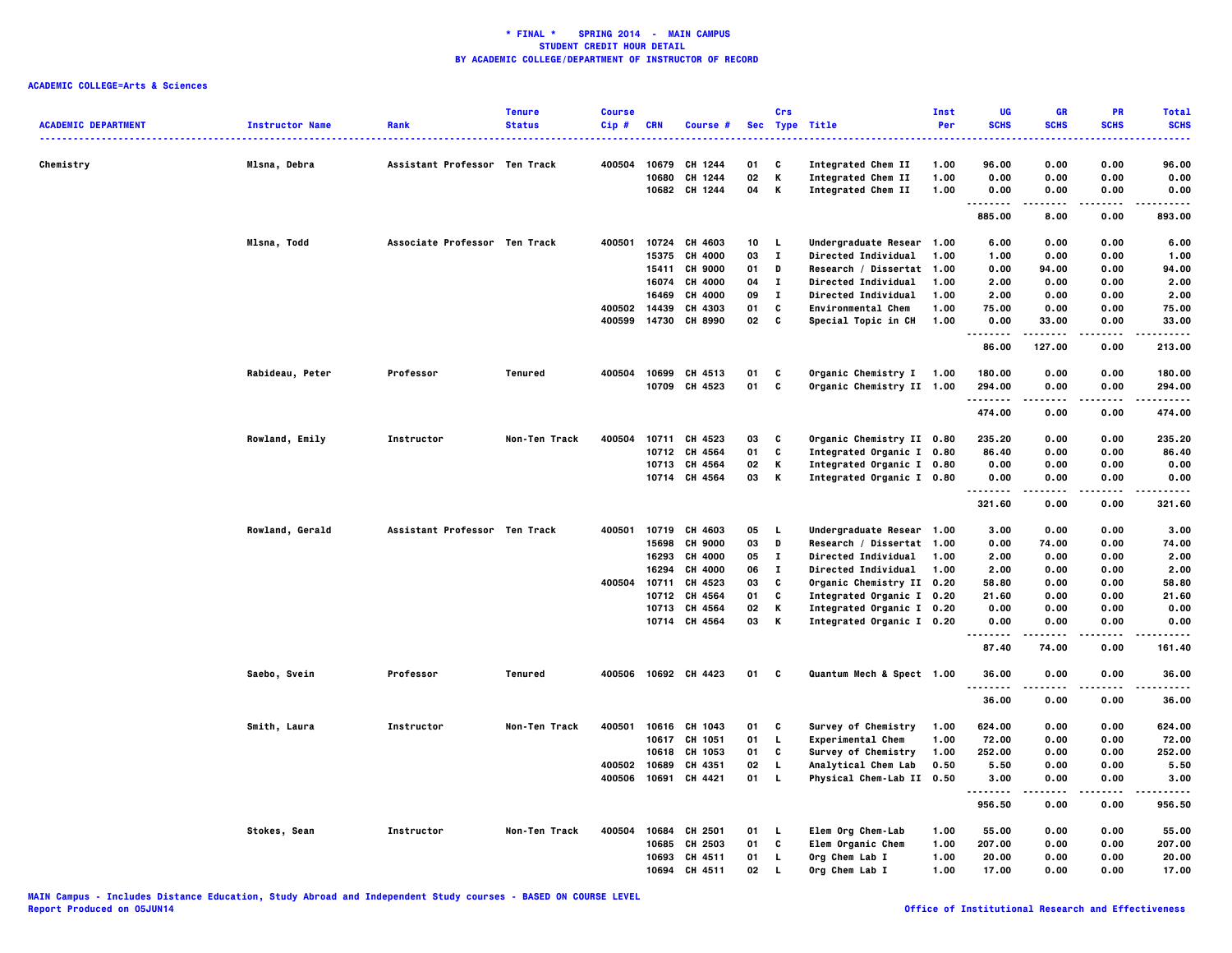| <b>SCHS</b><br><b>ACADEMIC DEPARTMENT</b><br><b>SCHS</b><br><b>SCHS</b><br><b>SCHS</b><br><b>Instructor Name</b><br>Rank<br><b>Status</b><br>Cip#<br><b>CRN</b><br>Sec Type Title<br>Per<br>Course #<br>.<br>Chemistry<br>Stokes, Sean<br>Non-Ten Track<br>400504<br>10695 CH 4511<br>03<br>Org Chem Lab I<br>0.00<br>0.00<br>Instructor<br>- L<br>1.00<br>10.00<br>10.00<br>10696 CH 4511<br>04<br>Org Chem Lab I<br>8.00<br>0.00<br>0.00<br>L.<br>1.00<br>10697 CH 4511<br>06<br>L.<br>Org Chem Lab I<br>0.00<br>0.00<br>1.00<br>19.00<br>10698<br>CH 4511<br>07<br>Org Chem Lab I<br>0.00<br>0.00<br>L.<br>1.00<br>8.00 |
|----------------------------------------------------------------------------------------------------------------------------------------------------------------------------------------------------------------------------------------------------------------------------------------------------------------------------------------------------------------------------------------------------------------------------------------------------------------------------------------------------------------------------------------------------------------------------------------------------------------------------|
|                                                                                                                                                                                                                                                                                                                                                                                                                                                                                                                                                                                                                            |
| 8.00<br>19.00<br>8.00                                                                                                                                                                                                                                                                                                                                                                                                                                                                                                                                                                                                      |
|                                                                                                                                                                                                                                                                                                                                                                                                                                                                                                                                                                                                                            |
|                                                                                                                                                                                                                                                                                                                                                                                                                                                                                                                                                                                                                            |
|                                                                                                                                                                                                                                                                                                                                                                                                                                                                                                                                                                                                                            |
|                                                                                                                                                                                                                                                                                                                                                                                                                                                                                                                                                                                                                            |
| 10701<br>CH 4521<br>Org Chem Lab II<br>22.00<br>0.00<br>0.00<br>22.00<br>01<br><b>L</b><br>1.00                                                                                                                                                                                                                                                                                                                                                                                                                                                                                                                            |
| 10702 CH 4521<br>03<br>L.<br>Org Chem Lab II<br>1.00<br>24.00<br>0.00<br>0.00<br>24.00                                                                                                                                                                                                                                                                                                                                                                                                                                                                                                                                     |
| 10703 CH 4521<br>L.<br>Org Chem Lab II<br>0.00<br>0.00<br>21.00<br>04<br>1.00<br>21.00                                                                                                                                                                                                                                                                                                                                                                                                                                                                                                                                     |
| 10704 CH 4521<br>05<br>Org Chem Lab II<br>0.00<br>0.00<br>23.00<br>L.<br>1.00<br>23.00                                                                                                                                                                                                                                                                                                                                                                                                                                                                                                                                     |
| 10705<br>CH 4521<br>Org Chem Lab II<br>0.00<br>24.00<br>06<br>L.<br>1.00<br>24.00<br>0.00                                                                                                                                                                                                                                                                                                                                                                                                                                                                                                                                  |
| 10706 CH 4521<br>Org Chem Lab II<br>07<br>L.<br>1.00<br>24.00<br>0.00<br>0.00<br>24.00                                                                                                                                                                                                                                                                                                                                                                                                                                                                                                                                     |
| 10707 CH 4521<br>19.00<br>08<br>L.<br>Org Chem Lab II<br>1.00<br>19.00<br>0.00<br>0.00                                                                                                                                                                                                                                                                                                                                                                                                                                                                                                                                     |
| 10708 CH 4521<br>09<br>Org Chem Lab II<br>1.00<br>15.00<br>0.00<br>0.00<br>15.00<br><b>L</b><br><br>$\cdots$                                                                                                                                                                                                                                                                                                                                                                                                                                                                                                               |
| 516.00<br>0.00<br>0.00<br>516.00                                                                                                                                                                                                                                                                                                                                                                                                                                                                                                                                                                                           |
| Sygula, Andrzej<br><b>Tenured</b><br>15785 CH 9000<br>12<br>Research / Dissertat 1.00<br>0.00<br>17.00<br>Professor<br>400501<br>0.00<br>17.00<br>D                                                                                                                                                                                                                                                                                                                                                                                                                                                                        |
| 10700 CH 4513<br>02<br>C<br>Organic Chemistry I 1.00<br>0.00<br>400504<br>135.00<br>0.00<br>135.00                                                                                                                                                                                                                                                                                                                                                                                                                                                                                                                         |
| .<br>135.00<br>17.00<br>0.00<br>152.00                                                                                                                                                                                                                                                                                                                                                                                                                                                                                                                                                                                     |
| Wipf, David<br>Professor<br>10687 CH 4141<br>Prof Chem: Research<br>0.00<br>0.00<br><b>Tenured</b><br>400501<br>01<br>C<br>1.00<br>21.00<br>21.00                                                                                                                                                                                                                                                                                                                                                                                                                                                                          |
| 10728 CH 4711<br>01<br>c<br>17.00<br>Senior Seminar<br>1.00<br>17.00<br>0.00<br>0.00                                                                                                                                                                                                                                                                                                                                                                                                                                                                                                                                       |
| 10730<br>CH 8711<br>7.00<br>01<br>s<br>Seminar<br>0.00<br>7.00<br>0.00<br>1.00                                                                                                                                                                                                                                                                                                                                                                                                                                                                                                                                             |
| CH 8721<br>10731<br>01<br>s<br>Seminar<br>0.00<br>9.00<br>0.00<br>9.00<br>1.00                                                                                                                                                                                                                                                                                                                                                                                                                                                                                                                                             |
| 10732 CH 8731<br>s<br>Seminar<br>0.00<br>2.00<br>0.00<br>2.00<br>01<br>1.00                                                                                                                                                                                                                                                                                                                                                                                                                                                                                                                                                |
| 15786<br><b>CH 9000</b><br>13<br>D<br>Research / Dissertat 1.00<br>0.00<br>17.00<br>0.00<br>17.00                                                                                                                                                                                                                                                                                                                                                                                                                                                                                                                          |
| 16061 CH 8000<br>04<br>1.00<br>6.00<br>0.00<br>6.00<br>D<br>Research / Thesis<br>0.00                                                                                                                                                                                                                                                                                                                                                                                                                                                                                                                                      |
| --------<br>.<br>.<br>.<br>38.00<br>41.00<br>0.00<br>79.00                                                                                                                                                                                                                                                                                                                                                                                                                                                                                                                                                                 |
| 15787<br><b>CH 9000</b><br>Research / Dissertat 1.00<br>Zhang, Dongmao<br>Associate Professor Ten Track<br>400501<br>14<br>0.00<br>63.00<br>0.00<br>63.00<br>D                                                                                                                                                                                                                                                                                                                                                                                                                                                             |
| 10690 CH 4353<br>C<br>Analytical Chem II<br>400502<br>01<br>1.00<br>30.00<br>0.00<br>0.00<br>30.00                                                                                                                                                                                                                                                                                                                                                                                                                                                                                                                         |
| 16165 CH 6353<br>01<br>C<br>Analytical Chemistry 1.00<br>0.00<br>3.00<br>0.00<br>3,00                                                                                                                                                                                                                                                                                                                                                                                                                                                                                                                                      |
| .<br>.<br>-----<br>30.00<br>0.00<br>66.00<br>96.00                                                                                                                                                                                                                                                                                                                                                                                                                                                                                                                                                                         |
| -----------------------------------<br>==========<br>========<br>$=$ = = = = = = =<br>$= = = = = = = =$                                                                                                                                                                                                                                                                                                                                                                                                                                                                                                                    |
| 7430.00<br>663.00<br>0.00<br>8093.00<br>Chemistry<br>==========<br>------------------------------------                                                                                                                                                                                                                                                                                                                                                                                                                                                                                                                    |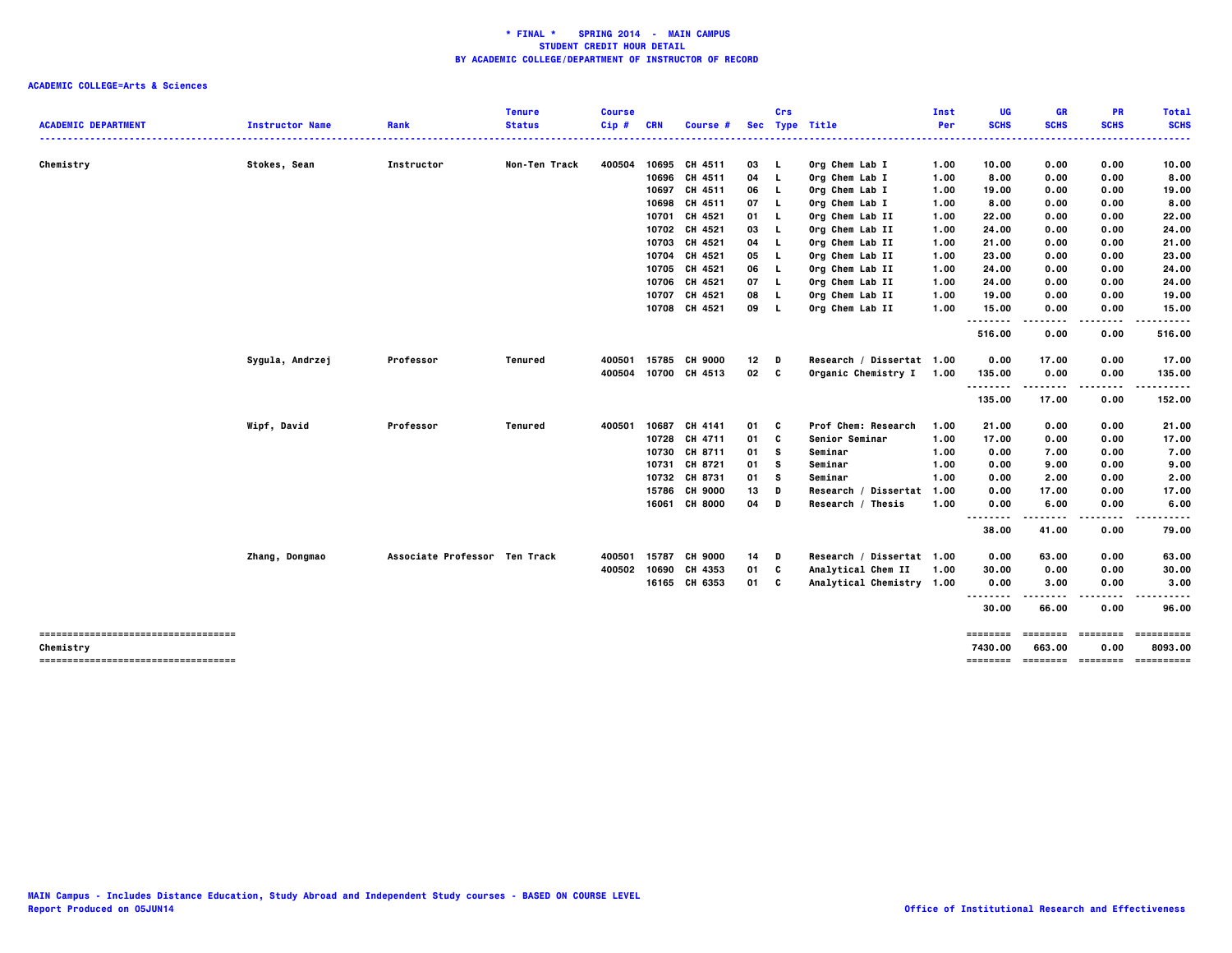| <b>ACADEMIC DEPARTMENT</b>                         | <b>Instructor Name</b> | Rank                          | <b>Tenure</b><br><b>Status</b> | <b>Course</b><br>Cip# | <b>CRN</b> | Course #              |    | Crs          | Sec Type Title             | Inst<br>Per | UG<br><b>SCHS</b>  | GR<br><b>SCHS</b>   | PR<br><b>SCHS</b> | <b>Total</b><br><b>SCHS</b> |
|----------------------------------------------------|------------------------|-------------------------------|--------------------------------|-----------------------|------------|-----------------------|----|--------------|----------------------------|-------------|--------------------|---------------------|-------------------|-----------------------------|
| Classical & Modern Languages & Lite Arroyo, Silvia |                        | Assistant Professor Ten Track |                                | 160905                | 11769      | <b>FLS 1113</b>       | 05 | C            | Spanish I                  | 1.00        | 84.00              | 0.00                | 0.00              | 84.00                       |
|                                                    |                        |                               |                                |                       |            | 11784 FLS 1123        | 07 | C            | Spanish II                 | 1.00        | 42.00<br>          | 0.00<br>.           | 0.00              | 42.00<br>.                  |
|                                                    |                        |                               |                                |                       |            |                       |    |              |                            |             | 126.00             | 0.00                | 0.00              | 126.00                      |
|                                                    | Bartera, Salvador      | Assistant Professor Ten Track |                                |                       |            | 161202 11745 FLH 1123 | 01 | C            | Greek II                   | 1.00        | 30.00              | 0.00                | 0.00              | 30.00                       |
|                                                    |                        |                               |                                |                       |            | 161203 11756 FLL 1123 | 02 | C            | Latin II                   | 1.00        | 48.00              | 0.00                | 0.00              | 48.00                       |
|                                                    |                        |                               |                                |                       |            |                       |    |              |                            |             | .<br>78.00         | .<br>0.00           | .<br>0.00         | .<br>78.00                  |
|                                                    | Blackbourn, Forrest    | Lecturer                      | Non-Ten Track                  |                       |            | 160905 11796 FLS 1123 | 20 | C            | Spanish II                 | 1.00        | 27.00              | 0.00                | 0.00              | 27.00                       |
|                                                    |                        |                               |                                |                       | 11799      | <b>FLS 2133</b>       | 01 | C            | Spanish III                | 1.00        | 63.00              | 0.00                | 0.00              | 63.00                       |
|                                                    |                        |                               |                                |                       |            | 11801 FLS 2133        | 03 | C            | <b>Spanish III</b>         | 1.00        | 48.00              | 0.00                | 0.00              | 48.00                       |
|                                                    |                        |                               |                                |                       |            | 14403 FLS 1123        | 19 | C            | Spanish II                 | 1.00        | 27.00              | 0.00                | 0.00              | 27.00                       |
|                                                    |                        |                               |                                |                       |            |                       |    |              |                            |             | .<br>165.00        | .<br>0.00           | $- - - -$<br>0.00 | .<br>165.00                 |
|                                                    | Clark, Mark            | Associate Professor Tenured   |                                |                       |            | 161202 11746 FLH 2143 | 01 | C            | Greek IV                   | 1.00        | 3.00               | 0.00                | 0.00              | 3.00                        |
|                                                    |                        |                               |                                | 161203                |            | 11755 FLL 1123        | 01 | C            | Latin II                   | 1.00        | 150.00             | 0.00                | 0.00              | 150.00                      |
|                                                    |                        |                               |                                |                       |            | 15642 FLL 4000        | 01 | $\mathbf{I}$ | <b>Directed Individual</b> | 1.00        | 3.00               | 0.00                | 0.00              | 3.00                        |
|                                                    |                        |                               |                                |                       |            | 16393 FLL 4000        | 03 | $\mathbf{I}$ | Directed Individual        | 1.00        | 3.00               | 0.00                | 0.00              | 3.00                        |
|                                                    |                        |                               |                                |                       |            |                       |    |              |                            |             | <b>.</b><br>159.00 | $- - - - -$<br>0.00 | .<br>0.00         | .<br>159.00                 |
|                                                    | Cui, Xiangshan         | Lecturer                      | Non-Ten Track                  | 160101                |            | 15191 FLC 1123        | 01 | В            | <b>Chinese II</b>          | 1.00        | 60.00              | 0.00                | 0.00              | 60.00                       |
|                                                    |                        |                               |                                |                       |            | 15192 FLC 2143        | 01 | C            | Chinese IV                 | 1.00        | 42.00              | 0.00                | 0.00              | 42.00                       |
|                                                    |                        |                               |                                | 169999                |            | 16282 FLC 4000        | 01 | $\mathbf{I}$ | <b>Directed Individual</b> | 1.00        | 3.00               | 0.00                | 0.00              | 3.00                        |
|                                                    |                        |                               |                                |                       |            | 16449 FLC 4000        | 02 | $\mathbf{I}$ | <b>Directed Individual</b> | 1.00        | 3.00               | 0.00                | 0.00              | 3.00                        |
|                                                    |                        |                               |                                |                       |            | 16482 FLC 4000        | 03 | $\mathbf{I}$ | <b>Directed Individual</b> | 1.00        | 3.00               | 0.00                | 0.00              | 3.00                        |
|                                                    |                        |                               |                                |                       |            |                       |    |              |                            |             | <br>111.00         | 0.00                | 0.00              | 111.00                      |
|                                                    |                        |                               |                                |                       |            |                       |    |              |                            |             |                    |                     |                   |                             |
|                                                    | Daugherty, Stephanie   | Lecturer                      | Non-Ten Track                  | 160501                |            | 11731 FLG 1113        | 01 | C            | German I                   | 1.00        | 69.00              | 0.00                | 0.00              | 69.00                       |
|                                                    |                        |                               |                                |                       |            | 11734 FLG 1123        | 02 | C            | German II                  | 1.00        | 66.00              | 0.00                | 0.00              | 66.00                       |
|                                                    |                        |                               |                                |                       |            | 11735 FLG 1123        | 03 | C            | German II                  | 1.00        | 42.00              | 0.00                | 0.00              | 42.00                       |
|                                                    |                        |                               |                                |                       |            | 160901 11715 FLF 1123 | 03 | C            | French II                  | 1.00        | 84.00<br>          | 0.00<br>-----       | 0.00<br>$- - - -$ | 84.00<br>.                  |
|                                                    |                        |                               |                                |                       |            |                       |    |              |                            |             | 261.00             | 0.00                | 0.00              | 261.00                      |
|                                                    | Davisson, Brian        | Assistant Professor Ten Track |                                |                       |            | 160104 14408 FL 8113  | 01 | s            | <b>Capstone Seminar</b>    | 1.00        | 0.00               | 15.00               | 0.00              | 15.00                       |
|                                                    |                        |                               |                                |                       |            | 160905 15448 FLS 4000 | 01 | $\mathbf{I}$ | Directed Individual        | 1.00        | 3.00               | 0.00                | 0.00              | 3.00                        |
|                                                    |                        |                               |                                |                       |            | 15449 FLS 4000        | 02 | $\mathbf{I}$ | <b>Directed Individual</b> | 1.00        | 3.00               | 0.00<br>$- - - - -$ | 0.00<br>$- - - -$ | 3.00<br>.                   |
|                                                    |                        |                               |                                |                       |            |                       |    |              |                            |             | <br>6.00           | 15.00               | 0.00              | 21.00                       |
|                                                    | Debicka, Anna          | Instructor                    | Non-Ten Track                  | 160905                |            | 11785 FLS 1123        | 08 | C            | Spanish II                 | 1.00        | 81.00              | 0.00                | 0.00              | 81.00                       |
|                                                    |                        |                               |                                |                       |            | 11786 FLS 1123        | 09 | C            | Spanish II                 | 1.00        | 81.00              | 0.00                | 0.00              | 81.00                       |
|                                                    |                        |                               |                                |                       |            | 11787 FLS 1123        | 10 | C            | Spanish II                 | 1.00        | 90.00              | 0.00                | 0.00              | 90.00                       |
|                                                    |                        |                               |                                |                       |            | 11788 FLS 1123        | 11 | C            | Spanish II                 | 1.00        | 75.00              | 0.00                | 0.00              | 75.00                       |
|                                                    |                        |                               |                                |                       |            |                       |    |              |                            |             | .<br>327.00        | .<br>0.00           | .<br>0.00         | .<br>327.00                 |
|                                                    | Dunlap, Monika         | Instructor                    | Non-Ten Track                  | 160901                |            | 11721 FLF 2143        | 01 | C            | French IV                  | 1.00        | 27.00              | 0.00                | 0.00              | 27.00                       |
|                                                    |                        |                               |                                |                       |            | 11725 FLF 3124        | 01 | B            | Advanced French Conv 1.00  |             | 44.00              | 0.00                | 0.00              | 44.00                       |
|                                                    |                        |                               |                                |                       |            | 14396 FLF 3143        | 01 | C            | French Civilization        | 1.00        | 30.00              | 0.00                | 0.00              | 30.00                       |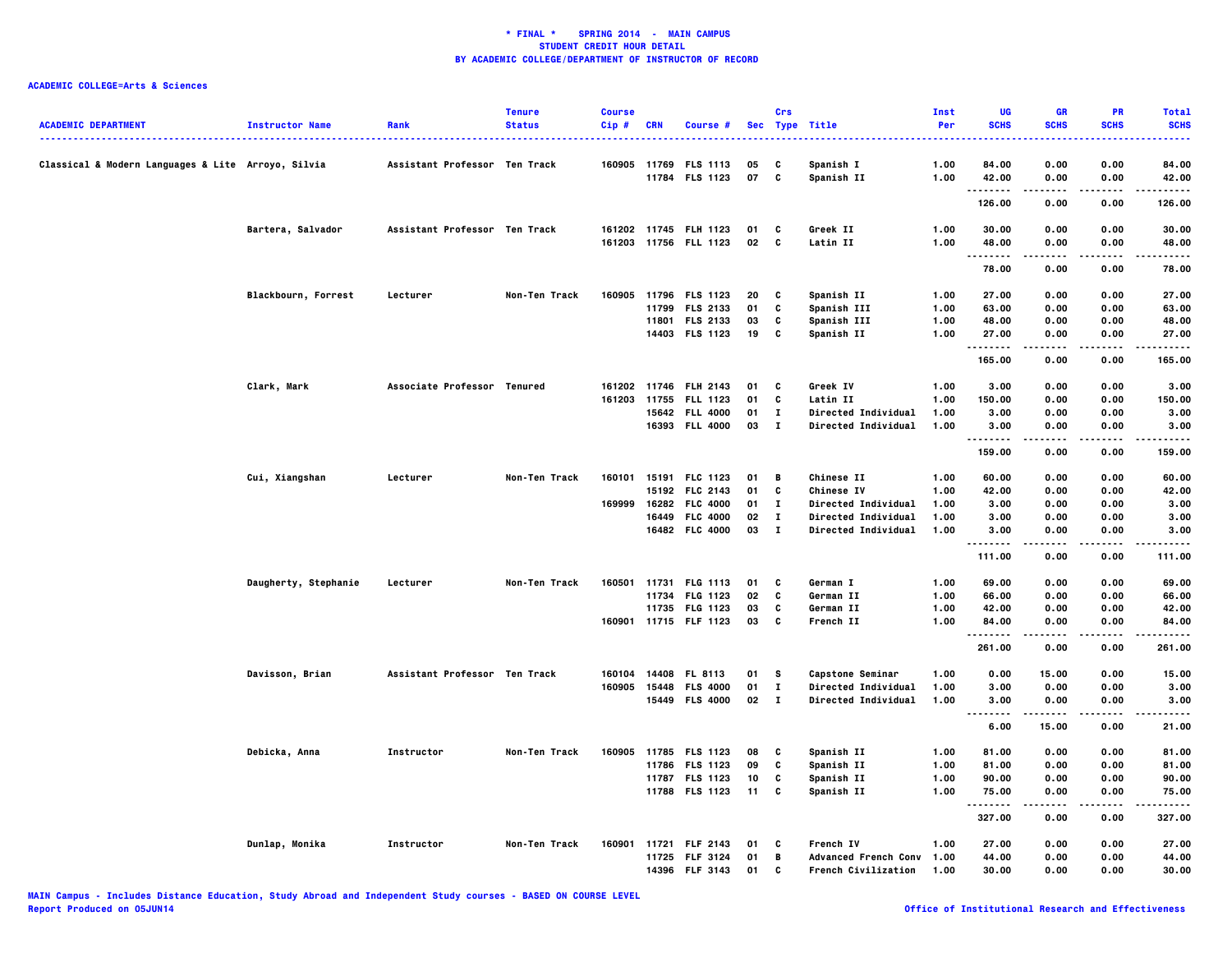| <b>ACADEMIC DEPARTMENT</b>                           | <b>Instructor Name</b> | Rank                        | <b>Tenure</b><br><b>Status</b> | <b>Course</b><br>$Cip$ # | <b>CRN</b>   | Course #                          |          | Crs                          | Sec Type Title<br>. <b>.</b> .                           | Inst<br>Per  | UG<br><b>SCHS</b>  | <b>GR</b><br><b>SCHS</b> | PR<br><b>SCHS</b> | <b>Total</b><br><b>SCHS</b><br>. |
|------------------------------------------------------|------------------------|-----------------------------|--------------------------------|--------------------------|--------------|-----------------------------------|----------|------------------------------|----------------------------------------------------------|--------------|--------------------|--------------------------|-------------------|----------------------------------|
|                                                      |                        |                             |                                |                          |              |                                   |          |                              |                                                          |              | .                  | ----                     | .                 | .                                |
|                                                      |                        |                             |                                |                          |              |                                   |          |                              |                                                          |              | 101.00             | 0.00                     | 0.00              | 101.00                           |
| Classical & Modern Languages & Lite Espinosa, Carlos |                        | Associate Professor Tenured |                                |                          |              | 160905 11800 FLS 2133             | 02 C     |                              | Spanish III                                              | 1.00         | 42.00              | 0.00                     | 0.00              | 42.00                            |
|                                                      |                        |                             |                                |                          |              |                                   |          |                              |                                                          |              | 42.00              | 0.00                     | 0.00              | 42.00                            |
|                                                      | Fabel, Ekaterina       | Lecturer                    | Non-Ten Track                  | 160402                   |              | 11762 FLR 1123                    | 01       | c                            | <b>Russian II</b>                                        | 1.00         | 36.00              | 0.00                     | 0.00              | 36.00                            |
|                                                      |                        |                             |                                |                          | 11764        | <b>FLR 2143</b>                   | 01       | C                            | <b>Russian IV</b>                                        | 1.00         | 9.00               | 0.00                     | 0.00              | 9.00                             |
|                                                      |                        |                             |                                |                          |              | 15733 FLR 4000                    | 01       | $\mathbf{I}$                 | <b>Directed Individual</b>                               | 1.00         | 3.00<br>.<br>      | 0.00<br>.                | 0.00<br>.         | 3.00<br>.                        |
|                                                      |                        |                             |                                |                          |              |                                   |          |                              |                                                          |              | 48.00              | 0.00                     | 0.00              | 48.00                            |
|                                                      | Gray, Sally            | Associate Professor Tenured |                                | 160501                   | 11739        | <b>FLG 2143</b>                   | 01       | C                            | German IV                                                | 1.00         | 24.00              | 0.00                     | 0.00              | 24.00                            |
|                                                      |                        |                             |                                |                          | 14401        | <b>FLG 4523</b>                   | 01       | C                            | German Lit 1750 to P 1.00                                |              | 27.00              | 0.00                     | 0.00              | 27.00                            |
|                                                      |                        |                             |                                |                          |              | 14402 FLG 6523                    | 01       | C                            | German Lit 1750 to P 1.00                                |              | 0.00               | 3.00                     | 0.00              | 3.00                             |
|                                                      |                        |                             |                                |                          |              | 16010 FLG 7000                    | 01       | $\mathbf{I}$                 | <b>Directed Individual</b>                               | 1.00         | 0.00<br>.          | 3.00<br>.                | 0.00<br>.         | 3.00<br>.                        |
|                                                      |                        |                             |                                |                          |              |                                   |          |                              |                                                          |              | 51.00              | 6.00                     | 0.00              | 57.00                            |
|                                                      | Harland, Robert        | Associate Professor Tenured |                                |                          |              | 160905 11816 FLS 3613             | 01       | C                            | Span Lit:Mid-Golden                                      | 1.00         | 45.00              | 0.00                     | 0.00              | 45.00                            |
|                                                      |                        |                             |                                |                          | 14404        | <b>FLS 4243</b>                   | 01       | C                            | Modern Spanish Essay 1.00                                |              | 24.00              | 0.00                     | 0.00              | 24.00                            |
|                                                      |                        |                             |                                |                          | 14405        | <b>FLS 6243</b>                   | 01       | C                            | Modern Spanish Essay 1.00                                |              | 0.00               | 9.00                     | 0.00              | 9.00                             |
|                                                      |                        |                             |                                |                          |              | 16233 FLS 4000                    | 03       | $\mathbf{I}$                 | Directed Individual                                      | 1.00         | 3.00               | 0.00                     | 0.00              | 3.00                             |
|                                                      |                        |                             |                                |                          |              | 16491 FLS 4000                    | 04       | $\mathbf{I}$                 | Directed Individual                                      | 1.00         | 1.00<br>.          | 0.00<br>.                | 0.00<br>$- - - -$ | 1.00<br>$- - - -$                |
|                                                      |                        |                             |                                |                          |              |                                   |          |                              |                                                          |              | 73.00              | 9.00                     | 0.00              | 82.00                            |
|                                                      | Kraker, Julia          | Lecturer                    | Non-Ten Track                  | 160905                   |              | 11806 FLS 2143                    | 01       | C                            | Spanish IV                                               | 1.00         | 69.00              | 0.00                     | 0.00              | 69.00                            |
|                                                      |                        |                             |                                |                          |              | 11807 FLS 2143                    | 02       | $\mathbf{c}$                 | Spanish IV                                               | 1.00         | 75.00              | 0.00                     | 0.00              | 75.00                            |
|                                                      |                        |                             |                                |                          |              |                                   |          |                              |                                                          |              | <b>.</b>           | .                        | .                 | .                                |
|                                                      |                        |                             |                                |                          |              |                                   |          |                              |                                                          |              | 144.00             | 0.00                     | 0.00              | 144.00                           |
|                                                      | Little, Chitose        | Instructor                  | Non-Ten Track                  |                          | 160302 11748 | <b>FLJ 1123</b>                   | 01       | C                            | Japanese II                                              | 1.00         | 51.00              | 0.00                     | 0.00              | 51.00                            |
|                                                      |                        |                             |                                |                          | 11749        | FLJ 1123                          | 02       | C                            | Japanese II                                              | 1.00         | 33.00              | 0.00                     | 0.00              | 33.00                            |
|                                                      |                        |                             |                                |                          | 11751        | FLJ 2143                          | 01       | C                            | Japanese IV                                              | 1.00         | 33.00              | 0.00                     | 0.00              | 33.00                            |
|                                                      |                        |                             |                                |                          | 15768        | <b>FLJ 4000</b>                   | 01       | $\mathbf{I}$                 | <b>Directed Individual</b>                               | 1.00         | 3.00               | 0.00                     | 0.00              | 3.00                             |
|                                                      |                        |                             |                                |                          |              | 15769 FLJ 4000                    | 02       | $\mathbf{I}$                 | <b>Directed Individual</b>                               | 1.00         | 3.00               | 0.00                     | 0.00              | 3.00                             |
|                                                      |                        |                             |                                |                          | 15770        | <b>FLJ 4000</b>                   | 03       | $\mathbf{I}$                 | Directed Individual                                      | 1.00         | 3.00               | 0.00                     | 0.00              | 3.00                             |
|                                                      |                        |                             |                                |                          |              | 15772 FLJ 4000                    | 05       | $\mathbf{I}$                 | <b>Directed Individual</b>                               | 1.00         | 3.00               | 0.00                     | 0.00              | 3.00                             |
|                                                      |                        |                             |                                |                          | 15773        | <b>FLJ 4000</b><br>15812 FLJ 4000 | 06<br>07 | $\mathbf{I}$<br>$\mathbf{I}$ | <b>Directed Individual</b>                               | 1.00<br>1.00 | 3.00<br>3.00       | 0.00<br>0.00             | 0.00<br>0.00      | 3.00<br>3.00                     |
|                                                      |                        |                             |                                |                          | 15845        | FLJ 4000                          | 08       | Т.                           | <b>Directed Individual</b><br><b>Directed Individual</b> | 1.00         | 3.00               | 0.00                     | 0.00              | 3.00                             |
|                                                      |                        |                             |                                |                          | 15903        | <b>FLJ 4000</b>                   | 09       | $\mathbf{I}$                 | <b>Directed Individual</b>                               | 1.00         | 3.00               | 0.00                     | 0.00              | 3.00                             |
|                                                      |                        |                             |                                |                          |              | 16163 FLJ 4000                    | 10       | Т.                           | <b>Directed Individual</b>                               | 1.00         | 3.00               | 0.00                     | 0.00              | 3.00                             |
|                                                      |                        |                             |                                |                          | 16328        | <b>FLJ 4000</b>                   | 11       | $\mathbf{I}$                 | <b>Directed Individual</b>                               | 1.00         | 3.00               | 0.00                     | 0.00              | 3.00                             |
|                                                      |                        |                             |                                |                          |              |                                   |          |                              |                                                          |              | <b>.</b><br>147.00 | .<br>0.00                | $- - - -$<br>0.00 | 147.00                           |
|                                                      | Little, Christopher    | Grad Teach Assist           | Not Applicable                 |                          |              | 160905 11812 FLS 3121             | 01 L     |                              | Advan Spanish Conv P 1.00                                |              | 6.00               | 0.00                     | 0.00              | 6.00                             |
|                                                      |                        |                             |                                |                          |              |                                   |          |                              |                                                          |              | 6.00               | 0.00                     | 0.00              | 6.00                             |
|                                                      | McFadden, Michael      | <b>Grad Teach Assist</b>    | Not Applicable                 |                          |              | 160905 11809 FLS 3111             | 01 L     |                              | Adv Spanish Lab I                                        | 1.00         | 12.00              | 0.00                     | 0.00              | 12.00                            |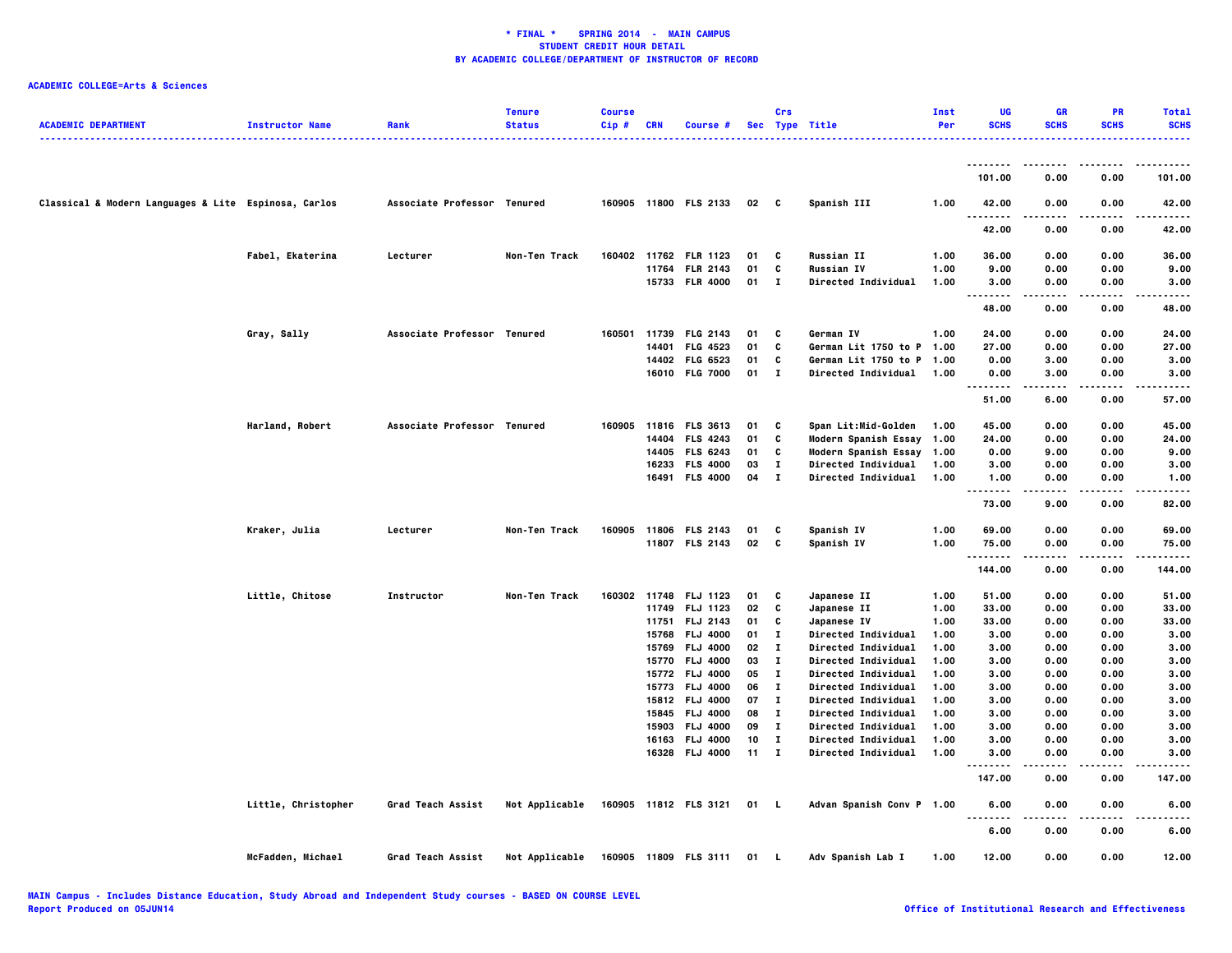|                                                  |                        |                               | <b>Tenure</b> | <b>Course</b> |            |                       |      | Crs            |                           | Inst | UG                | GR               | <b>PR</b>         | <b>Total</b>     |
|--------------------------------------------------|------------------------|-------------------------------|---------------|---------------|------------|-----------------------|------|----------------|---------------------------|------|-------------------|------------------|-------------------|------------------|
| <b>ACADEMIC DEPARTMENT</b>                       | <b>Instructor Name</b> | Rank                          | <b>Status</b> | Cip#          | <b>CRN</b> | Course #              |      |                | Sec Type Title            | Per  | <b>SCHS</b>       | <b>SCHS</b>      | <b>SCHS</b>       | <b>SCHS</b><br>. |
|                                                  |                        |                               |               |               |            |                       |      |                |                           |      |                   |                  |                   |                  |
|                                                  |                        |                               |               |               |            |                       |      |                |                           |      | --------<br>12.00 | ----<br>0.00     | .<br>0.00         | .<br>12.00       |
| Classical & Modern Languages & Lite Moser, Keith |                        | Assistant Professor Ten Track |               |               |            | 160901 16011 FLF 7000 | 01   | $\blacksquare$ | Directed Individual       | 1.00 | 0.00              | 3.00             | 0.00              | 3.00             |
|                                                  |                        |                               |               |               |            | 16442 FLF 4000        | 01   | $\mathbf{I}$   | Directed Individual       | 1.00 | 1.00              | 0.00             | 0.00              | 1.00             |
|                                                  |                        |                               |               | 169999        |            | 14384 FLF 4990        | 01   | C              | Special Topic In FLF 1.00 |      | 15.00             | 0.00             | 0.00              | 15.00            |
|                                                  |                        |                               |               |               |            | 14386 FLF 6990        | 01   | C              | Special Topic In FLF 1.00 |      | 0.00              | 3.00             | 0.00              | 3.00             |
|                                                  |                        |                               |               |               |            | 14388 FLF 8990        | 01   | C              | Special Topic In FLF 1.00 |      | 0.00<br>.         | 18.00<br>.       | 0.00<br>.         | 18.00            |
|                                                  |                        |                               |               |               |            |                       |      |                |                           |      | 16.00             | 24.00            | 0.00              | 40.00            |
|                                                  | Moya, Arleana          | Instructor                    | Non-Ten Track | 160905        |            | 11779 FLS 1123        | 02   | C              | Spanish II                | 1.00 | 90.00             | 0.00             | 0.00              | 90.00            |
|                                                  |                        |                               |               |               |            | 11780 FLS 1123        | 03   | C              | Spanish II                | 1.00 | 87.00             | 0.00             | 0.00              | 87.00            |
|                                                  |                        |                               |               |               |            | 11792 FLS 1123        | 15   | c              | Spanish II                | 1.00 | 78.00             | 0.00             | 0.00              | 78.00            |
|                                                  |                        |                               |               |               |            | 11794 FLS 1123        | 17   | C              | Spanish II                | 1.00 | 81.00<br>.        | 0.00<br>.        | 0.00<br>.         | 81.00<br>.       |
|                                                  |                        |                               |               |               |            |                       |      |                |                           |      | 336.00            | 0.00             | 0.00              | 336.00           |
|                                                  | Munn, David            | Lecturer                      | Non-Ten Track | 160905        |            | 11765 FLS 1113        | 01   | C              | Spanish I                 | 1.00 | 75.00             | 0.00             | 0.00              | 75.00            |
|                                                  |                        |                               |               |               |            | 11766 FLS 1113        | 02   | C              | Spanish I                 | 1.00 | 69.00             | 0.00             | 0.00              | 69.00            |
|                                                  |                        |                               |               |               |            | 11768 FLS 1113        | 04   | C              | Spanish I                 | 1.00 | 84.00             | 0.00             | 0.00              | 84.00            |
|                                                  |                        |                               |               |               |            | 11804 FLS 2133        | 07   | C              | Spanish III               | 1.00 | 63.00<br>.        | 0.00<br>$\cdots$ | 0.00<br>.         | 63.00<br>.       |
|                                                  |                        |                               |               |               |            |                       |      |                |                           |      | 291.00            | 0.00             | 0.00              | 291.00           |
|                                                  | Nigro, Rosa            | Lecturer                      | Non-Ten Track | 160902        |            | 14409 FLI 1123        | 01   | C              | Italian II                | 1.00 | 33.00             | 0.00             | 0.00              | 33.00            |
|                                                  |                        |                               |               |               |            | 14410 FLI 2143        | 01 C |                | Italian IV                | 1.00 | 15.00<br>.        | 0.00<br>----     | 0.00<br>.         | 15.00<br>-----   |
|                                                  |                        |                               |               |               |            |                       |      |                |                           |      | 48.00             | 0.00             | 0.00              | 48.00            |
|                                                  | Pelaez, Sol            | Assistant Professor Ten Track |               |               |            | 160905 11810 FLS 3113 | 01   | C              | Advanced Spanish Com 1.00 |      | 63.00             | 0.00             | 0.00              | 63.00            |
|                                                  |                        |                               |               |               |            | 14406 FLS 4283        | 01   | C              | Spanish Amer Novel        | 1.00 | 45.00             | 0.00             | 0.00              | 45.00            |
|                                                  |                        |                               |               |               |            | 14407 FLS 6283        | 01   | C              | Spanish Amer Novel        | 1.00 | 0.00              | 12.00            | 0.00              | 12.00            |
|                                                  |                        |                               |               |               |            |                       |      |                |                           |      | .<br>108.00       | -----<br>12.00   | $- - - -$<br>0.00 | .<br>120.00      |
|                                                  | Potter, Edward         | Associate Professor Tenured   |               |               |            | 160501 11737 FLG 2133 | 01   | C              | German III                | 1.00 | 30.00             | 0.00             | 0.00              | 30.00            |
|                                                  |                        |                               |               |               |            | 14399 FLG 4503        | 01   | C              | German Lit to 1750        | 1.00 | 39.00             | 0.00             | 0.00              | 39.00            |
|                                                  |                        |                               |               |               |            | 14400 FLG 6503        | 01   | C              | German Lit to 1750        | 1.00 | 0.00              | 6.00             | 0.00              | 6.00             |
|                                                  |                        |                               |               |               |            |                       |      |                |                           |      | <br>69.00         | 6.00             | 0.00              | 75.00            |
|                                                  | Pruett, Drew           | Instructor                    | Non-Ten Track |               |            | 160901 11709 FLF 1113 | 01   | C              | French I                  | 1.00 | 81.00             | 0.00             | 0.00              | 81.00            |
|                                                  |                        |                               |               |               |            | 11710 FLF 1113        | 02   | C              | French I                  | 1.00 | 87.00             | 0.00             | 0.00              | 87.00            |
|                                                  |                        |                               |               |               |            | 11713 FLF 1123        | 01   | c              | French II                 | 1.00 | 72.00             | 0.00             | 0.00              | 72.00            |
|                                                  |                        |                               |               |               |            | 11717 FLF 2133        | 01   | C              | French III                | 1.00 | 57.00<br>.        | 0.00<br>.        | 0.00<br>.         | 57.00<br>.       |
|                                                  |                        |                               |               |               |            |                       |      |                |                           |      | 297.00            | 0.00             | 0.00              | 297.00           |
|                                                  | Ricketts, Maria        | Lecturer                      | Non-Ten Track |               |            | 160905 11773 FLS 1113 | 09   | C              | Spanish I                 | 1.00 | 78.00             | 0.00             | 0.00              | 78.00            |
|                                                  |                        |                               |               |               |            | 11774 FLS 1113        | 10   | C              | Spanish I                 | 1.00 | 78.00             | 0.00             | 0.00              | 78.00            |
|                                                  |                        |                               |               |               |            | 11778 FLS 1123        | 01   | C              | Spanish II                | 1.00 | 75.00             | 0.00             | 0.00              | 75.00            |
|                                                  |                        |                               |               |               |            | 11781 FLS 1123        | 04   | c              | Spanish II                | 1.00 | 63.00             | 0.00             | 0.00              | 63.00            |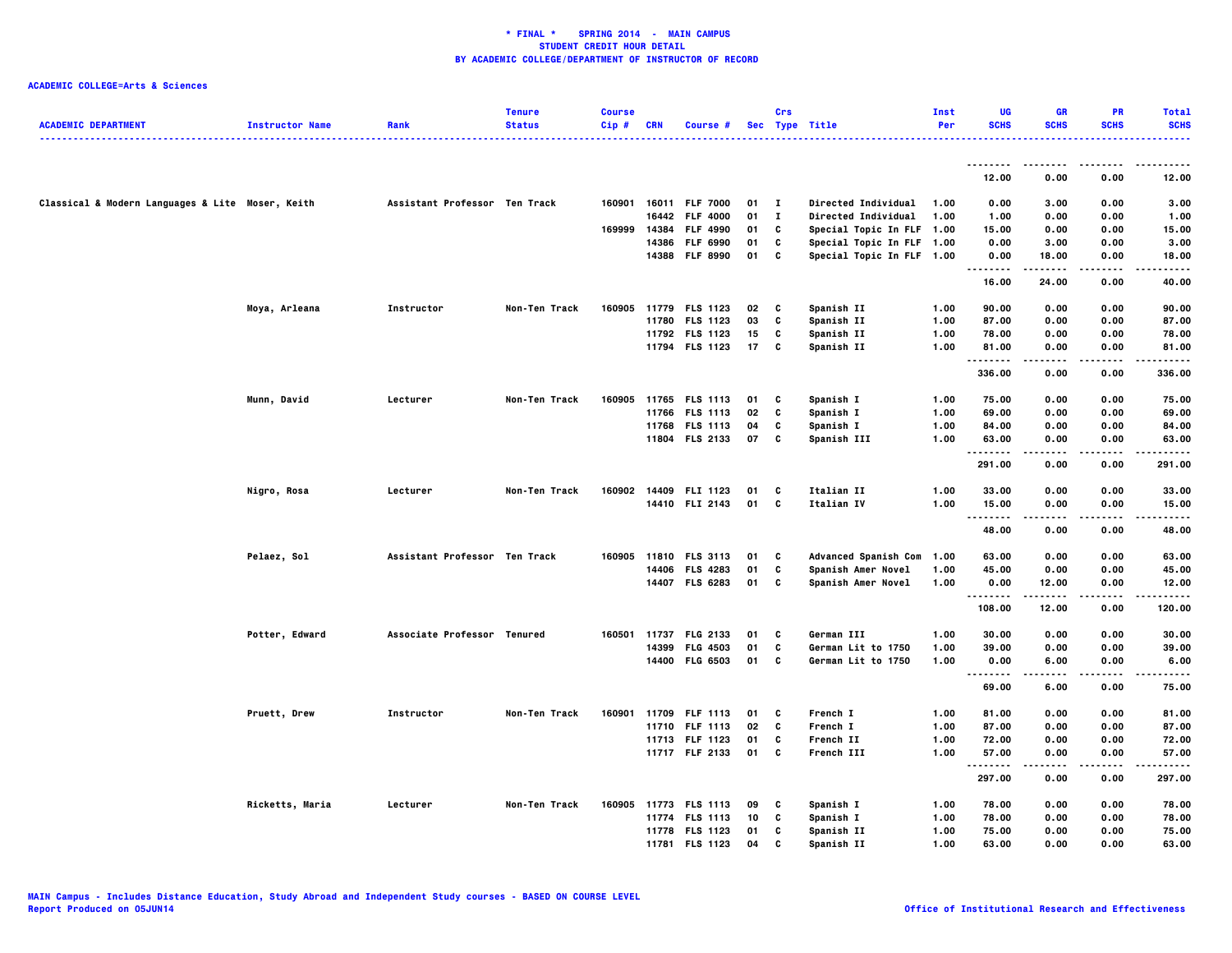| <b>ACADEMIC DEPARTMENT</b>                                                 | <b>Instructor Name</b> | Rank                          | <b>Tenure</b><br><b>Status</b> | <b>Course</b><br>$Cip$ # | <b>CRN</b> | Course #              |    | Crs | Sec Type Title            | Inst<br>Per | UG<br><b>SCHS</b>   | <b>GR</b><br><b>SCHS</b> | <b>PR</b><br><b>SCHS</b> | Total<br><b>SCHS</b>  |
|----------------------------------------------------------------------------|------------------------|-------------------------------|--------------------------------|--------------------------|------------|-----------------------|----|-----|---------------------------|-------------|---------------------|--------------------------|--------------------------|-----------------------|
|                                                                            |                        |                               |                                |                          |            |                       |    |     |                           |             |                     |                          |                          |                       |
|                                                                            |                        |                               |                                |                          |            |                       |    |     |                           |             | 294.00              | $- - -$<br>0.00          | 0.00                     | 294.00                |
| Classical & Modern Languages & Lite Russell, Amie                          |                        | Instructor                    | Non-Ten Track                  | 160905                   |            | 11789 FLS 1123        | 12 | C   | Spanish II                | 1.00        | 81.00               | 0.00                     | 0.00                     | 81.00                 |
|                                                                            |                        |                               |                                |                          |            | 11790 FLS 1123        | 13 | C   | Spanish II                | 1.00        | 84.00               | 0.00                     | 0.00                     | 84.00                 |
|                                                                            |                        |                               |                                |                          |            | 11791 FLS 1123        | 14 | C   | Spanish II                | 1.00        | 48.00               | 0.00                     | 0.00                     | 48.00                 |
|                                                                            |                        |                               |                                |                          |            |                       |    |     |                           |             | <br>213.00          | ---<br>0.00              | 0.00                     | 213.00                |
|                                                                            | Simpore, Karim         | Assistant Professor Ten Track |                                | 160901                   |            | 11714 FLF 1123        | 02 | C   | French II                 | 1.00        | 66.00               | 0.00                     | 0.00                     | 66.00                 |
|                                                                            |                        |                               |                                | 169999                   |            | 14504 FLF 8990        | 02 | c   | Special Topic In FLF 1.00 |             | 0.00                | 18.00                    | 0.00                     | 18.00                 |
|                                                                            |                        |                               |                                |                          |            |                       |    |     |                           |             | .<br>66.00          | ------<br>18.00          | .<br>0.00                | .<br>84.00            |
|                                                                            | Vozzo, Rosa            | Instructor                    | Non-Ten Track                  | 160905                   |            | 11797 FLS 1123        | 21 | C   | Spanish II                | 1.00        | 54.00               | 0.00                     | 0.00                     | 54.00                 |
|                                                                            |                        |                               |                                |                          |            | 11803 FLS 2133        | 06 | C   | Spanish III               | 1.00        | 63.00               | 0.00                     | 0.00                     | 63.00                 |
|                                                                            |                        |                               |                                |                          |            | 11813 FLS 3233        | 01 | C   | Adv Spanish Conversa 1.00 |             | 84.00               | 0.00                     | 0.00                     | 84.00                 |
|                                                                            |                        |                               |                                |                          |            | 11814 FLS 3323        | 01 | C   | Entrprs Span-Speak W 1.00 |             | 48.00<br>--------   | 0.00<br>.                | 0.00                     | 48.00                 |
|                                                                            |                        |                               |                                |                          |            |                       |    |     |                           |             | 249.00              | 0.00                     | 0.00                     | 249.00                |
|                                                                            | <b>Watson, Thomas</b>  | Lecturer                      | Non-Ten Track                  | 160905                   |            | 11767 FLS 1113        | 03 | C   | Spanish I                 | 1.00        | 75.00               | 0.00                     | 0.00                     | 75.00                 |
|                                                                            |                        |                               |                                |                          |            | 11770 FLS 1113        | 06 | C   | Spanish I                 | 1.00        | 72.00               | 0.00                     | 0.00                     | 72.00                 |
|                                                                            |                        |                               |                                |                          |            | 11771 FLS 1113        | 07 | C   | Spanish I                 | 1.00        | 66.00               | 0.00                     | 0.00                     | 66.00                 |
|                                                                            |                        |                               |                                |                          |            | 11772 FLS 1113        | 08 | C   | Spanish I                 | 1.00        | 63.00<br>--------   | 0.00                     | 0.00                     | 63.00                 |
|                                                                            |                        |                               |                                |                          |            |                       |    |     |                           |             | 276.00              | 0.00                     | 0.00                     | 276.00                |
|                                                                            | Wolverton, Robert      | Professor                     | <b>Tenured</b>                 |                          |            | 160101 11707 FL 4143  | 01 | C   | Classical Mythology       | 1.00        | 117.00              | 0.00                     | 0.00                     | 117.00                |
|                                                                            |                        |                               |                                |                          |            | 11708 FL 6143         | 02 | C   | Classical Mythology       | 1.00        | 0.00                | 3.00                     | 0.00                     | 3.00                  |
|                                                                            |                        |                               |                                |                          |            | 161203 11760 FLL 2143 | 01 | C   | Latin IV                  | 1.00        | 36.00               | 0.00                     | 0.00                     | 36.00                 |
|                                                                            |                        |                               |                                |                          |            |                       |    |     |                           |             | --------<br>153.00  | 3.00                     | 0.00                     | 156.00                |
| -----------------------------------<br>Classical & Modern Languages & Lite |                        |                               |                                |                          |            |                       |    |     |                           |             | ========<br>4273.00 | <b>EDESSEES</b><br>93.00 | ========<br>0.00         | ==========<br>4366.00 |
| -----------------------------------                                        |                        |                               |                                |                          |            |                       |    |     |                           |             |                     |                          |                          |                       |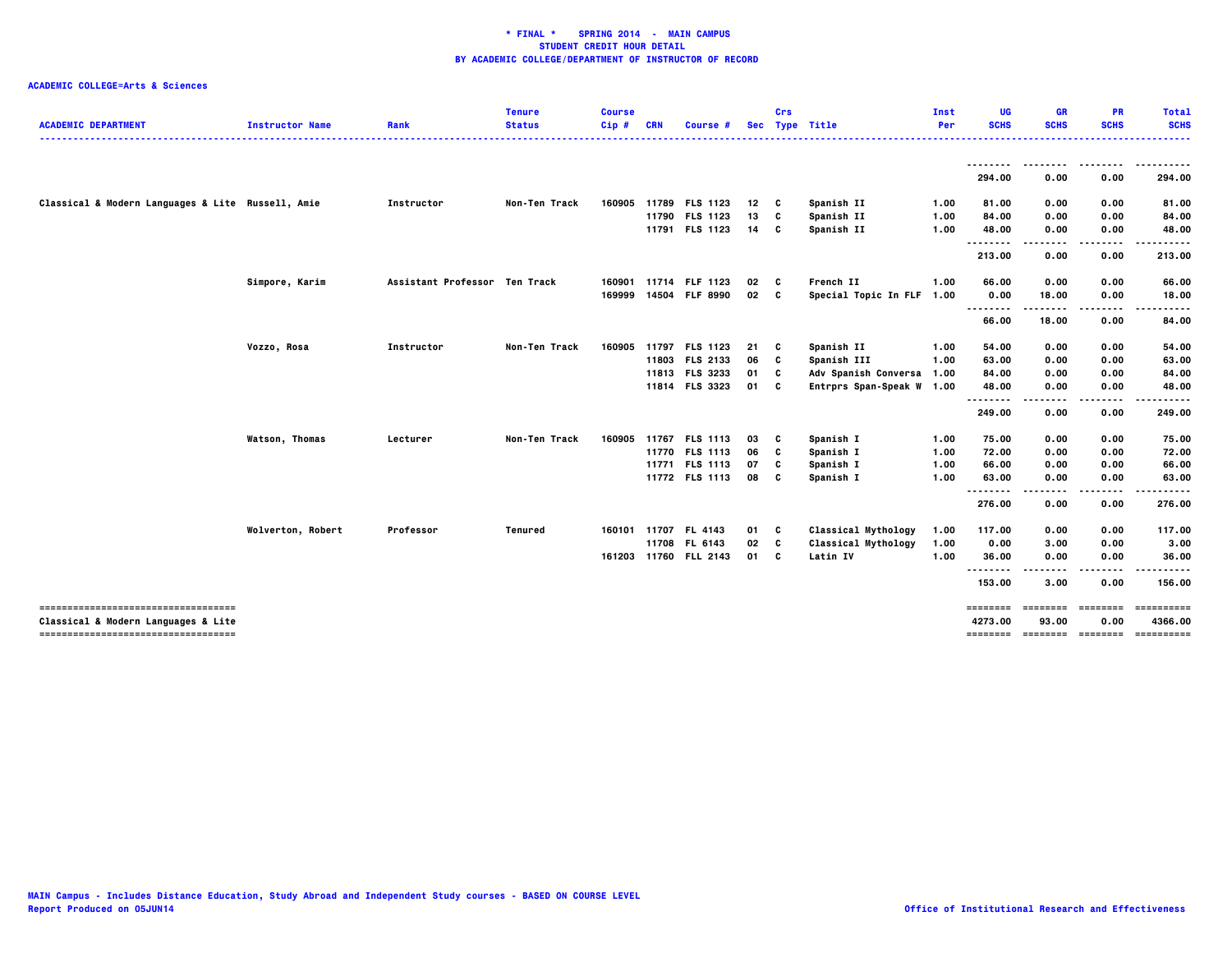|                            |                        |                               | <b>Tenure</b>        | <b>Course</b> |            |                |       | Crs          |                            | Inst | UG          | <b>GR</b>   | <b>PR</b>   | <b>Total</b>         |
|----------------------------|------------------------|-------------------------------|----------------------|---------------|------------|----------------|-------|--------------|----------------------------|------|-------------|-------------|-------------|----------------------|
| <b>ACADEMIC DEPARTMENT</b> | <b>Instructor Name</b> | Rank                          | <b>Status</b>        | Cip#          | <b>CRN</b> | Course #       |       |              | Sec Type Title             | Per  | <b>SCHS</b> | <b>SCHS</b> | <b>SCHS</b> | <b>SCHS</b><br>----- |
|                            |                        |                               |                      |               |            |                |       |              |                            |      |             |             |             |                      |
| Communication              | Anthony, Kelli         | Instructor                    | Non-Ten Track        | 090101        | 13650      | CO 1223        | 501 C |              | Intro Comm Theory          | 1.00 | 69.00       | 0.00        | 0.00        | 69.00                |
|                            |                        |                               |                      |               | 13654      | CO 3833        | 501 C |              | Interviewing               | 1.00 | 27.00       | 0.00        | 0.00        | 27.00                |
|                            |                        |                               |                      | 090401        | 13651      | CO 1403        | 501   | C            | Intro Mass Media           | 1.00 | 96.00       | 0.00        | 0.00        | 96.00                |
|                            |                        |                               |                      | 090501        | 13653      | CO 3813        | 501 C |              | <b>PR</b> Case Problems    | 1.00 | 30.00<br>.  | 0.00        | 0.00        | 30.00                |
|                            |                        |                               |                      |               |            |                |       |              |                            |      | 222.00      | 0.00        | 0.00        | 222.00               |
|                            | Brown, Karyn           | <b>Instructor</b>             | Non-Ten Track        | 090101        | 15687      | CO 4000        | 02 I  |              | Directed Individual        | 1.00 | 3.00        | 0.00        | 0.00        | 3.00                 |
|                            |                        |                               |                      |               | 15689      | CO 4000        | 03    | $\mathbf{I}$ | Directed Individual        | 1.00 | 3.00        | 0.00        | 0.00        | 3.00                 |
|                            |                        |                               |                      |               | 15694      | CO 4000        | 04    | $\bf{I}$     | <b>Directed Individual</b> | 1.00 | 3.00        | 0.00        | 0.00        | 3.00                 |
|                            |                        |                               |                      |               | 16350      | CO 4000        | 12    | $\mathbf{I}$ | <b>Directed Individual</b> | 1.00 | 3.00        | 0.00        | 0.00        | 3.00                 |
|                            |                        |                               |                      |               | 16481      | CO 4000        | 18    | $\mathbf{I}$ | <b>Directed Individual</b> | 1.00 | 1.00        | 0.00        | 0.00        | 1.00                 |
|                            |                        |                               |                      |               |            | 16492 CO 4000  | 19    | л.           | Directed Individual        | 1.00 | 1.00        | 0.00        | 0.00        | 1.00                 |
|                            |                        |                               |                      | 090401        | 10848      | CO 4053        | 01    | E.           | Internship Comm            | 1.00 | 87.00       | 0.00        | 0.00        | 87.00                |
|                            |                        |                               |                      | 090501        | 10837      | CO 3813        | 02    | C            | <b>PR</b> Case Problems    | 1.00 | 63.00       | 0.00        | 0.00        | 63.00                |
|                            |                        |                               |                      |               | 10838      | CO 3813        | 03    | C            | <b>Case Problems</b><br>PR | 1.00 | 63.00       | 0.00        | 0.00        | 63.00                |
|                            |                        |                               |                      |               | 10865      | CO 4813        | 01    | C            | Organizations<br>PR        | 1.00 | 72.00       | 0.00        | 0.00        | 72.00                |
|                            |                        |                               |                      |               |            | 10867 CO 4813  | 03    | C            | PR Organizations           | 1.00 | 75.00       | 0.00        | 0.00        | 75.00                |
|                            |                        |                               |                      |               |            |                |       |              |                            |      | .<br>374.00 | 0.00        | 0.00        | 374.00               |
|                            | Cain, Emily            | <b>Instructor</b>             | <b>Non-Ten Track</b> | 090501        |            | 10845 CO 3863  | 01    | в            | <b>PR Production</b>       | 1.00 | 48.00       | 0.00        | 0.00        | 48.00                |
|                            |                        |                               |                      |               | 10846      | CO 3863        | 02    | В            | <b>PR Production</b>       | 1.00 | 30.00       | 0.00        | 0.00        | 30.00                |
|                            |                        |                               |                      |               |            | 10847 CO 3863  | 03    | В            | <b>PR Production</b>       | 1.00 | 42.00       | 0.00        | 0.00        | 42.00                |
|                            |                        |                               |                      |               |            |                |       |              |                            |      | .           | .           | .           | .                    |
|                            |                        |                               |                      |               |            |                |       |              |                            |      | 120.00      | 0.00        | 0.00        | 120.00               |
|                            | Chambers, Cheryl       | Instructor                    | Non-Ten Track        | 090101        | 10776      | CO 1013        | 05    | C            | Intro to Communicati 1.00  |      | 105.00      | 0.00        | 0.00        | 105.00               |
|                            |                        |                               |                      |               | 10778      | CO 1013        | 07    | C            | Intro to Communicati 1.00  |      | 105.00      | 0.00        | 0.00        | 105.00               |
|                            |                        |                               |                      |               | 10779      | CO 1013        | 08    | C            | Intro to Communicati 1.00  |      | 105.00      | 0.00        | 0.00        | 105.00               |
|                            |                        |                               |                      |               | 10780      | CO 1013        | 09    | C            | Intro to Communicati 1.00  |      | 105.00      | 0.00        | 0.00        | 105.00               |
|                            |                        |                               |                      |               |            | 10781 CO 1013  | 10    | C            | Intro to Communicati 1.00  |      | 102.00      | 0.00        | 0.00        | 102.00               |
|                            |                        |                               |                      |               |            |                |       |              |                            |      | .<br>522.00 | 0.00        | 0.00        | .<br>522.00          |
|                            | Clevinger, Donna       | Professor                     | Tenured              | 240101        |            | 12162 HON 1173 | H03 S |              | The Quest II               | 1.00 | 30.00       | 0.00        | 0.00        | 30.00                |
|                            |                        |                               |                      | 500501        |            | 10815 CO 2503  | 01    | C            | Acting                     | 1.00 | 51.00       | 0.00        | 0.00        | 51.00                |
|                            |                        |                               |                      |               |            | 10816 CO 2503  | 02    | C            | Acting                     | 1.00 | 45.00       | 0.00        | 0.00        | 45.00                |
|                            |                        |                               |                      |               |            | 14430 CO 4533  | 01    | C            | <b>Advanced Acting</b>     | 1.00 | 72.00       | 0.00        | 0.00        | 72.00                |
|                            |                        |                               |                      |               |            |                |       |              |                            |      | . <b>.</b>  |             |             | .                    |
|                            |                        |                               |                      |               |            |                |       |              |                            |      | 198.00      | 0.00        | 0.00        | 198.00               |
|                            | Cooley, Skye           | Assistant Professor Ten Track |                      | 090101        |            | 10849 CO 4213  | 01    | C            | <b>Political Commun</b>    | 1.00 | 57.00       | 0.00        | 0.00        | 57.00                |
|                            |                        |                               |                      |               | 10868      | CO 6213        | 01    | C            | <b>Political Commun</b>    | 1.00 | 0.00        | 3.00        | 0.00        | 3.00                 |
|                            |                        |                               |                      | 090501        | 10863      | CO 4803        | 01    | C            | Research in PR & Adv 1.00  |      | 57.00       | 0.00        | 0.00        | 57.00                |
|                            |                        |                               |                      |               |            | 10876 CO 6803  | 01    | C            | Research in PR & Adv 1.00  |      | 0.00        | 3.00        | 0.00        | 3.00                 |
|                            |                        |                               |                      |               |            |                |       |              |                            |      | 114.00      | 6.00        | 0.00        | 120.00               |
|                            | Edmonds, Khristina     | Instructor                    | Non-Ten Track        | 231001        |            | 10762 CO 1003  | 05    | C            | Fund Of Public Speak 1.00  |      | 72.00       | 0.00        | 0.00        | 72.00                |
|                            |                        |                               |                      |               | 10766      | CO 1003        | 09    | C            | Fund Of Public Speak 1.00  |      | 72.00       | 0.00        | 0.00        | 72.00                |
|                            |                        |                               |                      |               | 10769      | CO 1003        | 12    | C            | Fund Of Public Speak 1.00  |      | 69.00       | 0.00        | 0.00        | 69.00                |
|                            |                        |                               |                      |               | 10770      | CO 1003        | 13    | C            | Fund Of Public Speak 1.00  |      | 75.00       | 0.00        | 0.00        | 75.00                |
|                            |                        |                               |                      |               | 10771      | CO 1003        | 14    | C            | Fund Of Public Speak 1.00  |      | 75.00       | 0.00        | 0.00        | 75.00                |
|                            |                        |                               |                      |               |            |                |       |              |                            |      |             |             |             |                      |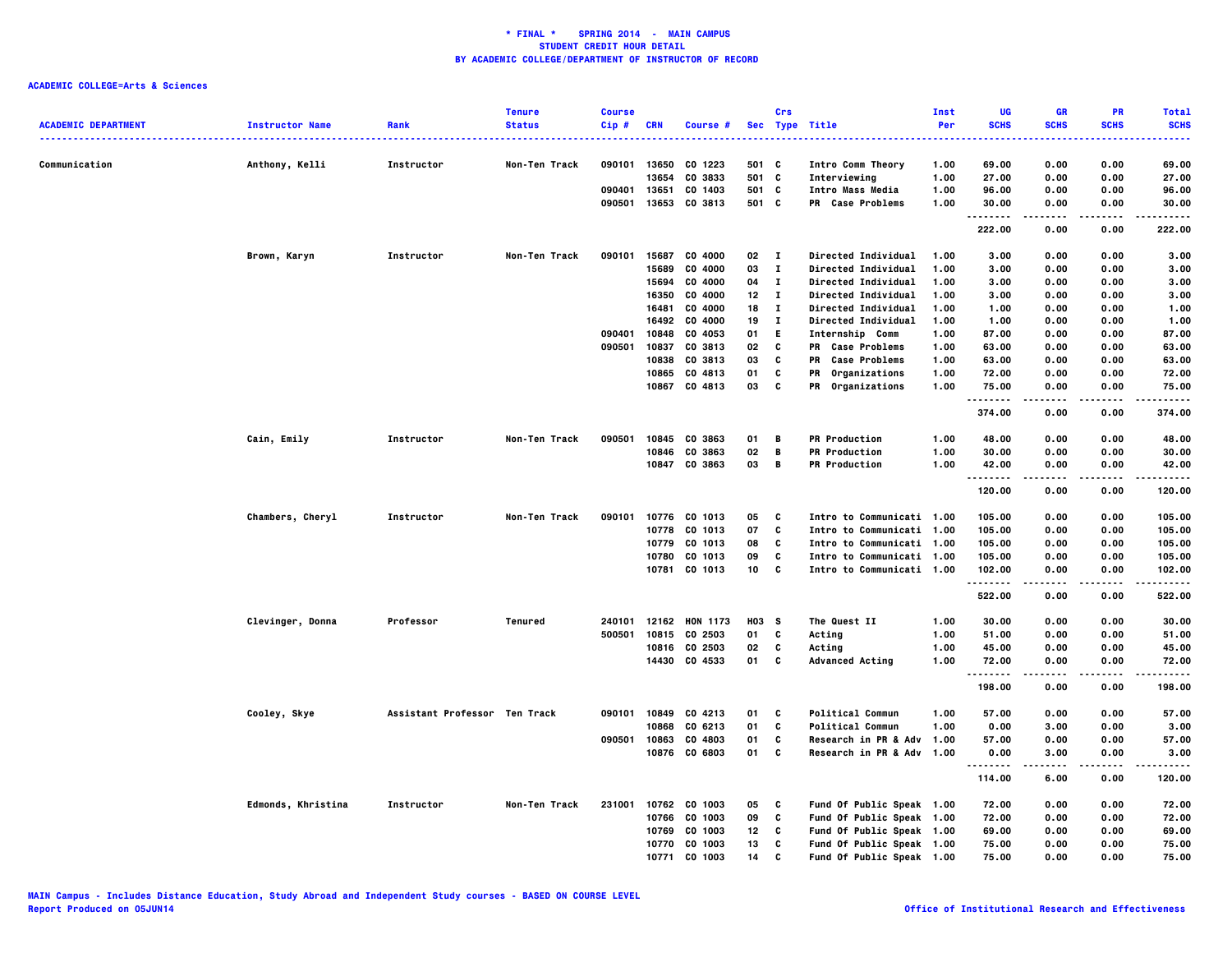|                            |                        |                             | <b>Tenure</b> | <b>Course</b> |              |                |     | Crs          |                             | Inst | UG          | <b>GR</b>   | <b>PR</b>   | <b>Total</b>     |
|----------------------------|------------------------|-----------------------------|---------------|---------------|--------------|----------------|-----|--------------|-----------------------------|------|-------------|-------------|-------------|------------------|
| <b>ACADEMIC DEPARTMENT</b> | <b>Instructor Name</b> | Rank                        | <b>Status</b> | Cip#          | <b>CRN</b>   | Course #       |     |              | Sec Type Title              | Per  | <b>SCHS</b> | <b>SCHS</b> | <b>SCHS</b> | <b>SCHS</b><br>. |
|                            |                        |                             |               |               |              |                |     |              |                             |      |             |             |             |                  |
|                            |                        |                             |               |               |              |                |     |              |                             |      | <br>363.00  | 0.00        | 0.00        | 363.00           |
| Communication              | Flick, Harry           | Professor                   | Tenured       | 090101        | 10839        | CO 3833        | 01  | C            | Interviewing                | 1.00 | 54.00       | 0.00        | 0.00        | 54.00            |
|                            |                        |                             |               |               | 10840        | CO 3833        | 02  | c            | Interviewing                | 1.00 | 60.00       | 0.00        | 0.00        | 60.00            |
|                            |                        |                             |               |               | 10841        | CO 3833        | 03  | C            | Interviewing                | 1.00 | 69.00       | 0.00        | 0.00        | 69.00            |
|                            |                        |                             |               |               | 14427        | CO 3213        | 01  | C            | Small Group Coummuni 1.00   |      | 78.00       | 0.00        | 0.00        | 78.00            |
|                            |                        |                             |               |               |              | 14428 CO 3213  | 02  | C            | Small Group Coummuni 1.00   |      | 78.00       | 0.00        | 0.00        | 78.00            |
|                            |                        |                             |               |               |              |                |     |              |                             |      | .<br>339.00 | 0.00        | 0.00        | .<br>339.00      |
|                            | Forde, John            | Associate Professor Tenured |               | 090101        | 16526        | CO 4000        | 22  | $\mathbf{I}$ | <b>Directed Individual</b>  | 1.00 | 1.00        | 0.00        | 0.00        | 1.00             |
|                            |                        |                             |               | 090501        | 10835        | CO 3803        | 01  | C            | <b>Prin Public Relation</b> | 1.00 | 255.00      | 0.00        | 0.00        | 255.00           |
|                            |                        |                             |               |               |              | 13652 CO 3803  |     | 501 C        | Prin Public Relation 1.00   |      | 45.00<br>.  | 0.00<br>.   | 0.00<br>.   | 45.00<br>.       |
|                            |                        |                             |               |               |              |                |     |              |                             |      | 301.00      | 0.00        | 0.00        | 301.00           |
|                            | Fountain, Amy          | Instructor                  | Non-Ten Track | 090101        |              | 10775 CO 1013  | 04  | C            | Intro to Communicati 1.00   |      | 102.00      | 0.00        | 0.00        | 102.00           |
|                            |                        |                             |               |               | 13648        | CO 1013        | 501 | C            | Intro to Communicati 1.00   |      | 54.00       | 0.00        | 0.00        | 54.00            |
|                            |                        |                             |               | 231001        | 10761        | CO 1003        | 04  | C            | Fund Of Public Speak 1.00   |      | 75.00       | 0.00        | 0.00        | 75.00            |
|                            |                        |                             |               |               | 10763        | CO 1003        | 06  | C            | Fund Of Public Speak 1.00   |      | 75.00       | 0.00        | 0.00        | 75.00            |
|                            |                        |                             |               |               | 10764        | CO 1003        | 07  | C            | Fund Of Public Speak 1.00   |      | 69.00<br>.  | 0.00        | 0.00        | 69.00<br>.       |
|                            |                        |                             |               |               |              |                |     |              |                             |      | 375.00      | 0.00        | 0.00        | 375.00           |
|                            | Gardner, Daniel        | Lecturer                    | Non-Ten Track | 090101        |              | 10787 CO 1013  | 16  | C            | Intro to Communicati 1.00   |      | 102.00      | 0.00        | 0.00        | 102.00           |
|                            |                        |                             |               |               |              | 10790 CO 1013  | 19  | C            | Intro to Communicati 1.00   |      | 102.00<br>. | 0.00        | 0.00<br>.   | 102.00<br>-----  |
|                            |                        |                             |               |               |              |                |     |              |                             |      | 204.00      | 0.00        | 0.00        | 204.00           |
|                            | Gawrych, Teresa        | Instructor                  | Non-Ten Track | 090101        | 16421        | CO 4000        | 13  | $\mathbf{I}$ | <b>Directed Individual</b>  | 1.00 | 3.00        | 0.00        | 0.00        | 3.00             |
|                            |                        |                             |               |               | 16424        | CO 4000        | 15  | $\bf{I}$     | Directed Individual         | 1.00 | 3.00        | 0.00        | 0.00        | 3.00             |
|                            |                        |                             |               | 090401        | 10826        | CO 3403        | 01  | C            | Photographic Communi        | 1.00 | 42.00       | 0.00        | 0.00        | 42.00            |
|                            |                        |                             |               | 090701        | 10823        | CO 3333        | 01  | В            | Adv Television Prd          | 1.00 | 45.00       | 0.00        | 0.00        | 45.00            |
|                            |                        |                             |               |               | 10824        | CO 3333        | 02  | В            | Adv Television Prd          | 1.00 | 45.00       | 0.00        | 0.00        | 45.00            |
|                            |                        |                             |               |               |              | 10858 CO 4373  | 01  | В            | Prac In Tv News             | 1.00 | 45.00       | 0.00        | 0.00        | 45.00            |
|                            |                        |                             |               |               |              |                |     |              |                             |      | <br>183.00  | .<br>0.00   | .<br>0.00   | .<br>183.00      |
|                            | Goodman, Mark          | Professor                   | Tenured       | 090101        | 15572        | CO 4000        | 01  | $\mathbf{I}$ | Directed Individual         | 1.00 | 3.00        | 0.00        | 0.00        | 3.00             |
|                            |                        |                             |               | 090401        | 10827        | CO 3403        | 02  | C            | <b>Photographic Communi</b> | 1.00 | 42.00       | 0.00        | 0.00        | 42.00            |
|                            |                        |                             |               |               | 10854        | CO 4313        | 01  | c            | <b>Mass Media Law</b>       | 1.00 | 93.00       | 0.00        | 0.00        | 93.00            |
|                            |                        |                             |               |               | 10872        | CO 6313        | 01  | c            | <b>Mass Media Law</b>       | 1.00 | 0.00        | 3.00        | 0.00        | 3.00             |
|                            |                        |                             |               |               | 090702 13657 | CO 4433        | 501 | C            | <b>Television Criticism</b> | 1.00 | 54.00       | 0.00        | 0.00        | 54.00            |
|                            |                        |                             |               |               | 13660        | CO 6433        | 501 | C            | <b>Television Criticism</b> | 1.00 | 0.00        | 12.00       | 0.00        | 12.00            |
|                            |                        |                             |               | 240101        |              | 11992 GLA 4001 | 01  | C            | Senior Project              | 1.00 | 2.00<br>.   | 0.00        | 0.00        | 2.00<br>.        |
|                            |                        |                             |               |               |              |                |     |              |                             |      | 194.00      | 15.00       | 0.00        | 209.00           |
|                            | Harris, Catherine      | Instructor                  | Non-Ten Track | 090101        |              | 10774 CO 1013  | 03  | C            | Intro to Communicati 1.00   |      | 105.00      | 0.00        | 0.00        | 105.00           |
|                            |                        |                             |               | 231001        | 10760        | CO 1003        | 03  | C            | Fund Of Public Speak 1.00   |      | 75.00       | 0.00        | 0.00        | 75.00            |
|                            |                        |                             |               |               | 10765        | CO 1003        | 08  | C            | Fund Of Public Speak 1.00   |      | 72.00       | 0.00        | 0.00        | 72.00            |
|                            |                        |                             |               |               |              | 10767 CO 1003  | 10  | c            | Fund Of Public Speak 1.00   |      | 72.00       | 0.00        | 0.00        | 72.00            |
|                            |                        |                             |               |               | 10799        | CO 2253        | 01  | C            | <b>Fund Interprsn Comm</b>  | 1.00 | 63.00       | 0.00        | 0.00        | 63.00            |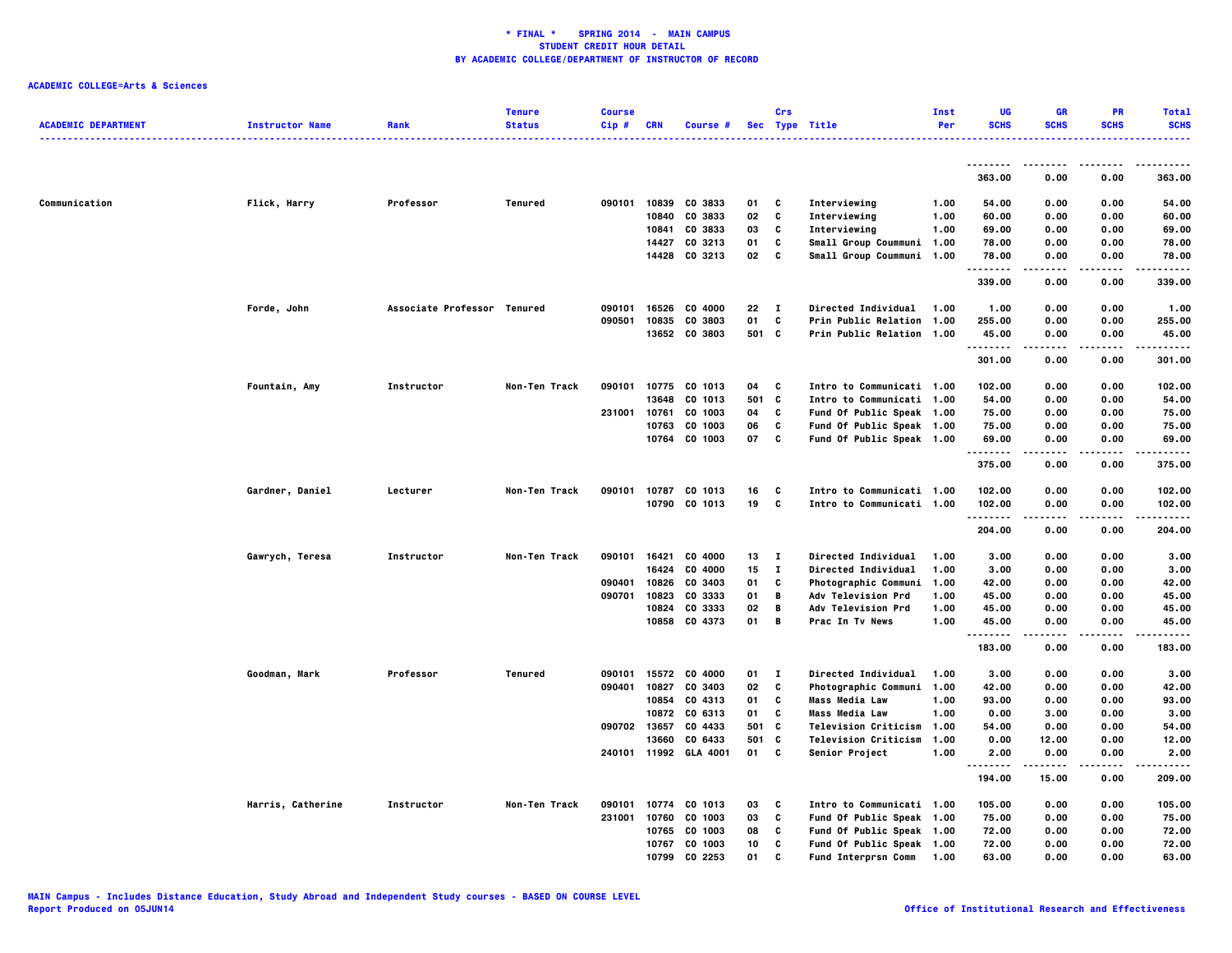| <b>ACADEMIC DEPARTMENT</b> | <b>Instructor Name</b> | Rank                          | <b>Tenure</b><br><b>Status</b> | <b>Course</b><br>Cip# | <b>CRN</b> | Course #                 |          | Crs          | Sec Type Title                               | Inst<br>Per  | UG<br><b>SCHS</b> | GR<br><b>SCHS</b> | PR<br><b>SCHS</b> | <b>Total</b><br><b>SCHS</b> |
|----------------------------|------------------------|-------------------------------|--------------------------------|-----------------------|------------|--------------------------|----------|--------------|----------------------------------------------|--------------|-------------------|-------------------|-------------------|-----------------------------|
|                            |                        |                               |                                |                       |            |                          |          |              |                                              |              |                   |                   |                   | .                           |
|                            |                        |                               |                                |                       |            |                          |          |              |                                              |              | .<br>387.00       | 0.00              | 0.00              | 387.00                      |
| Communication              | Harris, Melanie        | Instructor                    | Non-Ten Track                  |                       |            | 500501 10795 CO 1503     | 01       | C            | Intro To Theatre                             | 1.00         | 474.00            | 0.00              | 0.00              | 474.00                      |
|                            |                        |                               |                                |                       |            |                          |          |              |                                              |              | .<br>474.00       | 0.00              | .<br>0.00         | .<br>474.00                 |
|                            | Knight, Amy            | Instructor                    | Non-Ten Track                  | 090101                |            | 10782 CO 1013            | 11       | C            | Intro to Communicati 1.00                    |              | 105.00            | 0.00              | 0.00              | 105.00                      |
|                            |                        |                               |                                |                       | 10783      | CO 1013                  | 12       | C            | Intro to Communicati 1.00                    |              | 102.00            | 0.00              | 0.00              | 102.00                      |
|                            |                        |                               |                                |                       | 10784      | CO 1013                  | 13       | C            | Intro to Communicati 1.00                    |              | 105.00            | 0.00              | 0.00              | 105.00                      |
|                            |                        |                               |                                |                       | 10785      | CO 1013                  | 14       | C            | Intro to Communicati 1.00                    |              | 105.00            | 0.00              | 0.00              | 105.00                      |
|                            |                        |                               |                                |                       | 13649      | CO 1013                  | 502 C    |              | Intro to Communicati 1.00                    |              | 66.00<br>.        | 0.00              | 0.00              | 66.00<br>-----              |
|                            |                        |                               |                                |                       |            |                          |          |              |                                              |              | 483.00            | 0.00              | 0.00              | 483.00                      |
|                            | Lindley, William       | Lecturer                      | Non-Ten Track                  | 090501                |            | 10836 CO 3813            | 01       | C            | PR Case Problems                             | 1.00         | 57.00<br>---<br>. | 0.00              | 0.00              | 57.00                       |
|                            |                        |                               |                                |                       |            |                          |          |              |                                              |              | 57.00             | 0.00              | 0.00              | 57.00                       |
|                            | Loehwing, Melanie      | Assistant Professor Ten Track |                                | 231001                |            | 10851 CO 4253            | 01       | C            | Elements Of Persuasn 1.00                    |              | 75.00             | 0.00              | 0.00              | 75.00                       |
|                            |                        |                               |                                |                       |            | 10852 CO 4253            | 02       | C            | <b>Elements Of Persuasn</b>                  | 1.00         | 72.00             | 0.00              | 0.00              | 72.00                       |
|                            |                        |                               |                                |                       |            | 10870 CO 6253            | 01       | C            | Elements Of Persuasn 1.00                    |              | 0.00<br>.         | 9.00<br>-----     | 0.00<br>.         | 9.00<br>.                   |
|                            |                        |                               |                                |                       |            |                          |          |              |                                              |              | 147.00            | 9.00              | 0.00              | 156.00                      |
|                            | McDavid, Frances       | Instructor                    | Non-Ten Track                  | 090401                |            | 10831 CO 3443            | 01       | C            | Adv News Writ-Report 1.00                    |              | 48.00             | 0.00              | 0.00              | 48.00                       |
|                            |                        |                               |                                |                       |            | 10860 CO 4403            | 01       | C            | <b>Journalism Ethics</b>                     | 1.00         | 60.00<br>.        | 0.00              | 0.00              | 60.00                       |
|                            |                        |                               |                                |                       |            |                          |          |              |                                              |              | 108.00            | 0.00              | 0.00              | 108,00                      |
|                            | Mills, Stacey          | Lecturer                      | Non-Ten Track                  | 090501                |            | 10843 CO 3853            | 02       | <b>C</b>     | Public Relations Wri 1.00                    |              | 45.00<br>.        | 0.00              | 0.00              | 45.00                       |
|                            |                        |                               |                                |                       |            |                          |          |              |                                              |              | 45.00             | 0.00              | 0.00              | 45.00                       |
|                            | Morschauser, Lindsey   | Instructor                    | Non-Ten Track                  | 090101                |            | 15931 CO 4000            | 07       | - 1          | Directed Individual                          | 1.00         | 1.00              | 0.00              | 0.00              | 1.00                        |
|                            |                        |                               |                                |                       | 15937      | CO 4000                  | 09       | $\mathbf{I}$ | Directed Individual                          | 1.00         | 2.00              | 0.00              | 0.00              | 2.00                        |
|                            |                        |                               |                                | 090701                |            | 10800 CO 2333            | 01       | C            | <b>Tv Production</b>                         | 1.00         | 168.00            | 0.00              | 0.00              | 168.00                      |
|                            |                        |                               |                                |                       | 10801      | CO 2333                  | 02       | Κ            | <b>Tv Production</b>                         | 1.00         | 0.00              | 0.00              | 0.00              | 0.00                        |
|                            |                        |                               |                                |                       | 10803      | 10802 CO 2333<br>CO 2333 | 03<br>04 | К<br>К       | <b>Tv Production</b><br><b>Tv Production</b> | 1.00<br>1.00 | 0.00<br>0.00      | 0.00<br>0.00      | 0.00<br>0.00      | 0.00<br>0.00                |
|                            |                        |                               |                                |                       | 10804      | CO 2333                  | 05       | К            | <b>Tv Production</b>                         | 1.00         | 0.00              | 0.00              | 0.00              | 0.00                        |
|                            |                        |                               |                                |                       | 10805      | CO 2333                  | 06       | к            | <b>Tv Production</b>                         | 1.00         | 0.00              | 0.00              | 0.00              | 0.00                        |
|                            |                        |                               |                                |                       | 10806      | CO 2333                  | 07       | К            | <b>Tv Production</b>                         | 1.00         | 0.00              | 0.00              | 0.00              | 0.00                        |
|                            |                        |                               |                                |                       |            | 10859 CO 4393            | 01       | C            | Broadcast Performanc 1.00                    |              | 39.00             | 0.00              | 0.00              | 39.00                       |
|                            |                        |                               |                                |                       |            |                          |          |              |                                              |              | 210.00            | 0.00              | 0.00              | 210.00                      |
|                            | Nicholson, John        | Associate Professor Tenured   |                                |                       |            | 090101 10793 CO 1223     | 01       | c            | Intro Comm Theory                            | 1.00         | 477.00            | 0.00              | 0.00              | 477.00                      |
|                            |                        |                               |                                |                       | 14955      | CO 4223                  | 01       | C            | Adv Comm Theory                              | 1.00         | 81.00             | 0.00              | 0.00              | 81.00                       |
|                            |                        |                               |                                | 099999                |            | 15122 CO 4990            | 02       | C            | Special Topic in CO                          | 1.00         | 72.00<br>.        | 0.00              | 0.00              | 72.00                       |
|                            |                        |                               |                                |                       |            |                          |          |              |                                              |              | 630.00            | 0.00              | 0.00              | 630.00                      |
|                            | Poe, Philip            | Assistant Professor Ten Track |                                | 090401                |            | 10830 CO 3423            | 01       | C            | <b>Feature Writing</b>                       | 1.00         | 45.00             | 0.00              | 0.00              | 45.00                       |
|                            |                        |                               |                                | 090701                | 10807      | CO 2413                  | 01       | c            | Intro News Writ-Repo 1.00                    |              | 279.00            | 0.00              | 0.00              | 279.00                      |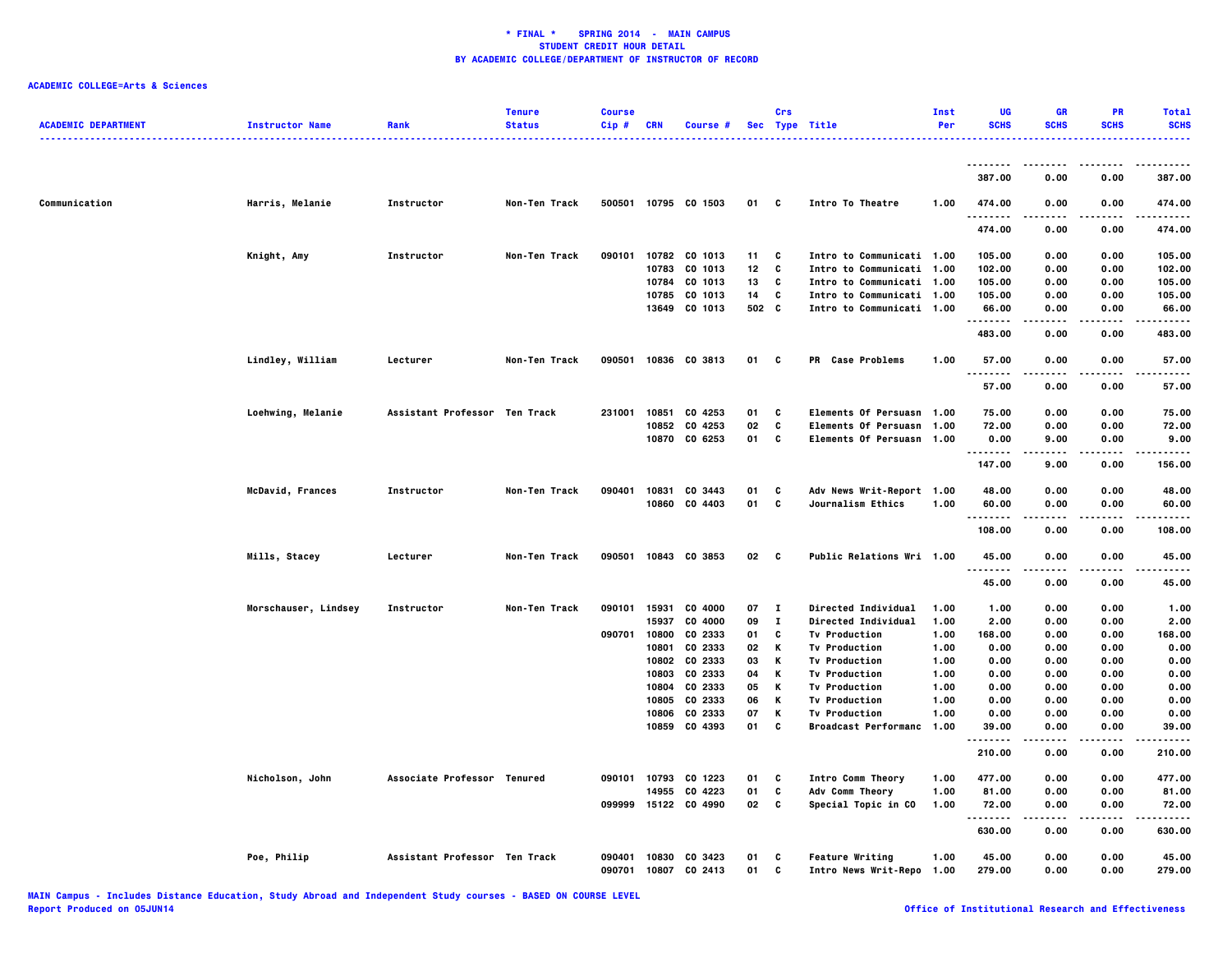|                            |                        |                                   | <b>Tenure</b> | <b>Course</b> |              |                      |      | Crs          |                            | <b>Inst</b> | UG                  | <b>GR</b>           | PR                | <b>Total</b>         |
|----------------------------|------------------------|-----------------------------------|---------------|---------------|--------------|----------------------|------|--------------|----------------------------|-------------|---------------------|---------------------|-------------------|----------------------|
| <b>ACADEMIC DEPARTMENT</b> | <b>Instructor Name</b> | Rank                              | <b>Status</b> | $Cip$ #       | <b>CRN</b>   | Course #             |      |              | Sec Type Title<br>.        | Per         | <b>SCHS</b><br>---- | <b>SCHS</b>         | <b>SCHS</b>       | <b>SCHS</b><br>----- |
| Communication              | Poe, Philip            | Assistant Professor Ten Track     |               | 090701        |              | 10808 CO 2413        | 02   | ĸ            | Intro News Writ-Repo 1.00  |             | 0.00                | 0.00                | 0.00              | 0.00                 |
|                            |                        |                                   |               |               | 10809        | CO 2413              | 03   | ĸ            | Intro News Writ-Repo 1.00  |             | 0.00                | 0.00                | 0.00              | 0.00                 |
|                            |                        |                                   |               |               | 10810        | CO 2413              | 04   | Κ            | Intro News Writ-Repo 1.00  |             | 0.00                | 0.00                | 0.00              | 0.00                 |
|                            |                        |                                   |               |               |              | 10811 CO 2413        | 05   | К            | Intro News Writ-Repo 1.00  |             | 0.00                | 0.00                | 0.00              | 0.00                 |
|                            |                        |                                   |               |               |              | 10812 CO 2413        | 06   | Κ            | Intro News Writ-Repo 1.00  |             | 0.00                | 0.00                | 0.00              | 0.00                 |
|                            |                        |                                   |               |               |              | 10813 CO 2413        | 07   | K            | Intro News Writ-Repo 1.00  |             | 0.00<br>            | 0.00<br>.           | 0.00<br>.         | 0.00<br>.            |
|                            |                        |                                   |               |               |              |                      |      |              |                            |             | 324.00              | 0.00                | 0.00              | 324.00               |
|                            | Roussin, Wendy         | Assistant Professor Ten Track     |               | 090101        | 16498        | CO 4000              | 20   | $\mathbf{I}$ | <b>Directed Individual</b> | 1.00        | 2.00                | 0.00                | 0.00              | 2.00                 |
|                            |                        |                                   |               | 090401        | 10828        | CO 3403              | 03   | C            | Photographic Communi 1.00  |             | 45.00               | 0.00                | 0.00              | 45.00                |
|                            |                        |                                   |               |               | 10829        | CO 3403              | 04   | C            | Photographic Communi 1.00  |             | 33.00               | 0.00                | 0.00              | 33.00                |
|                            |                        |                                   |               |               | 090702 10834 | CO 3713              | 02   | C            | Digital Communicatio 1.00  |             | 45.00<br>.          | 0.00                | 0.00              | 45.00                |
|                            |                        |                                   |               |               |              |                      |      |              |                            |             | 125.00              | 0.00                | 0.00              | 125.00               |
|                            | Ryalls, Emily          | Assistant Professor Ten Track     |               | 050207        |              | 14158 AN 1173        | 02   | c            | Intro Gender Studies 1.00  |             | 18.00               | 0.00                | 0.00              | 18.00                |
|                            |                        |                                   |               |               |              | 14159 GS 1173        | 02   | C            | Introduction to Gend 1.00  |             | 60.00               | 0.00                | 0.00              | 60.00                |
|                            |                        |                                   |               |               | 14160        | SO 1173              | 02   | C            | Intro Gender Studies 1.00  |             | 54.00               | 0.00                | 0.00              | 54.00                |
|                            |                        |                                   |               | 099999        | 14654        | CO 4990              | 01   | C            | Special Topic in CO        | 1.00        | 63.00               | 0.00                | 0.00              | 63.00                |
|                            |                        |                                   |               |               | 14659        | CO 6990              | 01   | C            | Special Topic in CO        | 1.00        | 0.00<br>.           | 12.00               | 0.00              | 12.00<br>.           |
|                            |                        |                                   |               |               |              |                      |      |              |                            |             | 195.00              | 12.00               | 0.00              | 207.00               |
|                            | Sanchez, Manuel        | Lecturer                          | Non-Ten Track |               |              | 090101 10791 CO 1013 | 20   | <b>C</b>     | Intro to Communicati 1.00  |             | 105.00<br>.         | 0.00                | 0.00<br>$\cdots$  | 105.00<br>.          |
|                            |                        |                                   |               |               |              |                      |      |              |                            |             | 105.00              | 0.00                | 0.00              | 105.00               |
|                            | Smith, Glenn           | Associate Professor Tenured       |               | 090101        | 16248        | CO 4000              | 10   | п            | <b>Directed Individual</b> | 1.00        | 3.00                | 0.00                | 0.00              | 3.00                 |
|                            |                        |                                   |               |               | 16249        | CO 4000              | 11   | $\mathbf{I}$ | <b>Directed Individual</b> | 1.00        | 3.00                | 0.00                | 0.00              | 3.00                 |
|                            |                        |                                   |               | 090401        | 10794        | CO 1403              | 01   | C            | Intro Mass Media           | 1.00        | 465.00              | 0.00                | 0.00              | 465.00               |
|                            |                        |                                   |               |               | 10855        | CO 4323              | 01   | C            | <b>Mass Media-Society</b>  | 1.00        | 90.00               | 0.00                | 0.00              | 90.00                |
|                            |                        |                                   |               |               | 10873        | CO 6323              | 01   | C            | <b>Mass Media-Society</b>  | 1.00        | 0.00                | 6.00                | 0.00              | 6.00                 |
|                            |                        |                                   |               |               |              | 090701 14429 CO 3343 | 02   | C            | Writing for the Medi 1.00  |             | 39.00<br>.          | 0.00                | 0.00<br>.         | 39,00<br>.           |
|                            |                        |                                   |               |               |              |                      |      |              |                            |             | 600.00              | 6.00                | 0.00              | 606.00               |
|                            | Spann, Leighton        | Non-Faculty                       | Non-Faculty   |               |              | 090501 10842 CO 3853 | 01 C |              | Public Relations Wri 1.00  |             | 48.00<br><u>.</u>   | 0.00<br>.           | 0.00<br>$- - - -$ | 48.00<br>.           |
|                            |                        |                                   |               |               |              |                      |      |              |                            |             | 48.00               | 0.00                | 0.00              | 48.00                |
|                            | Stockstill, William    | Visiting Assist Pro Non-Ten Track |               | 090101        | 16478        | CO 4000              | 17   | T            | Directed Individual        | 1.00        | 1.00                | 0.00                | 0.00              | 1.00                 |
|                            |                        |                                   |               | 500501        |              | 10862 CO 4524        | 01   | B            | Directing                  | 1.00        | 44.00               | 0.00                | 0.00              | 44.00                |
|                            |                        |                                   |               |               | 14411        | CO 1533              | 01   | E.           | Theatre Practicum #3 1.00  |             | 33.00               | 0.00                | 0.00              | 33.00                |
|                            |                        |                                   |               | 500502        | 10817        | CO 2524              | 01   | C            | Stagecraft & Lightin 1.00  |             | 20.00               | 0.00                | 0.00              | 20.00                |
|                            |                        |                                   |               |               | 10819        | CO 2524              | 03   | C            | Stagecraft & Lightin 1.00  |             | 8.00                | 0.00                | 0.00              | 8.00                 |
|                            |                        |                                   |               |               |              | 10820 CO 2524        | 04   | C            | Stagecraft & Lightin 1.00  |             | 8.00<br>.           | 0.00<br>$- - - - -$ | 0.00<br>.         | 8.00<br>-----        |
|                            |                        |                                   |               |               |              |                      |      |              |                            |             | 114.00              | 0.00                | 0.00              | 114.00               |
|                            | Strout, Lawrence       | Associate Professor Tenured       |               | 090401        | 10821        | CO 3313              | 01   | C            | News Write for Elec        | 1.00        | 45.00               | 0.00                | 0.00              | 45.00                |
|                            |                        |                                   |               |               |              | 10822 CO 3313        | 02   | C            | News Write for Elec        | 1.00        | 33.00               | 0.00                | 0.00              | 33.00                |
|                            |                        |                                   |               | 090701        | 10825        | CO 3343              | 01   | C            | Writing for the Medi       | 1.00        | 39.00               | 0.00                | 0.00              | 39.00                |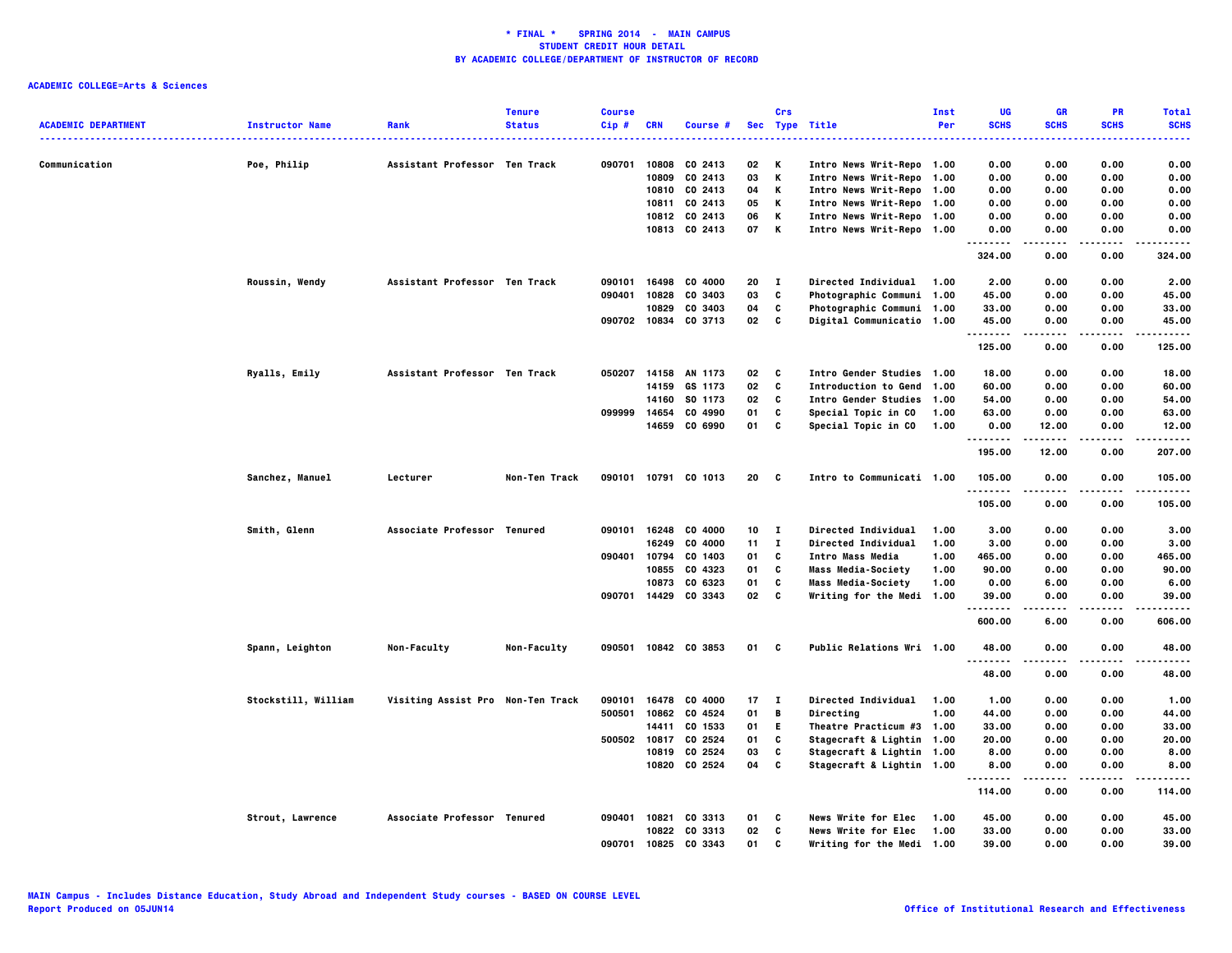| <b>ACADEMIC DEPARTMENT</b>           | <b>Instructor Name</b> | Rank                        | <b>Tenure</b><br><b>Status</b> | <b>Course</b><br>$Cip$ # | <b>CRN</b> | Course # |       | Crs | Sec Type Title            | Inst<br>Per | UG<br><b>SCHS</b> | <b>GR</b><br><b>SCHS</b> | <b>PR</b><br><b>SCHS</b> | <b>Total</b><br><b>SCHS</b> |
|--------------------------------------|------------------------|-----------------------------|--------------------------------|--------------------------|------------|----------|-------|-----|---------------------------|-------------|-------------------|--------------------------|--------------------------|-----------------------------|
|                                      |                        |                             |                                |                          |            |          |       |     |                           |             | 117.00            | --------<br>0.00         | ---------<br>0.00        | .<br>117.00                 |
| Communication                        | Ulmer, Marianne        | Instructor                  | Non-Ten Track                  | 231001                   | 10758      | CO 1003  | 01 C  |     | Fund Of Public Speak 1.00 |             | 75.00             | 0.00                     | 0.00                     | 75.00                       |
|                                      |                        |                             |                                |                          | 10759      | CO 1003  | 02    | - C | Fund Of Public Speak 1.00 |             | 72.00             | 0.00                     | 0.00                     | 72.00                       |
|                                      |                        |                             |                                |                          | 10797      | CO 2013  | 01 C  |     | Voice & Articulation 1.00 |             | 54.00             | 0.00                     | 0.00                     | 54.00                       |
|                                      |                        |                             |                                |                          | 10798      | CO 2013  | 02    | - C | Voice & Articulation 1.00 |             | 51.00             | 0.00                     | 0.00                     | 51.00                       |
|                                      |                        |                             |                                |                          |            |          |       |     |                           |             | --------          |                          | .                        |                             |
|                                      |                        |                             |                                |                          |            |          |       |     |                           |             | 252.00            | 0.00                     | 0.00                     | 252.00                      |
|                                      | Williams, Kevin        | Associate Professor Tenured |                                | 090401                   | 10856      | CO 4323  | 02    | C.  | <b>Mass Media-Society</b> | 1.00        | 93.00             | 0.00                     | 0.00                     | 93.00                       |
|                                      |                        |                             |                                |                          | 10874      | CO 6323  | 02    | - C | Mass Media-Society        | 1.00        | 0.00              | 3.00                     | 0.00                     | 3.00                        |
|                                      |                        |                             |                                |                          | 13656      | CO 4323  | 501 C |     | <b>Mass Media-Society</b> | 1.00        | 75.00             | 0.00                     | 0.00                     | 75.00                       |
|                                      |                        |                             |                                |                          | 13659      | CO 6323  | 501 C |     | Mass Media-Society        | 1.00        | 0.00              | 21.00                    | 0.00                     | 21.00                       |
|                                      |                        |                             |                                | 090702                   | 10833      | CO 3713  | 01 C  |     | Digital Communicatio 1.00 |             | 45.00             | 0.00                     | 0.00                     | 45.00                       |
|                                      |                        |                             |                                |                          |            |          |       |     |                           |             | --------          |                          | .                        |                             |
|                                      |                        |                             |                                |                          |            |          |       |     |                           |             | 213.00            | 24.00                    | 0.00                     | 237.00                      |
| ==================================== |                        |                             |                                |                          |            |          |       |     |                           |             | ========          |                          |                          | :=======                    |
| Communication                        |                        |                             |                                |                          |            |          |       |     |                           |             | 8143.00           | 72.00                    | 0.00                     | 8215.00                     |
| ------------------------------------ |                        |                             |                                |                          |            |          |       |     |                           |             | ========          |                          | $= 222222222$            | ==========                  |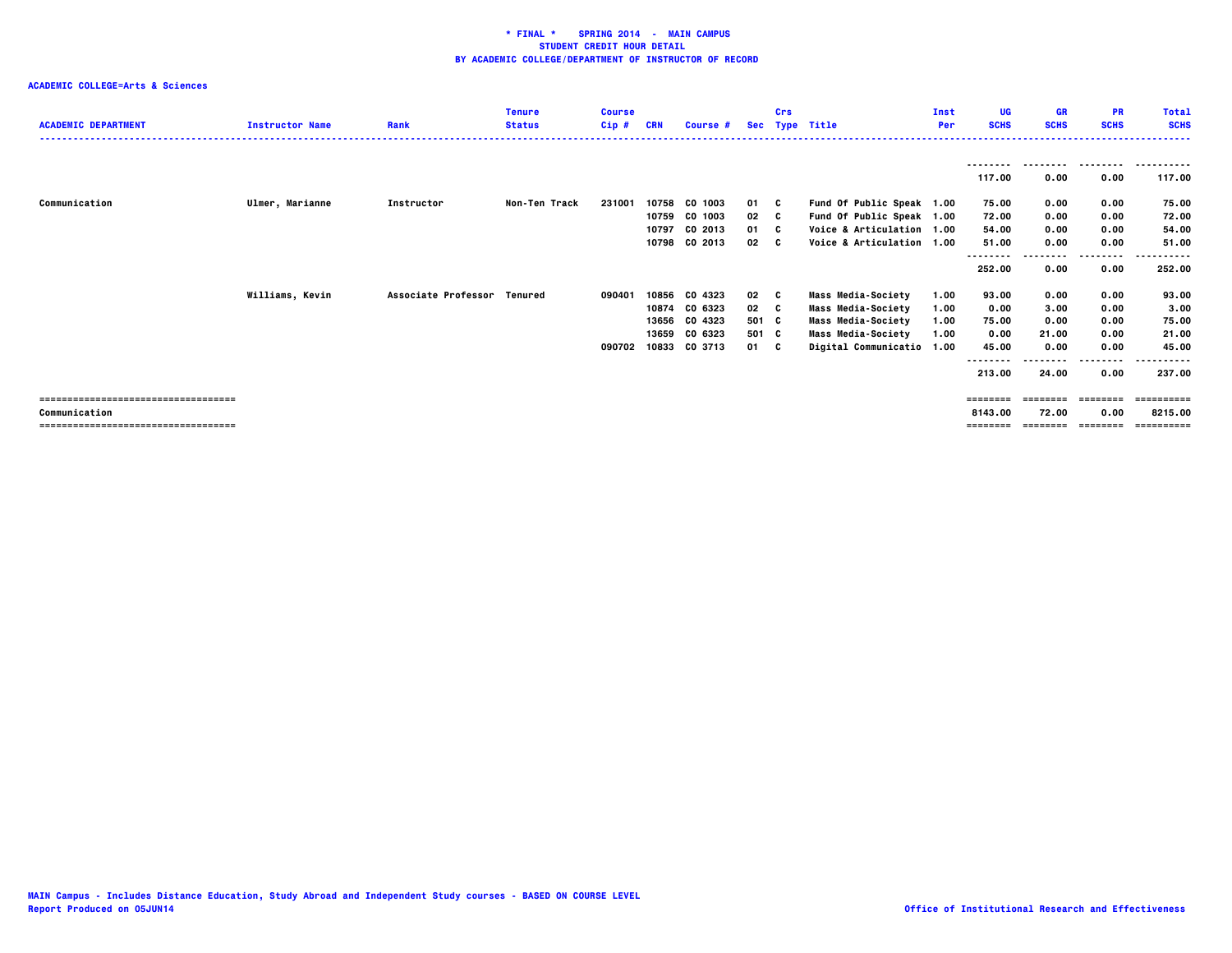| <b>ACADEMIC DEPARTMENT</b>            | <b>Instructor Name</b> | Rank               | Tenure<br><b>Status</b> | <b>Course</b><br>Cip# | CRN            | Course # Sec Type Title |               | Crs |                                                        | Inst<br>Per | UG<br><b>SCHS</b>          | <b>GR</b><br><b>SCHS</b>  | <b>PR</b><br><b>SCHS</b> | <b>Total</b><br><b>SCHS</b> |
|---------------------------------------|------------------------|--------------------|-------------------------|-----------------------|----------------|-------------------------|---------------|-----|--------------------------------------------------------|-------------|----------------------------|---------------------------|--------------------------|-----------------------------|
| Dean of Arts & Sciences               | Montgomery, Marian     | <b>Non-Faculty</b> | <b>Non-Faculty</b>      | 240101                | 15105<br>15374 | GLA 4990<br>GLA 4990    | 01 C<br>501 C |     | Special Topic in GLA 1.00<br>Special Topic in GLA 1.00 |             | 18.00<br>12.00<br>-------- | 0.00<br>0.00<br>--------- | 0.00<br>0.00             | 18.00<br>12.00<br>.         |
|                                       |                        |                    |                         |                       |                |                         |               |     |                                                        |             | 30.00                      | 0.00                      | 0.00                     | 30.00                       |
| ===================================== |                        |                    |                         |                       |                |                         |               |     |                                                        |             | ========                   | ========                  | ========                 | -----------                 |
| Dean of Arts & Sciences               |                        |                    |                         |                       |                |                         |               |     |                                                        |             | 30.00                      | 0.00                      | 0.00                     | 30.00                       |
| ------------------------------------- |                        |                    |                         |                       |                |                         |               |     |                                                        |             | ========                   |                           | ========                 | ==========                  |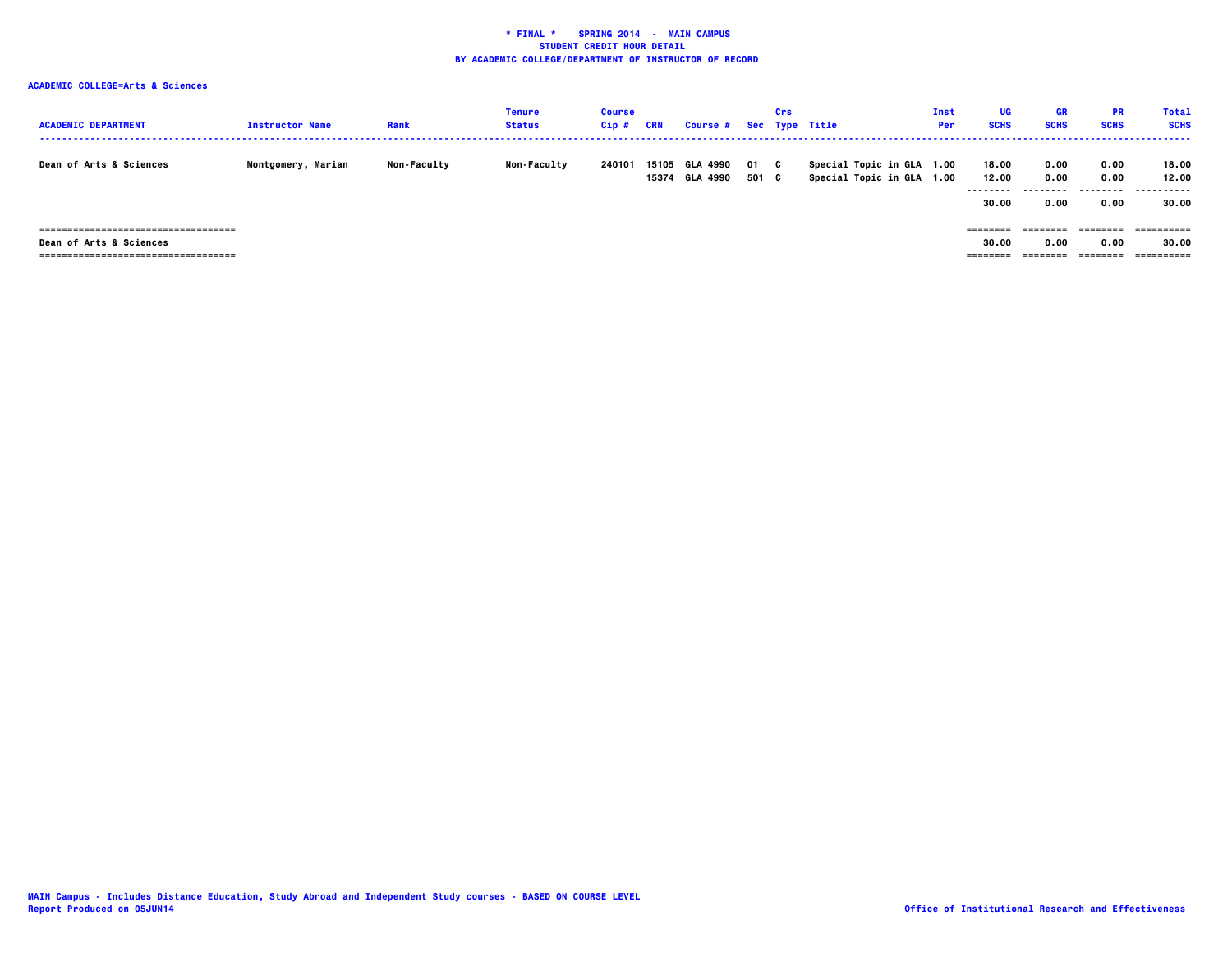| <b>ACADEMIC DEPARTMENT</b> | <b>Instructor Name</b> | Rank                        | <b>Tenure</b><br><b>Status</b> | <b>Course</b><br>Cip# | <b>CRN</b> | Course #              |                 | Crs          | Sec Type Title            | Inst<br>Per | UG<br><b>SCHS</b>  | <b>GR</b><br><b>SCHS</b> | <b>PR</b><br><b>SCHS</b> | <b>Total</b><br><b>SCHS</b> |
|----------------------------|------------------------|-----------------------------|--------------------------------|-----------------------|------------|-----------------------|-----------------|--------------|---------------------------|-------------|--------------------|--------------------------|--------------------------|-----------------------------|
| English                    | Acton, Whitney         | Grad Teach Assist           | Not Applicable                 | 230401 11448          |            | EN 1113               | 54              | C            | En Composition II         | 1.00        | 66.00              | 0.00                     | 0.00                     | 66.00                       |
|                            |                        |                             |                                |                       |            |                       |                 |              |                           |             | 66.00              | 0.00                     | 0.00                     | 66.00                       |
|                            | Anderson, Thomas       | <b>Associate Professor</b>  | Tenured                        | 239999                |            | 16512 EN 4000         | 07              | $\mathbf{I}$ | Directed Individual       | 1.00        | 2.00               | 0.00                     | 0.00                     | 2.00                        |
|                            |                        |                             |                                | 240101                |            | 12160 HON 1173        | H01 S           |              | The Quest II              | 1.00        | 45.00<br>          | 0.00                     | 0.00                     | 45.00<br>.                  |
|                            |                        |                             |                                |                       |            |                       |                 |              |                           |             | 47.00              | 0.00                     | 0.00                     | 47.00                       |
|                            | Atkinson, Theodore     | Associate Professor Tenured |                                |                       |            | 230701 14513 EN 6923  | 01              | C            | American Novel Since 1.00 |             | 0.00               | 30.00                    | 0.00                     | 30.00                       |
|                            |                        |                             |                                |                       | 14514      | EN 4923               | 01              | C            | American Novel Since 1.00 |             | 30.00              | 0.00                     | 0.00                     | 30.00                       |
|                            |                        |                             |                                | 239999                | 14519      | EN 3533               | 01              | c            | <b>Selected Authors</b>   | 1.00        | 24.00              | 0.00                     | 0.00                     | 24.00                       |
|                            |                        |                             |                                |                       | 16306      | EN 4000               | 04              | $\bf{I}$     | Directed Individual       | 1.00        | 3.00               | 0.00                     | 0.00                     | 3.00                        |
|                            |                        |                             |                                |                       | 16307      | EN 4000               | 05              | $\mathbf{I}$ | Directed Individual       | 1.00        | 3.00<br>.          | 0.00<br>-----            | 0.00                     | 3.00<br>$- - - -$           |
|                            |                        |                             |                                |                       |            |                       |                 |              |                           |             | 60.00              | 30.00                    | 0.00                     | 90.00                       |
|                            | Austin, Daniel         | Lecturer                    | Non-Ten Track                  | 230301                | 11464      | <b>EN 2203</b>        | 04              | C            | Intro To Literature       | 1.00        | 84.00              | 0.00                     | 0.00                     | 84.00                       |
|                            |                        |                             |                                | 230801                |            | 11475 EN 2213         | 02              | C            | English Lit Before 1      | 1.00        | 66.00<br>.         | 0.00                     | 0.00<br>.                | 66.00<br>.                  |
|                            |                        |                             |                                |                       |            |                       |                 |              |                           |             | 150.00             | 0.00                     | 0.00                     | 150.00                      |
|                            | Barber, Kathryn        | Grad Teach Assist           | Not Applicable                 |                       |            | 230401 11455 EN 1113  | 61              | C            | En Composition II         | 1.00        | 72.00<br>.         | 0.00                     | 0.00                     | 72.00<br>.                  |
|                            |                        |                             |                                |                       |            |                       |                 |              |                           |             | 72.00              | 0.00                     | 0.00                     | 72.00                       |
|                            | Barefield, Amy         | Lecturer                    | Non-Ten Track                  | 230401                | 11386      | EN 1103               | 06              | c            | En Composition I          | 1.00        | 60.00              | 0.00                     | 0.00                     | 60.00                       |
|                            |                        |                             |                                |                       | 11387      | EN 1103               | 07              | C            | <b>En Composition I</b>   | 1.00        | 72.00              | 0.00                     | 0.00                     | 72.00                       |
|                            |                        |                             |                                |                       |            | 11392 EN 1103         | 12 <sub>2</sub> | C            | En Composition I          | 1.00        | 69.00<br>.         | 0.00<br>-----            | 0.00<br>.                | 69.00<br>.                  |
|                            |                        |                             |                                |                       |            |                       |                 |              |                           |             | 201.00             | 0.00                     | 0.00                     | 201.00                      |
|                            | Barton, Amy            | Instructor                  | Non-Ten Track                  | 140101                | 11926      | GE 3513               | 01              | C            | <b>Technical Writing</b>  | 1.00        | 63.00              | 0.00                     | 0.00                     | 63.00                       |
|                            |                        |                             |                                |                       |            | 11929 GE 3513         | 04              | c            | <b>Technical Writing</b>  | 1.00        | 66.00              | 0.00                     | 0.00                     | 66.00                       |
|                            |                        |                             |                                |                       | 11933      | GE 3513               | 08              | c            | <b>Technical Writing</b>  | 1.00        | 30.00              | 0.00                     | 0.00                     | 30.00                       |
|                            |                        |                             |                                |                       | 11937      | GE 3513               | <b>HO1</b>      | C            | Honors - Technical W      | 1.00        | 30.00              | 0.00                     | 0.00                     | 30.00                       |
|                            |                        |                             |                                |                       |            | 240101 16177 HON 4000 | $12$ I          |              | Directed Individual       | 1.00        | 1.00<br>. <b>.</b> | 0.00<br>----             | 0.00<br>$- - - -$        | 1.00<br>.                   |
|                            |                        |                             |                                |                       |            |                       |                 |              |                           |             | 190.00             | 0.00                     | 0.00                     | 190.00                      |
|                            | Belant, Mary-Kay       | <b>Instructor</b>           | Non-Ten Track                  | 140101                | 11930      | GE 3513               | 05              | C            | <b>Technical Writing</b>  | 1.00        | 66.00              | 0.00                     | 0.00                     | 66.00                       |
|                            |                        |                             |                                |                       | 11935      | GE 3513               | 10              | C            | <b>Technical Writing</b>  | 1.00        | 60.00              | 0.00                     | 0.00                     | 60.00                       |
|                            |                        |                             |                                |                       |            | 11936 GE 3513         | 11              | C            | <b>Technical Writing</b>  | 1.00        | 63.00<br>.         | 0.00                     | 0.00                     | 63.00                       |
|                            |                        |                             |                                |                       |            |                       |                 |              |                           |             | 189.00             | 0.00                     | 0.00                     | 189.00                      |
|                            | Bentley, Gregory       | Associate Professor Tenured |                                | 230801                | 11476      | EN 2213               | 03              | C            | English Lit Before 1      | 1.00        | 75.00              | 0.00                     | 0.00                     | 75.00                       |
|                            |                        |                             |                                |                       | 11515      | EN 4513               | 01              | C            | Shakespeare               | 1.00        | 60.00              | 0.00                     | 0.00                     | 60.00                       |
|                            |                        |                             |                                |                       |            | 11531 EN 6513         | 01              | C            | Shakespeare               | 1.00        | 0.00<br>.          | 3.00<br>.                | 0.00<br>.                | 3.00<br>.                   |
|                            |                        |                             |                                |                       |            |                       |                 |              |                           |             | 135.00             | 3.00                     | 0.00                     | 138.00                      |
|                            | Bogard, LaToya         | Instructor                  | Non-Ten Track                  |                       |            | 230301 11468 EN 2203  | 08              | C            | Intro To Literature       | 1.00        | 45.00              | 0.00                     | 0.00                     | 45.00                       |
|                            |                        |                             |                                |                       | 11471      | EN 2203               | 11              | c            | Intro To Literature       | 1.00        | 42.00              | 0.00                     | 0.00                     | 42.00                       |
|                            |                        |                             |                                | 230401 11384          |            | EN 1103               | 03              | C            | En Composition I          | 1.00        | 69.00              | 0.00                     | 0.00                     | 69.00                       |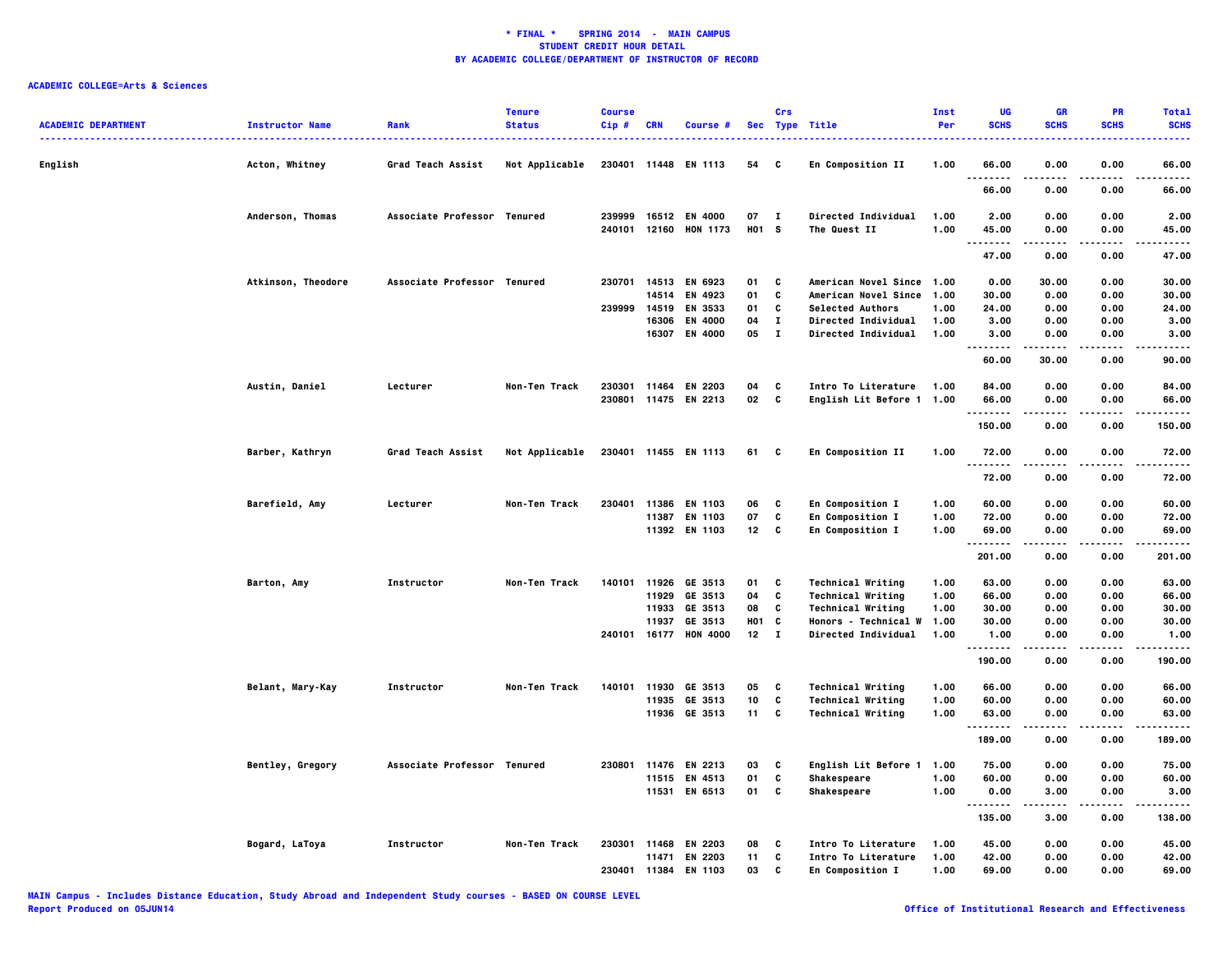| <b>ACADEMIC DEPARTMENT</b> | <b>Instructor Name</b> | Rank                          | <b>Tenure</b><br><b>Status</b> | <b>Course</b><br>Cip# | <b>CRN</b> | Course #              |                   | Crs          | Sec Type Title            | Inst<br>Per | UG<br><b>SCHS</b>     | <b>GR</b><br><b>SCHS</b> | PR<br><b>SCHS</b> | <b>Total</b><br><b>SCHS</b> |
|----------------------------|------------------------|-------------------------------|--------------------------------|-----------------------|------------|-----------------------|-------------------|--------------|---------------------------|-------------|-----------------------|--------------------------|-------------------|-----------------------------|
| English                    | Bogard, LaToya         | Instructor                    | Non-Ten Track                  | 230401                | 11460      | EN 1173               | 02                | C            | Accelerated Comp II       | 1.00        | 57.00                 | 0.00                     | 0.00              | 57.00                       |
|                            |                        |                               |                                |                       |            |                       |                   |              |                           |             | 213.00                | 0.00                     | 0.00              | 213.00                      |
|                            | Brandon, Stephen       | Lecturer                      | Non-Ten Track                  | 230401                | 11409      | EN 1113               | 13                | c            | En Composition II         | 1.00        | 72.00                 | 0.00                     | 0.00              | 72.00                       |
|                            |                        |                               |                                |                       | 11439      | EN 1113               | 44                | c            | <b>En Composition II</b>  | 1.00        | 72.00                 | 0.00                     | 0.00              | 72.00                       |
|                            |                        |                               |                                |                       |            | 11441 EN 1113         | 46                | C            | En Composition II         | 1.00        | 75.00<br>.            | 0.00                     | 0.00              | 75.00                       |
|                            |                        |                               |                                |                       |            |                       |                   |              |                           |             | 219.00                | 0.00                     | 0.00              | 219.00                      |
|                            | Brocato, John          | Instructor                    | Non-Ten Track                  |                       |            | 140101 11928 GE 3513  | 03                | c            | <b>Technical Writing</b>  | 1.00        | 63.00                 | 0.00                     | 0.00              | 63.00                       |
|                            |                        |                               |                                |                       | 11934      | GE 3513               | 09                | C            | <b>Technical Writing</b>  | 1.00        | 63.00<br>.            | 0.00<br>.                | 0.00<br>.         | 63.00<br>.                  |
|                            |                        |                               |                                |                       |            |                       |                   |              |                           |             | 126.00                | 0.00                     | 0.00              | 126.00                      |
|                            | Burton, Jessica        | Grad Teach Assist             | Not Applicable                 |                       |            | 230401 11402 EN 1113  | 06                | $\mathbf{c}$ | En Composition II         | 1.00        | 69.00<br>.            | 0.00<br>.                | 0.00<br>.         | 69.00<br>.                  |
|                            |                        |                               |                                |                       |            |                       |                   |              |                           |             | 69.00                 | 0.00                     | 0.00              | 69.00                       |
|                            | Claggett, Shalyn       | Associate Professor Tenured   |                                | 230401                | 11498      | EN 3414               | 01                | C            | Crit Writ/Resrch Lit 1.00 |             | 60.00                 | 0.00                     | 0.00              | 60.00                       |
|                            |                        |                               |                                | 230801                | 14507      | EN 4653               | 01                | c            | 19th C British Novel 1.00 |             | 57.00                 | 0.00                     | 0.00              | 57.00                       |
|                            |                        |                               |                                |                       | 14508      | <b>EN 6653</b>        | 01                | C            | 19th C British Novel 1.00 |             | 0.00                  | 3.00                     | 0.00              | 3.00                        |
|                            |                        |                               |                                |                       |            |                       |                   |              |                           |             | .<br>117.00           | 3.00                     | 0.00              | 120.00                      |
|                            | Cook, Susan            | Lecturer                      | Non-Ten Track                  | 230401                |            | 11452 EN 1113         | 58                | c            | En Composition II         | 1.00        | 66.00                 | 0.00                     | 0.00              | 66.00                       |
|                            |                        |                               |                                |                       |            | 230701 11482 EN 2243  | 02                | C            | American Lit Before       | 1.00        | 84.00                 | 0.00                     | 0.00              | 84.00                       |
|                            |                        |                               |                                |                       |            |                       |                   |              |                           |             | <br>150.00            | 0.00                     | .<br>0.00         | .<br>150.00                 |
|                            |                        |                               |                                |                       |            |                       |                   |              |                           |             |                       |                          |                   |                             |
|                            | Creevy, Patrick        | Lecturer                      | Non-Ten Track                  | 230801                |            | 11478 EN 2223         | 02                | C            | English Lit After 18 1.00 |             | 84.00                 | 0.00                     | 0.00              | 84.00                       |
|                            |                        |                               |                                |                       |            | 11479 EN 2223         | 03                | C            | English Lit After 18 1.00 |             | 78.00<br>.            | 0.00                     | 0.00              | 78.00                       |
|                            |                        |                               |                                |                       |            |                       |                   |              |                           |             | 162.00                | 0.00                     | 0.00              | 162.00                      |
|                            | Crescenzo, Michele     | Lecturer                      | Non-Ten Track                  | 230301                |            | 11470 EN 2203         | 10                | c            | Intro To Literature       | 1.00        | 90.00                 | 0.00                     | 0.00              | 90.00                       |
|                            |                        |                               |                                |                       | 11473      | EN 2203               | 13                | C            | Intro To Literature       | 1.00        | 90.00                 | 0.00                     | 0.00              | 90.00                       |
|                            |                        |                               |                                | 230401 11434          |            | <b>EN 1113</b>        | 39                | C            | <b>En Composition II</b>  | 1.00        | 69.00                 | 0.00                     | 0.00              | 69.00                       |
|                            |                        |                               |                                |                       | 11454      | EN 1113               | 60                | c            | En Composition II         | 1.00        | 72.00<br>.            | 0.00<br>.                | 0.00<br>.         | 72.00<br>.                  |
|                            |                        |                               |                                |                       |            |                       |                   |              |                           |             | 321.00                | 0.00                     | 0.00              | 321.00                      |
|                            | De Gabriele, Peter     | Assistant Professor Ten Track |                                | 230801                | 14511      | EN 4733               | 01                | C            | Brit Lit/Cult 18th C 1.00 |             | 39.00                 | 0.00                     | 0.00              | 39.00                       |
|                            |                        |                               |                                |                       | 14512      | EN 6733               | 01                | c            | Brit Lit/Cult 18th C 1.00 |             | 0.00                  | 3.00                     | 0.00              | 3.00                        |
|                            |                        |                               |                                |                       |            | 240101 12161 HON 1173 | H <sub>02</sub> S |              | The Quest II              | 1.00        | 42.00<br>.            | 0.00<br>$- - - -$        | 0.00<br>$- - - -$ | 42.00<br>----               |
|                            |                        |                               |                                |                       |            |                       |                   |              |                           |             | 81.00                 | 3.00                     | 0.00              | 84.00                       |
|                            | Dechert, Francis       | Instructor                    | Non-Ten Track                  |                       |            | 140101 11927 GE 3513  | 02                | C            | <b>Technical Writing</b>  | 1.00        | 66.00                 | 0.00                     | 0.00              | 66.00                       |
|                            |                        |                               |                                |                       |            | 11931 GE 3513         | 06                | C            | <b>Technical Writing</b>  | 1.00        | 63.00                 | 0.00                     | 0.00              | 63.00                       |
|                            |                        |                               |                                |                       |            | 11932 GE 3513         | 07                | C            | <b>Technical Writing</b>  | 1.00        | 54.00                 | 0.00                     | 0.00              | 54.00                       |
|                            |                        |                               |                                |                       |            |                       |                   |              |                           |             | $- - - - -$<br>183.00 | 0.00                     | 0.00              | 183.00                      |
|                            | Dodds, Lara            | Associate Professor Tenured   |                                |                       |            | 230801 11491 EN 2443  | 01                | C            | Intro To Sci Fiction 1.00 |             | 45.00                 | 0.00                     | 0.00              | 45.00                       |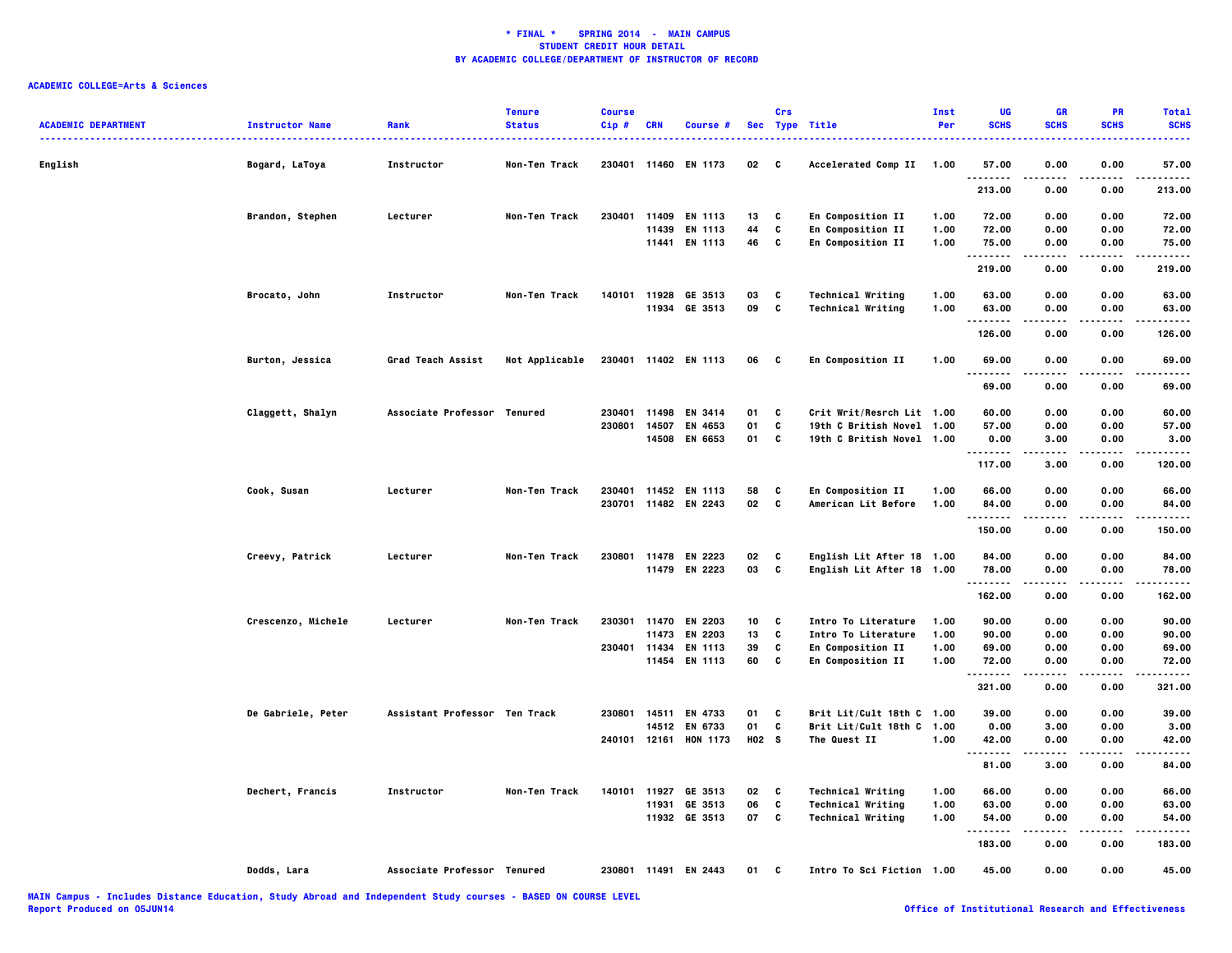| <b>ACADEMIC DEPARTMENT</b><br> | <b>Instructor Name</b>  | Rank                          | <b>Tenure</b><br><b>Status</b> | <b>Course</b><br>$Cip$ # | <b>CRN</b> | Course #                        | <b>Sec</b> | Crs               | <b>Type Title</b>                        | Inst<br>Per  | UG<br><b>SCHS</b>  | <b>GR</b><br><b>SCHS</b> | PR<br><b>SCHS</b> | <b>Total</b><br><b>SCHS</b><br> |
|--------------------------------|-------------------------|-------------------------------|--------------------------------|--------------------------|------------|---------------------------------|------------|-------------------|------------------------------------------|--------------|--------------------|--------------------------|-------------------|---------------------------------|
| English                        | Dodds, Lara             | Associate Professor Tenured   |                                | 230801                   | 14509      | EN 6713<br>14510 EN 4713        | 01<br>01   | C<br>$\mathbf{c}$ | 17th Cent Eng Lit<br>17th Cent Eng Lit   | 1.00<br>1.00 | 0.00<br>42.00      | 6.00<br>0.00             | 0.00<br>0.00      | 6.00<br>42.00                   |
|                                |                         |                               |                                |                          |            |                                 |            |                   |                                          |              | .<br>87.00         | 6.00                     | .<br>0.00         | -----<br>93.00                  |
|                                |                         |                               |                                |                          |            |                                 |            |                   |                                          |              |                    |                          |                   |                                 |
|                                | Doughty, Catherine      | Lecturer                      | Non-Ten Track                  | 230401                   | 11394      | 230101 11378 EN 0103<br>EN 1103 | 02<br>15   | C<br>C            | <b>Basic English</b><br>En Composition I | 1.00<br>1.00 | 42.00<br>63.00     | 0.00<br>0.00             | 0.00<br>0.00      | 42.00<br>63.00                  |
|                                |                         |                               |                                |                          |            |                                 |            |                   |                                          |              | .                  |                          | .                 | .                               |
|                                |                         |                               |                                |                          |            |                                 |            |                   |                                          |              | 105.00             | 0.00                     | 0.00              | 105.00                          |
|                                | Fogle, Evelyn           | Assistant Professor Ten Track |                                |                          |            | 160102 11511 EN 4433            | 01         | C                 | Approaches to TESOL                      | 1.00         | 48.00              | 0.00                     | 0.00              | 48.00                           |
|                                |                         |                               |                                |                          |            | 11512 EN 4443                   | 01         | C                 | <b>English Syntax</b>                    | 1.00         | 33.00              | 0.00                     | 0.00              | 33.00                           |
|                                |                         |                               |                                |                          |            | 11528 EN 6433                   | 01         | C                 | Approaches to TESOL                      | 1.00         | 0.00               | 30.00                    | 0.00              | 30.00                           |
|                                |                         |                               |                                |                          |            | 11529 EN 6443                   | 01         | C                 | <b>English Syntax</b>                    | 1.00         | 0.00<br>.          | 30.00                    | 0.00              | 30.00<br>.                      |
|                                |                         |                               |                                |                          |            |                                 |            |                   |                                          |              | 81.00              | 60.00                    | 0.00              | 141.00                          |
|                                | Forsythe, Kiley         | Lecturer                      | Non-Ten Track                  |                          |            | 230401 11398 EN 1113            | 02         | c                 | En Composition II                        | 1.00         | 72.00              | 0.00                     | 0.00              | 72.00                           |
|                                |                         |                               |                                |                          |            | 11399 EN 1113                   | 03         | c                 | En Composition II                        | 1.00         | 63.00              | 0.00                     | 0.00              | 63.00                           |
|                                |                         |                               |                                |                          |            |                                 |            |                   |                                          |              | <br>135.00         | 0.00                     | $- - - -$<br>0.00 | .<br>135.00                     |
|                                | Garner, William         | Lecturer                      | Non-Ten Track                  |                          |            | 230401 11412 EN 1113            | 16         | C                 | En Composition II                        | 1.00         | 72.00              | 0.00                     | 0.00              | 72.00                           |
|                                |                         |                               |                                |                          |            | 11429 EN 1113                   | 34         | C                 | En Composition II                        | 1.00         | 63.00              | 0.00                     | 0.00              | 63.00                           |
|                                |                         |                               |                                |                          |            |                                 |            |                   |                                          |              | <b>.</b><br>135.00 | $- - - -$<br>0.00        | $- - - -$<br>0.00 | .<br>135.00                     |
|                                |                         |                               |                                |                          |            |                                 |            |                   |                                          |              |                    |                          |                   |                                 |
|                                | Gibson, Marie           | Lecturer                      | Non-Ten Track                  | 230401                   | 11401      | EN 1113                         | 05         | C                 | En Composition II                        | 1.00         | 72.00              | 0.00                     | 0.00              | 72.00                           |
|                                |                         |                               |                                |                          |            | 11442 EN 1113                   | 47         | C                 | En Composition II                        | 1.00         | 63.00              | 0.00                     | 0.00              | 63.00                           |
|                                |                         |                               |                                |                          |            | 11445 EN 1113                   | 51         | C                 | En Composition II                        | 1.00         | 66.00<br>.         | 0.00<br>-----            | 0.00<br>.         | 66.00<br>.                      |
|                                |                         |                               |                                |                          |            |                                 |            |                   |                                          |              | 201.00             | 0.00                     | 0.00              | 201.00                          |
|                                | Gordon, Jennifer        | Lecturer                      | Non-Ten Track                  | 230401                   |            | 11405 EN 1113                   | 09         | C                 | En Composition II                        | 1.00         | 69.00              | 0.00                     | 0.00              | 69.00                           |
|                                |                         |                               |                                |                          |            | 11447 EN 1113                   | 53         | $\mathbf{c}$      | En Composition II                        | 1.00         | 69.00              | 0.00                     | 0.00              | 69.00                           |
|                                |                         |                               |                                |                          |            |                                 |            |                   |                                          |              | .                  |                          |                   | .                               |
|                                |                         |                               |                                |                          |            |                                 |            |                   |                                          |              | 138.00             | 0.00                     | 0.00              | 138.00                          |
|                                | Grimes, John Aaron      | Grad Teach Assist             | Not Applicable                 |                          |            | 230401 11446 EN 1113            | 52         | $\mathbf{c}$      | En Composition II                        | 1.00         | 69.00<br>.         | 0.00                     | 0.00              | 69.00<br>.                      |
|                                |                         |                               |                                |                          |            |                                 |            |                   |                                          |              | 69.00              | 0.00                     | 0.00              | 69.00                           |
|                                | <b>Hagenston, Becky</b> | Associate Professor Tenured   |                                | 230501                   | 15599      | EN 3303                         | 06         | C                 | Creative Writing                         | 1.00         | 45.00              | 0.00                     | 0.00              | 45.00                           |
|                                |                         |                               |                                | 239999                   |            | 11500 EN 3513                   | 01         | C                 | Women and Literature                     | 1.00         | 33.00              | 0.00                     | 0.00              | 33.00                           |
|                                |                         |                               |                                |                          |            | 15186 EN 8000                   | 01         | D                 | Research / Thesis                        | 1.00         | 0.00               | 6.00                     | 0.00              | 6.00                            |
|                                |                         |                               |                                |                          |            |                                 |            |                   |                                          |              | --------<br>78.00  | 6.00                     | 0.00              | -----<br>84.00                  |
|                                | Hanshaw, Shirley        | Associate Professor Tenured   |                                | 050201                   | 14437      | AAS 4343                        | 01         | C                 | African American Lit 1.00                |              | 6.00               | 0.00                     | 0.00              | 6.00                            |
|                                |                         |                               |                                | 230401                   | 11497      | EN 3313                         | 01         | C                 | Writing for the Work 1.00                |              | 45.00              | 0.00                     | 0.00              | 45.00                           |
|                                |                         |                               |                                | 230701                   | 14506      | EN 6343                         | 01         | C                 | African American Lit 1.00                |              | 0.00               | 15.00                    | 0.00              | 15.00                           |
|                                |                         |                               |                                | 239999                   |            | 14438 EN 4343                   | 01         | C                 | African American Lit 1.00                |              | 39.00              | 0.00                     | 0.00              | 39,00                           |
|                                |                         |                               |                                |                          |            |                                 |            |                   |                                          |              | .<br>90.00         | 15.00                    | 0.00              | .<br>105.00                     |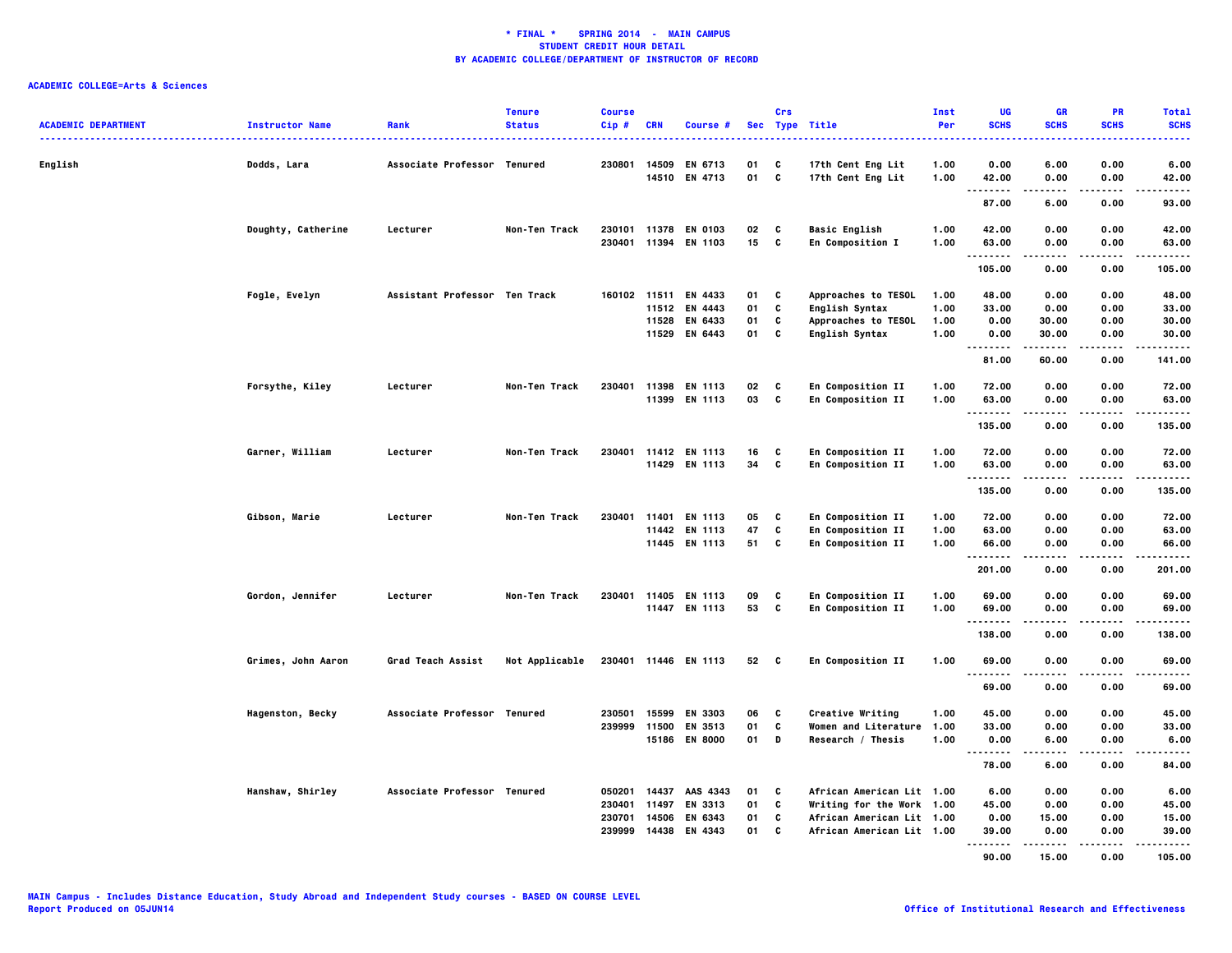| English<br>0.00<br>0.00<br>Henshaw, Chelsea<br>Lecturer<br>Non-Ten Track<br>230401 11421 EN 1113<br>25<br>C<br>En Composition II<br>1.00<br>63.00<br>63.00<br>.<br>63.00<br>0.00<br>0.00<br>63.00<br>Assistant Professor Ten Track<br>160102 10204 AN 4403<br>Intro To Linguistics 1.00<br>9.00<br>Herd, Wendy<br>01<br>C<br>0.00<br>0.00<br>9.00<br>C<br>Intro To Linguistics 1.00<br>11507<br>EN 4403<br>01<br>45.00<br>0.00<br>0.00<br>45.00<br>c<br>0.00<br>14161<br>AN 2403<br>01<br>Intro to Study of La 1.00<br>24.00<br>0.00<br>24.00<br>C<br>14162 EN 2403<br>01<br>Intro to Study of La 1.00<br>36.00<br>0.00<br>0.00<br>36.00<br>. <b>.</b><br>.<br>0.00<br>114.00<br>0.00<br>114.00<br>Hogan, Carolyn<br>Grad Teach Assist<br>Not Applicable<br>230401 11433 EN 1113<br>En Composition II<br>1.00<br>0.00<br>0.00<br>38<br>$\mathbf{c}$<br>69.00<br>69.00<br>.<br>-----<br>69.00<br>0.00<br>0.00<br>69.00<br>147.00<br>147.00<br>Jefferson-James, Latoya Lecturer<br>Non-Ten Track<br>050201<br>10004 AAS 1063<br>03<br>C<br>Intro to African Ame<br>1.00<br>0.00<br>0.00<br>c<br>230701<br>14435<br>01<br>Intro AFAM Lit<br>1.00<br>39.00<br>0.00<br>0.00<br>39.00<br>AAS 2363<br>C<br>14436<br>EN 2363<br>01<br>Intro AFAM Lit<br>1.00<br>48.00<br>0.00<br>0.00<br>48.00<br>.<br>234.00<br>0.00<br>0.00<br>234.00<br>Associate Professor Tenured<br>230801 14517 EN 8513<br>s<br>1.00<br>30.00<br>0.00<br>30.00<br>Johnson, Holly<br>01<br>Stu En Lit To 1485<br>0.00<br>$\sim$ $\sim$ $\sim$<br>.<br>0.00<br>30.00<br>0.00<br>30.00<br>Kardos, Michael<br>Associate Professor Tenured<br>230501<br>11496<br>EN 3303<br>C<br>Creative Writing<br>33.00<br>0.00<br>0.00<br>33.00<br>04<br>1.00<br>c<br>11524<br>EN 6313<br>01<br><b>Craft Of Fiction</b><br>1.00<br>0.00<br>33.00<br>0.00<br>33.00<br>239999 11505<br>EN 4313<br>01<br>C<br><b>Craft Of Fiction</b><br>1.00<br>3.00<br>0.00<br>0.00<br>3.00<br>15183<br><b>EN 7000</b><br>01<br>$\bf{I}$<br>Directed Individual<br>1.00<br>0.00<br>3.00<br>0.00<br>3.00<br>15184<br><b>EN 7000</b><br>02<br>$\mathbf{I}$<br>Directed Individual<br>1.00<br>0.00<br>3.00<br>0.00<br>3.00<br>15185 EN 7000<br>03 I<br>Directed Individual<br>3.00<br>0.00<br>1.00<br>0.00<br>3.00<br>.<br>.<br>.<br>.<br>36.00<br>42.00<br>78.00<br>0.00<br>Kastner, Stacy<br>Assistant Professor Ten Track<br>131305 11504 EN 4233<br>01<br>C<br>Composition Pedogogy 1.00<br>9.00<br>0.00<br>0.00<br>9.00<br>11523<br>EN 6233<br>01<br>C<br>Composition Pedagogy 1.00<br>0.00<br>6.00<br>0.00<br>6.00<br>C<br>230401 11459 EN 1173<br>01<br>Accelerated Comp II 1.00<br>48.00<br>0.00<br>0.00<br>48.00<br>.<br>.<br>.<br>57.00<br>6.00<br>0.00<br>63.00<br>C<br>87.00<br>87.00<br>Kimbrough, Courtney<br>Instructor<br>Non-Ten Track<br>230301<br>11461<br><b>EN 2203</b><br>01<br>Intro To Literature<br>1.00<br>0.00<br>0.00<br>C<br>0.00<br>230401<br>11391<br>EN 1103<br>11<br><b>En Composition I</b><br>1.00<br>66.00<br>0.00<br>66.00<br>11395<br>EN 1103<br>16<br>C<br><b>En Composition I</b><br>1.00<br>69.00<br>0.00<br>0.00<br>69.00<br>239999 16471 EN 4000<br>$\mathbf{I}$<br>06<br>Directed Individual<br>1.00<br>1.00<br>0.00<br>0.00<br>1.00<br>.<br>.<br>.<br>.<br>223.00<br>0.00<br>0.00<br>223.00<br>230401<br>11428<br>EN 1113<br>33<br>C<br>En Composition II<br>1.00<br>66.00<br>0.00<br>0.00<br>66.00<br>Leonard, Ashley<br>Instructor<br>Non-Ten Track<br>C<br>239999 11492 EN 2503<br>01<br><b>Teaching Grammar</b><br>1.00<br>216.00<br>0.00<br>0.00<br>216.00<br>.<br>-----<br>.<br>282.00<br>0.00<br>0.00<br>282.00<br>Little, Matthew<br>Associate Professor Tenured<br>American Lit Before<br>230701 11481 EN 2243<br>01<br>C<br>1.00<br>42.00<br>0.00<br>0.00<br>42.00<br>231101 11503 EN 4223<br>01<br>C<br>Prin Legal Writing<br>1.00<br>54.00<br>0.00<br>0.00<br>54.00 | <b>ACADEMIC DEPARTMENT</b> | <b>Instructor Name</b><br>. | Rank | <b>Tenure</b><br><b>Status</b> | <b>Course</b><br>Cip# | <b>CRN</b> | Course # | Crs | Sec Type Title | Inst<br>Per | UG<br><b>SCHS</b> | <b>GR</b><br><b>SCHS</b> | PR<br><b>SCHS</b> | <b>Total</b><br><b>SCHS</b> |
|--------------------------------------------------------------------------------------------------------------------------------------------------------------------------------------------------------------------------------------------------------------------------------------------------------------------------------------------------------------------------------------------------------------------------------------------------------------------------------------------------------------------------------------------------------------------------------------------------------------------------------------------------------------------------------------------------------------------------------------------------------------------------------------------------------------------------------------------------------------------------------------------------------------------------------------------------------------------------------------------------------------------------------------------------------------------------------------------------------------------------------------------------------------------------------------------------------------------------------------------------------------------------------------------------------------------------------------------------------------------------------------------------------------------------------------------------------------------------------------------------------------------------------------------------------------------------------------------------------------------------------------------------------------------------------------------------------------------------------------------------------------------------------------------------------------------------------------------------------------------------------------------------------------------------------------------------------------------------------------------------------------------------------------------------------------------------------------------------------------------------------------------------------------------------------------------------------------------------------------------------------------------------------------------------------------------------------------------------------------------------------------------------------------------------------------------------------------------------------------------------------------------------------------------------------------------------------------------------------------------------------------------------------------------------------------------------------------------------------------------------------------------------------------------------------------------------------------------------------------------------------------------------------------------------------------------------------------------------------------------------------------------------------------------------------------------------------------------------------------------------------------------------------------------------------------------------------------------------------------------------------------------------------------------------------------------------------------------------------------------------------------------------------------------------------------------------------------------------------------------------------------------------------------------------------------------------------------------------------------------------------------------------------------------------------------------------------------------------------------------------------------------------------------------------------------------------------------------------------|----------------------------|-----------------------------|------|--------------------------------|-----------------------|------------|----------|-----|----------------|-------------|-------------------|--------------------------|-------------------|-----------------------------|
|                                                                                                                                                                                                                                                                                                                                                                                                                                                                                                                                                                                                                                                                                                                                                                                                                                                                                                                                                                                                                                                                                                                                                                                                                                                                                                                                                                                                                                                                                                                                                                                                                                                                                                                                                                                                                                                                                                                                                                                                                                                                                                                                                                                                                                                                                                                                                                                                                                                                                                                                                                                                                                                                                                                                                                                                                                                                                                                                                                                                                                                                                                                                                                                                                                                                                                                                                                                                                                                                                                                                                                                                                                                                                                                                                                                                                                                        |                            |                             |      |                                |                       |            |          |     |                |             |                   |                          |                   |                             |
|                                                                                                                                                                                                                                                                                                                                                                                                                                                                                                                                                                                                                                                                                                                                                                                                                                                                                                                                                                                                                                                                                                                                                                                                                                                                                                                                                                                                                                                                                                                                                                                                                                                                                                                                                                                                                                                                                                                                                                                                                                                                                                                                                                                                                                                                                                                                                                                                                                                                                                                                                                                                                                                                                                                                                                                                                                                                                                                                                                                                                                                                                                                                                                                                                                                                                                                                                                                                                                                                                                                                                                                                                                                                                                                                                                                                                                                        |                            |                             |      |                                |                       |            |          |     |                |             |                   |                          |                   |                             |
|                                                                                                                                                                                                                                                                                                                                                                                                                                                                                                                                                                                                                                                                                                                                                                                                                                                                                                                                                                                                                                                                                                                                                                                                                                                                                                                                                                                                                                                                                                                                                                                                                                                                                                                                                                                                                                                                                                                                                                                                                                                                                                                                                                                                                                                                                                                                                                                                                                                                                                                                                                                                                                                                                                                                                                                                                                                                                                                                                                                                                                                                                                                                                                                                                                                                                                                                                                                                                                                                                                                                                                                                                                                                                                                                                                                                                                                        |                            |                             |      |                                |                       |            |          |     |                |             |                   |                          |                   |                             |
|                                                                                                                                                                                                                                                                                                                                                                                                                                                                                                                                                                                                                                                                                                                                                                                                                                                                                                                                                                                                                                                                                                                                                                                                                                                                                                                                                                                                                                                                                                                                                                                                                                                                                                                                                                                                                                                                                                                                                                                                                                                                                                                                                                                                                                                                                                                                                                                                                                                                                                                                                                                                                                                                                                                                                                                                                                                                                                                                                                                                                                                                                                                                                                                                                                                                                                                                                                                                                                                                                                                                                                                                                                                                                                                                                                                                                                                        |                            |                             |      |                                |                       |            |          |     |                |             |                   |                          |                   |                             |
|                                                                                                                                                                                                                                                                                                                                                                                                                                                                                                                                                                                                                                                                                                                                                                                                                                                                                                                                                                                                                                                                                                                                                                                                                                                                                                                                                                                                                                                                                                                                                                                                                                                                                                                                                                                                                                                                                                                                                                                                                                                                                                                                                                                                                                                                                                                                                                                                                                                                                                                                                                                                                                                                                                                                                                                                                                                                                                                                                                                                                                                                                                                                                                                                                                                                                                                                                                                                                                                                                                                                                                                                                                                                                                                                                                                                                                                        |                            |                             |      |                                |                       |            |          |     |                |             |                   |                          |                   |                             |
|                                                                                                                                                                                                                                                                                                                                                                                                                                                                                                                                                                                                                                                                                                                                                                                                                                                                                                                                                                                                                                                                                                                                                                                                                                                                                                                                                                                                                                                                                                                                                                                                                                                                                                                                                                                                                                                                                                                                                                                                                                                                                                                                                                                                                                                                                                                                                                                                                                                                                                                                                                                                                                                                                                                                                                                                                                                                                                                                                                                                                                                                                                                                                                                                                                                                                                                                                                                                                                                                                                                                                                                                                                                                                                                                                                                                                                                        |                            |                             |      |                                |                       |            |          |     |                |             |                   |                          |                   |                             |
|                                                                                                                                                                                                                                                                                                                                                                                                                                                                                                                                                                                                                                                                                                                                                                                                                                                                                                                                                                                                                                                                                                                                                                                                                                                                                                                                                                                                                                                                                                                                                                                                                                                                                                                                                                                                                                                                                                                                                                                                                                                                                                                                                                                                                                                                                                                                                                                                                                                                                                                                                                                                                                                                                                                                                                                                                                                                                                                                                                                                                                                                                                                                                                                                                                                                                                                                                                                                                                                                                                                                                                                                                                                                                                                                                                                                                                                        |                            |                             |      |                                |                       |            |          |     |                |             |                   |                          |                   |                             |
|                                                                                                                                                                                                                                                                                                                                                                                                                                                                                                                                                                                                                                                                                                                                                                                                                                                                                                                                                                                                                                                                                                                                                                                                                                                                                                                                                                                                                                                                                                                                                                                                                                                                                                                                                                                                                                                                                                                                                                                                                                                                                                                                                                                                                                                                                                                                                                                                                                                                                                                                                                                                                                                                                                                                                                                                                                                                                                                                                                                                                                                                                                                                                                                                                                                                                                                                                                                                                                                                                                                                                                                                                                                                                                                                                                                                                                                        |                            |                             |      |                                |                       |            |          |     |                |             |                   |                          |                   |                             |
|                                                                                                                                                                                                                                                                                                                                                                                                                                                                                                                                                                                                                                                                                                                                                                                                                                                                                                                                                                                                                                                                                                                                                                                                                                                                                                                                                                                                                                                                                                                                                                                                                                                                                                                                                                                                                                                                                                                                                                                                                                                                                                                                                                                                                                                                                                                                                                                                                                                                                                                                                                                                                                                                                                                                                                                                                                                                                                                                                                                                                                                                                                                                                                                                                                                                                                                                                                                                                                                                                                                                                                                                                                                                                                                                                                                                                                                        |                            |                             |      |                                |                       |            |          |     |                |             |                   |                          |                   |                             |
|                                                                                                                                                                                                                                                                                                                                                                                                                                                                                                                                                                                                                                                                                                                                                                                                                                                                                                                                                                                                                                                                                                                                                                                                                                                                                                                                                                                                                                                                                                                                                                                                                                                                                                                                                                                                                                                                                                                                                                                                                                                                                                                                                                                                                                                                                                                                                                                                                                                                                                                                                                                                                                                                                                                                                                                                                                                                                                                                                                                                                                                                                                                                                                                                                                                                                                                                                                                                                                                                                                                                                                                                                                                                                                                                                                                                                                                        |                            |                             |      |                                |                       |            |          |     |                |             |                   |                          |                   |                             |
|                                                                                                                                                                                                                                                                                                                                                                                                                                                                                                                                                                                                                                                                                                                                                                                                                                                                                                                                                                                                                                                                                                                                                                                                                                                                                                                                                                                                                                                                                                                                                                                                                                                                                                                                                                                                                                                                                                                                                                                                                                                                                                                                                                                                                                                                                                                                                                                                                                                                                                                                                                                                                                                                                                                                                                                                                                                                                                                                                                                                                                                                                                                                                                                                                                                                                                                                                                                                                                                                                                                                                                                                                                                                                                                                                                                                                                                        |                            |                             |      |                                |                       |            |          |     |                |             |                   |                          |                   |                             |
|                                                                                                                                                                                                                                                                                                                                                                                                                                                                                                                                                                                                                                                                                                                                                                                                                                                                                                                                                                                                                                                                                                                                                                                                                                                                                                                                                                                                                                                                                                                                                                                                                                                                                                                                                                                                                                                                                                                                                                                                                                                                                                                                                                                                                                                                                                                                                                                                                                                                                                                                                                                                                                                                                                                                                                                                                                                                                                                                                                                                                                                                                                                                                                                                                                                                                                                                                                                                                                                                                                                                                                                                                                                                                                                                                                                                                                                        |                            |                             |      |                                |                       |            |          |     |                |             |                   |                          |                   |                             |
|                                                                                                                                                                                                                                                                                                                                                                                                                                                                                                                                                                                                                                                                                                                                                                                                                                                                                                                                                                                                                                                                                                                                                                                                                                                                                                                                                                                                                                                                                                                                                                                                                                                                                                                                                                                                                                                                                                                                                                                                                                                                                                                                                                                                                                                                                                                                                                                                                                                                                                                                                                                                                                                                                                                                                                                                                                                                                                                                                                                                                                                                                                                                                                                                                                                                                                                                                                                                                                                                                                                                                                                                                                                                                                                                                                                                                                                        |                            |                             |      |                                |                       |            |          |     |                |             |                   |                          |                   |                             |
|                                                                                                                                                                                                                                                                                                                                                                                                                                                                                                                                                                                                                                                                                                                                                                                                                                                                                                                                                                                                                                                                                                                                                                                                                                                                                                                                                                                                                                                                                                                                                                                                                                                                                                                                                                                                                                                                                                                                                                                                                                                                                                                                                                                                                                                                                                                                                                                                                                                                                                                                                                                                                                                                                                                                                                                                                                                                                                                                                                                                                                                                                                                                                                                                                                                                                                                                                                                                                                                                                                                                                                                                                                                                                                                                                                                                                                                        |                            |                             |      |                                |                       |            |          |     |                |             |                   |                          |                   |                             |
|                                                                                                                                                                                                                                                                                                                                                                                                                                                                                                                                                                                                                                                                                                                                                                                                                                                                                                                                                                                                                                                                                                                                                                                                                                                                                                                                                                                                                                                                                                                                                                                                                                                                                                                                                                                                                                                                                                                                                                                                                                                                                                                                                                                                                                                                                                                                                                                                                                                                                                                                                                                                                                                                                                                                                                                                                                                                                                                                                                                                                                                                                                                                                                                                                                                                                                                                                                                                                                                                                                                                                                                                                                                                                                                                                                                                                                                        |                            |                             |      |                                |                       |            |          |     |                |             |                   |                          |                   |                             |
|                                                                                                                                                                                                                                                                                                                                                                                                                                                                                                                                                                                                                                                                                                                                                                                                                                                                                                                                                                                                                                                                                                                                                                                                                                                                                                                                                                                                                                                                                                                                                                                                                                                                                                                                                                                                                                                                                                                                                                                                                                                                                                                                                                                                                                                                                                                                                                                                                                                                                                                                                                                                                                                                                                                                                                                                                                                                                                                                                                                                                                                                                                                                                                                                                                                                                                                                                                                                                                                                                                                                                                                                                                                                                                                                                                                                                                                        |                            |                             |      |                                |                       |            |          |     |                |             |                   |                          |                   |                             |
|                                                                                                                                                                                                                                                                                                                                                                                                                                                                                                                                                                                                                                                                                                                                                                                                                                                                                                                                                                                                                                                                                                                                                                                                                                                                                                                                                                                                                                                                                                                                                                                                                                                                                                                                                                                                                                                                                                                                                                                                                                                                                                                                                                                                                                                                                                                                                                                                                                                                                                                                                                                                                                                                                                                                                                                                                                                                                                                                                                                                                                                                                                                                                                                                                                                                                                                                                                                                                                                                                                                                                                                                                                                                                                                                                                                                                                                        |                            |                             |      |                                |                       |            |          |     |                |             |                   |                          |                   |                             |
|                                                                                                                                                                                                                                                                                                                                                                                                                                                                                                                                                                                                                                                                                                                                                                                                                                                                                                                                                                                                                                                                                                                                                                                                                                                                                                                                                                                                                                                                                                                                                                                                                                                                                                                                                                                                                                                                                                                                                                                                                                                                                                                                                                                                                                                                                                                                                                                                                                                                                                                                                                                                                                                                                                                                                                                                                                                                                                                                                                                                                                                                                                                                                                                                                                                                                                                                                                                                                                                                                                                                                                                                                                                                                                                                                                                                                                                        |                            |                             |      |                                |                       |            |          |     |                |             |                   |                          |                   |                             |
|                                                                                                                                                                                                                                                                                                                                                                                                                                                                                                                                                                                                                                                                                                                                                                                                                                                                                                                                                                                                                                                                                                                                                                                                                                                                                                                                                                                                                                                                                                                                                                                                                                                                                                                                                                                                                                                                                                                                                                                                                                                                                                                                                                                                                                                                                                                                                                                                                                                                                                                                                                                                                                                                                                                                                                                                                                                                                                                                                                                                                                                                                                                                                                                                                                                                                                                                                                                                                                                                                                                                                                                                                                                                                                                                                                                                                                                        |                            |                             |      |                                |                       |            |          |     |                |             |                   |                          |                   |                             |
|                                                                                                                                                                                                                                                                                                                                                                                                                                                                                                                                                                                                                                                                                                                                                                                                                                                                                                                                                                                                                                                                                                                                                                                                                                                                                                                                                                                                                                                                                                                                                                                                                                                                                                                                                                                                                                                                                                                                                                                                                                                                                                                                                                                                                                                                                                                                                                                                                                                                                                                                                                                                                                                                                                                                                                                                                                                                                                                                                                                                                                                                                                                                                                                                                                                                                                                                                                                                                                                                                                                                                                                                                                                                                                                                                                                                                                                        |                            |                             |      |                                |                       |            |          |     |                |             |                   |                          |                   |                             |
|                                                                                                                                                                                                                                                                                                                                                                                                                                                                                                                                                                                                                                                                                                                                                                                                                                                                                                                                                                                                                                                                                                                                                                                                                                                                                                                                                                                                                                                                                                                                                                                                                                                                                                                                                                                                                                                                                                                                                                                                                                                                                                                                                                                                                                                                                                                                                                                                                                                                                                                                                                                                                                                                                                                                                                                                                                                                                                                                                                                                                                                                                                                                                                                                                                                                                                                                                                                                                                                                                                                                                                                                                                                                                                                                                                                                                                                        |                            |                             |      |                                |                       |            |          |     |                |             |                   |                          |                   |                             |
|                                                                                                                                                                                                                                                                                                                                                                                                                                                                                                                                                                                                                                                                                                                                                                                                                                                                                                                                                                                                                                                                                                                                                                                                                                                                                                                                                                                                                                                                                                                                                                                                                                                                                                                                                                                                                                                                                                                                                                                                                                                                                                                                                                                                                                                                                                                                                                                                                                                                                                                                                                                                                                                                                                                                                                                                                                                                                                                                                                                                                                                                                                                                                                                                                                                                                                                                                                                                                                                                                                                                                                                                                                                                                                                                                                                                                                                        |                            |                             |      |                                |                       |            |          |     |                |             |                   |                          |                   |                             |
|                                                                                                                                                                                                                                                                                                                                                                                                                                                                                                                                                                                                                                                                                                                                                                                                                                                                                                                                                                                                                                                                                                                                                                                                                                                                                                                                                                                                                                                                                                                                                                                                                                                                                                                                                                                                                                                                                                                                                                                                                                                                                                                                                                                                                                                                                                                                                                                                                                                                                                                                                                                                                                                                                                                                                                                                                                                                                                                                                                                                                                                                                                                                                                                                                                                                                                                                                                                                                                                                                                                                                                                                                                                                                                                                                                                                                                                        |                            |                             |      |                                |                       |            |          |     |                |             |                   |                          |                   |                             |
|                                                                                                                                                                                                                                                                                                                                                                                                                                                                                                                                                                                                                                                                                                                                                                                                                                                                                                                                                                                                                                                                                                                                                                                                                                                                                                                                                                                                                                                                                                                                                                                                                                                                                                                                                                                                                                                                                                                                                                                                                                                                                                                                                                                                                                                                                                                                                                                                                                                                                                                                                                                                                                                                                                                                                                                                                                                                                                                                                                                                                                                                                                                                                                                                                                                                                                                                                                                                                                                                                                                                                                                                                                                                                                                                                                                                                                                        |                            |                             |      |                                |                       |            |          |     |                |             |                   |                          |                   |                             |
|                                                                                                                                                                                                                                                                                                                                                                                                                                                                                                                                                                                                                                                                                                                                                                                                                                                                                                                                                                                                                                                                                                                                                                                                                                                                                                                                                                                                                                                                                                                                                                                                                                                                                                                                                                                                                                                                                                                                                                                                                                                                                                                                                                                                                                                                                                                                                                                                                                                                                                                                                                                                                                                                                                                                                                                                                                                                                                                                                                                                                                                                                                                                                                                                                                                                                                                                                                                                                                                                                                                                                                                                                                                                                                                                                                                                                                                        |                            |                             |      |                                |                       |            |          |     |                |             |                   |                          |                   |                             |
|                                                                                                                                                                                                                                                                                                                                                                                                                                                                                                                                                                                                                                                                                                                                                                                                                                                                                                                                                                                                                                                                                                                                                                                                                                                                                                                                                                                                                                                                                                                                                                                                                                                                                                                                                                                                                                                                                                                                                                                                                                                                                                                                                                                                                                                                                                                                                                                                                                                                                                                                                                                                                                                                                                                                                                                                                                                                                                                                                                                                                                                                                                                                                                                                                                                                                                                                                                                                                                                                                                                                                                                                                                                                                                                                                                                                                                                        |                            |                             |      |                                |                       |            |          |     |                |             |                   |                          |                   |                             |
|                                                                                                                                                                                                                                                                                                                                                                                                                                                                                                                                                                                                                                                                                                                                                                                                                                                                                                                                                                                                                                                                                                                                                                                                                                                                                                                                                                                                                                                                                                                                                                                                                                                                                                                                                                                                                                                                                                                                                                                                                                                                                                                                                                                                                                                                                                                                                                                                                                                                                                                                                                                                                                                                                                                                                                                                                                                                                                                                                                                                                                                                                                                                                                                                                                                                                                                                                                                                                                                                                                                                                                                                                                                                                                                                                                                                                                                        |                            |                             |      |                                |                       |            |          |     |                |             |                   |                          |                   |                             |
|                                                                                                                                                                                                                                                                                                                                                                                                                                                                                                                                                                                                                                                                                                                                                                                                                                                                                                                                                                                                                                                                                                                                                                                                                                                                                                                                                                                                                                                                                                                                                                                                                                                                                                                                                                                                                                                                                                                                                                                                                                                                                                                                                                                                                                                                                                                                                                                                                                                                                                                                                                                                                                                                                                                                                                                                                                                                                                                                                                                                                                                                                                                                                                                                                                                                                                                                                                                                                                                                                                                                                                                                                                                                                                                                                                                                                                                        |                            |                             |      |                                |                       |            |          |     |                |             |                   |                          |                   |                             |
|                                                                                                                                                                                                                                                                                                                                                                                                                                                                                                                                                                                                                                                                                                                                                                                                                                                                                                                                                                                                                                                                                                                                                                                                                                                                                                                                                                                                                                                                                                                                                                                                                                                                                                                                                                                                                                                                                                                                                                                                                                                                                                                                                                                                                                                                                                                                                                                                                                                                                                                                                                                                                                                                                                                                                                                                                                                                                                                                                                                                                                                                                                                                                                                                                                                                                                                                                                                                                                                                                                                                                                                                                                                                                                                                                                                                                                                        |                            |                             |      |                                |                       |            |          |     |                |             |                   |                          |                   |                             |
|                                                                                                                                                                                                                                                                                                                                                                                                                                                                                                                                                                                                                                                                                                                                                                                                                                                                                                                                                                                                                                                                                                                                                                                                                                                                                                                                                                                                                                                                                                                                                                                                                                                                                                                                                                                                                                                                                                                                                                                                                                                                                                                                                                                                                                                                                                                                                                                                                                                                                                                                                                                                                                                                                                                                                                                                                                                                                                                                                                                                                                                                                                                                                                                                                                                                                                                                                                                                                                                                                                                                                                                                                                                                                                                                                                                                                                                        |                            |                             |      |                                |                       |            |          |     |                |             |                   |                          |                   |                             |
|                                                                                                                                                                                                                                                                                                                                                                                                                                                                                                                                                                                                                                                                                                                                                                                                                                                                                                                                                                                                                                                                                                                                                                                                                                                                                                                                                                                                                                                                                                                                                                                                                                                                                                                                                                                                                                                                                                                                                                                                                                                                                                                                                                                                                                                                                                                                                                                                                                                                                                                                                                                                                                                                                                                                                                                                                                                                                                                                                                                                                                                                                                                                                                                                                                                                                                                                                                                                                                                                                                                                                                                                                                                                                                                                                                                                                                                        |                            |                             |      |                                |                       |            |          |     |                |             |                   |                          |                   |                             |
|                                                                                                                                                                                                                                                                                                                                                                                                                                                                                                                                                                                                                                                                                                                                                                                                                                                                                                                                                                                                                                                                                                                                                                                                                                                                                                                                                                                                                                                                                                                                                                                                                                                                                                                                                                                                                                                                                                                                                                                                                                                                                                                                                                                                                                                                                                                                                                                                                                                                                                                                                                                                                                                                                                                                                                                                                                                                                                                                                                                                                                                                                                                                                                                                                                                                                                                                                                                                                                                                                                                                                                                                                                                                                                                                                                                                                                                        |                            |                             |      |                                |                       |            |          |     |                |             |                   |                          |                   |                             |
|                                                                                                                                                                                                                                                                                                                                                                                                                                                                                                                                                                                                                                                                                                                                                                                                                                                                                                                                                                                                                                                                                                                                                                                                                                                                                                                                                                                                                                                                                                                                                                                                                                                                                                                                                                                                                                                                                                                                                                                                                                                                                                                                                                                                                                                                                                                                                                                                                                                                                                                                                                                                                                                                                                                                                                                                                                                                                                                                                                                                                                                                                                                                                                                                                                                                                                                                                                                                                                                                                                                                                                                                                                                                                                                                                                                                                                                        |                            |                             |      |                                |                       |            |          |     |                |             |                   |                          |                   |                             |
|                                                                                                                                                                                                                                                                                                                                                                                                                                                                                                                                                                                                                                                                                                                                                                                                                                                                                                                                                                                                                                                                                                                                                                                                                                                                                                                                                                                                                                                                                                                                                                                                                                                                                                                                                                                                                                                                                                                                                                                                                                                                                                                                                                                                                                                                                                                                                                                                                                                                                                                                                                                                                                                                                                                                                                                                                                                                                                                                                                                                                                                                                                                                                                                                                                                                                                                                                                                                                                                                                                                                                                                                                                                                                                                                                                                                                                                        |                            |                             |      |                                |                       |            |          |     |                |             |                   |                          |                   |                             |
|                                                                                                                                                                                                                                                                                                                                                                                                                                                                                                                                                                                                                                                                                                                                                                                                                                                                                                                                                                                                                                                                                                                                                                                                                                                                                                                                                                                                                                                                                                                                                                                                                                                                                                                                                                                                                                                                                                                                                                                                                                                                                                                                                                                                                                                                                                                                                                                                                                                                                                                                                                                                                                                                                                                                                                                                                                                                                                                                                                                                                                                                                                                                                                                                                                                                                                                                                                                                                                                                                                                                                                                                                                                                                                                                                                                                                                                        |                            |                             |      |                                |                       |            |          |     |                |             |                   |                          |                   |                             |
|                                                                                                                                                                                                                                                                                                                                                                                                                                                                                                                                                                                                                                                                                                                                                                                                                                                                                                                                                                                                                                                                                                                                                                                                                                                                                                                                                                                                                                                                                                                                                                                                                                                                                                                                                                                                                                                                                                                                                                                                                                                                                                                                                                                                                                                                                                                                                                                                                                                                                                                                                                                                                                                                                                                                                                                                                                                                                                                                                                                                                                                                                                                                                                                                                                                                                                                                                                                                                                                                                                                                                                                                                                                                                                                                                                                                                                                        |                            |                             |      |                                |                       |            |          |     |                |             |                   |                          |                   |                             |
|                                                                                                                                                                                                                                                                                                                                                                                                                                                                                                                                                                                                                                                                                                                                                                                                                                                                                                                                                                                                                                                                                                                                                                                                                                                                                                                                                                                                                                                                                                                                                                                                                                                                                                                                                                                                                                                                                                                                                                                                                                                                                                                                                                                                                                                                                                                                                                                                                                                                                                                                                                                                                                                                                                                                                                                                                                                                                                                                                                                                                                                                                                                                                                                                                                                                                                                                                                                                                                                                                                                                                                                                                                                                                                                                                                                                                                                        |                            |                             |      |                                |                       |            |          |     |                |             |                   |                          |                   |                             |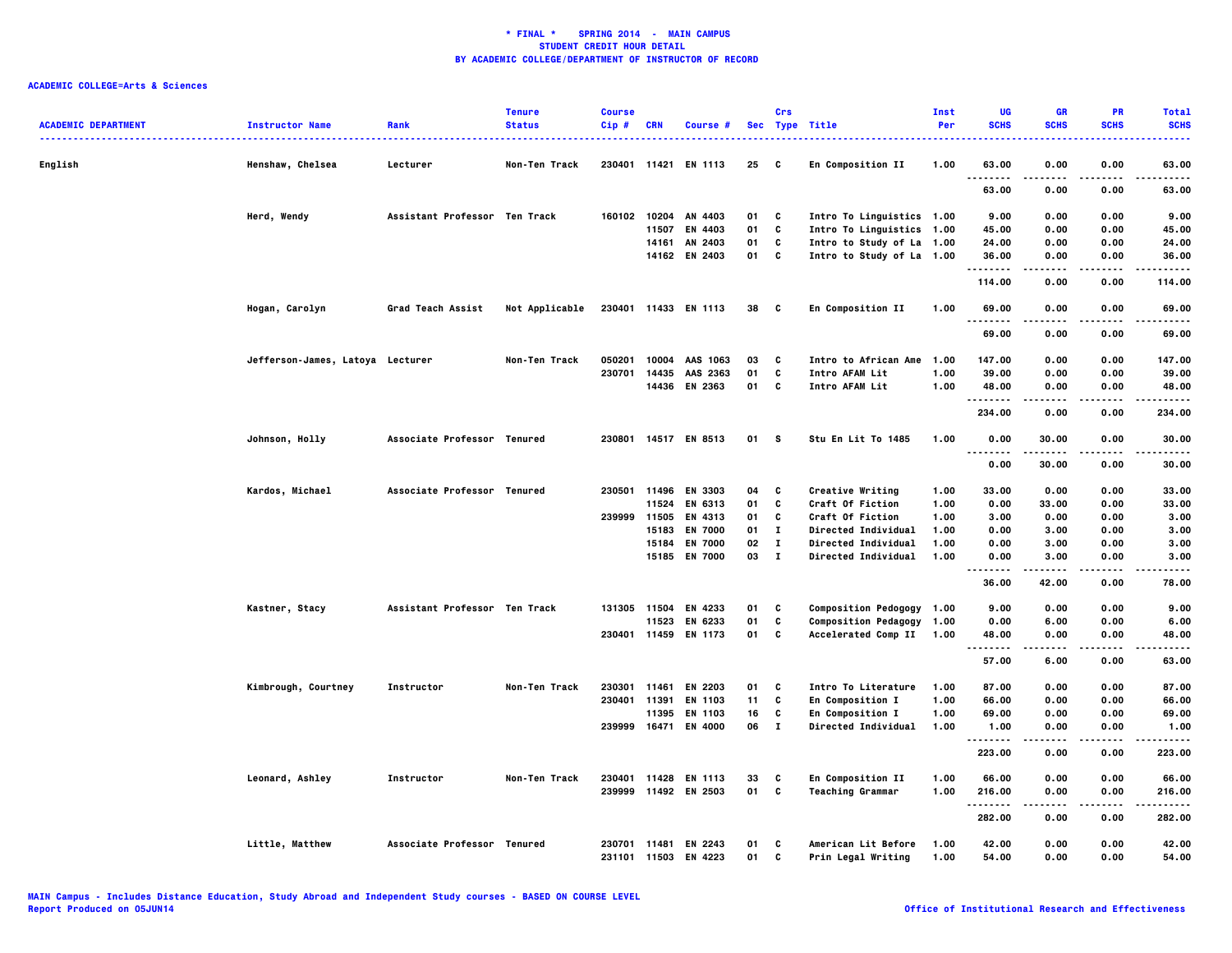| <b>ACADEMIC DEPARTMENT</b> | <b>Instructor Name</b> | Rank                          | <b>Tenure</b><br><b>Status</b> | <b>Course</b><br>Cip#      | <b>CRN</b>     | Course #                                          |                | Crs           | Sec Type Title                                                        | Inst<br>Per          | UG<br><b>SCHS</b>            | GR<br><b>SCHS</b>             | <b>PR</b><br><b>SCHS</b>  | <b>Total</b><br><b>SCHS</b>  |
|----------------------------|------------------------|-------------------------------|--------------------------------|----------------------------|----------------|---------------------------------------------------|----------------|---------------|-----------------------------------------------------------------------|----------------------|------------------------------|-------------------------------|---------------------------|------------------------------|
|                            |                        |                               |                                |                            |                |                                                   |                |               |                                                                       |                      |                              |                               |                           |                              |
|                            |                        |                               |                                |                            |                |                                                   |                |               |                                                                       |                      | 96.00                        | 0.00                          | 0.00                      | 96.00                        |
| English                    | Lockhart, Cory         | Lecturer                      | Non-Ten Track                  | 230401                     |                | 11419 EN 1113<br>11450 EN 1113                    | 23<br>56       | C<br>C        | En Composition II<br>En Composition II                                | 1.00<br>1.00         | 69.00<br>66.00<br>.          | 0.00<br>0.00                  | 0.00<br>0.00              | 69.00<br>66.00<br>.          |
|                            |                        |                               |                                |                            |                |                                                   |                |               |                                                                       |                      | 135.00                       | 0.00                          | 0.00                      | 135.00                       |
|                            | Long, Jeffrey          | Lecturer                      | Non-Ten Track                  | 230401                     |                | 11413 EN 1113<br>11430 EN 1113                    | 17<br>35       | C<br>C        | En Composition II<br>En Composition II                                | 1.00<br>1.00         | 69.00<br>63.00               | 0.00<br>0.00                  | 0.00<br>0.00              | 69.00<br>63.00               |
|                            |                        |                               |                                |                            |                |                                                   |                |               |                                                                       |                      | --------<br>132.00           | 0.00                          | .<br>0.00                 | .<br>132.00                  |
|                            | Lyons, Richard         | Professor                     | Tenured                        | 230501                     | 11495<br>14505 | <b>EN 3303</b><br>EN 3303<br>239999 14180 EN 4990 | 03<br>05<br>01 | C<br>C<br>C   | Creative Writing<br>Creative Writing<br>Special Topic In EN           | 1.00<br>1.00<br>1.00 | 39.00<br>33.00<br>45.00<br>. | 0.00<br>0.00<br>0.00<br>----- | 0.00<br>0.00<br>0.00<br>. | 39.00<br>33.00<br>45.00<br>. |
|                            |                        |                               |                                |                            |                |                                                   |                |               |                                                                       |                      | 117.00                       | 0.00                          | 0.00                      | 117.00                       |
|                            | Marsh, Kelly           | Associate Professor Tenured   |                                | 230301<br>230701<br>239999 | 11489<br>11490 | EN 2283<br>EN 2434<br>15188 EN 8000               | 01<br>01<br>03 | C<br>В<br>D   | World Literature Aft 1.00<br>Literature And Film<br>Research / Thesis | 1.00<br>1.00         | 72.00<br>76.00<br>0.00       | 0.00<br>0.00<br>3.00          | 0.00<br>0.00<br>0.00      | 72.00<br>76.00<br>3.00       |
|                            |                        |                               |                                |                            |                |                                                   |                |               |                                                                       |                      | .<br>148.00                  | 3.00                          | 0.00                      | $- - - -$<br>151.00          |
|                            | Mastley, Carrie        | Grad Teach Assist             | Not Applicable                 |                            |                | 230401 11431 EN 1113                              | 36             | <b>C</b>      | En Composition II                                                     | 1.00                 | 69.00                        | 0.00                          | 0.00                      | 69.00                        |
|                            |                        |                               |                                |                            |                |                                                   |                |               |                                                                       |                      | .<br>69.00                   | 0.00                          | 0.00                      | 69.00                        |
|                            | Mattison, Suzanne      | Lecturer                      | Non-Ten Track                  |                            |                | 230401 11406 EN 1113<br>11407 EN 1113             | 10<br>11       | C<br><b>C</b> | En Composition II<br>En Composition II                                | 1.00<br>1.00         | 69.00<br>72.00               | 0.00<br>0.00                  | 0.00<br>0.00              | 69.00<br>72.00               |
|                            |                        |                               |                                |                            |                |                                                   |                |               |                                                                       |                      | <br>141.00                   | 0.00                          | .<br>0.00                 | .<br>141.00                  |
|                            | McCool, Brenda         | Lecturer                      | Non-Ten Track                  | 230401                     |                | 11382 EN 1103<br>11390 EN 1103                    | 01<br>10       | C<br>C        | En Composition I<br>En Composition I                                  | 1.00<br>1.00         | 63.00<br>63.00               | 0.00<br>0.00                  | 0.00<br>0.00              | 63.00<br>63.00               |
|                            |                        |                               |                                |                            |                |                                                   |                |               |                                                                       |                      | .<br>126.00                  | 0.00                          | 0.00                      | .<br>126.00                  |
|                            | Mordecki, Rachel       | Grad Teach Assist             | Not Applicable                 |                            |                | 230401 11423 EN 1113                              | 27             | C             | En Composition II                                                     | 1.00                 | 69.00<br><u>.</u>            | 0.00                          | 0.00                      | 69.00<br>.                   |
|                            |                        |                               |                                |                            |                |                                                   |                |               |                                                                       |                      | 69.00                        | 0.00                          | 0.00                      | 69.00                        |
|                            | Morgan, Matthew        | Grad Teach Assist             | Not Applicable                 |                            |                | 230401 11453 EN 1113                              | 59 C           |               | En Composition II                                                     | 1.00                 | 60.00<br><u>.</u>            | 0.00                          | 0.00                      | 60.00<br>$- - - -$           |
|                            |                        |                               |                                |                            |                |                                                   |                |               |                                                                       |                      | 60.00                        | 0.00                          | 0.00                      | 60.00                        |
|                            | Moseley, Jessica       | Grad Teach Assist             | Not Applicable                 |                            |                | 230401 11415 EN 1113                              | 19 C           |               | En Composition II                                                     | 1.00                 | 69.00<br>$\ddotsc$           | 0.00                          | 0.00                      | 69.00                        |
|                            |                        |                               |                                |                            |                |                                                   |                |               |                                                                       |                      | 69.00                        | 0.00                          | 0.00                      | 69.00                        |
|                            | O'Neill, Bonnie        | Assistant Professor Ten Track |                                |                            |                | 230401 11499 EN 3414                              | 02 C           |               | Crit Writ/Resrch Lit 1.00                                             |                      | 48.00<br>.                   | 0.00                          | 0.00                      | 48.00<br>.                   |
|                            |                        |                               |                                |                            |                |                                                   |                |               |                                                                       |                      | 48.00                        | 0.00                          | 0.00                      | 48.00                        |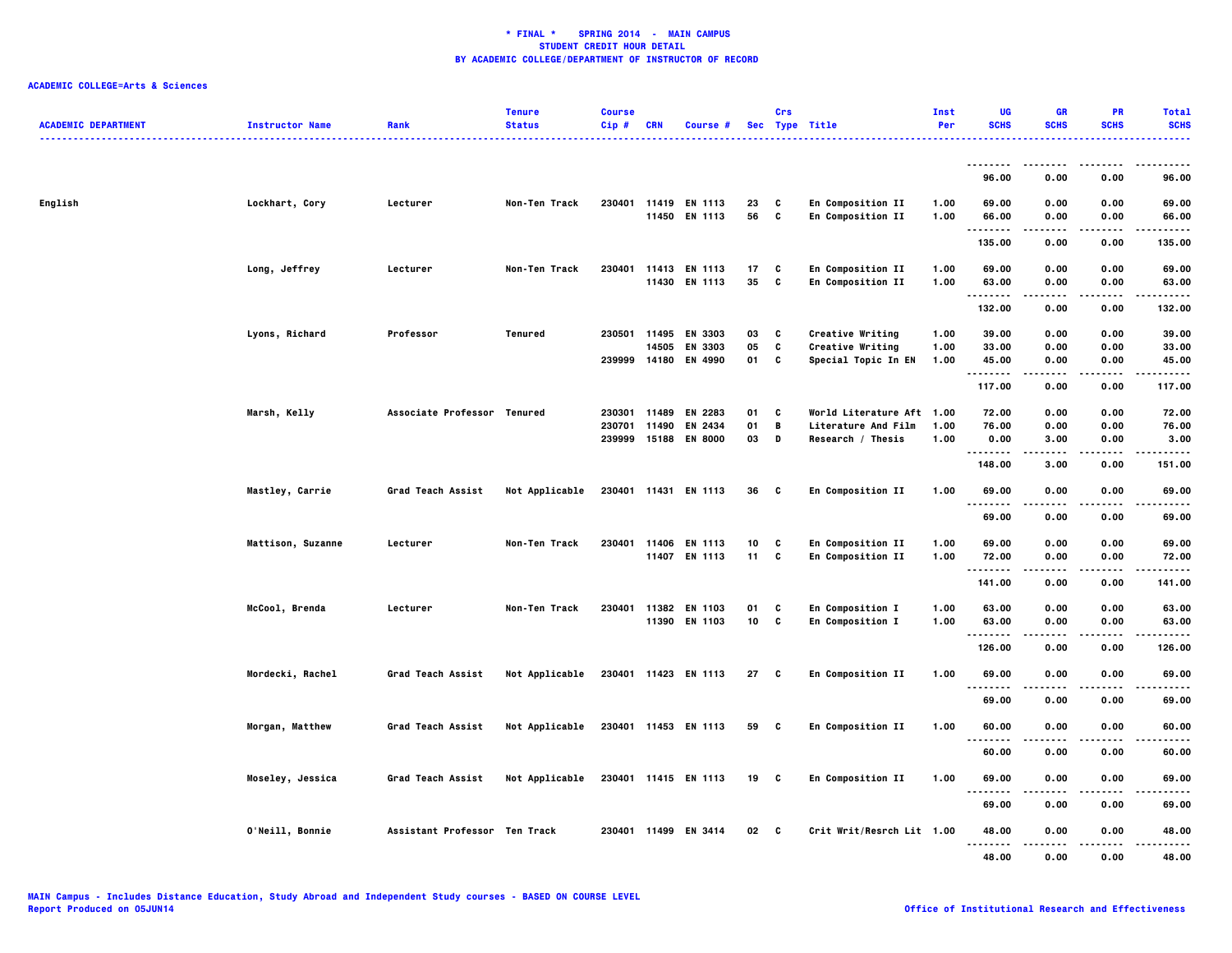| <b>ACADEMIC DEPARTMENT</b> | <b>Instructor Name</b> | Rank                          | <b>Tenure</b><br><b>Status</b> | <b>Course</b><br>Cip# | <b>CRN</b>   | Course #             |        | Crs          | Sec Type Title                   | Inst<br>Per | UG<br><b>SCHS</b>    | GR<br><b>SCHS</b> | <b>PR</b><br><b>SCHS</b> | <b>Total</b><br><b>SCHS</b> |
|----------------------------|------------------------|-------------------------------|--------------------------------|-----------------------|--------------|----------------------|--------|--------------|----------------------------------|-------------|----------------------|-------------------|--------------------------|-----------------------------|
|                            |                        |                               |                                |                       |              |                      |        |              |                                  |             |                      |                   |                          |                             |
| English                    | Olson, Peter           | Lecturer                      | Non-Ten Track                  | 230401                | 13710        | <b>EN 1113</b>       | 501 C  |              | <b>En Composition II</b>         | 1.00        | 36.00                | 0.00              | 0.00                     | 36.00                       |
|                            |                        |                               |                                |                       | 13712        | EN 3313              | 501 C  |              | <b>Writing for the Work 1.00</b> |             | 30.00                | 0.00              | 0.00                     | 30.00                       |
|                            |                        |                               |                                |                       | 230701 11487 | EN 2253              | 05     | C            | American Lit After 1 1.00        |             | 72.00                | 0.00              | 0.00                     | 72.00                       |
|                            |                        |                               |                                | 230801                |              | 13711 EN 2223        | 501 C  |              | English Lit After 18 1.00        |             | 39.00<br>.           | 0.00<br>.         | 0.00<br>----             | 39.00<br>.                  |
|                            |                        |                               |                                |                       |              |                      |        |              |                                  |             | 177.00               | 0.00              | 0.00                     | 177.00                      |
|                            | Parks, Jalesa          | Grad Teach Assist             | Not Applicable                 |                       |              | 230401 11404 EN 1113 | 08     | $\mathbf{c}$ | En Composition II                | 1.00        | 72.00<br>--------    | 0.00              | 0.00                     | 72.00                       |
|                            |                        |                               |                                |                       |              |                      |        |              |                                  |             | 72.00                | 0.00              | 0.00                     | 72.00                       |
|                            | Parr, Susan            | Lecturer                      | Non-Ten Track                  | 230401                |              | 11393 EN 1103        | 13     | C            | <b>En Composition I</b>          | 1.00        | 60.00                | 0.00              | 0.00                     | 60.00                       |
|                            |                        |                               |                                |                       |              | 11417 EN 1113        | 21     | C            | <b>En Composition II</b>         | 1.00        | 72.00                | 0.00              | 0.00                     | 72.00                       |
|                            |                        |                               |                                |                       |              |                      |        |              |                                  |             | .<br>132.00          | -----<br>0.00     | .<br>0.00                | .<br>132.00                 |
|                            | Pierce, Catherine      | Associate Professor Tenured   |                                | 230501                | 11493        | <b>EN 3303</b>       | 01     | c            | Creative Writing                 | 1.00        | 45.00                | 0.00              | 0.00                     | 45.00                       |
|                            |                        |                               |                                |                       | 11494        | EN 3303              | 02     | C            | Creative Writing                 | 1.00        | 42.00                | 0.00              | 0.00                     | 42.00                       |
|                            |                        |                               |                                |                       |              | 239999 15187 EN 8000 | $02$ D |              | Research / Thesis                | 1.00        | 0.00                 | 3.00              | 0.00                     | 3.00                        |
|                            |                        |                               |                                |                       |              |                      |        |              |                                  |             | .                    | .                 | .                        | .                           |
|                            |                        |                               |                                |                       |              |                      |        |              |                                  |             | 87.00                | 3.00              | 0.00                     | 90.00                       |
|                            | Pizer, Ginger          | Assistant Professor Ten Track |                                |                       | 160102 11508 | EN 4413              | 01     | C            | Hist Of The Eng Lang             | 1.00        | 30.00                | 0.00              | 0.00                     | 30.00                       |
|                            |                        |                               |                                |                       |              | 11527 EN 6413        | 01     | C            | Hist Of The Eng Lang             | 1.00        | 0.00                 | 6.00              | 0.00                     | 6.00                        |
|                            |                        |                               |                                |                       | 451101 10205 | AN 4633              | 01     | c            | Language & Society               | 1.00        | 21.00                | 0.00              | 0.00                     | 21.00                       |
|                            |                        |                               |                                |                       | 11517        | EN 4633              | 01     | C            | Language & Society               | 1.00        | 18.00                | 0.00              | 0.00                     | 18.00                       |
|                            |                        |                               |                                |                       |              | 11533 EN 6633        | 01     | C            | Language & Society               | 1.00        | 0.00                 | 6.00              | 0.00                     | 6.00                        |
|                            |                        |                               |                                |                       | 13260        | SO 4633              | 01     | C            | Language & Society               | 1.00        | 9.00<br>.            | 0.00              | 0.00<br>.                | 9.00                        |
|                            |                        |                               |                                |                       |              |                      |        |              |                                  |             | 78.00                | 12.00             | 0.00                     | 90.00                       |
|                            | Price, Marty           | Instructor                    | Non-Ten Track                  |                       |              | 230701 11485 EN 2253 | 02     | C            | American Lit After 1 1.00        |             | 87.00                | 0.00              | 0.00                     | 87.00                       |
|                            |                        |                               |                                |                       |              | 230801 11474 EN 2213 | 01     | C            | English Lit Before 1 1.00        |             | 60.00                | 0.00              | 0.00                     | 60.00                       |
|                            |                        |                               |                                |                       |              | 11477 EN 2213        | 04     | C            | English Lit Before 1 1.00        |             | 72.00                | 0.00<br>.         | 0.00<br>.                | 72.00                       |
|                            |                        |                               |                                |                       |              |                      |        |              |                                  |             | . <b>.</b><br>219.00 | 0.00              | 0.00                     | .<br>219.00                 |
|                            | Raymond, Richard       | Professor                     | Tenured                        | 230701                | 11483        | EN 2243              | 03     | C            | American Lit Before              | 1.00        | 66.00                | 0.00              | 0.00                     | 66.00                       |
|                            |                        |                               |                                | 239999                | 15178        | <b>EN 4000</b>       | 01     | $\mathbf{I}$ | <b>Directed Individual</b>       | 1.00        | 3.00                 | 0.00              | 0.00                     | 3.00                        |
|                            |                        |                               |                                |                       | 16260        | EN 4000              | 02     | $\mathbf{I}$ | <b>Directed Individual</b>       | 1.00        | 1.00                 | 0.00              | 0.00                     | 1.00                        |
|                            |                        |                               |                                |                       |              | 16288 EN 4000        | 03     | $\mathbf{I}$ | <b>Directed Individual</b>       | 1.00        | 1.00<br>             | 0.00<br>.         | 0.00<br>.                | 1.00<br>-----               |
|                            |                        |                               |                                |                       |              |                      |        |              |                                  |             | 71.00                | 0.00              | 0.00                     | 71.00                       |
|                            | Redd, James            | Lecturer                      | Non-Ten Track                  | 230401                | 11411        | <b>EN 1113</b>       | 15     | C            | En Composition II                | 1.00        | 66.00                | 0.00              | 0.00                     | 66.00                       |
|                            |                        |                               |                                |                       |              | 11416 EN 1113        | 20     | C            | En Composition II                | 1.00        | 69.00                | 0.00              | 0.00                     | 69.00                       |
|                            |                        |                               |                                |                       |              | 11422 EN 1113        | 26     | C            | <b>En Composition II</b>         | 1.00        | 72.00                | 0.00              | 0.00                     | 72.00                       |
|                            |                        |                               |                                |                       |              |                      |        |              |                                  |             | .<br>207.00          | 0.00              | .<br>0.00                | .<br>207.00                 |
|                            | Robinson, Kristopher   | Lecturer                      | Non-Ten Track                  |                       |              | 230401 11420 EN 1113 | 24     | C            | En Composition II                | 1.00        | 75.00                | 0.00              | 0.00                     | 75.00                       |
|                            |                        |                               |                                |                       |              | 11424 EN 1113        | 29     | C            | En Composition II                | 1.00        | 69.00                | 0.00              | 0.00                     | 69.00                       |
|                            |                        |                               |                                |                       |              |                      |        |              |                                  |             | .                    |                   |                          |                             |
|                            |                        |                               |                                |                       |              |                      |        |              |                                  |             | 144.00               | 0.00              | 0.00                     | 144.00                      |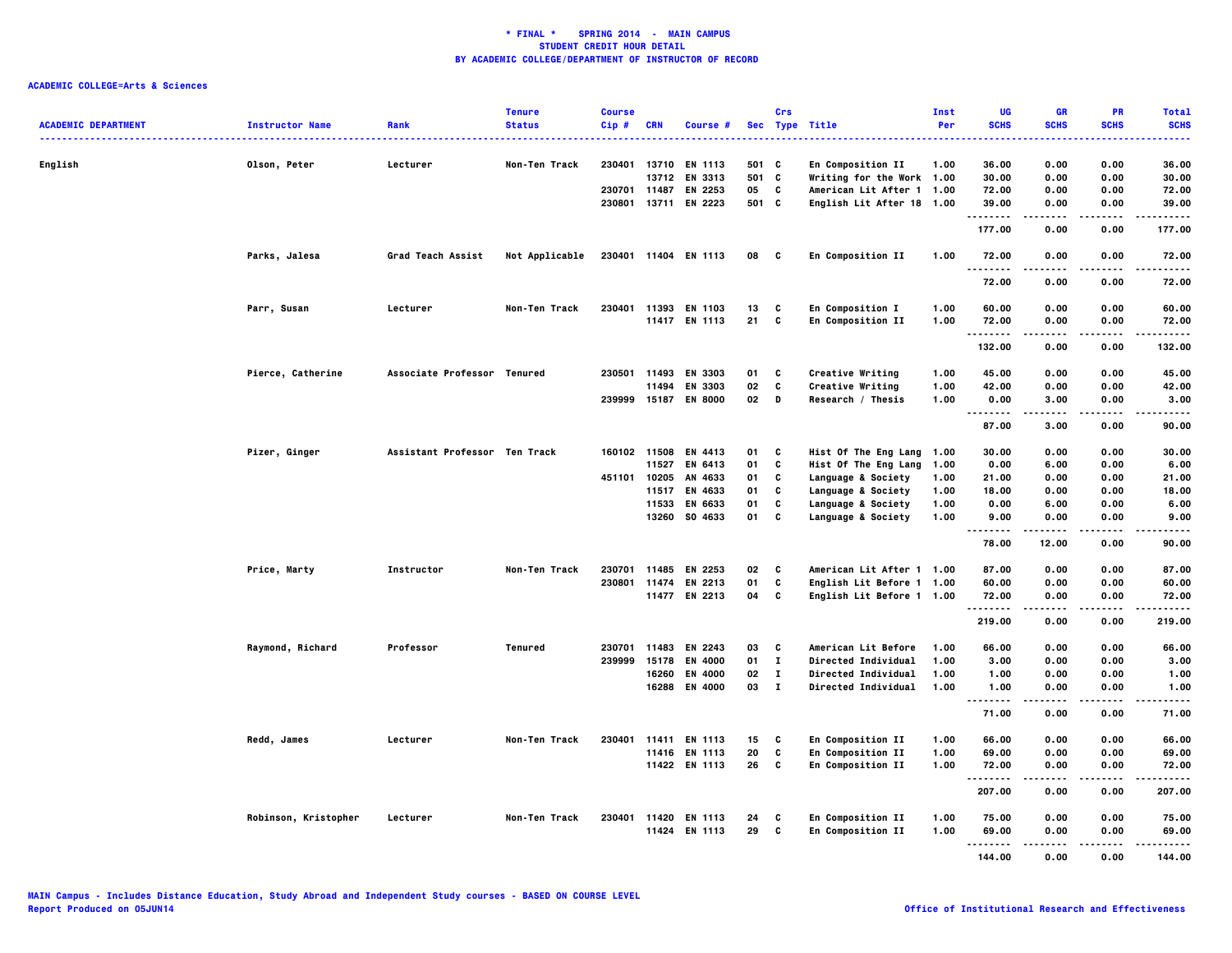| <b>ACADEMIC DEPARTMENT</b> | <b>Instructor Name</b> | Rank                          | <b>Tenure</b><br><b>Status</b> | <b>Course</b><br>$Cip$ #   | <b>CRN</b>                                         | Course #                                                                                                                                    | <b>Sec</b>                                   | Crs                                  | <b>Type Title</b>                                                                                                                                                                                       | Inst<br>Per                                          | UG<br><b>SCHS</b>                                                                | <b>GR</b><br><b>SCHS</b>                                             | PR<br><b>SCHS</b>                                                            | <b>Total</b><br><b>SCHS</b><br>-----                                                 |
|----------------------------|------------------------|-------------------------------|--------------------------------|----------------------------|----------------------------------------------------|---------------------------------------------------------------------------------------------------------------------------------------------|----------------------------------------------|--------------------------------------|---------------------------------------------------------------------------------------------------------------------------------------------------------------------------------------------------------|------------------------------------------------------|----------------------------------------------------------------------------------|----------------------------------------------------------------------|------------------------------------------------------------------------------|--------------------------------------------------------------------------------------|
| English                    | Salter, Katherine      | Lecturer                      | Non-Ten Track                  | 230401 11418               | 11437                                              | EN 1113<br>EN 1113<br>11440 EN 1113                                                                                                         | 22<br>42<br>45                               | C<br>C<br>C                          | En Composition II<br>En Composition II<br>En Composition II                                                                                                                                             | 1.00<br>1.00<br>1.00                                 | 72.00<br>72.00<br>69.00                                                          | 0.00<br>0.00<br>0.00                                                 | 0.00<br>0.00<br>0.00                                                         | 72.00<br>72.00<br>69.00                                                              |
|                            |                        |                               |                                |                            |                                                    |                                                                                                                                             |                                              |                                      |                                                                                                                                                                                                         |                                                      | .<br>213.00                                                                      | - - - - -<br>0.00                                                    | $- - - -$<br>0.00                                                            | .<br>213.00                                                                          |
|                            | Sanders, Shelly        | Instructor                    | Non-Ten Track                  | 230301<br>230401           |                                                    | 11467 EN 2203<br>11408 EN 1113                                                                                                              | 07<br>12                                     | C<br>C                               | Intro To Literature<br>En Composition II                                                                                                                                                                | 1.00<br>1.00                                         | 84.00<br>72.00<br>.                                                              | 0.00<br>0.00<br>-----                                                | 0.00<br>0.00<br>.                                                            | 84.00<br>72.00<br>.                                                                  |
|                            |                        |                               |                                |                            |                                                    |                                                                                                                                             |                                              |                                      |                                                                                                                                                                                                         |                                                      | 156.00                                                                           | 0.00                                                                 | 0.00                                                                         | 156.00                                                                               |
|                            | Shaffer, Donald        | Assistant Professor Ten Track |                                | 050201<br>230701           |                                                    | 10002 AAS 1063<br>11486 EN 2253                                                                                                             | 01<br>04                                     | C<br>C                               | Intro to African Ame 1.00<br>American Lit After 1 1.00                                                                                                                                                  |                                                      | 147.00<br>45.00<br>.                                                             | 0.00<br>0.00                                                         | 0.00<br>0.00                                                                 | 147.00<br>45.00<br>-----                                                             |
|                            |                        |                               |                                |                            |                                                    |                                                                                                                                             |                                              |                                      |                                                                                                                                                                                                         |                                                      | 192.00                                                                           | 0.00                                                                 | 0.00                                                                         | 192.00                                                                               |
|                            | Sheffield, Tabitha     | Grad Teach Assist             | Not Applicable                 |                            |                                                    | 230401 11432 EN 1113                                                                                                                        | 37                                           | - C                                  | En Composition II                                                                                                                                                                                       | 1.00                                                 | 72.00                                                                            | 0.00                                                                 | 0.00                                                                         | 72.00                                                                                |
|                            |                        |                               |                                |                            |                                                    |                                                                                                                                             |                                              |                                      |                                                                                                                                                                                                         |                                                      | 72.00                                                                            | 0.00                                                                 | 0.00                                                                         | 72.00                                                                                |
|                            | Sheperis, Claire       | Instructor                    | Non-Ten Track                  | 230301<br>230401           | 11397                                              | 11466 EN 2203<br>EN 1113<br>11400 EN 1113<br>11403 EN 1113                                                                                  | 06<br>01<br>04<br>07                         | C<br>C<br>C<br>C                     | Intro To Literature<br>En Composition II<br>En Composition II<br>En Composition II                                                                                                                      | 1.00<br>1.00<br>1.00<br>1.00                         | 90.00<br>66.00<br>72.00<br>69.00<br>.<br>297.00                                  | 0.00<br>0.00<br>0.00<br>0.00<br>-----<br>0.00                        | 0.00<br>0.00<br>0.00<br>0.00<br>.<br>0.00                                    | 90.00<br>66.00<br>72.00<br>69.00<br>.<br>297.00                                      |
|                            | Smith, Jonathan        | Lecturer                      | Non-Ten Track                  | 230401                     | 11383<br>11385                                     | EN 1103<br>EN 1103<br>16180 EN 1103                                                                                                         | 02<br>04<br>17                               | C<br>C<br>C                          | En Composition I<br>En Composition I<br>En Composition I                                                                                                                                                | 1.00<br>1.00<br>1.00                                 | 63.00<br>69.00<br>63.00<br>.                                                     | 0.00<br>0.00<br>0.00                                                 | 0.00<br>0.00<br>0.00<br>.                                                    | 63.00<br>69.00<br>63.00<br>$- - - -$                                                 |
|                            |                        |                               |                                |                            |                                                    |                                                                                                                                             |                                              |                                      |                                                                                                                                                                                                         |                                                      | 195.00                                                                           | 0.00                                                                 | 0.00                                                                         | 195.00                                                                               |
|                            | Spain, Andrea          | Assistant Professor Ten Track |                                |                            |                                                    | 230801 11539 EN 8593                                                                                                                        | 01                                           | <b>S</b>                             | Stu Postcolonial Lit 1.00                                                                                                                                                                               |                                                      | 0.00                                                                             | 30.00                                                                | 0.00                                                                         | 30.00                                                                                |
|                            | Spurlock, Ann          | Instructor                    | Non-Ten Track                  |                            |                                                    | 230401 11521 EN 6013                                                                                                                        | 01                                           | -E                                   | <b>Tchng Col Writing</b>                                                                                                                                                                                | 1.00                                                 | 0.00<br>0.00                                                                     | 30.00<br>60.00                                                       | 0.00<br>0.00                                                                 | 30.00<br>60.00                                                                       |
|                            |                        |                               |                                |                            |                                                    |                                                                                                                                             |                                              |                                      |                                                                                                                                                                                                         |                                                      | .<br>0.00                                                                        | 60.00                                                                | 0.00                                                                         | $- - - -$<br>60.00                                                                   |
|                            | Stamps, Alison         | Non-Faculty                   | Non-Faculty                    |                            | 11655<br>11657<br>11659<br>11661<br>11665<br>11667 | 131401 11654 ESL 5110<br><b>ESL 5110</b><br><b>ESL 5110</b><br><b>ESL 5120</b><br><b>ESL 5120</b><br>ESL 5313<br>ESL 5323<br>11669 ESL 5323 | 01<br>02<br>04<br>02<br>04<br>04<br>02<br>04 | C<br>C<br>C<br>C<br>C<br>c<br>C<br>C | American Lang & Cul<br>American Lang & Cul<br>American Lang & Cul<br>American Lang & Cul<br>American Lang & Cul<br><b>Classroom Comm &amp; Pre</b><br>Academic Research an<br>Academic Research an 1.00 | 1.00<br>1.00<br>1.00<br>1.00<br>1.00<br>1.00<br>1.00 | 3.00<br>3.00<br>27.00<br>12.00<br>51.00<br>18.00<br>9.00<br>36.00<br>.<br>159.00 | 0.00<br>0.00<br>0.00<br>0.00<br>0.00<br>0.00<br>0.00<br>0.00<br>0.00 | 0.00<br>0.00<br>0.00<br>0.00<br>0.00<br>0.00<br>0.00<br>0.00<br>----<br>0.00 | 3,00<br>3.00<br>27.00<br>12.00<br>51.00<br>18.00<br>9.00<br>36.00<br>-----<br>159.00 |
|                            | Stinson, Emily         | Lecturer                      | Non-Ten Track                  | 130301<br>230301<br>230401 | 13813<br>11465<br>11414                            | LSK 6013<br>EN 2203<br>EN 1113                                                                                                              | 501 C<br>05<br>18                            | C<br>C                               | Academic Writing for<br>Intro To Literature<br>En Composition II                                                                                                                                        | 1.00<br>1.00<br>1.00                                 | 0.00<br>90.00<br>72.00                                                           | 27.00<br>0.00<br>0.00                                                | 0.00<br>0.00<br>0.00                                                         | 27.00<br>90.00<br>72.00                                                              |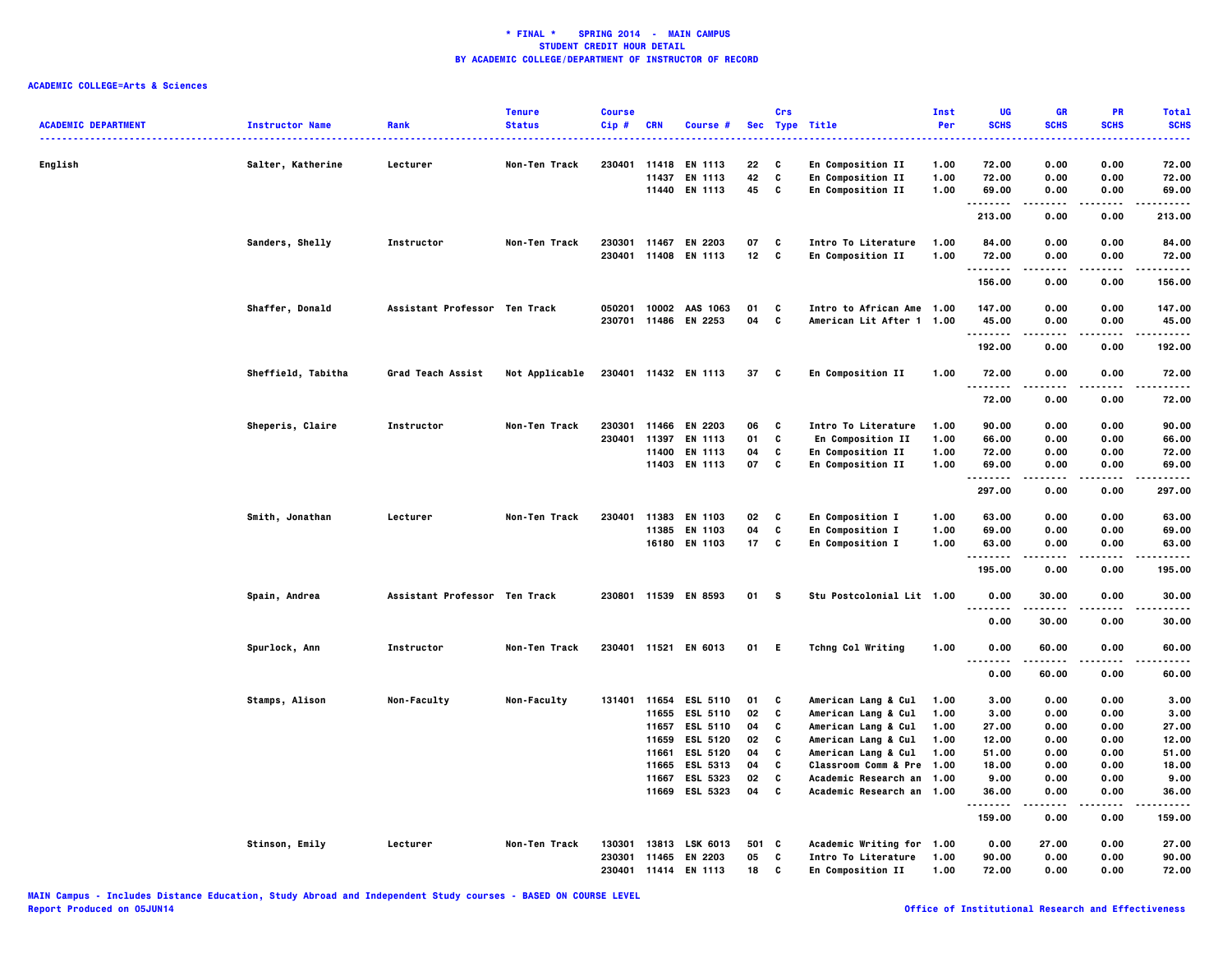| <b>ACADEMIC DEPARTMENT</b>                       | <b>Instructor Name</b> | Rank                        | <b>Tenure</b><br><b>Status</b> | <b>Course</b><br>Cip# | <b>CRN</b>                     | Course #                                                       |                | Crs         | Sec Type Title                                                  | Inst<br>Per          | <b>UG</b><br><b>SCHS</b> | GR<br><b>SCHS</b>    | <b>PR</b><br><b>SCHS</b>         | <b>Total</b><br><b>SCHS</b> |
|--------------------------------------------------|------------------------|-----------------------------|--------------------------------|-----------------------|--------------------------------|----------------------------------------------------------------|----------------|-------------|-----------------------------------------------------------------|----------------------|--------------------------|----------------------|----------------------------------|-----------------------------|
| English                                          | Stinson, Emily         | Lecturer                    | Non-Ten Track                  |                       | 230401 11425<br>230801 11480   | EN 1113<br>EN 2223                                             | 30<br>04       | C<br>c      | En Composition II<br>English Lit After 18 1.00                  | 1.00                 | 69.00<br>84.00           | 0.00<br>0.00         | 0.00<br>0.00                     | 69.00<br>84.00              |
|                                                  |                        |                             |                                |                       |                                |                                                                |                |             |                                                                 |                      | .<br>315.00              | .<br>27.00           | .<br>0.00                        | 342.00                      |
|                                                  | Stubbs, Tia            | Lecturer                    | Non-Ten Track                  |                       |                                | 230401 11443 EN 1113<br>11444 EN 1113                          | 49<br>50       | C<br>C      | En Composition II<br>En Composition II                          | 1.00<br>1.00         | 69.00<br>69.00<br>.      | 0.00<br>0.00<br>.    | 0.00<br>0.00<br>.                | 69.00<br>69.00<br>.         |
|                                                  |                        |                             |                                |                       |                                |                                                                |                |             |                                                                 |                      | 138.00                   | 0.00                 | 0.00                             | 138.00                      |
|                                                  | Swisher, Kayleigh      | <b>Grad Teach Assist</b>    | Not Applicable                 |                       |                                | 230401 11435 EN 1113                                           | 40             | C           | En Composition II                                               | 1.00                 | 72.00<br>$- - -$         | 0.00                 | 0.00                             | 72.00                       |
|                                                  |                        |                             |                                |                       |                                |                                                                |                |             |                                                                 |                      | 72.00                    | 0.00                 | 0.00                             | 72.00                       |
|                                                  | Thompson, Jessica      | Instructor                  | Non-Ten Track                  |                       | 230101 11380                   | <b>EN 0103</b><br>230301 11472 EN 2203<br>230401 11389 EN 1103 | 04<br>12<br>09 | C<br>C<br>C | <b>Basic English</b><br>Intro To Literature<br>En Composition I | 1.00<br>1.00<br>1.00 | 45.00<br>90.00<br>69.00  | 0.00<br>0.00<br>0.00 | 0.00<br>0.00<br>0.00             | 45.00<br>90.00<br>69.00     |
|                                                  |                        |                             |                                |                       |                                |                                                                |                |             |                                                                 |                      | .<br>204.00              | 0.00                 | 0.00                             | 204.00                      |
|                                                  | Townsend, Amanda       | Lecturer                    | Non-Ten Track                  |                       |                                | 230401 11426 EN 1113<br>11427 EN 1113                          | 31<br>32       | C<br>C      | En Composition II<br>En Composition II                          | 1.00<br>1.00         | 72.00<br>66.00           | 0.00<br>0.00         | 0.00<br>0.00                     | 72.00<br>66.00              |
|                                                  |                        |                             |                                |                       |                                |                                                                |                |             |                                                                 |                      | .<br>138.00              | .<br>0.00            | .<br>0.00                        | .<br>138.00                 |
|                                                  | Trimm, James           | Lecturer                    | Non-Ten Track                  |                       | 230301 11463                   | EN 2203<br>230401 11436 EN 1113                                | 03<br>41       | C<br>C      | Intro To Literature<br>En Composition II                        | 1.00<br>1.00         | 90.00<br>72.00           | 0.00<br>0.00         | 0.00<br>0.00                     | 90.00<br>72.00              |
|                                                  |                        |                             |                                |                       |                                |                                                                |                |             |                                                                 |                      | .<br>162.00              | $\cdots$<br>0.00     | .<br>0.00                        | .<br>162.00                 |
|                                                  | Voller, Leslie         | Lecturer                    | Non-Ten Track                  |                       | 230101 11379<br>230301 11469   | EN 0103<br>EN 2203<br>230401 11388 EN 1103                     | 03<br>09<br>08 | C<br>C<br>C | <b>Basic English</b><br>Intro To Literature<br>En Composition I | 1.00<br>1.00<br>1.00 | 36.00<br>90.00<br>69.00  | 0.00<br>0.00<br>0.00 | 0.00<br>0.00<br>0.00             | 36.00<br>90.00<br>69.00     |
|                                                  |                        |                             |                                |                       |                                |                                                                |                |             |                                                                 |                      | .<br>195.00              | .<br>0.00            | .<br>0.00                        | .<br>195.00                 |
|                                                  | West, Robert           | Associate Professor Tenured |                                |                       |                                | 239999 14515 EN 4953<br>14516 EN 6953                          | 01<br>01       | C<br>C      | Form & Theory Poetry 1.00<br>Form & Theory Poetry 1.00          |                      | 39.00<br>0.00            | 0.00<br>12.00        | 0.00<br>0.00                     | 39.00<br>12.00              |
|                                                  |                        |                             |                                |                       |                                |                                                                |                |             |                                                                 |                      | 39.00                    | 12.00                | 0.00                             | 51.00                       |
|                                                  | Whitten, Rebecca       | Instructor                  | Non-Ten Track                  | 230301                | 11462<br>230401 11410<br>11438 | EN 2203<br>EN 1113<br>EN 1113                                  | 02<br>14<br>43 | C<br>C<br>c | Intro To Literature<br>En Composition II -<br>En Composition II | 1.00<br>1.00<br>1.00 | 90.00<br>30.00<br>75.00  | 0.00<br>0.00<br>0.00 | 0.00<br>0.00<br>0.00             | 90.00<br>30.00<br>75.00     |
|                                                  |                        |                             |                                |                       | 11449                          | EN 1113                                                        | 55             | c           | En Composition II                                               | 1.00                 | 75.00<br>.<br>270.00     | 0.00<br>----<br>0.00 | 0.00<br>.<br>0.00                | 75.00<br>.<br>270.00        |
| ----------------------------------               |                        |                             |                                |                       |                                |                                                                |                |             |                                                                 |                      | ========                 |                      | ======== =======                 | ==========                  |
| English<br>------------------------------------- |                        |                             |                                |                       |                                |                                                                |                |             |                                                                 |                      | 10162.00                 | 351.00               | 0.00<br>-------- ------- ------- | 10513.00<br>-----------     |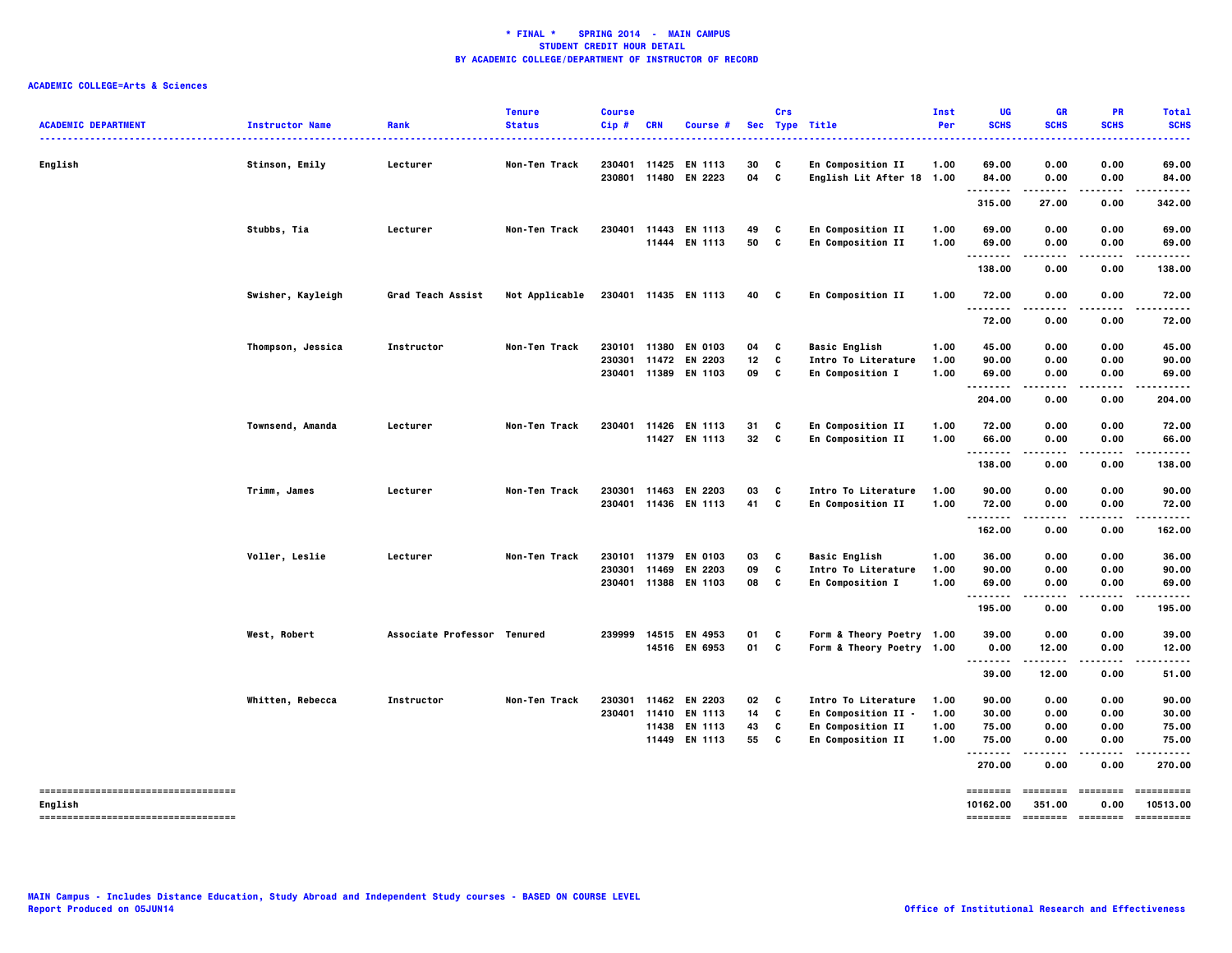| Ambinakudige, Shrinidhi Associate Professor Tenured<br>450701<br>14656<br>GR 4990<br>01<br>Special Topic In GR<br>33.00<br>0.00<br>0.00<br>33.00<br>Geosciences<br>B<br>1.00<br>01<br>B<br>0.00<br>14657<br>GR 6990<br>Special Topic In GR<br>1.00<br>0.00<br>3.00<br>3.00<br>06<br>14775<br><b>GR 8000</b><br>D<br>Research / Thesis<br>1.00<br>0.00<br>16.00<br>0.00<br>16.00<br>14776 GR 9000<br>06<br>D<br>Research / Dissertat 1.00<br>0.00<br>9.00<br>0.00<br>9.00<br><br>.<br>.<br>33.00<br>28.00<br>0.00<br>61.00<br>Babineaux, Claire<br>Grad Teach Assist<br>400601<br>Survey Earth Sci I<br>0.00<br>0.00<br>Not Applicable<br>11956 GG 1113<br>06<br>C<br>1.00<br>129.00<br>129.00<br>11957 GG 1113<br>07<br>c<br>Survey Earth Sci I<br>1.00<br>294.00<br>0.00<br>294.00<br>0.00<br>.<br>.<br>423.00<br>0.00<br>0.00<br>423.00<br>Grad Teach Assist<br>450701<br>12009 GR 1123<br>03<br>Intro World Geog<br>1.00<br>300.00<br>300.00<br>Boyd, Kelly<br>Not Applicable<br>C<br>0.00<br>0.00<br>12010 GR 1123<br>04<br>c<br>297.00<br>Intro World Geog<br>1.00<br>297.00<br>0.00<br>0.00<br>.<br>$- - - -$<br>.<br>.<br>597.00<br>0.00<br>0.00<br>597.00<br>Brown, Michael<br>Professor<br>450701 12042 GR 4963<br>Mesoscale Meteorolog 1.00<br>84.00<br>Tenured<br>01<br>C<br>84.00<br>0.00<br>0.00<br>C<br>12065<br>GR 6963<br>01<br>Mesoscale Meteorolog<br>1.00<br>0.00<br>3.00<br>0.00<br>3.00<br>13771<br>GR 6753<br>501<br>C<br>Satellite & Radar Me 0.10<br>0.00<br>7.50<br>0.00<br>7.50<br>13773<br>GR 8123<br>501 C<br>Met II: Fore and St 0.10<br>0.00<br>8.40<br>0.00<br>8.40<br>13774<br>GR 8123<br>502 C<br>Met II: Fore and St 0.10<br>0.00<br>0.00<br>4.20<br>4.20<br>01<br>C<br>Special Topic In GR<br>0.00<br>27.00<br>0.00<br>14601<br>GR 8990<br>1.00<br>27.00<br>14856 GR 9000<br>07<br>D<br>Research / Dissertat 1.00<br>0.00<br>12.00<br>0.00<br>12.00<br>.<br>.<br>.<br>.<br>84.00<br>62.10<br>0.00<br>146.10<br>Carter, William<br>400404<br>13776 GR 8133<br>501 C<br><b>Foundations Forecast 0.90</b><br>0.00<br>54.00<br>Lecturer<br>Non-Ten Track<br>54.00<br>0.00<br>14598<br>GR 8133<br>502 C<br><b>Foundations Forecast 0.90</b><br>0.00<br>72.90<br>0.00<br>72.90<br>501<br>c<br>0.00<br>0.00<br>14599<br>GR 8143<br>Adv Forecasting Tech 0.90<br>51.30<br>51.30<br>14501<br>GG 4333<br>01<br>C<br>Geowriting<br>60.00<br>400601<br>1.00<br>60.00<br>0.00<br>0.00<br>.<br>-----<br>$- - - -$<br>.<br>178.20<br>238.20<br>60.00<br>0.00<br>Clary, Renee<br>Associate Professor Tenured<br>400601<br>13749<br>GG 6103<br>501 C<br>GeologyI Processes & 0.10<br>0.00<br>8.10<br>0.00<br>8.10<br>502 C<br>13750<br>GG 6103<br>GeologyI Processes & 0.10<br>0.00<br>7.80<br>0.00<br>7.80<br>14655 GG 8990<br>501 C<br>Special Topic In GG<br>0.00<br>0.00<br>48.00<br>1.00<br>48.00<br>GG 8990<br>C<br>Special Topic In GG<br>0.00<br>27.00<br>27.00<br>14658<br>01<br>1.00<br>0.00<br>14780<br>GG 8000<br>02<br>D<br>Research / Thesis<br>1.00<br>0.00<br>1.00<br>0.00<br>1.00<br>14781<br>GG 9000<br>02<br>D<br>Research / Dissertat 1.00<br>0.00<br>2.00<br>0.00<br>2.00<br>14854 GG 8000<br>501 D<br>Research / Thesis<br>1.00<br>0.00<br>6.00<br>0.00<br>6.00<br><br>.<br>.<br>.<br>$- - - -$<br>99.90<br>0.00<br>99.90<br>0.00<br>Cooke, William<br>Associate Professor Tenured<br>12066 GR 8913<br>01 C<br>Phil & Ethics in Ge 1.00<br>0.00<br>0.00<br>15.00<br>400699<br>15.00<br>450701<br>13758<br>GR 4313<br>501<br>B<br><b>Advanced GIS</b><br>0.10<br>0.30<br>0.00<br>0.00<br>0.30<br>13770<br>GR 6313<br>501<br>- в<br><b>Advanced GIS</b><br>0.10<br>0.00<br>0.00<br>3.30<br>3.30<br><b>GR 8000</b><br>1.00<br>0.00<br>4.00<br>0.00<br>15581<br>08<br>D<br>Research / Thesis<br>4.00<br>15582 GR 9000<br>08<br>D<br>Research / Dissertat 1.00<br>0.00<br>9.00<br>0.00<br>9.00<br>-----<br>.<br>.<br>.<br>0.30<br>31.30<br>0.00<br>31.60<br>Dash, Padmanava<br>Assistant Professor Ten Track<br>11964<br>GG 3133<br><b>Intro Environ Geol</b><br>1.00<br>93.00<br>0.00<br>0.00<br>93.00<br>400601<br>01<br>C<br>15109<br>GG 4000<br>01<br>п<br>Directed Individual<br>1.00<br>3.00<br>0.00<br>0.00<br>3.00<br>450701 14499<br>27.00<br>0.00<br>0.00<br>GR 4343<br>01<br>B<br>Adv Remot Sensing/Ge 1.00<br>27.00 | <b>ACADEMIC DEPARTMENT</b> | <b>Instructor Name</b> | Rank | <b>Tenure</b><br><b>Status</b> | <b>Course</b><br>Cip# | CRN | Course # | Crs | Sec Type Title | <b>Inst</b><br>Per | UG<br><b>SCHS</b> | <b>GR</b><br><b>SCHS</b> | PR<br><b>SCHS</b> | <b>Total</b><br><b>SCHS</b> |
|--------------------------------------------------------------------------------------------------------------------------------------------------------------------------------------------------------------------------------------------------------------------------------------------------------------------------------------------------------------------------------------------------------------------------------------------------------------------------------------------------------------------------------------------------------------------------------------------------------------------------------------------------------------------------------------------------------------------------------------------------------------------------------------------------------------------------------------------------------------------------------------------------------------------------------------------------------------------------------------------------------------------------------------------------------------------------------------------------------------------------------------------------------------------------------------------------------------------------------------------------------------------------------------------------------------------------------------------------------------------------------------------------------------------------------------------------------------------------------------------------------------------------------------------------------------------------------------------------------------------------------------------------------------------------------------------------------------------------------------------------------------------------------------------------------------------------------------------------------------------------------------------------------------------------------------------------------------------------------------------------------------------------------------------------------------------------------------------------------------------------------------------------------------------------------------------------------------------------------------------------------------------------------------------------------------------------------------------------------------------------------------------------------------------------------------------------------------------------------------------------------------------------------------------------------------------------------------------------------------------------------------------------------------------------------------------------------------------------------------------------------------------------------------------------------------------------------------------------------------------------------------------------------------------------------------------------------------------------------------------------------------------------------------------------------------------------------------------------------------------------------------------------------------------------------------------------------------------------------------------------------------------------------------------------------------------------------------------------------------------------------------------------------------------------------------------------------------------------------------------------------------------------------------------------------------------------------------------------------------------------------------------------------------------------------------------------------------------------------------------------------------------------------------------------------------------------------------------------------------------------------------------------------------------------------------------------------------------------------------------------------------------------------------------------------------------------------------------------------------------------------------------------------------------------------------------------------------------------------------------------------------------|----------------------------|------------------------|------|--------------------------------|-----------------------|-----|----------|-----|----------------|--------------------|-------------------|--------------------------|-------------------|-----------------------------|
|                                                                                                                                                                                                                                                                                                                                                                                                                                                                                                                                                                                                                                                                                                                                                                                                                                                                                                                                                                                                                                                                                                                                                                                                                                                                                                                                                                                                                                                                                                                                                                                                                                                                                                                                                                                                                                                                                                                                                                                                                                                                                                                                                                                                                                                                                                                                                                                                                                                                                                                                                                                                                                                                                                                                                                                                                                                                                                                                                                                                                                                                                                                                                                                                                                                                                                                                                                                                                                                                                                                                                                                                                                                                                                                                                                                                                                                                                                                                                                                                                                                                                                                                                                                                                                                                    |                            |                        |      |                                |                       |     |          |     |                |                    |                   |                          |                   |                             |
|                                                                                                                                                                                                                                                                                                                                                                                                                                                                                                                                                                                                                                                                                                                                                                                                                                                                                                                                                                                                                                                                                                                                                                                                                                                                                                                                                                                                                                                                                                                                                                                                                                                                                                                                                                                                                                                                                                                                                                                                                                                                                                                                                                                                                                                                                                                                                                                                                                                                                                                                                                                                                                                                                                                                                                                                                                                                                                                                                                                                                                                                                                                                                                                                                                                                                                                                                                                                                                                                                                                                                                                                                                                                                                                                                                                                                                                                                                                                                                                                                                                                                                                                                                                                                                                                    |                            |                        |      |                                |                       |     |          |     |                |                    |                   |                          |                   |                             |
|                                                                                                                                                                                                                                                                                                                                                                                                                                                                                                                                                                                                                                                                                                                                                                                                                                                                                                                                                                                                                                                                                                                                                                                                                                                                                                                                                                                                                                                                                                                                                                                                                                                                                                                                                                                                                                                                                                                                                                                                                                                                                                                                                                                                                                                                                                                                                                                                                                                                                                                                                                                                                                                                                                                                                                                                                                                                                                                                                                                                                                                                                                                                                                                                                                                                                                                                                                                                                                                                                                                                                                                                                                                                                                                                                                                                                                                                                                                                                                                                                                                                                                                                                                                                                                                                    |                            |                        |      |                                |                       |     |          |     |                |                    |                   |                          |                   |                             |
|                                                                                                                                                                                                                                                                                                                                                                                                                                                                                                                                                                                                                                                                                                                                                                                                                                                                                                                                                                                                                                                                                                                                                                                                                                                                                                                                                                                                                                                                                                                                                                                                                                                                                                                                                                                                                                                                                                                                                                                                                                                                                                                                                                                                                                                                                                                                                                                                                                                                                                                                                                                                                                                                                                                                                                                                                                                                                                                                                                                                                                                                                                                                                                                                                                                                                                                                                                                                                                                                                                                                                                                                                                                                                                                                                                                                                                                                                                                                                                                                                                                                                                                                                                                                                                                                    |                            |                        |      |                                |                       |     |          |     |                |                    |                   |                          |                   |                             |
|                                                                                                                                                                                                                                                                                                                                                                                                                                                                                                                                                                                                                                                                                                                                                                                                                                                                                                                                                                                                                                                                                                                                                                                                                                                                                                                                                                                                                                                                                                                                                                                                                                                                                                                                                                                                                                                                                                                                                                                                                                                                                                                                                                                                                                                                                                                                                                                                                                                                                                                                                                                                                                                                                                                                                                                                                                                                                                                                                                                                                                                                                                                                                                                                                                                                                                                                                                                                                                                                                                                                                                                                                                                                                                                                                                                                                                                                                                                                                                                                                                                                                                                                                                                                                                                                    |                            |                        |      |                                |                       |     |          |     |                |                    |                   |                          |                   |                             |
|                                                                                                                                                                                                                                                                                                                                                                                                                                                                                                                                                                                                                                                                                                                                                                                                                                                                                                                                                                                                                                                                                                                                                                                                                                                                                                                                                                                                                                                                                                                                                                                                                                                                                                                                                                                                                                                                                                                                                                                                                                                                                                                                                                                                                                                                                                                                                                                                                                                                                                                                                                                                                                                                                                                                                                                                                                                                                                                                                                                                                                                                                                                                                                                                                                                                                                                                                                                                                                                                                                                                                                                                                                                                                                                                                                                                                                                                                                                                                                                                                                                                                                                                                                                                                                                                    |                            |                        |      |                                |                       |     |          |     |                |                    |                   |                          |                   |                             |
|                                                                                                                                                                                                                                                                                                                                                                                                                                                                                                                                                                                                                                                                                                                                                                                                                                                                                                                                                                                                                                                                                                                                                                                                                                                                                                                                                                                                                                                                                                                                                                                                                                                                                                                                                                                                                                                                                                                                                                                                                                                                                                                                                                                                                                                                                                                                                                                                                                                                                                                                                                                                                                                                                                                                                                                                                                                                                                                                                                                                                                                                                                                                                                                                                                                                                                                                                                                                                                                                                                                                                                                                                                                                                                                                                                                                                                                                                                                                                                                                                                                                                                                                                                                                                                                                    |                            |                        |      |                                |                       |     |          |     |                |                    |                   |                          |                   |                             |
|                                                                                                                                                                                                                                                                                                                                                                                                                                                                                                                                                                                                                                                                                                                                                                                                                                                                                                                                                                                                                                                                                                                                                                                                                                                                                                                                                                                                                                                                                                                                                                                                                                                                                                                                                                                                                                                                                                                                                                                                                                                                                                                                                                                                                                                                                                                                                                                                                                                                                                                                                                                                                                                                                                                                                                                                                                                                                                                                                                                                                                                                                                                                                                                                                                                                                                                                                                                                                                                                                                                                                                                                                                                                                                                                                                                                                                                                                                                                                                                                                                                                                                                                                                                                                                                                    |                            |                        |      |                                |                       |     |          |     |                |                    |                   |                          |                   |                             |
|                                                                                                                                                                                                                                                                                                                                                                                                                                                                                                                                                                                                                                                                                                                                                                                                                                                                                                                                                                                                                                                                                                                                                                                                                                                                                                                                                                                                                                                                                                                                                                                                                                                                                                                                                                                                                                                                                                                                                                                                                                                                                                                                                                                                                                                                                                                                                                                                                                                                                                                                                                                                                                                                                                                                                                                                                                                                                                                                                                                                                                                                                                                                                                                                                                                                                                                                                                                                                                                                                                                                                                                                                                                                                                                                                                                                                                                                                                                                                                                                                                                                                                                                                                                                                                                                    |                            |                        |      |                                |                       |     |          |     |                |                    |                   |                          |                   |                             |
|                                                                                                                                                                                                                                                                                                                                                                                                                                                                                                                                                                                                                                                                                                                                                                                                                                                                                                                                                                                                                                                                                                                                                                                                                                                                                                                                                                                                                                                                                                                                                                                                                                                                                                                                                                                                                                                                                                                                                                                                                                                                                                                                                                                                                                                                                                                                                                                                                                                                                                                                                                                                                                                                                                                                                                                                                                                                                                                                                                                                                                                                                                                                                                                                                                                                                                                                                                                                                                                                                                                                                                                                                                                                                                                                                                                                                                                                                                                                                                                                                                                                                                                                                                                                                                                                    |                            |                        |      |                                |                       |     |          |     |                |                    |                   |                          |                   |                             |
|                                                                                                                                                                                                                                                                                                                                                                                                                                                                                                                                                                                                                                                                                                                                                                                                                                                                                                                                                                                                                                                                                                                                                                                                                                                                                                                                                                                                                                                                                                                                                                                                                                                                                                                                                                                                                                                                                                                                                                                                                                                                                                                                                                                                                                                                                                                                                                                                                                                                                                                                                                                                                                                                                                                                                                                                                                                                                                                                                                                                                                                                                                                                                                                                                                                                                                                                                                                                                                                                                                                                                                                                                                                                                                                                                                                                                                                                                                                                                                                                                                                                                                                                                                                                                                                                    |                            |                        |      |                                |                       |     |          |     |                |                    |                   |                          |                   |                             |
|                                                                                                                                                                                                                                                                                                                                                                                                                                                                                                                                                                                                                                                                                                                                                                                                                                                                                                                                                                                                                                                                                                                                                                                                                                                                                                                                                                                                                                                                                                                                                                                                                                                                                                                                                                                                                                                                                                                                                                                                                                                                                                                                                                                                                                                                                                                                                                                                                                                                                                                                                                                                                                                                                                                                                                                                                                                                                                                                                                                                                                                                                                                                                                                                                                                                                                                                                                                                                                                                                                                                                                                                                                                                                                                                                                                                                                                                                                                                                                                                                                                                                                                                                                                                                                                                    |                            |                        |      |                                |                       |     |          |     |                |                    |                   |                          |                   |                             |
|                                                                                                                                                                                                                                                                                                                                                                                                                                                                                                                                                                                                                                                                                                                                                                                                                                                                                                                                                                                                                                                                                                                                                                                                                                                                                                                                                                                                                                                                                                                                                                                                                                                                                                                                                                                                                                                                                                                                                                                                                                                                                                                                                                                                                                                                                                                                                                                                                                                                                                                                                                                                                                                                                                                                                                                                                                                                                                                                                                                                                                                                                                                                                                                                                                                                                                                                                                                                                                                                                                                                                                                                                                                                                                                                                                                                                                                                                                                                                                                                                                                                                                                                                                                                                                                                    |                            |                        |      |                                |                       |     |          |     |                |                    |                   |                          |                   |                             |
|                                                                                                                                                                                                                                                                                                                                                                                                                                                                                                                                                                                                                                                                                                                                                                                                                                                                                                                                                                                                                                                                                                                                                                                                                                                                                                                                                                                                                                                                                                                                                                                                                                                                                                                                                                                                                                                                                                                                                                                                                                                                                                                                                                                                                                                                                                                                                                                                                                                                                                                                                                                                                                                                                                                                                                                                                                                                                                                                                                                                                                                                                                                                                                                                                                                                                                                                                                                                                                                                                                                                                                                                                                                                                                                                                                                                                                                                                                                                                                                                                                                                                                                                                                                                                                                                    |                            |                        |      |                                |                       |     |          |     |                |                    |                   |                          |                   |                             |
|                                                                                                                                                                                                                                                                                                                                                                                                                                                                                                                                                                                                                                                                                                                                                                                                                                                                                                                                                                                                                                                                                                                                                                                                                                                                                                                                                                                                                                                                                                                                                                                                                                                                                                                                                                                                                                                                                                                                                                                                                                                                                                                                                                                                                                                                                                                                                                                                                                                                                                                                                                                                                                                                                                                                                                                                                                                                                                                                                                                                                                                                                                                                                                                                                                                                                                                                                                                                                                                                                                                                                                                                                                                                                                                                                                                                                                                                                                                                                                                                                                                                                                                                                                                                                                                                    |                            |                        |      |                                |                       |     |          |     |                |                    |                   |                          |                   |                             |
|                                                                                                                                                                                                                                                                                                                                                                                                                                                                                                                                                                                                                                                                                                                                                                                                                                                                                                                                                                                                                                                                                                                                                                                                                                                                                                                                                                                                                                                                                                                                                                                                                                                                                                                                                                                                                                                                                                                                                                                                                                                                                                                                                                                                                                                                                                                                                                                                                                                                                                                                                                                                                                                                                                                                                                                                                                                                                                                                                                                                                                                                                                                                                                                                                                                                                                                                                                                                                                                                                                                                                                                                                                                                                                                                                                                                                                                                                                                                                                                                                                                                                                                                                                                                                                                                    |                            |                        |      |                                |                       |     |          |     |                |                    |                   |                          |                   |                             |
|                                                                                                                                                                                                                                                                                                                                                                                                                                                                                                                                                                                                                                                                                                                                                                                                                                                                                                                                                                                                                                                                                                                                                                                                                                                                                                                                                                                                                                                                                                                                                                                                                                                                                                                                                                                                                                                                                                                                                                                                                                                                                                                                                                                                                                                                                                                                                                                                                                                                                                                                                                                                                                                                                                                                                                                                                                                                                                                                                                                                                                                                                                                                                                                                                                                                                                                                                                                                                                                                                                                                                                                                                                                                                                                                                                                                                                                                                                                                                                                                                                                                                                                                                                                                                                                                    |                            |                        |      |                                |                       |     |          |     |                |                    |                   |                          |                   |                             |
|                                                                                                                                                                                                                                                                                                                                                                                                                                                                                                                                                                                                                                                                                                                                                                                                                                                                                                                                                                                                                                                                                                                                                                                                                                                                                                                                                                                                                                                                                                                                                                                                                                                                                                                                                                                                                                                                                                                                                                                                                                                                                                                                                                                                                                                                                                                                                                                                                                                                                                                                                                                                                                                                                                                                                                                                                                                                                                                                                                                                                                                                                                                                                                                                                                                                                                                                                                                                                                                                                                                                                                                                                                                                                                                                                                                                                                                                                                                                                                                                                                                                                                                                                                                                                                                                    |                            |                        |      |                                |                       |     |          |     |                |                    |                   |                          |                   |                             |
|                                                                                                                                                                                                                                                                                                                                                                                                                                                                                                                                                                                                                                                                                                                                                                                                                                                                                                                                                                                                                                                                                                                                                                                                                                                                                                                                                                                                                                                                                                                                                                                                                                                                                                                                                                                                                                                                                                                                                                                                                                                                                                                                                                                                                                                                                                                                                                                                                                                                                                                                                                                                                                                                                                                                                                                                                                                                                                                                                                                                                                                                                                                                                                                                                                                                                                                                                                                                                                                                                                                                                                                                                                                                                                                                                                                                                                                                                                                                                                                                                                                                                                                                                                                                                                                                    |                            |                        |      |                                |                       |     |          |     |                |                    |                   |                          |                   |                             |
|                                                                                                                                                                                                                                                                                                                                                                                                                                                                                                                                                                                                                                                                                                                                                                                                                                                                                                                                                                                                                                                                                                                                                                                                                                                                                                                                                                                                                                                                                                                                                                                                                                                                                                                                                                                                                                                                                                                                                                                                                                                                                                                                                                                                                                                                                                                                                                                                                                                                                                                                                                                                                                                                                                                                                                                                                                                                                                                                                                                                                                                                                                                                                                                                                                                                                                                                                                                                                                                                                                                                                                                                                                                                                                                                                                                                                                                                                                                                                                                                                                                                                                                                                                                                                                                                    |                            |                        |      |                                |                       |     |          |     |                |                    |                   |                          |                   |                             |
|                                                                                                                                                                                                                                                                                                                                                                                                                                                                                                                                                                                                                                                                                                                                                                                                                                                                                                                                                                                                                                                                                                                                                                                                                                                                                                                                                                                                                                                                                                                                                                                                                                                                                                                                                                                                                                                                                                                                                                                                                                                                                                                                                                                                                                                                                                                                                                                                                                                                                                                                                                                                                                                                                                                                                                                                                                                                                                                                                                                                                                                                                                                                                                                                                                                                                                                                                                                                                                                                                                                                                                                                                                                                                                                                                                                                                                                                                                                                                                                                                                                                                                                                                                                                                                                                    |                            |                        |      |                                |                       |     |          |     |                |                    |                   |                          |                   |                             |
|                                                                                                                                                                                                                                                                                                                                                                                                                                                                                                                                                                                                                                                                                                                                                                                                                                                                                                                                                                                                                                                                                                                                                                                                                                                                                                                                                                                                                                                                                                                                                                                                                                                                                                                                                                                                                                                                                                                                                                                                                                                                                                                                                                                                                                                                                                                                                                                                                                                                                                                                                                                                                                                                                                                                                                                                                                                                                                                                                                                                                                                                                                                                                                                                                                                                                                                                                                                                                                                                                                                                                                                                                                                                                                                                                                                                                                                                                                                                                                                                                                                                                                                                                                                                                                                                    |                            |                        |      |                                |                       |     |          |     |                |                    |                   |                          |                   |                             |
|                                                                                                                                                                                                                                                                                                                                                                                                                                                                                                                                                                                                                                                                                                                                                                                                                                                                                                                                                                                                                                                                                                                                                                                                                                                                                                                                                                                                                                                                                                                                                                                                                                                                                                                                                                                                                                                                                                                                                                                                                                                                                                                                                                                                                                                                                                                                                                                                                                                                                                                                                                                                                                                                                                                                                                                                                                                                                                                                                                                                                                                                                                                                                                                                                                                                                                                                                                                                                                                                                                                                                                                                                                                                                                                                                                                                                                                                                                                                                                                                                                                                                                                                                                                                                                                                    |                            |                        |      |                                |                       |     |          |     |                |                    |                   |                          |                   |                             |
|                                                                                                                                                                                                                                                                                                                                                                                                                                                                                                                                                                                                                                                                                                                                                                                                                                                                                                                                                                                                                                                                                                                                                                                                                                                                                                                                                                                                                                                                                                                                                                                                                                                                                                                                                                                                                                                                                                                                                                                                                                                                                                                                                                                                                                                                                                                                                                                                                                                                                                                                                                                                                                                                                                                                                                                                                                                                                                                                                                                                                                                                                                                                                                                                                                                                                                                                                                                                                                                                                                                                                                                                                                                                                                                                                                                                                                                                                                                                                                                                                                                                                                                                                                                                                                                                    |                            |                        |      |                                |                       |     |          |     |                |                    |                   |                          |                   |                             |
|                                                                                                                                                                                                                                                                                                                                                                                                                                                                                                                                                                                                                                                                                                                                                                                                                                                                                                                                                                                                                                                                                                                                                                                                                                                                                                                                                                                                                                                                                                                                                                                                                                                                                                                                                                                                                                                                                                                                                                                                                                                                                                                                                                                                                                                                                                                                                                                                                                                                                                                                                                                                                                                                                                                                                                                                                                                                                                                                                                                                                                                                                                                                                                                                                                                                                                                                                                                                                                                                                                                                                                                                                                                                                                                                                                                                                                                                                                                                                                                                                                                                                                                                                                                                                                                                    |                            |                        |      |                                |                       |     |          |     |                |                    |                   |                          |                   |                             |
|                                                                                                                                                                                                                                                                                                                                                                                                                                                                                                                                                                                                                                                                                                                                                                                                                                                                                                                                                                                                                                                                                                                                                                                                                                                                                                                                                                                                                                                                                                                                                                                                                                                                                                                                                                                                                                                                                                                                                                                                                                                                                                                                                                                                                                                                                                                                                                                                                                                                                                                                                                                                                                                                                                                                                                                                                                                                                                                                                                                                                                                                                                                                                                                                                                                                                                                                                                                                                                                                                                                                                                                                                                                                                                                                                                                                                                                                                                                                                                                                                                                                                                                                                                                                                                                                    |                            |                        |      |                                |                       |     |          |     |                |                    |                   |                          |                   |                             |
|                                                                                                                                                                                                                                                                                                                                                                                                                                                                                                                                                                                                                                                                                                                                                                                                                                                                                                                                                                                                                                                                                                                                                                                                                                                                                                                                                                                                                                                                                                                                                                                                                                                                                                                                                                                                                                                                                                                                                                                                                                                                                                                                                                                                                                                                                                                                                                                                                                                                                                                                                                                                                                                                                                                                                                                                                                                                                                                                                                                                                                                                                                                                                                                                                                                                                                                                                                                                                                                                                                                                                                                                                                                                                                                                                                                                                                                                                                                                                                                                                                                                                                                                                                                                                                                                    |                            |                        |      |                                |                       |     |          |     |                |                    |                   |                          |                   |                             |
|                                                                                                                                                                                                                                                                                                                                                                                                                                                                                                                                                                                                                                                                                                                                                                                                                                                                                                                                                                                                                                                                                                                                                                                                                                                                                                                                                                                                                                                                                                                                                                                                                                                                                                                                                                                                                                                                                                                                                                                                                                                                                                                                                                                                                                                                                                                                                                                                                                                                                                                                                                                                                                                                                                                                                                                                                                                                                                                                                                                                                                                                                                                                                                                                                                                                                                                                                                                                                                                                                                                                                                                                                                                                                                                                                                                                                                                                                                                                                                                                                                                                                                                                                                                                                                                                    |                            |                        |      |                                |                       |     |          |     |                |                    |                   |                          |                   |                             |
|                                                                                                                                                                                                                                                                                                                                                                                                                                                                                                                                                                                                                                                                                                                                                                                                                                                                                                                                                                                                                                                                                                                                                                                                                                                                                                                                                                                                                                                                                                                                                                                                                                                                                                                                                                                                                                                                                                                                                                                                                                                                                                                                                                                                                                                                                                                                                                                                                                                                                                                                                                                                                                                                                                                                                                                                                                                                                                                                                                                                                                                                                                                                                                                                                                                                                                                                                                                                                                                                                                                                                                                                                                                                                                                                                                                                                                                                                                                                                                                                                                                                                                                                                                                                                                                                    |                            |                        |      |                                |                       |     |          |     |                |                    |                   |                          |                   |                             |
|                                                                                                                                                                                                                                                                                                                                                                                                                                                                                                                                                                                                                                                                                                                                                                                                                                                                                                                                                                                                                                                                                                                                                                                                                                                                                                                                                                                                                                                                                                                                                                                                                                                                                                                                                                                                                                                                                                                                                                                                                                                                                                                                                                                                                                                                                                                                                                                                                                                                                                                                                                                                                                                                                                                                                                                                                                                                                                                                                                                                                                                                                                                                                                                                                                                                                                                                                                                                                                                                                                                                                                                                                                                                                                                                                                                                                                                                                                                                                                                                                                                                                                                                                                                                                                                                    |                            |                        |      |                                |                       |     |          |     |                |                    |                   |                          |                   |                             |
|                                                                                                                                                                                                                                                                                                                                                                                                                                                                                                                                                                                                                                                                                                                                                                                                                                                                                                                                                                                                                                                                                                                                                                                                                                                                                                                                                                                                                                                                                                                                                                                                                                                                                                                                                                                                                                                                                                                                                                                                                                                                                                                                                                                                                                                                                                                                                                                                                                                                                                                                                                                                                                                                                                                                                                                                                                                                                                                                                                                                                                                                                                                                                                                                                                                                                                                                                                                                                                                                                                                                                                                                                                                                                                                                                                                                                                                                                                                                                                                                                                                                                                                                                                                                                                                                    |                            |                        |      |                                |                       |     |          |     |                |                    |                   |                          |                   |                             |
|                                                                                                                                                                                                                                                                                                                                                                                                                                                                                                                                                                                                                                                                                                                                                                                                                                                                                                                                                                                                                                                                                                                                                                                                                                                                                                                                                                                                                                                                                                                                                                                                                                                                                                                                                                                                                                                                                                                                                                                                                                                                                                                                                                                                                                                                                                                                                                                                                                                                                                                                                                                                                                                                                                                                                                                                                                                                                                                                                                                                                                                                                                                                                                                                                                                                                                                                                                                                                                                                                                                                                                                                                                                                                                                                                                                                                                                                                                                                                                                                                                                                                                                                                                                                                                                                    |                            |                        |      |                                |                       |     |          |     |                |                    |                   |                          |                   |                             |
|                                                                                                                                                                                                                                                                                                                                                                                                                                                                                                                                                                                                                                                                                                                                                                                                                                                                                                                                                                                                                                                                                                                                                                                                                                                                                                                                                                                                                                                                                                                                                                                                                                                                                                                                                                                                                                                                                                                                                                                                                                                                                                                                                                                                                                                                                                                                                                                                                                                                                                                                                                                                                                                                                                                                                                                                                                                                                                                                                                                                                                                                                                                                                                                                                                                                                                                                                                                                                                                                                                                                                                                                                                                                                                                                                                                                                                                                                                                                                                                                                                                                                                                                                                                                                                                                    |                            |                        |      |                                |                       |     |          |     |                |                    |                   |                          |                   |                             |
|                                                                                                                                                                                                                                                                                                                                                                                                                                                                                                                                                                                                                                                                                                                                                                                                                                                                                                                                                                                                                                                                                                                                                                                                                                                                                                                                                                                                                                                                                                                                                                                                                                                                                                                                                                                                                                                                                                                                                                                                                                                                                                                                                                                                                                                                                                                                                                                                                                                                                                                                                                                                                                                                                                                                                                                                                                                                                                                                                                                                                                                                                                                                                                                                                                                                                                                                                                                                                                                                                                                                                                                                                                                                                                                                                                                                                                                                                                                                                                                                                                                                                                                                                                                                                                                                    |                            |                        |      |                                |                       |     |          |     |                |                    |                   |                          |                   |                             |
|                                                                                                                                                                                                                                                                                                                                                                                                                                                                                                                                                                                                                                                                                                                                                                                                                                                                                                                                                                                                                                                                                                                                                                                                                                                                                                                                                                                                                                                                                                                                                                                                                                                                                                                                                                                                                                                                                                                                                                                                                                                                                                                                                                                                                                                                                                                                                                                                                                                                                                                                                                                                                                                                                                                                                                                                                                                                                                                                                                                                                                                                                                                                                                                                                                                                                                                                                                                                                                                                                                                                                                                                                                                                                                                                                                                                                                                                                                                                                                                                                                                                                                                                                                                                                                                                    |                            |                        |      |                                |                       |     |          |     |                |                    |                   |                          |                   |                             |
|                                                                                                                                                                                                                                                                                                                                                                                                                                                                                                                                                                                                                                                                                                                                                                                                                                                                                                                                                                                                                                                                                                                                                                                                                                                                                                                                                                                                                                                                                                                                                                                                                                                                                                                                                                                                                                                                                                                                                                                                                                                                                                                                                                                                                                                                                                                                                                                                                                                                                                                                                                                                                                                                                                                                                                                                                                                                                                                                                                                                                                                                                                                                                                                                                                                                                                                                                                                                                                                                                                                                                                                                                                                                                                                                                                                                                                                                                                                                                                                                                                                                                                                                                                                                                                                                    |                            |                        |      |                                |                       |     |          |     |                |                    |                   |                          |                   |                             |
|                                                                                                                                                                                                                                                                                                                                                                                                                                                                                                                                                                                                                                                                                                                                                                                                                                                                                                                                                                                                                                                                                                                                                                                                                                                                                                                                                                                                                                                                                                                                                                                                                                                                                                                                                                                                                                                                                                                                                                                                                                                                                                                                                                                                                                                                                                                                                                                                                                                                                                                                                                                                                                                                                                                                                                                                                                                                                                                                                                                                                                                                                                                                                                                                                                                                                                                                                                                                                                                                                                                                                                                                                                                                                                                                                                                                                                                                                                                                                                                                                                                                                                                                                                                                                                                                    |                            |                        |      |                                |                       |     |          |     |                |                    |                   |                          |                   |                             |
|                                                                                                                                                                                                                                                                                                                                                                                                                                                                                                                                                                                                                                                                                                                                                                                                                                                                                                                                                                                                                                                                                                                                                                                                                                                                                                                                                                                                                                                                                                                                                                                                                                                                                                                                                                                                                                                                                                                                                                                                                                                                                                                                                                                                                                                                                                                                                                                                                                                                                                                                                                                                                                                                                                                                                                                                                                                                                                                                                                                                                                                                                                                                                                                                                                                                                                                                                                                                                                                                                                                                                                                                                                                                                                                                                                                                                                                                                                                                                                                                                                                                                                                                                                                                                                                                    |                            |                        |      |                                |                       |     |          |     |                |                    |                   |                          |                   |                             |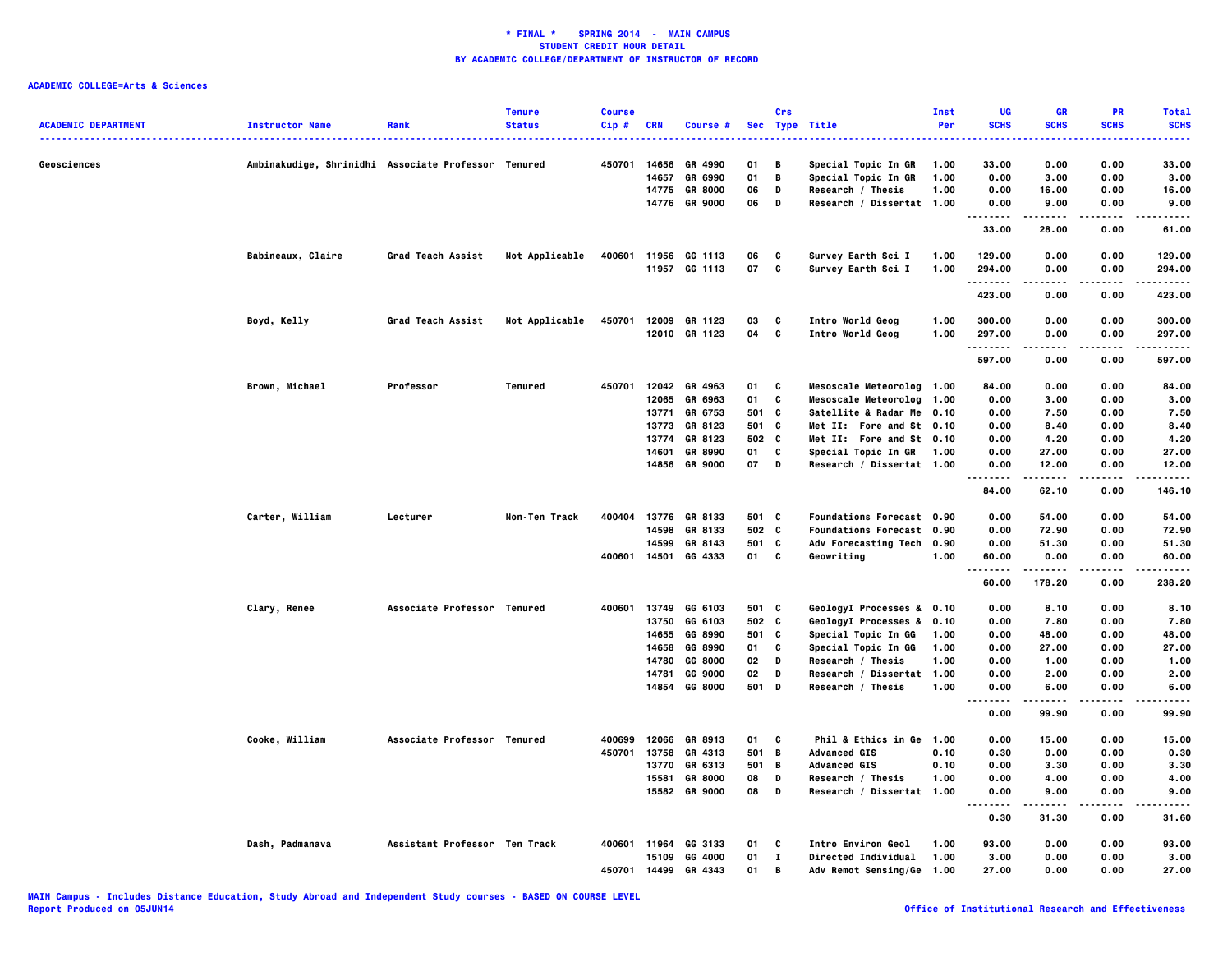|                            |                        |                               | <b>Tenure</b>  | <b>Course</b> |              |                      |       | Crs      |                                  | Inst | UG                                  | <b>GR</b>     | PR           | <b>Total</b>      |
|----------------------------|------------------------|-------------------------------|----------------|---------------|--------------|----------------------|-------|----------|----------------------------------|------|-------------------------------------|---------------|--------------|-------------------|
| <b>ACADEMIC DEPARTMENT</b> | <b>Instructor Name</b> | Rank                          | <b>Status</b>  | Cip#          | <b>CRN</b>   | Course #             |       |          | Sec Type Title                   | Per  | <b>SCHS</b>                         | <b>SCHS</b>   | <b>SCHS</b>  | <b>SCHS</b>       |
| Geosciences                | Dash, Padmanava        | Assistant Professor Ten Track |                |               | 450701 14500 | GR 6343              | 01    | B        | Adv Remot Sensing/Ge 1.00        |      | 0.00                                | 21.00         | 0.00         | 21.00             |
|                            |                        |                               |                |               |              |                      |       |          |                                  |      | $\sim$ $\sim$ $\sim$<br>.<br>123.00 | 21.00         | 0.00         | 144.00            |
|                            | Dixon, Paul            | Associate Professor Tenured   |                | 400404        | 13776        | GR 8133              | 501 C |          | <b>Foundations Forecast 0.10</b> |      | 0.00                                | 6.00          | 0.00         | 6.00              |
|                            |                        |                               |                |               | 14598        | GR 8133              | 502 C |          | <b>Foundations Forecast 0.10</b> |      | 0.00                                | 8.10          | 0.00         | 8.10              |
|                            |                        |                               |                |               | 400601 11990 | GG 8561              | 02    | <b>S</b> | Geoscience Seminar               | 1.00 | 0.00                                | 6.00          | 0.00         | 6.00              |
|                            |                        |                               |                | 450701        | 12029        | GR 4412              | 01    | B        | Weather Analysis II              | 1.00 | 58.00                               | 0.00          | 0.00         | 58.00             |
|                            |                        |                               |                |               |              | 12052 GR 6412        | 01    | B        | Weather Analysis II              | 1.00 | 0.00                                | 6.00          | 0.00         | 6.00              |
|                            |                        |                               |                |               | 14502        | GR 8542              | 01    | C        | Geographic Lit                   | 1.00 | 0.00                                | 12.00         | 0.00         | 12.00             |
|                            |                        |                               |                |               | 14771        | <b>GR 8000</b>       | 04    | D        | Research / Thesis                | 1.00 | 0.00                                | 31.00         | 0.00         | 31.00             |
|                            |                        |                               |                |               |              | 14772 GR 9000        | 04    | D        | Research / Dissertat 1.00        |      | 0.00<br>.                           | 3.00<br>----- | 0.00<br>---- | 3.00<br>$- - - -$ |
|                            |                        |                               |                |               |              |                      |       |          |                                  |      | 58.00                               | 72.10         | 0.00         | 130.10            |
|                            | Dudley, Jerry          | Non-Faculty                   | Non-Faculty    |               |              | 400601 11955 GG 1113 | 05    | - C      | Survey Earth Sci I               | 1.00 | 288.00                              | 0.00          | 0.00         | 288.00            |
|                            |                        |                               |                |               |              |                      |       |          |                                  |      | 288.00                              | 0.00          | 0.00         | 288.00            |
|                            | Dyer, Jamie            | Associate Professor Tenured   |                | 400401        |              | 14954 GR 8613        | 01    | C        | Hydrometeorology                 | 1.00 | 0.00                                | 33.00         | 0.00         | 33.00             |
|                            |                        |                               |                | 400404        | 14599        | GR 8143              | 501 C |          | Adv Forecasting Tech             | 0.10 | 0.00                                | 5.70          | 0.00         | 5.70              |
|                            |                        |                               |                | 450701        | 12041        | GR 4933              | 01    | C        | Dynamic Meteorology              | 1.00 | 51.00                               | 0.00          | 0.00         | 51.00             |
|                            |                        |                               |                |               | 12064        | GR 6933              | 01    | C        | Dynamic Meteorology              | 1.00 | 0.00                                | 18.00         | 0.00         | 18.00             |
|                            |                        |                               |                |               | 13767        | GR 4823              | 501   | C        | <b>Dynamic Meteorology</b>       | 0.10 | 0.90                                | 0.00          | 0.00         | 0.90              |
|                            |                        |                               |                |               | 13772        | GR 6823              | 501   | c        | <b>Dynamic Meteorolgy I</b>      | 0.60 | 0.00                                | 18.00         | 0.00         | 18.00             |
|                            |                        |                               |                |               | 14769        | <b>GR 8000</b>       | 03    | D        | Research / Thesis                | 1.00 | 0.00                                | 9.00          | 0.00         | 9.00              |
|                            |                        |                               |                |               | 14770        | <b>GR 9000</b>       | 03    | D        | Research / Dissertat 1.00        |      | 0.00                                | 7.00          | 0.00         | 7.00              |
|                            |                        |                               |                |               |              |                      |       |          |                                  |      | 51.90                               | 90.70         | 0.00         | 142.60            |
|                            | Gabitov, Rinat         | Assistant Professor Ten Track |                | 400601        | 11966        | GG 4123              | 01    | C        | Petrology                        | 1.00 | 30.00                               | 0.00          | 0.00         | 30.00             |
|                            |                        |                               |                |               | 11967        | GG 4123              | 02    | Κ        | Petrology                        | 1.00 | 0.00                                | 0.00          | 0.00         | 0.00              |
|                            |                        |                               |                |               | 11968        | GG 4123              | 03    | Κ        | Petrology                        | 1.00 | 0.00                                | 0.00          | 0.00         | 0.00              |
|                            |                        |                               |                |               | 11978        | GG 6123              | 01    | C        | Petrology                        | 1.00 | 0.00                                | 3.00          | 0.00         | 3.00              |
|                            |                        |                               |                |               | 11979        | GG 6123              | 02    | Κ        | Petrology                        | 1.00 | 0.00                                | 0.00          | 0.00         | 0.00              |
|                            |                        |                               |                |               | 14536        | GG 8133              | 501   | C        | <b>Rocks and Minerals</b>        | 1.00 | 0.00                                | 78.00         | 0.00         | 78.00             |
|                            |                        |                               |                |               |              | 14849 GG 9000        | 04    | D        | Research / Dissertat             | 1.00 | 0.00                                | 14.00         | 0.00<br>.    | 14.00             |
|                            |                        |                               |                |               |              |                      |       |          |                                  |      | -----<br>30.00                      | .<br>95.00    | 0.00         | .<br>125.00       |
|                            | Grala, Katarzyna       | Non-Faculty                   | Non-Faculty    | 450701        |              | 12018 GR 2313        | 02    | K        | <b>Maps Remote</b>               | 0.50 | 0.00                                | 0.00          | 0.00         | 0.00              |
|                            |                        |                               |                |               | 12019        | GR 2313              | 03    | Κ        | <b>Maps Remote</b>               | 0.50 | 0.00                                | 0.00          | 0.00         | 0.00              |
|                            |                        |                               |                |               | 13758        | GR 4313              | 501 B |          | <b>Advanced GIS</b>              | 0.90 | 2.70                                | 0.00          | 0.00         | 2.70              |
|                            |                        |                               |                |               | 13770        | GR 6313              | 501 B |          | <b>Advanced GIS</b>              | 0.90 | 0.00                                | 29.70         | 0.00         | 29.70             |
|                            |                        |                               |                |               | 14537        | GR 4353              | 501   | C        | Geodatabase Design               | 0.90 | 10.80                               | 0.00          | 0.00         | 10.80             |
|                            |                        |                               |                |               |              | 14538 GR 6353        | 501 C |          | Geodatabase Design               | 0.90 | 0.00                                | 13.50         | 0.00         | 13.50             |
|                            |                        |                               |                |               |              |                      |       |          |                                  |      | --------<br>13.50                   | .<br>43.20    | .<br>0.00    | .<br>56.70        |
|                            | Gutter, Barrett        | Grad Teach Assist             | Not Applicable | 450701        | 12001        | GR 1114              | 01    | C        | <b>Physical Geography</b>        | 1.00 | 172.00                              | 0.00          | 0.00         | 172.00            |
|                            |                        |                               |                |               |              | 12002 GR 1114        | 02    | Κ        | <b>Physical Geography</b>        | 1.00 | 0.00                                | 0.00          | 0.00         | 0.00              |
|                            |                        |                               |                |               |              | 12003 GR 1114        | 03    | Κ        | <b>Physical Geography</b>        | 1.00 | 0.00                                | 0.00          | 0.00         | 0.00              |
|                            |                        |                               |                |               | 12004        | GR 1114              | 04    | C        | <b>Physical Geography</b>        | 1.00 | 176.00                              | 0.00          | 0.00         | 176.00            |
|                            |                        |                               |                |               |              | 12005 GR 1114        | 05    | К        | Physical Geography               | 1.00 | 0.00                                | 0.00          | 0.00         | 0.00              |
|                            |                        |                               |                |               |              | 12006 GR 1114        | 06    | К        | Physical Geography               | 1.00 | 0.00                                | 0.00          | 0.00         | 0.00              |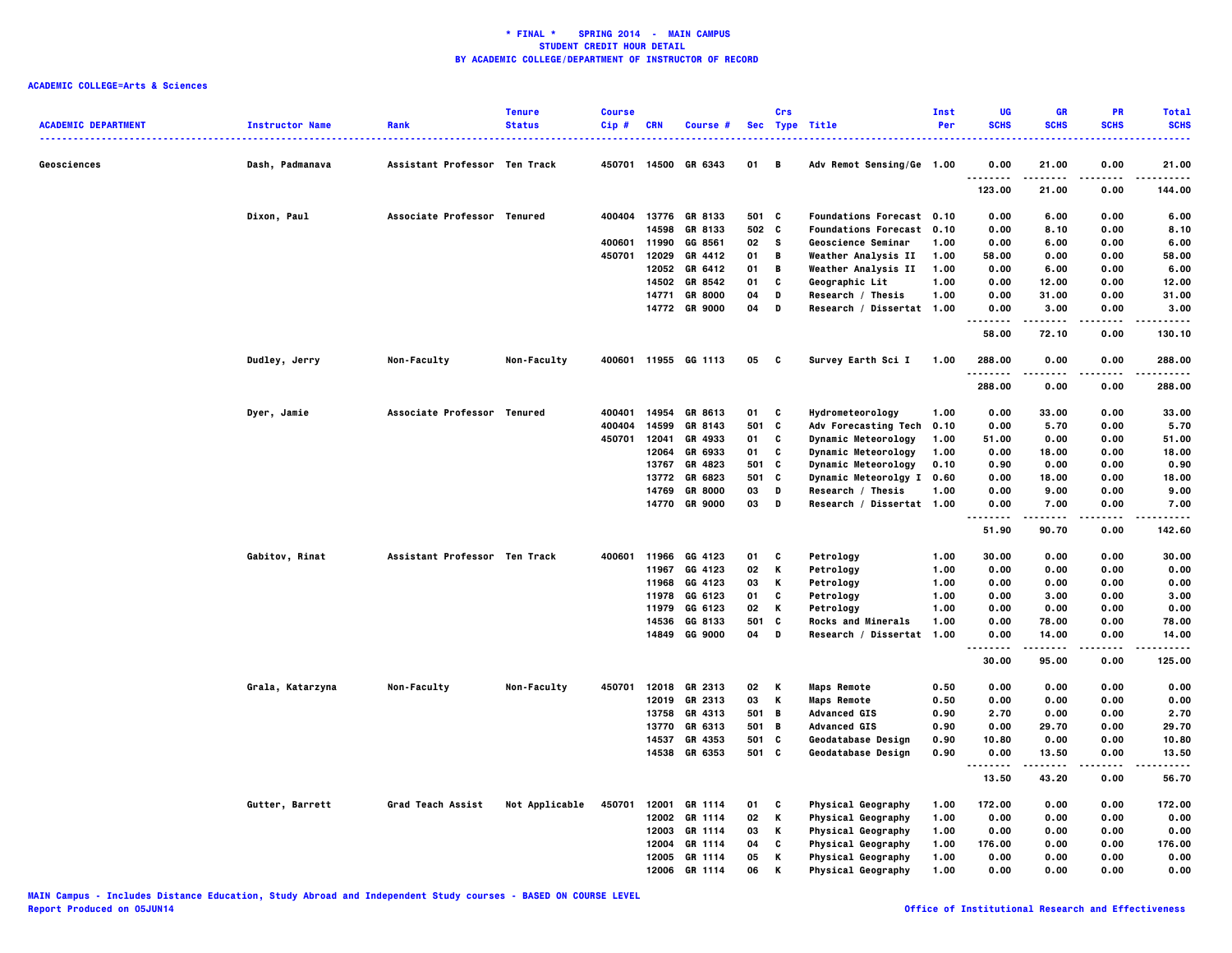|                            |                        |                               | <b>Tenure</b>  | <b>Course</b> |            |                      |            | Crs          |                           | Inst | UG               | GR          | PR          | <b>Total</b> |
|----------------------------|------------------------|-------------------------------|----------------|---------------|------------|----------------------|------------|--------------|---------------------------|------|------------------|-------------|-------------|--------------|
| <b>ACADEMIC DEPARTMENT</b> | <b>Instructor Name</b> | Rank                          | <b>Status</b>  | Cip#          | <b>CRN</b> | Course #             |            |              | Sec Type Title            | Per  | <b>SCHS</b>      | <b>SCHS</b> | <b>SCHS</b> | <b>SCHS</b>  |
|                            |                        |                               |                |               |            |                      |            |              |                           |      | .                |             |             |              |
|                            |                        |                               |                |               |            |                      |            |              |                           |      | 348.00           | 0.00        | 0.00        | 348.00       |
| Geosciences                | Haney, Christa         | Instructor                    | Non-Ten Track  | 400601        |            | 13746 GG 3613        | 501 C      |              | Water Resources           | 1.00 | 129.00           | 0.00        | 0.00        | 129.00       |
|                            |                        |                               |                |               | 13747      | GG 3613              | 502 C      |              | <b>Water Resources</b>    | 1.00 | 120.00           | 0.00        | 0.00        | 120.00       |
|                            |                        |                               |                | 450701        | 13777      | GR 8553              | 501 S      |              | Research Methods in       | 0.90 | 0.00             | 81.00       | 0.00        | 81.00        |
|                            |                        |                               |                |               |            | 13778 GR 8553        | 502 S      |              | Research Methods in       | 0.90 | 0.00<br>.        | 67.50<br>   | 0.00<br>.   | 67.50<br>.   |
|                            |                        |                               |                |               |            |                      |            |              |                           |      | 249.00           | 148.50      | 0.00        | 397.50       |
|                            | Jones, John            | Grad Teach Assist             | Not Applicable | 400601        | 11951      | GG 1113              | 01         | C            | Survey Earth Sci I        | 1.00 | 123.00           | 0.00        | 0.00        | 123.00       |
|                            |                        |                               |                |               | 11954      | GG 1113              | 04         | C            | Survey Earth Sci I        | 1.00 | 108.00           | 0.00        | 0.00        | 108.00       |
|                            |                        |                               |                |               |            | 11958 GG 1113        | H01 C      |              | <b>Honors Earth Sci I</b> | 1.00 | 27.00<br>.       | 0.00        | 0.00        | 27.00<br>    |
|                            |                        |                               |                |               |            |                      |            |              |                           |      | 258.00           | 0.00        | 0.00        | 258.00       |
|                            | Keeney, David          | Instructor                    | Non-Ten Track  | 450701        | 13765      | GR 4753              | 501 C      |              | Satellite & Radar Me 1.00 |      | 123.00           | 0.00        | 0.00        | 123.00       |
|                            |                        |                               |                |               |            | 13766 GR 4753        | 502 C      |              | Satellite & Radar Me 1.00 |      | 117.00           | 0.00        | 0.00        | 117.00       |
|                            |                        |                               |                |               |            | 13767 GR 4823        | 501 C      |              | Dynamic Meteorology       | 0.90 | 8.10             | 0.00        | 0.00        | 8.10         |
|                            |                        |                               |                |               |            | 13772 GR 6823        | 501 C      |              | Dynamic Meteorology       | 0.40 | 0.00<br>.        | 12.00       | 0.00        | 12.00        |
|                            |                        |                               |                |               |            |                      |            |              |                           |      | 248.10           | 12.00       | 0.00        | 260.10       |
|                            | Kirkland, Brenda       | Associate Professor Tenured   |                | 301801        |            | 14310 HON 3163       | 01         | C            | Honors Sem Natural S 1.00 |      | 21.00            | 0.00        | 0.00        | 21.00        |
|                            |                        |                               |                | 400601        | 11975      | GG 4413              | 01         | C            | Structural Geology        | 1.00 | 54.00            | 0.00        | 0.00        | 54.00        |
|                            |                        |                               |                |               | 11976      | GG 4413              | 02         | К            | Structural Geology        | 1.00 | 0.00             | 0.00        | 0.00        | 0.00         |
|                            |                        |                               |                |               | 11987      | GG 6413              | 01         | C            | Structural Geology        | 1.00 | 0.00             | 3.00        | 0.00        | 3.00         |
|                            |                        |                               |                |               | 11988      | GG 6413              | 02         | К            | Structural Geology        | 1.00 | 0.00             | 0.00        | 0.00        | 0.00         |
|                            |                        |                               |                |               | 14495      | GG 4413              | 03         | к            | Structural Geology        | 1.00 | 0.00             | 0.00        | 0.00        | 0.00         |
|                            |                        |                               |                |               | 14793      | GG 8000              | 03         | D            | Research / Thesis         | 1.00 | 0.00             | 7.00        | 0.00        | 7.00         |
|                            |                        |                               |                |               | 14794      | GG 9000              | 03         | D            | Research / Dissertat 1.00 |      | 0.00             | 21.00       | 0.00        | 21.00        |
|                            |                        |                               |                |               | 15735      | GG 7000              | 02         | $\mathbf{I}$ | Directed Individual       | 1.00 | 0.00             | 21.00       | 0.00        | 21.00        |
|                            |                        |                               |                |               |            | 16330 GG 4000        | 03         | $\mathbf{I}$ | Directed Individual       | 1.00 | 2.00<br>-------- | 0.00<br>.   | 0.00<br>.   | 2.00<br>.    |
|                            |                        |                               |                |               |            |                      |            |              |                           |      | 77.00            | 52.00       | 0.00        | 129.00       |
|                            | Larson, Erik           | Grad Teach Assist             | Not Applicable |               |            | 400601 11959 GG 1121 | 01         | L.           | Earth Science II Lab 1.00 |      | 16.00            | 0.00        | 0.00        | 16.00        |
|                            |                        |                               |                |               | 11960      | GG 1121              | <b>HO1</b> | L.           | Earth Science II Lab      | 1.00 | 1.00             | 0.00        | 0.00        | 1.00         |
|                            |                        |                               |                |               | 11961      | GG 1123              | 01         | C            | Survey Earth Sci II       | 1.00 | 90.00            | 0.00        | 0.00        | 90.00        |
|                            |                        |                               |                |               |            | 11962 GG 1123        | <b>HO1</b> | C            | Hon Survey Earth Sci 1.00 |      | 3.00             | 0.00        | 0.00        | 3.00         |
|                            |                        |                               |                |               |            | 11963 GG 1133        | 01         | C            | <b>Planetary Geology</b>  | 1.00 | 120.00<br>.      | 0.00        | 0.00        | 120.00<br>.  |
|                            |                        |                               |                |               |            |                      |            |              |                           |      | 230.00           | .<br>0.00   | .<br>0.00   | 230.00       |
|                            | Maguigan, Michael      | Grad Teach Assist             | Not Applicable | 450701        |            | 12007 GR 1123        | 01         | c            | Intro World Geog          | 1.00 | 297.00           | 0.00        | 0.00        | 297.00       |
|                            |                        |                               |                |               |            | 12008 GR 1123        | 02         | $\mathbf{c}$ | Intro World Geog          | 1.00 | 303.00<br>.      | 0.00        | 0.00        | 303.00<br>.  |
|                            |                        |                               |                |               |            |                      |            |              |                           |      | 600.00           | 0.00        | 0.00        | 600.00       |
|                            | Meng, Qingmin          | Assistant Professor Ten Track |                | 450701        | 12027      | GR 4313              | 01         | В            | <b>Advanced GIS</b>       | 1.00 | 33.00            | 0.00        | 0.00        | 33.00        |
|                            |                        |                               |                |               | 12028      | GR 4363              | 01         | В            | <b>GIS Programming</b>    | 1.00 | 36.00            | 0.00        | 0.00        | 36.00        |
|                            |                        |                               |                |               | 12050      | GR 6313              | 01         | В            | <b>Advanced GIS</b>       | 1.00 | 0.00             | 27.00       | 0.00        | 27.00        |
|                            |                        |                               |                |               | 12051      | GR 6363              | 01         | В            | <b>GIS Programming</b>    | 1.00 | 0.00             | 21.00       | 0.00        | 21.00        |
|                            |                        |                               |                |               | 14537      | GR 4353              | 501        | C            | Geodatabase Design        | 0.10 | 1.20             | 0.00        | 0.00        | 1.20         |
|                            |                        |                               |                |               | 14538      | GR 6353              | 501        | c            | Geodatabase Design        | 0.10 | 0.00             | 1.50        | 0.00        | 1.50         |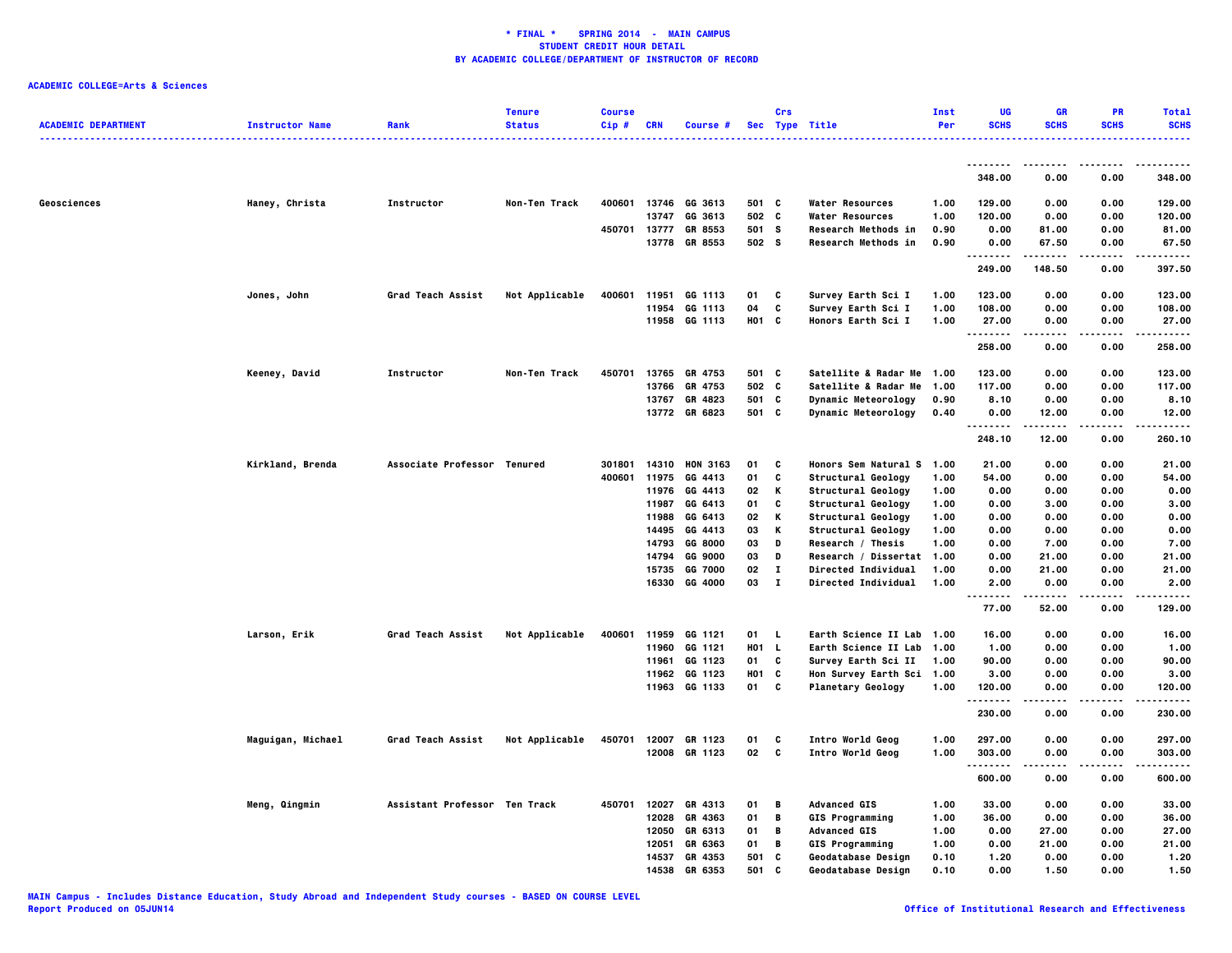| <b>ACADEMIC DEPARTMENT</b> | <b>Instructor Name</b> | Rank                          | <b>Tenure</b><br><b>Status</b> | <b>Course</b><br>$Cip$ # | <b>CRN</b>     | Course #                         |          | Crs          | Sec Type Title                                 | Inst<br>Per  | UG<br><b>SCHS</b>                 | GR<br><b>SCHS</b> | <b>PR</b><br><b>SCHS</b> | <b>Total</b><br><b>SCHS</b> |
|----------------------------|------------------------|-------------------------------|--------------------------------|--------------------------|----------------|----------------------------------|----------|--------------|------------------------------------------------|--------------|-----------------------------------|-------------------|--------------------------|-----------------------------|
| Geosciences                | Meng, Qingmin          | Assistant Professor Ten Track |                                |                          |                | 450701 15438 GR 8000             | 07       | Ð            | Research / Thesis                              | 1.00         | 0.00                              | 4.00              | 0.00                     | 4.00                        |
|                            |                        |                               |                                |                          |                |                                  |          |              |                                                |              | 70.20                             | 53.50             | 0.00                     | 123.70                      |
|                            | Mercer, Andrew         | Assistant Professor Ten Track |                                | 450701                   | 12038          | GR 4623                          | 01       | C            | Physical Meteorology 1.00                      |              | 81.00                             | 0.00              | 0.00                     | 81.00                       |
|                            |                        |                               |                                |                          | 12061          | GR 6623                          | 01       | C            | <b>Physical Meteorology</b>                    | 1.00         | 0.00                              | 9.00              | 0.00                     | 9.00                        |
|                            |                        |                               |                                |                          | 14706<br>14767 | <b>GR 8990</b><br><b>GR 8000</b> | 02<br>02 | C<br>D       | Special Topic In GR<br>Research / Thesis       | 1.00<br>1.00 | 0.00<br>0.00                      | 15.00<br>33.00    | 0.00<br>0.00             | 15.00<br>33.00              |
|                            |                        |                               |                                |                          | 14768          | <b>GR 9000</b>                   | 02       | D            | Research / Dissertat 1.00                      |              | 0.00                              | 3.00              | 0.00                     | 3.00                        |
|                            |                        |                               |                                |                          |                |                                  |          |              |                                                |              | $\ddotsc$<br>$- - - - -$<br>81.00 | 60.00             | 0.00                     | .<br>141.00                 |
|                            | Miller, Dalton         | Instructor                    | Non-Ten Track                  | 450701                   |                | 12011 GR 1123                    | 05       | c            | Intro World Geog                               | 1.00         | 297.00                            | 0.00              | 0.00                     | 297.00                      |
|                            |                        |                               |                                |                          |                | 12012 GR 1123                    | 06       | C            | Intro World Geog                               | 1.00         | 285.00                            | 0.00              | 0.00                     | 285.00                      |
|                            |                        |                               |                                |                          |                | 14497 GR 4223                    | 01       | C            | Geog Of Europe                                 | 1.00         | 105.00<br>.                       | 0.00              | 0.00                     | 105.00<br>.                 |
|                            |                        |                               |                                |                          |                |                                  |          |              |                                                |              | 687.00                            | 0.00              | 0.00                     | 687.00                      |
|                            | Moe Hoffman, Amy       | Instructor                    | Non-Ten Track                  | 400601                   |                | 11938 GG 1111                    | 01       | L            | Earth Science I Lab                            | 1.00         | 26.00                             | 0.00              | 0.00                     | 26.00                       |
|                            |                        |                               |                                |                          |                | 11939 GG 1111                    | 02       | L            | Earth Science I Lab                            | 1.00         | 35.00                             | 0.00              | 0.00                     | 35.00                       |
|                            |                        |                               |                                |                          | 11940          | GG 1111                          | 03       | L            | Earth Science I Lab                            | 1.00         | 17.00                             | 0.00              | 0.00                     | 17.00                       |
|                            |                        |                               |                                |                          | 11941          | GG 1111                          | 04       | L            | Earth Science I Lab                            | 1.00         | 16.00                             | 0.00              | 0.00                     | 16.00                       |
|                            |                        |                               |                                |                          | 11942          | GG 1111                          | 05       | L            | Earth Science I Lab                            | 1.00         | 35.00                             | 0.00              | 0.00                     | 35.00                       |
|                            |                        |                               |                                |                          | 11943          | GG 1111                          | 06       | L            | Earth Science I Lab                            | 1.00         | 33.00                             | 0.00              | 0.00                     | 33.00                       |
|                            |                        |                               |                                |                          | 11944<br>11946 | GG 1111<br>GG 1111               | 07<br>09 | L<br>L       | Earth Science I Lab<br>Earth Science I Lab     | 1.00<br>1.00 | 30.00<br>34.00                    | 0.00<br>0.00      | 0.00<br>0.00             | 30.00<br>34.00              |
|                            |                        |                               |                                |                          |                | 11947 GG 1111                    | 10       | L.           | Earth Science I Lab                            | 1.00         | 28.00                             | 0.00              | 0.00                     | 28.00                       |
|                            |                        |                               |                                |                          | 11948          | GG 1111                          | 12       | L.           | Earth Science I Lab                            | 1.00         | 30.00                             | 0.00              | 0.00                     | 30.00                       |
|                            |                        |                               |                                |                          | 11950          | GG 1111                          | H01 L    |              | Honors Earth Science 1.00                      |              | 2.00                              | 0.00              | 0.00                     | 2.00                        |
|                            |                        |                               |                                |                          | 13744          | GG 1111                          | 501      | <b>L</b>     | Earth Science I Lab                            | 1.00         | 31.00                             | 0.00              | 0.00                     | 31.00                       |
|                            |                        |                               |                                |                          | 13745          | GG 1113                          | 501      | C            | Survey Earth Sci I                             | 1.00         | 132.00                            | 0.00              | 0.00                     | 132.00                      |
|                            |                        |                               |                                |                          |                | 16326 GG 4000                    | 02       | $\mathbf{I}$ | Directed Individual                            | 1.00         | 1.00<br>.                         | 0.00              | 0.00                     | 1.00                        |
|                            |                        |                               |                                |                          |                |                                  |          |              |                                                |              | 450.00                            | 0.00              | 0.00                     | 450.00                      |
|                            | <b>Morris, John</b>    | Instructor                    | Non-Ten Track                  | 450701                   |                | 12018 GR 2313                    | 02       | Κ            | <b>Maps Remote</b>                             | 0.50         | 0.00                              | 0.00              | 0.00                     | 0.00                        |
|                            |                        |                               |                                |                          | 12019          | GR 2313                          | 03       | К            | <b>Maps Remote</b>                             | 0.50         | 0.00                              | 0.00              | 0.00                     | 0.00                        |
|                            |                        |                               |                                |                          | 12024          | GR 4303                          | 02       | К            | Principles of GIS                              | 0.20         | 0.00                              | 0.00              | 0.00                     | 0.00                        |
|                            |                        |                               |                                |                          | 12025          | GR 4303                          | 03       | к            | Principles of GIS                              | 0.20         | 0.00                              | 0.00              | 0.00                     | 0.00                        |
|                            |                        |                               |                                |                          | 12026          | GR 4303                          | 04       | К            | Principles of GIS                              | 0.20         | 0.00                              | 0.00              | 0.00                     | 0.00                        |
|                            |                        |                               |                                |                          | 12047          | GR 6303<br>12048 GR 6303         | 02<br>03 | К<br>К       | Principles of GIS<br>Principles of GIS         | 0.20<br>0.20 | 0.00<br>0.00                      | 0.00<br>0.00      | 0.00<br>0.00             | 0.00<br>0.00                |
|                            |                        |                               |                                |                          |                |                                  |          |              |                                                |              | .<br>.<br>0.00                    | .<br>0.00         | .<br>0.00                | ----<br>0.00                |
|                            |                        |                               |                                |                          |                |                                  |          |              |                                                |              |                                   |                   |                          |                             |
|                            | Mylroie, John          | Professor                     | Tenured                        | 400601                   | 14777          | GG 8000<br>14778 GG 9000         | 01<br>01 | D<br>D       | Research / Thesis<br>Research / Dissertat 1.00 | 1.00         | 0.00<br>0.00                      | 28.00<br>10.00    | 0.00<br>0.00             | 28.00<br>10.00              |
|                            |                        |                               |                                |                          |                |                                  |          |              |                                                |              | $\cdots$<br>.<br>0.00             | .<br>38.00        | .<br>0.00                | .<br>38.00                  |
|                            | Nagel, Athena          | Instructor                    | Non-Ten Track                  | 400601                   | 13749          | GG 6103                          | 501 C    |              | GeologyI Processes & 0.90                      |              | 0.00                              | 72.90             | 0.00                     | 72.90                       |
|                            |                        |                               |                                |                          | 13750          | GG 6103                          | 502 C    |              | GeologyI Processes & 0.90                      |              | 0.00                              | 70.20             | 0.00                     | 70.20                       |
|                            |                        |                               |                                | 450701                   | 14539          | GR 4813                          | 501 C    |              | Natural Hazards                                | 1.00         | 147.00                            | 0.00              | 0.00                     | 147.00                      |
|                            |                        |                               |                                |                          | 14597          | GR 4813                          | 502 C    |              | Natural Hazards                                | 1.00         | 150.00                            | 0.00              | 0.00                     | 150.00                      |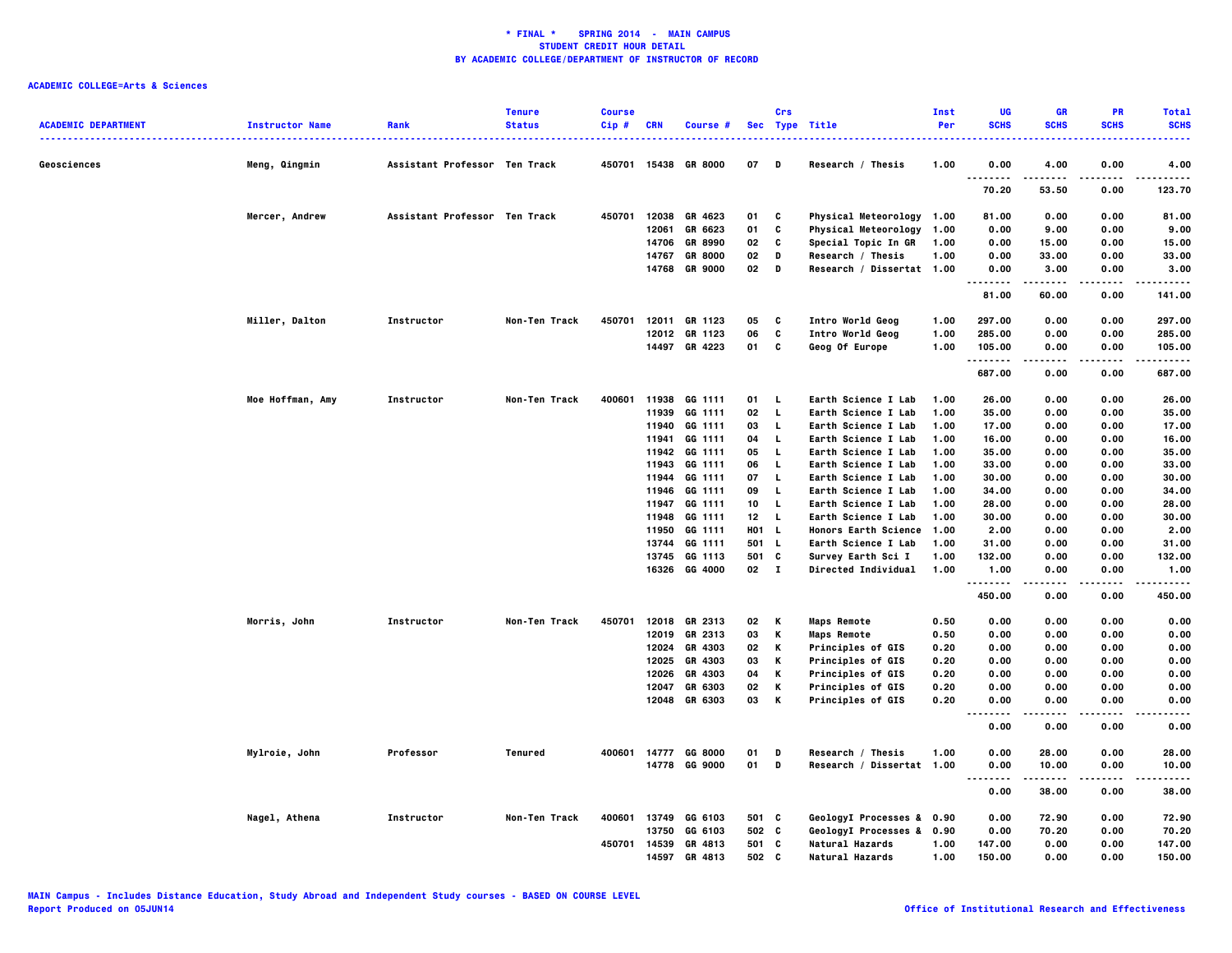| <b>ACADEMIC DEPARTMENT</b> | <b>Instructor Name</b>                              | Rank                        | <b>Tenure</b><br><b>Status</b> | <b>Course</b><br>Cip# | <b>CRN</b> | Course #             |       | Crs          | Sec Type Title             | Inst<br>Per | UG<br><b>SCHS</b>      | GR<br><b>SCHS</b> | <b>PR</b><br><b>SCHS</b> | <b>Total</b><br><b>SCHS</b> |
|----------------------------|-----------------------------------------------------|-----------------------------|--------------------------------|-----------------------|------------|----------------------|-------|--------------|----------------------------|-------------|------------------------|-------------------|--------------------------|-----------------------------|
|                            |                                                     |                             |                                |                       |            |                      |       |              | -------------------        |             | <u>.</u>               | --------          | .                        | .<br>.                      |
|                            |                                                     |                             |                                |                       |            |                      |       |              |                            |             | 297.00                 | 143.10            | 0.00                     | 440.10                      |
| Geosciences                | Nordstrom, Gregory                                  | Lecturer                    | Non-Ten Track                  | 450701                |            | 12013 GR 1603        | 01    | C            | Intro To Meteorology 1.00  |             | 135.00                 | 0.00              | 0.00                     | 135.00                      |
|                            |                                                     |                             |                                |                       | 12030      | GR 4432              | 01    | B            | Wx Forecasting II          | 1.00        | 70.00                  | 0.00              | 0.00                     | 70.00                       |
|                            |                                                     |                             |                                |                       | 13759      | GR 4443              | 501   | C            | Weather Prediction I 1.00  |             | 117.00                 | 0.00              | 0.00                     | 117.00                      |
|                            |                                                     |                             |                                |                       | 13760      | GR 4443              | 502 C |              | Weather Prediction I 1.00  |             | 69.00<br>.             | 0.00              | 0.00<br>.                | 69.00<br>.                  |
|                            |                                                     |                             |                                |                       |            |                      |       |              |                            |             | 391.00                 | 0.00              | 0.00                     | 391.00                      |
|                            | Posadas, Benedict                                   | Grad Teach Assist           | Not Applicable                 | 450701                | 12015      | GR 2013              | 01    | C            | Cultural Geography         | 1.00        | 81.00                  | 0.00              | 0.00                     | 81.00                       |
|                            |                                                     |                             |                                |                       |            | 12017 GR 2313        | 01    | c            | <b>Maps Remote</b>         | 1.00        | 87.00<br>.             | 0.00              | 0.00                     | 87.00                       |
|                            |                                                     |                             |                                |                       |            |                      |       |              |                            |             | 168.00                 | 0.00              | 0.00                     | 168.00                      |
|                            | Reagan, Matthew                                     | Grad Teach Assist           | Not Applicable                 | 450701                |            | 13773 GR 8123        | 501 C |              | Met II: Fore and St 0.90   |             | 0.00                   | 75.60             | 0.00                     | 75.60                       |
|                            |                                                     |                             |                                |                       |            | 13774 GR 8123        | 502 C |              | Met II: Fore and St 0.90   |             | 0.00<br>$\ddotsc$<br>. | 37.80<br>.        | 0.00<br>.                | 37.80<br>.                  |
|                            |                                                     |                             |                                |                       |            |                      |       |              |                            |             | 0.00                   | 113.40            | 0.00                     | 113.40                      |
|                            | Rodgers, John                                       | Associate Professor Tenured |                                | 450701                | 12023      | GR 4303              | 01    | C            | Principles of GIS          | 1.00        | 216.00                 | 0.00              | 0.00                     | 216.00                      |
|                            |                                                     |                             |                                |                       | 12024      | GR 4303              | 02    | К            | Principles of GIS          | 0.80        | 0.00                   | 0.00              | 0.00                     | 0.00                        |
|                            |                                                     |                             |                                |                       | 12025      | GR 4303              | 03    | к            | Principles of GIS          | 0.80        | 0.00                   | 0.00              | 0.00                     | 0.00                        |
|                            |                                                     |                             |                                |                       | 12026      | GR 4303              | 04    | к            | Principles of GIS          | 0.80        | 0.00                   | 0.00              | 0.00                     | 0.00                        |
|                            |                                                     |                             |                                |                       | 12040      | GR 4813              | 01    | C            | Natural Hazards            | 1.00        | 123.00                 | 0.00              | 0.00                     | 123.00                      |
|                            |                                                     |                             |                                |                       | 12046      | GR 6303              | 01    | C            | Principles of GIS          | 1.00        | 0.00                   | 21.00             | 0.00                     | 21.00                       |
|                            |                                                     |                             |                                |                       | 12047      | GR 6303              | 02    | К            | Principles of GIS          | 0.80        | 0.00                   | 0.00              | 0.00                     | 0.00                        |
|                            |                                                     |                             |                                |                       | 12048      | GR 6303              | 03    | к            | Principles of GIS          | 0.80        | 0.00                   | 0.00              | 0.00                     | 0.00                        |
|                            |                                                     |                             |                                |                       | 12063      | GR 6813              | 01    | C            | Natural Hazards            | 1.00        | 0.00                   | 3.00              | 0.00                     | 3.00                        |
|                            |                                                     |                             |                                |                       | 14765      | <b>GR 8000</b>       | 01    | D            | Research / Thesis          | 1.00        | 0.00                   | 7.00              | 0.00                     | 7.00                        |
|                            |                                                     |                             |                                |                       | 14766      | <b>GR 9000</b>       | 01    | D            | Research / Dissertat 1.00  |             | 0.00                   | 12.00             | 0.00                     | 12.00                       |
|                            |                                                     |                             |                                |                       |            | 16362 GR 7000        | 03    | $\mathbf{I}$ | Directed Individual        | 1.00        | 0.00                   | 3.00              | 0.00<br>.                | 3.00<br>.                   |
|                            |                                                     |                             |                                |                       |            |                      |       |              |                            |             | 339.00                 | 46.00             | 0.00                     | 385.00                      |
|                            | Schmitz, Darrel                                     | Professor                   | Tenured                        | 400601                | 14489      | GG 4063              | 01    | C            | Dev of Fossil Fuel R 1.00  |             | 108.00                 | 0.00              | 0.00                     | 108.00                      |
|                            |                                                     |                             |                                |                       | 14490      | GG 6063              | 01    | C            | Dev of Fossil Fuel R       | 1.00        | 0.00                   | 9.00              | 0.00                     | 9.00                        |
|                            |                                                     |                             |                                |                       | 14491      | GG 4613              | 01    | C            | Phys Hydrogeology          | 1.00        | 87.00                  | 0.00              | 0.00                     | 87.00                       |
|                            |                                                     |                             |                                |                       | 14492      | GG 6613              | 01    | C            | Phys Hydrogeology          | 1.00        | 0.00                   | 6.00              | 0.00                     | 6.00                        |
|                            |                                                     |                             |                                |                       | 15195      | GG 7000              | 01    | л.           | Directed Individual        | 1.00        | 0.00                   | 3.00              | 0.00                     | 3.00                        |
|                            |                                                     |                             |                                |                       | 15196      | GG 8000              | 04    | D            | Research / Thesis          | 1.00        | 0.00                   | 26.00             | 0.00                     | 26.00                       |
|                            |                                                     |                             |                                |                       | 15197      | GG 9000              | 05    | D            | Research / Dissertat 1.00  |             | 0.00                   | 4.00              | 0.00                     | 4.00                        |
|                            |                                                     |                             |                                |                       | 15803      | GG 7000              | 03    | л.           | Directed Individual        | 1.00        | 0.00                   | 3.00              | 0.00                     | 3.00                        |
|                            |                                                     |                             |                                |                       |            | 15921 GG 7000        | 04    | $\mathbf{I}$ | <b>Directed Individual</b> | 1.00        | 0.00<br>.              | 3.00              | 0.00<br>.                | 3.00                        |
|                            |                                                     |                             |                                |                       |            |                      |       |              |                            |             | 195.00                 | 54.00             | 0.00                     | 249.00                      |
|                            | Sherman-Morris, Kathlee Associate Professor Tenured |                             |                                |                       |            | 400401 13782 GR 8833 | 501 C |              | Weather & Society          | 1.00        | 0.00                   | 75.00             | 0.00                     | 75.00                       |
|                            |                                                     |                             |                                |                       | 13783      | GR 8833              | 502 C |              | Weather & Society          | 1.00        | 0.00                   | 45.00             | 0.00                     | 45.00                       |
|                            |                                                     |                             |                                | 450701                | 13763      | GR 4640              | 501   | E.           | Met Internship             | 1.00        | 9.00                   | 0.00              | 0.00                     | 9.00                        |
|                            |                                                     |                             |                                |                       | 13777      | GR 8553              | 501 S |              | Research Methods in        | 0.10        | 0.00                   | 9.00              | 0.00                     | 9.00                        |
|                            |                                                     |                             |                                |                       | 13778      | GR 8553              | 502 S |              | Research Methods in        | 0.10        | 0.00                   | 7.50              | 0.00                     | 7.50                        |
|                            |                                                     |                             |                                |                       | 14773      | <b>GR 8000</b>       | 05    | D            | Research / Thesis          | 1.00        | 0.00                   | 11.00             | 0.00                     | 11.00                       |
|                            |                                                     |                             |                                |                       | 14774      | <b>GR 9000</b>       | 05    | D            | Research / Dissertat 1.00  |             | 0.00                   | 11.00             | 0.00                     | 11.00                       |
|                            |                                                     |                             |                                |                       | 15738      | GR 4000              | 501   | п            | Directed Individual        | 1.00        | 1.00                   | 0.00              | 0.00                     | 1.00                        |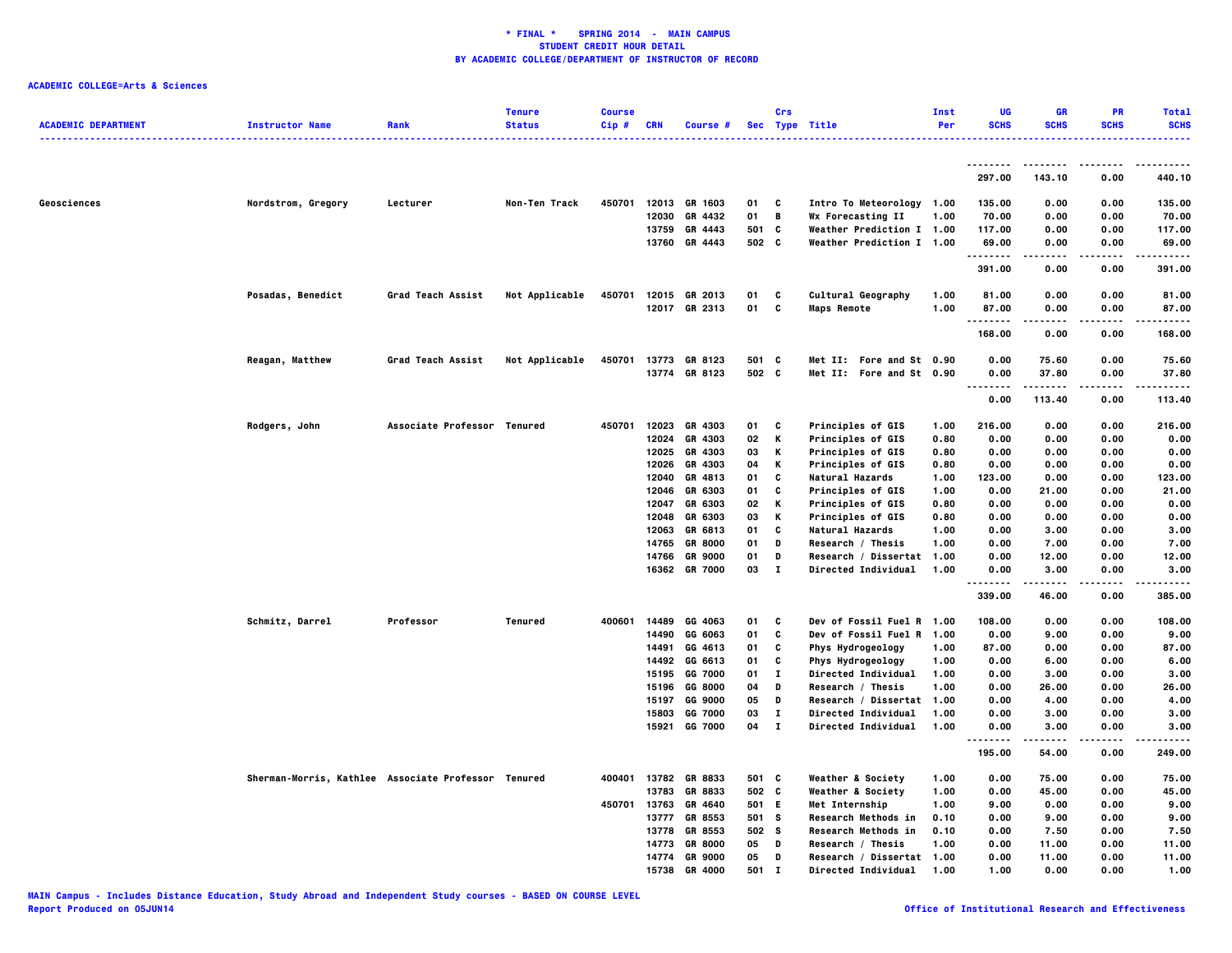|                                     |                                                     |                               | <b>Tenure</b>  | <b>Course</b> |            |                      |                 | Crs |                            | Inst | <b>UG</b>   | <b>GR</b>   | <b>PR</b>   | <b>Total</b>                 |
|-------------------------------------|-----------------------------------------------------|-------------------------------|----------------|---------------|------------|----------------------|-----------------|-----|----------------------------|------|-------------|-------------|-------------|------------------------------|
| <b>ACADEMIC DEPARTMENT</b>          | <b>Instructor Name</b>                              | Rank                          | <b>Status</b>  | $Cip \#$      | <b>CRN</b> | <b>Course #</b>      |                 |     | Sec Type Title             | Per  | <b>SCHS</b> | <b>SCHS</b> | <b>SCHS</b> | <b>SCHS</b>                  |
|                                     |                                                     |                               |                |               |            |                      |                 |     |                            |      |             |             |             | .                            |
| Geosciences                         | Sherman-Morris, Kathlee Associate Professor Tenured |                               |                |               |            | 450701 16060 GR 7000 | $02 \quad I$    |     | <b>Directed Individual</b> | 1.00 | 0.00        | 3.00        | 0.00        | 3.00                         |
|                                     |                                                     |                               |                |               |            |                      |                 |     |                            |      | .<br>.      |             | .           | .                            |
|                                     |                                                     |                               |                |               |            |                      |                 |     |                            |      | 10.00       | 161.50      | 0.00        | 171.50                       |
|                                     | Skarke, Adam                                        | Assistant Professor Ten Track |                | 400601        | 14493      | GG 4443              | 01              | - C | Prin Sed Dep II            | 1.00 | 51.00       | 0.00        | 0.00        | 51.00                        |
|                                     |                                                     |                               |                |               | 14494      | GG 6443              | 01              | c   | Prin Sed Dep II            | 1.00 | 0.00        | 15.00       | 0.00        | 15.00                        |
|                                     |                                                     |                               |                |               |            |                      |                 |     |                            |      |             |             |             | -----                        |
|                                     |                                                     |                               |                |               |            |                      |                 |     |                            |      | 51.00       | 15.00       | 0.00        | 66.00                        |
|                                     | Vandewege, Reynold                                  | Instructor                    | Non-Ten Track  | 450701        | 12031      | GR 4512              | 01              | - C | Practicum Bd Met II        | 1.00 | 36.00       | 0.00        | 0.00        | 36.00                        |
|                                     |                                                     |                               |                |               |            | 12032 GR 4512        | 02 K            |     | Practicum Bd Meth II 1.00  |      | 0.00        | 0.00        | 0.00        | 0.00                         |
|                                     |                                                     |                               |                |               | 12033      | GR 4512              | 03              | K   | Practicum Bd Meth II 1.00  |      | 0.00        | 0.00        | 0.00        | 0.00                         |
|                                     |                                                     |                               |                |               | 12034      | GR 4532              | 01              | C   | Practicum Bd Met IV        | 1.00 | 30.00       | 0.00        | 0.00        | 30.00                        |
|                                     |                                                     |                               |                |               | 12035      | GR 4532              | 02              | K   | Practicum Bd Met IV        | 1.00 | 0.00        | 0.00        | 0.00        | 0.00                         |
|                                     |                                                     |                               |                |               | 12036      | GR 4532              | 03              | K   | Practicum Bd Met IV        | 1.00 | 0.00        | 0.00        | 0.00        | 0.00                         |
|                                     |                                                     |                               |                |               |            | 12039 GR 4640        | 01              | C   | Met Internship             | 1.00 | 7.00        | 0.00        | 0.00        | 7.00                         |
|                                     |                                                     |                               |                |               | 12054      | GR 6512              | 01              | C   | Practicum Bd Met II        | 1.00 | 0.00        | 4.00        | 0.00        | 4.00                         |
|                                     |                                                     |                               |                |               | 12055      | GR 6512              | 02 K            |     | Practicum Bd Meth II 1.00  |      | 0.00        | 0.00        | 0.00        | 0.00                         |
|                                     |                                                     |                               |                |               | 12056      | GR 6512              | 03              | K   | Practicum Bd Meth II 1.00  |      | 0.00        | 0.00        | 0.00        | 0.00                         |
|                                     |                                                     |                               |                |               | 12057      | GR 6532              | 01              | C   | Practicum Bd Met IV        | 1.00 | 0.00        | 14.00       | 0.00        | 14.00                        |
|                                     |                                                     |                               |                |               |            | 12058 GR 6532        | 02              | K   | Practicum Bd Met IV        | 1.00 | 0.00        | 0.00        | 0.00        | 0.00                         |
|                                     |                                                     |                               |                |               |            | 12059 GR 6532        | 03 K            |     | Practicum Bd Met IV        | 1.00 | 0.00<br>.   | 0.00<br>.   | 0.00<br>.   | 0.00<br>.                    |
|                                     |                                                     |                               |                |               |            |                      |                 |     |                            |      | 73.00       | 18.00       | 0.00        | 91.00                        |
|                                     | Wallace, Timothy                                    | Instructor                    | Non-Ten Track  | 450701        |            | 13755 GR 1123        | 501 C           |     | Intro World Geog           | 1.00 | 114.00      | 0.00        | 0.00        | 114.00                       |
|                                     |                                                     |                               |                |               |            | 13756 GR 1123        | 502 C           |     | Intro World Geog           | 1.00 | 114.00      | 0.00        | 0.00        | 114.00                       |
|                                     |                                                     |                               |                |               | 13757      | GR 1123              | 503 C           |     | Intro World Geog           | 1.00 | 102.00      | 0.00        | 0.00        | 102.00                       |
|                                     |                                                     |                               |                |               | 13768      | GR 4923              | 501 C           |     | Severe Weather             | 1.00 | 117.00      | 0.00        | 0.00        | 117.00                       |
|                                     |                                                     |                               |                |               | 13769      | GR 4923              | 502 C           |     | Severe Weather             | 1.00 | 33.00       | 0.00        | 0.00        | 33.00                        |
|                                     |                                                     |                               |                |               |            | 13771 GR 6753        | 501 C           |     | Satellite & Radar Me       | 0.90 | 0.00<br>    | 67.50       | 0.00        | 67.50<br>.                   |
|                                     |                                                     |                               |                |               |            |                      |                 |     |                            |      | 480.00      | 67.50       | 0.00        | 547.50                       |
|                                     | Weremeichik, Jeremy                                 | Grad Teach Assist             | Not Applicable | 400601        |            | 11952 GG 1113        | 02 <sub>c</sub> |     | Survey Earth Sci I         | 1.00 | 132.00      | 0.00        | 0.00        | 132.00                       |
|                                     |                                                     |                               |                |               |            | 11953 GG 1113        | 03 C            |     | Survey Earth Sci I         | 1.00 | 120.00      | 0.00        | 0.00        | 120.00                       |
|                                     |                                                     |                               |                |               |            |                      |                 |     |                            |      | .           |             |             | .                            |
|                                     |                                                     |                               |                |               |            |                      |                 |     |                            |      | 252.00      | 0.00        | 0.00        | 252.00                       |
| ----------------------------------- |                                                     |                               |                |               |            |                      |                 |     |                            |      | ========    | ========    | eccesses    | ==========                   |
| Geosciences                         |                                                     |                               |                |               |            |                      |                 |     |                            |      | 7316.00     | 1704.00     | 0.00        | 9020.00                      |
| ----------------------------------- |                                                     |                               |                |               |            |                      |                 |     |                            |      | ========    |             |             | --------- -------- --------- |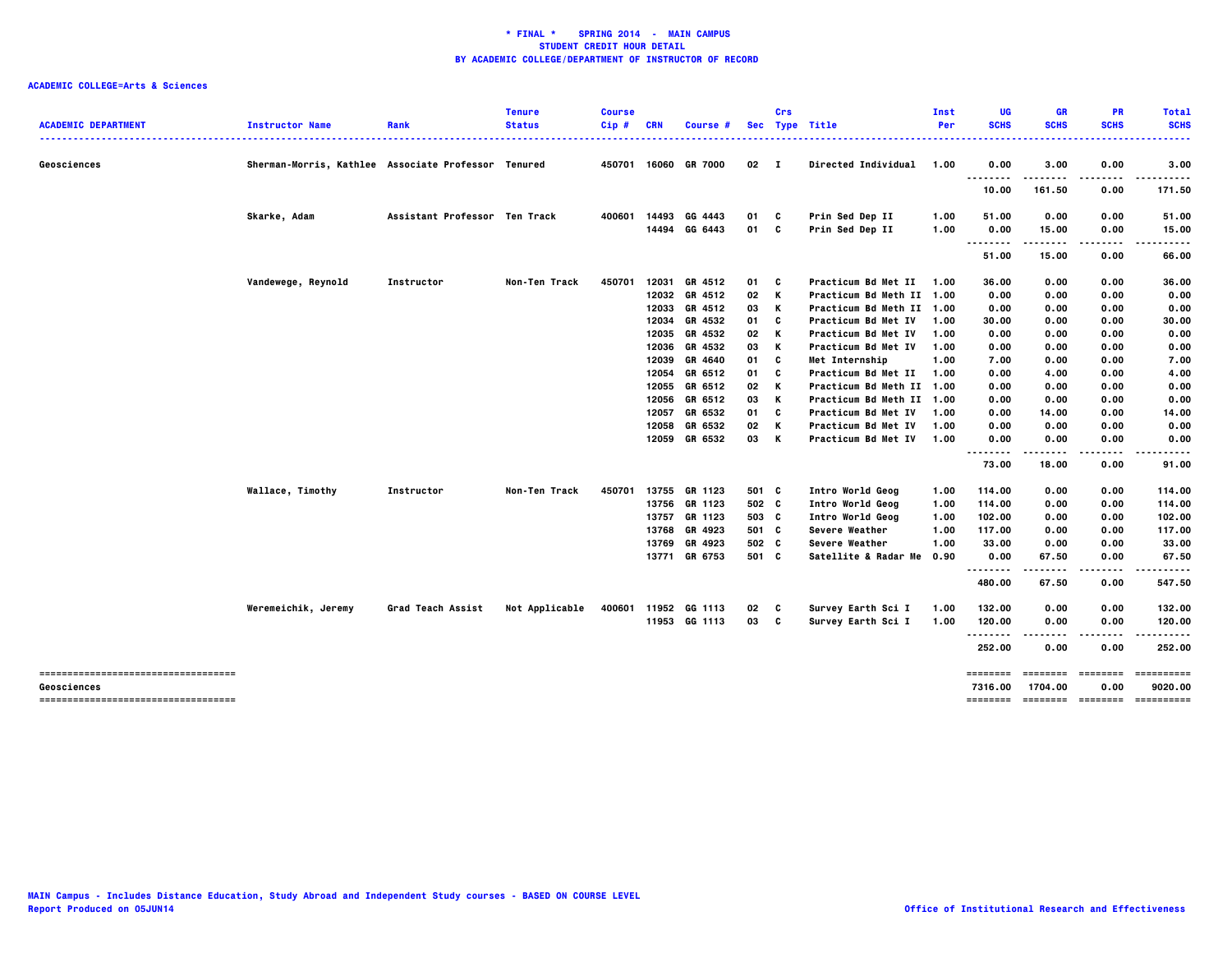| <b>ACADEMIC DEPARTMENT</b> | <b>Instructor Name</b> | Rank                        | <b>Tenure</b><br><b>Status</b> | <b>Course</b><br>Cip# | <b>CRN</b> | Course #             |        | Crs          | Sec Type Title            | Inst<br>Per | UG<br><b>SCHS</b> | <b>GR</b><br><b>SCHS</b> | PR<br><b>SCHS</b> | <b>Total</b><br><b>SCHS</b> |
|----------------------------|------------------------|-----------------------------|--------------------------------|-----------------------|------------|----------------------|--------|--------------|---------------------------|-------------|-------------------|--------------------------|-------------------|-----------------------------|
|                            |                        |                             |                                |                       |            |                      |        |              |                           |             |                   |                          |                   |                             |
| History                    | Adolph, Brittany       | Grad Teach Assist           | Not Applicable                 | 540102 12104          |            | HI 1073              | 17     | C            | Modern U S History        | 0.25        | 20.25             | 0.00                     | 0.00              | 20.25                       |
|                            |                        |                             |                                |                       |            | 12105 HI 1073        | 18     | C            | Modern U S History        | 0.25        | 16.50             | 0.00                     | 0.00              | 16.50                       |
|                            |                        |                             |                                |                       |            | 14477 HI 1073        | 19 C   |              | Modern U S History        | 0.25        | 19.50<br>.        | 0.00                     | 0.00              | 19.50<br>$- - - -$          |
|                            |                        |                             |                                |                       |            |                      |        |              |                           |             | 56.25             | 0.00                     | 0.00              | 56.25                       |
|                            | Anderson, David        | Grad Teach Assist           | Not Applicable                 |                       |            | 450801 12110 HI 1173 | 04 C   |              | Wld Hist After 1500       | 0.25        | 18.00<br>.        | 0.00                     | 0.00              | 18.00                       |
|                            |                        |                             |                                |                       |            |                      |        |              |                           |             | 18.00             | 0.00                     | 0.00              | 18.00                       |
|                            | Barbier, Mary          | Associate Professor Tenured |                                |                       |            | 450801 12139 HI 4683 | 01     | C            | Europe WWI - Hitler       | 1.00        | 87.00             | 0.00                     | 0.00              | 87.00                       |
|                            |                        |                             |                                |                       |            | 12145 HI 6233        | 01     | C            | American Military Hi 1.00 |             | 0.00              | 12.00                    | 0.00              | 12.00                       |
|                            |                        |                             |                                |                       |            | 12155 HI 8823        | 01     | s.           | Sem Us Hi Since 1877 1.00 |             | 0.00              | 21.00                    | 0.00              | 21.00                       |
|                            |                        |                             |                                |                       | 15063      | <b>HI 9000</b>       | 01     | D            | Research / Dissertat 1.00 |             | 0.00              | 41.00                    | 0.00              | 41.00                       |
|                            |                        |                             |                                |                       |            | 540102 12135 HI 4233 | 01     | C            | American Military Hi 1.00 |             | 93.00             | 0.00                     | 0.00              | 93.00                       |
|                            |                        |                             |                                |                       | 15050      | <b>HI 8000</b>       | 01     | D            | Research / Thesis         | 1.00        | 0.00<br>.         | 4.00<br>-----            | 0.00<br>.         | 4.00<br>.                   |
|                            |                        |                             |                                |                       |            |                      |        |              |                           |             | 180.00            | 78.00                    | 0.00              | 258.00                      |
|                            | Bruton, Kathryn        | Lecturer                    | Non-Ten Track                  | 050201                |            | 13792 HI 8783        | 501 C  |              | Issues in Afr Am His 1.00 |             | 0.00              | 15.00                    | 0.00              | 15.00                       |
|                            |                        |                             |                                |                       |            | 540102 13785 HI 1063 | 501 C  |              | Early U S History         | 1.00        | 99.00             | 0.00                     | 0.00              | 99.00                       |
|                            |                        |                             |                                |                       |            | 13786 HI 1073        | 501 C  |              | Modern U S History        | 1.00        | 129.00<br>        | 0.00<br>.                | 0.00<br>.         | 129.00<br>.                 |
|                            |                        |                             |                                |                       |            |                      |        |              |                           |             | 228.00            | 15.00                    | 0.00              | 243.00                      |
|                            | Bullard, Zachary       | Grad Teach Assist           | Not Applicable                 |                       |            | 540102 12097 HI 1073 | 10     | C            | Modern U S History        | 0.25        | 18.00             | 0.00                     | 0.00              | 18.00                       |
|                            |                        |                             |                                |                       |            | 12102 HI 1073        | 15     | $\mathbf{c}$ | Modern U S History        | 0.25        | 18.00<br>.        | 0.00<br>-----            | 0.00<br>.         | 18.00<br>.                  |
|                            |                        |                             |                                |                       |            |                      |        |              |                           |             | 36.00             | 0.00                     | 0.00              | 36.00                       |
|                            | Chesney, Elizabeth     | Grad Teach Assist           | Not Applicable                 | 540102                |            | 12096 HI 1073        | 09     | C            | Modern U S History        | 0.25        | 15.75             | 0.00                     | 0.00              | 15.75                       |
|                            |                        |                             |                                |                       | 12099      | HI 1073              | 12     | C            | Modern U S History        | 0.25        | 11.25             | 0.00                     | 0.00              | 11.25                       |
|                            |                        |                             |                                |                       |            | 12103 HI 1073        | 16     | c            | Modern U S History        | 0.25        | 15.75<br>.        | 0.00                     | 0.00              | 15.75<br>.                  |
|                            |                        |                             |                                |                       |            |                      |        |              |                           |             | 42.75             | 0.00                     | 0.00              | 42.75                       |
|                            | Damms, Richard         | Associate Professor Tenured |                                |                       |            | 050107 14448 HI 3813 | 01     | C            | Modern Latin America 1.00 |             | 81.00             | 0.00                     | 0.00              | 81.00                       |
|                            |                        |                             |                                | 450801                | 15064      | <b>HI 9000</b>       | 02     | D            | Research / Dissertat 1.00 |             | 0.00              | 21.00                    | 0.00              | 21.00                       |
|                            |                        |                             |                                |                       |            | 540101 14462 HI 8963 | 02     | C            | U.S. History since 1 1.00 |             | 0.00              | 24.00                    | 0.00              | 24.00                       |
|                            |                        |                             |                                |                       |            | 540102 15051 HI 8000 | $02$ D |              | Research / Thesis         | 1.00        | 0.00<br>.         | 3.00<br>.                | 0.00<br>.         | 3.00<br>.                   |
|                            |                        |                             |                                |                       |            |                      |        |              |                           |             | 81.00             | 48.00                    | 0.00              | 129.00                      |
|                            | Drake, Nathan          | Grad Teach Assist           | Not Applicable                 |                       |            | 540102 14478 HI 1073 | 20     | C            | Modern U S History        | 0.25        | 19.50             | 0.00                     | 0.00              | 19.50                       |
|                            |                        |                             |                                |                       |            | 14479 HI 1073        | 21     | C            | Modern U S History        | 0.25        | 19.50             | 0.00                     | 0.00              | 19.50                       |
|                            |                        |                             |                                |                       |            | 14482 HI 1073        | 24     | C            | Modern U S History        | 0.25        | 20.25<br>.        | 0.00                     | 0.00<br>.         | 20.25<br>.                  |
|                            |                        |                             |                                |                       |            |                      |        |              |                           |             | 59.25             | 0.00                     | 0.00              | 59.25                       |
|                            | Drane, Lindsay         | Grad Teach Assist           | Not Applicable                 | 540102                |            | 12084 HI 1063        | 16     | C            | Early U S History         | 0.25        | 18.75             | 0.00                     | 0.00              | 18.75                       |
|                            |                        |                             |                                |                       |            | 14476 HI 1063        | 20     | c            | Early U S History         | 0.25        | 18.00             | 0.00                     | 0.00              | 18,00                       |
|                            |                        |                             |                                |                       |            |                      |        |              |                           |             | .<br>36.75        | .<br>0.00                | .<br>0.00         | .<br>36.75                  |
|                            | Forrest, John          | Grad Teach Assist           | Not Applicable                 |                       |            | 540102 12069 HI 1063 | 01     | C            | Early U S History         | 0.25        | 19.50             | 0.00                     | 0.00              | 19.50                       |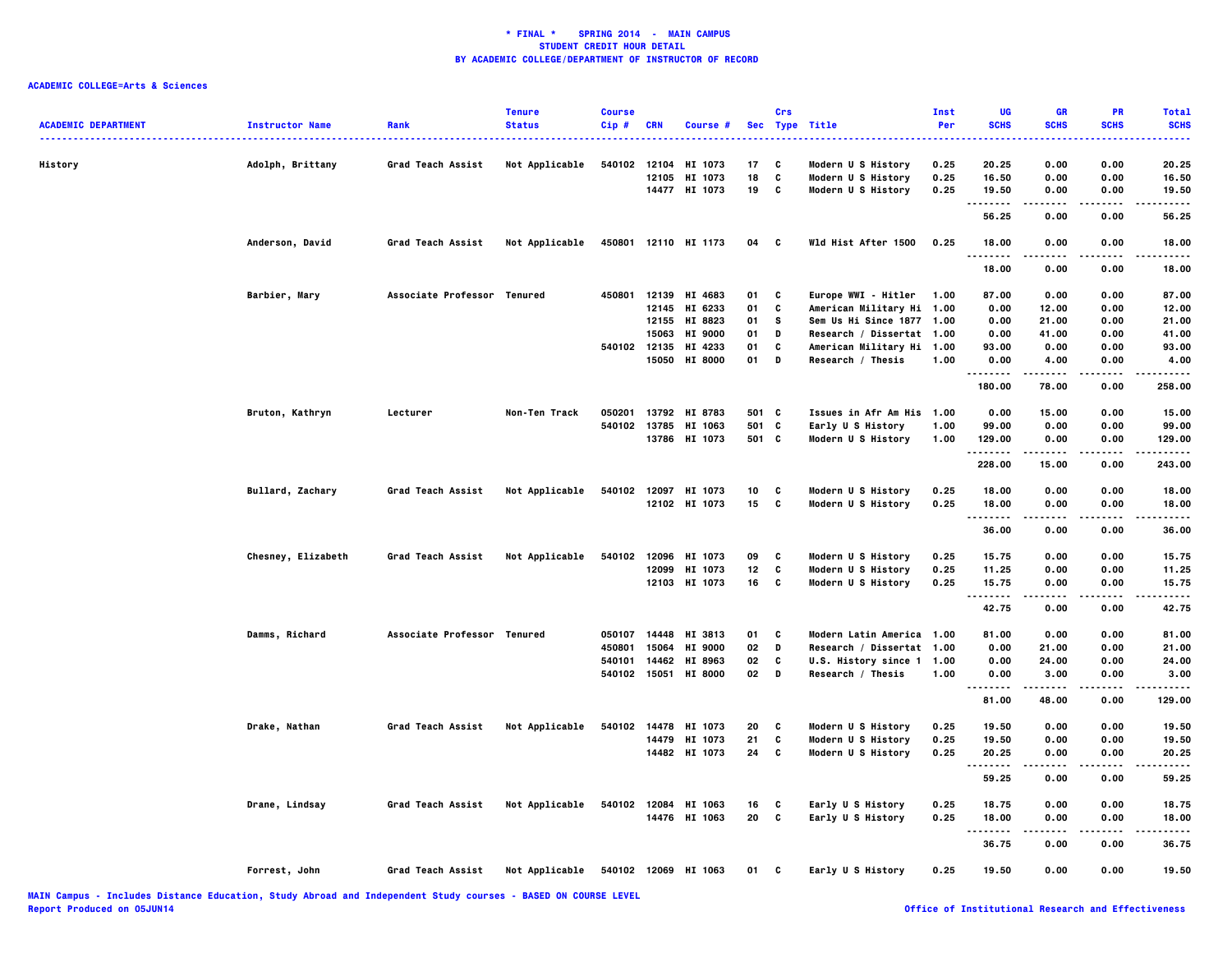| <b>SCHS</b><br><b>SCHS</b><br><b>SCHS</b><br><b>SCHS</b><br><b>ACADEMIC DEPARTMENT</b><br>Sec Type Title<br>Per<br><b>Instructor Name</b><br><b>Status</b><br>Cip#<br>Rank<br>CRN<br>Course #<br>History<br>Grad Teach Assist<br>Not Applicable<br>540102 12070 HI 1063<br>02 C<br>Early U S History<br>0.25<br>19.50<br>0.00<br>0.00<br>19.50<br>Forrest, John<br>.<br>.<br>.<br>.<br>39.00<br>0.00<br>0.00<br>39.00<br>Harmon, David<br>Lecturer<br>Non-Ten Track<br>050207<br>13790<br>HI 4273<br>501<br><b>C</b><br>Women In Am History<br>1.00<br>51.00<br>0.00<br>0.00<br>51.00<br>501 C<br>540102<br>13789<br>HI 4193<br><b>US Environmental His 1.00</b><br>42.00<br>0.00<br>0.00<br>42.00<br>13791 HI 4303<br>501 C<br>The Old South<br>1.00<br>0.00<br>51.00<br>0.00<br>51.00<br>.<br>.<br>.<br>144.00<br>0.00<br>0.00<br>144.00<br>Hauser, Jason<br>Grad Teach Assist<br>Not Applicable<br>540102 12088 HI 1073<br>01<br>C<br>Modern U S History<br>0.75<br>49.50<br>0.00<br>0.00<br>49.50<br>12089<br>HI 1073<br>02<br>C<br>Modern U S History<br>0.75<br>58.50<br>58.50<br>0.00<br>0.00<br>12090 HI 1073<br>03<br>C<br>Modern U S History<br>0.75<br>56.25<br>56.25<br>0.00<br>0.00<br>HI 1073<br>C<br>Modern U S History<br>0.75<br>49.50<br>49.50<br>12091<br>04<br>0.00<br>0.00<br>$\mathbf{c}$<br>0.75<br>58.50<br>0.00<br>12092 HI 1073<br>05<br>Modern U S History<br>0.00<br>58.50<br>C<br>58.50<br>12093<br>HI 1073<br>06<br>Modern U S History<br>0.75<br>58.50<br>0.00<br>0.00<br>12094<br>HI 1073<br>07<br>c<br>0.75<br>54.00<br>0.00<br>0.00<br>54.00<br>Modern U S History<br>12095 HI 1073<br>08<br>C<br>Modern U S History<br>0.75<br>56.25<br>0.00<br>56.25<br>0.00<br><br>.<br>441.00<br>0.00<br>0.00<br>441.00<br>Hay, William<br>Associate Professor Tenured<br>050299<br>14454<br>HI 4723<br>01<br><b>Britain Since 1688</b><br>1.00<br>63.00<br>0.00<br>0.00<br>63.00<br>C<br>450801<br>14458 HI 8853<br>01<br><b>S</b><br>Sem Eur Before 1789<br>1.00<br>0.00<br>18.00<br>0.00<br>18.00<br>c<br>16043 HI 6723<br>01<br>Britain Since 1688<br>1.00<br>0.00<br>3.00<br>0.00<br>3.00<br>$- - -$<br>-----<br>.<br>.<br>63.00<br>21.00<br>0.00<br>84.00<br>Heard, Daaiyah<br>Grad Teach Assist<br>450801<br>12124 HI 3333<br>03<br>C<br>Mississippi History<br>0.25<br>16.50<br>0.00<br>0.00<br>16.50<br>Not Applicable<br>C<br>12125 HI 3333<br>04<br>Mississippi History<br>0.25<br>14.25<br>0.00<br>0.00<br>14.25<br>.<br>-----<br>$- - - -$<br>.<br>30.75<br>0.00<br>0.00<br>30.75<br>Associate Professor Ten Track<br>15066<br><b>HI 9000</b><br>Research / Dissertat 1.00<br>0.00<br>63.00<br>63.00<br>Hersey, Mark<br>450801<br>04<br>D<br>0.00<br>C<br>540101<br>14460<br>HI 8943<br>01<br>U.S. History, 1787-1 1.00<br>0.00<br>27.00<br>0.00<br>27.00<br>14461<br>HI 8953<br>01<br>C<br>U.S. History, 1877-19 1.00<br>0.00<br>24.00<br>0.00<br>24.00<br>540102<br>15053<br><b>HI 8000</b><br>04<br>D<br>Research / Thesis<br>1.00<br>0.00<br>42.00<br>0.00<br>42.00<br>16509 HI 7000<br>$01 \quad I$<br><b>Directed Individual</b><br>1.00<br>0.00<br>0.00<br>3.00<br>3.00<br>$\cdots$<br>.<br>.<br>0.00<br>159.00<br>0.00<br>159.00<br>Hester, Kayla<br>Grad Teach Assist<br>Not Applicable<br>050114 12114 HI 1223<br>03<br>C<br>Modern Western World 0.25<br>15.00<br>0.00<br>0.00<br>15.00<br>14483<br>HI 1223<br>08<br>C<br>Modern Western World 0.25<br>5.25<br>0.00<br>0.00<br>5.25<br>14484 HI 1223<br>07<br>c<br>Modern Western World 0.25<br>13.50<br>13.50<br>0.00<br>0.00<br>.<br>.<br>.<br>-----<br>33.75<br>33.75<br>0.00<br>0.00<br>Grad Teach Assist<br>Not Applicable<br>540102<br>HI 1073<br>Modern U S History<br>0.25<br>16.50<br>0.00<br>16.50<br>Holley, Brady<br>12091<br>04<br>C<br>0.00<br>C<br>12092 HI 1073<br>05<br>Modern U S History<br>0.25<br>19.50<br>0.00<br>0.00<br>19.50<br>C<br>12093 HI 1073<br>06<br>Modern U S History<br>0.25<br>19.50<br>0.00<br>0.00<br>19.50<br>.<br>.<br>.<br>.<br>55.50<br>0.00<br>0.00<br>55.50<br>Hyman, Owen<br>Grad Teach Assist<br>Not Applicable<br>540102<br>12096<br>HI 1073<br>09<br>Modern U S History<br>0.75<br>47.25<br>0.00<br>0.00<br>47.25<br>C<br>C<br>Modern U S History<br>12097<br>HI 1073<br>10<br>0.75<br>54.00<br>0.00<br>0.00<br>54.00<br>12098<br>HI 1073<br>11<br>c<br>0.75<br>22.50<br>0.00<br>0.00<br>Modern U S History<br>22.50 |  | <b>Tenure</b> | <b>Course</b> |  | Crs | <b>Inst</b> | UG | <b>GR</b> | PR | <b>Total</b> |
|--------------------------------------------------------------------------------------------------------------------------------------------------------------------------------------------------------------------------------------------------------------------------------------------------------------------------------------------------------------------------------------------------------------------------------------------------------------------------------------------------------------------------------------------------------------------------------------------------------------------------------------------------------------------------------------------------------------------------------------------------------------------------------------------------------------------------------------------------------------------------------------------------------------------------------------------------------------------------------------------------------------------------------------------------------------------------------------------------------------------------------------------------------------------------------------------------------------------------------------------------------------------------------------------------------------------------------------------------------------------------------------------------------------------------------------------------------------------------------------------------------------------------------------------------------------------------------------------------------------------------------------------------------------------------------------------------------------------------------------------------------------------------------------------------------------------------------------------------------------------------------------------------------------------------------------------------------------------------------------------------------------------------------------------------------------------------------------------------------------------------------------------------------------------------------------------------------------------------------------------------------------------------------------------------------------------------------------------------------------------------------------------------------------------------------------------------------------------------------------------------------------------------------------------------------------------------------------------------------------------------------------------------------------------------------------------------------------------------------------------------------------------------------------------------------------------------------------------------------------------------------------------------------------------------------------------------------------------------------------------------------------------------------------------------------------------------------------------------------------------------------------------------------------------------------------------------------------------------------------------------------------------------------------------------------------------------------------------------------------------------------------------------------------------------------------------------------------------------------------------------------------------------------------------------------------------------------------------------------------------------------------------------------------------------------------------------------------------------------------------------------------------------------------------------------------------------------------------------------------------------------------------------------------------------------------------------------------------------------------------------------------------------------------------------------------------------------------------------------------------------------------------------------------------------------------------------------------------------------------------------------------------------------------------------------------------------------------------------------------------|--|---------------|---------------|--|-----|-------------|----|-----------|----|--------------|
|                                                                                                                                                                                                                                                                                                                                                                                                                                                                                                                                                                                                                                                                                                                                                                                                                                                                                                                                                                                                                                                                                                                                                                                                                                                                                                                                                                                                                                                                                                                                                                                                                                                                                                                                                                                                                                                                                                                                                                                                                                                                                                                                                                                                                                                                                                                                                                                                                                                                                                                                                                                                                                                                                                                                                                                                                                                                                                                                                                                                                                                                                                                                                                                                                                                                                                                                                                                                                                                                                                                                                                                                                                                                                                                                                                                                                                                                                                                                                                                                                                                                                                                                                                                                                                                                                                                                                                    |  |               |               |  |     |             |    |           |    |              |
|                                                                                                                                                                                                                                                                                                                                                                                                                                                                                                                                                                                                                                                                                                                                                                                                                                                                                                                                                                                                                                                                                                                                                                                                                                                                                                                                                                                                                                                                                                                                                                                                                                                                                                                                                                                                                                                                                                                                                                                                                                                                                                                                                                                                                                                                                                                                                                                                                                                                                                                                                                                                                                                                                                                                                                                                                                                                                                                                                                                                                                                                                                                                                                                                                                                                                                                                                                                                                                                                                                                                                                                                                                                                                                                                                                                                                                                                                                                                                                                                                                                                                                                                                                                                                                                                                                                                                                    |  |               |               |  |     |             |    |           |    |              |
|                                                                                                                                                                                                                                                                                                                                                                                                                                                                                                                                                                                                                                                                                                                                                                                                                                                                                                                                                                                                                                                                                                                                                                                                                                                                                                                                                                                                                                                                                                                                                                                                                                                                                                                                                                                                                                                                                                                                                                                                                                                                                                                                                                                                                                                                                                                                                                                                                                                                                                                                                                                                                                                                                                                                                                                                                                                                                                                                                                                                                                                                                                                                                                                                                                                                                                                                                                                                                                                                                                                                                                                                                                                                                                                                                                                                                                                                                                                                                                                                                                                                                                                                                                                                                                                                                                                                                                    |  |               |               |  |     |             |    |           |    |              |
|                                                                                                                                                                                                                                                                                                                                                                                                                                                                                                                                                                                                                                                                                                                                                                                                                                                                                                                                                                                                                                                                                                                                                                                                                                                                                                                                                                                                                                                                                                                                                                                                                                                                                                                                                                                                                                                                                                                                                                                                                                                                                                                                                                                                                                                                                                                                                                                                                                                                                                                                                                                                                                                                                                                                                                                                                                                                                                                                                                                                                                                                                                                                                                                                                                                                                                                                                                                                                                                                                                                                                                                                                                                                                                                                                                                                                                                                                                                                                                                                                                                                                                                                                                                                                                                                                                                                                                    |  |               |               |  |     |             |    |           |    |              |
|                                                                                                                                                                                                                                                                                                                                                                                                                                                                                                                                                                                                                                                                                                                                                                                                                                                                                                                                                                                                                                                                                                                                                                                                                                                                                                                                                                                                                                                                                                                                                                                                                                                                                                                                                                                                                                                                                                                                                                                                                                                                                                                                                                                                                                                                                                                                                                                                                                                                                                                                                                                                                                                                                                                                                                                                                                                                                                                                                                                                                                                                                                                                                                                                                                                                                                                                                                                                                                                                                                                                                                                                                                                                                                                                                                                                                                                                                                                                                                                                                                                                                                                                                                                                                                                                                                                                                                    |  |               |               |  |     |             |    |           |    |              |
|                                                                                                                                                                                                                                                                                                                                                                                                                                                                                                                                                                                                                                                                                                                                                                                                                                                                                                                                                                                                                                                                                                                                                                                                                                                                                                                                                                                                                                                                                                                                                                                                                                                                                                                                                                                                                                                                                                                                                                                                                                                                                                                                                                                                                                                                                                                                                                                                                                                                                                                                                                                                                                                                                                                                                                                                                                                                                                                                                                                                                                                                                                                                                                                                                                                                                                                                                                                                                                                                                                                                                                                                                                                                                                                                                                                                                                                                                                                                                                                                                                                                                                                                                                                                                                                                                                                                                                    |  |               |               |  |     |             |    |           |    |              |
|                                                                                                                                                                                                                                                                                                                                                                                                                                                                                                                                                                                                                                                                                                                                                                                                                                                                                                                                                                                                                                                                                                                                                                                                                                                                                                                                                                                                                                                                                                                                                                                                                                                                                                                                                                                                                                                                                                                                                                                                                                                                                                                                                                                                                                                                                                                                                                                                                                                                                                                                                                                                                                                                                                                                                                                                                                                                                                                                                                                                                                                                                                                                                                                                                                                                                                                                                                                                                                                                                                                                                                                                                                                                                                                                                                                                                                                                                                                                                                                                                                                                                                                                                                                                                                                                                                                                                                    |  |               |               |  |     |             |    |           |    |              |
|                                                                                                                                                                                                                                                                                                                                                                                                                                                                                                                                                                                                                                                                                                                                                                                                                                                                                                                                                                                                                                                                                                                                                                                                                                                                                                                                                                                                                                                                                                                                                                                                                                                                                                                                                                                                                                                                                                                                                                                                                                                                                                                                                                                                                                                                                                                                                                                                                                                                                                                                                                                                                                                                                                                                                                                                                                                                                                                                                                                                                                                                                                                                                                                                                                                                                                                                                                                                                                                                                                                                                                                                                                                                                                                                                                                                                                                                                                                                                                                                                                                                                                                                                                                                                                                                                                                                                                    |  |               |               |  |     |             |    |           |    |              |
|                                                                                                                                                                                                                                                                                                                                                                                                                                                                                                                                                                                                                                                                                                                                                                                                                                                                                                                                                                                                                                                                                                                                                                                                                                                                                                                                                                                                                                                                                                                                                                                                                                                                                                                                                                                                                                                                                                                                                                                                                                                                                                                                                                                                                                                                                                                                                                                                                                                                                                                                                                                                                                                                                                                                                                                                                                                                                                                                                                                                                                                                                                                                                                                                                                                                                                                                                                                                                                                                                                                                                                                                                                                                                                                                                                                                                                                                                                                                                                                                                                                                                                                                                                                                                                                                                                                                                                    |  |               |               |  |     |             |    |           |    |              |
|                                                                                                                                                                                                                                                                                                                                                                                                                                                                                                                                                                                                                                                                                                                                                                                                                                                                                                                                                                                                                                                                                                                                                                                                                                                                                                                                                                                                                                                                                                                                                                                                                                                                                                                                                                                                                                                                                                                                                                                                                                                                                                                                                                                                                                                                                                                                                                                                                                                                                                                                                                                                                                                                                                                                                                                                                                                                                                                                                                                                                                                                                                                                                                                                                                                                                                                                                                                                                                                                                                                                                                                                                                                                                                                                                                                                                                                                                                                                                                                                                                                                                                                                                                                                                                                                                                                                                                    |  |               |               |  |     |             |    |           |    |              |
|                                                                                                                                                                                                                                                                                                                                                                                                                                                                                                                                                                                                                                                                                                                                                                                                                                                                                                                                                                                                                                                                                                                                                                                                                                                                                                                                                                                                                                                                                                                                                                                                                                                                                                                                                                                                                                                                                                                                                                                                                                                                                                                                                                                                                                                                                                                                                                                                                                                                                                                                                                                                                                                                                                                                                                                                                                                                                                                                                                                                                                                                                                                                                                                                                                                                                                                                                                                                                                                                                                                                                                                                                                                                                                                                                                                                                                                                                                                                                                                                                                                                                                                                                                                                                                                                                                                                                                    |  |               |               |  |     |             |    |           |    |              |
|                                                                                                                                                                                                                                                                                                                                                                                                                                                                                                                                                                                                                                                                                                                                                                                                                                                                                                                                                                                                                                                                                                                                                                                                                                                                                                                                                                                                                                                                                                                                                                                                                                                                                                                                                                                                                                                                                                                                                                                                                                                                                                                                                                                                                                                                                                                                                                                                                                                                                                                                                                                                                                                                                                                                                                                                                                                                                                                                                                                                                                                                                                                                                                                                                                                                                                                                                                                                                                                                                                                                                                                                                                                                                                                                                                                                                                                                                                                                                                                                                                                                                                                                                                                                                                                                                                                                                                    |  |               |               |  |     |             |    |           |    |              |
|                                                                                                                                                                                                                                                                                                                                                                                                                                                                                                                                                                                                                                                                                                                                                                                                                                                                                                                                                                                                                                                                                                                                                                                                                                                                                                                                                                                                                                                                                                                                                                                                                                                                                                                                                                                                                                                                                                                                                                                                                                                                                                                                                                                                                                                                                                                                                                                                                                                                                                                                                                                                                                                                                                                                                                                                                                                                                                                                                                                                                                                                                                                                                                                                                                                                                                                                                                                                                                                                                                                                                                                                                                                                                                                                                                                                                                                                                                                                                                                                                                                                                                                                                                                                                                                                                                                                                                    |  |               |               |  |     |             |    |           |    |              |
|                                                                                                                                                                                                                                                                                                                                                                                                                                                                                                                                                                                                                                                                                                                                                                                                                                                                                                                                                                                                                                                                                                                                                                                                                                                                                                                                                                                                                                                                                                                                                                                                                                                                                                                                                                                                                                                                                                                                                                                                                                                                                                                                                                                                                                                                                                                                                                                                                                                                                                                                                                                                                                                                                                                                                                                                                                                                                                                                                                                                                                                                                                                                                                                                                                                                                                                                                                                                                                                                                                                                                                                                                                                                                                                                                                                                                                                                                                                                                                                                                                                                                                                                                                                                                                                                                                                                                                    |  |               |               |  |     |             |    |           |    |              |
|                                                                                                                                                                                                                                                                                                                                                                                                                                                                                                                                                                                                                                                                                                                                                                                                                                                                                                                                                                                                                                                                                                                                                                                                                                                                                                                                                                                                                                                                                                                                                                                                                                                                                                                                                                                                                                                                                                                                                                                                                                                                                                                                                                                                                                                                                                                                                                                                                                                                                                                                                                                                                                                                                                                                                                                                                                                                                                                                                                                                                                                                                                                                                                                                                                                                                                                                                                                                                                                                                                                                                                                                                                                                                                                                                                                                                                                                                                                                                                                                                                                                                                                                                                                                                                                                                                                                                                    |  |               |               |  |     |             |    |           |    |              |
|                                                                                                                                                                                                                                                                                                                                                                                                                                                                                                                                                                                                                                                                                                                                                                                                                                                                                                                                                                                                                                                                                                                                                                                                                                                                                                                                                                                                                                                                                                                                                                                                                                                                                                                                                                                                                                                                                                                                                                                                                                                                                                                                                                                                                                                                                                                                                                                                                                                                                                                                                                                                                                                                                                                                                                                                                                                                                                                                                                                                                                                                                                                                                                                                                                                                                                                                                                                                                                                                                                                                                                                                                                                                                                                                                                                                                                                                                                                                                                                                                                                                                                                                                                                                                                                                                                                                                                    |  |               |               |  |     |             |    |           |    |              |
|                                                                                                                                                                                                                                                                                                                                                                                                                                                                                                                                                                                                                                                                                                                                                                                                                                                                                                                                                                                                                                                                                                                                                                                                                                                                                                                                                                                                                                                                                                                                                                                                                                                                                                                                                                                                                                                                                                                                                                                                                                                                                                                                                                                                                                                                                                                                                                                                                                                                                                                                                                                                                                                                                                                                                                                                                                                                                                                                                                                                                                                                                                                                                                                                                                                                                                                                                                                                                                                                                                                                                                                                                                                                                                                                                                                                                                                                                                                                                                                                                                                                                                                                                                                                                                                                                                                                                                    |  |               |               |  |     |             |    |           |    |              |
|                                                                                                                                                                                                                                                                                                                                                                                                                                                                                                                                                                                                                                                                                                                                                                                                                                                                                                                                                                                                                                                                                                                                                                                                                                                                                                                                                                                                                                                                                                                                                                                                                                                                                                                                                                                                                                                                                                                                                                                                                                                                                                                                                                                                                                                                                                                                                                                                                                                                                                                                                                                                                                                                                                                                                                                                                                                                                                                                                                                                                                                                                                                                                                                                                                                                                                                                                                                                                                                                                                                                                                                                                                                                                                                                                                                                                                                                                                                                                                                                                                                                                                                                                                                                                                                                                                                                                                    |  |               |               |  |     |             |    |           |    |              |
|                                                                                                                                                                                                                                                                                                                                                                                                                                                                                                                                                                                                                                                                                                                                                                                                                                                                                                                                                                                                                                                                                                                                                                                                                                                                                                                                                                                                                                                                                                                                                                                                                                                                                                                                                                                                                                                                                                                                                                                                                                                                                                                                                                                                                                                                                                                                                                                                                                                                                                                                                                                                                                                                                                                                                                                                                                                                                                                                                                                                                                                                                                                                                                                                                                                                                                                                                                                                                                                                                                                                                                                                                                                                                                                                                                                                                                                                                                                                                                                                                                                                                                                                                                                                                                                                                                                                                                    |  |               |               |  |     |             |    |           |    |              |
|                                                                                                                                                                                                                                                                                                                                                                                                                                                                                                                                                                                                                                                                                                                                                                                                                                                                                                                                                                                                                                                                                                                                                                                                                                                                                                                                                                                                                                                                                                                                                                                                                                                                                                                                                                                                                                                                                                                                                                                                                                                                                                                                                                                                                                                                                                                                                                                                                                                                                                                                                                                                                                                                                                                                                                                                                                                                                                                                                                                                                                                                                                                                                                                                                                                                                                                                                                                                                                                                                                                                                                                                                                                                                                                                                                                                                                                                                                                                                                                                                                                                                                                                                                                                                                                                                                                                                                    |  |               |               |  |     |             |    |           |    |              |
|                                                                                                                                                                                                                                                                                                                                                                                                                                                                                                                                                                                                                                                                                                                                                                                                                                                                                                                                                                                                                                                                                                                                                                                                                                                                                                                                                                                                                                                                                                                                                                                                                                                                                                                                                                                                                                                                                                                                                                                                                                                                                                                                                                                                                                                                                                                                                                                                                                                                                                                                                                                                                                                                                                                                                                                                                                                                                                                                                                                                                                                                                                                                                                                                                                                                                                                                                                                                                                                                                                                                                                                                                                                                                                                                                                                                                                                                                                                                                                                                                                                                                                                                                                                                                                                                                                                                                                    |  |               |               |  |     |             |    |           |    |              |
|                                                                                                                                                                                                                                                                                                                                                                                                                                                                                                                                                                                                                                                                                                                                                                                                                                                                                                                                                                                                                                                                                                                                                                                                                                                                                                                                                                                                                                                                                                                                                                                                                                                                                                                                                                                                                                                                                                                                                                                                                                                                                                                                                                                                                                                                                                                                                                                                                                                                                                                                                                                                                                                                                                                                                                                                                                                                                                                                                                                                                                                                                                                                                                                                                                                                                                                                                                                                                                                                                                                                                                                                                                                                                                                                                                                                                                                                                                                                                                                                                                                                                                                                                                                                                                                                                                                                                                    |  |               |               |  |     |             |    |           |    |              |
|                                                                                                                                                                                                                                                                                                                                                                                                                                                                                                                                                                                                                                                                                                                                                                                                                                                                                                                                                                                                                                                                                                                                                                                                                                                                                                                                                                                                                                                                                                                                                                                                                                                                                                                                                                                                                                                                                                                                                                                                                                                                                                                                                                                                                                                                                                                                                                                                                                                                                                                                                                                                                                                                                                                                                                                                                                                                                                                                                                                                                                                                                                                                                                                                                                                                                                                                                                                                                                                                                                                                                                                                                                                                                                                                                                                                                                                                                                                                                                                                                                                                                                                                                                                                                                                                                                                                                                    |  |               |               |  |     |             |    |           |    |              |
|                                                                                                                                                                                                                                                                                                                                                                                                                                                                                                                                                                                                                                                                                                                                                                                                                                                                                                                                                                                                                                                                                                                                                                                                                                                                                                                                                                                                                                                                                                                                                                                                                                                                                                                                                                                                                                                                                                                                                                                                                                                                                                                                                                                                                                                                                                                                                                                                                                                                                                                                                                                                                                                                                                                                                                                                                                                                                                                                                                                                                                                                                                                                                                                                                                                                                                                                                                                                                                                                                                                                                                                                                                                                                                                                                                                                                                                                                                                                                                                                                                                                                                                                                                                                                                                                                                                                                                    |  |               |               |  |     |             |    |           |    |              |
|                                                                                                                                                                                                                                                                                                                                                                                                                                                                                                                                                                                                                                                                                                                                                                                                                                                                                                                                                                                                                                                                                                                                                                                                                                                                                                                                                                                                                                                                                                                                                                                                                                                                                                                                                                                                                                                                                                                                                                                                                                                                                                                                                                                                                                                                                                                                                                                                                                                                                                                                                                                                                                                                                                                                                                                                                                                                                                                                                                                                                                                                                                                                                                                                                                                                                                                                                                                                                                                                                                                                                                                                                                                                                                                                                                                                                                                                                                                                                                                                                                                                                                                                                                                                                                                                                                                                                                    |  |               |               |  |     |             |    |           |    |              |
|                                                                                                                                                                                                                                                                                                                                                                                                                                                                                                                                                                                                                                                                                                                                                                                                                                                                                                                                                                                                                                                                                                                                                                                                                                                                                                                                                                                                                                                                                                                                                                                                                                                                                                                                                                                                                                                                                                                                                                                                                                                                                                                                                                                                                                                                                                                                                                                                                                                                                                                                                                                                                                                                                                                                                                                                                                                                                                                                                                                                                                                                                                                                                                                                                                                                                                                                                                                                                                                                                                                                                                                                                                                                                                                                                                                                                                                                                                                                                                                                                                                                                                                                                                                                                                                                                                                                                                    |  |               |               |  |     |             |    |           |    |              |
|                                                                                                                                                                                                                                                                                                                                                                                                                                                                                                                                                                                                                                                                                                                                                                                                                                                                                                                                                                                                                                                                                                                                                                                                                                                                                                                                                                                                                                                                                                                                                                                                                                                                                                                                                                                                                                                                                                                                                                                                                                                                                                                                                                                                                                                                                                                                                                                                                                                                                                                                                                                                                                                                                                                                                                                                                                                                                                                                                                                                                                                                                                                                                                                                                                                                                                                                                                                                                                                                                                                                                                                                                                                                                                                                                                                                                                                                                                                                                                                                                                                                                                                                                                                                                                                                                                                                                                    |  |               |               |  |     |             |    |           |    |              |
|                                                                                                                                                                                                                                                                                                                                                                                                                                                                                                                                                                                                                                                                                                                                                                                                                                                                                                                                                                                                                                                                                                                                                                                                                                                                                                                                                                                                                                                                                                                                                                                                                                                                                                                                                                                                                                                                                                                                                                                                                                                                                                                                                                                                                                                                                                                                                                                                                                                                                                                                                                                                                                                                                                                                                                                                                                                                                                                                                                                                                                                                                                                                                                                                                                                                                                                                                                                                                                                                                                                                                                                                                                                                                                                                                                                                                                                                                                                                                                                                                                                                                                                                                                                                                                                                                                                                                                    |  |               |               |  |     |             |    |           |    |              |
|                                                                                                                                                                                                                                                                                                                                                                                                                                                                                                                                                                                                                                                                                                                                                                                                                                                                                                                                                                                                                                                                                                                                                                                                                                                                                                                                                                                                                                                                                                                                                                                                                                                                                                                                                                                                                                                                                                                                                                                                                                                                                                                                                                                                                                                                                                                                                                                                                                                                                                                                                                                                                                                                                                                                                                                                                                                                                                                                                                                                                                                                                                                                                                                                                                                                                                                                                                                                                                                                                                                                                                                                                                                                                                                                                                                                                                                                                                                                                                                                                                                                                                                                                                                                                                                                                                                                                                    |  |               |               |  |     |             |    |           |    |              |
|                                                                                                                                                                                                                                                                                                                                                                                                                                                                                                                                                                                                                                                                                                                                                                                                                                                                                                                                                                                                                                                                                                                                                                                                                                                                                                                                                                                                                                                                                                                                                                                                                                                                                                                                                                                                                                                                                                                                                                                                                                                                                                                                                                                                                                                                                                                                                                                                                                                                                                                                                                                                                                                                                                                                                                                                                                                                                                                                                                                                                                                                                                                                                                                                                                                                                                                                                                                                                                                                                                                                                                                                                                                                                                                                                                                                                                                                                                                                                                                                                                                                                                                                                                                                                                                                                                                                                                    |  |               |               |  |     |             |    |           |    |              |
|                                                                                                                                                                                                                                                                                                                                                                                                                                                                                                                                                                                                                                                                                                                                                                                                                                                                                                                                                                                                                                                                                                                                                                                                                                                                                                                                                                                                                                                                                                                                                                                                                                                                                                                                                                                                                                                                                                                                                                                                                                                                                                                                                                                                                                                                                                                                                                                                                                                                                                                                                                                                                                                                                                                                                                                                                                                                                                                                                                                                                                                                                                                                                                                                                                                                                                                                                                                                                                                                                                                                                                                                                                                                                                                                                                                                                                                                                                                                                                                                                                                                                                                                                                                                                                                                                                                                                                    |  |               |               |  |     |             |    |           |    |              |
|                                                                                                                                                                                                                                                                                                                                                                                                                                                                                                                                                                                                                                                                                                                                                                                                                                                                                                                                                                                                                                                                                                                                                                                                                                                                                                                                                                                                                                                                                                                                                                                                                                                                                                                                                                                                                                                                                                                                                                                                                                                                                                                                                                                                                                                                                                                                                                                                                                                                                                                                                                                                                                                                                                                                                                                                                                                                                                                                                                                                                                                                                                                                                                                                                                                                                                                                                                                                                                                                                                                                                                                                                                                                                                                                                                                                                                                                                                                                                                                                                                                                                                                                                                                                                                                                                                                                                                    |  |               |               |  |     |             |    |           |    |              |
|                                                                                                                                                                                                                                                                                                                                                                                                                                                                                                                                                                                                                                                                                                                                                                                                                                                                                                                                                                                                                                                                                                                                                                                                                                                                                                                                                                                                                                                                                                                                                                                                                                                                                                                                                                                                                                                                                                                                                                                                                                                                                                                                                                                                                                                                                                                                                                                                                                                                                                                                                                                                                                                                                                                                                                                                                                                                                                                                                                                                                                                                                                                                                                                                                                                                                                                                                                                                                                                                                                                                                                                                                                                                                                                                                                                                                                                                                                                                                                                                                                                                                                                                                                                                                                                                                                                                                                    |  |               |               |  |     |             |    |           |    |              |
|                                                                                                                                                                                                                                                                                                                                                                                                                                                                                                                                                                                                                                                                                                                                                                                                                                                                                                                                                                                                                                                                                                                                                                                                                                                                                                                                                                                                                                                                                                                                                                                                                                                                                                                                                                                                                                                                                                                                                                                                                                                                                                                                                                                                                                                                                                                                                                                                                                                                                                                                                                                                                                                                                                                                                                                                                                                                                                                                                                                                                                                                                                                                                                                                                                                                                                                                                                                                                                                                                                                                                                                                                                                                                                                                                                                                                                                                                                                                                                                                                                                                                                                                                                                                                                                                                                                                                                    |  |               |               |  |     |             |    |           |    |              |
|                                                                                                                                                                                                                                                                                                                                                                                                                                                                                                                                                                                                                                                                                                                                                                                                                                                                                                                                                                                                                                                                                                                                                                                                                                                                                                                                                                                                                                                                                                                                                                                                                                                                                                                                                                                                                                                                                                                                                                                                                                                                                                                                                                                                                                                                                                                                                                                                                                                                                                                                                                                                                                                                                                                                                                                                                                                                                                                                                                                                                                                                                                                                                                                                                                                                                                                                                                                                                                                                                                                                                                                                                                                                                                                                                                                                                                                                                                                                                                                                                                                                                                                                                                                                                                                                                                                                                                    |  |               |               |  |     |             |    |           |    |              |
|                                                                                                                                                                                                                                                                                                                                                                                                                                                                                                                                                                                                                                                                                                                                                                                                                                                                                                                                                                                                                                                                                                                                                                                                                                                                                                                                                                                                                                                                                                                                                                                                                                                                                                                                                                                                                                                                                                                                                                                                                                                                                                                                                                                                                                                                                                                                                                                                                                                                                                                                                                                                                                                                                                                                                                                                                                                                                                                                                                                                                                                                                                                                                                                                                                                                                                                                                                                                                                                                                                                                                                                                                                                                                                                                                                                                                                                                                                                                                                                                                                                                                                                                                                                                                                                                                                                                                                    |  |               |               |  |     |             |    |           |    |              |
|                                                                                                                                                                                                                                                                                                                                                                                                                                                                                                                                                                                                                                                                                                                                                                                                                                                                                                                                                                                                                                                                                                                                                                                                                                                                                                                                                                                                                                                                                                                                                                                                                                                                                                                                                                                                                                                                                                                                                                                                                                                                                                                                                                                                                                                                                                                                                                                                                                                                                                                                                                                                                                                                                                                                                                                                                                                                                                                                                                                                                                                                                                                                                                                                                                                                                                                                                                                                                                                                                                                                                                                                                                                                                                                                                                                                                                                                                                                                                                                                                                                                                                                                                                                                                                                                                                                                                                    |  |               |               |  |     |             |    |           |    |              |
|                                                                                                                                                                                                                                                                                                                                                                                                                                                                                                                                                                                                                                                                                                                                                                                                                                                                                                                                                                                                                                                                                                                                                                                                                                                                                                                                                                                                                                                                                                                                                                                                                                                                                                                                                                                                                                                                                                                                                                                                                                                                                                                                                                                                                                                                                                                                                                                                                                                                                                                                                                                                                                                                                                                                                                                                                                                                                                                                                                                                                                                                                                                                                                                                                                                                                                                                                                                                                                                                                                                                                                                                                                                                                                                                                                                                                                                                                                                                                                                                                                                                                                                                                                                                                                                                                                                                                                    |  |               |               |  |     |             |    |           |    |              |
|                                                                                                                                                                                                                                                                                                                                                                                                                                                                                                                                                                                                                                                                                                                                                                                                                                                                                                                                                                                                                                                                                                                                                                                                                                                                                                                                                                                                                                                                                                                                                                                                                                                                                                                                                                                                                                                                                                                                                                                                                                                                                                                                                                                                                                                                                                                                                                                                                                                                                                                                                                                                                                                                                                                                                                                                                                                                                                                                                                                                                                                                                                                                                                                                                                                                                                                                                                                                                                                                                                                                                                                                                                                                                                                                                                                                                                                                                                                                                                                                                                                                                                                                                                                                                                                                                                                                                                    |  |               |               |  |     |             |    |           |    |              |
|                                                                                                                                                                                                                                                                                                                                                                                                                                                                                                                                                                                                                                                                                                                                                                                                                                                                                                                                                                                                                                                                                                                                                                                                                                                                                                                                                                                                                                                                                                                                                                                                                                                                                                                                                                                                                                                                                                                                                                                                                                                                                                                                                                                                                                                                                                                                                                                                                                                                                                                                                                                                                                                                                                                                                                                                                                                                                                                                                                                                                                                                                                                                                                                                                                                                                                                                                                                                                                                                                                                                                                                                                                                                                                                                                                                                                                                                                                                                                                                                                                                                                                                                                                                                                                                                                                                                                                    |  |               |               |  |     |             |    |           |    |              |
|                                                                                                                                                                                                                                                                                                                                                                                                                                                                                                                                                                                                                                                                                                                                                                                                                                                                                                                                                                                                                                                                                                                                                                                                                                                                                                                                                                                                                                                                                                                                                                                                                                                                                                                                                                                                                                                                                                                                                                                                                                                                                                                                                                                                                                                                                                                                                                                                                                                                                                                                                                                                                                                                                                                                                                                                                                                                                                                                                                                                                                                                                                                                                                                                                                                                                                                                                                                                                                                                                                                                                                                                                                                                                                                                                                                                                                                                                                                                                                                                                                                                                                                                                                                                                                                                                                                                                                    |  |               |               |  |     |             |    |           |    |              |
|                                                                                                                                                                                                                                                                                                                                                                                                                                                                                                                                                                                                                                                                                                                                                                                                                                                                                                                                                                                                                                                                                                                                                                                                                                                                                                                                                                                                                                                                                                                                                                                                                                                                                                                                                                                                                                                                                                                                                                                                                                                                                                                                                                                                                                                                                                                                                                                                                                                                                                                                                                                                                                                                                                                                                                                                                                                                                                                                                                                                                                                                                                                                                                                                                                                                                                                                                                                                                                                                                                                                                                                                                                                                                                                                                                                                                                                                                                                                                                                                                                                                                                                                                                                                                                                                                                                                                                    |  |               |               |  |     |             |    |           |    |              |
|                                                                                                                                                                                                                                                                                                                                                                                                                                                                                                                                                                                                                                                                                                                                                                                                                                                                                                                                                                                                                                                                                                                                                                                                                                                                                                                                                                                                                                                                                                                                                                                                                                                                                                                                                                                                                                                                                                                                                                                                                                                                                                                                                                                                                                                                                                                                                                                                                                                                                                                                                                                                                                                                                                                                                                                                                                                                                                                                                                                                                                                                                                                                                                                                                                                                                                                                                                                                                                                                                                                                                                                                                                                                                                                                                                                                                                                                                                                                                                                                                                                                                                                                                                                                                                                                                                                                                                    |  |               |               |  |     |             |    |           |    |              |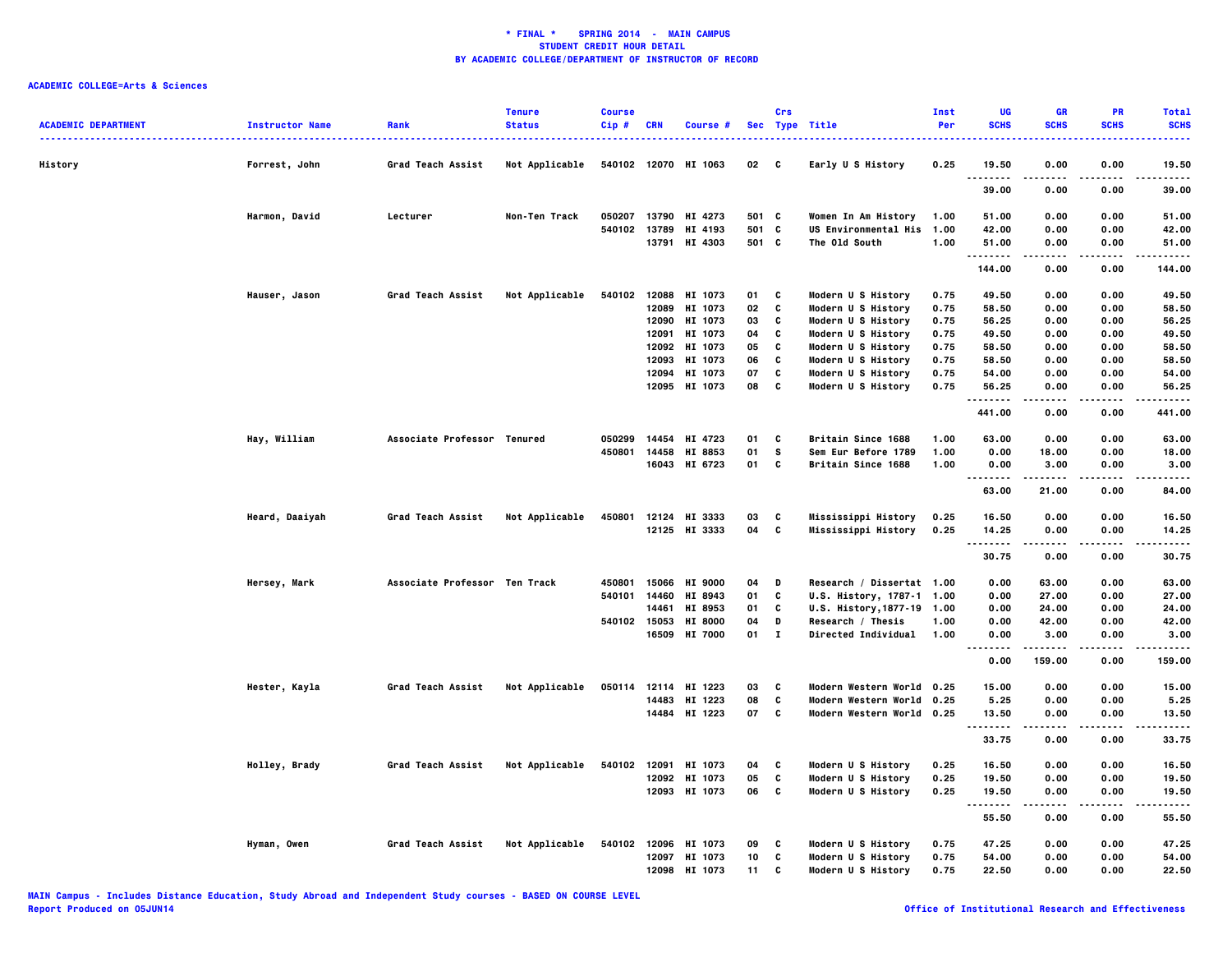| <b>ACADEMIC DEPARTMENT</b> | <b>Instructor Name</b> | Rank                          | <b>Tenure</b><br><b>Status</b> | <b>Course</b><br>$Cip$ #     | <b>CRN</b> | Course #             |          | Crs           | Sec Type Title                                 | Inst<br>Per | UG<br><b>SCHS</b> | <b>GR</b><br><b>SCHS</b> | <b>PR</b><br><b>SCHS</b> | <b>Total</b><br><b>SCHS</b><br>$\frac{1}{2} \left( \frac{1}{2} \right) \left( \frac{1}{2} \right) \left( \frac{1}{2} \right) \left( \frac{1}{2} \right)$ |
|----------------------------|------------------------|-------------------------------|--------------------------------|------------------------------|------------|----------------------|----------|---------------|------------------------------------------------|-------------|-------------------|--------------------------|--------------------------|----------------------------------------------------------------------------------------------------------------------------------------------------------|
| History                    | Hyman, Owen            | Grad Teach Assist             | Not Applicable                 |                              |            | 540102 12099 HI 1073 | 12       | C             | Modern U S History                             | 0.75        | 33.75             | 0.00                     | 0.00                     | 33.75                                                                                                                                                    |
|                            |                        |                               |                                |                              | 12100      | HI 1073              | 13       | C             | Modern U S History                             | 0.75        | 56.25             | 0.00                     | 0.00                     | 56.25                                                                                                                                                    |
|                            |                        |                               |                                |                              | 12101      | HI 1073              | 14       | C             | Modern U S History                             | 0.75        | 54.00             | 0.00                     | 0.00                     | 54.00                                                                                                                                                    |
|                            |                        |                               |                                |                              |            | 12102 HI 1073        | 15       | C             | Modern U S History                             | 0.75        | 54.00             | 0.00                     | 0.00                     | 54.00                                                                                                                                                    |
|                            |                        |                               |                                |                              |            | 12103 HI 1073        | 16       | C             | Modern U S History                             | 0.75        | 47.25<br>         | 0.00<br>-----            | 0.00                     | 47.25<br>.                                                                                                                                               |
|                            |                        |                               |                                |                              |            |                      |          |               |                                                |             | 369.00            | 0.00                     | 0.00                     | 369.00                                                                                                                                                   |
|                            | Kraszewski, Gracjan    | Grad Teach Assist             | Not Applicable                 | 450801                       |            | 12107 HI 1173        | 01       | C             | Wld Hist After 1500                            | 0.75        | 51.75             | 0.00                     | 0.00                     | 51.75                                                                                                                                                    |
|                            |                        |                               |                                |                              |            | 12108 HI 1173        | 02       | C             | Wld Hist After 1500                            | 0.75        | 33.75             | 0.00                     | 0.00                     | 33.75                                                                                                                                                    |
|                            |                        |                               |                                |                              |            | 12110 HI 1173        | 04       | C             | Wld Hist After 1500                            | 0.75        | 54.00<br>         | 0.00                     | 0.00                     | 54.00                                                                                                                                                    |
|                            |                        |                               |                                |                              |            |                      |          |               |                                                |             | 139.50            | 0.00                     | 0.00                     | 139.50                                                                                                                                                   |
|                            | Lavine, Matthew        | Assistant Professor Ten Track |                                | 450801                       | 15067      | <b>HI 9000</b>       | 05       | D             | Research / Dissertat 1.00                      |             | 0.00              | 13.00                    | 0.00                     | 13.00                                                                                                                                                    |
|                            |                        |                               |                                | 540101                       | 14485      | HI 3133              | 01       | C             | History U.S. Pop Cul 0.75                      |             | 47.25             | 0.00                     | 0.00                     | 47.25                                                                                                                                                    |
|                            |                        |                               |                                |                              |            | 14486 HI 3133        | 02       | C             | History U.S. Pop Cul 0.75                      |             | 49.50             | 0.00                     | 0.00                     | 49.50                                                                                                                                                    |
|                            |                        |                               |                                |                              | 14487      | HI 3133              | 03       | C             | History U.S. Pop Cul 0.75                      |             | 33.75             | 0.00                     | 0.00                     | 33.75                                                                                                                                                    |
|                            |                        |                               |                                |                              | 14488      | HI 3133              | 04       | C             | History U.S. Pop Cul 0.75                      |             | 51.75             | 0.00                     | 0.00                     | 51.75                                                                                                                                                    |
|                            |                        |                               |                                |                              |            | 540104 14463 HI 4553 | 01       | C             | Sci & Tech to Newton 1.00                      |             | 33.00<br>.        | 0.00                     | 0.00                     | 33.00<br>.                                                                                                                                               |
|                            |                        |                               |                                |                              |            |                      |          |               |                                                |             | 215.25            | 13.00                    | 0.00                     | 228.25                                                                                                                                                   |
|                            | Lawrence, Melissa      | Grad Teach Assist             | Not Applicable                 |                              |            | 540102 14480 HI 1073 | 22       | C             | Modern U S History                             | 0.25        | 20.25             | 0.00                     | 0.00                     | 20.25                                                                                                                                                    |
|                            |                        |                               |                                |                              |            | 14481 HI 1073        | 23       | <b>C</b>      | Modern U S History                             | 0.25        | 20.25             | 0.00                     | 0.00                     | 20.25                                                                                                                                                    |
|                            |                        |                               |                                |                              |            |                      |          |               |                                                |             | .                 | .                        | .                        | .                                                                                                                                                        |
|                            |                        |                               |                                |                              |            |                      |          |               |                                                |             | 40.50             | 0.00                     | 0.00                     | 40.50                                                                                                                                                    |
|                            | Livingston, Edward     | Grad Teach Assist             | Not Applicable                 |                              |            | 540102 12075 HI 1063 | 07       | C             | Early U S History                              | 0.25        | 19.50             | 0.00                     | 0.00                     | 19.50                                                                                                                                                    |
|                            |                        |                               |                                |                              |            | 12079 HI 1063        | 11       | c             | Early U S History                              | 0.25        | 21.00             | 0.00                     | 0.00                     | 21.00                                                                                                                                                    |
|                            |                        |                               |                                |                              |            |                      |          |               |                                                |             | --------<br>40.50 | .<br>0.00                | .<br>0.00                | .<br>40.50                                                                                                                                               |
|                            |                        |                               |                                |                              |            |                      |          |               |                                                |             |                   |                          |                          |                                                                                                                                                          |
|                            | Marcus, Alan           | Professor                     | Tenured                        | 450801                       |            | 15068 HI 9000        | 06       | D             | Research / Dissertat 1.00                      |             | 0.00              | 15.00                    | 0.00                     | 15.00                                                                                                                                                    |
|                            |                        |                               |                                |                              |            | 540102 15055 HI 8000 | 06       | D             | Research / Thesis                              | 1.00        | 0.00<br>          | 7.00<br>.                | 0.00<br>.                | 7.00<br>. <b>.</b> .                                                                                                                                     |
|                            |                        |                               |                                |                              |            |                      |          |               |                                                |             | 0.00              | 22.00                    | 0.00                     | 22.00                                                                                                                                                    |
|                            | Marcy, Simon           | Grad Teach Assist             | Not Applicable                 | 450801                       |            | 12122 HI 3333        | 01       | C             | Mississippi History                            | 0.25        | 14.25             | 0.00                     | 0.00                     | 14.25                                                                                                                                                    |
|                            |                        |                               |                                |                              |            | 12123 HI 3333        | 02       | <b>C</b>      | Mississippi History                            | 0.25        | 14.25             | 0.00                     | 0.00                     | 14.25                                                                                                                                                    |
|                            |                        |                               |                                |                              |            |                      |          |               |                                                |             | .<br>28.50        | 0.00                     | 0.00                     | .<br>28.50                                                                                                                                               |
|                            |                        |                               |                                |                              |            |                      |          |               |                                                |             |                   |                          |                          |                                                                                                                                                          |
|                            | Marshall, Anne         | Associate Professor Tenured   |                                | 050207 14451<br>450801 14459 |            | HI 4283<br>HI 8923   | 01<br>01 | C<br><b>S</b> | Hist Southern Women<br>Historiog & His Meth    | 1.00        | 63.00<br>0.00     | 0.00<br>9.00             | 0.00<br>0.00             | 63.00<br>9.00                                                                                                                                            |
|                            |                        |                               |                                |                              | 15069      | <b>HI 9000</b>       | 07       | D             |                                                | 1.00        | 0.00              | 10.00                    | 0.00                     | 10.00                                                                                                                                                    |
|                            |                        |                               |                                |                              |            | 540102 15056 HI 8000 | 07       | D             | Research / Dissertat 1.00<br>Research / Thesis | 1.00        | 0.00              | 6.00                     | 0.00                     | 6.00                                                                                                                                                     |
|                            |                        |                               |                                |                              |            |                      |          |               |                                                |             |                   |                          |                          | . <b>.</b> .                                                                                                                                             |
|                            |                        |                               |                                |                              |            |                      |          |               |                                                |             | 63.00             | 25.00                    | 0.00                     | 88.00                                                                                                                                                    |
|                            | Martucci, Jessica      | Assistant Professor Ten Track |                                | 050207 14450                 |            | HI 4273              | 01       | C             | Women In Am History                            | 1.00        | 72.00             | 0.00                     | 0.00                     | 72.00                                                                                                                                                    |
|                            |                        |                               |                                | 450801                       | 15070      | <b>HI 9000</b>       | 08       | $\mathbf D$   | Research / Dissertat 1.00                      |             | 0.00              | 20.00                    | 0.00                     | 20.00                                                                                                                                                    |
|                            |                        |                               |                                | 540101                       | 12158      | HI 8963              | 01       | C             | U.S. History since 1 1.00                      |             | 0.00              | 18.00                    | 0.00                     | 18.00                                                                                                                                                    |
|                            |                        |                               |                                | 540102 15057                 |            | <b>HI 8000</b>       | 08       | D             | Research / Thesis                              | 1.00        | 0.00              | 9.00                     | 0.00                     | 9.00                                                                                                                                                     |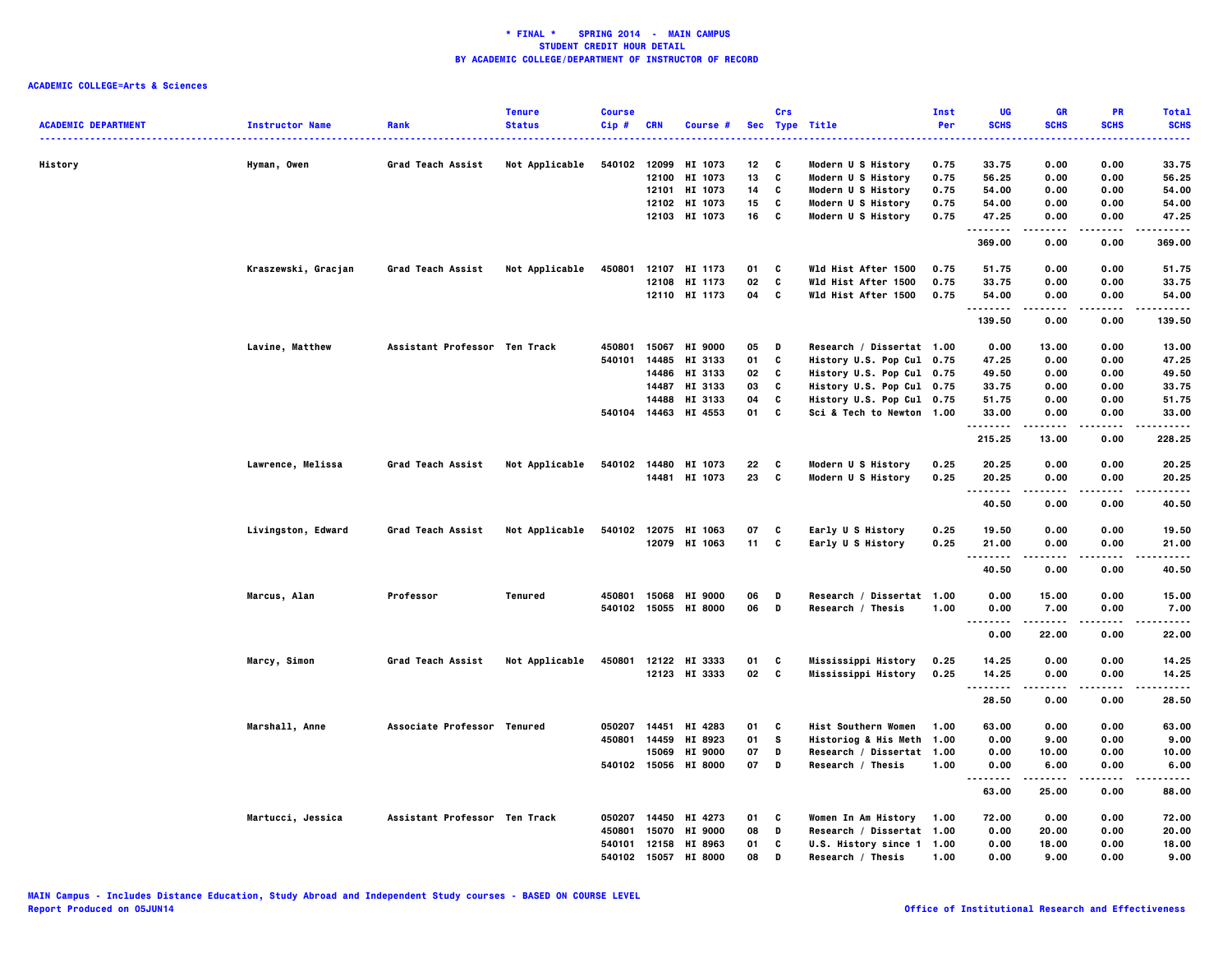| <b>ACADEMIC DEPARTMENT</b> | <b>Instructor Name</b> | Rank                          | <b>Tenure</b><br><b>Status</b> | <b>Course</b><br>Cip# | <b>CRN</b>     | Course #                               |          | Crs    | Sec Type Title                                         | Inst<br>Per  | UG<br><b>SCHS</b> | GR<br><b>SCHS</b> | PR<br><b>SCHS</b> | <b>Total</b><br><b>SCHS</b> |
|----------------------------|------------------------|-------------------------------|--------------------------------|-----------------------|----------------|----------------------------------------|----------|--------|--------------------------------------------------------|--------------|-------------------|-------------------|-------------------|-----------------------------|
|                            |                        |                               |                                |                       |                |                                        |          |        |                                                        |              | .                 |                   |                   | ------                      |
|                            |                        |                               |                                |                       |                |                                        |          |        |                                                        |              | 72.00             | -----<br>47.00    | 0.00              | 119.00                      |
| History                    | Messer, Peter          | Associate Professor Tenured   |                                |                       |                | 450801 12150 HI 8803                   | 02       | C      | Graduate Colloquium                                    | 1.00         | 0.00              | 21.00             | 0.00              | 21.00                       |
|                            |                        |                               |                                |                       | 15071          | <b>HI 9000</b><br>540102 14449 HI 4143 | 09<br>01 | D<br>C | Research / Dissertat 1.00<br>Revolutionary Amer        | 1.00         | 0.00<br>36.00     | 1.00<br>0.00      | 0.00<br>0.00      | 1.00<br>36.00               |
|                            |                        |                               |                                |                       |                |                                        |          |        |                                                        |              | --------<br>36.00 | -----<br>22.00    | .<br>0.00         | -----<br>58.00              |
|                            | Middleton, Stephen     | Professor                     | Tenured                        |                       |                | 450801 12152 HI 8803                   | 04       | C      | Graduate Colloquium                                    | 1.00         | 0.00<br>.<br>.    | 12.00<br>.        | 0.00<br>.         | 12.00<br>.                  |
|                            |                        |                               |                                |                       |                |                                        |          |        |                                                        |              | 0.00              | 12.00             | 0.00              | 12.00                       |
|                            | Mistretta, Matthew     | Grad Teach Assist             | Not Applicable                 | 540101                |                | 14486 HI 3133<br>14487 HI 3133         | 02<br>03 | C<br>C | History U.S. Pop Cul 0.25<br>History U.S. Pop Cul 0.25 |              | 16.50<br>11.25    | 0.00<br>0.00      | 0.00<br>0.00      | 16.50<br>11.25              |
|                            |                        |                               |                                |                       |                |                                        |          |        |                                                        |              | .                 |                   | .                 | .                           |
|                            |                        |                               |                                |                       |                |                                        |          |        |                                                        |              | 27.75             | 0.00              | 0.00              | 27.75                       |
|                            | Mosley, Kasey          | Grad Teach Assist             | Not Applicable                 | 450801                |                | 12122 HI 3333                          | 01       | C      | Mississippi History                                    | 0.75         | 42.75             | 0.00              | 0.00              | 42.75                       |
|                            |                        |                               |                                |                       |                | 12123 HI 3333                          | 02       | C      | Mississippi History                                    | 0.75         | 42.75             | 0.00              | 0.00              | 42.75                       |
|                            |                        |                               |                                |                       |                | 12124 HI 3333<br>12125 HI 3333         | 03<br>04 | c<br>C | Mississippi History<br>Mississippi History             | 0.75<br>0.75 | 49.50<br>42.75    | 0.00<br>0.00      | 0.00<br>0.00      | 49.50<br>42.75              |
|                            |                        |                               |                                |                       |                |                                        |          |        |                                                        |              | .                 | .                 | .                 | .                           |
|                            |                        |                               |                                |                       |                |                                        |          |        |                                                        |              | 177.75            | 0.00              | 0.00              | 177.75                      |
|                            | Murphy, Michael        | Grad Teach Assist             | Not Applicable                 |                       |                | 050114 12115 HI 1223                   | 04       | C      | Modern Western World 0.25                              |              | 12.75             | 0.00              | 0.00              | 12.75                       |
|                            |                        |                               |                                |                       |                | 12116 HI 1223                          | 05<br>06 | C<br>C | <b>Modern Western World</b>                            | 0.25         | 7.50              | 0.00              | 0.00              | 7.50                        |
|                            |                        |                               |                                |                       |                | 12117 HI 1223                          |          |        | Modern Western World 0.25                              |              | 6.75<br>.         | 0.00              | 0.00              | 6.75                        |
|                            |                        |                               |                                |                       |                |                                        |          |        |                                                        |              | 27.00             | 0.00              | 0.00              | 27.00                       |
|                            | Nelson, Kelli          | <b>Grad Teach Assist</b>      | Not Applicable                 | 540102                |                | 12104 HI 1073                          | 17       | C      | Modern U S History                                     | 0.75         | 60.75             | 0.00              | 0.00              | 60.75                       |
|                            |                        |                               |                                |                       |                | 12105 HI 1073                          | 18       | C      | Modern U S History                                     | 0.75         | 49.50             | 0.00              | 0.00              | 49.50                       |
|                            |                        |                               |                                |                       |                | 14477 HI 1073                          | 19       | C      | Modern U S History                                     | 0.75         | 58.50             | 0.00              | 0.00              | 58.50                       |
|                            |                        |                               |                                |                       | 14478<br>14479 | HI 1073<br>HI 1073                     | 20<br>21 | C<br>C | Modern U S History<br>Modern U S History               | 0.75<br>0.75 | 58.50<br>58.50    | 0.00<br>0.00      | 0.00<br>0.00      | 58.50<br>58.50              |
|                            |                        |                               |                                |                       | 14480          | HI 1073                                | 22       | C      | Modern U S History                                     | 0.75         | 60.75             | 0.00              | 0.00              | 60.75                       |
|                            |                        |                               |                                |                       |                | 14481 HI 1073                          | 23       | C      | Modern U S History                                     | 0.75         | 60.75             | 0.00              | 0.00              | 60.75                       |
|                            |                        |                               |                                |                       |                | 14482 HI 1073                          | 24       | C      | Modern U S History                                     | 0.75         | 60.75<br>.        | 0.00              | 0.00              | 60.75                       |
|                            |                        |                               |                                |                       |                |                                        |          |        |                                                        |              | 468.00            | 0.00              | 0.00              | 468.00                      |
|                            | Osman, Julia           | Assistant Professor Ten Track |                                |                       |                | 450801 12143 HI 4773                   | 01       | C      | <b>His Mod France</b>                                  | 1.00         | 66.00             | 0.00              | 0.00              | 66.00                       |
|                            |                        |                               |                                |                       |                | 12153 HI 8803                          | 05       | C      | Graduate Colloquium                                    | 1.00         | 0.00<br>.         | 27.00             | 0.00              | 27.00<br>-----              |
|                            |                        |                               |                                |                       |                |                                        |          |        |                                                        |              | 66.00             | 27.00             | 0.00              | 93.00                       |
|                            | Pepper, Samantha       | Grad Teach Assist             | Not Applicable                 | 540102                |                | 12088 HI 1073                          | 01       | C      | Modern U S History                                     | 0.25         | 16.50             | 0.00              | 0.00              | 16.50                       |
|                            |                        |                               |                                |                       |                | 12089 HI 1073                          | 02       | C      | Modern U S History                                     | 0.25         | 19.50             | 0.00              | 0.00              | 19.50                       |
|                            |                        |                               |                                |                       |                | 12090 HI 1073                          | 03       | C      | Modern U S History                                     | 0.25         | 18.75<br>         | 0.00              | 0.00<br>.         | 18.75                       |
|                            |                        |                               |                                |                       |                |                                        |          |        |                                                        |              | 54.75             | 0.00              | 0.00              | 54.75                       |
|                            | Plyler, Larsen         | <b>Grad Teach Assist</b>      | Not Applicable                 |                       |                | 540102 12076 HI 1063<br>12077 HI 1063  | 08<br>09 | c<br>c | Early U S History<br>Early U S History                 | 0.25<br>0.25 | 18.00<br>21.00    | 0.00<br>0.00      | 0.00<br>0.00      | 18.00<br>21.00              |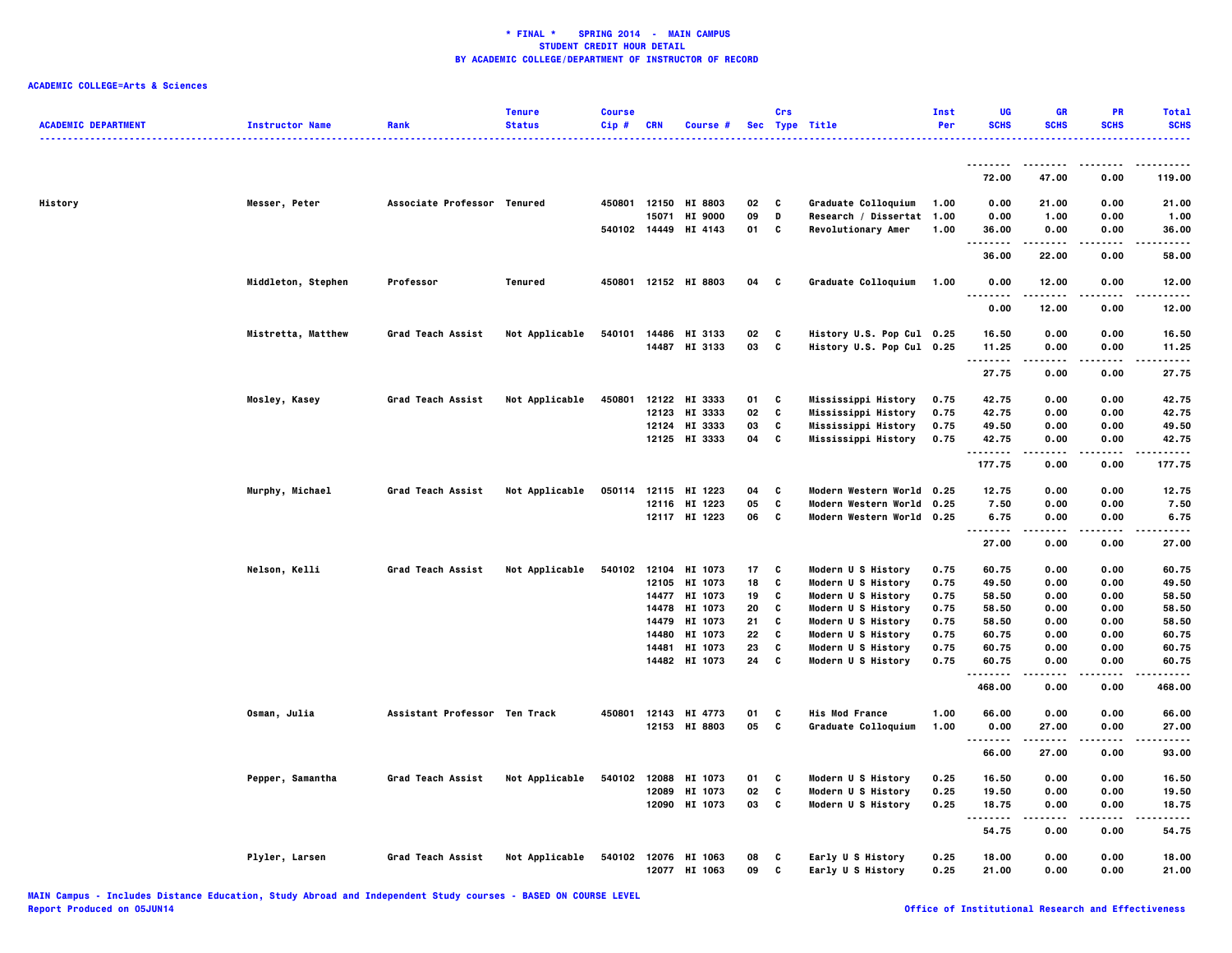| <b>ACADEMIC DEPARTMENT</b> | <b>Instructor Name</b> | Rank                        | <b>Tenure</b><br><b>Status</b> | <b>Course</b><br>$Cip$ # | <b>CRN</b>     | Course #                              |          | Crs    | Sec Type Title                                         | Inst<br>Per  | UG<br><b>SCHS</b>   | <b>GR</b><br><b>SCHS</b> | <b>PR</b><br><b>SCHS</b> | <b>Total</b><br><b>SCHS</b><br>. |
|----------------------------|------------------------|-----------------------------|--------------------------------|--------------------------|----------------|---------------------------------------|----------|--------|--------------------------------------------------------|--------------|---------------------|--------------------------|--------------------------|----------------------------------|
|                            |                        |                             |                                |                          |                |                                       |          |        |                                                        |              | --------            | ----                     | . <b>.</b> .             | .                                |
|                            |                        |                             |                                |                          |                |                                       |          |        |                                                        |              | 39.00               | 0.00                     | 0.00                     | 39.00                            |
| History                    | Rangel, Eduardo        | <b>Grad Teach Assist</b>    | Not Applicable                 |                          |                | 540102 12094 HI 1073<br>12095 HI 1073 | 07<br>08 | c<br>C | Modern U S History<br>Modern U S History               | 0.25<br>0.25 | 18.00<br>18.75<br>. | 0.00<br>0.00<br>.        | 0.00<br>0.00<br>.        | 18.00<br>18.75<br>.              |
|                            |                        |                             |                                |                          |                |                                       |          |        |                                                        |              | 36.75               | 0.00                     | 0.00                     | 36.75                            |
|                            | Ratcliff, Joel         | Grad Teach Assist           | Not Applicable                 | 540102                   | 12098          | HI 1073                               | 11       | C      | Modern U S History                                     | 0.25         | 7.50                | 0.00                     | 0.00                     | 7.50                             |
|                            |                        |                             |                                |                          | 12100          | HI 1073                               | 13       | C      | Modern U S History                                     | 0.25         | 18.75               | 0.00                     | 0.00                     | 18.75                            |
|                            |                        |                             |                                |                          |                | 12101 HI 1073                         | 14       | C      | Modern U S History                                     | 0.25         | 18.00<br>.          | 0.00                     | 0.00                     | 18.00                            |
|                            |                        |                             |                                |                          |                |                                       |          |        |                                                        |              | 44.25               | 0.00                     | 0.00                     | 44.25                            |
|                            | Ridner, Judith         | Associate Professor Tenured |                                |                          |                | 450801 12132 HI 3903                  | 01       | C      | Hist & Hist Meth                                       | 1.00         | 63.00               | 0.00                     | 0.00                     | 63.00                            |
|                            |                        |                             |                                |                          |                | 12149 HI 8803                         | 01       | C      | Graduate Colloquium                                    | 1.00         | 0.00<br>$- - - -$   | 24.00<br>.               | 0.00<br>.                | 24.00                            |
|                            |                        |                             |                                |                          |                |                                       |          |        |                                                        |              | 63.00               | 24.00                    | 0.00                     | 87.00                            |
|                            | Senaga, Karen          | Grad Teach Assist           | Not Applicable                 |                          |                | 540102 15158 HI 3343                  | S01 B    |        | Delta History Servic 1.00                              |              | 57.00<br>.          | 0.00<br>.                | 0.00<br>.                | 57.00<br>.                       |
|                            |                        |                             |                                |                          |                |                                       |          |        |                                                        |              | 57.00               | 0.00                     | 0.00                     | 57.00                            |
|                            | Snyder, Christopher    | Non-Faculty                 | Tenured                        |                          |                | 240101 12164 HON 3183                 | 01       | s      | Honors Seminar - Hum 1.00                              |              | 51.00               | 0.00                     | 0.00                     | 51.00                            |
|                            |                        |                             |                                |                          |                | 14312 HON 4093                        | 01       | E.     | <b>Honors Thesis</b>                                   | 1.00         | 12.00<br>.          | 0.00                     | 0.00                     | 12.00                            |
|                            |                        |                             |                                |                          |                |                                       |          |        |                                                        |              | 63.00               | 0.00                     | 0.00                     | 63.00                            |
|                            | Theriot, Kristen       | Grad Teach Assist           | Not Applicable                 | 050114                   |                | 12112 HI 1223                         | 01       | C      | Modern Western World 0.25                              |              | 18.00               | 0.00                     | 0.00                     | 18.00                            |
|                            |                        |                             |                                |                          |                | 12113 HI 1223                         | 02       | C      | Modern Western World 0.25                              |              | 17.25               | 0.00                     | 0.00                     | 17.25                            |
|                            |                        |                             |                                |                          |                |                                       |          |        |                                                        |              | .<br>35.25          | ----<br>0.00             | .<br>0.00                | .<br>35.25                       |
|                            | Timmerman, Nicholas    | Grad Teach Assist           | Not Applicable                 | 050114                   |                | 12112 HI 1223                         | 01       | C      | Modern Western World 0.75                              |              | 54.00               | 0.00                     | 0.00                     | 54.00                            |
|                            |                        |                             |                                |                          | 12113          | HI 1223                               | 02       | C      | Modern Western World 0.75                              |              | 51.75               | 0.00                     | 0.00                     | 51.75                            |
|                            |                        |                             |                                |                          |                | 12114 HI 1223                         | 03       | C      | Modern Western World 0.75                              |              | 45.00               | 0.00                     | 0.00                     | 45.00                            |
|                            |                        |                             |                                |                          |                | 12115 HI 1223                         | 04       | C      | Modern Western World 0.75                              |              | 38.25               | 0.00                     | 0.00                     | 38.25                            |
|                            |                        |                             |                                |                          | 12116          | HI 1223                               | 05       | C      | Modern Western World 0.75                              |              | 22.50               | 0.00                     | 0.00                     | 22.50                            |
|                            |                        |                             |                                |                          | 12117<br>14483 | HI 1223<br>HI 1223                    | 06<br>08 | C<br>C | Modern Western World 0.75                              |              | 20.25<br>15.75      | 0.00<br>0.00             | 0.00<br>0.00             | 20.25<br>15.75                   |
|                            |                        |                             |                                |                          |                | 14484 HI 1223                         | 07       | C      | Modern Western World 0.75<br>Modern Western World 0.75 |              | 40.50               | 0.00                     | 0.00                     | 40.50                            |
|                            |                        |                             |                                |                          |                |                                       |          |        |                                                        |              | .<br>288.00         | $\cdots$<br>0.00         | .<br>0.00                | .<br>288.00                      |
|                            | Traylor, Nancy         | Grad Teach Assist           | Not Applicable                 | 540102                   | 12085          | HI 1063                               | 17       | C      | Early U S History                                      | 0.25         | 18.00               | 0.00                     | 0.00                     | 18.00                            |
|                            |                        |                             |                                |                          | 12086          | HI 1063                               | 18       | C      | Early U S History                                      | 0.25         | 18.00               | 0.00                     | 0.00                     | 18.00                            |
|                            |                        |                             |                                |                          |                | 14475 HI 1063                         | 19       | C      | Early U S History                                      | 0.25         | 18.75<br>           | 0.00<br>----             | 0.00<br>.                | 18.75<br>----                    |
|                            |                        |                             |                                |                          |                |                                       |          |        |                                                        |              | 54.75               | 0.00                     | 0.00                     | 54.75                            |
|                            | Trzaskowski, Niklas    | <b>Grad Teach Assist</b>    | Not Applicable                 |                          |                | 540102 12071 HI 1063                  | 03       | c      | Early U S History                                      | 0.25         | 21.00               | 0.00                     | 0.00                     | 21.00                            |
|                            |                        |                             |                                |                          |                | 12072 HI 1063                         | 04       | C      | Early U S History                                      | 0.25         | 18.75               | 0.00                     | 0.00                     | 18.75                            |
|                            |                        |                             |                                |                          |                |                                       |          |        |                                                        |              | .<br>39.75          | $- - - -$<br>0.00        | .<br>0.00                | .<br>39.75                       |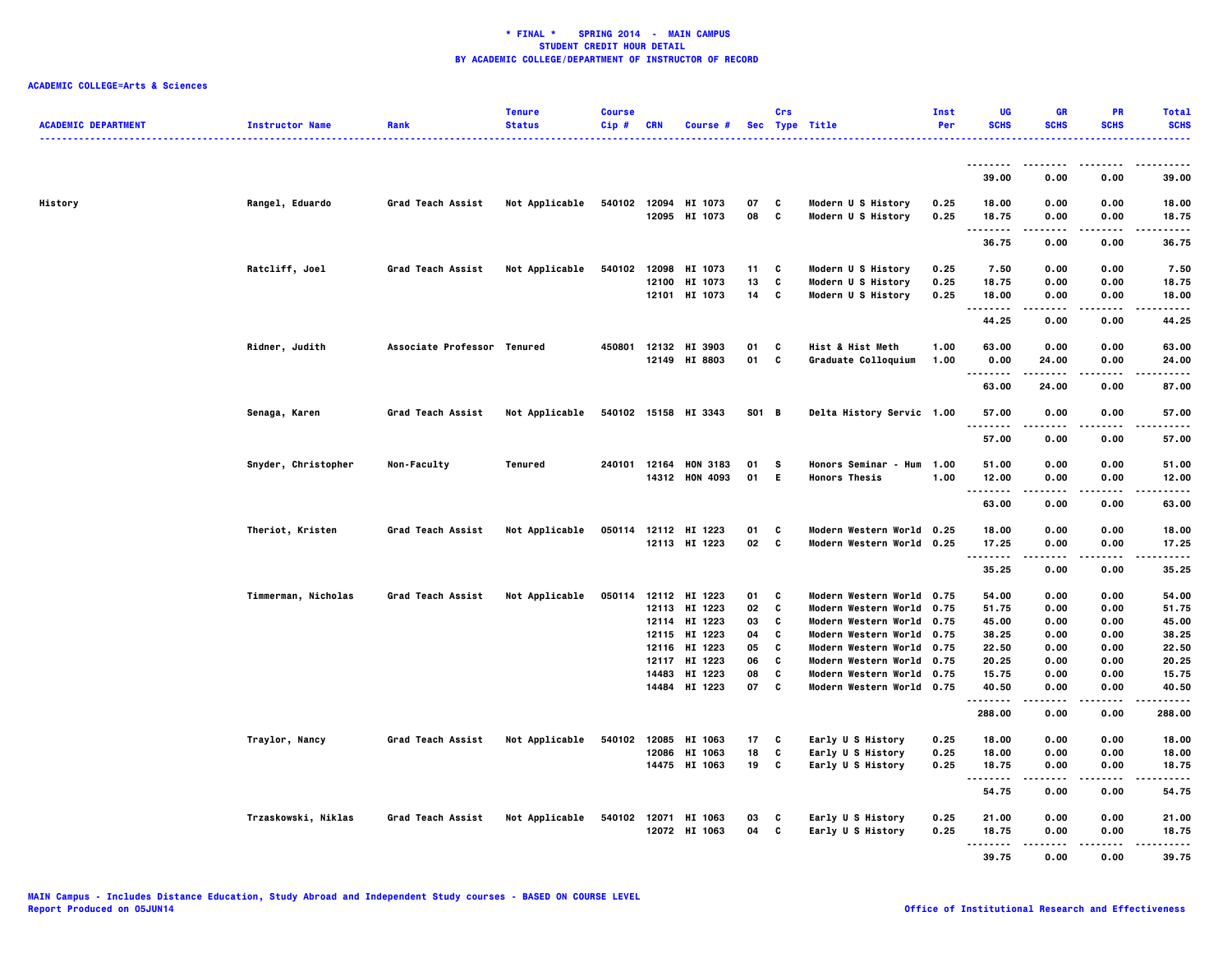|                            |                        |                             | <b>Tenure</b>  | <b>Course</b> |              |                      |                 | Crs          |                           | Inst | UG          | <b>GR</b>     | <b>PR</b>         | <b>Total</b> |
|----------------------------|------------------------|-----------------------------|----------------|---------------|--------------|----------------------|-----------------|--------------|---------------------------|------|-------------|---------------|-------------------|--------------|
| <b>ACADEMIC DEPARTMENT</b> | <b>Instructor Name</b> | Rank                        | <b>Status</b>  | $Cip$ #       | CRN          | <b>Course #</b>      | <b>Sec</b>      |              | <b>Type Title</b>         | Per  | <b>SCHS</b> | <b>SCHS</b>   | <b>SCHS</b>       | <b>SCHS</b>  |
|                            |                        |                             |                |               |              |                      |                 |              |                           | .    |             |               |                   | .            |
| History                    | Warrick, Alyssa        | Grad Teach Assist           | Not Applicable | 540102        | 12069        | HI 1063              | 01              | C            | Early U S History         | 0.75 | 58.50       | 0.00          | 0.00              | 58.50        |
|                            |                        |                             |                |               |              | 12070 HI 1063        | 02              | C            | Early U S History         | 0.75 | 58.50       | 0.00          | 0.00              | 58.50        |
|                            |                        |                             |                |               | 12071        | HI 1063              | 03              | C            | Early U S History         | 0.75 | 63.00       | 0.00          | 0.00              | 63.00        |
|                            |                        |                             |                |               |              | 12072 HI 1063        | 04              | c            | Early U S History         | 0.75 | 56.25       | 0.00          | 0.00              | 56.25        |
|                            |                        |                             |                |               |              | 12073 HI 1063        | 05              | C            | Early U S History         | 0.75 | 51.75       | 0.00          | 0.00              | 51.75        |
|                            |                        |                             |                |               | 12074        | HI 1063              | 06              | C            | Early U S History         | 0.75 | 58.50       | 0.00          | 0.00              | 58.50        |
|                            |                        |                             |                |               |              | 12075 HI 1063        | 07              | c            | Early U S History         | 0.75 | 58.50       | 0.00          | 0.00              | 58.50        |
|                            |                        |                             |                |               |              | 12076 HI 1063        | 08              | C            | Early U S History         | 0.75 | 54.00       | 0.00          | 0.00              | 54.00        |
|                            |                        |                             |                |               | 12077        | HI 1063              | 09              | C            | Early U S History         | 0.75 | 63.00       | 0.00          | 0.00              | 63.00        |
|                            |                        |                             |                |               |              | 12078 HI 1063        | 10              | c            | Early U S History         | 0.75 | 63.00       | 0.00          | 0.00              | 63.00        |
|                            |                        |                             |                |               | 12079        | HI 1063              | 11              | c            | Early U S History         | 0.75 | 63.00       | 0.00          | 0.00              | 63.00        |
|                            |                        |                             |                |               |              |                      |                 |              |                           |      |             |               |                   |              |
|                            |                        |                             |                |               | 12080        | HI 1063              | 12              | C            | Early U S History         | 0.75 | 58.50       | 0.00          | 0.00              | 58.50        |
|                            |                        |                             |                |               | 12081        | HI 1063              | 13              | c            | Early U S History         | 0.75 | 54.00       | 0.00          | 0.00              | 54.00        |
|                            |                        |                             |                |               | 12082        | HI 1063              | 14              | C            | Early U S History         | 0.75 | 56.25       | 0.00          | 0.00              | 56.25        |
|                            |                        |                             |                |               |              | 12083 HI 1063        | 15              | C            | Early U S History         | 0.75 | 49.50       | 0.00          | 0.00              | 49.50        |
|                            |                        |                             |                |               | 12084        | HI 1063              | 16              | C            | Early U S History         | 0.75 | 56.25       | 0.00          | 0.00              | 56.25        |
|                            |                        |                             |                |               |              | 12085 HI 1063        | 17              | C            | Early U S History         | 0.75 | 54.00       | 0.00          | 0.00              | 54.00        |
|                            |                        |                             |                |               |              | 12086 HI 1063        | 18              | C            | Early U S History         | 0.75 | 54.00       | 0.00          | 0.00              | 54.00        |
|                            |                        |                             |                |               | 14475        | HI 1063              | 19              | c            | Early U S History         | 0.75 | 56.25       | 0.00          | 0.00              | 56.25        |
|                            |                        |                             |                |               |              | 14476 HI 1063        | 20              | C            | Early U S History         | 0.75 | 54.00       | 0.00          | 0.00              | 54.00        |
|                            |                        |                             |                |               |              |                      |                 |              |                           |      | <br>1140.75 | -----<br>0.00 | .<br>0.00         | <br>1140.75  |
|                            |                        |                             |                |               |              |                      |                 |              |                           |      |             |               |                   |              |
|                            | Whitney, Justin        | Grad Teach Assist           | Not Applicable | 540102        |              | 12078 HI 1063        | 10              | C            | Early U S History         | 0.25 | 21.00       | 0.00          | 0.00              | 21.00        |
|                            |                        |                             |                |               |              | 12080 HI 1063        | 12 <sub>2</sub> | $\mathbf{c}$ | Early U S History         | 0.25 | 19.50       | 0.00          | 0.00              | 19.50        |
|                            |                        |                             |                |               |              |                      |                 |              |                           |      | .<br>40.50  | .<br>0.00     | $- - - -$<br>0.00 | .<br>40.50   |
|                            |                        |                             |                |               |              |                      |                 |              |                           |      |             |               |                   |              |
|                            | Willis, James          | Grad Teach Assist           | Not Applicable | 450801        |              | 12107 HI 1173        | 01              | C            | Wld Hist After 1500       | 0.25 | 17.25       | 0.00          | 0.00              | 17.25        |
|                            |                        |                             |                |               | 12108        | HI 1173              | 02              | C            | Wld Hist After 1500       | 0.25 | 11.25       | 0.00          | 0.00              | 11.25        |
|                            |                        |                             |                |               | 540102 12081 | HI 1063              | 13              | C            | Early U S History         | 0.25 | 18.00       | 0.00          | 0.00              | 18.00        |
|                            |                        |                             |                |               |              | 12082 HI 1063        | 14              | C            | Early U S History         | 0.25 | 18.75       | 0.00          | 0.00              | 18.75        |
|                            |                        |                             |                |               |              | 12083 HI 1063        | 15              | c            | Early U S History         | 0.25 | 16.50       | 0.00          | 0.00              | 16.50        |
|                            |                        |                             |                |               |              |                      |                 |              |                           |      |             |               | .                 | -----        |
|                            |                        |                             |                |               |              |                      |                 |              |                           |      | 81.75       | 0.00          | 0.00              | 81.75        |
|                            | Wilson, L B            | Grad Teach Assist           | Not Applicable |               |              | 540102 12073 HI 1063 | 05              | C            | Early U S History         | 0.25 | 17.25       | 0.00          | 0.00              | 17.25        |
|                            |                        |                             |                |               |              | 12074 HI 1063        | 06              | c            | Early U S History         | 0.25 | 19.50       | 0.00          | 0.00              | 19.50        |
|                            |                        |                             |                |               |              |                      |                 |              |                           |      | .           |               | ----              | .            |
|                            |                        |                             |                |               |              |                      |                 |              |                           |      | 36.75       | 0.00          | 0.00              | 36.75        |
|                            | Wu, Shu-hui            | Associate Professor Tenured |                | 050104        | 12120        | HI 1313              | 01              | C            | East Asian Civ to 13      | 1.00 | 75.00       | 0.00          | 0.00              | 75.00        |
|                            |                        |                             |                | 450801        | 12151        | HI 8803              | 03              | C            | Graduate Colloquium       | 1.00 | 0.00        | 12.00         | 0.00              | 12.00        |
|                            |                        |                             |                |               |              | 14452 HI 4583        | 01              | C            | China Since 1800          | 1.00 | 51.00       | 0.00          | 0.00              | 51.00        |
|                            |                        |                             |                |               |              | 14453 HI 6583        | 01              | c            | China Since 1800          | 1.00 | 0.00        | 9.00          | 0.00              | 9.00         |
|                            |                        |                             |                |               |              |                      |                 |              |                           |      | .           |               |                   | .            |
|                            |                        |                             |                |               |              |                      |                 |              |                           |      | 126.00      | 21.00         | 0.00              | 147.00       |
|                            | Zinsou, Cameron        | Grad Teach Assist           | Not Applicable |               |              | 050114 13787 HI 1213 | 501 C           |              | Early Western World       | 1.00 | 36.00       | 0.00          | 0.00              | 36.00        |
|                            |                        |                             |                | 540101        |              | 14485 HI 3133        | 01              | C            | History U.S. Pop Cul 0.25 |      | 15.75       | 0.00          | 0.00              | 15.75        |
|                            |                        |                             |                |               |              | 14488 HI 3133        | 04 C            |              | History U.S. Pop Cul 0.25 |      | 17.25       | 0.00          | 0.00              | 17.25        |
|                            |                        |                             |                |               |              |                      |                 |              |                           |      | .           | ------        | $- - - - -$       | .            |
|                            |                        |                             |                |               |              |                      |                 |              |                           |      | 69.00       | 0.00          | 0.00              | 69.00        |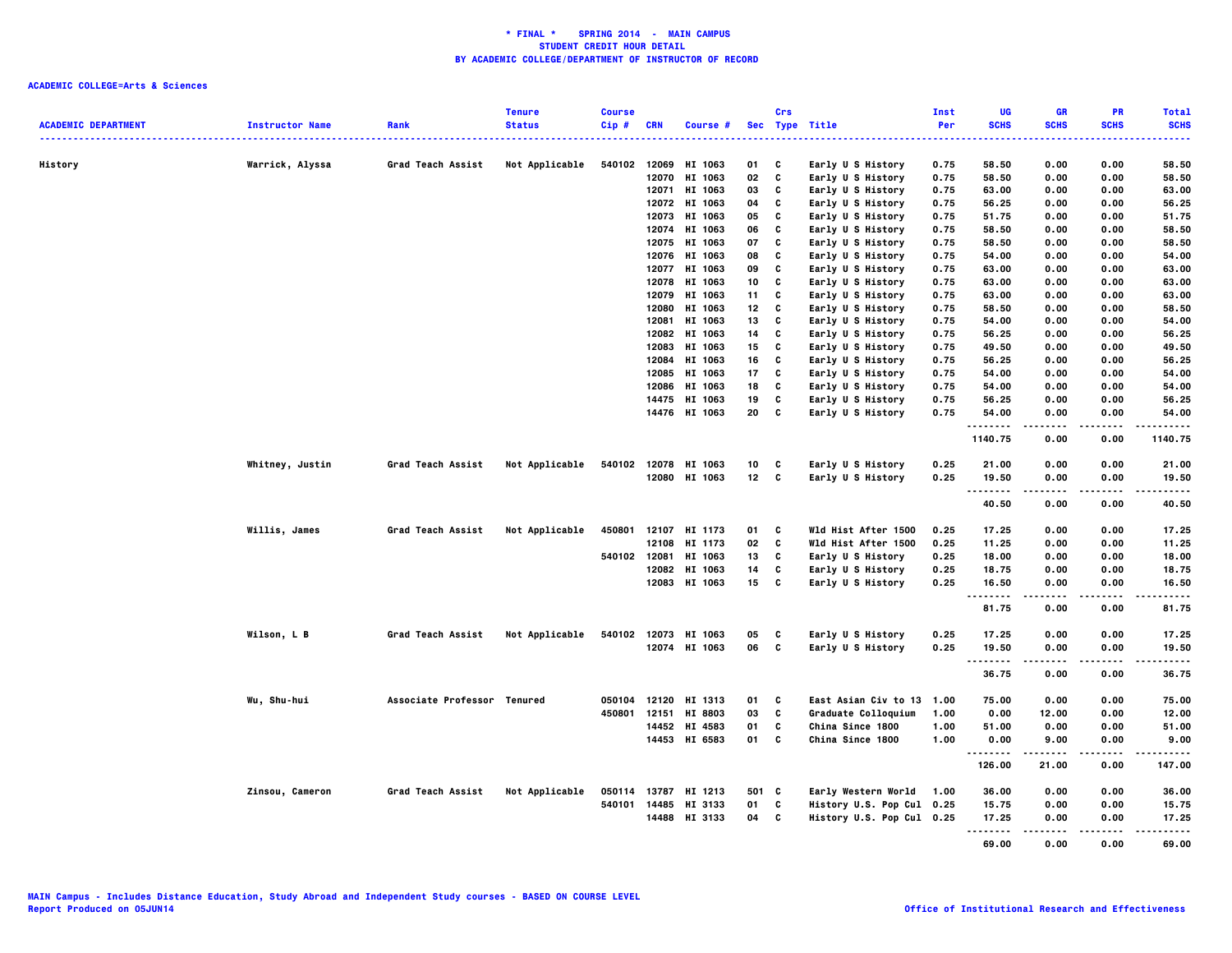# **ACADEMIC COLLEGE=Arts & Sciences**

|                            |                        |               |  |                                   |  | <b>Inst</b> | <b>TIG</b> |             | <b>DD</b>   | Total       |
|----------------------------|------------------------|---------------|--|-----------------------------------|--|-------------|------------|-------------|-------------|-------------|
| <b>ACADEMTC DEPARTMENT</b> | <b>Instructor Name</b> | <b>Status</b> |  | Cip # CRN Course # Sec Type Title |  | Per         | SCHS       | <b>SCHS</b> | <b>SCHS</b> | <b>SCHS</b> |
|                            |                        |               |  |                                   |  |             |            |             |             |             |

 **=================================== ======== ======== ======== ==========**

 **=================================== ======== ======== ======== ==========**

 **History 5586.00 534.00 0.00 6120.00**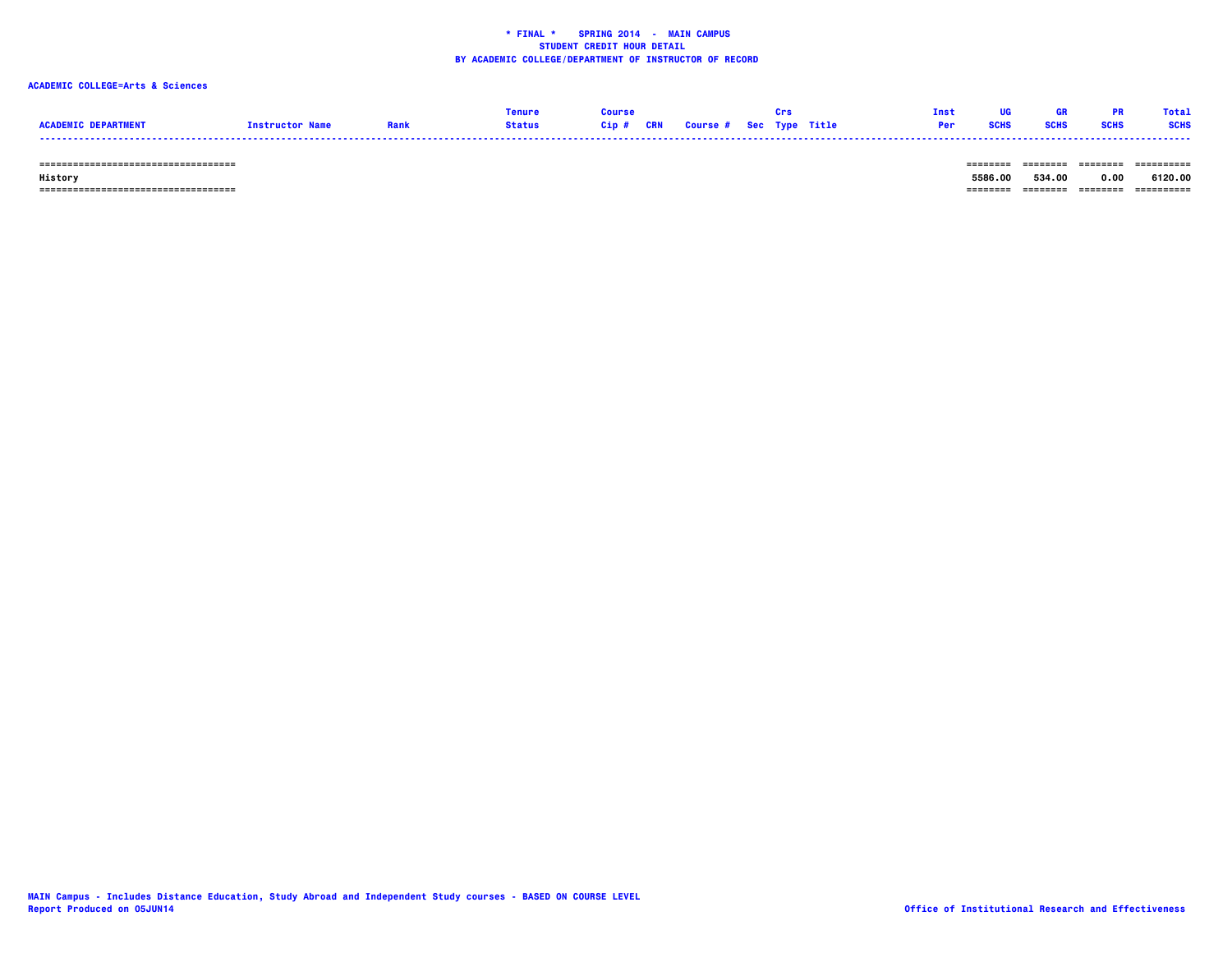| <b>ACADEMIC DEPARTMENT</b>          | <b>Instructor Name</b> | Rank                        | <b>Tenure</b><br><b>Status</b> | <b>Course</b><br>Cip# | <b>CRN</b>     | Course #                        |          | Crs          | Sec Type Title                                         | Inst<br>Per | UG<br><b>SCHS</b>       | <b>GR</b><br><b>SCHS</b> | PR<br><b>SCHS</b> | <b>Total</b><br><b>SCHS</b><br><b></b> |
|-------------------------------------|------------------------|-----------------------------|--------------------------------|-----------------------|----------------|---------------------------------|----------|--------------|--------------------------------------------------------|-------------|-------------------------|--------------------------|-------------------|----------------------------------------|
| <b>Mathematics &amp; Statistics</b> | Ballamoole, Snehalatha | Grad Teach Assist           | Not Applicable                 | 270101                | 12385<br>12396 | MA 1323<br>MA 1453              | 06<br>01 | C<br>c       | Trigonometry<br>Precal w/Graphing Ca 0.95              | 0.95        | 51.30<br>37.05          | 0.00<br>0.00             | 0.00<br>0.00      | 51.30<br>37.05                         |
|                                     |                        |                             |                                |                       |                |                                 |          |              |                                                        |             | .<br>88.35              | .<br>0.00                | 0.00              | .<br>88.35                             |
|                                     | Banik, Robert          | Instructor                  | Non-Ten Track                  | 270101                |                | 12362 MA 1313                   | 04       | C            |                                                        | 1.00        | 309.00                  | 0.00                     | 0.00              | 309.00                                 |
|                                     |                        |                             |                                |                       |                | 12406 MA 1713                   | 01       | C            | College Algebra<br>Calculus I                          | 1.00        | 267.00                  | 0.00                     | 0.00              | 267.00                                 |
|                                     |                        |                             |                                |                       |                | 12407 MA 1713                   | 02       | C            | Calculus I                                             | 1.00        | 474.00                  | 0.00                     | 0.00              | 474.00                                 |
|                                     |                        |                             |                                |                       |                | 12408 MA 1713                   | 03       | C            | <b>Calculus I</b>                                      | 1.00        | 288.00                  | 0.00                     | 0.00              | 288.00                                 |
|                                     |                        |                             |                                |                       |                |                                 |          |              |                                                        |             | . <b>.</b> .<br>1338.00 | 0.00                     | 0.00              | -----<br>1338.00                       |
|                                     | Calvert, Velinda       | Grad Teach Assist           | Not Applicable                 | 270101                |                | 12383 MA 1323                   | 04       | C            | Trigonometry                                           | 0.95        | 105.45                  | 0.00                     | 0.00              | 105.45                                 |
|                                     |                        |                             |                                |                       |                | 14419 MA 1323                   | 09       | C            | Trigonometry                                           | 0.95        | 96.90                   | 0.00                     | 0.00              | 96.90                                  |
|                                     |                        |                             |                                |                       |                |                                 |          |              |                                                        |             | <br>202.35              | 0.00                     | 0.00              | 202.35                                 |
|                                     | Chepkwony, Hezron      | Grad Teach Assist           | Not Applicable                 | 270501                |                | 12423 MA 2113                   | 02       | В            | <b>Intro to Stats</b>                                  | 0.05        | 1.80                    | 0.00                     | 0.00              | 1.80                                   |
|                                     |                        |                             |                                |                       | 12424          | MA 2113                         | 03       | B            | Intro to Stats                                         | 0.05        | 1.05                    | 0.00                     | 0.00              | 1.05                                   |
|                                     |                        |                             |                                |                       |                | 13277 ST 2113                   | 02       | B            | Intro to Stats                                         | 0.05        | 2.85                    | 0.00                     | 0.00              | 2.85                                   |
|                                     |                        |                             |                                |                       |                | 13278 ST 2113                   | 03       | B            | Intro to Stats                                         | 0.05        | 3.45                    | 0.00                     | 0.00              | 3.45                                   |
|                                     |                        |                             |                                |                       |                |                                 |          |              |                                                        |             | <br>9.15                | <br>0.00                 | 0.00              | -----<br>9.15                          |
|                                     | Crittenden, Marjorie   | Instructor                  | Non-Ten Track                  | 270101                |                | 12413 MA 1723                   | 01       | C            | <b>Calculus II</b>                                     | 1.00        | 207.00                  | 0.00                     | 0.00              | 207.00                                 |
|                                     |                        |                             |                                |                       |                | 12415 MA 1723                   | 03       | C            | Calculus II                                            | 1.00        | 201.00                  | 0.00                     | 0.00              | 201.00                                 |
|                                     |                        |                             |                                |                       | 12417          | MA 1723                         | 05       | C            | Calculus II                                            | 1.00        | 366.00                  | 0.00                     | 0.00              | 366.00                                 |
|                                     |                        |                             |                                |                       |                | 12419 MA 1723                   | 07       | C            | Calculus II                                            | 1.00        | 210.00                  | 0.00                     | 0.00              | 210.00                                 |
|                                     |                        |                             |                                |                       |                |                                 |          |              |                                                        |             | 984.00                  | 0.00                     | 0.00              | 984.00                                 |
|                                     | Dang, Hai              | Professor                   | Tenured                        | 270101                | 12464          | MA 3253                         | H01 C    |              | <b>Honors Diff Equation</b>                            | 1.00        | 75.00                   | 0.00                     | 0.00              | 75.00                                  |
|                                     |                        |                             |                                |                       | 14952          | MA 4943                         | 01       | C            | Math Analysis II                                       | 1.00        | 3.00                    | 0.00                     | 0.00              | 3.00                                   |
|                                     |                        |                             |                                |                       |                | 14953 MA 6943                   | 01       | C            | <b>Math Analysis II</b>                                | 1.00        | 0.00                    | 18.00                    | 0.00              | 18.00                                  |
|                                     |                        |                             |                                |                       |                |                                 |          |              |                                                        |             |                         | .                        | .                 | .                                      |
|                                     |                        |                             |                                |                       |                |                                 |          |              |                                                        |             | 78.00                   | 18.00                    | 0.00              | 96.00                                  |
|                                     | Daniels, Diane         | Non-Faculty                 | Non-Faculty                    | 131099                |                | 12316 LSK 0023                  | 01 L     |              | <b>Dev Studies Lab</b>                                 | 0.50        | 18.00<br>               | 0.00<br>.                | 0.00<br>.         | 18.00<br>. <b>.</b> .                  |
|                                     |                        |                             |                                |                       |                |                                 |          |              |                                                        |             | 18.00                   | 0.00                     | 0.00              | 18.00                                  |
|                                     | Dobson, Edward         | Professor                   | Tenured                        |                       |                | 270101 12458 MA 3163            | 01       | C            | Intro To Mod Algebra 1.00                              |             | 54.00                   | 0.00                     | 0.00              | 54.00                                  |
|                                     |                        |                             |                                |                       |                | 16339 MA 7000                   | 08       | $\mathbf{I}$ | Directed Individual 1.00                               |             | 0.00                    | 3.00                     | 0.00              | 3.00                                   |
|                                     |                        |                             |                                |                       |                |                                 |          |              |                                                        |             | --------<br>54.00       | -----<br>3.00            | 0.00              | .<br>57.00                             |
|                                     | DuBien, Janice         | Associate Professor Tenured |                                | 270501                |                | 13295 ST 6211                   | 01       | E.           | <b>Stat Consulting</b>                                 | 1.00        | 0.00                    | 4.00                     | 0.00              | 4.00                                   |
|                                     |                        |                             |                                |                       | 13301          | ST 8214                         | 01       | B            | Desn & Anal Of Exp                                     | 1.00        | 0.00                    | 124.00                   | 0.00              | 124.00                                 |
|                                     |                        |                             |                                |                       |                | 13305 ST 8863                   | 01       | C            | Adv Design Of Exp II                                   | 1.00        | 0.00                    | 15.00                    | 0.00              | 15.00                                  |
|                                     |                        |                             |                                |                       | 15559          | ST 7000                         | 03       | $\mathbf{I}$ | <b>Directed Individual</b>                             | 1.00        | 0.00                    | 1.00                     | 0.00              | 1.00                                   |
|                                     |                        |                             |                                |                       |                |                                 |          |              |                                                        |             | <br>.<br>0.00           | 144.00                   | .<br>0.00         | .<br>144.00                            |
|                                     | Eaton, Jonathan        | Instructor                  | Non-Ten Track                  | 270101                | 12349          | 12348 MA 0103<br><b>MA 0103</b> | 01<br>02 | C<br>C       | Intermediate Algebra 1.00<br>Intermediate Algebra 1.00 |             | 558.00<br>300.00        | 0.00<br>0.00             | 0.00<br>0.00      | 558.00<br>300.00                       |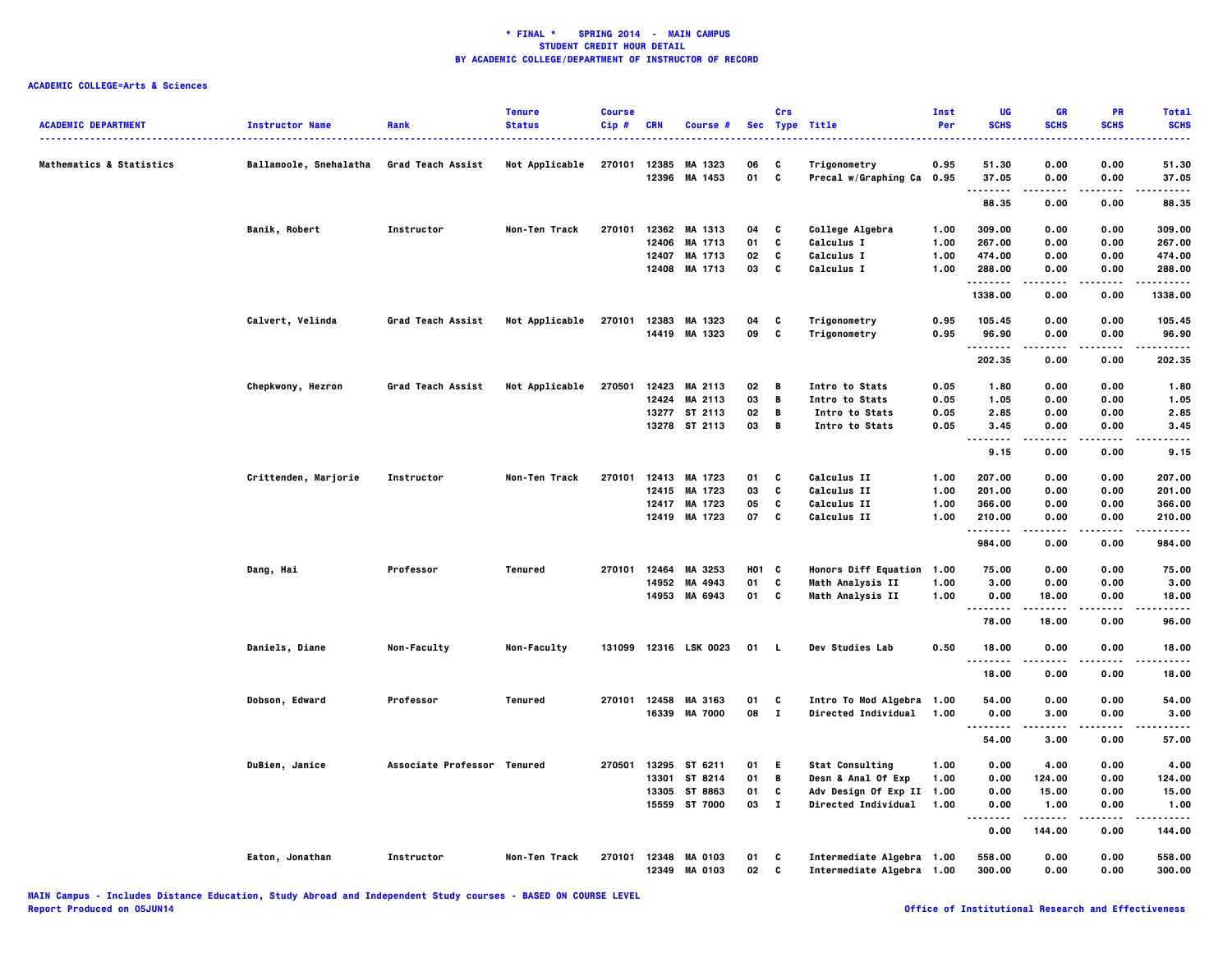|                                     |                        |                             | <b>Tenure</b>  | <b>Course</b> |            |                                       |            | Crs |                                                       | Inst         | UG               | GR           | PR           | <b>Total</b>    |
|-------------------------------------|------------------------|-----------------------------|----------------|---------------|------------|---------------------------------------|------------|-----|-------------------------------------------------------|--------------|------------------|--------------|--------------|-----------------|
| <b>ACADEMIC DEPARTMENT</b>          | <b>Instructor Name</b> | Rank                        | <b>Status</b>  | Cip#          | <b>CRN</b> | Course #                              |            |     | Sec Type Title                                        | Per          | <b>SCHS</b><br>. | <b>SCHS</b>  | <b>SCHS</b>  | <b>SCHS</b>     |
| <b>Mathematics &amp; Statistics</b> | Eaton, Jonathan        | Instructor                  | Non-Ten Track  | 270101        | 12350      | <b>MA 0103</b>                        | 04         | Κ   | Intermediate Algebra 1.00                             |              | 0.00             | 0.00         | 0.00         | 0.00            |
|                                     |                        |                             |                |               | 12351      | <b>MA 0103</b>                        | 05         | Κ   | Intermediate Algebra 1.00                             |              | 0.00             | 0.00         | 0.00         | 0.00            |
|                                     |                        |                             |                |               |            | 12352 MA 0103                         | 06         | Κ   | Intermediate Algebra 1.00                             |              | 0.00             | 0.00         | 0.00         | 0.00            |
|                                     |                        |                             |                |               | 12353      | <b>MA 0103</b>                        | 07         | Κ   | Intermediate Algebra 1.00                             |              | 0.00             | 0.00         | 0.00         | 0.00            |
|                                     |                        |                             |                |               | 12354      | <b>MA 0103</b>                        | 08         | К   | Intermediate Algebra 1.00                             |              | 0.00             | 0.00         | 0.00         | 0.00            |
|                                     |                        |                             |                |               | 12355      | <b>MA 0103</b>                        | 10         | Κ   | Intermediate Algebra 1.00                             |              | 0.00             | 0.00         | 0.00         | 0.00            |
|                                     |                        |                             |                |               |            | 14415 MA 0103                         | 09         | Κ   | Intermediate Algebra 1.00                             |              | 0.00             | 0.00         | 0.00         | 0.00            |
|                                     |                        |                             |                |               |            | 14417 MA 0103                         | 12         | Κ   | Intermediate Algebra 1.00                             |              | 0.00             | 0.00         | 0.00         | 0.00            |
|                                     |                        |                             |                | 270501        |            | 12422 MA 2113                         | 01         | B   | Intro to Stats                                        | 0.95         | 25.65            | 0.00         | 0.00         | 25.65           |
|                                     |                        |                             |                |               | 12423      | MA 2113                               | 02         | B   | Intro to Stats                                        | 0.95         | 34.20            | 0.00         | 0.00         | 34.20           |
|                                     |                        |                             |                |               |            | 12424 MA 2113                         | 03         | В   | Intro to Stats                                        | 0.95         | 19.95            | 0.00         | 0.00         | 19.95           |
|                                     |                        |                             |                |               |            | 12425 MA 2113                         | 04         | В   | Intro to Stats                                        | 0.95         | 25.65            | 0.00         | 0.00         | 25.65           |
|                                     |                        |                             |                |               |            | 12426 MA 2113                         | 05         | В   | Intro to Stats-credi                                  | 0.95         | 28.50            | 0.00         | 0.00         | 28.50           |
|                                     |                        |                             |                |               |            | 12427 MA 2113                         | 06         | B   | Intro to Stats                                        | 0.95         | 31.35            | 0.00         | 0.00         | 31.35           |
|                                     |                        |                             |                |               |            | 12428 MA 2113                         | 07         | B   | Intro to Stats                                        | 0.95         | 28.50            | 0.00         | 0.00         | 28.50           |
|                                     |                        |                             |                |               |            | 12429 MA 2113                         | 08         | в   | Intro to Stats                                        | 0.95         | 14.25            | 0.00         | 0.00         | 14.25           |
|                                     |                        |                             |                |               |            | 12430 MA 2113                         | 09         | В   | Intro to Stats                                        | 0.95         | 19.95            | 0.00         | 0.00         | 19.95           |
|                                     |                        |                             |                |               | 12431      | MA 2113                               | 10         | В   | Intro to Stats                                        | 0.95         | 19.95            | 0.00         | 0.00         | 19.95           |
|                                     |                        |                             |                |               |            | 12432 MA 2113                         | 11         | В   | Intro to Stats                                        | 0.95         | 22.80            | 0.00         | 0.00         | 22.80           |
|                                     |                        |                             |                |               |            | 12433 MA 2113                         | 12         | В   | Intro to Stats                                        | 0.95         | 28.50            | 0.00         | 0.00         | 28.50           |
|                                     |                        |                             |                |               |            | 12434 MA 2113                         | 13         | В   | Intro to Stats                                        | 0.95         | 34.20            | 0.00         | 0.00         | 34.20           |
|                                     |                        |                             |                |               |            | 12435 MA 2113                         | 14         | B   | Intro to Stats                                        | 0.95         | 28.50            | 0.00         | 0.00         | 28.50           |
|                                     |                        |                             |                |               |            | 13276 ST 2113                         | 01         | В   | Intro to Stats                                        | 0.95         | 65.55            | 0.00         | 0.00         | 65.55           |
|                                     |                        |                             |                |               |            | 13277 ST 2113                         | 02         | В   | Intro to Stats                                        | 0.95         | 54.15            | 0.00         | 0.00         | 54.15           |
|                                     |                        |                             |                |               |            | 13278 ST 2113                         | 03         | В   | Intro to Stats                                        | 0.95         | 65.55            | 0.00         | 0.00         | 65.55           |
|                                     |                        |                             |                |               |            | 13279 ST 2113                         | 04         | В   | Intro to Stats                                        | 0.95         | 59.85            | 0.00         | 0.00         | 59.85           |
|                                     |                        |                             |                |               |            | 13280 ST 2113                         | 05         | В   | Intro to Stats cred                                   | 0.95         | 62.70            | 0.00         | 0.00         | 62.70           |
|                                     |                        |                             |                |               |            | 13281 ST 2113                         | 06         | В   | Intro to Stats                                        | 0.95         | 51.30            | 0.00         | 0.00         | 51.30           |
|                                     |                        |                             |                |               |            | 13282 ST 2113                         | 07         | В   | Intro to Stats                                        | 0.95         | 59.85            | 0.00         | 0.00         | 59.85           |
|                                     |                        |                             |                |               | 13283      | ST 2113                               | 08         | В   | Intro to Stats                                        | 0.95         | 74.10            | 0.00         | 0.00         | 74.10           |
|                                     |                        |                             |                |               |            | 13284 ST 2113                         | 09         | В   | Intro to Stats                                        | 0.95         | 65.55            | 0.00         | 0.00         | 65.55           |
|                                     |                        |                             |                |               |            | 13285 ST 2113                         | 10         | В   | Intro to Stats                                        | 0.95         | 65.55            | 0.00         | 0.00         | 65.55           |
|                                     |                        |                             |                |               |            | 13286 ST 2113                         | 11         | В   | Intro to Stats                                        | 0.95         | 62.70            | 0.00         | 0.00         | 62.70           |
|                                     |                        |                             |                |               |            | 13287 ST 2113                         | 12         | В   | Intro to Stats                                        | 0.95         | 59.85            | 0.00         | 0.00         | 59.85           |
|                                     |                        |                             |                |               |            | 13288 ST 2113                         | 13         | B   | Intro to Stats                                        | 0.95         | 57.00            | 0.00         | 0.00         | 57.00           |
|                                     |                        |                             |                |               |            | 13289 ST 2113                         | 14         | B   | Intro to Stats                                        | 0.95         | 65.55            | 0.00         | 0.00         | 65.55           |
|                                     |                        |                             |                |               |            | 13822 MA 2113                         | 501        | C   | Intro to Stats                                        | 1.00         | 21.00            | 0.00         | 0.00         | 21.00           |
|                                     |                        |                             |                |               |            | 13866 ST 2113                         | 501 C      |     | Intro to Stats                                        | 1.00         | 45.00<br>.       | 0.00<br>.    | 0.00<br>.    | 45.00<br>.      |
|                                     |                        |                             |                |               |            |                                       |            |     |                                                       |              | 2155.20          | 0.00         | 0.00         | 2155.20         |
|                                     | Fabel, Andrew          | Associate Professor Tenured |                | 270101 12421  |            | MA 1723                               | H01 C      |     | Honors Calculus II                                    | 1.00         | 60.00            | 0.00         | 0.00         | 60.00           |
|                                     |                        |                             |                |               |            | 12467 MA 3513                         | 01 C       |     | <b>History Of Math</b>                                | 1.00         | 81.00            | 0.00         | 0.00         | 81.00           |
|                                     |                        |                             |                |               |            |                                       |            |     |                                                       |              | .<br>141.00      | 0.00         | 0.00         | .<br>141.00     |
|                                     |                        |                             |                |               |            |                                       |            |     |                                                       |              |                  |              |              |                 |
|                                     | Ferguson, Joseph       | Grad Teach Assist           | Not Applicable |               |            | 270101 12399 MA 1613<br>12405 MA 1613 | 02<br>08 C | C   | <b>Cal Bus &amp; Life Sc I</b><br>Cal Bus & Life Sc I | 0.95<br>0.95 | 99.75<br>105.45  | 0.00<br>0.00 | 0.00<br>0.00 | 99.75<br>105.45 |
|                                     |                        |                             |                |               |            |                                       |            |     |                                                       |              | .                | .            | .            | $- - - - -$     |
|                                     |                        |                             |                |               |            |                                       |            |     |                                                       |              | 205.20           | 0.00         | 0.00         | 205.20          |
|                                     | Hughes, Lorraine       | Instructor                  | Non-Ten Track  | 270101        |            | 12414 MA 1723                         | 02         | C   | Calculus II                                           | 1.00         | 195.00           | 0.00         | 0.00         | 195.00          |
|                                     |                        |                             |                |               | 12416      | MA 1723                               | 04         | C   | Calculus II                                           | 1.00         | 342.00           | 0.00         | 0.00         | 342.00          |
|                                     |                        |                             |                |               | 12418      | MA 1723                               | 06         | C   | Calculus II                                           | 1.00         | 207.00           | 0.00         | 0.00         | 207.00          |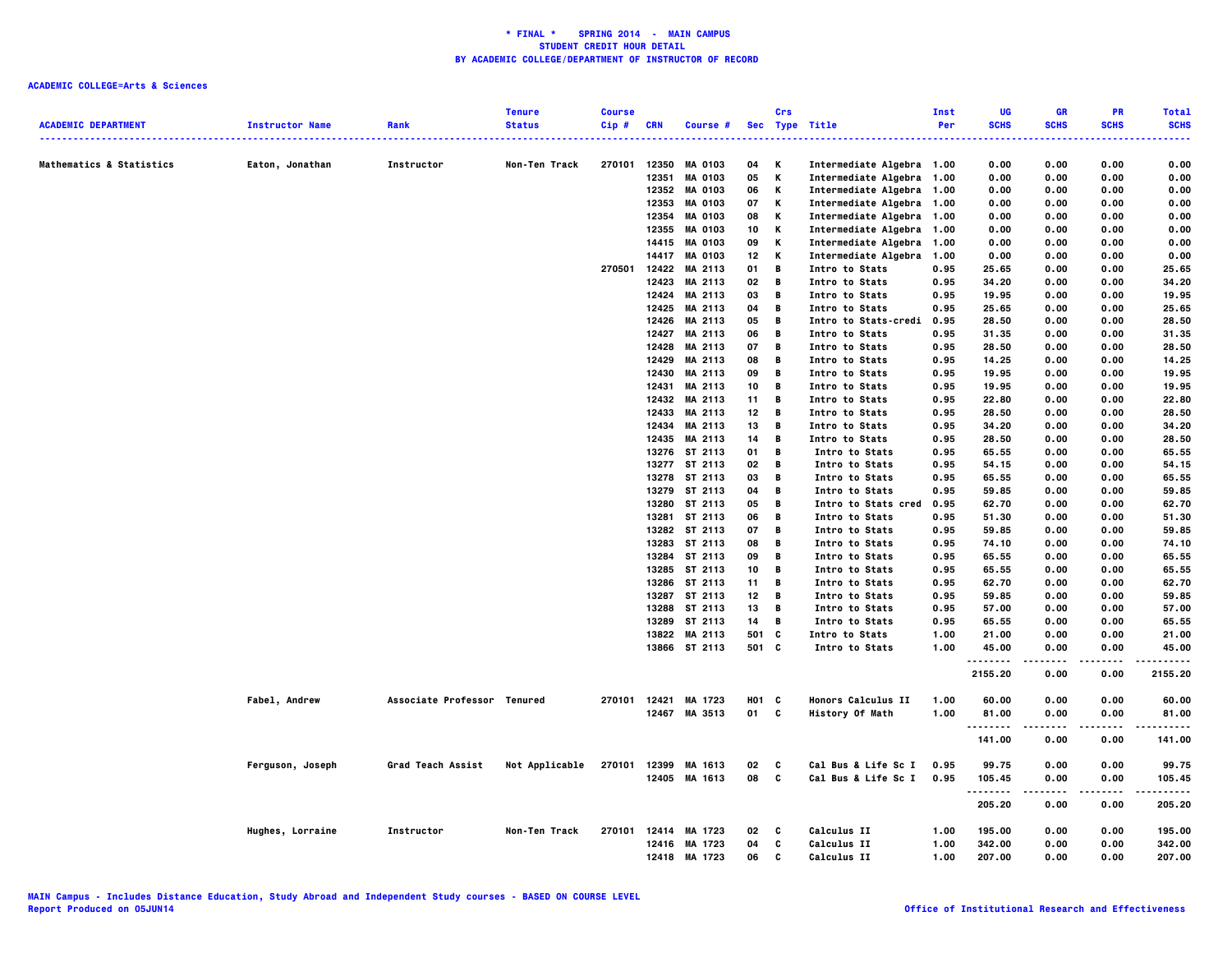| <b>ACADEMIC DEPARTMENT</b> | <b>Instructor Name</b> | Rank                        | <b>Tenure</b><br><b>Status</b> | <b>Course</b><br>Cip# | <b>CRN</b> | Course #             |    | Crs          | Sec Type Title                  | Inst<br>Per | UG<br><b>SCHS</b> | GR<br><b>SCHS</b>  | PR<br><b>SCHS</b> | <b>Total</b><br><b>SCHS</b><br>. |
|----------------------------|------------------------|-----------------------------|--------------------------------|-----------------------|------------|----------------------|----|--------------|---------------------------------|-------------|-------------------|--------------------|-------------------|----------------------------------|
|                            |                        |                             |                                |                       |            |                      |    |              |                                 |             |                   |                    |                   |                                  |
|                            |                        |                             |                                |                       |            |                      |    |              |                                 |             | 744.00            | 0.00               | 0.00              | 744.00                           |
| Mathematics & Statistics   | Johnson, Corlis        | Associate Professor Tenured |                                |                       |            | 270101 12396 MA 1453 | 01 | C            | Precal w/Graphing Ca 0.05       |             | 1.95              | 0.00               | 0.00              | 1.95                             |
|                            |                        |                             |                                |                       | 12448      | MA 3053              | 01 | C            | Found Of Math I                 | 1.00        | 81.00             | 0.00               | 0.00              | 81.00                            |
|                            |                        |                             |                                |                       |            | 16285 MA 7000        | 05 | $\mathbf{I}$ | <b>Directed Individual</b>      | 1.00        | 0.00<br>.         | 3.00<br>.          | 0.00<br>.         | 3.00<br>.                        |
|                            |                        |                             |                                |                       |            |                      |    |              |                                 |             | 82.95             | 3.00               | 0.00              | 85.95                            |
|                            | Kim, Seongjai          | Associate Professor Tenured |                                | 270101                |            | 12443 MA 2743        | 03 | C            | Calculus IV                     | 1.00        | 135.00            | 0.00               | 0.00              | 135.00                           |
|                            |                        |                             |                                |                       | 14424      | <b>MA 8453</b>       | 01 | C            | Num Soln PDE II                 | 1.00        | 0.00              | 18.00              | 0.00              | 18.00                            |
|                            |                        |                             |                                |                       | 15103      | <b>MA 9000</b>       | 03 | D            | Research / Dissertat 1.00       |             | 0.00              | 9.00               | 0.00              | 9.00                             |
|                            |                        |                             |                                |                       | 15443      | <b>MA 7000</b>       | 03 | $\mathbf{I}$ | <b>Directed Individual</b>      | 1.00        | 0.00<br>.         | 3.00<br>. <b>.</b> | 0.00<br>.         | 3.00<br>.                        |
|                            |                        |                             |                                |                       |            |                      |    |              |                                 |             | 135.00            | 30.00              | 0.00              | 165.00                           |
|                            | King, Nancy            | Instructor                  | Non-Ten Track                  | 270101                | 12394      | MA 1433              | 01 | c            | Informal Geom & Meas 1.00       |             | 87.00             | 0.00               | 0.00              | 87.00                            |
|                            |                        |                             |                                |                       | 12395      | MA 1433              | 02 | C            | <b>Informal Geom &amp; Meas</b> | 1.00        | 81.00             | 0.00               | 0.00              | 81.00                            |
|                            |                        |                             |                                |                       |            | 12398 MA 1613        | 01 | C            | Cal Bus & Life Sc I             | 0.05        | 5.70              | 0.00               | 0.00              | 5.70                             |
|                            |                        |                             |                                |                       | 12399      | MA 1613              | 02 | C            | Cal Bus & Life Sc I             | 0.05        | 5.25              | 0.00               | 0.00              | 5.25                             |
|                            |                        |                             |                                |                       | 12400      | MA 1613              | 03 | c            | Cal Bus & Life Sc I             | 0.05        | 5.70              | 0.00               | 0.00              | 5.70                             |
|                            |                        |                             |                                |                       | 12401      | MA 1613              | 04 | C            | Cal Bus & Life Sc I             | 1.00        | 156.00            | 0.00               | 0.00              | 156.00                           |
|                            |                        |                             |                                |                       | 12402      | MA 1613              | 05 | C            | Cal Bus & Life Sc I             | 1.00        | 150.00            | 0.00               | 0.00              | 150.00                           |
|                            |                        |                             |                                |                       | 12404      | MA 1613              | 07 | C            | Cal Bus & Life Sc I             | 0.05        | 18.90             | 0.00               | 0.00              | 18.90                            |
|                            |                        |                             |                                |                       |            | 12405 MA 1613        | 08 | C            | Cal Bus & Life Sc I             | 0.05        | 5.55<br>.         | 0.00               | 0.00              | 5.55<br>.                        |
|                            |                        |                             |                                |                       |            |                      |    |              |                                 |             | 515.10            | 0.00               | 0.00              | 515.10                           |
|                            | Krishnasamysaraswathy, | Grad Teach Assist           | Not Applicable                 | 270101                |            | 12398 MA 1613        | 01 | c            | Cal Bus & Life Sc I             | 0.95        | 108.30            | 0.00               | 0.00              | 108.30                           |
|                            |                        |                             |                                |                       |            | 12400 MA 1613        | 03 | C            | Cal Bus & Life Sc I             | 0.95        | 108.30            | 0.00               | 0.00              | 108.30                           |
|                            |                        |                             |                                |                       |            |                      |    |              |                                 |             | .<br>216.60       | 0.00               | 0.00              | .<br>216.60                      |
|                            |                        |                             |                                |                       |            |                      |    |              |                                 |             |                   |                    |                   |                                  |
|                            | Lim, Hyeona            | Associate Professor Tenured |                                |                       |            | 270101 12441 MA 2743 | 01 | C            | Calculus IV                     | 1.00        | 129.00            | 0.00               | 0.00              | 129.00                           |
|                            |                        |                             |                                |                       |            | 12442 MA 2743        | 02 | c            | Calculus IV                     | 1.00        | 141.00<br>.       | 0.00<br>.          | 0.00<br>.         | 141.00<br>. <b>.</b>             |
|                            |                        |                             |                                |                       |            |                      |    |              |                                 |             | 270.00            | 0.00               | 0.00              | 270.00                           |
|                            | Lu, Yang               | Grad Teach Assist           | Not Applicable                 | 270501                |            | 12425 MA 2113        | 04 | В            | Intro to Stats                  | 0.05        | 1.35              | 0.00               | 0.00              | 1.35                             |
|                            |                        |                             |                                |                       |            | 12427 MA 2113        | 06 | B            | Intro to Stats                  | 0.05        | 1.65              | 0.00               | 0.00              | 1.65                             |
|                            |                        |                             |                                |                       |            | 12434 MA 2113        | 13 | В            | Intro to Stats                  | 0.05        | 1.80              | 0.00               | 0.00              | 1.80                             |
|                            |                        |                             |                                |                       |            | 13279 ST 2113        | 04 | B            | Intro to Stats                  | 0.05        | 3.15              | 0.00               | 0.00              | 3.15                             |
|                            |                        |                             |                                |                       |            | 13281 ST 2113        | 06 | В            | Intro to Stats                  | 0.05        | 2.70              | 0.00               | 0.00              | 2.70                             |
|                            |                        |                             |                                |                       |            | 13288 ST 2113        | 13 | B            | Intro to Stats                  | 0.05        | 3.00<br>--------  | 0.00               | 0.00              | 3.00                             |
|                            |                        |                             |                                |                       |            |                      |    |              |                                 |             | 13.65             | 0.00               | 0.00              | 13.65                            |
|                            | Miller, Thomas         | Professor                   | Tenured                        |                       |            | 270101 12446 MA 2743 | 06 | c            | <b>Calculus IV</b>              | 1.00        | 141.00            | 0.00               | 0.00              | 141.00                           |
|                            |                        |                             |                                |                       | 12470      | MA 4213              | 01 | s            | Senior Seminar in Ma            | 1.00        | 42.00             | 0.00               | 0.00              | 42.00                            |
|                            |                        |                             |                                |                       | 14715      | <b>MA 9000</b>       | 01 | D            | Research / Dissertat 1.00       |             | 0.00              | 10.00              | 0.00              | 10.00                            |
|                            |                        |                             |                                |                       |            | 16042 MA 9633        | 01 | C            | <b>Topics In Analysis</b>       | 1.00        | 0.00              | 3.00               | 0.00              | 3.00                             |
|                            |                        |                             |                                |                       |            |                      |    |              |                                 |             | .<br>183.00       | -----<br>13.00     | .<br>0.00         | .<br>196.00                      |
|                            | Miller, Vivien         | Professor                   | Tenured                        |                       |            | 270101 12444 MA 2743 | 04 | c            | Calculus IV                     | 1.00        | 135.00            | 0.00               | 0.00              | 135.00                           |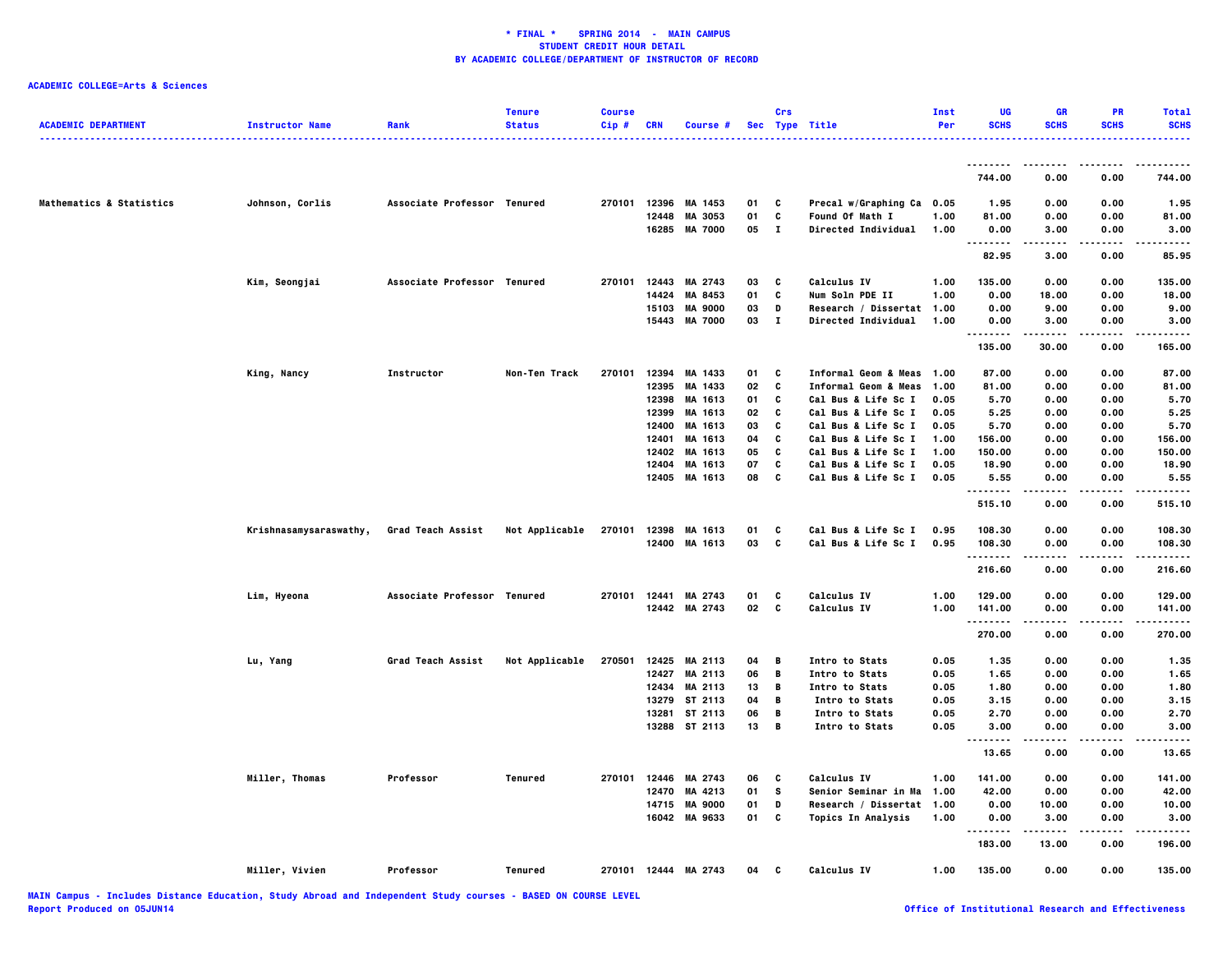| <b>ACADEMIC DEPARTMENT</b>          | <b>Instructor Name</b> | Rank                          | <b>Tenure</b><br><b>Status</b> | <b>Course</b><br>Cip# | <b>CRN</b> | Course #                        |                   | Crs                | Sec Type Title                                    | Inst<br>Per  | UG<br><b>SCHS</b>    | <b>GR</b><br><b>SCHS</b> | <b>PR</b><br><b>SCHS</b> | <b>Total</b><br><b>SCHS</b> |
|-------------------------------------|------------------------|-------------------------------|--------------------------------|-----------------------|------------|---------------------------------|-------------------|--------------------|---------------------------------------------------|--------------|----------------------|--------------------------|--------------------------|-----------------------------|
| <b>Mathematics &amp; Statistics</b> | Miller, Vivien         | Professor                     | Tenured                        |                       |            | 270101 12445 MA 2743            | 05                | c                  | <b>Calculus IV</b>                                | 1.00         | 138.00               | 0.00                     | 0.00                     | 138,00                      |
|                                     |                        |                               |                                |                       |            |                                 |                   |                    |                                                   |              | .<br>273.00          | -----<br>0.00            | .<br>0.00                | .<br>273.00                 |
|                                     | Nation, Julie          | Instructor                    | Non-Ten Track                  |                       |            | 270101 12356 MA 1313            | 01                | C                  | College Algebra                                   | 0.95         | 498.75               | 0.00                     | 0.00                     | 498.75                      |
|                                     |                        |                               |                                |                       | 12380      | MA 1323                         | 01                | C                  | Trigonometry                                      | 1.00         | 459.00               | 0.00                     | 0.00                     | 459.00                      |
|                                     |                        |                               |                                |                       | 12384      | MA 1323                         | 05                | C                  | Trigonometry                                      | 1.00         | 288.00               | 0.00                     | 0.00                     | 288.00                      |
|                                     |                        |                               |                                |                       |            | 12392 MA 1423                   | 01                | C                  | Problem Solving Real 1.00                         |              | 102.00<br>. <b>.</b> | 0.00                     | 0.00<br>.                | 102.00<br>.                 |
|                                     |                        |                               |                                |                       |            |                                 |                   |                    |                                                   |              | 1347.75              | 0.00                     | 0.00                     | 1347.75                     |
|                                     | Neumann, Michael       | Professor                     | Tenured                        |                       |            | 270101 12447 MA 2743            | H01 C             |                    | <b>Honors Calculus IV</b>                         | 1.00         | 60.00<br>.           | 0.00                     | 0.00<br>$\cdots$         | 60.00<br>.                  |
|                                     |                        |                               |                                |                       |            |                                 |                   |                    |                                                   |              | 60.00                | .<br>0.00                | 0.00                     | 60.00                       |
|                                     | Oppenheimer, Seth      | Professor                     | Tenured                        |                       |            | 270101 12466 MA 3463            | 01                | C                  | <b>Found Of Geometry</b>                          | 1.00         | 27.00                | 0.00                     | 0.00                     | 27.00                       |
|                                     |                        |                               |                                |                       |            |                                 |                   |                    |                                                   |              | .<br>27.00           | 0.00                     | 0.00                     | 27.00                       |
|                                     | Patil, Prakash         | Associate Professor Ten Track |                                |                       |            | 270101 12483 MA 6573            | 01                | C                  | Intro Math Stat II                                | 1.00         | 0.00                 | 3.00                     | 0.00                     | 3.00                        |
|                                     |                        |                               |                                |                       |            | 14420 MA 4573                   | 01                | C                  | Intro Math Stat II                                | 1.00         | 3.00                 | 0.00                     | 0.00                     | 3.00                        |
|                                     |                        |                               |                                | 270501                | 13298      | ST 6573                         | 01                | C                  | Intro Math Stat II                                | 1.00         | 0.00                 | 27.00                    | 0.00                     | 27.00                       |
|                                     |                        |                               |                                |                       | 13306      | ST 8951                         | 01                | C                  | Seminar In Stat                                   | 1.00         | 0.00                 | 3.00                     | 0.00                     | 3.00                        |
|                                     |                        |                               |                                |                       | 14648      | ST 8990                         | 01                | c                  | Special Topic In ST                               | 1.00         | 0.00                 | 9.00                     | 0.00                     | 9.00                        |
|                                     |                        |                               |                                |                       | 15628      | ST 9000                         | 01                | D                  | Research / Dissertat 1.00                         |              | 0.00                 | 15.00                    | 0.00                     | 15.00                       |
|                                     |                        |                               |                                |                       |            |                                 |                   |                    |                                                   |              | .<br>3.00            | .<br>57.00               | .<br>0.00                | .<br>60.00                  |
|                                     | Qian, Chuanxi          | Professor                     | Tenured                        |                       |            | 270101 12449 MA 3113            | 01                | C                  | Intro Linear Algebra 1.00                         |              | 108.00               | 0.00                     | 0.00                     | 108.00                      |
|                                     |                        |                               |                                |                       |            | 12452 MA 3113                   | 04 C              |                    | Intro Linear Algebra 1.00                         |              | 99.00                | 0.00                     | 0.00                     | 99.00                       |
|                                     |                        |                               |                                |                       |            |                                 |                   |                    |                                                   |              | .                    |                          |                          | .                           |
|                                     |                        |                               |                                |                       |            |                                 |                   |                    |                                                   |              | 207.00               | 0.00                     | 0.00                     | 207.00                      |
|                                     | Razzaghi, Mohsen       | Professor                     | Tenured                        |                       |            | 270101 14716 MA 9000            | $02$ D            |                    | Research / Dissertat 1.00                         |              | 0.00<br>.            | 21.00<br>.               | 0.00<br>.                | 21.00<br>.                  |
|                                     |                        |                               |                                |                       |            |                                 |                   |                    |                                                   |              | 0.00                 | 21.00                    | 0.00                     | 21.00                       |
|                                     | Sepehrifar, Mohammad   | Assistant Professor Ten Track |                                | 270501                | 13294      | ST 4213                         | 01                | C                  | Nonparametric Meth                                | 1.00         | 15.00                | 0.00                     | 0.00                     | 15.00                       |
|                                     |                        |                               |                                |                       |            | 13296 ST 6213                   | 01                | C                  | Nonparametric Meth                                | 1.00         | 0.00                 | 33.00                    | 0.00                     | 33.00                       |
|                                     |                        |                               |                                |                       |            | 15457 ST 8114                   | 03                | B                  | <b>Statistical Methods</b>                        | 1.00         | 0.00                 | 40.00                    | 0.00                     | 40.00                       |
|                                     |                        |                               |                                |                       |            |                                 |                   |                    |                                                   |              | <br>15.00            | . <b>.</b><br>73.00      | $- - - -$<br>0.00        | .<br>88.00                  |
|                                     | Shaw, Patricia         | Instructor                    | Non-Ten Track                  | 270101                |            | 12436 MA 2733                   | 01                | C                  | <b>Calculus III</b>                               | 1.00         | 198.00               | 0.00                     | 0.00                     | 198.00                      |
|                                     |                        |                               |                                |                       | 12437      | MA 2733                         | 02                | C                  | <b>Calculus III</b>                               | 1.00         | 72.00                | 0.00                     | 0.00                     | 72.00                       |
|                                     |                        |                               |                                |                       | 12438      | MA 2733                         | 03                | C                  | <b>Calculus III</b>                               | 1.00         | 150.00               | 0.00                     | 0.00                     | 150.00                      |
|                                     |                        |                               |                                |                       | 12439      | MA 2733                         | 04                | C                  | <b>Calculus III</b>                               | 1.00         | 123.00               | 0.00                     | 0.00                     | 123.00                      |
|                                     |                        |                               |                                |                       | 12440      | MA 2733                         | HO <sub>1</sub> C |                    | Honors Calculus III                               | 1.00         | 39.00                | 0.00                     | 0.00                     | 39.00                       |
|                                     |                        |                               |                                |                       |            |                                 |                   |                    |                                                   |              | .<br>582.00          | 0.00                     | 0.00                     | 582.00                      |
|                                     |                        |                               |                                |                       |            |                                 |                   |                    |                                                   |              |                      |                          |                          |                             |
|                                     | Shontz, Suzanne        | Assistant Professor Ten Track |                                |                       | 16302      | 270101 16301 MA 7000<br>MA 4000 | 07<br>02          | $\mathbf{I}$<br>л. | Directed Individual<br><b>Directed Individual</b> | 1.00<br>1.00 | 0.00<br>3.00         | 3.00<br>0.00             | 0.00<br>0.00             | 3.00<br>3.00                |
|                                     |                        |                               |                                |                       |            |                                 |                   |                    |                                                   |              |                      |                          |                          |                             |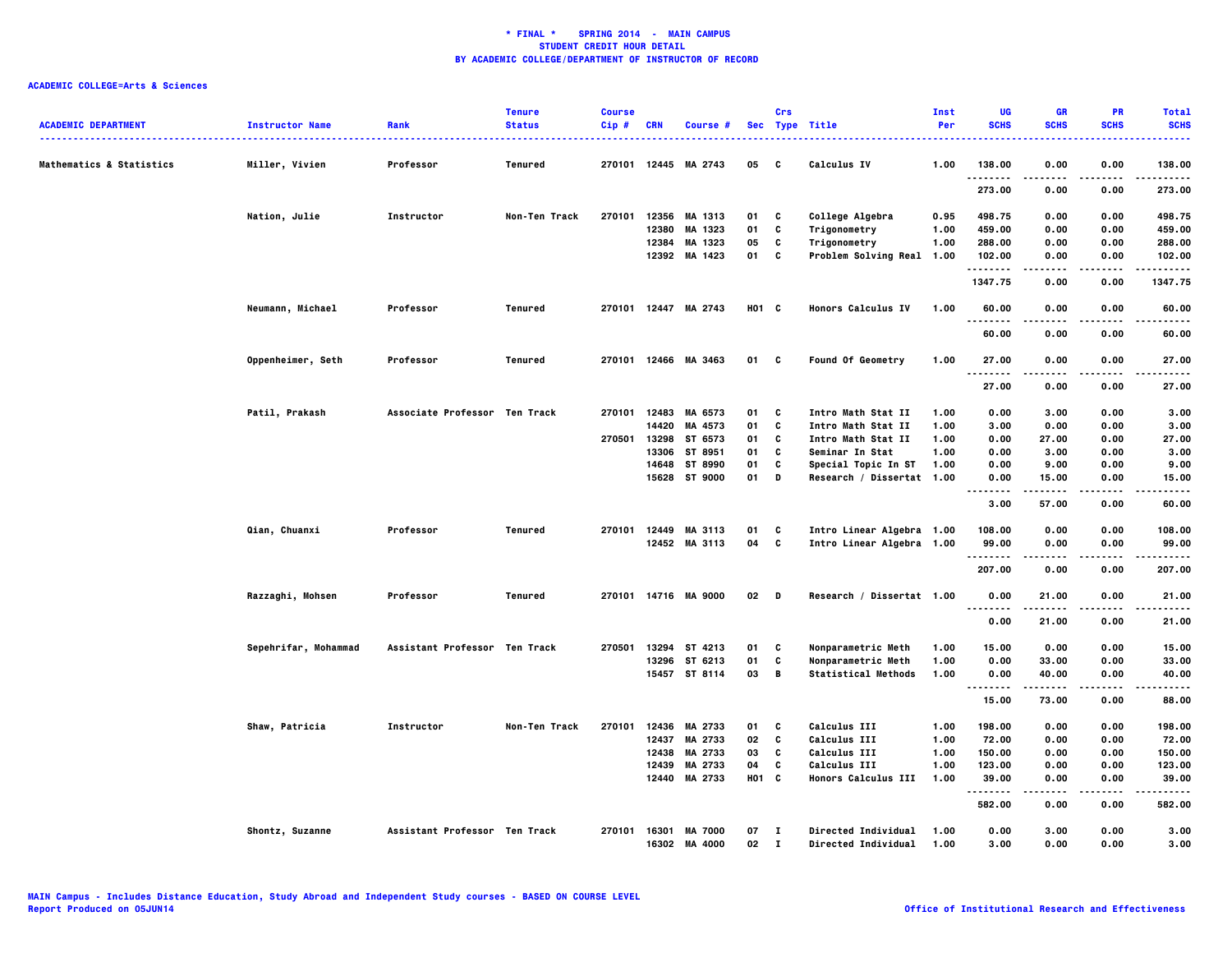| <b>ACADEMIC DEPARTMENT</b> | <b>Instructor Name</b> | Rank                          | <b>Tenure</b><br><b>Status</b> | <b>Course</b><br>Cip# | <b>CRN</b>     | Course #           |          | Crs          | Sec Type Title                     | Inst<br>Per  | UG<br><b>SCHS</b> | <b>GR</b><br><b>SCHS</b> | PR<br><b>SCHS</b> | <b>Total</b><br><b>SCHS</b> |
|----------------------------|------------------------|-------------------------------|--------------------------------|-----------------------|----------------|--------------------|----------|--------------|------------------------------------|--------------|-------------------|--------------------------|-------------------|-----------------------------|
|                            |                        |                               |                                |                       |                |                    |          |              |                                    |              |                   |                          |                   | .                           |
|                            |                        |                               |                                |                       |                |                    |          |              |                                    |              |                   | .                        |                   |                             |
|                            |                        |                               |                                |                       |                |                    |          |              |                                    |              | 3.00              | 3.00                     | 0.00              | 6.00                        |
| Mathematics & Statistics   | Shows, Justin          | Assistant Professor Ten Track |                                | 270501                |                | 13297 ST 6253      | 01       | c            | Data Analysis II                   | 1.00         | 0.00              | 27.00                    | 0.00              | 27.00                       |
|                            |                        |                               |                                |                       | 13300          | ST 8114            | 02       | В            | <b>Statistical Methods</b>         | 1.00         | 0.00              | 136.00                   | 0.00              | 136.00                      |
|                            |                        |                               |                                |                       | 15373          | ST 7000            | 02       | $\mathbf I$  | Directed Individual                | 1.00         | 0.00              | 3.00                     | 0.00              | 3.00                        |
|                            |                        |                               |                                |                       | 16250          | ST 7000            | 08       | $\mathbf{I}$ | Directed Individual                | 1.00         | 0.00<br>$- - - -$ | 3.00                     | 0.00<br>.         | 3.00<br>.                   |
|                            |                        |                               |                                |                       |                |                    |          |              |                                    |              | 0.00              | 169.00                   | 0.00              | 169.00                      |
|                            | Smith, Robert          | Associate Professor Tenured   |                                | 270101                | 12450          | MA 3113            | 02       | C            | Intro Linear Algebra               | 1.00         | 120.00            | 0.00                     | 0.00              | 120.00                      |
|                            |                        |                               |                                |                       | 12475          | MA 4643            | 01       | C            | <b>Adv Calculus II</b>             | 1.00         | 33.00             | 0.00                     | 0.00              | 33.00                       |
|                            |                        |                               |                                |                       | 12484          | MA 6643            | 01       | C            | <b>Adv Calculus II</b>             | 1.00         | 0.00              | 9.00                     | 0.00              | 9.00                        |
|                            |                        |                               |                                |                       |                | 12489 MA 8981      | 01       | C            | <b>Teaching Seminar</b>            | 1.00         | 0.00<br>          | 14.00<br>-----           | 0.00<br>.         | 14.00<br>.                  |
|                            |                        |                               |                                |                       |                |                    |          |              |                                    |              | 153.00            | 23.00                    | 0.00              | 176.00                      |
|                            | Streitmatter, Seth     | Lecturer                      | Non-Ten Track                  | 270101                |                | 12451 MA 3113      | 03       | C            | Intro Linear Algebra 1.00          |              | 114.00            | 0.00                     | 0.00              | 114.00                      |
|                            |                        |                               |                                |                       | 12453          | MA 3113            | 05       | c            | Intro Linear Algebra               | 1.00         | 114.00            | 0.00                     | 0.00              | 114.00                      |
|                            |                        |                               |                                |                       | 12460          | MA 3253            | 03       | c            | Diff Equations                     | 1.00         | 132.00            | 0.00                     | 0.00              | 132.00                      |
|                            |                        |                               |                                |                       |                | 12462 MA 3253      | 04       | c            | <b>Diff Equations</b>              | 1.00         | 129.00<br>.       | 0.00                     | 0.00<br>$- - - -$ | 129.00<br>-----             |
|                            |                        |                               |                                |                       |                |                    |          |              |                                    |              | 489.00            | 0.00                     | 0.00              | 489.00                      |
|                            | Tally, Elizabeth       | Grad Teach Assist             | Not Applicable                 | 270501                |                | 12422 MA 2113      | 01       | В            | <b>Intro to Stats</b>              | 0.05         | 1.35              | 0.00                     | 0.00              | 1.35                        |
|                            |                        |                               |                                |                       | 12426          | MA 2113            | 05       | В            | <b>Intro to Stats-credi</b>        | 0.05         | 1.50              | 0.00                     | 0.00              | 1.50                        |
|                            |                        |                               |                                |                       |                | 13276 ST 2113      | 01       | В            | Intro to Stats                     | 0.05         | 3.45              | 0.00                     | 0.00              | 3.45                        |
|                            |                        |                               |                                |                       |                | 13280 ST 2113      | 05       | В            | Intro to Stats cred 0.05           |              | 3.30<br>.         | 0.00<br>.                | 0.00              | 3.30<br>----                |
|                            |                        |                               |                                |                       |                |                    |          |              |                                    |              | 9.60              | 0.00                     | 0.00              | 9.60                        |
|                            | Tschume, William       | Lecturer                      | Non-Ten Track                  | 270101                | 12381          | MA 1323            | 02       | c            | Trigonometry                       | 1.00         | 426.00            | 0.00                     | 0.00              | 426.00                      |
|                            |                        |                               |                                |                       | 12383          | MA 1323            | 04       | c            | Trigonometry                       | 0.05         | 5.55              | 0.00                     | 0.00              | 5.55                        |
|                            |                        |                               |                                |                       | 12385          | MA 1323            | 06       | C            | Trigonometry                       | 0.05         | 2.70              | 0.00                     | 0.00              | 2.70                        |
|                            |                        |                               |                                |                       | 12386          | MA 1323            | 07       | c            | Trigonometry                       | 1.00         | 327.00            | 0.00                     | 0.00              | 327.00                      |
|                            |                        |                               |                                |                       | 12387          | MA 1323            | 08       | C            | Trigonometry                       | 1.00         | 117.00            | 0.00                     | 0.00              | 117.00                      |
|                            |                        |                               |                                |                       | 12404          | MA 1613            | 07       | c            | Cal Bus & Life Sc I                | 0.95         | 359.10            | 0.00                     | 0.00              | 359.10                      |
|                            |                        |                               |                                |                       | 14419          | MA 1323            | 09       | C            | Trigonometry                       | 0.05         | 5.10              | 0.00                     | 0.00              | 5.10                        |
|                            |                        |                               |                                |                       |                | 14617 MA 1613      | 501      | C            | Cal Bus & Life Sc I                | 1.00         | 27.00<br>.        | 0.00                     | 0.00              | 27.00                       |
|                            |                        |                               |                                |                       |                |                    |          |              |                                    |              | 1269.45           | 0.00                     | 0.00              | 1269.45                     |
|                            | Walters, Kimberly      | Instructor                    | Non-Ten Track                  | 270101                | 12356          | MA 1313            | 01       | c            | College Algebra                    | 0.05         | 26.25             | 0.00                     | 0.00              | 26.25                       |
|                            |                        |                               |                                |                       | 12361          | MA 1313            | 03       | C            | College Algebra                    | 1.00         | 534.00            | 0.00                     | 0.00              | 534.00                      |
|                            |                        |                               |                                |                       | 12363          | MA 1313            | 07       | Κ            | College Algebra                    | 1.00         | 0.00              | 0.00                     | 0.00              | 0.00                        |
|                            |                        |                               |                                |                       | 12364          | MA 1313            | 06       | Κ            | College Algebra                    | 1.00         | 0.00              | 0.00                     | 0.00              | 0.00                        |
|                            |                        |                               |                                |                       | 12366          | MA 1313            | 08       | Κ            | College Algebra                    | 1.00         | 0.00              | 0.00                     | 0.00              | 0.00                        |
|                            |                        |                               |                                |                       | 12367<br>12368 | MA 1313<br>MA 1313 | 09<br>10 | Κ<br>Κ       | College Algebra<br>College Algebra | 1.00         | 0.00<br>0.00      | 0.00<br>0.00             | 0.00<br>0.00      | 0.00<br>0.00                |
|                            |                        |                               |                                |                       | 12369          | MA 1313            | 11       | Κ            | College Algebra                    | 1.00<br>1.00 | 0.00              | 0.00                     | 0.00              | 0.00                        |
|                            |                        |                               |                                |                       | 12372          | MA 1313            | 12       | Κ            | College Algebra                    | 1.00         | 0.00              | 0.00                     | 0.00              | 0.00                        |
|                            |                        |                               |                                |                       | 12373          | MA 1313            | 13       | Κ            | College Algebra                    | 1.00         | 0.00              | 0.00                     | 0.00              | 0.00                        |
|                            |                        |                               |                                |                       | 12374          | MA 1313            | 14       | κ            | College Algebra                    | 1.00         | 0.00              | 0.00                     | 0.00              | 0.00                        |
|                            |                        |                               |                                |                       | 12375          | MA 1313            | 15       | Κ            | College Algebra                    | 1.00         | 0.00              | 0.00                     | 0.00              | 0.00                        |
|                            |                        |                               |                                |                       |                | 12376 MA 1313      | 16       | K            | College Algebra                    | 1.00         | 0.00              | 0.00                     | 0.00              | 0.00                        |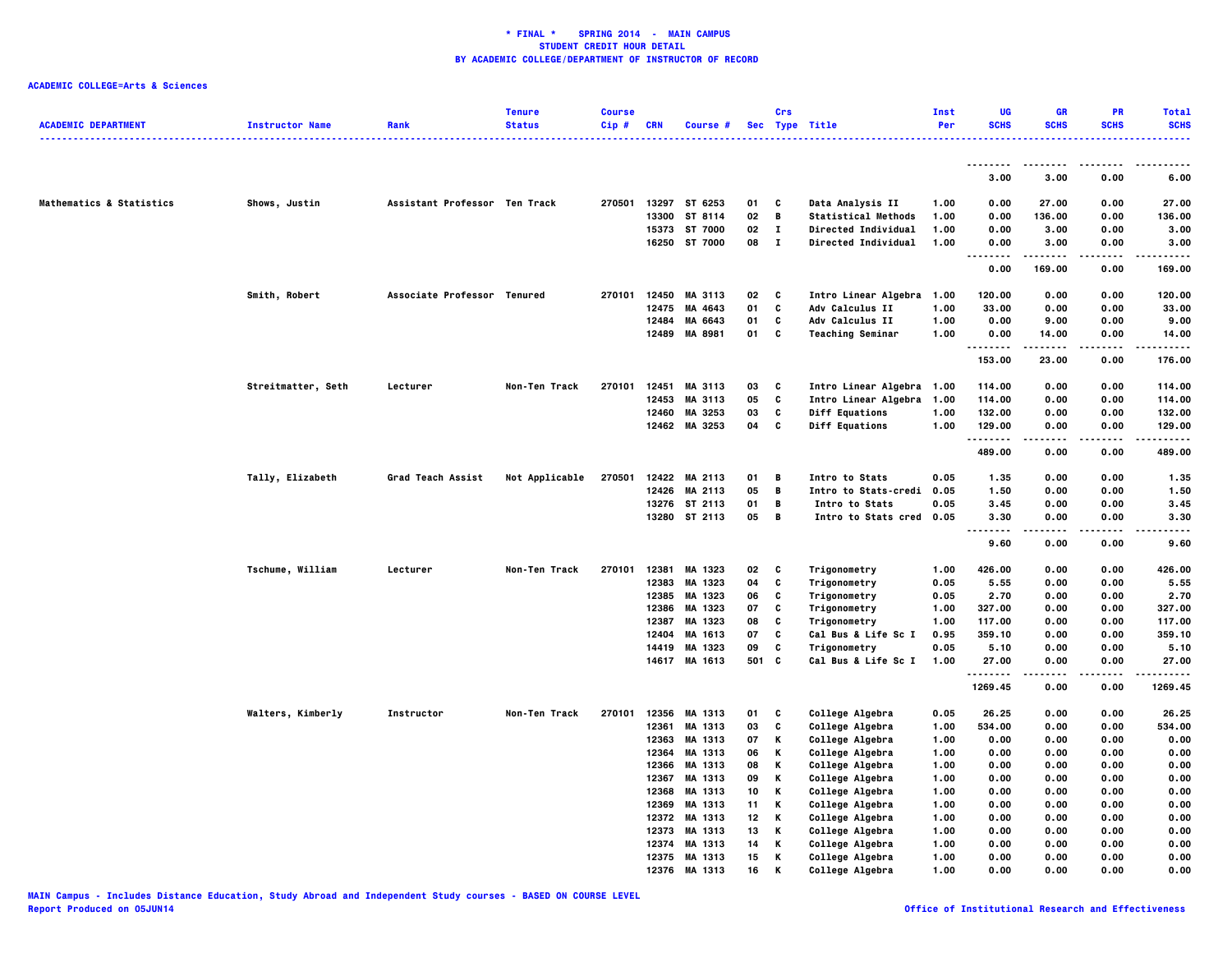|                                     |                        |                               | <b>Tenure</b>  | <b>Course</b> |            |                |                 | Crs          |                             | Inst | UG           | <b>GR</b>     | PR                | <b>Total</b>  |
|-------------------------------------|------------------------|-------------------------------|----------------|---------------|------------|----------------|-----------------|--------------|-----------------------------|------|--------------|---------------|-------------------|---------------|
| <b>ACADEMIC DEPARTMENT</b>          | <b>Instructor Name</b> | Rank                          | <b>Status</b>  | $Cip$ #       | <b>CRN</b> | Course #       |                 |              | Sec Type Title              | Per  | <b>SCHS</b>  | <b>SCHS</b>   | <b>SCHS</b>       | <b>SCHS</b>   |
| <b>Mathematics &amp; Statistics</b> | Walters, Kimberly      | Instructor                    | Non-Ten Track  | 270101        | 12377      | MA 1313        | 17              | K            | College Algebra             | 1.00 | 0.00         | 0.00          | 0.00              | 0.00          |
|                                     |                        |                               |                |               | 12393      | MA 1423        | 02              | C            | Problem Solving Real        | 1.00 | 96.00        | 0.00          | 0.00              | 96.00         |
|                                     |                        |                               |                |               |            | 13817 MA 1313  | 501 C           |              | College Algebra             | 1.00 | 66.00        | 0.00          | 0.00              | 66.00         |
|                                     |                        |                               |                |               |            |                |                 |              |                             |      | .<br>722.25  | 0.00          | .<br>0.00         | 722.25        |
|                                     | Wang, Wenshuang        | Grad Teach Assist             | Not Applicable | 270501        |            | 12428 MA 2113  | 07              | B            | Intro to Stats              | 0.05 | 1.50         | 0.00          | 0.00              | 1.50          |
|                                     |                        |                               |                |               | 12429      | MA 2113        | 08              | В            | Intro to Stats              | 0.05 | 0.75         | 0.00          | 0.00              | 0.75          |
|                                     |                        |                               |                |               |            | 13282 ST 2113  | 07              | $\mathbf{B}$ | Intro to Stats              | 0.05 | 3.15         | 0.00          | 0.00              | 3.15          |
|                                     |                        |                               |                |               |            | 13283 ST 2113  | 08              | $\mathbf{B}$ | Intro to Stats              | 0.05 | 3.90<br>---- | 0.00<br>----- | 0.00<br>$- - - -$ | 3.90<br>----- |
|                                     |                        |                               |                |               |            |                |                 |              |                             |      | 9.30         | 0.00          | 0.00              | 9.30          |
|                                     | Wang, Yan              | <b>Grad Teach Assist</b>      | Not Applicable | 270501        |            | 12431 MA 2113  | 10              | В            | Intro to Stats              | 0.05 | 1.05         | 0.00          | 0.00              | 1.05          |
|                                     |                        |                               |                |               |            | 12432 MA 2113  | 11              | В            | Intro to Stats              | 0.05 | 1.20         | 0.00          | 0.00              | 1.20          |
|                                     |                        |                               |                |               |            | 12433 MA 2113  | 12              | В            | Intro to Stats              | 0.05 | 1.50         | 0.00          | 0.00              | 1.50          |
|                                     |                        |                               |                |               |            | 13285 ST 2113  | 10              | B            | Intro to Stats              | 0.05 | 3.45         | 0.00          | 0.00              | 3.45          |
|                                     |                        |                               |                |               |            | 13286 ST 2113  | 11              | B            | Intro to Stats              | 0.05 | 3.30         | 0.00          | 0.00              | 3.30          |
|                                     |                        |                               |                |               |            | 13287 ST 2113  | 12 <sub>2</sub> | B            | Intro to Stats              | 0.05 | 3.15<br>.    | 0.00<br>----- | 0.00<br>.         | 3.15<br>.     |
|                                     |                        |                               |                |               |            |                |                 |              |                             |      | 13.65        | 0.00          | 0.00              | 13.65         |
|                                     | Wood, Rebecca          | Lecturer                      | Non-Ten Track  | 270101        | 12390      | MA 1413        | 01              | C            | Structure Real Numbe 1.00   |      | 93.00        | 0.00          | 0.00              | 93.00         |
|                                     |                        |                               |                |               | 12391      | MA 1413        | 02              | c            | <b>Structure Real Numbe</b> | 1.00 | 135.00       | 0.00          | 0.00              | 135.00        |
|                                     |                        |                               |                | 270501        | 12456      | MA 3123        | 01              | В            | Intro to Stat. Inf          | 1.00 | 48.00        | 0.00          | 0.00              | 48.00         |
|                                     |                        |                               |                |               | 12457      | MA 3123        | 02              | В            | Intro to Stat. Inf          | 1.00 | 48.00        | 0.00          | 0.00              | 48.00         |
|                                     |                        |                               |                |               | 13292      | ST 3123        | 01              | В            | Intro to Stat. Inf          | 1.00 | 84.00        | 0.00          | 0.00              | 84.00         |
|                                     |                        |                               |                |               |            | 13293 ST 3123  | 02              | B            | Intro to Stat. Inf          | 1.00 | 90.00<br>.   | 0.00          | 0.00              | 90.00<br>.    |
|                                     |                        |                               |                |               |            |                |                 |              |                             |      | 498.00       | 0.00          | 0.00              | 498.00        |
|                                     | Woodard, Kelly         | Lecturer                      | Non-Ten Track  | 270101        |            | 13816 MA 0103  | 501 C           |              | Intermediate Algebra 1.00   |      | 36.00        | 0.00          | 0.00              | 36.00         |
|                                     |                        |                               |                |               |            | 13818 MA 1323  | 501 C           |              | Trigonometry                | 1.00 | 54.00        | 0.00          | 0.00              | 54.00         |
|                                     |                        |                               |                |               | 13819      | MA 1413        | 501             | C            | Structure Real Numbe 1.00   |      | 24.00        | 0.00          | 0.00              | 24.00         |
|                                     |                        |                               |                |               | 13820      | MA 1423        | 501             | C            | Problem Solving Real 1.00   |      | 60.00        | 0.00          | 0.00              | 60.00         |
|                                     |                        |                               |                |               | 13821      | MA 1433        | 501 C           |              | Informal Geom & Meas 1.00   |      | 27.00        | 0.00          | 0.00              | 27.00         |
|                                     |                        |                               |                |               |            |                |                 |              |                             |      | .<br>201.00  | 0.00          | 0.00              | .<br>201.00   |
|                                     |                        |                               |                |               |            |                |                 |              |                             |      |              |               |                   |               |
|                                     | Woodroofe, Russell     | Assistant Professor Ten Track |                | 270101        | 12468      | MA 4143        | 01              | C            | Graph Theory                | 1.00 | 30.00        | 0.00          | 0.00              | 30.00         |
|                                     |                        |                               |                |               | 12478      | MA 6143        | 01              | C            | Graph Theory                | 1.00 | 0.00         | 3.00          | 0.00              | 3.00          |
|                                     |                        |                               |                |               | 15705      | MA 4000        | 01              | $\mathbf{I}$ | Directed Individual         | 1.00 | 3.00         | 0.00          | 0.00              | 3.00          |
|                                     |                        |                               |                |               | 16300      | <b>MA 7000</b> | 06              | $\mathbf{I}$ | Directed Individual         | 1.00 | 0.00<br>     | 3.00<br>.     | 0.00<br>.         | 3,00<br>.     |
|                                     |                        |                               |                |               |            |                |                 |              |                             |      | 33.00        | 6.00          | 0.00              | 39.00         |
|                                     | Woody, Jonathan        | Assistant Professor Ten Track |                | 270501        |            | 13304 ST 8533  | 01              | C            | Applied Probability         | 1.00 | 0.00         | 21.00         | 0.00              | 21.00         |
|                                     |                        |                               |                |               |            | 14433 ST 8913  | 01              | C            | Recent Devs In Stat         | 1.00 | 0.00         | 18.00         | 0.00              | 18.00         |
|                                     |                        |                               |                |               | 15410      | ST 4000        | 01              | $\mathbf{I}$ | <b>Directed Individual</b>  | 1.00 | 3.00         | 0.00          | 0.00              | 3.00          |
|                                     |                        |                               |                |               | 15479      | ST 4000        | 02              | $\mathbf{I}$ | <b>Directed Individual</b>  | 1.00 | 3.00         | 0.00          | 0.00              | 3.00          |
|                                     |                        |                               |                |               | 15594      | ST 4000        | 03              | п            | <b>Directed Individual</b>  | 1.00 | 3.00         | 0.00          | 0.00              | 3.00          |
|                                     |                        |                               |                |               | 15706      | ST 4000        | 04              | $\mathbf{I}$ | <b>Directed Individual</b>  | 1.00 | 3.00         | 0.00          | 0.00              | 3.00          |
|                                     |                        |                               |                |               | 15927      | ST 7000        | 05              | $\mathbf{I}$ | <b>Directed Individual</b>  | 1.00 | 0.00         | 3.00          | 0.00              | 3.00          |
|                                     |                        |                               |                |               | 15928      | ST 7000        | 06              | $\mathbf{I}$ | <b>Directed Individual</b>  | 1.00 | 0.00         | 3.00          | 0.00              | 3.00          |
|                                     |                        |                               |                |               | 16120      | ST 9000        | 02              | D            | Research / Dissertat        | 1.00 | 0.00         | 9.00          | 0.00              | 9.00          |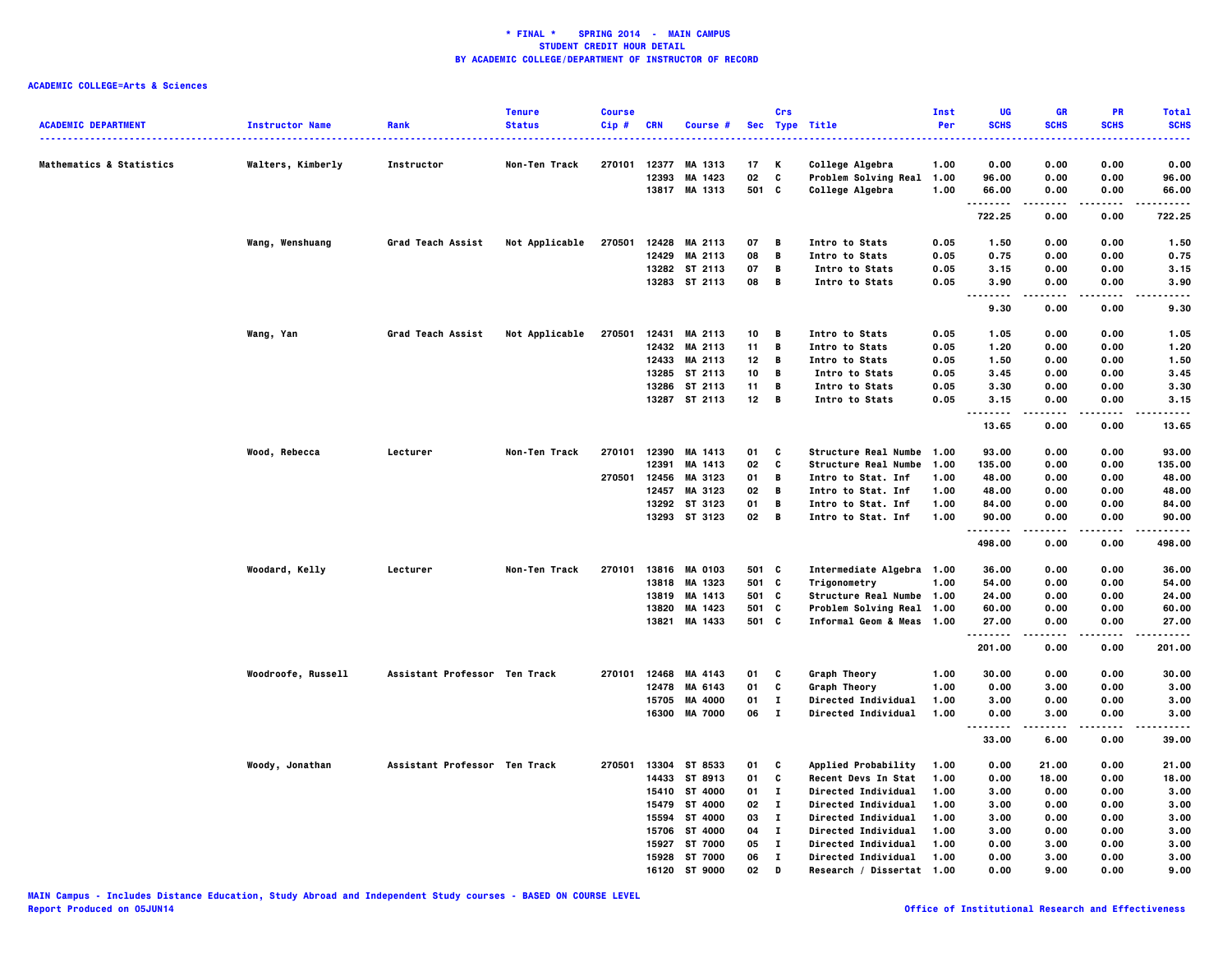| <b>ACADEMIC DEPARTMENT</b>                                                 | <b>Instructor Name</b> | Rank                          | <b>Tenure</b><br><b>Status</b> | <b>Course</b><br>Cip# | <b>CRN</b> | Course #       |        | Crs | Sec Type Title             | Inst<br>Per | UG<br><b>SCHS</b> | <b>GR</b><br><b>SCHS</b> | <b>PR</b><br><b>SCHS</b>          | <b>Total</b><br><b>SCHS</b><br>. |
|----------------------------------------------------------------------------|------------------------|-------------------------------|--------------------------------|-----------------------|------------|----------------|--------|-----|----------------------------|-------------|-------------------|--------------------------|-----------------------------------|----------------------------------|
|                                                                            |                        |                               |                                |                       |            |                |        |     |                            |             |                   |                          |                                   |                                  |
|                                                                            |                        |                               |                                |                       |            |                |        |     |                            |             | 12.00             | 54.00                    | 0.00                              | 66.00                            |
| Mathematics & Statistics                                                   | Xu, Xiangsheng         | Professor                     | Tenured                        | 270101                | 12459      | MA 3253        | 01     | C   | <b>Diff Equations</b>      | 1.00        | 126.00            | 0.00                     | 0.00                              | 126.00                           |
|                                                                            |                        |                               |                                |                       |            | 12463 MA 3253  | 05     | c   | <b>Diff Equations</b>      | 1.00        | 141.00            | 0.00                     | 0.00                              | 141.00                           |
|                                                                            |                        |                               |                                |                       | 16340      | <b>MA 7000</b> | 09     | . т | Directed Individual        | 1.00        | 0.00<br>.         | 3.00                     | 0.00                              | 3.00                             |
|                                                                            |                        |                               |                                |                       |            |                |        |     |                            |             | 267.00            | .<br>3.00                | .<br>0.00                         | ------<br>270.00                 |
|                                                                            | Xu, Yang               | <b>Grad Teach Assist</b>      | Not Applicable                 | 270501                |            | 12430 MA 2113  | 09     | в   | Intro to Stats             | 0.05        | 1.05              | 0.00                     | 0.00                              | 1.05                             |
|                                                                            |                        |                               |                                |                       |            | 12435 MA 2113  | 14     | В   | Intro to Stats             | 0.05        | 1.50              | 0.00                     | 0.00                              | 1.50                             |
|                                                                            |                        |                               |                                |                       |            | 13284 ST 2113  | 09     | B   | Intro to Stats             | 0.05        | 3.45              | 0.00                     | 0.00                              | 3.45                             |
|                                                                            |                        |                               |                                |                       |            | 13289 ST 2113  | 14     | В   | Intro to Stats             | 0.05        | 3.45              | 0.00                     | 0.00                              | 3.45                             |
|                                                                            |                        |                               |                                |                       |            |                |        |     |                            |             | <br>9.45          | .<br>0.00                | 0.00                              | 9.45                             |
|                                                                            | Yang, Xingzhou         | Assistant Professor Ten Track |                                | 270101                | 12461      | MA 3253        | 02     | c   | <b>Diff Equations</b>      | 1.00        | 117.00            | 0.00                     | 0.00                              | 117.00                           |
|                                                                            |                        |                               |                                |                       |            | 15923 MA 2743  | 07     | C   | Calculus IV                | 1.00        | 84.00             | 0.00                     | 0.00                              | 84.00                            |
|                                                                            |                        |                               |                                |                       |            |                |        |     |                            |             | $- - - -$<br>.    |                          |                                   |                                  |
|                                                                            |                        |                               |                                |                       |            |                |        |     |                            |             | 201.00            | 0.00                     | 0.00                              | 201.00                           |
|                                                                            | Yarahmadian, Shantia   | Assistant Professor Ten Track |                                | 270101                | 12486      | MA 8293        | 01     | C   | <b>Integral Equations</b>  | 1.00        | 0.00              | 24.00                    | 0.00                              | 24.00                            |
|                                                                            |                        |                               |                                |                       |            | 16164 MA 8323  | 01 C   |     | Ordinary Diff Eqn II 1.00  |             | 0.00              | 12.00                    | 0.00                              | 12.00                            |
|                                                                            |                        |                               |                                |                       |            |                |        |     |                            |             | <br>0.00          | 36.00                    | 0.00                              | 36.00                            |
|                                                                            |                        |                               |                                |                       |            |                |        |     |                            |             |                   |                          |                                   |                                  |
|                                                                            | Zhao, Meng             | Assistant Professor Ten Track |                                | 270501                |            | 13299 ST 8114  | 01     | в   | <b>Statistical Methods</b> | 1.00        | 0.00              | 132.00                   | 0.00                              | 132.00                           |
|                                                                            |                        |                               |                                |                       |            | 13302 ST 8253  | 01 C   |     | <b>Regression Analysis</b> | 1.00        | 0.00              | 39.00                    | 0.00                              | 39.00                            |
|                                                                            |                        |                               |                                |                       |            | 15926 ST 7000  | 04     | - 1 | Directed Individual        | 1.00        | 0.00              | 2.00                     | 0.00                              | 2.00                             |
|                                                                            |                        |                               |                                |                       |            | 16022 ST 7000  | $07$ I |     | Directed Individual        | 1.00        | 0.00              | 3.00                     | 0.00                              | 3.00                             |
|                                                                            |                        |                               |                                |                       |            |                |        |     |                            |             | . .<br>0.00       | 176.00                   | 0.00                              | 176.00                           |
| -----------------------------------                                        |                        |                               |                                |                       |            |                |        |     |                            |             | $=$ = = = = = = = | ========                 | ========                          |                                  |
| <b>Mathematics &amp; Statistics</b><br>----------------------------------- |                        |                               |                                |                       |            |                |        |     |                            |             | 13839.00          | 832.00                   | 0.00<br>-------- -------- ------- | 14671.00<br>==========           |
|                                                                            |                        |                               |                                |                       |            |                |        |     |                            |             |                   |                          |                                   |                                  |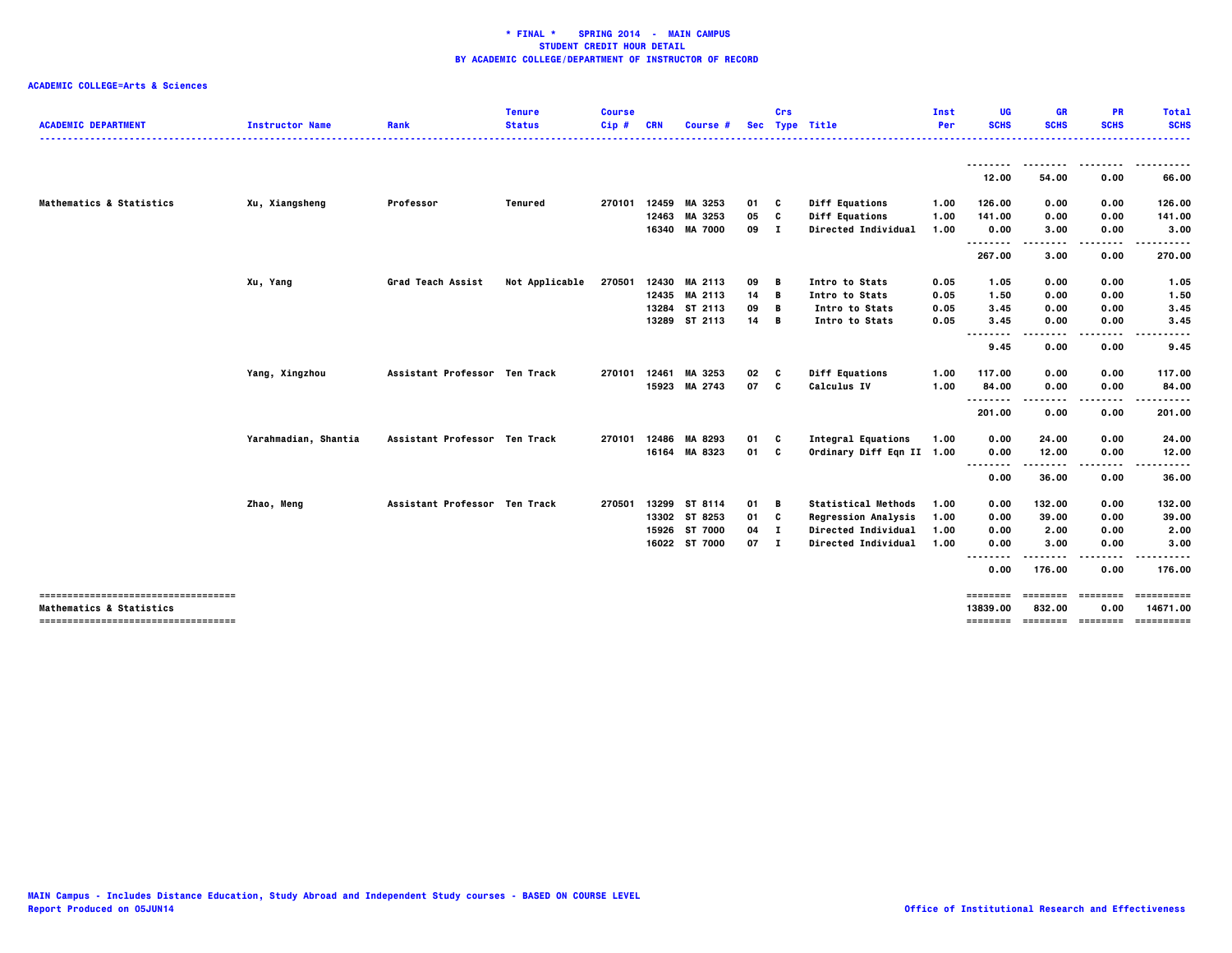| <b>ACADEMIC DEPARTMENT</b>            | <b>Instructor Name</b> | Rank                | <b>Tenure</b><br><b>Status</b> | <b>Course</b><br>$Cip$ # | <b>CRN</b> | Course #       |              | Crs      | Sec Type Title            | Inst<br><b>Per</b> | <b>UG</b><br><b>SCHS</b> | <b>GR</b><br><b>SCHS</b> | <b>PR</b><br><b>SCHS</b> | <b>Total</b><br><b>SCHS</b> |
|---------------------------------------|------------------------|---------------------|--------------------------------|--------------------------|------------|----------------|--------------|----------|---------------------------|--------------------|--------------------------|--------------------------|--------------------------|-----------------------------|
|                                       | Barker, Christopher    |                     | Non-Faculty                    | 290101                   | 12591      | MS 1122        | 01 C         |          | Leader Development 2 1.00 |                    |                          | 0.00                     | 0.00                     | 24.00                       |
| Military Science                      |                        | Non-Employee        |                                |                          | 12592      | MS 1122        | 02           | <b>C</b> |                           |                    | 24.00                    |                          | 0.00                     |                             |
|                                       |                        |                     |                                |                          |            | 12593 MS 1122  | 03 C         |          | Leader Development 2 1.00 |                    | 28.00                    | 0.00                     |                          | 28.00                       |
|                                       |                        |                     |                                |                          |            |                |              |          | Leader Development 2 1.00 |                    | 12.00                    | 0.00                     | 0.00                     | 12.00                       |
|                                       |                        |                     |                                |                          |            |                |              |          |                           |                    | --------                 |                          | .                        | -----                       |
|                                       |                        |                     |                                |                          |            |                |              |          |                           |                    | 64.00                    | 0.00                     | 0.00                     | 64.00                       |
|                                       | Locke, Brian           | Non-Employee        | Non-Faculty                    | 290101                   | 12603      | MS 4124        | 01 B         |          | Transition to Lieute 1.00 |                    | 44.00                    | 0.00                     | 0.00                     | 44.00                       |
|                                       |                        |                     |                                |                          |            | 12604 MS 4124  | 02           | B        | Transition to Lieute 1.00 |                    | 40.00                    | 0.00                     | 0.00                     | 40.00                       |
|                                       |                        |                     |                                |                          | 16400      | <b>MS 4000</b> | $01 \quad I$ |          | Directed Individual       | 1.00               | 4.00                     | 0.00                     | 0.00                     | 4.00                        |
|                                       |                        |                     |                                |                          |            | 16454 MS 4000  | $02 \quad 1$ |          | Directed Individual       | 1.00               | 4.00                     | 0.00                     | 0.00                     | 4.00                        |
|                                       |                        |                     |                                |                          |            |                |              |          |                           |                    | --------                 |                          | .                        | -----                       |
|                                       |                        |                     |                                |                          |            |                |              |          |                           |                    | 92.00                    | 0.00                     | 0.00                     | 92.00                       |
|                                       |                        |                     |                                |                          |            |                |              |          |                           |                    |                          |                          |                          |                             |
|                                       | Seals, Terence         | <b>Non-Employee</b> | <b>Non-Faculty</b>             | 131314                   | 12761      | PE 3111        | $01 \quad L$ |          | Adv Mil Phy Fit           | 1.00               | 43.00                    | 0.00                     | 0.00                     | 43.00                       |
|                                       |                        |                     |                                | 290101                   | 12596      | MS 2123        | 01 C         |          | Tactics & Officershi      | 1.00               | 63.00                    | 0.00                     | 0.00                     | 63.00                       |
|                                       |                        |                     |                                |                          |            |                |              |          |                           |                    |                          |                          | ----                     | .                           |
|                                       |                        |                     |                                |                          |            |                |              |          |                           |                    | 106.00                   | 0.00                     | 0.00                     | 106.00                      |
|                                       |                        |                     |                                |                          |            |                |              |          |                           |                    |                          |                          |                          |                             |
|                                       | Wiley, Richard         | <b>Non-Employee</b> | <b>Non-Faculty</b>             | 290101                   | 12600      | MS 3123        | 04C          |          | Adv Mil Skills II         | 1.00               | 30.00                    | 0.00                     | 0.00                     | 30.00                       |
|                                       |                        |                     |                                |                          | 12601      | MS 3123        | 05           |          | Adv Mil Skills II         | 1.00               | 48.00                    | 0.00                     | 0.00                     | 48.00                       |
|                                       |                        |                     |                                |                          |            |                |              |          |                           |                    | --------                 |                          |                          | .                           |
|                                       |                        |                     |                                |                          |            |                |              |          |                           |                    | 78.00                    | 0.00                     | 0.00                     | 78.00                       |
|                                       |                        |                     |                                |                          |            |                |              |          |                           |                    |                          |                          |                          |                             |
| ------------------------------------- |                        |                     |                                |                          |            |                |              |          |                           |                    |                          | ------                   | ========                 | ==========                  |
| Military Science                      |                        |                     |                                |                          |            |                |              |          |                           |                    | 340.00                   | 0.00                     | 0.00                     | 340.00                      |
| ------------------------------------- |                        |                     |                                |                          |            |                |              |          |                           |                    | ========                 | ========                 | ========                 | ==========                  |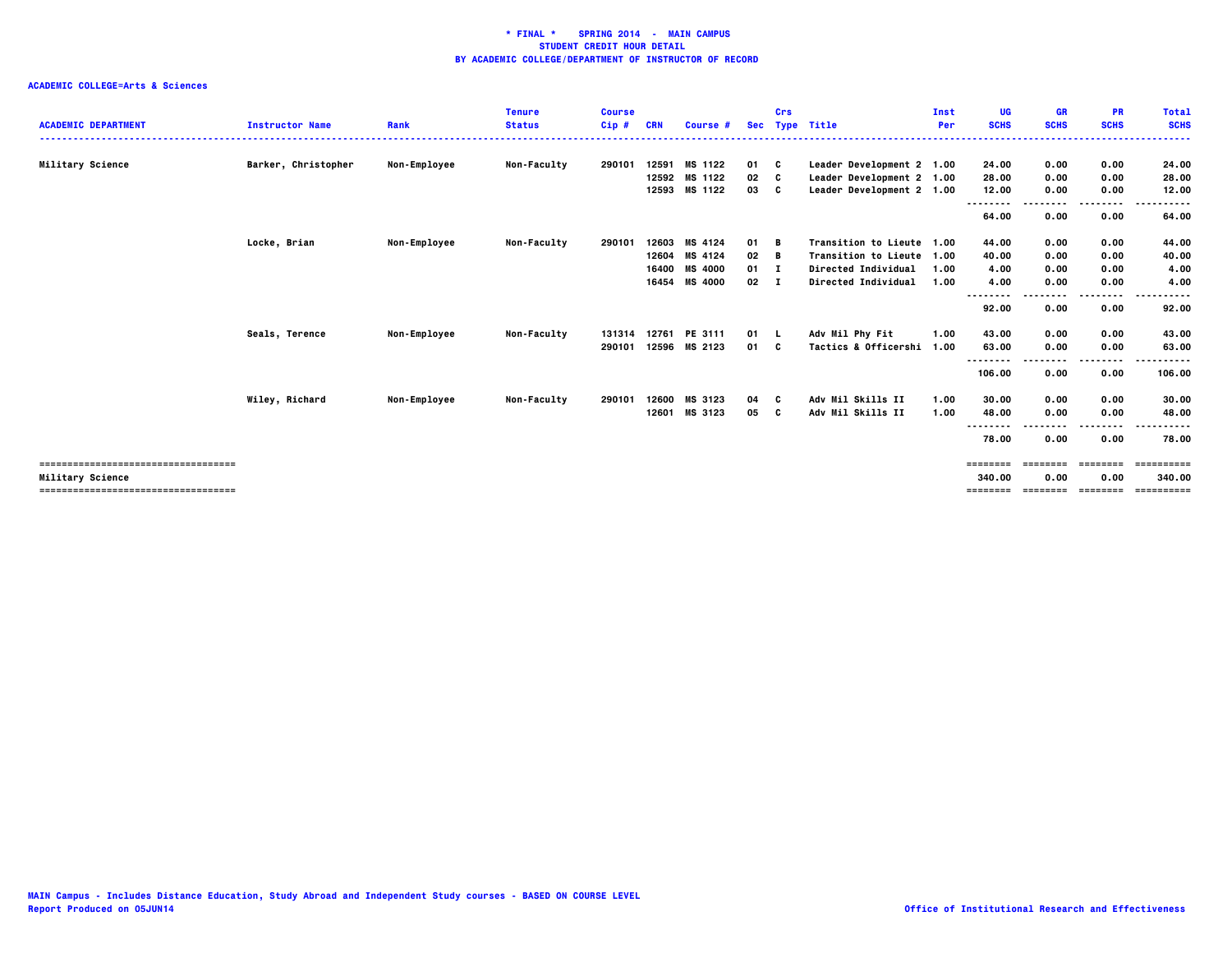| <b>ACADEMIC DEPARTMENT</b>       | <b>Instructor Name</b> | Rank                          | <b>Tenure</b><br><b>Status</b> | <b>Course</b><br>Cip# | CRN            | Course #                    |            | Crs          | Sec Type Title                               | Inst<br>Per | UG<br><b>SCHS</b> | <b>GR</b><br><b>SCHS</b> | PR<br><b>SCHS</b> | <b>Total</b><br><b>SCHS</b> |
|----------------------------------|------------------------|-------------------------------|--------------------------------|-----------------------|----------------|-----------------------------|------------|--------------|----------------------------------------------|-------------|-------------------|--------------------------|-------------------|-----------------------------|
| <b>Philosophy &amp; Religion</b> | Bickle, John           | Professor                     | Tenured                        | 380101                | 14301          | <b>PHI 2123</b>             | 02         | C            | <b>Medical Ethics</b>                        | 1.00        | 96.00             | 0.00                     | 0.00              | 96.00                       |
|                                  |                        |                               |                                |                       |                |                             |            |              |                                              |             | .<br>96.00        | 0.00                     | ----<br>0.00      | $- - - -$<br>96.00          |
|                                  | Bisson, Albert         | Instructor                    | Non-Ten Track                  | 240101                | 16365          | <b>HON 4003</b>             | 05         | $\mathbf{I}$ | Oxbridge Tutorial                            | 1.00        | 3.00              | 0.00                     | 0.00              | 3.00                        |
|                                  |                        |                               |                                | 380201                | 13213          | <b>REL 1103</b>             | H01 C      |              | <b>Honors Intro To Reli</b>                  | 1.00        | 75.00             | 0.00                     | 0.00              | 75.00                       |
|                                  |                        |                               |                                |                       |                | 13214 REL 1223              | 01         | C            | Intr To New Test                             | 1.00        | 126.00            | 0.00                     | 0.00              | 126.00                      |
|                                  |                        |                               |                                |                       |                | 13217 REL 3223              | 01         | C            | World Religions II                           | 1.00        | 111.00            | 0.00                     | 0.00              | 111.00                      |
|                                  |                        |                               |                                |                       |                | 14315 REL 3483              | 01         | C            | Judeo-Christian Ethi                         | 1.00        | 111.00            | 0.00                     | 0.00              | 111.00                      |
|                                  |                        |                               |                                |                       | 15440          | <b>REL 4000</b>             | 01         | $\mathbf{I}$ | <b>Directed Individual</b>                   | 1.00        | 1.00              | 0.00                     | 0.00              | 1.00                        |
|                                  |                        |                               |                                |                       |                | 16354 REL 4000              | 02         | $\mathbf{I}$ | Directed Individual                          | 1.00        | 3.00<br>.         | 0.00<br>.                | 0.00<br>.         | 3.00<br>.                   |
|                                  |                        |                               |                                |                       |                |                             |            |              |                                              |             | 430.00            | 0.00                     | 0.00              | 430.00                      |
|                                  | Bruno, Michael         | Instructor                    | Non-Ten Track                  | 380101                |                | 12924 PHI 1123              | 02         | C            | Intro To Ethics                              | 1.00        | 108.00            | 0.00                     | 0.00              | 108.00                      |
|                                  |                        |                               |                                |                       | 12925          | PHI 1123                    | 03         | C            | Intro To Ethics                              | 1.00        | 114.00            | 0.00                     | 0.00              | 114.00                      |
|                                  |                        |                               |                                |                       | 14298          | PHI 1123                    | <b>HO1</b> | c            | Intro To Ethics - Ho                         | 1.00        | 57.00             | 0.00                     | 0.00              | 57.00                       |
|                                  |                        |                               |                                |                       |                | 16117 PHI 1123              | 06         | c            | <b>Intro To Ethics</b>                       | 1.00        | 114.00<br>        | 0.00<br>$- - - -$        | 0.00<br>$- - - -$ | 114.00<br>.                 |
|                                  |                        |                               |                                |                       |                |                             |            |              |                                              |             | 393.00            | 0.00                     | 0.00              | 393.00                      |
|                                  | Clifford, Michael      | Professor                     | Tenured                        | 380101                | 12932          | <b>PHI 3013</b>             | 501        | c            | <b>Business Ethics</b>                       | 1.00        | 87.00             | 0.00                     | 0.00              | 87.00                       |
|                                  |                        |                               |                                |                       |                | 14302 PHI 3013              | 01         | C            | <b>Business Ethics</b>                       | 1.00        | 87.00             | 0.00                     | 0.00              | 87.00                       |
|                                  |                        |                               |                                |                       |                | 14314 PHI 3173              | 01         | C            | Soc. and Pol. Philos                         | 1.00        | 42.00             | 0.00                     | 0.00              | 42.00                       |
|                                  |                        |                               |                                |                       |                |                             |            |              |                                              |             | .                 |                          |                   | .                           |
|                                  |                        |                               |                                |                       |                |                             |            |              |                                              |             | 216.00            | 0.00                     | 0.00              | 216.00                      |
|                                  | Codling, James         | Lecturer                      | Non-Ten Track                  | 380201                |                | 14305 REL 1103              | 07         | C            | Intro To Religion                            | 1.00        | 120.00            | 0.00                     | 0.00              | 120.00                      |
|                                  |                        |                               |                                |                       | 14311          | <b>REL 1103</b>             | 09         | C            | Intro To Religion                            | 1.00        | 120.00            | 0.00                     | 0.00              | 120.00                      |
|                                  |                        |                               |                                | 450101                | 13686          | EDF 3333                    | 501        | C            | Social Foundation Ed                         | 1.00        | 45.00             | 0.00                     | 0.00              | 45.00                       |
|                                  |                        |                               |                                | 450801                | 11304          | <b>EDF 8393</b>             | 01         | C            | <b>Hist Of Ed In Us</b>                      | 1.00        | 0.00<br>.         | 21.00<br>-----           | 0.00<br>.         | 21.00<br>.                  |
|                                  |                        |                               |                                |                       |                |                             |            |              |                                              |             | 285.00            | 21.00                    | 0.00              | 306.00                      |
|                                  | Davis, Jordan          | Lecturer                      | Non-Ten Track                  | 380101                | 12919          | PHI 1113                    | 02         | C            | Intro To Logic                               | 1.00        | 111.00            | 0.00                     | 0.00              | 111.00                      |
|                                  |                        |                               |                                |                       | 12920          | PHI 1113                    | 03         | $\mathbf{c}$ | Intro To Logic                               | 1.00        | 120.00            | 0.00                     | 0.00              | 120.00                      |
|                                  |                        |                               |                                |                       |                | 12933 PHI 3013              | 02         | C            | <b>Business Ethics</b>                       | 1.00        | 93.00             | 0.00                     | 0.00              | 93.00                       |
|                                  |                        |                               |                                |                       |                | 12935 PHI 3023              | 01         | C            | Hi West Phil: Part I                         | 1.00        | 51.00<br>.        | 0.00<br>-----            | 0.00<br>.         | 51.00<br>.                  |
|                                  |                        |                               |                                |                       |                |                             |            |              |                                              |             | 375.00            | 0.00                     | 0.00              | 375.00                      |
|                                  | Edelmann, Jonathan     | Assistant Professor Ten Track |                                | 240101                | 12159          | <b>HON 1163</b>             | H01 S      |              | The Quest I                                  | 1.00        | 39.00             | 0.00                     | 0.00              | 39,00                       |
|                                  |                        |                               |                                | 380201                | 13211          | <b>REL 1103</b>             | 05         | C            | Intro To Religion                            | 1.00        | 120.00            | 0.00                     | 0.00              | 120.00                      |
|                                  |                        |                               |                                |                       |                | 13218 REL 3453              | 01         | c            | <b>Hinduism &amp; Buddhism</b>               | 1.00        | 81.00             | 0.00                     | 0.00              | 81.00                       |
|                                  |                        |                               |                                |                       |                |                             |            |              |                                              |             | <br>240.00        |                          | 0.00              | .<br>240.00                 |
|                                  |                        |                               |                                |                       |                |                             |            |              |                                              |             |                   | 0.00                     |                   |                             |
|                                  | Hammons, Christopher   | Lecturer                      | Non-Ten Track                  | 380101                |                | 12923 PHI 1123              | 01         | C            | Intro To Ethics                              | 1.00        | 129.00            | 0.00                     | 0.00              | 129.00                      |
|                                  |                        |                               |                                |                       | 12927          | PHI 1123                    | 05         | C            | Intro To Ethics                              | 1.00        | 111.00            | 0.00                     | 0.00              | 111.00                      |
|                                  |                        |                               |                                |                       | 12931          | PHI 2123                    | 01         | C            | <b>Medical Ethics</b>                        | 1.00        | 99.00<br>.        | 0.00<br>.                | 0.00<br>$\cdots$  | 99.00<br>.                  |
|                                  |                        |                               |                                |                       |                |                             |            |              |                                              |             | 339.00            | 0.00                     | 0.00              | 339.00                      |
|                                  | Holt, Dale             | Professor                     | Tenured                        | 380101                | 12926<br>12936 | PHI 1123<br><b>PHI 3033</b> | 04<br>01   | C<br>C       | Intro To Ethics<br>Hi West Phil: Part I 1.00 | 1.00        | 117.00<br>66.00   | 0.00<br>0.00             | 0.00<br>0.00      | 117.00<br>66.00             |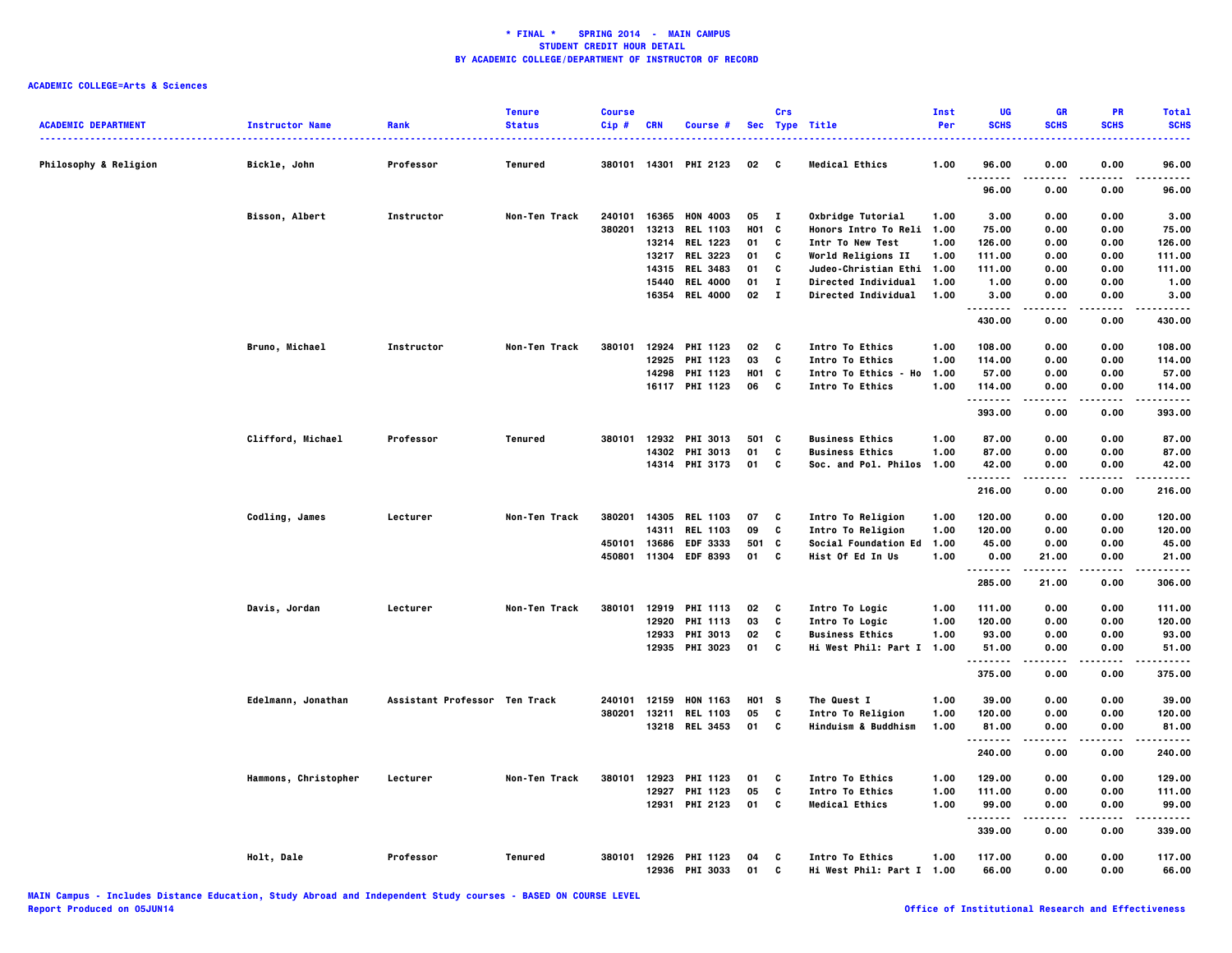| <b>ACADEMIC DEPARTMENT</b><br>                              | <b>Instructor Name</b><br>. | Rank                              | <b>Tenure</b><br><b>Status</b> | <b>Course</b><br>Cip# | <b>CRN</b>   | Course #              |       | Crs          | Sec Type Title              | Inst<br>Per | UG<br><b>SCHS</b>   | GR<br><b>SCHS</b> | <b>PR</b><br><b>SCHS</b> | <b>Total</b><br><b>SCHS</b><br>----- |
|-------------------------------------------------------------|-----------------------------|-----------------------------------|--------------------------------|-----------------------|--------------|-----------------------|-------|--------------|-----------------------------|-------------|---------------------|-------------------|--------------------------|--------------------------------------|
| <b>Philosophy &amp; Religion</b>                            | Holt, Dale                  | Professor                         | Tenured                        |                       |              | 380101 14313 PHI 3043 | 01    | C            | Philosophy of Histor 1.00   |             | 60.00               | 0.00              | 0.00                     | 60.00                                |
|                                                             |                             |                                   |                                |                       |              |                       |       |              |                             |             | .<br>243.00         | 0.00              | 0.00                     | 243.00                               |
|                                                             | Johnson, Gregory            | Instructor                        | Non-Ten Track                  |                       |              | 380101 12915 PHI 1103 | 06    | C            | Intro To Philosophy         | 1.00        | 120.00              | 0.00              | 0.00                     | 120.00                               |
|                                                             |                             |                                   |                                |                       |              | 14296 PHI 1113        | 01    | C            | Intro To Logic              | 1.00        | 72.00               | 0.00              | 0.00                     | 72.00                                |
|                                                             |                             |                                   |                                |                       |              |                       |       |              |                             |             | .<br>192.00         | .<br>0.00         | 0.00                     | .<br>192.00                          |
|                                                             | Kallfelz, William           | Instructor                        | Non-Ten Track                  |                       |              | 380101 12934 PHI 3013 | 03    | C            | <b>Business Ethics</b>      | 1.00        | 96.00               | 0.00              | 0.00                     | 96.00                                |
|                                                             |                             |                                   |                                |                       | 14303        | PHI 3313              | 01    | C            | <b>Environmental Ethics</b> | 1.00        | 24.00               | 0.00              | 0.00                     | 24.00                                |
|                                                             |                             |                                   |                                | 380201                | 13207        | <b>REL 1103</b>       | 01    | C            | Intro To Religion           | 1.00        | 117.00              | 0.00              | 0.00                     | 117.00                               |
|                                                             |                             |                                   |                                |                       |              | 13208 REL 1103        | 02    | C            | Intro To Religion           | 1.00        | 102.00<br>.         | 0.00              | 0.00                     | 102.00<br>.                          |
|                                                             |                             |                                   |                                |                       |              |                       |       |              |                             |             | 339.00              | 0.00              | 0.00                     | 339.00                               |
|                                                             | Montgomery, Robert          | Lecturer                          | Non-Ten Track                  | 380201                | 13210        | <b>REL 1103</b>       | 04    | C            | Intro To Religion           | 1.00        | 129.00              | 0.00              | 0.00                     | 129.00                               |
|                                                             |                             |                                   |                                |                       |              | 14306 REL 1103        | 08    | C            | Intro To Religion           | 1.00        | 120.00              | 0.00              | 0.00                     | 120.00                               |
|                                                             |                             |                                   |                                |                       |              |                       |       |              |                             |             | <br>249.00          | .<br>0.00         | .<br>0.00                | <br>249.00                           |
|                                                             | Spewak, David               | Instructor                        | Non-Ten Track                  | 380101                | 12911        | <b>PHI 1103</b>       | 02    | C            | Intro To Philosophy         | 1.00        | 114.00              | 0.00              | 0.00                     | 114.00                               |
|                                                             |                             |                                   |                                |                       | 12913        | PHI 1103              | 04    | C            | Intro To Philosophy         | 1.00        | 117.00              | 0.00              | 0.00                     | 117.00                               |
|                                                             |                             |                                   |                                |                       | 12914        | <b>PHI 1103</b>       | 05    | C            | Intro To Philosophy         | 1.00        | 111.00              | 0.00              | 0.00                     | 111.00                               |
|                                                             |                             |                                   |                                |                       |              | 14304 PHI 3413        | 01    | C            | Epistemology                | 1.00        | 33.00<br>           | 0.00<br>.         | 0.00<br>.                | 33.00                                |
|                                                             |                             |                                   |                                |                       |              |                       |       |              |                             |             | 375.00              | 0.00              | 0.00                     | 375.00                               |
|                                                             | Thompson, James             | Assistant Professor Ten Track     |                                |                       | 380101 12921 | <b>PHI 1113</b>       | 04    | C            | Intro To Logic              | 1.00        | 117.00              | 0.00              | 0.00                     | 117.00                               |
|                                                             |                             |                                   |                                |                       |              | 12922 PHI 1113        | 05    | $\mathbf{c}$ | Intro To Logic              | 1.00        | 117.00              | 0.00              | 0.00                     | 117.00                               |
|                                                             |                             |                                   |                                |                       |              |                       |       |              |                             |             | <br>234.00          | .<br>0.00         | .<br>0.00                | . <b>.</b><br>234.00                 |
|                                                             | Trullinger, Joseph          | Visiting Assist Pro Non-Ten Track |                                |                       | 240101 14786 | <b>HON 2990</b>       | H01 C |              | Special Topic in Hon 1.00   |             | 36.00               | 0.00              | 0.00                     | 36.00                                |
|                                                             |                             |                                   |                                |                       | 380101 12910 | <b>PHI 1103</b>       | 01    | C            | Intro To Philosophy         | 1.00        | 111.00              | 0.00              | 0.00                     | 111.00                               |
|                                                             |                             |                                   |                                |                       |              | 12912 PHI 1103        | 03    | c            | Intro To Philosophy         | 1.00        | 117.00<br>          | 0.00<br>.         | 0.00<br>.                | 117.00<br>.                          |
|                                                             |                             |                                   |                                |                       |              |                       |       |              |                             |             | 264.00              | 0.00              | 0.00                     | 264.00                               |
|                                                             | Witt, Joseph                | Assistant Professor Ten Track     |                                | 380201                | 13209        | <b>REL 1103</b>       | 03    | C            | Intro To Religion           | 1.00        | 114.00              | 0.00              | 0.00                     | 114.00                               |
|                                                             |                             |                                   |                                |                       |              | 13212 REL 1103        | 06    | C            | Intro To Religion           | 1.00        | 120.00              | 0.00              | 0.00                     | 120.00                               |
|                                                             |                             |                                   |                                |                       |              | 14800 REL 3113        | 01    | c            | Religions & Environm 1.00   |             | 105.00<br>.         | 0.00              | 0.00                     | 105.00                               |
|                                                             |                             |                                   |                                |                       |              |                       |       |              |                             |             | 339.00              | 0.00              | 0.00                     | 339.00                               |
| ----------------------------------                          |                             |                                   |                                |                       |              |                       |       |              |                             |             | ========            | ========          | ========                 | ==========                           |
| Philosophy & Religion<br>---------------------------------- |                             |                                   |                                |                       |              |                       |       |              |                             |             | 4609.00<br>======== | 21.00<br>======== | 0.00<br>========         | 4630.00<br>==========                |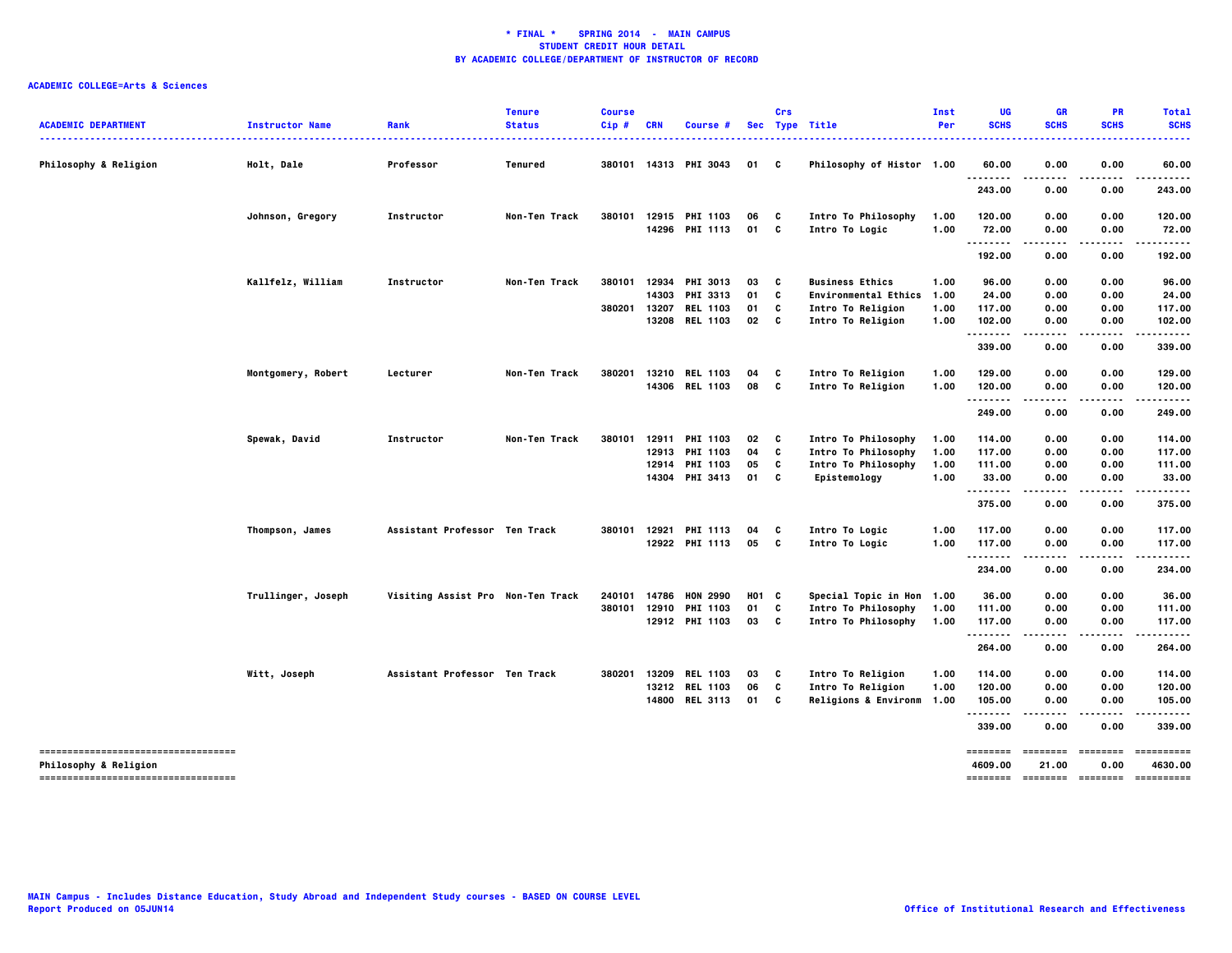| <b>ACADEMIC DEPARTMENT</b>     | <b>Instructor Name</b> | Rank        | <b>Tenure</b><br><b>Status</b> | <b>Course</b><br>Cip# | <b>CRN</b> | Course #                       |                       | Crs     | Sec Type Title                                         | Inst<br>Per  | UG<br><b>SCHS</b> | GR<br><b>SCHS</b> | PR<br><b>SCHS</b> | <b>Total</b><br><b>SCHS</b> |
|--------------------------------|------------------------|-------------|--------------------------------|-----------------------|------------|--------------------------------|-----------------------|---------|--------------------------------------------------------|--------------|-------------------|-------------------|-------------------|-----------------------------|
|                                |                        |             |                                |                       |            |                                |                       |         |                                                        |              |                   |                   |                   |                             |
| <b>Physics &amp; Astronomy</b> | Afanasjev, Anatoli     | Professor   | Tenured                        | 400801                |            | 12898 PH 4333                  | 01                    | C       | Electromag Fields II 1.00                              |              | 9.00              | 0.00              | 0.00              | 9.00                        |
|                                |                        |             |                                |                       | 12904      | PH 6333                        | 01                    | C       | Electromag Fields II 1.00                              |              | 0.00              | 18.00             | 0.00              | 18.00                       |
|                                |                        |             |                                |                       |            | 15667 PH 9000                  | 01                    | D       | Research / Dissertat 1.00                              |              | 0.00<br><br>.     | 4.00              | 0.00              | 4.00                        |
|                                |                        |             |                                |                       |            |                                |                       |         |                                                        |              | 9.00              | 22.00             | 0.00              | 31.00                       |
|                                | Arnoldus, Henk         | Professor   | Tenured                        | 400801                |            | 12813 PH 1113                  | 04                    | c       | Gen Physics I                                          | 1.00         | 183.00            | 0.00              | 0.00              | 183.00                      |
|                                |                        |             |                                |                       |            | 12908 PH 8243                  | 01                    | C       | Meth Theoret Ph II                                     | 1.00         | 0.00<br>.         | 15.00<br>.        | 0.00<br>.         | 15.00<br>.                  |
|                                |                        |             |                                |                       |            |                                |                       |         |                                                        |              | 183.00            | 15.00             | 0.00              | 198.00                      |
|                                | Bauman, Leslie         | Lecturer    | Non-Ten Track                  | 400801                |            | 12865 PH 2223                  | 04                    | c       | <b>Physics II</b>                                      | 1.00         | 183.00<br>.       | 0.00              | 0.00<br>.         | 183.00<br>.                 |
|                                |                        |             |                                |                       |            |                                |                       |         |                                                        |              | 183.00            | 0.00              | 0.00              | 183.00                      |
|                                | Bennett, Christopher   | Non-Faculty | Non-Faculty                    | 400801                | 12790      | PH 1011                        | 06                    | L,      | Physical Science Lab 0.01                              |              | 0.18              | 0.00              | 0.00              | 0.18                        |
|                                |                        |             |                                |                       |            | 12791 PH 1011                  | 07                    | L       | Physical Science Lab 0.01                              |              | 0.17              | 0.00              | 0.00              | 0.17                        |
|                                |                        |             |                                |                       |            | 12792 PH 1011                  | 08                    | L.      | Physical Science Lab 0.01                              |              | 0.15              | 0.00              | 0.00              | 0.15                        |
|                                |                        |             |                                |                       |            | 12793 PH 1011                  | 09                    | L.      | Physical Science Lab 0.01                              |              | 0.18              | 0.00              | 0.00              | 0.18                        |
|                                |                        |             |                                |                       |            | 12794 PH 1011                  | 10                    | L       | Physical Science Lab 0.01                              |              | 0.16              | 0.00              | 0.00              | 0.16                        |
|                                |                        |             |                                |                       |            | 12795 PH 1011<br>12796 PH 1011 | 11<br>12 <sub>2</sub> | L<br>L. | Physical Science Lab 0.01<br>Physical Science Lab 0.01 |              | 0.16<br>0.15      | 0.00<br>0.00      | 0.00<br>0.00      | 0.16<br>0.15                |
|                                |                        |             |                                |                       | 12803      | PH 1021                        | 01                    | L.      | Physical Science Lab                                   | 0.01         | 0.06              | 0.00              | 0.00              | 0.06                        |
|                                |                        |             |                                |                       |            | 12818 PH 1113                  | 09                    | К       | Gen Physics I                                          | 0.01         | 0.00              | 0.00              | 0.00              | 0.00                        |
|                                |                        |             |                                |                       |            | 12819 PH 1113                  | 10                    | К       | Gen Physics I                                          | 0.01         | 0.00              | 0.00              | 0.00              | 0.00                        |
|                                |                        |             |                                |                       |            | 12820 PH 1113                  | 11                    | К       | Gen Physics I                                          | 0.01         | 0.00              | 0.00              | 0.00              | 0.00                        |
|                                |                        |             |                                |                       | 12821      | PH 1113                        | 12                    | Κ       | Gen Physics I                                          | 0.01         | 0.00              | 0.00              | 0.00              | 0.00                        |
|                                |                        |             |                                |                       |            | 12823 PH 1113                  | 14                    | K       | Gen Physics I                                          | 0.01         | 0.00              | 0.00              | 0.00              | 0.00                        |
|                                |                        |             |                                |                       |            | 12824 PH 1113                  | 15                    | К       | Gen Physics I                                          | 0.01         | 0.00              | 0.00              | 0.00              | 0.00                        |
|                                |                        |             |                                |                       | 12825      | PH 1113                        | 16                    | К       | Gen Physics I                                          | 0.01         | 0.00              | 0.00              | 0.00              | 0.00                        |
|                                |                        |             |                                |                       |            | 12826 PH 1113                  | 17                    | К       | Gen Physics I                                          | 0.01         | 0.00              | 0.00              | 0.00              | 0.00                        |
|                                |                        |             |                                |                       |            | 12827 PH 1113                  | 18                    | К       | Gen Physics I                                          | 0.01         | 0.00              | 0.00<br>0.00      | 0.00              | 0.00                        |
|                                |                        |             |                                |                       |            | 12828 PH 1113<br>12836 PH 1123 | 19<br>08              | к<br>К  | Gen Physics I<br>Gen Physics II                        | 0.01<br>0.01 | 0.00<br>0.00      | 0.00              | 0.00<br>0.00      | 0.00<br>0.00                |
|                                |                        |             |                                |                       |            | 12837 PH 1123                  | 09                    | К       | Gen Physics II                                         | 0.01         | 0.00              | 0.00              | 0.00              | 0.00                        |
|                                |                        |             |                                |                       |            | 12838 PH 1123                  | 10                    | Κ       | Gen Physics II                                         | 0.01         | 0.00              | 0.00              | 0.00              | 0.00                        |
|                                |                        |             |                                |                       |            | 12840 PH 1123                  | 12                    | К       | Gen Physics II                                         | 0.01         | 0.00              | 0.00              | 0.00              | 0.00                        |
|                                |                        |             |                                |                       |            | 12841 PH 1123                  | 13                    | К       | Gen Physics II                                         | 0.01         | 0.00              | 0.00              | 0.00              | 0.00                        |
|                                |                        |             |                                |                       |            | 12842 PH 1123                  | 14                    | К       | Gen Physics II                                         | 0.01         | 0.00              | 0.00              | 0.00              | 0.00                        |
|                                |                        |             |                                |                       | 12843      | PH 1123                        | 15                    | К       | Gen Physics II                                         | 0.01         | 0.00              | 0.00              | 0.00              | 0.00                        |
|                                |                        |             |                                |                       | 12844      | PH 1123                        | 16                    | К       | Gen Physics II                                         | 0.01         | 0.00              | 0.00              | 0.00              | 0.00                        |
|                                |                        |             |                                |                       | 12848      | PH 1133                        | 03                    | к       | Gen Physics III                                        | 0.01         | 0.00              | 0.00              | 0.00              | 0.00                        |
|                                |                        |             |                                |                       |            | 12849 PH 1133                  | 04                    | к       | Gen Physics III                                        | 0.01         | 0.00              | 0.00              | 0.00              | 0.00                        |
|                                |                        |             |                                |                       |            | 12850 PH 1133                  | 05                    | Κ       | Gen Physics III                                        | 0.01         | 0.00              | 0.00              | 0.00              | 0.00                        |
|                                |                        |             |                                |                       | 12867      | PH 2223                        | 06                    | Κ       | <b>Physics II</b>                                      | 1.00         | 0.00              | 0.00              | 0.00              | 0.00                        |
|                                |                        |             |                                |                       |            | 12868 PH 2223                  | 07                    | Κ       | <b>Physics II</b>                                      | 1.00         | 0.00              | 0.00              | 0.00              | 0.00                        |
|                                |                        |             |                                |                       | 12869      | PH 2223                        | 08                    | Κ       | Physics II                                             | 1.00         | 0.00              | 0.00              | 0.00              | 0.00                        |
|                                |                        |             |                                |                       |            | 12872 PH 2223                  | 11                    | К       | <b>Physics II</b>                                      | 1.00         | 0.00              | 0.00              | 0.00              | 0.00                        |
|                                |                        |             |                                |                       |            | 12873 PH 2223                  | 12                    | К       | Physics II                                             | 1.00         | 0.00              | 0.00              | 0.00              | 0.00                        |
|                                |                        |             |                                |                       | 12874      | PH 2223                        | 13                    | К       | Physics II                                             | 1.00         | 0.00              | 0.00              | 0.00              | 0.00                        |
|                                |                        |             |                                |                       |            | 12875 PH 2223                  | 14                    | К       | Physics II                                             | 1.00         | 0.00              | 0.00              | 0.00              | 0.00                        |
|                                |                        |             |                                |                       |            | 12878 PH 2223                  | 17                    | К       | Physics II                                             | 1.00         | 0.00              | 0.00              | 0.00              | 0.00                        |
|                                |                        |             |                                |                       | 12879      | PH 2223                        | 18                    | к<br>Κ  | <b>Physics II</b>                                      | 1.00<br>1.00 | 0.00              | 0.00<br>0.00      | 0.00<br>0.00      | 0.00<br>0.00                |
|                                |                        |             |                                |                       | 12888      | 12880 PH 2223<br>PH 2233       | 19<br>07              | К       | Physics II<br><b>Physics III</b>                       | 0.01         | 0.00<br>0.00      | 0.00              | 0.00              | 0.00                        |
|                                |                        |             |                                |                       |            |                                |                       |         |                                                        |              |                   |                   |                   |                             |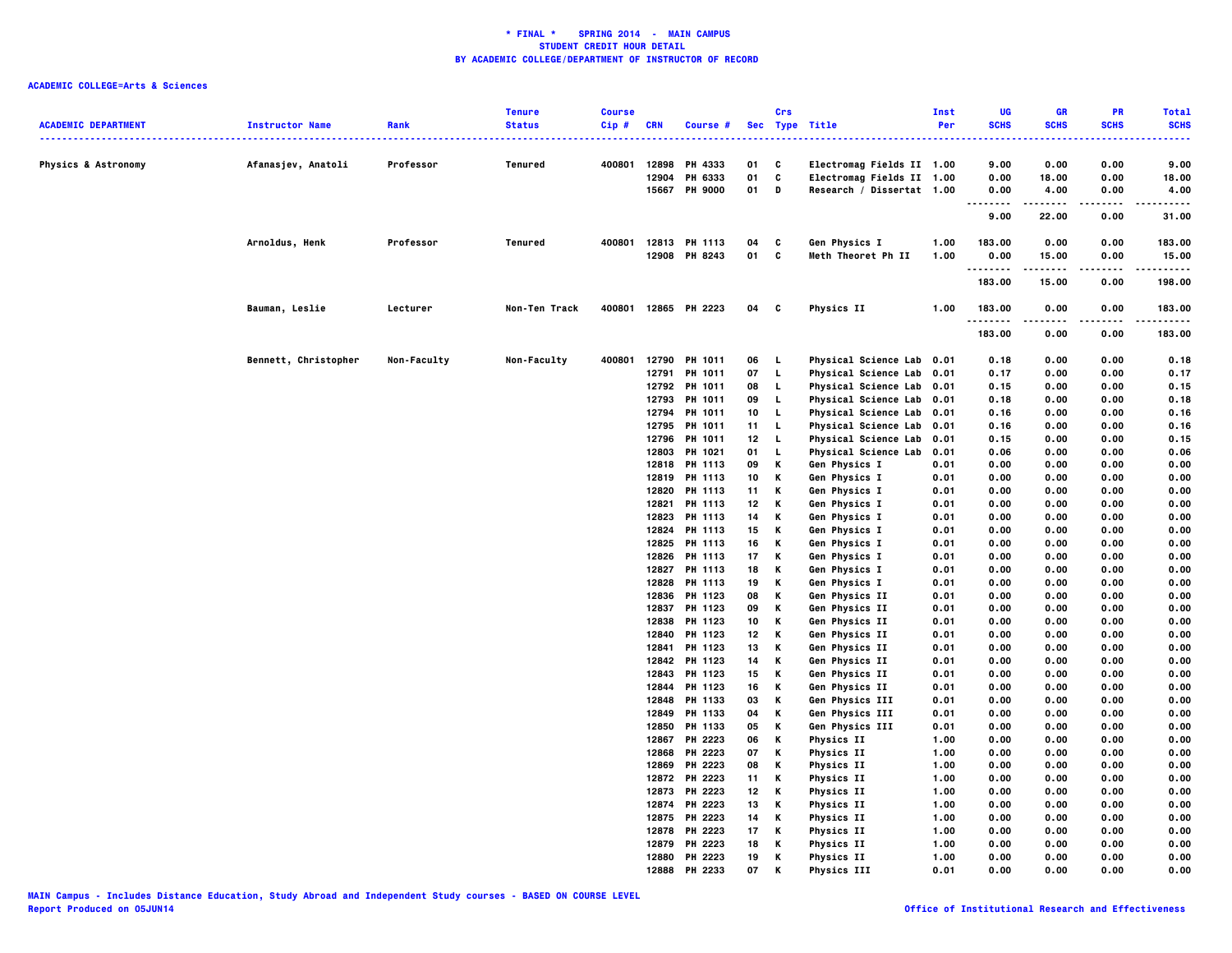| <b>ACADEMIC DEPARTMENT</b>     | <b>Instructor Name</b> | Rank                          | <b>Tenure</b><br><b>Status</b> | <b>Course</b><br>$Cip$ # | <b>CRN</b>     | Course #             |          | Crs    | Sec Type Title                    | Inst<br>Per  | UG<br><b>SCHS</b>        | <b>GR</b><br><b>SCHS</b> | <b>PR</b><br><b>SCHS</b> | <b>Total</b><br><b>SCHS</b> |
|--------------------------------|------------------------|-------------------------------|--------------------------------|--------------------------|----------------|----------------------|----------|--------|-----------------------------------|--------------|--------------------------|--------------------------|--------------------------|-----------------------------|
|                                |                        |                               |                                |                          |                |                      |          |        |                                   |              |                          |                          |                          | .                           |
| <b>Physics &amp; Astronomy</b> | Bennett, Christopher   | Non-Faculty                   | Non-Faculty                    | 400801                   | 12889          | PH 2233              | 08       | Κ      | <b>Physics III</b>                | 0.01         | 0.00                     | 0.00                     | 0.00                     | 0.00                        |
|                                |                        |                               |                                |                          | 12890<br>12891 | PH 2233<br>PH 2233   | 09<br>10 | Κ<br>К | Physics III<br><b>Physics III</b> | 0.01<br>0.01 | 0.00<br>0.00             | 0.00<br>0.00             | 0.00<br>0.00             | 0.00<br>0.00                |
|                                |                        |                               |                                |                          | 12892          | PH 2233              | 11       | Κ      | <b>Physics III</b>                | 0.01         | 0.00                     | 0.00                     | 0.00                     | 0.00                        |
|                                |                        |                               |                                |                          | 14089          | <b>PH 1011</b>       | 14       | L.     | <b>Physical Science Lab</b>       | 0.01         | 0.18                     | 0.00                     | 0.00                     | 0.18                        |
|                                |                        |                               |                                |                          |                | 14090 PH 1011        | 15       | L.     | <b>Physical Science Lab</b>       | 0.01         | 0.17                     | 0.00                     | 0.00                     | 0.17                        |
|                                |                        |                               |                                |                          | 14091          | PH 1011              | 16       | L.     | <b>Physical Science Lab</b>       | 0.01         | 0.16                     | 0.00                     | 0.00                     | 0.16                        |
|                                |                        |                               |                                |                          | 14093          | PH 1113              | 21       | К      | Gen Physics I                     | 0.01         | 0.00                     | 0.00                     | 0.00                     | 0.00                        |
|                                |                        |                               |                                |                          | 14095          | PH 1123              | 17       | Κ      | Gen Physics II                    | 0.01         | 0.00                     | 0.00                     | 0.00                     | 0.00                        |
|                                |                        |                               |                                |                          | 14096          | PH 1123              | 18       | Κ      | Gen Physics II                    | 0.01         | 0.00                     | 0.00                     | 0.00                     | 0.00                        |
|                                |                        |                               |                                |                          | 14099          | PH 2223              | 05       | Κ      | <b>Physics II</b>                 | 1.00         | 0.00                     | 0.00                     | 0.00                     | 0.00                        |
|                                |                        |                               |                                |                          | 14101          | PH 2223              | 20       | Κ      | Physics II                        | 1.00         | 0.00                     | 0.00                     | 0.00                     | 0.00                        |
|                                |                        |                               |                                |                          |                | 14103 PH 2233        | 12       | Κ      | Physics III                       | 0.01         | 0.00<br>. .<br>$- - - -$ | 0.00<br>.                | 0.00<br>.                | 0.00<br>----                |
|                                |                        |                               |                                |                          |                |                      |          |        |                                   |              | 1.72                     | 0.00                     | 0.00                     | 1.72                        |
|                                | Berg, Matthew          | Assistant Professor Ten Track |                                | 400801                   | 15668          | <b>PH 9000</b>       | 02       | D      | Research / Dissertat 1.00         |              | 0.00                     | 30.00                    | 0.00                     | 30.00                       |
|                                |                        |                               |                                |                          | 16132          | <b>PH 8000</b>       | 12       | D      | Research / Thesis                 | 1.00         | 0.00                     | 3.00                     | 0.00                     | 3.00                        |
|                                |                        |                               |                                | 400810 14086             |                | PH 8323              | 01       | C      | Electromagnetic Theo 1.00         |              | 0.00                     | 21.00                    | 0.00                     | 21.00                       |
|                                |                        |                               |                                |                          |                | 14087 ECE 8323       | 01       | C      | Electromagnetic Theo 1.00         |              | 0.00                     | 3.00                     | 0.00                     | 3.00                        |
|                                |                        |                               |                                |                          |                |                      |          |        |                                   |              | .                        |                          |                          | $\cdots$                    |
|                                |                        |                               |                                |                          |                |                      |          |        |                                   |              | 0.00                     | 57.00                    | 0.00                     | 57.00                       |
|                                | Clay, Rudolf           | Associate Professor Tenured   |                                |                          |                | 400801 12907 PH 8213 | 01       | C      | Mechanics                         | 1.00         | 0.00                     | 24.00                    | 0.00                     | 24.00                       |
|                                |                        |                               |                                |                          | 15669          | <b>PH 9000</b>       | 03       | D      | Research / Dissertat 1.00         |              | 0.00                     | 16.00                    | 0.00                     | 16.00                       |
|                                |                        |                               |                                |                          |                |                      |          |        |                                   |              | .<br>.<br>0.00           | -----<br>40.00           | .<br>0.00                | .<br>40.00                  |
|                                |                        |                               |                                |                          |                |                      |          |        |                                   |              |                          |                          |                          |                             |
|                                | Cuicchi, Paul          | Lecturer                      | Non-Ten Track                  | 400801                   | 12801          | PH 1013              | 04       | C      | Physical Sci Survey               | 1.00         | 93.00                    | 0.00                     | 0.00                     | 93.00                       |
|                                |                        |                               |                                |                          |                | 12802 PH 1013        | 05       | C      | Physical Sci Survey               | 1.00         | 180.00<br>. <b>.</b>     | 0.00<br>-----            | 0.00<br>.                | 180.00<br>.                 |
|                                |                        |                               |                                |                          |                |                      |          |        |                                   |              | 273.00                   | 0.00                     | 0.00                     | 273.00                      |
|                                | Dunne, James           | Professor                     | Tenured                        | 400801                   | 14084          | PH 4613              | 01       | C      | Nuc Particle Physics 1.00         |              | 18.00                    | 0.00                     | 0.00                     | 18,00                       |
|                                |                        |                               |                                |                          |                | 14085 PH 6613        | 01       | C      | Nuc Particle Physics 1.00         |              | 0.00                     | 21.00                    | 0.00                     | 21.00                       |
|                                |                        |                               |                                |                          |                | 15670 PH 9000        | 04       | D      | Research / Dissertat 1.00         |              | 0.00                     | 26.00                    | 0.00                     | 26.00                       |
|                                |                        |                               |                                |                          |                |                      |          |        |                                   |              | --------<br>18.00        | .<br>47.00               | .<br>0.00                | .<br>65.00                  |
|                                | Dutta, Dipangkar       | Associate Professor Tenured   |                                | 400801                   | 12900          | PH 4723              | 01       | C      | App Of Quantum Mech               | 1.00         | 3.00                     | 0.00                     | 0.00                     | 3.00                        |
|                                |                        |                               |                                |                          | 12906          | PH 6723              | 01       | C      | App Of Quantum Mech               | 1.00         | 0.00                     | 21.00                    | 0.00                     | 21.00                       |
|                                |                        |                               |                                |                          | 15656          | <b>PH 8000</b>       | 01       | D      | Research / Thesis                 | 1.00         | 0.00                     | 9.00                     | 0.00                     | 9.00                        |
|                                |                        |                               |                                |                          |                | 15671 PH 9000        | 05       | D      | Research / Dissertat 1.00         |              | 0.00                     | 23.00                    | 0.00                     | 23.00                       |
|                                |                        |                               |                                |                          |                |                      |          |        |                                   |              | --------                 |                          |                          | .                           |
|                                |                        |                               |                                |                          |                |                      |          |        |                                   |              | 3.00                     | 53.00                    | 0.00                     | 56.00                       |
|                                | Fox, Daniel            | Lecturer                      | Non-Ten Track                  | 400801                   |                | 12831 PH 1123        | 02       | C      | Gen Physics II                    | 1.00         | 162.00                   | 0.00                     | 0.00                     | 162.00                      |
|                                |                        |                               |                                |                          |                | 12852 PH 2213        | 02       | C      | Physics I                         | 1.00         | 195.00<br>.              | 0.00                     | 0.00<br>.                | 195.00<br>.                 |
|                                |                        |                               |                                |                          |                |                      |          |        |                                   |              | 357.00                   | 0.00                     | 0.00                     | 357.00                      |
|                                | Kim, Seong-Gon         | Professor                     | Tenured                        | 400801                   |                | 12909 PH 8753        | 01       | C      | Quantum Mechanics II 1.00         |              | 0.00                     | 27.00                    | 0.00                     | 27.00                       |
|                                |                        |                               |                                |                          | 15657          | <b>PH 8000</b>       | 02       | D      | Research / Thesis                 | 1.00         | 0.00                     | 3.00                     | 0.00                     | 3.00                        |
|                                |                        |                               |                                |                          |                | 15672 PH 9000        | 06       | D      | Research / Dissertat 1.00         |              | 0.00                     | 15.00                    | 0.00                     | 15.00                       |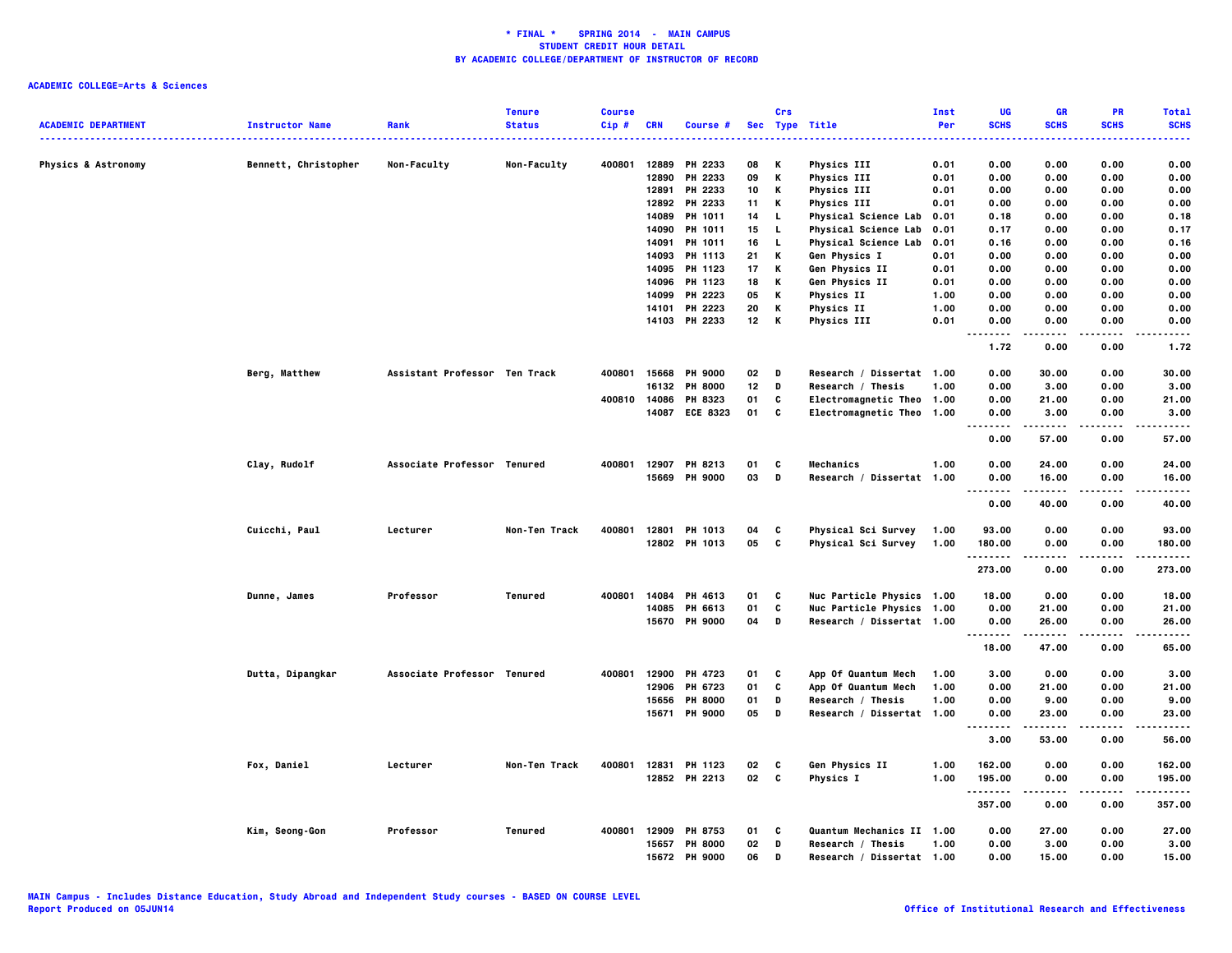|                                |                                                       |                                    | <b>Tenure</b> | <b>Course</b> |            |                      |            | Crs          |                            | Inst | UG                     | <b>GR</b>         | PR          | <b>Total</b> |
|--------------------------------|-------------------------------------------------------|------------------------------------|---------------|---------------|------------|----------------------|------------|--------------|----------------------------|------|------------------------|-------------------|-------------|--------------|
| <b>ACADEMIC DEPARTMENT</b>     | <b>Instructor Name</b>                                | Rank                               | <b>Status</b> | Cip#          | <b>CRN</b> | Course #             |            |              | Sec Type Title<br><u>.</u> | Per  | <b>SCHS</b>            | <b>SCHS</b>       | <b>SCHS</b> | <b>SCHS</b>  |
|                                |                                                       |                                    |               |               |            |                      |            |              |                            |      | .                      |                   | .           |              |
|                                |                                                       |                                    |               |               |            |                      |            |              |                            |      | 0.00                   | 45.00             | 0.00        | 45.00        |
| <b>Physics &amp; Astronomy</b> | Lung, Florin                                          | Instructor                         | Non-Ten Track | 400801        |            | 12856 PH 2213        | 06         | C            | <b>Physics I</b>           | 1.00 | 153.00                 | 0.00              | 0.00        | 153.00       |
|                                |                                                       |                                    |               |               | 12857      | PH 2213              | 07         | c            | <b>Physics I</b>           | 1.00 | 144.00                 | 0.00              | 0.00        | 144.00       |
|                                |                                                       |                                    |               |               | 12883      | PH 2233              | 01         | C            | <b>Physics III</b>         | 1.00 | 135.00                 | 0.00              | 0.00        | 135.00       |
|                                |                                                       |                                    |               |               | 12888      | PH 2233              | 07         | Κ            | <b>Physics III</b>         | 0.99 | 0.00                   | 0.00              | 0.00        | 0.00         |
|                                |                                                       |                                    |               |               | 12889      | PH 2233              | 08         | Κ            | <b>Physics III</b>         | 0.99 | 0.00                   | 0.00              | 0.00        | 0.00         |
|                                |                                                       |                                    |               |               | 12890      | PH 2233              | 09         | Κ            | <b>Physics III</b>         | 0.99 | 0.00                   | 0.00              | 0.00        | 0.00         |
|                                |                                                       |                                    |               |               | 12891      | PH 2233              | 10         | Κ            | <b>Physics III</b>         | 0.99 | 0.00                   | 0.00              | 0.00        | 0.00         |
|                                |                                                       |                                    |               |               |            | 12892 PH 2233        | 11         | Κ            | <b>Physics III</b>         | 0.99 | 0.00                   | 0.00              | 0.00        | 0.00         |
|                                |                                                       |                                    |               |               | 14081      | PH 2233              | 02         | C            | <b>Physics III</b>         | 1.00 | 144.00                 | 0.00              | 0.00        | 144.00       |
|                                |                                                       |                                    |               |               |            | 14103 PH 2233        | 12         | Κ            | <b>Physics III</b>         | 0.99 | 0.00<br>.              | 0.00              | 0.00        | 0.00<br>.    |
|                                |                                                       |                                    |               |               |            |                      |            |              |                            |      | 576.00                 | 0.00              | 0.00        | 576.00       |
|                                | Ma, Wenchao                                           | Professor                          | Tenured       |               |            | 400801 15658 PH 8000 | 03         | D            | Research / Thesis          | 1.00 | 0.00<br>.              | 1.00              | 0.00        | 1.00         |
|                                |                                                       |                                    |               |               |            |                      |            |              |                            |      | 0.00                   | 1.00              | 0.00        | 1.00         |
|                                | Marsh, Jarrod                                         | Grad Research Assis Not Applicable |               |               |            | 400801 12858 PH 2213 | 09         | C            | <b>Physics I</b>           | 1.00 | 177.00                 | 0.00              | 0.00        | 177.00       |
|                                |                                                       |                                    |               |               |            |                      |            |              |                            |      | .<br>177.00            | 0.00              | .<br>0.00   | .<br>177.00  |
|                                | Monts, David                                          | Professor                          | Tenured       | 400801        | 12847      | PH 1133              | 01         | C            | Gen Physics III            | 1.00 | 138.00                 | 0.00              | 0.00        | 138.00       |
|                                |                                                       |                                    |               |               | 12848      | PH 1133              | 03         | К            | Gen Physics III            | 0.99 | 0.00                   | 0.00              | 0.00        | 0.00         |
|                                |                                                       |                                    |               |               | 12849      | PH 1133              | 04         | Κ            | Gen Physics III            | 0.99 | 0.00                   | 0.00              | 0.00        | 0.00         |
|                                |                                                       |                                    |               |               | 12850      | PH 1133              | 05         | Κ            | Gen Physics III            | 0.99 | 0.00                   | 0.00              | 0.00        | 0.00         |
|                                |                                                       |                                    |               |               | 14088      | PH 8513              | 01         | c            | Statistical Mech           | 1.00 | 0.00                   | 27.00             | 0.00        | 27.00        |
|                                |                                                       |                                    |               |               |            | 15673 PH 9000        | 07         | D            | Research / Dissertat 1.00  |      | 0.00                   | 1.00              | 0.00        | 1.00         |
|                                |                                                       |                                    |               |               |            |                      |            |              |                            |      | <br>138.00             | .<br>28.00        | .<br>0.00   | .<br>166.00  |
|                                | Moody, Judith                                         | Lecturer                           | Non-Ten Track | 400801        | 12803      | <b>PH 1021</b>       | 01         | - L          | Physical Science Lab 0.99  |      | 5.94                   | 0.00              | 0.00        | 5.94         |
|                                |                                                       |                                    |               |               | 12806      | PH 1023              | 01         | C            | Physical Sci Survey        | 1.00 | 63.00                  | 0.00              | 0.00        | 63.00        |
|                                |                                                       |                                    |               |               |            | 14649 PH 1023        |            | 501 C        | Physical Sci Survey        | 1.00 | 63.00                  | 0.00              | 0.00        | 63.00        |
|                                |                                                       |                                    |               |               |            |                      |            |              |                            |      | .<br>131.94            | - - - - -<br>0.00 | .<br>0.00   | .<br>131.94  |
|                                | Novotny, Mark                                         | Professor                          | Tenured       | 400801        | 15660      | <b>PH 8000</b>       | 05         | D            | Research / Thesis          | 1.00 | 0.00                   | 18.00             | 0.00        | 18.00        |
|                                |                                                       |                                    |               |               | 15674      | <b>PH 9000</b>       | 08         | D            | Research / Dissertat 1.00  |      | 0.00                   | 7.00              | 0.00        | 7.00         |
|                                |                                                       |                                    |               |               | 16332      | <b>PH 4000</b>       | 02         | $\mathbf{I}$ | <b>Directed Individual</b> | 1.00 | 1.00                   | 0.00              | 0.00        | 1.00         |
|                                |                                                       |                                    |               |               |            |                      |            |              |                            |      | $\ddotsc$<br>.<br>1.00 | 25.00             | 0.00        | 26.00        |
|                                | Pierce, Donna                                         | Associate Professor Tenured        |               | 400801        | 12807      | PH 1063              | 01         | C            | Descrip Astronomy          | 1.00 | 240.00                 | 0.00              | 0.00        | 240.00       |
|                                |                                                       |                                    |               |               | 12855      | PH 2213              | 05         | C            | <b>Physics I</b>           | 1.00 | 192.00                 | 0.00              | 0.00        | 192.00       |
|                                |                                                       |                                    |               |               | 15661      | <b>PH 8000</b>       | 06         | D            | Research / Thesis          | 1.00 | 0.00                   | 3.00              | 0.00        | 3.00         |
|                                |                                                       |                                    |               |               |            | 15675 PH 9000        | 09         | D            | Research / Dissertat 1.00  |      | 0.00                   | 9.00              | 0.00        | 9.00         |
|                                |                                                       |                                    |               |               |            |                      |            |              |                            |      | .<br>432.00            | -----<br>12.00    | .<br>0.00   | .<br>444.00  |
|                                | Rupak Lan Tai Moong, Ga Assistant Professor Ten Track |                                    |               | 400801        | 12851      | PH 2213              | 01         | C            | Physics I                  | 1.00 | 186.00                 | 0.00              | 0.00        | 186.00       |
|                                |                                                       |                                    |               |               |            | 12861 PH 2213        | <b>H10</b> | C            | <b>Honors Physics I</b>    | 1.00 | 69.00                  | 0.00              | 0.00        | 69.00        |
|                                |                                                       |                                    |               |               | 15662      | <b>PH 8000</b>       | 07         | D            | Research / Thesis          | 1.00 | 0.00                   | 12.00             | 0.00        | 12.00        |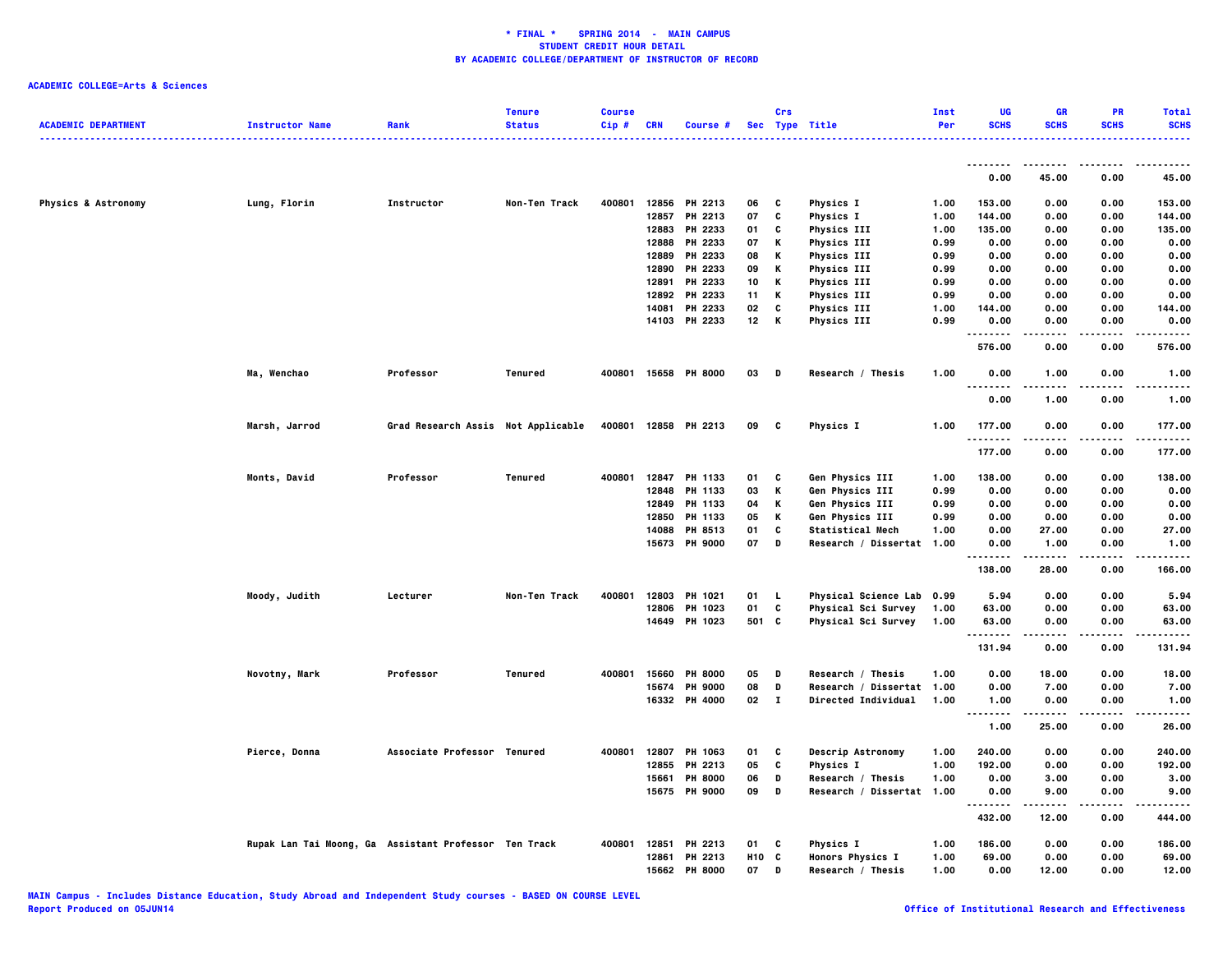| <b>ACADEMIC DEPARTMENT</b>     | <b>Instructor Name</b>                                | Rank                          | <b>Tenure</b><br><b>Status</b> | <b>Course</b><br>Cip# | <b>CRN</b> | Course #                       |          | Crs      | Sec Type Title                                 | Inst<br>Per | UG<br><b>SCHS</b>                     | <b>GR</b><br><b>SCHS</b> | PR<br><b>SCHS</b> | <b>Total</b><br><b>SCHS</b> |
|--------------------------------|-------------------------------------------------------|-------------------------------|--------------------------------|-----------------------|------------|--------------------------------|----------|----------|------------------------------------------------|-------------|---------------------------------------|--------------------------|-------------------|-----------------------------|
| <b>Physics &amp; Astronomy</b> | Rupak Lan Tai Moong, Ga Assistant Professor Ten Track |                               |                                |                       |            | 400801 15676 PH 9000           | 10       | D        | Research / Dissertat 1.00                      |             | 0.00                                  | 3.00                     | 0.00              | $\cdots$<br>3.00            |
|                                |                                                       |                               |                                |                       |            |                                |          |          |                                                |             | .<br>255.00                           | 15.00                    | 0.00              | 270.00                      |
|                                | Singh, Jagdish                                        | Research Professor            | Non-Ten Track                  | 400801                |            | 15663 PH 8000<br>15677 PH 9000 | 08<br>11 | D<br>D   | Research / Thesis<br>Research / Dissertat 1.00 | 1.00        | 0.00<br>0.00                          | 3.00<br>36.00            | 0.00<br>0.00      | 3.00<br>36.00               |
|                                |                                                       |                               |                                |                       |            |                                |          |          |                                                |             | $\sim$ $\sim$<br>.<br>0.00            | 39.00                    | 0.00              | 39.00                       |
|                                | Solomon, Lazarus                                      | Instructor                    | Non-Ten Track                  | 400801                |            | 12832 PH 1123                  | 03       | C        | Gen Physics II                                 | 1.00        | 171.00                                | 0.00                     | 0.00              | 171.00                      |
|                                |                                                       |                               |                                |                       | 12836      | PH 1123                        | 08       | Κ        | Gen Physics II                                 | 0.99        | 0.00                                  | 0.00                     | 0.00              | 0.00                        |
|                                |                                                       |                               |                                |                       | 12837      | PH 1123                        | 09       | Κ        | Gen Physics II                                 | 0.99        | 0.00                                  | 0.00                     | 0.00              | 0.00                        |
|                                |                                                       |                               |                                |                       | 12838      | PH 1123                        | 10       | Κ        | Gen Physics II                                 | 0.99        | 0.00                                  | 0.00                     | 0.00              | 0.00                        |
|                                |                                                       |                               |                                |                       | 12840      | PH 1123                        | 12       | Κ        | Gen Physics II                                 | 0.99        | 0.00                                  | 0.00                     | 0.00              | 0.00                        |
|                                |                                                       |                               |                                |                       | 12841      | PH 1123                        | 13       | Κ        | Gen Physics II                                 | 0.99        | 0.00                                  | 0.00                     | 0.00              | 0.00                        |
|                                |                                                       |                               |                                |                       | 12842      | PH 1123                        | 14       | Κ        | Gen Physics II                                 | 0.99        | 0.00                                  | 0.00                     | 0.00              | 0.00                        |
|                                |                                                       |                               |                                |                       | 12843      | PH 1123                        | 15       | Κ        | Gen Physics II                                 | 0.99        | 0.00                                  | 0.00                     | 0.00              | 0.00                        |
|                                |                                                       |                               |                                |                       |            | 12844 PH 1123                  | 16       | Κ        | Gen Physics II                                 | 0.99        | 0.00                                  | 0.00                     | 0.00              | 0.00                        |
|                                |                                                       |                               |                                |                       | 12853      | PH 2213                        | 03       | c        | <b>Physics I</b>                               | 1.00        | 195.00                                | 0.00                     | 0.00              | 195.00                      |
|                                |                                                       |                               |                                |                       | 12854      | PH 2213                        | 04       | c        | <b>Physics I</b>                               | 1.00        | 198.00                                | 0.00                     | 0.00              | 198.00                      |
|                                |                                                       |                               |                                |                       | 14078      | PH 1123                        | 04       | c        | Gen Physics II                                 | 1.00        | 186.00                                | 0.00                     | 0.00              | 186.00                      |
|                                |                                                       |                               |                                |                       | 14095      | PH 1123                        | 17       | Κ        | Gen Physics II                                 | 0.99        | 0.00                                  | 0.00                     | 0.00              | 0.00                        |
|                                |                                                       |                               |                                |                       | 14096      | PH 1123                        | 18       | Κ        | Gen Physics II                                 | 0.99        | 0.00<br>.                             | 0.00                     | 0.00<br>$- - - -$ | 0.00                        |
|                                |                                                       |                               |                                |                       |            |                                |          |          |                                                |             | 750.00                                | 0.00                     | 0.00              | 750.00                      |
|                                | Su, Chun                                              | Lecturer                      | Non-Ten Track                  | 400801                |            | 12897 PH 4223                  | 01       | C        | Intermediate Mechani 1.00                      |             | 6.00                                  | 0.00                     | 0.00              | 6.00                        |
|                                |                                                       |                               |                                |                       |            | 12903 PH 6223                  | 01       | C        | Intermediate Mechani 1.00                      |             | 0.00<br>$\sim$ $\sim$ $\sim$<br>----- | 21.00<br>-----           | 0.00              | 21.00                       |
|                                |                                                       |                               |                                |                       |            |                                |          |          |                                                |             | 6.00                                  | 21.00                    | 0.00              | 27.00                       |
|                                | Tanner, Angelle                                       | Assistant Professor Ten Track |                                | 400801                |            | 12818 PH 1113                  | 09       | Κ        | Gen Physics I                                  | 0.99        | 0.00                                  | 0.00                     | 0.00              | 0.00                        |
|                                |                                                       |                               |                                |                       |            | 12819 PH 1113                  | 10       | Κ        | Gen Physics I                                  | 0.99        | 0.00                                  | 0.00                     | 0.00              | 0.00                        |
|                                |                                                       |                               |                                |                       | 12820      | PH 1113                        | 11       | Κ        | Gen Physics I                                  | 0.99        | 0.00                                  | 0.00                     | 0.00              | 0.00                        |
|                                |                                                       |                               |                                |                       | 12821      | PH 1113                        | 12       | Κ        | Gen Physics I                                  | 0.99        | 0.00                                  | 0.00                     | 0.00              | 0.00                        |
|                                |                                                       |                               |                                |                       | 12823      | PH 1113                        | 14       | Κ        | Gen Physics I                                  | 0.99        | 0.00                                  | 0.00                     | 0.00              | 0.00                        |
|                                |                                                       |                               |                                |                       | 12824      | PH 1113                        | 15       | Κ        | Gen Physics I                                  | 0.99        | 0.00                                  | 0.00                     | 0.00              | 0.00                        |
|                                |                                                       |                               |                                |                       | 12825      | PH 1113                        | 16       | Κ        | Gen Physics I                                  | 0.99        | 0.00                                  | 0.00                     | 0.00              | 0.00                        |
|                                |                                                       |                               |                                |                       | 12826      | <b>PH 1113</b>                 | 17       | Κ        | Gen Physics I                                  | 0.99        | 0.00                                  | 0.00                     | 0.00              | 0.00                        |
|                                |                                                       |                               |                                |                       | 12827      | PH 1113                        | 18       | Κ        | Gen Physics I                                  | 0.99        | 0.00                                  | 0.00                     | 0.00              | 0.00                        |
|                                |                                                       |                               |                                |                       | 12828      | <b>PH 1113</b>                 | 19       | Κ        | Gen Physics I                                  | 0.99        | 0.00                                  | 0.00                     | 0.00              | 0.00                        |
|                                |                                                       |                               |                                |                       | 14082      | PH 4513                        | 01       | C        | Optics                                         | 1.00        | 51.00                                 | 0.00                     | 0.00              | 51.00                       |
|                                |                                                       |                               |                                |                       |            | 14083 PH 6513                  | 01       | C        | Optics                                         | 1.00        | 0.00                                  | 3.00                     | 0.00              | 3.00                        |
|                                |                                                       |                               |                                |                       |            | 14093 PH 1113                  | 21       | Κ        | Gen Physics I                                  | 0.99        | 0.00                                  | 0.00                     | 0.00              | 0.00                        |
|                                |                                                       |                               |                                |                       | 15608      | PH 4000                        | 01       | $\bf{I}$ | Directed Individual                            | 1.00        | 3.00<br>-----<br>                     | 0.00<br>.                | 0.00<br>.         | 3.00<br>$- - - -$           |
|                                |                                                       |                               |                                |                       |            |                                |          |          |                                                |             | 54.00                                 | 3.00                     | 0.00              | 57.00                       |
|                                | Wang, Chuji                                           | Professor                     | Tenured                        | 400801                | 15665      | <b>PH 8000</b>                 | 10       | D        | Research / Thesis                              | 1.00        | 0.00                                  | 1.00                     | 0.00              | 1.00                        |
|                                |                                                       |                               |                                |                       |            | 15678 PH 9000                  | 12       | D        | Research / Dissertat 1.00                      |             | 0.00<br>$\ddotsc$                     | 21.00                    | 0.00              | 21.00                       |
|                                |                                                       |                               |                                |                       |            |                                |          |          |                                                |             | 0.00                                  | 22.00                    | 0.00              | 22.00                       |
|                                | Winger, Jeffry                                        | Professor                     | Tenured                        | 400801                |            | 12895 PH 4143                  | 01       | <b>L</b> | Inter Laboratory                               | 1.00        | 30.00                                 | 0.00                     | 0.00              | 30.00                       |
|                                |                                                       |                               |                                |                       | 12896      | PH 4152                        | 01       | L.       | <b>Mod Physics Lab</b>                         | 1.00        | 12.00                                 | 0.00                     | 0.00              | 12.00                       |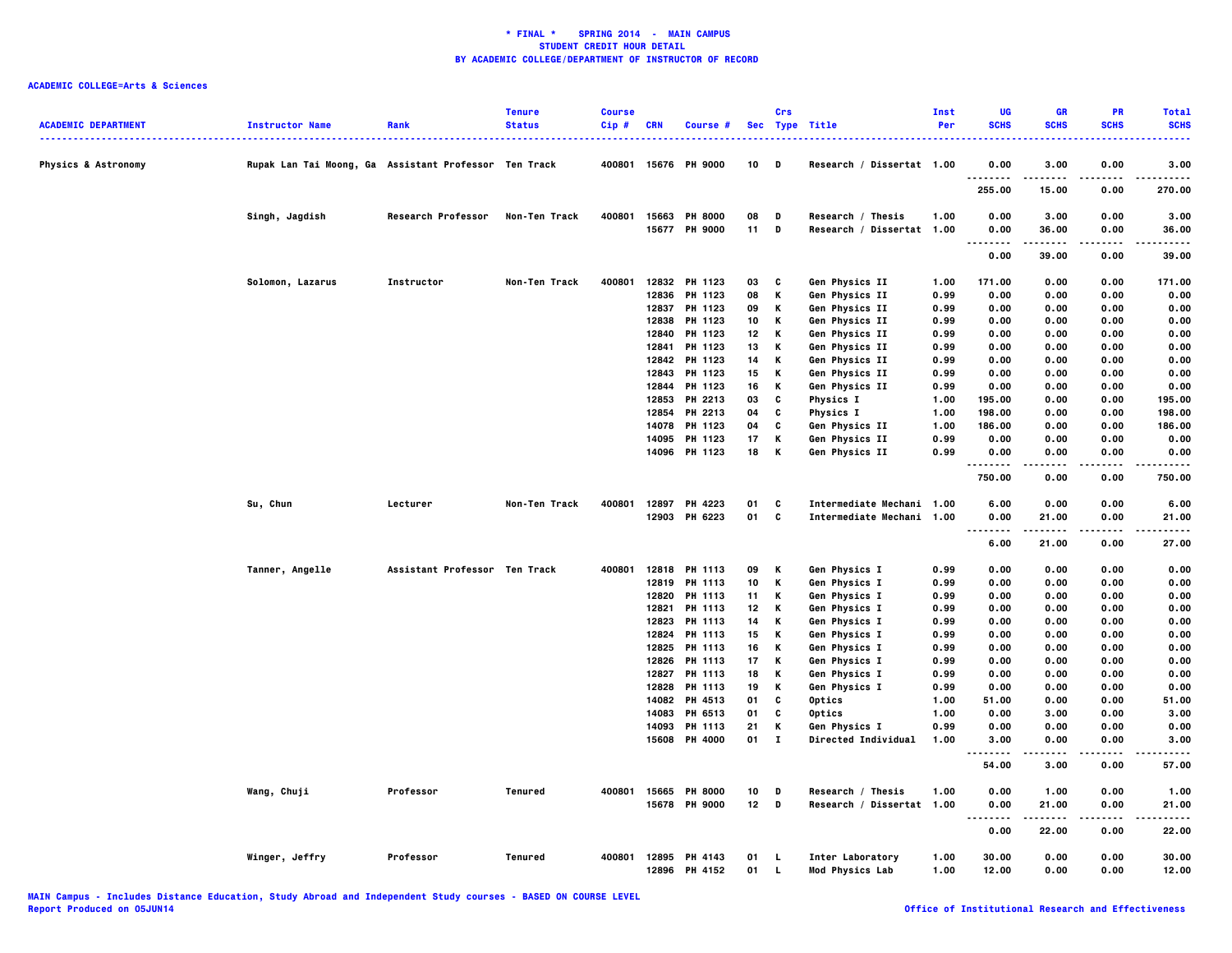|                                                                         |                        |                               | Tenure        | <b>Course</b> |       |                 |                 | Crs      |                           | Inst | UG                  | <b>GR</b>                       | PR           | <b>Total</b>          |
|-------------------------------------------------------------------------|------------------------|-------------------------------|---------------|---------------|-------|-----------------|-----------------|----------|---------------------------|------|---------------------|---------------------------------|--------------|-----------------------|
| <b>ACADEMIC DEPARTMENT</b>                                              | <b>Instructor Name</b> | Rank                          | <b>Status</b> | $Cip$ #       | CRN   | <b>Course #</b> | <b>Sec</b>      |          | <b>Type Title</b>         | Per  | <b>SCHS</b><br>.    | <b>SCHS</b>                     | <b>SCHS</b>  | <b>SCHS</b><br>.      |
| <b>Physics &amp; Astronomy</b>                                          | Winger, Jeffry         | Professor                     | Tenured       | 400801        | 15666 | <b>PH 8000</b>  | 11              | D        | Research / Thesis         | 1.00 | 0.00                | 3.00                            | 0.00         | 3.00                  |
|                                                                         |                        |                               |               |               |       | 15679 PH 9000   | 13              | D        | Research / Dissertat 1.00 |      | 0.00                | 7.00                            | 0.00         | 7.00                  |
|                                                                         |                        |                               |               |               |       |                 |                 |          |                           |      | <br>42.00           | 10.00                           | ----<br>0.00 | -----<br>52.00        |
|                                                                         | Winter, Joshua         | Instructor                    | Non-Ten Track | 400801        |       | 12790 PH 1011   | 06 L            |          | Physical Science Lab 0.99 |      | 17.82               | 0.00                            | 0.00         | 17.82                 |
|                                                                         |                        |                               |               |               | 12791 | <b>PH 1011</b>  | 07 L            |          | Physical Science Lab 0.99 |      | 16.83               | 0.00                            | 0.00         | 16.83                 |
|                                                                         |                        |                               |               |               |       | 12792 PH 1011   | 08              | <b>L</b> | Physical Science Lab 0.99 |      | 14.85               | 0.00                            | 0.00         | 14.85                 |
|                                                                         |                        |                               |               |               | 12793 | <b>PH 1011</b>  | 09              | -L.      | Physical Science Lab 0.99 |      | 17.82               | 0.00                            | 0.00         | 17.82                 |
|                                                                         |                        |                               |               |               | 12794 | <b>PH 1011</b>  | 10 L            |          | Physical Science Lab 0.99 |      | 15.84               | 0.00                            | 0.00         | 15.84                 |
|                                                                         |                        |                               |               |               | 12795 | PH 1011         | 11 L            |          | Physical Science Lab 0.99 |      | 15.84               | 0.00                            | 0.00         | 15.84                 |
|                                                                         |                        |                               |               |               | 12796 | <b>PH 1011</b>  | 12 <sub>2</sub> |          | Physical Science Lab 0.99 |      | 14.85               | 0.00                            | 0.00         | 14.85                 |
|                                                                         |                        |                               |               |               | 12799 | <b>PH 1013</b>  | 02              | c        | Physical Sci Survey       | 1.00 | 180.00              | 0.00                            | 0.00         | 180.00                |
|                                                                         |                        |                               |               |               |       | 12800 PH 1013   | 03              | c        | Physical Sci Survey       | 1.00 | 177.00              | 0.00                            | 0.00         | 177.00                |
|                                                                         |                        |                               |               |               |       | 12811 PH 1113   | 02              | C        | Gen Physics I             | 1.00 | 201.00              | 0.00                            | 0.00         | 201.00                |
|                                                                         |                        |                               |               |               |       | 12812 PH 1113   | 03              | C        | Gen Physics I             | 1.00 | 204.00              | 0.00                            | 0.00         | 204.00                |
|                                                                         |                        |                               |               |               |       | 14089 PH 1011   | 14              | - 1      | Physical Science Lab 0.99 |      | 17.82               | 0.00                            | 0.00         | 17.82                 |
|                                                                         |                        |                               |               |               |       | 14090 PH 1011   | 15 L            |          | Physical Science Lab 0.99 |      | 16.83               | 0.00                            | 0.00         | 16.83                 |
|                                                                         |                        |                               |               |               |       | 14091 PH 1011   | 16 L            |          | Physical Science Lab 0.99 |      | 15.84               | 0.00                            | 0.00         | 15.84                 |
|                                                                         |                        |                               |               |               |       |                 |                 |          |                           |      | .<br>926.34         | 0.00                            | 0.00         | 926.34                |
|                                                                         |                        |                               |               |               |       |                 |                 |          |                           |      |                     |                                 |              |                       |
|                                                                         | Ye, Jinwu              | Associate Professor Ten Track |               | 400801        |       | 12862 PH 2223   | 01 C            |          | <b>Physics II</b>         | 1.00 | 171.00              | 0.00                            | 0.00         | 171.00                |
|                                                                         |                        |                               |               |               | 12863 | PH 2223         | 02              | C        | Physics II                | 1.00 | 186.00              | 0.00                            | 0.00         | 186.00                |
|                                                                         |                        |                               |               |               |       | 15680 PH 9000   | 14              | D        | Research / Dissertat 1.00 |      | 0.00                | 15.00                           | 0.00         | 15.00                 |
|                                                                         |                        |                               |               |               |       |                 |                 |          |                           |      |                     | ----                            | .            | .                     |
|                                                                         |                        |                               |               |               |       |                 |                 |          |                           |      | 357.00              | 15.00                           | 0.00         | 372.00                |
| -------------------------------------                                   |                        |                               |               |               |       |                 |                 |          |                           |      | ========            | <b>EEEEEEE</b>                  | ========     | ==========            |
| <b>Physics &amp; Astronomy</b><br>------------------------------------- |                        |                               |               |               |       |                 |                 |          |                           |      | 4874.00<br>======== | 470.00<br>_____________________ | 0.00         | 5344.00<br>========== |
|                                                                         |                        |                               |               |               |       |                 |                 |          |                           |      |                     |                                 |              |                       |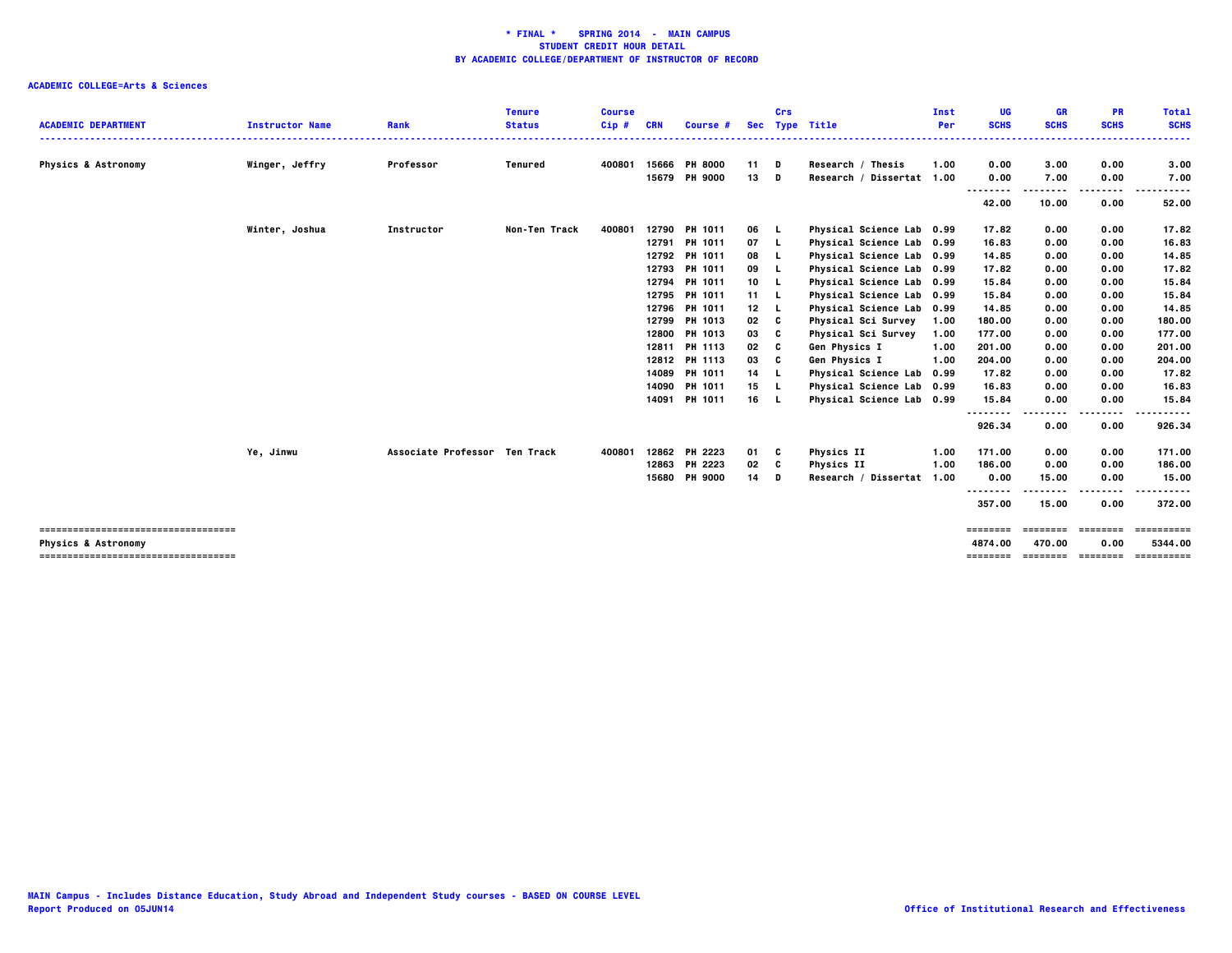| <b>ACADEMIC DEPARTMENT</b>                        | <b>Instructor Name</b> | Rank                          | <b>Tenure</b><br><b>Status</b> | <b>Course</b><br>Cip# | CRN   | Course #              |       | Crs          | Sec Type Title             | Inst<br>Per | UG<br><b>SCHS</b> | <b>GR</b><br><b>SCHS</b> | PR<br><b>SCHS</b> | <b>Total</b><br><b>SCHS</b> |
|---------------------------------------------------|------------------------|-------------------------------|--------------------------------|-----------------------|-------|-----------------------|-------|--------------|----------------------------|-------------|-------------------|--------------------------|-------------------|-----------------------------|
| Political Science & Public Administ Ammon, Wesley |                        | Non-Faculty                   | Non-Faculty                    |                       |       | 451001 12980 PS 1113  | 03    | C            | American Government        | 1.00        | 507.00            | 0.00                     | 0.00              | 507.00                      |
|                                                   |                        |                               |                                |                       |       |                       |       |              |                            |             | .<br>507.00       | 0.00                     | .<br>0.00         | -----<br>507.00             |
|                                                   | Baker, Leslie          | Instructor                    | Non-Ten Track                  | 451001                | 12981 | PS 1113               | 04    | C            | American Government        | 1.00        | 144.00            | 0.00                     | 0.00              | 144.00                      |
|                                                   |                        |                               |                                |                       |       | 12983 PS 1113         | 06    | C            | American Government        | 1.00        | 429.00            | 0.00                     | 0.00              | 429.00                      |
|                                                   |                        |                               |                                |                       |       | 14352 PS 3033         | 01    | c            | Gender And Politics        | 1.00        | 90.00             | 0.00                     | 0.00              | 90.00                       |
|                                                   |                        |                               |                                |                       |       |                       |       |              |                            |             | .<br>663.00       | .<br>0.00                | .<br>0.00         | .<br>663.00                 |
|                                                   |                        |                               |                                |                       |       |                       |       |              |                            |             |                   |                          |                   |                             |
|                                                   | Carlan, Hannah         | Grad Teach Assist             | Not Applicable                 |                       |       | 440501 12996 PS 2703  | 01 C  |              | Intro Public Policy        | 1.00        | 90.00<br>.        | 0.00<br>-----            | 0.00<br>.         | 90.00<br>.                  |
|                                                   |                        |                               |                                |                       |       |                       |       |              |                            |             | 90.00             | 0.00                     | 0.00              | 90.00                       |
|                                                   | Denton, Joseph         | Grad Teach Assist             | Not Applicable                 |                       |       | 451001 13006 PS 4703  | 01 C  |              | Prin Pub Adm               | 1.00        | 27.00<br>.        | 0.00                     | 0.00<br>.         | 27.00<br>.                  |
|                                                   |                        |                               |                                |                       |       |                       |       |              |                            |             | 27.00             | 0.00                     | 0.00              | 27.00                       |
|                                                   | Emerson, Melissa       | Grad Teach Assist             | Not Applicable                 |                       |       | 451001 14353 PS 4183  | 01 C  |              | <b>Judicial Process</b>    | 1.00        | 96.00             | 0.00                     | 0.00              | 96.00                       |
|                                                   |                        |                               |                                |                       |       |                       |       |              |                            |             | <br>96.00         | .<br>0.00                | .<br>0.00         | .<br>96.00                  |
|                                                   | Emison, Gerald         | Professor                     | Tenured                        | 440401                |       | 14344 PPA 9703        | 01    | s.           | Org Behavior Pub Sec 1.00  |             | 0.00              | 57.00                    | 0.00              | 57.00                       |
|                                                   |                        |                               |                                |                       |       | 15200 PPA 9000        | 01    | D            | Research / Dissertat 1.00  |             | 0.00              | 13.00                    | 0.00              | 13.00                       |
|                                                   |                        |                               |                                |                       |       |                       |       |              |                            |             | .                 |                          |                   | .                           |
|                                                   |                        |                               |                                |                       |       |                       |       |              |                            |             | 0.00              | 70.00                    | 0.00              | 70.00                       |
|                                                   | Exmeyer, Patrick       | Grad Teach Assist             | Not Applicable                 |                       |       | 451001 12978 PS 1113  | 01    | C            | American Government        | 1.00        | 177.00<br>        | 0.00                     | 0.00              | 177.00<br>                  |
|                                                   |                        |                               |                                |                       |       |                       |       |              |                            |             | 177.00            | 0.00                     | 0.00              | 177.00                      |
|                                                   | French, Philip         | Associate Professor Tenured   |                                |                       |       | 440401 12970 PPA 8400 | 01    | - E          | <b>Public Ad Intern</b>    | 1.00        | 0.00              | 6.00                     | 0.00              | 6.00                        |
|                                                   |                        |                               |                                |                       |       | 12975 PPA 8983        | 01    | H            | Integrative Capstone 1.00  |             | 0.00              | 42.00                    | 0.00              | 42.00                       |
|                                                   |                        |                               |                                |                       | 15201 | <b>PPA 9000</b>       | 02    | D            | Research / Dissertat 1.00  |             | 0.00              | 44.00                    | 0.00              | 44.00                       |
|                                                   |                        |                               |                                |                       |       | 15852 PPA 7000        | 02    | $\mathbf{I}$ | Directed Individual        | 1.00        | 0.00              | 3.00                     | 0.00              | 3.00                        |
|                                                   |                        |                               |                                |                       |       | 16244 PPA 7000        | 03    | $\mathbf{I}$ | <b>Directed Individual</b> | 1.00        | 0.00<br>          | 3.00<br>-----            | 0.00<br>$- - - -$ | 3.00<br>.                   |
|                                                   |                        |                               |                                |                       |       |                       |       |              |                            |             | 0.00              | 98.00                    | 0.00              | 98.00                       |
|                                                   | Hearn, Edward          | Instructor                    | Non-Ten Track                  | 450901                |       | 14358 PS 4353         | 01    | C            | Intl Pol Economy           | 1.00        | 72.00             | 0.00                     | 0.00              | 72.00                       |
|                                                   |                        |                               |                                |                       |       | 14359 PS 6353         | 01    | C            | Intl Pol Economy           | 1.00        | 0.00              | 12.00                    | 0.00              | 12.00                       |
|                                                   |                        |                               |                                | 451001                | 12987 | PS 1313               | 01    | C            | <b>Intro Intnl Relatns</b> | 1.00        | 195.00            | 0.00                     | 0.00              | 195.00                      |
|                                                   |                        |                               |                                |                       | 12992 | PS 1513               | 01    | C            | <b>Comparative Govt</b>    | 1.00        | 93.00             | 0.00                     | 0.00              | 93.00                       |
|                                                   |                        |                               |                                |                       | 15207 | PS 4990               | 02    | C            | Special Topic In PS        | 1.00        | 54.00             | 0.00                     | 0.00              | 54.00                       |
|                                                   |                        |                               |                                |                       | 15208 | PS 6990               | 02    | C            | Special Topic In PS        | 1.00        | 0.00              | 6.00                     | 0.00              | 6.00                        |
|                                                   |                        |                               |                                |                       |       |                       |       |              |                            |             |                   | -----                    | .                 | .                           |
|                                                   |                        |                               |                                |                       |       |                       |       |              |                            |             | 414.00            | 18.00                    | 0.00              | 432.00                      |
|                                                   | Holland, Joseph        | Lecturer                      | Non-Ten Track                  | 440401                |       | 14342 PPA 8903        | 01    | s            | <b>Public Policy</b>       | 1.00        | 0.00              | 57.00                    | 0.00              | 57.00                       |
|                                                   |                        |                               |                                |                       |       | 451001 14343 PS 8903  | 01    | <b>S</b>     | <b>Public Policy</b>       | 1.00        | 0.00              | 3.00                     | 0.00              | 3.00<br>----                |
|                                                   |                        |                               |                                |                       |       |                       |       |              |                            |             | $\cdots$<br>0.00  | 60.00                    | 0.00              | 60.00                       |
|                                                   | Mellen, Robbin         | Assistant Professor Ten Track |                                |                       |       | 451001 12986 PS 1113  | S01 C |              | Honors American Gove 1.00  |             | 60.00             | 0.00                     | 0.00              | 60.00                       |
|                                                   |                        |                               |                                |                       |       | 13013 PS 8533         | 01    | E.           | Rdgs In Nat Gov-Pol        | 1.00        | 0.00              | 3.00                     | 0.00              | 3.00                        |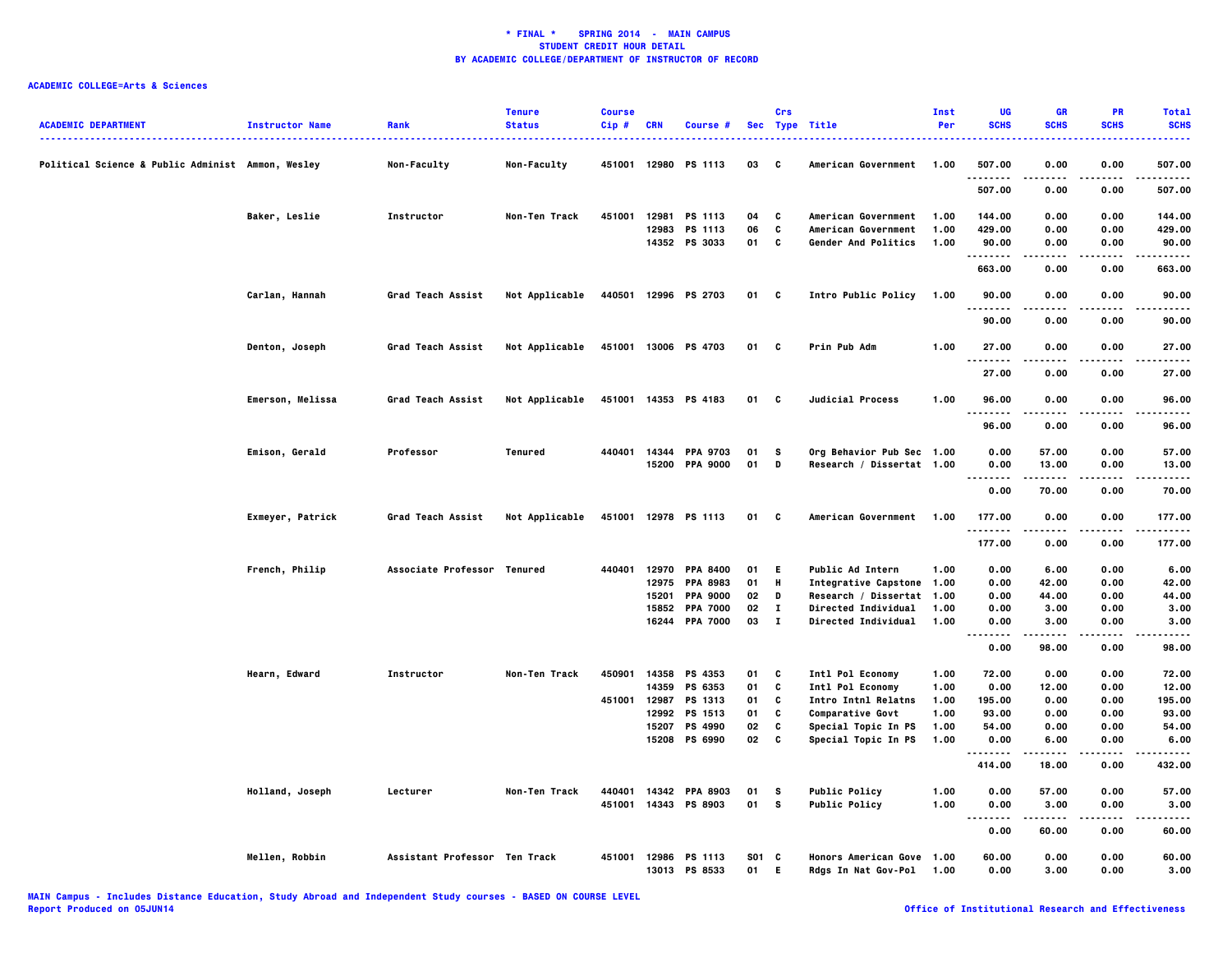| <b>ACADEMIC DEPARTMENT</b>                         | <b>Instructor Name</b> | Rank                          | <b>Tenure</b><br><b>Status</b> | <b>Course</b><br>Cip# | <b>CRN</b>     | Course #                               | <b>Sec</b>  | Crs                          | <b>Type Title</b>                                      | Inst<br>Per  | UG<br><b>SCHS</b> | GR<br><b>SCHS</b> | PR<br><b>SCHS</b> | <b>Total</b><br><b>SCHS</b> |
|----------------------------------------------------|------------------------|-------------------------------|--------------------------------|-----------------------|----------------|----------------------------------------|-------------|------------------------------|--------------------------------------------------------|--------------|-------------------|-------------------|-------------------|-----------------------------|
| Political Science & Public Administ Mellen, Robbin |                        | Assistant Professor Ten Track |                                | 451001                | 16094<br>16324 | <b>PS 4000</b><br>PS 4000              | 02<br>03    | $\mathbf{I}$<br>$\mathbf{I}$ | <b>Directed Individual</b><br>Directed Individual      | 1.00<br>1.00 | 3.00<br>3.00      | 0.00<br>0.00      | 0.00<br>0.00      | 3.00<br>3.00                |
|                                                    |                        |                               |                                |                       |                |                                        |             |                              |                                                        |              | .<br>66.00        | 3.00              | 0.00              | .<br>69.00                  |
|                                                    |                        |                               |                                |                       |                |                                        |             |                              |                                                        |              |                   |                   |                   |                             |
|                                                    | Morrison, K.           | Professor                     | Tenured                        | 440401                |                | 15202 PPA 9000<br>451001 14351 PS 1513 | 03<br>H01 C | D                            | Research / Dissertat 1.00<br>Comparative Govt - H 1.00 |              | 0.00<br>54.00     | 1.00<br>0.00      | 0.00<br>0.00      | 1.00<br>54.00               |
|                                                    |                        |                               |                                |                       |                |                                        |             |                              |                                                        |              | $\cdots$          | 1.00              | 0.00              | $- - - -$<br>55.00          |
|                                                    |                        |                               |                                |                       |                |                                        |             |                              |                                                        |              | 54.00             |                   |                   |                             |
|                                                    | Park, Johann           | Assistant Professor Ten Track |                                | 440401                |                | 14346 PPA 9803                         | 01          | - S                          | Mult Analysis For Pa                                   | 1.00         | 0.00              | 42.00             | 0.00              | 42.00                       |
|                                                    |                        |                               |                                | 451001                |                | 14349 PS 1313<br>16496 PS 4000         | 02<br>06    | C<br>$\mathbf{I}$            | <b>Intro Intnl Relatns</b><br>Directed Individual      | 1.00<br>1.00 | 108.00<br>3.00    | 0.00<br>0.00      | 0.00<br>0.00      | 108.00<br>3.00              |
|                                                    |                        |                               |                                |                       |                |                                        |             |                              |                                                        |              | .                 | . <b>.</b>        | .                 | .                           |
|                                                    |                        |                               |                                |                       |                |                                        |             |                              |                                                        |              | 111.00            | 42.00             | 0.00              | 153.00                      |
|                                                    | Perry, Ravi            | Assistant Professor Ten Track |                                | 451001                |                | 14354 PS 4223                          | 01          | C                            | Dynamics Of Am Dem                                     | 1.00         | 21.00             | 0.00              | 0.00              | 21.00                       |
|                                                    |                        |                               |                                |                       | 14355          | PS 6223                                | 01          | C                            | Dynamics Of Am Dem                                     | 1.00         | 0.00              | 6.00              | 0.00              | 6.00                        |
|                                                    |                        |                               |                                |                       | 14361          | PS 6433                                | 01          | c                            | Am Political Theory                                    | 1.00         | 0.00              | 6.00              | 0.00              | 6.00                        |
|                                                    |                        |                               |                                |                       | 14363          | PS 4433                                | 01          | C                            | Am Political Theory                                    | 1.00         | 75.00             | 0.00              | 0.00              | 75.00                       |
|                                                    |                        |                               |                                |                       |                | 16495 PS 4000                          | 05          | $\mathbf{I}$                 | Directed Individual                                    | 1.00         | 3.00<br>.         | 0.00              | 0.00<br>.         | 3.00<br>.                   |
|                                                    |                        |                               |                                |                       |                |                                        |             |                              |                                                        |              | 99.00             | 12.00             | 0.00              | 111.00                      |
|                                                    | Peterson, Matthew      | Grad Teach Assist             | Not Applicable                 |                       |                | 451001 12979 PS 1113                   | 02          | $\mathbf{c}$                 | American Government                                    | 1.00         | 123.00<br>.       | 0.00              | 0.00              | 123,00<br>.                 |
|                                                    |                        |                               |                                |                       |                |                                        |             |                              |                                                        |              | 123.00            | 0.00              | 0.00              | 123.00                      |
|                                                    | Radin, Dagmar          | Associate Professor Tenured   |                                |                       |                | 450901 14360 PS 4633                   | 01          | C                            | Democracy and Democr 1.00                              |              | 45.00             | 0.00              | 0.00              | 45.00                       |
|                                                    |                        |                               |                                |                       | 14364          | PS 6633                                | 01          | C                            | Democracy and Democr 1.00                              |              | 0.00              | 3.00              | 0.00              | 3.00                        |
|                                                    |                        |                               |                                | 451001                |                | 13014 PS 8543                          | 01          | E.                           | Rdgs In Comp Gov-Pol 1.00                              |              | 0.00              | 3.00              | 0.00              | 3.00                        |
|                                                    |                        |                               |                                |                       |                | 14350 PS 1513                          | 02          | C                            | Comparative Govt                                       | 1.00         | 102.00<br>.       | 0.00              | 0.00<br>.         | 102.00<br>.                 |
|                                                    |                        |                               |                                |                       |                |                                        |             |                              |                                                        |              | 147.00            | 6.00              | 0.00              | 153.00                      |
|                                                    | Rush, Christine        | Assistant Professor Ten Track |                                | 440401                |                | 14779 PPA 8193                         | 501 S       |                              | Sem In Intergovt Rel                                   | 1.00         | 0.00              | 51.00             | 0.00              | 51.00                       |
|                                                    |                        |                               |                                |                       | 15381          | <b>PPA 7000</b>                        | 01          | $\mathbf{I}$                 | Directed Individual                                    | 1.00         | 0.00              | 3.00              | 0.00              | 3.00                        |
|                                                    |                        |                               |                                |                       |                | 451001 12973 PPA 8743                  | 01          | s.                           | <b>Administrative Law</b>                              | 1.00         | 0.00<br>.         | 45.00<br>.        | 0.00<br>.         | 45.00<br>-----              |
|                                                    |                        |                               |                                |                       |                |                                        |             |                              |                                                        |              | 0.00              | 99.00             | 0.00              | 99.00                       |
|                                                    | Salter, Sidney         | Non-Faculty                   | Non-Faculty                    | 090701                |                | 10814 CO 2423                          | 01          | c                            | News Edit-Typo-Mkup                                    | 1.00         | 48.00<br>.        | 0.00              | 0.00              | 48,00<br>.                  |
|                                                    |                        |                               |                                |                       |                |                                        |             |                              |                                                        |              | 48.00             | 0.00              | 0.00              | 48.00                       |
|                                                    | Shaffer, Stephen       | Professor                     | Tenured                        | 451001                | 13004          | PS 4464                                | 01          | B                            | <b>Political Analysis</b>                              | 1.00         | 84.00             | 0.00              | 0.00              | 84.00                       |
|                                                    |                        |                               |                                |                       | 14356          | PS 4283                                | 01          | C                            | Public Opinion                                         | 1.00         | 81.00             | 0.00              | 0.00              | 81.00                       |
|                                                    |                        |                               |                                |                       |                | 14357 PS 6283                          | 01          | C                            | Public Opinion                                         | 1.00         | 0.00              | 3.00              | 0.00              | 3.00                        |
|                                                    |                        |                               |                                |                       |                | 15271 PS 4000                          | $01$ I      |                              | Directed Individual                                    | 1.00         | 3.00              | 0.00              | 0.00              | 3.00                        |
|                                                    |                        |                               |                                |                       |                |                                        |             |                              |                                                        |              | .<br>168.00       | -----<br>3.00     | .<br>0.00         | .<br>171.00                 |
|                                                    | Shoup, Brian           | Assistant Professor Ten Track |                                | 240101                | 16364          | <b>HON 4003</b>                        | 04          | - 1                          | Oxbridge Tutorial                                      | 1.00         | 3.00              | 0.00              | 0.00              | 3.00                        |
|                                                    |                        |                               |                                | 440401                | 12974          | <b>PPA 8803</b>                        | 01          | s                            | Rsch Meth Pub Affair 1.00                              |              | 0.00              | 27.00             | 0.00              | 27.00                       |
|                                                    |                        |                               |                                | 451001                |                | 12988 PS 1321                          | 01          | E.                           | Mmsc International I 1.00                              |              | 22.00             | 0.00              | 0.00              | 22.00                       |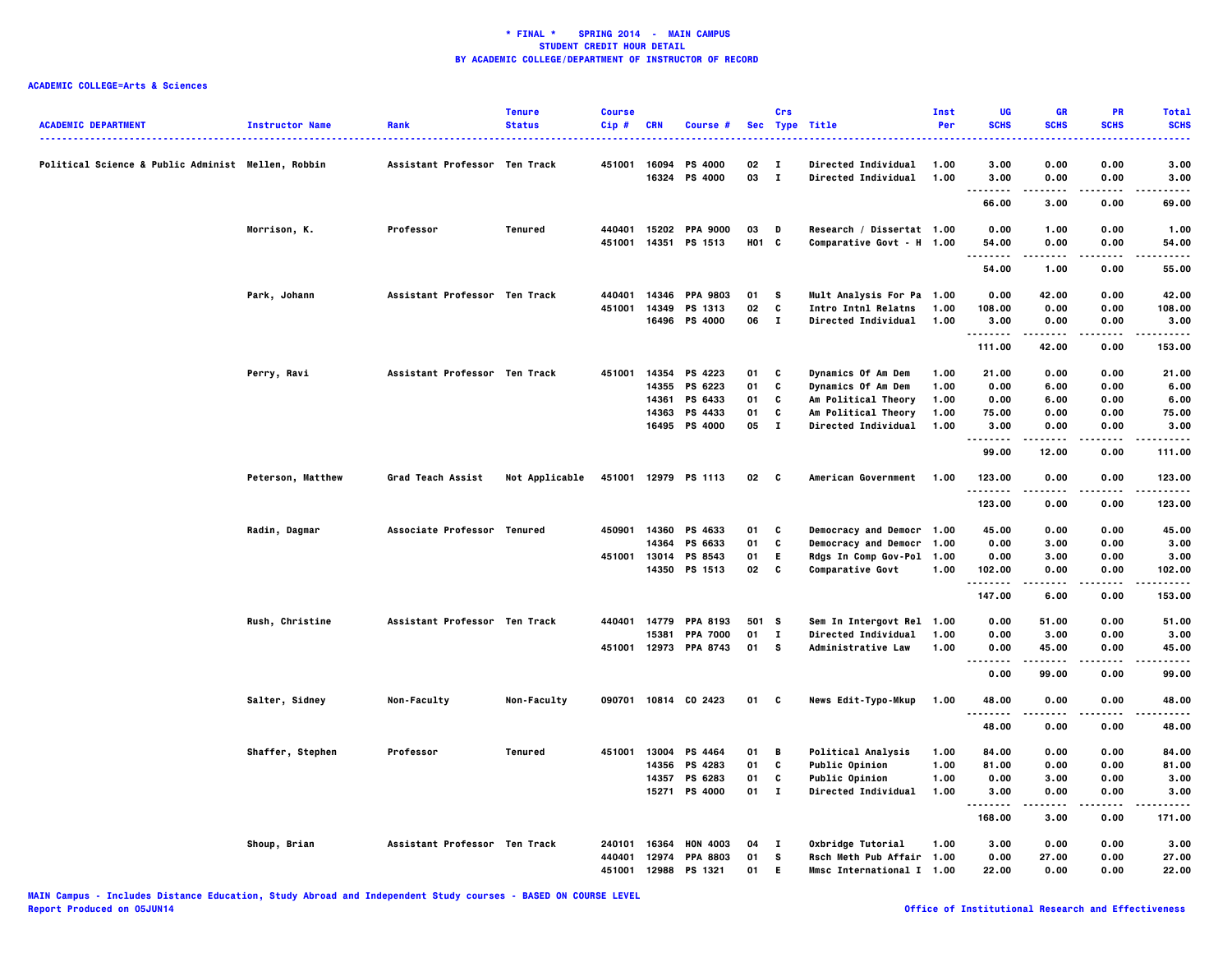| <b>ACADEMIC DEPARTMENT</b>                       | <b>Instructor Name</b> | Rank                          | <b>Tenure</b><br><b>Status</b> | <b>Course</b><br>$Cip$ # | CRN   | Course #        | <b>Sec</b> | Crs          | <b>Type Title</b>          | Inst<br>Per | UG<br><b>SCHS</b> | <b>GR</b><br><b>SCHS</b> | PR<br><b>SCHS</b> | <b>Total</b><br><b>SCHS</b> |
|--------------------------------------------------|------------------------|-------------------------------|--------------------------------|--------------------------|-------|-----------------|------------|--------------|----------------------------|-------------|-------------------|--------------------------|-------------------|-----------------------------|
|                                                  |                        |                               |                                |                          |       |                 |            |              |                            |             |                   |                          |                   |                             |
| Political Science & Public Administ Shoup, Brian |                        | Assistant Professor Ten Track |                                | 451001                   | 12989 | PS 1341         | 01         | E.           | Mmsc Internship II         | 1.00        | 5.00              | 0.00                     | 0.00              | 5.00                        |
|                                                  |                        |                               |                                |                          |       | 12990 PS 1361   | 01         | E.           | Mmsc Internship III        | 1.00        | 6.00              | 0.00                     | 0.00              | 6.00                        |
|                                                  |                        |                               |                                |                          |       | 12991 PS 1381   | 01         | -E.          | Mmsc Internship IV         | 1.00        | 4.00              | 0.00                     | 0.00              | 4.00                        |
|                                                  |                        |                               |                                |                          | 13016 | <b>PS 8803</b>  | 01         | s            | Rsch Meth Pub Affair       | 1.00        | 0.00              | 3.00                     | 0.00              | 3.00                        |
|                                                  |                        |                               |                                |                          |       | 16268 PS 8000   | 07         | D            | Research / Thesis          | 1.00        | 0.00              | 6.00                     | 0.00              | 6.00                        |
|                                                  |                        |                               |                                |                          |       |                 |            |              |                            |             | <br>.             | ----                     | .                 | -----                       |
|                                                  |                        |                               |                                |                          |       |                 |            |              |                            |             | 40.00             | 36.00                    | 0.00              | 76.00                       |
|                                                  | Stanisevski, Dragan    | Associate Professor Tenured   |                                | 440401                   | 14345 | <b>PPA 9723</b> | 01 S       |              | Pub Bud Proc & Imp         | 1.00        | 0.00              | 57.00                    | 0.00              | 57.00                       |
|                                                  |                        |                               |                                |                          |       | 14669 PPA 8103  | 501 S      |              | Seminar In Pub Admin 1.00  |             | 0.00              | 9.00                     | 0.00              | 9.00                        |
|                                                  |                        |                               |                                |                          | 15204 | <b>PPA 9000</b> | 05         | D            | Research / Dissertat 1.00  |             | 0.00              | 1.00                     | 0.00              | 1.00                        |
|                                                  |                        |                               |                                | 451001                   |       | 16259 PS 8000   | 01         | D            | Research / Thesis          | 1.00        | 0.00<br>.<br>.    | 1.00                     | 0.00              | 1.00                        |
|                                                  |                        |                               |                                |                          |       |                 |            |              |                            |             | 0.00              | 68.00                    | 0.00              | 68.00                       |
|                                                  | Travis, Rickey         | Non-Faculty                   | Tenured                        | 451001                   | 16474 | <b>PS 4000</b>  | 04         | $\mathbf{I}$ | Directed Individual        | 1.00        | 3.00              | 0.00                     | 0.00              | 3.00                        |
|                                                  |                        |                               |                                |                          |       | 16507 PS 4000   | 07 I       |              | Directed Individual        | 1.00        | 3.00              | 0.00                     | 0.00              | 3.00                        |
|                                                  |                        |                               |                                |                          |       |                 |            |              |                            |             | <br>6.00          | ----<br>0.00             | ----<br>0.00      | -----<br>6.00               |
|                                                  | Waide, David           | Instructor                    | Non-Ten Track                  | 220101                   | 14348 | PS 1192         | 01         | C            | <b>Introduction to Law</b> | 1.00        | 58.00             | 0.00                     | 0.00              | 58.00                       |
|                                                  |                        |                               |                                | 451001                   | 12984 | PS 1113         | 07         | C            | American Government        | 1.00        | 441.00            | 0.00                     | 0.00              | 441.00                      |
|                                                  |                        |                               |                                |                          |       | 12997 PS 3073   | 01         | C            | Civil Liberties            | 1.00        | 144.00            | 0.00                     | 0.00              | 144.00                      |
|                                                  |                        |                               |                                |                          |       |                 |            |              |                            |             | .<br>643.00       | 0.00                     | 0.00              | 643.00                      |
|                                                  | Zavattaro, Staci       | Assistant Professor Ten Track |                                | 440401                   | 12968 | <b>PPA 8103</b> | 01         | - S          | Seminar In Pub Admin       | 1.00        | 0.00              | 15.00                    | 0.00              | 15.00                       |
|                                                  |                        |                               |                                |                          |       | 12971 PPA 8713  | 01 S       |              | Pub Personnel Mgt          | 1.00        | 0.00              | 72.00                    | 0.00              | 72.00                       |
|                                                  |                        |                               |                                |                          |       |                 |            |              |                            |             | <br>0.00          | 87.00                    | 0.00              | 87.00                       |
| ------------------------------------             |                        |                               |                                |                          |       |                 |            |              |                            |             | ========          |                          | soccess consess:  | ==========                  |
| <b>Political Science &amp; Public Administ</b>   |                        |                               |                                |                          |       |                 |            |              |                            |             | 3479.00           | 603.00                   | 0.00              | 4082.00                     |
| =====================================            |                        |                               |                                |                          |       |                 |            |              |                            |             | ========          |                          | --------- ------- | ==========                  |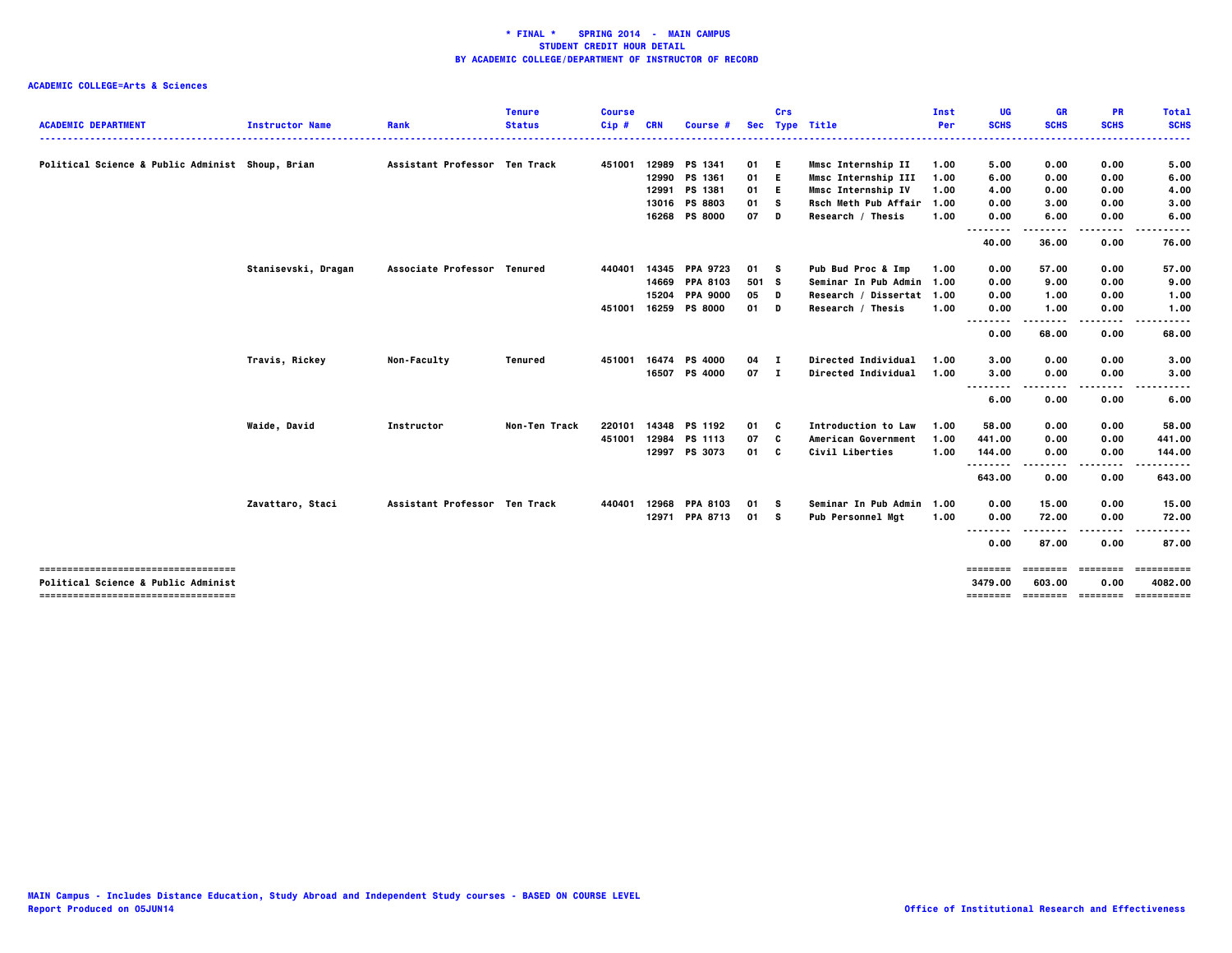| <b>ACADEMIC DEPARTMENT</b> | <b>Instructor Name</b> | Rank                        | <b>Tenure</b><br><b>Status</b> | <b>Course</b><br>$Cip$ # | <b>CRN</b>     | Course #                           |            | Crs                          | Sec Type Title                                           | Inst<br>Per  | UG<br><b>SCHS</b>                         | GR<br><b>SCHS</b> | <b>PR</b><br><b>SCHS</b> | <b>Total</b><br><b>SCHS</b> |
|----------------------------|------------------------|-----------------------------|--------------------------------|--------------------------|----------------|------------------------------------|------------|------------------------------|----------------------------------------------------------|--------------|-------------------------------------------|-------------------|--------------------------|-----------------------------|
| Psychology                 | Adams-Price, Carolyn   | Associate Professor Tenured |                                | 420101                   | 14218          | <b>PSY 8313</b>                    | 01         | C                            | Dev Psychology                                           | 1.00         | 0.00                                      | 18.00             | 0.00                     | 18.00                       |
|                            |                        |                             |                                |                          | 15917          | <b>PSY 7000</b>                    | 09         | $\mathbf{I}$                 | Directed Individual                                      | 1.00         | 0.00                                      | 3.00              | 0.00                     | 3.00                        |
|                            |                        |                             |                                |                          | 16327          | <b>PSY 4000</b>                    | 39         | $\mathbf I$                  | Directed Individual                                      | 1.00         | 3.00                                      | 0.00              | 0.00                     | 3.00                        |
|                            |                        |                             |                                |                          | 16399          | <b>PSY 4000</b>                    | 64         | $\mathbf{I}$                 | Directed Individual                                      | 1.00         | 1.00<br>$- - - -$<br>$\sim$ $\sim$ $\sim$ | 0.00              | 0.00<br>$- - - -$        | 1.00<br>$- - - -$           |
|                            |                        |                             |                                |                          |                |                                    |            |                              |                                                          |              | 4.00                                      | 21.00             | 0.00                     | 25.00                       |
|                            | Armstrong, Kevin       | Associate Professor Tenured |                                | 420101                   | 13153          | PSY 4333                           | 01         | C                            | Intro Clinical Psych 1.00                                |              | 48.00                                     | 0.00              | 0.00                     | 48.00                       |
|                            |                        |                             |                                |                          | 13180          | <b>PSY 8533</b>                    | 01         | C                            | Clinic Pract In Psy                                      | 1.00         | 0.00                                      | 18.00             | 0.00                     | 18.00                       |
|                            |                        |                             |                                |                          |                | 15720 PSY 8000                     | 02         | D                            | Research / Thesis                                        | 1.00         | 0.00<br>.<br>.                            | 3.00<br>.         | 0.00<br>.                | 3.00<br>.                   |
|                            |                        |                             |                                |                          |                |                                    |            |                              |                                                          |              | 48.00                                     | 21.00             | 0.00                     | 69.00                       |
|                            | Armstrong, Rebecca     | <b>Instructor</b>           | Non-Ten Track                  | 420101                   |                | 13113 PSY 1013                     | 04         | C                            | Gen Psychology                                           | 1.00         | 510.00                                    | 0.00              | 0.00                     | 510.00                      |
|                            |                        |                             |                                |                          | 13115          | <b>PSY 1021</b>                    | 01         | C                            | Career in Psychology                                     | 1.00         | 118.00                                    | 0.00              | 0.00                     | 118.00                      |
|                            |                        |                             |                                |                          |                | 13144 PSY 3803                     | 01         | C                            | Int Dev Psychology                                       | 1.00         | 180.00                                    | 0.00              | 0.00                     | 180.00                      |
|                            |                        |                             |                                |                          |                | 13145 PSY 3803                     | 02         | C                            | Int Dev Psychology                                       | 1.00         | 174.00<br>. <b>.</b>                      | 0.00              | 0.00<br>.                | 174.00<br>.                 |
|                            |                        |                             |                                |                          |                |                                    |            |                              |                                                          |              | 982.00                                    | 0.00              | 0.00                     | 982.00                      |
|                            | Berman, Mitchell       | Professor                   | Ten Track                      | 420101                   | 16333          | <b>PSY 4000</b>                    | 40         | $\mathbf{I}$                 | <b>Directed Individual</b>                               | 1.00         | 4.00                                      | 0.00              | 0.00                     | 4.00                        |
|                            |                        |                             |                                | 421601                   | 13155          | PSY 4353                           | 01         | C                            | Psychology and the L 1.00                                |              | 39.00                                     | 0.00              | 0.00                     | 39.00                       |
|                            |                        |                             |                                |                          |                | 13167 PSY 6353                     | 01         | C                            | Psychology and the 1 1.00                                |              | 0.00<br>.                                 | 6.00              | 0.00                     | 6.00<br>$- - - -$           |
|                            |                        |                             |                                |                          |                |                                    |            |                              |                                                          |              | 43.00                                     | 6.00              | 0.00                     | 49.00                       |
|                            | Bradshaw, Gary         | Professor                   | Tenured                        | 420101                   |                | 13127 PSY 3314                     | 01         | В                            | Experimental Psych                                       | 1.00         | 28.00                                     | 0.00              | 0.00                     | 28.00                       |
|                            |                        |                             |                                |                          | 13128          | <b>PSY 3314</b>                    | 02         | B                            | <b>Experimental Psych</b>                                | 1.00         | 64.00                                     | 0.00              | 0.00                     | 64.00                       |
|                            |                        |                             |                                |                          | 13129          | PSY 3314                           | 03         | В                            | Experimental Psych                                       | 1.00         | 48.00                                     | 0.00              | 0.00                     | 48.00                       |
|                            |                        |                             |                                |                          | 13130          | <b>PSY 3314</b>                    | 04         | В                            | Experimental Psych                                       | 1.00         | 68.00                                     | 0.00              | 0.00                     | 68.00                       |
|                            |                        |                             |                                |                          |                | 14213 PSY 3343                     | 02         | C                            | Psych Of Learning                                        | 1.00         | 72.00                                     | 0.00              | 0.00                     | 72.00                       |
|                            |                        |                             |                                |                          | 15390          | <b>PSY 4000</b>                    | 03         | $\mathbf I$                  | Directed Individual                                      | 1.00         | 5.00                                      | 0.00              | 0.00                     | 5.00                        |
|                            |                        |                             |                                |                          |                | 15716 PSY 7000                     | 07         | $\mathbf{T}$                 | Directed Individual                                      | 1.00         | 0.00                                      | 4.00              | 0.00                     | 4.00                        |
|                            |                        |                             |                                |                          | 16325          | <b>PSY 4000</b><br><b>PSY 4000</b> | 38         | $\mathbf{I}$<br>$\mathbf{I}$ | <b>Directed Individual</b>                               | 1.00         | 3.00                                      | 0.00              | 0.00                     | 3.00                        |
|                            |                        |                             |                                |                          | 16337<br>16376 | <b>PSY 4000</b>                    | 43<br>47   | $\mathbf{I}$                 | <b>Directed Individual</b><br><b>Directed Individual</b> | 1.00<br>1.00 | 2.00<br>1.00                              | 0.00<br>0.00      | 0.00<br>0.00             | 2.00<br>1.00                |
|                            |                        |                             |                                |                          |                | 16488 PSY 8000                     | 10         | $\,$ D                       | Research / Thesis                                        | 1.00         | 0.00                                      | 6.00              | 0.00                     | 6.00                        |
|                            |                        |                             |                                |                          |                |                                    |            |                              |                                                          |              | .<br>291.00                               | 10.00             | 0.00                     | <br>301.00                  |
|                            | Brown, Kimberly        | Grad Teach Assist           | Not Applicable                 |                          |                | 420101 13112 PSY 1013              | 03         | C                            | Gen Psychology                                           | 1.00         | 264.00                                    | 0.00              | 0.00                     | 264.00                      |
|                            |                        |                             |                                |                          |                |                                    |            |                              |                                                          |              | 264.00                                    | 0.00              | 0.00                     | 264.00                      |
|                            | Carskadon, Thomas      | Professor                   | Tenured                        | 420101                   | 13138          | PSY 3623                           | 01         | C                            | Social Psychology                                        | 1.00         | 192.00                                    | 0.00              | 0.00                     | 192.00                      |
|                            |                        |                             |                                |                          | 13140          | PSY 3623                           | <b>HO1</b> | C                            | Social Psychology-Ho 1.00                                |              | 42.00                                     | 0.00              | 0.00                     | 42.00                       |
|                            |                        |                             |                                |                          |                | 13148 PSY 4203                     | 02         | $\mathbf{c}$                 | Theories Of Pers                                         | 1.00         | 69.00                                     | 0.00              | 0.00                     | 69.00                       |
|                            |                        |                             |                                |                          |                |                                    |            |                              |                                                          |              | .<br>303.00                               | 0.00              | 0.00                     | .<br>303.00                 |
|                            | Doane, Stephanie       | Professor                   | <b>Tenured</b>                 | 420301                   | 13141          | <b>PSY 3713</b>                    | 01         | C                            | Cognitive Psychology 1.00                                |              | 126.00                                    | 0.00              | 0.00                     | 126.00                      |
|                            |                        |                             |                                |                          |                | 14216 PSY 4753                     | 01         | C                            | Applied Cognitive Ps 1.00                                |              | 33.00                                     | 0.00              | 0.00                     | 33.00                       |
|                            |                        |                             |                                |                          |                | 14217 PSY 6753                     | 01         | C                            | Applied Cognitive Ps 1.00                                |              | 0.00                                      | 12.00             | 0.00                     | 12.00                       |
|                            |                        |                             |                                |                          | 15729          | <b>PSY 9000</b>                    | 02         | D                            | Research / Dissertat 1.00                                |              | 0.00                                      | 8.00              | 0.00                     | 8.00                        |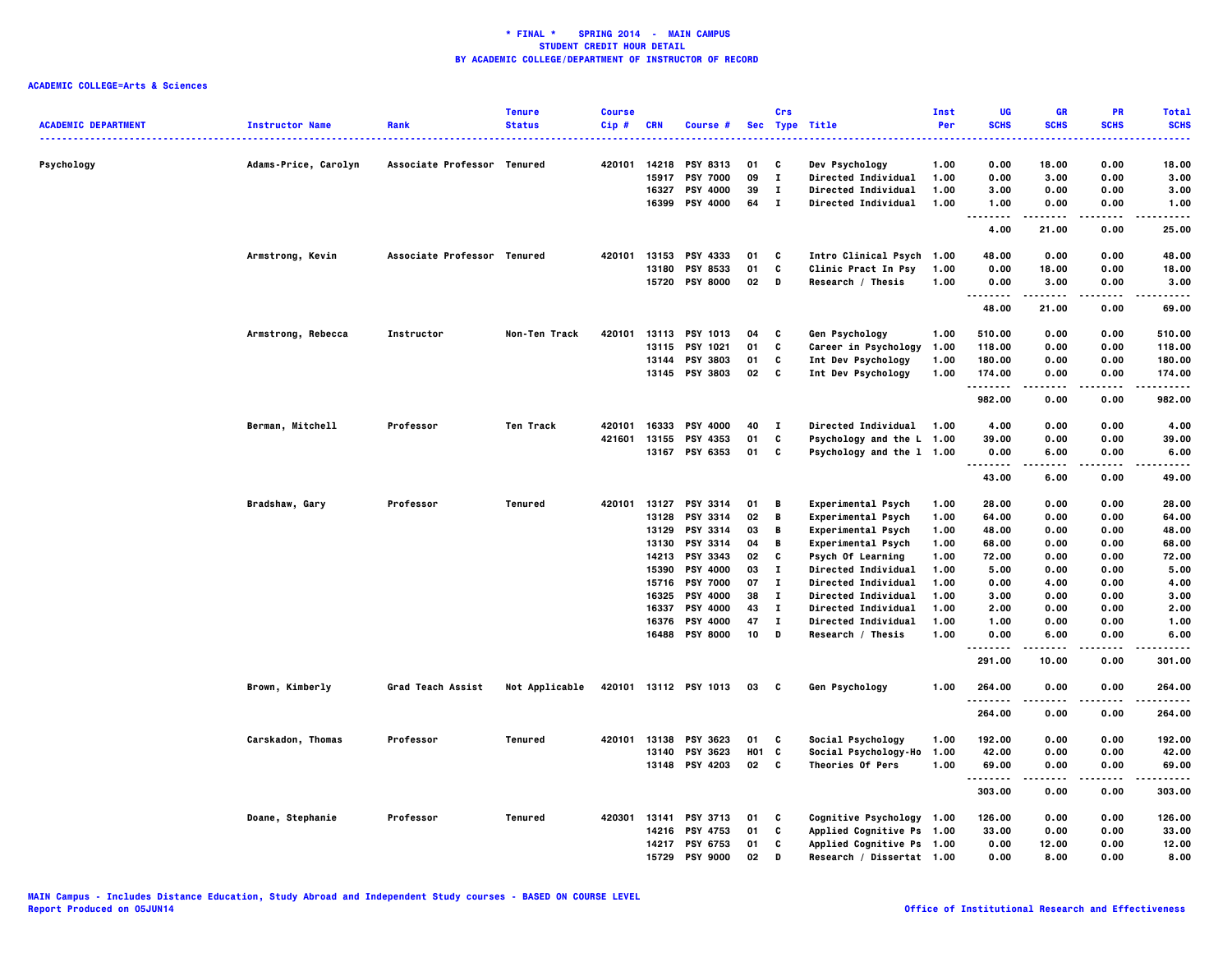|                            |                        |                                   | <b>Tenure</b> | <b>Course</b> |            |                                   |          | Crs               |                                                | Inst         | UG                 | GR             | <b>PR</b>       | <b>Total</b>       |
|----------------------------|------------------------|-----------------------------------|---------------|---------------|------------|-----------------------------------|----------|-------------------|------------------------------------------------|--------------|--------------------|----------------|-----------------|--------------------|
| <b>ACADEMIC DEPARTMENT</b> | <b>Instructor Name</b> | Rank                              | <b>Status</b> | $Cip$ #       | <b>CRN</b> | Course #                          |          |                   | Sec Type Title                                 | Per          | <b>SCHS</b>        | <b>SCHS</b>    | <b>SCHS</b>     | <b>SCHS</b>        |
|                            |                        |                                   |               |               |            |                                   |          |                   |                                                |              |                    |                |                 | .                  |
|                            |                        |                                   |               |               |            |                                   |          |                   |                                                |              | .                  |                |                 |                    |
|                            |                        |                                   |               |               |            |                                   |          |                   |                                                |              | 159.00             | 20.00          | 0.00            | 179.00             |
|                            |                        |                                   |               |               |            |                                   |          |                   |                                                |              |                    |                |                 |                    |
| Psychology                 | Drumheller, Philip     | Instructor                        | Non-Ten Track | 420101        |            | 13116 PSY 3073                    | 01       | C                 | Psy Interper Relat                             | 1.00         | 102.00             | 0.00           | 0.00            | 102.00             |
|                            |                        |                                   |               |               | 13117      | PSY 3073                          | 02       | C                 | Psy Interper Relat                             | 1.00         | 105.00             | 0.00           | 0.00            | 105.00             |
|                            |                        |                                   |               |               | 15467      | <b>PSY 4000</b>                   | 05       | $\mathbf{I}$      | Directed Individual                            | 1.00         | 3.00               | 0.00           | 0.00            | 3.00               |
|                            |                        |                                   |               | 429999 13150  |            | <b>PSY 4223</b>                   | 01       | C                 | Drug Use And Abuse                             | 1.00         | 87.00              | 0.00           | 0.00            | 87.00              |
|                            |                        |                                   |               |               | 13151      | <b>PSY 4223</b>                   | 02       | C                 | Drug Use And Abuse                             | 1.00         | 120.00             | 0.00           | 0.00            | 120.00             |
|                            |                        |                                   |               |               |            | 13166 PSY 6223                    | 02       | C                 | Drug Use And Abuse                             | 1.00         | 0.00<br>.          | 9.00           | 0.00            | 9.00<br>.          |
|                            |                        |                                   |               |               |            |                                   |          |                   |                                                |              | 417.00             | 9.00           | 0.00            | 426.00             |
|                            | Eakin, Deborah         | Associate Professor Tenured       |               | 420101        | 15468      | <b>PSY 7000</b>                   | 03       | $\mathbf{I}$      | Directed Individual                            | 1.00         | 0.00               | 3.00           | 0.00            | 3.00               |
|                            |                        |                                   |               |               | 15471      | <b>PSY 7000</b>                   | 06       | $\mathbf{I}$      | Directed Individual                            | 1.00         | 0.00               | 3.00           | 0.00            | 3.00               |
|                            |                        |                                   |               |               |            | 15518 PSY 4000                    | 06       | $\mathbf{I}$      | Directed Individual                            | 1.00         | 3.00               | 0.00           | 0.00            | 3.00               |
|                            |                        |                                   |               |               | 15519      | <b>PSY 4000</b>                   | 07       | $\mathbf{I}$      | Directed Individual                            | 1.00         | 3.00               | 0.00           | 0.00            | 3.00               |
|                            |                        |                                   |               |               | 15569      | <b>PSY 4000</b>                   | 08       | $\mathbf{I}$      | Directed Individual                            | 1.00         | 3.00               | 0.00           | 0.00            | 3.00               |
|                            |                        |                                   |               |               |            | 15644 PSY 4000                    | 11       | $\mathbf{I}$      | Directed Individual                            | 1.00         | 3.00               | 0.00           | 0.00            | 3.00               |
|                            |                        |                                   |               |               | 15721      | <b>PSY 8000</b>                   | 03       | D                 | Research / Thesis                              | 1.00         | 0.00               | 5.00           | 0.00            | 5.00               |
|                            |                        |                                   |               |               | 15838      | PSY 4000                          | 25       | $\mathbf{I}$      | Directed Individual                            | 1.00         | 3.00               | 0.00           | 0.00            | 3.00               |
|                            |                        |                                   |               |               |            | 15912 PSY 4000                    | 27       | $\mathbf{I}$      | Directed Individual                            | 1.00         | 3.00               | 0.00           | 0.00            | 3.00               |
|                            |                        |                                   |               |               |            | 15913 PSY 4000                    | 28       | $\mathbf{I}$      | Directed Individual                            | 1.00         | 3.00               | 0.00           | 0.00            | 3.00               |
|                            |                        |                                   |               |               | 16012      | <b>PSY 4000</b>                   | 30       | $\mathbf{T}$      | Directed Individual                            | 1.00         | 4.00               | 0.00           | 0.00            | 4.00               |
|                            |                        |                                   |               |               | 16456      | <b>PSY 4000</b>                   | 65       | л.                | Directed Individual                            | 1.00         | 3.00               | 0.00           | 0.00            | 3.00               |
|                            |                        |                                   |               |               | 16473      | <b>PSY 4000</b><br>15730 PSY 9000 | 66<br>03 | $\mathbf{I}$<br>D | Directed Individual                            | 1.00         | 3.00               | 0.00           | 0.00            | 3.00               |
|                            |                        |                                   |               | 420301        |            |                                   |          |                   | Research / Dissertat 1.00                      |              | 0.00<br>.          | 16.00<br>----- | 0.00<br>$- - -$ | 16.00<br>$- - - -$ |
|                            |                        |                                   |               |               |            |                                   |          |                   |                                                |              | 31.00              | 27.00          | 0.00            | 58.00              |
|                            |                        | Research Assist Pro Non-Ten Track |               | 420101        |            |                                   | 01       |                   |                                                |              | 33.00              |                |                 |                    |
|                            | Garrison, Teena        |                                   |               |               |            | 13160 PSY 4523<br>13172 PSY 6523  | 01       | C<br>C            | <b>Industrial Psy</b><br><b>Industrial Psy</b> | 1.00<br>1.00 | 0.00               | 0.00<br>6.00   | 0.00<br>0.00    | 33.00<br>6.00      |
|                            |                        |                                   |               |               |            | 15315 PSY 4000                    | 02       | $\mathbf{I}$      | Directed Individual                            | 1.00         | 3.00               | 0.00           | 0.00            | 3.00               |
|                            |                        |                                   |               |               |            | 16195 PSY 4000                    | 35       | $\mathbf{I}$      | Directed Individual                            | 1.00         | 3.00               | 0.00           | 0.00            | 3.00               |
|                            |                        |                                   |               |               |            | 16196 PSY 4000                    | 36       | $\mathbf{I}$      | Directed Individual                            | 1.00         | 3.00               | 0.00           | 0.00            | 3.00               |
|                            |                        |                                   |               |               |            |                                   |          |                   |                                                |              | $- - - -$          |                | ----            | .                  |
|                            |                        |                                   |               |               |            |                                   |          |                   |                                                |              | 42.00              | 6.00           | 0.00            | 48.00              |
|                            | Giesen, James          | Research Professor                | Non-Ten Track | 429999        |            | 13183 PSY 8803                    | 01       | C                 | Adv Quant I/O & Gen                            | 1.00         | 0.00               | 30.00          | 0.00            | 30.00              |
|                            |                        |                                   |               |               |            |                                   |          |                   |                                                |              | 0.00               | 30.00          | 0.00            | 30.00              |
|                            | Gresham, Courtney      | Non-Faculty                       | Non-Faculty   | 420101        |            | 13850 PSY 3213                    | 501 C    |                   | Psych Of Ab Behavior                           | 1.00         | 114.00             | 0.00           | 0.00            | 114.00             |
|                            |                        |                                   |               |               |            | 13851 PSY 3343                    | 501 C    |                   | Psych Of Learning                              | 1.00         | 84.00              | 0.00           | 0.00            | 84.00              |
|                            |                        |                                   |               |               |            |                                   |          |                   |                                                |              | .                  |                |                 | .                  |
|                            |                        |                                   |               |               |            |                                   |          |                   |                                                |              | 198.00             | 0.00           | 0.00            | 198.00             |
|                            | Hatcher, Sheridan      | Lecturer                          | Non-Ten Track | 420101        | 13123      | <b>PSY 3203</b>                   | 01       | C                 | Gender Differences                             | 1.00         | 132.00             | 0.00           | 0.00            | 132.00             |
|                            |                        |                                   |               |               |            | 13134 PSY 3363                    | 02       | C                 | <b>Behav Modification</b>                      | 1.00         | 120.00             | 0.00           | 0.00            | 120.00             |
|                            |                        |                                   |               |               |            | 13158 PSY 4403                    | 03       | C                 | <b>Biological Psycholog</b>                    | 1.00         | 87.00              | 0.00           | 0.00            | 87.00              |
|                            |                        |                                   |               |               |            |                                   |          |                   |                                                |              | <u>.</u><br>339.00 | -----<br>0.00  | .<br>0.00       | .<br>339.00        |
|                            | Hood, Kristina         | Assistant Professor Ten Track     |               | 059999        | 14434      | AAS 4990                          | 02       | c                 | Special Topic in Af.                           | 1.00         | 27.00              | 0.00           | 0.00            | 27.00              |
|                            |                        |                                   |               | 240101        | 15900      | <b>HON 4000</b>                   | 08       | $\mathbf{I}$      | Directed Individual                            | 1.00         | 3.00               | 0.00           | 0.00            | 3.00               |
|                            |                        |                                   |               |               | 16175      | <b>HON 4000</b>                   | 11       | л.                | <b>Directed Individual</b>                     | 1.00         | 3,00               | 0.00           | 0.00            | 3.00               |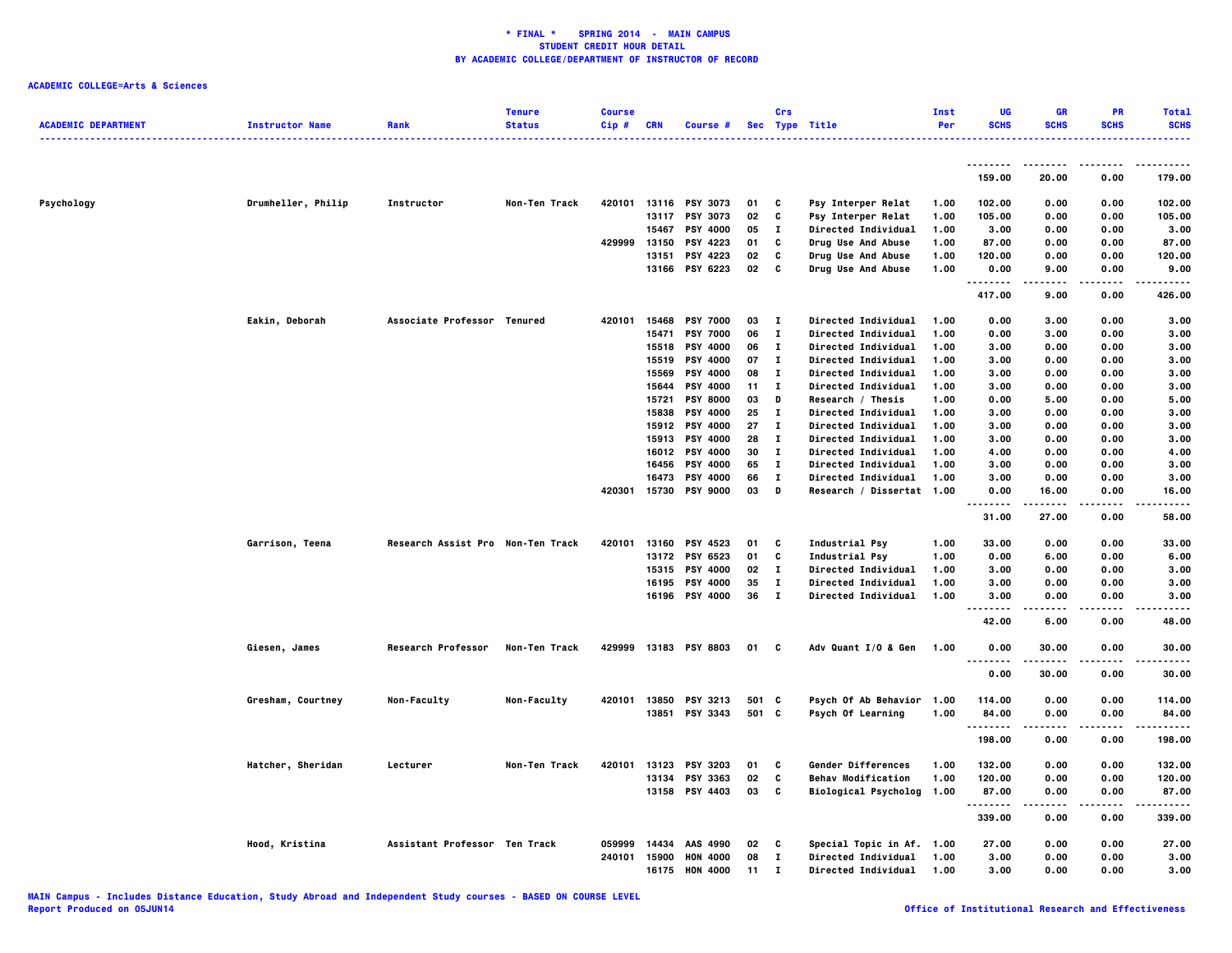|                            |                        |                               | <b>Tenure</b>  | <b>Course</b> |            |                       |      | Crs          |                             | Inst | UG                     | <b>GR</b>   | <b>PR</b>         | <b>Total</b>    |
|----------------------------|------------------------|-------------------------------|----------------|---------------|------------|-----------------------|------|--------------|-----------------------------|------|------------------------|-------------|-------------------|-----------------|
| <b>ACADEMIC DEPARTMENT</b> | <b>Instructor Name</b> | Rank                          | <b>Status</b>  | Cip#          | <b>CRN</b> | Course #              |      |              | Sec Type Title              | Per  | <b>SCHS</b><br>        | <b>SCHS</b> | <b>SCHS</b>       | <b>SCHS</b><br> |
| Psychology                 | Hood, Kristina         | Assistant Professor Ten Track |                | 420101        | 13179      | <b>PSY 8513</b>       | 01   | C            | <b>Psychological Res</b>    | 1.00 | 0.00                   | 45.00       | 0.00              | 45.00           |
|                            |                        |                               |                |               | 15746      | <b>PSY 7000</b>       | 08   | $\mathbf{I}$ | Directed Individual         | 1.00 | 0.00                   | 3.00        | 0.00              | 3.00            |
|                            |                        |                               |                |               | 15747      | <b>PSY 4000</b>       | 18   | $\mathbf{I}$ | <b>Directed Individual</b>  | 1.00 | 3.00                   | 0.00        | 0.00              | 3.00            |
|                            |                        |                               |                |               | 15918      | <b>PSY 4000</b>       | 29   | $\bf{I}$     | <b>Directed Individual</b>  | 1.00 | 3.00                   | 0.00        | 0.00              | 3.00            |
|                            |                        |                               |                |               | 16271      | <b>PSY 7000</b>       | 11   | $\mathbf{I}$ | <b>Directed Individual</b>  | 1.00 | 0.00                   | 3.00        | 0.00              | 3.00            |
|                            |                        |                               |                |               | 16338      | <b>PSY 7000</b>       | 12   | $\mathbf{I}$ | <b>Directed Individual</b>  | 1.00 | 0.00                   | 3.00        | 0.00              | 3.00            |
|                            |                        |                               |                | 421601        | 13161      | PSY 4624              | 01   | $\mathbf{L}$ | Adv Soc Psych Lab           | 1.00 | 56.00                  | 0.00        | 0.00              | 56.00           |
|                            |                        |                               |                | 429999        | 14664      | <b>PSY 4990</b>       | 01   | C            | Special Topic In PSY 1.00   |      | 30.00                  | 0.00        | 0.00              | 30.00           |
|                            |                        |                               |                |               |            |                       |      |              |                             |      | . <b>.</b><br>125.00   | 54.00       | 0.00              | .<br>179.00     |
|                            | Hubbard, Marlena       | Lecturer                      | Non-Ten Track  | 420101        | 13164      | <b>PSY 4983</b>       | 01   | C            | Psychology Of Aging         | 1.00 | 120.00                 | 0.00        | 0.00              | 120.00          |
|                            |                        |                               |                |               | 14214      | PSY 4733              | 01   | C            | Memory                      | 1.00 | 54.00                  | 0.00        | 0.00              | 54.00           |
|                            |                        |                               |                |               |            | 429999 13152 PSY 4223 | 03   | C            | Drug Use And Abuse          | 1.00 | 135.00<br>. <b>.</b>   | 0.00        | 0.00<br>$- - - -$ | 135.00<br>.     |
|                            |                        |                               |                |               |            |                       |      |              |                             |      | 309.00                 | 0.00        | 0.00              | 309.00          |
|                            | Jones, Alexis          | Grad Teach Assist             | Not Applicable |               |            | 420101 13110 PSY 1013 | 01 C |              | Gen Psychology              | 1.00 | 300.00                 | 0.00        | 0.00              | 300.00          |
|                            |                        |                               |                |               |            |                       |      |              |                             |      | 300.00                 | 0.00        | 0.00              | 300.00          |
|                            | Jones, Lauren          | Grad Teach Assist             | Not Applicable |               |            | 420101 13111 PSY 1013 | 02   | C            | Gen Psychology              | 1.00 | 285.00<br>. <b>.</b> . | 0.00        | 0.00              | 285.00          |
|                            |                        |                               |                |               |            |                       |      |              |                             |      | 285.00                 | 0.00        | 0.00              | 285.00          |
|                            | Keeley, Jared          | Assistant Professor Ten Track |                | 240101        | 15899      | <b>HON 4000</b>       | 07   | $\mathbf{I}$ | Directed Individual         | 1.00 | 3.00                   | 0.00        | 0.00              | 3.00            |
|                            |                        |                               |                |               | 16359      | <b>HON 4000</b>       | 19   | $\mathbf{I}$ | Directed Individual         | 1.00 | 3.00                   | 0.00        | 0.00              | 3.00            |
|                            |                        |                               |                | 410101        | 13118      | <b>PSY 3104</b>       | 01   | C            | Introductory Psychol        | 1.00 | 284.00                 | 0.00        | 0.00              | 284.00          |
|                            |                        |                               |                |               | 13119      | <b>PSY 3104</b>       | 02   | Κ            | Introductory Psychol 1.00   |      | 0.00                   | 0.00        | 0.00              | 0.00            |
|                            |                        |                               |                |               | 13120      | <b>PSY 3104</b>       | 03   | Κ            | Introductory Psychol 1.00   |      | 0.00                   | 0.00        | 0.00              | 0.00            |
|                            |                        |                               |                |               | 13121      | <b>PSY 3104</b>       | 04   | Κ            | Introductory Psychol 1.00   |      | 0.00                   | 0.00        | 0.00              | 0.00            |
|                            |                        |                               |                |               |            | 13122 PSY 3104        | 05   | Κ            | Introductory Psychol 1.00   |      | 0.00                   | 0.00        | 0.00              | 0.00            |
|                            |                        |                               |                | 420101        | 15647      | <b>PSY 4000</b>       | 13   | $\mathbf{I}$ | <b>Directed Individual</b>  | 1.00 | 3.00                   | 0.00        | 0.00              | 3.00            |
|                            |                        |                               |                |               |            | 15717 PSY 4000        | 15   | $\mathbf{I}$ | <b>Directed Individual</b>  | 1.00 | 3.00                   | 0.00        | 0.00              | 3.00            |
|                            |                        |                               |                |               | 15723      | <b>PSY 8000</b>       | 05   | D            | Research / Thesis           | 1.00 | 0.00                   | 6.00        | 0.00              | 6.00            |
|                            |                        |                               |                |               | 15736      | <b>PSY 4000</b>       | 17   | $\mathbf{I}$ | <b>Directed Individual</b>  | 1.00 | 3.00                   | 0.00        | 0.00              | 3.00            |
|                            |                        |                               |                |               | 15748      | <b>PSY 4000</b>       | 19   | $\mathbf{I}$ | Directed Individual         | 1.00 | 3.00                   | 0.00        | 0.00              | 3.00            |
|                            |                        |                               |                |               | 15749      | <b>PSY 4000</b>       | 20   | $\mathbf{I}$ | Directed Individual         | 1.00 | 3.00                   | 0.00        | 0.00              | 3.00            |
|                            |                        |                               |                |               | 15760      | <b>PSY 4000</b>       | 23   | $\mathbf{I}$ | <b>Directed Individual</b>  | 1.00 | 3.00                   | 0.00        | 0.00              | 3.00            |
|                            |                        |                               |                |               |            | 15842 PSY 4000        | 26   | $\mathbf{I}$ | <b>Directed Individual</b>  | 1.00 | 3.00                   | 0.00        | 0.00              | 3.00            |
|                            |                        |                               |                |               |            |                       |      |              |                             |      | 311.00                 | 6.00        | 0.00              | 317.00          |
|                            | Klein, Stephen         | Professor                     | Tenured        | 420101        | 13131      | <b>PSY 3343</b>       | 01   | C            | Psych Of Learning           | 1.00 | 117.00                 | 0.00        | 0.00              | 117.00          |
|                            |                        |                               |                |               | 13156      | PSY 4403              | 01   | c            | <b>Biological Psycholog</b> | 1.00 | 54.00                  | 0.00        | 0.00              | 54.00           |
|                            |                        |                               |                |               |            | 13157 PSY 4403        | 02   | C            | Biological Psycholog 1.00   |      | 72.00<br>.             | 0.00        | 0.00              | 72.00           |
|                            |                        |                               |                |               |            |                       |      |              |                             |      | 243.00                 | 0.00        | 0.00              | 243.00          |
|                            | McKinney, Clifford     | Assistant Professor Ten Track |                | 420101        | 13154      | PSY 4343              | 01   | C            | Clinical Child Psych 1.00   |      | 84.00                  | 0.00        | 0.00              | 84.00           |
|                            |                        |                               |                |               | 13178      | <b>PSY 8464</b>       | 01   | E.           | Prof Practicum              | 1.00 | 0.00                   | 12.00       | 0.00              | 12.00           |
|                            |                        |                               |                |               | 15724      | <b>PSY 8000</b>       | 06   | D            | Research / Thesis           | 1.00 | 0.00                   | 9.00        | 0.00              | 9.00            |
|                            |                        |                               |                |               |            | 16367 PSY 8141        | 01   | н            | Scientist-Pract Appl 1.00   |      | 0.00                   | 3.00        | 0.00              | 3.00            |
|                            |                        |                               |                |               | 16503      | <b>PSY 4000</b>       | 67   | $\mathbf{I}$ | <b>Directed Individual</b>  | 1.00 | 2.00                   | 0.00        | 0.00              | 2.00            |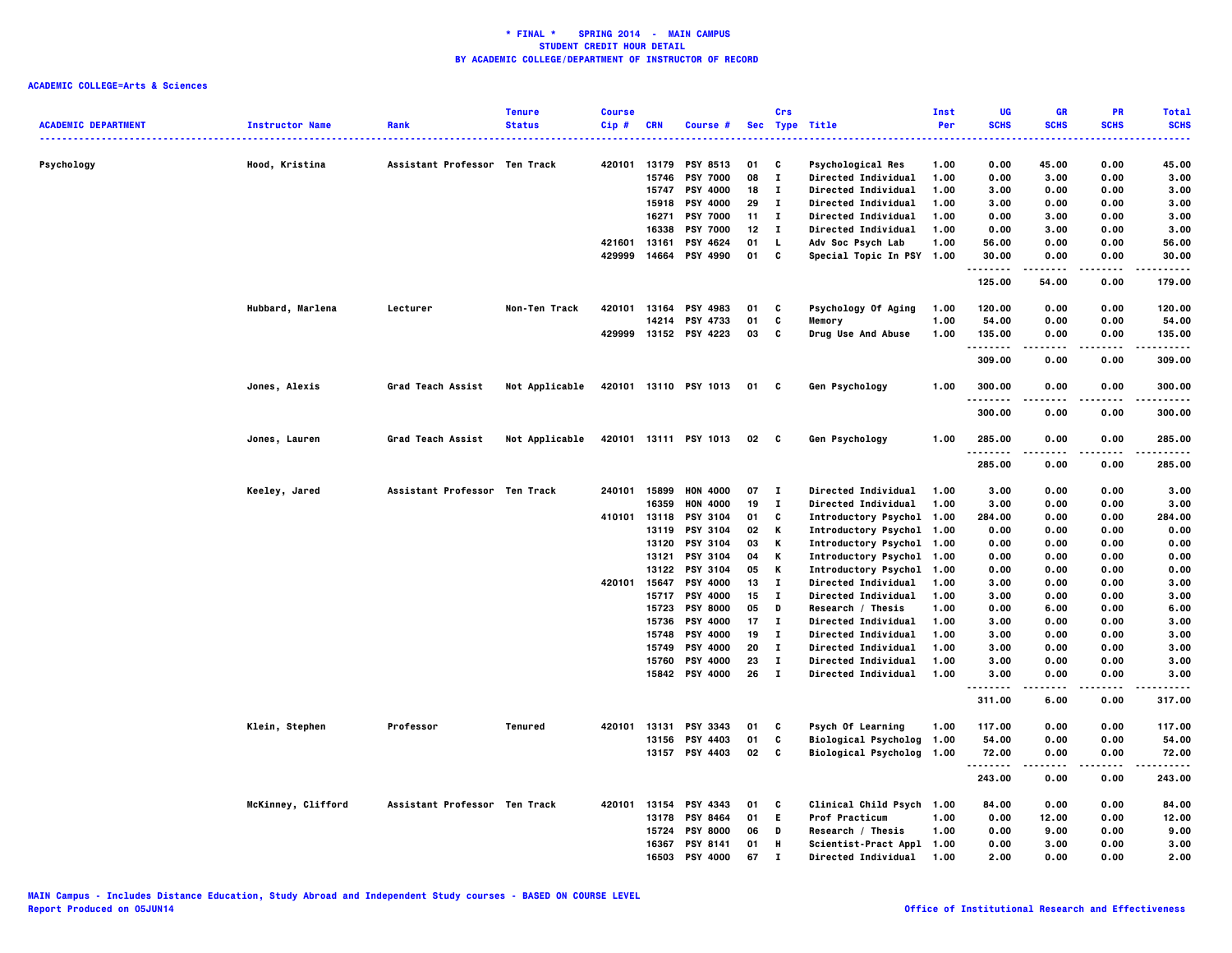|                            |                        |                                   | <b>Tenure</b> | <b>Course</b> |              |                       |       | Crs          |                             | Inst | <b>UG</b>   | GR          | PR          | <b>Total</b> |
|----------------------------|------------------------|-----------------------------------|---------------|---------------|--------------|-----------------------|-------|--------------|-----------------------------|------|-------------|-------------|-------------|--------------|
| <b>ACADEMIC DEPARTMENT</b> | <b>Instructor Name</b> | Rank                              | <b>Status</b> | Cip#          | <b>CRN</b>   | Course #              |       |              | Sec Type Title              | Per  | <b>SCHS</b> | <b>SCHS</b> | <b>SCHS</b> | <b>SCHS</b>  |
|                            |                        |                                   |               |               |              |                       |       |              |                             |      | --------    | .           |             |              |
|                            |                        |                                   |               |               |              |                       |       |              |                             |      | 86.00       | 24.00       | 0.00        | 110.00       |
| Psychology                 | McMillen, David        | <b>Research Professor</b>         | Non-Ten Track | 420101        | 16377        | <b>PSY 4000</b>       | 48    | п            | Directed Individual         | 1.00 | 1.00        | 0.00        | 0.00        | 1.00         |
|                            |                        |                                   |               |               | 16378        | <b>PSY 4000</b>       | 49    | Т.           | Directed Individual         | 1.00 | 2.00        | 0.00        | 0.00        | 2.00         |
|                            |                        |                                   |               |               | 16379        | <b>PSY 4000</b>       | 50    | $\mathbf I$  | Directed Individual         | 1.00 | 1.00        | 0.00        | 0.00        | 1.00         |
|                            |                        |                                   |               |               | 16380        | PSY 4000              | 51    | Т.           | Directed Individual         | 1.00 | 2.00        | 0.00        | 0.00        | 2.00         |
|                            |                        |                                   |               |               | 16381        | <b>PSY 4000</b>       | 52    | Т.           | Directed Individual         | 1.00 | 3.00        | 0.00        | 0.00        | 3.00         |
|                            |                        |                                   |               |               | 16382        | <b>PSY 4000</b>       | 53    | п            | Directed Individual         | 1.00 | 1.00        | 0.00        | 0.00        | 1.00         |
|                            |                        |                                   |               |               | 16383        | <b>PSY 4000</b>       | 54    | Т.           | Directed Individual         | 1.00 | 1.00        | 0.00        | 0.00        | 1.00         |
|                            |                        |                                   |               |               | 16384        | <b>PSY 4000</b>       | 55    | п            | Directed Individual         | 1.00 | 1.00        | 0.00        | 0.00        | 1.00         |
|                            |                        |                                   |               |               | 16387        | PSY 4000              | 57    | Т.           | Directed Individual         | 1.00 | 2.00        | 0.00        | 0.00        | 2.00         |
|                            |                        |                                   |               |               | 16389        | <b>PSY 4000</b>       | 59    | $\mathbf{I}$ | Directed Individual         | 1.00 | 1.00        | 0.00        | 0.00        | 1.00         |
|                            |                        |                                   |               |               | 16390        | PSY 4000              | 60    | $\mathbf I$  | Directed Individual         | 1.00 | 1.00        | 0.00        | 0.00        | 1.00         |
|                            |                        |                                   |               |               | 16391        | PSY 4000              | 61    | $\mathbf I$  | Directed Individual         | 1.00 | 1.00        | 0.00        | 0.00        | 1.00         |
|                            |                        |                                   |               |               | 16392        | PSY 4000              | 62    | $\mathbf I$  | Directed Individual         | 1.00 | 2.00        | 0.00        | 0.00        | 2.00         |
|                            |                        |                                   |               |               | 16394        | <b>PSY 4000</b>       | 63    | $\mathbf T$  | <b>Directed Individual</b>  | 1.00 | 3.00        | 0.00        | 0.00        | 3.00         |
|                            |                        |                                   |               |               |              |                       |       |              |                             |      | 22.00       | 0.00        | 0.00        | 22.00        |
|                            | McMillen, Robert       | Associate Professor Tenured       |               |               |              | 420101 13137 PSY 3503 | 01    | C            | <b>Health Psychology</b>    | 1.00 | 198.00<br>. | 0.00        | 0.00        | 198.00       |
|                            |                        |                                   |               |               |              |                       |       |              |                             |      | 198.00      | 0.00        | 0.00        | 198.00       |
|                            | Moss, Robert           | Assistant Professor Ten Track     |               |               | 420101 14219 | <b>PSY 8723</b>       | 01    | c            | Cognitive Skills Mod 1.00   |      | 0.00        | 12.00       | 0.00        | 12.00        |
|                            |                        |                                   |               |               | 15715        | <b>PSY 4000</b>       | 14    | $\mathbf I$  | Directed Individual         | 1.00 | 3.00        | 0.00        | 0.00        | 3.00         |
|                            |                        |                                   |               |               | 16018        | PSY 4000              | 31    | $\mathbf I$  | Directed Individual         | 1.00 | 3.00        | 0.00        | 0.00        | 3.00         |
|                            |                        |                                   |               |               | 16352        | <b>PSY 4000</b>       | 44    | Т.           | <b>Directed Individual</b>  | 1.00 | 3.00        | 0.00        | 0.00        | 3.00         |
|                            |                        |                                   |               |               | 420301 13143 | <b>PSY 3723</b>       | 01    | C            | <b>Cognitive Neuroscien</b> | 1.00 | 36.00       | 0.00        | 0.00        | 36.00        |
|                            |                        |                                   |               |               | 15731        | <b>PSY 9000</b>       | 04    | D            | Research / Dissertat 1.00   |      | 0.00<br>.   | 20.00<br>.  | 0.00<br>.   | 20.00        |
|                            |                        |                                   |               |               |              |                       |       |              |                             |      | 45.00       | 32.00       | 0.00        | 77.00        |
|                            | Nadorff, Danielle      | Instructor                        | Non-Ten Track | 420101        | 13133        | PSY 3363              | 01    | C            | <b>Behav Modification</b>   | 1.00 | 135.00      | 0.00        | 0.00        | 135.00       |
|                            |                        |                                   |               |               | 13146        | <b>PSY 3803</b>       | 03    | C            | Int Dev Psychology          | 1.00 | 117.00      | 0.00        | 0.00        | 117.00       |
|                            |                        |                                   |               |               |              | 16518 PSY 4000        | 68    | Т.           | Directed Individual         | 1.00 | 1.00<br>.   | 0.00        | 0.00        | 1.00         |
|                            |                        |                                   |               |               |              |                       |       |              |                             |      | 253.00      | 0.00        | 0.00        | 253.00       |
|                            | Nadorff, Michael       | Assistant Professor Ten Track     |               |               | 420101 15595 | <b>PSY 4000</b>       | 10    | п            | Directed Individual         | 1.00 | 1.00        | 0.00        | 0.00        | 1.00         |
|                            |                        |                                   |               |               | 15646        | <b>PSY 4000</b>       | 12    | T            | Directed Individual         | 1.00 | 3.00        | 0.00        | 0.00        | 3.00         |
|                            |                        |                                   |               |               | 15761        | PSY 4000              | 24    | $\mathbf I$  | Directed Individual         | 1.00 | 2.00        | 0.00        | 0.00        | 2.00         |
|                            |                        |                                   |               |               | 16019        | <b>PSY 4000</b>       | 32    | $\mathbf I$  | <b>Directed Individual</b>  | 1.00 | 3.00        | 0.00        | 0.00        | 3.00         |
|                            |                        |                                   |               |               | 16261        | <b>PSY 4000</b>       | 37    | п            | Directed Individual         | 1.00 | 1.00        | 0.00        | 0.00        | 1.00         |
|                            |                        |                                   |               |               | 16374        | <b>PSY 4000</b>       | 45    | Т.           | <b>Directed Individual</b>  | 1.00 | 2.00        | 0.00        | 0.00        | 2.00         |
|                            |                        |                                   |               |               | 16502        | <b>PSY 7000</b>       | 14    | Т.           | Directed Individual         | 1.00 | 0.00        | 3.00        | 0.00        | 3.00         |
|                            |                        |                                   |               |               | 420201 13181 | <b>PSY 8573</b>       | 01    | C            | Psychopharmacology          | 1.00 | 0.00<br>    | 21.00       | 0.00        | 21.00        |
|                            |                        |                                   |               |               |              |                       |       |              |                             |      | 12.00       | 24.00       | 0.00        | 36.00        |
|                            | O'Mally, Jamie         | Research Assist Pro Non-Ten Track |               |               |              | 130603 13689 EDF 9373 | 503 C |              | Ed Res Design               | 1.00 | 0.00<br>. . | 54.00       | 0.00        | 54.00        |
|                            |                        |                                   |               |               |              |                       |       |              |                             |      | 0.00        | 54.00       | 0.00        | 54.00        |
|                            | Sinclair, Hillary      | <b>Associate Professor</b>        | Tenured       |               |              | 420101 15726 PSY 8000 | 08    | Đ            | Research / Thesis           | 1.00 | 0.00        | 4.00        | 0.00        | 4.00         |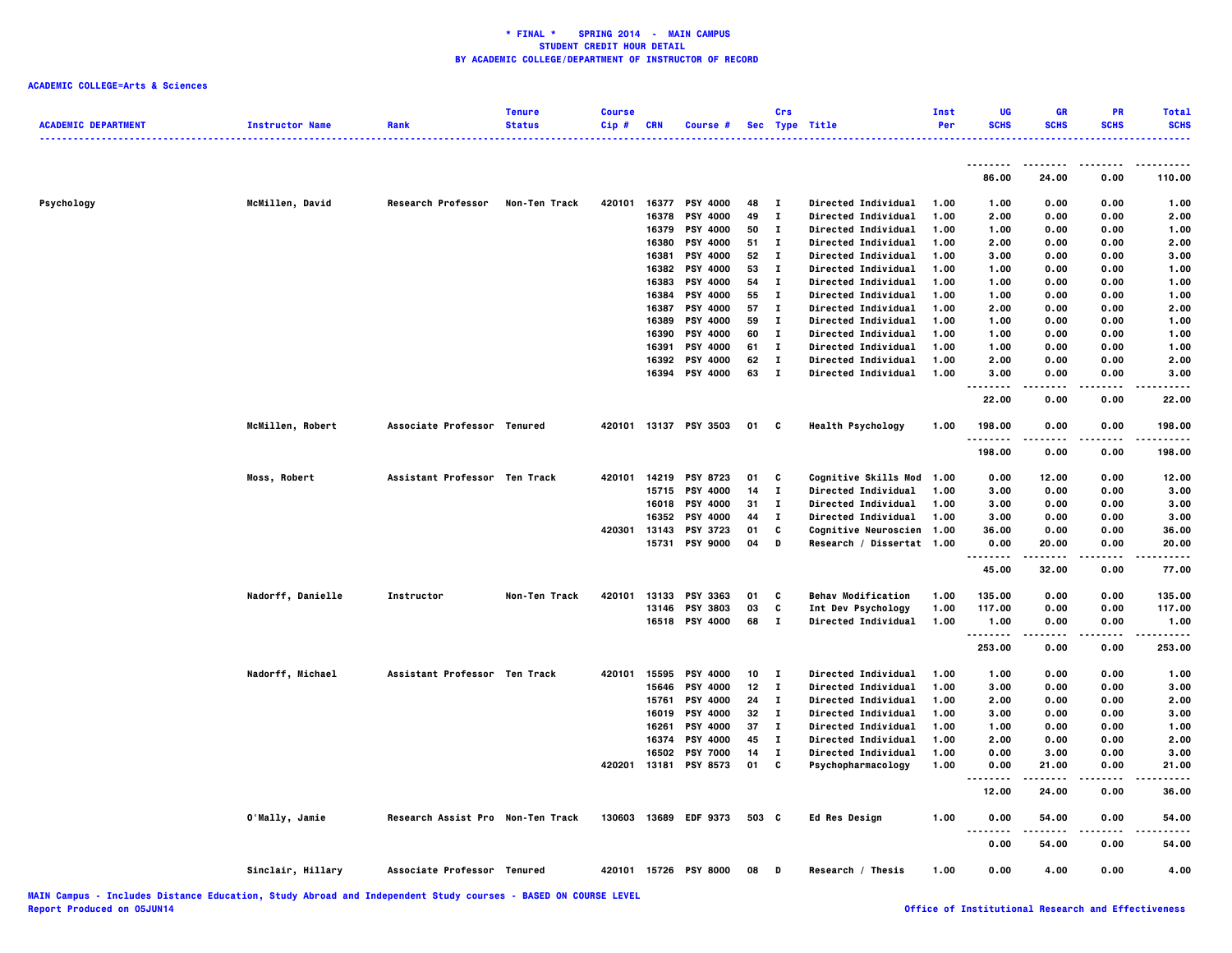| <b>SCHS</b><br><b>SCHS</b><br><b>SCHS</b><br><b>SCHS</b><br><b>ACADEMIC DEPARTMENT</b><br><b>Status</b><br>Cip#<br><b>CRN</b><br>Sec Type Title<br><b>Instructor Name</b><br>Rank<br>Course #<br>Per<br>.<br>--------<br>----<br>----------<br>.<br>4.00<br>0.00<br>0.00<br>4.00<br>Valentine, Michael<br>Non-Ten Track<br>13132 PSY 3353<br>Motivation<br>210.00<br>Psychology<br>Instructor<br>420101<br>01<br>c<br>1.00<br>0.00<br>0.00<br>210.00<br>13135 PSY 3413<br>01<br>C<br><b>Human Sexual Behavio</b><br>201.00<br>0.00<br>0.00<br>201.00<br>1.00<br>213.00<br>13136 PSY 3413<br>02<br>C<br>Human Sexual Behavio 1.00<br>213.00<br>0.00<br>0.00<br>13139<br><b>PSY 3623</b><br>02<br>C<br>Social Psychology<br>207.00<br>0.00<br>0.00<br>207.00<br>1.00<br>13852 PSY 3353<br>105.00<br>105.00<br>501 C<br>Motivation<br>1.00<br>0.00<br>0.00<br>--------<br>.<br>.<br>936.00<br>0.00<br>0.00<br>936.00<br>Williams, Carrick<br>13159 PSY 4423<br>Associate Professor Tenured<br>420101<br>01<br>C<br>Sensation/Perception 1.00<br>51.00<br>0.00<br>0.00<br>51.00<br>13171 PSY 6423<br>01<br>C<br>Sensation/Perception 1.00<br>0.00<br>6.00<br>0.00<br>6.00<br>16020<br><b>PSY 4000</b><br>33<br>$\mathbf{I}$<br><b>Directed Individual</b><br>3.00<br>0.00<br>0.00<br>3.00<br>1.00<br><b>PSY 4000</b><br>$\mathbf{I}$<br>3.00<br>16334<br>41<br>Directed Individual<br>1.00<br>3.00<br>0.00<br>0.00<br>16335<br><b>PSY 4000</b><br>42<br>$\mathbf{I}$<br>Directed Individual<br>3.00<br>3.00<br>0.00<br>0.00<br>1.00<br>6.00<br>16504<br><b>PSY 8000</b><br>11<br>D<br>Research / Thesis<br>0.00<br>6.00<br>0.00<br>1.00<br><b>PSY 8731</b><br>C<br>5.00<br>420301<br>13182<br>01<br>Appl Cognitive Resea 1.00<br>0.00<br>5.00<br>0.00<br>16315<br><b>PSY 9000</b><br>05<br>D<br>Research / Dissertat 1.00<br>0.00<br>1.00<br>0.00<br>1.00<br>C<br>429999<br>15111 PSY 8990<br>01<br>Special Topic In PSY 1.00<br>0.00<br>12.00<br>0.00<br>12.00<br>$\ddotsc$<br>60.00<br>30.00<br>0.00<br>90.00<br>Assistant Professor Ten Track<br>13125<br>Winer, Eric<br>420101<br><b>PSY 3213</b><br>02<br>C<br>Psych Of Ab Behavior 1.00<br>204.00<br>0.00<br>0.00<br>204.00<br>13175 PSY 8364<br>24.00<br>01<br>c<br><b>Personality Appr</b><br>1.00<br>0.00<br>24.00<br>0.00<br><b>PSY 8364</b><br>13176<br>02<br>K<br><b>Personality Appr</b><br>0.00<br>0.00<br>0.00<br>1.00<br>0.00<br>15076<br><b>PSY 4000</b><br>01<br>п<br>Directed Individual<br>1.00<br>3.00<br>0.00<br>0.00<br>3.00<br>15441<br><b>PSY 4000</b><br>04<br>$\mathbf{I}$<br>Directed Individual<br>0.00<br>3.00<br>1.00<br>3.00<br>0.00<br>15580 PSY 4000<br>09<br>$\mathbf{I}$<br>3.00<br>Directed Individual<br>1.00<br>3.00<br>0.00<br>0.00<br>15727<br><b>PSY 8000</b><br>09<br>D<br>Research / Thesis<br>3.00<br>0.00<br>3.00<br>1.00<br>0.00<br><b>PSY 4000</b><br>$\mathbf{I}$<br>3.00<br>16133<br>34<br>Directed Individual<br>3.00<br>0.00<br>0.00<br>1.00<br>16375 PSY 4000<br>46 I<br>1.00<br>0.00<br>1.00<br><b>Directed Individual</b><br>1.00<br>0.00<br>217.00<br>27.00<br>0.00<br>244.00<br>=====================================<br>-------- ------- -------<br>==========<br>6523.00<br>405.00<br>0.00<br>Psychology<br>=====================================<br>======== ======== ======== ========= |  | <b>Tenure</b> | <b>Course</b> |  | Crs | Inst | UG | <b>GR</b> | <b>PR</b> | Total |
|--------------------------------------------------------------------------------------------------------------------------------------------------------------------------------------------------------------------------------------------------------------------------------------------------------------------------------------------------------------------------------------------------------------------------------------------------------------------------------------------------------------------------------------------------------------------------------------------------------------------------------------------------------------------------------------------------------------------------------------------------------------------------------------------------------------------------------------------------------------------------------------------------------------------------------------------------------------------------------------------------------------------------------------------------------------------------------------------------------------------------------------------------------------------------------------------------------------------------------------------------------------------------------------------------------------------------------------------------------------------------------------------------------------------------------------------------------------------------------------------------------------------------------------------------------------------------------------------------------------------------------------------------------------------------------------------------------------------------------------------------------------------------------------------------------------------------------------------------------------------------------------------------------------------------------------------------------------------------------------------------------------------------------------------------------------------------------------------------------------------------------------------------------------------------------------------------------------------------------------------------------------------------------------------------------------------------------------------------------------------------------------------------------------------------------------------------------------------------------------------------------------------------------------------------------------------------------------------------------------------------------------------------------------------------------------------------------------------------------------------------------------------------------------------------------------------------------------------------------------------------------------------------------------------------------------------------------------------------------------------------------------------------------------------------------------------------------------------------------------------------------------------------------------------------------------------------------------------------------------------------------------------------------------------------|--|---------------|---------------|--|-----|------|----|-----------|-----------|-------|
|                                                                                                                                                                                                                                                                                                                                                                                                                                                                                                                                                                                                                                                                                                                                                                                                                                                                                                                                                                                                                                                                                                                                                                                                                                                                                                                                                                                                                                                                                                                                                                                                                                                                                                                                                                                                                                                                                                                                                                                                                                                                                                                                                                                                                                                                                                                                                                                                                                                                                                                                                                                                                                                                                                                                                                                                                                                                                                                                                                                                                                                                                                                                                                                                                                                                                                  |  |               |               |  |     |      |    |           |           |       |
|                                                                                                                                                                                                                                                                                                                                                                                                                                                                                                                                                                                                                                                                                                                                                                                                                                                                                                                                                                                                                                                                                                                                                                                                                                                                                                                                                                                                                                                                                                                                                                                                                                                                                                                                                                                                                                                                                                                                                                                                                                                                                                                                                                                                                                                                                                                                                                                                                                                                                                                                                                                                                                                                                                                                                                                                                                                                                                                                                                                                                                                                                                                                                                                                                                                                                                  |  |               |               |  |     |      |    |           |           |       |
|                                                                                                                                                                                                                                                                                                                                                                                                                                                                                                                                                                                                                                                                                                                                                                                                                                                                                                                                                                                                                                                                                                                                                                                                                                                                                                                                                                                                                                                                                                                                                                                                                                                                                                                                                                                                                                                                                                                                                                                                                                                                                                                                                                                                                                                                                                                                                                                                                                                                                                                                                                                                                                                                                                                                                                                                                                                                                                                                                                                                                                                                                                                                                                                                                                                                                                  |  |               |               |  |     |      |    |           |           |       |
|                                                                                                                                                                                                                                                                                                                                                                                                                                                                                                                                                                                                                                                                                                                                                                                                                                                                                                                                                                                                                                                                                                                                                                                                                                                                                                                                                                                                                                                                                                                                                                                                                                                                                                                                                                                                                                                                                                                                                                                                                                                                                                                                                                                                                                                                                                                                                                                                                                                                                                                                                                                                                                                                                                                                                                                                                                                                                                                                                                                                                                                                                                                                                                                                                                                                                                  |  |               |               |  |     |      |    |           |           |       |
|                                                                                                                                                                                                                                                                                                                                                                                                                                                                                                                                                                                                                                                                                                                                                                                                                                                                                                                                                                                                                                                                                                                                                                                                                                                                                                                                                                                                                                                                                                                                                                                                                                                                                                                                                                                                                                                                                                                                                                                                                                                                                                                                                                                                                                                                                                                                                                                                                                                                                                                                                                                                                                                                                                                                                                                                                                                                                                                                                                                                                                                                                                                                                                                                                                                                                                  |  |               |               |  |     |      |    |           |           |       |
|                                                                                                                                                                                                                                                                                                                                                                                                                                                                                                                                                                                                                                                                                                                                                                                                                                                                                                                                                                                                                                                                                                                                                                                                                                                                                                                                                                                                                                                                                                                                                                                                                                                                                                                                                                                                                                                                                                                                                                                                                                                                                                                                                                                                                                                                                                                                                                                                                                                                                                                                                                                                                                                                                                                                                                                                                                                                                                                                                                                                                                                                                                                                                                                                                                                                                                  |  |               |               |  |     |      |    |           |           |       |
|                                                                                                                                                                                                                                                                                                                                                                                                                                                                                                                                                                                                                                                                                                                                                                                                                                                                                                                                                                                                                                                                                                                                                                                                                                                                                                                                                                                                                                                                                                                                                                                                                                                                                                                                                                                                                                                                                                                                                                                                                                                                                                                                                                                                                                                                                                                                                                                                                                                                                                                                                                                                                                                                                                                                                                                                                                                                                                                                                                                                                                                                                                                                                                                                                                                                                                  |  |               |               |  |     |      |    |           |           |       |
|                                                                                                                                                                                                                                                                                                                                                                                                                                                                                                                                                                                                                                                                                                                                                                                                                                                                                                                                                                                                                                                                                                                                                                                                                                                                                                                                                                                                                                                                                                                                                                                                                                                                                                                                                                                                                                                                                                                                                                                                                                                                                                                                                                                                                                                                                                                                                                                                                                                                                                                                                                                                                                                                                                                                                                                                                                                                                                                                                                                                                                                                                                                                                                                                                                                                                                  |  |               |               |  |     |      |    |           |           |       |
| 6928.00                                                                                                                                                                                                                                                                                                                                                                                                                                                                                                                                                                                                                                                                                                                                                                                                                                                                                                                                                                                                                                                                                                                                                                                                                                                                                                                                                                                                                                                                                                                                                                                                                                                                                                                                                                                                                                                                                                                                                                                                                                                                                                                                                                                                                                                                                                                                                                                                                                                                                                                                                                                                                                                                                                                                                                                                                                                                                                                                                                                                                                                                                                                                                                                                                                                                                          |  |               |               |  |     |      |    |           |           |       |
|                                                                                                                                                                                                                                                                                                                                                                                                                                                                                                                                                                                                                                                                                                                                                                                                                                                                                                                                                                                                                                                                                                                                                                                                                                                                                                                                                                                                                                                                                                                                                                                                                                                                                                                                                                                                                                                                                                                                                                                                                                                                                                                                                                                                                                                                                                                                                                                                                                                                                                                                                                                                                                                                                                                                                                                                                                                                                                                                                                                                                                                                                                                                                                                                                                                                                                  |  |               |               |  |     |      |    |           |           |       |
|                                                                                                                                                                                                                                                                                                                                                                                                                                                                                                                                                                                                                                                                                                                                                                                                                                                                                                                                                                                                                                                                                                                                                                                                                                                                                                                                                                                                                                                                                                                                                                                                                                                                                                                                                                                                                                                                                                                                                                                                                                                                                                                                                                                                                                                                                                                                                                                                                                                                                                                                                                                                                                                                                                                                                                                                                                                                                                                                                                                                                                                                                                                                                                                                                                                                                                  |  |               |               |  |     |      |    |           |           |       |
|                                                                                                                                                                                                                                                                                                                                                                                                                                                                                                                                                                                                                                                                                                                                                                                                                                                                                                                                                                                                                                                                                                                                                                                                                                                                                                                                                                                                                                                                                                                                                                                                                                                                                                                                                                                                                                                                                                                                                                                                                                                                                                                                                                                                                                                                                                                                                                                                                                                                                                                                                                                                                                                                                                                                                                                                                                                                                                                                                                                                                                                                                                                                                                                                                                                                                                  |  |               |               |  |     |      |    |           |           |       |
|                                                                                                                                                                                                                                                                                                                                                                                                                                                                                                                                                                                                                                                                                                                                                                                                                                                                                                                                                                                                                                                                                                                                                                                                                                                                                                                                                                                                                                                                                                                                                                                                                                                                                                                                                                                                                                                                                                                                                                                                                                                                                                                                                                                                                                                                                                                                                                                                                                                                                                                                                                                                                                                                                                                                                                                                                                                                                                                                                                                                                                                                                                                                                                                                                                                                                                  |  |               |               |  |     |      |    |           |           |       |
|                                                                                                                                                                                                                                                                                                                                                                                                                                                                                                                                                                                                                                                                                                                                                                                                                                                                                                                                                                                                                                                                                                                                                                                                                                                                                                                                                                                                                                                                                                                                                                                                                                                                                                                                                                                                                                                                                                                                                                                                                                                                                                                                                                                                                                                                                                                                                                                                                                                                                                                                                                                                                                                                                                                                                                                                                                                                                                                                                                                                                                                                                                                                                                                                                                                                                                  |  |               |               |  |     |      |    |           |           |       |
|                                                                                                                                                                                                                                                                                                                                                                                                                                                                                                                                                                                                                                                                                                                                                                                                                                                                                                                                                                                                                                                                                                                                                                                                                                                                                                                                                                                                                                                                                                                                                                                                                                                                                                                                                                                                                                                                                                                                                                                                                                                                                                                                                                                                                                                                                                                                                                                                                                                                                                                                                                                                                                                                                                                                                                                                                                                                                                                                                                                                                                                                                                                                                                                                                                                                                                  |  |               |               |  |     |      |    |           |           |       |
|                                                                                                                                                                                                                                                                                                                                                                                                                                                                                                                                                                                                                                                                                                                                                                                                                                                                                                                                                                                                                                                                                                                                                                                                                                                                                                                                                                                                                                                                                                                                                                                                                                                                                                                                                                                                                                                                                                                                                                                                                                                                                                                                                                                                                                                                                                                                                                                                                                                                                                                                                                                                                                                                                                                                                                                                                                                                                                                                                                                                                                                                                                                                                                                                                                                                                                  |  |               |               |  |     |      |    |           |           |       |
|                                                                                                                                                                                                                                                                                                                                                                                                                                                                                                                                                                                                                                                                                                                                                                                                                                                                                                                                                                                                                                                                                                                                                                                                                                                                                                                                                                                                                                                                                                                                                                                                                                                                                                                                                                                                                                                                                                                                                                                                                                                                                                                                                                                                                                                                                                                                                                                                                                                                                                                                                                                                                                                                                                                                                                                                                                                                                                                                                                                                                                                                                                                                                                                                                                                                                                  |  |               |               |  |     |      |    |           |           |       |
|                                                                                                                                                                                                                                                                                                                                                                                                                                                                                                                                                                                                                                                                                                                                                                                                                                                                                                                                                                                                                                                                                                                                                                                                                                                                                                                                                                                                                                                                                                                                                                                                                                                                                                                                                                                                                                                                                                                                                                                                                                                                                                                                                                                                                                                                                                                                                                                                                                                                                                                                                                                                                                                                                                                                                                                                                                                                                                                                                                                                                                                                                                                                                                                                                                                                                                  |  |               |               |  |     |      |    |           |           |       |
|                                                                                                                                                                                                                                                                                                                                                                                                                                                                                                                                                                                                                                                                                                                                                                                                                                                                                                                                                                                                                                                                                                                                                                                                                                                                                                                                                                                                                                                                                                                                                                                                                                                                                                                                                                                                                                                                                                                                                                                                                                                                                                                                                                                                                                                                                                                                                                                                                                                                                                                                                                                                                                                                                                                                                                                                                                                                                                                                                                                                                                                                                                                                                                                                                                                                                                  |  |               |               |  |     |      |    |           |           |       |
|                                                                                                                                                                                                                                                                                                                                                                                                                                                                                                                                                                                                                                                                                                                                                                                                                                                                                                                                                                                                                                                                                                                                                                                                                                                                                                                                                                                                                                                                                                                                                                                                                                                                                                                                                                                                                                                                                                                                                                                                                                                                                                                                                                                                                                                                                                                                                                                                                                                                                                                                                                                                                                                                                                                                                                                                                                                                                                                                                                                                                                                                                                                                                                                                                                                                                                  |  |               |               |  |     |      |    |           |           |       |
|                                                                                                                                                                                                                                                                                                                                                                                                                                                                                                                                                                                                                                                                                                                                                                                                                                                                                                                                                                                                                                                                                                                                                                                                                                                                                                                                                                                                                                                                                                                                                                                                                                                                                                                                                                                                                                                                                                                                                                                                                                                                                                                                                                                                                                                                                                                                                                                                                                                                                                                                                                                                                                                                                                                                                                                                                                                                                                                                                                                                                                                                                                                                                                                                                                                                                                  |  |               |               |  |     |      |    |           |           |       |
|                                                                                                                                                                                                                                                                                                                                                                                                                                                                                                                                                                                                                                                                                                                                                                                                                                                                                                                                                                                                                                                                                                                                                                                                                                                                                                                                                                                                                                                                                                                                                                                                                                                                                                                                                                                                                                                                                                                                                                                                                                                                                                                                                                                                                                                                                                                                                                                                                                                                                                                                                                                                                                                                                                                                                                                                                                                                                                                                                                                                                                                                                                                                                                                                                                                                                                  |  |               |               |  |     |      |    |           |           |       |
|                                                                                                                                                                                                                                                                                                                                                                                                                                                                                                                                                                                                                                                                                                                                                                                                                                                                                                                                                                                                                                                                                                                                                                                                                                                                                                                                                                                                                                                                                                                                                                                                                                                                                                                                                                                                                                                                                                                                                                                                                                                                                                                                                                                                                                                                                                                                                                                                                                                                                                                                                                                                                                                                                                                                                                                                                                                                                                                                                                                                                                                                                                                                                                                                                                                                                                  |  |               |               |  |     |      |    |           |           |       |
|                                                                                                                                                                                                                                                                                                                                                                                                                                                                                                                                                                                                                                                                                                                                                                                                                                                                                                                                                                                                                                                                                                                                                                                                                                                                                                                                                                                                                                                                                                                                                                                                                                                                                                                                                                                                                                                                                                                                                                                                                                                                                                                                                                                                                                                                                                                                                                                                                                                                                                                                                                                                                                                                                                                                                                                                                                                                                                                                                                                                                                                                                                                                                                                                                                                                                                  |  |               |               |  |     |      |    |           |           |       |
|                                                                                                                                                                                                                                                                                                                                                                                                                                                                                                                                                                                                                                                                                                                                                                                                                                                                                                                                                                                                                                                                                                                                                                                                                                                                                                                                                                                                                                                                                                                                                                                                                                                                                                                                                                                                                                                                                                                                                                                                                                                                                                                                                                                                                                                                                                                                                                                                                                                                                                                                                                                                                                                                                                                                                                                                                                                                                                                                                                                                                                                                                                                                                                                                                                                                                                  |  |               |               |  |     |      |    |           |           |       |
|                                                                                                                                                                                                                                                                                                                                                                                                                                                                                                                                                                                                                                                                                                                                                                                                                                                                                                                                                                                                                                                                                                                                                                                                                                                                                                                                                                                                                                                                                                                                                                                                                                                                                                                                                                                                                                                                                                                                                                                                                                                                                                                                                                                                                                                                                                                                                                                                                                                                                                                                                                                                                                                                                                                                                                                                                                                                                                                                                                                                                                                                                                                                                                                                                                                                                                  |  |               |               |  |     |      |    |           |           |       |
|                                                                                                                                                                                                                                                                                                                                                                                                                                                                                                                                                                                                                                                                                                                                                                                                                                                                                                                                                                                                                                                                                                                                                                                                                                                                                                                                                                                                                                                                                                                                                                                                                                                                                                                                                                                                                                                                                                                                                                                                                                                                                                                                                                                                                                                                                                                                                                                                                                                                                                                                                                                                                                                                                                                                                                                                                                                                                                                                                                                                                                                                                                                                                                                                                                                                                                  |  |               |               |  |     |      |    |           |           |       |
|                                                                                                                                                                                                                                                                                                                                                                                                                                                                                                                                                                                                                                                                                                                                                                                                                                                                                                                                                                                                                                                                                                                                                                                                                                                                                                                                                                                                                                                                                                                                                                                                                                                                                                                                                                                                                                                                                                                                                                                                                                                                                                                                                                                                                                                                                                                                                                                                                                                                                                                                                                                                                                                                                                                                                                                                                                                                                                                                                                                                                                                                                                                                                                                                                                                                                                  |  |               |               |  |     |      |    |           |           |       |
|                                                                                                                                                                                                                                                                                                                                                                                                                                                                                                                                                                                                                                                                                                                                                                                                                                                                                                                                                                                                                                                                                                                                                                                                                                                                                                                                                                                                                                                                                                                                                                                                                                                                                                                                                                                                                                                                                                                                                                                                                                                                                                                                                                                                                                                                                                                                                                                                                                                                                                                                                                                                                                                                                                                                                                                                                                                                                                                                                                                                                                                                                                                                                                                                                                                                                                  |  |               |               |  |     |      |    |           |           |       |
|                                                                                                                                                                                                                                                                                                                                                                                                                                                                                                                                                                                                                                                                                                                                                                                                                                                                                                                                                                                                                                                                                                                                                                                                                                                                                                                                                                                                                                                                                                                                                                                                                                                                                                                                                                                                                                                                                                                                                                                                                                                                                                                                                                                                                                                                                                                                                                                                                                                                                                                                                                                                                                                                                                                                                                                                                                                                                                                                                                                                                                                                                                                                                                                                                                                                                                  |  |               |               |  |     |      |    |           |           |       |
|                                                                                                                                                                                                                                                                                                                                                                                                                                                                                                                                                                                                                                                                                                                                                                                                                                                                                                                                                                                                                                                                                                                                                                                                                                                                                                                                                                                                                                                                                                                                                                                                                                                                                                                                                                                                                                                                                                                                                                                                                                                                                                                                                                                                                                                                                                                                                                                                                                                                                                                                                                                                                                                                                                                                                                                                                                                                                                                                                                                                                                                                                                                                                                                                                                                                                                  |  |               |               |  |     |      |    |           |           |       |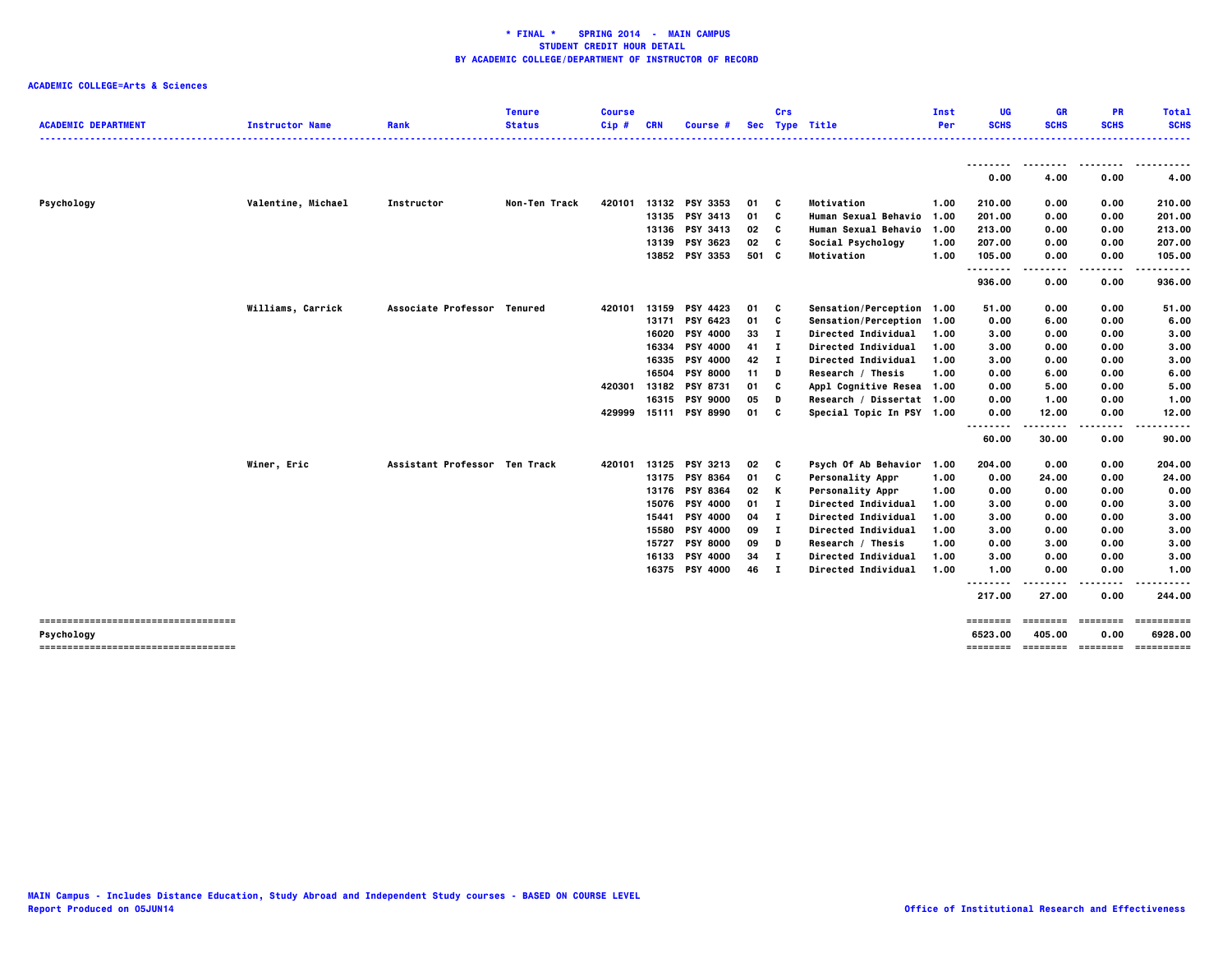| <b>ACADEMIC DEPARTMENT</b> | <b>Instructor Name</b> | Rank                          | <b>Tenure</b><br><b>Status</b> | <b>Course</b><br>Cip# | <b>CRN</b>     | Course #                                |                        | Crs    | Sec Type Title                                           | <b>Inst</b><br>Per | UG<br><b>SCHS</b>      | <b>GR</b><br><b>SCHS</b> | PR<br><b>SCHS</b>            | <b>Total</b><br><b>SCHS</b><br>$\frac{1}{2} \left( \frac{1}{2} \right) \left( \frac{1}{2} \right) \left( \frac{1}{2} \right) \left( \frac{1}{2} \right)$ |
|----------------------------|------------------------|-------------------------------|--------------------------------|-----------------------|----------------|-----------------------------------------|------------------------|--------|----------------------------------------------------------|--------------------|------------------------|--------------------------|------------------------------|----------------------------------------------------------------------------------------------------------------------------------------------------------|
| Sociology                  | Baker, Ashley          | Grad Teach Assist             | Not Applicable                 | 050207                | 10183<br>12067 | AN 1173<br>GS 1173                      | 01<br>01               | C<br>C | Intro Gender Studies 1.00<br><b>Introduction to Gend</b> | 1.00               | 27.00<br>48.00         | 0.00<br>0.00             | 0.00<br>0.00                 | 27.00<br>48.00                                                                                                                                           |
|                            |                        |                               |                                |                       |                | 13240 SO 1173                           | 01                     | C      | Intro Gender Studies 1.00                                |                    | 60.00<br>.             | 0.00<br>.                | 0.00<br>.                    | 60.00<br>.                                                                                                                                               |
|                            |                        |                               |                                |                       |                |                                         |                        |        |                                                          |                    | 135.00                 | 0.00                     | 0.00                         | 135.00                                                                                                                                                   |
|                            | Barranco, Raymond      | Assistant Professor Ten Track |                                | 450401                | 14531          | SO 4523                                 | 01                     | C      | <b>Law and Society</b>                                   | 1.00               | 33.00                  | 0.00                     | 0.00                         | 33.00                                                                                                                                                    |
|                            |                        |                               |                                |                       | 14532          | <b>CRM 4523</b>                         | 01                     | C      | Law and Society                                          | 1.00               | 129.00                 | 0.00                     | 0.00                         | 129.00                                                                                                                                                   |
|                            |                        |                               |                                |                       |                | 14535 SO 6523                           | 01                     | C      | Law and Society                                          | 1.00               | 0.00                   | 6.00                     | 0.00                         | 6.00                                                                                                                                                     |
|                            |                        |                               |                                |                       | 14981          | CRM 4990                                | 01                     | C      | Special Topic in CRM                                     | 1.00               | 69.00                  | 0.00                     | 0.00                         | 69.00                                                                                                                                                    |
|                            |                        |                               |                                | 451101                | 14980          | SO 4990<br>14986 SO 6990                | 01                     | C<br>C | Special Topic In SO                                      | 1.00<br>1.00       | 66.00                  | 0.00                     | 0.00                         | 66.00                                                                                                                                                    |
|                            |                        |                               |                                |                       |                |                                         | 01                     |        | Special Topic In SO                                      |                    | 0.00<br>.              | 21.00<br>.               | 0.00<br>.                    | 21.00<br>.                                                                                                                                               |
|                            |                        |                               |                                |                       |                |                                         |                        |        |                                                          |                    | 297.00                 | 27.00                    | 0.00                         | 324.00                                                                                                                                                   |
|                            | Boyd, Robert           | Professor                     | Tenured                        | 050201                |                | 10007 AAS 2203                          | 02                     | C      | <b>Racial Minorities</b>                                 | 1.00               | 18.00                  | 0.00                     | 0.00                         | 18.00                                                                                                                                                    |
|                            |                        |                               |                                | 450201                | 13251          | SO 2203                                 | 02                     | C      | Racial Minorities                                        | 1.00               | 84.00                  | 0.00                     | 0.00                         | 84.00                                                                                                                                                    |
|                            |                        |                               |                                | 451101                | 13258          | SO 4303                                 | 01                     | C      | Urban Sociology                                          | 1.00               | 54.00                  | 0.00                     | 0.00                         | 54.00                                                                                                                                                    |
|                            |                        |                               |                                |                       | 13264          | SO 6303                                 | 01                     | C      | Urban Sociology                                          | 1.00               | 0.00                   | 12.00                    | 0.00                         | 12.00                                                                                                                                                    |
|                            |                        |                               |                                |                       |                | 15618 SO 9000                           | 05                     | D      | Research / Dissertat 1.00                                |                    | 0.00                   | 18.00                    | 0.00                         | 18.00                                                                                                                                                    |
|                            |                        |                               |                                |                       |                |                                         |                        |        |                                                          |                    | <br>156.00             | 30.00                    | 0.00                         | .<br>186.00                                                                                                                                              |
|                            |                        |                               |                                |                       |                |                                         |                        |        |                                                          |                    |                        |                          |                              |                                                                                                                                                          |
|                            | Boydstun, Jamie        | Lecturer                      | Non-Ten Track                  | 451101                | 13229          | SO 1003<br>13232 SO 1003                | 07<br>10 <sup>10</sup> | C<br>c | Intro To Sociology                                       | 1.00<br>1.00       | 231.00<br>252.00       | 0.00<br>0.00             | 0.00<br>0.00                 | 231.00<br>252.00                                                                                                                                         |
|                            |                        |                               |                                |                       |                |                                         |                        |        | Intro To Sociology                                       |                    | .                      |                          | .                            | .                                                                                                                                                        |
|                            |                        |                               |                                |                       |                |                                         |                        |        |                                                          |                    | 483.00                 | 0.00                     | 0.00                         | 483.00                                                                                                                                                   |
|                            | Cheek, Jennifer        | Grad Teach Assist             | Not Applicable                 |                       |                | 451101 13252 S0 3013                    | 01 C                   |        | Soc & The Indiv                                          | 1.00               | 54.00<br>.             | 0.00<br>.                | 0.00<br>$- - - -$            | 54.00<br>.                                                                                                                                               |
|                            |                        |                               |                                |                       |                |                                         |                        |        |                                                          |                    | 54.00                  | 0.00                     | 0.00                         | 54.00                                                                                                                                                    |
|                            | Chi, Guangqing         | Associate Professor Ten Track |                                |                       |                | 451101 14534 SO 8243                    | 01                     | C      | Spatial Ana. Soc.Dat 1.00                                |                    | 0.00                   | 33.00                    | 0.00                         | 33.00                                                                                                                                                    |
|                            |                        |                               |                                |                       |                | 15617 SO 9000                           | 04                     | D      | Research / Dissertat 1.00                                |                    | 0.00                   | 12.00                    | 0.00                         | 12.00                                                                                                                                                    |
|                            |                        |                               |                                |                       |                |                                         |                        |        |                                                          |                    | $\cdots$               | -----                    | .                            | .                                                                                                                                                        |
|                            |                        |                               |                                |                       |                |                                         |                        |        |                                                          |                    | 0.00                   | 45.00                    | 0.00                         | 45.00                                                                                                                                                    |
|                            | Cosgrove, Lindsey      | Lecturer                      | Non-Ten Track                  |                       |                | 440701 13309 SW 3023                    | 01 C                   |        | Hum Beh Soc Envir II 1.00                                |                    | 84.00<br>.             | 0.00<br>.                | 0.00<br>.                    | 84.00<br>.                                                                                                                                               |
|                            |                        |                               |                                |                       |                |                                         |                        |        |                                                          |                    | 84.00                  | 0.00                     | 0.00                         | 84.00                                                                                                                                                    |
|                            | Cossman, Jeralynn      | Professor                     | Tenured                        | 451101 15151          |                | <b>SO 8000</b>                          | 01                     | D      | Research / Thesis                                        | 1.00               | 0.00                   | 3.00                     | 0.00                         | 3.00                                                                                                                                                     |
|                            |                        |                               |                                |                       |                | 15152 SO 9000                           | 01                     | D      | Research / Dissertat 1.00                                |                    | 0.00                   | 29.00                    | 0.00                         | 29.00                                                                                                                                                    |
|                            |                        |                               |                                |                       |                | 16443 SO 7000                           | 04 I                   |        | <b>Directed Individual</b>                               | 1.00               | 0.00                   | 3.00                     | 0.00                         | 3.00                                                                                                                                                     |
|                            |                        |                               |                                |                       |                |                                         |                        |        |                                                          |                    | 0.00                   | 35.00                    | 0.00                         | 35.00                                                                                                                                                    |
|                            | Dunaway, R. Gregory    | Non-Faculty                   | Tenured                        |                       |                | 451101 16153 SO 9000                    | 08                     | D      | Research / Dissertat 1.00                                |                    | 0.00                   | 7.00                     | 0.00                         | 7.00                                                                                                                                                     |
|                            |                        |                               |                                |                       |                |                                         |                        |        |                                                          |                    | $\ddotsc$<br>.<br>0.00 | .<br>7.00                | $\sim$ $\sim$ $\sim$<br>0.00 | $- - - -$<br>7.00                                                                                                                                        |
|                            |                        |                               |                                |                       |                |                                         |                        |        |                                                          |                    |                        |                          |                              |                                                                                                                                                          |
|                            | Evans, David           | Grad Teach Assist             | Not Applicable                 | 450401                | 10937          | <b>CRM 2003</b><br>451101 13255 S0 3313 | 01<br>01               | C<br>C | Crime Justice Inequa 1.00<br><b>Deviant Behavior</b>     | 1.00               | 78.00<br>129.00        | 0.00<br>0.00             | 0.00<br>0.00                 | 78.00<br>129.00                                                                                                                                          |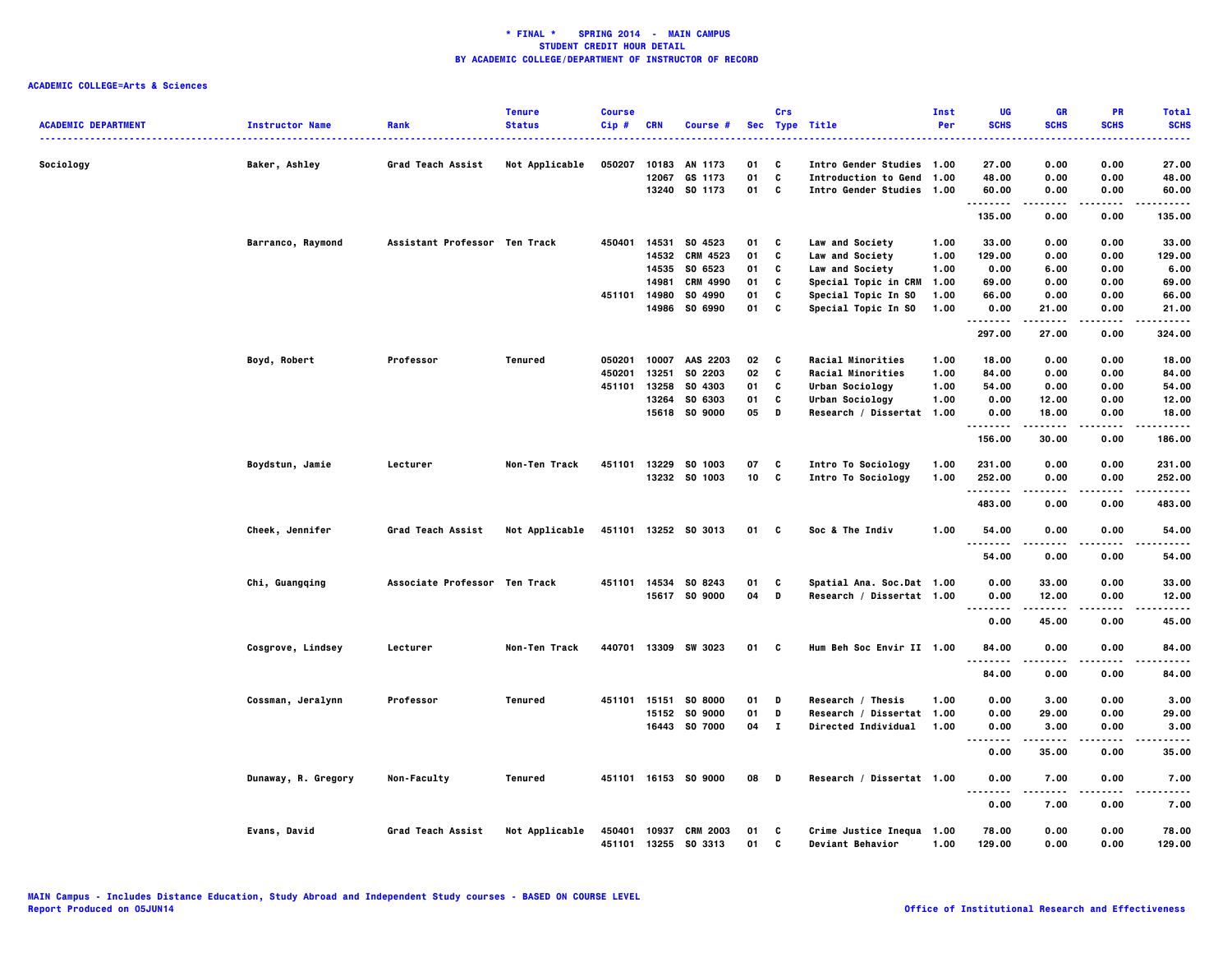| <b>ACADEMIC DEPARTMENT</b> | <b>Instructor Name</b> | Rank                          | Tenure<br><b>Status</b> | <b>Course</b><br>Cip# | <b>CRN</b>     | Course #                        |          | Crs           | Sec Type Title                                  | Inst<br>Per  | UG<br><b>SCHS</b> | <b>GR</b><br><b>SCHS</b> | PR<br><b>SCHS</b> | <b>Total</b><br><b>SCHS</b> |
|----------------------------|------------------------|-------------------------------|-------------------------|-----------------------|----------------|---------------------------------|----------|---------------|-------------------------------------------------|--------------|-------------------|--------------------------|-------------------|-----------------------------|
|                            |                        |                               |                         |                       |                |                                 |          |               |                                                 |              |                   |                          |                   |                             |
|                            |                        |                               |                         |                       |                |                                 |          |               |                                                 |              | 207.00            | 0.00                     | 0.00              | 207.00                      |
| Sociology                  | Gochanour, Amanda      | Lecturer                      | Non-Ten Track           | 451101                |                | 13228 SO 1003<br>13254 SO 3213  | 06<br>02 | C<br>C        | Intro To Sociology<br>Intr To Social Res        | 1.00<br>1.00 | 219.00<br>72.00   | 0.00<br>0.00             | 0.00<br>0.00      | 219.00<br>72.00             |
|                            |                        |                               |                         |                       |                |                                 |          |               |                                                 |              | .                 |                          |                   | .                           |
|                            |                        |                               |                         |                       |                |                                 |          |               |                                                 |              | 291.00            | 0.00                     | 0.00              | 291.00                      |
|                            | Haynes, Stacy          | Assistant Professor Ten Track |                         | 451101                |                | 15389 SO 8000<br>15767 SO 9000  | 05<br>06 | D<br>D        | Research / Thesis<br>Research / Dissertat 1.00  | 1.00         | 0.00<br>0.00      | 8.00<br>4.00             | 0.00<br>0.00      | 8.00<br>4.00                |
|                            |                        |                               |                         |                       |                |                                 |          |               |                                                 |              | .                 |                          |                   |                             |
|                            |                        |                               |                         |                       |                |                                 |          |               |                                                 |              | 0.00              | 12.00                    | 0.00              | 12.00                       |
|                            | Hunter, Frederick      | Lecturer                      | Non-Ten Track           | 050201                | 10006          | AAS 2203                        | 01       | C             | Racial Minorities                               | 1.00         | 24.00             | 0.00                     | 0.00              | 24.00                       |
|                            |                        |                               |                         | 450201                | 13250          | SO 2203                         | 01       | C             | Racial Minorities                               | 1.00         | 63.00             | 0.00                     | 0.00              | 63.00                       |
|                            |                        |                               |                         | 451101                | 13237<br>13239 | SO 1103<br>SO 1103              | 02<br>04 | c<br>c        | Contemp Social Prob                             | 1.00<br>1.00 | 195.00<br>201.00  | 0.00<br>0.00             | 0.00<br>0.00      | 195.00<br>201.00            |
|                            |                        |                               |                         |                       |                |                                 |          |               | Contemp Social Prob                             |              | . <b>.</b> .      |                          |                   |                             |
|                            |                        |                               |                         |                       |                |                                 |          |               |                                                 |              | 483.00            | 0.00                     | 0.00              | 483.00                      |
|                            | Husain, Jonelle        | Lecturer                      | Non-Ten Track           | 451101                | 13224          | SO 1003                         | 02       | C             | Intro To Sociology                              | 1.00         | 243.00            | 0.00                     | 0.00              | 243.00                      |
|                            |                        |                               |                         |                       | 13225          | SO 1003                         | 03       | C             | Intro To Sociology                              | 1.00         | 249.00            | 0.00                     | 0.00              | 249.00                      |
|                            |                        |                               |                         |                       | 13230          | SO 1003                         | 08       | C             | Intro To Sociology                              | 1.00         | 591.00            | 0.00                     | 0.00              | 591.00                      |
|                            |                        |                               |                         |                       | 13861          | SO 1203                         | 501 C    |               | Marriage & Family                               | 1.00         | 90.00<br>.        | 0.00<br>.                | 0.00<br>.         | 90.00<br>.                  |
|                            |                        |                               |                         |                       |                |                                 |          |               |                                                 |              | 1173.00           | 0.00                     | 0.00              | 1173.00                     |
|                            | Irizarry, Yasmiyn      | Assistant Professor Ten Track |                         | 451101                | 13253          | SO 3213                         | 01       | C             | Intr To Social Res                              | 1.00         | 42.00             | 0.00                     | 0.00              | 42.00                       |
|                            |                        |                               |                         |                       | 13267          | SO 8274                         | 01       | В             | Grad Soc Stat I                                 | 1.00         | 0.00              | 52.00                    | 0.00              | 52.00                       |
|                            |                        |                               |                         |                       |                | 16026 SO 8000                   | 07       | D             | Research / Thesis                               | 1.00         | 0.00<br>          | 13.00<br>.               | 0.00<br>.         | 13.00<br>.                  |
|                            |                        |                               |                         |                       |                |                                 |          |               |                                                 |              | 42.00             | 65.00                    | 0.00              | 107.00                      |
|                            | Johnson, Jada          | <b>Instructor</b>             | <b>Non-Ten Track</b>    | 440701                |                | 13311 SW 3513                   | 01       | C             | Social Work Pract I                             | 1.00         | 45.00             | 0.00                     | 0.00              | 45.00                       |
|                            |                        |                               |                         |                       | 13316          | SW 4713                         | 01       | s             | Sen Sem Social Work                             | 1.00         | 18.00             | 0.00                     | 0.00              | 18.00                       |
|                            |                        |                               |                         |                       | 13317          | SW 4916                         | 01       | E.            | Sw Fld Prac/Sem I                               | 1.00         | 84.00             | 0.00                     | 0.00              | 84.00                       |
|                            |                        |                               |                         |                       |                | 13318 SW 4926                   | 01       | E.            | Sw Fld Prac/Sem II                              | 1.00         | 84.00<br>.        | 0.00                     | 0.00              | 84.00                       |
|                            |                        |                               |                         |                       |                |                                 |          |               |                                                 |              | 231.00            | 0.00                     | 0.00              | 231.00                      |
|                            | Keith, Shelley         | Assistant Professor Ten Track |                         | 450401                |                | 10942 CRM 3603                  | 01       | C             | Criminological Theor                            | 1.00         | 126.00            | 0.00                     | 0.00              | 126.00                      |
|                            |                        |                               |                         | 451101                |                | 16243 SO 8000                   | 08       | D             | Research / Thesis                               | 1.00         | 0.00<br>.         | 6.00                     | 0.00              | 6.00                        |
|                            |                        |                               |                         |                       |                |                                 |          |               |                                                 |              | 126.00            | 6.00                     | 0.00              | 132.00                      |
|                            | Kelly, Kimberly        | Assistant Professor Ten Track |                         | 451101                | 14525          | SO 4403                         | 01       | C             | Sociology of Gender                             | 1.00         | 84.00             | 0.00                     | 0.00              | 84.00                       |
|                            |                        |                               |                         |                       | 14526          | SO 6403                         | 01       | C             | Sociology of Gender                             | 1.00         | 0.00              | 3.00                     | 0.00              | 3.00                        |
|                            |                        |                               |                         |                       | 15180          | SO 7000                         | 02       | л.            | <b>Directed Individual</b>                      | 1.00         | 0.00              | 6.00                     | 0.00              | 6.00                        |
|                            |                        |                               |                         |                       | 15181          | SO 9000                         | 03       | D             | Research / Dissertat                            | 1.00         | 0.00              | 9.00                     | 0.00              | 9.00                        |
|                            |                        |                               |                         |                       | 15182          | <b>SO 8000</b><br>16114 SO 7000 | 03<br>03 | D<br>$\bf{I}$ | Research / Thesis<br><b>Directed Individual</b> | 1.00<br>1.00 | 0.00<br>0.00      | 3.00<br>3.00             | 0.00<br>0.00      | 3.00<br>3.00                |
|                            |                        |                               |                         |                       |                |                                 |          |               |                                                 |              | $- - -$           | .                        | .                 | .                           |
|                            |                        |                               |                         |                       |                |                                 |          |               |                                                 |              | 84.00             | 24.00                    | 0.00              | 108.00                      |
|                            | Lane, Shannon          | Instructor                    | Non-Ten Track           |                       |                | 451101 13261 S0 4803            | 01       | C             | Social Research Prac 1.00                       |              | 90.00             | 0.00                     | 0.00              | 90.00                       |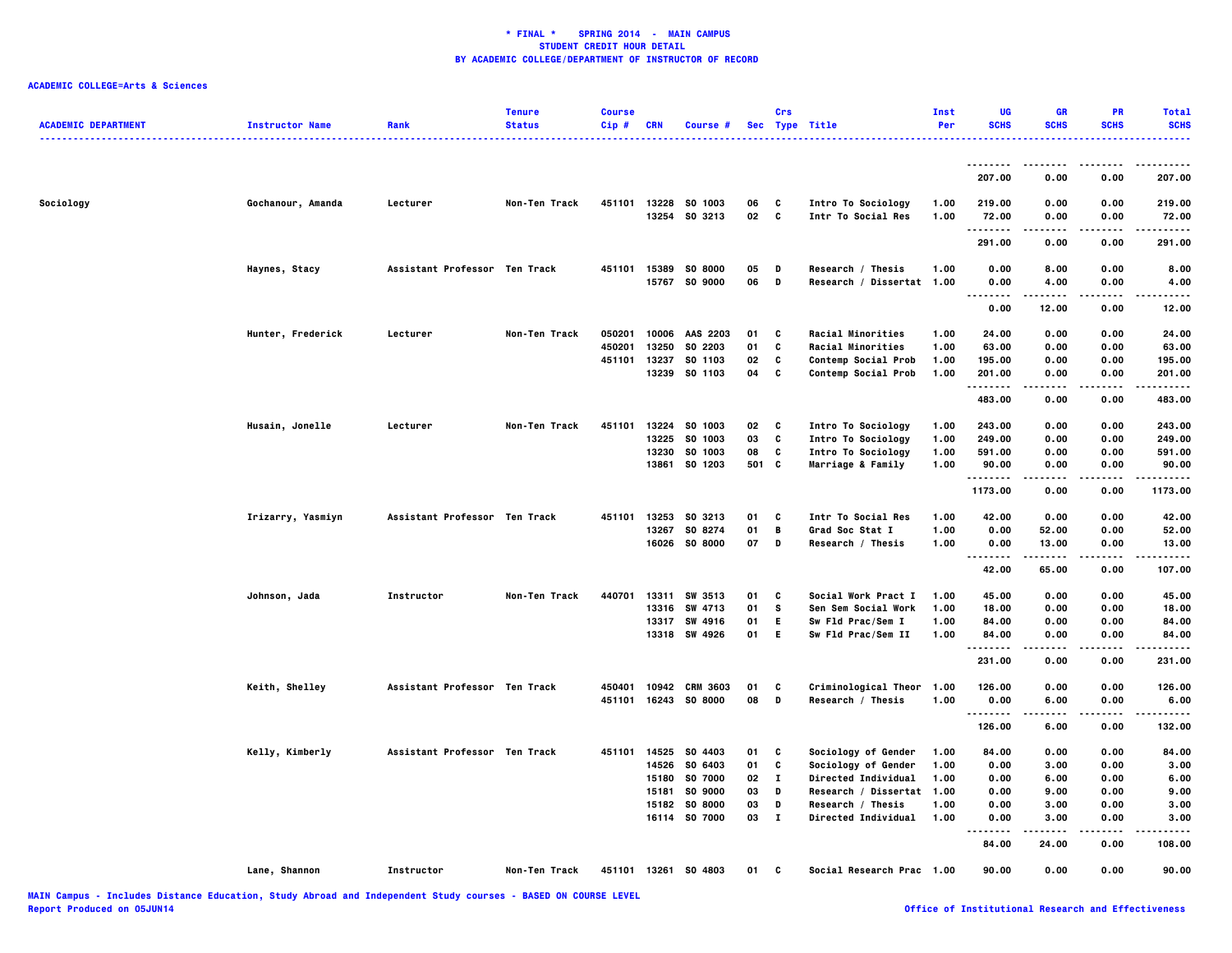|                            |                        |                                   | <b>Tenure</b>  | <b>Course</b> |            |                      |       | Crs          |                            | Inst | UG           | GR          | PR                | <b>Total</b>     |
|----------------------------|------------------------|-----------------------------------|----------------|---------------|------------|----------------------|-------|--------------|----------------------------|------|--------------|-------------|-------------------|------------------|
| <b>ACADEMIC DEPARTMENT</b> | <b>Instructor Name</b> | Rank                              | <b>Status</b>  | $Cip$ #       | <b>CRN</b> | Course #             |       |              | Sec Type Title             | Per  | <b>SCHS</b>  | <b>SCHS</b> | <b>SCHS</b>       | <b>SCHS</b>      |
|                            |                        |                                   |                |               |            |                      |       |              |                            |      |              |             |                   |                  |
| Sociology                  | Lane, Shannon          | <b>Instructor</b>                 | Non-Ten Track  | 451101        |            | 13262 SO 4803        | 02    | C            | Social Research Prac 1.00  |      | 48.00        | 0.00        | 0.00              | 48.00            |
|                            |                        |                                   |                |               | 16162      | SO 4000              | 03    | $\mathbf I$  | Directed Individual        | 1.00 | 6.00         | 0.00        | 0.00              | 6.00             |
|                            |                        |                                   |                |               |            | 16258 SO 4000        | 04    | $\mathbf{I}$ | <b>Directed Individual</b> | 1.00 | 1.00<br>.    | 0.00        | 0.00              | 1.00             |
|                            |                        |                                   |                |               |            |                      |       |              |                            |      | 145.00       | 0.00        | 0.00              | 145.00           |
|                            | Lay, David             | Lecturer                          | Non-Ten Track  | 450401        | 10938      | <b>CRM 2003</b>      | 02    | C            | Crime Justice Inequa 1.00  |      | 96.00        | 0.00        | 0.00              | 96.00            |
|                            |                        |                                   |                | 451101        | 13245      | SO 1203              | 05    | C            | Marriage & Family          | 1.00 | 243.00       | 0.00        | 0.00              | 243.00           |
|                            |                        |                                   |                |               | 13247      | SO 1203              | 07    | C            | Marriage & Family          | 1.00 | 243.00       | 0.00        | 0.00              | 243.00           |
|                            |                        |                                   |                |               |            | 13248 SO 1203        | 09    | C            | Marriage & Family          | 1.00 | 120.00<br>.  | 0.00<br>.   | 0.00<br>.         | 120.00<br>.      |
|                            |                        |                                   |                |               |            |                      |       |              |                            |      | 702.00       | 0.00        | 0.00              | 702.00           |
|                            | Louine, Jeannice       | Grad Teach Assist                 | Not Applicable |               |            | 451101 13236 S0 1103 | 01 C  |              | Contemp Social Prob        | 1.00 | 228.00<br>.  | 0.00        | 0.00              | 228.00<br>.      |
|                            |                        |                                   |                |               |            |                      |       |              |                            |      | 228.00       | 0.00        | 0.00              | 228.00           |
|                            | May, David             | Associate Professor Tenured       |                | 450401        |            | 10945 CRM 4803       | 01    | C            | Senior Sem in Crimin 1.00  |      | 114.00       | 0.00        | 0.00              | 114.00           |
|                            |                        |                                   |                |               | 14984      | <b>CRM 4990</b>      | 02    | C            | Special Topic in CRM       | 1.00 | 90.00        | 0.00        | 0.00              | 90.00            |
|                            |                        |                                   |                |               | 15589      | <b>CRM 4000</b>      | 01    | $\mathbf{I}$ | Directed Individual        | 1.00 | 2.00         | 0.00        | 0.00              | 2.00             |
|                            |                        |                                   |                |               | 16286      | <b>CRM 4000</b>      | 02    | $\mathbf{I}$ | Directed Individual        | 1.00 | 3.00         | 0.00        | 0.00              | 3.00             |
|                            |                        |                                   |                |               | 16508      | <b>CRM 4000</b>      | 03    | $\bf{I}$     | Directed Individual        | 1.00 | 1.00         | 0.00        | 0.00              | 1.00             |
|                            |                        |                                   |                | 451101        | 14983      | SO 4990              | 02    | C            | Special Topic In SO        | 1.00 | 78.00        | 0.00        | 0.00              | 78.00            |
|                            |                        |                                   |                |               | 14987      | SO 6990              | 02    | C            | Special Topic In SO        | 1.00 | 0.00         | 3.00        | 0.00              | 3.00             |
|                            |                        |                                   |                |               | 15386      | SO 4000              | 01    | $\mathbf I$  | Directed Individual        | 1.00 | 6.00         | 0.00        | 0.00              | 6.00             |
|                            |                        |                                   |                |               | 15407      | <b>SO 8000</b>       | 06    | D            | Research / Thesis          | 1.00 | 0.00         | 12.00       | 0.00              | 12.00            |
|                            |                        |                                   |                |               | 16329      | SO 4000              | 05    | $\mathbf{I}$ | <b>Directed Individual</b> | 1.00 | 3.00<br>.    | 0.00        | 0.00<br>$- - - -$ | 3.00<br>.        |
|                            |                        |                                   |                |               |            |                      |       |              |                            |      | 297.00       | 15.00       | 0.00              | 312.00           |
|                            | McKee, Colleen         | Non-Faculty                       | Non-Faculty    | 451101        |            | 13864 SO 4233        | 501 C |              | Juvenile Delinquency 1.00  |      | 78.00        | 0.00        | 0.00              | 78.00            |
|                            |                        |                                   |                |               |            |                      |       |              |                            |      | 78.00        | 0.00        | 0.00              | 78.00            |
|                            | McKinley, Kenya        | Assistant Professor Non-Ten Track |                | 440701        | 13307      | SW 2313              | 01    | C            | Int Soc Work/Soc Wel 1.00  |      | 39.00        | 0.00        | 0.00              | 39.00            |
|                            |                        |                                   |                |               |            | 13314 SW 4613        | 01    | C            | Child Welf Services        | 1.00 | 93.00        | 0.00        | 0.00              | 93.00            |
|                            |                        |                                   |                |               |            | 14524 SW 3003        | 01    | C            | <b>Populations at-risk</b> | 1.00 | 51.00        | 0.00        | 0.00              | 51.00            |
|                            |                        |                                   |                |               |            |                      |       |              |                            |      | .<br>183.00  | 0.00        | .<br>0.00         | .<br>183.00      |
|                            | Netadj, Mehrzad        | Instructor                        | Non-Ten Track  | 451101        | 13241      | SO 1203              | 01    | C            | Marriage & Family          | 1.00 | 42.00        | 0.00        | 0.00              | 42.00            |
|                            |                        |                                   |                |               | 13242      | SO 1203              | 02    | C            | Marriage & Family          | 1.00 | 144.00       | 0.00        | 0.00              | 144.00           |
|                            |                        |                                   |                |               |            | 13243 SO 1203        | 03    | C            | Marriage & Family          | 1.00 | 231.00       | 0.00        | 0.00              | 231.00           |
|                            |                        |                                   |                |               |            | 13244 SO 1203        | 04    | C            | Marriage & Family          | 1.00 | 171.00       | 0.00        | 0.00              | 171.00           |
|                            |                        |                                   |                |               | 13860      | SO 1003              | 501   | <b>C</b>     | Intro To Sociology         | 1.00 | 72.00        | 0.00        | 0.00              | 72.00            |
|                            |                        |                                   |                |               |            |                      |       |              |                            |      | .            | .           | $- - - -$         | -----            |
|                            |                        |                                   |                |               |            |                      |       |              |                            |      | 660.00       | 0.00        | 0.00              | 660.00           |
|                            | Parisi, Domenico       | Non-Faculty                       | Tenured        |               |            | 451101 16023 S0 9000 | 07 D  |              | Research / Dissertat 1.00  |      | 0.00<br>---- | 9.00        | 0.00<br>$- - - -$ | 9.00<br>$\cdots$ |
|                            |                        |                                   |                |               |            |                      |       |              |                            |      | 0.00         | 9.00        | 0.00              | 9.00             |
|                            | Perry, Ashley          | Instructor                        | Non-Ten Track  | 450401        | 10935      | <b>CRM 1003</b>      | 01    | C            | Crime & Justice in A 1.00  |      | 234.00       | 0.00        | 0.00              | 234.00           |
|                            |                        |                                   |                |               | 10936      | <b>CRM 1003</b>      | 02    | C            | Crime & Justice in A 1.00  |      | 141.00       | 0.00        | 0.00              | 141.00           |
|                            |                        |                                   |                |               | 10940      | <b>CRM 3363</b>      | 01    | C            | Globalization and Cr 1.00  |      | 144.00       | 0.00        | 0.00              | 144.00           |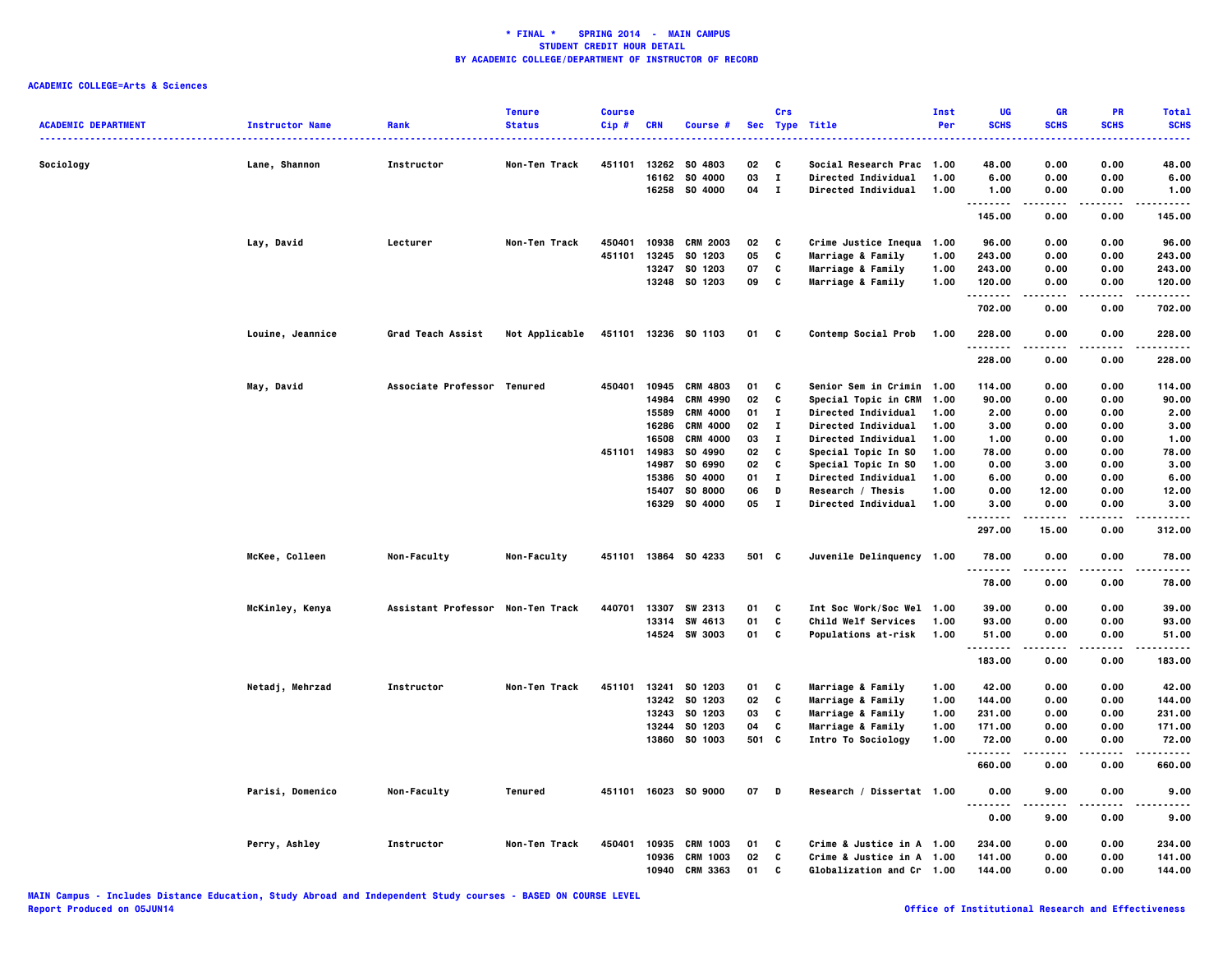| <b>ACADEMIC DEPARTMENT</b> | <b>Instructor Name</b> | Rank                          | <b>Tenure</b><br><b>Status</b> | <b>Course</b><br>$Cip$ # | <b>CRN</b> | Course #             |          | Crs               | Sec Type Title             | Inst<br>Per  | UG<br><b>SCHS</b>                     | <b>GR</b><br><b>SCHS</b> | <b>PR</b><br><b>SCHS</b> | <b>Total</b><br><b>SCHS</b><br>$\frac{1}{2} \left( \frac{1}{2} \right) \left( \frac{1}{2} \right) \left( \frac{1}{2} \right) \left( \frac{1}{2} \right)$ |
|----------------------------|------------------------|-------------------------------|--------------------------------|--------------------------|------------|----------------------|----------|-------------------|----------------------------|--------------|---------------------------------------|--------------------------|--------------------------|----------------------------------------------------------------------------------------------------------------------------------------------------------|
|                            |                        |                               |                                |                          |            |                      |          |                   |                            |              | --------                              | . <b>.</b>               | $- - - -$                | .                                                                                                                                                        |
|                            |                        |                               |                                |                          |            |                      |          |                   |                            |              | 519.00                                | 0.00                     | 0.00                     | 519.00                                                                                                                                                   |
| Sociology                  | Peterson, Lindsey      | Assistant Professor Ten Track |                                |                          |            | 451101 14533 S0 8113 | 01 S     |                   | Gr Social Theory II 1.00   |              | 0.00<br>$\ddotsc$<br>.                | 30.00                    | 0.00                     | 30.00                                                                                                                                                    |
|                            |                        |                               |                                |                          |            |                      |          |                   |                            |              | 0.00                                  | 30.00                    | 0.00                     | 30.00                                                                                                                                                    |
|                            | Pilkinton, Melinda     | Associate Professor Tenured   |                                | 440701                   |            | 13310 SW 3213        | 01       | C                 | Research Meth in SW        | 1.00         | 30.00                                 | 0.00                     | 0.00                     | 30.00                                                                                                                                                    |
|                            |                        |                               |                                |                          |            | 14523 SW 3033        | 01       | s.                | Seminar in Resilienc 1.00  |              | 39.00<br>--------                     | 0.00<br>.                | 0.00<br>----             | 39.00<br>-----                                                                                                                                           |
|                            |                        |                               |                                |                          |            |                      |          |                   |                            |              | 69.00                                 | 0.00                     | 0.00                     | 69.00                                                                                                                                                    |
|                            | Rader, Nicole          | Associate Professor Tenured   |                                |                          |            | 451101 15153 SO 8000 | 02       | D                 | Research / Thesis          | 1.00         | 0.00                                  | 18.00                    | 0.00                     | 18.00                                                                                                                                                    |
|                            |                        |                               |                                |                          |            | 15154 SO 9000        | 02 D     |                   | Research / Dissertat 1.00  |              | 0.00<br>$\sim$ $\sim$ $\sim$<br>----- | 13.00<br>.               | 0.00<br>.                | 13.00<br>.                                                                                                                                               |
|                            |                        |                               |                                |                          |            |                      |          |                   |                            |              | 0.00                                  | 31.00                    | 0.00                     | 31.00                                                                                                                                                    |
|                            | Schewe, Rebecca        | Assistant Professor Ten Track |                                | 450201                   |            | 14527 SO 4173        | 01       | C                 | Environment-Society        | 1.00         | 27.00                                 | 0.00                     | 0.00                     | 27.00                                                                                                                                                    |
|                            |                        |                               |                                |                          | 14528      | SO 6173              | 01       | C                 | Environment-Society        | 1.00         | 0.00                                  | 12.00                    | 0.00                     | 12.00                                                                                                                                                    |
|                            |                        |                               |                                |                          | 15107      | AN 4173              | 01       | C                 | <b>Environment-Society</b> | 1.00         | 15.00                                 | 0.00                     | 0.00                     | 15.00                                                                                                                                                    |
|                            |                        |                               |                                | 451101 15106             |            | SO 7000              | 01<br>04 | $\mathbf{I}$<br>D | <b>Directed Individual</b> | 1.00<br>1.00 | 0.00                                  | 1.00                     | 0.00                     | 1.00                                                                                                                                                     |
|                            |                        |                               |                                |                          |            | 15199 SO 8000        |          |                   | Research / Thesis          |              | 0.00<br>                              | 6.00                     | 0.00                     | 6.00                                                                                                                                                     |
|                            |                        |                               |                                |                          |            |                      |          |                   |                            |              | 42.00                                 | 19.00                    | 0.00                     | 61.00                                                                                                                                                    |
|                            | Smith, Heidi           | Lecturer                      | Non-Ten Track                  | 451101                   |            | 13223 SO 1003        | 01       | C                 | Intro To Sociology         | 1.00         | 186.00                                | 0.00                     | 0.00                     | 186.00                                                                                                                                                   |
|                            |                        |                               |                                |                          | 13226      | SO 1003              | 04       | C                 | <b>Intro To Sociology</b>  | 1.00         | 228.00                                | 0.00                     | 0.00                     | 228.00                                                                                                                                                   |
|                            |                        |                               |                                |                          |            | 13227 SO 1003        | 05       | C                 | Intro To Sociology         | 1.00         | 141.00                                | 0.00                     | 0.00                     | 141.00                                                                                                                                                   |
|                            |                        |                               |                                |                          |            |                      |          |                   |                            |              | .<br>555.00                           | .<br>0.00                | .<br>0.00                | ------<br>555.00                                                                                                                                         |
|                            | Sparks, Jessica        | Lecturer                      | Non-Ten Track                  | 451101                   |            | 13862 SO 3313        | 501 C    |                   | <b>Deviant Behavior</b>    | 1.00         | 48.00                                 | 0.00                     | 0.00                     | 48.00                                                                                                                                                    |
|                            |                        |                               |                                |                          |            | 13865 SO 4333        | 501 C    |                   | Sociology of Sports        | 1.00         | 54.00                                 | 0.00                     | 0.00                     | 54.00                                                                                                                                                    |
|                            |                        |                               |                                |                          |            |                      |          |                   |                            |              | . <b>.</b> .                          |                          |                          | .                                                                                                                                                        |
|                            |                        |                               |                                |                          |            |                      |          |                   |                            |              | 102.00                                | 0.00                     | 0.00                     | 102.00                                                                                                                                                   |
|                            | Swan, Courtney         | Lecturer                      | Non-Ten Track                  | 440701                   | 13308      | SW 2323              | 01       | C                 | Social Welfare Polic 1.00  |              | 99.00                                 | 0.00                     | 0.00                     | 99.00                                                                                                                                                    |
|                            |                        |                               |                                |                          |            | 15996 SW 3513        | 02 C     |                   | Social Work Pract I        | 1.00         | 42.00                                 | 0.00                     | 0.00                     | 42.00                                                                                                                                                    |
|                            |                        |                               |                                |                          |            |                      |          |                   |                            |              |                                       |                          | .                        | .                                                                                                                                                        |
|                            |                        |                               |                                |                          |            |                      |          |                   |                            |              | 141.00                                | 0.00                     | 0.00                     | 141.00                                                                                                                                                   |
|                            | Vasquez, Lauren        | Lecturer                      | Non-Ten Track                  | 450401                   |            | 14852 CRM 3343       | 501 C    |                   | Gender, Crime & Justi 1.00 |              | 39.00                                 | 0.00                     | 0.00                     | 39.00                                                                                                                                                    |
|                            |                        |                               |                                |                          |            | 14853 CRM 4513       | 501 C    |                   | Correctional Systems 1.00  |              | 18.00                                 | 0.00                     | 0.00                     | 18.00                                                                                                                                                    |
|                            |                        |                               |                                |                          |            |                      |          |                   |                            |              | .<br>57.00                            | 0.00                     | 0.00                     | 57.00                                                                                                                                                    |
|                            |                        |                               |                                |                          |            |                      |          |                   |                            |              |                                       |                          |                          |                                                                                                                                                          |
|                            | Wells, Makeela         | Grad Teach Assist             | Not Applicable                 | 450401                   | 10941      | <b>CRM 3503</b>      | 01       | C                 | Violence In The U.S. 1.00  |              | 108.00                                | 0.00                     | 0.00                     | 108.00                                                                                                                                                   |
|                            |                        |                               |                                |                          |            | 451101 13256 S0 3503 | 01       | C                 | Violence In The U.S. 1.00  |              | 69.00<br>.                            | 0.00                     | 0.00<br>----             | 69.00<br>.                                                                                                                                               |
|                            |                        |                               |                                |                          |            |                      |          |                   |                            |              | 177.00                                | 0.00                     | 0.00                     | 177.00                                                                                                                                                   |
|                            | Whetstone, Tamara      | Lecturer                      | Non-Ten Track                  |                          |            | 440701 13869 SW 3013 | 501 C    |                   | Hum Beh Soc Envir I 1.00   |              | 51.00<br><br>                         | 0.00                     | 0.00                     | 51.00                                                                                                                                                    |
|                            |                        |                               |                                |                          |            |                      |          |                   |                            |              | 51.00                                 | 0.00                     | 0.00                     | 51.00                                                                                                                                                    |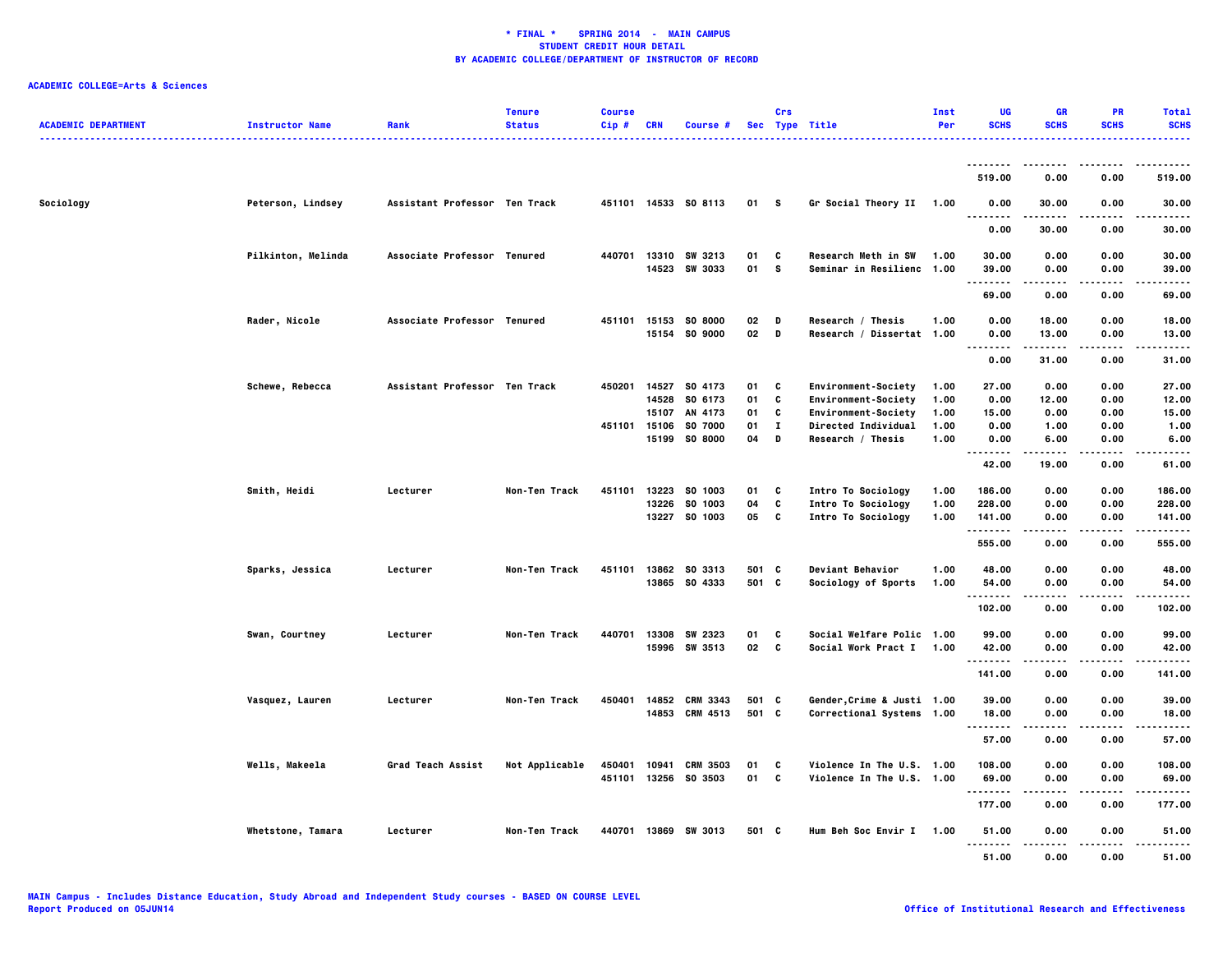| <b>ACADEMIC DEPARTMENT</b>            | <b>Instructor Name</b> | Rank     | Tenure<br><b>Status</b> | <b>Course</b><br>Cip# | CRN            | Course # Sec Type Title   |                | Crs |                                                       | Inst<br>Per  | UG<br><b>SCHS</b>                    | GR<br><b>SCHS</b>                 | <b>PR</b><br><b>SCHS</b>  | <b>Total</b><br><b>SCHS</b>  |
|---------------------------------------|------------------------|----------|-------------------------|-----------------------|----------------|---------------------------|----------------|-----|-------------------------------------------------------|--------------|--------------------------------------|-----------------------------------|---------------------------|------------------------------|
| Sociology                             | Young, Sarah           | Lecturer | Non-Ten Track           | 440701                | 13868<br>14851 | <b>SW 3003</b><br>SW 2303 | 501 C<br>501 C |     | <b>Populations at-risk</b><br><b>Welfare Policy I</b> | 1.00<br>1.00 | 36.00<br>18.00<br>---------<br>54.00 | 0.00<br>0.00<br>---------<br>0.00 | 0.00<br>0.00<br>.<br>0.00 | 36.00<br>18.00<br>.<br>54.00 |
| ===================================== |                        |          |                         |                       |                |                           |                |     |                                                       |              |                                      | ========                          | ========                  | ==========                   |
| Sociology                             |                        |          |                         |                       |                |                           |                |     |                                                       |              | 7906.00                              | 355.00                            | 0.00                      | 8261.00                      |
| ===================================== |                        |          |                         |                       |                |                           |                |     |                                                       |              |                                      | ========                          | ========                  | ==========                   |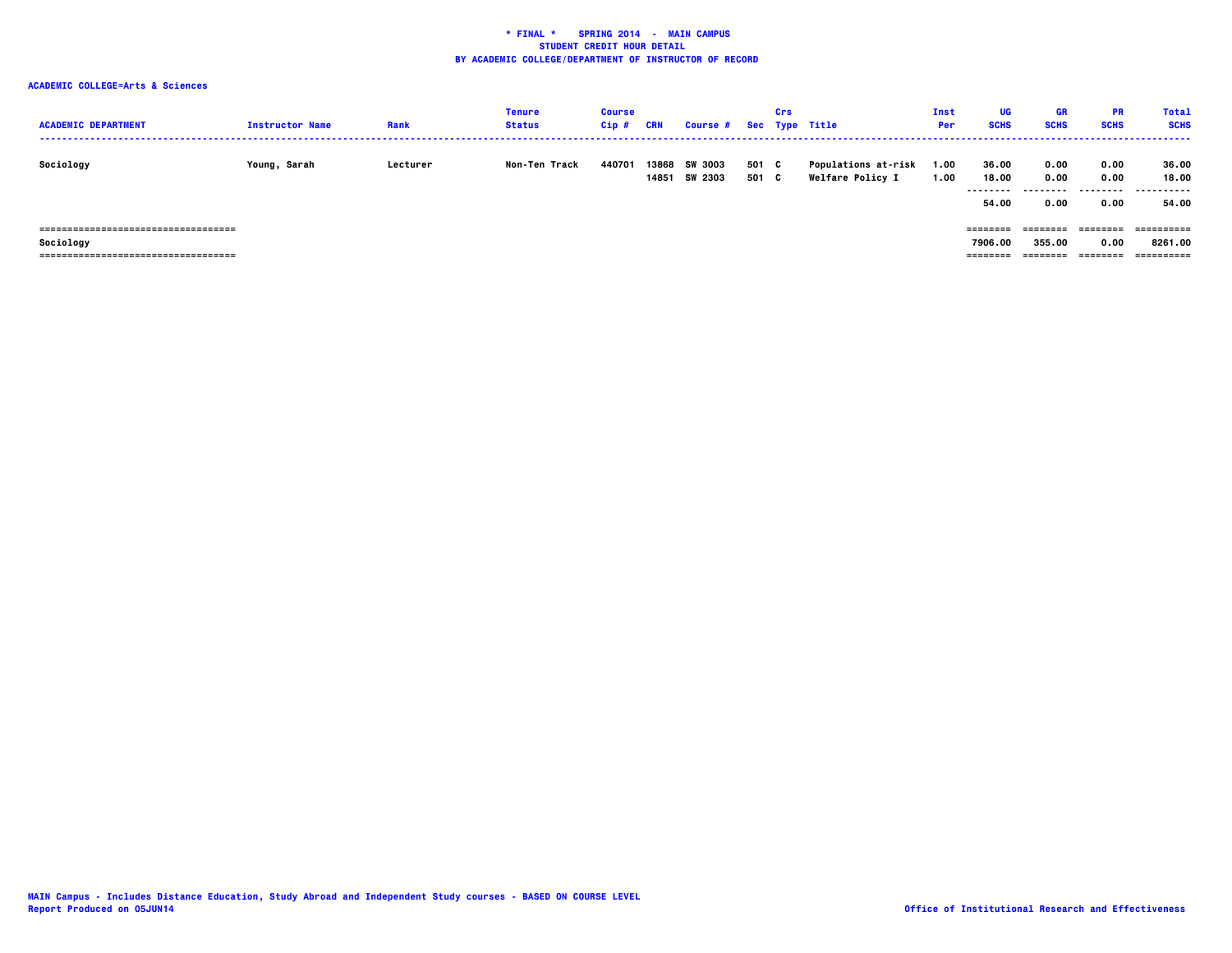| <b>ACADEMIC DEPARTMENT</b>     | <b>Instructor Name</b> | Rank                          | <b>Tenure</b><br><b>Status</b> | <b>Course</b><br>$Cip$ # | <b>CRN</b> | Course #                          |          | Crs          | Sec Type Title                                   | Inst<br>Per  | UG<br><b>SCHS</b>                 | <b>GR</b><br><b>SCHS</b> | PR<br><b>SCHS</b> | <b>Total</b><br><b>SCHS</b><br>$\frac{1}{2} \left( \frac{1}{2} \right) \left( \frac{1}{2} \right) \left( \frac{1}{2} \right) \left( \frac{1}{2} \right)$ |
|--------------------------------|------------------------|-------------------------------|--------------------------------|--------------------------|------------|-----------------------------------|----------|--------------|--------------------------------------------------|--------------|-----------------------------------|--------------------------|-------------------|----------------------------------------------------------------------------------------------------------------------------------------------------------|
| <b>Finance &amp; Economics</b> | Byrd, Charles          | Lecturer                      | Non-Ten Track                  |                          |            | 521501 13203 REF 3433             | 01       | C            | Real Property Evalua 1.00                        |              | 57.00                             | 0.00                     | 0.00              | 57.00                                                                                                                                                    |
|                                |                        |                               |                                |                          |            |                                   |          |              |                                                  |              | 57.00                             | 0.00                     | 0.00              | 57.00                                                                                                                                                    |
|                                | Campbell, Randall      | Associate Professor Tenured   |                                | 450601                   |            | 15682 EC 9000                     | 01       | D            | Research / Dissertat 1.00                        |              | 0.00                              | 9.00                     | 0.00              | 9.00                                                                                                                                                     |
|                                |                        |                               |                                | 520601                   | 11161      | EC 4643                           | 01       | C            | Econ Forecasting & A 1.00                        |              | 63.00                             | 0.00                     | 0.00              | 63.00                                                                                                                                                    |
|                                |                        |                               |                                |                          |            | 14109 EC 8133                     | 01       | C            | <b>Econometrics I</b>                            | 1.00         | 0.00<br>.                         | 24.00<br>.               | 0.00<br>.         | 24.00<br>.                                                                                                                                               |
|                                |                        |                               |                                |                          |            |                                   |          |              |                                                  |              | 63.00                             | 33.00                    | 0.00              | 96.00                                                                                                                                                    |
|                                | Cline, Brandon         | Assistant Professor Ten Track |                                | 520801                   |            | 11706 FIN 8113                    | 01       | C            | Corporate Finance                                | 1.00         | 0.00                              | 51.00                    | 0.00              | 51.00                                                                                                                                                    |
|                                |                        |                               |                                |                          |            | 14114 FIN 9233                    | 01       | s.           | Sem In Corp Fin                                  | 1.00         | 0.00<br>.<br>$\sim$ $\sim$ $\sim$ | 15.00                    | 0.00<br>$- - - -$ | 15.00<br>$- - - - -$                                                                                                                                     |
|                                |                        |                               |                                |                          |            |                                   |          |              |                                                  |              | 0.00                              | 66.00                    | 0.00              | 66.00                                                                                                                                                    |
|                                | Garner, Jacqueline     | Associate Professor Tenured   |                                | 520801                   | 11697      | <b>FIN 4223</b>                   | 01       | C            | Intermediate Financi 1.00                        |              | 114.00                            | 0.00                     | 0.00              | 114.00                                                                                                                                                   |
|                                |                        |                               |                                |                          |            | 14283 FIN 3123                    | 02       | C            | Financial Management 1.00                        |              | 222.00<br>.                       | 0.00                     | 0.00              | 222.00<br>$- - - - -$                                                                                                                                    |
|                                |                        |                               |                                |                          |            |                                   |          |              |                                                  |              | 336.00                            | 0.00                     | 0.00              | 336.00                                                                                                                                                   |
|                                | He, Wei                | Instructor                    | Non-Ten Track                  | 520801                   |            | 11688 FIN 3113                    | 01       | C            | <b>Financial Systems</b>                         | 1.00         | 210.00                            | 0.00                     | 0.00              | 210.00                                                                                                                                                   |
|                                |                        |                               |                                |                          |            | 13715 FIN 3113                    | 506      | C            | <b>Financial Systems</b>                         | 1.00         | 54.00                             | 0.00                     | 0.00              | 54.00                                                                                                                                                    |
|                                |                        |                               |                                |                          |            | 14111 FIN 3113                    | 02       | C            | <b>Financial Systems</b>                         | 1.00         | 198.00                            | 0.00                     | 0.00              | 198.00                                                                                                                                                   |
|                                |                        |                               |                                |                          |            | 520806 14112 FIN 4923             | 01       | C            | International Fin Mg                             | 1.00         | 120.00                            | 0.00                     | 0.00              | 120.00                                                                                                                                                   |
|                                |                        |                               |                                |                          |            | 14113 FIN 6923                    | 01       | C            | International Fin Mg                             | 1.00         | 0.00<br>.                         | 3.00                     | 0.00              | 3.00<br>.                                                                                                                                                |
|                                |                        |                               |                                |                          |            |                                   |          |              |                                                  |              | 582.00                            | 3.00                     | 0.00              | 585.00                                                                                                                                                   |
|                                | Henry, Thomas          | Lecturer                      | Non-Ten Track                  | 450601                   |            | 13666 EC 2123                     | 504 C    |              | Prin Of Microecon                                | 1.00         | 45.00                             | 0.00                     | 0.00              | 45.00                                                                                                                                                    |
|                                |                        |                               |                                |                          |            |                                   |          |              |                                                  |              | --------<br>45.00                 | 0.00                     | 0.00              | .<br>45.00                                                                                                                                               |
|                                | Highfield, Michael     | Associate Professor Tenured   |                                | 520201                   |            | 15217 FIN 4000                    | 01       | $\mathbf{I}$ | Directed Individual                              | 1.00         | 1.00                              | 0.00                     | 0.00              | 1.00                                                                                                                                                     |
|                                |                        |                               |                                | 521501                   |            | 13204 REF 4253                    | 01       | C            | Mortgage Financing                               | 1.00         | 30.00                             | 0.00                     | 0.00              | 30.00                                                                                                                                                    |
|                                |                        |                               |                                |                          |            |                                   |          |              |                                                  |              | . <b>.</b>                        |                          | ----              | .                                                                                                                                                        |
|                                |                        |                               |                                |                          |            |                                   |          |              |                                                  |              | 31.00                             | 0.00                     | 0.00              | 31.00                                                                                                                                                    |
|                                | King, Priscilla        | Lecturer                      | Non-Ten Track                  |                          |            | 520804 12275 INS 3203             | 01 C     |              | Prop And Cas Ins                                 | 1.00         | 99.00<br>.                        | 0.00                     | 0.00              | 99.00                                                                                                                                                    |
|                                |                        |                               |                                |                          |            |                                   |          |              |                                                  |              | 99.00                             | 0.00                     | 0.00              | 99.00                                                                                                                                                    |
|                                | Liano, Kartono         | Professor                     | Tenured                        |                          |            | 520801 11701 FIN 4423             | 01       | C            | Investments                                      | 1.00         | 126.00                            | 0.00                     | 0.00              | 126.00                                                                                                                                                   |
|                                |                        |                               |                                |                          |            | 11702 FIN 4433                    | 01       | C            | Sec Anal And Port Mg                             | 1.00         | 24.00                             | 0.00                     | 0.00              | 24.00                                                                                                                                                    |
|                                |                        |                               |                                |                          |            |                                   |          |              |                                                  |              | .                                 |                          |                   |                                                                                                                                                          |
|                                |                        |                               |                                |                          |            |                                   |          |              |                                                  |              | 150.00                            | 0.00                     | 0.00              | 150.00                                                                                                                                                   |
|                                | <b>Mallory, Lewis</b>  | Lecturer                      | Non-Ten Track                  |                          |            | 520801 11704 FIN 4723             | 01       | C            | <b>Bank Management</b>                           | 1.00         | 99.00<br>.                        | 0.00                     | 0.00              | 99.00                                                                                                                                                    |
|                                |                        |                               |                                |                          |            |                                   |          |              |                                                  |              | 99.00                             | 0.00                     | 0.00              | 99.00                                                                                                                                                    |
|                                |                        |                               |                                |                          |            |                                   |          |              |                                                  |              |                                   |                          |                   |                                                                                                                                                          |
|                                | Metz, Tammi            | Instructor                    | Non-Ten Track                  | 520801<br>520804         | 12273      | 11687 FIN 2003                    | 01       | C<br>C       | Personal Money Mgt                               | 1.00         | 192.00                            | 0.00                     | 0.00<br>0.00      | 192.00                                                                                                                                                   |
|                                |                        |                               |                                |                          |            | <b>INS 2003</b><br>12274 INS 3103 | 01<br>01 | C            | <b>Personal Money Manag</b><br>Prin Of Insurance | 1.00<br>1.00 | 33.00<br>150.00                   | 0.00<br>0.00             | 0.00              | 33.00<br>150.00                                                                                                                                          |
|                                |                        |                               |                                |                          |            | 13808 INS 3103                    | 506      | C            | Prin Of Insurance                                | 1.00         | 96.00                             | 0.00                     | 0.00              | 96.00                                                                                                                                                    |
|                                |                        |                               |                                |                          |            | 13809 INS 3503                    | 506      | C            | <b>Employee Benefits</b>                         | 1.00         | 129.00                            | 0.00                     | 0.00              | 129.00                                                                                                                                                   |
|                                |                        |                               |                                |                          |            |                                   |          |              |                                                  |              |                                   |                          |                   |                                                                                                                                                          |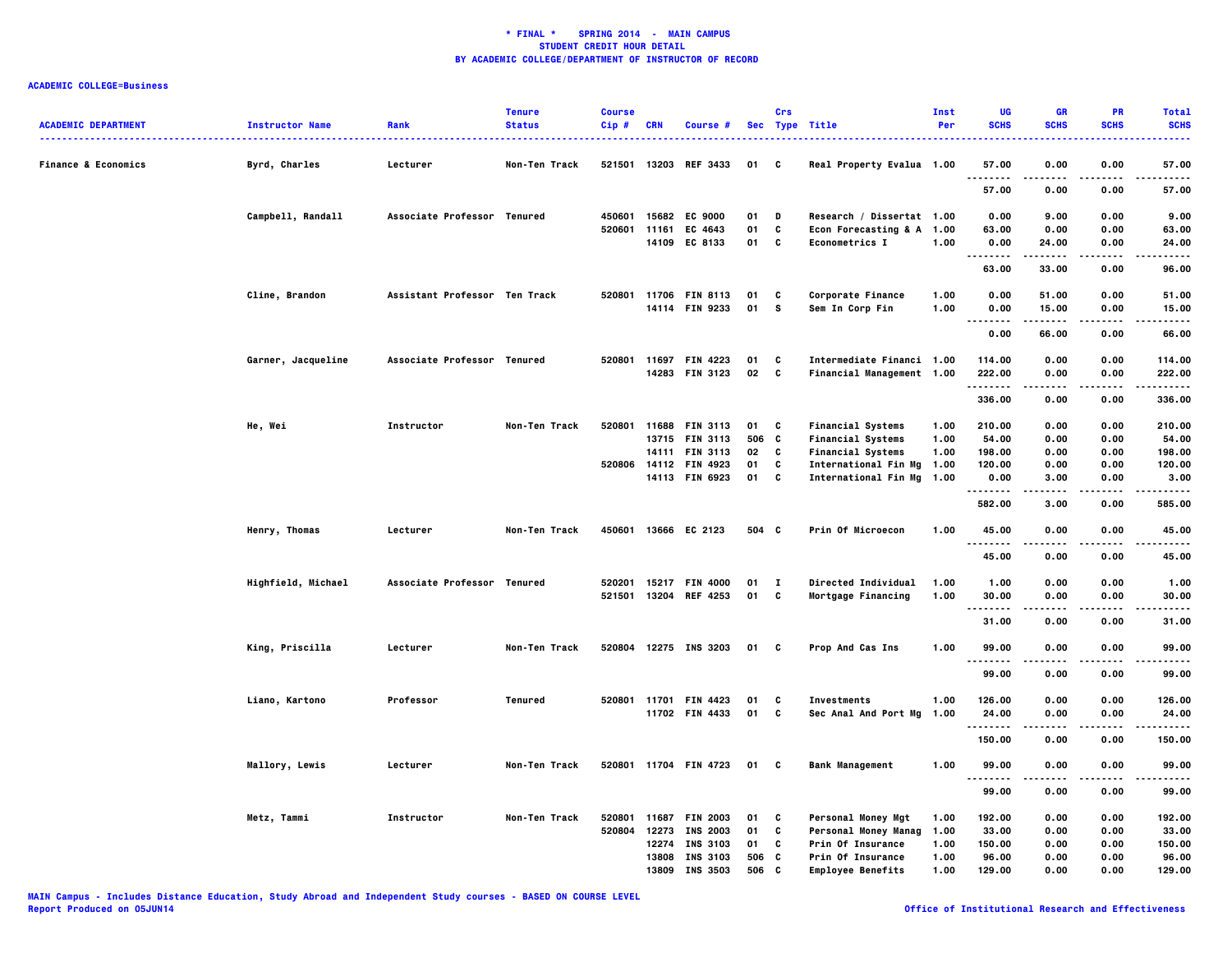| <b>ACADEMIC DEPARTMENT</b>     | <b>Instructor Name</b> | Rank                          | <b>Tenure</b><br><b>Status</b> | <b>Course</b><br>Cip# | <b>CRN</b>     | Course #                                     |                | Crs               | Sec Type Title                                                                   | Inst<br>Per  | UG<br><b>SCHS</b>           | <b>GR</b><br><b>SCHS</b> | <b>PR</b><br><b>SCHS</b>  | <b>Total</b><br><b>SCHS</b> |
|--------------------------------|------------------------|-------------------------------|--------------------------------|-----------------------|----------------|----------------------------------------------|----------------|-------------------|----------------------------------------------------------------------------------|--------------|-----------------------------|--------------------------|---------------------------|-----------------------------|
|                                |                        |                               |                                |                       |                |                                              |                |                   |                                                                                  |              |                             |                          |                           |                             |
|                                |                        |                               |                                |                       |                |                                              |                |                   |                                                                                  |              | .<br>600.00                 | 0.00                     | 0.00                      | ------<br>600.00            |
| <b>Finance &amp; Economics</b> | Millea, Meghan         | Professor                     | Tenured                        | 450601 16073          |                | <b>EC 9000</b><br>520601 14106 EC 3113       | 03<br>01       | D<br>$\mathbf{c}$ | Research / Dissertat 1.00<br>Interm Macroeconomic 1.00                           |              | 0.00<br>120.00              | 9.00<br>0.00             | 0.00<br>0.00              | 9.00<br>120.00              |
|                                |                        |                               |                                |                       |                |                                              |                |                   |                                                                                  |              | <u>.</u><br>120.00          | 9.00                     | 0.00                      | .<br>129.00                 |
|                                | <b>Miller, Thomas</b>  | Professor                     | <b>Tenured</b>                 |                       |                | 520801 11696 FIN 3723                        | 01             | C                 | <b>Financial Markets</b>                                                         | 1.00         | 159.00                      | 0.00                     | 0.00                      | 159.00                      |
|                                |                        |                               |                                |                       |                | 14115 FIN 4990                               | 01 C           |                   | Special Topic In FIN 1.00                                                        |              | 102.00<br>.                 | 0.00                     | 0.00<br>.                 | 102.00<br>                  |
|                                |                        |                               |                                |                       |                |                                              |                |                   |                                                                                  |              | 261.00                      | 0.00                     | 0.00                      | 261.00                      |
|                                | Orozco Aleman, Sandra  | Assistant Professor Ten Track |                                |                       |                | 450601 11153 EC 2123<br>520601 11157 EC 3123 | 03<br>01 C     | c                 | Prin Of Microecon<br>Interm Micro                                                | 1.00<br>1.00 | 210.00<br>126.00<br>.       | 0.00<br>0.00             | 0.00<br>0.00<br>----      | 210.00<br>126.00            |
|                                |                        |                               |                                |                       |                |                                              |                |                   |                                                                                  |              | 336.00                      | 0.00                     | 0.00                      | 336.00                      |
|                                | Rezek, Jon             | Non-Faculty                   | Tenured                        | 450601<br>521101      | 15683<br>12218 | EC 9000<br>IB 3900<br>12219 IB 4903          | 02<br>01<br>01 | D<br>Е.<br>E.     | Research / Dissertat 1.00<br><b>IB Intern Work</b><br><b>IB Intern Academics</b> | 1.00<br>1.00 | 0.00<br>11.00<br>15.00<br>. | 6.00<br>0.00<br>0.00     | 0.00<br>0.00<br>0.00      | 6.00<br>11.00<br>15.00      |
|                                |                        |                               |                                |                       |                |                                              |                |                   |                                                                                  |              | 26.00                       | $- - - -$<br>6.00        | .<br>0.00                 | .<br>32.00                  |
|                                | Rogers, Kevin          | Non-Faculty                   | Tenured                        |                       |                | 450601 16494 EC 4000                         | $01$ I         |                   | <b>Directed Individual</b>                                                       | 1.00         | 3.00<br>. .                 | 0.00                     | 0.00                      | 3.00                        |
|                                |                        |                               |                                |                       |                |                                              |                |                   |                                                                                  |              | 3.00                        | 0.00                     | 0.00                      | 3.00                        |
|                                | Roskelley, Kenneth     | Associate Professor Tenured   |                                | 520201                | 15604<br>16046 | <b>FIN 9000</b><br><b>FIN 4000</b>           | 01<br>02       | D<br>$\mathbf{I}$ | Research / Dissertat 1.00<br>Directed Individual                                 | 1.00         | 0.00<br>2.00                | 10.00<br>0.00            | 0.00<br>0.00              | 10.00<br>2.00               |
|                                |                        |                               |                                |                       |                | 16047 FIN 4000                               | 03             | п                 | <b>Directed Individual</b>                                                       | 1.00         | 2.00                        | 0.00                     | 0.00                      | 2.00                        |
|                                |                        |                               |                                |                       |                | 16048 FIN 4000                               | 04             | $\mathbf{I}$      | Directed Individual                                                              | 1.00         | 2.00                        | 0.00                     | 0.00                      | 2.00                        |
|                                |                        |                               |                                |                       | 16050          | <b>FIN 4000</b>                              | 06             | $\mathbf{I}$      | Directed Individual                                                              | 1.00         | 2.00                        | 0.00                     | 0.00                      | 2.00                        |
|                                |                        |                               |                                |                       |                | 16051 FIN 4000                               | 07             | $\mathbf{I}$      | <b>Directed Individual</b>                                                       | 1.00         | 2.00                        | 0.00                     | 0.00                      | 2.00                        |
|                                |                        |                               |                                |                       | 16052          | <b>FIN 4000</b>                              | 08             | $\mathbf{I}$      | <b>Directed Individual</b>                                                       | 1.00         | 3.00                        | 0.00                     | 0.00                      | 3.00                        |
|                                |                        |                               |                                |                       | 16055          | <b>FIN 4000</b>                              | 09             | $\mathbf{I}$      | <b>Directed Individual</b>                                                       | 1.00         | 2.00                        | 0.00                     | 0.00                      | 2.00                        |
|                                |                        |                               |                                | 520801                |                | 13716 FIN 3123                               | 504 C          |                   | Financial Management 1.00                                                        |              | 108.00                      | 0.00                     | 0.00                      | 108.00                      |
|                                |                        |                               |                                |                       |                | 13717 FIN 8113                               | 501 C          |                   | Corporate Finance                                                                | 1.00         | 0.00<br>.                   | 78.00<br>.               | 0.00<br>.                 | 78.00<br>.                  |
|                                |                        |                               |                                |                       |                |                                              |                |                   |                                                                                  |              | 123.00                      | 88.00                    | 0.00                      | 211.00                      |
|                                | Spurlin, William       | Assistant Professor Ten Track |                                |                       |                | 520601 13667 EC 8103                         | 501 C          |                   | <b>Econ for Managers</b>                                                         | 1.00         | 0.00<br>. .                 | 93.00                    | 0.00                      | 93.00                       |
|                                |                        |                               |                                |                       |                |                                              |                |                   |                                                                                  |              | 0.00                        | 93.00                    | 0.00                      | 93.00                       |
|                                | Thomas, Mary           | Associate Professor Tenured   |                                | 450601 11151          |                | EC 2123                                      | 01             | C                 | Prin Of Microecon                                                                | 1.00         | 663.00                      | 0.00                     | 0.00                      | 663.00                      |
|                                |                        |                               |                                |                       |                | 14107 EC 4990                                | 01 C           |                   | Special Topic In EC                                                              | 1.00         | 102.00<br>.                 | 0.00                     | 0.00<br>$- - - -$         | 102.00                      |
|                                |                        |                               |                                |                       |                |                                              |                |                   |                                                                                  |              | 765.00                      | 0.00                     | 0.00                      | 765.00                      |
|                                | Topolyan, Iryna        | Assistant Professor Ten Track |                                |                       |                | 450601 14110 EC 8163<br>520601 11162 EC 4713 | 01<br>01       | c<br>C            | Microeconomics I<br>Industrial Orgs                                              | 1.00<br>1.00 | 0.00<br>87.00               | 27.00<br>0.00<br>.       | 0.00<br>0.00<br>$- - - -$ | 27.00<br>87.00<br>.         |
|                                |                        |                               |                                |                       |                |                                              |                |                   |                                                                                  |              | <br>87.00                   | 27.00                    | 0.00                      | 114.00                      |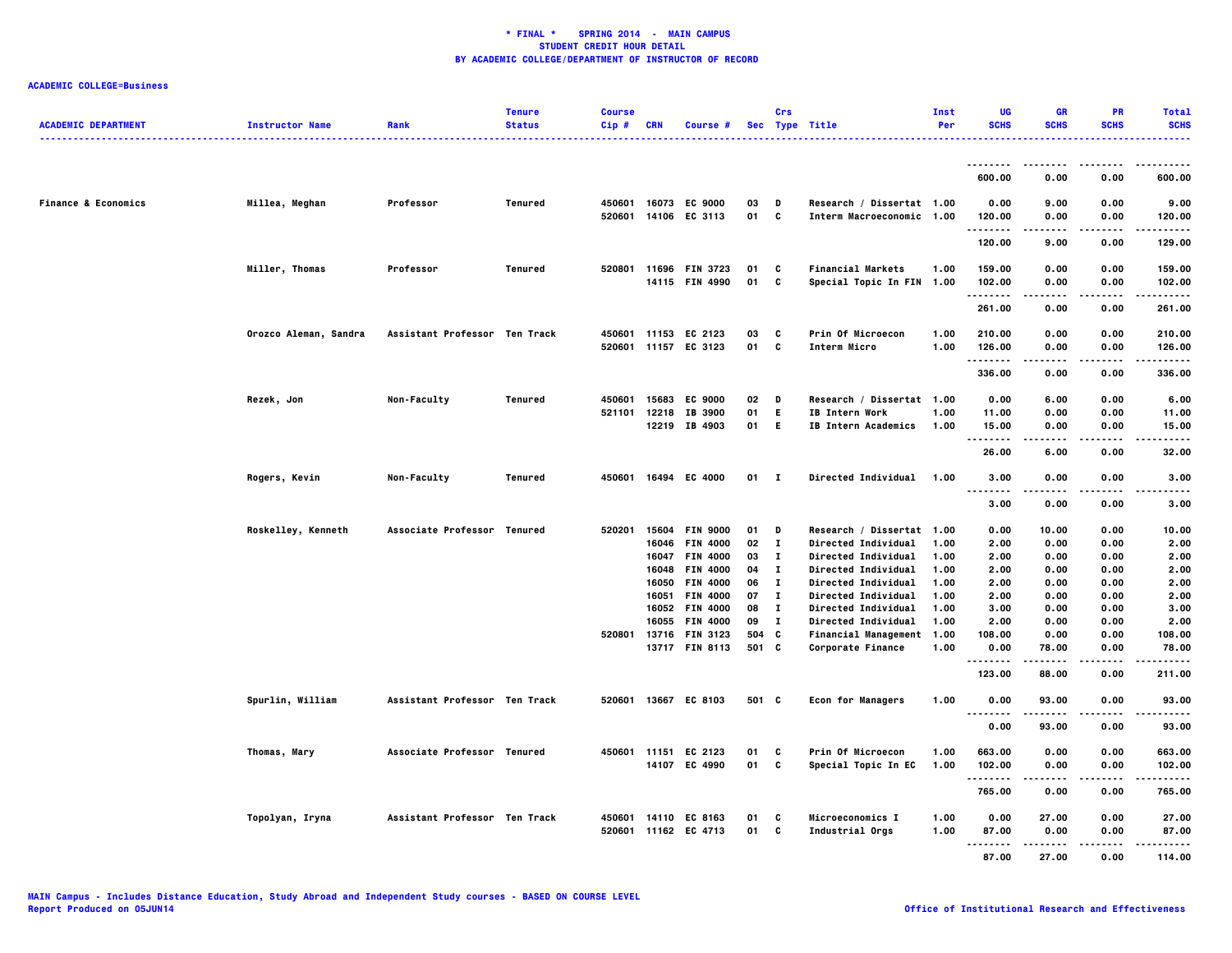|                                     |                        |                               | <b>Tenure</b>  | <b>Course</b> |            |                       |                 | Crs          |                            | Inst | UG              | GR            | <b>PR</b>   | <b>Total</b>                          |
|-------------------------------------|------------------------|-------------------------------|----------------|---------------|------------|-----------------------|-----------------|--------------|----------------------------|------|-----------------|---------------|-------------|---------------------------------------|
| <b>ACADEMIC DEPARTMENT</b>          | <b>Instructor Name</b> | Rank                          | <b>Status</b>  | Cip#          | <b>CRN</b> | <b>Course #</b>       |                 |              | Sec Type Title             | Per  | <b>SCHS</b>     | <b>SCHS</b>   | <b>SCHS</b> | <b>SCHS</b>                           |
|                                     |                        |                               |                |               |            |                       |                 |              |                            |      |                 |               |             |                                       |
| <b>Finance &amp; Economics</b>      | Wade, Lloyd            | Assistant Professor Ten Track |                | 520804        |            | 12276 INS 3303        | 01              | C            | Life Insurance             | 1.00 | 126.00          | 0.00          | 0.00        | 126.00                                |
|                                     |                        |                               |                |               |            | 12277 INS 4503        | 01              | C            | Enterprise Risk Mgmt 1.00  |      | 39.00           | 0.00          | 0.00        | 39.00                                 |
|                                     |                        |                               |                |               |            | 15162 INS 4000        | $01$ I          |              | Directed Individual        | 1.00 | 3.00            | 0.00          | 0.00        | 3.00                                  |
|                                     |                        |                               |                |               |            | 15378 INS 4000        | 02              | $\mathbf{I}$ | Directed Individual        | 1.00 | 3.00            | 0.00          | 0.00        | 3.00                                  |
|                                     |                        |                               |                |               |            | 15472 INS 4000        | 03              | $\mathbf{I}$ | Directed Individual        | 1.00 | 3.00            | 0.00          | 0.00        | 3.00                                  |
|                                     |                        |                               |                |               |            | 16005 INS 4000        | 04              | - 1          | Directed Individual        | 1.00 | 3.00            | 0.00          | 0.00        | 3.00                                  |
|                                     |                        |                               |                |               |            | 16006 INS 4000        | 05              | $\mathbf{I}$ | Directed Individual        | 1.00 | 3.00            | 0.00          | 0.00        | 3.00                                  |
|                                     |                        |                               |                |               |            | 16316 INS 4000        | 06              | $\mathbf{I}$ | <b>Directed Individual</b> | 1.00 | 3.00            | 0.00          | 0.00        | 3.00                                  |
|                                     |                        |                               |                |               |            |                       |                 |              |                            |      |                 |               |             | ----                                  |
|                                     |                        |                               |                |               |            |                       |                 |              |                            |      | 183.00          | 0.00          | 0.00        | 183.00                                |
|                                     | Wang, Qian             | <b>Grad Teach Assist</b>      | Not Applicable | 520801        |            | 11690 FIN 3123        | 01              | C            | Financial Management 1.00  |      | 204.00          | 0.00          | 0.00        | 204.00                                |
|                                     |                        |                               |                |               |            | 11692 FIN 3123        | 04 C            |              | Financial Management 1.00  |      | 201.00          | 0.00          | 0.00        | 201.00                                |
|                                     |                        |                               |                |               |            |                       |                 |              |                            |      | - - - - - - - - |               | $- - - -$   |                                       |
|                                     |                        |                               |                |               |            |                       |                 |              |                            |      | 405.00          | 0.00          | 0.00        | 405.00                                |
|                                     | Williamson, Claudia    | Assistant Professor Ten Track |                | 450601        | 11154      | EC 2123               | 04              | c            | Prin Of Microecon          | 1.00 | 189.00          | 0.00          | 0.00        | 189.00                                |
|                                     |                        |                               |                |               |            | 520601 11166 EC 8103  | 01 C            |              | <b>Econ for Managers</b>   | 1.00 | 0.00            | 18.00         | 0.00        | 18.00                                 |
|                                     |                        |                               |                |               |            |                       |                 |              |                            |      |                 | -----         | .           |                                       |
|                                     |                        |                               |                |               |            |                       |                 |              |                            |      | 189.00          | 18.00         | 0.00        | 207.00                                |
|                                     | Wiseman, Travis        | Instructor                    | Non-Ten Track  | 450601        |            | 11144 EC 2113         | 01              | C            | Prin Of Macroecon          | 1.00 | 453.00          | 0.00          | 0.00        | 453.00                                |
|                                     |                        |                               |                |               |            | 11145 EC 2113         | 02              | C            | Prin Of Macroecon          | 1.00 | 654.00          | 0.00          | 0.00        | 654.00                                |
|                                     |                        |                               |                |               |            | 11146 EC 2113         | 03              | C            | Prin Of Macroecon          | 1.00 | 210.00          | 0.00          | 0.00        | 210.00                                |
|                                     |                        |                               |                |               |            |                       |                 |              |                            |      | .               | $\sim$ $\sim$ | .           | .                                     |
|                                     |                        |                               |                |               |            |                       |                 |              |                            |      | 1317.00         | 0.00          | 0.00        | 1317.00                               |
|                                     | Xu, Xu                 | Grad Teach Assist             | Not Applicable |               |            | 450601 11152 EC 2123  | 02 <sub>c</sub> |              | Prin Of Microecon          | 1.00 | 192.00          | 0.00          | 0.00        | 192.00                                |
|                                     |                        |                               |                |               |            |                       |                 |              |                            |      | .               | .             | .           |                                       |
|                                     |                        |                               |                |               |            |                       |                 |              |                            |      | 192.00          | 0.00          | 0.00        | 192.00                                |
|                                     | Young, Brian           | Assistant Professor Ten Track |                |               |            | 520801 11691 FIN 3123 | 03              | C            | Financial Management 1.00  |      | 210.00          | 0.00          | 0.00        | 210.00                                |
|                                     |                        |                               |                |               |            | 11699 FIN 4243        | 01 C            |              | Senior Seminar in Fi 1.00  |      | 132.00          | 0.00          | 0.00        | 132.00                                |
|                                     |                        |                               |                |               |            |                       |                 |              |                            |      | .               | $- - - -$     | .           | .                                     |
|                                     |                        |                               |                |               |            |                       |                 |              |                            |      | 342.00          | 0.00          | 0.00        | 342.00                                |
| ----------------------------------- |                        |                               |                |               |            |                       |                 |              |                            |      | ========        | ========      | ========    | ==========                            |
| <b>Finance &amp; Economics</b>      |                        |                               |                |               |            |                       |                 |              |                            |      | 6411.00         | 343.00        | 0.00        | 6754.00                               |
| ----------------------------------- |                        |                               |                |               |            |                       |                 |              |                            |      |                 |               |             | ======== ======== ======== ========== |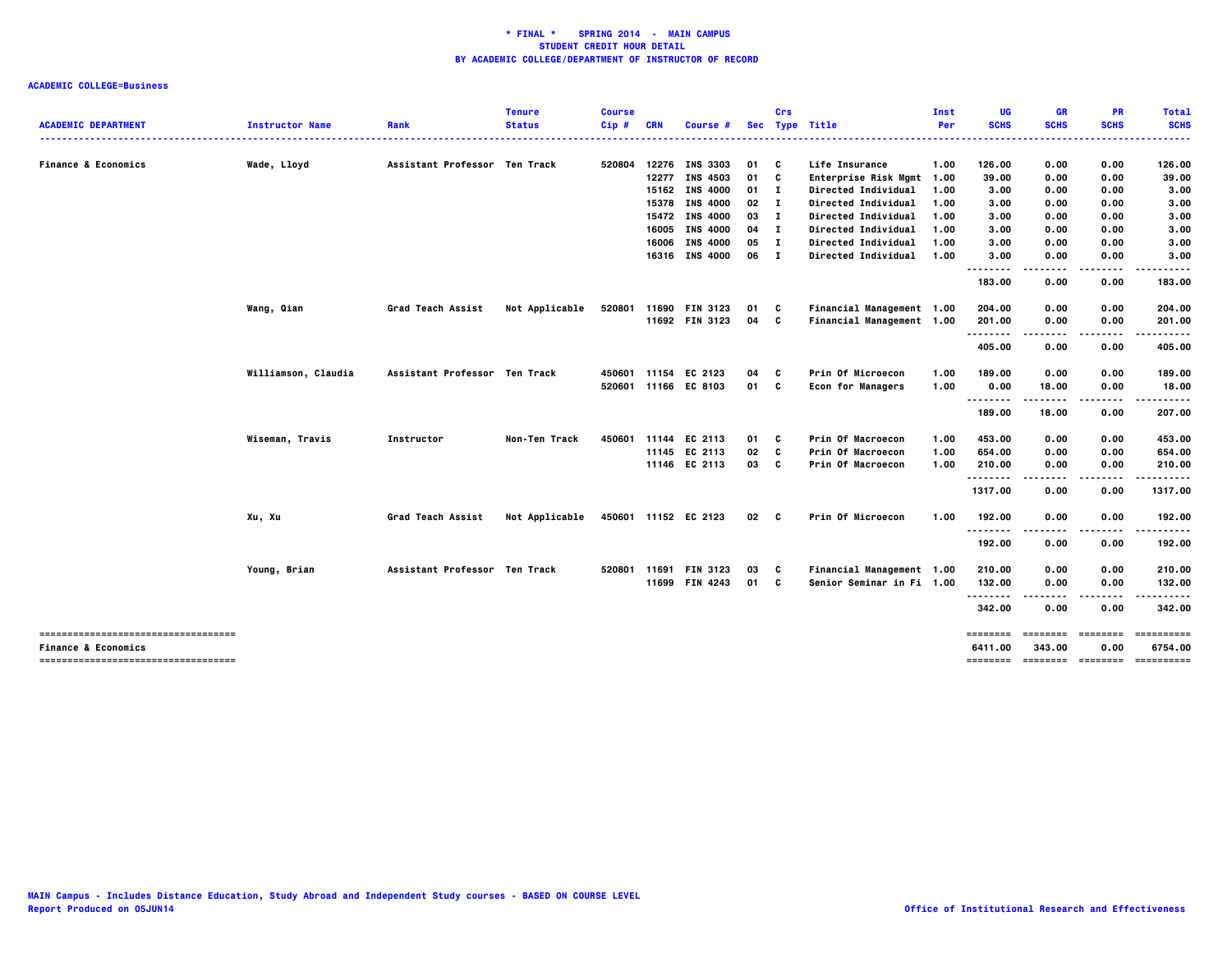|                                             |                             |                               | <b>Tenure</b>  | <b>Course</b> |              |                       |     | Crs         |                             | Inst | UG                           | GR             | PR                | <b>Total</b>          |
|---------------------------------------------|-----------------------------|-------------------------------|----------------|---------------|--------------|-----------------------|-----|-------------|-----------------------------|------|------------------------------|----------------|-------------------|-----------------------|
| <b>ACADEMIC DEPARTMENT</b>                  | <b>Instructor Name</b><br>. | Rank                          | <b>Status</b>  | Cip#          | <b>CRN</b>   | Course #              |     |             | Sec Type Title              | Per  | <b>SCHS</b>                  | <b>SCHS</b>    | <b>SCHS</b>       | <b>SCHS</b>           |
| <b>Management &amp; Information Systems</b> | Barnett, Timothy            | Professor                     | Tenured        | 521003        | 14193        | <b>MGT 9813</b>       | 01  | s           | Seminar In Ob               | 1.00 | 0.00                         | 15.00          | 0.00              | 15.00                 |
|                                             |                             |                               |                | 521302        | 15808        | <b>MGT 9000</b>       | 01  | D           | Research / Dissertat 1.00   |      | 0.00<br>.                    | 1.00<br>.      | 0.00<br>.         | 1.00<br>.             |
|                                             |                             |                               |                |               |              |                       |     |             |                             |      | 0.00                         | 16.00          | 0.00              | 16.00                 |
|                                             | Canfield, Stephen           | <b>Instructor</b>             | Non-Ten Track  | 521201        |              | 10524 BIS 1733        | 01  | C           | Visual Basic Program 1.00   |      | 147.00                       | 0.00           | 0.00              | 147.00                |
|                                             |                             |                               |                |               |              | 10525 BIS 1733        | 02  | C           | Visual Basic Program 1.00   |      | 117.00                       | 0.00           | 0.00              | 117.00                |
|                                             |                             |                               |                |               |              | 10526 BIS 1733        | 03  | C           | Visual Basic Program        | 1.00 | 120.00                       | 0.00           | 0.00              | 120.00                |
|                                             |                             |                               |                |               |              | 10527 BIS 1753        | 01  | C           | Intro to Business CO 1.00   |      | 87.00<br>. <b>.</b>          | 0.00           | 0.00              | 87.00<br>.            |
|                                             |                             |                               |                |               |              |                       |     |             |                             |      | 471.00                       | 0.00           | 0.00              | 471.00                |
|                                             | Chrisman, James             | Professor                     | Tenured        | 080301        | 12538        | <b>MGT 3323</b>       | 01  | C           | Entrepreneurship            | 1.00 | 75.00                        | 0.00           | 0.00              | 75.00                 |
|                                             |                             |                               |                |               | 12539        | MGT 3323              | 02  | C           | Entrepreneurship            | 1.00 | 87.00                        | 0.00           | 0.00              | 87.00                 |
|                                             |                             |                               |                | 520201        | 12558        | <b>MGT 8123</b>       | 01  | C           | Strategic Bus Consul 1.00   |      | 0.00                         | 30.00          | 0.00              | 30.00                 |
|                                             |                             |                               |                | 521302        | 16126        | <b>MGT 9000</b>       | 04  | D           | Research / Dissertat 1.00   |      | 0.00                         | 9.00           | 0.00              | 9.00                  |
|                                             |                             |                               |                |               |              |                       |     |             |                             |      | .<br>162.00                  | 39.00          | 0.00              | 201.00                |
|                                             | Crossler, Robert            | Assistant Professor Ten Track |                | 521201        | 10531        | <b>BIS 3753</b>       | 01  | C           | Business Database Sy 1.00   |      | 60.00                        | 0.00           | 0.00              | 60.00                 |
|                                             |                             |                               |                |               | 10541        | <b>BIS 8313</b>       | 01  | C           | <b>Adv Database Des Adm</b> | 1.00 | 0.00                         | 27.00          | 0.00              | 27.00                 |
|                                             |                             |                               |                |               |              | 13625 BIS 8313        | 501 | <b>C</b>    | <b>Adv Database Des Adm</b> | 1.00 | 0.00                         | 30.00          | 0.00              | 30.00                 |
|                                             |                             |                               |                |               | 15555        | <b>BIS 9000</b>       | 02  | $\mathbf D$ | Research / Dissertat 1.00   |      | 0.00                         | 9.00           | 0.00              | 9.00                  |
|                                             |                             |                               |                |               |              |                       |     |             |                             |      | .<br>60.00                   | -----<br>66.00 | $- - - -$<br>0.00 | .<br>126.00           |
|                                             | Daspit, Joshua              | Assistant Professor Ten Track |                | 520101        | 10569        | <b>BUS 4853</b>       | 01  | C           | <b>Business Policy</b>      | 1.00 | 135.00                       | 0.00           | 0.00              | 135.00                |
|                                             |                             |                               |                |               | 10570        | <b>BUS 4853</b>       | 02  | C           | <b>Business Policy</b>      | 1.00 | 132.00                       | 0.00           | 0.00              | 132.00                |
|                                             |                             |                               |                |               |              |                       |     |             |                             |      | .<br>267.00                  | 0.00           | 0.00              | -----<br>267.00       |
|                                             | Fang, Hanqing               | Grad Teach Assist             | Not Applicable |               |              | 521101 12551 MGT 4613 | 01  | C           | Cross-Cultural Mgt          | 1.00 | 108.00                       | 0.00           | 0.00              | 108.00                |
|                                             |                             |                               |                |               |              |                       |     |             |                             |      | .<br>108.00                  | 0.00           | 0.00              | .<br>108.00           |
|                                             |                             |                               |                |               |              |                       |     |             |                             |      |                              |                |                   |                       |
|                                             | Holt, Daniel                | Assistant Professor Ten Track |                | 520101        |              | 10572 BUS 4853        | 04  | C           | <b>Business Policy</b>      | 1.00 | 129.00                       | 0.00           | 0.00              | 129.00                |
|                                             |                             |                               |                |               |              | 10573 BUS 4853        | 05  | C           | <b>Business Policy</b>      | 1.00 | 135.00                       | 0.00           | 0.00              | 135.00                |
|                                             |                             |                               |                |               |              | 521299 15123 BIS 2990 | 01  | C           | Special Topic in BIS 0.16   |      | 10.56<br>.                   | 0.00<br>.      | 0.00<br>.         | 10.56<br>------       |
|                                             |                             |                               |                |               |              |                       |     |             |                             |      | 274.56                       | 0.00           | 0.00              | 274.56                |
|                                             | Lack, Susan                 | Instructor                    | Non-Ten Track  | 520201        | 12530        | MGT 3213              | 01  | C           | Org Communication           | 1.00 | 120.00                       | 0.00           | 0.00              | 120.00                |
|                                             |                             |                               |                |               | 12531        | MGT 3213              | 02  | C           | Org Communication           | 1.00 | 120.00                       | 0.00           | 0.00              | 120.00                |
|                                             |                             |                               |                |               |              | 12532 MGT 3213        | 03  | C           | Org Communication           | 1.00 | 114.00                       | 0.00           | 0.00              | 114.00                |
|                                             |                             |                               |                |               |              | 14191 MGT 3213        | 04  | C           | Org Communication           | 1.00 | 135.00<br>.                  | 0.00<br>.      | 0.00<br>$- - - -$ | 135.00<br>$- - - - -$ |
|                                             |                             |                               |                |               |              |                       |     |             |                             |      | 489.00                       | 0.00           | 0.00              | 489.00                |
|                                             | Long, Rebecca               | Associate Professor Tenured   |                | 520201        | 14194        | MGT 9143              | 01  | C           | Dev Of Mgt Theory           | 1.00 | 0.00                         | 9.00           | 0.00              | 9.00                  |
|                                             |                             |                               |                |               | 521302 16095 | <b>MGT 9000</b>       | 02  | D           | Research / Dissertat 1.00   |      | 0.00                         | 9.00           | 0.00              | 9.00                  |
|                                             |                             |                               |                |               |              |                       |     |             |                             |      | $\sim$ $\sim$ $\sim$<br>0.00 | 18.00          | 0.00              | 18.00                 |
|                                             | Marett, Emily               | Instructor                    | Non-Ten Track  | 520201        |              | 12533 MGT 3213        | 05  | C           | Org Communication           | 1.00 | 483.00                       | 0.00           | 0.00              | 483.00                |
|                                             |                             |                               |                |               | 12549        | MGT 4533              | 01  | C           | <b>Advanced Hrm</b>         | 1.00 | 159.00                       | 0.00           | 0.00              | 159.00                |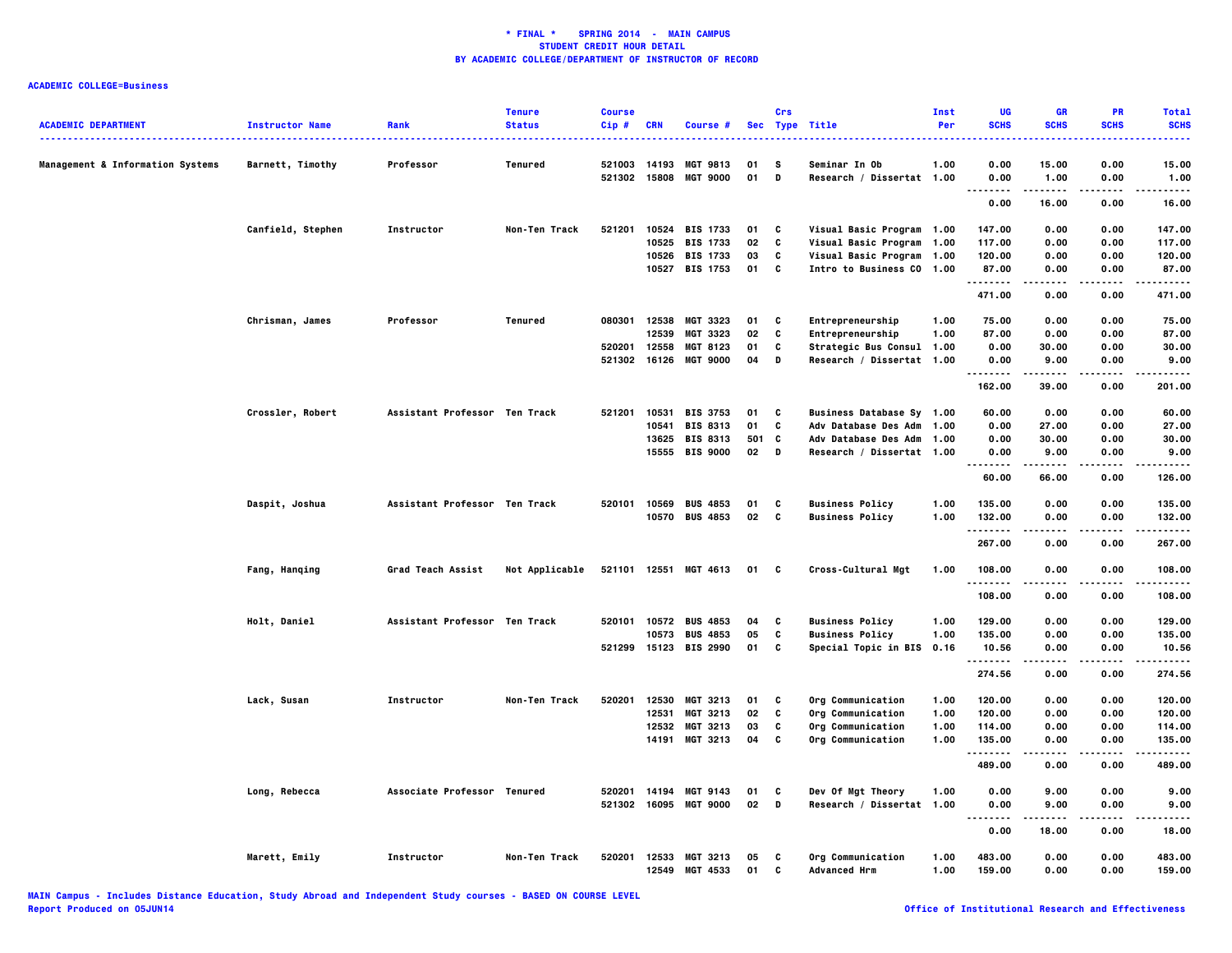| <b>ACADEMIC DEPARTMENT</b>                  | <b>Instructor Name</b> | Rank                          | <b>Tenure</b><br><b>Status</b> | <b>Course</b><br>Cip# | <b>CRN</b>     | Course #                    |             | Crs          | Sec Type Title                                 | Inst<br>Per | UG<br><b>SCHS</b> | <b>GR</b><br><b>SCHS</b> | <b>PR</b><br><b>SCHS</b> | <b>Total</b><br><b>SCHS</b> |
|---------------------------------------------|------------------------|-------------------------------|--------------------------------|-----------------------|----------------|-----------------------------|-------------|--------------|------------------------------------------------|-------------|-------------------|--------------------------|--------------------------|-----------------------------|
|                                             |                        |                               |                                |                       |                |                             |             |              |                                                |             |                   |                          |                          |                             |
| <b>Management &amp; Information Systems</b> | Marett, Emily          | Instructor                    | Non-Ten Track                  | 520201<br>521003      | 13825<br>12545 | MGT 3213<br><b>MGT 3813</b> | 506 C<br>01 | <b>C</b>     | Org Communication<br>Organizational Behav 1.00 | 1.00        | 51.00<br>168.00   | 0.00<br>0.00             | 0.00<br>0.00             | 51.00<br>168,00             |
|                                             |                        |                               |                                |                       |                |                             |             |              |                                                |             | .                 | .                        | .                        |                             |
|                                             |                        |                               |                                |                       |                |                             |             |              |                                                |             | 861.00            | 0.00                     | 0.00                     | 861.00                      |
|                                             | Marett, Lawrence       | Associate Professor Tenured   |                                | 521201                |                | 10532 BIS 4113              | 01          | C            | BIS Security Managem 1.00                      |             | 84.00             | 0.00                     | 0.00                     | 84.00                       |
|                                             |                        |                               |                                |                       |                | 10537 BIS 6113              | 01          | C            | BIS Security Managem 1.00                      |             | 0.00              | 12.00                    | 0.00                     | 12.00                       |
|                                             |                        |                               |                                |                       |                | 14725 BIS 6113              | 501         | C            | BIS Security Managem 1.00                      |             | 0.00              | 45.00                    | 0.00                     | 45.00                       |
|                                             |                        |                               |                                |                       | 15700          | <b>BIS 9000</b>             | 03          | D            | Research / Dissertat 1.00                      |             | 0.00              | 9.00                     | 0.00                     | 9.00                        |
|                                             |                        |                               |                                | 521299 10536          |                | <b>BIS 4763</b>             | 01          | C            | <b>BIS Senior Seminar</b>                      | 1.00        | 84.00             | 0.00                     | 0.00                     | 84.00                       |
|                                             |                        |                               |                                |                       | 15123          | <b>BIS 2990</b>             | 01          | C            | Special Topic in BIS 0.16                      |             | 10.56<br>.        | 0.00<br>-----            | 0.00<br>.                | 10.56<br>.                  |
|                                             |                        |                               |                                |                       |                |                             |             |              |                                                |             | 178.56            | 66.00                    | 0.00                     | 244.56                      |
|                                             | Menard, Philip         | Lecturer                      | Non-Ten Track                  |                       |                | 521201 10535 BIS 4753       | 01          | C            | Struc Sys Analysis                             | 1.00        | 51.00<br>.        | 0.00                     | 0.00                     | 51.00                       |
|                                             |                        |                               |                                |                       |                |                             |             |              |                                                |             | 51.00             | 0.00                     | 0.00                     | 51.00                       |
|                                             | Ormond, Dustin         | Lecturer                      | Non-Ten Track                  |                       |                | 521201 10529 BIS 3233       | 02 C        |              | Management Informati 1.00                      |             | 408.00<br>.       | 0.00                     | 0.00                     | 408.00                      |
|                                             |                        |                               |                                |                       |                |                             |             |              |                                                |             | 408.00            | 0.00                     | 0.00                     | 408.00                      |
|                                             | Otondo, Robert         | Associate Professor Tenured   |                                | 521201                |                | 10542 BIS 8513              | 01          | C            | Bus Telecommunicatio 1.00                      |             | 0.00              | 21.00                    | 0.00                     | 21.00                       |
|                                             |                        |                               |                                |                       |                | 10543 BIS 8753              | 01          | C            | Inf Sys Collabrtve P 1.00                      |             | 0.00              | 9.00                     | 0.00                     | 9.00                        |
|                                             |                        |                               |                                |                       |                | 13626 BIS 8513              | 501         | C            | Bus Telecommunicatio 1.00                      |             | 0.00              | 33.00                    | 0.00                     | 33.00                       |
|                                             |                        |                               |                                |                       |                | 13627 BIS 8753              | 501 C       |              | Inf Sys Collabrtve P 1.00                      |             | 0.00<br>.         | 30.00                    | 0.00                     | 30.00                       |
|                                             |                        |                               |                                |                       |                |                             |             |              |                                                |             | 0.00              | 93.00                    | 0.00                     | 93.00                       |
|                                             | Pearson, Allison       | Professor                     | Tenured                        | 521299                | 15123          | <b>BIS 2990</b>             | 01          | C            | Special Topic in BIS 0.16                      |             | 10.56             | 0.00                     | 0.00                     | 10.56                       |
|                                             |                        |                               |                                | 521301                | 12528          | <b>MGT 3114</b>             | 01          | C            | Prin of Mgt & Prod                             | 1.00        | 836.00            | 0.00                     | 0.00                     | 836.00                      |
|                                             |                        |                               |                                | 521302                | 16096          | <b>MGT 9000</b>             | 03          | D            | Research / Dissertat 1.00                      |             | 0.00<br>.         | 1.00<br>.                | 0.00<br>$- - - -$        | 1.00<br>.                   |
|                                             |                        |                               |                                |                       |                |                             |             |              |                                                |             | 846.56            | 1.00                     | 0.00                     | 847.56                      |
|                                             | Pearson, Rodney        | Professor                     | <b>Tenured</b>                 | 521201                | 10530          | <b>BIS 3523</b>             | 01          | C            | Advanced Languages                             | 1.00        | 60.00             | 0.00                     | 0.00                     | 60.00                       |
|                                             |                        |                               |                                |                       | 16276          | <b>BIS 4000</b>             | 01          | $\mathbf{I}$ | Directed Individual                            | 1.00        | 3.00              | 0.00                     | 0.00                     | 3.00                        |
|                                             |                        |                               |                                | 521202 10534          |                | <b>BIS 4523</b>             | 01          | C            | Adv Languages II                               | 1.00        | 51.00             | 0.00                     | 0.00                     | 51.00                       |
|                                             |                        |                               |                                |                       | 10539          | <b>BIS 6523</b>             | 01          | C            | Adv Languages II                               | 1.00        | 0.00              | 3.00                     | 0.00                     | 3.00                        |
|                                             |                        |                               |                                |                       |                | 521299 15123 BIS 2990       | 01          | C            | Special Topic in BIS 0.20                      |             | 13.20<br>.        | 0.00                     | 0.00                     | 13.20<br>.                  |
|                                             |                        |                               |                                |                       |                |                             |             |              |                                                |             | 127.20            | 3.00                     | 0.00                     | 130.20                      |
|                                             | Penney, Christopher    | Assistant Professor Ten Track |                                |                       |                | 520101 10571 BUS 4853       | 03          | C            | <b>Business Policy</b>                         | 1.00        | 132.00            | 0.00                     | 0.00                     | 132.00                      |
|                                             |                        |                               |                                |                       |                | 10574 BUS 4853              | 06          | <b>C</b>     | <b>Business Policy</b>                         | 1.00        | 135.00            | 0.00                     | 0.00                     | 135.00                      |
|                                             |                        |                               |                                |                       |                |                             |             |              |                                                |             | .<br>267.00       | -----<br>0.00            | .<br>0.00                | .<br>267.00                 |
|                                             | Prince, Paris          | Lecturer                      | Non-Ten Track                  |                       |                | 520201 12546 MGT 3823       | 01          | C            | Responsible Leadersh 1.00                      |             | 225.00            | 0.00                     | 0.00                     | 225.00                      |
|                                             |                        |                               |                                |                       |                |                             |             |              |                                                |             | .<br>225.00       | .<br>0.00                | .<br>0.00                | .<br>225.00                 |
|                                             | Randle, Vikki          | Associate Professor Tenured   |                                | 521003 13827          |                | <b>MGT 8111</b>             | 511 C       |              | Human Resource Issue 1.00                      |             | 0.00              | 15.00                    | 0.00                     | 15.00                       |
|                                             |                        |                               |                                |                       | 13830          | <b>MGT 8112</b>             | 521 C       |              | Leadership Skills                              | 1.00        | 0.00              | 36.00                    | 0.00                     | 36.00                       |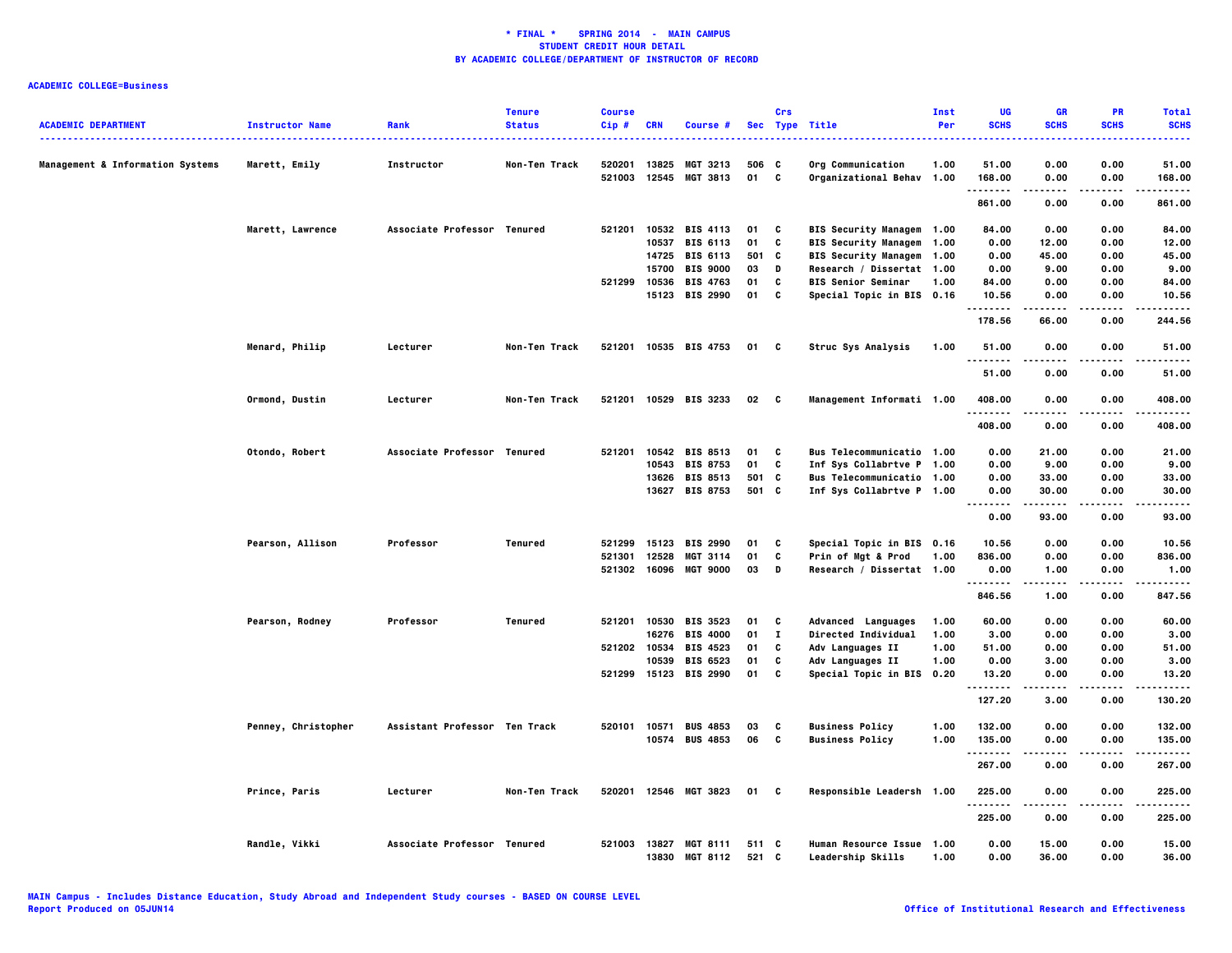| <b>ACADEMIC DEPARTMENT</b>                                                          | <b>Instructor Name</b> | Rank                          | <b>Tenure</b><br><b>Status</b> | <b>Course</b><br>$Cip$ # | <b>CRN</b>   | Course #                          |                 | Crs          | Sec Type Title                                 | Inst<br>Per | UG<br><b>SCHS</b>  | GR<br><b>SCHS</b> | <b>PR</b><br><b>SCHS</b>  | <b>Total</b><br><b>SCHS</b><br>.                |
|-------------------------------------------------------------------------------------|------------------------|-------------------------------|--------------------------------|--------------------------|--------------|-----------------------------------|-----------------|--------------|------------------------------------------------|-------------|--------------------|-------------------|---------------------------|-------------------------------------------------|
|                                                                                     |                        |                               |                                |                          |              |                                   |                 |              |                                                |             | --------           |                   |                           |                                                 |
|                                                                                     |                        |                               |                                |                          |              |                                   |                 |              |                                                |             | 0.00               | 51.00             | 0.00                      | 51.00                                           |
| Management & Information Systems                                                    | Randolph, Robert       | Grad Teach Assist             | Not Applicable                 |                          |              | 521301 12529 MGT 3114             | 02 <sub>c</sub> |              | Prin of Mgt & Prod                             | 1.00        | 492.00<br>-------- | 0.00              | 0.00<br>$- - - -$         | 492.00<br>.                                     |
|                                                                                     |                        |                               |                                |                          |              |                                   |                 |              |                                                |             | 492.00             | 0.00              | 0.00                      | 492.00                                          |
|                                                                                     | Ratnamalala, Nirmalee  | Grad Teach Assist             | Not Applicable                 |                          |              | 521201 10522 BIS 1012             | 02              | $\mathbf{c}$ | Intro to Bus Info Sy 1.00                      |             | 160.00             | 0.00              | 0.00                      | 160.00                                          |
|                                                                                     |                        |                               |                                |                          |              |                                   |                 |              |                                                |             | 160.00             | 0.00              | 0.00                      | 160.00                                          |
|                                                                                     | Richardson, Jimmy      | Lecturer                      | Non-Ten Track                  |                          |              | 520201 12548 MGT 4153             | 01              | C            | Management Seminar                             | 1.00        | 123.00<br><u>.</u> | 0.00              | 0.00<br>$- - - -$         | 123.00<br>.                                     |
|                                                                                     |                        |                               |                                |                          |              |                                   |                 |              |                                                |             | 123.00             | 0.00              | 0.00                      | 123.00                                          |
|                                                                                     | Rogers, Bryan          | Grad Teach Assist             | Not Applicable                 |                          |              | 521001 12541 MGT 3513             | 01              | C            | Intro Human Res Mgt 1.00                       |             | 243.00             | 0.00              | 0.00                      | 243.00                                          |
|                                                                                     |                        |                               |                                |                          |              |                                   |                 |              |                                                |             | 243.00             | 0.00              | 0.00                      | 243.00                                          |
|                                                                                     | Spencer, Barbara       | Professor                     | <b>Tenured</b>                 |                          |              | 520201 13831 MGT 8123             | 501 C           |              | Strategic Bus Consul 1.00                      |             | 0.00<br>.          | 117.00            | 0.00                      | 117.00                                          |
|                                                                                     |                        |                               |                                |                          |              |                                   |                 |              |                                                |             | 0.00               | 117.00            | 0.00                      | 117.00                                          |
|                                                                                     | Templeton, Gary        | Associate Professor Tenured   |                                | 521201                   | 10528        | <b>BIS 3233</b>                   | 01              | C            | Management Informati 1.00                      |             | 618.00             | 0.00              | 0.00                      | 618.00                                          |
|                                                                                     |                        |                               |                                |                          |              | 10540 BIS 8112                    | 01              | C            | Mgt Info Tech & Sys                            | 1.00        | 0.00               | 38.00             | 0.00                      | 38.00                                           |
|                                                                                     |                        |                               |                                |                          |              | 13624 BIS 8112                    | 521 C           |              | Mgt Info Tech & Sys 1.00                       |             | 0.00<br>.          | 76.00<br>.        | 0.00                      | 76.00                                           |
|                                                                                     |                        |                               |                                |                          |              |                                   |                 |              |                                                |             | 618.00             | 114.00            | 0.00                      | 732.00                                          |
|                                                                                     | Templeton, Laura       | Assistant Professor Ten Track |                                |                          | 521001 12542 | <b>MGT 3513</b>                   | 02              | C            | Intro Human Res Mgt                            | 1.00        | 240.00             | 0.00              | 0.00                      | 240.00                                          |
|                                                                                     |                        |                               |                                |                          |              | 14192 MGT 9533                    | 01              | s            | Seminar In Hrm Lit                             | 1.00        | 0.00<br>           | 15.00             | 0.00                      | 15.00                                           |
|                                                                                     |                        |                               |                                |                          |              |                                   |                 |              |                                                |             | 240.00             | 15.00             | 0.00                      | 255.00                                          |
|                                                                                     | Vardaman, James        | Assistant Professor Ten Track |                                | 521003                   |              | 12552 MGT 8111                    | 01              | C            | Human Resource Issue 1.00                      |             | 0.00               | 15.00             | 0.00                      | 15.00                                           |
|                                                                                     |                        |                               |                                |                          | 12555        | <b>MGT 8112</b>                   | 01              | C            | Leadership Skills                              | 1.00        | 0.00               | 34.00             | 0.00                      | 34.00                                           |
|                                                                                     |                        |                               |                                |                          | 13828        | <b>MGT 8111</b><br>13829 MGT 8112 | 521 C<br>511 C  |              | Human Resource Issue 1.00<br>Leadership Skills | 1.00        | 0.00<br>0.00       | 13.00<br>24.00    | 0.00<br>0.00              | 13.00<br>24.00                                  |
|                                                                                     |                        |                               |                                |                          |              |                                   |                 |              |                                                |             | <br>0.00           | .<br>86.00        | .<br>0.00                 | .<br>86.00                                      |
|                                                                                     | Warkentin, Merrill     | Professor                     | <b>Tenured</b>                 | 521201                   | 10521        | <b>BIS 1012</b>                   | 01              | C            | Intro to Bus Info Sy 1.00                      |             | 526.00             | 0.00              | 0.00                      | 526.00                                          |
|                                                                                     |                        |                               |                                |                          |              | 14190 BIS 9613                    | 01              | c            | Info Security Resear 1.00                      |             | 0.00               | 9.00              | 0.00                      | 9.00                                            |
|                                                                                     |                        |                               |                                |                          |              | 15460 BIS 9000                    | 01              | D            | Research / Dissertat 1.00                      |             | 0.00               | 13.00             | 0.00                      | 13.00                                           |
|                                                                                     |                        |                               |                                |                          |              |                                   |                 |              |                                                |             | .<br>526.00        | 22.00             | 0.00                      | 548.00                                          |
| ====================================<br><b>Management &amp; Information Systems</b> |                        |                               |                                |                          |              |                                   |                 |              |                                                |             | 7197.88            | 707.00            | 0.00                      | ======== ======== ======== =========<br>7904.88 |
| -----------------------------------                                                 |                        |                               |                                |                          |              |                                   |                 |              |                                                |             |                    |                   | -------- -------- ------- | ==========                                      |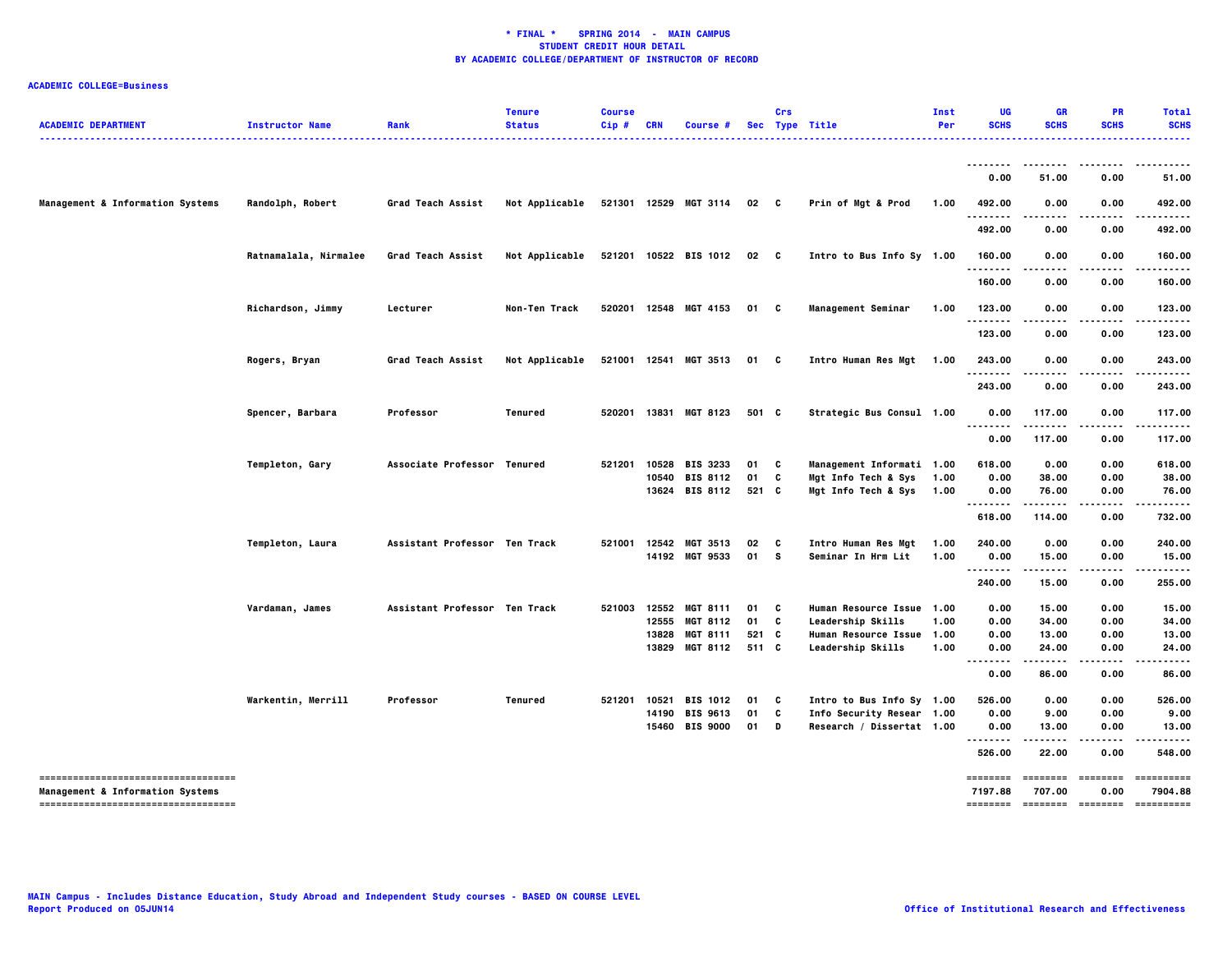| <b>ACADEMIC DEPARTMENT</b>                      | <b>Instructor Name</b> | Rank                          | <b>Tenure</b><br><b>Status</b> | <b>Course</b><br>Cip# | <b>CRN</b> | Course #              |       | Crs          | Sec Type Title             | Inst<br>Per | UG<br><b>SCHS</b> | GR<br><b>SCHS</b>   | PR<br><b>SCHS</b> | <b>Total</b><br><b>SCHS</b> |
|-------------------------------------------------|------------------------|-------------------------------|--------------------------------|-----------------------|------------|-----------------------|-------|--------------|----------------------------|-------------|-------------------|---------------------|-------------------|-----------------------------|
| Marketing, Quantitative Analysis & Adams, Frank |                        | Assistant Professor Ten Track |                                | 521401                | 12585      | <b>MKT 4813</b>       | 02    | c            | Marketing-Mgt              | 1.00        | 120.00            | 0.00                | 0.00              | .<br>120,00                 |
|                                                 |                        |                               |                                |                       | 14183      | <b>MKT 4333</b>       | 01    | $\mathbf{c}$ | International Sup Ch 1.00  |             | 111.00<br>.       | 0.00<br>.           | 0.00<br>.         | 111.00<br>.                 |
|                                                 |                        |                               |                                |                       |            |                       |       |              |                            |             | 231.00            | 0.00                | 0.00              | 231.00                      |
|                                                 | Adkerson, Jeffrey      | Non-Faculty                   | Non-Faculty                    | 521401                | 12560      | <b>MKT 2221</b>       | 01    | L.           | Golf Professional De 1.00  |             | 36.00             | 0.00                | 0.00              | 36.00                       |
|                                                 |                        |                               |                                |                       |            | 12562 MKT 2311        | 01    | $\mathbf{L}$ | Golf Professional De 1.00  |             | 24.00             | 0.00                | 0.00              | 24.00                       |
|                                                 |                        |                               |                                |                       |            |                       |       |              |                            |             | .<br>60.00        | .<br>0.00           | .<br>0.00         | .<br>60.00                  |
|                                                 | Barnwell, Robert       | Grad Teach Assist             | Not Applicable                 |                       |            | 521401 12572 MKT 4123 | 01 C  |              | Advertising                | 1.00        | 135.00            | 0.00                | 0.00              | 135.00                      |
|                                                 |                        |                               |                                |                       |            |                       |       |              |                            |             | .<br>135.00       | -----<br>0.00       | .<br>0.00         | ------<br>135.00            |
|                                                 | Blakeney, Alisha       | Grad Teach Assist             | Not Applicable                 |                       |            | 521401 13832 MKT 3013 | 504 C |              | Principles Of Mkt          | 1.00        | 48.00             | 0.00                | 0.00              | 48.00                       |
|                                                 |                        |                               |                                |                       |            |                       |       |              |                            |             | 48.00             | 0.00                | 0.00              | 48.00                       |
|                                                 | Bryant, James          | Lecturer                      | Non-Ten Track                  | 220199                |            | 13629 BL 8112         | 521 C |              | Law Ethics Disp Res        | 1.00        | 0.00              | 66.00               | 0.00              | 66.00                       |
|                                                 |                        |                               |                                |                       |            |                       |       |              |                            |             | .<br>0.00         | .<br>66.00          | .<br>0.00         | .<br>66.00                  |
|                                                 | Collier, Joel          | Associate Professor Tenured   |                                | 521401                | 13834      | <b>MKT 8153</b>       | 511 C |              | <b>Strategic Marketing</b> | 1.00        | 0.00              | 48.00               | 0.00              | 48.00                       |
|                                                 |                        |                               |                                |                       | 14188      | <b>MKT 8343</b>       | 01    | s            | Sem Mkt-Price & Prod 1.00  |             | 0.00              | 3.00                | 0.00              | 3.00                        |
|                                                 |                        |                               |                                |                       | 15804      | <b>MKT 9000</b>       | 02    | D            | Research / Dissertat 1.00  |             | 0.00<br>          | 18.00<br>-----      | 0.00<br>.         | 18.00<br>-----              |
|                                                 |                        |                               |                                |                       |            |                       |       |              |                            |             | 0.00              | 69.00               | 0.00              | 69.00                       |
|                                                 | Cook, Cecelia          | Instructor                    | Non-Ten Track                  | 220199                |            | 10545 BL 2413         | 01    | C            | <b>Legal Envt Bus</b>      | 1.00        | 414.00            | 0.00                | 0.00              | 414.00                      |
|                                                 |                        |                               |                                |                       | 10546      | <b>BL 2413</b>        | 02    | C            | <b>Legal Envt Bus</b>      | 1.00        | 591.00            | 0.00                | 0.00              | 591.00                      |
|                                                 |                        |                               |                                |                       | 10549      | <b>BL 3223</b>        | 01    | C            | Law Of Comm Trans          | 1.00        | 201.00            | 0.00                | 0.00              | 201.00                      |
|                                                 |                        |                               |                                |                       |            | 10550 BL 3223         | 02    | C            | Law Of Comm Trans          | 1.00        | 135.00<br>.       | 0.00                | 0.00              | 135.00<br>.                 |
|                                                 |                        |                               |                                |                       |            |                       |       |              |                            |             | 1341.00           | 0.00                | 0.00              | 1341.00                     |
|                                                 | Ford, Toni-Rochelle    | <b>Grad Teach Assist</b>      | Not Applicable                 |                       |            | 521401 12568 MKT 3933 | 01 C  |              | International Mkt          | 1.00        | 132.00<br>.       | 0.00                | 0.00<br>$- - - -$ | 132.00<br>                  |
|                                                 |                        |                               |                                |                       |            |                       |       |              |                            |             | 132.00            | 0.00                | 0.00              | 132.00                      |
|                                                 | Gaskin, Leonard        | Non-Faculty                   | Non-Faculty                    |                       |            | 521401 13833 MKT 6143 | 501 C |              | Sales Management           | 1.00        | 0.00<br>--------  | 72.00<br>. <b>.</b> | 0.00<br>.         | 72.00<br>.                  |
|                                                 |                        |                               |                                |                       |            |                       |       |              |                            |             | 0.00              | 72.00               | 0.00              | 72.00                       |
|                                                 | Goree, Michael         | Instructor                    | Non-Ten Track                  | 521401                | 12566      | <b>MKT 3213</b>       | 01    | C            | Retailing                  | 1.00        | 174.00            | 0.00                | 0.00              | 174.00                      |
|                                                 |                        |                               |                                |                       | 12567      | <b>MKT 3213</b>       | 02    | C            | Retailing                  | 1.00        | 186.00            | 0.00                | 0.00              | 186.00                      |
|                                                 |                        |                               |                                | 521499                | 12581      | MKT 4613              | 01    | C            | Services Marketing         | 1.00        | 234.00            | 0.00                | 0.00              | 234.00                      |
|                                                 |                        |                               |                                |                       |            | 12582 MKT 4613        | 02    | C            | Services Marketing         | 1.00        | 243.00<br>.       | 0.00                | 0.00              | 243.00<br>.                 |
|                                                 |                        |                               |                                |                       |            |                       |       |              |                            |             | 837.00            | 0.00                | 0.00              | 837.00                      |
|                                                 | Graham, Kenneth        | Grad Teach Assist             | Not Applicable                 |                       |            | 521401 12586 MKT 4813 | 03    | $\mathbf{c}$ | Marketing-Mgt              | 1.00        | 105.00<br>.       | 0.00                | 0.00<br>$- - - -$ | 105.00<br>.                 |
|                                                 |                        |                               |                                |                       |            |                       |       |              |                            |             | 105.00            | 0.00                | 0.00              | 105.00                      |
|                                                 | Lam, Wai-Cheong        | Instructor                    | Non-Ten Track                  |                       |            | 521302 10556 BQA 2113 | 01    | c            | <b>Bus Stat Methods I</b>  | 1.00        | 210.00            | 0.00                | 0.00              | 210.00                      |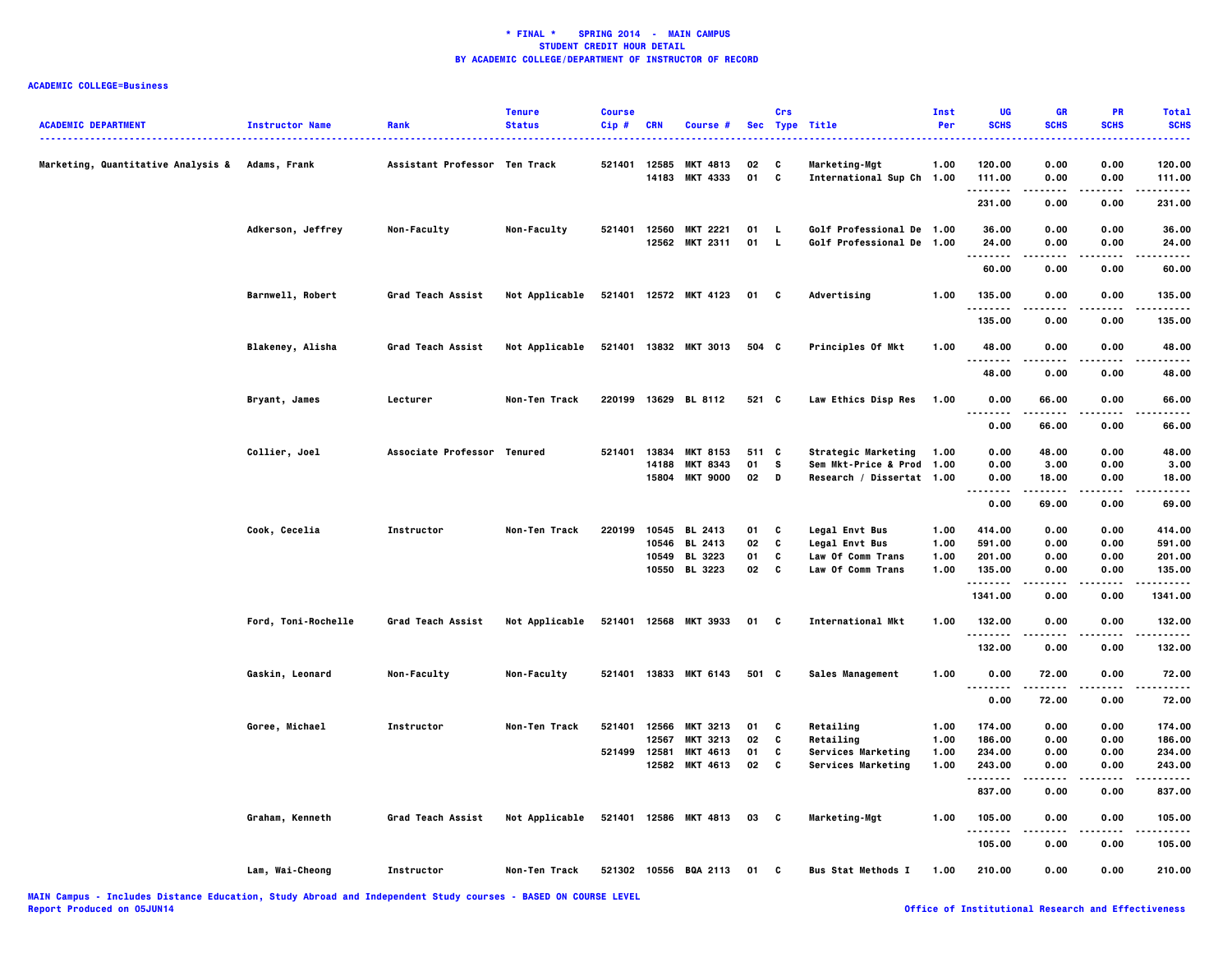|                                                    |                        |                             | <b>Tenure</b>  | <b>Course</b> |            |                       |            | Crs          |                            | <b>Inst</b> | UG             | <b>GR</b>   | PR                | <b>Total</b>           |
|----------------------------------------------------|------------------------|-----------------------------|----------------|---------------|------------|-----------------------|------------|--------------|----------------------------|-------------|----------------|-------------|-------------------|------------------------|
| <b>ACADEMIC DEPARTMENT</b>                         | <b>Instructor Name</b> | Rank                        | <b>Status</b>  | $Cip$ #       | <b>CRN</b> | Course #              | <b>Sec</b> |              | <b>Type Title</b>          | Per         | <b>SCHS</b>    | <b>SCHS</b> | <b>SCHS</b>       | <b>SCHS</b>            |
| Marketing, Quantitative Analysis & Lam, Wai-Cheong |                        | Instructor                  | Non-Ten Track  | 521302        | 10557      | <b>BQA 2113</b>       | 02         | C            | <b>Bus Stat Methods I</b>  | 1.00        | 123.00         | 0.00        | 0.00              | 123.00                 |
|                                                    |                        |                             |                |               | 10559      | <b>BQA 2113</b>       | 04         | C            | <b>Bus Stat Methods I</b>  | 1.00        | 132.00         | 0.00        | 0.00              | 132.00                 |
|                                                    |                        |                             |                |               |            | 10560 BQA 2113        | 05         | <b>C</b>     | <b>Bus Stat Methods I</b>  | 1.00        | 30.00<br>.     | 0.00<br>.   | 0.00              | 30.00                  |
|                                                    |                        |                             |                |               |            |                       |            |              |                            |             | 495.00         | 0.00        | 0.00              | 495.00                 |
|                                                    | Liddell, Gloria        | Associate Professor Tenured |                |               |            | 220199 10555 BL 8112  | 01 C       |              | Law Ethics Disp Res        | 1.00        | 0.00           | 40.00       | 0.00              | 40.00                  |
|                                                    |                        |                             |                |               | 13628      | <b>BL 8112</b>        | 511 C      |              | Law Ethics Disp Res        | 1.00        | 0.00           | 46.00       | 0.00              | 46.00                  |
|                                                    |                        |                             |                | 521501        | 10552      | <b>BL 4333</b>        | 01         | C            | <b>Real Estate Law</b>     | 1.00        | 66.00          | 0.00        | 0.00              | 66.00                  |
|                                                    |                        |                             |                |               | 10554      | BL 6333               | 01         | C            | <b>Real Estate Law</b>     | 1.00        | 0.00           | 18.00       | 0.00              | 18.00                  |
|                                                    |                        |                             |                |               |            | 13205 REF 4333        | 01 C       |              | <b>Real Estate Law</b>     | 1.00        | 24.00<br>.     | 0.00<br>.   | 0.00<br>.         | 24.00<br>.             |
|                                                    |                        |                             |                |               |            |                       |            |              |                            |             | 90.00          | 104.00      | 0.00              | 194.00                 |
|                                                    | Liddell, Pearson       | Professor                   | <b>Tenured</b> | 220199        | 10547      | <b>BL 2413</b>        | 03         | C            | <b>Legal Envt Bus</b>      | 1.00        | 177.00         | 0.00        | 0.00              | 177.00                 |
|                                                    |                        |                             |                |               | 10551      | <b>BL 4273</b>        | 01         | C            | Int Bus Law                | 1.00        | 81.00          | 0.00        | 0.00              | 81.00                  |
|                                                    |                        |                             |                |               | 10553      | <b>BL 6273</b>        | 01         | C            | <b>Int Bus Law</b>         | 1.00        | 0.00           | 24.00       | 0.00              | 24.00                  |
|                                                    |                        |                             |                |               |            | 15889 BL 7000         | $01$ I     |              | <b>Directed Individual</b> | 1.00        | 0.00<br>.      | 1.00<br>.   | 0.00<br>.         | 1.00                   |
|                                                    |                        |                             |                |               |            |                       |            |              |                            |             | 258.00         | 25.00       | 0.00              | 283.00                 |
|                                                    | Lueg, Jason            | Professor                   | Tenured        | 521401        |            | 14184 MKT 4313        | 01         | C            | Physical Distrib Mgt 1.00  |             | 90.00          | 0.00        | 0.00              | 90.00                  |
|                                                    |                        |                             |                |               | 14185      | <b>MKT 6313</b>       | 01         | C            | Physical Distributio 1.00  |             | 0.00           | 21.00       | 0.00              | 21.00                  |
|                                                    |                        |                             |                |               | 15755      | <b>MKT 4000</b>       | 01         | $\mathbf{I}$ | Directed Individual        | 1.00        | 3.00           | 0.00        | 0.00              | 3.00                   |
|                                                    |                        |                             |                |               |            | 16403 MKT 4000        | 02         | $\mathbf{I}$ | <b>Directed Individual</b> | 1.00        | 3.00           | 0.00        | 0.00              | 3.00                   |
|                                                    |                        |                             |                |               |            |                       |            |              |                            |             | <br>96.00      | .<br>21.00  | .<br>0.00         | .<br>117.00            |
|                                                    | Lueg, Nicole           | Professor                   | <b>Tenured</b> |               |            | 521401 12576 MKT 4413 | 01         | C            | <b>Consumer Behavior</b>   | 1.00        | 222.00         | 0.00        | 0.00              | 222.00                 |
|                                                    |                        |                             |                |               | 12577      | <b>MKT 4413</b>       | 02         | C            | <b>Consumer Behavior</b>   | 1.00        | 195.00         | 0.00        | 0.00              | 195.00                 |
|                                                    |                        |                             |                |               | 15792      | <b>MKT 9000</b>       | 01         | D            | Research / Dissertat 1.00  |             | 0.00           | 10.00       | 0.00              | 10.00                  |
|                                                    |                        |                             |                |               |            |                       |            |              |                            |             | .              |             |                   |                        |
|                                                    |                        |                             |                |               |            |                       |            |              |                            |             | 417.00         | 10.00       | 0.00              | 427.00                 |
|                                                    | Moore, Melissa         | Professor                   | <b>Tenured</b> | 521299        | 15123      | <b>BIS 2990</b>       | 01         | C            | Special Topic in BIS 0.16  |             | 10.56          | 0.00        | 0.00              | 10.56                  |
|                                                    |                        |                             |                | 521401        | 12563      | <b>MKT 3013</b>       | 01         | C            | Principles Of Mkt          | 1.00        | 741.00         | 0.00        | 0.00              | 741.00                 |
|                                                    |                        |                             |                |               |            | 12564 MKT 3013        | 02 C       |              | Principles Of Mkt          | 1.00        | 426.00<br>.    | 0.00<br>.   | 0.00<br>.         | 426.00<br>.            |
|                                                    |                        |                             |                |               |            |                       |            |              |                            |             | 1177.56        | 0.00        | 0.00              | 1177.56                |
|                                                    | Moore, Robert          | Professor                   | Tenured        | 521299        |            | 15123 BIS 2990        | 01         | $\mathbf{c}$ | Special Topic in BIS 0.16  |             | 10.56          | 0.00        | 0.00              | 10.56                  |
|                                                    |                        |                             |                | 521401        | 12575      | <b>MKT 4213</b>       | 01         | C            | Internet Marketing         | 1.00        | 84.00          | 0.00        | 0.00              | 84.00                  |
|                                                    |                        |                             |                |               | 12587      | <b>MKT 6213</b>       | 01         | c            | Internet Marketing         | 1.00        | 0.00           | 3.00        | 0.00              | 3.00                   |
|                                                    |                        |                             |                |               | 14186      | <b>MKT 4213</b>       | 02         | C            | Internet Marketing         | 1.00        | 87.00          | 0.00        | 0.00              | 87.00                  |
|                                                    |                        |                             |                |               | 14187      | <b>MKT 6213</b>       | 02         | C            | Internet Marketing         | 1.00        | 0.00           | 3.00        | 0.00              | 3.00                   |
|                                                    |                        |                             |                |               | 15805      | <b>MKT 9000</b>       | 03         | D            | Research / Dissertat 1.00  |             | 0.00<br>.<br>. | 9.00        | 0.00<br>$- - - -$ | 9.00                   |
|                                                    |                        |                             |                |               |            |                       |            |              |                            |             | 181.56         | 15.00       | 0.00              | 196.56                 |
|                                                    | Pelletier, Mark        | Grad Teach Assist           | Not Applicable | 521401        |            | 12570 MKT 4113        | 01         | C            | Personal Selling           | 1.00        | 138.00         | 0.00        | 0.00              | 138,00                 |
|                                                    |                        |                             |                |               |            | 12571 MKT 4113        | 02         | $\mathbf{c}$ | <b>Personal Selling</b>    | 1.00        | 138.00         | 0.00        | 0.00              | 138.00                 |
|                                                    |                        |                             |                |               |            |                       |            |              |                            |             | .<br>276.00    | .<br>0.00   | .<br>0.00         | . <b>.</b> .<br>276.00 |
|                                                    | Rosenhan, Alvin        | Lecturer                    | Non-Ten Track  | 521302 10558  |            | <b>BQA 2113</b>       | 03         | C            | <b>Bus Stat Methods I</b>  | 1.00        | 213.00         | 0.00        | 0.00              | 213.00                 |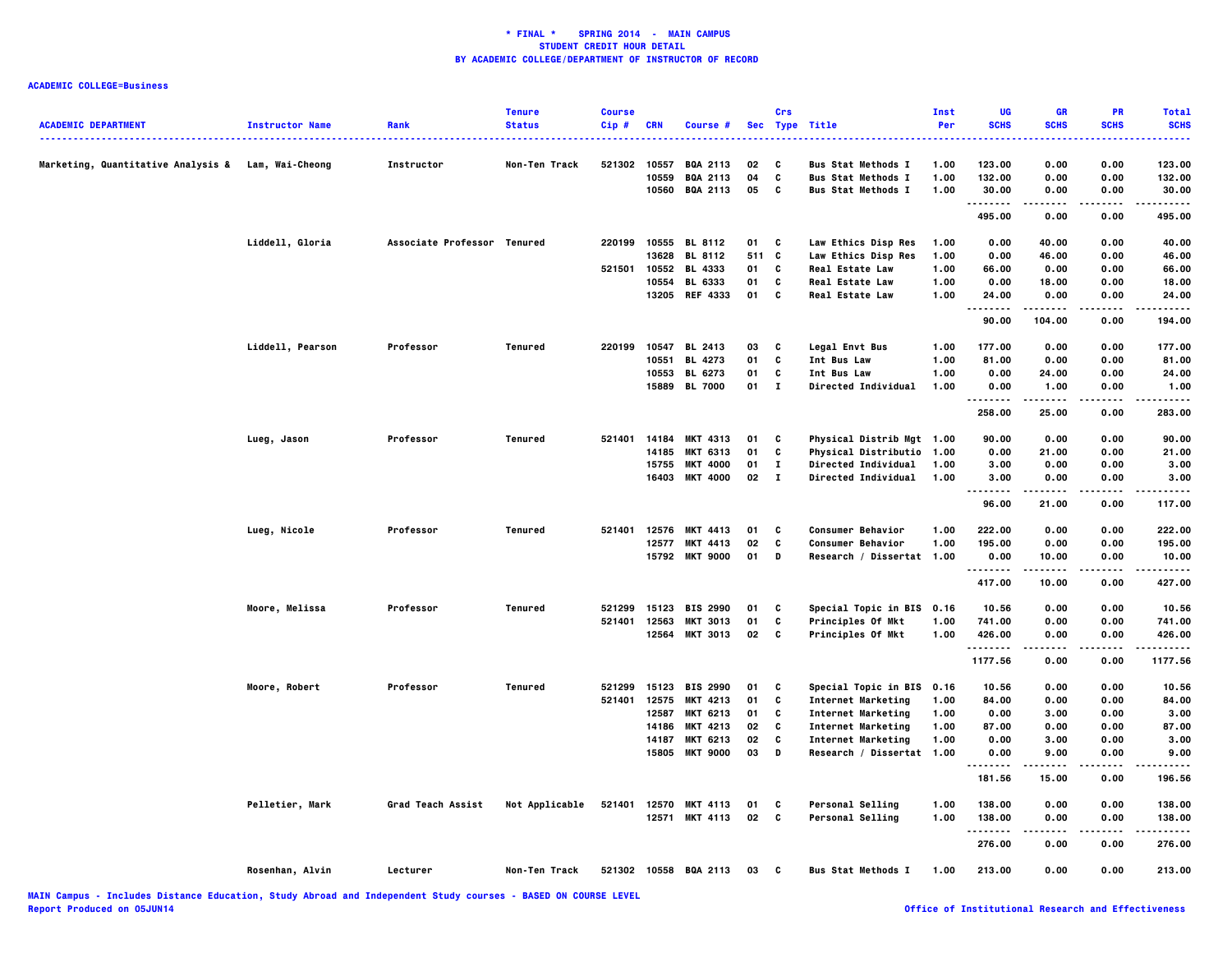|                                                                           |                        |                             | <b>Tenure</b> | <b>Course</b> |            |                       |            | Crs |                            | Inst       | UG                  | <b>GR</b>      | PR                       | <b>Total</b>                                                                                                                                                                                                                                                                                                                                                                                                                                                                                      |
|---------------------------------------------------------------------------|------------------------|-----------------------------|---------------|---------------|------------|-----------------------|------------|-----|----------------------------|------------|---------------------|----------------|--------------------------|---------------------------------------------------------------------------------------------------------------------------------------------------------------------------------------------------------------------------------------------------------------------------------------------------------------------------------------------------------------------------------------------------------------------------------------------------------------------------------------------------|
| <b>ACADEMIC DEPARTMENT</b>                                                | <b>Instructor Name</b> | Rank                        | <b>Status</b> | $Cip$ #       | <b>CRN</b> | Course #              | <b>Sec</b> |     | <b>Type Title</b>          | <b>Per</b> | <b>SCHS</b>         | <b>SCHS</b>    | <b>SCHS</b>              | <b>SCHS</b><br>-----                                                                                                                                                                                                                                                                                                                                                                                                                                                                              |
| Marketing, Quantitative Analysis &                                        | Rosenhan, Alvin        | Lecturer                    | Non-Ten Track |               |            | 521302 14181 BQA 2113 | 06 C       |     | <b>Bus Stat Methods I</b>  | 1.00       | 132.00              | 0.00           | 0.00                     | 132.00                                                                                                                                                                                                                                                                                                                                                                                                                                                                                            |
|                                                                           |                        |                             |               |               |            |                       |            |     |                            |            | .<br>345.00         | 0.00           | .<br>0.00                | .<br>345.00                                                                                                                                                                                                                                                                                                                                                                                                                                                                                       |
|                                                                           | Scott, Adam            | Non-Faculty                 | Non-Faculty   | 089999        |            | 14982 MKT 2990        | 01         | C   | Special Topic In MKT 1.00  |            | 108.00              | 0.00           | 0.00                     | 108.00                                                                                                                                                                                                                                                                                                                                                                                                                                                                                            |
|                                                                           |                        |                             |               | 521401        | 12561      | <b>MKT 2241</b>       | 01 L       |     | Golf Professional De 1.00  |            | 26.00<br>.          | 0.00           | 0.00                     | 26.00                                                                                                                                                                                                                                                                                                                                                                                                                                                                                             |
|                                                                           |                        |                             |               |               |            |                       |            |     |                            |            | 134.00              | 0.00           | 0.00                     | 134.00                                                                                                                                                                                                                                                                                                                                                                                                                                                                                            |
|                                                                           | Shanahan, Kevin        | Associate Professor Tenured |               | 089999        | 15561      | <b>MKT 4990</b>       | 801 A      |     | Special Topic In MKT 1.00  |            | 12.00               | 0.00           | 0.00                     | 12.00                                                                                                                                                                                                                                                                                                                                                                                                                                                                                             |
|                                                                           |                        |                             |               |               | 15566      | <b>MKT 6990</b>       | 801 A      |     | Special Topic In MKT 1.00  |            | 0.00                | 9.00           | 0.00                     | 9.00                                                                                                                                                                                                                                                                                                                                                                                                                                                                                              |
|                                                                           |                        |                             |               |               | 16080      | <b>MKT 6990</b>       | 501 C      |     | Special Topic In MKT 1.00  |            | 0.00                | 9.00           | 0.00                     | 9.00                                                                                                                                                                                                                                                                                                                                                                                                                                                                                              |
|                                                                           |                        |                             |               | 521302        | 10566      | <b>BQA 8233</b>       | 01         | C   | Quant Analysis & Bus 1.00  |            | 0.00                | 36.00          | 0.00                     | 36.00                                                                                                                                                                                                                                                                                                                                                                                                                                                                                             |
|                                                                           |                        |                             |               | 521401        | 14189      | <b>MKT 8533</b>       | 01         | s   | Rsrch Design & Exec        | 1.00       | 0.00                | 3.00           | 0.00                     | 3.00                                                                                                                                                                                                                                                                                                                                                                                                                                                                                              |
|                                                                           |                        |                             |               |               | 15806      | <b>MKT 9000</b>       | 04         | D   | Research / Dissertat 1.00  |            | 0.00                | 9.00           | 0.00                     | 9.00                                                                                                                                                                                                                                                                                                                                                                                                                                                                                              |
|                                                                           |                        |                             |               |               | 16027      | <b>MKT 7000</b>       | 01 I       |     | <b>Directed Individual</b> | 1.00       | 0.00                | 3.00           | 0.00                     | 3.00                                                                                                                                                                                                                                                                                                                                                                                                                                                                                              |
|                                                                           |                        |                             |               |               |            |                       |            |     |                            |            | <br>12.00           | 69.00          | 0.00                     | 81.00                                                                                                                                                                                                                                                                                                                                                                                                                                                                                             |
|                                                                           | Sullivan, J.           | Professor                   | Tenured       | 521302        | 10563      | <b>BQA 3123</b>       | 03         | C   | <b>Bus Stat Methods II</b> | 1.00       | 144.00              | 0.00           | 0.00                     | 144.00                                                                                                                                                                                                                                                                                                                                                                                                                                                                                            |
|                                                                           |                        |                             |               |               |            | 13631 BQA 8443        | 501 C      |     | <b>Stat Analy Bus Dec</b>  | 1.00       | 0.00                | 60.00          | 0.00                     | 60.00                                                                                                                                                                                                                                                                                                                                                                                                                                                                                             |
|                                                                           |                        |                             |               |               |            |                       |            |     |                            |            | <br>144.00          | -----<br>60.00 | .<br>0.00                | .<br>204.00                                                                                                                                                                                                                                                                                                                                                                                                                                                                                       |
|                                                                           | Taylor, Ronald         | Professor                   | Tenured       | 521302        | 10567      | <b>BQA 9533</b>       | 01         | C   | Adv Stat Bus Dec           | 1.00       | 0.00                | 30.00          | 0.00                     | 30.00                                                                                                                                                                                                                                                                                                                                                                                                                                                                                             |
|                                                                           |                        |                             |               |               |            | 13630 BQA 8233        | 501 C      |     | Quant Analysis & Bus 1.00  |            | 0.00                | 57.00          | 0.00                     | 57.00                                                                                                                                                                                                                                                                                                                                                                                                                                                                                             |
|                                                                           |                        |                             |               |               |            |                       |            |     |                            |            | <br>0.00            | .<br>87.00     | .<br>0.00                | 87.00                                                                                                                                                                                                                                                                                                                                                                                                                                                                                             |
|                                                                           | Webster, Cynthia       | Professor                   | Tenured       | 521401        | 12579      | <b>MKT 4533</b>       | 01         | C   | Marketing Research         | 1.00       | 93.00               | 0.00           | 0.00                     | 93.00                                                                                                                                                                                                                                                                                                                                                                                                                                                                                             |
|                                                                           |                        |                             |               |               |            | 12580 MKT 4533        | 02         | C   | Marketing Research         | 1.00       | 84.00               | 0.00           | 0.00                     | 84.00                                                                                                                                                                                                                                                                                                                                                                                                                                                                                             |
|                                                                           |                        |                             |               |               |            |                       |            |     |                            |            | <br>177.00          | ----<br>0.00   | 0.00                     | 177.00                                                                                                                                                                                                                                                                                                                                                                                                                                                                                            |
| -------------------------------------                                     |                        |                             |               |               |            |                       |            |     |                            |            | ========            | ========       | <b>EDESSER</b>           | ==========                                                                                                                                                                                                                                                                                                                                                                                                                                                                                        |
| Marketing, Quantitative Analysis &<br>----------------------------------- |                        |                             |               |               |            |                       |            |     |                            |            | 6692.12<br>======== | 598.00         | 0.00<br>======== ======= | 7290.12<br>$\begin{array}{cccccccccc} \multicolumn{2}{c}{} & \multicolumn{2}{c}{} & \multicolumn{2}{c}{} & \multicolumn{2}{c}{} & \multicolumn{2}{c}{} & \multicolumn{2}{c}{} & \multicolumn{2}{c}{} & \multicolumn{2}{c}{} & \multicolumn{2}{c}{} & \multicolumn{2}{c}{} & \multicolumn{2}{c}{} & \multicolumn{2}{c}{} & \multicolumn{2}{c}{} & \multicolumn{2}{c}{} & \multicolumn{2}{c}{} & \multicolumn{2}{c}{} & \multicolumn{2}{c}{} & \multicolumn{2}{c}{} & \multicolumn{2}{c}{} & \mult$ |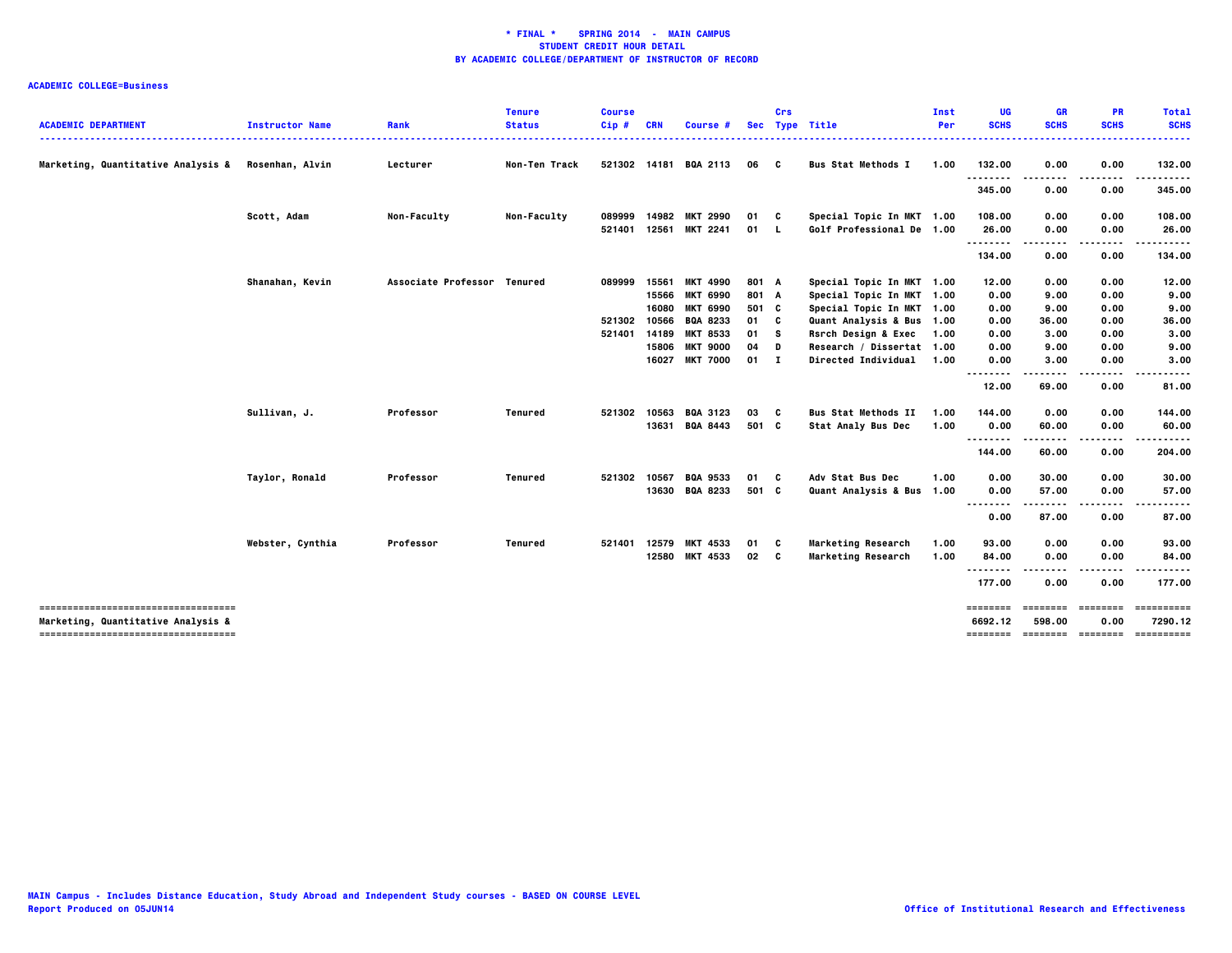|                            |                        |                               | <b>Tenure</b>        | <b>Course</b> |            |                       |       | Crs |                           | Inst | UG                      | <b>GR</b>     | PR          | <b>Total</b> |
|----------------------------|------------------------|-------------------------------|----------------------|---------------|------------|-----------------------|-------|-----|---------------------------|------|-------------------------|---------------|-------------|--------------|
| <b>ACADEMIC DEPARTMENT</b> | <b>Instructor Name</b> | Rank                          | <b>Status</b>        | Cip#          | <b>CRN</b> | Course #              |       |     | Sec Type Title            | Per  | <b>SCHS</b>             | <b>SCHS</b>   | <b>SCHS</b> | <b>SCHS</b>  |
| School of Accountancy      | Addy, Noel             | Associate Professor Tenured   |                      | 520301        | 10065      | ACC 3033              | 01    | C   | Intermediate Acc II       | 1.00 | 96.00                   | 0.00          | 0.00        | 96.00        |
|                            |                        |                               |                      |               | 10066      | ACC 3033              | 02    | C   | Intermediate Acc II       | 1.00 | 162.00                  | 0.00          | 0.00        | 162.00       |
|                            |                        |                               |                      |               | 10078      | <b>ACC 8053</b>       | 01    | C   | <b>Fin Acc Policy</b>     | 1.00 | 0.00                    | 81.00         | 0.00        | 81.00        |
|                            |                        |                               |                      | 520399        |            | 13607 ACC 8112        | 511 C |     | Fin & Acc Rpt Anal        | 1.00 | 0.00<br>- - - - - - - - | 72.00         | 0.00        | 72.00        |
|                            |                        |                               |                      |               |            |                       |       |     |                           |      | 258.00                  | 153.00        | 0.00        | 411.00       |
|                            | Carraway, Janet        | Non-Faculty                   | Non-Faculty          |               |            | 520301 10047 ACC 2013 | 01    | C   | Prin Financial Acct       | 1.00 | 204.00<br>. <b>.</b>    | 0.00<br>.     | 0.00        | 204.00<br>.  |
|                            |                        |                               |                      |               |            |                       |       |     |                           |      | 204.00                  | 0.00          | 0.00        | 204.00       |
|                            | Carver, Brian          | Assistant Professor Ten Track |                      | 520301        | 10056      | ACC 2023              | 06    | C   | Prin Managerial Acct 1.00 |      | 201.00                  | 0.00          | 0.00        | 201.00       |
|                            |                        |                               |                      |               | 10059      | ACC 2023              | H01 C |     | Honors Prin Manageri 1.00 |      | 6.00                    | 0.00          | 0.00        | 6.00         |
|                            |                        |                               |                      |               |            | 10069 ACC 4023        | 01    | C   | <b>Advanced ACC</b>       | 1.00 | 72.00                   | 0.00          | 0.00        | 72.00        |
|                            |                        |                               |                      |               |            | 10073 ACC 6023        | 01    | C   | <b>Advanced ACC</b>       | 1.00 | 0.00<br>.               | 9.00          | 0.00        | 9.00<br>.    |
|                            |                        |                               |                      |               |            |                       |       |     |                           |      | 279.00                  | 9.00          | 0.00        | 288.00       |
|                            | Gardner, Virginia      | Non-Faculty                   | Non-Faculty          | 520301        |            | 10060 ACC 2203        | 01 C  |     | Survey of Accounting 1.00 |      | 111.00<br>.             | 0.00          | 0.00<br>.   | 111.00<br>.  |
|                            |                        |                               |                      |               |            |                       |       |     |                           |      | 111.00                  | 0.00          | 0.00        | 111.00       |
|                            | Henderson, Belinda     | Assistant Professor Ten Track |                      | 520301        | 10048      | ACC 2013              | 02    | C   | Prin Financial Acct       | 1.00 | 204.00                  | 0.00          | 0.00        | 204.00       |
|                            |                        |                               |                      |               |            | 10049 ACC 2013        | 03    | C   | Prin Financial Acct       | 1.00 | 204.00                  | 0.00          | 0.00        | 204.00       |
|                            |                        |                               |                      |               |            |                       |       |     |                           |      | .<br>408.00             | 0.00          | 0.00        | .<br>408.00  |
|                            | Lehman, Mark           | Lecturer                      | <b>Non-Ten Track</b> | 520301        |            | 10067 ACC 3053        | 01    | C   | Acct Systems II           | 1.00 | 138.00                  | 0.00          | 0.00        | 138.00       |
|                            |                        |                               |                      |               |            | 10068 ACC 3053        | 02    | C   | Acct Systems II           | 1.00 | 144.00                  | 0.00          | 0.00        | 144.00       |
|                            |                        |                               |                      |               |            |                       |       |     |                           |      | .<br>282.00             | -----<br>0.00 | .<br>0.00   | .<br>282.00  |
|                            | McNair, Frances        | Professor                     | Tenured              | 520301        | 10075      | ACC 6063              | 01    | C   | <b>Income Tax II</b>      | 1.00 | 0.00                    | 27.00         | 0.00        | 27.00        |
|                            |                        |                               |                      |               | 10079      | ACC 8093              | 01    | C   | <b>Taxation of Part</b>   | 1.00 | 0.00                    | 33.00         | 0.00        | 33.00        |
|                            |                        |                               |                      |               | 15920      | <b>ACC 9000</b>       | 01    | D   | Research / Dissertat 1.00 |      | 0.00                    | 1.00          | 0.00        | 1.00         |
|                            |                        |                               |                      | 521601        | 10071      | ACC 4063              | 01    | c   | Income Tax II             | 1.00 | 21.00                   | 0.00          | 0.00        | 21.00        |
|                            |                        |                               |                      |               |            |                       |       |     |                           |      | <br>21.00               | 61.00         | 0.00        | 82.00        |
|                            | Pannell, Angela        | Instructor                    | Non-Ten Track        | 520301        |            | 10052 ACC 2023        | 01    | C   | Prin Managerial Acct 1.00 |      | 195.00                  | 0.00          | 0.00        | 195.00       |
|                            |                        |                               |                      |               | 10053      | ACC 2023              | 02    | C   | Prin Managerial Acct 1.00 |      | 135.00                  | 0.00          | 0.00        | 135.00       |
|                            |                        |                               |                      |               |            | 10055 ACC 2023        | 04    | C   | Prin Managerial Acct 1.00 |      | 201.00                  | 0.00          | 0.00        | 201.00       |
|                            |                        |                               |                      |               |            | 10057 ACC 2023        | 07    | C   | Prin Managerial Acct 1.00 |      | 210.00                  | 0.00          | 0.00        | 210.00       |
|                            |                        |                               |                      |               |            |                       |       |     |                           |      | .<br>741.00             | 0.00          | 0.00        | .<br>741.00  |
|                            | Rigsby, John           | Associate Professor Tenured   |                      | 520301        |            | 10070 ACC 4043        | 01    | C   | Municipal & Govt Acc 1.00 |      | 108.00                  | 0.00          | 0.00        | 108.00       |
|                            |                        |                               |                      |               |            | 10074 ACC 6043        | 01    | C   | Municipal & Govt Acc 1.00 |      | 0.00                    | 3.00          | 0.00        | 3.00         |
|                            |                        |                               |                      |               |            | 10077 ACC 8033        | 01    | s.  | <b>Business Assurance</b> | 1.00 | 0.00                    | 27.00         | 0.00        | 27.00        |
|                            |                        |                               |                      |               |            |                       |       |     |                           |      | <br>108.00              | 30.00         | 0.00        | 138.00       |
|                            | Sanders, Steve         | Lecturer                      | Non-Ten Track        |               |            | 520301 10050 ACC 2013 | 04    | C   | Prin Financial Acct 1.00  |      | 222.00                  | 0.00          | 0.00        | 222.00       |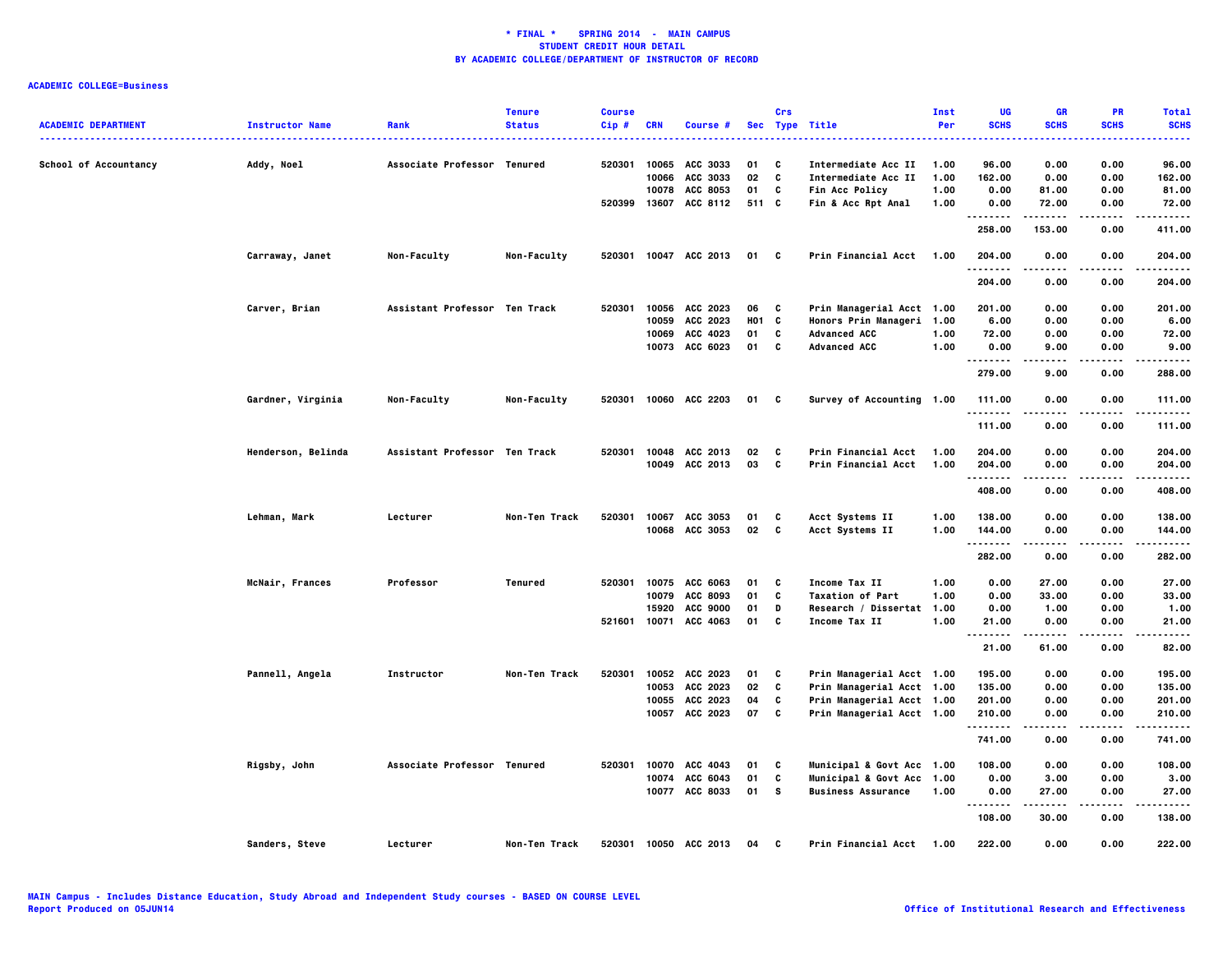| <b>ACADEMIC DEPARTMENT</b>                                     | <b>Instructor Name</b> | Rank                          | <b>Tenure</b><br><b>Status</b> | <b>Course</b><br>$Cip$ # | CRN   | <b>Course #</b>                                    | <b>Sec</b>           | Crs | <b>Type Title</b>                                                            | Inst<br>Per  | <b>UG</b><br><b>SCHS</b>        | <b>GR</b><br><b>SCHS</b>       | <b>PR</b><br><b>SCHS</b>          | <b>Total</b><br><b>SCHS</b>         |
|----------------------------------------------------------------|------------------------|-------------------------------|--------------------------------|--------------------------|-------|----------------------------------------------------|----------------------|-----|------------------------------------------------------------------------------|--------------|---------------------------------|--------------------------------|-----------------------------------|-------------------------------------|
|                                                                |                        |                               |                                |                          |       |                                                    |                      |     |                                                                              |              | 222.00                          | 0.00                           | 0.00                              | 222.00                              |
| School of Accountancy                                          | Scheiner, James        | Professor                     | Tenured                        | 520301<br>520399         |       | 10072 ACC 4200<br>10076 ACC 6200<br>10080 ACC 8112 | 01 E<br>01 E<br>01 C |     | Accounting Internshi 1.00<br>Accounting Internshi 1.00<br>Fin & Acc Rpt Anal | 1.00         | 162.00<br>0.00<br>0.00          | 0.00<br>3.00<br>46.00          | 0.00<br>0.00<br>0.00              | 162.00<br>3.00<br>46.00             |
|                                                                |                        |                               |                                |                          |       |                                                    |                      |     |                                                                              |              | <br>162.00                      | 49.00                          | .<br>0.00                         | .<br>211.00                         |
|                                                                | Trinkle, Bradley       | Assistant Professor Ten Track |                                | 520301                   | 10062 | ACC 3013<br>10063 ACC 3013                         | 01 C<br>$02 \quad C$ |     | Cost Accounting<br>Cost Accounting                                           | 1.00<br>1.00 | 75.00<br>171.00<br>--------     | 0.00<br>0.00                   | 0.00<br>0.00<br>.                 | 75.00<br>171.00                     |
|                                                                | Usrey, Spencer         | Assistant Professor Ten Track |                                | 520301                   | 10081 | ACC 8113                                           | 01 C                 |     | <b>Advanced Individual</b>                                                   | 1.00         | 246.00<br>0.00                  | 0.00<br>87.00                  | 0.00<br>0.00                      | 246.00<br>87.00                     |
|                                                                |                        |                               |                                |                          |       |                                                    |                      |     |                                                                              |              | .<br>0.00                       | 87.00                          | .<br>0.00                         | .<br>87.00                          |
|                                                                | Watson, Marcia         | Associate Professor Tenured   |                                | 520301                   | 10061 | ACC 3003                                           | 01 C                 |     | Acct Systems I                                                               | 1.00         | 84.00<br>--------<br>84.00      | 0.00<br>0.00                   | 0.00<br>.<br>0.00                 | 84.00<br>.<br>84.00                 |
|                                                                | Webb, Thomas           | Assistant Professor Ten Track |                                | 520301                   | 10064 | ACC 3023                                           | 01 C                 |     | Intermediate Acc I                                                           | 1.00         | 132.00                          | 0.00                           | 0.00                              | 132.00<br>.                         |
|                                                                |                        |                               |                                |                          |       |                                                    |                      |     |                                                                              |              | --------<br>132.00              | 0.00                           | ----<br>0.00                      | 132.00                              |
| -------------------------------------<br>School of Accountancy |                        |                               |                                |                          |       |                                                    |                      |     |                                                                              |              | ========<br>3258.00<br>======== | ========<br>389.00<br>======== | $= 122222222$<br>0.00<br>======== | ==========<br>3647.00<br>========== |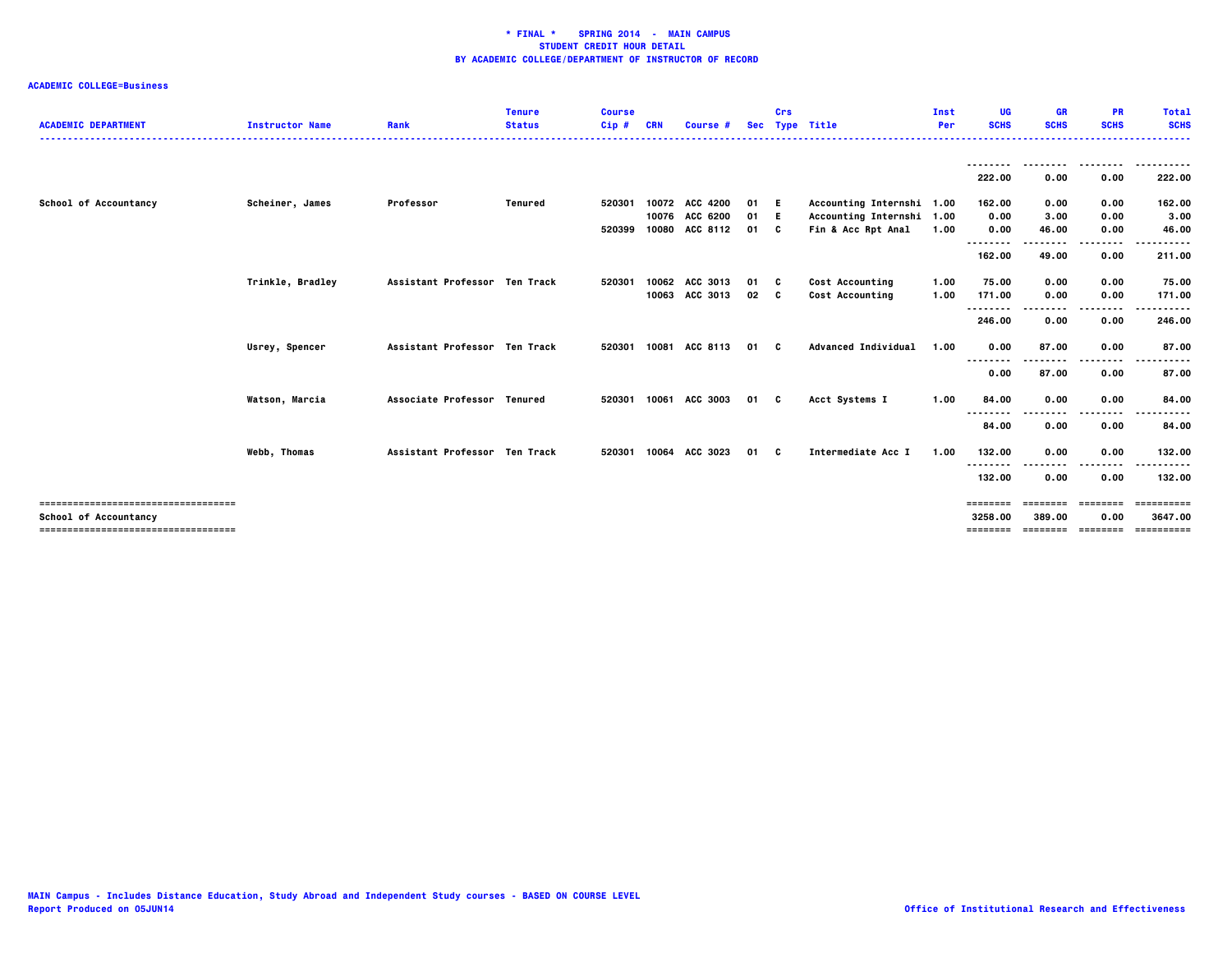| <b>ACADEMIC DEPARTMENT</b>                           | <b>Instructor Name</b> | Rank                              | <b>Tenure</b><br><b>Status</b> | <b>Course</b><br>Cip# | <b>CRN</b> | Course #                         |           | Crs            | Sec Type Title<br>.                                    | Inst<br>Per | <b>UG</b><br><b>SCHS</b>          | <b>GR</b><br><b>SCHS</b> | <b>PR</b><br><b>SCHS</b> | <b>Total</b><br><b>SCHS</b><br>. |
|------------------------------------------------------|------------------------|-----------------------------------|--------------------------------|-----------------------|------------|----------------------------------|-----------|----------------|--------------------------------------------------------|-------------|-----------------------------------|--------------------------|--------------------------|----------------------------------|
| Counseling & Educational Psychology Abernathy, Larry |                        | Research Assist Pro Non-Ten Track |                                |                       |            | 130408 11616 EPY 2513            | 01        | C              | Human Growth & Devel 1.00                              |             | 381.00                            | 0.00                     | 0.00                     | 381.00                           |
|                                                      |                        |                                   |                                |                       |            | 130499 11634 EPY 4313            | 01 C      |                | Measure & Eval                                         | 1.00        | 93.00                             | 0.00                     | 0.00                     | 93.00                            |
|                                                      |                        |                                   |                                |                       |            |                                  |           |                |                                                        |             | $\sim$ $\sim$ $\sim$<br>474.00    | 0.00                     | 0.00                     | 474.00                           |
|                                                      | Atwood, Kelly          | Non-Faculty                       | Non-Faculty                    | 520201                |            | 12534 MGT 3213                   | 06        | C              | Org Communication                                      | 1.00        | 117.00                            | 0.00                     | 0.00                     | 117.00                           |
|                                                      |                        |                                   |                                |                       | 12535      | MGT 3213                         | 07        | C              | Org Communication                                      | 1.00        | 108.00                            | 0.00                     | 0.00                     | 108.00                           |
|                                                      |                        |                                   |                                |                       |            |                                  |           |                |                                                        |             | .<br>225.00                       | $- - - -$<br>0.00        | ----<br>0.00             | -----<br>225.00                  |
|                                                      | Bailey, Elizabeth      | Non-Faculty                       | Non-Faculty                    | 131101                | 10889      | COE 4513                         | 01        | C              | Paro Prof Stud Dev                                     | 1.00        | 45.00                             | 0.00                     | 0.00                     | 45.00                            |
|                                                      |                        |                                   |                                |                       | 15791      | COE 4000                         | 06        | $\mathbf{I}$   | <b>Directed Individual</b>                             | 1.00        | 3.00                              | 0.00                     | 0.00                     | 3.00                             |
|                                                      |                        |                                   |                                |                       |            | 15872 COE 4000                   | 07        | $\mathbf{I}$   | Directed Individual                                    | 1.00        | 3.00                              | 0.00                     | 0.00                     | 3.00                             |
|                                                      |                        |                                   |                                |                       | 16216      | <b>COE 4000</b>                  | 08        | $\mathbf{I}$   | Directed Individual                                    | 1.00        | 3.00                              | 0.00                     | 0.00                     | 3.00                             |
|                                                      |                        |                                   |                                |                       | 16220      | COE 4000                         | 09        | $\mathbf{I}$   | <b>Directed Individual</b>                             | 1.00        | 3.00                              | 0.00                     | 0.00                     | 3.00                             |
|                                                      |                        |                                   |                                |                       |            | 16222 COE 4000                   | 11        | л.             | <b>Directed Individual</b>                             | 1.00        | 3.00                              | 0.00                     | 0.00                     | 3.00                             |
|                                                      |                        |                                   |                                |                       | 16223      | COE 4000                         | 12        | $\mathbf{I}$   | <b>Directed Individual</b>                             | 1.00        | 3.00                              | 0.00                     | 0.00                     | 3.00                             |
|                                                      |                        |                                   |                                |                       | 16225      | <b>COE 4000</b>                  | 14        | $\mathbf{I}$   | Directed Individual                                    | 1.00        | 3.00                              | 0.00                     | 0.00                     | 3.00                             |
|                                                      |                        |                                   |                                |                       |            | 16227 COE 4000                   | 15        | $\blacksquare$ | <b>Directed Individual</b>                             | 1.00        | 3.00                              | 0.00                     | 0.00                     | 3.00                             |
|                                                      |                        |                                   |                                |                       |            |                                  |           |                |                                                        |             | 69.00                             | 0.00                     | 0.00                     | 69.00                            |
|                                                      | Ball, Kimberly         | Lecturer                          | Non-Ten Track                  |                       |            | 130603 11631 EPY 4214            | 01 C      |                | <b>Ed &amp; Psy Statistics</b>                         | 1.00        | 100.00                            | 0.00                     | 0.00                     | 100.00                           |
|                                                      |                        |                                   |                                |                       |            |                                  |           |                |                                                        |             | .<br>100.00                       | 0.00                     | .<br>0.00                | .<br>100.00                      |
|                                                      | Bhandari, Shyamli      | Grad Teach Assist                 | Not Applicable                 |                       |            | 130603 11632 EPY 4214            | 02        | K              | <b>Ed &amp; Psy Statistics</b>                         | 1.00        | 0.00                              | 0.00                     | 0.00                     | 0.00                             |
|                                                      |                        |                                   |                                |                       |            | 11633 EPY 4214                   | 03        | K              | Ed & Psy Statistics                                    | 1.00        | 0.00                              | 0.00                     | 0.00                     | 0.00                             |
|                                                      |                        |                                   |                                |                       |            |                                  |           |                |                                                        |             | $\sim$ $\sim$ $\sim$              |                          |                          | ----                             |
|                                                      |                        |                                   |                                |                       |            |                                  |           |                |                                                        |             | 0.00                              | 0.00                     | 0.00                     | 0.00                             |
|                                                      | Boyles, Caragh         | Non-Faculty                       | Non-Faculty                    |                       |            | 521001 11676 EXL 0190            | 03        | - E            | Experiential Learnin 1.00                              |             | 9.00<br>$\sim$ $\sim$ $\sim$      | 0.00                     | 0.00                     | 9.00                             |
|                                                      |                        |                                   |                                |                       |            |                                  |           |                |                                                        |             | 9.00                              | 0.00                     | 0.00                     | 9.00                             |
|                                                      | Brown, Audri           | Lecturer                          | Non-Ten Track                  |                       |            | 130499 11623 EPY 3503            | 01        | C              | Prin Of Ed Psych                                       | 1.00        | 87.00                             | 0.00                     | 0.00                     | 87.00                            |
|                                                      |                        |                                   |                                |                       | 11624      | <b>EPY 3503</b>                  | 02        | C              | Prin Of Ed Psych                                       | 1.00        | 90.00                             | 0.00                     | 0.00                     | 90.00                            |
|                                                      |                        |                                   |                                |                       | 11628      | EPY 3543                         | 01        | C              | Psych Of Adoles                                        | 1.00        | 135.00                            | 0.00                     | 0.00                     | 135.00                           |
|                                                      |                        |                                   |                                |                       |            |                                  |           |                |                                                        |             | .<br>312.00                       | 0.00                     | 0.00                     | .<br>312.00                      |
|                                                      | Dooley, Kathy          | Professor                         | Tenured                        | 131101                | 10906      | <b>COE 8730</b>                  | 02        | - E            | Internship-Mental He 0.50                              |             | 0.00                              | 33.00                    | 0.00                     | 33.00                            |
|                                                      |                        |                                   |                                | 420201                | 10904      | COE 8633                         | 01        | C              | Psychosocial Rehab                                     | 1.00        | 0.00                              | 48.00                    | 0.00                     | 48.00                            |
|                                                      |                        |                                   |                                | 420601                | 14704      | COE 9013                         | 01        | C              | <b>Counseling Superv</b>                               | 1.00        | 0.00                              | 6.00                     | 0.00                     | 6.00                             |
|                                                      |                        |                                   |                                |                       | 15126      | COE 9000                         | 01        | D              | Research / Dissertat 1.00                              |             | 0.00                              | 24.00                    | 0.00                     | 24.00                            |
|                                                      |                        |                                   |                                |                       |            | 16465 COE 7000                   | 14        | $\mathbf{I}$   | Directed Individual                                    | 1.00        | 0.00                              | 3.00                     | 0.00                     | 3.00                             |
|                                                      |                        |                                   |                                |                       |            |                                  |           |                |                                                        |             | $\sim$ $\sim$ $\sim$<br>.<br>0.00 | 114.00                   | 0.00                     | .<br>114.00                      |
|                                                      |                        |                                   |                                |                       |            |                                  |           |                |                                                        |             |                                   |                          |                          | 63.00                            |
|                                                      | Elder, Anastasia       | Associate Professor Tenured       |                                |                       |            | 130499 11635 EPY 4513            | 01        | C<br>c         | <b>Ed Research</b>                                     | 1.00        | 63.00                             | 0.00                     | 0.00                     |                                  |
|                                                      |                        |                                   |                                | 130604<br>130699      |            | 15476 EPY 8473<br>14703 EPY 8533 | 501<br>01 | -E             | Mid Level Assessment 0.50<br>Practicum Tch Ed Psy 1.00 |             | 0.00<br>0.00                      | 45.00<br>12.00           | 0.00<br>0.00             | 45.00<br>12.00                   |
|                                                      |                        |                                   |                                |                       |            |                                  |           |                |                                                        |             | $\sim$ $\sim$ $\sim$<br>.         |                          |                          |                                  |
|                                                      |                        |                                   |                                |                       |            |                                  |           |                |                                                        |             | 63.00                             | 57.00                    | 0.00                     | 120.00                           |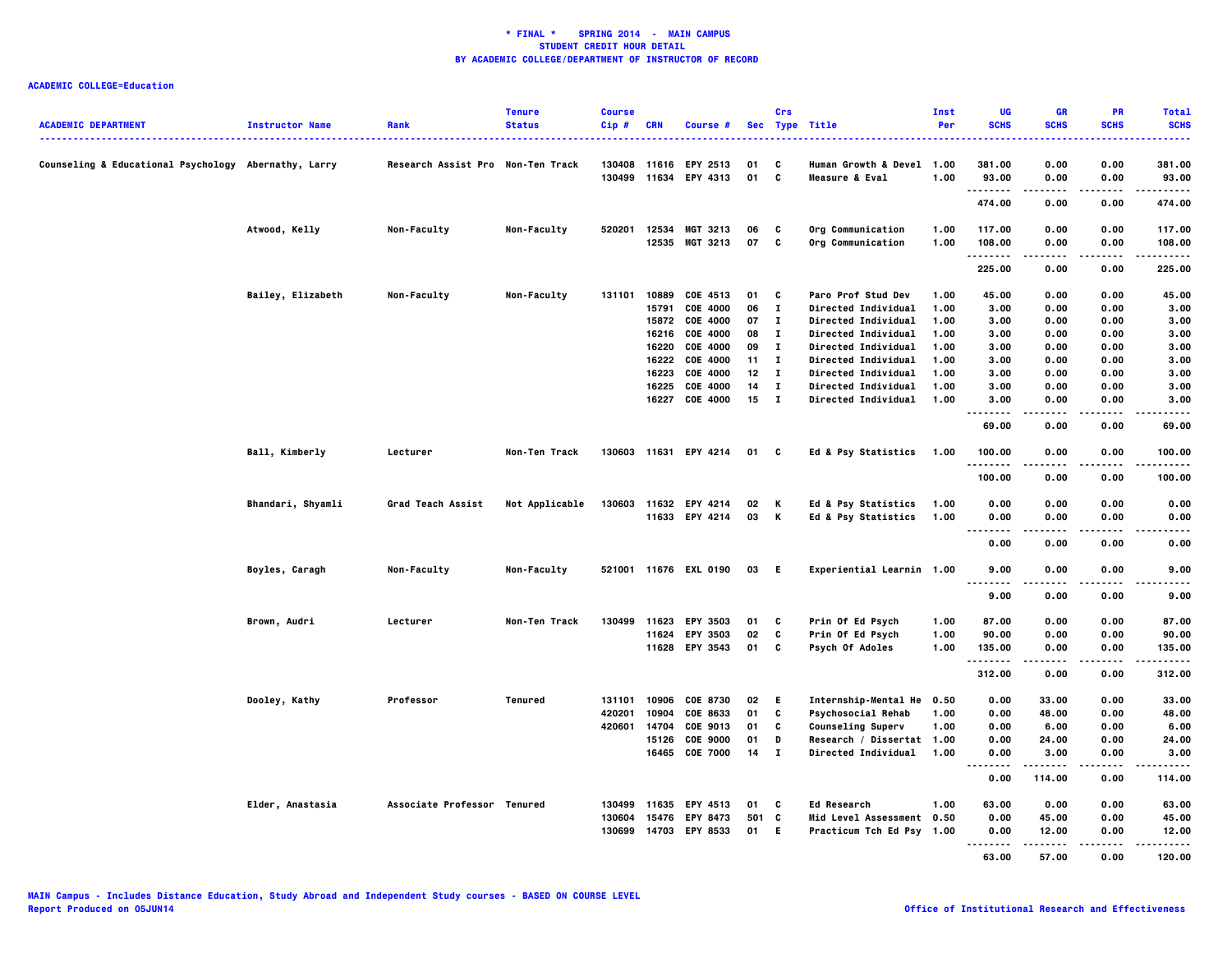| Counseling & Educational Psychology Formica, Peter<br>420601<br>10884<br>COE 4013<br><b>Fac Skills Dev</b><br>1.00<br>48.00<br>0.00<br>0.00<br>48.00<br>Lecturer<br>Non-Ten Track<br>01<br>C<br>10883<br>C<br>512399<br>COE 3313<br>01<br>Rehabilitation Servs 1.00<br>0.00<br>0.00<br>114.00<br>114.00<br>.<br>.<br>----<br>162.00<br>0.00<br>0.00<br>162.00<br>Gadke, Daniel<br>Assistant Professor Ten Track<br>130699<br>11646 EPY 8773<br>01<br>C<br>Acad Assess & Interv 1.00<br>0.00<br>27.00<br>27.00<br>0.00<br>429999<br>14471<br><b>EPY 8790</b><br>03<br>- E<br>School Psy Practicum 1.00<br>0.00<br>18.00<br>0.00<br>18.00<br>.<br>-----<br>$- - - -$<br>.<br>45.00<br>0.00<br>0.00<br>45.00<br>Human Develop And Le 1.00<br>Gainer, Donna<br>Instructor<br>Non-Ten Track<br>130101<br>11618 EPY 3143<br>01<br>C<br>66.00<br>0.00<br>0.00<br>66.00<br>02<br>C<br>Human Develop And Le 1.00<br>57.00<br>11619 EPY 3143<br>57.00<br>0.00<br>0.00<br>11620 EPY 3253<br>01<br>C<br><b>Evaluating Learning</b><br>1.00<br>51.00<br>0.00<br>0.00<br>51.00<br>C<br>11621<br>EPY 3253<br>02<br><b>Evaluating Learning</b><br>1.00<br>36.00<br>0.00<br>0.00<br>36.00<br>C<br>130499 11629 EPY 3553<br>01<br>Gifted/Creativity<br>1.00<br>0.00<br>93.00<br>93.00<br>0.00<br>.<br>303.00<br>0.00<br>0.00<br>303.00<br>Garner, Lee<br>Grad Teach Assist<br>Not Applicable<br>420601<br>10885 COE 4013<br>02 C<br>Fac Skills Dev<br>1.00<br>48.00<br>0.00<br>0.00<br>48.00<br>$\cdots$<br>.<br>----<br>48.00<br>0.00<br>0.00<br>48.00<br>Goldberg, Rebecca<br>Assistant Professor Ten Track<br>Couns Skills<br>1.00<br>131101<br>10894<br>COE 8013<br>02<br>C<br>0.00<br>24.00<br>0.00<br>24.00<br>10899<br>COE 8203<br>02<br>C<br>Place & Career Dev<br>1.00<br>0.00<br>36.00<br>0.00<br>36.00<br>15314 COE 8203<br>01 C<br>1.00<br>54.00<br>Place & Career Dev<br>0.00<br>54.00<br>0.00<br>.<br>$- - -$<br>.<br>.<br>0.00<br>114.00<br>0.00<br>114.00<br>Psych Of Ab Behavior 1.00<br>Golson, Angela<br>Instructor<br>Non-Ten Track<br>420101<br>13124<br><b>PSY 3213</b><br>01<br>C<br>204.00<br>0.00<br>0.00<br>204.00<br>C<br>13126 PSY 3213<br>03<br>Psych Of Ab Behavior<br>1.00<br>204.00<br>0.00<br>0.00<br>204.00<br>13147 PSY 4203<br>01<br>c<br>Theories Of Pers<br>1.00<br>90.00<br>0.00<br>0.00<br>90.00<br>13149 PSY 4203<br>03<br>$\mathbf{c}$<br>Theories Of Pers<br>1.00<br>87.00<br>0.00<br>0.00<br>87.00<br>.<br>.<br>585.00<br>0.00<br>0.00<br>585.00<br>Hall, Kimberly<br>15128 COE 9000<br>Research / Dissertat 1.00<br>Associate Professor Tenured<br>420601<br>03<br>$\blacksquare$<br>0.00<br>22.00<br>0.00<br>22.00<br>.<br>.<br>.<br>22.00<br>0.00<br>0.00<br>22.00<br>72.00<br>72.00<br>Heiselt, April<br>Associate Professor Tenured<br>131101<br>10905<br>COE 8730<br>01<br>E.<br>Internship-Student A 1.00<br>0.00<br>0.00<br>D<br>420601<br>15593<br><b>COE 9000</b><br>12<br>Research / Dissertat 1.00<br>0.00<br>9.00<br>0.00<br>9.00<br>15607 COE 7000<br>$02 \quad I$<br>Directed Individual<br>1.00<br>0.00<br>1.00<br>0.00<br>1.00<br>.<br>.<br>0.00<br>82.00<br>0.00<br>82.00<br>Associate Professor Tenured<br>130499 15843 EPY 7000<br>01<br>$\mathbf{I}$<br>Directed Individual<br>1.00<br>0.00<br>3.00<br>0.00<br>3.00<br>Henington, Carlen<br>02<br>$\bf{I}$<br>Directed Individual<br>1.00<br>0.00<br>15844<br><b>EPY 7000</b><br>3.00<br>0.00<br>3.00<br>130699<br>11647<br><b>EPY 8780</b><br>C<br>Internship Sch Psy<br>1.00<br>0.00<br>12.00<br>0.00<br>12.00<br>01<br>429999<br>11653<br><b>EPY 9730</b><br>01<br>E.<br>Doc Psy Internship<br>1.00<br>0.00<br>24.00<br>0.00<br>24.00<br>14469 EPY 8493<br>01<br>C<br><b>Personality Assessme</b><br>1.00<br>0.00<br>24.00<br>0.00<br>24.00<br>14470 EPY 9713<br>$\overline{B}$<br>15.00<br>01<br>Adv Psy Consultation 1.00<br>0.00<br>15.00<br>0.00<br>15138 EPY 9000<br>02<br>D<br>Research / Dissertat 1.00<br>0.00<br>64.00<br>0.00<br>64.00<br>.<br>.<br>.<br>. | <b>ACADEMIC DEPARTMENT</b> | <b>Instructor Name</b> | Rank | <b>Tenure</b><br><b>Status</b> | <b>Course</b><br>$Cip$ # | <b>CRN</b> | <b>Course #</b> | Crs | Sec Type Title | Inst<br>Per | <b>UG</b><br><b>SCHS</b> | <b>GR</b><br><b>SCHS</b> | PR<br><b>SCHS</b> | <b>Total</b><br><b>SCHS</b><br>----- |
|------------------------------------------------------------------------------------------------------------------------------------------------------------------------------------------------------------------------------------------------------------------------------------------------------------------------------------------------------------------------------------------------------------------------------------------------------------------------------------------------------------------------------------------------------------------------------------------------------------------------------------------------------------------------------------------------------------------------------------------------------------------------------------------------------------------------------------------------------------------------------------------------------------------------------------------------------------------------------------------------------------------------------------------------------------------------------------------------------------------------------------------------------------------------------------------------------------------------------------------------------------------------------------------------------------------------------------------------------------------------------------------------------------------------------------------------------------------------------------------------------------------------------------------------------------------------------------------------------------------------------------------------------------------------------------------------------------------------------------------------------------------------------------------------------------------------------------------------------------------------------------------------------------------------------------------------------------------------------------------------------------------------------------------------------------------------------------------------------------------------------------------------------------------------------------------------------------------------------------------------------------------------------------------------------------------------------------------------------------------------------------------------------------------------------------------------------------------------------------------------------------------------------------------------------------------------------------------------------------------------------------------------------------------------------------------------------------------------------------------------------------------------------------------------------------------------------------------------------------------------------------------------------------------------------------------------------------------------------------------------------------------------------------------------------------------------------------------------------------------------------------------------------------------------------------------------------------------------------------------------------------------------------------------------------------------------------------------------------------------------------------------------------------------------------------------------------------------------------------------------------------------------------------------------------------------------------------------------------------------------------------------------------------------------------------------------------------------------------------------------------------------------------------------------------------------------------------------------------------------------------------------------------------------------------------------------------------------------|----------------------------|------------------------|------|--------------------------------|--------------------------|------------|-----------------|-----|----------------|-------------|--------------------------|--------------------------|-------------------|--------------------------------------|
|                                                                                                                                                                                                                                                                                                                                                                                                                                                                                                                                                                                                                                                                                                                                                                                                                                                                                                                                                                                                                                                                                                                                                                                                                                                                                                                                                                                                                                                                                                                                                                                                                                                                                                                                                                                                                                                                                                                                                                                                                                                                                                                                                                                                                                                                                                                                                                                                                                                                                                                                                                                                                                                                                                                                                                                                                                                                                                                                                                                                                                                                                                                                                                                                                                                                                                                                                                                                                                                                                                                                                                                                                                                                                                                                                                                                                                                                                                                                                                        |                            |                        |      |                                |                          |            |                 |     |                |             |                          |                          |                   |                                      |
|                                                                                                                                                                                                                                                                                                                                                                                                                                                                                                                                                                                                                                                                                                                                                                                                                                                                                                                                                                                                                                                                                                                                                                                                                                                                                                                                                                                                                                                                                                                                                                                                                                                                                                                                                                                                                                                                                                                                                                                                                                                                                                                                                                                                                                                                                                                                                                                                                                                                                                                                                                                                                                                                                                                                                                                                                                                                                                                                                                                                                                                                                                                                                                                                                                                                                                                                                                                                                                                                                                                                                                                                                                                                                                                                                                                                                                                                                                                                                                        |                            |                        |      |                                |                          |            |                 |     |                |             |                          |                          |                   |                                      |
|                                                                                                                                                                                                                                                                                                                                                                                                                                                                                                                                                                                                                                                                                                                                                                                                                                                                                                                                                                                                                                                                                                                                                                                                                                                                                                                                                                                                                                                                                                                                                                                                                                                                                                                                                                                                                                                                                                                                                                                                                                                                                                                                                                                                                                                                                                                                                                                                                                                                                                                                                                                                                                                                                                                                                                                                                                                                                                                                                                                                                                                                                                                                                                                                                                                                                                                                                                                                                                                                                                                                                                                                                                                                                                                                                                                                                                                                                                                                                                        |                            |                        |      |                                |                          |            |                 |     |                |             |                          |                          |                   |                                      |
|                                                                                                                                                                                                                                                                                                                                                                                                                                                                                                                                                                                                                                                                                                                                                                                                                                                                                                                                                                                                                                                                                                                                                                                                                                                                                                                                                                                                                                                                                                                                                                                                                                                                                                                                                                                                                                                                                                                                                                                                                                                                                                                                                                                                                                                                                                                                                                                                                                                                                                                                                                                                                                                                                                                                                                                                                                                                                                                                                                                                                                                                                                                                                                                                                                                                                                                                                                                                                                                                                                                                                                                                                                                                                                                                                                                                                                                                                                                                                                        |                            |                        |      |                                |                          |            |                 |     |                |             |                          |                          |                   |                                      |
|                                                                                                                                                                                                                                                                                                                                                                                                                                                                                                                                                                                                                                                                                                                                                                                                                                                                                                                                                                                                                                                                                                                                                                                                                                                                                                                                                                                                                                                                                                                                                                                                                                                                                                                                                                                                                                                                                                                                                                                                                                                                                                                                                                                                                                                                                                                                                                                                                                                                                                                                                                                                                                                                                                                                                                                                                                                                                                                                                                                                                                                                                                                                                                                                                                                                                                                                                                                                                                                                                                                                                                                                                                                                                                                                                                                                                                                                                                                                                                        |                            |                        |      |                                |                          |            |                 |     |                |             |                          |                          |                   |                                      |
|                                                                                                                                                                                                                                                                                                                                                                                                                                                                                                                                                                                                                                                                                                                                                                                                                                                                                                                                                                                                                                                                                                                                                                                                                                                                                                                                                                                                                                                                                                                                                                                                                                                                                                                                                                                                                                                                                                                                                                                                                                                                                                                                                                                                                                                                                                                                                                                                                                                                                                                                                                                                                                                                                                                                                                                                                                                                                                                                                                                                                                                                                                                                                                                                                                                                                                                                                                                                                                                                                                                                                                                                                                                                                                                                                                                                                                                                                                                                                                        |                            |                        |      |                                |                          |            |                 |     |                |             |                          |                          |                   |                                      |
|                                                                                                                                                                                                                                                                                                                                                                                                                                                                                                                                                                                                                                                                                                                                                                                                                                                                                                                                                                                                                                                                                                                                                                                                                                                                                                                                                                                                                                                                                                                                                                                                                                                                                                                                                                                                                                                                                                                                                                                                                                                                                                                                                                                                                                                                                                                                                                                                                                                                                                                                                                                                                                                                                                                                                                                                                                                                                                                                                                                                                                                                                                                                                                                                                                                                                                                                                                                                                                                                                                                                                                                                                                                                                                                                                                                                                                                                                                                                                                        |                            |                        |      |                                |                          |            |                 |     |                |             |                          |                          |                   |                                      |
|                                                                                                                                                                                                                                                                                                                                                                                                                                                                                                                                                                                                                                                                                                                                                                                                                                                                                                                                                                                                                                                                                                                                                                                                                                                                                                                                                                                                                                                                                                                                                                                                                                                                                                                                                                                                                                                                                                                                                                                                                                                                                                                                                                                                                                                                                                                                                                                                                                                                                                                                                                                                                                                                                                                                                                                                                                                                                                                                                                                                                                                                                                                                                                                                                                                                                                                                                                                                                                                                                                                                                                                                                                                                                                                                                                                                                                                                                                                                                                        |                            |                        |      |                                |                          |            |                 |     |                |             |                          |                          |                   |                                      |
|                                                                                                                                                                                                                                                                                                                                                                                                                                                                                                                                                                                                                                                                                                                                                                                                                                                                                                                                                                                                                                                                                                                                                                                                                                                                                                                                                                                                                                                                                                                                                                                                                                                                                                                                                                                                                                                                                                                                                                                                                                                                                                                                                                                                                                                                                                                                                                                                                                                                                                                                                                                                                                                                                                                                                                                                                                                                                                                                                                                                                                                                                                                                                                                                                                                                                                                                                                                                                                                                                                                                                                                                                                                                                                                                                                                                                                                                                                                                                                        |                            |                        |      |                                |                          |            |                 |     |                |             |                          |                          |                   |                                      |
|                                                                                                                                                                                                                                                                                                                                                                                                                                                                                                                                                                                                                                                                                                                                                                                                                                                                                                                                                                                                                                                                                                                                                                                                                                                                                                                                                                                                                                                                                                                                                                                                                                                                                                                                                                                                                                                                                                                                                                                                                                                                                                                                                                                                                                                                                                                                                                                                                                                                                                                                                                                                                                                                                                                                                                                                                                                                                                                                                                                                                                                                                                                                                                                                                                                                                                                                                                                                                                                                                                                                                                                                                                                                                                                                                                                                                                                                                                                                                                        |                            |                        |      |                                |                          |            |                 |     |                |             |                          |                          |                   |                                      |
|                                                                                                                                                                                                                                                                                                                                                                                                                                                                                                                                                                                                                                                                                                                                                                                                                                                                                                                                                                                                                                                                                                                                                                                                                                                                                                                                                                                                                                                                                                                                                                                                                                                                                                                                                                                                                                                                                                                                                                                                                                                                                                                                                                                                                                                                                                                                                                                                                                                                                                                                                                                                                                                                                                                                                                                                                                                                                                                                                                                                                                                                                                                                                                                                                                                                                                                                                                                                                                                                                                                                                                                                                                                                                                                                                                                                                                                                                                                                                                        |                            |                        |      |                                |                          |            |                 |     |                |             |                          |                          |                   |                                      |
|                                                                                                                                                                                                                                                                                                                                                                                                                                                                                                                                                                                                                                                                                                                                                                                                                                                                                                                                                                                                                                                                                                                                                                                                                                                                                                                                                                                                                                                                                                                                                                                                                                                                                                                                                                                                                                                                                                                                                                                                                                                                                                                                                                                                                                                                                                                                                                                                                                                                                                                                                                                                                                                                                                                                                                                                                                                                                                                                                                                                                                                                                                                                                                                                                                                                                                                                                                                                                                                                                                                                                                                                                                                                                                                                                                                                                                                                                                                                                                        |                            |                        |      |                                |                          |            |                 |     |                |             |                          |                          |                   |                                      |
|                                                                                                                                                                                                                                                                                                                                                                                                                                                                                                                                                                                                                                                                                                                                                                                                                                                                                                                                                                                                                                                                                                                                                                                                                                                                                                                                                                                                                                                                                                                                                                                                                                                                                                                                                                                                                                                                                                                                                                                                                                                                                                                                                                                                                                                                                                                                                                                                                                                                                                                                                                                                                                                                                                                                                                                                                                                                                                                                                                                                                                                                                                                                                                                                                                                                                                                                                                                                                                                                                                                                                                                                                                                                                                                                                                                                                                                                                                                                                                        |                            |                        |      |                                |                          |            |                 |     |                |             |                          |                          |                   |                                      |
|                                                                                                                                                                                                                                                                                                                                                                                                                                                                                                                                                                                                                                                                                                                                                                                                                                                                                                                                                                                                                                                                                                                                                                                                                                                                                                                                                                                                                                                                                                                                                                                                                                                                                                                                                                                                                                                                                                                                                                                                                                                                                                                                                                                                                                                                                                                                                                                                                                                                                                                                                                                                                                                                                                                                                                                                                                                                                                                                                                                                                                                                                                                                                                                                                                                                                                                                                                                                                                                                                                                                                                                                                                                                                                                                                                                                                                                                                                                                                                        |                            |                        |      |                                |                          |            |                 |     |                |             |                          |                          |                   |                                      |
|                                                                                                                                                                                                                                                                                                                                                                                                                                                                                                                                                                                                                                                                                                                                                                                                                                                                                                                                                                                                                                                                                                                                                                                                                                                                                                                                                                                                                                                                                                                                                                                                                                                                                                                                                                                                                                                                                                                                                                                                                                                                                                                                                                                                                                                                                                                                                                                                                                                                                                                                                                                                                                                                                                                                                                                                                                                                                                                                                                                                                                                                                                                                                                                                                                                                                                                                                                                                                                                                                                                                                                                                                                                                                                                                                                                                                                                                                                                                                                        |                            |                        |      |                                |                          |            |                 |     |                |             |                          |                          |                   |                                      |
|                                                                                                                                                                                                                                                                                                                                                                                                                                                                                                                                                                                                                                                                                                                                                                                                                                                                                                                                                                                                                                                                                                                                                                                                                                                                                                                                                                                                                                                                                                                                                                                                                                                                                                                                                                                                                                                                                                                                                                                                                                                                                                                                                                                                                                                                                                                                                                                                                                                                                                                                                                                                                                                                                                                                                                                                                                                                                                                                                                                                                                                                                                                                                                                                                                                                                                                                                                                                                                                                                                                                                                                                                                                                                                                                                                                                                                                                                                                                                                        |                            |                        |      |                                |                          |            |                 |     |                |             |                          |                          |                   |                                      |
|                                                                                                                                                                                                                                                                                                                                                                                                                                                                                                                                                                                                                                                                                                                                                                                                                                                                                                                                                                                                                                                                                                                                                                                                                                                                                                                                                                                                                                                                                                                                                                                                                                                                                                                                                                                                                                                                                                                                                                                                                                                                                                                                                                                                                                                                                                                                                                                                                                                                                                                                                                                                                                                                                                                                                                                                                                                                                                                                                                                                                                                                                                                                                                                                                                                                                                                                                                                                                                                                                                                                                                                                                                                                                                                                                                                                                                                                                                                                                                        |                            |                        |      |                                |                          |            |                 |     |                |             |                          |                          |                   |                                      |
|                                                                                                                                                                                                                                                                                                                                                                                                                                                                                                                                                                                                                                                                                                                                                                                                                                                                                                                                                                                                                                                                                                                                                                                                                                                                                                                                                                                                                                                                                                                                                                                                                                                                                                                                                                                                                                                                                                                                                                                                                                                                                                                                                                                                                                                                                                                                                                                                                                                                                                                                                                                                                                                                                                                                                                                                                                                                                                                                                                                                                                                                                                                                                                                                                                                                                                                                                                                                                                                                                                                                                                                                                                                                                                                                                                                                                                                                                                                                                                        |                            |                        |      |                                |                          |            |                 |     |                |             |                          |                          |                   |                                      |
|                                                                                                                                                                                                                                                                                                                                                                                                                                                                                                                                                                                                                                                                                                                                                                                                                                                                                                                                                                                                                                                                                                                                                                                                                                                                                                                                                                                                                                                                                                                                                                                                                                                                                                                                                                                                                                                                                                                                                                                                                                                                                                                                                                                                                                                                                                                                                                                                                                                                                                                                                                                                                                                                                                                                                                                                                                                                                                                                                                                                                                                                                                                                                                                                                                                                                                                                                                                                                                                                                                                                                                                                                                                                                                                                                                                                                                                                                                                                                                        |                            |                        |      |                                |                          |            |                 |     |                |             |                          |                          |                   |                                      |
|                                                                                                                                                                                                                                                                                                                                                                                                                                                                                                                                                                                                                                                                                                                                                                                                                                                                                                                                                                                                                                                                                                                                                                                                                                                                                                                                                                                                                                                                                                                                                                                                                                                                                                                                                                                                                                                                                                                                                                                                                                                                                                                                                                                                                                                                                                                                                                                                                                                                                                                                                                                                                                                                                                                                                                                                                                                                                                                                                                                                                                                                                                                                                                                                                                                                                                                                                                                                                                                                                                                                                                                                                                                                                                                                                                                                                                                                                                                                                                        |                            |                        |      |                                |                          |            |                 |     |                |             |                          |                          |                   |                                      |
|                                                                                                                                                                                                                                                                                                                                                                                                                                                                                                                                                                                                                                                                                                                                                                                                                                                                                                                                                                                                                                                                                                                                                                                                                                                                                                                                                                                                                                                                                                                                                                                                                                                                                                                                                                                                                                                                                                                                                                                                                                                                                                                                                                                                                                                                                                                                                                                                                                                                                                                                                                                                                                                                                                                                                                                                                                                                                                                                                                                                                                                                                                                                                                                                                                                                                                                                                                                                                                                                                                                                                                                                                                                                                                                                                                                                                                                                                                                                                                        |                            |                        |      |                                |                          |            |                 |     |                |             |                          |                          |                   |                                      |
|                                                                                                                                                                                                                                                                                                                                                                                                                                                                                                                                                                                                                                                                                                                                                                                                                                                                                                                                                                                                                                                                                                                                                                                                                                                                                                                                                                                                                                                                                                                                                                                                                                                                                                                                                                                                                                                                                                                                                                                                                                                                                                                                                                                                                                                                                                                                                                                                                                                                                                                                                                                                                                                                                                                                                                                                                                                                                                                                                                                                                                                                                                                                                                                                                                                                                                                                                                                                                                                                                                                                                                                                                                                                                                                                                                                                                                                                                                                                                                        |                            |                        |      |                                |                          |            |                 |     |                |             |                          |                          |                   |                                      |
|                                                                                                                                                                                                                                                                                                                                                                                                                                                                                                                                                                                                                                                                                                                                                                                                                                                                                                                                                                                                                                                                                                                                                                                                                                                                                                                                                                                                                                                                                                                                                                                                                                                                                                                                                                                                                                                                                                                                                                                                                                                                                                                                                                                                                                                                                                                                                                                                                                                                                                                                                                                                                                                                                                                                                                                                                                                                                                                                                                                                                                                                                                                                                                                                                                                                                                                                                                                                                                                                                                                                                                                                                                                                                                                                                                                                                                                                                                                                                                        |                            |                        |      |                                |                          |            |                 |     |                |             |                          |                          |                   |                                      |
|                                                                                                                                                                                                                                                                                                                                                                                                                                                                                                                                                                                                                                                                                                                                                                                                                                                                                                                                                                                                                                                                                                                                                                                                                                                                                                                                                                                                                                                                                                                                                                                                                                                                                                                                                                                                                                                                                                                                                                                                                                                                                                                                                                                                                                                                                                                                                                                                                                                                                                                                                                                                                                                                                                                                                                                                                                                                                                                                                                                                                                                                                                                                                                                                                                                                                                                                                                                                                                                                                                                                                                                                                                                                                                                                                                                                                                                                                                                                                                        |                            |                        |      |                                |                          |            |                 |     |                |             |                          |                          |                   |                                      |
|                                                                                                                                                                                                                                                                                                                                                                                                                                                                                                                                                                                                                                                                                                                                                                                                                                                                                                                                                                                                                                                                                                                                                                                                                                                                                                                                                                                                                                                                                                                                                                                                                                                                                                                                                                                                                                                                                                                                                                                                                                                                                                                                                                                                                                                                                                                                                                                                                                                                                                                                                                                                                                                                                                                                                                                                                                                                                                                                                                                                                                                                                                                                                                                                                                                                                                                                                                                                                                                                                                                                                                                                                                                                                                                                                                                                                                                                                                                                                                        |                            |                        |      |                                |                          |            |                 |     |                |             |                          |                          |                   |                                      |
|                                                                                                                                                                                                                                                                                                                                                                                                                                                                                                                                                                                                                                                                                                                                                                                                                                                                                                                                                                                                                                                                                                                                                                                                                                                                                                                                                                                                                                                                                                                                                                                                                                                                                                                                                                                                                                                                                                                                                                                                                                                                                                                                                                                                                                                                                                                                                                                                                                                                                                                                                                                                                                                                                                                                                                                                                                                                                                                                                                                                                                                                                                                                                                                                                                                                                                                                                                                                                                                                                                                                                                                                                                                                                                                                                                                                                                                                                                                                                                        |                            |                        |      |                                |                          |            |                 |     |                |             |                          |                          |                   |                                      |
|                                                                                                                                                                                                                                                                                                                                                                                                                                                                                                                                                                                                                                                                                                                                                                                                                                                                                                                                                                                                                                                                                                                                                                                                                                                                                                                                                                                                                                                                                                                                                                                                                                                                                                                                                                                                                                                                                                                                                                                                                                                                                                                                                                                                                                                                                                                                                                                                                                                                                                                                                                                                                                                                                                                                                                                                                                                                                                                                                                                                                                                                                                                                                                                                                                                                                                                                                                                                                                                                                                                                                                                                                                                                                                                                                                                                                                                                                                                                                                        |                            |                        |      |                                |                          |            |                 |     |                |             |                          |                          |                   |                                      |
|                                                                                                                                                                                                                                                                                                                                                                                                                                                                                                                                                                                                                                                                                                                                                                                                                                                                                                                                                                                                                                                                                                                                                                                                                                                                                                                                                                                                                                                                                                                                                                                                                                                                                                                                                                                                                                                                                                                                                                                                                                                                                                                                                                                                                                                                                                                                                                                                                                                                                                                                                                                                                                                                                                                                                                                                                                                                                                                                                                                                                                                                                                                                                                                                                                                                                                                                                                                                                                                                                                                                                                                                                                                                                                                                                                                                                                                                                                                                                                        |                            |                        |      |                                |                          |            |                 |     |                |             |                          |                          |                   |                                      |
|                                                                                                                                                                                                                                                                                                                                                                                                                                                                                                                                                                                                                                                                                                                                                                                                                                                                                                                                                                                                                                                                                                                                                                                                                                                                                                                                                                                                                                                                                                                                                                                                                                                                                                                                                                                                                                                                                                                                                                                                                                                                                                                                                                                                                                                                                                                                                                                                                                                                                                                                                                                                                                                                                                                                                                                                                                                                                                                                                                                                                                                                                                                                                                                                                                                                                                                                                                                                                                                                                                                                                                                                                                                                                                                                                                                                                                                                                                                                                                        |                            |                        |      |                                |                          |            |                 |     |                |             |                          |                          |                   |                                      |
|                                                                                                                                                                                                                                                                                                                                                                                                                                                                                                                                                                                                                                                                                                                                                                                                                                                                                                                                                                                                                                                                                                                                                                                                                                                                                                                                                                                                                                                                                                                                                                                                                                                                                                                                                                                                                                                                                                                                                                                                                                                                                                                                                                                                                                                                                                                                                                                                                                                                                                                                                                                                                                                                                                                                                                                                                                                                                                                                                                                                                                                                                                                                                                                                                                                                                                                                                                                                                                                                                                                                                                                                                                                                                                                                                                                                                                                                                                                                                                        |                            |                        |      |                                |                          |            |                 |     |                |             |                          |                          |                   |                                      |
|                                                                                                                                                                                                                                                                                                                                                                                                                                                                                                                                                                                                                                                                                                                                                                                                                                                                                                                                                                                                                                                                                                                                                                                                                                                                                                                                                                                                                                                                                                                                                                                                                                                                                                                                                                                                                                                                                                                                                                                                                                                                                                                                                                                                                                                                                                                                                                                                                                                                                                                                                                                                                                                                                                                                                                                                                                                                                                                                                                                                                                                                                                                                                                                                                                                                                                                                                                                                                                                                                                                                                                                                                                                                                                                                                                                                                                                                                                                                                                        |                            |                        |      |                                |                          |            |                 |     |                |             |                          |                          |                   |                                      |
|                                                                                                                                                                                                                                                                                                                                                                                                                                                                                                                                                                                                                                                                                                                                                                                                                                                                                                                                                                                                                                                                                                                                                                                                                                                                                                                                                                                                                                                                                                                                                                                                                                                                                                                                                                                                                                                                                                                                                                                                                                                                                                                                                                                                                                                                                                                                                                                                                                                                                                                                                                                                                                                                                                                                                                                                                                                                                                                                                                                                                                                                                                                                                                                                                                                                                                                                                                                                                                                                                                                                                                                                                                                                                                                                                                                                                                                                                                                                                                        |                            |                        |      |                                |                          |            |                 |     |                |             |                          |                          |                   |                                      |
|                                                                                                                                                                                                                                                                                                                                                                                                                                                                                                                                                                                                                                                                                                                                                                                                                                                                                                                                                                                                                                                                                                                                                                                                                                                                                                                                                                                                                                                                                                                                                                                                                                                                                                                                                                                                                                                                                                                                                                                                                                                                                                                                                                                                                                                                                                                                                                                                                                                                                                                                                                                                                                                                                                                                                                                                                                                                                                                                                                                                                                                                                                                                                                                                                                                                                                                                                                                                                                                                                                                                                                                                                                                                                                                                                                                                                                                                                                                                                                        |                            |                        |      |                                |                          |            |                 |     |                |             |                          |                          |                   |                                      |
|                                                                                                                                                                                                                                                                                                                                                                                                                                                                                                                                                                                                                                                                                                                                                                                                                                                                                                                                                                                                                                                                                                                                                                                                                                                                                                                                                                                                                                                                                                                                                                                                                                                                                                                                                                                                                                                                                                                                                                                                                                                                                                                                                                                                                                                                                                                                                                                                                                                                                                                                                                                                                                                                                                                                                                                                                                                                                                                                                                                                                                                                                                                                                                                                                                                                                                                                                                                                                                                                                                                                                                                                                                                                                                                                                                                                                                                                                                                                                                        |                            |                        |      |                                |                          |            |                 |     |                |             |                          |                          |                   |                                      |
|                                                                                                                                                                                                                                                                                                                                                                                                                                                                                                                                                                                                                                                                                                                                                                                                                                                                                                                                                                                                                                                                                                                                                                                                                                                                                                                                                                                                                                                                                                                                                                                                                                                                                                                                                                                                                                                                                                                                                                                                                                                                                                                                                                                                                                                                                                                                                                                                                                                                                                                                                                                                                                                                                                                                                                                                                                                                                                                                                                                                                                                                                                                                                                                                                                                                                                                                                                                                                                                                                                                                                                                                                                                                                                                                                                                                                                                                                                                                                                        |                            |                        |      |                                |                          |            |                 |     |                |             |                          |                          |                   |                                      |
|                                                                                                                                                                                                                                                                                                                                                                                                                                                                                                                                                                                                                                                                                                                                                                                                                                                                                                                                                                                                                                                                                                                                                                                                                                                                                                                                                                                                                                                                                                                                                                                                                                                                                                                                                                                                                                                                                                                                                                                                                                                                                                                                                                                                                                                                                                                                                                                                                                                                                                                                                                                                                                                                                                                                                                                                                                                                                                                                                                                                                                                                                                                                                                                                                                                                                                                                                                                                                                                                                                                                                                                                                                                                                                                                                                                                                                                                                                                                                                        |                            |                        |      |                                |                          |            |                 |     |                |             |                          |                          |                   |                                      |
|                                                                                                                                                                                                                                                                                                                                                                                                                                                                                                                                                                                                                                                                                                                                                                                                                                                                                                                                                                                                                                                                                                                                                                                                                                                                                                                                                                                                                                                                                                                                                                                                                                                                                                                                                                                                                                                                                                                                                                                                                                                                                                                                                                                                                                                                                                                                                                                                                                                                                                                                                                                                                                                                                                                                                                                                                                                                                                                                                                                                                                                                                                                                                                                                                                                                                                                                                                                                                                                                                                                                                                                                                                                                                                                                                                                                                                                                                                                                                                        |                            |                        |      |                                |                          |            |                 |     |                |             | 0.00                     | 145.00                   | 0.00              | 145.00                               |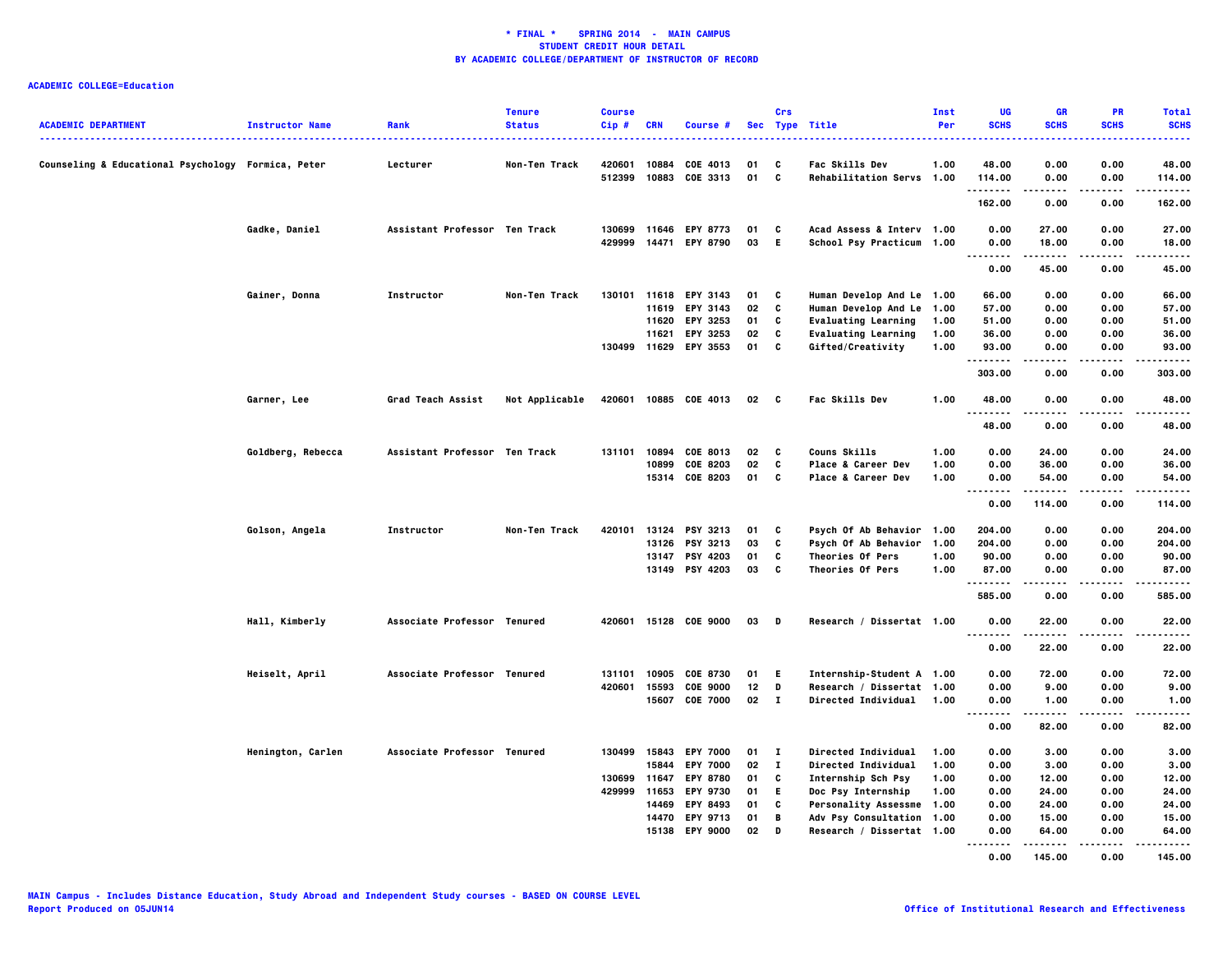|                                                      |                        |                               | <b>Tenure</b> | <b>Course</b>    |                |                             |            | Crs          |                                           | Inst         | UG                                       | GR             | PR           | <b>Total</b> |
|------------------------------------------------------|------------------------|-------------------------------|---------------|------------------|----------------|-----------------------------|------------|--------------|-------------------------------------------|--------------|------------------------------------------|----------------|--------------|--------------|
| <b>ACADEMIC DEPARTMENT</b>                           | <b>Instructor Name</b> | Rank                          | <b>Status</b> | Cip#             | <b>CRN</b>     | Course #                    |            |              | Sec Type Title                            | Per          | <b>SCHS</b>                              | <b>SCHS</b>    | <b>SCHS</b>  | <b>SCHS</b>  |
|                                                      |                        |                               |               |                  |                |                             |            |              |                                           |              |                                          |                |              |              |
| Counseling & Educational Psychology Jackson, Deborah |                        | Assistant Professor Ten Track |               | 131101           | 10906          | 10893 COE 8013              | 01<br>02   | c<br>- E     | Couns Skills                              | 1.00         | 0.00                                     | 39.00          | 0.00         | 39.00        |
|                                                      |                        |                               |               |                  |                | <b>COE 8730</b>             |            |              | Internship-Mental He 0.50                 |              | 0.00<br>.                                | 33.00          | 0.00         | 33.00        |
|                                                      |                        |                               |               |                  |                |                             |            |              |                                           |              | 0.00                                     | 72.00          | 0.00         | 72.00        |
|                                                      | Justice, Cheryl        | Assistant Professor Ten Track |               | 131101           |                | 10911 COE 8740              | 02         | E.           | Acad Yr Field ExpII- 1.00                 |              | 0.00                                     | 33.00          | 0.00         | 33.00        |
|                                                      |                        |                               |               | 420601           | 10896          | COE 8043                    | 01         | C            | Group Tech & Proced                       | 1.00         | 0.00                                     | 12.00          | 0.00         | 12.00        |
|                                                      |                        |                               |               |                  | 15637          | <b>COE 7000</b>             | 03         | $\mathbf{I}$ | <b>Directed Individual</b>                | 1.00         | 0.00                                     | 3.00           | 0.00         | 3.00         |
|                                                      |                        |                               |               |                  | 15638          | <b>COE 7000</b>             | 04         | л.           | Directed Individual                       | 1.00         | 0.00                                     | 3.00           | 0.00         | 3.00         |
|                                                      |                        |                               |               |                  |                | 16035 COE 7000              | 05         | $\mathbf{I}$ | <b>Directed Individual</b>                | 1.00         | 0.00<br>$\sim$ $\sim$                    | 3.00           | 0.00         | 3.00         |
|                                                      |                        |                               |               |                  |                |                             |            |              |                                           |              | 0.00                                     | 54.00          | 0.00         | 54.00        |
|                                                      | Knight-Adams, Angelia  | Non-Faculty                   | Non-Faculty   |                  |                | 131101 10880 COE 1323       | 03         | $\mathbf{c}$ | Career Planning                           | 1.00         | 63.00<br>.                               | 0.00           | 0.00         | 63.00        |
|                                                      |                        |                               |               |                  |                |                             |            |              |                                           |              | 63.00                                    | 0.00           | 0.00         | 63.00        |
|                                                      | Latimer, Cassandra     | Non-Faculty                   | Non-Faculty   | 131101           |                | 10878 COE 1323              | 01         | C            | Career Planning                           | 0.50         | 25.50                                    | 0.00           | 0.00         | 25.50        |
|                                                      |                        |                               |               |                  |                | 10879 COE 1323              | 02         | C            | Career Planning                           | 0.50         | 31.50                                    | 0.00           | 0.00         | 31.50        |
|                                                      |                        |                               |               |                  |                | 10881 COE 1323              | 04         | C            | Career Planning                           | 1.00         | 60.00                                    | 0.00           | 0.00         | 60.00        |
|                                                      |                        |                               |               |                  |                | 10882 COE 1323              | 05         | C            | Career Planning                           | 1.00         | 57.00<br><u>.</u>                        | 0.00           | 0.00         | 57.00        |
|                                                      |                        |                               |               |                  |                |                             |            |              |                                           |              | 174.00                                   | 0.00           | 0.00         | 174.00       |
|                                                      | LeJeune, Bonnie        | Non-Faculty                   | Non-Faculty   | 131009           |                | 13662 COE 6323              | 501 C      |              | Sensory Aid Technlgy 1.00                 |              | 0.00                                     | 27.00          | 0.00         | 27.00        |
|                                                      |                        |                               |               | 131101           |                | 13661 COE 6303              | 501 C      |              | Re Hab Visual Impair 1.00                 |              | 0.00                                     | 30.00          | 0.00         | 30.00        |
|                                                      |                        |                               |               |                  |                |                             |            |              |                                           |              | <br>.<br>0.00                            | -----<br>57.00 | .<br>0.00    | 57.00        |
|                                                      |                        |                               |               |                  |                |                             |            |              |                                           |              |                                          |                |              |              |
|                                                      | Looby, Eugenie         | Professor                     | Tenured       | 131101<br>420601 | 10912          | COE 8763                    | 01         | c            | Coun Sex Abuse Clien 1.00                 |              | 0.00                                     | 27.00          | 0.00         | 27.00        |
|                                                      |                        |                               |               |                  | 15131<br>15456 | <b>COE 9000</b><br>COE 9023 | 06<br>02   | D<br>C       | Research / Dissertat 1.00                 |              | 0.00<br>0.00                             | 1.00<br>9.00   | 0.00<br>0.00 | 1.00<br>9.00 |
|                                                      |                        |                               |               |                  | 16299          | <b>COE 7000</b>             | 07         | $\mathbf{I}$ | Adv Counsel Theory<br>Directed Individual | 1.00<br>1.00 | 0.00                                     | 3.00           | 0.00         | 3.00         |
|                                                      |                        |                               |               |                  | 16433          | <b>COE 7000</b>             | 12         | $\mathbf{I}$ | Directed Individual                       | 1.00         | 0.00                                     | 3.00           | 0.00         | 3.00         |
|                                                      |                        |                               |               | 421601           |                | 10898 COE 8073              | 01         | C            | Cultural Found/Couns 1.00                 |              | 0.00                                     | 78.00          | 0.00         | 78.00        |
|                                                      |                        |                               |               |                  |                |                             |            |              |                                           |              | $\cdots$<br>$\sim$ $\sim$ $\sim$<br>0.00 | .<br>121.00    | .<br>0.00    | .<br>121.00  |
|                                                      | Maynard, Scott         | Non-Faculty                   | Non-Faculty   | 521001           |                | 10917 CP 2103               | 01         | Е            | <b>First Work Sem</b>                     | 1.00         | 270.00                                   | 0.00           | 0.00         | 270.00       |
|                                                      |                        |                               |               |                  | 10918          | CP 2103                     | <b>HO1</b> | E            | Honors First Work Se 1.00                 |              | 60.00                                    | 0.00           | 0.00         | 60.00        |
|                                                      |                        |                               |               |                  | 10919          | CP 2203                     | 01         | Е            | <b>Second Work Sem</b>                    | 1.00         | 111.00                                   | 0.00           | 0.00         | 111.00       |
|                                                      |                        |                               |               |                  |                | 10920 CP 2203               | <b>HO1</b> | E.           | Honors Second Work S 1.00                 |              | 12.00                                    | 0.00           | 0.00         | 12.00        |
|                                                      |                        |                               |               |                  | 10921          | CP 3303                     | 01         | E.           | Third Work Sem                            | 1.00         | 87.00                                    | 0.00           | 0.00         | 87.00        |
|                                                      |                        |                               |               |                  |                | 10922 CP 3303               | <b>HO1</b> | E.           | Honors Third Work Se                      | 1.00         | 15.00                                    | 0.00           | 0.00         | 15.00        |
|                                                      |                        |                               |               |                  | 10923          | CP 3403                     | 01         | Е            | <b>Fourth Work Sem</b>                    | 1.00         | 33.00                                    | 0.00           | 0.00         | 33.00        |
|                                                      |                        |                               |               |                  | 10925          | CP 4503                     | 01         | Е            | <b>Fifth Work Sem</b>                     | 1.00         | 6.00                                     | 0.00           | 0.00         | 6.00         |
|                                                      |                        |                               |               |                  | 10927          | CP 4603                     | 01         | E.           | Sixth Work Sem                            | 1.00         | 3.00                                     | 0.00           | 0.00         | 3.00         |
|                                                      |                        |                               |               |                  | 10928          | CP 4703                     | 01         | E.           | Seventh Work Sem                          | 1.00         | 3.00                                     | 0.00           | 0.00         | 3.00         |
|                                                      |                        |                               |               |                  | 10931          | CP 8023                     | 01         | E.           | Second Work Sem                           | 1.00         | 0.00                                     | 3.00           | 0.00         | 3.00         |
|                                                      |                        |                               |               |                  | 11674          | <b>EXL 0190</b>             | 01         | E.           | Experiential Learnin                      | 1.00         | 42.00                                    | 0.00           | 0.00         | 42.00        |
|                                                      |                        |                               |               |                  |                | 11683 EXL 3100              | 01         | E.           | CCPP Internship I                         | 1.00         | 3.00                                     | 0.00           | 0.00         | 3.00         |
|                                                      |                        |                               |               |                  |                |                             |            |              |                                           |              | $\ddotsc$<br>645.00                      | 3.00           | 0.00         | 648.00       |
|                                                      | McCleon, Tawny         | Assistant Professor Ten Track |               |                  |                | 420201 11643 EPY 8263       | 01         | c            | Psy Test Ed Rel Set 1.00                  |              | 0.00                                     | 72.00          | 0.00         | 72.00        |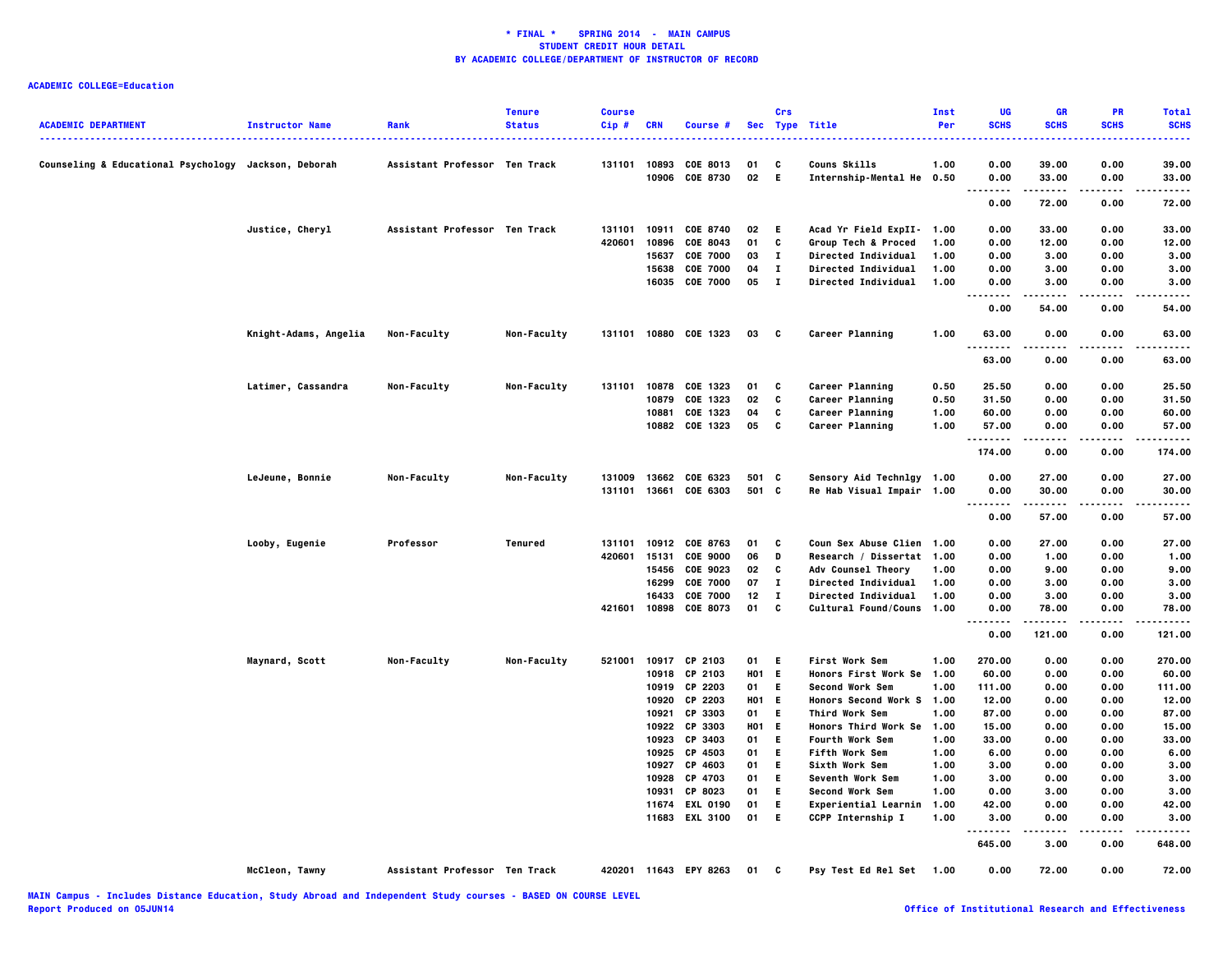| <b>ACADEMIC DEPARTMENT</b>                         | <b>Instructor Name</b> | Rank                          | <b>Tenure</b><br><b>Status</b> | <b>Course</b><br>Cip# | <b>CRN</b> | Course #              |       | Crs          | Sec Type Title             | Inst<br>Per | UG<br><b>SCHS</b>                     | GR<br><b>SCHS</b> | PR<br><b>SCHS</b> | <b>Total</b><br><b>SCHS</b> |
|----------------------------------------------------|------------------------|-------------------------------|--------------------------------|-----------------------|------------|-----------------------|-------|--------------|----------------------------|-------------|---------------------------------------|-------------------|-------------------|-----------------------------|
| Counseling & Educational Psychology McCleon, Tawny |                        | Assistant Professor Ten Track |                                | 421701                | 14472      | <b>EPY 8133</b>       | 01    | C            | School Crisis Prev & 1.00  |             | 0.00                                  | 42.00             | 0.00              | 42.00                       |
|                                                    |                        |                               |                                | 429999                |            | 11648 EPY 8790        | 01    | - E          | School Psy Practicum 1.00  |             | 0.00<br>$\sim$ $\sim$ $\sim$<br>----- | 15.00<br>.        | 0.00              | 15.00<br>.                  |
|                                                    |                        |                               |                                |                       |            |                       |       |              |                            |             | 0.00                                  | 129.00            | 0.00              | 129.00                      |
|                                                    | Molina, Danielle       | Assistant Professor Ten Track |                                | 130406                | 12068      | <b>HED 8113</b>       | 01    | B            | <b>Admin Of Stud Serv</b>  | 1.00        | 0.00                                  | 36.00             | 0.00              | 36.00                       |
|                                                    |                        |                               |                                | 420301                |            | 14468 COE 8523        | 01    | C            | Student Dev Theory         | 1.00        | 0.00<br>.<br>. .                      | 45.00<br>.        | 0.00<br>.         | 45.00<br>.                  |
|                                                    |                        |                               |                                |                       |            |                       |       |              |                            |             | 0.00                                  | 81.00             | 0.00              | 81.00                       |
|                                                    | <b>Morse, David</b>    | Professor                     | Tenured                        |                       |            | 429999 15139 EPY 9000 | 03 D  |              | Research / Dissertat 1.00  |             | 0.00<br>-----<br>$\sim$ $\sim$ $\sim$ | 5.00<br>-----     | 0.00<br>.         | 5.00<br>.                   |
|                                                    |                        |                               |                                |                       |            |                       |       |              |                            |             | 0.00                                  | 5.00              | 0.00              | 5.00                        |
|                                                    | Morse, Linda           | Professor                     | Tenured                        |                       |            | 130499 11630 EPY 4033 | 01    | C            | Lear Theo Ed Rel Set 1.00  |             | 54.00                                 | 0.00              | 0.00              | 54.00                       |
|                                                    |                        |                               |                                |                       |            |                       |       |              |                            |             | .<br>54.00                            | 0.00              | 0.00              | .<br>54.00                  |
|                                                    | Mylroie, Robika        | Lecturer                      | Non-Ten Track                  | 130301                |            | 12333 LSK 1033        | 04    | <b>C</b>     | Fund of Achievement        | 1.00        | 60.00                                 | 0.00              | 0.00              | 60.00                       |
|                                                    |                        |                               |                                |                       |            |                       |       |              |                            |             | .<br>60.00                            | .<br>0.00         | .<br>0.00         | .<br>60.00                  |
|                                                    | O'Brien, Sarah         | <b>Grad Teach Assist</b>      | Not Applicable                 | 131101                |            | 10878 COE 1323        | 01    | C            | Career Planning            | 0.50        | 25.50                                 | 0.00              | 0.00              | 25.50                       |
|                                                    |                        |                               |                                |                       |            | 10879 COE 1323        | 02    | C            | Career Planning            | 0.50        | 31.50                                 | 0.00              | 0.00              | 31.50                       |
|                                                    |                        |                               |                                |                       |            |                       |       |              |                            |             | 57.00                                 | 0.00              | 0.00              | .<br>57.00                  |
|                                                    | Palmer, Charles        | Associate Professor Tenured   |                                | 131101                | 10908      | COE 8730              | 04    | E.           | Internship - Rehab         | 1.00        | 0.00                                  | 3.00              | 0.00              | 3.00                        |
|                                                    |                        |                               |                                | 420601                | 15134      | <b>COE 9000</b>       | 09    | D            | Research / Dissertat 1.00  |             | 0.00                                  | 21.00             | 0.00              | 21.00                       |
|                                                    |                        |                               |                                |                       |            | 16311 COE 7000        | 09    | $\mathbf{I}$ | <b>Directed Individual</b> | 1.00        | 0.00                                  | 3.00              | 0.00              | 3.00                        |
|                                                    |                        |                               |                                |                       | 16312      | <b>COE 7000</b>       | 10    | п            | <b>Directed Individual</b> | 1.00        | 0.00                                  | 3.00              | 0.00              | 3.00                        |
|                                                    |                        |                               |                                | 512310 10900          |            | COE 8363              | 01    | C            | Psyc Aspects/Disabil 1.00  |             | 0.00                                  | 27.00             | 0.00              | 27.00                       |
|                                                    |                        |                               |                                |                       |            | 10901 COE 8383        | 01    | C            | Job Plcmnt In Rehab        | 0.50        | 0.00<br>.<br>.                        | 15.00<br>.        | 0.00<br>.         | 15.00<br>.                  |
|                                                    |                        |                               |                                |                       |            |                       |       |              |                            |             | 0.00                                  | 72.00             | 0.00              | 72.00                       |
|                                                    | Porter, Julia          | Professor                     | Tenured                        |                       |            | 130407 15849 CCL 9000 | 506 D |              | Diss./Dissertation R 1.00  |             | 0.00                                  | 9.00              | 0.00              | 9.00                        |
|                                                    |                        |                               |                                |                       |            |                       |       |              |                            |             | .<br>0.00                             | 9.00              | .<br>0.00         | <br>9.00                    |
|                                                    | Sanders, Willie        | Lecturer                      | Non-Ten Track                  | 420601                |            | 10887 COE 4023        | 01 C  |              | <b>Intro To Counseling</b> | 1.00        | 132.00                                | 0.00              | 0.00              | 132.00                      |
|                                                    |                        |                               |                                |                       |            |                       |       |              |                            |             | .<br>132.00                           | 0.00              | .<br>0.00         | .<br>132.00                 |
|                                                    | Seymour, Dana          | Non-Faculty                   | Non-Faculty                    |                       |            | 130604 15476 EPY 8473 | 501 C |              | Mid Level Assessment 0.50  |             | 0.00                                  | 45.00             | 0.00              | 45.00                       |
|                                                    |                        |                               |                                |                       |            |                       |       |              |                            |             | .<br>0.00                             | 45.00             | 0.00              | .<br>45.00                  |
|                                                    |                        |                               |                                | 420601                |            | 10886 COE 4013        |       |              | Fac Skills Dev             | 1.00        | 45.00                                 | 0.00              | 0.00              |                             |
|                                                    | Sims, Kristen          | Grad Teach Assist             | Not Applicable                 |                       |            |                       | 03 C  |              |                            |             | .                                     | .                 | .                 | 45.00<br>.                  |
|                                                    |                        |                               |                                |                       |            |                       |       |              |                            |             | 45.00                                 | 0.00              | 0.00              | 45.00                       |
|                                                    | Storey, Lindsey        | Non-Faculty                   | Non-Faculty                    | 131101                | 10890      | COE 4513              | 02    | C            | Paro Prof Stud Dev         | 1.00        | 45.00                                 | 0.00              | 0.00              | 45.00                       |
|                                                    |                        |                               |                                |                       |            | 15632 COE 4000        | 02    | $\mathbf{I}$ | Directed Individual        | 1.00        | 3.00                                  | 0.00              | 0.00              | 3.00                        |
|                                                    |                        |                               |                                |                       | 15633      | <b>COE 4000</b>       | 03    | $\mathbf I$  | <b>Directed Individual</b> | 1.00        | 3.00                                  | 0.00              | 0.00              | 3.00                        |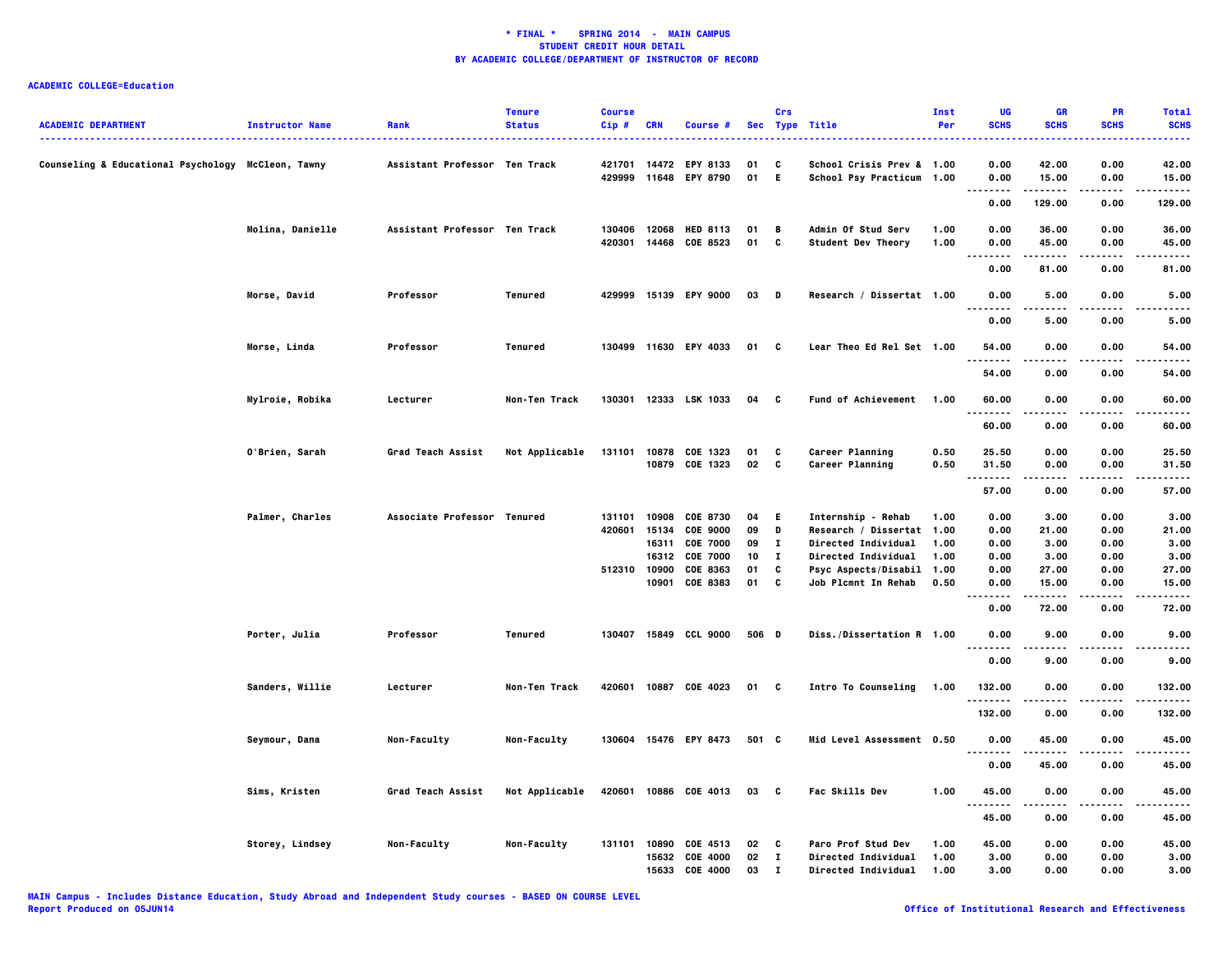| <b>ACADEMIC DEPARTMENT</b>                          | <b>Instructor Name</b> | Rank                        | <b>Tenure</b><br><b>Status</b> | <b>Course</b><br>Cip# | <b>CRN</b> | Course #              |       | Crs          | Sec Type Title             | Inst<br>Per | UG<br><b>SCHS</b>     | GR<br><b>SCHS</b>   | PR<br><b>SCHS</b>   | <b>Total</b><br><b>SCHS</b> |
|-----------------------------------------------------|------------------------|-----------------------------|--------------------------------|-----------------------|------------|-----------------------|-------|--------------|----------------------------|-------------|-----------------------|---------------------|---------------------|-----------------------------|
|                                                     |                        |                             |                                |                       |            |                       |       |              |                            |             |                       |                     |                     |                             |
| Counseling & Educational Psychology Storey, Lindsey |                        | Non-Faculty                 | Non-Faculty                    |                       |            | 131101 15634 COE 4000 | 04    | $\mathbf{I}$ | <b>Directed Individual</b> | 1.00        | 3.00                  | 0.00                | 0.00                | 3.00                        |
|                                                     |                        |                             |                                |                       | 15635      | COE 4000              | 05    | - 1          | <b>Directed Individual</b> | 1.00        | 3.00<br>$\sim$ $\sim$ | 0.00                | 0.00                | 3.00                        |
|                                                     |                        |                             |                                |                       |            |                       |       |              |                            |             | 57.00                 | 0.00                | 0.00                | 57.00                       |
|                                                     | Stratton, Kasee        | Non-Faculty                 | Non-Faculty                    | 429999                |            | 11649 EPY 8790        | 02    | E.           | School Psy Practicum 1.00  |             | 0.00                  | 21.00               | 0.00                | 21.00                       |
|                                                     |                        |                             |                                |                       |            | 11652 EPY 9723        | 01 S  |              | Sem Contemp Sch Psy        | 1.00        | 0.00                  | 15.00               | 0.00                | 15.00                       |
|                                                     |                        |                             |                                |                       |            |                       |       |              |                            |             | .<br>.                |                     |                     |                             |
|                                                     |                        |                             |                                |                       |            |                       |       |              |                            |             | 0.00                  | 36.00               | 0.00                | 36.00                       |
|                                                     | Taylor, Robin          | Lecturer                    | Non-Ten Track                  |                       |            | 130603 14731 EPY 6214 | 501 C |              | Ed & Psy Statistics 1.00   |             | 0.00<br>.<br>.        | 72.00<br>. <b>.</b> | 0.00                | 72.00<br>.                  |
|                                                     |                        |                             |                                |                       |            |                       |       |              |                            |             | 0.00                  | 72.00               | 0.00                | 72.00                       |
|                                                     | Underwood, Joe         | Lecturer                    | Non-Ten Track                  |                       |            | 131101 10914 COE 8923 | 01 C  |              | Seminar School Couns 1.00  |             | 0.00                  | 27.00               | 0.00                | 27.00                       |
|                                                     |                        |                             |                                |                       |            |                       |       |              |                            |             | <br>.<br>0.00         | 27.00               | .<br>0.00           | .<br>27.00                  |
|                                                     | Wang, Chih-Hsuan       | Lecturer                    | Non-Ten Track                  |                       |            | 130603 13713 EPY 8214 | 501 B |              | Adv Ed & Psy Stat          | 1.00        | 0.00                  | 20.00               | 0.00                | 20.00                       |
|                                                     |                        |                             |                                |                       |            |                       |       |              |                            |             | $\cdots$              | . <b>.</b>          | .                   | -----                       |
|                                                     |                        |                             |                                |                       |            |                       |       |              |                            |             | 0.00                  | 20.00               | 0.00                | 20.00                       |
|                                                     | Watson, Joshua         | Associate Professor Tenured |                                |                       |            | 420601 15135 COE 9000 | 10    | <b>D</b>     | Research / Dissertat 1.00  |             | 0.00                  | 11.00               | 0.00                | 11.00                       |
|                                                     |                        |                             |                                |                       |            |                       |       |              |                            |             | .<br>0.00             | 11.00               | 0.00                | 11.00                       |
|                                                     | Wells, Debbie          | Lecturer                    | Non-Ten Track                  | 131101                |            | 10895 COE 8013        | 03    | c            | Couns Skills               | 1.00        | 0.00                  | 42.00               | 0.00                | 42.00                       |
|                                                     |                        |                             |                                |                       | 10909      | <b>COE 8730</b>       | 05    | E.           | Internship                 | 1.00        | 0.00                  | 6.00                | 0.00                | 6.00                        |
|                                                     |                        |                             |                                | 420601                | 16081      | <b>COE 7000</b>       | 06    | л.           | Directed Individual        | 1.00        | 0.00                  | 3.00                | 0.00                | 3.00                        |
|                                                     |                        |                             |                                |                       | 16414      | <b>COE 7000</b>       | 11    | $\mathbf{I}$ | Directed Individual        | 1.00        | 0.00                  | 3.00                | 0.00                | 3.00                        |
|                                                     |                        |                             |                                |                       |            | 16455 COE 7000        | 13 I  |              | <b>Directed Individual</b> | 1.00        | 0.00<br>.             | 3.00<br>.           | 0.00<br>.           | 3.00<br>.                   |
|                                                     |                        |                             |                                |                       |            |                       |       |              |                            |             | 0.00                  | 57.00               | 0.00                | 57.00                       |
|                                                     | Wilder, Carmen         | Non-Faculty                 | Non-Faculty                    | 521003                |            | 13221 SLCE 3412 01    |       | C            | Montgomery Ldshp Pro 1.00  |             | 90.00                 | 0.00                | 0.00                | 90.00                       |
|                                                     |                        |                             |                                |                       |            | 13222 SLCE 4812 01 C  |       |              | Montgomery Ldshp Pr 1.00   |             | 72.00                 | 0.00                | 0.00                | 72.00                       |
|                                                     |                        |                             |                                |                       |            |                       |       |              |                            |             | .<br>162.00           | 0.00                | 0.00                | 162.00                      |
|                                                     | Wong, Daniel           | Professor                   | Tenured                        | 131101                | 16336      | COE 4000              | 16    | $\mathbf{I}$ | <b>Directed Individual</b> | 1.00        | 3.00                  | 0.00                | 0.00                | 3.00                        |
|                                                     |                        |                             |                                | 420601                | 15136      | <b>COE 9000</b>       | 11    | D            | Research / Dissertat 1.00  |             | 0.00                  | 13.00               | 0.00                | 13.00                       |
|                                                     |                        |                             |                                | 512310                |            | 10901 COE 8383        | 01    | $\mathbf{c}$ | Job Plcmnt In Rehab        | 0.50        | 0.00                  | 15.00               | 0.00                | 15.00                       |
|                                                     |                        |                             |                                |                       |            |                       |       |              |                            |             | .<br>3.00             | 28.00               | 0.00                | 31.00                       |
|                                                     |                        |                             |                                |                       |            |                       |       |              |                            |             |                       |                     |                     |                             |
|                                                     | Wong, Lucy             | Instructor                  | Non-Ten Track                  | 190705                |            | 10891 COE 4713        | 01    | C            | <b>Issues In Aging</b>     | 1.00        | 81.00                 | 0.00                | 0.00                | 81.00                       |
|                                                     |                        |                             |                                |                       |            | 10892 COE 6713        | 01    | C            | <b>Issues In Aging</b>     | 1.00        | 0.00<br>.             | 6.00<br>.           | 0.00<br>$- - - - -$ | 6.00<br>.                   |
|                                                     |                        |                             |                                |                       |            |                       |       |              |                            |             | 81.00                 | 6.00                | 0.00                | 87.00                       |
|                                                     | Zhang Ulyshen, Tianyi  | Lecturer                    | Non-Ten Track                  | 130603                |            | 11637 EPY 6214        | 01    | C            | Ed & Psy Statistics        | 1.00        | 0.00                  | 88.00               | 0.00                | 88.00                       |
|                                                     |                        |                             |                                |                       |            | 11638 EPY 6214        | 02    | К            | Ed & Psy Statistics        | 1.00        | 0.00                  | 0.00                | 0.00                | 0.00                        |
|                                                     |                        |                             |                                |                       | 11641      | <b>EPY 8214</b>       | 01    | B            | Adv Ed & Psy Stat          | 1.00        | 0.00                  | 32.00               | 0.00                | 32.00                       |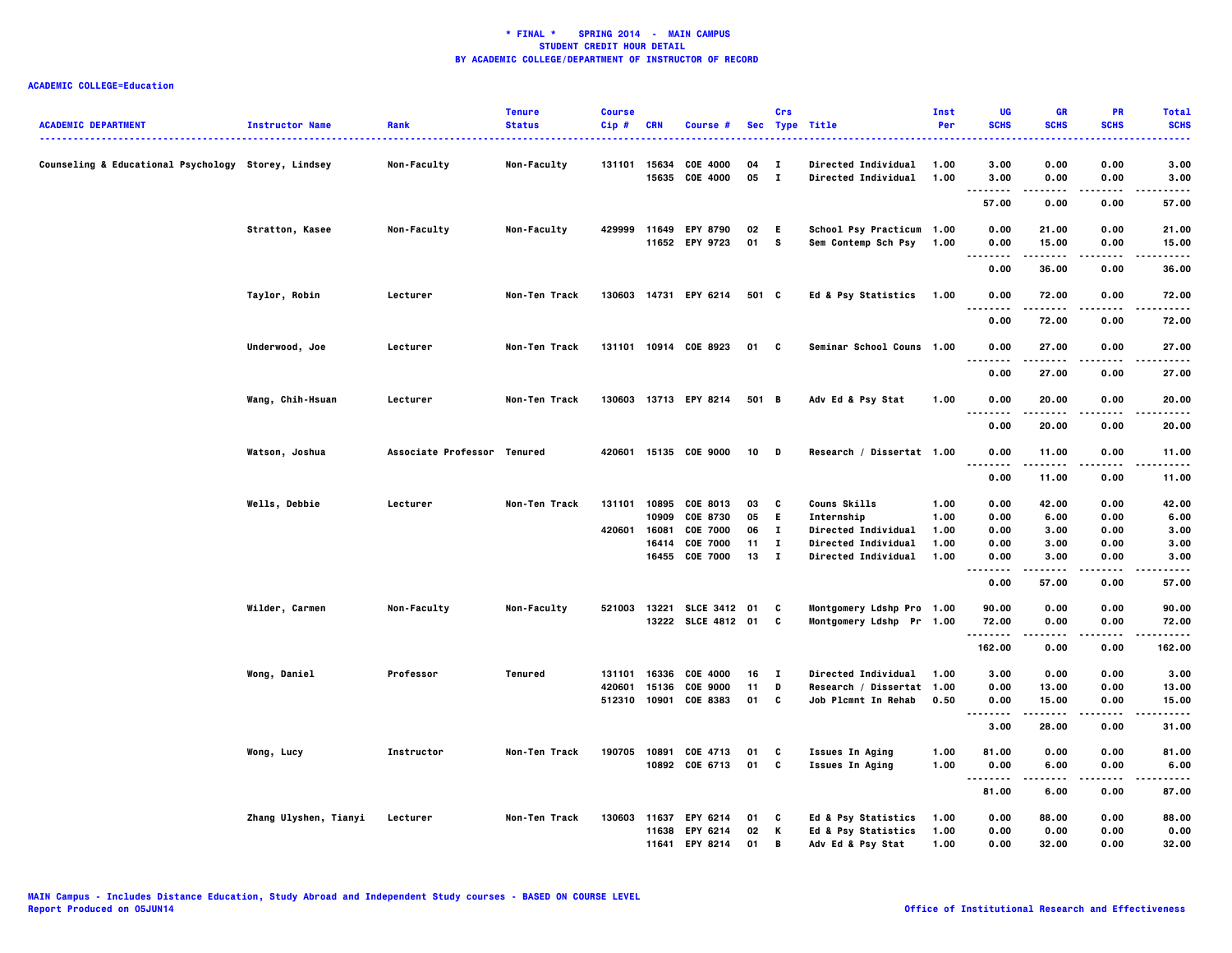# **ACADEMIC COLLEGE=Education**

| <b>ACADEMIC DEPARTMENT</b>                                                   | <b>Instructor Name</b> | Rank | <b>Tenure</b><br><b>Status</b> | <b>Course</b><br>$Cip$ # | CRN | <b>Course # Sec Type Title</b> | Crs | Inst<br>Per | UG<br><b>SCHS</b> | GR<br><b>SCHS</b> | <b>PR</b><br><b>SCHS</b> | Total<br><b>SCHS</b>  |
|------------------------------------------------------------------------------|------------------------|------|--------------------------------|--------------------------|-----|--------------------------------|-----|-------------|-------------------|-------------------|--------------------------|-----------------------|
|                                                                              |                        |      |                                |                          |     |                                |     |             | 0.00              | 120.00            | 0.00                     | 120.00                |
| =====================================<br>Counseling & Educational Psychology |                        |      |                                |                          |     |                                |     |             | ======<br>3883.00 | 1604.00           | ---------<br>0.00        | ==========<br>5487.00 |

 **=================================== ======== ======== ======== ==========**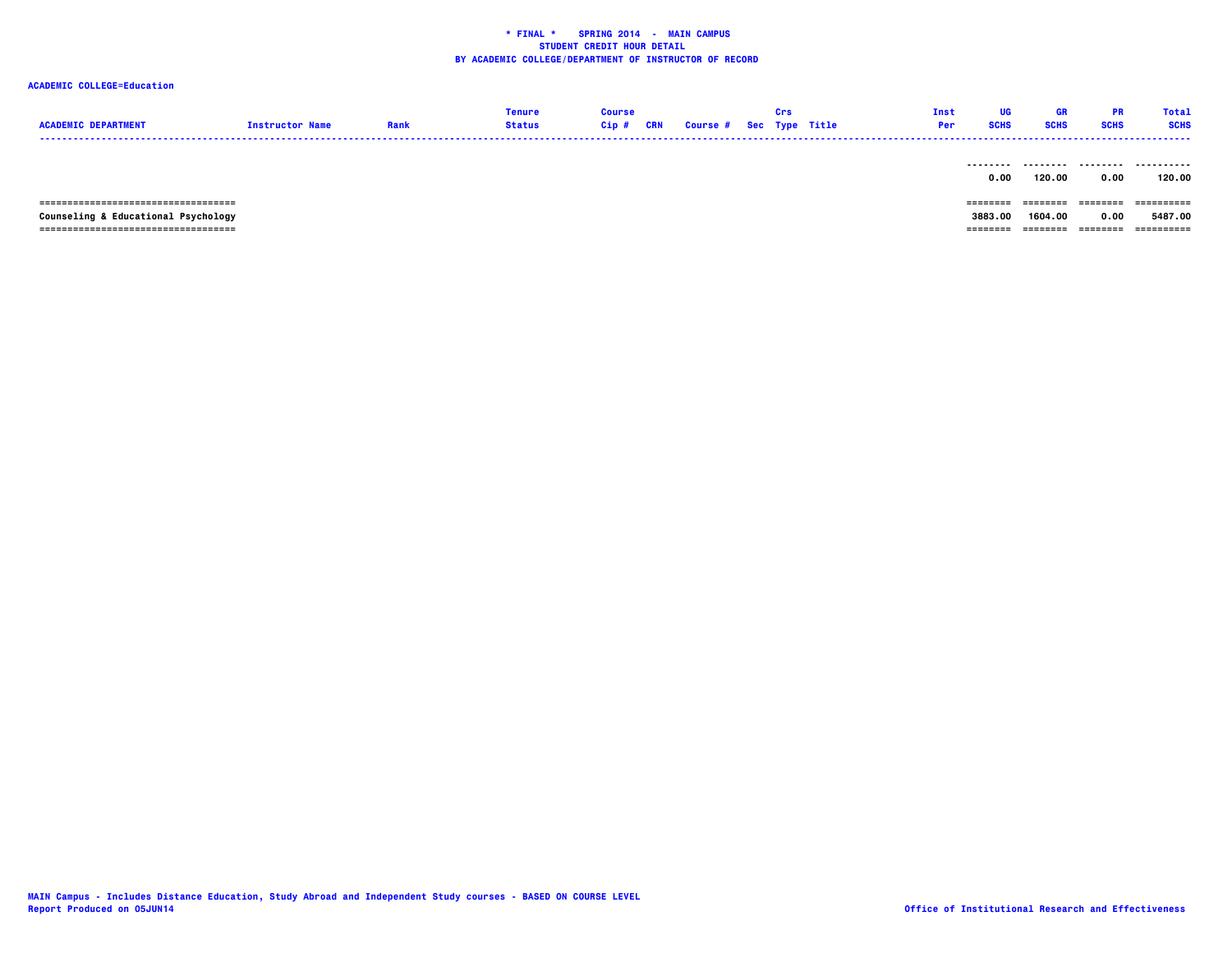| <b>ACADEMIC DEPARTMENT</b>                          | <b>Instructor Name</b> | Rank                          | <b>Tenure</b><br><b>Status</b> | <b>Course</b><br>Cip# | <b>CRN</b> | Course #              |       | Crs            | Sec Type Title             | Inst<br>Per | UG<br><b>SCHS</b>                   | <b>GR</b><br><b>SCHS</b> | PR<br><b>SCHS</b> | <b>Total</b><br><b>SCHS</b> |
|-----------------------------------------------------|------------------------|-------------------------------|--------------------------------|-----------------------|------------|-----------------------|-------|----------------|----------------------------|-------------|-------------------------------------|--------------------------|-------------------|-----------------------------|
| Curriculum, Instruction & Special E Alley, Kathleen |                        | Assistant Professor Ten Track |                                | 131202 11277          |            | <b>EDE 8633</b>       | 01    | B              | The Teaching of Writ 1.00  |             | 0.00                                | 39.00                    | 0.00              | 39.00                       |
|                                                     |                        |                               |                                |                       | 15272      | <b>EDE 7000</b>       | 01    | $\mathbf{I}$   | <b>Directed Individual</b> | 1.00        | 0.00                                | 3.00                     | 0.00              | 3.00                        |
|                                                     |                        |                               |                                |                       | 15576      | <b>EDE 7000</b>       | 02    | $\mathbf{I}$   | <b>Directed Individual</b> | 1.00        | 0.00                                | 3.00                     | 0.00              | 3.00                        |
|                                                     |                        |                               |                                |                       | 16039      | <b>EDE 9000</b>       | 02    | D              | Research / Dissertat 1.00  |             | 0.00                                | 1.00                     | 0.00              | 1.00                        |
|                                                     |                        |                               |                                | 230101 11259          |            | <b>EDE 3343</b>       | 01    | $\mathbf{c}$   | <b>Teach Adoles Lit</b>    | 1.00        | 72.00<br>.                          | 0.00                     | 0.00              | 72.00                       |
|                                                     |                        |                               |                                |                       |            |                       |       |                |                            |             | 72.00                               | 46.00                    | 0.00              | 118.00                      |
|                                                     | Anthony, Kenneth       | Assistant Professor Ten Track |                                |                       |            | 131202 14957 EDE 8473 | 01 C  |                | Elem Soc Stu Curr          | 1.00        | 0.00<br>.                           | 15.00<br>.               | 0.00<br>.         | 15.00<br>.                  |
|                                                     |                        |                               |                                |                       |            |                       |       |                |                            |             | 0.00                                | 15.00                    | 0.00              | 15.00                       |
|                                                     | Bennett, Kelly         | Instructor                    | Non-Ten Track                  |                       |            | 131311 11263 EDE 3523 | 01    | C              | Found EL/ML Math Edu 1.00  |             | 72.00                               | 0.00                     | 0.00              | 72.00                       |
|                                                     |                        |                               |                                |                       | 11265      | <b>EDE 3523</b>       | 03    | C              | Found EL/ML Math Edu 1.00  |             | 54.00                               | 0.00                     | 0.00              | 54.00                       |
|                                                     |                        |                               |                                | 131318 11270          |            | <b>EDE 4143</b>       | 01    | В              | Teach Elem/Mid Lvl S 1.00  |             | 39.00                               | 0.00                     | 0.00              | 39.00                       |
|                                                     |                        |                               |                                |                       |            | 11271 EDE 4143        | 02    | $\overline{B}$ | Teach Elem/Mid Lvl S 1.00  |             | 48.00<br>.                          | 0.00<br>.                | 0.00<br>.         | 48.00<br>.                  |
|                                                     |                        |                               |                                |                       |            |                       |       |                |                            |             | 213.00                              | 0.00                     | 0.00              | 213.00                      |
|                                                     | Bennett, Stephanie     | Assistant Professor Ten Track |                                | 131202 15809          |            | <b>EDE 7000</b>       | 05    | $\mathbf{I}$   | <b>Directed Individual</b> | 1.00        | 0.00                                | 2.00                     | 0.00              | 2.00                        |
|                                                     |                        |                               |                                | 131305 13200          |            | <b>RDG 4133</b>       | 01    | B              | Integrat Lang Art In 1.00  |             | 39.00                               | 0.00                     | 0.00              | 39.00                       |
|                                                     |                        |                               |                                |                       |            | 13201 RDG 4133        | 02    | — в            | Integrat Lang Art In 1.00  |             | 48.00<br>$- - - - -$                | 0.00                     | 0.00              | 48.00                       |
|                                                     |                        |                               |                                |                       |            |                       |       |                |                            |             | 87.00                               | 2.00                     | 0.00              | 89.00                       |
|                                                     | Boyle, Melanie         | Non-Faculty                   | Non-Faculty                    |                       |            | 131299 15261 EDS 2990 | 01 C  |                | Special Topic In EDS 1.00  |             | 18.00<br>.                          | 0.00                     | 0.00              | 18.00                       |
|                                                     |                        |                               |                                |                       |            |                       |       |                |                            |             | 18.00                               | 0.00                     | 0.00              | 18.00                       |
|                                                     | Brasher, Chelsi        | Grad Teach Assist             | Not Applicable                 |                       |            | 131311 11268 EDE 4123 | 01    | — В            | Teach Elem/Mid Level 0.10  |             | 4.20                                | 0.00                     | 0.00              | 4.20                        |
|                                                     |                        |                               |                                |                       |            | 11269 EDE 4123        | 02 B  |                | Teach Elem/Mid Level 0.10  |             | 4.80<br>. .<br>$\sim$ $\sim$ $\sim$ | 0.00                     | 0.00              | 4.80                        |
|                                                     |                        |                               |                                |                       |            |                       |       |                |                            |             | 9.00                                | 0.00                     | 0.00              | 9.00                        |
|                                                     | Brenner, Devon         | Professor                     | Tenured                        |                       |            | 131001 13698 EDS 8886 | 501 H |                | Dimensions of Learni 1.00  |             | 0.00                                | 210.00                   | 0.00              | 210.00                      |
|                                                     |                        |                               |                                |                       | 13699      | <b>EDS 8896</b>       | 501 H |                | Dimensions of Learni 1.00  |             | 0.00                                | 126.00                   | 0.00              | 126.00                      |
|                                                     |                        |                               |                                | 131202 15688          |            | <b>EDE 9000</b>       | 01 D  |                | Research / Dissertat 1.00  |             | 0.00                                | 16.00                    | 0.00              | 16.00                       |
|                                                     |                        |                               |                                | 131203                | 13685      | <b>EDE 8143</b>       | 501 H |                | Middle Level Intersh 0.90  |             | 0.00                                | 27.00                    | 0.00              | 27.00                       |
|                                                     |                        |                               |                                | 131205 15752          |            | <b>EDS 7000</b>       | 501 I |                | <b>Directed Individual</b> | 1.00        | 0.00                                | 1.00                     | 0.00              | 1.00                        |
|                                                     |                        |                               |                                |                       | 15753      | <b>EDS 7000</b>       | 502 I |                | Directed Individual        | 1.00        | 0.00                                | 1.00                     | 0.00              | 1.00                        |
|                                                     |                        |                               |                                |                       | 15938      | <b>EDS 7000</b>       | 503 I |                | <b>Directed Individual</b> | 1.00        | 0.00                                | 3.00                     | 0.00              | 3.00                        |
|                                                     |                        |                               |                                | 131206 11280          |            | <b>EDE 9553</b>       | 01    | s              | Teaching/Teacher EDU 1.00  |             | 0.00                                | 15.00                    | 0.00              | 15.00                       |
|                                                     |                        |                               |                                |                       | 11327      | <b>EDS 9553</b>       | 01    | s              | Teaching/Teacher EDU 1.00  |             | 0.00<br>.<br>$\sim$ $\sim$ $\sim$   | 6.00<br>.                | 0.00<br>.         | 6.00<br>.                   |
|                                                     |                        |                               |                                |                       |            |                       |       |                |                            |             | 0.00                                | 405.00                   | 0.00              | 405.00                      |
|                                                     | Brown, Karen           | Instructor                    | Non-Ten Track                  | 131202 11261          |            | <b>EDE 3443</b>       | 01    | C              | Creat Arts Elem /Mid 1.00  |             | 36.00                               | 0.00                     | 0.00              | 36.00                       |
|                                                     |                        |                               |                                |                       | 11262      | <b>EDE 3443</b>       | 02    | C              | Creat Arts Elem /Mid 1.00  |             | 36.00                               | 0.00                     | 0.00              | 36.00                       |
|                                                     |                        |                               |                                | 131203 13190          |            | <b>RDG 3413</b>       | 01    | C              | <b>Middle Lvl Lit I</b>    | 1.00        | 69.00                               | 0.00                     | 0.00              | 69.00                       |
|                                                     |                        |                               |                                |                       |            | 13194 RDG 3423        | 01    | C              | <b>Middle Lvl Lit II</b>   | 1.00        | 69.00<br>.                          | 0.00<br>.                | 0.00<br>-----     | 69.00<br>.                  |
|                                                     |                        |                               |                                |                       |            |                       |       |                |                            |             | 210.00                              | 0.00                     | 0.00              | 210.00                      |
|                                                     | Burroughs, Charlotte   | Professor                     | Tenured                        |                       |            | 131205 11314 EDS 3643 | 01    | $\mathbf{c}$   | Secondary Soc Studie 1.00  |             | 54.00                               | 0.00                     | 0.00              | 54.00                       |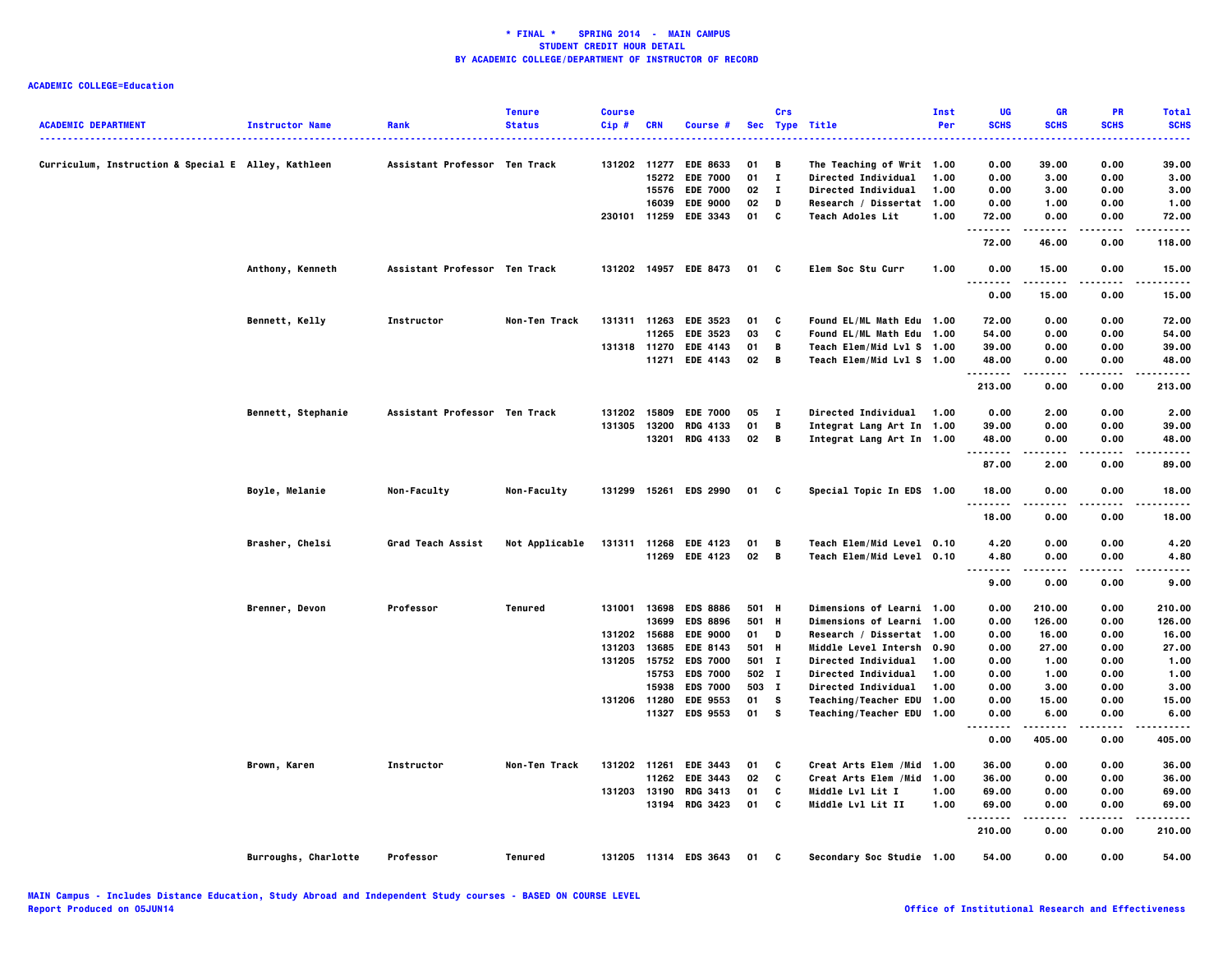| <b>ACADEMIC DEPARTMENT</b>                           | <b>Instructor Name</b> | Rank                          | <b>Tenure</b><br><b>Status</b> | <b>Course</b><br>Cip# | <b>CRN</b>            | Course #                    |          | Crs         | Sec Type Title                             | Inst<br>Per  | UG<br><b>SCHS</b> | GR<br><b>SCHS</b> | PR<br><b>SCHS</b> | <b>Total</b><br><b>SCHS</b> |
|------------------------------------------------------|------------------------|-------------------------------|--------------------------------|-----------------------|-----------------------|-----------------------------|----------|-------------|--------------------------------------------|--------------|-------------------|-------------------|-------------------|-----------------------------|
|                                                      |                        |                               |                                |                       |                       |                             |          |             |                                            |              |                   |                   |                   |                             |
|                                                      |                        |                               |                                |                       |                       |                             |          |             |                                            |              | --------<br>54.00 | .<br>0.00         | 0.00              | 54.00                       |
| Curriculum, Instruction & Special E Campbell, Amanda |                        | Lecturer                      | Non-Ten Track                  |                       |                       | 131099 12318 LSK 0103       | 01       | C           | Intermediate Reading 1.00                  |              | 45.00             | 0.00              | 0.00              | 45.00                       |
|                                                      |                        |                               |                                |                       |                       |                             |          |             |                                            |              | 45.00             | 0.00              | 0.00              | 45.00                       |
|                                                      | Chappell, Manya        | Lecturer                      | Non-Ten Track                  |                       | 131203 13191          | <b>RDG 3413</b>             | 02       | C           | Middle Lvl Lit I                           | 1.00         | 66.00             | 0.00              | 0.00              | 66.00                       |
|                                                      |                        |                               |                                |                       | 13195                 | <b>RDG 3423</b>             | 02       | c           | Middle Lvl Lit II                          | 1.00         | 66.00             | 0.00              | 0.00              | 66.00                       |
|                                                      |                        |                               |                                |                       |                       | 131315 11258 EDE 3233       | 01       | C           | Teach Lit at Elem/Mi 1.00                  |              | 63.00<br>.        | 0.00<br>.         | 0.00<br>.         | 63.00<br>.                  |
|                                                      |                        |                               |                                |                       |                       |                             |          |             |                                            |              | 195.00            | 0.00              | 0.00              | 195.00                      |
|                                                      | Cirlot-New, Laura      | Non-Faculty                   | Non-Faculty                    |                       | 130101 11337          | <b>EDX 4353</b>             | 01       | C           | Assistive Tech in Sp 1.00                  |              | 69.00             | 0.00              | 0.00              | 69.00                       |
|                                                      |                        |                               |                                |                       | 11345                 | EDX 6353                    | 01       | C           | Assistive Tech in Sp 1.00                  |              | 0.00              | 6.00              | 0.00              | 6.00                        |
|                                                      |                        |                               |                                |                       |                       | 512308 10888 COE 4353       | 01       | C           | Adapt Tech & Disabil 1.00                  |              | 57.00<br>         | 0.00<br>$\cdots$  | 0.00<br>.         | 57.00<br>.                  |
|                                                      |                        |                               |                                |                       |                       |                             |          |             |                                            |              | 126.00            | 6.00              | 0.00              | 132.00                      |
|                                                      | Coffey, Kenneth        | Professor                     | Tenured                        |                       | 130101 11298          | EDF 4243                    | 03       | C           | <b>Plan for Diverse Lea</b>                | 1.00         | 66.00             | 0.00              | 0.00              | 66.00                       |
|                                                      |                        |                               |                                |                       | 131001 11335          | <b>EDX 4123</b>             | 01       | C           | Methods El/Disabled                        | 1.00         | 72.00             | 0.00              | 0.00              | 72.00                       |
|                                                      |                        |                               |                                |                       | 15388                 | <b>EDX 4000</b>             | 01       | п           | Directed Individual                        | 1.00         | 1.00              | 0.00              | 0.00              | 1.00                        |
|                                                      |                        |                               |                                |                       |                       | 131006 14392 EDX 4503       | 01       | В           | Tch Sev Impair Chld                        | 1.00         | 24.00             | 0.00              | 0.00              | 24.00                       |
|                                                      |                        |                               |                                |                       |                       | 14393 EDX 6503              | 01       | B           | Tch Sev Impair Chld                        | 1.00         | 0.00              | 9.00              | 0.00              | 9.00                        |
|                                                      |                        |                               |                                |                       |                       |                             |          |             |                                            |              | 163.00            | 9.00              | 0.00              | 172.00                      |
|                                                      | Craven, Penny          | Assistant Professor Ten Track |                                |                       |                       | 131299 15112 EDX 6990       | 501 C    |             | Special Topic In EDX 1.00                  |              | 0.00              | 36.00             | 0.00              | 36.00                       |
|                                                      |                        |                               |                                |                       |                       | 420101 11334 EDX 3233       | 01       | C           | Contin Mgt W/Ex Chld 1.00                  |              | 87.00             | 0.00              | 0.00              | 87.00                       |
|                                                      |                        |                               |                                |                       |                       |                             |          |             |                                            |              | <br>87.00         | 36.00             | .<br>0.00         | 123.00                      |
|                                                      | Devlin, Sandy          | Professor                     | <b>Tenured</b>                 | 131001                | 14893                 | <b>EDX 7000</b>             | 01       | п           | Directed Individual                        | 1.00         | 0.00              | 3.00              | 0.00              | 3.00                        |
|                                                      |                        |                               |                                |                       | 14960                 | <b>EDX 9413</b>             | 01       | E.          | College Teaching in                        | 1.00         | 0.00              | 3.00              | 0.00              | 3.00                        |
|                                                      |                        |                               |                                |                       | 15104                 | <b>EDX 7000</b>             | 02       | л.          | Directed Individual                        | 1.00         | 0.00              | 3.00              | 0.00              | 3.00                        |
|                                                      |                        |                               |                                |                       | 15161                 | <b>EDX 9000</b>             | 01       | D           | Research / Dissertat 1.00                  |              | 0.00              | 6.00              | 0.00              | 6.00                        |
|                                                      |                        |                               |                                |                       | 15914                 | <b>EDX 7000</b>             | 04       | л.          | <b>Directed Individual</b>                 | 1.00         | 0.00              | 3.00              | 0.00              | 3.00                        |
|                                                      |                        |                               |                                |                       | 16181                 | <b>EDX 7000</b>             | 06       | Т.          | Directed Individual                        | 1.00         | 0.00              | 3.00              | 0.00              | 3.00                        |
|                                                      |                        |                               |                                |                       | 16188                 | <b>EDX 7000</b>             | 07       | Т.          | Directed Individual                        | 1.00         | 0.00              | 3.00              | 0.00              | 3.00                        |
|                                                      |                        |                               |                                |                       | 16202                 | <b>EDX 7000</b>             | 08       | Т.          | Directed Individual                        | 1.00         | 0.00              | 3.00              | 0.00              | 3.00                        |
|                                                      |                        |                               |                                |                       | 16203                 | <b>EDX 7000</b>             | 09       | п           | Directed Individual                        | 1.00         | 0.00              | 3.00              | 0.00              | 3.00                        |
|                                                      |                        |                               |                                |                       | 16321                 | <b>EDX 7000</b>             | 11       | Т.          | Directed Individual                        | 1.00         | 0.00              | 1.00              | 0.00              | 1.00                        |
|                                                      |                        |                               |                                |                       | 16458                 | <b>EDX 7000</b>             | 14       | $\mathbf I$ | Directed Individual                        | 1.00         | 0.00              | 3.00              | 0.00              | 3.00                        |
|                                                      |                        |                               |                                | 131005                | 11347                 | <b>EDX 8403</b>             | 01       | C           | Teaching Em/Bd                             | 1.00         | 0.00              | 15.00             | 0.00              | 15.00                       |
|                                                      |                        |                               |                                |                       | 429999 11328<br>11329 | <b>EDX 3213</b><br>EDX 3213 | 01<br>02 | C<br>C      | Psy of Excep Chld &<br>Psy of Excep Chld & | 0.30<br>0.30 | 31.50<br>29.70    | 0.00<br>0.00      | 0.00<br>0.00      | 31.50<br>29.70              |
|                                                      |                        |                               |                                |                       | 11330                 | EDX 3213                    | 03       | C           | Psy of Excep Chld &                        | 0.30         | 30.60             | 0.00              | 0.00              | 30.60                       |
|                                                      |                        |                               |                                |                       | 11331                 | EDX 3213                    | 04       | C           | Psy of Excep Chld &                        | 0.30         | 31.50             | 0.00              | 0.00              | 31.50                       |
|                                                      |                        |                               |                                |                       |                       | 11332 EDX 3213              | 05       | C           | Psy of Excep Chld &                        | 0.30         | 30.60             | 0.00              | 0.00              | 30.60                       |
|                                                      |                        |                               |                                |                       |                       |                             |          |             |                                            |              | .                 | -----             | .                 | .                           |
|                                                      |                        |                               |                                |                       |                       |                             |          |             |                                            |              | 153.90            | 49.00             | 0.00              | 202.90                      |
|                                                      | Dill, Anna             | Non-Faculty                   | Non-Faculty                    |                       |                       | 131315 14540 LSK 1021       | 01       | s           | Seminar Transfer Stu 1.00                  |              | 20.00             | 0.00              | 0.00              | 20.00                       |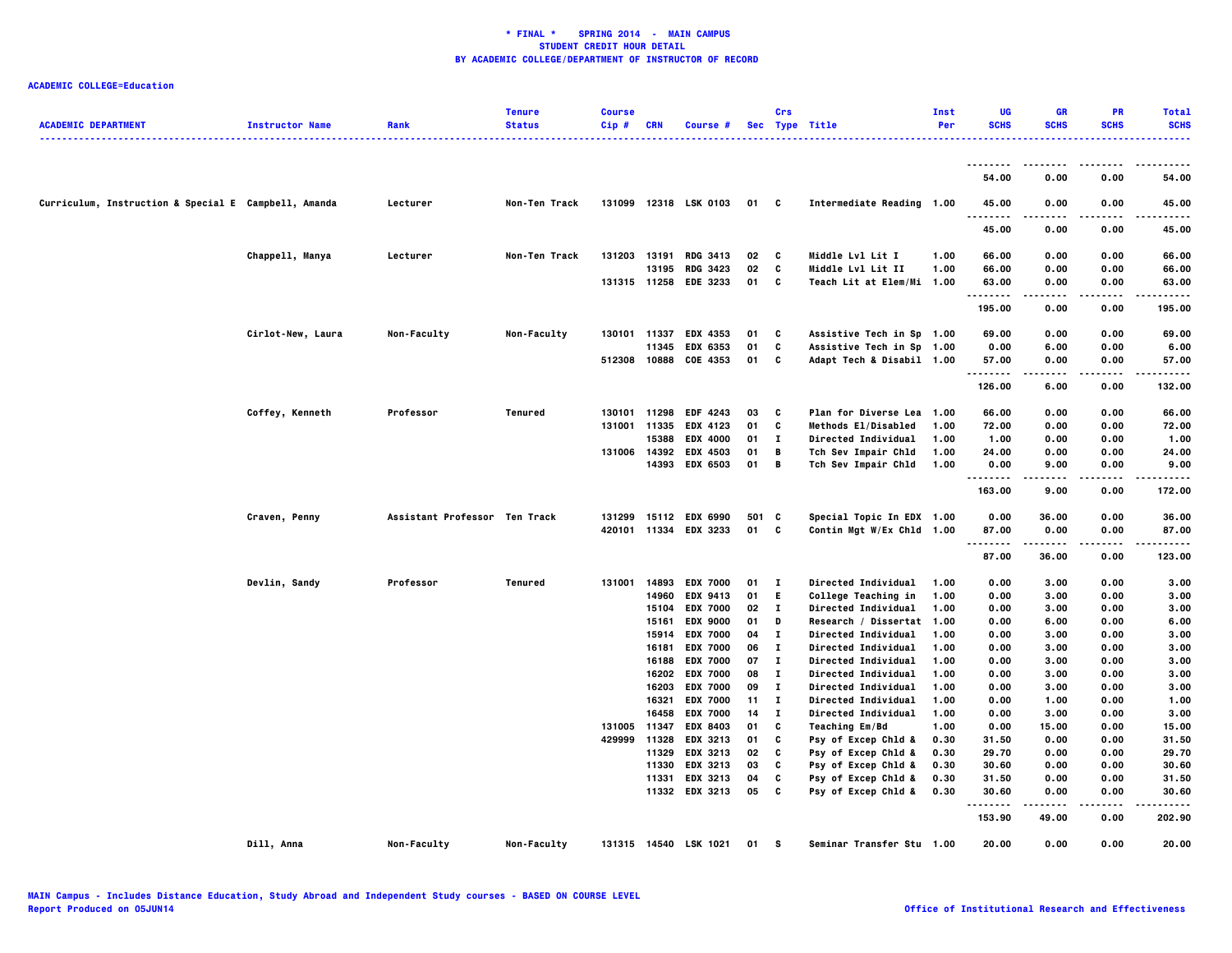| <b>ACADEMIC DEPARTMENT</b>                        | <b>Instructor Name</b> | Rank                              | <b>Tenure</b><br><b>Status</b> | <b>Course</b><br>Cip# | <b>CRN</b> | Course #                           |                | Crs          | Sec Type Title            | Inst<br>Per | UG<br><b>SCHS</b>                         | <b>GR</b><br><b>SCHS</b> | PR<br><b>SCHS</b> | <b>Total</b><br><b>SCHS</b> |
|---------------------------------------------------|------------------------|-----------------------------------|--------------------------------|-----------------------|------------|------------------------------------|----------------|--------------|---------------------------|-------------|-------------------------------------------|--------------------------|-------------------|-----------------------------|
|                                                   |                        |                                   |                                |                       |            |                                    |                |              |                           |             |                                           |                          |                   |                             |
|                                                   |                        |                                   |                                |                       |            |                                    |                |              |                           |             | - - - - - - - -<br>20.00                  | 0.00                     | 0.00              | .<br>20.00                  |
|                                                   |                        |                                   |                                |                       |            |                                    |                |              |                           |             |                                           |                          |                   |                             |
| Curriculum, Instruction & Special E Dycus, Brooke |                        | Lecturer                          | Non-Ten Track                  |                       |            | 131315 13854 RDG 3113              | 501 C          |              | Early Literacy Instr 1.00 |             | 30.00                                     | 0.00                     | 0.00              | 30.00                       |
|                                                   |                        |                                   |                                |                       | 13855      | <b>RDG 3123</b>                    | 501            | C            | Early Lit Instruct I 1.00 |             | 27.00                                     | 0.00                     | 0.00              | 27.00                       |
|                                                   |                        |                                   |                                |                       |            | 15695 RDG 3113                     | 502 C          |              | Early Literacy Instr 1.00 |             | 24.00                                     | 0.00                     | 0.00              | 24.00                       |
|                                                   |                        |                                   |                                |                       |            | 15696 RDG 3123                     | 502 C          |              | Early Lit Instruct I 1.00 |             | 24.00<br>$\cdots$                         | 0.00                     | 0.00              | 24.00                       |
|                                                   |                        |                                   |                                |                       |            |                                    |                |              |                           |             | 105.00                                    | 0.00                     | 0.00              | 105.00                      |
|                                                   | Fondren, Patricia      | Lecturer                          | Non-Ten Track                  |                       |            | 429999 11333 EDX 3213              | 06 C           |              | Psy of Excep Chld & 1.00  |             | 96.00<br>.                                | 0.00<br>.                | 0.00<br>.         | 96.00<br>.                  |
|                                                   |                        |                                   |                                |                       |            |                                    |                |              |                           |             | 96.00                                     | 0.00                     | 0.00              | 96.00                       |
|                                                   | Franz, Dana            | Associate Professor Tenured       |                                |                       |            | 131205 16093 EDS 9000              | 03 D           |              | Research / Dissertat 1.00 |             | 0.00                                      | 19.00                    | 0.00              | 19.00                       |
|                                                   |                        |                                   |                                |                       |            |                                    |                |              |                           |             | $\sim$ $\sim$ $\sim$<br>- - - - -<br>0.00 | 19.00                    | .<br>0.00         | .<br>19.00                  |
|                                                   | Holley, Kenne          | Lecturer                          | Non-Ten Track                  |                       |            | 131203 13676 EDE 3223              | 501 C          |              | Middle Level Educati 1.00 |             | 27.00                                     | 0.00                     | 0.00              | 27.00                       |
|                                                   |                        |                                   |                                |                       |            |                                    |                |              |                           |             | 27.00                                     | 0.00                     | 0.00              | 27.00                       |
|                                                   | Hollis, Anitra         | Lecturer                          | Non-Ten Track                  |                       |            | 131318 13680 EDE 4143              | 501 B          |              | Teach Elem/Mid Lvl S 1.00 |             | 21.00                                     | 0.00                     | 0.00              | 21.00                       |
|                                                   |                        |                                   |                                |                       |            |                                    |                |              |                           |             | .                                         | .                        | .                 | .                           |
|                                                   |                        |                                   |                                |                       |            |                                    |                |              |                           |             | 21.00                                     | 0.00                     | 0.00              | 21.00                       |
|                                                   | Hopper, Peggy          | Associate Professor Tenured       |                                | 131205                | 14959      | <b>EDS 8623</b>                    | 501 C          |              | Effective Instructio 1.00 |             | 0.00                                      | 27.00                    | 0.00              | 27.00                       |
|                                                   |                        |                                   |                                |                       | 16229      | <b>EDS 9000</b>                    | 04             | $\mathbf{D}$ | Research / Dissertat 1.00 |             | 0.00                                      | 2.00                     | 0.00              | 2.00                        |
|                                                   |                        |                                   |                                |                       | 16277      | <b>EDS 8623</b><br><b>RDG 8653</b> | 502 C<br>501 C |              | Effective Instructio 1.00 |             | 0.00                                      | 21.00                    | 0.00<br>0.00      | 21.00                       |
|                                                   |                        |                                   |                                | 131315 13859          |            |                                    |                |              | Teach Read Sec Sch        | 1.00        | 0.00<br>-----<br>.                        | 27.00<br>.               | .                 | 27.00<br>.                  |
|                                                   |                        |                                   |                                |                       |            |                                    |                |              |                           |             | 0.00                                      | 77.00                    | 0.00              | 77.00                       |
|                                                   | Huffman, Suzanne       | Lecturer                          | Non-Ten Track                  | 131099                |            | 11339 EDX 4873                     | 01             | s            | Prof Sem In Sp Ed         | 1.00        | 30.00                                     | 0.00                     | 0.00              | 30.00                       |
|                                                   |                        |                                   |                                |                       | 13702      | <b>EDX 4873</b>                    | 501 S          |              | Prof Sem In Sp Ed         | 1.00        | 6.00                                      | 0.00                     | 0.00              | 6.00                        |
|                                                   |                        |                                   |                                | 429999                |            | 13700 EDX 3213                     | 501 C          |              | Psy of Excep Chld &       | 1.00        | 39.00                                     | 0.00                     | 0.00              | 39.00                       |
|                                                   |                        |                                   |                                |                       |            | 15693 EDX 3213                     | 502 C          |              | Psy of Excep Chld &       | 1.00        | 45.00<br>- - - - - - - -                  | 0.00                     | 0.00<br>.         | 45.00                       |
|                                                   |                        |                                   |                                |                       |            |                                    |                |              |                           |             | 120.00                                    | 0.00                     | 0.00              | 120.00                      |
|                                                   | Ivy, Jessica           | Visiting Assist Pro Non-Ten Track |                                | 130604                |            | 15475 EPY 8473                     | 502 C          |              | Mid Level Assessment 1.00 |             | 0.00                                      | 54.00                    | 0.00              | 54.00                       |
|                                                   |                        |                                   |                                | 131205                |            | 11313 EDS 3633                     | 01             | C            | Secondary Math Ed         | 0.90        | 29.70                                     | 0.00                     | 0.00              | 29.70                       |
|                                                   |                        |                                   |                                |                       |            | 11315 EDS 3653                     | 01 C           |              | Secondary Science Ed 0.10 |             | 0.90                                      | 0.00                     | 0.00              | 0.90                        |
|                                                   |                        |                                   |                                |                       |            |                                    |                |              |                           |             | <br>30.60                                 | 54.00                    | 0.00              | 84.60                       |
|                                                   | Jones, Carol           | Non-Faculty                       | Non-Faculty                    |                       |            | 131202 11252 EDE 3123              | 02             | — в          | Early Childhood Ed        | 1.00        | 57.00                                     | 0.00                     | 0.00              | 57.00                       |
|                                                   |                        |                                   |                                |                       |            |                                    |                |              |                           |             | .<br>57.00                                | 0.00                     | 0.00              | 57.00                       |
|                                                   | Keskin, Burhanettin    | Lecturer                          | Non-Ten Track                  |                       |            | 131202 11276 EDE 8313              | 01 C           |              | Thry & Dev Child Ed       | 1.00        | 0.00                                      | 36.00                    | 0.00              | 36.00                       |
|                                                   |                        |                                   |                                |                       |            |                                    |                |              |                           |             | <u>.</u>                                  |                          |                   | .                           |
|                                                   |                        |                                   |                                |                       |            |                                    |                |              |                           |             | 0.00                                      | 36.00                    | 0.00              | 36.00                       |
|                                                   | Mattox, Kimberly       | Instructor                        | Non-Ten Track                  |                       |            | 429999 11328 EDX 3213              | 01             | c            | Psy of Excep Chld &       | 0.70        | 73.50                                     | 0.00                     | 0.00              | 73.50                       |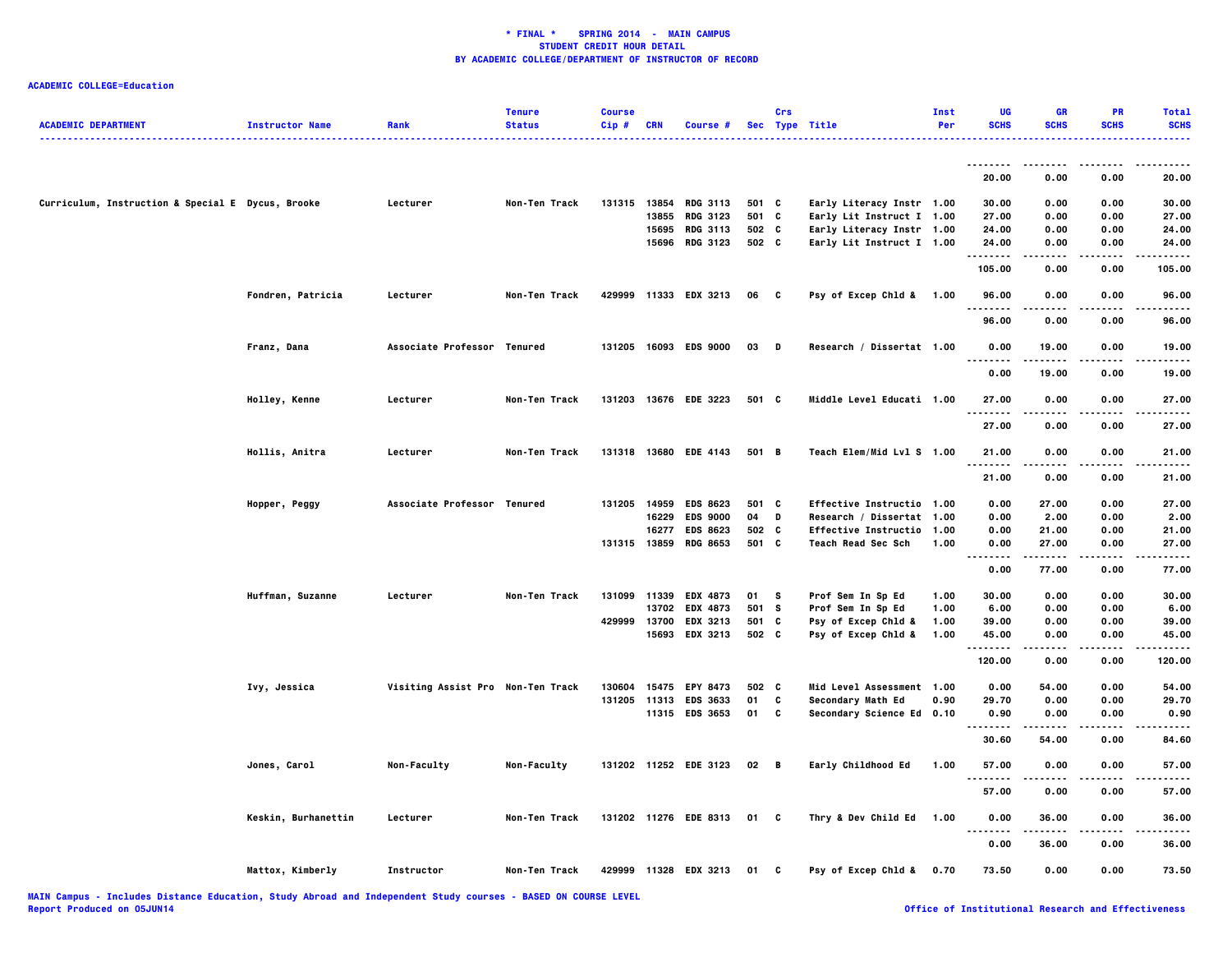| <b>ACADEMIC DEPARTMENT</b>                           | <b>Instructor Name</b> | Rank                              | <b>Tenure</b><br><b>Status</b> | <b>Course</b><br>Cip# | <b>CRN</b> | Course #              |       | Crs          | Sec Type Title              | Inst<br>Per | UG<br><b>SCHS</b> | GR<br><b>SCHS</b> | PR<br><b>SCHS</b> | <b>Total</b><br><b>SCHS</b> |
|------------------------------------------------------|------------------------|-----------------------------------|--------------------------------|-----------------------|------------|-----------------------|-------|--------------|-----------------------------|-------------|-------------------|-------------------|-------------------|-----------------------------|
| Curriculum, Instruction & Special E Mattox, Kimberly |                        | Instructor                        | Non-Ten Track                  | 429999                |            | 11329 EDX 3213        | 02    | C            | Psy of Excep Chld &         | 0.70        | 69.30             | 0.00              | 0.00              | 69.30                       |
|                                                      |                        |                                   |                                |                       | 11330      | <b>EDX 3213</b>       | 03    | C            | Psy of Excep Chld &         | 0.70        | 71.40             | 0.00              | 0.00              | 71.40                       |
|                                                      |                        |                                   |                                |                       |            | 11331 EDX 3213        | 04    | C            | Psy of Excep Chld &         | 0.70        | 73.50             | 0.00              | 0.00              | 73.50                       |
|                                                      |                        |                                   |                                |                       |            | 11332 EDX 3213        | 05    | C            | Psy of Excep Chld &         | 0.70        | 71.40<br>.        | 0.00              | 0.00              | 71.40                       |
|                                                      |                        |                                   |                                |                       |            |                       |       |              |                             |             | 359.10            | 0.00              | 0.00              | 359.10                      |
|                                                      | McDaniel, Christina    | Non-Faculty                       | Non-Faculty                    |                       |            | 131205 11313 EDS 3633 | 01    | C            | Secondary Math Ed           | 0.10        | 3.30              | 0.00              | 0.00              | 3.30                        |
|                                                      |                        |                                   |                                |                       |            | 11315 EDS 3653        | 01    | C            | Secondary Science Ed 0.90   |             | 8.10              | 0.00              | 0.00              | 8.10                        |
|                                                      |                        |                                   |                                |                       |            | 11318 EDS 4873        | 01    | c            | Managing Secondary C 1.00   |             | 75.00<br>.        | 0.00<br>$- - - -$ | 0.00<br>.         | 75.00<br>-----              |
|                                                      |                        |                                   |                                |                       |            |                       |       |              |                             |             | 86.40             | 0.00              | 0.00              | 86.40                       |
|                                                      | McDowell, Teresa       | Lecturer                          | Non-Ten Track                  |                       |            | 131315 12324 LSK 1013 | 01    | C            | <b>Effective Reading</b>    | 1.00        | 96.00             | 0.00              | 0.00              | 96.00                       |
|                                                      |                        |                                   |                                |                       |            | 12325 LSK 1013        | 02    | C            | <b>Effective Reading</b>    | 1.00        | 114.00            | 0.00              | 0.00              | 114.00                      |
|                                                      |                        |                                   |                                |                       |            |                       |       |              |                             |             | 210.00            | 0.00              | 0.00              | 210.00                      |
|                                                      | McKissick, Bethany     | Assistant Professor Ten Track     |                                | 130101                |            | 11622 EPY 3253        | 03    | C            | <b>Evaluating Learning</b>  | 1.00        | 66.00             | 0.00              | 0.00              | 66.00                       |
|                                                      |                        |                                   |                                | 131001                | 11336      | <b>EDX 4133</b>       | 01    | В            | <b>Methods Sec/Disabled</b> | 1.00        | 66.00             | 0.00              | 0.00              | 66.00                       |
|                                                      |                        |                                   |                                |                       | 16318      | <b>EDX 7000</b>       | 10    | $\bf{I}$     | Directed Individual         | 1.00        | 0.00              | 3.00              | 0.00              | 3.00                        |
|                                                      |                        |                                   |                                |                       |            | 429999 14395 EDX 8183 | 01    | s            | Sem In Learn Disab          | 1.00        | 0.00              | 21.00             | 0.00              | 21.00                       |
|                                                      |                        |                                   |                                |                       |            |                       |       |              |                             |             | .<br>132.00       | .<br>24.00        | .<br>0.00         | .<br>156.00                 |
|                                                      | Miller, Nicole         | Assistant Professor Non-Ten Track |                                |                       |            | 131202 15774 EDE 7000 | 03    | - 1          | <b>Directed Individual</b>  | 1.00        | 0.00              | 3.00              | 0.00              | 3.00                        |
|                                                      |                        |                                   |                                |                       |            | 15775 EDE 7000        | 04    | $\mathbf{I}$ | <b>Directed Individual</b>  | 1.00        | 0.00              | 3.00              | 0.00              | 3.00                        |
|                                                      |                        |                                   |                                |                       | 16041      | <b>EDE 9000</b>       | 04    | D            | Research / Dissertat 1.00   |             | 0.00              | 1.00              | 0.00              | 1.00                        |
|                                                      |                        |                                   |                                | 131203                |            | 13684 EDE 8113        | 501 C |              | Mid Level Mgmt & Y. 1.00    |             | 0.00              | 60.00             | 0.00              | 60.00                       |
|                                                      |                        |                                   |                                |                       |            | 13685 EDE 8143        | 501 H |              | Middle Level Intersh 0.10   |             | 0.00              | 3.00              | 0.00              | 3.00                        |
|                                                      |                        |                                   |                                |                       |            | 15703 EDE 8113        | 502 C |              | Mid Level Mgmt & Y. 1.00    |             | 0.00<br>. .<br>.  | 30.00<br>.        | 0.00<br>.         | 30.00                       |
|                                                      |                        |                                   |                                |                       |            |                       |       |              |                             |             | 0.00              | 100.00            | 0.00              | 100.00                      |
|                                                      | Moran, Laura           | Instructor                        | Non-Ten Track                  | 130301                |            | 12330 LSK 1033        | 01    | C            | Fund of Achievement         | 1.00        | 69.00             | 0.00              | 0.00              | 69.00                       |
|                                                      |                        |                                   |                                |                       | 12331      | LSK 1033              | 02    | C            | <b>Fund of Achievement</b>  | 1.00        | 69.00             | 0.00              | 0.00              | 69.00                       |
|                                                      |                        |                                   |                                |                       |            | 12332 LSK 1033        | 03    | C            | Fund of Achievement         | 1.00        | 90.00             | 0.00              | 0.00              | 90.00                       |
|                                                      |                        |                                   |                                |                       |            | 12337 LSK 1131        | 01    | $\mathbf{c}$ | <b>Fund of Success</b>      | 1.00        | 13.00<br>.        | 0.00<br>-----     | 0.00<br>.         | 13.00<br>.                  |
|                                                      |                        |                                   |                                |                       |            |                       |       |              |                             |             | 241.00            | 0.00              | 0.00              | 241.00                      |
|                                                      | Moser, Kelly           | Assistant Professor Ten Track     |                                | 131205                |            | 13696 EDS 8613        | 501 C |              | Mdle & Sec Sch Curr         | 1.00        | 0.00              | 33.00             | 0.00              | 33.00                       |
|                                                      |                        |                                   |                                |                       |            | 14958 EDS 6683        | 501 C |              | <b>Methods FL Teaching</b>  | 1.00        | 0.00<br>          | 9.00              | 0.00              | 9.00                        |
|                                                      |                        |                                   |                                |                       |            |                       |       |              |                             |             | 0.00              | 42.00             | 0.00              | 42.00                       |
|                                                      | Mulkana, Angela        | Instructor                        | Non-Ten Track                  | 131203                | 13856      | <b>RDG 3413</b>       | 501 C |              | Middle Lvl Lit I            | 1.00        | 51.00             | 0.00              | 0.00              | 51.00                       |
|                                                      |                        |                                   |                                |                       |            | 13857 RDG 3423        | 501 C |              | Middle Lvl Lit II           | 1.00        | 51.00<br>.        | 0.00<br>.         | 0.00<br>.         | 51.00<br>.                  |
|                                                      |                        |                                   |                                |                       |            |                       |       |              |                             |             | 102.00            | 0.00              | 0.00              | 102.00                      |
|                                                      | Nobles, Dena           | Lecturer                          | Non-Ten Track                  |                       |            | 131316 11266 EDE 4113 | 01    | В            | Teach Elem/Mid Level 1.00   |             | 36.00             | 0.00              | 0.00              | 36.00                       |
|                                                      |                        |                                   |                                |                       |            | 11267 EDE 4113        | 02    | B            | Teach Elem/Mid Level 1.00   |             | 48.00             | 0.00              | 0.00              | 48.00                       |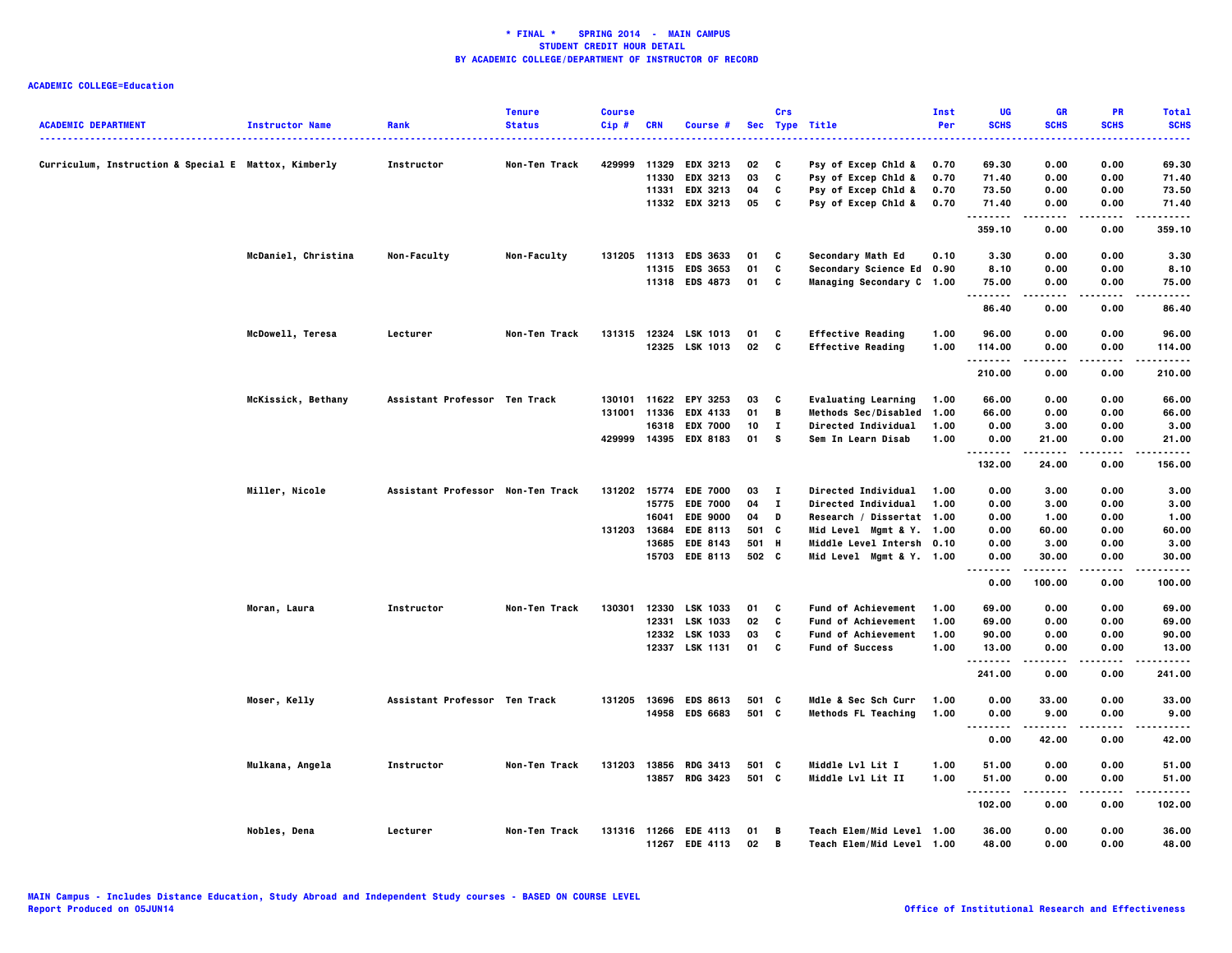|                                                   |                                                     |                             | <b>Tenure</b>      | <b>Course</b>                |              |                                          |                | Crs    |                                                        | <b>Inst</b> | UG                               | GR               | PR                | <b>Total</b>   |
|---------------------------------------------------|-----------------------------------------------------|-----------------------------|--------------------|------------------------------|--------------|------------------------------------------|----------------|--------|--------------------------------------------------------|-------------|----------------------------------|------------------|-------------------|----------------|
| <b>ACADEMIC DEPARTMENT</b>                        | <b>Instructor Name</b>                              | Rank                        | <b>Status</b>      | Cip#                         | CRN          | Course #                                 |                |        | Sec Type Title                                         | Per         | <b>SCHS</b>                      | <b>SCHS</b>      | <b>SCHS</b>       | <b>SCHS</b>    |
|                                                   |                                                     |                             |                    |                              |              |                                          |                |        |                                                        |             |                                  |                  |                   |                |
|                                                   |                                                     |                             |                    |                              |              |                                          |                |        |                                                        |             | 84.00                            | 0.00             | 0.00              | 84.00          |
| Curriculum, Instruction & Special E Pannell, Myra |                                                     | Non-Faculty                 | Non-Faculty        |                              |              | 131203 14025 EDE 3223                    | 502 C          |        | Middle Level Educati 1.00                              |             | 30.00                            | 0.00             | 0.00              | 30.00          |
|                                                   |                                                     |                             |                    |                              |              |                                          |                |        |                                                        |             | $- - -$<br>30.00                 | $\cdots$<br>0.00 | 0.00              | .<br>30.00     |
|                                                   | Parsons, Marcia                                     | Lecturer                    | Non-Ten Track      |                              |              | 131315 13198 RDG 3513                    | 01 C           |        | Rdg Strag Second Sch 1.00                              |             | 72.00                            | 0.00             | 0.00              | 72.00          |
|                                                   |                                                     |                             |                    |                              |              |                                          |                |        |                                                        |             | .<br>72.00                       | ----<br>0.00     | $- - - -$<br>0.00 | .<br>72.00     |
|                                                   |                                                     |                             |                    |                              |              |                                          |                |        |                                                        |             |                                  |                  |                   |                |
|                                                   | Platt, Jennifer                                     | Lecturer                    | Non-Ten Track      | 131202 13681                 |              | <b>EDE 4883</b><br>131315 15909 EDE 3233 | 501 C<br>501 C |        | Manag Elem/Mid Lvl C 1.00<br>Teach Lit at Elem/Mi 1.00 |             | 90.00<br>21.00                   | 0.00<br>0.00     | 0.00<br>0.00      | 90.00<br>21.00 |
|                                                   |                                                     |                             |                    |                              |              |                                          |                |        |                                                        |             | .                                | -----            | .                 | .              |
|                                                   |                                                     |                             |                    |                              |              |                                          |                |        |                                                        |             | 111.00                           | 0.00             | 0.00              | 111.00         |
|                                                   | Pope, Margaret                                      | Associate Professor Tenured |                    |                              |              | 131316 11278 EDE 8733                    | 01 C           |        | Tchg Science in Emem 1.00                              |             | 0.00                             | 27.00            | 0.00              | 27.00          |
|                                                   |                                                     |                             |                    |                              |              | 13678 EDE 4113                           | 501 B          |        | Teach Elem/Mid Level 1.00                              |             | 21.00                            | 0.00             | 0.00              | 21.00          |
|                                                   |                                                     |                             |                    |                              |              |                                          |                |        |                                                        |             | .<br>21.00                       | .<br>27.00       | .<br>0.00         | .<br>48.00     |
|                                                   | Ratliff, Patricia                                   | Lecturer                    | Non-Ten Track      |                              |              | 131299 15369 EDX 8990                    | 501 C          |        | Special Topic In EDX 1.00                              |             | 0.00                             | 54.00            | 0.00              | 54.00          |
|                                                   |                                                     |                             |                    |                              |              |                                          |                |        |                                                        |             | $\ddotsc$<br>$- - - - -$<br>0.00 | ------<br>54.00  | -----<br>0.00     | .<br>54.00     |
|                                                   | Robichaux-Davis, Rebecc Associate Professor Tenured |                             |                    |                              | 131202 16280 | <b>EDE 9000</b>                          | 05             | D      | Research / Dissertat 1.00                              |             | 0.00                             | 3.00             | 0.00              | 3.00           |
|                                                   |                                                     |                             |                    |                              | 131311 11264 | <b>EDE 3523</b>                          | 02             | c      | Found EL/ML Math Edu 1.00                              |             | 63.00                            | 0.00             | 0.00              | 63.00          |
|                                                   |                                                     |                             |                    |                              |              | 11268 EDE 4123                           | 01             | B      | Teach Elem/Mid Level 0.90                              |             | 37.80                            | 0.00             | 0.00              | 37.80          |
|                                                   |                                                     |                             |                    |                              |              | 11269 EDE 4123                           | 02 B           |        | Teach Elem/Mid Level 0.90                              |             | 43.20                            | 0.00             | 0.00              | 43.20          |
|                                                   |                                                     |                             |                    |                              |              |                                          |                |        |                                                        |             | .<br>144.00                      | .<br>3.00        | .<br>0.00         | .<br>147.00    |
|                                                   | Rush, Brecken                                       | Non-Faculty                 | <b>Non-Faculty</b> |                              |              | 131001 13705 EDX 8173                    | 501 C          |        | Sp Ed In Reg Classrm 1.00                              |             | 0.00                             | 36.00            | 0.00              | 36.00          |
|                                                   |                                                     |                             |                    |                              | 16031        | EDX 8173                                 | 502 C          |        | Sp Ed In Reg Classrm 1.00                              |             | 0.00                             | 42.00            | 0.00              | 42.00          |
|                                                   |                                                     |                             |                    | 320105                       | 13979        | <b>DSS 0713</b>                          | 01             | c      | Basic Employment Ski 1.00                              |             | 12.00                            | 0.00             | 0.00              | 12.00          |
|                                                   |                                                     |                             |                    | 320108                       | 13974        | DSS 0213                                 | 01             | C      | <b>Current Events</b>                                  | 1.00        | 15.00                            | 0.00             | 0.00              | 15.00          |
|                                                   |                                                     |                             |                    | 330103                       | 13975        | DSS 0313                                 | 01             | C      | <b>Community Access</b>                                | 1.00        | 15.00                            | 0.00             | 0.00              | 15.00          |
|                                                   |                                                     |                             |                    | 350103                       | 13980        | DSS 0813                                 | 01             | E.     | Employment - On Campu 1.00                             |             | 3.00                             | 0.00             | 0.00              | 3.00           |
|                                                   |                                                     |                             |                    |                              | 13981        | DSS 0913                                 | 01             | E      | Employment - Off Camp 1.00                             |             | 3.00                             | 0.00             | 0.00              | 3.00           |
|                                                   |                                                     |                             |                    | 360110 13977<br>360118 13976 |              | DSS 0513<br>DSS 0413                     | 01<br>01       | C<br>C | Art<br>Basic Writing/Litera 1.00                       | 1.00        | 9.00<br>3.00                     | 0.00<br>0.00     | 0.00<br>0.00      | 9.00<br>3.00   |
|                                                   |                                                     |                             |                    |                              |              |                                          |                |        |                                                        |             | .<br>60.00                       | .<br>78.00       | .<br>0.00         | .<br>138.00    |
|                                                   | Shea, Donna                                         | Non-Faculty                 | Non-Faculty        |                              | 131001 11340 | <b>EDX 4886</b>                          | 01             | F      | Teach Internship in                                    | 1.00        | 60.00                            | 0.00             | 0.00              | 60.00          |
|                                                   |                                                     |                             |                    |                              | 11341        | <b>EDX 4896</b>                          | 01             | F      | Teach Internship in                                    | 1.00        | 60.00                            | 0.00             | 0.00              | 60.00          |
|                                                   |                                                     |                             |                    |                              | 13703        | <b>EDX 4886</b>                          | 501 F          |        | Teach Internship in                                    | 1.00        | 12.00                            | 0.00             | 0.00              | 12.00          |
|                                                   |                                                     |                             |                    |                              | 13704        | <b>EDX 4896</b>                          | 501 F          |        | Teach Internship in                                    | 1.00        | 12.00                            | 0.00             | 0.00              | 12.00          |
|                                                   |                                                     |                             |                    |                              | 131202 11274 | <b>EDE 4886</b>                          | 01             | - E    | Elem.Mid Lvl Interns 1.00                              |             | 414.00                           | 0.00             | 0.00              | 414.00         |
|                                                   |                                                     |                             |                    |                              | 11275        | <b>EDE 4896</b>                          | 01             | - E    | Elem/Mid Levl Intern 1.00                              |             | 414.00                           | 0.00             | 0.00              | 414.00         |
|                                                   |                                                     |                             |                    |                              |              | 13682 EDE 4886                           | 501 E          |        | Elem.Mid Lvl Interns 1.00                              |             | 192.00                           | 0.00             | 0.00              | 192.00         |
|                                                   |                                                     |                             |                    |                              | 13683        | <b>EDE 4896</b>                          | 501 E          |        | Elem/Mid Levl Intern 1.00                              |             | 180.00                           | 0.00             | 0.00              | 180.00         |
|                                                   |                                                     |                             |                    |                              | 131205 11320 | <b>EDS 4886</b>                          | 01             | F.     | <b>Teach Intern in Sec</b>                             | 1.00        | 132.00                           | 0.00             | 0.00              | 132.00         |
|                                                   |                                                     |                             |                    |                              | 11321        | <b>EDS 4896</b>                          | 01             | F      | Teach Intern in Sec                                    | 1.00        | 138.00                           | 0.00             | 0.00              | 138.00         |
|                                                   |                                                     |                             |                    |                              | 13691        | <b>EDS 4886</b>                          | 501            | F.     | Teach Intern in Sec 1.00                               |             | 18.00                            | 0.00             | 0.00              | 18.00          |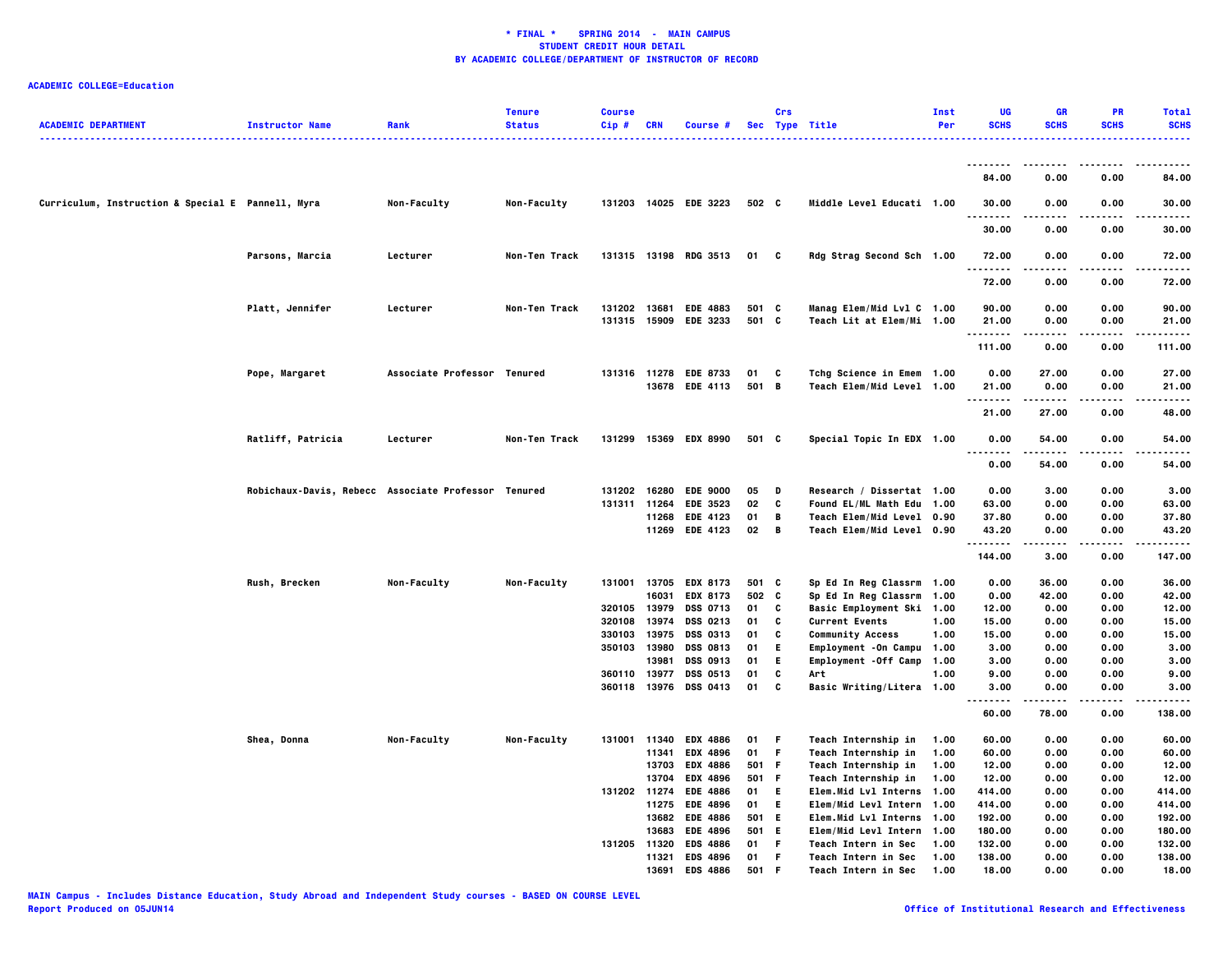| <b>ACADEMIC DEPARTMENT</b>                      | <b>Instructor Name</b> | Rank                          | <b>Tenure</b><br><b>Status</b> | <b>Course</b><br>Cip# | <b>CRN</b>   | Course #                                |        | Crs          | Sec Type Title             | Inst<br>Per | UG<br><b>SCHS</b>          | GR<br><b>SCHS</b> | PR<br><b>SCHS</b>  | <b>Total</b><br><b>SCHS</b> |
|-------------------------------------------------|------------------------|-------------------------------|--------------------------------|-----------------------|--------------|-----------------------------------------|--------|--------------|----------------------------|-------------|----------------------------|-------------------|--------------------|-----------------------------|
| Curriculum, Instruction & Special E Shea, Donna |                        | Non-Faculty                   | Non-Faculty                    |                       |              | 131205 13692 EDS 4896                   | 501 F  |              | Teach Intern in Sec        | 1.00        | 18.00                      | 0.00              | 0.00               | 18.00                       |
|                                                 |                        |                               |                                |                       |              |                                         |        |              |                            |             | .<br>1650.00               | 0.00              | 0.00               | 1650.00                     |
|                                                 | Slater, Latonya        | Lecturer                      | Non-Ten Track                  |                       | 131202 11251 | <b>EDE 3123</b>                         | 01     | B            | Early Childhood Ed         | 1.00        | 66.00                      | 0.00              | 0.00               | 66.00                       |
|                                                 |                        |                               |                                | 131203                |              | 13192 RDG 3413                          | 03     | C            | Middle Lvl Lit I           | 1.00        | 63.00                      | 0.00              | 0.00               | 63.00                       |
|                                                 |                        |                               |                                |                       |              | 13196 RDG 3423                          | 03     | C            | Middle Lvl Lit II          | 1.00        | 63.00<br>.                 | 0.00<br>-----     | 0.00<br>.          | 63.00<br>------             |
|                                                 |                        |                               |                                |                       |              |                                         |        |              |                            |             | 192.00                     | 0.00              | 0.00               | 192.00                      |
|                                                 | Smith, Kimberly        | Non-Faculty                   | Non-Faculty                    |                       |              | 131202 11272 EDE 4883                   | 01     | C            | Manag Elem/Mid Lvl C 1.00  |             | 105.00                     | 0.00              | 0.00               | 105.00                      |
|                                                 |                        |                               |                                |                       |              | 11273 EDE 4883                          | 02     | C            | Manag Elem/Mid Lvl C       | 1.00        | 105.00                     | 0.00              | 0.00               | 105.00                      |
|                                                 |                        |                               |                                |                       |              | 131315 12346 LSK 2013<br>12347 LSK 2013 | 01     | C<br>C       | <b>Speed Reading</b>       | 1.00        | 96.00                      | 0.00              | 0.00               | 96.00                       |
|                                                 |                        |                               |                                |                       |              |                                         | 02     |              | Speed Reading              | 1.00        | 87.00<br>.                 | 0.00              | 0.00<br>. <b>.</b> | 87.00<br>.                  |
|                                                 |                        |                               |                                |                       |              |                                         |        |              |                            |             | 393.00                     | 0.00              | 0.00               | 393.00                      |
|                                                 | Stallworth, Ingrid     | Instructor                    | Non-Ten Track                  | 130301                |              | 12341 LSK 1141                          | 04     | C            | College Success II         | 1.00        | 9.00                       | 0.00              | 0.00               | 9.00                        |
|                                                 |                        |                               |                                |                       |              | 12342 LSK 1141                          | 05     | C            | College Success II         | 1.00        | 31.00                      | 0.00              | 0.00               | 31.00                       |
|                                                 |                        |                               |                                |                       |              | 12343 LSK 1141                          | 06     | C            | College Success II         | 1.00        | 15.00                      | 0.00              | 0.00               | 15.00                       |
|                                                 |                        |                               |                                |                       |              | 131315 12319 LSK 1001                   | 01     | C            | Freshman Seminar           | 1.00        | 11.00                      | 0.00              | 0.00               | 11.00                       |
|                                                 |                        |                               |                                |                       | 12322        | <b>LSK 1011</b>                         | 01     | C            | Study Skills               | 1.00        | 33.00                      | 0.00              | 0.00               | 33.00                       |
|                                                 |                        |                               |                                |                       | 12323        | <b>LSK 1011</b>                         | 02     | C            | Study Skills               | 1.00        | 31.00                      | 0.00              | 0.00               | 31.00                       |
|                                                 |                        |                               |                                |                       |              | 12329 LSK 1023                          | 04     | C            | Col Read/Study Skill 1.00  |             | 99.00<br>.                 | 0.00              | 0.00               | 99.00<br>.                  |
|                                                 |                        |                               |                                |                       |              |                                         |        |              |                            |             | 229.00                     | 0.00              | 0.00               | 229.00                      |
|                                                 | Suggs, Sophia          | Lecturer                      | Non-Ten Track                  | 131205                |              | 11312 EDS 3411                          | 01     | E.           | Prac In Secondary Ed 1.00  |             | 29.00                      | 0.00              | 0.00               | 29.00                       |
|                                                 |                        |                               |                                |                       |              | 11317 EDS 3673                          | 01     | C            | Second Language Arts 1.00  |             | 27.00<br>.                 | 0.00              | 0.00<br>.          | 27.00<br>.                  |
|                                                 |                        |                               |                                |                       |              |                                         |        |              |                            |             | 56.00                      | 0.00              | 0.00               | 56.00                       |
|                                                 | Sullivan, Sammy        | Lecturer                      | Non-Ten Track                  | 131203                |              | 13693 EDS 8243                          | 501 C  |              | Adv. Plan Manage Lea 1.00  |             | 0.00                       | 27.00             | 0.00               | 27.00                       |
|                                                 |                        |                               |                                |                       |              | 13694 EDS 8243                          | 502 C  |              | Adv. Plan Manage Lea 1.00  |             | 0.00                       | 30.00             | 0.00               | 30.00                       |
|                                                 |                        |                               |                                |                       |              |                                         |        |              |                            |             | $\sim$ $\sim$<br>.<br>0.00 | 57.00             | 0.00               | 57.00                       |
|                                                 | Vines, Courtney        | Instructor                    | Non-Ten Track                  |                       |              | 131202 13675 EDE 3123                   | 501 C  |              | Early Childhood Ed         | 1.00        | 30.00                      | 0.00              | 0.00               | 30.00                       |
|                                                 |                        |                               |                                |                       |              | 15699 EDE 3123                          | 502 C  |              | Early Childhood Ed         | 1.00        | 24.00                      | 0.00              | 0.00               | 24.00                       |
|                                                 |                        |                               |                                |                       |              |                                         |        |              |                            |             | <br>54.00                  | .<br>0.00         | 0.00               | .<br>54.00                  |
|                                                 | Virden, Jennifer       | Lecturer                      | Non-Ten Track                  |                       |              | 131311 13677 EDE 3523                   | 501 C  |              | Found EL/ML Math Edu 1.00  |             | 45.00                      | 0.00              | 0.00               | 45.00                       |
|                                                 |                        |                               |                                |                       |              | 13679 EDE 4123                          | 501 B  |              | Teach Elem/Mid Level 1.00  |             | 27.00                      | 0.00              | 0.00               | 27.00                       |
|                                                 |                        |                               |                                |                       |              | 14026 EDE 3523                          | 502 C  |              | Found EL/ML Math Edu 1.00  |             | 9.00                       | 0.00              | 0.00               | 9.00                        |
|                                                 |                        |                               |                                |                       |              |                                         |        |              |                            |             | .<br>81.00                 | 0.00              | 0.00               | $- - - -$<br>81.00          |
|                                                 | Walker, Ryan           | Assistant Professor Ten Track |                                | 130101                |              | 15526 EDS 8103                          | 501 C  |              | Adv Meth in Mid/Sec        | 1.00        | 0.00                       | 39.00             | 0.00               | 39.00                       |
|                                                 |                        |                               |                                | 131205                |              | 11324 EDS 8663                          | 01     | C            | Improving Instructio 1.00  |             | 0.00                       | 39.00             | 0.00               | 39.00                       |
|                                                 |                        |                               |                                |                       |              | 15704 EDS 7000                          | $01$ I |              | <b>Directed Individual</b> | 1.00        | 0.00                       | 3.00              | 0.00               | 3.00                        |
|                                                 |                        |                               |                                |                       |              | 15813 EDS 9000                          | 02     | D            | Research / Dissertat 1.00  |             | 0.00                       | 10.00             | 0.00               | 10.00                       |
|                                                 |                        |                               |                                |                       |              | 15815 EDS 7000                          | 02     | $\mathbf{I}$ | Directed Individual        | 1.00        | 0.00                       | 3.00              | 0.00               | 3.00                        |
|                                                 |                        |                               |                                |                       |              | 16115 EDS 7000                          | 03     | $\mathbf I$  | <b>Directed Individual</b> | 1.00        | 0.00                       | 2.00              | 0.00               | 2.00                        |
|                                                 |                        |                               |                                |                       | 16235        | <b>EDS 7000</b>                         | 05     | $\mathbf I$  | Directed Individual 1.00   |             | 0.00                       | 3.00              | 0.00               | 3.00                        |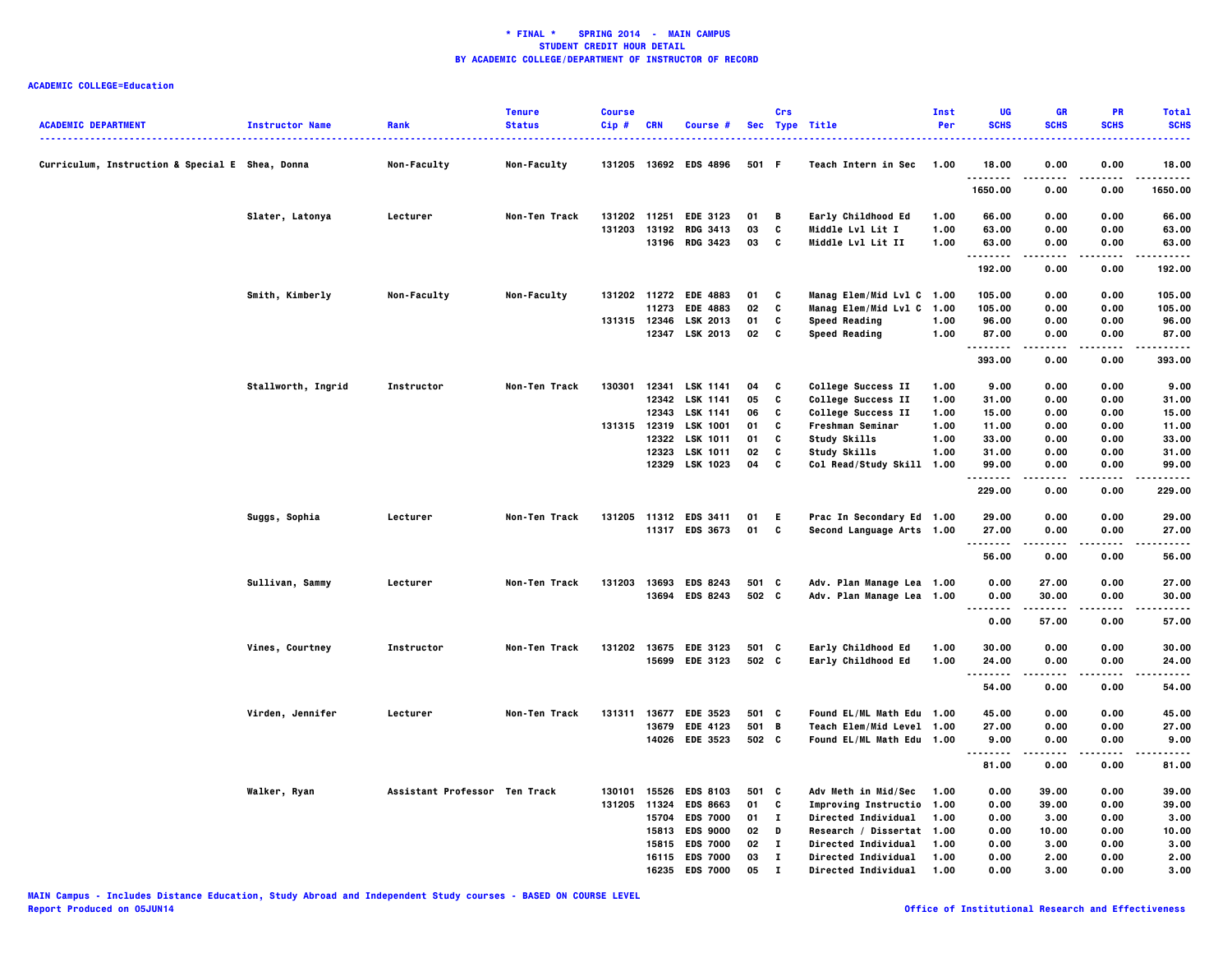| <b>ACADEMIC DEPARTMENT</b>                                                 | <b>Instructor Name</b> | Rank                          | <b>Tenure</b><br><b>Status</b> | <b>Course</b><br>Cip# | <b>CRN</b> | Course #              | <b>Sec</b>      | Crs      | <b>Type Title</b>         | Inst<br>Per | UG<br><b>SCHS</b>   | <b>GR</b><br><b>SCHS</b> | <b>PR</b><br><b>SCHS</b> | <b>Total</b><br><b>SCHS</b> |
|----------------------------------------------------------------------------|------------------------|-------------------------------|--------------------------------|-----------------------|------------|-----------------------|-----------------|----------|---------------------------|-------------|---------------------|--------------------------|--------------------------|-----------------------------|
|                                                                            |                        |                               |                                |                       |            |                       |                 |          |                           |             |                     |                          |                          | .                           |
| Curriculum, Instruction & Special E Walker, Ryan                           |                        | Assistant Professor Ten Track |                                |                       |            | 131205 16431 EDS 7000 | 06              | - 1      | Directed Individual       | 1.00        | 0.00                | 3.00                     | 0.00                     | 3.00                        |
|                                                                            |                        |                               |                                |                       |            |                       |                 |          |                           |             | 0.00                | 102.00                   | 0.00                     | 102.00                      |
|                                                                            | Weed, Candace          | Instructor                    | Non-Ten Track                  | 130301                |            | 12338 LSK 1141        | 01              | - C      | College Success II        | 1.00        | 22.00               | 0.00                     | 0.00                     | 22.00                       |
|                                                                            |                        |                               |                                |                       |            | 12339 LSK 1141        | 02              | C        | College Success II        | 1.00        | 10.00               | 0.00                     | 0.00                     | 10.00                       |
|                                                                            |                        |                               |                                | 131315                | 12326      | LSK 1023              | 01              | C        | Col Read/Study Skill 1.00 |             | 96.00               | 0.00                     | 0.00                     | 96.00                       |
|                                                                            |                        |                               |                                |                       |            | 12327 LSK 1023        | 02              | <b>C</b> | Col Read/Study Skill 1.00 |             | 99.00<br>.<br>.     | 0.00                     | 0.00                     | 99.00                       |
|                                                                            |                        |                               |                                |                       |            |                       |                 |          |                           |             | 227.00              | 0.00                     | 0.00                     | 227.00                      |
|                                                                            | Wiley, Holly           | Instructor                    | Non-Ten Track                  | 310501                |            | 12766 PE 3153         | 01              | C        | <b>Methods of Elem PE</b> | 1.00        | 63.00               | 0.00                     | 0.00                     | 63.00                       |
|                                                                            |                        |                               |                                |                       |            | 12777 PE 4883         | 01              | C        | School Health Ed          | 1.00        | 72.00               | 0.00                     | 0.00                     | 72.00                       |
|                                                                            |                        |                               |                                | 310505                |            | 12282 KI 2023         | 02              | c        | Found of Health Educ 1.00 |             | 165.00              | 0.00                     | 0.00                     | 165.00                      |
|                                                                            |                        |                               |                                |                       |            | 12287 KI 2603         | 01 C            |          | Medical Terminology       | 1.00        | 543.00              | 0.00                     | 0.00                     | 543.00                      |
|                                                                            |                        |                               |                                |                       |            |                       |                 |          |                           |             | .                   |                          |                          | ----                        |
|                                                                            |                        |                               |                                |                       |            |                       |                 |          |                           |             | 843.00              | 0.00                     | 0.00                     | 843.00                      |
|                                                                            | Wofford, Jennifer      | Instructor                    | Non-Ten Track                  | 131203                | 11254      | <b>EDE 3223</b>       | 01              | <b>C</b> | Middle Level Educati 1.00 |             | 60.00               | 0.00                     | 0.00                     | 60.00                       |
|                                                                            |                        |                               |                                |                       |            | 11255 EDE 3223        | 02              | C        | Middle Level Educati 1.00 |             | 69.00               | 0.00                     | 0.00                     | 69.00                       |
|                                                                            |                        |                               |                                |                       | 11256      | <b>EDE 3223</b>       | 03              | C        | Middle Level Educati 1.00 |             | 69.00               | 0.00                     | 0.00                     | 69.00                       |
|                                                                            |                        |                               |                                | 131305                |            | 13858 RDG 4133        | 501 B           |          | Integrat Lang Art In 1.00 |             | 24.00<br>.          | 0.00                     | 0.00<br>----             | 24.00<br>-----              |
|                                                                            |                        |                               |                                |                       |            |                       |                 |          |                           |             | 222.00              | 0.00                     | 0.00                     | 222.00                      |
|                                                                            | Yuan, Ruiping          | Instructor                    | Non-Ten Track                  | 131315                |            | 13184 RDG 3113        | 01 C            |          | Early Literacy Instr 1.00 |             | 78.00               | 0.00                     | 0.00                     | 78.00                       |
|                                                                            |                        |                               |                                |                       |            | 13185 RDG 3113        | 02              | <b>C</b> | Early Literacy Instr 1.00 |             | 54.00               | 0.00                     | 0.00                     | 54.00                       |
|                                                                            |                        |                               |                                |                       |            | 13187 RDG 3123        | 01 C            |          | Early Lit Instruct I 1.00 |             | 78.00               | 0.00                     | 0.00                     | 78.00                       |
|                                                                            |                        |                               |                                |                       |            | 13188 RDG 3123        | 02 <sub>c</sub> |          | Early Lit Instruct I 1.00 |             | 54.00               | 0.00                     | 0.00                     | 54.00                       |
|                                                                            |                        |                               |                                |                       |            |                       |                 |          |                           |             | 264.00              | 0.00                     | 0.00                     | 264.00                      |
| -----------------------------------                                        |                        |                               |                                |                       |            |                       |                 |          |                           |             | ========            | ========                 | ========                 | ==========                  |
| Curriculum, Instruction & Special E<br>----------------------------------- |                        |                               |                                |                       |            |                       |                 |          |                           |             | 7773.00<br>======== | 1241.00                  | 0.00<br>======== ======= | 9014.00<br>==========       |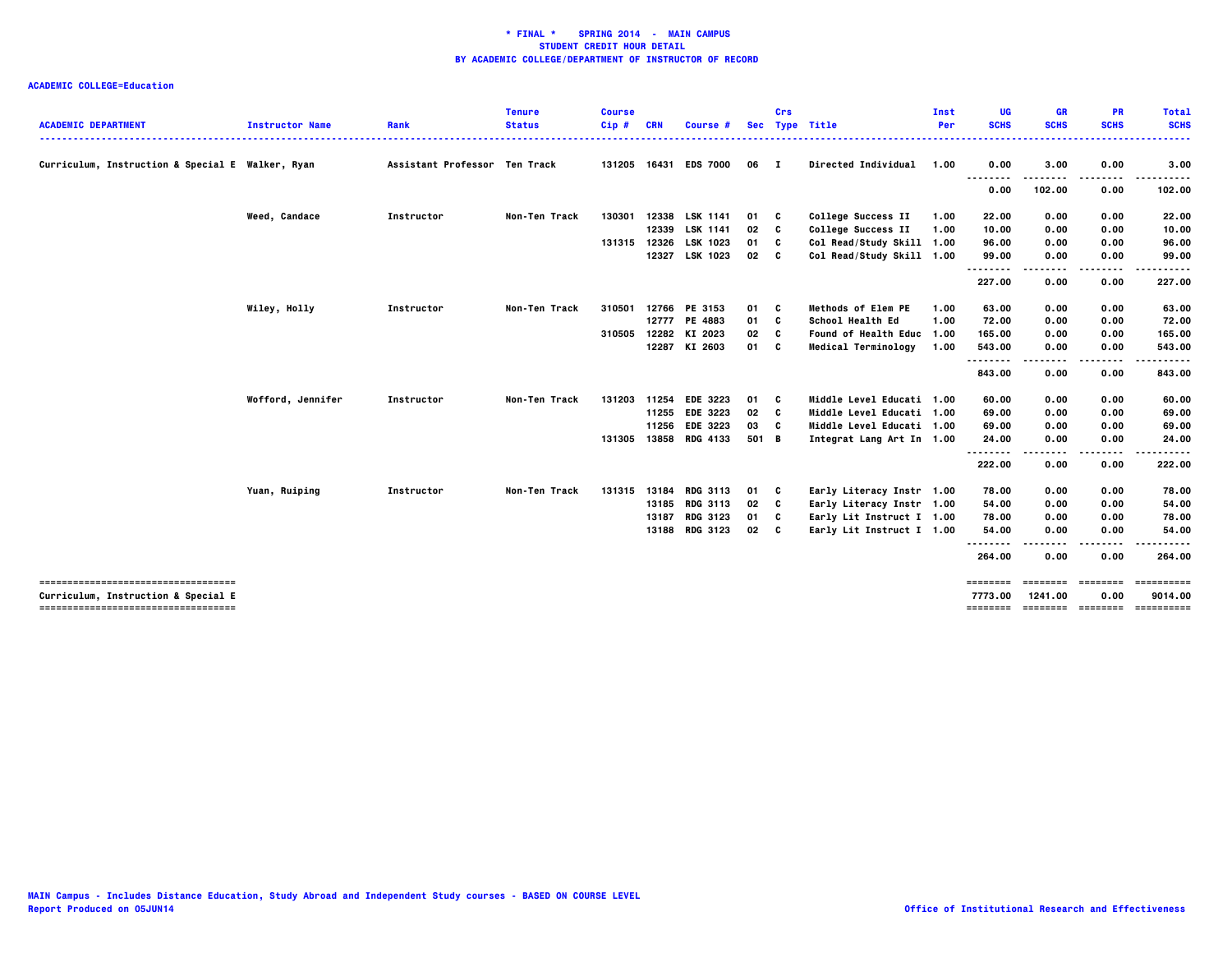| <b>ACADEMIC DEPARTMENT</b>                                            | <b>Instructor Name</b> | Rank               | Tenure<br><b>Status</b> | <b>Course</b><br>$Cip$ # | CRN   | Course # Sec Type Title |      | Crs |                           | Inst<br><b>Per</b> | <b>UG</b><br><b>SCHS</b>  | <b>GR</b><br><b>SCHS</b> | <b>PR</b><br><b>SCHS</b>    | <b>Total</b><br><b>SCHS</b> |
|-----------------------------------------------------------------------|------------------------|--------------------|-------------------------|--------------------------|-------|-------------------------|------|-----|---------------------------|--------------------|---------------------------|--------------------------|-----------------------------|-----------------------------|
| <b>Dean of Education</b>                                              | Roth, Erica            | <b>Non-Faculty</b> | <b>Non-Faculty</b>      | 130301                   | 12345 | <b>LSK 2010</b>         | 01 C |     | Praxis: Acad Core En 1.00 |                    | 59.00<br><br>59.00        | 0.00<br>-----<br>0.00    | 0.00<br>---------<br>0.00   | 59.00<br>.<br>59.00         |
| =====================================<br><b>Dean of Education</b><br> |                        |                    |                         |                          |       |                         |      |     |                           |                    | ========<br>59.00<br>==== | 0.00                     | ========<br>0.00<br>:====== | ==========<br>59.00         |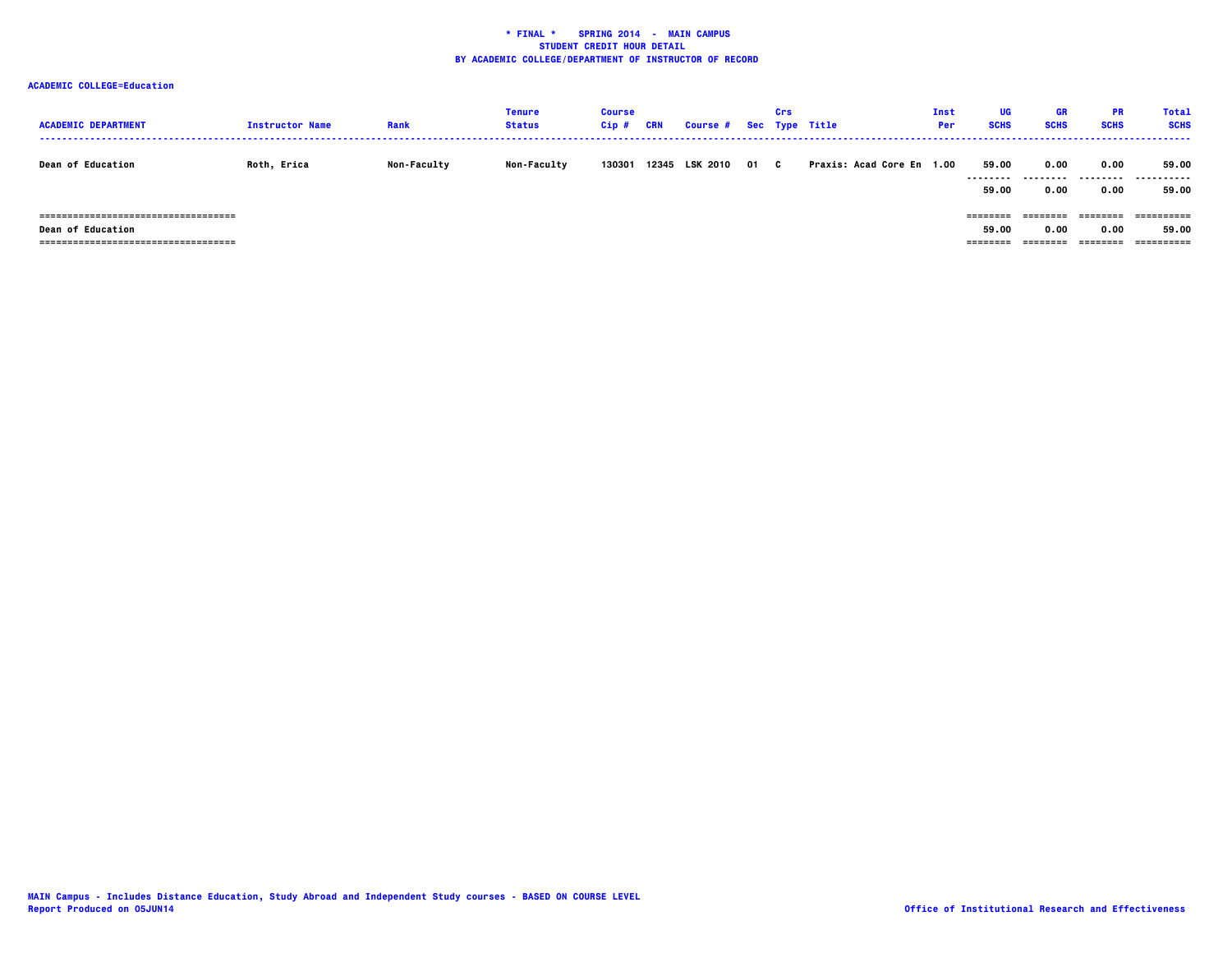|                                                  |                        |                               | <b>Tenure</b>  | <b>Course</b> |            |                       |       | Crs          |                                    | Inst | UG          | GR                 | PR            | <b>Total</b> |
|--------------------------------------------------|------------------------|-------------------------------|----------------|---------------|------------|-----------------------|-------|--------------|------------------------------------|------|-------------|--------------------|---------------|--------------|
| <b>ACADEMIC DEPARTMENT</b>                       | <b>Instructor Name</b> | Rank                          | <b>Status</b>  | Cip#          | <b>CRN</b> | Course #              |       |              | Sec Type Title                     | Per  | <b>SCHS</b> | <b>SCHS</b>        | <b>SCHS</b>   | <b>SCHS</b>  |
| Instructional Systems & Workforce D Adams, James |                        | Associate Professor Tenured   |                | 131309        | 13356      | <b>TKT 4886</b>       | 01    | F            | Teaching Intern Tech 1.00          |      | 6.00        | 0.00               | 0.00          | 6.00         |
|                                                  |                        |                               |                |               | 13357      | <b>TKT 4896</b>       | 01    | F            | Teaching Intern Tech 1.00          |      | 6.00        | 0.00               | 0.00          | 6.00         |
|                                                  |                        |                               |                |               | 14339      | TKT 4143              | 01    | c            | <b>His &amp; Phil Career &amp;</b> | 1.00 | 6.00        | 0.00               | 0.00          | 6.00         |
|                                                  |                        |                               |                |               |            | 14713 TKT 4143        | 501 C |              | His & Phil Career &                | 1.00 | 12.00       | 0.00               | 0.00          | 12.00        |
|                                                  |                        |                               |                |               |            | 14714 TKT 6143        | 501   | C            | His & Phil Career &                | 1.00 | 0.00        | 42.00              | 0.00          | 42.00        |
|                                                  |                        |                               |                | 131319 15115  |            | <b>TKT 9000</b>       | 01    | D            | Research / Dissertat 1.00          |      | 0.00        | 29.00              | 0.00          | 29.00        |
|                                                  |                        |                               |                |               |            | 16468 TKT 7000        | 03 I  |              | Directed Individual 1.00           |      | 0.00        | 2.00               | 0.00<br>.     | 2.00         |
|                                                  |                        |                               |                |               |            |                       |       |              |                                    |      | 30.00       | 73.00              | 0.00          | 103.00       |
|                                                  | Alexander, Mary        | Lecturer                      | Non-Ten Track  | 300000        |            | 14709 TKT 4433        | 501 C |              | Dev of Veteran's Ben 1.00          |      | 6.00        | 0.00               | 0.00          | 6.00         |
|                                                  |                        |                               |                |               |            | 14710 TKT 6433        | 501 C |              | Dev of Veterans' Ben 1.00          |      | 0.00<br>.   | 15.00<br>.         | 0.00<br>.     | 15.00<br>.   |
|                                                  |                        |                               |                |               |            |                       |       |              |                                    |      | 6.00        | 15.00              | 0.00          | 21.00        |
|                                                  | Allison, Justin        | Grad Teach Assist             | Not Applicable | 110301        | 13346      | TKT 1273              | 05    | C            | Computer Application 1.00          |      | 99.00       | 0.00               | 0.00          | 99.00        |
|                                                  |                        |                               |                |               |            | 13873 TKT 1273        | 502 C |              | Computer Application 1.00          |      | 90.00<br>.  | 0.00               | 0.00          | 90.00        |
|                                                  |                        |                               |                |               |            |                       |       |              |                                    |      | 189.00      | 0.00               | 0.00          | 189.00       |
|                                                  | Ballard, Iva           | Instructor                    | Non-Ten Track  | 521302        |            | 10561 BQA 3123        | 01    | C            | <b>Bus Stat Methods II</b>         | 1.00 | 210.00      | 0.00               | 0.00          | 210.00       |
|                                                  |                        |                               |                |               |            | 10562 BQA 3123        | 02    | C            | <b>Bus Stat Methods II</b>         | 1.00 | 129.00      | 0.00               | 0.00          | 129.00       |
|                                                  |                        |                               |                |               |            | 10564 BQA 3123        | 04    | C            | <b>Bus Stat Methods II</b>         | 1.00 | 27.00       | 0.00               | 0.00          | 27.00        |
|                                                  |                        |                               |                |               |            | 10565 BQA 3123        | 05    | C            | <b>Bus Stat Methods II</b>         | 1.00 | 135.00      | 0.00               | 0.00          | 135.00       |
|                                                  |                        |                               |                |               |            | 14182 BQA 3123        | 06    | C            | <b>Bus Stat Methods II</b>         | 1.00 | 222.00<br>  | 0.00<br>.          | 0.00<br>.     | 222.00       |
|                                                  |                        |                               |                |               |            |                       |       |              |                                    |      | 723.00      | 0.00               | 0.00          | <br>723.00   |
|                                                  | Bass, Amy              | Lecturer                      | Non-Ten Track  |               |            | 130301 13812 LSK 2010 | 501 C |              | Praxis: Acad Core En 1.00          |      | 39.00       | 0.00               | 0.00          | 39.00        |
|                                                  |                        |                               |                |               |            | 131315 13811 LSK 1023 | 501 C |              | Col Read/Study Skill 1.00          |      | 72.00<br>.  | 0.00<br>. <b>.</b> | 0.00<br>----- | 72.00<br>.   |
|                                                  |                        |                               |                |               |            |                       |       |              |                                    |      | 111.00      | 0.00               | 0.00          | 111.00       |
|                                                  | Beriswill, Joanne      | Assistant Professor Ten Track |                | 131309        |            | 13350 TKT 3623        | 01    | C            | Dsgn Technology Trai 1.00          |      | 54.00       | 0.00               | 0.00          | 54.00        |
|                                                  |                        |                               |                |               | 13352      | TKT 4623              | 01    | C            | Del/Eval Tech Traini 1.00          |      | 39.00       | 0.00               | 0.00          | 39.00        |
|                                                  |                        |                               |                | 131319 15819  |            | <b>TKT 9000</b>       | 08    | D            | Research / Dissertat 1.00          |      | 0.00        | 1.00               | 0.00          | 1.00         |
|                                                  |                        |                               |                |               |            | 16057 TKT 7000        | 01    | $\mathbf{I}$ | Directed Individual                | 1.00 | 0.00        | 1.00               | 0.00          | 1.00         |
|                                                  |                        |                               |                |               |            | 16448 TKT 7000        | 02    | $\mathbf{I}$ | Directed Individual                | 1.00 | 0.00<br>.   | 3.00<br>.          | 0.00<br>.     | 3.00<br>.    |
|                                                  |                        |                               |                |               |            |                       |       |              |                                    |      | 93.00       | 5.00               | 0.00          | 98.00        |
|                                                  | Berryhill, Amy         | Non-Faculty                   | Non-Faculty    |               |            | 090101 10773 CO 1013  | 02    | $\mathbf{c}$ | Intro to Communicati 1.00          |      | 99.00<br>.  | 0.00<br>$- - - -$  | 0.00<br>.     | 99.00<br>.   |
|                                                  |                        |                               |                |               |            |                       |       |              |                                    |      | 99.00       | 0.00               | 0.00          | 99.00        |
|                                                  | Cornelious, Linda      | Professor                     | Tenured        | 131309        | 13880      | <b>TKT 8200</b>       | 501 E |              | Intern Career & Tech 1.00          |      | 0.00        | 18.00              | 0.00          | 18.00        |
|                                                  |                        |                               |                |               |            | 131319 15116 TKT 9000 | 02    | D            | Research / Dissertat 1.00          |      | 0.00        | 16.00              | 0.00          | 16.00        |
|                                                  |                        |                               |                |               |            |                       |       |              |                                    |      | <br>0.00    | 34.00              | 0.00          | 34.00        |
|                                                  | Earle, Marie           | Assistant Professor Ten Track |                |               |            | 110301 13872 TKT 1273 | 501 C |              | Computer Application 1.00          |      | 84.00       | 0.00               | 0.00          | 84.00        |
|                                                  |                        |                               |                | 131309        | 14719      | TKT 4483              | 501 C |              | <b>Methods of Teaching</b>         | 1.00 | 3.00        | 0.00               | 0.00          | 3.00         |
|                                                  |                        |                               |                |               | 14720      | TKT 6483              | 501 C |              | <b>Methods of Teaching</b>         | 1.00 | 0.00        | 18.00              | 0.00          | 18.00        |
|                                                  |                        |                               |                | 131321        |            | 13876 TKT 4803        | 501 C |              | Integ Tech for Learn 1.00          |      | 48.00       | 0.00               | 0.00          | 48.00        |
|                                                  |                        |                               |                |               | 13879      | <b>TKT 6803</b>       | 501 C |              | Integ Tech for Learn 1.00          |      | 0.00        | 24.00              | 0.00          | 24.00        |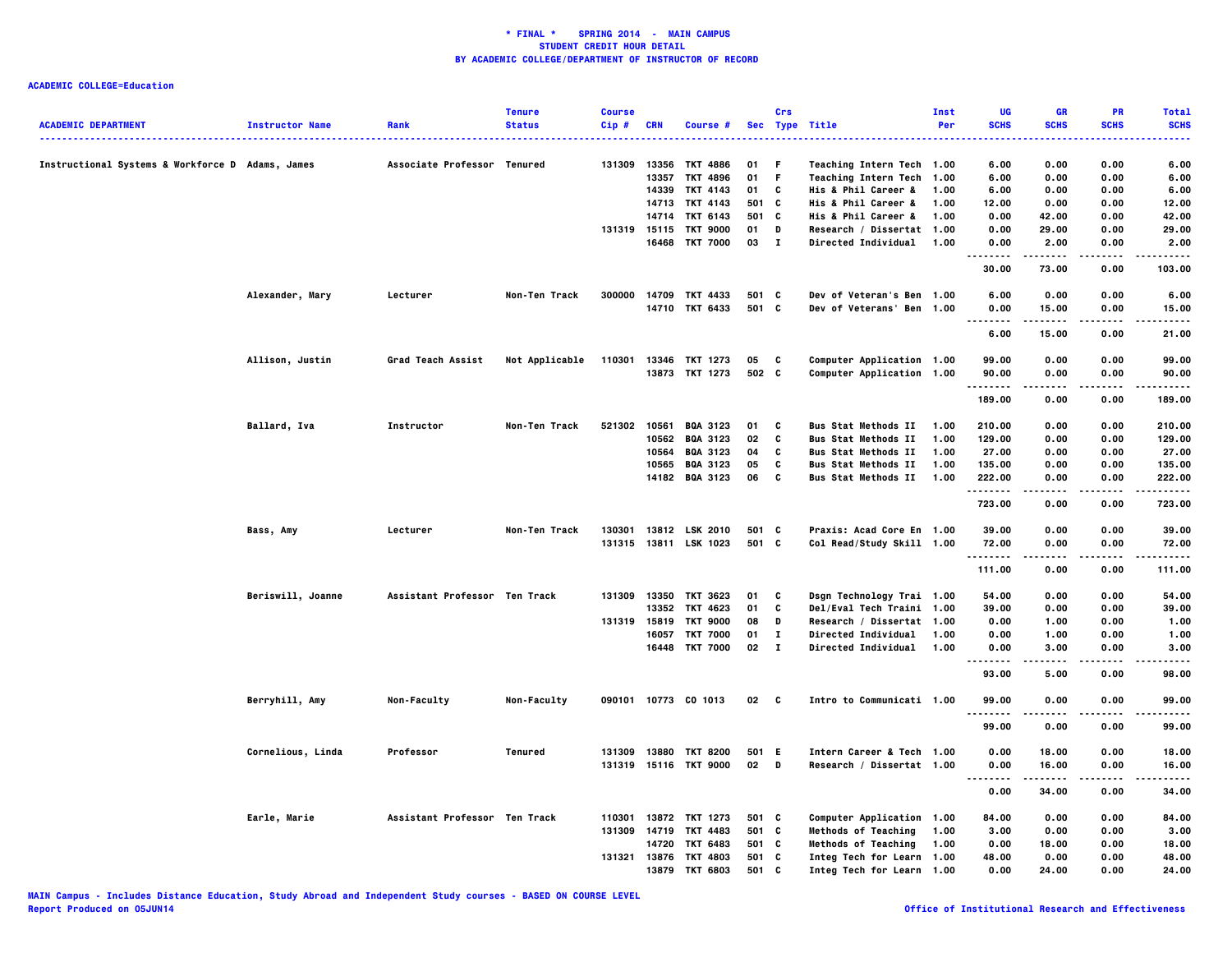| <b>ACADEMIC DEPARTMENT</b>                        | <b>Instructor Name</b> | Rank                              | <b>Tenure</b><br><b>Status</b> | <b>Course</b><br>$Cip$ # | <b>CRN</b>   | Course #              |         | Crs          | Sec Type Title                 | Inst<br>Per | UG<br><b>SCHS</b>    | <b>GR</b><br><b>SCHS</b> | <b>PR</b><br><b>SCHS</b> | <b>Total</b><br><b>SCHS</b><br>. |
|---------------------------------------------------|------------------------|-----------------------------------|--------------------------------|--------------------------|--------------|-----------------------|---------|--------------|--------------------------------|-------------|----------------------|--------------------------|--------------------------|----------------------------------|
|                                                   |                        |                                   |                                |                          |              |                       |         |              |                                |             |                      |                          |                          |                                  |
|                                                   |                        |                                   |                                |                          |              |                       |         |              |                                |             | 135.00               | 42.00                    | 0.00                     | 177.00                           |
| Instructional Systems & Workforce D Ewing, Carlos |                        | Grad Teach Assist                 | Not Applicable                 | 110301                   |              | 13342 TKT 1273        | 01      | C            | Computer Application 1.00      |             | 102.00               | 0.00                     | 0.00                     | 102.00                           |
|                                                   |                        |                                   |                                |                          |              | 13344 TKT 1273        | 03      | C            | Computer Application 1.00      |             | 102.00<br>. <b>.</b> | 0.00                     | 0.00                     | 102.00<br>.                      |
|                                                   |                        |                                   |                                |                          |              |                       |         |              |                                |             | 204.00               | 0.00                     | 0.00                     | 204.00                           |
|                                                   | Forde, Connie          | Professor                         | Tenured                        |                          |              | 131319 15117 TKT 9000 | 03      | D            | Research / Dissertat 1.00      |             | 0.00<br>             | 35.00<br>.               | 0.00                     | 35.00<br>.                       |
|                                                   |                        |                                   |                                |                          |              |                       |         |              |                                |             | 0.00                 | 35.00                    | 0.00                     | 35.00                            |
|                                                   | Giordano, Mickey       | Instructor                        | Non-Ten Track                  |                          |              | 131319 15408 TKI 4000 | 02      | $\mathbf{I}$ | <b>Directed Individual</b>     | 1.00        | 3.00                 | 0.00                     | 0.00                     | 3.00                             |
|                                                   |                        |                                   |                                |                          | 16021        | <b>TKI 4000</b>       | 03      | $\mathbf{I}$ | Directed Individual            | 1.00        | 3.00                 | 0.00                     | 0.00                     | 3.00                             |
|                                                   |                        |                                   |                                | 150505                   | 13340        | TKI 4213              | 01      | C            | <b>Energy Source&amp;Power</b> | 1.00        | 114.00               | 0.00                     | 0.00                     | 114.00                           |
|                                                   |                        |                                   |                                | 150603                   | 13333        | TKI 3104              | 01      | В            | Adv Ind Ele, Electro 1.00      |             | 120.00               | 0.00                     | 0.00                     | 120.00                           |
|                                                   |                        |                                   |                                |                          | 13339        | TKI 4203              | 01      | В            | <b>Automated Systems</b>       | 1.00        | 66.00                | 0.00                     | 0.00                     | 66.00                            |
|                                                   |                        |                                   |                                |                          | 150612 13328 | TKI 2113              | 01      | C            | Intro to PLC Program 1.00      |             | 108.00               | 0.00                     | 0.00                     | 108.00                           |
|                                                   |                        |                                   |                                |                          |              |                       |         |              |                                |             | 414.00               | 0.00                     | 0.00                     | 414.00                           |
|                                                   | Huang, Kun             | Assistant Professor Ten Track     |                                | 110301                   |              | 13322 TKB 4283        | 01      | В            | Advanced Office Syst 1.00      |             | 42.00                | 0.00                     | 0.00                     | 42.00                            |
|                                                   |                        |                                   |                                |                          | 13325        | <b>TKB 6283</b>       | 01      | В            | Advanced Office Syst 1.00      |             | 0.00                 | 6.00                     | 0.00                     | 6.00                             |
|                                                   |                        |                                   |                                |                          | 131309 14604 | TKT 4763              | 501 C   |              | Digital Tools/Learni 1.00      |             | 45.00                | 0.00                     | 0.00                     | 45.00                            |
|                                                   |                        |                                   |                                |                          |              | 14605 TKT 6763        | 501 C   |              | Digital Tools/Learni 1.00      |             | 0.00<br>.            | 27.00                    | 0.00<br>.                | 27.00<br>.                       |
|                                                   |                        |                                   |                                |                          |              |                       |         |              |                                |             | 87.00                | 33.00                    | 0.00                     | 120.00                           |
|                                                   | Irvin, Lemond          | Research Assist Pro Non-Ten Track |                                |                          |              | 090501 10844 CO 3853  | 03      | C            | Public Relations Wri 1.00      |             | 48.00                | 0.00                     | 0.00                     | 48.00                            |
|                                                   |                        |                                   |                                |                          |              |                       |         |              |                                |             | .<br>48.00           | 0.00                     | 0.00                     | 48.00                            |
|                                                   | Keel, Vicki            | Instructor                        | Non-Ten Track                  | 110301                   | 13323        | TKB 4543              | 01      | В            | Advanced Info Proces 1.00      |             | 51.00                | 0.00                     | 0.00                     | 51.00                            |
|                                                   |                        |                                   |                                |                          |              | 131303 13871 TKB 3133 | 501 C   |              | Admin Management & P 1.00      |             | 96.00                | 0.00                     | 0.00                     | 96.00                            |
|                                                   |                        |                                   |                                |                          |              | 14711 TKB 2122        | 501 B   |              | Intro Database Mgt             | 1.00        | 42.00                | 0.00                     | 0.00                     | 42.00                            |
|                                                   |                        |                                   |                                |                          |              | 131309 13347 TKT 3213 | 01 C    |              | Call Center Manageme 1.00      |             | 72.00<br>.           | 0.00                     | 0.00<br>.                | 72.00<br>------                  |
|                                                   |                        |                                   |                                |                          |              |                       |         |              |                                |             | 261.00               | 0.00                     | 0.00                     | 261.00                           |
|                                                   | Kelley, Martha         | Lecturer                          | Non-Ten Track                  | 300000                   |              | 14721 TKT 4423        | 501 C   |              | History of Veterans' 1.00      |             | 12.00                | 0.00                     | 0.00                     | 12.00                            |
|                                                   |                        |                                   |                                |                          |              | 14722 TKT 6423        | 501 C   |              | History of Veterans' 1.00      |             | 0.00                 | 30.00                    | 0.00                     | 30.00                            |
|                                                   |                        |                                   |                                |                          |              |                       |         |              |                                |             | --------<br>12.00    | .<br>30.00               | .<br>0.00                | .<br>42.00                       |
|                                                   | Latham, Angela         | Instructor                        | Non-Ten Track                  | 500799                   | 13329        | TKI 2413              | 01      | C            | Hi & Appr Artcrafts            | 1.00        | 75.00                | 0.00                     | 0.00                     | 75.00                            |
|                                                   |                        |                                   |                                |                          | 13330        | TKI 2413              | 02      | C            | Hi & Appr Artcrafts            | 1.00        | 75.00                | 0.00                     | 0.00                     | 75.00                            |
|                                                   |                        |                                   |                                |                          |              | 13331 TKI 2413        | 03      | C            | Hi & Appr Artcrafts            | 1.00        | 72.00                | 0.00                     | 0.00                     | 72.00                            |
|                                                   |                        |                                   |                                |                          |              | 13332 TKI 2413        | $H04$ C |              | Honors Hi & Appr Art 1.00      |             | 66.00                | 0.00                     | 0.00                     | 66.00                            |
|                                                   |                        |                                   |                                |                          |              |                       |         |              |                                |             | .<br>288.00          | -----<br>0.00            | .<br>0.00                | .<br>288.00                      |
|                                                   | Lee, Sang Joon         | Assistant Professor Ten Track     |                                | 110301                   |              | 13354 TKT 4743        | 01      | в            | Desktop Publishing             | 1.00        | 48.00                | 0.00                     | 0.00                     | 48.00                            |
|                                                   |                        |                                   |                                |                          | 13359        | TKT 6743              | 01      | В            | Desktop Publishing             | 1.00        | 0.00                 | 9.00                     | 0.00                     | 9.00                             |
|                                                   |                        |                                   |                                |                          |              | 131303 13324 TKB 4583 | 01      | в            | Graphics and Web Des 1.00      |             | 78.00                | 0.00                     | 0.00                     | 78.00                            |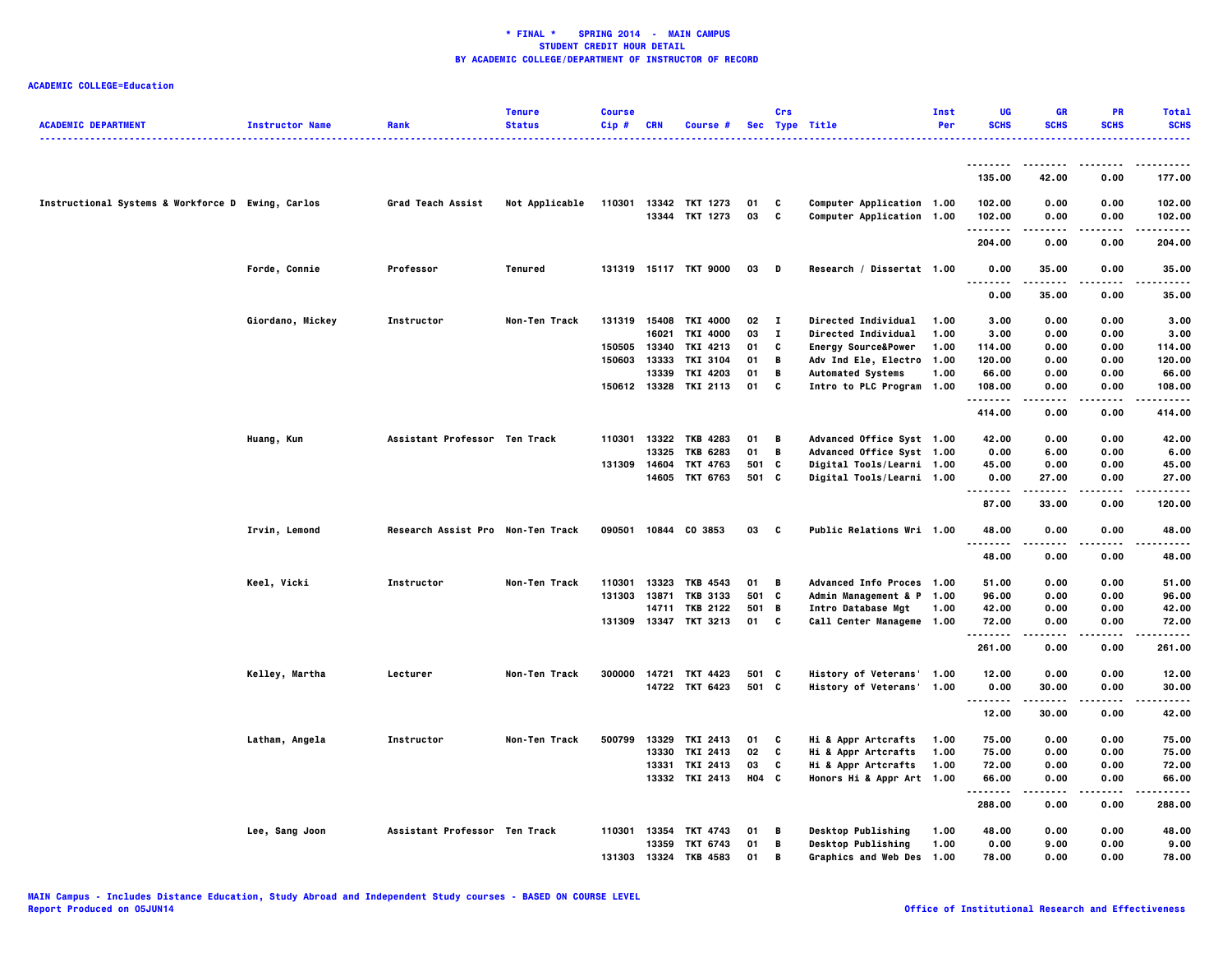| <b>ACADEMIC DEPARTMENT</b>                                                 | <b>Instructor Name</b> | Rank                          | <b>Tenure</b><br><b>Status</b> | <b>Course</b> | <b>CRN</b> |                       |      | Crs          |                                | Inst<br>Per | <b>UG</b><br><b>SCHS</b> | <b>GR</b><br><b>SCHS</b> | <b>PR</b><br><b>SCHS</b> | <b>Total</b><br><b>SCHS</b> |
|----------------------------------------------------------------------------|------------------------|-------------------------------|--------------------------------|---------------|------------|-----------------------|------|--------------|--------------------------------|-------------|--------------------------|--------------------------|--------------------------|-----------------------------|
|                                                                            |                        |                               |                                | Cip#          |            | Course #              |      |              | Sec Type Title<br>.            |             |                          |                          |                          |                             |
|                                                                            |                        |                               |                                |               |            |                       |      |              |                                |             | 126.00                   | 9.00                     | 0.00                     | 135.00                      |
| Instructional Systems & Workforce D Mize, Mervin                           |                        | Instructor                    | Non-Ten Track                  |               |            | 131319 16127 TKI 4000 | 04   | $\mathbf{I}$ | Directed Individual            | 1.00        | 3.00                     | 0.00                     | 0.00                     | 3.00                        |
|                                                                            |                        |                               |                                |               | 16142      | <b>TKI 4000</b>       | 05   | $\mathbf{I}$ | Directed Individual            | 1.00        | 3.00                     | 0.00                     | 0.00                     | 3.00                        |
|                                                                            |                        |                               |                                |               |            | 141701 13337 TKI 3363 | 01   | B            | <b>Motion &amp; Time Study</b> | 1.00        | 111.00                   | 0.00                     | 0.00                     | 111.00                      |
|                                                                            |                        |                               |                                | 150603        | 13335      | TKI 3224              | 01   | B            | Ind Materials Tech             | 1.00        | 140.00                   | 0.00                     | 0.00                     | 140.00                      |
|                                                                            |                        |                               |                                |               | 13338      | TKI 4113              | 01   | B            | Indust Fluid Power             | 1.00        | 93.00                    | 0.00                     | 0.00                     | 93.00                       |
|                                                                            |                        |                               |                                |               |            | 150612 13341 TKI 4233 | 01   | C            | <b>Maintenance Mgt</b>         | 1.00        | 117.00<br>               | 0.00<br>$\cdots$         | 0.00                     | 117.00<br>.                 |
|                                                                            |                        |                               |                                |               |            |                       |      |              |                                |             | 467.00                   | 0.00                     | 0.00                     | 467.00                      |
|                                                                            | Okojie, Mabel          | Associate Professor Tenured   |                                |               |            | 131319 15118 TKT 9000 | 04   | D            | Research / Dissertat 1.00      |             | 0.00                     | 17.00                    | 0.00                     | 17.00                       |
|                                                                            |                        |                               |                                |               |            |                       |      |              |                                |             | 0.00                     | 17.00                    | 0.00                     | 17.00                       |
|                                                                            | Olinzock, Anthony      | Professor                     | Tenured                        |               |            | 110301 13355 TKT 4753 | 01   | C            | Presenting with Medi 1.00      |             | 27.00                    | 0.00                     | 0.00                     | 27.00                       |
|                                                                            |                        |                               |                                |               | 13360      | TKT 6753              | 01   | C            | Presenting with Medi 1.00      |             | 0.00                     | 6.00                     | 0.00                     | 6.00                        |
|                                                                            |                        |                               |                                | 131319 15119  |            | <b>TKT 9000</b>       | 05   | D            | Research / Dissertat 1.00      |             | 0.00                     | 37.00                    | 0.00                     | 37.00                       |
|                                                                            |                        |                               |                                |               |            | 150603 13363 TKT 8713 | 01   | B            | Sem Ind Res & Devel 1.00       |             | 0.00                     | 42.00                    | 0.00                     | 42.00                       |
|                                                                            |                        |                               |                                |               |            |                       |      |              |                                |             | 27.00                    | 85.00                    | 0.00                     | 112.00                      |
|                                                                            | Roberts, Frank         | <b>Non-Faculty</b>            | Non-Faculty                    |               |            | 131309 13348 TKT 3463 | 01   | B            | Computer Repair/Main 1.00      |             | 36.00                    | 0.00                     | 0.00                     | 36.00                       |
|                                                                            |                        |                               |                                |               |            |                       |      |              |                                |             | --------<br>36.00        | 0.00                     | 0.00                     | 36.00                       |
|                                                                            | Scott-Bracey, Pamela   | Assistant Professor Ten Track |                                |               |            | 131309 13353 TKT 4683 | 01 S |              | Senior Seminar                 | 1.00        | 54.00                    | 0.00                     | 0.00                     | 54.00                       |
|                                                                            |                        |                               |                                |               |            |                       |      |              |                                |             | 54.00                    | ----<br>0.00             | 0.00                     | 54.00                       |
|                                                                            | Wu, Jeng-Yang          | Grad Teach Assist             | Not Applicable                 | 110301        | 13343      | TKT 1273              | 02   | C            | Computer Application 1.00      |             | 99.00                    | 0.00                     | 0.00                     | 99.00                       |
|                                                                            |                        |                               |                                |               |            | 13345 TKT 1273        | 04   | C            | Computer Application 1.00      |             | 96.00                    | 0.00                     | 0.00                     | 96.00                       |
|                                                                            |                        |                               |                                |               |            |                       |      |              |                                |             | 195.00                   | 0.00                     | 0.00                     | 195.00                      |
|                                                                            | Wyatt, John            | Associate Professor Tenured   |                                |               |            | 131319 15110 TKI 4000 | 01   | л.           | Directed Individual            | 1.00        | 3.00                     | 0.00                     | 0.00                     | 3.00                        |
|                                                                            |                        |                               |                                |               | 16144      | TKI 4000              | 07   | $\mathbf{I}$ | Directed Individual            | 1.00        | 3.00                     | 0.00                     | 0.00                     | 3.00                        |
|                                                                            |                        |                               |                                | 150603        | 13334      | <b>TKI 3183</b>       | 01   | L.           | <b>Machine Metal Proc</b>      | 1.00        | 48.00                    | 0.00                     | 0.00                     | 48.00                       |
|                                                                            |                        |                               |                                |               | 14337      | TKI 4263              | 01   | C            | Mfg Tech & Proc                | 1.00        | 120.00                   | 0.00                     | 0.00                     | 120.00                      |
|                                                                            |                        |                               |                                |               | 14707      | TKI 4263              | 501  | C            | Mfg Tech & Proc                | 1.00        | 3.00                     | 0.00                     | 0.00                     | 3.00                        |
|                                                                            |                        |                               |                                | 150612 14336  |            | TKI 3353              | 01   | B            | Forecast & Cost Mode 1.00      |             | 96.00<br>.               | 0.00<br>.                | 0.00<br>.                | 96.00<br>.                  |
|                                                                            |                        |                               |                                |               |            |                       |      |              |                                |             | 273.00                   | 0.00                     | 0.00                     | 273.00                      |
|                                                                            | Yu, Chien              | Associate Professor Tenured   |                                | 110301        | 13364      | <b>TKT 8803</b>       | 01   | B            | Des Eval Inst Softwa 1.00      |             | 0.00                     | 63.00                    | 0.00                     | 63.00                       |
|                                                                            |                        |                               |                                |               |            | 131319 15121 TKT 9000 | 07   | D            | Research / Dissertat 1.00      |             | 0.00                     | 23.00<br>-----           | 0.00                     | 23.00                       |
|                                                                            |                        |                               |                                |               |            |                       |      |              |                                |             | <br>0.00                 | 86.00                    | 0.00                     | 86.00                       |
| -----------------------------------<br>Instructional Systems & Workforce D |                        |                               |                                |               |            |                       |      |              |                                |             | ========<br>3878.00      | ========<br>464.00       | <b>EDECEDED</b><br>0.00  | ==========<br>4342.00       |
| -----------------------------------                                        |                        |                               |                                |               |            |                       |      |              |                                |             | <b>SEESSEES</b>          | <b>ESSESSES</b>          | ========                 | ==========                  |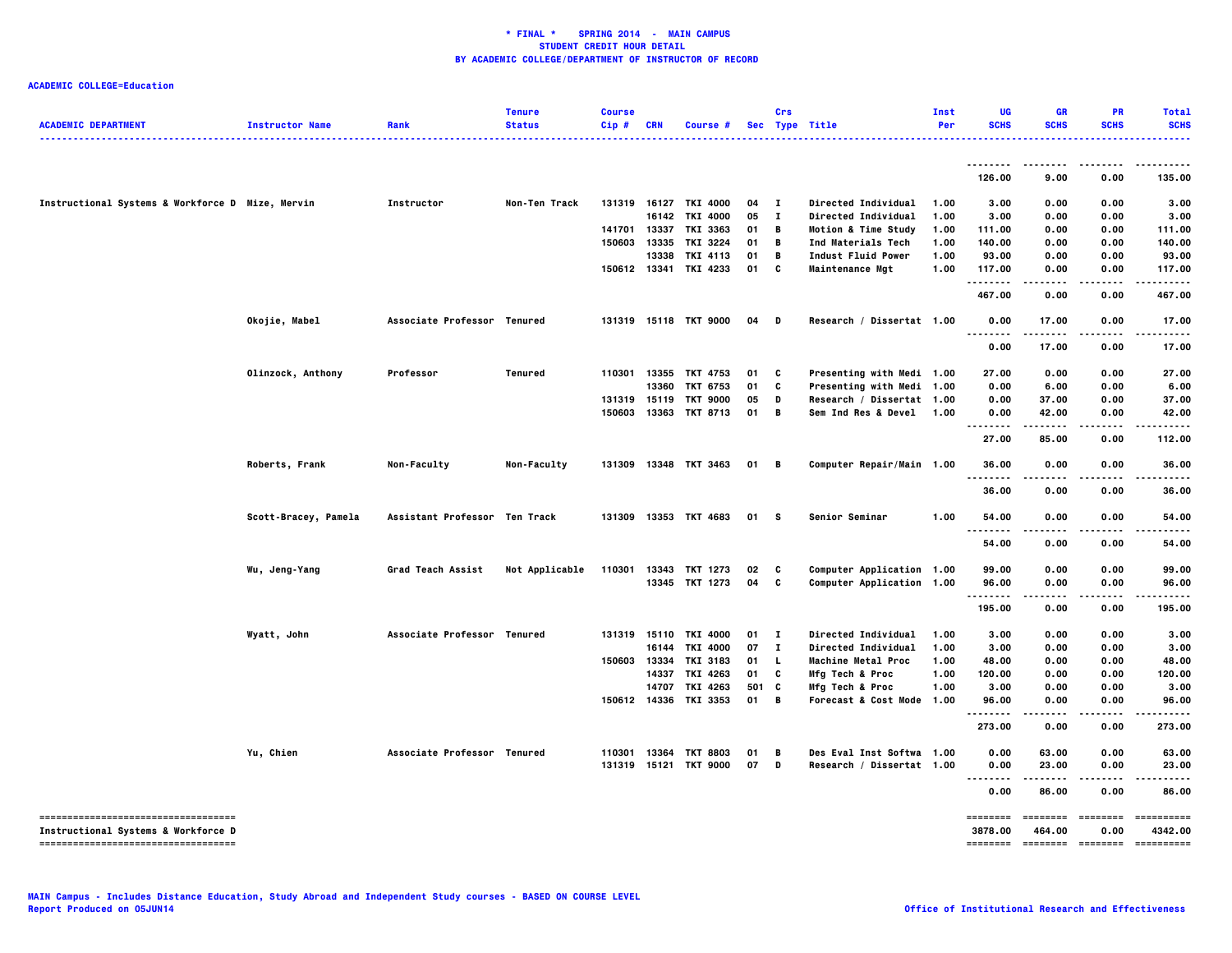|                            |                        |                               | <b>Tenure</b>  | <b>Course</b> |              |                      |    | Crs          |                                  | Inst | UG                     | <b>GR</b>           | <b>PR</b>         | <b>Total</b>   |
|----------------------------|------------------------|-------------------------------|----------------|---------------|--------------|----------------------|----|--------------|----------------------------------|------|------------------------|---------------------|-------------------|----------------|
| <b>ACADEMIC DEPARTMENT</b> | <b>Instructor Name</b> | Rank                          | <b>Status</b>  | Cip#          | <b>CRN</b>   | Course #             |    |              | Sec Type Title                   | Per  | <b>SCHS</b>            | <b>SCHS</b>         | <b>SCHS</b>       | <b>SCHS</b>    |
| Kinesiology                | Abadie, Ben            | Professor                     | Tenured        |               | 310505 11561 | EP 3613              | 01 | C            | Exercise Electrocard 1.00        |      | 96.00                  | 0.00                | 0.00              | 96.00          |
|                            |                        |                               |                |               | 11562        | EP 3613              | 02 | C            | Exercise Electrocard 1.00        |      | 87.00                  | 0.00                | 0.00              | 87.00          |
|                            |                        |                               |                |               |              |                      |    |              |                                  |      | .<br>183.00            | .<br>0.00           | .<br>0.00         | .<br>183.00    |
|                            | Agiovlasitis, Stamatis | Assistant Professor Ten Track |                |               |              | 260908 11567 EP 4133 | 01 | C            | Ex Prog Clinical Pop 1.00        |      | 123.00                 | 0.00                | 0.00              | 123.00         |
|                            |                        |                               |                |               | 14229        | EP 4133              | 02 | c            | Ex Prog Clinical Pop             | 1.00 | 237.00                 | 0.00                | 0.00              | 237.00         |
|                            |                        |                               |                |               | 310505 16150 | KI 7000              | 06 | $\mathbf T$  | <b>Directed Individual</b>       | 1.00 | 0.00                   | 6.00                | 0.00              | 6.00           |
|                            |                        |                               |                |               |              | 16464 KI 7000        | 09 | $\bf{I}$     | <b>Directed Individual</b>       | 1.00 | 0.00                   | 3.00                | 0.00              | 3.00           |
|                            |                        |                               |                |               |              |                      |    |              |                                  |      | .                      |                     |                   |                |
|                            |                        |                               |                |               |              |                      |    |              |                                  |      | 360.00                 | 9.00                | 0.00              | 369.00         |
|                            | Brown, Stanley         | Professor                     | <b>Tenured</b> | 310505        | 11542        | EP 2013              | 01 | c            | Intro to Exerc Scien 1.00        |      | 351.00                 | 0.00                | 0.00              | 351.00         |
|                            |                        |                               |                |               | 15159        | KI 2990              | 01 | L.           | Special Topic in Kin 1.00        |      | 35.00                  | 0.00                | 0.00              | 35.00          |
|                            |                        |                               |                |               |              | 15458 EP 3613        | 03 | C            | Exercise Electrocard 1.00        |      | 99.00<br>.             | 0.00<br>-----       | 0.00<br>.         | 99.00<br>----- |
|                            |                        |                               |                |               |              |                      |    |              |                                  |      | 485.00                 | 0.00                | 0.00              | 485.00         |
|                            | Coffey, Katherine      | Associate Professor Ten Track |                | 310501        | 12764        | PE 3133              | 01 | В            | <b>Adapted Physical Ed</b>       | 1.00 | 117.00                 | 0.00                | 0.00              | 117.00         |
|                            |                        |                               |                | 310505        | 12289        | KI 8313              | 01 | c            | <b>Interpret Data Kines</b>      | 1.00 | 0.00                   | 63.00               | 0.00              | 63.00          |
|                            |                        |                               |                |               | 16157        | KI 4000              | 36 | $\mathbf I$  | Directed Individual              | 1.00 | 3.00                   | 0.00                | 0.00              | 3.00           |
|                            |                        |                               |                |               |              | 16461 KI 4000        | 44 | $\mathbf{I}$ | <b>Directed Individual</b>       | 1.00 | 3.00                   | 0.00                | 0.00              | 3.00           |
|                            |                        |                               |                |               |              |                      |    |              |                                  |      | .<br>123.00            | 63.00               | $- - - -$<br>0.00 | 186.00         |
|                            | Cork, Benjamin         | Grad Teach Assist             | Not Applicable | 310501        |              | 14279 PE 1071        | 01 | <b>L</b>     | Soccer                           | 0.40 | 8.00                   | 0.00                | 0.00              | 8.00           |
|                            |                        |                               |                | 310505        | 12284        | KI 2213              | 02 | C            | Emergency Health Car 0.40        |      | 30.00                  | 0.00                | 0.00              | 30.00          |
|                            |                        |                               |                |               | 15160        | KI 2990              | 02 | L.           | Special Topic in Kin 0.40        |      | 4.00                   | 0.00                | 0.00              | 4.00           |
|                            |                        |                               |                |               |              | 15179 KI 2990        | 03 | $\mathbf{L}$ | Special Topic in Kin 0.40        |      | 2.00                   | 0.00                | 0.00              | 2.00           |
|                            |                        |                               |                |               |              |                      |    |              |                                  |      | .<br>44.00             | .<br>0.00           | .<br>0.00         | .<br>44.00     |
|                            | Drye, Gregory          | Instructor                    | Non-Ten Track  |               | 131314 12778 | PE 4886              | 01 | F            | Teach Intern in PE               | 1.00 | 12.00                  | 0.00                | 0.00              | 12.00          |
|                            |                        |                               |                |               | 12780        | PE 4896              | 01 | F            | Teach Intern in PE               | 1.00 | 18.00                  | 0.00                | 0.00              | 18.00          |
|                            |                        |                               |                |               |              | 14272 PE 4886        | 05 | F            | Teach Intern in PE               | 1.00 | 24.00                  | 0.00                | 0.00              | 24.00          |
|                            |                        |                               |                |               | 14275        | PE 4896              | 05 | F            | Teach Intern in PE               | 1.00 | 18.00                  | 0.00                | 0.00              | 18.00          |
|                            |                        |                               |                | 310501        | 14269        | PE 1202              | 02 | В            | <b>Teaching Team Sports</b>      | 1.00 | 24.00                  | 0.00                | 0.00              | 24.00          |
|                            |                        |                               |                | 310504        | 12751        | PE 1212              | 01 | c            | <b>Teaching Ind/Dual Sp</b>      | 1.00 | 44.00                  | 0.00                | 0.00              | 44.00          |
|                            |                        |                               |                | 310506        | 12772        | PE 3452              | 01 | c            | Coach Soft/Baseball              | 1.00 | 76.00                  | 0.00                | 0.00              | 76.00          |
|                            |                        |                               |                |               |              |                      |    |              |                                  |      | . <b>.</b> .<br>216.00 | 0.00                | 0.00              | 216.00         |
|                            | Funderburk, Deborah    | Instructor                    | Non-Ten Track  |               |              | 131314 14270 PE 4886 | 03 | F.           | Teach Intern in PE               | 1.00 | 24.00                  | 0.00                | 0.00              | 24.00          |
|                            |                        |                               |                |               | 14273        | PE 4896              | 03 | F.           | Teach Intern in PE               | 1.00 | 24.00                  | 0.00                | 0.00              | 24.00          |
|                            |                        |                               |                | 310501        | 12755        | PE 1232              | 01 | В            | <b>Teaching Rhythms</b>          | 1.00 | 70.00                  | 0.00                | 0.00              | 70.00          |
|                            |                        |                               |                | 310505        | 16366        | KI 4000              | 41 | $\bf{I}$     | Directed Individual              | 1.00 | 3.00                   | 0.00                | 0.00              | 3.00           |
|                            |                        |                               |                | 500301        | 12749        | PE 1161              | 01 | L.           | Modern Dance                     | 1.00 | 32.00                  | 0.00                | 0.00              | 32.00          |
|                            |                        |                               |                |               | 12757        | PE 1323              | 01 | C            | Hist & Apprec of Dan 1.00        |      | 147.00                 | 0.00                | 0.00              | 147.00         |
|                            |                        |                               |                |               |              | 12758 PE 1323        | 02 | C            | Hist & Apprec of Dan 1.00        |      | 147.00                 | 0.00                | 0.00              | 147.00         |
|                            |                        |                               |                |               |              |                      |    |              |                                  |      | .<br>447.00            | $- - - - -$<br>0.00 | .<br>0.00         | .<br>447.00    |
|                            | Grant, Erin            | Instructor                    | Non-Ten Track  | 260908        | 11571        | EP 4603              | 01 | C            | Physical Activity Ep 1.00        |      | 219.00                 | 0.00                | 0.00              | 219.00         |
|                            |                        |                               |                | 310505        | 12281        | KI 2023              | 01 | c            | <b>Found of Health Educ 1.00</b> |      | 147.00                 | 0.00                | 0.00              | 147.00         |
|                            |                        |                               |                |               |              | 12283 KI 2213        | 01 | c            | Emergency Health Car 1.00        |      | 78.00                  | 0.00                | 0.00              | 78.00          |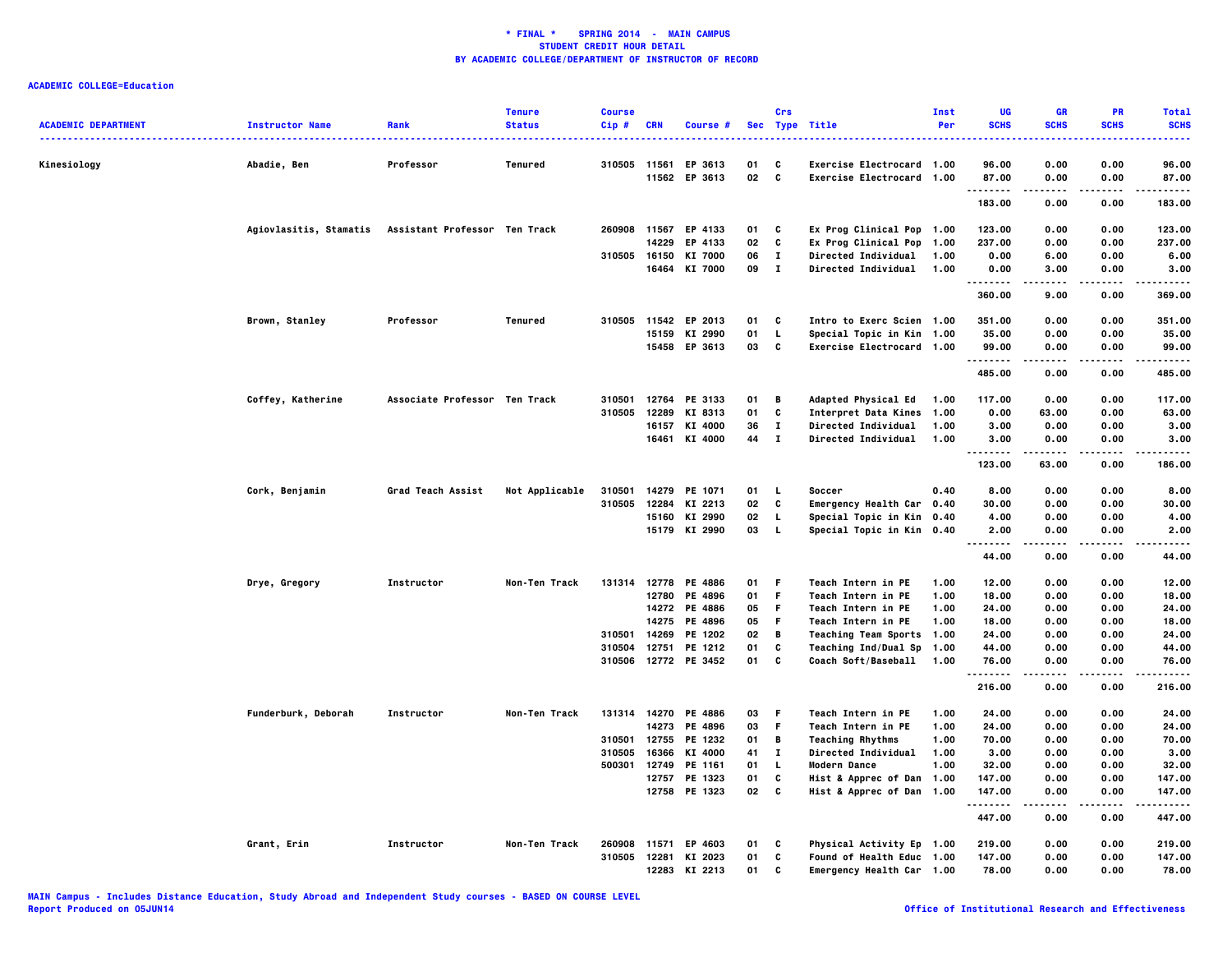|                            |                        |                               | <b>Tenure</b>  | <b>Course</b> |              |                      |    | Crs          |                                      | Inst | UG                   | <b>GR</b>   | PR          | <b>Total</b> |
|----------------------------|------------------------|-------------------------------|----------------|---------------|--------------|----------------------|----|--------------|--------------------------------------|------|----------------------|-------------|-------------|--------------|
| <b>ACADEMIC DEPARTMENT</b> | <b>Instructor Name</b> | Rank                          | <b>Status</b>  | Cip#          | <b>CRN</b>   | Course #             |    |              | Sec Type Title                       | Per  | <b>SCHS</b>          | <b>SCHS</b> | <b>SCHS</b> | <b>SCHS</b>  |
| Kinesiology                | Grant, Erin            | Instructor                    | Non-Ten Track  | 310505        | 12284        | KI 2213              | 02 | C            | Emergency Health Car 0.60            |      | 45.00                | 0.00        | 0.00        | 45.00        |
|                            |                        |                               |                |               |              | 12285 KI 2213        | 03 | C            | Emergency Health Car 0.60            |      | 43.20                | 0.00        | 0.00        | 43.20        |
|                            |                        |                               |                |               |              |                      |    |              |                                      |      | . <b>.</b><br>532.20 | 0.00        | 0.00        | .<br>532.20  |
|                            | Hall, Elizabeth        | Grad Teach Assist             | Not Applicable | 310501        |              | 12753 PE 1222        | 01 | B            | Teaching Lifetime Ac 0.40            |      | 12.80                | 0.00        | 0.00        | 12.80        |
|                            |                        |                               |                |               |              | 12754 PE 1222        | 02 | $\mathbf B$  | Teaching Lifetime Ac 0.40            |      | 13.60                | 0.00        | 0.00        | 13.60        |
|                            |                        |                               |                |               |              | 14268 PE 1031        | 01 | L            | Tennis                               | 0.50 | 10.00                | 0.00        | 0.00        | 10.00        |
|                            |                        |                               |                |               |              | 14278 PE 1031        | 02 | L            | Tennis                               | 0.50 | 10.00                | 0.00        | 0.00        | 10.00        |
|                            |                        |                               |                |               |              |                      |    |              |                                      |      | 46.40                | 0.00        | 0.00        | .<br>46.40   |
|                            | Holmes, Megan          | Assistant Professor Ten Track |                |               |              | 260908 11564 EP 4113 | 01 | B            | Fitness Prog & Testi 1.00            |      | 93.00                | 0.00        | 0.00        | 93.00        |
|                            |                        |                               |                |               |              | 11572 EP 4603        | 02 | C            | Physical Activity Ep                 | 1.00 | 174.00               | 0.00        | 0.00        | 174.00       |
|                            |                        |                               |                |               |              | 14212 EP 3643        | 02 | C            | <b>Applied Anat &amp; Patho</b>      | 1.00 | 150.00               | 0.00        | 0.00        | 150.00       |
|                            |                        |                               |                | 310505        | 15048        | KI 8000              | 02 | D            | Research/Thesis                      | 1.00 | 0.00                 | 6.00        | 0.00        | 6.00         |
|                            |                        |                               |                |               |              | 16262 KI 4000        | 38 | $\mathbf{I}$ | Directed Individual                  | 1.00 | 3.00                 | 0.00        | 0.00        | 3.00         |
|                            |                        |                               |                |               |              |                      |    |              |                                      |      | .<br>420.00          | 6.00        | 0.00        | .<br>426.00  |
|                            | Joe, Lee               | Instructor                    | Non-Ten Track  | 260908        |              | 11547 EP 3304        | 01 | C            | <b>Exercise Physiology</b>           | 1.00 | 264.00               | 0.00        | 0.00        | 264.00       |
|                            |                        |                               |                |               |              | 11570 EP 4210        | 01 | E.           | <b>Hlth Fitness Stdies</b>           | 1.00 | 66.00                | 0.00        | 0.00        | 66.00        |
|                            |                        |                               |                |               | 11574        | EP 4810              | 01 | н            | Clin Exercise Phys I 1.00            |      | 255.00               | 0.00        | 0.00        | 255.00       |
|                            |                        |                               |                |               | 11575        | EP 4810              | 02 | н            | Clin Exercise Phys I 1.00            |      | 249.00               | 0.00        | 0.00        | 249.00       |
|                            |                        |                               |                |               | 14231        | EP 4803              | 01 | s            | Prof Seminar in Ex S 1.00            |      | 369.00               | 0.00        | 0.00        | 369.00       |
|                            |                        |                               |                |               | 310505 15046 | KI 4000              | 01 | $\mathbf{I}$ | <b>Directed Individual</b>           | 1.00 | 2.00                 | 0.00        | 0.00        | 2.00         |
|                            |                        |                               |                |               | 16368        | KI 4000              | 42 | $\bf{I}$     | Directed Individual                  | 1.00 | 3.00                 | 0.00        | 0.00        | 3.00         |
|                            |                        |                               |                |               | 16459        | KI 4000              | 43 | $\mathbf{I}$ | Directed Individual                  | 1.00 | 3.00                 | 0.00        | 0.00        | 3.00         |
|                            |                        |                               |                |               |              |                      |    |              |                                      |      | .<br>1211.00         | 0.00        | 0.00        | 1211.00      |
|                            | Knight, Adam           | Assistant Professor Ten Track |                |               |              | 131314 12774 PE 4283 | 01 | C            | Sport Biomechanics                   | 1.00 | 177.00               | 0.00        | 0.00        | 177.00       |
|                            |                        |                               |                |               | 240101 15897 | <b>HON 4000</b>      | 05 | $\mathbf{I}$ | <b>Directed Individual</b>           | 1.00 | 3.00                 | 0.00        | 0.00        | 3.00         |
|                            |                        |                               |                |               | 15898        | <b>HON 4000</b>      | 06 | $\bf{I}$     | Directed Individual                  | 1.00 | 3.00                 | 0.00        | 0.00        | 3.00         |
|                            |                        |                               |                | 260908        | 11544        | EP 3233              | 01 | C            | Anatomical Kinesiolo                 | 1.00 | 288.00               | 0.00        | 0.00        | 288.00       |
|                            |                        |                               |                | 310505        | 12775        | PE 4853              | 01 | C            | Motor Lrng and Skill 1.00            |      | 63.00                | 0.00        | 0.00        | 63.00        |
|                            |                        |                               |                |               | 15371        | <b>KI 8000</b>       | 04 | D            | Research/Thesis                      | 1.00 | 0.00                 | 3.00        | 0.00        | 3.00         |
|                            |                        |                               |                |               | 15473        | KI 4000              | 07 | $\bf I$      | Directed Individual                  | 1.00 | 3.00                 | 0.00        | 0.00        | 3.00         |
|                            |                        |                               |                |               | 15602        | KI 4000              | 18 | $\mathbf I$  | Directed Individual                  | 1.00 | 3.00                 | 0.00        | 0.00        | 3.00         |
|                            |                        |                               |                |               | 15686        | KI 4000              | 25 | $\mathbf I$  | <b>Directed Individual</b>           | 1.00 | 3.00                 | 0.00        | 0.00        | 3.00         |
|                            |                        |                               |                |               |              | 15714 KI 7000        | 02 | $\mathbf{I}$ | <b>Directed Individual</b>           | 1.00 | 0.00                 | 3.00        | 0.00        | 3.00         |
|                            |                        |                               |                |               |              |                      |    |              |                                      |      | .<br>543.00          | 6.00        | .<br>0.00   | .<br>549.00  |
|                            | Kvasnicka, Mallory     | Grad Teach Assist             | Not Applicable | 260908        |              | 11552 EP 3304        | 06 | K            | <b>Exercise Physiology</b>           | 0.40 | 0.00                 | 0.00        | 0.00        | 0.00         |
|                            |                        |                               |                | 310501        |              | 12743 PE 1061        | 01 | L            | Fitness Walking/ Jog                 | 0.40 | 8.40                 | 0.00        | 0.00        | 8.40         |
|                            |                        |                               |                |               | 12744        | PE 1061              | 02 | L.           | Fitness Walking/ Jog 0.40            |      | 8.00                 | 0.00        | 0.00        | 8.00         |
|                            |                        |                               |                |               |              | 310505 12280 KI 1803 | 01 | C            | Health Trends & Topi 0.40            |      | 33.60                | 0.00        | 0.00        | 33.60        |
|                            |                        |                               |                |               |              |                      |    |              |                                      |      | . <b>.</b><br>50.00  | .<br>0.00   | .<br>0.00   | .<br>50.00   |
|                            | Lamberth, John         | Associate Professor Tenured   |                | 131314        |              | 14282 EP 8443        | 01 | C            | Neuro Mech in Exerci 1.00            |      | 0.00                 | 30.00       | 0.00        | 30.00        |
|                            |                        |                               |                | 240101        | 15901        | <b>HON 4000</b>      | 09 | $\bf{I}$     | <b>Directed Individual</b>           | 1.00 | 3.00                 | 0.00        | 0.00        | 3.00         |
|                            |                        |                               |                | 260908        |              | 11545 EP 3233        | 02 | c            | Anatomical Kinesiolo 1.00            |      | 306.00               | 0.00        | 0.00        | 306.00       |
|                            |                        |                               |                |               | 11563        | EP 3643              | 01 | C            | <b>Applied Anat &amp; Patho 1.00</b> |      | 390.00               | 0.00        | 0.00        | 390.00       |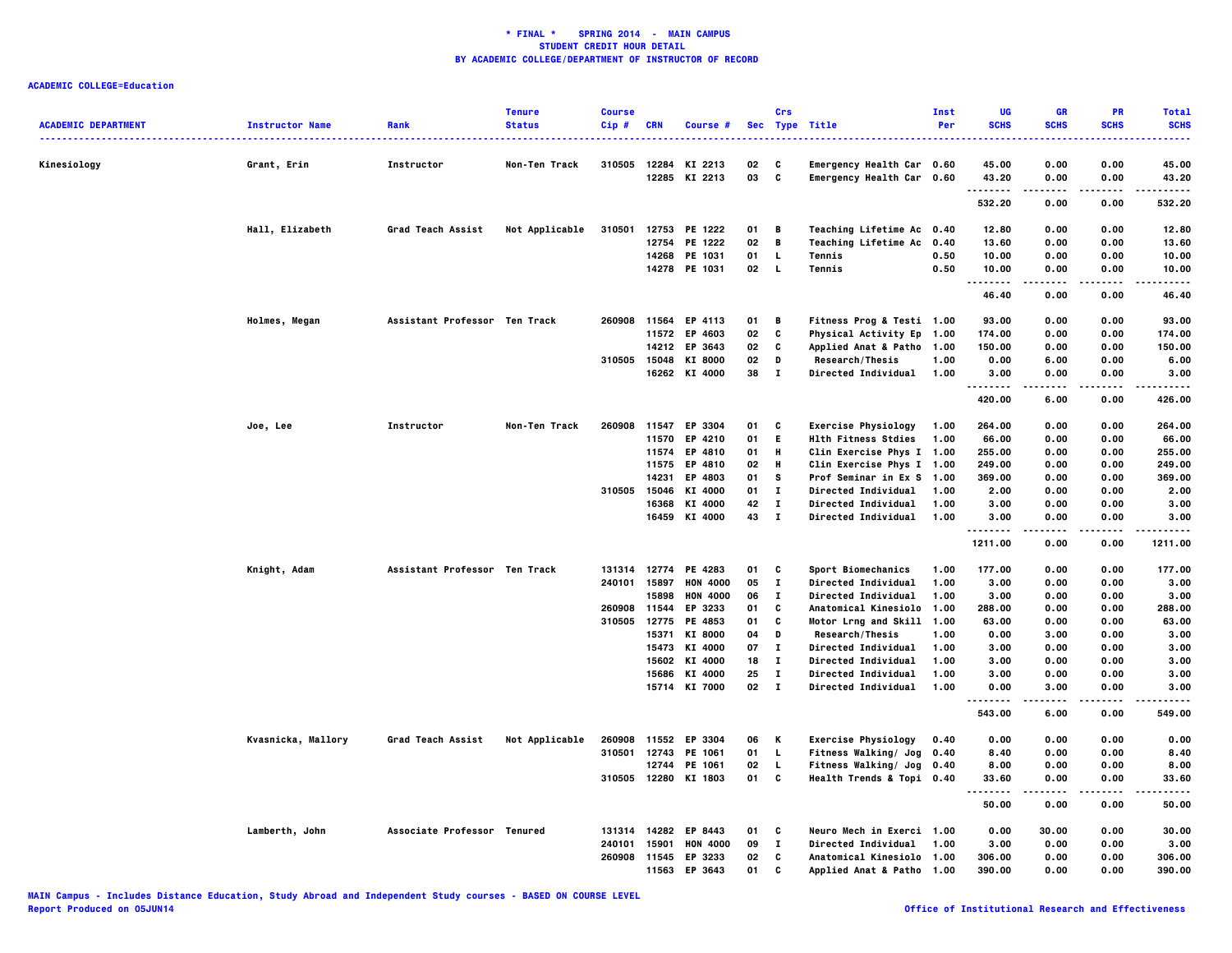| <b>ACADEMIC DEPARTMENT</b> | <b>Instructor Name</b> | Rank                          | <b>Tenure</b><br><b>Status</b> | <b>Course</b><br>Cip# | <b>CRN</b> | Course #             |     | Crs          | Sec Type Title             | Inst<br>Per | UG<br><b>SCHS</b> | GR<br><b>SCHS</b> | PR<br><b>SCHS</b> | <b>Total</b><br><b>SCHS</b> |
|----------------------------|------------------------|-------------------------------|--------------------------------|-----------------------|------------|----------------------|-----|--------------|----------------------------|-------------|-------------------|-------------------|-------------------|-----------------------------|
|                            |                        |                               |                                |                       |            |                      |     |              |                            |             |                   |                   |                   |                             |
| Kinesiology                | Lamberth, John         | Associate Professor Tenured   |                                | 310505                | 15206      | KI 4000              | 04  | $\mathbf{I}$ | <b>Directed Individual</b> | 1.00        | 3.00              | 0.00              | 0.00              | 3.00                        |
|                            |                        |                               |                                |                       | 15214      | KI 4000              | 06  | $\bf{I}$     | Directed Individual        | 1.00        | 3.00              | 0.00              | 0.00              | 3.00                        |
|                            |                        |                               |                                |                       | 15562      | KI 4000              | 08  | $\bf{I}$     | Directed Individual        | 1.00        | 3.00              | 0.00              | 0.00              | 3.00                        |
|                            |                        |                               |                                |                       | 15564      | KI 4000              | 10  | $\mathbf{I}$ | Directed Individual        | 1.00        | 3.00              | 0.00              | 0.00              | 3.00                        |
|                            |                        |                               |                                |                       | 15606      | KI 4000              | 20  | $\mathbf{I}$ | Directed Individual        | 1.00        | 3.00              | 0.00              | 0.00              | 3.00                        |
|                            |                        |                               |                                |                       | 15620      | KI 4000              | 23  | $\mathbf{I}$ | Directed Individual        | 1.00        | 3.00              | 0.00              | 0.00              | 3.00                        |
|                            |                        |                               |                                |                       |            | 15702 KI 4000        | 27  | $\mathbf{I}$ | Directed Individual        | 1.00        | 3.00              | 0.00              | 0.00              | 3.00                        |
|                            |                        |                               |                                |                       |            | 15732 KI 4000        | 28  | $\mathbf{I}$ | Directed Individual        | 1.00        | 3.00              | 0.00              | 0.00              | 3.00                        |
|                            |                        |                               |                                |                       | 15993      | KI 4000              | 33  | $\mathbf{I}$ | Directed Individual        | 1.00        | 4.00              | 0.00              | 0.00              | 4.00                        |
|                            |                        |                               |                                |                       | 15994      | KI 4000              | 34  | $\mathbf{I}$ | Directed Individual        | 1.00        | 3.00              | 0.00              | 0.00              | 3.00                        |
|                            |                        |                               |                                |                       | 15995      | KI 4000              | 35  | $\mathbf{I}$ | Directed Individual        | 1.00        | 3.00              | 0.00              | 0.00              | 3.00                        |
|                            |                        |                               |                                |                       | 16322      | KI 4000              | 39  | $\mathbf{I}$ | <b>Directed Individual</b> | 1.00        | 3.00              | 0.00              | 0.00              | 3.00                        |
|                            |                        |                               |                                |                       |            | 16353 KI 4000        | 40  | $\mathbf{I}$ | <b>Directed Individual</b> | 1.00        | 1.00              | 0.00              | 0.00              | 1.00                        |
|                            |                        |                               |                                |                       |            |                      |     |              |                            |             | .<br>737.00       | 30.00             | 0.00              | .<br>767.00                 |
|                            | Lee, Tanner            | Grad Teach Assist             | Not Applicable                 | 260908                | 11550      | EP 3304              | 04  | Κ            | <b>Exercise Physiology</b> | 0.40        | 0.00              | 0.00              | 0.00              | 0.00                        |
|                            |                        |                               |                                |                       | 11555      | EP 3304              | 09  | К            | <b>Exercise Physiology</b> | 0.40        | 0.00              | 0.00              | 0.00              | 0.00                        |
|                            |                        |                               |                                |                       |            | 11557 EP 3304        | 11  | K            | <b>Exercise Physiology</b> | 0.40        | 0.00              | 0.00              | 0.00              | 0.00                        |
|                            |                        |                               |                                |                       |            |                      |     |              |                            |             |                   |                   |                   |                             |
|                            |                        |                               |                                |                       |            |                      |     |              |                            |             | 0.00              | 0.00              | 0.00              | 0.00                        |
|                            | Love, Adam             | Assistant Professor Ten Track |                                | 310504                |            | 13271 SS 4303        | 01  | C            | Globalization & Spor 1.00  |             | 108.00            | 0.00              | 0.00              | 108.00                      |
|                            |                        |                               |                                |                       | 13275      | SS 8883              | 01  | C            | Ethical Issues in Sp 1.00  |             | 0.00              | 48.00             | 0.00              | 48.00                       |
|                            |                        |                               |                                |                       |            | 310505 15165 KI 4000 | 03  | $\mathbf{I}$ | <b>Directed Individual</b> | 1.00        | 3.00<br>.         | 0.00<br>.         | 0.00              | 3.00<br>                    |
|                            |                        |                               |                                |                       |            |                      |     |              |                            |             | 111.00            | 48.00             | 0.00              | 159.00                      |
|                            | McAllister, Matthew    | Grad Teach Assist             | Not Applicable                 | 260908                | 11551      | EP 3304              | 05  | к            | <b>Exercise Physiology</b> | 0.40        | 0.00              | 0.00              | 0.00              | 0.00                        |
|                            |                        |                               |                                |                       | 11554      | EP 3304              | 08  | K            | <b>Exercise Physiology</b> | 0.40        | 0.00              | 0.00              | 0.00              | 0.00                        |
|                            |                        |                               |                                |                       | 11558      | EP 3304              | 12  | Κ            | <b>Exercise Physiology</b> | 0.40        | 0.00              | 0.00              | 0.00              | 0.00                        |
|                            |                        |                               |                                |                       |            | 16272 EP 4113        | 03  | B            | Fitness Prog & Testi 1.00  |             | 66.00<br><u>.</u> | 0.00<br>-----     | 0.00              | 66.00<br>.                  |
|                            |                        |                               |                                |                       |            |                      |     |              |                            |             | 66.00             | 0.00              | 0.00              | 66.00                       |
|                            | Morse, Alan            | Assistant Professor Ten Track |                                | 310504                |            | 13273 SS 4396        | 01  | Е            | Sports Studies Inter 1.00  |             | 60.00             | 0.00              | 0.00              | 60.00                       |
|                            |                        |                               |                                |                       | 13274      | <b>SS 8803</b>       | 01  | C            | Sport Law                  | 1.00        | 0.00              | 51.00             | 0.00              | 51.00                       |
|                            |                        |                               |                                |                       | 14276      | SS 4803              | 01  | C            | Seminar in Sports St 1.00  |             | 45.00             | 0.00              | 0.00              | 45.00                       |
|                            |                        |                               |                                | 310505                | 15157      | KI 7000              | 01  | $\mathbf I$  | Directed Individual        | 1.00        | 0.00              | 3.00              | 0.00              | 3.00                        |
|                            |                        |                               |                                |                       | 15573      | KI 4000              | 14  | п            | Directed Individual        | 1.00        | 3.00              | 0.00              | 0.00              | 3.00                        |
|                            |                        |                               |                                |                       | 15583      | KI 8000              | 05  | D            | Research/Thesis            | 1.00        | 0.00              | 4.00              | 0.00              | 4.00                        |
|                            |                        |                               |                                |                       |            | 15692 KI 8710        | 01  | E.           | Internship                 | 1.00        | 0.00<br>          | 9.00<br>.         | 0.00<br>$- - - -$ | 9.00<br>.                   |
|                            |                        |                               |                                |                       |            |                      |     |              |                            |             | 108.00            | 67.00             | 0.00              | 175.00                      |
|                            | Pfleegor, Adam         | Assistant Professor Ten Track |                                | 131314                | 14277      | SS 8203              | 01  | C            | <b>Funding of Sport</b>    | 1.00        | 0.00              | 15.00             | 0.00              | 15.00                       |
|                            |                        |                               |                                | 310504                | 13270      | SS 4203              | 01  | C            | <b>Funding of Sport</b>    | 1.00        | 138.00            | 0.00              | 0.00              | 138.00                      |
|                            |                        |                               |                                | 310505                |            | 15150 KI 4000        | 02  | $\mathbf{I}$ | <b>Directed Individual</b> | 1.00        | 3.00              | 0.00              | 0.00              | 3.00                        |
|                            |                        |                               |                                |                       |            |                      |     |              |                            |             | 141.00            | 15.00             | 0.00              | 156.00                      |
|                            | Rye, David             | Instructor                    | Non-Ten Track                  |                       |            | 131314 12776 PE 4873 | 01  | C            | Prof Sem In Physica 1.00   |             | 63.00             | 0.00              | 0.00              | 63.00                       |
|                            |                        |                               |                                |                       | 12779      | PE 4886              | 02  | F            | Teach Intern in PE         | 1.00        | 36.00             | 0.00              | 0.00              | 36.00                       |
|                            |                        |                               |                                |                       | 12781      | PE 4896              | 02  | F            | Teach Intern in PE         | 1.00        | 36.00             | 0.00              | 0.00              | 36.00                       |
|                            |                        |                               |                                |                       | 13838      | PE 4873              | 501 | <b>C</b>     | Prof Sem In Physica 1.00   |             | 18.00             | 0.00              | 0.00              | 18.00                       |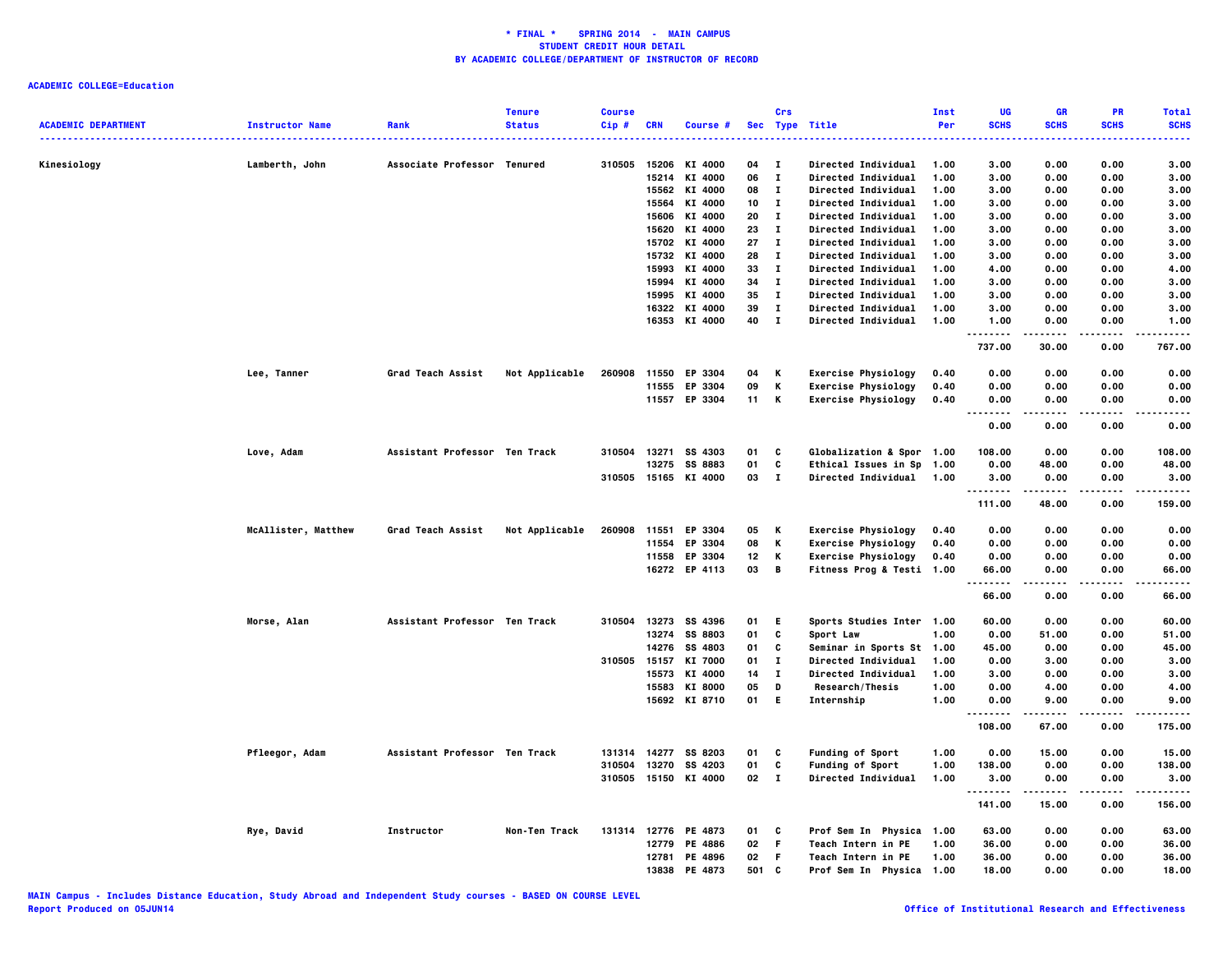|                            |                        |                               | <b>Tenure</b>  | <b>Course</b> |                |                    |          | Crs          |                                                          | Inst         | UG                     | GR                           | PR           | <b>Total</b>  |
|----------------------------|------------------------|-------------------------------|----------------|---------------|----------------|--------------------|----------|--------------|----------------------------------------------------------|--------------|------------------------|------------------------------|--------------|---------------|
| <b>ACADEMIC DEPARTMENT</b> | <b>Instructor Name</b> | Rank                          | <b>Status</b>  | Cip#          | <b>CRN</b>     | Course #           |          |              | Sec Type Title                                           | Per          | <b>SCHS</b>            | <b>SCHS</b>                  | <b>SCHS</b>  | <b>SCHS</b>   |
| Kinesiology                | Rye, David             | Instructor                    | Non-Ten Track  | 131314        | 13839          | PE 4886            | 501      | -F           | <b>Teach Intern in PE</b>                                | 1.00         | 36.00                  | 0.00                         | 0.00         | 36.00         |
|                            |                        |                               |                |               | 13842          | PE 4896            | 501      | F            | Teach Intern in PE                                       | 1.00         | 36.00                  | 0.00                         | 0.00         | 36.00         |
|                            |                        |                               |                | 310504        | 13269          | SS 3403            | 01       | C            | Facil & Event Mgmt S 1.00                                |              | 144.00                 | 0.00                         | 0.00         | 144.00        |
|                            |                        |                               |                |               | 14230          | SS 3203            | 01       | C            | Sport Law                                                | 1.00         | 189.00                 | 0.00                         | 0.00         | 189.00        |
|                            |                        |                               |                |               |                |                    |          |              |                                                          |              | .                      |                              |              | .             |
|                            |                        |                               |                |               |                |                    |          |              |                                                          |              | 558.00                 | 0.00                         | 0.00         | 558.00        |
|                            | Shahi, Ankit           | Grad Teach Assist             | Not Applicable | 260908        | 11549          | EP 3304            | 03       | К            | <b>Exercise Physiology</b>                               | 0.40         | 0.00                   | 0.00                         | 0.00         | 0.00          |
|                            |                        |                               |                |               | 11553          | EP 3304            | 07       | К            | <b>Exercise Physiology</b>                               | 0.40         | 0.00                   | 0.00                         | 0.00         | 0.00          |
|                            |                        |                               |                |               |                | 11559 EP 3304      | 13       | К            | <b>Exercise Physiology</b>                               | 0.40         | 0.00<br>.<br>$- - - -$ | 0.00<br>.                    | 0.00<br>.    | 0.00<br>----- |
|                            |                        |                               |                |               |                |                    |          |              |                                                          |              | 0.00                   | 0.00                         | 0.00         | 0.00          |
|                            | Smith, JohnEric        | Assistant Professor Ten Track |                | 260908        |                | 11548 EP 3304      | 02       | C            | <b>Exercise Physiology</b>                               | 1.00         | 116.00                 | 0.00                         | 0.00         | 116.00        |
|                            |                        |                               |                |               |                | 11565 EP 4113      | 02       | B            | Fitness Prog & Testi 1.00                                |              | 90.00<br>.             | 0.00                         | 0.00<br>.    | 90.00<br>.    |
|                            |                        |                               |                |               |                |                    |          |              |                                                          |              | 206.00                 | 0.00                         | 0.00         | 206.00        |
|                            | Vickers, J.            | Associate Professor Tenured   |                | 131307        |                | 12773 PE 4163      | 01       | c            | Prin Meth of Sec Hth 1.00                                |              | 30.00                  | 0.00                         | 0.00         | 30.00         |
|                            |                        |                               |                |               |                | 12782 PE 6163      | 01       | C            | Prin Meth of Sec Hth                                     | 1.00         | 0.00                   | 6.00                         | 0.00         | 6.00          |
|                            |                        |                               |                |               | 131314 12768   | PE 3163            | 01       | C            | Sport Psychology                                         | 1.00         | 267.00                 | 0.00                         | 0.00         | 267.00        |
|                            |                        |                               |                | 310505        |                | 16453 KI 7000      | 08       | $\mathbf{I}$ | <b>Directed Individual</b>                               | 1.00         | 0.00<br>.              | 3.00<br>$\sim$ $\sim$ $\sim$ | 0.00<br>.    | 3.00<br>.     |
|                            |                        |                               |                |               |                |                    |          |              |                                                          |              | 297.00                 | 9.00                         | 0.00         | 306.00        |
|                            | Vivekanandan, Sivas    | Grad Teach Assist             | Not Applicable | 310501        |                | 12746 PE 1151      | 01       | L            | <b>Strength Training</b>                                 | 0.40         | 6.80                   | 0.00                         | 0.00         | 6.80          |
|                            |                        |                               |                |               | 12747          | PE 1151            | 02       | L            | Strength Training                                        | 0.40         | 8.00                   | 0.00                         | 0.00         | 8.00          |
|                            |                        |                               |                | 310505        |                | 12285 KI 2213      | 03       | C            | Emergency Health Car 0.40                                |              | 28.80<br>.             | 0.00                         | 0.00         | 28.80         |
|                            |                        |                               |                |               |                |                    |          |              |                                                          |              | 43.60                  | 0.00                         | 0.00         | 43.60         |
|                            | Wax, Benjamin          | Assistant Professor Ten Track |                | 260908        |                | 11569 EP 4183      | 01       | В            | Exercise & Weight Co 1.00                                |              | 300.00                 | 0.00                         | 0.00         | 300.00        |
|                            |                        |                               |                |               |                | 14280 EP 8253      | 01       | C            | Doping/Suppl Use in                                      | 1.00         | 0.00                   | 9.00                         | 0.00         | 9.00          |
|                            |                        |                               |                |               | 14988          | EP 3663            | 01       | В            | Personal Fitness Tra 1.00                                |              | 96.00                  | 0.00                         | 0.00         | 96.00         |
|                            |                        |                               |                | 310505        |                | 15049 KI 8000      | 03       | D            | Research/Thesis                                          | 1.00         | 0.00<br>.              | 9.00                         | 0.00         | 9.00          |
|                            |                        |                               |                |               |                |                    |          |              |                                                          |              | 396.00                 | 18.00                        | 0.00         | 414.00        |
|                            | Webb, Heather          | Assistant Professor Ten Track |                | 260908        | 11543          | EP 3183            | 01       | C            | <b>Exercise Psychology</b>                               | 1.00         | 450.00                 | 0.00                         | 0.00         | 450.00        |
|                            |                        |                               |                |               | 11549          | EP 3304            | 03       | К            | <b>Exercise Physiology</b>                               | 0.60         | 0.00                   | 0.00                         | 0.00         | 0.00          |
|                            |                        |                               |                |               | 11550          | EP 3304            | 04       | К            | <b>Exercise Physiology</b>                               | 0.60         | 0.00                   | 0.00                         | 0.00         | 0.00          |
|                            |                        |                               |                |               | 11551          | EP 3304            | 05       | Κ            | <b>Exercise Physiology</b>                               | 0.60         | 0.00                   | 0.00                         | 0.00         | 0.00          |
|                            |                        |                               |                |               |                | 11552 EP 3304      | 06       | К            | <b>Exercise Physiology</b>                               | 0.60         | 0.00                   | 0.00                         | 0.00         | 0.00          |
|                            |                        |                               |                |               | 11553          | EP 3304            | 07       | К<br>К       | <b>Exercise Physiology</b>                               | 0.60         | 0.00                   | 0.00                         | 0.00         | 0.00          |
|                            |                        |                               |                |               | 11554<br>11555 | EP 3304<br>EP 3304 | 08<br>09 | К            | <b>Exercise Physiology</b><br><b>Exercise Physiology</b> | 0.60<br>0.60 | 0.00<br>0.00           | 0.00<br>0.00                 | 0.00<br>0.00 | 0.00<br>0.00  |
|                            |                        |                               |                |               | 11557          | EP 3304            | 11       | К            | <b>Exercise Physiology</b>                               | 0.60         | 0.00                   | 0.00                         | 0.00         | 0.00          |
|                            |                        |                               |                |               |                | 11558 EP 3304      | 12       | К            | <b>Exercise Physiology</b>                               | 0.60         | 0.00                   | 0.00                         | 0.00         | 0.00          |
|                            |                        |                               |                |               | 11559          | EP 3304            | 13       | К            | <b>Exercise Physiology</b>                               | 0.60         | 0.00                   | 0.00                         | 0.00         | 0.00          |
|                            |                        |                               |                |               | 14281          | EP 8283            | 01       | C            | Environ Exercise Ph                                      | 1.00         | 0.00                   | 30.00                        | 0.00         | 30.00         |
|                            |                        |                               |                | 310501        | 12743          | PE 1061            | 01       | L            | <b>Fitness Walking/ Jog</b>                              | 0.60         | 12.60                  | 0.00                         | 0.00         | 12.60         |
|                            |                        |                               |                |               | 12744          | PE 1061            | 02       | L            | <b>Fitness Walking/ Jog</b>                              | 0.60         | 12.00                  | 0.00                         | 0.00         | 12.00         |
|                            |                        |                               |                |               | 12746          | PE 1151            | 01       | L            | <b>Strength Training</b>                                 | 0.60         | 10.20                  | 0.00                         | 0.00         | 10.20         |
|                            |                        |                               |                |               |                | 12747 PE 1151      | 02       | L            | <b>Strength Training</b>                                 | 0.60         | 12.00                  | 0.00                         | 0.00         | 12.00         |
|                            |                        |                               |                |               | 12753          | PE 1222            | 01       | R            | <b>Teaching Lifetime Ac</b>                              | 0.60         | 19.20                  | 0.00                         | 0.00         | 19.20         |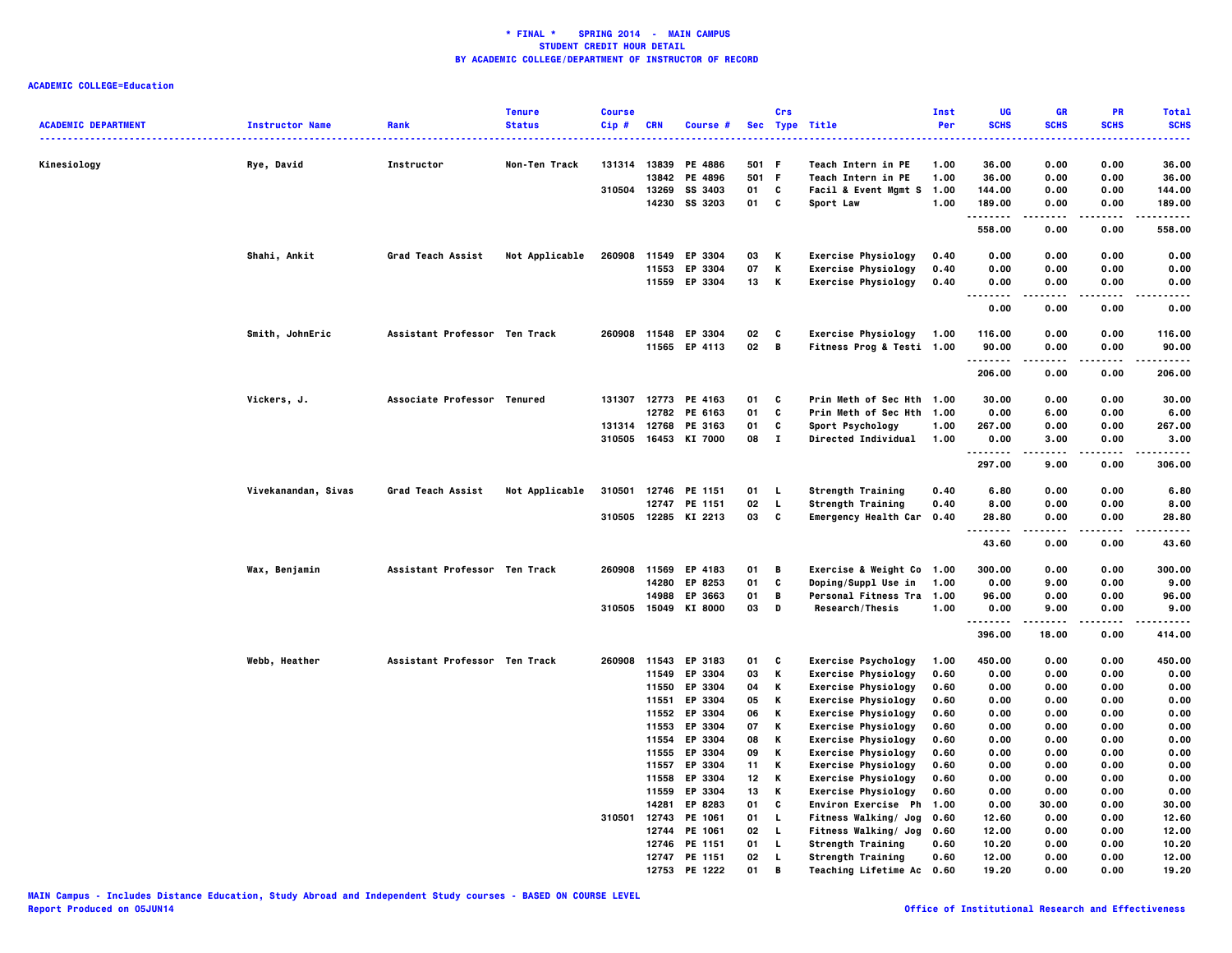| <b>ACADEMIC DEPARTMENT</b>           | <b>Instructor Name</b> | Rank                          | <b>Tenure</b><br><b>Status</b> | <b>Course</b><br>$Cip$ # | CRN | Course #      | <b>Sec</b>   | Crs | <b>Type Title</b>               | Inst<br>Per | UG<br><b>SCHS</b>  | GR<br><b>SCHS</b> | <b>PR</b><br><b>SCHS</b> | <b>Total</b><br><b>SCHS</b> |
|--------------------------------------|------------------------|-------------------------------|--------------------------------|--------------------------|-----|---------------|--------------|-----|---------------------------------|-------------|--------------------|-------------------|--------------------------|-----------------------------|
|                                      |                        |                               |                                |                          |     |               |              |     |                                 |             |                    |                   |                          | ------                      |
| Kinesiology                          | Webb, Heather          | Assistant Professor Ten Track |                                | 310501                   |     | 12754 PE 1222 | $02$ B       |     | <b>Teaching Lifetime Ac</b>     | 0.60        | 20.40              | 0.00              | 0.00                     | 20.40                       |
|                                      |                        |                               |                                |                          |     | 14268 PE 1031 | 01 L         |     | Tennis                          | 0.50        | 10.00              | 0.00              | 0.00                     | 10.00                       |
|                                      |                        |                               |                                |                          |     | 14278 PE 1031 | $02 \quad L$ |     | Tennis                          | 0.50        | 10.00              | 0.00              | 0.00                     | 10.00                       |
|                                      |                        |                               |                                |                          |     | 14279 PE 1071 | 01 L         |     | Soccer                          | 0.60        | 12.00              | 0.00              | 0.00                     | 12.00                       |
|                                      |                        |                               |                                | 310505                   |     | 12280 KI 1803 | 01           | - C | <b>Health Trends &amp; Topi</b> | 0.60        | 50.40              | 0.00              | 0.00                     | 50.40                       |
|                                      |                        |                               |                                |                          |     | 15160 KI 2990 | 02           |     | Special Topic in Kin 0.60       |             | 6.00               | 0.00              | 0.00                     | 6.00                        |
|                                      |                        |                               |                                |                          |     | 15179 KI 2990 | 03           | - L | Special Topic in Kin 0.60       |             | 3.00               | 0.00              | 0.00                     | 3.00                        |
|                                      |                        |                               |                                |                          |     | 15853 KI 4000 | 32           | - 1 | Directed Individual             | 1.00        | 3.00               | 0.00              | 0.00                     | 3.00                        |
|                                      |                        |                               |                                |                          |     | 15892 KI 7000 | $04$ I       |     | Directed Individual             | 1.00        | 0.00               | 6.00              | 0.00                     | 6.00                        |
|                                      |                        |                               |                                |                          |     | 16151 KI 7000 | 07 I         |     | Directed Individual             | 1.00        | 0.00               | 3.00              | 0.00<br>.                | 3.00                        |
|                                      |                        |                               |                                |                          |     |               |              |     |                                 |             | --------<br>630.80 | 39.00             | 0.00                     | 669.80                      |
|                                      | Young, Glen            | <b>Instructor</b>             | Non-Ten Track                  | 131314                   |     | 14271 PE 4886 | 04           | - F | Teach Intern in PE              | 1.00        | 30.00              | 0.00              | 0.00                     | 30.00                       |
|                                      |                        |                               |                                |                          |     | 14274 PE 4896 | 04 F         |     | Teach Intern in PE              | 1.00        | 30.00              | 0.00              | 0.00                     | 30.00                       |
|                                      |                        |                               |                                | 310501                   |     | 12750 PE 1202 | 01 C         |     | Teaching Team Sports 1.00       |             | 36.00              | 0.00              | 0.00                     | 36.00                       |
|                                      |                        |                               |                                | 310505                   |     | 14228 KI 1803 | 02           | C   | Health Trends & Topi 1.00       |             | 444.00             | 0.00              | 0.00                     | 444.00                      |
|                                      |                        |                               |                                | 310506                   |     | 12770 PE 3422 | 01           | - C | Coach Football                  | 1.00        | 100.00             | 0.00              | 0.00                     | 100.00                      |
|                                      |                        |                               |                                |                          |     | 12771 PE 3432 | 01 C         |     | Coach Basketball                | 1.00        | 94.00              | 0.00              | 0.00                     | 94.00                       |
|                                      |                        |                               |                                |                          |     |               |              |     |                                 |             | --------           |                   | ----                     |                             |
|                                      |                        |                               |                                |                          |     |               |              |     |                                 |             | 734.00             | 0.00              | 0.00                     | 734.00                      |
| ==================================== |                        |                               |                                |                          |     |               |              |     |                                 |             | ========           | ========          | ========                 | ==========                  |
| Kinesiology                          |                        |                               |                                |                          |     |               |              |     |                                 |             | 8689.00            | 310.00            | 0.00                     | 8999.00                     |
| ==================================== |                        |                               |                                |                          |     |               |              |     |                                 |             | ========           | ========          | ========                 | ==========                  |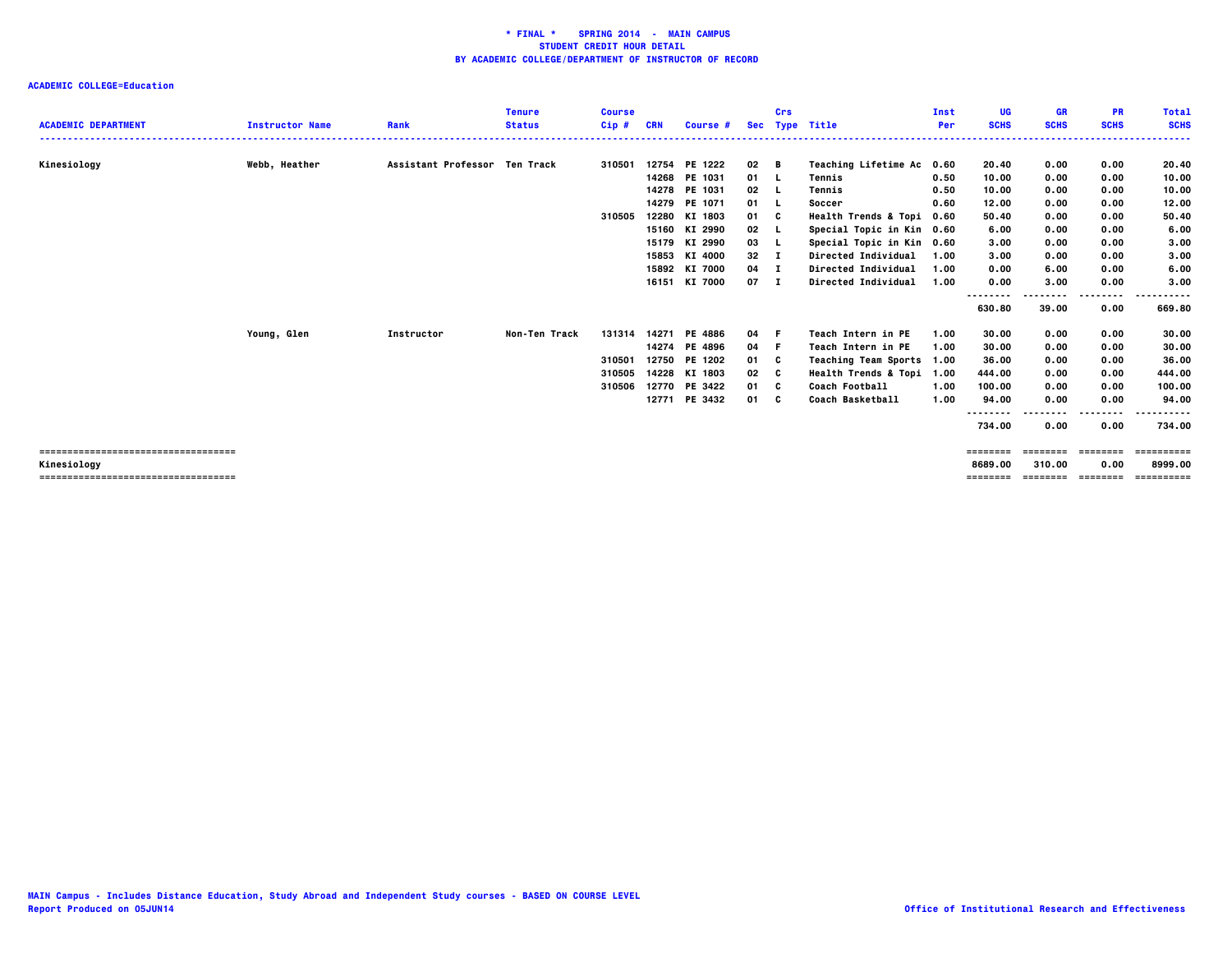|                                   |                        |                                   | <b>Tenure</b>  | <b>Course</b> |                |                             |          | Crs               |                                                        | Inst | UG                                | GR           | PR            | <b>Total</b>       |
|-----------------------------------|------------------------|-----------------------------------|----------------|---------------|----------------|-----------------------------|----------|-------------------|--------------------------------------------------------|------|-----------------------------------|--------------|---------------|--------------------|
| <b>ACADEMIC DEPARTMENT</b>        | <b>Instructor Name</b> | Rank                              | <b>Status</b>  | Cip#          | <b>CRN</b>     | Course #                    |          |                   | Sec Type Title                                         | Per  | <b>SCHS</b>                       | <b>SCHS</b>  | <b>SCHS</b>   | <b>SCHS</b>        |
|                                   |                        |                                   |                |               |                |                             |          |                   |                                                        |      |                                   |              |               |                    |
| <b>Leadership and Foundations</b> | Blendinger, Jack       | Professor                         | Tenured        | 130101        | 15766          | <b>EDF 7000</b>             | 01       | $\mathbf{I}$      | <b>Directed Individual</b>                             | 1.00 | 0.00                              | 3.00         | 0.00          | 3.00               |
|                                   |                        |                                   |                | 130401        | 15399          | <b>EDA 9000</b>             | 01       | D                 | Research / Dissertat 1.00                              |      | 0.00                              | 12.00        | 0.00          | 12.00              |
|                                   |                        |                                   |                |               | 15934          | <b>EDL 7000</b>             | 01       | $\mathbf{I}$      | Directed Individual                                    | 1.00 | 0.00                              | 3.00         | 0.00          | 3.00               |
|                                   |                        |                                   |                |               | 15935          | <b>EDL 7000</b>             | 02       | $\mathbf{I}$      | Directed Individual                                    | 1.00 | 0.00                              | 3.00         | 0.00          | 3.00               |
|                                   |                        |                                   |                |               | 15936          | <b>EDL 7000</b>             | 03       | л.                | Directed Individual                                    | 1.00 | 0.00                              | 3.00         | 0.00          | 3.00               |
|                                   |                        |                                   |                |               | 16158          | <b>EDL 7000</b>             | 04       | л.                | <b>Directed Individual</b>                             | 1.00 | 0.00                              | 3.00         | 0.00          | 3.00               |
|                                   |                        |                                   |                | 231101        | 16173<br>11291 | <b>EDA 7000</b><br>EDF 3413 | 02<br>03 | $\mathbf{I}$<br>В | <b>Directed Individual</b>                             | 1.00 | 0.00<br>90.00                     | 3.00<br>0.00 | 0.00<br>0.00  | 3.00<br>90.00      |
|                                   |                        |                                   |                |               |                | 11292 EDF 3413              | 04       | В                 | Writing For Thinking 1.00<br>Writing For Thinking 1.00 |      | 90.00                             | 0.00         | 0.00          | 90.00              |
|                                   |                        |                                   |                |               |                |                             |          |                   |                                                        |      | .                                 |              |               |                    |
|                                   |                        |                                   |                |               |                |                             |          |                   |                                                        |      | 180.00                            | 30.00        | 0.00          | 210.00             |
|                                   | Bowen, Marilyn         | Research Assoc Prof Non-Ten Track |                |               |                | 450101 11284 EDF 3333       | 04       | $\mathbf{c}$      | Social Foundation Ed 1.00                              |      | 93.00<br><u>.</u>                 | 0.00         | 0.00          | 93.00              |
|                                   |                        |                                   |                |               |                |                             |          |                   |                                                        |      | 93.00                             | 0.00         | 0.00          | 93.00              |
|                                   | Brocato, Donna         | Associate Professor Tenured       |                |               |                | 130101 11296 EDF 4243       | 01       | c                 | Plan for Diverse Lea 1.00                              |      | 39.00                             | 0.00         | 0.00          | 39.00              |
|                                   |                        |                                   |                |               | 11297          | <b>EDF 4243</b>             | 02       | C                 | Plan for Diverse Lea 1.00                              |      | 42.00                             | 0.00         | 0.00          | 42.00              |
|                                   |                        |                                   |                | 130401        | 15400          | <b>EDA 9000</b>             | 02       | D                 | Research / Dissertat 1.00                              |      | 0.00                              | 12.00        | 0.00          | 12.00              |
|                                   |                        |                                   |                | 130407        | 15525          | <b>CCL 9000</b>             | 505      | D                 | Diss./Dissertation R 1.00                              |      | 0.00                              | 1.00         | 0.00          | 1.00               |
|                                   |                        |                                   |                |               |                |                             |          |                   |                                                        |      | .<br><br>81.00                    | 13.00        | 0.00          | $- - - -$<br>94.00 |
|                                   |                        |                                   |                |               |                |                             |          |                   |                                                        |      |                                   |              |               |                    |
|                                   | Coats, Linda           | Professor                         | <b>Tenured</b> | 130401        | 14444          | <b>EDL 8623</b>             | 01       | c                 | Curric Leadership                                      | 1.00 | 0.00                              | 30.00        | 0.00          | 30.00              |
|                                   |                        |                                   |                |               | 14446          | EDL 8613                    | 01       | н                 | Leadership Intern II 1.00                              |      | 0.00                              | 27.00        | 0.00          | 27.00              |
|                                   |                        |                                   |                |               |                | 15401 EDA 9000              | 03       | D                 | Research / Dissertat 1.00                              |      | 0.00                              | 37.00        | 0.00          | 37.00              |
|                                   |                        |                                   |                |               |                |                             |          |                   |                                                        |      | <br>----<br>0.00                  | .<br>94.00   | .<br>0.00     | .<br>94.00         |
|                                   | Davis, James           | Associate Professor Tenured       |                | 130401        |                | 13673 EDA 8190              | 501 S    |                   | Wkshp Ed Adm & Super 1.00                              |      | 0.00                              | 15.00        | 0.00          | 15.00              |
|                                   |                        |                                   |                | 130407        | 13634          | CCL 8223                    | 501      | E.                | Intern Work Ed Leade 1.00                              |      | 0.00                              | 12.00        | 0.00          | 12.00              |
|                                   |                        |                                   |                |               | 13636          | CCL 8243                    | 501      | E.                | Intern Comm College                                    | 1.00 | 0.00                              | 12.00        | 0.00          | 12.00              |
|                                   |                        |                                   |                |               |                | 13674 EDA 8323              | 501      | C                 | <b>Ed Facilities Design</b>                            | 1.00 | 0.00                              | 42.00        | 0.00          | 42.00              |
|                                   |                        |                                   |                |               | 14105          | CCL 8213                    | 501 E    |                   | Intern In Comm Colle 1.00                              |      | 0.00                              | 6.00         | 0.00          | 6.00               |
|                                   |                        |                                   |                |               | 15520          | <b>CCL 9000</b>             | 501      | D                 | Diss./Dissertation R 1.00                              |      | 0.00                              | 55.00        | 0.00          | 55.00              |
|                                   |                        |                                   |                |               | 16125          | <b>CCL 7000</b>             | 501 I    |                   | <b>Directed Individual</b>                             | 1.00 | 0.00                              | 3.00         | 0.00          | 3.00               |
|                                   |                        |                                   |                |               |                | 16129 CCL 7000              | 502 I    |                   | <b>Directed Individual</b>                             | 1.00 | 0.00                              | 2.00         | 0.00          | 2.00               |
|                                   |                        |                                   |                |               |                |                             |          |                   |                                                        |      | 0.00                              | 147.00       | 0.00          | 147.00             |
|                                   | Derby, Christy         | Lecturer                          | Non-Ten Track  | 450101        | 11281          | EDF 3333                    | 01       | C                 | Social Foundation Ed 1.00                              |      | 90.00                             | 0.00         | 0.00          | 90.00              |
|                                   |                        |                                   |                |               |                | 11282 EDF 3333              | 02       | C                 | Social Foundation Ed 1.00                              |      | 81.00                             | 0.00         | 0.00          | 81.00              |
|                                   |                        |                                   |                |               | 11283          | EDF 3333                    | 03       | C                 | Social Foundation Ed 1.00                              |      | 93.00                             | 0.00         | 0.00          | 93.00              |
|                                   |                        |                                   |                |               |                | 11285 EDF 3333              | 05       | C                 | Social Foundation Ed 1.00                              |      | 78.00                             | 0.00         | 0.00          | 78.00              |
|                                   |                        |                                   |                |               |                |                             |          |                   |                                                        |      | .                                 | .            | .             | .                  |
|                                   |                        |                                   |                |               |                |                             |          |                   |                                                        |      | 342.00                            | 0.00         | 0.00          | 342.00             |
|                                   | Johnson, Susan         | Lecturer                          | Non-Ten Track  |               |                | 130101 14447 EDF 8353       | 01       | C                 | Prin Of Cur Devel                                      | 1.00 | 0.00                              | 15.00        | 0.00          | 15.00              |
|                                   |                        |                                   |                |               |                | 130401 11249 EDA 8283       | 01       | C                 | Educ Leadership                                        | 1.00 | 0.00<br>$\sim$ $\sim$ $\sim$<br>. | 21.00<br>.   | 0.00<br>----- | 21.00<br>.         |
|                                   |                        |                                   |                |               |                |                             |          |                   |                                                        |      | 0.00                              | 36.00        | 0.00          | 36.00              |
|                                   | King, Stephanie        | Assistant Professor Ten Track     |                | 130407        |                | 13632 CCL 8113              | 501 C    |                   | Comm Col Hist/Philos 1.00                              |      | 0.00                              | 54.00        | 0.00          | 54.00              |
|                                   |                        |                                   |                |               | 14104          | CCL 8143                    | 501 C    |                   | Program Planning and 1.00                              |      | 0.00                              | 24.00        | 0.00          | 24.00              |
|                                   |                        |                                   |                |               |                | 15522 CCL 9000              | 502 D    |                   | Diss./Dissertation R 1.00                              |      | 0.00                              | 48.00        | 0.00          | 48.00              |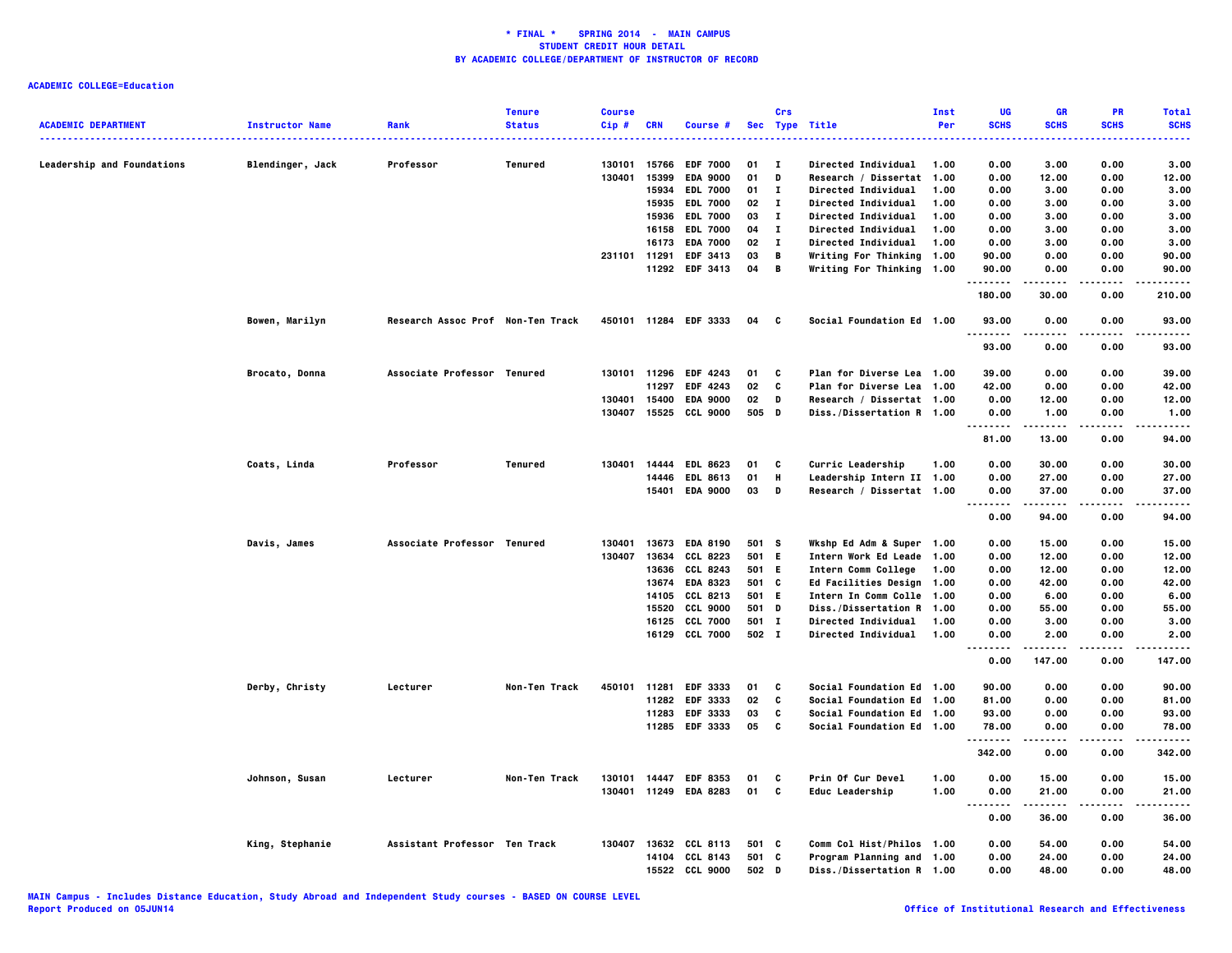| <b>ACADEMIC DEPARTMENT</b>                                               | <b>Instructor Name</b> | Rank                        | <b>Tenure</b><br><b>Status</b> | <b>Course</b><br>Cip# | <b>CRN</b> | Course #              |        | Crs | Sec Type Title             | Inst<br>Per | UG<br><b>SCHS</b>              | <b>GR</b><br><b>SCHS</b> | <b>PR</b><br><b>SCHS</b> | <b>Total</b><br><b>SCHS</b> |
|--------------------------------------------------------------------------|------------------------|-----------------------------|--------------------------------|-----------------------|------------|-----------------------|--------|-----|----------------------------|-------------|--------------------------------|--------------------------|--------------------------|-----------------------------|
|                                                                          |                        |                             |                                |                       |            |                       |        |     |                            |             |                                | .                        |                          |                             |
|                                                                          |                        |                             |                                |                       |            |                       |        |     |                            |             | 0.00                           | 126.00                   | 0.00                     | 126.00                      |
| Leadership and Foundations                                               | Miller, Marylyn        | Lecturer                    | Non-Ten Track                  |                       |            | 131202 11295 EDF 3423 | 03     | C   | Exploring Diversity 1.00   |             | 36.00                          | 0.00                     | 0.00                     | 36.00                       |
|                                                                          |                        |                             |                                | 231101                | 11289      | <b>EDF 3413</b>       | 01     | B   | Writing For Thinking 1.00  |             | 99.00                          | 0.00                     | 0.00                     | 99.00                       |
|                                                                          |                        |                             |                                |                       |            | 11290 EDF 3413        | 02     | B   | Writing For Thinking 1.00  |             | 93.00                          | 0.00                     | 0.00                     | 93.00                       |
|                                                                          |                        |                             |                                |                       |            | 11293 EDF 3413        | 05     | C   | Writing For Thinking 1.00  |             | 90.00<br>.                     | 0.00                     | 0.00                     | 90.00                       |
|                                                                          |                        |                             |                                |                       |            |                       |        |     |                            |             | 318.00                         | ----<br>0.00             | 0.00                     | 318.00                      |
|                                                                          | Musser, Madhurima      | Grad Teach Assist           | Not Applicable                 |                       |            | 131202 11294 EDF 3423 | 01 C   |     | Exploring Diversity 1.00   |             | 99.00                          | 0.00                     | 0.00                     | 99.00                       |
|                                                                          |                        |                             |                                |                       |            |                       |        |     |                            |             | 99.00                          | 0.00                     | 0.00                     | 99.00                       |
|                                                                          | Prince, Debra          | Associate Professor Tenured |                                | 130401                | 15404      | <b>EDA 9000</b>       | 06     | D   | Research / Dissertat 1.00  |             | 0.00                           | 13.00                    | 0.00                     | 13.00                       |
|                                                                          |                        |                             |                                | 130601                | 11303      | <b>EDF 8363</b>       | 02     | C   | Func & Met Res In Ed 1.00  |             | 0.00                           | 15.00                    | 0.00                     | 15.00                       |
|                                                                          |                        |                             |                                |                       | 13687      | <b>EDF 8363</b>       | 501 C  |     | Func & Met Res In Ed 1.00  |             | 0.00                           | 54.00                    | 0.00                     | 54.00                       |
|                                                                          |                        |                             |                                |                       |            |                       |        |     |                            |             | $\sim$ $\sim$<br>-----<br>0.00 | .<br>82.00               | 0.00                     | .<br>82.00                  |
|                                                                          | Stumpf, Arthur         | Associate Professor Tenured |                                | 130407                | 13638      | CCL 8353              | 501 C  |     | Appl Org Theory CC L 1.00  |             | 0.00                           | 48.00                    | 0.00                     | 48.00                       |
|                                                                          |                        |                             |                                |                       | 13639      | <b>CCL 8383</b>       | 501 C  |     | <b>Ethical Decision CC</b> | 1.00        | 0.00                           | 27.00                    | 0.00                     | 27.00                       |
|                                                                          |                        |                             |                                |                       | 15523      | <b>CCL 9000</b>       | 503 D  |     | Diss./Dissertation R 1.00  |             | 0.00                           | 37.00                    | 0.00                     | 37.00                       |
|                                                                          |                        |                             |                                |                       |            |                       |        |     |                            |             | $\sim$ $\sim$<br>0.00          | 112.00                   | 0.00                     | 112.00                      |
|                                                                          | Vincent, Shannon       | Lecturer                    | Non-Ten Track                  | 130601 13688          |            | <b>EDF 8553</b>       | 501 C  |     | Research in the Clas 1.00  |             | 0.00                           | 33.00                    | 0.00                     | 33.00                       |
|                                                                          |                        |                             |                                |                       |            |                       |        |     |                            |             | $\sim$ $\sim$<br>0.00          | 33.00                    | 0.00                     | 33.00                       |
|                                                                          | Williams, Frankie      | Professor                   | <b>Tenured</b>                 | 130401                | 15402      | <b>EDA 9000</b>       | 04     | D   | Research / Dissertat 1.00  |             | 0.00                           | 11.00                    | 0.00                     | 11.00                       |
|                                                                          |                        |                             |                                |                       | 15560      | <b>EDA 7000</b>       | $01$ I |     | <b>Directed Individual</b> | 1.00        | 0.00                           | 3.00                     | 0.00                     | 3.00                        |
|                                                                          |                        |                             |                                |                       |            | 130407 15524 CCL 9000 | 504 D  |     | Diss./Dissertation R 1.00  |             | 0.00                           | 12.00                    | 0.00                     | 12.00                       |
|                                                                          |                        |                             |                                |                       |            |                       |        |     |                            |             | $\sim$ $\sim$<br>.<br>0.00     | 26.00                    | 0.00                     | 26.00                       |
|                                                                          | Xu, Jianzhong          | Professor                   | Tenured                        | 130401                | 15403      | <b>EDA 9000</b>       | 05     | D   | Research / Dissertat 1.00  |             | 0.00                           | 30.00                    | 0.00                     | 30.00                       |
|                                                                          |                        |                             |                                | 130601                | 11306      | <b>EDF 9473</b>       | 01     | C   | Qual Data Anlys Prs        | 1.00        | 0.00                           | 27.00                    | 0.00                     | 27.00                       |
|                                                                          |                        |                             |                                | 130699                | 11305      | <b>EDF 9453</b>       | 01     | C   | Intro Qual Research        | 1.00        | 0.00                           | 15.00                    | 0.00                     | 15.00                       |
|                                                                          |                        |                             |                                | 131205 15764          |            | <b>EDS 9000</b>       | 01     | D   | Research / Dissertat 1.00  |             | 0.00                           | 6.00                     | 0.00                     | 6.00                        |
|                                                                          |                        |                             |                                |                       |            |                       |        |     |                            |             | --------<br>0.00               | .<br>78.00               | .<br>0.00                | 78.00                       |
| -----------------------------------<br><b>Leadership and Foundations</b> |                        |                             |                                |                       |            |                       |        |     |                            |             | $=$ = = = = = = =<br>1113.00   | ========<br>777.00       | ========<br>0.00         | ==========<br>1890.00       |
| -----------------------------------                                      |                        |                             |                                |                       |            |                       |        |     |                            |             | <b>EEEEEEEE</b>                | <b>EEEEEEEE</b>          | ========                 | ==========                  |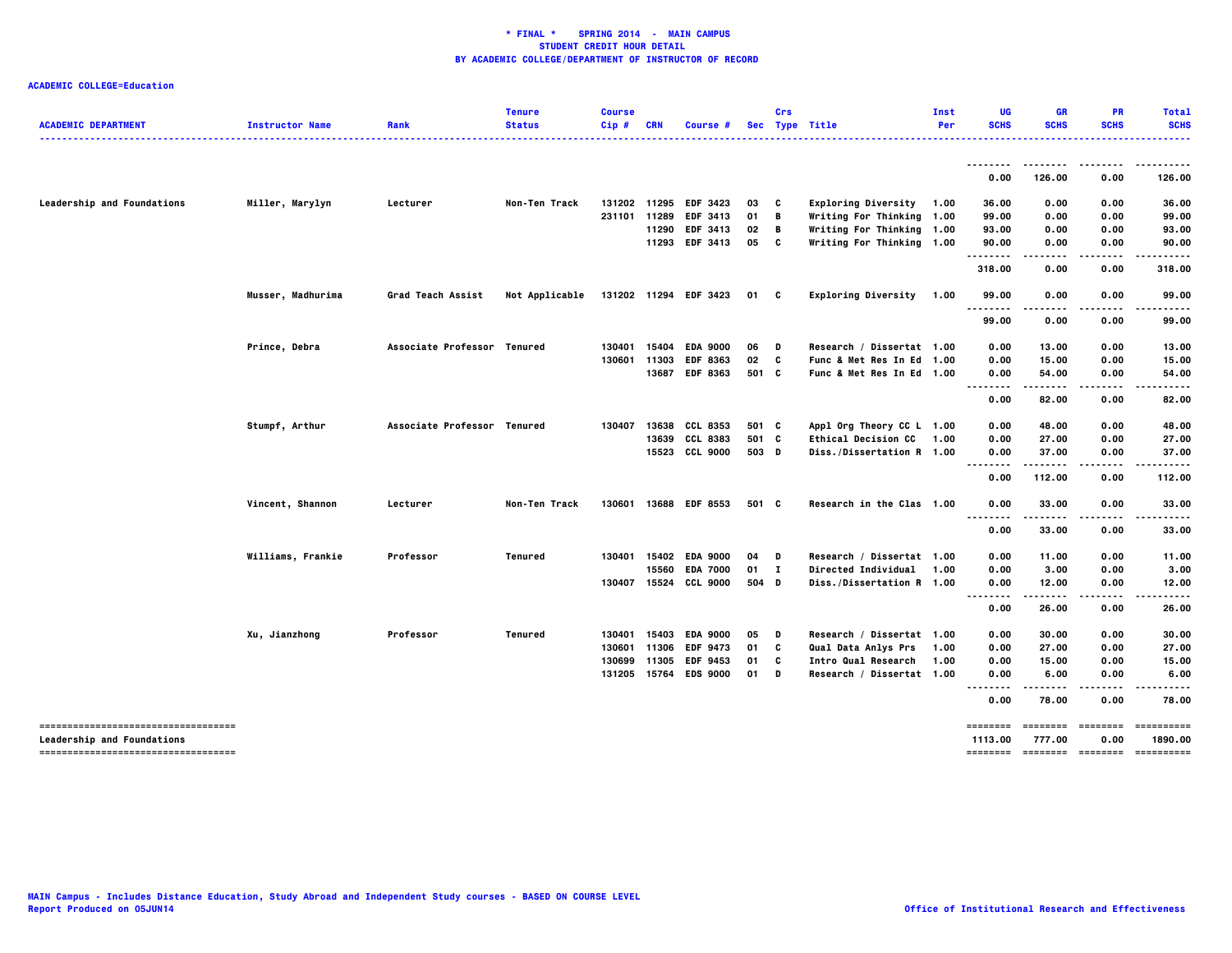|                            |                                   |                               | <b>Tenure</b> | <b>Course</b> |              |                      |            | Crs          |                            | Inst | UG                   | <b>GR</b>     | <b>PR</b>   | <b>Total</b>      |
|----------------------------|-----------------------------------|-------------------------------|---------------|---------------|--------------|----------------------|------------|--------------|----------------------------|------|----------------------|---------------|-------------|-------------------|
| <b>ACADEMIC DEPARTMENT</b> | <b>Instructor Name</b>            | Rank                          | <b>Status</b> | $Cip$ #       | <b>CRN</b>   | Course #             |            |              | Sec Type Title             | Per  | <b>SCHS</b>          | <b>SCHS</b>   | <b>SCHS</b> | <b>SCHS</b>       |
|                            |                                   |                               |               |               |              |                      |            |              |                            |      |                      |               |             |                   |
| Music                      | Aarhus, Craig                     | Assistant Professor Ten Track |               | 131312 12731  |              | <b>MUE 3212</b>      | 01         | L.           | <b>Brass Techniques</b>    | 1.00 | 26.00                | 0.00          | 0.00        | 26.00             |
|                            |                                   |                               |               | 500903        | 12626        | 2531<br>MU           | 01         | E.           | Concert Band               | 1.00 | 64.00                | 0.00          | 0.00        | 64.00             |
|                            |                                   |                               |               |               | 12627        | MU 2531              | 02         | - E          | Concert Band               | 1.00 | 54.00                | 0.00          | 0.00        | 54.00             |
|                            |                                   |                               |               |               |              |                      |            |              |                            |      | .<br>144.00          | 0.00          | 0.00        | 144.00            |
|                            | Baker, Jason                      | Associate Professor Tenured   |               |               | 131312 12628 | MU 2551              | 01         | E.           | <b>Percussion Ensemble</b> | 1.00 | 9.00                 | 0.00          | 0.00        | 9.00              |
|                            |                                   |                               |               |               |              | 12732 MUE 3242       | 01         | C            | <b>Percussion Class</b>    | 1.00 | 18.00                | 0.00          | 0.00        | 18.00             |
|                            |                                   |                               |               | 500901        | 14665        | <b>MU 2990</b>       | 02         | п.           | Special Topic In MU        | 1.00 | 7.00                 | 0.00          | 0.00        | 7.00              |
|                            |                                   |                               |               | 500903        | 12679        | <b>MUA 1610</b>      | 01         | E.           | Percussion - Non Maj       | 1.00 | 3.00                 | 0.00          | 0.00        | 3.00              |
|                            |                                   |                               |               |               | 12680        | <b>MUA 1610</b>      | 02         | E.           | <b>Percussion - Majors</b> | 1.00 | 6.00                 | 0.00          | 0.00        | 6.00              |
|                            |                                   |                               |               |               | 12713        | <b>MUA 2610</b>      | 02         | Е            | Percussion - Majors        | 1.00 | 10.00                | 0.00          | 0.00        | 10.00             |
|                            |                                   |                               |               |               |              | 12729 MUA 3610       | 02         | E.           | Percussion - Majors        | 1.00 | 3.00                 | 0.00          | 0.00        | 3.00              |
|                            |                                   |                               |               |               |              |                      |            |              |                            |      | .<br>56.00           | 0.00          | 0.00        | .<br>56.00        |
|                            | Banks, Jessica                    | Lecturer                      | Non-Ten Track | 500901        | 12608        | <b>MU 1113</b>       | 04         | C            | His & Apprec Of Musi 1.00  |      | 210.00               | 0.00          | 0.00        | 210.00            |
|                            |                                   |                               |               |               | 12612        | <b>MU 1113</b>       | <b>HO1</b> | C            | Honors His & Apprec        | 1.00 | 87.00                | 0.00          | 0.00        | 87.00             |
|                            |                                   |                               |               | 500903 12618  |              | MU 2011              | 01         | E.           | <b>Woodwind Ensembles</b>  | 1.00 | 1.00                 | 0.00          | 0.00        | 1.00              |
|                            |                                   |                               |               |               | 12620        | MU 2011              | 03         | E.           | <b>Woodwind Ensembles</b>  | 1.00 | 4.00                 | 0.00          | 0.00        | 4.00              |
|                            |                                   |                               |               |               | 12659        | <b>MUA 1110</b>      | 01         | E.           | <b>Flute-Non Majors</b>    | 1.00 | 1.00                 | 0.00          | 0.00        | 1.00              |
|                            |                                   |                               |               |               |              | <b>MUA 2110</b>      | 01         | E.           | Flute-Majors               | 1.00 | 1.00                 | 0.00          | 0.00        | 1.00              |
|                            |                                   |                               |               |               | 12693        |                      |            |              |                            | 1.00 |                      |               |             |                   |
|                            |                                   |                               |               |               | 12694        | <b>MUA 2110</b>      | 02         | Е            | <b>Flute-Non Majors</b>    |      | 1.00                 | 0.00          | 0.00        | 1.00              |
|                            |                                   |                               |               | 500904        |              | 12605 MU 1003        | 01         | C            | Fund of Music Theory 1.00  |      | 30.00<br>. <b>.</b>  | 0.00          | 0.00        | 30.00             |
|                            |                                   |                               |               |               |              |                      |            |              |                            |      | 335.00               | 0.00          | 0.00        | 335.00            |
|                            | Brown, Michael                    | Professor                     | Tenured       |               |              | 500901 12609 MU 1113 | 06         | C            | His & Apprec Of Musi 1.00  |      | 969.00<br>. <b>.</b> | 0.00          | 0.00        | 969.00            |
|                            |                                   |                               |               |               |              |                      |            |              |                            |      | 969.00               | 0.00          | 0.00        | 969.00            |
|                            | Damm, Robert                      | Professor                     | Tenured       | 050201        | 10005        | AAS 1103             | 01         | C            | African American Mus 1.00  |      | 48.00                | 0.00          | 0.00        | 48.00             |
|                            |                                   |                               |               | 131312 12734  |              | <b>MUE 4873</b>      | 01         | s            | Prof Sem Mus Ed            | 1.00 | 12.00                | 0.00          | 0.00        | 12.00             |
|                            |                                   |                               |               |               | 12735        | <b>MUE 4886</b>      | 01         | F.           | <b>Stu Teach Music Ed</b>  | 1.00 | 24.00                | 0.00          | 0.00        | 24.00             |
|                            |                                   |                               |               |               | 12736        | <b>MUE 4896</b>      | 01         | F.           | <b>Stu Teach Music Ed</b>  | 1.00 | 24.00                | 0.00          | 0.00        | 24.00             |
|                            |                                   |                               |               |               | 13836        | <b>MUE 4886</b>      | 501 F      |              | <b>Stu Teach Music Ed</b>  | 1.00 | 6.00                 | 0.00          | 0.00        | 6.00              |
|                            |                                   |                               |               |               | 13837        | <b>MUE 4896</b>      | 501 F      |              | <b>Stu Teach Music Ed</b>  | 1.00 | 6.00                 | 0.00          | 0.00        | 6.00              |
|                            |                                   |                               |               | 500901        | 12607        | MU 1103              | 01         | C            | African American Mus       | 1.00 | 30.00                | 0.00          | 0.00        | 30.00             |
|                            |                                   |                               |               |               |              |                      |            |              |                            |      | .<br>150.00          | .<br>0.00     | .<br>0.00   | .<br>150.00       |
|                            | Edwards-Henry, Jacqueli Professor |                               | Tenured       | 500901        | 12643        | MU 3122              | 01         | L.           | Funct Skills Piano I 1.00  |      | 8.00                 | 0.00          | 0.00        | 8.00              |
|                            |                                   |                               |               | 500903        | 12650        | <b>MUA 1010</b>      | 04         | E.           | <b>Piano - Majors</b>      | 1.00 | 4.00                 | 0.00          | 0.00        | 4.00              |
|                            |                                   |                               |               |               | 12716        |                      |            | E.           |                            | 1.00 |                      |               |             |                   |
|                            |                                   |                               |               |               |              | <b>MUA 3010</b>      | 04         | $\mathbf{L}$ | <b>Piano - Majors</b>      |      | 6.00                 | 0.00          | 0.00        | 6.00              |
|                            |                                   |                               |               | 500907 12642  |              | <b>MU 3121</b>       | 02         |              | <b>Piano Class</b>         | 1.00 | 4.00<br>.            | 0.00<br>----- | 0.00<br>.   | 4.00<br>$- - - -$ |
|                            |                                   |                               |               |               |              |                      |            |              |                            |      | 22.00                | 0.00          | 0.00        | 22.00             |
|                            | Falcone, Sheri                    | Instructor                    | Non-Ten Track | 131312        | 12733        | <b>MUE 3262</b>      | 01         | В            | <b>Instrumental Class</b>  | 1.00 | 4.00                 | 0.00          | 0.00        | 4.00              |
|                            |                                   |                               |               | 500903        | 12619        | MU 2011              | 02         | E.           | <b>Woodwind Ensembles</b>  | 1.00 | 7.00                 | 0.00          | 0.00        | 7.00              |
|                            |                                   |                               |               |               | 12621        | MU 2011              | 04         | E.           | <b>Woodwind Ensembles</b>  | 1.00 | 5.00                 | 0.00          | 0.00        | 5.00              |
|                            |                                   |                               |               |               | 12663        | <b>MUA 1210</b>      | 01         | Е            | Saxophone- Non Major       | 1.00 | 1.00                 | 0.00          | 0.00        | 1.00              |
|                            |                                   |                               |               |               | 12664        | <b>MUA 1210</b>      | 02         | E.           | Saxophone - Majors         | 1.00 | 4.00                 | 0.00          | 0.00        | 4.00              |
|                            |                                   |                               |               |               | 12696        | <b>MUA 2150</b>      | 02         | E.           | Clarinet - Majors          | 1.00 | 4.00                 | 0.00          | 0.00        | 4.00              |
|                            |                                   |                               |               |               | 12698        | <b>MUA 2210</b>      | 02         | E.           | Saxophone - Majors         | 1.00 | 4.00                 | 0.00          | 0.00        | 4.00              |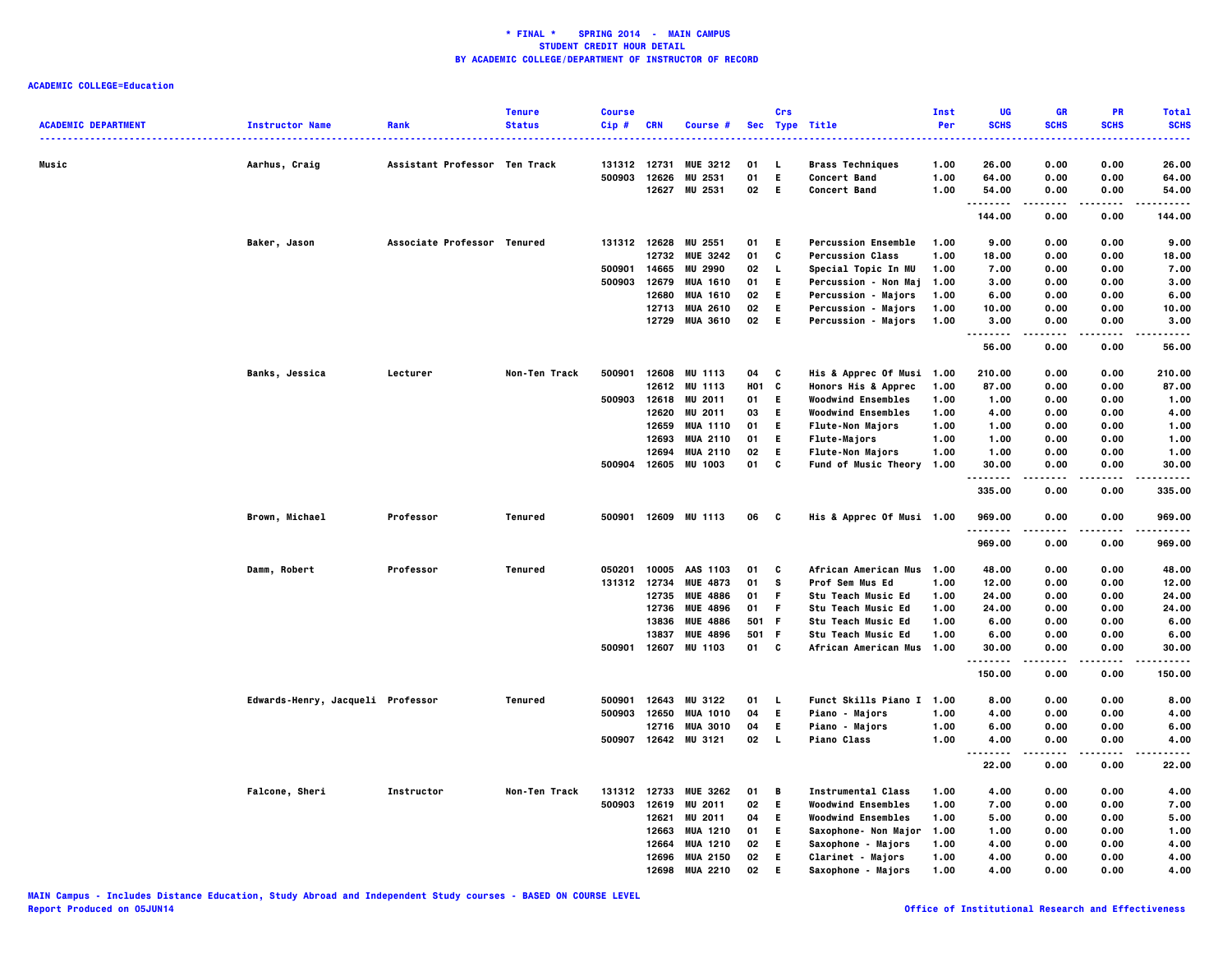| <b>ACADEMIC DEPARTMENT</b> | <b>Instructor Name</b> | Rank                          | <b>Tenure</b><br><b>Status</b> | <b>Course</b><br>Cip# | <b>CRN</b>     | Course #                           |          | Crs          | Sec Type Title                    | Inst<br>Per  | UG<br><b>SCHS</b>      | <b>GR</b><br><b>SCHS</b> | PR<br><b>SCHS</b> | <b>Total</b><br><b>SCHS</b> |
|----------------------------|------------------------|-------------------------------|--------------------------------|-----------------------|----------------|------------------------------------|----------|--------------|-----------------------------------|--------------|------------------------|--------------------------|-------------------|-----------------------------|
|                            |                        |                               |                                |                       |                |                                    |          |              |                                   |              |                        |                          |                   |                             |
| Music                      | <b>Falcone, Sheri</b>  | Instructor                    | Non-Ten Track                  | 500903                | 12700<br>12720 | <b>MUA 2250</b><br><b>MUA 3150</b> | 02<br>02 | - E<br>E     | Oboe - Majors<br>Clarinet -Majors | 1.00<br>1.00 | 2.00<br>2.00           | 0.00<br>0.00             | 0.00<br>0.00      | 2.00<br>2.00                |
|                            |                        |                               |                                |                       |                |                                    |          |              |                                   |              | ----<br>.              | .                        | $- - - -$         |                             |
|                            |                        |                               |                                |                       |                |                                    |          |              |                                   |              | 33.00                  | 0.00                     | 0.00              | 33.00                       |
|                            | Fontaine, Jeanette     | Lecturer                      | Non-Ten Track                  |                       |                | 500903 12655 MUA 1050              | 02 E     |              | Voice - Non-majors                | 1.00         | 16.00<br>.             | 0.00<br>$- - - -$        | 0.00<br>.         | 16.00                       |
|                            |                        |                               |                                |                       |                |                                    |          |              |                                   |              | 16.00                  | 0.00                     | 0.00              | 16.00                       |
|                            | Glover, Linda          | Non-Faculty                   | Non-Faculty                    |                       |                | 131312 12638 MU 2851               | 05       | - E 1        | <b>Brass Ensemble</b>             | 1.00         | 7.00                   | 0.00                     | 0.00              | 7.00                        |
|                            |                        |                               |                                | 500903                | 12671          | <b>MUA 1410</b>                    | 01       | Е.           | Horn-Non Majors                   | 1.00         | 8.00                   | 0.00                     | 0.00              | 8.00                        |
|                            |                        |                               |                                |                       |                | 12672 MUA 1410                     | 02       | E.           | Horn - Majors                     | 1.00         | 2.00                   | 0.00                     | 0.00              | 2.00                        |
|                            |                        |                               |                                |                       |                | 12705 MUA 2410                     | 02       | E.           | Horn - Majors                     | 1.00         | 4.00                   | 0.00                     | 0.00              | 4.00                        |
|                            |                        |                               |                                |                       |                | 12725 MUA 3410                     | 02       | - E          | Horn - Majors                     | 1.00         | 2.00<br>.<br>.         | 0.00<br>$\cdots$         | 0.00<br>.         | 2.00<br>$- - - -$           |
|                            |                        |                               |                                |                       |                |                                    |          |              |                                   |              | 23.00                  | 0.00                     | 0.00              | 23.00                       |
|                            | Human, Richard         | Associate Professor Tenured   |                                | 131312 12637          |                | <b>MU 2851</b>                     | 04       | E.           | <b>Brass Ensemble</b>             | 1.00         | 6.00                   | 0.00                     | 0.00              | 6.00                        |
|                            |                        |                               |                                | 500903                | 12673          | <b>MUA 1450</b>                    | 01       | E            | Trombone - Non Major              | 1.00         | 1.00                   | 0.00                     | 0.00              | 1.00                        |
|                            |                        |                               |                                |                       |                | 12674 MUA 1450                     | 02       | E.           | Trombone - Majors                 | 1.00         | 2.00                   | 0.00                     | 0.00              | 2.00                        |
|                            |                        |                               |                                |                       | 12707          | <b>MUA 2450</b>                    | 02       | E.           | Trombone - Majors                 | 1.00         | 6.00                   | 0.00                     | 0.00              | 6.00                        |
|                            |                        |                               |                                |                       | 12711          | <b>MUA 2550</b>                    | 02       | E.           | Tuba - Majors                     | 1.00         | 2.00                   | 0.00                     | 0.00              | 2.00                        |
|                            |                        |                               |                                |                       | 12728          | <b>MUA 3550</b>                    | 02       | E            | Tuba - Majors                     | 1.00         | 4.00                   | 0.00                     | 0.00              | 4.00                        |
|                            |                        |                               |                                |                       |                | 15166 MU 2951                      | 01       | $\bf{Q}$     | Philharmonia                      | 1.00         | 27.00<br>              | 0.00                     | 0.00<br>$- - - -$ | 27.00<br>.                  |
|                            |                        |                               |                                |                       |                |                                    |          |              |                                   |              | 48.00                  | 0.00                     | 0.00              | 48.00                       |
|                            | Infanger, Peter        | Non-Faculty                   | Non-Faculty                    |                       |                | 500903 12654 MUA 1050              | 01 E     |              | Voice - Non-majors                | 1.00         | 10.00<br>.             | 0.00<br>$- - -$          | 0.00<br>$- - - -$ | 10.00<br>.                  |
|                            |                        |                               |                                |                       |                |                                    |          |              |                                   |              | 10.00                  | 0.00                     | 0.00              | 10.00                       |
|                            | Jackson, Terrell       | Non-Faculty                   | Non-Faculty                    |                       |                | 500903 12649 MUA 1010              | 03 E     |              | <b>Piano-Non Majors</b>           | 1.00         | 10.00<br>.             | 0.00                     | 0.00              | 10.00                       |
|                            |                        |                               |                                |                       |                |                                    |          |              |                                   |              | 10.00                  | 0.00                     | 0.00              | 10.00                       |
|                            | Jenkins, Thomas        | Non-Faculty                   | Non-Faculty                    |                       |                | 500903 12648 MUA 1010              | 02       | - E          | Piano-Non Majors                  | 1.00         | 10.00                  | 0.00                     | 0.00              | 10.00                       |
|                            |                        |                               |                                |                       |                | 12652 MUA 1010                     | 06       | - E          | Applied Piano                     | 1.00         | 2.00                   | 0.00                     | 0.00              | 2.00                        |
|                            |                        |                               |                                |                       |                |                                    |          |              |                                   |              | $\ddotsc$<br><br>12.00 | 0.00                     | 0.00              | 12.00                       |
|                            | Kirkland, Anthony      | Assistant Professor Ten Track |                                |                       |                | 131312 12634 MU 2851               | 01       | - E          | <b>Brass Ensemble</b>             | 1.00         | 7.00                   | 0.00                     | 0.00              | 7.00                        |
|                            |                        |                               |                                |                       | 12636          | <b>MU 2851</b>                     | 03       | E.           | <b>Brass Ensemble</b>             | 1.00         | 1.00                   | 0.00                     | 0.00              | 1.00                        |
|                            |                        |                               |                                | 500903                | 12670          | <b>MUA 1350</b>                    | 02       | E            | Trumpet - Majors                  | 1.00         | 6.00                   | 0.00                     | 0.00              | 6.00                        |
|                            |                        |                               |                                |                       | 12704          | <b>MUA 2350</b>                    | 02       | E.           | Trumpet - Majors                  | 1.00         | 8.00                   | 0.00                     | 0.00              | 8.00                        |
|                            |                        |                               |                                |                       |                | 12724 MUA 3350                     | 02       | E.           | Trumpet - Majors                  | 1.00         |                        | 0.00                     | 0.00              |                             |
|                            |                        |                               |                                |                       |                |                                    |          |              |                                   |              | 6.00<br>.<br>          | .                        | .                 | 6.00<br>.                   |
|                            |                        |                               |                                |                       |                |                                    |          |              |                                   |              | 28.00                  | 0.00                     | 0.00              | 28.00                       |
|                            | Lance, Elva            | Instructor                    | Non-Ten Track                  | 131312 12630          |                | <b>MU 2571</b>                     | 01       | - E          | Wind Ensemble                     | 1.00         | 73.00<br>-----<br>.    | 0.00<br>.                | 0.00<br>$- - - -$ | 73.00<br>.                  |
|                            |                        |                               |                                |                       |                |                                    |          |              |                                   |              | 73.00                  | 0.00                     | 0.00              | 73.00                       |
|                            | Melby, Cynthia         | Lecturer                      | Non-Ten Track                  | 500901                |                | 12622 MU 2121                      | 01       | L.           | Music Majors Piano I 1.00         |              | 11.00                  | 0.00                     | 0.00              | 11.00                       |
|                            |                        |                               |                                |                       |                | 12623 MU 2121                      | 02       | $\mathbf{L}$ | Music Majors Piano I 1.00         |              | 6.00                   | 0.00                     | 0.00              | 6.00                        |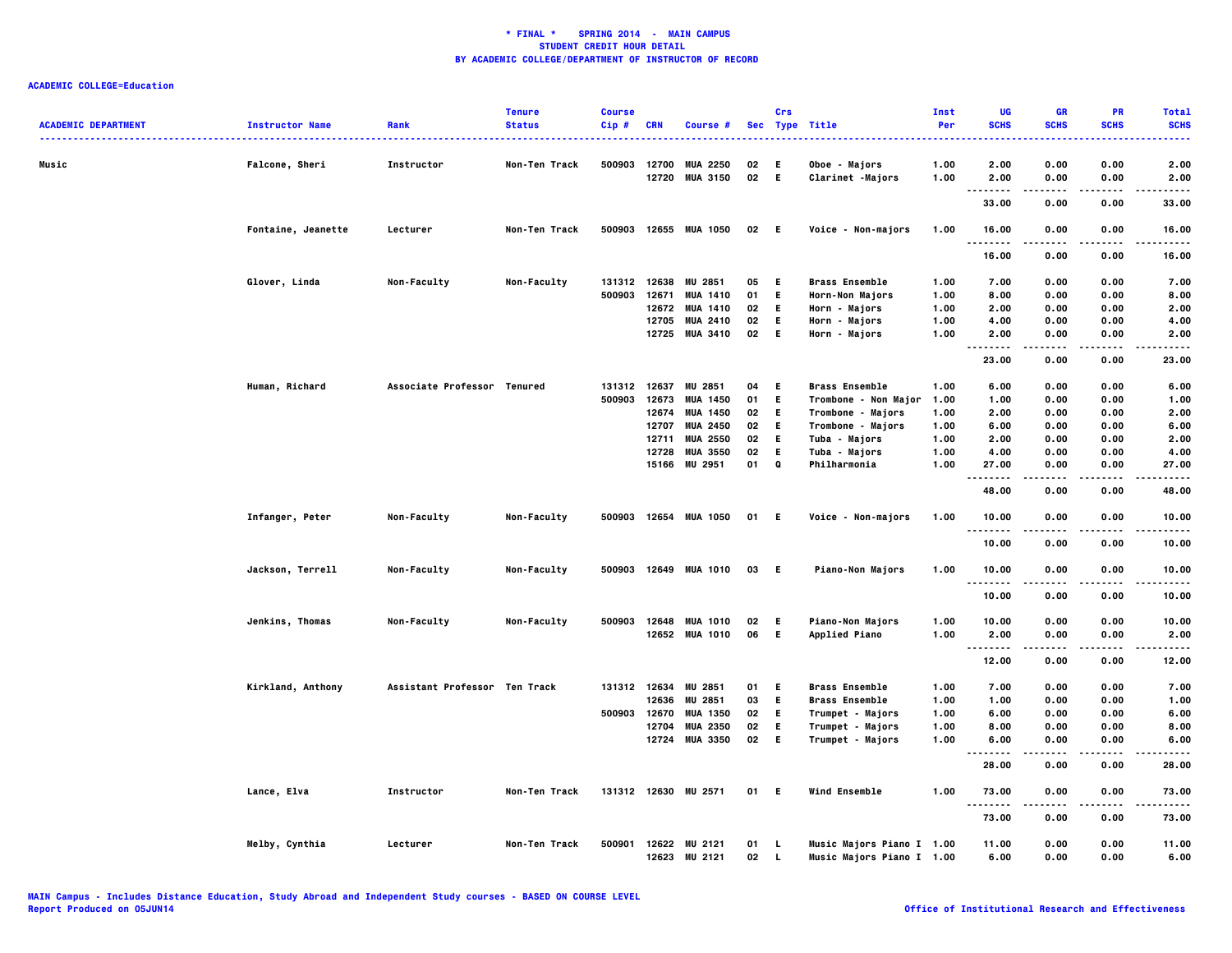| <b>ACADEMIC DEPARTMENT</b> | <b>Instructor Name</b> | Rank                          | <b>Tenure</b><br><b>Status</b> | <b>Course</b><br>Cip# | <b>CRN</b> | Course #                 |          | Crs           | Sec Type Title                                    | Inst<br>Per  | UG<br><b>SCHS</b>                 | <b>GR</b><br><b>SCHS</b> | PR<br><b>SCHS</b> | <b>Total</b><br><b>SCHS</b> |
|----------------------------|------------------------|-------------------------------|--------------------------------|-----------------------|------------|--------------------------|----------|---------------|---------------------------------------------------|--------------|-----------------------------------|--------------------------|-------------------|-----------------------------|
|                            |                        |                               |                                |                       |            |                          |          |               |                                                   |              | --------                          | ----                     |                   | .                           |
|                            |                        |                               |                                |                       |            |                          |          |               |                                                   |              | 17.00                             | 0.00                     | 0.00              | 17.00                       |
| Music                      | Murphy, Karen          | Instructor                    | Non-Ten Track                  | 500907                | 12641      | MU 3121<br>12644 MU 3201 | 01<br>01 | <b>L</b><br>c | <b>Piano Class</b><br><b>Collabor Piano Ensem</b> | 1.00<br>1.00 | 7.00<br>1.00                      | 0.00<br>0.00             | 0.00<br>0.00      | 7.00<br>1.00                |
|                            |                        |                               |                                |                       |            |                          |          |               |                                                   |              | .<br>8.00                         | .<br>0.00                | 0.00              | ----<br>8.00                |
|                            | Packwood, Gary         | Assistant Professor Ten Track |                                | 131312 12631          |            | MU 2611                  | 01       | E.            | Concert Choir                                     | 1.00         | 112.00                            | 0.00                     | 0.00              | 112.00                      |
|                            |                        |                               |                                |                       | 15125      | <b>MU 2611</b>           | 02       | E.            | <b>Concert Choir</b>                              | 1.00         | 27.00                             | 0.00                     | 0.00              | 27.00                       |
|                            |                        |                               |                                | 500903 12632          |            | <b>MU 2731</b>           | 01       | E.            | <b>Chamber Singers</b>                            | 1.00         | 51.00                             | 0.00                     | 0.00              | 51.00                       |
|                            |                        |                               |                                | 500906                | 12645      | MU 3442                  | 01       | C             | <b>Advanced Conducting</b>                        | 0.50         | 17.00<br>.                        | 0.00                     | 0.00              | 17.00                       |
|                            |                        |                               |                                |                       |            |                          |          |               |                                                   |              | 207.00                            | 0.00                     | 0.00              | 207.00                      |
|                            | Patilla, Carol         | Lecturer                      | Non-Ten Track                  | 500901                | 13835      | MU 1113                  | 501 C    |               | His & Apprec Of Musi 1.00                         |              | 57.00                             | 0.00                     | 0.00              | 57.00                       |
|                            |                        |                               |                                |                       |            | 500903 12647 MUA 1010    | 01 E     |               | <b>Piano-Non Majors</b>                           | 1.00         | 26.00<br>                         | 0.00<br>.                | 0.00<br>.         | 26.00<br>.                  |
|                            |                        |                               |                                |                       |            |                          |          |               |                                                   |              | 83.00                             | 0.00                     | 0.00              | 83.00                       |
|                            | Patilla, Michael       | Associate Professor Tenured   |                                | 500903 12625          |            | <b>MU 2411</b>           | 01       | Q             | <b>Guitar Ensemble</b>                            | 1.00         | 6.00                              | 0.00                     | 0.00              | 6.00                        |
|                            |                        |                               |                                |                       | 12684      | <b>MUA 1710</b>          | 02       | Q             | Guitar- Majors                                    | 1.00         | 9.00                              | 0.00                     | 0.00              | 9.00                        |
|                            |                        |                               |                                |                       | 12714      | <b>MUA 2710</b>          | 01       | Q             | <b>Guitar- Majors</b>                             | 1.00         | 2.00                              | 0.00                     | 0.00              | 2.00                        |
|                            |                        |                               |                                |                       |            | 12730 MUA 3710           | 02       | Q             | Guitar- Majors                                    | 1.00         | 2.00<br>.                         | 0.00                     | 0.00              | 2.00                        |
|                            |                        |                               |                                |                       |            |                          |          |               |                                                   |              | 19.00                             | 0.00                     | 0.00              | 19.00                       |
|                            | Phillips, Shandy       | Lecturer                      | Non-Ten Track                  | 500903                | 12681      | <b>MUA 1650</b>          | 01       | E.            | <b>Strings Majors</b>                             | 1.00         | 5.00                              | 0.00                     | 0.00              | 5.00                        |
|                            |                        |                               |                                |                       | 12682      | <b>MUA 1650</b>          | 02       | E.            | <b>Strings Non Majors</b>                         | 1.00         | 3.00<br>$\cdots$                  | 0.00                     | 0.00              | 3.00                        |
|                            |                        |                               |                                |                       |            |                          |          |               |                                                   |              | $\sim$ $\sim$<br>8.00             | 0.00                     | 0.00              | 8.00                        |
|                            | Ross, Ryan             | Assistant Professor Ten Track |                                | 500901                | 12614      | MU 1162                  | 01       | C             | <b>Music History I</b>                            | 1.00         | 54.00                             | 0.00                     | 0.00              | 54.00                       |
|                            |                        |                               |                                | 500902                | 12624      | MU 2323                  | 01       | C             | Music History III                                 | 1.00         | 60.00                             | 0.00                     | 0.00              | 60.00                       |
|                            |                        |                               |                                | 500903                |            | 12606 MU 1010            | 01       | E.            | <b>Recital Hour</b>                               | 1.00         | 0.00<br>--------                  | 0.00<br>.                | 0.00<br>.         | 0.00<br>.                   |
|                            |                        |                               |                                |                       |            |                          |          |               |                                                   |              | 114.00                            | 0.00                     | 0.00              | 114.00                      |
|                            | Sebba, Rosangela       | Professor                     | Tenured                        | 500901                | 12616      | MU 1413                  | 01       | C             | <b>Music Theory II</b>                            | 1.00         | 60.00                             | 0.00                     | 0.00              | 60.00                       |
|                            |                        |                               |                                |                       | 12617      | MU 1521                  | 01       | L.            | Ear Training II                                   | 1.00         | 19.00                             | 0.00                     | 0.00              | 19.00                       |
|                            |                        |                               |                                |                       | 14612      | MU 2990                  | 01       | c             | Special Topic In MU                               | 1.00         | 6.00                              | 0.00                     | 0.00              | 6.00                        |
|                            |                        |                               |                                |                       |            | 500903 12651 MUA 1010    | 05       | E.            | Piano - Majors                                    | 1.00         | 5.00<br>$\sim$ $\sim$ $\sim$<br>. | 0.00                     | 0.00              | 5.00                        |
|                            |                        |                               |                                |                       |            |                          |          |               |                                                   |              | 90.00                             | 0.00                     | 0.00              | 90.00                       |
|                            | Sobaskie, James        | Associate Professor Ten Track |                                | 500901                |            | 12633 MU 2813            | 01       | C             | Music Theory IV                                   | 1.00         | 51.00                             | 0.00                     | 0.00              | 51.00                       |
|                            |                        |                               |                                |                       | 12640      | MU 2921                  | 01       | L.            | Ear Training IV                                   | 1.00         | 16.00                             | 0.00                     | 0.00              | 16.00                       |
|                            |                        |                               |                                |                       | 15474      | <b>MU 4000</b>           | 01       | $\mathbf{I}$  | Directed Individual                               | 1.00         | 1.00                              | 0.00                     | 0.00              | 1.00                        |
|                            |                        |                               |                                | 500904                | 12646      | MU 4313                  | 01       | C             | <b>Form And Analysis</b>                          | 1.00         | 27.00                             | 0.00                     | 0.00              | 27.00                       |
|                            |                        |                               |                                |                       | 15041      | <b>MUA 3810</b>          | 01       | $\bf{Q}$      | <b>Music Composition</b>                          | 1.00         | 2.00<br>$- - - - -$               | 0.00<br>- - - - -        | 0.00<br>.         | 2.00<br>$- - - -$           |
|                            |                        |                               |                                |                       |            |                          |          |               |                                                   |              | 97.00                             | 0.00                     | 0.00              | 97.00                       |
|                            | Stevens, Justin        | Non-Faculty                   | Non-Faculty                    |                       |            | 500903 12683 MUA 1710    | 01       | Q             | Guitar - Non Majors                               | 1.00         | 25.00                             | 0.00                     | 0.00              | 25.00                       |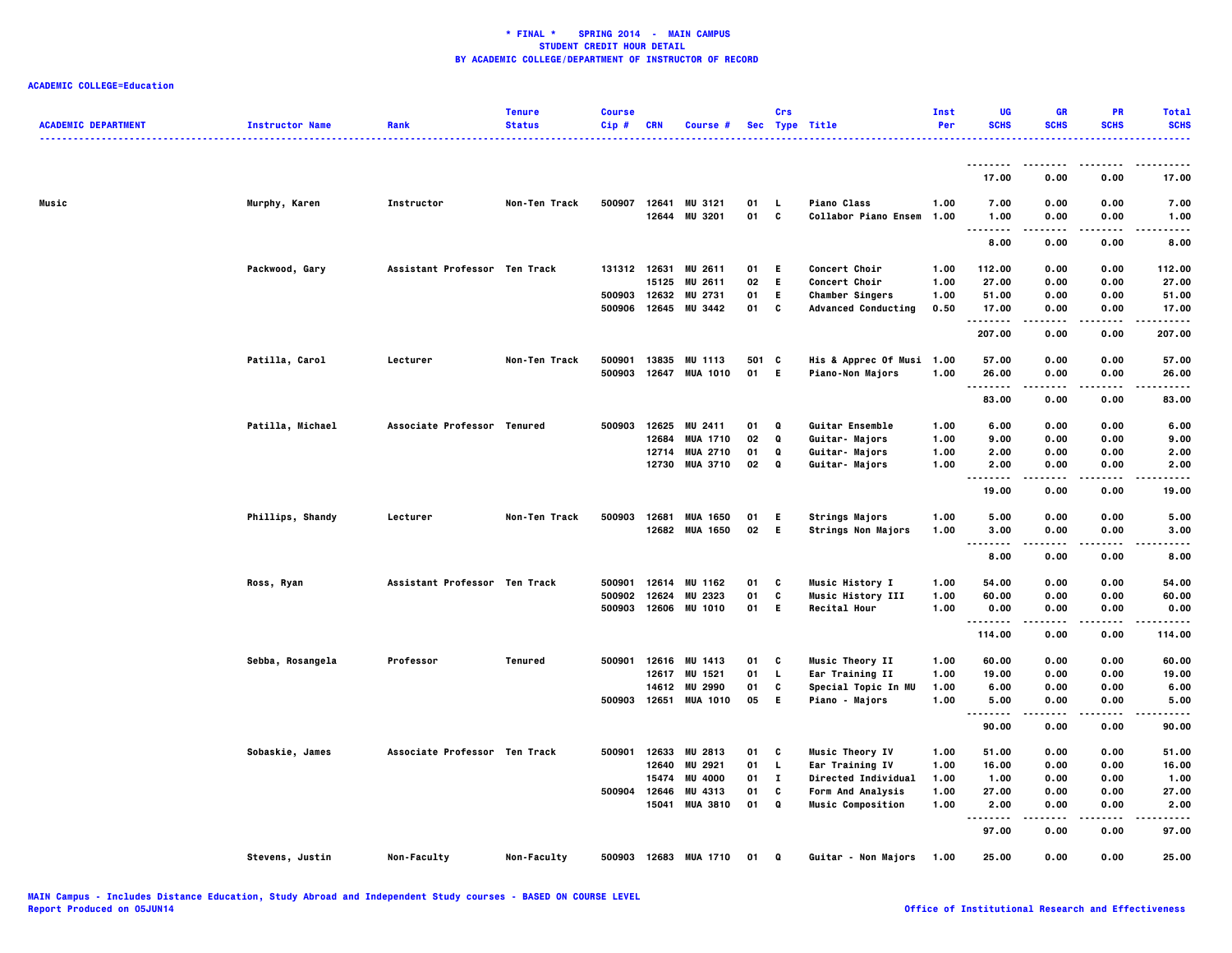|                                        |                        |                               | <b>Tenure</b> | <b>Course</b> |            |                 |      | Crs |                            | Inst | UG                        | <b>GR</b>    | PR           | <b>Total</b> |
|----------------------------------------|------------------------|-------------------------------|---------------|---------------|------------|-----------------|------|-----|----------------------------|------|---------------------------|--------------|--------------|--------------|
| <b>ACADEMIC DEPARTMENT</b>             | <b>Instructor Name</b> | Rank                          | <b>Status</b> | $Cip$ #       | <b>CRN</b> | Course #        |      |     | Sec Type Title             | Per  | <b>SCHS</b>               | <b>SCHS</b>  | <b>SCHS</b>  | <b>SCHS</b>  |
|                                        |                        |                               |               |               |            |                 |      |     |                            |      |                           |              |              |              |
|                                        |                        |                               |               |               |            |                 |      |     |                            |      | .<br>25.00                | 0.00         | 0.00         | 25.00        |
| Music                                  | Taylor, Clifton        | Associate Professor Tenured   |               | 131312 12629  |            | <b>MU 2561</b>  | 01   | E.  | Symphonic Band             | 1.00 | 65.00                     | 0.00         | 0.00         | 65.00        |
|                                        |                        |                               |               |               | 12639      | MU 2911         | 01   | Е.  | Jazz Ensemble              | 1.00 | 17.00                     | 0.00         | 0.00         | 17.00        |
|                                        |                        |                               |               |               | 15454      | MU 2911         | 02   | Е.  | Jazz Ensemble              | 1.00 | 17.00                     | 0.00         | 0.00         | 17.00        |
|                                        |                        |                               |               | 500901        | 15590      | <b>MU 2990</b>  | 03   | c   | Special Topic In MU        | 1.00 | 9.00                      | 0.00         | 0.00         | 9.00         |
|                                        |                        |                               |               | 500906        |            | 12645 MU 3442   | 01   | C   | <b>Advanced Conducting</b> | 0.50 | 17.00                     | 0.00         | 0.00         | 17.00        |
|                                        |                        |                               |               |               |            |                 |      |     |                            |      | - - - - - - - -<br>125.00 | 0.00         | ---<br>0.00  | .<br>125.00  |
|                                        | Wallace, Katherine     | <b>Non-Faculty</b>            | Non-Faculty   | 500903        |            | 12653 MUA 1010  | 07 E |     | Applied Piano-Non Ma 1.00  |      | 4.00                      | 0.00         | 0.00         | 4.00         |
|                                        |                        |                               |               |               |            |                 |      |     |                            |      | <br>4.00                  | ----<br>0.00 | .<br>0.00    | 4.00         |
|                                        | Warfield, Tara         | Assistant Professor Ten Track |               | 500903        | 12656      | <b>MUA 1050</b> | 03   | E.  | Voice - Non-majors         | 1.00 | 5.00                      | 0.00         | 0.00         | 5.00         |
|                                        |                        |                               |               |               | 12657      | <b>MUA 1050</b> | 04   | Е.  | Voice - Majors             | 1.00 | 23.00                     | 0.00         | 0.00         | 23.00        |
|                                        |                        |                               |               |               | 12690      | <b>MUA 2050</b> | 04   | Е.  | Voice - Majors             | 1.00 | 8.00                      | 0.00         | 0.00         | 8.00         |
|                                        |                        |                               |               |               |            | 12717 MUA 3050  | 04   | E.  | Voice - Majors             | 1.00 | 10.00                     | 0.00         | 0.00         | 10.00        |
|                                        |                        |                               |               |               |            |                 |      |     |                            |      | --------<br>46.00         | 0.00         | ----<br>0.00 | 46.00        |
|                                        | Webb, Adam             | Assistant Professor Ten Track |               | 500903        | 12691      | <b>MUA 2050</b> | 05   | E.  | Voice - Majors             | 1.00 | 12.00                     | 0.00         | 0.00         | 12.00        |
|                                        |                        |                               |               |               | 12718      | <b>MUA 3050</b> | 05   | Е.  | Voice - Majors             | 1.00 | 10.00                     | 0.00         | 0.00         | 10.00        |
|                                        |                        |                               |               | 500908        | 12613      | MU 1141         | 01   | s   | Seminar for Voice Ma       | 1.00 | 16.00                     | 0.00         | 0.00         | 16.00        |
|                                        |                        |                               |               |               |            |                 |      |     |                            |      | .<br>$- -$<br>38.00       | 0.00         | 0.00         | 38.00        |
| ====================================== |                        |                               |               |               |            |                 |      |     |                            |      |                           | ========     | ========     | :=======     |
| Music                                  |                        |                               |               |               |            |                 |      |     |                            |      | 2810.00                   | 0.00         | 0.00         | 2810.00      |
| -------------------------------------  |                        |                               |               |               |            |                 |      |     |                            |      | ========                  | ========     | ========     | ==========   |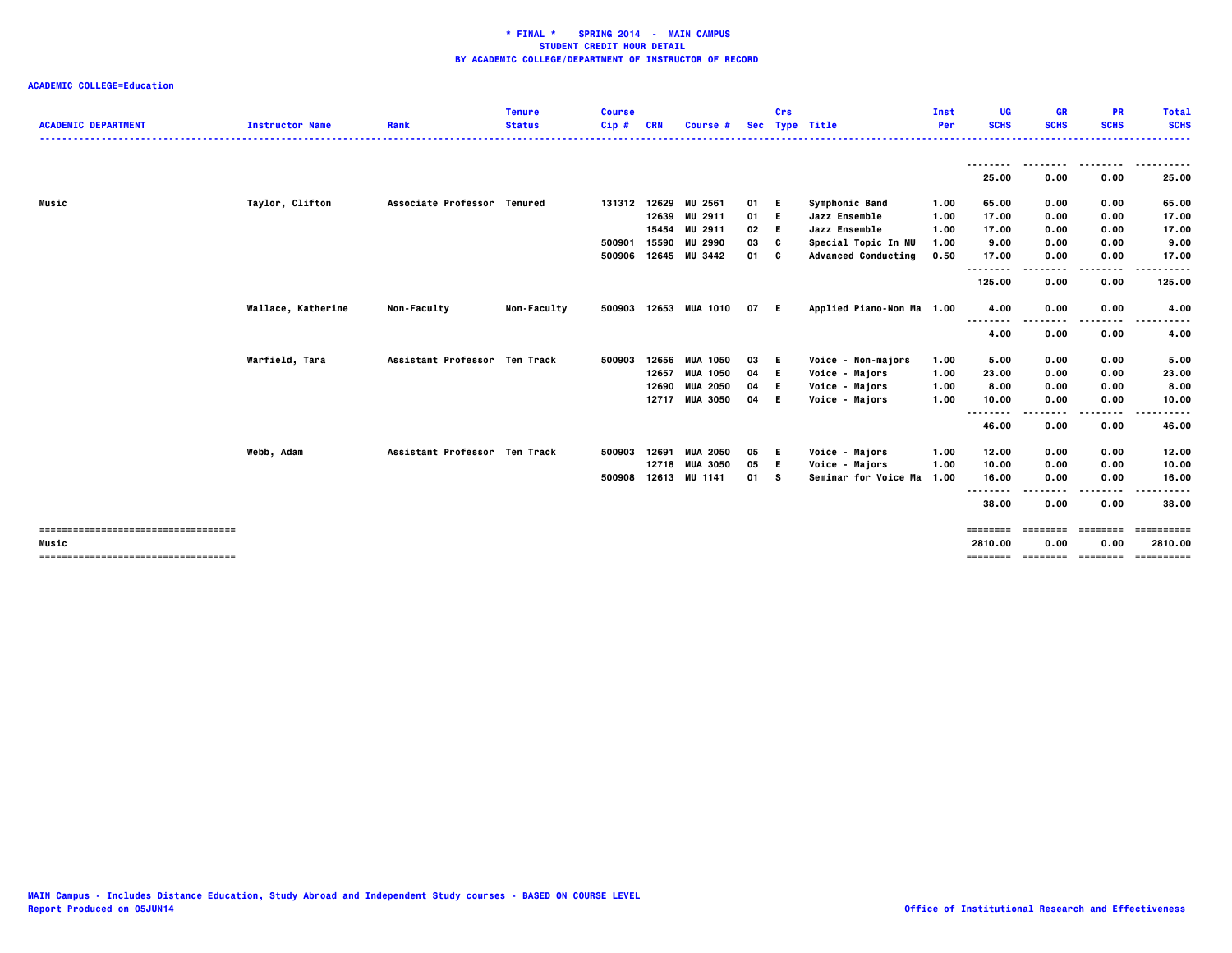| <b>ACADEMIC DEPARTMENT</b> | <b>Instructor Name</b> | Rank                          | <b>Tenure</b><br><b>Status</b> | <b>Course</b><br>$Cip$ # | <b>CRN</b> | Course #             |       | Crs          | Sec Type Title              | Inst<br>Per | UG<br><b>SCHS</b>                 | <b>GR</b><br><b>SCHS</b> | PR<br><b>SCHS</b> | <b>Total</b><br><b>SCHS</b> |
|----------------------------|------------------------|-------------------------------|--------------------------------|--------------------------|------------|----------------------|-------|--------------|-----------------------------|-------------|-----------------------------------|--------------------------|-------------------|-----------------------------|
|                            |                        |                               |                                |                          |            |                      |       |              |                             |             |                                   |                          |                   | .                           |
| Aerospace Engineering      | Carroll, Joseph        | <b>Grad Teach Assist</b>      | Not Applicable                 | 141101                   | 11358      | EM 2433              | 01    | C            | Engineering Mech II         | 1.00        | 147.00                            | 0.00                     | 0.00              | 147.00                      |
|                            |                        |                               |                                |                          | 11359      | EM 2433              | 02    | c            | Engineering Mech II         | 1.00        | 147.00                            | 0.00                     | 0.00              | 147.00                      |
|                            |                        |                               |                                |                          | 11364      | EM 3213              | 03    | C            | Mech Of Materials           | 1.00        | 138.00                            | 0.00                     | 0.00              | 138.00                      |
|                            |                        |                               |                                |                          |            | 11365 EM 3213        | 04    | c            | Mech Of Materials           | 1.00        | 96.00<br>.                        | 0.00                     | 0.00              | 96.00                       |
|                            |                        |                               |                                |                          |            |                      |       |              |                             |             | 528.00                            | 0.00                     | 0.00              | 528.00                      |
|                            | Cheng, Yang            | Assistant Professor Ten Track |                                | 140201                   | 10337      | ASE 3823             | 01    | C            | Space Attitude Dynam 1.00   |             | 30.00                             | 0.00                     | 0.00              | 30.00                       |
|                            |                        |                               |                                |                          |            | 15860 ASE 9000       | 01    | D            | Research / Dissertat 1.00   |             | 0.00<br>--------                  | 13.00                    | 0.00              | 13.00                       |
|                            |                        |                               |                                |                          |            |                      |       |              |                             |             | 30.00                             | 13.00                    | 0.00              | 43.00                       |
|                            | Cinnella, Pasquale     | Professor                     | Tenured                        | 140201                   |            | 15124 ASE 7000       | 01    | $\mathbf{I}$ | Directed Individual         | 1.00        | 0.00                              | 3.00                     | 0.00              | 3.00                        |
|                            |                        |                               |                                |                          |            | 141101 11367 EM 3313 | 02    | $\mathbf{c}$ | <b>Fluid Mechanics</b>      | 1.00        | 114.00<br>.                       | 0.00                     | 0.00              | 114.00<br>.                 |
|                            |                        |                               |                                |                          |            |                      |       |              |                             |             | 114.00                            | 3.00                     | 0.00              | 117.00                      |
|                            | Coley, Lorenzo         | Instructor                    | Non-Ten Track                  | 140201                   |            | 10345 ASE 4721       | 01    | <b>L</b>     | Aero Engr Lab II            | 1.00        | 1.00                              | 0.00                     | 0.00              | 1.00                        |
|                            |                        |                               |                                |                          | 10346      | ASE 4721             | 02    | $\mathbf{L}$ | Aero Engr Lab II            | 1.00        | 9,00                              | 0.00                     | 0.00              | 9.00                        |
|                            |                        |                               |                                |                          | 10347      | ASE 4721             | 03    | п.           | Aero Engr Lab II            | 1.00        | 9,00                              | 0.00                     | 0.00              | 9.00                        |
|                            |                        |                               |                                |                          |            | 10348 ASE 4721       | 04    | - 1.         | Aero Engr Lab II            | 1.00        | 10.00<br>.                        | 0.00<br>-----            | 0.00<br>.         | 10.00<br>.                  |
|                            |                        |                               |                                |                          |            |                      |       |              |                             |             | 29.00                             | 0.00                     | 0.00              | 29.00                       |
|                            | Hannigan, Thomas       | Instructor                    | Non-Ten Track                  | 141101                   | 11366      | EM 3313              | 01    | C            | <b>Fluid Mechanics</b>      | 1.00        | 138.00                            | 0.00                     | 0.00              | 138.00                      |
|                            |                        |                               |                                |                          | 11368      | EM 3313              | 03    | C            | <b>Fluid Mechanics</b>      | 1.00        | 144.00                            | 0.00                     | 0.00              | 144.00                      |
|                            |                        |                               |                                |                          | 11369      | EM 3313              | 04    | C            | <b>Fluid Mechanics</b>      | 1.00        | 138.00<br>.                       | 0.00                     | 0.00<br>.         | 138.00<br>.                 |
|                            |                        |                               |                                |                          |            |                      |       |              |                             |             | 420.00                            | 0.00                     | 0.00              | 420.00                      |
|                            | Janus, Jonathan        | Associate Professor Tenured   |                                | 140201                   | 10339      | ASE 4413             | 01    | C            | Aircraft Propulsion         | 1.00        | 48.00                             | 0.00                     | 0.00              | 48.00                       |
|                            |                        |                               |                                |                          | 10353      | ASE 8423             | 01    | C            | Comput Fluid Dyn II         | 1.00        | 0.00                              | 15.00                    | 0.00              | 15.00                       |
|                            |                        |                               |                                |                          |            | 15042 ASE 8000       | 501 D |              | Research / Thesis           | 1.00        | 0.00                              | 3.00                     | 0.00              | 3.00                        |
|                            |                        |                               |                                |                          | 15854      | <b>ASE 8000</b>      | 01    | D            | Research / Thesis           | 1.00        | 0.00                              | 1.00                     | 0.00              | 1.00                        |
|                            |                        |                               |                                |                          |            | 16182 ASE 6013       | 501 E |              | Directed Project in         | 1.00        | 0.00<br>$\sim$ $\sim$ $\sim$<br>. | 6.00<br>-----            | 0.00              | 6.00                        |
|                            |                        |                               |                                |                          |            |                      |       |              |                             |             | 48.00                             | 25.00                    | 0.00              | 73.00                       |
|                            | Jha, Ratneshwar        | Associate Professor Tenured   |                                | 140201                   | 15855      | <b>ASE 8000</b>      | 02    | D            | Research / Thesis           | 1.00        | 0.00                              | 4.00                     | 0.00              | 4.00                        |
|                            |                        |                               |                                |                          | 15862      | ASE 9000             | 03    | D            | Research / Dissertat 1.00   |             | 0.00                              | 16.00                    | 0.00              | 16.00                       |
|                            |                        |                               |                                |                          |            | 16112 ASE 7000       | 03    | $\bf{I}$     | Directed Individual         | 1.00        | 0.00                              | 3.00                     | 0.00              | 3.00                        |
|                            |                        |                               |                                |                          |            | 16320 ASE 7000       | 05    | $\mathbf{I}$ | <b>Directed Individual</b>  | 1.00        | 0.00<br>$\sim$ $\sim$<br>$\cdots$ | 3.00                     | 0.00              | 3.00                        |
|                            |                        |                               |                                |                          |            |                      |       |              |                             |             | 0.00                              | 26.00                    | 0.00              | 26.00                       |
|                            | Koenig, Keith          | Professor                     | <b>Tenured</b>                 | 140201                   |            | 10332 ASE 1501       | 02    | E.           | Design Competition          | 1.00        | 20.00                             | 0.00                     | 0.00              | 20.00                       |
|                            |                        |                               |                                |                          | 10333      | ASE 2013             | 01    | C            | Astro, Propul, Struc 1.00   |             | 153.00                            | 0.00                     | 0.00              | 153.00                      |
|                            |                        |                               |                                |                          | 10341      | ASE 4443             | 01    | C            | <b>Spacecraft Propulsio</b> | 1.00        | 63.00                             | 0.00                     | 0.00              | 63.00                       |
|                            |                        |                               |                                |                          | 10343      | ASE 4543             | 01    | c            | Spacecraft Design II 1.00   |             | 42.00                             | 0.00                     | 0.00              | 42.00                       |
|                            |                        |                               |                                |                          | 15856      | <b>ASE 8000</b>      | 03    | D            | Research / Thesis           | 1.00        | 0.00                              | 39.00                    | 0.00              | 39.00                       |
|                            |                        |                               |                                |                          | 16409      | ASE 4000             | 01    | $\mathbf{I}$ | Directed Individual         | 1.00        | 3.00                              | 0.00                     | 0.00              | 3.00                        |
|                            |                        |                               |                                |                          | 16410      | ASE 4000             | 02    | $\bf{I}$     | Directed Individual         | 1.00        | 3.00                              | 0.00                     | 0.00              | 3.00                        |
|                            |                        |                               |                                |                          | 16411      | <b>ASE 7000</b>      | 06    | $\mathbf{I}$ | Directed Individual         | 1.00        | 0.00                              | 3.00                     | 0.00              | 3.00                        |
|                            |                        |                               |                                |                          |            | 16412 ASE 7000       | 07    | $\mathbf{I}$ | <b>Directed Individual</b>  | 1.00        | 0.00                              | 3.00                     | 0.00              | 3.00                        |
|                            |                        |                               |                                | 240101                   | 16174      | <b>HON 4000</b>      | 10    | I            | <b>Directed Individual</b>  | 1.00        | 3.00                              | 0.00                     | 0.00              | 3.00                        |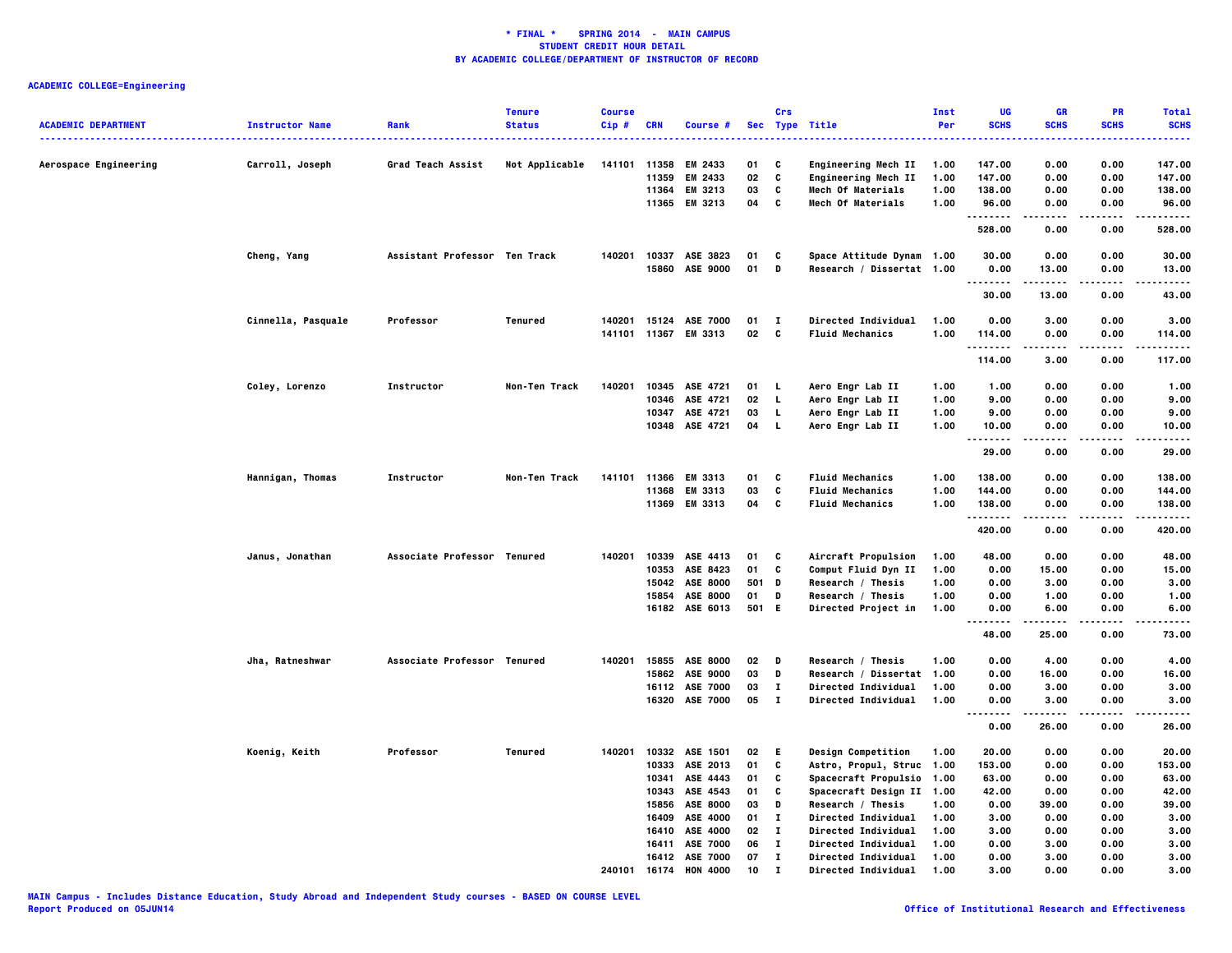| <b>ACADEMIC DEPARTMENT</b> | <b>Instructor Name</b> | Rank                          | <b>Tenure</b><br><b>Status</b> | <b>Course</b><br>Cip# | <b>CRN</b> | Course #              |       | Crs<br>Sec Type Title |                            | Inst<br>Per | UG<br><b>SCHS</b>             | GR<br><b>SCHS</b>    | PR<br><b>SCHS</b> | <b>Total</b><br><b>SCHS</b> |
|----------------------------|------------------------|-------------------------------|--------------------------------|-----------------------|------------|-----------------------|-------|-----------------------|----------------------------|-------------|-------------------------------|----------------------|-------------------|-----------------------------|
|                            |                        |                               |                                |                       |            |                       |       |                       |                            |             |                               |                      |                   | .                           |
|                            |                        |                               |                                |                       |            |                       |       |                       |                            |             | <u>.</u><br>287.00            | 45.00                | 0.00              | 332.00                      |
| Aerospace Engineering      | Lacy, Thomas           | Professor                     | Tenured                        |                       |            | 140201 15857 ASE 8000 | 04    | D                     | Research / Thesis          | 1.00        | 0.00                          | 24.00                | 0.00              | 24.00                       |
|                            |                        |                               |                                |                       | 15863      | ASE 9000              | 04    | D                     | Research / Dissertat 1.00  |             | 0.00                          | 1.00                 | 0.00              | 1.00                        |
|                            |                        |                               |                                | 141101                | 11371      | EM 4133               | 01    | C                     | Composite Materials        | 1.00        | 69.00                         | 0.00                 | 0.00              | 69.00                       |
|                            |                        |                               |                                |                       |            | 11375 EM 6133         | 01    | C                     | <b>Composite Materials</b> | 1.00        | 0.00                          | 18.00                | 0.00<br>.         | 18.00<br>.                  |
|                            |                        |                               |                                |                       |            |                       |       |                       |                            |             | <br>.<br>69.00                | -----<br>43.00       | 0.00              | 112.00                      |
|                            | Olsen, Gregory         | Instructor                    | Non-Ten Track                  | 140201                |            | 14610 ASE 4990        | 01    | C                     | Special Topic in ASE 1.00  |             | 78.00                         | 0.00                 | 0.00              | 78.00                       |
|                            |                        |                               |                                |                       | 14611      | ASE 6990              | 01    | C                     | Special Topic in ASE 1.00  |             | 0.00                          | 15.00                | 0.00              | 15.00                       |
|                            |                        |                               |                                | 141101                | 11355      | EM 2413               | 04    | C                     | Engineering Mech I         | 1.00        | 138.00                        | 0.00                 | 0.00              | 138.00                      |
|                            |                        |                               |                                |                       |            | 11356 EM 2413         | 05    | C                     | Engineering Mech I         | 1.00        | 141.00                        | 0.00                 | 0.00              | 141.00                      |
|                            |                        |                               |                                |                       |            |                       |       |                       |                            |             | .<br>357.00                   | 15.00                | 0.00              | .<br>372.00                 |
|                            | Oppedal, Andrew        | Non-Faculty                   | Non-Faculty                    |                       |            | 141101 11373 EM 4213  | 01    | c                     | Adv Mec Of Mat             | 1.00        | 12.00                         | 0.00                 | 0.00              | 12.00                       |
|                            |                        |                               |                                |                       |            | 11377 EM 6213         | 01    | C                     | Adv Mec Of Mat             | 1.00        | 0.00                          | 18.00                | 0.00              | 18.00                       |
|                            |                        |                               |                                |                       |            | 13709 EM 6213         | 501 C |                       | Adv Mec Of Mat             | 1.00        | 0.00                          | 21.00                | 0.00              | 21.00                       |
|                            |                        |                               |                                |                       |            |                       |       |                       |                            |             | <br>12.00                     | .<br>39.00           | .<br>0.00         | . <b>.</b><br>51.00         |
|                            | Rais-Rohani, Masoud    | Non-Faculty                   | Tenured                        | 140201                | 15858      | ASE 8000              | 05    | D                     | Research / Thesis          | 1.00        | 0.00                          | 12.00                | 0.00              | 12.00                       |
|                            |                        |                               |                                | 309999                | 16054      | <b>CME 7000</b>       | 01    | $\mathbf{I}$          | Directed Individual        | 1.00        | 0.00                          | 3.00                 | 0.00              | 3.00                        |
|                            |                        |                               |                                |                       | 16064      | <b>CME 9000</b>       | 08    | D                     | Research / Dissertat 1.00  |             | 0.00                          | 1.00                 | 0.00              | 1.00                        |
|                            |                        |                               |                                |                       |            | 16283 CME 7000        | 03    | $\mathbf{T}$          | Directed Individual        | 1.00        | 0.00                          | 3.00                 | 0.00              | 3.00                        |
|                            |                        |                               |                                |                       |            |                       |       |                       |                            |             | <br>.<br>0.00                 | .<br>19.00           | .<br>0.00         | .<br>19.00                  |
|                            | Sescu, Adrian          | Assistant Professor Ten Track |                                | 140201                |            | 10336 ASE 3313        | 01    | C                     | Incompress Aerodynam 1.00  |             | 75.00                         | 0.00                 | 0.00              | 75.00                       |
|                            |                        |                               |                                |                       | 15859      | ASE 8000              | 06    | D                     | Research / Thesis          | 1.00        | 0.00                          | 1.00                 | 0.00              | 1.00                        |
|                            |                        |                               |                                |                       | 15864      | ASE 9000              | 05    | D                     | Research / Dissertat 1.00  |             | 0.00                          | 11.00                | 0.00              | 11.00                       |
|                            |                        |                               |                                |                       |            | 16134 ASE 7000        | 04    | $\mathbf{I}$          | <b>Directed Individual</b> | 1.00        | 0.00                          | 3.00                 | 0.00              | 3.00                        |
|                            |                        |                               |                                |                       |            |                       |       |                       |                            |             | .<br>.<br>75.00               | $- - - - -$<br>15.00 | $- - - -$<br>0.00 | $- - - -$<br>90.00          |
|                            |                        |                               |                                |                       |            |                       |       |                       |                            |             |                               |                      |                   |                             |
|                            | Simsiriwong, Jutima    | Lecturer                      | Non-Ten Track                  | 141101 11353          |            | EM 2413               | 02    | C                     | Engineering Mech I         | 1.00        | 132.00                        | 0.00                 | 0.00              | 132.00                      |
|                            |                        |                               |                                |                       |            | 11354 EM 2413         | 03    | C                     | <b>Engineering Mech I</b>  | 1.00        | 132.00<br>.                   | 0.00                 | 0.00<br>.         | 132.00<br>.                 |
|                            |                        |                               |                                |                       |            |                       |       |                       |                            |             | 264.00                        | 0.00                 | 0.00              | 264.00                      |
|                            | Sullivan, Rani         | Associate Professor Tenured   |                                | 140201                |            | 10335 ASE 3223        | 01    | C                     | Aerospace Structural 1.00  |             | 99.00                         | 0.00                 | 0.00              | 99.00                       |
|                            |                        |                               |                                |                       |            | 15865 ASE 9000        | 06    | D                     | Research / Dissertat 1.00  |             | 0.00                          | 1.00                 | 0.00              | 1.00                        |
|                            |                        |                               |                                |                       |            |                       |       |                       |                            |             | $\sim$ $\sim$ $\sim$<br>99.00 | 1.00                 | 0.00              | 100.00                      |
|                            | Thompson, David        | Associate Professor Tenured   |                                | 140201                | 10340      | ASE 4423              | 01    | c                     | Int Comput Fluid Dyn 1.00  |             | 12.00                         | 0.00                 | 0.00              | 12.00                       |
|                            |                        |                               |                                |                       | 10350      | ASE 6423              | 01    | C                     | Int Comput Fluid Dyn 1.00  |             | 0.00                          | 18.00                | 0.00              | 18.00                       |
|                            |                        |                               |                                |                       |            | 15045 ASE 9000        | 502 D |                       | Research / Dissertat 1.00  |             | 0.00                          | 1.00                 | 0.00              | 1.00                        |
|                            |                        |                               |                                |                       |            | 15866 ASE 9000        | 07    | D                     | Research / Dissertat 1.00  |             | 0.00                          | 23.00                | 0.00              | 23.00                       |
|                            |                        |                               |                                |                       |            |                       |       |                       |                            |             | .<br>12.00                    | .<br>42.00           | -----<br>0.00     | .<br>54.00                  |
|                            | Walker, Calvin         | Non-Faculty                   | Non-Faculty                    |                       |            | 140201 10331 ASE 1501 | 01    | Е                     | Design Competition         | 0.50        | 9.50                          | 0.00                 | 0.00              | 9.50                        |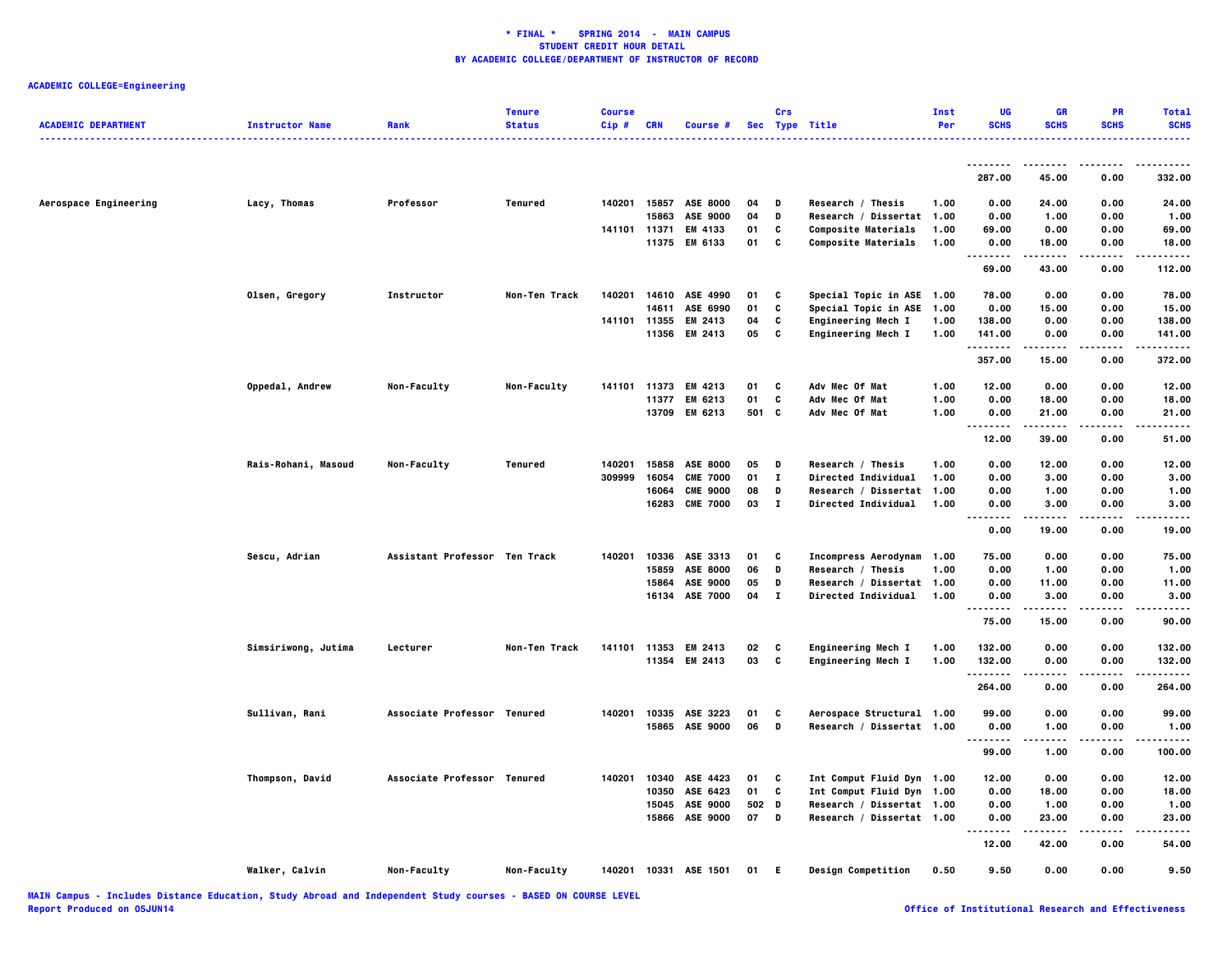| <b>ACADEMIC DEPARTMENT</b>           | <b>Instructor Name</b> | Rank                              | <b>Tenure</b><br><b>Status</b> | <b>Course</b><br>Cip# | <b>CRN</b> | Course #       | <b>Sec</b> | Crs | Type Title                 | Inst<br>Per | <b>UG</b><br><b>SCHS</b> | <b>GR</b><br><b>SCHS</b> | <b>PR</b><br><b>SCHS</b> | <b>Total</b><br><b>SCHS</b> |
|--------------------------------------|------------------------|-----------------------------------|--------------------------------|-----------------------|------------|----------------|------------|-----|----------------------------|-------------|--------------------------|--------------------------|--------------------------|-----------------------------|
|                                      |                        |                                   |                                |                       |            |                |            |     |                            |             |                          |                          |                          |                             |
| Aerospace Engineering                | Walker, Calvin         | <b>Non-Faculty</b>                | <b>Non-Faculty</b>             | 140201                |            | 10334 ASE 3123 | 01 C       |     | Aircraft Attitude Dy 1.00  |             | 66.00                    | 0.00                     | 0.00                     | 66.00                       |
|                                      |                        |                                   |                                |                       |            | 10342 ASE 4523 | 01 B       |     | Aircraft Design II         | 1.00        | 48.00                    | 0.00                     | 0.00                     | 48.00                       |
|                                      |                        |                                   |                                |                       |            | 16104 ASE 7000 | 02         |     | Directed Individual        | 1.00        | 0.00                     | 3.00                     | 0.00                     | 3.00                        |
|                                      |                        |                                   |                                |                       |            |                |            |     |                            |             | --------                 |                          | .                        |                             |
|                                      |                        |                                   |                                |                       |            |                |            |     |                            |             | 123.50                   | 3.00                     | 0.00                     | 126.50                      |
|                                      | <b>Walters, Andrew</b> | Instructor                        | Non-Ten Track                  | 141101                | 11360      | EM 2433        | 03         | C   | Engineering Mech II        | 1.00        | 135.00                   | 0.00                     | 0.00                     | 135.00                      |
|                                      |                        |                                   |                                |                       | 11361      | EM 2433        | 04         | - C | <b>Engineering Mech II</b> | 1.00        | 141.00                   | 0.00                     | 0.00                     | 141.00                      |
|                                      |                        |                                   |                                |                       | 11362      | EM 3213        | 01         | - 0 | <b>Mech Of Materials</b>   | 1.00        | 132.00                   | 0.00                     | 0.00                     | 132.00                      |
|                                      |                        |                                   |                                |                       | 11363      | EM 3213        | 02         | C.  | Mech Of Materials          | 1.00        | 132.00                   | 0.00                     | 0.00                     | 132.00                      |
|                                      |                        |                                   |                                |                       |            |                |            |     |                            |             | --------                 |                          | .                        | .                           |
|                                      |                        |                                   |                                |                       |            |                |            |     |                            |             | 540.00                   | 0.00                     | 0.00                     | 540.00                      |
|                                      | Weed, Richard          | Research Assoc Prof Non-Ten Track |                                | 140201                |            | 16168 ASE 8000 | 07 D       |     | Research / Thesis          | 1.00        | 0.00                     | 7.00                     | 0.00                     | 7.00                        |
|                                      |                        |                                   |                                |                       |            |                |            |     |                            |             | .                        |                          |                          |                             |
|                                      |                        |                                   |                                |                       |            |                |            |     |                            |             | 0.00                     | 7.00                     | 0.00                     | 7.00                        |
|                                      |                        |                                   |                                |                       |            |                |            |     |                            |             |                          |                          |                          |                             |
| ------------------------------------ |                        |                                   |                                |                       |            |                |            |     |                            |             | ========                 | ========                 | ========                 | ==========                  |
| Aerospace Engineering                |                        |                                   |                                |                       |            |                |            |     |                            |             | 3007.50                  | 296.00                   | 0.00                     | 3303.50                     |
| ------------------------------------ |                        |                                   |                                |                       |            |                |            |     |                            |             | ========                 | ========                 | $= 222222222$            |                             |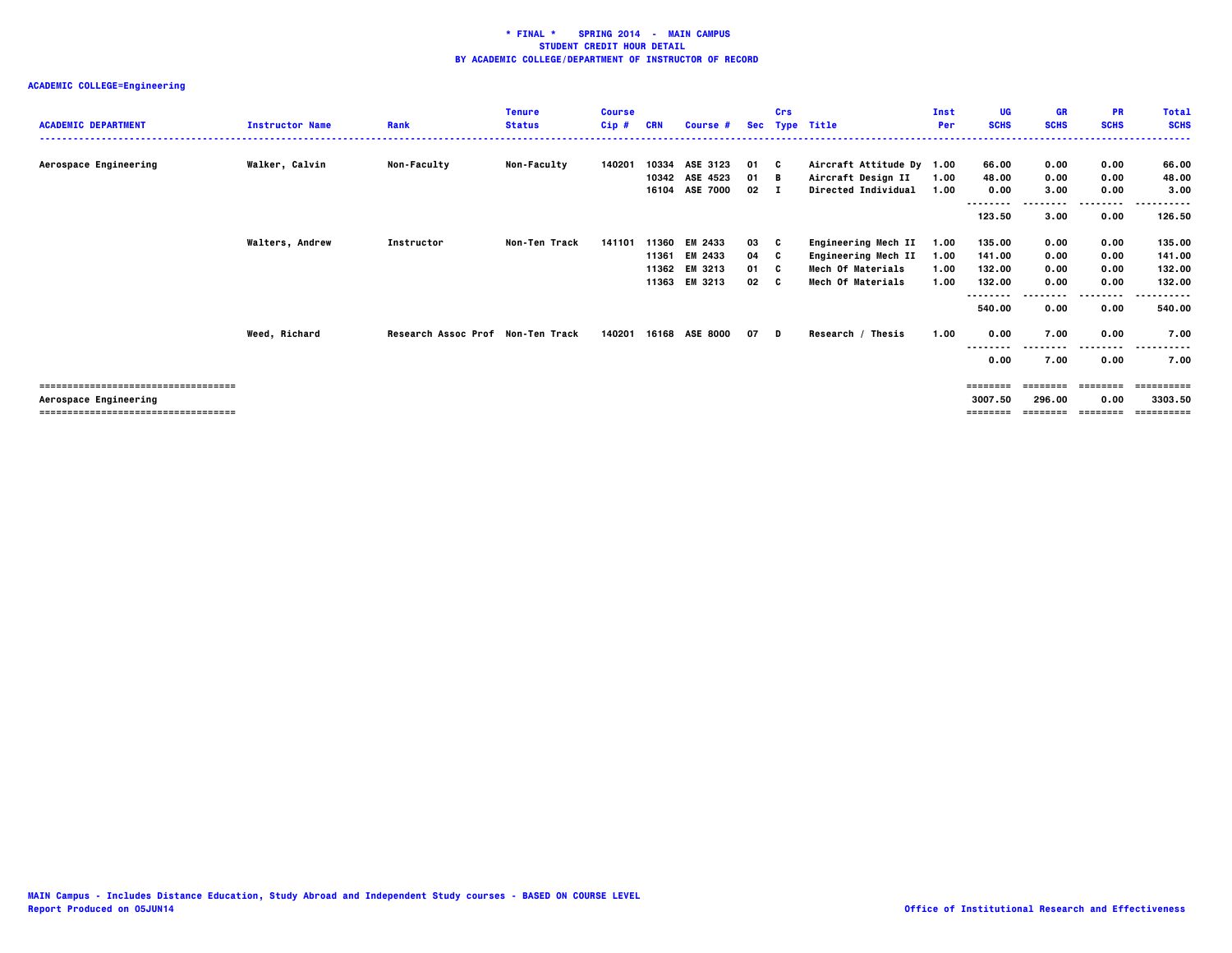|                            |                        |                                   | <b>Tenure</b> | <b>Course</b> |            |                 |    | Crs          |                                  | Inst | UG                                | <b>GR</b>      | <b>PR</b>   | <b>Total</b>        |
|----------------------------|------------------------|-----------------------------------|---------------|---------------|------------|-----------------|----|--------------|----------------------------------|------|-----------------------------------|----------------|-------------|---------------------|
| <b>ACADEMIC DEPARTMENT</b> | <b>Instructor Name</b> | Rank                              | <b>Status</b> | Cip#          | <b>CRN</b> | Course #        |    |              | Sec Type Title                   | Per  | <b>SCHS</b><br>$- - -$            | <b>SCHS</b>    | <b>SCHS</b> | <b>SCHS</b><br>---- |
| Ag & Bio Engineering       | Cathcart, Thomas       | Professor                         | Tenured       | 140301        | 15425      | <b>ABE 9000</b> | 01 | D            | Research / Dissertat 1.00        |      | 0.00                              | 1.00           | 0.00        | 1.00                |
|                            |                        |                                   |               |               | 16087      | ABE 4000        | 08 | $\bf{I}$     | Directed Individual              | 1.00 | 3.00                              | 0.00           | 0.00        | 3.00                |
|                            |                        |                                   |               |               | 16088      | ABE 4000        | 09 | $\mathbf{I}$ | Directed Individual              | 1.00 | 3.00                              | 0.00           | 0.00        | 3.00                |
|                            |                        |                                   |               | 140501        | 10023      | ABE 3303        | 01 | C            | Transport in Bio Eng             | 1.00 | 141.00                            | 0.00           | 0.00        | 141.00              |
|                            |                        |                                   |               |               |            | 10033 ABE 4803  | 01 | c            | <b>Biosyst Simulation</b>        | 1.00 | 141.00                            | 0.00           | 0.00        | 141.00              |
|                            |                        |                                   |               |               |            |                 |    |              |                                  |      | . <b>.</b><br>288.00              | .<br>1.00      | 0.00        | .<br>289.00         |
|                            | Elder, Steven          | Professor                         | Tenured       | 010000        | 15621      | GA 4000         | 01 | $\mathbf{I}$ | Dis in Agriculture               | 1.00 | 3.00                              | 0.00           | 0.00        | 3.00                |
|                            |                        |                                   |               | 140301        | 10015      | ABE 1921        | 01 | L.           | Intro to Engineer De 1.00        |      | 73.00                             | 0.00           | 0.00        | 73.00               |
|                            |                        |                                   |               |               | 10016      | ABE 1921        | 02 | L.           | Intro to Engineer De 1.00        |      | 73.00                             | 0.00           | 0.00        | 73.00               |
|                            |                        |                                   |               |               |            | 15414 ABE 8000  | 03 | D            | Research / Thesis                | 1.00 | 0.00                              | 15.00          | 0.00        | 15.00               |
|                            |                        |                                   |               |               |            | 15427 ABE 9000  | 03 | D            | Research / Dissertat 1.00        |      | 0.00<br>.                         | 14.00<br>.     | 0.00<br>.   | 14.00<br>.          |
|                            |                        |                                   |               |               |            |                 |    |              |                                  |      | 149.00                            | 29.00          | 0.00        | 178.00              |
|                            | Gilbert, Jerome        | Non-Faculty                       | Tenured       | 309999        | 12737      | <b>NSE 4200</b> | 01 | A            | Natl Student Exchang 1.00        |      | 12.00                             | 0.00           | 0.00        | 12.00               |
|                            |                        |                                   |               |               | 12738      | <b>NSE 4200</b> | 02 | A            | Natl Student Exch.               | 1.00 | 12.00                             | 0.00           | 0.00        | 12.00               |
|                            |                        |                                   |               |               |            |                 |    |              |                                  |      | .                                 |                |             |                     |
|                            |                        |                                   |               |               |            |                 |    |              |                                  |      | 24.00                             | 0.00           | 0.00        | 24.00               |
|                            | Liao, Jun              | Associate Professor Tenured       |               | 140301        | 10045      | ABE 8911        | 01 | s            | Agr/Bio Engr Seminar 1.00        |      | 0.00                              | 9.00           | 0.00        | 9.00                |
|                            |                        |                                   |               |               | 10046      | ABE 8921        | 01 | s            | Agr/Bio Engr Seminar 1.00        |      | 0.00                              | 2.00           | 0.00        | 2.00                |
|                            |                        |                                   |               |               | 15428      | <b>ABE 9000</b> | 04 | D            | Research / Dissertat 1.00        |      | 0.00                              | 38.00          | 0.00        | 38.00               |
|                            |                        |                                   |               | 140501        |            | 10043 ABE 8723  | 01 | C            | Cell & Tissue Biomec 1.00        |      | 0.00                              | 9.00           | 0.00        | 9.00                |
|                            |                        |                                   |               |               |            |                 |    |              |                                  |      | $\sim$ $\sim$ $\sim$<br>.<br>0.00 | -----<br>58.00 | 0.00        | .<br>58.00          |
|                            |                        |                                   |               |               |            |                 |    |              |                                  |      |                                   |                |             |                     |
|                            | Parajuli, Prem         | Assistant Professor Ten Track     |               | 140301        | 10024      | ABE 3513        | 01 | C            | <b>GPS/GIS - AG. &amp; ENG</b>   | 1.00 | 63.00                             | 0.00           | 0.00        | 63.00               |
|                            |                        |                                   |               | 140501        |            | 10034 ABE 4803  | 02 | C            | <b>Biosys Simulation- E 1.00</b> |      | 51.00<br>.                        | 0.00           | 0.00<br>.   | 51.00               |
|                            |                        |                                   |               |               |            |                 |    |              |                                  |      | 114.00                            | 0.00           | 0.00        | 114.00              |
|                            | Prabhu, Rajkumar       | Research Assist Pro Non-Ten Track |               | 140301        | 16028      | <b>ABE 4000</b> | 07 | $\mathbf{I}$ | <b>Directed Individual</b>       | 1.00 | 3.00                              | 0.00           | 0.00        | 3.00                |
|                            |                        |                                   |               |               |            | 16418 ABE 4000  | 10 | - 1          | <b>Directed Individual</b>       | 1.00 | 3.00                              | 0.00           | 0.00        | 3.00                |
|                            |                        |                                   |               |               |            |                 |    |              |                                  |      | $\sim$ $\sim$ $\sim$<br>.         |                |             |                     |
|                            |                        |                                   |               |               |            |                 |    |              |                                  |      | 6.00                              | 0.00           | 0.00        | 6.00                |
|                            | To, Suminto            | Professor                         | Tenured       | 140301        | 15396      | <b>ABE 4000</b> | 01 | $\mathbf{I}$ | <b>Directed Individual</b>       | 1.00 | 3.00                              | 0.00           | 0.00        | 3.00                |
|                            |                        |                                   |               |               | 15397      | <b>ABE 4000</b> | 02 | $\bf{I}$     | <b>Directed Individual</b>       | 1.00 | 3.00                              | 0.00           | 0.00        | 3.00                |
|                            |                        |                                   |               |               | 15421      | <b>ABE 8000</b> | 10 | D            | Research / Thesis                | 1.00 | 0.00                              | 3.00           | 0.00        | 3.00                |
|                            |                        |                                   |               | 140501        | 10030      | ABE 4423        | 01 | C            | <b>Bioinstrum II</b>             | 1.00 | 159.00                            | 0.00           | 0.00        | 159.00              |
|                            |                        |                                   |               |               | 10031      | ABE 4423        | 02 | Κ            | <b>Bioinstrum II</b>             | 1.00 | 0.00                              | 0.00           | 0.00        | 0.00                |
|                            |                        |                                   |               |               | 10032      | ABE 4423        | 03 | Κ            | <b>Bioinstrum II</b>             | 1.00 | 0.00                              | 0.00           | 0.00        | 0.00                |
|                            |                        |                                   |               |               | 10038      | ABE 6423        | 01 | C            | <b>Bioinstrum II</b>             | 1.00 | 0.00                              | 3.00           | 0.00        | 3.00                |
|                            |                        |                                   |               |               | 10040      | ABE 6423        | 03 | К            | <b>Bioinstrum II</b>             | 1.00 | 0.00<br>.                         | 0.00           | 0.00        | 0.00                |
|                            |                        |                                   |               |               |            |                 |    |              |                                  |      | 165.00                            | 6.00           | 0.00        | 171.00              |
|                            | Williams, Lakiesha     | Assistant Professor Ten Track     |               | 140301        | 10035      | ABE 4833        | 01 | В            | Practice of Engr Des 1.00        |      | 150.00                            | 0.00           | 0.00        | 150.00              |
|                            |                        |                                   |               |               | 15409      | <b>ABE 4000</b> | 03 | $\mathbf{I}$ | Directed Individual              | 1.00 | 3.00                              | 0.00           | 0.00        | 3.00                |
|                            |                        |                                   |               |               | 15423      | <b>ABE 8000</b> | 12 | D            | Research / Thesis                | 1.00 | 0.00                              | 3.00           | 0.00        | 3.00                |
|                            |                        |                                   |               |               |            | 15436 ABE 9000  | 12 | D            | Research / Dissertat 1.00        |      | 0.00                              | 13.00          | 0.00        | 13.00               |
|                            |                        |                                   |               |               | 16434      | ABE 4000        | 11 | $\mathbf{r}$ | Directed Individual              | 1.00 | 3,00                              | 0.00           | 0.00        | 3.00                |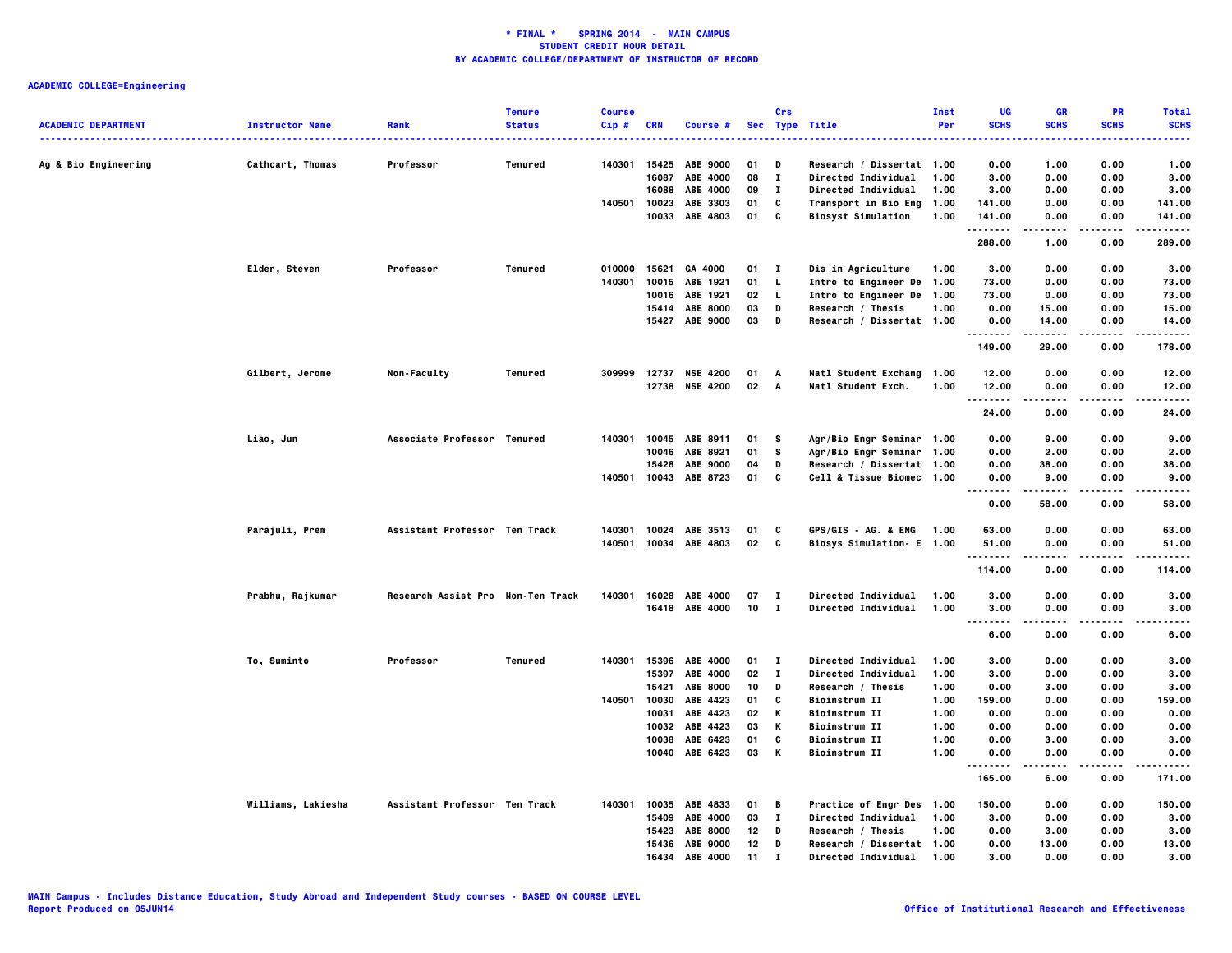# **ACADEMIC COLLEGE=Engineering**

| <b>ACADEMIC DEPARTMENT</b> | <b>Instructor Name</b> | Rank | <b>Tenure</b><br>Status | <b>Course</b><br>Cip # CRN | <b>Course # Sec Type Title</b> | Crs | Inst<br><b>Per</b> | UG<br><b>SCHS</b> | GR.<br><b>SCHS</b> | <b>PR</b><br><b>SCHS</b> | Total<br><b>SCHS</b> |
|----------------------------|------------------------|------|-------------------------|----------------------------|--------------------------------|-----|--------------------|-------------------|--------------------|--------------------------|----------------------|
|                            |                        |      |                         |                            |                                |     |                    | -------<br>156.00 | 16.00              | 0.00                     | ----------<br>172.00 |

 **=================================== ======== ======== ======== ==========**

 **=================================== ======== ======== ======== ========== Ag & Bio Engineering 902.00 110.00 0.00 1012.00**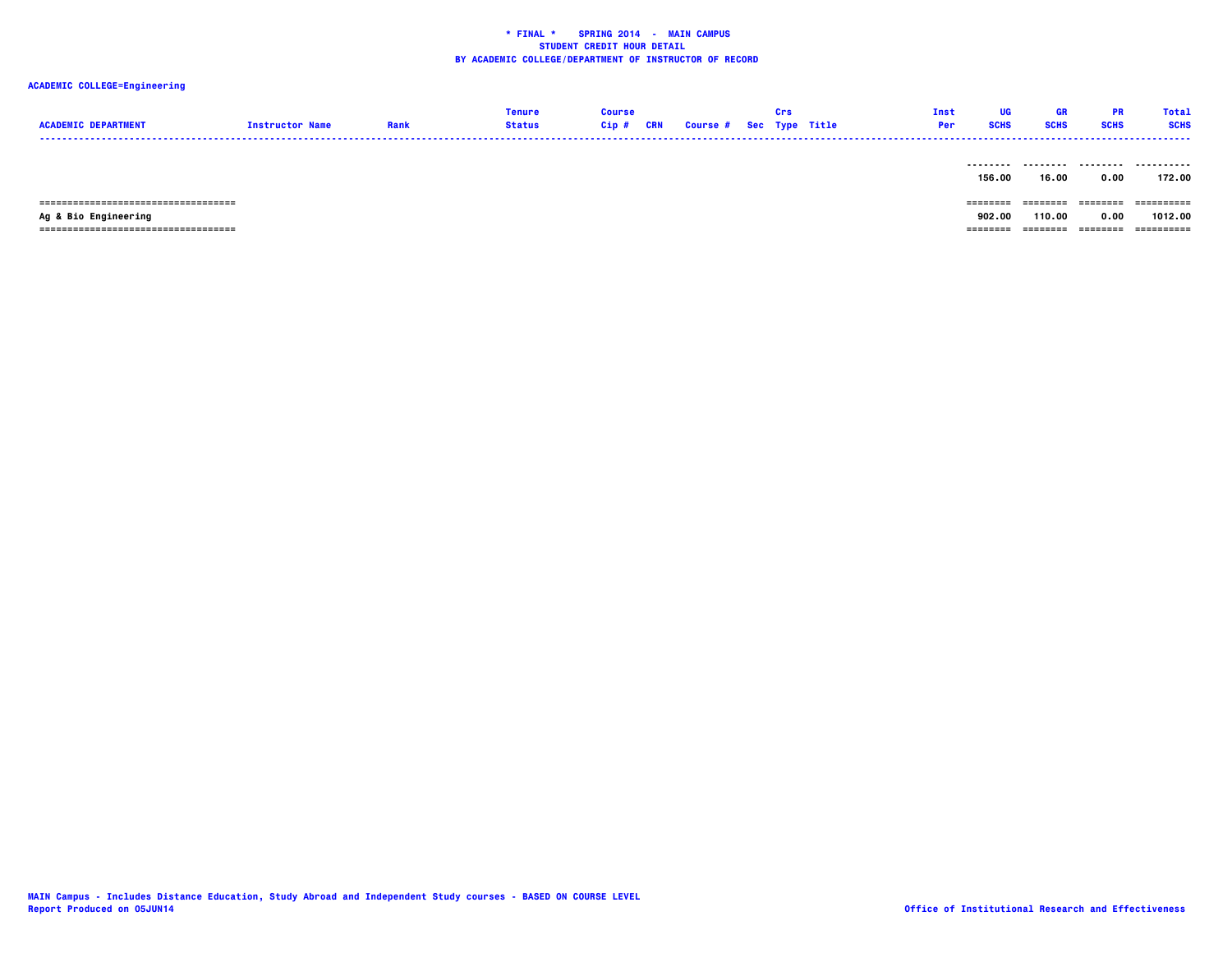| <b>ACADEMIC DEPARTMENT</b>        | <b>Instructor Name</b> | Rank                          | <b>Tenure</b><br><b>Status</b> | <b>Course</b><br>Cip# | <b>CRN</b>            | Course #             |           | Crs          | Sec Type Title                                         | Inst<br>Per  | UG<br><b>SCHS</b>         | <b>GR</b><br><b>SCHS</b> | PR<br><b>SCHS</b> | <b>Total</b><br><b>SCHS</b> |
|-----------------------------------|------------------------|-------------------------------|--------------------------------|-----------------------|-----------------------|----------------------|-----------|--------------|--------------------------------------------------------|--------------|---------------------------|--------------------------|-------------------|-----------------------------|
| Civil & Environmental Engineering | Coupe, Richard         | <b>Grad Teach Assist</b>      | Not Applicable                 |                       | 140802 14136          | CE 3501              | 01        | - L          | Water Res. Engr Lab                                    | 0.90         | 20.70                     | 0.00                     | 0.00              | 20.70                       |
|                                   |                        |                               |                                |                       |                       | 14137 CE 3501        | 02        | - 1.         | Water Res. Engr Lab                                    | 0.90         | 19.80                     | 0.00                     | 0.00              | 19.80                       |
|                                   |                        |                               |                                |                       |                       |                      |           |              |                                                        |              | .<br>40.50                | 0.00                     | 0.00              | .<br>40.50                  |
|                                   | Freyne, Seamus         | Assistant Professor Ten Track |                                | 140801                |                       | 14151 CE 4953        | 01        | C            | Concrete and Steel S 1.00                              |              | 195.00                    | 0.00                     | 0.00              | 195.00                      |
|                                   |                        |                               |                                |                       |                       | 15079 CE 8000        | 02 D      |              | Research / Thesis                                      | 1.00         | 0.00                      | 1.00                     | 0.00              | 1.00                        |
|                                   |                        |                               |                                |                       |                       |                      |           |              |                                                        |              | - - - - - - - -<br>195.00 | .<br>1.00                | .<br>0.00         | -----<br>196.00             |
|                                   |                        |                               |                                |                       |                       |                      |           |              |                                                        |              |                           |                          |                   |                             |
|                                   | Gude, Veera            | Assistant Professor Ten Track |                                | 140801                |                       | 14149 CE 4863        | 01<br>03  | C<br>D       | Water & Waste Engr.                                    | 1.00         | 171.00                    | 0.00                     | 0.00              | 171.00                      |
|                                   |                        |                               |                                |                       | 15093                 | <b>CE 9000</b>       |           |              | Research / Dissertat 1.00                              |              | 0.00<br>.                 | 9.00<br>.                | 0.00<br>.         | 9.00<br>-----               |
|                                   |                        |                               |                                |                       |                       |                      |           |              |                                                        |              | 171.00                    | 9.00                     | 0.00              | 180.00                      |
|                                   | Gullett, Philip        | Associate Professor Tenured   |                                | 140801                | 14155                 | CE 4963              | 01        | C            | Steel Structures                                       | 1.00         | 3.00                      | 0.00                     | 0.00              | 3.00                        |
|                                   |                        |                               |                                |                       | 14156                 | CE 6963              | 01        | C            | <b>Steel Structures</b>                                | 1.00         | 0.00                      | 6.00                     | 0.00              | 6.00                        |
|                                   |                        |                               |                                |                       | 14620                 | CE 6963              | 501       | C            | <b>Steel Structures</b>                                | 1.00         | 0.00                      | 45.00                    | 0.00              | 45.00                       |
|                                   |                        |                               |                                |                       | 15533                 | <b>CE 9000</b>       | 504       | D            | Research / Dissertat 1.00                              |              | 0.00                      | 5.00                     | 0.00              | 5.00                        |
|                                   |                        |                               |                                |                       | 15542                 | <b>CE 8000</b>       | 504<br>01 | D<br>C       | Research / Thesis                                      | 1.00         | 0.00<br>15.00             | 4.00<br>0.00             | 0.00<br>0.00      | 4.00<br>15.00               |
|                                   |                        |                               |                                |                       | 141101 11370<br>11374 | EM 4123<br>EM 6123   | 01        | C            | Intro Finite Element 1.00<br>Intro Finite Element 1.00 |              | 0.00                      | 54.00                    | 0.00              | 54.00                       |
|                                   |                        |                               |                                |                       | 13706                 | EM 6123              | 501 C     |              | Intro Finite Element 1.00                              |              | 0.00                      | 27.00                    | 0.00              | 27.00                       |
|                                   |                        |                               |                                |                       |                       |                      |           |              |                                                        |              | <br>18.00                 | .<br>141.00              | .<br>0.00         | .<br>159.00                 |
|                                   | Howard, Isaac          | Associate Professor Tenured   |                                | 140801                |                       | 14132 CE 3311        | 01        | L.           | Construction Matls L 1.00                              |              | 26.00                     | 0.00                     | 0.00              | 26.00                       |
|                                   |                        |                               |                                |                       |                       | 14133 CE 3311        | 02        | $\mathbf{L}$ | Construction Matls L 1.00                              |              | 28.00                     | 0.00                     | 0.00              | 28.00                       |
|                                   |                        |                               |                                |                       | 14134                 | CE 3311              | 03        | $\mathbf{L}$ | Construction Matls L 1.00                              |              | 26.00                     | 0.00                     | 0.00              | 26.00                       |
|                                   |                        |                               |                                |                       | 14135                 | CE 3313              | 01        | c            | <b>Construction Materia 1.00</b>                       |              | 213.00                    | 0.00                     | 0.00              | 213.00                      |
|                                   |                        |                               |                                |                       | 15095                 | <b>CE 9000</b>       | 05        | D            | Research / Dissertat 1.00                              |              | 0.00                      | 9.00                     | 0.00              | 9.00                        |
|                                   |                        |                               |                                |                       | 15190                 | <b>CE 7000</b>       | 01        | $\bf{I}$     | <b>Directed Individual</b>                             | 1.00         | 0.00                      | 3.00                     | 0.00              | 3.00                        |
|                                   |                        |                               |                                |                       | 15394                 | <b>CE 7000</b>       | 03        | $\mathbf{I}$ | Directed Individual                                    | 1.00         | 0.00                      | 3.00                     | 0.00              | 3.00                        |
|                                   |                        |                               |                                | 140803                | 15534<br>14141        | CE 9000<br>CE 8333   | 505<br>01 | D<br>C       | Research / Dissertat 1.00<br>Pavement Rehabillita 1.00 |              | 0.00<br>0.00              | 4.00<br>21.00            | 0.00<br>0.00      | 4.00<br>21.00               |
|                                   |                        |                               |                                |                       |                       | 14621 CE 8333        | 501 C     |              | Pavement Rehabillita 1.00                              |              | 0.00                      | 18.00                    | 0.00              | 18.00                       |
|                                   |                        |                               |                                |                       |                       |                      |           |              |                                                        |              | <br>293.00                | .<br>58.00               | 0.00              | .<br>351.00                 |
|                                   | Jiang, Yi              | <b>Grad Teach Assist</b>      | Not Applicable                 |                       |                       | 140802 14138 CE 3501 | 03        | - L          | Water Res. Engr Lab                                    | 0.90         | 20.70                     | 0.00                     | 0.00              | 20.70                       |
|                                   |                        |                               |                                |                       |                       | 14139 CE 3501        | 04        | $\mathbf{L}$ | Water Res. Engr Lab                                    | 0.90         | 20.70<br>.                | 0.00<br>-----            | 0.00<br>.         | 20.70<br>.                  |
|                                   |                        |                               |                                |                       |                       |                      |           |              |                                                        |              | 41.40                     | 0.00                     | 0.00              | 41.40                       |
|                                   | King, Herbert          | Instructor                    | Non-Ten Track                  | 140801                |                       | 10595 CE 2213        | 01        | C            | Surveying                                              | 1.00         | 186.00                    | 0.00                     | 0.00              | 186.00                      |
|                                   |                        |                               |                                |                       | 10596                 | CE 2213              | 02        | Κ            | Surveying                                              | 1.00         | 0.00                      | 0.00                     | 0.00              | 0.00                        |
|                                   |                        |                               |                                |                       |                       | 10597 CE 2213        | 03        | Κ            | Surveying                                              | 1.00         | 0.00                      | 0.00                     | 0.00              | 0.00                        |
|                                   |                        |                               |                                |                       | 10598<br>151102 10603 | CE 2213<br>CE 4243   | 04<br>01  | Κ<br>C       | Surveying                                              | 1.00<br>1.00 | 0.00<br>69.00             | 0.00<br>0.00             | 0.00<br>0.00      | 0.00<br>69.00               |
|                                   |                        |                               |                                |                       |                       |                      |           |              | <b>Land Surveys</b>                                    |              | .                         |                          | .                 | .                           |
|                                   |                        |                               |                                |                       |                       |                      |           |              |                                                        |              | 255.00                    | 0.00                     | 0.00              | 255,00                      |
|                                   | Li, Xiaopeng           | Assistant Professor Ten Track |                                | 140801                | 10601                 | CE 3113              | 01        | C            | <b>Transportation Engr</b>                             | 1.00         | 270.00                    | 0.00                     | 0.00              | 270.00                      |
|                                   |                        |                               |                                |                       | 15083                 | <b>CE 8000</b>       | 06        | D            | Research / Thesis                                      | 1.00         | 0.00                      | 14.00                    | 0.00              | 14.00                       |
|                                   |                        |                               |                                |                       | 15461                 | <b>CE 7000</b>       | 04        | $\mathbf{I}$ | Directed Individual                                    | 1.00         | 0.00                      | 3.00                     | 0.00              | 3.00                        |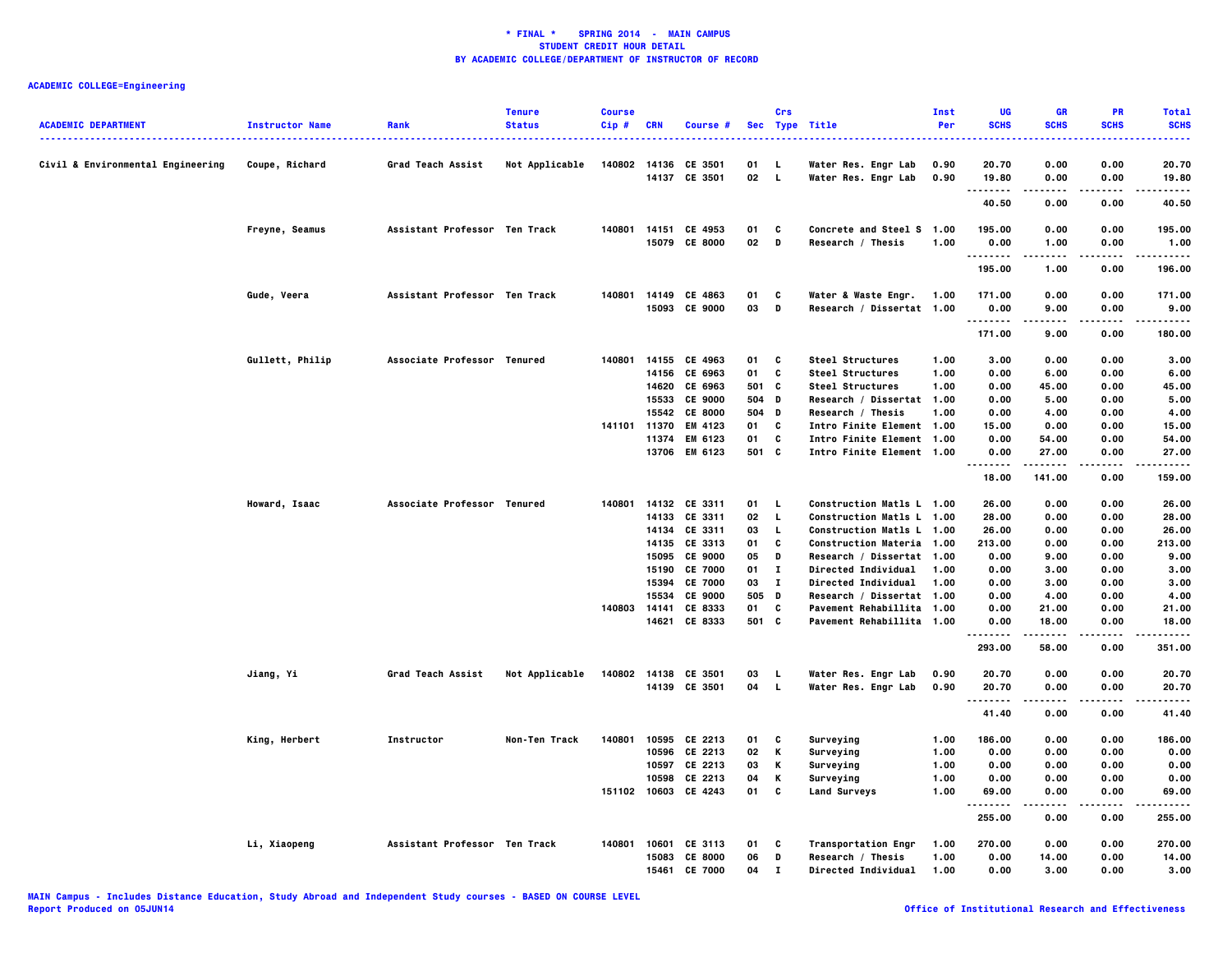| <b>ACADEMIC DEPARTMENT</b>        | <b>Instructor Name</b> | Rank                              | <b>Tenure</b><br><b>Status</b> | <b>Course</b><br>Cip# | <b>CRN</b>     | Course #                       |          | Crs                          | Sec Type Title                                    | Inst<br>Per  | UG<br><b>SCHS</b>                 | <b>GR</b><br><b>SCHS</b> | <b>PR</b><br><b>SCHS</b> | <b>Total</b><br><b>SCHS</b> |
|-----------------------------------|------------------------|-----------------------------------|--------------------------------|-----------------------|----------------|--------------------------------|----------|------------------------------|---------------------------------------------------|--------------|-----------------------------------|--------------------------|--------------------------|-----------------------------|
|                                   |                        |                                   |                                |                       |                |                                |          |                              | ---------------                                   |              |                                   |                          |                          |                             |
| Civil & Environmental Engineering | Li, Xiaopeng           | Assistant Professor Ten Track     |                                | 140801                |                | 15462 CE 7000<br>16116 CE 7000 | 05<br>06 | $\mathbf{I}$<br>$\mathbf{I}$ | <b>Directed Individual</b><br>Directed Individual | 1.00<br>1.00 | 0.00<br>0.00                      | 3.00<br>3.00             | 0.00<br>0.00             | 3.00<br>3.00                |
|                                   |                        |                                   |                                |                       |                |                                |          |                              |                                                   |              | .<br>270.00                       | .<br>23.00               | .<br>0.00                | .<br>293.00                 |
|                                   |                        |                                   |                                |                       |                |                                |          |                              |                                                   |              |                                   |                          |                          |                             |
|                                   | Magbanua, Benjamin     | Associate Professor Tenured       |                                | 140801                | 10600          | CE 2803                        | 01       | C                            | <b>Environ Engr Issues</b>                        | 1.00         | 111.00                            | 0.00                     | 0.00                     | 111.00                      |
|                                   |                        |                                   |                                |                       | 15084          | <b>CE 8000</b>                 | 07       | D                            | Research / Thesis                                 | 1.00         | 0.00                              | 3.00                     | 0.00                     | 3.00                        |
|                                   |                        |                                   |                                | 140899                |                | 14613 CE 8990                  | 01       | C                            | Special Topic in CE                               | 1.00         | 0.00                              | 12.00                    | 0.00                     | 12.00                       |
|                                   |                        |                                   |                                |                       |                | 14614 CE 8990                  | 501 C    |                              | Special Topic in CE                               | 1.00         | 0.00<br>.                         | 3.00<br>.                | 0.00<br>.                | 3.00<br>------              |
|                                   |                        |                                   |                                |                       |                |                                |          |                              |                                                   |              | 111.00                            | 18.00                    | 0.00                     | 129.00                      |
|                                   | Martin, James          | Professor                         | Tenured                        | 140801                | 14140          | CE 3503                        | 01       | C                            | <b>Water Resource Engr. 1.00</b>                  |              | 279.00                            | 0.00                     | 0.00                     | 279.00                      |
|                                   |                        |                                   |                                |                       | 14144          | CE 8923                        | 01       | C                            | Surf Wat Qual Mod                                 | 1.00         | 0.00                              | 9.00                     | 0.00                     | 9.00                        |
|                                   |                        |                                   |                                |                       | 14623          | CE 8923                        | 501      | C                            | Surf Wat Qual Mod                                 | 1.00         | 0.00                              | 9.00                     | 0.00                     | 9.00                        |
|                                   |                        |                                   |                                |                       | 15097          | <b>CE 9000</b>                 | 07       | D                            | Research / Dissertat 1.00                         |              | 0.00                              | 6.00                     | 0.00                     | 6.00                        |
|                                   |                        |                                   |                                |                       | 15536          | <b>CE 9000</b>                 | 507 D    |                              | Research / Dissertat 1.00                         |              | 0.00                              | 6.00                     | 0.00                     | 6.00                        |
|                                   |                        |                                   |                                |                       | 15547          | <b>CE 8000</b>                 | 508      | D                            | Research / Thesis                                 | 1.00         | 0.00                              | 5.00                     | 0.00                     | 5.00                        |
|                                   |                        |                                   |                                | 140802                | 14136          | CE 3501                        | 01       | <b>L</b>                     | Water Res. Engr Lab                               | 0.10         | 2.30                              | 0.00                     | 0.00                     | 2.30                        |
|                                   |                        |                                   |                                |                       | 14137<br>14138 | CE 3501<br>CE 3501             | 02<br>03 | L.<br>L.                     | Water Res. Engr Lab                               | 0.10         | 2.20<br>2.30                      | 0.00<br>0.00             | 0.00<br>0.00             | 2.20<br>2.30                |
|                                   |                        |                                   |                                |                       |                | 14139 CE 3501                  | 04       | $\mathbf{L}$                 | Water Res. Engr Lab<br>Water Res. Engr Lab        | 0.10<br>0.10 | 2.30                              | 0.00                     | 0.00                     | 2.30                        |
|                                   |                        |                                   |                                |                       |                |                                |          |                              |                                                   |              | .                                 |                          |                          |                             |
|                                   |                        |                                   |                                |                       |                |                                |          |                              |                                                   |              | 288.10                            | 35.00                    | 0.00                     | 323.10                      |
|                                   | McAnally, William      | <b>Research Professor</b>         | Non-Ten Track                  | 140801                |                | 15086 CE 8000                  | 09       | D                            | Research / Thesis                                 | 1.00         | 0.00                              | 1.00                     | 0.00                     | 1.00                        |
|                                   |                        |                                   |                                |                       | 15098          | <b>CE 9000</b>                 | 08       | D                            | Research / Dissertat 1.00                         |              | 0.00                              | 1.00                     | 0.00                     | 1.00                        |
|                                   |                        |                                   |                                |                       |                | 15537 CE 9000                  | 508 D    |                              | Research / Dissertat 1.00                         |              | 0.00<br>.<br>$\sim$ $\sim$ $\sim$ | 3.00<br>.                | 0.00<br>.                | 3.00<br>.                   |
|                                   |                        |                                   |                                |                       |                |                                |          |                              |                                                   |              | 0.00                              | 5.00                     | 0.00                     | 5.00                        |
|                                   | Peters, John           | Research Assist Pro Non-Ten Track |                                | 140899                |                | 14615 CE 8990                  | 502 C    |                              | Special Topic in CE                               | 1.00         | 0.00                              | 21.00                    | 0.00                     | 21.00                       |
|                                   |                        |                                   |                                |                       |                | 14616 CE 8990                  | 02 C     |                              | Special Topic in CE                               | 1.00         | 0.00                              | 24.00                    | 0.00                     | 24.00                       |
|                                   |                        |                                   |                                |                       |                |                                |          |                              |                                                   |              | .                                 | -----                    |                          | .                           |
|                                   |                        |                                   |                                |                       |                |                                |          |                              |                                                   |              | 0.00                              | 45.00                    | 0.00                     | 45.00                       |
|                                   | Pettway, Jacqueline    | Lecturer                          | Non-Ten Track                  | 140805                | 14145          | CE 4183                        | 01       | C                            | Water Transportation 1.00                         |              | 24.00                             | 0.00                     | 0.00                     | 24.00                       |
|                                   |                        |                                   |                                |                       |                | 14146 CE 6183                  | 01       | C                            | Water Transportation 1.00                         |              | 0.00                              | 3.00                     | 0.00                     | 3.00                        |
|                                   |                        |                                   |                                |                       |                | 14618 CE 6183                  | 501 C    |                              | Water Transportation 1.00                         |              | 0.00<br>.                         | 15.00<br>.               | 0.00<br>.                | 15.00<br>.                  |
|                                   |                        |                                   |                                |                       |                |                                |          |                              |                                                   |              | 24.00                             | 18.00                    | 0.00                     | 42.00                       |
|                                   | Ramirez Avila, John    | Non-Faculty                       | Non-Faculty                    | 140801                | 15102          | <b>CE 4000</b>                 | 01       | $\mathbf{I}$                 | <b>Directed Individual</b>                        | 1.00         | 3.00                              | 0.00                     | 0.00                     | 3.00                        |
|                                   |                        |                                   |                                | 140805                | 10605          | CE 4513                        | 01       | C                            | Engr. Hydrology                                   | 1.00         | 42.00                             | 0.00                     | 0.00                     | 42.00                       |
|                                   |                        |                                   |                                |                       | 10609          | CE 6513                        | 01       | C                            | Engr. Hydrology                                   | 1.00         | 0.00                              | 3.00                     | 0.00                     | 3.00                        |
|                                   |                        |                                   |                                |                       | 14143          | CE 8593                        | 01       | C                            | Environmental Hydrol 1.00                         |              | 0.00                              | 15.00                    | 0.00                     | 15.00                       |
|                                   |                        |                                   |                                |                       |                | 14622 CE 8593                  | 501 C    |                              | Environmental Hydrol 1.00                         |              | 0.00<br>--------                  | 18.00<br>.               | 0.00<br>.                | 18.00<br>.                  |
|                                   |                        |                                   |                                |                       |                |                                |          |                              |                                                   |              | 45.00                             | 36.00                    | 0.00                     | 81.00                       |
|                                   | Truax, Dennis          | Professor                         | Tenured                        | 140801                | 15538          | <b>CE 9000</b>                 | 509      | D                            | Research / Dissertat 1.00                         |              | 0.00                              | 7.00                     | 0.00                     | 7.00                        |
|                                   |                        |                                   |                                |                       | 15911          | <b>CE 4000</b>                 | 02       | $\mathbf{I}$                 | Directed Individual                               | 1.00         | 1.00                              | 0.00                     | 0.00                     | 1.00                        |
|                                   |                        |                                   |                                | 140899                |                | 14602 CE 4990                  | 01       | C                            | Special Topic in CE                               | 1.00         | 42.00                             | 0.00                     | 0.00                     | 42.00                       |
|                                   |                        |                                   |                                |                       | 14603          | CE 6990                        | 01       | C                            | Special Topic in CE                               | 1.00         | 0.00                              | 12.00                    | 0.00                     | 12.00                       |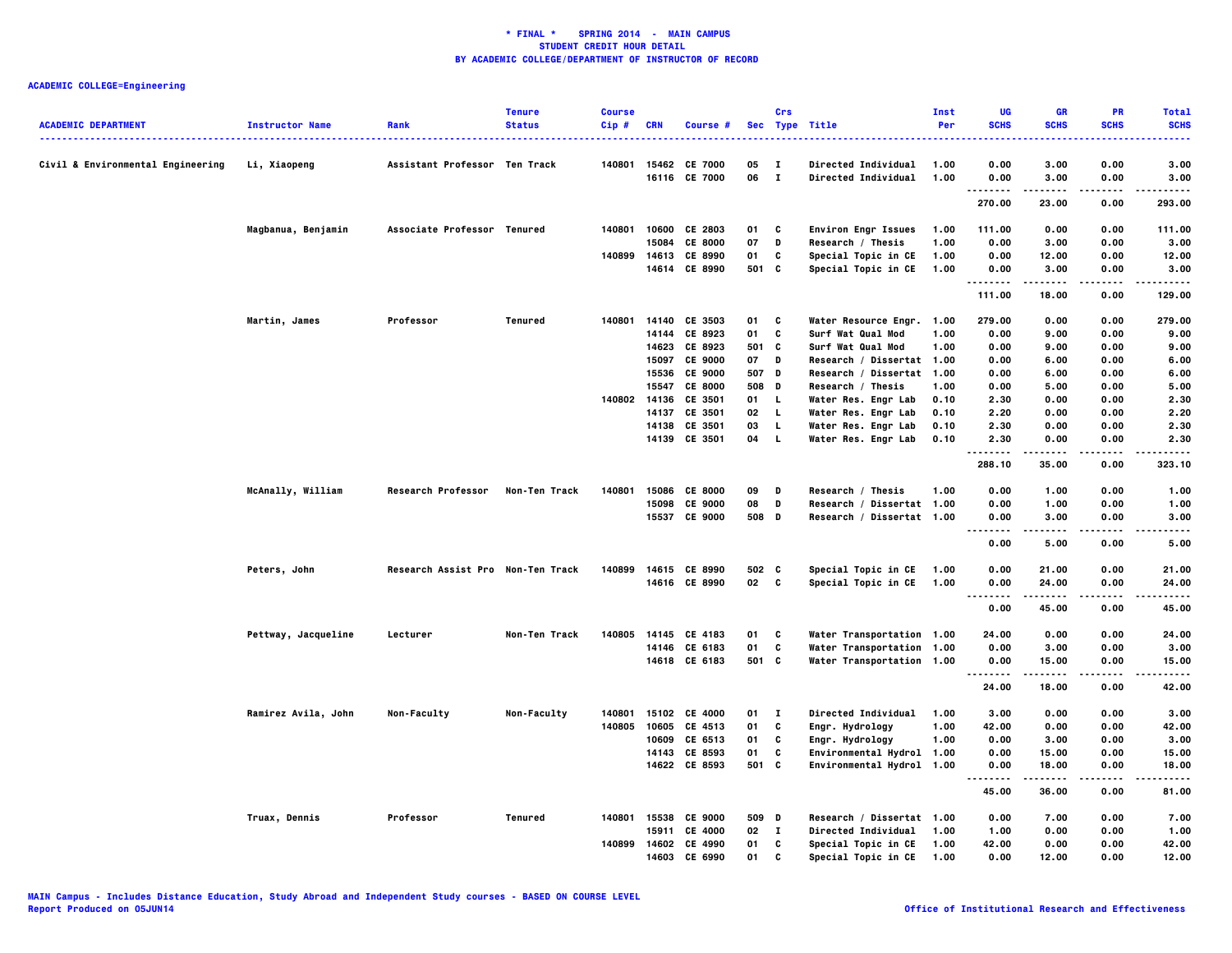| <b>ACADEMIC DEPARTMENT</b>        | <b>Instructor Name</b> | Rank                          | <b>Tenure</b><br><b>Status</b> | <b>Course</b><br>$Cip$ # | <b>CRN</b> | <b>Course</b> #                |                 | Crs | Sec Type Title                                         | Inst<br>Per | UG<br><b>SCHS</b>  | <b>GR</b><br><b>SCHS</b> | <b>PR</b><br><b>SCHS</b> | <b>Total</b><br><b>SCHS</b>           |
|-----------------------------------|------------------------|-------------------------------|--------------------------------|--------------------------|------------|--------------------------------|-----------------|-----|--------------------------------------------------------|-------------|--------------------|--------------------------|--------------------------|---------------------------------------|
|                                   |                        |                               |                                |                          |            |                                |                 |     |                                                        |             | --------<br>43.00  | 19.00                    | --------<br>0.00         | ----------<br>62.00                   |
|                                   |                        |                               |                                |                          |            |                                |                 |     |                                                        |             |                    |                          |                          |                                       |
| Civil & Environmental Engineering | Vahedifard, Farshid    | Assistant Professor Ten Track |                                | 140801                   |            | 14142 CE 8463<br>14724 CE 8463 | 01 C            |     | Slopes & Embankments 1.00<br>Slopes & Embankments 1.00 |             | 0.00<br>0.00       | 24.00<br>39.00           | 0.00<br>0.00             | 24.00<br>39.00                        |
|                                   |                        |                               |                                |                          | 15088      | <b>CE 8000</b>                 | 501 C<br>$11$ D |     | Research / Thesis                                      | 1.00        | 0.00               | 6.00                     | 0.00                     | 6.00                                  |
|                                   |                        |                               |                                |                          |            | 15100 CE 9000                  | 10              | D   | Research / Dissertat 1.00                              |             | 0.00               | 9.00                     | 0.00                     | 9.00                                  |
|                                   |                        |                               |                                |                          | 15550      | <b>CE 8000</b>                 | 511 D           |     | Research / Thesis                                      | 1.00        | 0.00               | 3.00                     | 0.00                     | 3.00                                  |
|                                   |                        |                               |                                |                          |            |                                |                 |     |                                                        |             | .<br>.             |                          | -----                    | $\cdots$<br>.                         |
|                                   |                        |                               |                                |                          |            |                                |                 |     |                                                        |             | 0.00               | 81.00                    | 0.00                     | 81.00                                 |
|                                   | White, Thomas          | Professor                     | Tenured                        | 140801                   | 10604      | CE 4433                        | 01              | - C | Foundations                                            | 1.00        | 78.00              | 0.00                     | 0.00                     | 78.00                                 |
|                                   |                        |                               |                                |                          | 10607      | CE 4903                        | 01              | - C | Civil Engr Comp                                        | 1.00        | 111.00             | 0.00                     | 0.00                     | 111.00                                |
|                                   |                        |                               |                                |                          | 14131      | CE 6433                        | 01 C            |     | Foundations                                            | 1.00        | 0.00               | 3.00                     | 0.00                     | 3.00                                  |
|                                   |                        |                               |                                |                          | 15529      | <b>CE 9000</b>                 | 511 D           |     | Research / Dissertat                                   | 1.00        | 0.00               | 3.00                     | 0.00                     | 3.00                                  |
|                                   |                        |                               |                                |                          | 15551      | <b>CE 8000</b>                 | 512 D           |     | Research / Thesis                                      | 1.00        | 0.00               | 3.00                     | 0.00                     | 3.00                                  |
|                                   |                        |                               |                                |                          |            |                                |                 |     |                                                        |             | --------<br>189.00 | 9.00                     | .<br>0.00                | 198.00                                |
|                                   | Zhang, Li              | Associate Professor Tenured   |                                | 140801                   | 15750      | <b>CE 9000</b>                 | 12              | D   | Research / Dissertat 1.00                              |             | 0.00               | 32.00                    | 0.00                     | 32.00                                 |
|                                   |                        |                               |                                |                          |            | 15850 CE 9000                  | 512 D           |     | Research / Dissertat 1.00                              |             | 0.00               | 6.00                     | 0.00                     | 6.00                                  |
|                                   |                        |                               |                                |                          |            |                                |                 |     |                                                        |             | --------           |                          |                          |                                       |
|                                   |                        |                               |                                |                          |            |                                |                 |     |                                                        |             | 0.00               | 38.00                    | 0.00                     | 38,00                                 |
| ;=============================    |                        |                               |                                |                          |            |                                |                 |     |                                                        |             | ========           |                          |                          |                                       |
| Civil & Environmental Engineering |                        |                               |                                |                          |            |                                |                 |     |                                                        |             | 1984.00            | 536.00                   | 0.00                     | 2520.00                               |
|                                   |                        |                               |                                |                          |            |                                |                 |     |                                                        |             |                    |                          |                          | ======== ======== ======== ========== |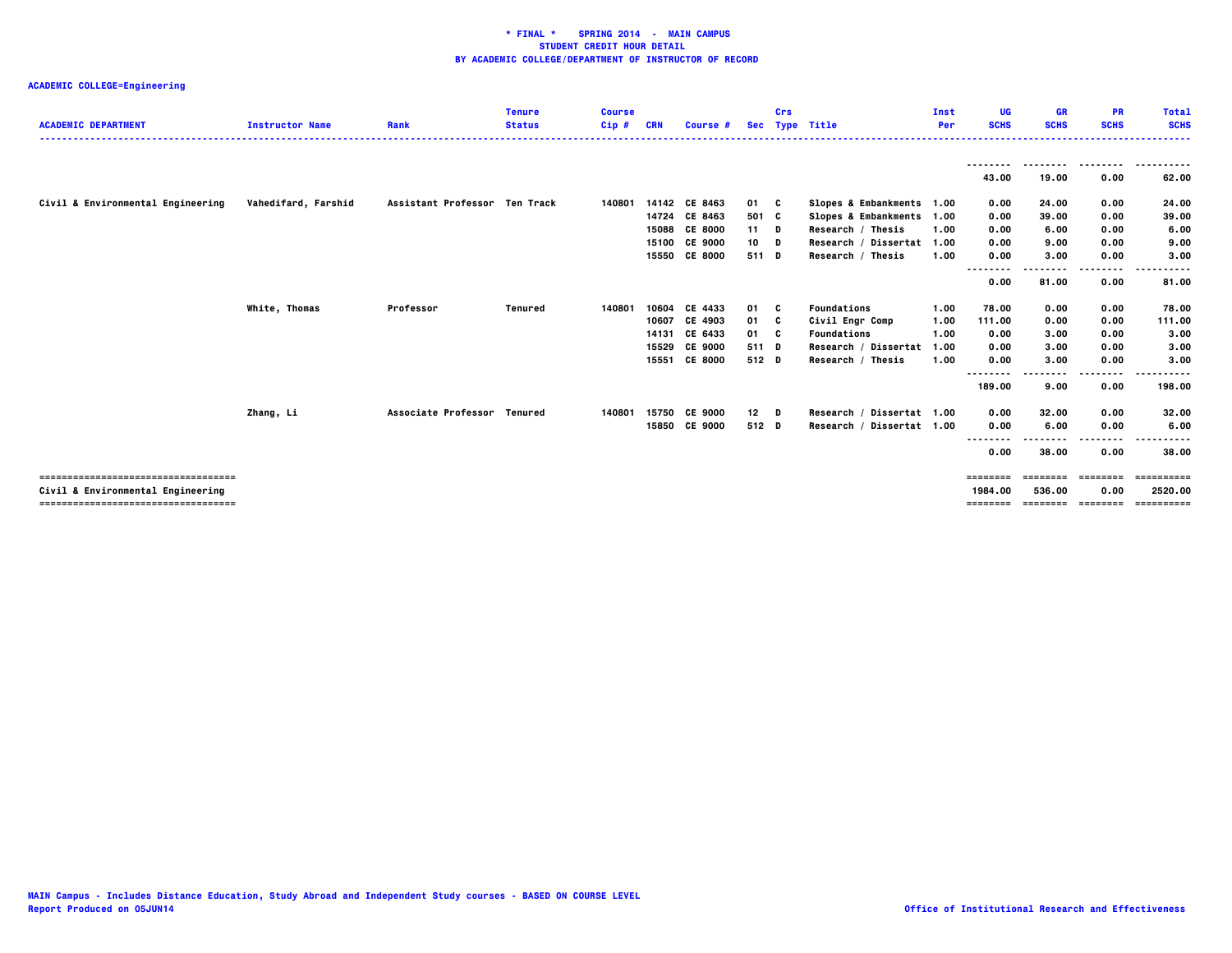|                                           |                        |                                    | <b>Tenure</b> | <b>Course</b> |            |                                  |            | Crs          |                                                  | <b>Inst</b> | UG                                | <b>GR</b>      | PR           | <b>Total</b>   |
|-------------------------------------------|------------------------|------------------------------------|---------------|---------------|------------|----------------------------------|------------|--------------|--------------------------------------------------|-------------|-----------------------------------|----------------|--------------|----------------|
| <b>ACADEMIC DEPARTMENT</b>                | <b>Instructor Name</b> | Rank                               | <b>Status</b> | Cip#          | <b>CRN</b> | Course #                         |            |              | Sec Type Title                                   | Per         | <b>SCHS</b>                       | <b>SCHS</b>    | <b>SCHS</b>  | <b>SCHS</b>    |
|                                           |                        |                                    |               |               |            |                                  |            |              |                                                  |             | .                                 |                |              | .              |
|                                           |                        |                                    |               |               |            |                                  |            |              |                                                  |             |                                   |                |              |                |
| <b>Computer Science &amp; Engineering</b> | Allen, Edward          | Associate Professor Tenured        |               | 110101        | 14381      | <b>CSE 8283</b>                  | 01         | C            | Empirical Software E 1.00                        |             | 0.00                              | 18.00          | 0.00         | 18.00          |
|                                           |                        |                                    |               |               | 15022      | <b>CSE 9000</b>                  | 01         | D            | Research / Dissertat 1.00                        |             | 0.00                              | 30.00          | 0.00         | 30.00          |
|                                           |                        |                                    |               |               | 15155      | <b>CSE 4000</b>                  | 01         | I.           | Directed Individual                              | 1.00        | 3.00                              | 0.00           | 0.00         | 3.00           |
|                                           |                        |                                    |               |               |            | 15156 CSE 4000                   | 02         | $\mathbf{I}$ | <b>Directed Individual</b>                       | 1.00        | 3.00                              | 0.00           | 0.00         | 3.00           |
|                                           |                        |                                    |               |               |            |                                  |            |              |                                                  |             | $\cdots$<br>$\sim$ $\sim$<br>6.00 | 48.00          | 0.00         | .<br>54.00     |
|                                           | Anderson, Richard      | Instructor                         | Non-Ten Track | 110201        | 10959      | <b>CSE 1384</b>                  | 03         | C            | <b>Intermed Comp Prog</b>                        | 1.00        | 164.00                            | 0.00           | 0.00         | 164.00         |
|                                           |                        |                                    |               |               | 10960      | <b>CSE 1384</b>                  | 04         | C            | <b>Intermed Comp Prog</b>                        | 1.00        | 96.00                             | 0.00           | 0.00         | 96.00          |
|                                           |                        |                                    |               |               | 10961      | CSE 1384                         | 05         | Κ            | <b>Intermed Comp Prog</b>                        | 1.00        | 0.00                              | 0.00           | 0.00         | 0.00           |
|                                           |                        |                                    |               |               |            | 10962 CSE 1384                   | 06         | Κ            | <b>Intermed Comp Prog</b>                        | 1.00        | 0.00                              | 0.00           | 0.00         | 0.00           |
|                                           |                        |                                    |               |               | 10963      | <b>CSE 1384</b>                  | 07         | Κ            | <b>Intermed Comp Prog</b>                        | 1.00        | 0.00                              | 0.00           | 0.00         | 0.00           |
|                                           |                        |                                    |               |               | 10964      | <b>CSE 1384</b>                  | 08         | Κ            | <b>Intermed Comp Prog</b>                        | 1.00        | 0.00                              | 0.00           | 0.00         | 0.00           |
|                                           |                        |                                    |               |               | 10965      | <b>CSE 1384</b>                  | 09         | Κ            | <b>Intermed Comp Prog</b>                        | 1.00        | 0.00                              | 0.00           | 0.00         | 0.00           |
|                                           |                        |                                    |               |               | 10966      | <b>CSE 1384</b>                  | 10         | Κ            | <b>Intermed Comp Prog</b>                        | 1.00        | 0.00                              | 0.00           | 0.00         | 0.00           |
|                                           |                        |                                    |               |               | 14370      | <b>CSE 1384</b>                  | 11         | Κ            | <b>Intermed Comp Prog</b>                        | 1.00        | 0.00                              | 0.00           | 0.00         | 0.00           |
|                                           |                        |                                    |               |               |            | 14372 CSE 1384                   | 12         | K            | <b>Intermed Comp Prog</b>                        | 1.00        | 0.00                              | 0.00           | 0.00         | 0.00           |
|                                           |                        |                                    |               |               |            | 14390 CSE 1384                   | ноз        | C            | <b>Honors Intermed Comp</b>                      | 1.00        | 12.00                             | 0.00           | 0.00         | 12.00          |
|                                           |                        |                                    |               |               |            |                                  |            |              |                                                  |             |                                   |                |              |                |
|                                           |                        |                                    |               |               | 14391      | CSE 1384                         | <b>HO4</b> | C            | Honors Intermed Comp 1.00                        |             | 16.00                             | 0.00           | 0.00         | 16.00          |
|                                           |                        |                                    |               | 110701        |            | 10975 CSE 3324                   | 01         | C            | Dist Client/Server P 1.00                        |             | 112.00                            | 0.00           | 0.00         | 112.00         |
|                                           |                        |                                    |               |               | 10976      | CSE 3324                         | 02         | C            | Dist Client/Server P 1.00                        |             | 84.00                             | 0.00           | 0.00         | 84.00          |
|                                           |                        |                                    |               |               |            | 10977 CSE 3324                   | 03         | Κ            | Dist Client/Server P 1.00                        |             | 0.00                              | 0.00           | 0.00         | 0.00           |
|                                           |                        |                                    |               |               | 10978      | CSE 3324                         | 04         | Κ            | Dist Client/Server P 1.00                        |             | 0.00                              | 0.00           | 0.00         | 0.00           |
|                                           |                        |                                    |               |               |            | 14387 CSE 3324                   | 06         | К            | Dist Client/Server P 1.00                        |             | 0.00                              | 0.00           | 0.00         | 0.00           |
|                                           |                        |                                    |               |               |            |                                  |            |              |                                                  |             | 484.00                            | 0.00           | 0.00         | 484.00         |
|                                           | Archibald, Christopher | Assistant Professor Ten Track      |               | 110101        |            | 14376 CSE 6990                   | 02         | C            | Special Topic in CSE 1.00                        |             | 0.00                              | 6.00           | 0.00         | 6.00           |
|                                           |                        |                                    |               |               |            | 119999 14375 CSE 4990            | 02         | C            | Special Topic in CS 1.00                         |             | 51.00                             | 0.00           | 0.00         | 51.00          |
|                                           |                        |                                    |               |               |            |                                  |            |              |                                                  |             | $\sim$ $\sim$ $\sim$              |                |              |                |
|                                           |                        |                                    |               |               |            |                                  |            |              |                                                  |             | 51.00                             | 6.00           | 0.00         | 57.00          |
|                                           | Asif, K M              | Grad Research Assis Not Applicable |               | 110201        |            | 10948 CSE 1284                   | 01         | C            | Intro Comp Prog                                  | 1.00        | 216.00                            | 0.00           | 0.00         | 216.00         |
|                                           |                        |                                    |               |               | 10949      | <b>CSE 1284</b>                  | 02         | c            | Intro Comp Prog                                  | 1.00        | 208.00                            | 0.00           | 0.00         | 208.00         |
|                                           |                        |                                    |               |               | 10950      | <b>CSE 1284</b>                  | 03         | Κ            | Intro Comp Prog                                  | 1.00        | 0.00                              | 0.00           | 0.00         | 0.00           |
|                                           |                        |                                    |               |               | 10951      | <b>CSE 1284</b>                  | 04         | Κ            | Intro Comp Prog                                  | 1.00        | 0.00                              | 0.00           | 0.00         | 0.00           |
|                                           |                        |                                    |               |               |            | 10952 CSE 1284                   | 05         | Κ            | Intro Comp Prog                                  | 1.00        | 0.00                              | 0.00           | 0.00         | 0.00           |
|                                           |                        |                                    |               |               | 10953      | <b>CSE 1284</b>                  | 06         | Κ            | Intro Comp Prog                                  | 1.00        | 0.00                              | 0.00           | 0.00         | 0.00           |
|                                           |                        |                                    |               |               | 10954      | <b>CSE 1284</b>                  | 07         | Κ            | Intro Comp Prog                                  | 1.00        | 0.00                              | 0.00           | 0.00         | 0.00           |
|                                           |                        |                                    |               |               |            | 10955 CSE 1284                   | <b>HO1</b> | C            | Honors Intro Comp Pr 1.00                        |             | 12.00                             | 0.00           | 0.00         | 12.00          |
|                                           |                        |                                    |               |               |            | 10956 CSE 1284                   | H02 C      |              | Honors Intro Comp Pr 1.00                        |             | 4.00                              | 0.00           | 0.00         | 4.00           |
|                                           |                        |                                    |               |               |            |                                  |            |              |                                                  |             | .<br>440.00                       | -----<br>0.00  | .<br>0.00    | .<br>440.00    |
|                                           |                        |                                    |               |               |            |                                  |            |              |                                                  |             |                                   |                |              |                |
|                                           | Banicescu, Ioana       | Professor                          | Tenured       | 110101        |            | 14764 CSE 8163<br>15024 CSE 9000 | 01<br>03   | C<br>D       | Par & Dist Sci Comp<br>Research / Dissertat 1.00 | 1.00        | 0.00<br>0.00                      | 18.00<br>19.00 | 0.00<br>0.00 | 18.00<br>19.00 |
|                                           |                        |                                    |               |               |            |                                  |            |              |                                                  |             |                                   |                |              |                |
|                                           |                        |                                    |               |               |            |                                  |            |              |                                                  |             | 0.00                              | 37.00          | 0.00         | 37.00          |
|                                           | Bethel, Cindy          | Assistant Professor Ten Track      |               | 110101        |            | 14377 CSE 4663                   | 01         | C            | Human-Computer Inter 1.00                        |             | 87.00                             | 0.00           | 0.00         | 87.00          |
|                                           |                        |                                    |               |               |            | 14378 CSE 6663                   | 01         | C            | Human-Computer Inter 1.00                        |             | 0.00                              | 18.00          | 0.00         | 18.00          |
|                                           |                        |                                    |               |               | 15006      | <b>CSE 8000</b>                  | 04         | D            | Research /Thesis                                 | 1.00        | 0.00                              | 6.00           | 0.00         | 6.00           |
|                                           |                        |                                    |               |               | 15025      | <b>CSE 9000</b>                  | 04         | D            | Research / Dissertat 1.00                        |             | 0.00                              | 15.00          | 0.00         | 15.00          |
|                                           |                        |                                    |               | 240101        | 16358      | <b>HON 4000</b>                  | 18         | $\bf{I}$     | Directed Individual                              | 1.00        | 3.00                              | 0.00           | 0.00         | 3.00           |
|                                           |                        |                                    |               |               | 16446      | <b>HON 4000</b>                  | 21         | $\mathbf{I}$ | Directed Individual                              | 1.00        | 3,00                              | 0.00           | 0.00         | 3.00           |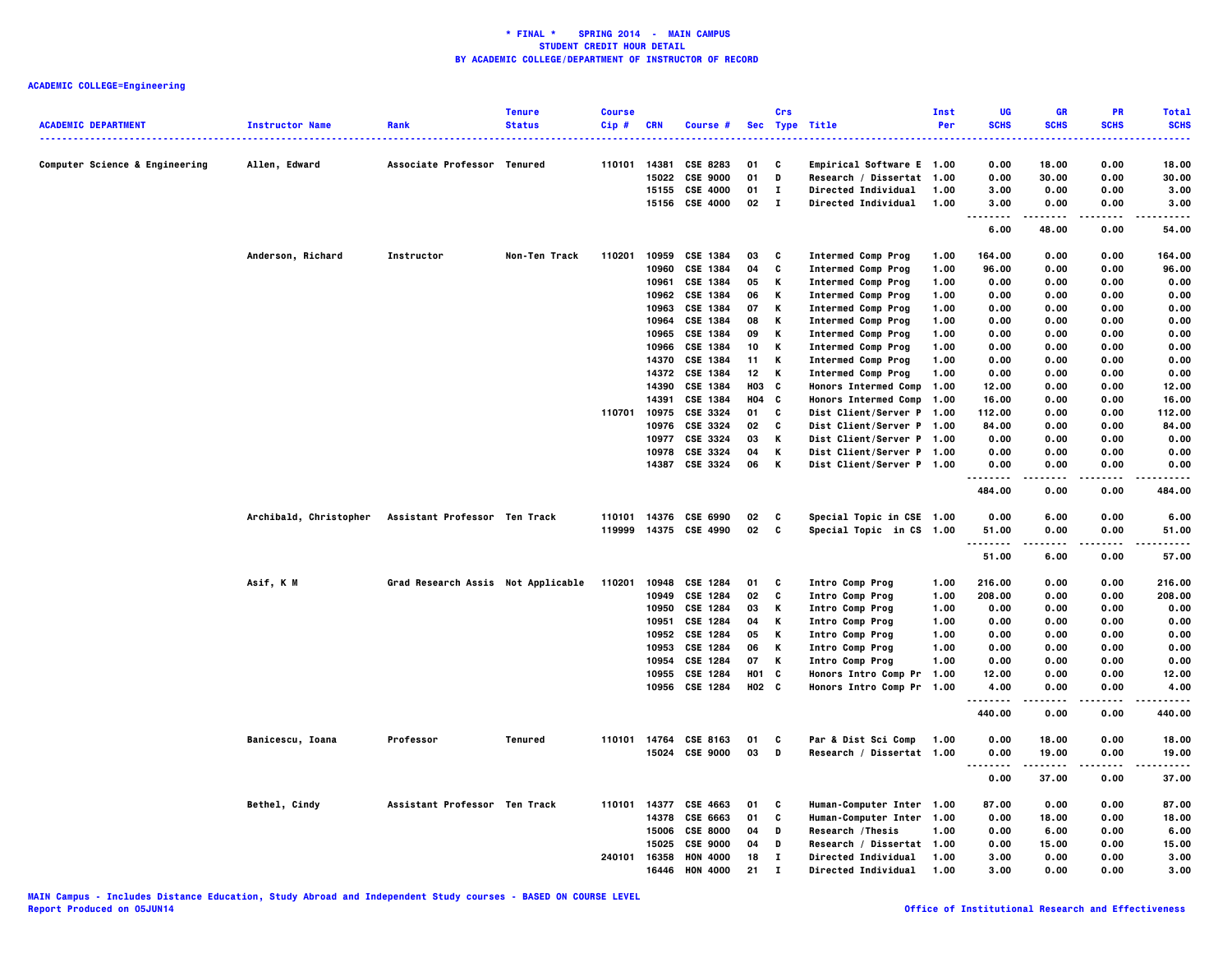| <b>ACADEMIC DEPARTMENT</b>     | <b>Instructor Name</b> | Rank                               | <b>Tenure</b><br><b>Status</b> | <b>Course</b><br>Cip# | <b>CRN</b> | Course #              |       | Crs          | Sec Type Title             | Inst<br>Per | UG<br><b>SCHS</b>  | <b>GR</b><br><b>SCHS</b> | <b>PR</b><br><b>SCHS</b> | <b>Total</b><br><b>SCHS</b><br>. |
|--------------------------------|------------------------|------------------------------------|--------------------------------|-----------------------|------------|-----------------------|-------|--------------|----------------------------|-------------|--------------------|--------------------------|--------------------------|----------------------------------|
|                                |                        |                                    |                                |                       |            |                       |       |              |                            |             | --------           | .                        | ----                     | .                                |
|                                |                        |                                    |                                |                       |            |                       |       |              |                            |             | 93.00              | 39.00                    | 0.00                     | 132.00                           |
| Computer Science & Engineering | Blaylock, Kendall      | Non-Faculty                        | Non-Faculty                    |                       |            | 110101 10988 CSE 4273 | 01 C  |              | Intro to Computer Fo 1.00  |             | 156.00<br>.        | 0.00                     | 0.00                     | 156.00<br>.                      |
|                                |                        |                                    |                                |                       |            |                       |       |              |                            |             | 156.00             | 0.00                     | 0.00                     | 156.00                           |
|                                | Crumpton, Joseph       | Grad Research Assis Not Applicable |                                | 110201                |            | 10968 CSE 2383        | 01    | - C          | Data Struc & Anal of 1.00  |             | 90.00              | 0.00                     | 0.00                     | 90.00                            |
|                                |                        |                                    |                                |                       |            | 10969 CSE 2383        | H01 C |              | HonorsData Struc & A 1.00  |             | 6.00<br>.          | 0.00                     | 0.00                     | 6.00                             |
|                                |                        |                                    |                                |                       |            |                       |       |              |                            |             | 96.00              | 0.00                     | 0.00                     | 96.00                            |
|                                | Dampier, David         | Professor                          | Tenured                        |                       |            | 110101 10994 CSE 4713 | 01    | $\mathbf{c}$ | Prog Languages             | 1.00        | 72.00              | 0.00                     | 0.00                     | 72.00                            |
|                                |                        |                                    |                                |                       | 11003      | CSE 6273              | 01    | C            | Intro to Computer Fo       | 1.00        | 0.00               | 21.00                    | 0.00                     | 21.00                            |
|                                |                        |                                    |                                |                       |            | 11008 CSE 6713        | 01    | c            | Prog Languages             | 1.00        | 0.00               | 27.00                    | 0.00                     | 27.00                            |
|                                |                        |                                    |                                |                       |            | 11016 CSE 8080        | 06    | п            | Directed Project Cs        | 1.00        | 0.00               | 3.00                     | 0.00                     | 3.00                             |
|                                |                        |                                    |                                |                       | 14961      | <b>CSE 8000</b>       | 501 D |              | Research / Thesis          | 1.00        | 0.00               | 3.00                     | 0.00                     | 3.00                             |
|                                |                        |                                    |                                |                       |            | 15008 CSE 8000        | 06    | D            | Research / Thesis          | 1.00        | 0.00               | 24.00                    | 0.00                     | 24.00                            |
|                                |                        |                                    |                                |                       | 15027      | <b>CSE 9000</b>       | 06    | D            | Research / Dissertat 1.00  |             | 0.00               | 40.00                    | 0.00                     | 40.00                            |
|                                |                        |                                    |                                |                       |            | 16140 CSE 6713        | 501   | C            | <b>Prog Languages</b>      | 1.00        | 0.00               | 3.00                     | 0.00                     | 3.00                             |
|                                |                        |                                    |                                |                       | 16237      | <b>CSE 7000</b>       | 04    | $\mathbf{I}$ | <b>Directed Individual</b> | 1.00        | 0.00               | 3.00                     | 0.00                     | 3.00                             |
|                                |                        |                                    |                                |                       |            |                       |       |              |                            |             | 72.00              | 124.00                   | 0.00                     | 196.00                           |
|                                | Hansen, Eric           | Associate Professor Tenured        |                                | 110101                |            | 10997 CSE 4833        | 01    | C            | Intro to Algorithms        | 1.00        | 138.00             | 0.00                     | 0.00                     | 138.00                           |
|                                |                        |                                    |                                |                       | 11011      | CSE 6833              | 01    | C            | Intro to Algorithms        | 1.00        | 0.00               | 21.00                    | 0.00                     | 21.00                            |
|                                |                        |                                    |                                |                       |            | 14380 CSE 8813        | 01    | C            | Theory of Computatio       | 1.00        | 0.00               | 81.00                    | 0.00                     | 81.00                            |
|                                |                        |                                    |                                |                       | 14630      | CSE 8813              | 501   | C            | Theory of Computatio 1.00  |             | 0.00               | 9.00                     | 0.00                     | 9.00                             |
|                                |                        |                                    |                                |                       | 15010      | <b>CSE 8000</b>       | 08    | D            | Research / Thesis          | 1.00        | 0.00               | 15.00                    | 0.00                     | 15.00                            |
|                                |                        |                                    |                                |                       |            | 15029 CSE 9000        | 08    | D            | Research / Dissertat 1.00  |             | 0.00               | 25.00                    | 0.00                     | 25.00                            |
|                                |                        |                                    |                                |                       |            | 15710 CSE 4000        | 05    | $\mathbf{I}$ | <b>Directed Individual</b> | 1.00        | 3.00               | 0.00                     | 0.00                     | 3.00                             |
|                                |                        |                                    |                                |                       |            |                       |       |              |                            |             | --------<br>141.00 | .<br>151.00              | .<br>0.00                | .<br>292.00                      |
|                                | Jankun-Kelly, T.       | Associate Professor Tenured        |                                | 110101                | 15011      | <b>CSE 8000</b>       | 09    | D            | Research / Thesis          | 1.00        | 0.00               | 9.00                     | 0.00                     | 9.00                             |
|                                |                        |                                    |                                |                       | 15030      | <b>CSE 9000</b>       | 09    | D            | Research / Dissertat       | 1.00        | 0.00               | 12.00                    | 0.00                     | 12.00                            |
|                                |                        |                                    |                                | 110701 10991          |            | CSE 4453              | 01    | c            | Game Design                | 1.00        | 33.00              | 0.00                     | 0.00                     | 33.00                            |
|                                |                        |                                    |                                |                       | 11005      | CSE 6453              | 01    | C            | <b>Game Design</b>         | 1.00        | 0.00               | 9.00                     | 0.00                     | 9.00                             |
|                                |                        |                                    |                                |                       |            |                       |       |              |                            |             | .<br>33.00         | .<br>30.00               | ----<br>0.00             | $- - - -$<br>63.00               |
|                                | Lee, Sarah             | Instructor                         | Non-Ten Track                  | 110101                |            | 15248 CSE 4000        | 03    | $\mathbf{I}$ | Directed Individual        | 1.00        | 2.00               | 0.00                     | 0.00                     | 2.00                             |
|                                |                        |                                    |                                |                       | 15887      | <b>CSE 4000</b>       | 06    | $\bf{I}$     | Directed Individual        | 1.00        | 3.00               | 0.00                     | 0.00                     | 3.00                             |
|                                |                        |                                    |                                |                       |            | 16102 CSE 4000        | 08    | $\mathbf{I}$ | Directed Individual        | 1.00        | 2.00               | 0.00                     | 0.00                     | 2.00                             |
|                                |                        |                                    |                                |                       | 16251      | <b>CSE 4000</b>       | 09    | $\mathbf{T}$ | Directed Individual        | 1.00        | 3.00               | 0.00                     | 0.00                     | 3.00                             |
|                                |                        |                                    |                                | 110201                | 10947      | CSE 1233              | 02    | C            | Cmptr Prog-C               | 1.00        | 189.00             | 0.00                     | 0.00                     | 189.00                           |
|                                |                        |                                    |                                | 110701                | 10984      | <b>CSE 4214</b>       | 01    | C            | Intro to Software En 1.00  |             | 68.00              | 0.00                     | 0.00                     | 68.00                            |
|                                |                        |                                    |                                |                       | 10985      | <b>CSE 4214</b>       | 02    | к            | Intro to Software En 1.00  |             | 0.00               | 0.00                     | 0.00                     | 0.00                             |
|                                |                        |                                    |                                |                       |            | 10986 CSE 4214        | 03    | К            | Intro to Software En 1.00  |             | 0.00               | 0.00                     | 0.00                     | 0.00                             |
|                                |                        |                                    |                                |                       | 10999      | CSE 6214              | 01    | C            | Intro to Software E 1.00   |             | 0.00               | 12.00                    | 0.00                     | 12.00                            |
|                                |                        |                                    |                                |                       |            | 11000 CSE 6214        | 02    | K            | Intro to Software E 1.00   |             | 0.00               | 0.00                     | 0.00                     | 0.00                             |
|                                |                        |                                    |                                |                       | 11001      | CSE 6214              | 03    | К            | Intro to Software E 1.00   |             | 0.00               | 0.00                     | 0.00                     | 0.00                             |
|                                |                        |                                    |                                |                       |            | 14782 CSE 6214        | 501   | c            | Intro to Software E 1.00   |             | 0.00               | 16.00                    | 0.00                     | 16.00                            |
|                                |                        |                                    |                                |                       |            | 15216 CSE 6214        | 503   | K            | Intro to Software E 1.00   |             | 0.00               | 0.00                     | 0.00                     | 0.00                             |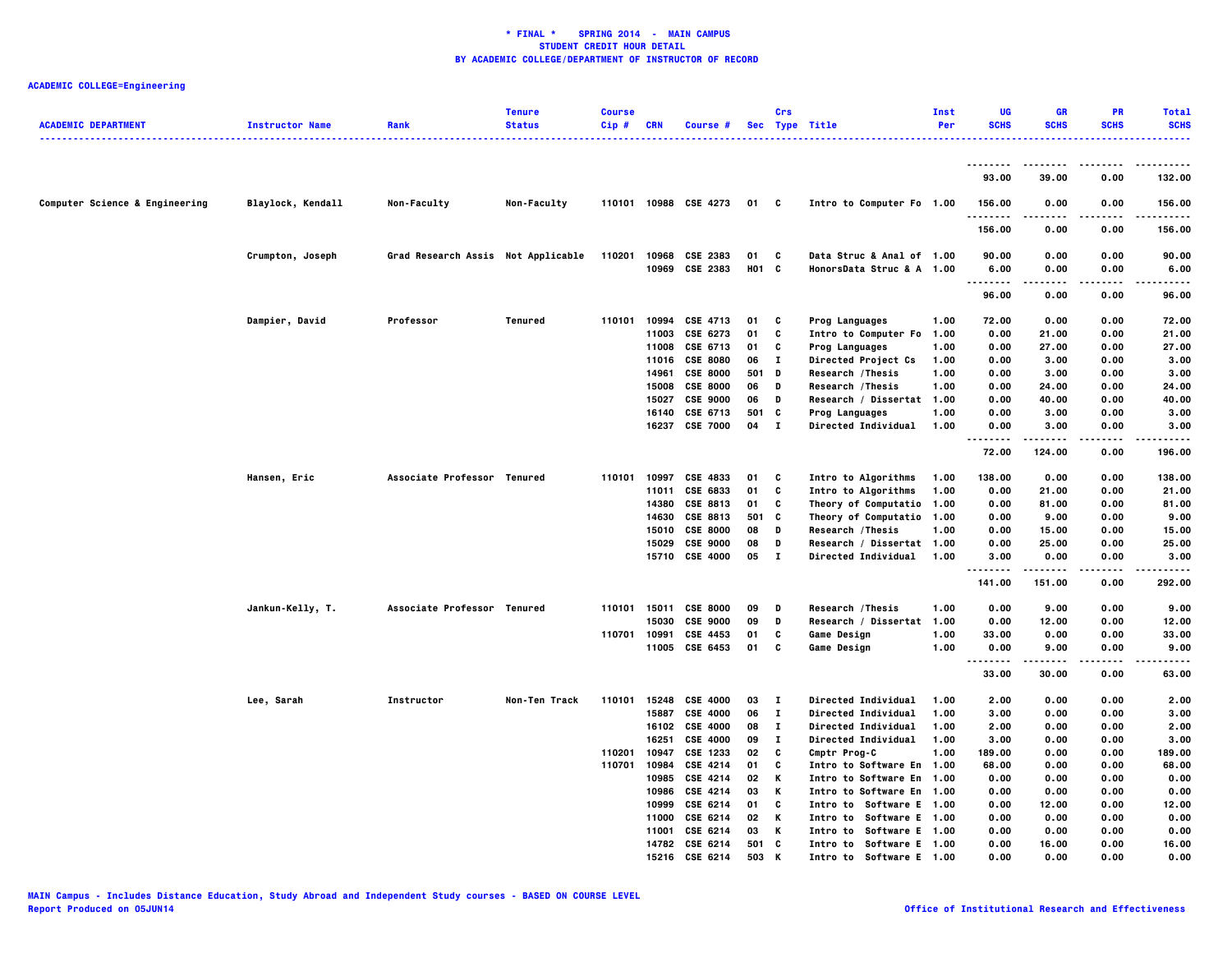|                                |                        |                                   | <b>Tenure</b>  | <b>Course</b> |            |                                    |            | Crs          |                             | Inst | UG                 | <b>GR</b>      | <b>PR</b>    | <b>Total</b> |
|--------------------------------|------------------------|-----------------------------------|----------------|---------------|------------|------------------------------------|------------|--------------|-----------------------------|------|--------------------|----------------|--------------|--------------|
| <b>ACADEMIC DEPARTMENT</b>     | <b>Instructor Name</b> | Rank                              | <b>Status</b>  | Cip#          | <b>CRN</b> | Course #                           |            |              | Sec Type Title              | Per  | <b>SCHS</b>        | <b>SCHS</b>    | <b>SCHS</b>  | <b>SCHS</b>  |
|                                |                        |                                   |                |               |            |                                    |            |              |                             |      |                    |                |              | .            |
|                                |                        |                                   |                |               |            |                                    |            |              |                             |      | --------           | --------       | .            | -----        |
|                                |                        |                                   |                |               |            |                                    |            |              |                             |      | 267.00             | 28.00          | 0.00         | 295.00       |
|                                |                        |                                   |                |               |            |                                    |            |              |                             |      |                    |                |              |              |
| Computer Science & Engineering | Luke, Edward           | Associate Professor Tenured       |                | 140201        |            | 16161 ASE 9000                     | 08         | D            | Research / Dissertat 1.00   |      | 0.00               | 9.00           | 0.00         | 9.00         |
|                                |                        |                                   |                | 309999        | 16059      | <b>CME 7000</b>                    | 02         | $\mathbf{I}$ | Directed Individual         | 1.00 | 0.00               | 3.00           | 0.00         | 3.00         |
|                                |                        |                                   |                |               |            | 16178 CME 9000                     | 10         | D            | Research / Dissertat 1.00   |      | 0.00               | 9.00           | 0.00         | 9.00         |
|                                |                        |                                   |                |               |            |                                    |            |              |                             |      |                    | .              | .            | .            |
|                                |                        |                                   |                |               |            |                                    |            |              |                             |      | 0.00               | 21.00          | 0.00         | 21.00        |
|                                | Mahmoud, Anas          | Grad Teach Assist                 | Not Applicable |               |            | 110201 10946 CSE 1233              | 01         | C            | Cmptr Prog-C                | 1.00 | 192.00             | 0.00           | 0.00         | 192.00       |
|                                |                        |                                   |                |               |            |                                    |            |              |                             |      |                    |                |              |              |
|                                |                        |                                   |                |               |            |                                    |            |              |                             |      | 192.00             | 0.00           | 0.00         | 192.00       |
|                                |                        |                                   |                |               |            |                                    |            |              |                             |      |                    |                |              |              |
|                                | McGrew, Robert         | Research Assist Pro Non-Ten Track |                | 110101        |            | 14374 CSE 6990                     | 01         | C            | Special Topic in CSE 1.00   |      | 0.00               | 18.00          | 0.00         | 18.00        |
|                                |                        |                                   |                |               | 15013      | <b>CSE 8000</b>                    | 11         | D            | Research / Thesis           | 1.00 | 0.00               | 6.00           | 0.00         | 6.00         |
|                                |                        |                                   |                |               | 15645      | <b>CSE 7000</b>                    | 01         | $\mathbf{I}$ | Directed Individual         | 1.00 | 0.00               | 3.00           | 0.00         | 3.00         |
|                                |                        |                                   |                |               | 16305      | <b>CSE 7000</b>                    | 05         | $\bf{I}$     | <b>Directed Individual</b>  | 1.00 | 0.00               | 3.00           | 0.00         | 3.00         |
|                                |                        |                                   |                |               | 16351      | <b>CSE 7000</b><br><b>CSE 4990</b> | 06         | л.<br>C      | <b>Directed Individual</b>  | 1.00 | 0.00<br>33.00      | 3.00<br>0.00   | 0.00<br>0.00 | 3.00         |
|                                |                        |                                   |                | 119999        | 14373      |                                    | 01         |              | Special Topic in CSE 1.00   |      | .                  | -----          | .            | 33.00<br>.   |
|                                |                        |                                   |                |               |            |                                    |            |              |                             |      | 33.00              | 33.00          | 0.00         | 66.00        |
|                                |                        |                                   |                |               |            |                                    |            |              |                             |      |                    |                |              |              |
|                                | Niu, Nan               | Assistant Professor Ten Track     |                | 110101        |            | 10990 CSE 4283                     | 01         | C            | Software Testing and 1.00   |      | 81.00              | 0.00           | 0.00         | 81.00        |
|                                |                        |                                   |                |               | 11004      | CSE 6283                           | 01         | C            | Software Testing and 1.00   |      | 0.00               | 6.00           | 0.00         | 6.00         |
|                                |                        |                                   |                |               | 15014      | <b>CSE 8000</b>                    | 12         | D            | <b>Research /Thesis</b>     | 1.00 | 0.00               | 16.00          | 0.00         | 16.00        |
|                                |                        |                                   |                |               |            | 15033 CSE 9000                     | 12         | D            | Research / Dissertat 1.00   |      | 0.00               | 37.00          | 0.00         | 37.00        |
|                                |                        |                                   |                |               |            |                                    |            |              |                             |      | .                  | .              | .            | .            |
|                                |                        |                                   |                |               |            |                                    |            |              |                             |      | 81.00              | 59.00          | 0.00         | 140.00       |
|                                | Perkins, Andy          | Assistant Professor Ten Track     |                | 110101        | 10979      | <b>CSE 3813</b>                    | 01         | C            | Intro to Formal Lang 1.00   |      | 105.00             | 0.00           | 0.00         | 105.00       |
|                                |                        |                                   |                |               |            | 15015 CSE 8000                     | 13         | D            | Research / Thesis           | 1.00 | 0.00               | 3.00           | 0.00         | 3.00         |
|                                |                        |                                   |                |               | 15034      | <b>CSE 9000</b>                    | 13         | D            | Research / Dissertat 1.00   |      | 0.00               | 3.00           | 0.00         | 3.00         |
|                                |                        |                                   |                |               | 16130      | <b>CSE 7000</b>                    | 02         | $\mathbf{I}$ | <b>Directed Individual</b>  | 1.00 | 0.00               | 3.00           | 0.00         | 3.00         |
|                                |                        |                                   |                |               | 16131      | <b>CSE 7000</b>                    | 03         | $\mathbf{I}$ | Directed Individual         | 1.00 | 0.00               | 3,00           | 0.00         | 3,00         |
|                                |                        |                                   |                | 260101        | 10993      | CSE 4623                           | 01         | C            | <b>Computational Biolog</b> | 1.00 | 6.00               | 0.00           | 0.00         | 6.00         |
|                                |                        |                                   |                |               | 11007      | CSE 6623                           | 01         | c            | Computational Biolog 1.00   |      | 0.00               | 24.00          | 0.00         | 24.00        |
|                                |                        |                                   |                |               |            | 309999 15799 CME 9000              | 03         | D            | Research / Dissertat 1.00   |      | 0.00<br>.          | 12.00<br>----- | 0.00<br>.    | 12.00<br>.   |
|                                |                        |                                   |                |               |            |                                    |            |              |                             |      | 111.00             | 48.00          | 0.00         | 159.00       |
|                                |                        |                                   |                |               |            |                                    |            |              |                             |      |                    |                |              |              |
|                                | Ramkumar, Mahalingam   | Associate Professor Tenured       |                | 110101        | 10983      | <b>CSE 4153</b>                    | 01         | C            | <b>Data Comm Networks</b>   | 1.00 | 84.00              | 0.00           | 0.00         | 84.00        |
|                                |                        |                                   |                |               | 10998      | CSE 6153                           | 01         | C            | Data Comm Networks          | 1.00 | 0.00               | 3,00           | 0.00         | 3.00         |
|                                |                        |                                   |                |               | 14382      | CSE 4383                           | 01         | c            | Crypto & Network Sec 1.00   |      | 66.00              | 0.00           | 0.00         | 66.00        |
|                                |                        |                                   |                |               | 14383      | CSE 6383                           | 01         | c            | Crypto & Network Sec        | 1.00 | 0.00               | 42.00          | 0.00         | 42.00        |
|                                |                        |                                   |                | 141001        | 11232      | <b>ECE 4833</b>                    | 01         | c            | <b>Data Comm Networks</b>   | 1.00 | 18.00              | 0.00           | 0.00         | 18,00        |
|                                |                        |                                   |                |               |            | 11243 ECE 6833                     | 01         | C            | <b>Data Comm Networks</b>   | 1.00 | 0.00               | 6.00           | 0.00         | 6.00         |
|                                |                        |                                   |                |               |            |                                    |            |              |                             |      | <u>.</u><br>168.00 | .<br>51.00     | .<br>0.00    | .<br>219.00  |
|                                |                        |                                   |                |               |            |                                    |            |              |                             |      |                    |                |              |              |
|                                | Reddivari, Sandeep     | Grad Teach Assist                 | Not Applicable | 110201        |            | 10957 CSE 1384                     | 01         | C            | <b>Intermed Comp Prog</b>   | 1.00 | 80.00              | 0.00           | 0.00         | 80.00        |
|                                |                        |                                   |                |               | 10958      | CSE 1384                           | 02         | C            | <b>Intermed Comp Prog</b>   | 1.00 | 172.00             | 0.00           | 0.00         | 172.00       |
|                                |                        |                                   |                |               |            | 10967 CSE 1384                     | <b>HO1</b> | C            | <b>Honors Intermed Comp</b> | 1.00 | 12.00              | 0.00           | 0.00         | 12.00        |
|                                |                        |                                   |                |               | 14369      | <b>CSE 1384</b>                    | HO2        | c            | <b>Honors Intermed Comp</b> | 1.00 | 12.00              | 0.00           | 0.00         | 12.00        |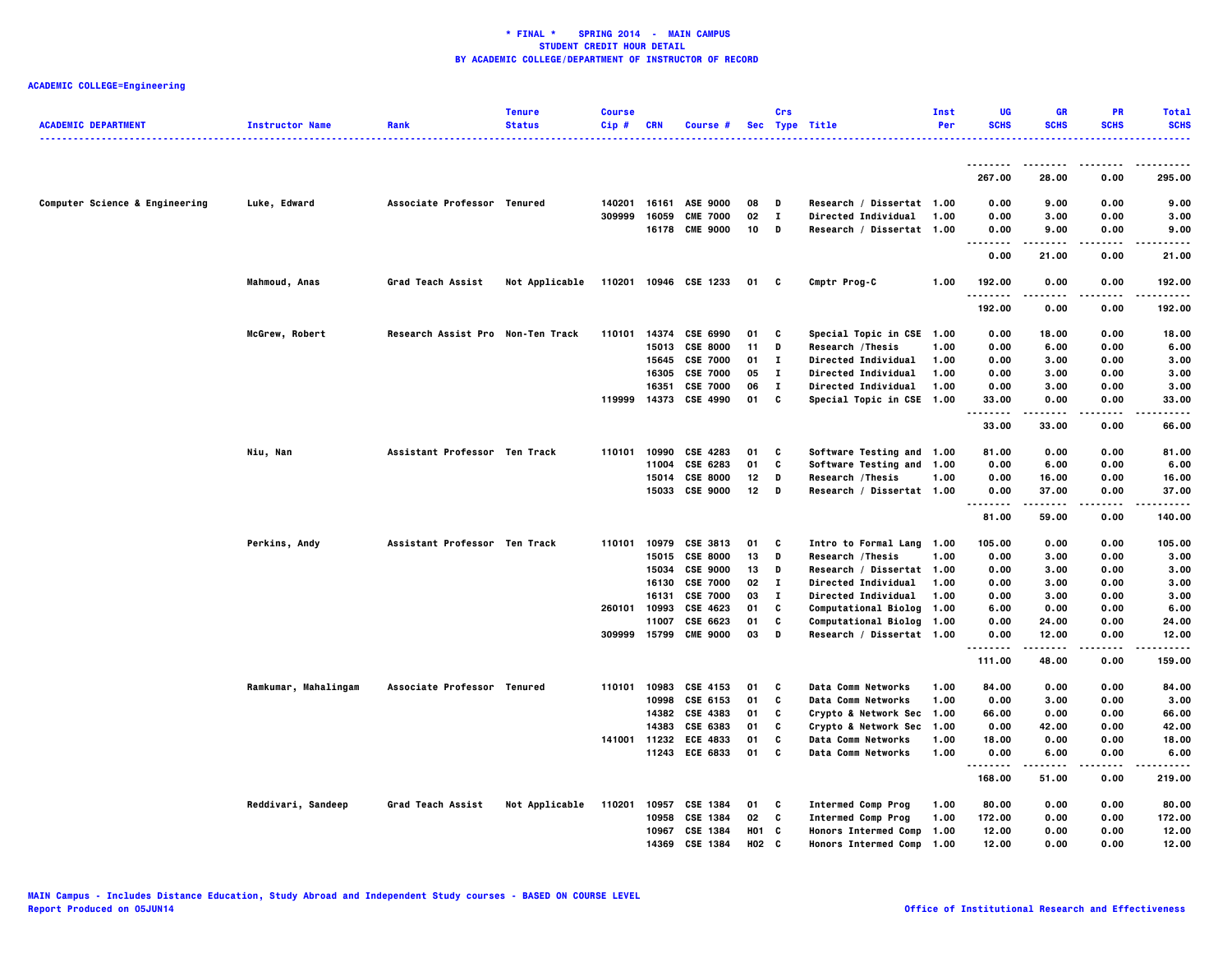| <b>ACADEMIC DEPARTMENT</b>                                            | <b>Instructor Name</b> | Rank                              | <b>Tenure</b><br><b>Status</b> | <b>Course</b><br>Cip# | <b>CRN</b>   | Course #              |       | Crs          | Sec Type Title             | Inst<br>Per | UG<br><b>SCHS</b>        | GR<br><b>SCHS</b>                                                       | <b>PR</b><br><b>SCHS</b> | <b>Total</b><br><b>SCHS</b>                                                                                                                                                                                                                                                                                                                                                                                                                                                            |
|-----------------------------------------------------------------------|------------------------|-----------------------------------|--------------------------------|-----------------------|--------------|-----------------------|-------|--------------|----------------------------|-------------|--------------------------|-------------------------------------------------------------------------|--------------------------|----------------------------------------------------------------------------------------------------------------------------------------------------------------------------------------------------------------------------------------------------------------------------------------------------------------------------------------------------------------------------------------------------------------------------------------------------------------------------------------|
|                                                                       |                        |                                   |                                |                       |              |                       |       |              |                            |             |                          |                                                                         |                          |                                                                                                                                                                                                                                                                                                                                                                                                                                                                                        |
|                                                                       |                        |                                   |                                |                       |              |                       |       |              |                            |             | --------<br>276.00       | 0.00                                                                    | 0.00                     | .<br>276.00                                                                                                                                                                                                                                                                                                                                                                                                                                                                            |
| Computer Science & Engineering                                        | Reese, Donna           | Professor                         | Tenured                        |                       |              | 110101 10980 CSE 3981 | 01    | C            | <b>Computer Ethics</b>     | 1.00        | 14.00                    | 0.00                                                                    | 0.00                     | 14.00                                                                                                                                                                                                                                                                                                                                                                                                                                                                                  |
|                                                                       |                        |                                   |                                |                       | 10981        | CSE 3981              | 02    | c            | <b>Computer Ethics</b>     | 1.00        | 12.00                    | 0.00                                                                    | 0.00                     | 12.00                                                                                                                                                                                                                                                                                                                                                                                                                                                                                  |
|                                                                       |                        |                                   |                                |                       | 11009        | CSE 6733              | 01    | C            | Operating Systems I        | 1.00        | 0.00                     | 18.00                                                                   | 0.00                     | 18.00                                                                                                                                                                                                                                                                                                                                                                                                                                                                                  |
|                                                                       |                        |                                   |                                |                       |              | 15036 CSE 9000        | 15    | D            | Research / Dissertat 1.00  |             | 0.00<br>--------         | 13.00                                                                   | 0.00                     | 13.00                                                                                                                                                                                                                                                                                                                                                                                                                                                                                  |
|                                                                       |                        |                                   |                                |                       |              |                       |       |              |                            |             | 26.00                    | 31.00                                                                   | 0.00                     | 57.00                                                                                                                                                                                                                                                                                                                                                                                                                                                                                  |
|                                                                       | <b>Ritter, Thomas</b>  | <b>Non-Faculty</b>                | <b>Non-Faculty</b>             |                       |              | 110101 10995 CSE 4733 | 01    | c            | Operating Systems I 1.00   |             | 123.00                   | 0.00                                                                    | 0.00                     | 123.00                                                                                                                                                                                                                                                                                                                                                                                                                                                                                 |
|                                                                       |                        |                                   |                                |                       |              |                       |       |              |                            |             | --------<br>123.00       | $- - -$<br>0.00                                                         | ----<br>0.00             | .<br>123.00                                                                                                                                                                                                                                                                                                                                                                                                                                                                            |
|                                                                       | Swan, John             | Professor                         | <b>Tenured</b>                 |                       | 110101 11023 | <b>CSE 8080</b>       | 15    | л.           | Directed Project Cs        | 1.00        | 0.00                     | 3.00                                                                    | 0.00                     | 3.00                                                                                                                                                                                                                                                                                                                                                                                                                                                                                   |
|                                                                       |                        |                                   |                                |                       |              | 15018 CSE 8000        | 16    | D            | Research / Thesis          | 1.00        | 0.00                     | 9.00                                                                    | 0.00                     | 9.00                                                                                                                                                                                                                                                                                                                                                                                                                                                                                   |
|                                                                       |                        |                                   |                                |                       | 15037        | <b>CSE 9000</b>       | 16    | D            | Research / Dissertat 1.00  |             | 0.00                     | 33.00                                                                   | 0.00                     | 33.00                                                                                                                                                                                                                                                                                                                                                                                                                                                                                  |
|                                                                       |                        |                                   |                                | 119999                | 10970        | CSE 2813              | 01    | c            | Discrete Structures        | 1.00        | 84.00                    | 0.00                                                                    | 0.00                     | 84.00                                                                                                                                                                                                                                                                                                                                                                                                                                                                                  |
|                                                                       |                        |                                   |                                |                       |              | 10972 CSE 2813        | H01 C |              | Honors Discrete Stru 1.00  |             | 15.00<br>.<br>           | 0.00                                                                    | 0.00                     | 15.00                                                                                                                                                                                                                                                                                                                                                                                                                                                                                  |
|                                                                       |                        |                                   |                                |                       |              |                       |       |              |                            |             | 99.00                    | 45.00                                                                   | 0.00                     | 144.00                                                                                                                                                                                                                                                                                                                                                                                                                                                                                 |
|                                                                       | Williams, Byron        | Assistant Professor Ten Track     |                                | 110101                | 10974        | CSE 3223              | 01    | L.           | Software Eng Sr Proj 1.00  |             | 63.00                    | 0.00                                                                    | 0.00                     | 63.00                                                                                                                                                                                                                                                                                                                                                                                                                                                                                  |
|                                                                       |                        |                                   |                                |                       | 15019        | <b>CSE 8000</b>       | 17    | D            | Research / Thesis          | 1.00        | 0.00                     | 10.00                                                                   | 0.00                     | 10.00                                                                                                                                                                                                                                                                                                                                                                                                                                                                                  |
|                                                                       |                        |                                   |                                |                       | 15038        | <b>CSE 9000</b>       | 17    | D            | Research / Dissertat 1.00  |             | 0.00                     | 24.00                                                                   | 0.00                     | 24.00                                                                                                                                                                                                                                                                                                                                                                                                                                                                                  |
|                                                                       |                        |                                   |                                |                       |              | 15379 CSE 4000        | 04    | $\mathbf{I}$ | Directed Individual 1.00   |             | 3.00<br>$- - - -$<br>- - | 0.00<br>-----                                                           | 0.00<br>.                | 3.00<br>------                                                                                                                                                                                                                                                                                                                                                                                                                                                                         |
|                                                                       |                        |                                   |                                |                       |              |                       |       |              |                            |             | 66.00                    | 34.00                                                                   | 0.00                     | 100.00                                                                                                                                                                                                                                                                                                                                                                                                                                                                                 |
|                                                                       | Zhang, Song            | Associate Professor Tenured       |                                |                       | 110101 11024 | <b>CSE 8080</b>       | 19    | $\mathbf{I}$ | Directed Project Cs        | 1.00        | 0.00                     | 1.00                                                                    | 0.00                     | 1.00                                                                                                                                                                                                                                                                                                                                                                                                                                                                                   |
|                                                                       |                        |                                   |                                |                       | 14596        | <b>CSE 8990</b>       | 01    | c            | Special Topic in CS        | 1.00        | 0.00                     | 30.00                                                                   | 0.00                     | 30.00                                                                                                                                                                                                                                                                                                                                                                                                                                                                                  |
|                                                                       |                        |                                   |                                |                       |              | 119999 10971 CSE 2813 | 02    | $\mathbf{c}$ | <b>Discrete Structures</b> | 1.00        | 99.00<br>                | 0.00                                                                    | 0.00                     | 99.00                                                                                                                                                                                                                                                                                                                                                                                                                                                                                  |
|                                                                       |                        |                                   |                                |                       |              |                       |       |              |                            |             | 99.00                    | 31.00                                                                   | 0.00                     | 130.00                                                                                                                                                                                                                                                                                                                                                                                                                                                                                 |
|                                                                       | Zhang, Yang            | Research Assist Pro Non-Ten Track |                                | 110701                | 14379        | CSE 6753              | 01    | C            | Computation Fundamen 1.00  |             | 0.00                     | 18.00                                                                   | 0.00                     | 18.00                                                                                                                                                                                                                                                                                                                                                                                                                                                                                  |
|                                                                       |                        |                                   |                                |                       | 15737        | CSE 6753              | 501 C |              | Computation Fundamen 1.00  |             | 0.00                     | 3.00                                                                    | 0.00                     | 3.00                                                                                                                                                                                                                                                                                                                                                                                                                                                                                   |
|                                                                       |                        |                                   |                                |                       |              |                       |       |              |                            |             | <br>0.00                 | 21.00                                                                   | 0.00                     | 21.00                                                                                                                                                                                                                                                                                                                                                                                                                                                                                  |
| -----------------------------------                                   |                        |                                   |                                |                       |              |                       |       |              |                            |             | ========                 | $\qquad \qquad \equiv \equiv \equiv \equiv \equiv \equiv \equiv \equiv$ |                          | $\begin{array}{cccccccccc} \multicolumn{2}{c}{} & \multicolumn{2}{c}{} & \multicolumn{2}{c}{} & \multicolumn{2}{c}{} & \multicolumn{2}{c}{} & \multicolumn{2}{c}{} & \multicolumn{2}{c}{} & \multicolumn{2}{c}{} & \multicolumn{2}{c}{} & \multicolumn{2}{c}{} & \multicolumn{2}{c}{} & \multicolumn{2}{c}{} & \multicolumn{2}{c}{} & \multicolumn{2}{c}{} & \multicolumn{2}{c}{} & \multicolumn{2}{c}{} & \multicolumn{2}{c}{} & \multicolumn{2}{c}{} & \multicolumn{2}{c}{} & \mult$ |
| Computer Science & Engineering<br>----------------------------------- |                        |                                   |                                |                       |              |                       |       |              |                            |             | 3113.00                  | 837.00                                                                  | 0.00                     | 3950.00                                                                                                                                                                                                                                                                                                                                                                                                                                                                                |
|                                                                       |                        |                                   |                                |                       |              |                       |       |              |                            |             |                          |                                                                         |                          |                                                                                                                                                                                                                                                                                                                                                                                                                                                                                        |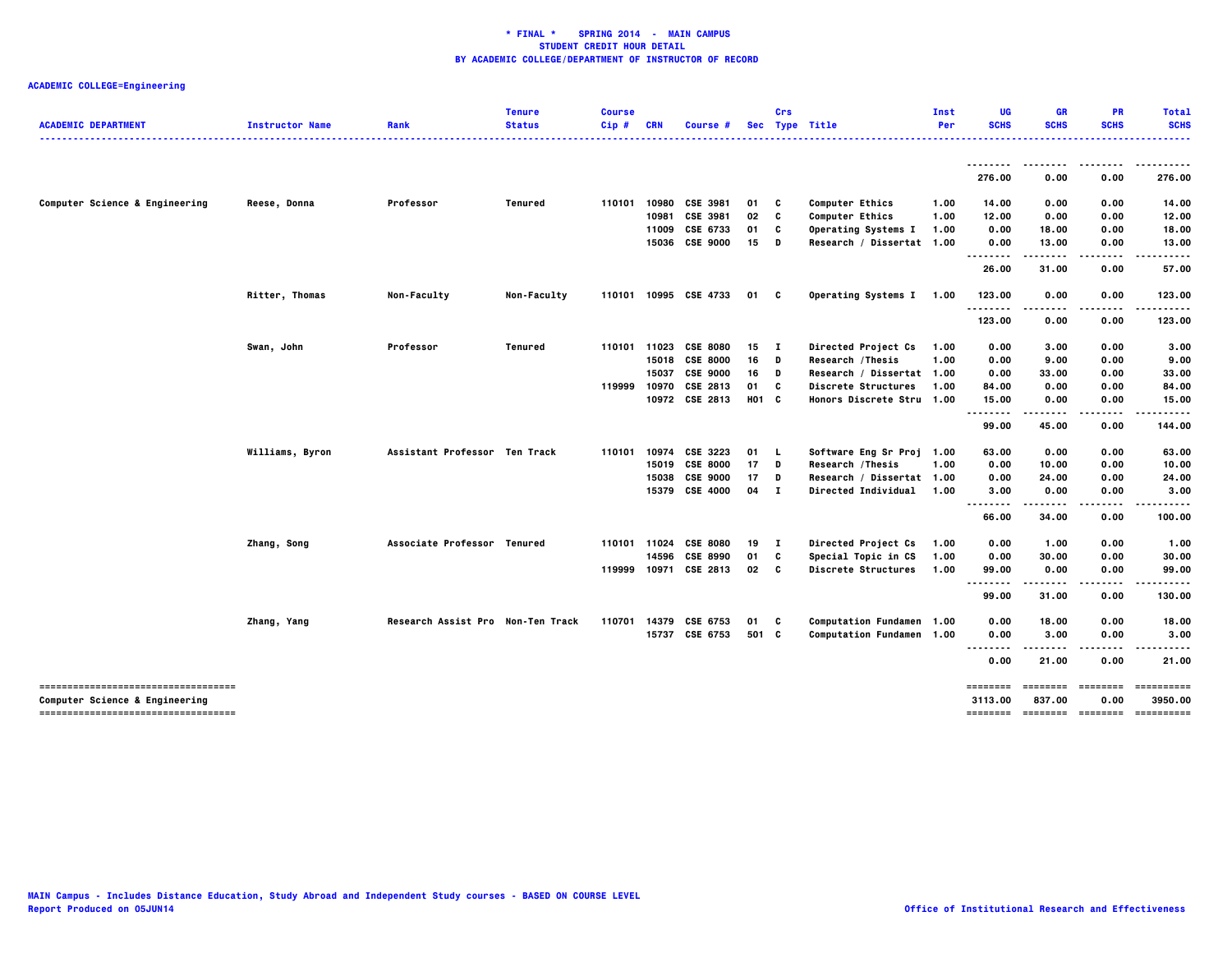|                                   |                        |                               | <b>Tenure</b>  | <b>Course</b> |            |                       |       | Crs |                            | <b>Inst</b> | UG                                | <b>GR</b>   | PR          | <b>Total</b> |
|-----------------------------------|------------------------|-------------------------------|----------------|---------------|------------|-----------------------|-------|-----|----------------------------|-------------|-----------------------------------|-------------|-------------|--------------|
| <b>ACADEMIC DEPARTMENT</b>        | <b>Instructor Name</b> | Rank                          | <b>Status</b>  | Cip#          | <b>CRN</b> | Course #              |       |     | Sec Type Title             | Per         | <b>SCHS</b>                       | <b>SCHS</b> | <b>SCHS</b> | <b>SCHS</b>  |
| Electrical & Computer Engineering | Abdelwahed, Sherif     | Associate Professor Tenured   |                | 141001        | 16037      | <b>ECE 8000</b>       | 24    | D   | Research / Thesis          | 1.00        | 0.00                              | 10.00       | 0.00        | 10.00        |
|                                   |                        |                               |                |               | 16038      | <b>ECE 9000</b>       | 24    | D   | Research / Dissertat 1.00  |             | 0.00                              | 52.00       | 0.00        | 52.00        |
|                                   |                        |                               |                |               |            |                       |       |     |                            |             | .<br>0.00                         | .<br>62.00  | .<br>0.00   | .<br>62.00   |
|                                   | Anderson, Derek        | Assistant Professor Ten Track |                | 141001        |            | 14249 ECE 8443        | 01    | C   | <b>Pattern Recognition</b> | 1.00        | 0.00                              | 21.00       | 0.00        | 21.00        |
|                                   |                        |                               |                |               | 14257      | <b>ECE 8443</b>       | 501   | C   | Pattern Recognition        | 1.00        | 0.00                              | 9.00        | 0.00        | 9.00         |
|                                   |                        |                               |                |               |            | 15321 ECE 9000        | 01    | D   | Research / Dissertat 1.00  |             | 0.00                              | 13.00       | 0.00        | 13.00        |
|                                   |                        |                               |                |               |            | 15345 ECE 8000        | 01    | D   | Research / Thesis          | 1.00        | 0.00                              | 14.00       | 0.00        | 14.00        |
|                                   |                        |                               |                |               |            |                       |       |     |                            |             | $\ddotsc$<br>.<br>0.00            | 57.00       | 0.00        | 57.00        |
|                                   | Ball, John             | Assistant Professor Ten Track |                | 141001        |            | 14248 ECE 8433        | 01    | C   | Statistical Signal P 1.00  |             | 0.00                              | 9.00        | 0.00        | 9.00         |
|                                   |                        |                               |                |               |            | 14256 ECE 8433        | 501 C |     | Statistical Signal P 1.00  |             | 0.00<br><br>.                     | 9.00        | 0.00        | 9.00         |
|                                   |                        |                               |                |               |            |                       |       |     |                            |             | 0.00                              | 18.00       | 0.00        | 18.00        |
|                                   | Bruce, Jerry           | Associate Professor Tenured   |                |               |            | 141001 11167 ECE 1002 | 01    | В   | Intro to ECE               | 1.00        | 106.00                            | 0.00        | 0.00        | 106.00       |
|                                   |                        |                               |                |               | 11207      | <b>ECE 3724</b>       | 01    | c   | Microprocessors            | 0.50        | 90.00                             | 0.00        | 0.00        | 90.00        |
|                                   |                        |                               |                |               | 11208      | <b>ECE 3724</b>       | 02    | c   | Microprocessors            | 0.50        | 76.00                             | 0.00        | 0.00        | 76.00        |
|                                   |                        |                               |                |               | 11209      | <b>ECE 3724</b>       | 03    | Κ   | Microprocessors            | 0.50        | 0.00                              | 0.00        | 0.00        | 0.00         |
|                                   |                        |                               |                |               |            | 11210 ECE 3724        | 04    | Κ   | Microprocessors            | 0.50        | 0.00                              | 0.00        | 0.00        | 0.00         |
|                                   |                        |                               |                |               | 11211      | <b>ECE 3724</b>       | 05    | Κ   | Microprocessors            | 0.50        | 0.00                              | 0.00        | 0.00        | 0.00         |
|                                   |                        |                               |                |               |            | 11212 ECE 3724        | 06    | Κ   | Microprocessors            | 0.50        | 0.00                              | 0.00        | 0.00        | 0.00         |
|                                   |                        |                               |                |               | 11213      | <b>ECE 3724</b>       | 07    | Κ   | Microprocessors            | 0.50        | 0.00                              | 0.00        | 0.00        | 0.00         |
|                                   |                        |                               |                |               |            | 11214 ECE 3724        | 08    | Κ   | Microprocessors            | 0.50        | 0.00                              | 0.00        | 0.00        | 0.00         |
|                                   |                        |                               |                |               | 11215      | <b>ECE 3724</b>       | 09    | Κ   | Microprocessors            | 0.50        | 0.00                              | 0.00        | 0.00        | 0.00         |
|                                   |                        |                               |                |               | 11216      | <b>ECE 3724</b>       | 10    | Κ   | Microprocessors            | 0.50        | 0.00                              | 0.00        | 0.00        | 0.00         |
|                                   |                        |                               |                |               |            | 11217 ECE 3724        | 11    | Κ   | Microprocessors            | 0.50        | 0.00                              | 0.00        | 0.00        | 0.00         |
|                                   |                        |                               |                |               | 15323      | <b>ECE 9000</b>       | 03    | D   | Research / Dissertat       | 1.00        | 0.00                              | 1.00        | 0.00        | 1.00         |
|                                   |                        |                               |                |               | 15347      | <b>ECE 8000</b>       | 03    | D   | Research / Thesis          | 1.00        | 0.00<br>.<br>$\sim$ $\sim$ $\sim$ | 2.00        | 0.00        | 2.00         |
|                                   |                        |                               |                |               |            |                       |       |     |                            |             | 272.00                            | 3.00        | 0.00        | 275.00       |
|                                   | Bruce, Lori            | Non-Faculty                   | Tenured        |               |            | 141001 15324 ECE 9000 | 04    | D   | Research / Dissertat 1.00  |             | 0.00<br>$\sim$ $\sim$ $\sim$      | 13.00       | 0.00        | 13.00        |
|                                   |                        |                               |                |               |            |                       |       |     |                            |             | 0.00                              | 13.00       | 0.00        | 13.00        |
|                                   | Donohoe, John          | Professor                     | Tenured        | 141001        |            | 11174 ECE 3323        | 01    | в   | Electromagnetics II        | 1.00        | 24.00                             | 0.00        | 0.00        | 24.00        |
|                                   |                        |                               |                |               | 11175      | <b>ECE 3323</b>       | 02    | В   | Electromagnetics II        | 1.00        | 24.00                             | 0.00        | 0.00        | 24.00        |
|                                   |                        |                               |                |               |            | 11177 ECE 3323        | 04    | В   | Electromagnetics II        | 1.00        | 9.00                              | 0.00        | 0.00        | 9.00         |
|                                   |                        |                               |                |               | 15325      | <b>ECE 9000</b>       | 05    | D   | Research / Dissertat 1.00  |             | 0.00<br>$\ddotsc$<br>-----        | 10.00       | 0.00        | 10.00        |
|                                   |                        |                               |                |               |            |                       |       |     |                            |             | 57.00                             | 10.00       | 0.00        | 67.00        |
|                                   | Du, Qian               | Professor                     | <b>Tenured</b> | 140901        | 14250      | <b>ECE 8473</b>       | 01    | C   | Digital Image Proces 1.00  |             | 0.00                              | 27.00       | 0.00        | 27.00        |
|                                   |                        |                               |                |               | 14258      | <b>ECE 8473</b>       | 501 C |     | Digital Image Proces 1.00  |             | 0.00                              | 9.00        | 0.00        | 9.00         |
|                                   |                        |                               |                | 141001        | 15318      | <b>ECE 9000</b>       | 507 D |     | Research / Dissertat 1.00  |             | 0.00                              | 7.00        | 0.00        | 7.00         |
|                                   |                        |                               |                |               | 15326      | <b>ECE 9000</b>       | 06    | D   | Research / Dissertat 1.00  |             | 0.00<br>.<br>$- - -$              | 13.00<br>.  | 0.00<br>.   | 13.00<br>.   |
|                                   |                        |                               |                |               |            |                       |       |     |                            |             | 0.00                              | 56.00       | 0.00        | 56.00        |
|                                   | Follett, Randolph      | Assistant Professor Tenured   |                | 140201        | 10331      | ASE 1501              | 01    | Е.  | Design Competition         | 0.50        | 9.50                              | 0.00        | 0.00        | 9.50         |
|                                   |                        |                               |                |               |            | 141001 11221 ECE 4512 | 01    | В   | EE Design I                | 1.00        | 28.00                             | 0.00        | 0.00        | 28.00        |
|                                   |                        |                               |                |               | 11222      | <b>ECE 4522</b>       | 01    | в   | EE Design II               | 1.00        | 64.00                             | 0.00        | 0.00        | 64.00        |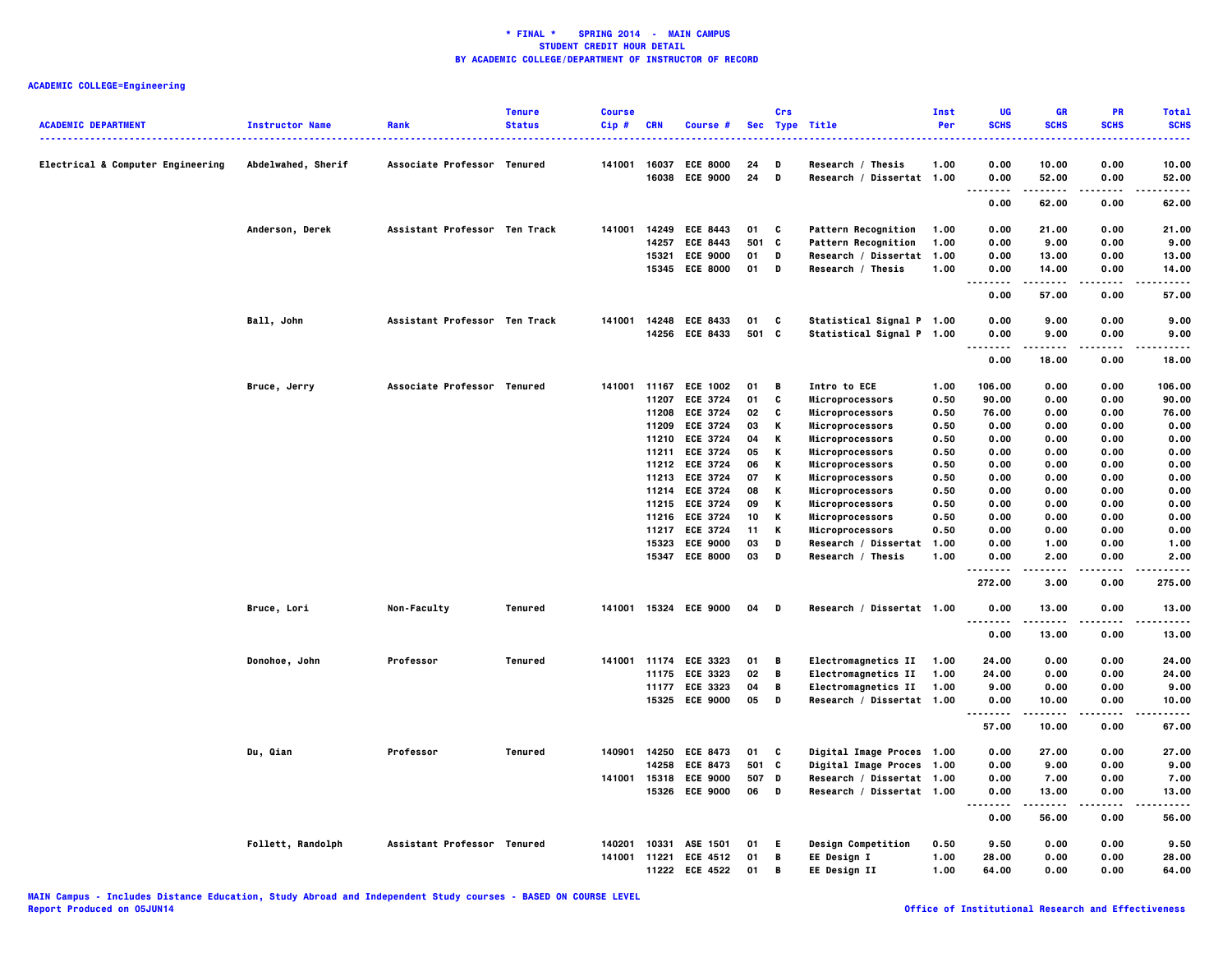|                                   |                                                       |                               | <b>Tenure</b> | <b>Course</b> |            |                                   |          | Crs            |                                           | Inst         | <b>UG</b>     | GR             | PR                | <b>Total</b>   |
|-----------------------------------|-------------------------------------------------------|-------------------------------|---------------|---------------|------------|-----------------------------------|----------|----------------|-------------------------------------------|--------------|---------------|----------------|-------------------|----------------|
| <b>ACADEMIC DEPARTMENT</b>        | <b>Instructor Name</b>                                | Rank                          | <b>Status</b> | Cip#          | <b>CRN</b> | Course #                          |          |                | Sec Type Title                            | Per          | <b>SCHS</b>   | <b>SCHS</b>    | <b>SCHS</b>       | <b>SCHS</b>    |
|                                   |                                                       |                               |               |               |            |                                   |          |                |                                           |              |               |                |                   | .              |
| Electrical & Computer Engineering | Follett, Randolph                                     | Assistant Professor Tenured   |               |               |            | 141001 11223 ECE 4532             | 01       | B              | <b>CPE Design I</b>                       | 1.00         | 14.00         | 0.00           | 0.00              | 14.00          |
|                                   |                                                       |                               |               |               |            | 11224 ECE 4542                    | 01       | $\overline{B}$ | <b>CPE Design II</b>                      | 1.00         | 24.00         | 0.00           | 0.00              | 24.00          |
|                                   |                                                       |                               |               |               |            |                                   |          |                |                                           |              | .<br>139.50   | 0.00           | 0.00              | .<br>139.50    |
|                                   |                                                       |                               |               |               |            |                                   |          |                |                                           |              |               |                |                   |                |
|                                   | Fowler, James                                         | Professor                     | Tenured       |               |            | 141001 11196 ECE 3443             | 01       | C              | Signals and Systems                       | 1.00         | 114.00        | 0.00           | 0.00              | 114.00         |
|                                   |                                                       |                               |               |               | 15328      | <b>ECE 9000</b><br>15352 ECE 8000 | 08<br>08 | D<br>D         | Research / Dissertat<br>Research / Thesis | 1.00<br>1.00 | 0.00<br>0.00  | 13.00<br>14.00 | 0.00<br>0.00      | 13.00<br>14.00 |
|                                   |                                                       |                               |               |               |            | 15925 ECE 3443                    | 501 C    |                | Signals and Systems                       | 1.00         | 3.00          | 0.00           | 0.00              | 3.00           |
|                                   |                                                       |                               |               |               |            |                                   |          |                |                                           |              | $\cdots$<br>. |                |                   |                |
|                                   |                                                       |                               |               |               |            |                                   |          |                |                                           |              | 117.00        | 27.00          | 0.00              | 144.00         |
|                                   | Fu, Yong                                              | Assistant Professor Ten Track |               | 141001        |            | 11225 ECE 4633                    | 01       | C              | Pwer Distrib Systems 1.00                 |              | 90.00         | 0.00           | 0.00              | 90.00          |
|                                   |                                                       |                               |               |               | 11236      | <b>ECE 6633</b>                   | 01       | C              | Pwer Distrib Systems 1.00                 |              | 0.00          | 12.00          | 0.00              | 12.00          |
|                                   |                                                       |                               |               |               |            | 14252 ECE 8990                    | 01       | C              | Special Topic in ECE 1.00                 |              | 0.00          | 45.00          | 0.00              | 45.00          |
|                                   |                                                       |                               |               |               | 14259      | <b>ECE 8990</b>                   | 501      | C              | Special Topic in ECE 1.00                 |              | 0.00          | 18.00          | 0.00              | 18.00          |
|                                   |                                                       |                               |               |               | 15329      | <b>ECE 9000</b>                   | 09       | D              | Research / Dissertat 1.00                 |              | 0.00          | 69.00          | 0.00              | 69.00          |
|                                   |                                                       |                               |               |               |            | 15353 ECE 8000                    | 09       | D              | Research / Thesis                         | 1.00         | 0.00<br>.     | 1.00<br>.      | 0.00<br>$- - - -$ | 1.00<br>.      |
|                                   |                                                       |                               |               |               |            |                                   |          |                |                                           |              | 90.00         | 145.00         | 0.00              | 235.00         |
|                                   | Grzybowski, Stanislaw                                 | Professor                     | Tenured       | 141001        | 11227      | <b>ECE 4673</b>                   | 01       | C              | Fund of HV Engin                          | 1.00         | 24.00         | 0.00           | 0.00              | 24.00          |
|                                   |                                                       |                               |               |               | 11238      | <b>ECE 6673</b>                   | 01       | C              | Fund of HV Engin                          | 1.00         | 0.00          | 6.00           | 0.00              | 6.00           |
|                                   |                                                       |                               |               |               |            | 15319 ECE 9000                    | 511 D    |                | Research / Dissertat 1.00                 |              | 0.00          | 3.00           | 0.00              | 3.00           |
|                                   |                                                       |                               |               |               | 15330      | <b>ECE 9000</b>                   | 10       | D              | Research / Dissertat                      | 1.00         | 0.00          | 52.00          | 0.00              | 52.00          |
|                                   |                                                       |                               |               |               |            | 15354 ECE 8000                    | 10       | D              | Research / Thesis                         | 1.00         | 0.00          | 13.00          | 0.00              | 13.00          |
|                                   |                                                       |                               |               |               |            | 15641 ECE 7000                    | 501 I    |                | Directed Individual                       | 1.00         | 0.00<br>.     | 3.00<br>.      | 0.00<br>.         | 3.00<br>.      |
|                                   |                                                       |                               |               |               |            |                                   |          |                |                                           |              | 24.00         | 77.00          | 0.00              | 101.00         |
|                                   | Jones, Bryan                                          | Associate Professor Tenured   |               | 141001 11207  |            | <b>ECE 3724</b>                   | 01       | C              | Microprocessors                           | 0.50         | 90.00         | 0.00           | 0.00              | 90.00          |
|                                   |                                                       |                               |               |               |            | 11208 ECE 3724                    | 02       | C              | Microprocessors                           | 0.50         | 76.00         | 0.00           | 0.00              | 76.00          |
|                                   |                                                       |                               |               |               | 11209      | <b>ECE 3724</b>                   | 03       | Κ              | Microprocessors                           | 0.50         | 0.00          | 0.00           | 0.00              | 0.00           |
|                                   |                                                       |                               |               |               |            | 11210 ECE 3724                    | 04       | К              | Microprocessors                           | 0.50         | 0.00          | 0.00           | 0.00              | 0.00           |
|                                   |                                                       |                               |               |               | 11211      | <b>ECE 3724</b>                   | 05       | К              | Microprocessors                           | 0.50         | 0.00          | 0.00           | 0.00              | 0.00           |
|                                   |                                                       |                               |               |               |            | 11212 ECE 3724                    | 06       | К              | Microprocessors                           | 0.50         | 0.00          | 0.00           | 0.00              | 0.00           |
|                                   |                                                       |                               |               |               |            | 11213 ECE 3724                    | 07       | Κ              | Microprocessors                           | 0.50         | 0.00          | 0.00           | 0.00              | 0.00           |
|                                   |                                                       |                               |               |               |            | 11214 ECE 3724<br>11215 ECE 3724  | 08<br>09 | ĸ<br>К         | Microprocessors<br>Microprocessors        | 0.50<br>0.50 | 0.00<br>0.00  | 0.00<br>0.00   | 0.00<br>0.00      | 0.00<br>0.00   |
|                                   |                                                       |                               |               |               |            | 11216 ECE 3724                    | 10       | Κ              | Microprocessors                           | 0.50         | 0.00          | 0.00           | 0.00              | 0.00           |
|                                   |                                                       |                               |               |               |            | 11217 ECE 3724                    | 11       | ĸ              | Microprocessors                           | 0.50         | 0.00          | 0.00           | 0.00              | 0.00           |
|                                   |                                                       |                               |               |               | 15331      | <b>ECE 9000</b>                   | 11       | D              | Research / Dissertat 1.00                 |              | 0.00          | 14.00          | 0.00              | 14.00          |
|                                   |                                                       |                               |               |               |            |                                   |          |                |                                           |              | .<br>166.00   | .<br>14.00     | .<br>0.00         | .<br>180.00    |
|                                   | Karimi-Ghartemani, Maso Associate Professor Ten Track |                               |               | 141001 11233  |            | <b>ECE 4923</b>                   | 01       | C              | Fdbk Con Sys II                           | 1.00         | 12.00         | 0.00           | 0.00              | 12.00          |
|                                   |                                                       |                               |               |               | 11244      | <b>ECE 6923</b>                   | 01       | C              | Fdbk Con Sys II                           | 1.00         | 0.00          | 3.00           | 0.00              | 3.00           |
|                                   |                                                       |                               |               |               | 15332      | <b>ECE 9000</b>                   | 12       | D              | Research / Dissertat                      | 1.00         | 0.00          | 4.00           | 0.00              | 4.00           |
|                                   |                                                       |                               |               |               |            | 15596 ECE 7000                    | 01       | $\mathbf{I}$   | Directed Individual                       | 1.00         | 0.00          | 3.00           | 0.00<br>.         | 3.00           |
|                                   |                                                       |                               |               |               |            |                                   |          |                |                                           |              | .<br>12.00    | .<br>10.00     | 0.00              | .<br>22.00     |
|                                   | King, Roger                                           | Non-Faculty                   | Tenured       | 141001        | 15333      | <b>ECE 9000</b>                   | 13       | D              | Research / Dissertat 1.00                 |              | 0.00          | 13.00          | 0.00              | 13.00          |
|                                   |                                                       |                               |               | 309999        | 15796      | <b>CME 8000</b>                   | 02       | D              | Research / Thesis                         | 1.00         | 0.00          | 6.00           | 0.00              | 6.00           |
|                                   |                                                       |                               |               |               | 15798      | <b>CME 9000</b>                   | 02       | D              | Research / Dissertat 1.00                 |              | 0.00          | 1.00           | 0.00              | 1.00           |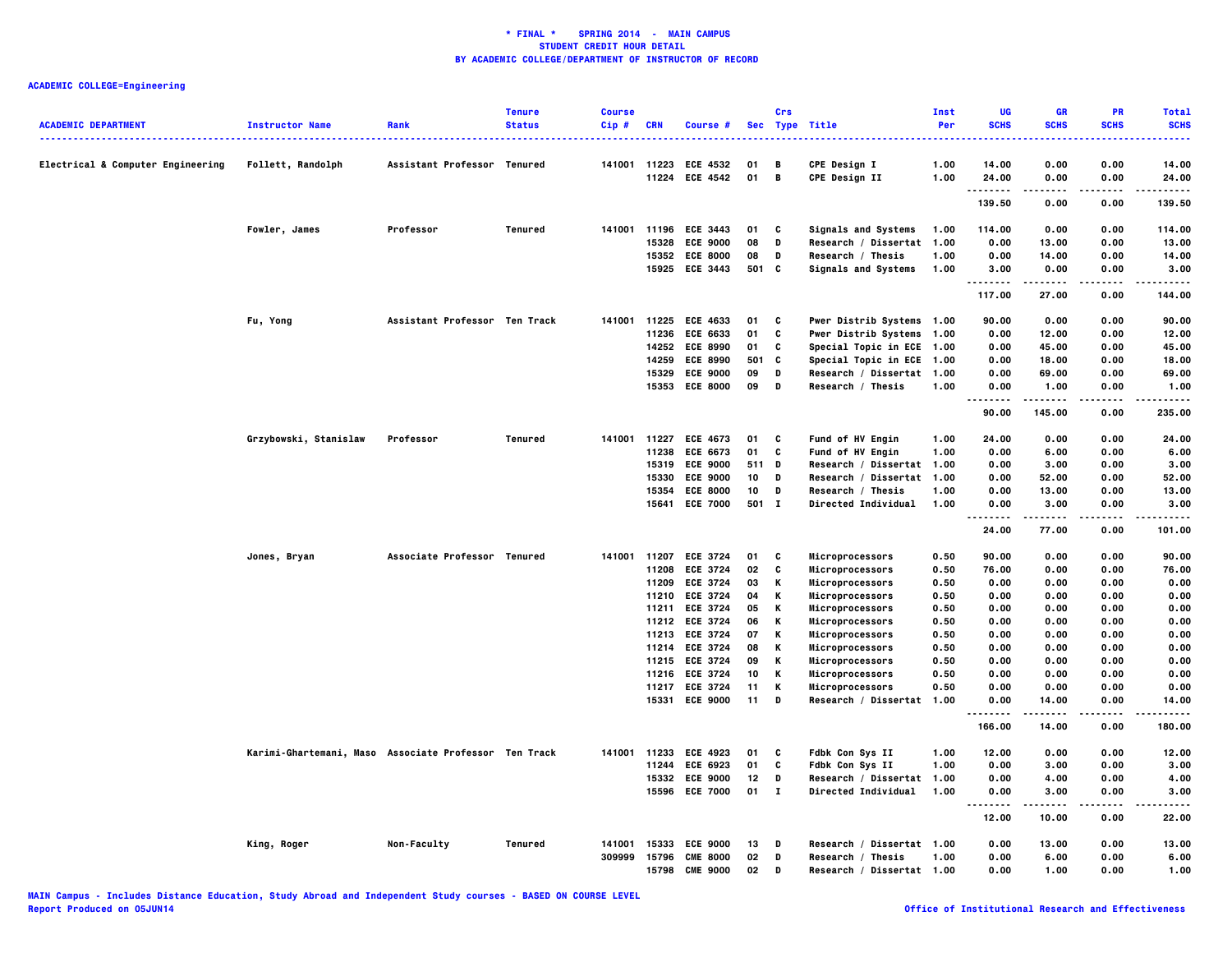| <b>ACADEMIC DEPARTMENT</b>        | <b>Instructor Name</b>                                    | Rank                          | <b>Tenure</b><br><b>Status</b> | <b>Course</b><br>Cip # | <b>CRN</b>     | Course #                           |          | Crs         | Sec Type Title                             | Inst<br>Per  | UG<br><b>SCHS</b> | <b>GR</b><br><b>SCHS</b> | <b>PR</b><br><b>SCHS</b> | <b>Total</b><br><b>SCHS</b> |
|-----------------------------------|-----------------------------------------------------------|-------------------------------|--------------------------------|------------------------|----------------|------------------------------------|----------|-------------|--------------------------------------------|--------------|-------------------|--------------------------|--------------------------|-----------------------------|
|                                   |                                                           |                               |                                |                        |                |                                    |          |             |                                            |              | --------          | .                        | .                        | .                           |
|                                   |                                                           |                               |                                |                        |                |                                    |          |             |                                            |              | 0.00              | 20.00                    | 0.00                     | 20.00                       |
| Electrical & Computer Engineering | Koshka, Yaroslav                                          | Professor                     | <b>Tenured</b>                 | 141001 11169           |                | <b>ECE 3213</b>                    | 01       | C           | Solid State Electron 1.00                  |              | 42.00             | 0.00                     | 0.00                     | 42.00                       |
|                                   |                                                           |                               |                                |                        | 14240          | <b>ECE 4990</b>                    | 01       | C           | Special Topic in ECE 1.00                  |              | 42.00             | 0.00                     | 0.00                     | 42.00                       |
|                                   |                                                           |                               |                                |                        | 14244          | <b>ECE 6990</b>                    | 01       | C           | Special Topic in ECE 1.00                  |              | 0.00              | 9.00                     | 0.00                     | 9.00                        |
|                                   |                                                           |                               |                                |                        |                | 15358 ECE 8000                     | 14       | D           | Research / Thesis                          | 1.00         | 0.00<br>н.,<br>.  | 1.00<br>-----            | 0.00<br>.                | 1.00<br>.                   |
|                                   |                                                           |                               |                                |                        |                |                                    |          |             |                                            |              | 84.00             | 10.00                    | 0.00                     | 94.00                       |
|                                   | Li, Pan                                                   | Assistant Professor Ten Track |                                | 141001                 | 14239          | <b>ECE 4823</b>                    | 01       | C           | Digital Communicatio 1.00                  |              | 3.00              | 0.00                     | 0.00                     | 3.00                        |
|                                   |                                                           |                               |                                |                        | 14243          | ECE 6823                           | 01       | C           | Digital Communicatio 1.00                  |              | 0.00              | 12.00                    | 0.00                     | 12.00                       |
|                                   |                                                           |                               |                                |                        |                | 15335 ECE 9000                     | 15       | D           | Research / Dissertat 1.00                  |              | 0.00<br><br>.     | 71.00<br>.               | 0.00<br>.                | 71.00<br>.                  |
|                                   |                                                           |                               |                                |                        |                |                                    |          |             |                                            |              | 3.00              | 83.00                    | 0.00                     | 86.00                       |
|                                   | Mazzola, Michael                                          | Professor                     | Tenured                        | 141001 11226           |                | <b>ECE 4653</b>                    | 01       | C           | Intro to Power Elect 1.00                  |              | 21.00             | 0.00                     | 0.00                     | 21.00                       |
|                                   |                                                           |                               |                                |                        | 13669          | <b>ECE 6653</b>                    | 501      | c           | Intro to Power Elect 1.00                  |              | 0.00              | 9.00                     | 0.00                     | 9.00                        |
|                                   |                                                           |                               |                                |                        | 15336          | <b>ECE 9000</b>                    | 16       | D           | Research / Dissertat 1.00                  |              | 0.00              | 17.00                    | 0.00                     | 17.00                       |
|                                   |                                                           |                               |                                |                        | 15360          | <b>ECE 8000</b>                    | 16       | D           | Research / Thesis                          | 1.00         | 0.00<br>.         | 10.00                    | 0.00                     | 10.00                       |
|                                   |                                                           |                               |                                |                        |                |                                    |          |             |                                            |              | 21.00             | 36.00                    | 0.00                     | 57.00                       |
|                                   | Mohammadi-Aragh, Mahnas Visiting Assist Pro Non-Ten Track |                               |                                |                        |                | 141001 11178 ECE 3413              | 01       | C           | Intro to Electronic                        | 1.00         | 123.00<br>.       | 0.00<br>.                | 0.00<br>.                | 123.00<br>.                 |
|                                   |                                                           |                               |                                |                        |                |                                    |          |             |                                            |              | 123.00            | 0.00                     | 0.00                     | 123.00                      |
|                                   | Molen, G. Marshall                                        | Professor                     | <b>Tenured</b>                 |                        |                | 140101 10742 CHE 4193              | 01       | C           | Automotive Engineeri 1.00                  |              | 6.00              | 0.00                     | 0.00                     | 6.00                        |
|                                   |                                                           |                               |                                |                        |                | 10749 CHE 6193                     | 01       | C           | Automotive Engineeri 1.00                  |              | 0.00              | 3.00                     | 0.00                     | 3.00                        |
|                                   |                                                           |                               |                                |                        | 11219          | <b>ECE 4193</b>                    | 01       | C           | Automotive Engineeri 1.00                  |              | 51.00             | 0.00                     | 0.00                     | 51.00                       |
|                                   |                                                           |                               |                                |                        | 11234          | <b>ECE 6193</b>                    | 01       | C           | Automotive Engineeri 1.00                  |              | 0.00              | 12.00                    | 0.00                     | 12.00                       |
|                                   |                                                           |                               |                                |                        | 12256          | IE 6193                            | 01       | C           | Automotive Engineeri 1.00                  |              | 0.00              | 3.00                     | 0.00                     | 3.00                        |
|                                   |                                                           |                               |                                |                        | 12504          | ME 4193                            | 01       | C           | Automotive Engineeri 1.00                  |              | 84.00             | 0.00                     | 0.00                     | 84.00                       |
|                                   |                                                           |                               |                                |                        | 12513          | ME 6193                            | 01       | c           | Automotive Engineeri 1.00                  |              | 0.00              | 27.00                    | 0.00                     | 27.00                       |
|                                   |                                                           |                               |                                | 141001 15361           |                | <b>ECE 8000</b>                    | 17       | D           | Research / Thesis                          | 1.00         | 0.00<br>.         | 16.00<br>-----           | 0.00<br>.                | 16.00<br>. <b>.</b>         |
|                                   |                                                           |                               |                                |                        |                |                                    |          |             |                                            |              | 141.00            | 61.00                    | 0.00                     | 202.00                      |
|                                   | Moorhead, Jane                                            | Instructor                    | Non-Ten Track                  |                        |                | 141001 11168 ECE 3183              | 01       | C           | Electric Eng Systems                       | 1.00         | 336.00            | 0.00                     | 0.00                     | 336.00                      |
|                                   |                                                           |                               |                                |                        |                | 14232 ECE 3714                     | 01       | C           | Digital Devices                            | 1.00         | 328.00            | 0.00                     | 0.00                     | 328.00                      |
|                                   |                                                           |                               |                                |                        |                | 14234 ECE 3714                     | 03       | Κ           | Digital Devices                            | 1.00         | 0.00              | 0.00                     | 0.00                     | 0.00                        |
|                                   |                                                           |                               |                                |                        | 14235          | <b>ECE 3714</b>                    | 04       | К           | <b>Digital Devices</b>                     | 1.00         | 0.00              | 0.00                     | 0.00                     | 0.00                        |
|                                   |                                                           |                               |                                |                        | 14236          | <b>ECE 3714</b>                    | 05       | К           | <b>Digital Devices</b>                     | 1.00         | 0.00              | 0.00                     | 0.00                     | 0.00                        |
|                                   |                                                           |                               |                                |                        |                | 14237 ECE 3714                     | 06       | К           | <b>Digital Devices</b>                     | 1.00         | 0.00              | 0.00                     | 0.00                     | 0.00                        |
|                                   |                                                           |                               |                                |                        |                |                                    |          |             |                                            |              | 664.00            | 0.00                     | 0.00                     | 664.00                      |
|                                   | Morris, Thomas                                            | Assistant Professor Ten Track |                                |                        |                | 140901 11229 ECE 4743              | 01       | B           | Digital Sys Design                         | 1.00         | 18.00             | 0.00                     | 0.00                     | 18.00                       |
|                                   |                                                           |                               |                                |                        | 11230          | <b>ECE 4743</b>                    | 02       | B           | Digital Sys Design                         | 1.00         | 9.00              | 0.00                     | 0.00                     | 9.00                        |
|                                   |                                                           |                               |                                | 141001 15339           |                | <b>ECE 9000</b>                    | 520      | D           | Research / Dissertat 1.00                  |              | 0.00              | 1.00                     | 0.00                     | 1.00                        |
|                                   |                                                           |                               |                                |                        | 15340          | <b>ECE 9000</b>                    | 19       | D           | Research / Dissertat 1.00                  |              | 0.00              | 26.00                    | 0.00                     | 26.00                       |
|                                   |                                                           |                               |                                |                        | 15363          | <b>ECE 8000</b>                    | 19       | D           | Research / Thesis                          | 1.00         | 0.00              | 21.00                    | 0.00                     | 21.00                       |
|                                   |                                                           |                               |                                |                        | 15597          | <b>ECE 7000</b>                    | 02       | $\mathbf I$ | Directed Individual                        | 1.00         | 0.00              | 3.00                     | 0.00                     | 3.00                        |
|                                   |                                                           |                               |                                |                        | 15598<br>15603 | <b>ECE 7000</b><br><b>FCF 7000</b> | 03<br>04 | I<br>т      | Directed Individual<br>Directed Individual | 1.00<br>1.00 | 0.00<br>0.00      | 3.00<br>3.00             | 0.00<br>0.00             | 3.00<br>3.00                |
|                                   |                                                           |                               |                                |                        |                |                                    |          |             |                                            |              |                   |                          |                          |                             |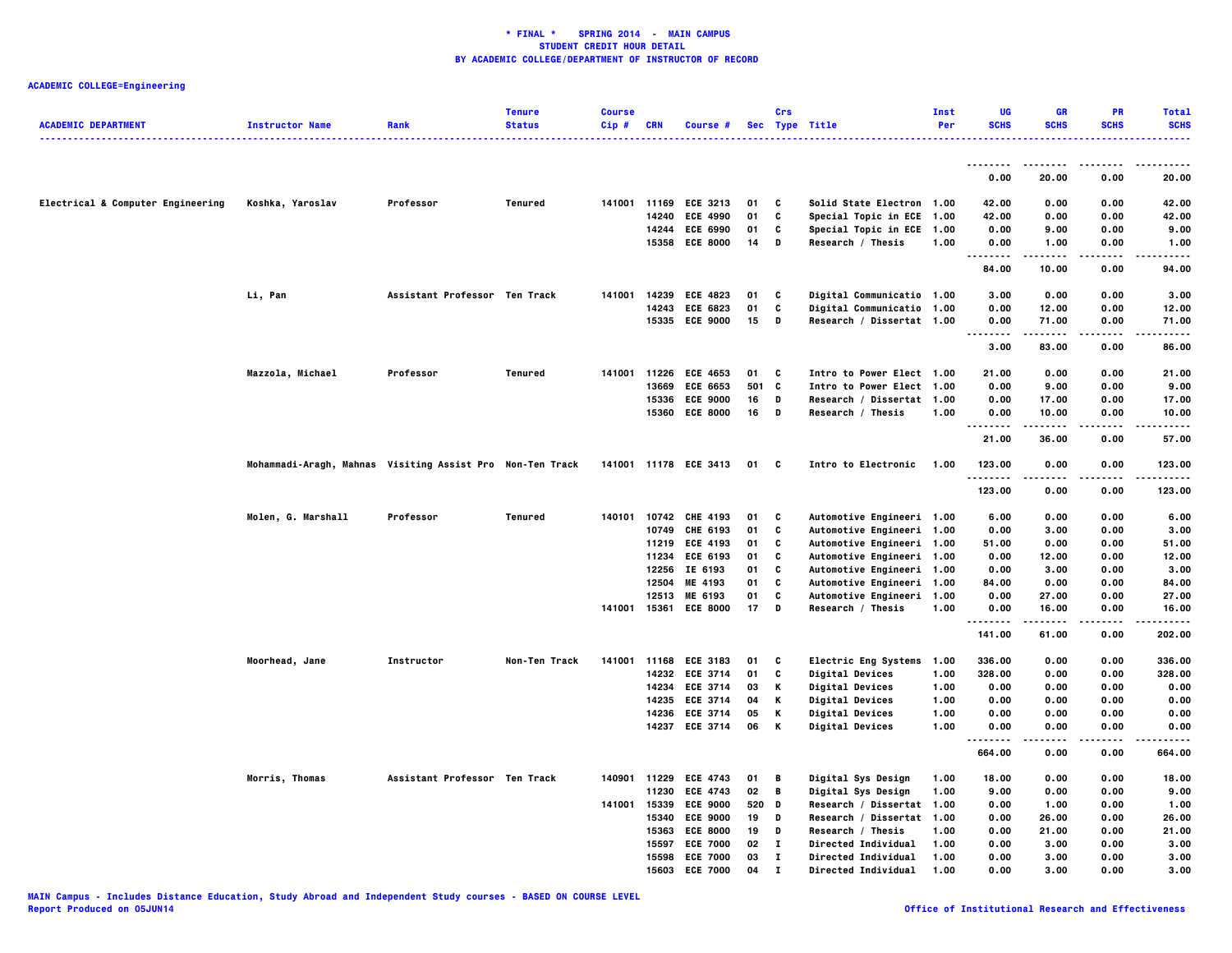| <b>ACADEMIC DEPARTMENT</b>                                                | <b>Instructor Name</b> | Rank                              | <b>Tenure</b><br><b>Status</b> | <b>Course</b><br>Cip# | <b>CRN</b>   | Course #              |       | Crs            | Sec Type Title                   | Inst<br>Per | <b>UG</b><br><b>SCHS</b>  | GR<br><b>SCHS</b>        | PR<br><b>SCHS</b>       | <b>Total</b><br><b>SCHS</b> |
|---------------------------------------------------------------------------|------------------------|-----------------------------------|--------------------------------|-----------------------|--------------|-----------------------|-------|----------------|----------------------------------|-------------|---------------------------|--------------------------|-------------------------|-----------------------------|
|                                                                           |                        |                                   |                                |                       |              |                       |       |                |                                  |             |                           |                          |                         | .                           |
|                                                                           |                        |                                   |                                |                       |              |                       |       |                |                                  |             | 27.00                     | 57.00                    | 0.00                    | 84.00                       |
| Electrical & Computer Engineering                                         | Reese, Robert          | Associate Professor Tenured       |                                | 140901                | 11228        | <b>ECE 4713</b>       | 01    | C              | Computer Architectur 1.00        |             | 90.00                     | 0.00                     | 0.00                    | 90.00                       |
|                                                                           |                        |                                   |                                |                       | 11239        | <b>ECE 6713</b>       | 01    | C              | Computer Architectur 1.00        |             | 0.00                      | 3.00                     | 0.00                    | 3.00                        |
|                                                                           |                        |                                   |                                | 141001                | 14238        | <b>ECE 4263</b>       | 01    | В              | Prin of VLSI Design              | 1.00        | 21.00                     | 0.00                     | 0.00                    | 21.00                       |
|                                                                           |                        |                                   |                                |                       |              | 15341 ECE 9000        | 20    | D              | Research / Dissertat 1.00        |             | 0.00                      | 13.00<br>                | 0.00<br>.               | 13.00                       |
|                                                                           |                        |                                   |                                |                       |              |                       |       |                |                                  |             | 111.00                    | 16.00                    | 0.00                    | 127.00                      |
|                                                                           | Taylor, Clayborne      | Research Assist Pro Non-Ten Track |                                | 141001                | 11197        | <b>ECE 3614</b>       | 01    | B              | Fundamentals of Ener 1.00        |             | 20.00                     | 0.00                     | 0.00                    | 20.00                       |
|                                                                           |                        |                                   |                                |                       | 11198        | <b>ECE 3614</b>       | 02    | B              | Fudamentals of Energ 1.00        |             | 16.00                     | 0.00                     | 0.00                    | 16.00                       |
|                                                                           |                        |                                   |                                |                       | 11199        | <b>ECE 3614</b>       | 03    | B              | Fundamentals of Ener 1.00        |             | 24.00                     | 0.00                     | 0.00                    | 24.00                       |
|                                                                           |                        |                                   |                                |                       | 11200        | <b>ECE 3614</b>       | 04    | B              | Fundamentals of Ener 1.00        |             | 16.00                     | 0.00                     | 0.00                    | 16.00                       |
|                                                                           |                        |                                   |                                |                       | 11201        | <b>ECE 3614</b>       | 05    | B              | Fundamentals of Ener 1.00        |             | 16.00                     | 0.00                     | 0.00                    | 16.00                       |
|                                                                           |                        |                                   |                                |                       | 11202        | <b>ECE 3614</b>       | 06    | B              | Fundamentals of Ener 1.00        |             | 20.00                     | 0.00                     | 0.00                    | 20.00                       |
|                                                                           |                        |                                   |                                |                       |              |                       |       |                |                                  |             | 112.00                    | 0.00                     | 0.00                    | 112.00                      |
|                                                                           | Topsakal, Erdem        | Associate Professor Tenured       |                                |                       |              | 141001 11170 ECE 3313 | 01    | В              | Electromagnetics I               | 1.00        | 24.00                     | 0.00                     | 0.00                    | 24.00                       |
|                                                                           |                        |                                   |                                |                       | 11171        | <b>ECE 3313</b>       | 02    | $\overline{B}$ | Electromagnetics I               | 1.00        | 21.00                     | 0.00                     | 0.00                    | 21.00                       |
|                                                                           |                        |                                   |                                |                       | 11173        | <b>ECE 3313</b>       | 04    | B              | Electromagnetics I               | 1.00        | 24.00                     | 0.00                     | 0.00                    | 24.00                       |
|                                                                           |                        |                                   |                                |                       | 15342        | <b>ECE 9000</b>       | 21    | D              | Research / Dissertat 1.00        |             | 0.00                      | 11.00                    | 0.00                    | 11.00                       |
|                                                                           |                        |                                   |                                |                       |              | 15365 ECE 8000        | 21    | D              | Research / Thesis                | 1.00        | 0.00                      | 7.00                     | 0.00                    | 7.00                        |
|                                                                           |                        |                                   |                                |                       |              |                       |       |                |                                  |             | 69.00                     | 18.00                    | 0.00                    | 87.00                       |
|                                                                           | Winton, Raymond        | Professor                         | Tenured                        | 141001                | 11180        | <b>ECE 3424</b>       | 01    | C              | Intm Electronic Circ 1.00        |             | 184.00                    | 0.00                     | 0.00                    | 184.00                      |
|                                                                           |                        |                                   |                                |                       | 11185        | <b>ECE 3424</b>       | 06    | K              | Intm Electronic Circ 1.00        |             | 0.00                      | 0.00                     | 0.00                    | 0.00                        |
|                                                                           |                        |                                   |                                |                       | 11186        | <b>ECE 3424</b>       | 07    | K              | Intm Electronic Circ 1.00        |             | 0.00                      | 0.00                     | 0.00                    | 0.00                        |
|                                                                           |                        |                                   |                                |                       | 11187        | <b>ECE 3424</b>       | 08    | К              | Intm Electronic Circ 1.00        |             | 0.00                      | 0.00                     | 0.00                    | 0.00                        |
|                                                                           |                        |                                   |                                |                       | 11188        | <b>ECE 3424</b>       | 09    | K              | Intm Electronic Circ 1.00        |             | 0.00                      | 0.00                     | 0.00                    | 0.00                        |
|                                                                           |                        |                                   |                                |                       | 11189        | <b>ECE 3424</b>       | 10    | K              | Intm Electronic Circ 1.00        |             | 0.00                      | 0.00                     | 0.00                    | 0.00                        |
|                                                                           |                        |                                   |                                |                       | 11192        | <b>ECE 3434</b>       | 01    | $\overline{B}$ | Adv Electronic Circu 1.00        |             | 44.00                     | 0.00                     | 0.00                    | 44.00                       |
|                                                                           |                        |                                   |                                |                       | 11193        | <b>ECE 3434</b>       | 02    | B              | Adv Electronic Circu 1.00        |             | 40.00                     | 0.00                     | 0.00                    | 40.00                       |
|                                                                           |                        |                                   |                                |                       |              | 11194 ECE 3434        | 03    | В              | Adv Electronic Circu 1.00        |             | 32.00                     | 0.00                     | 0.00                    | 32.00                       |
|                                                                           |                        |                                   |                                |                       | 11195        | <b>ECE 3434</b>       | 04    | $\overline{B}$ | <b>Adv Electronic Circu 1.00</b> |             | 28.00<br><u></u>          | 0.00<br>.                | 0.00<br>$- - - -$       | 28.00<br>.                  |
|                                                                           |                        |                                   |                                |                       |              |                       |       |                |                                  |             | 328.00                    | 0.00                     | 0.00                    | 328.00                      |
|                                                                           | Younan, Nicolas        | Professor                         | Tenured                        |                       | 141001 15317 | <b>ECE 8000</b>       | 524 D |                | Research / Thesis                | 1.00        | 0.00                      | 1.00                     | 0.00                    | 1.00                        |
|                                                                           |                        |                                   |                                |                       | 15344        | <b>ECE 9000</b>       | 23    | D              | Research / Dissertat 1.00        |             | 0.00                      | 12.00                    | 0.00                    | 12.00                       |
|                                                                           |                        |                                   |                                |                       |              | 15368 ECE 9000        | 524 D |                | Research / Dissertat 1.00        |             | 0.00<br>$\sim$ $\sim$     | 7.00                     | 0.00                    | 7.00                        |
|                                                                           |                        |                                   |                                |                       |              |                       |       |                |                                  |             | 0.00                      | 20.00                    | 0.00                    | 20.00                       |
| ------------------------------------<br>Electrical & Computer Engineering |                        |                                   |                                |                       |              |                       |       |                |                                  |             | <b>EDESSER</b><br>2560.50 | 813.00                   | <b>EDEDEDED</b><br>0.00 | ==========<br>3373.50       |
| -----------------------------------                                       |                        |                                   |                                |                       |              |                       |       |                |                                  |             |                           | -------- ------- ------- |                         | ==========                  |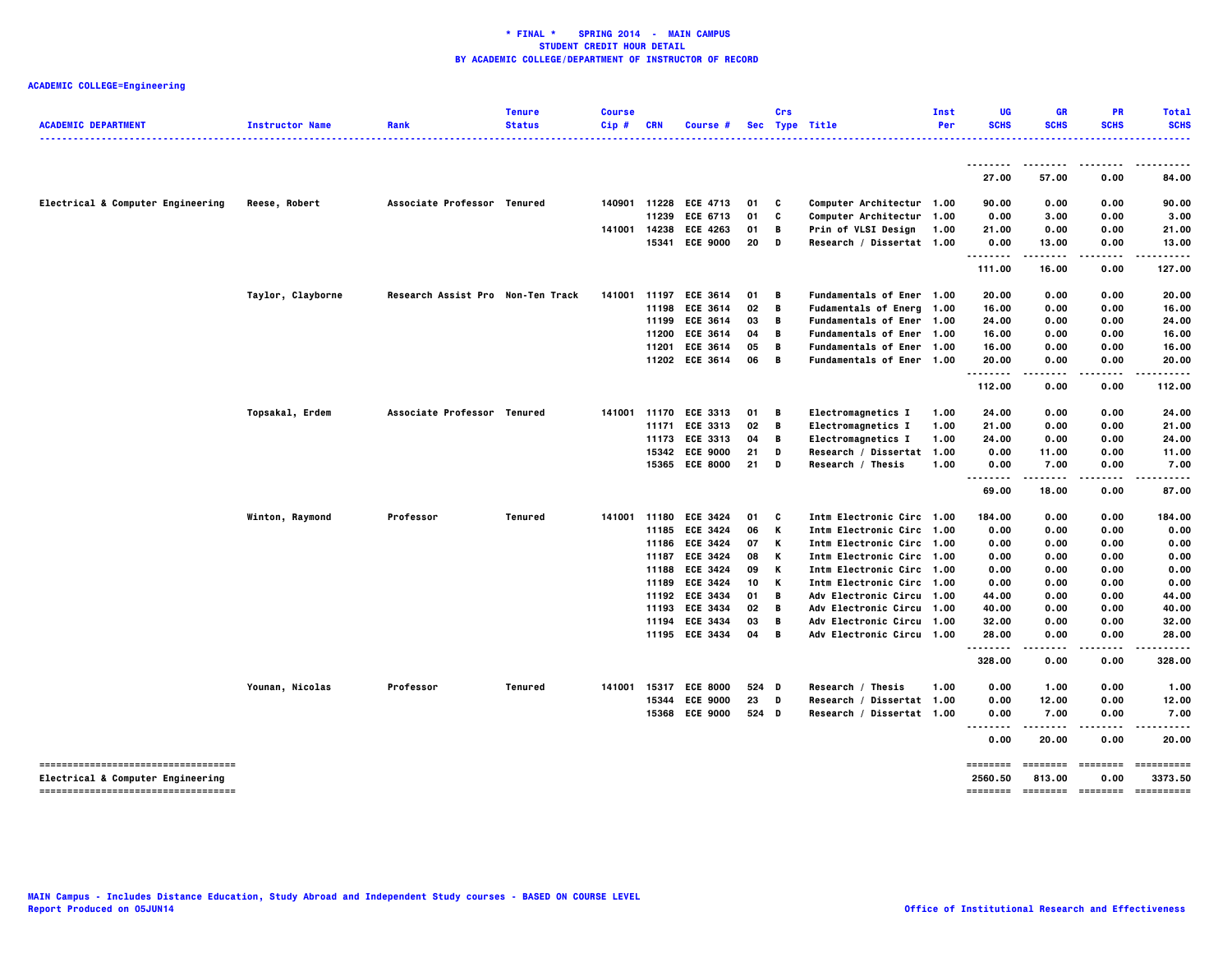| <b>ACADEMIC DEPARTMENT</b>                                                                            | <b>Instructor Name</b> | Rank               | Tenure<br><b>Status</b> | Course<br>Cip # | CRN | Course # Sec Type Title |      | Crs |                           | Inst<br>Per | <b>UG</b><br><b>SCHS</b>      | <b>GR</b><br><b>SCHS</b>     | <b>PR</b><br><b>SCHS</b>     | <b>Total</b><br><b>SCHS</b> |
|-------------------------------------------------------------------------------------------------------|------------------------|--------------------|-------------------------|-----------------|-----|-------------------------|------|-----|---------------------------|-------------|-------------------------------|------------------------------|------------------------------|-----------------------------|
| General Engineering                                                                                   | Hill, Eric             | <b>Non-Faculty</b> | <b>Non-Faculty</b>      | 140101          |     | 11925 GE 3011           | 01 S |     | Engr Entrepreneur Se 0.60 |             | 65.40<br>--------<br>65.40    | 0.00<br>---------<br>0.00    | 0.00<br>.<br>0.00            | 65.40<br>.<br>65.40         |
| =====================================<br>General Engineering<br>===================================== |                        |                    |                         |                 |     |                         |      |     |                           |             | ========<br>65.40<br>======== | ========<br>0.00<br>======== | ========<br>0.00<br>======== | 65.40<br>==========         |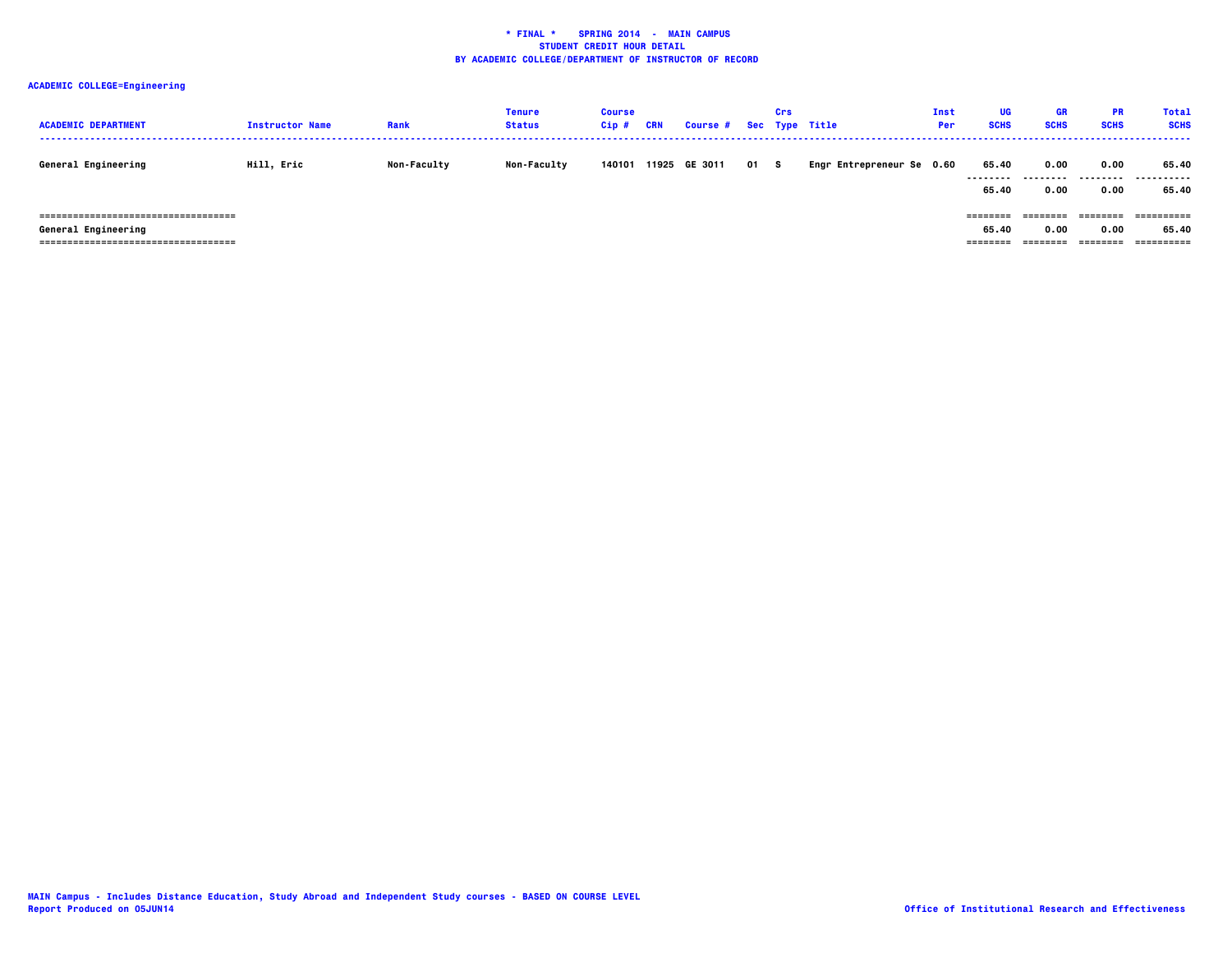| <b>ACADEMIC DEPARTMENT</b>       | <b>Instructor Name</b>     | Rank                          | <b>Tenure</b><br><b>Status</b> | <b>Course</b><br>Cip# | <b>CRN</b>   | <b>Course #</b>      |       | Crs          | Sec Type Title            | Inst<br>Per | UG<br><b>SCHS</b>            | <b>GR</b><br><b>SCHS</b> | PR<br><b>SCHS</b> | <b>Total</b><br><b>SCHS</b> |
|----------------------------------|----------------------------|-------------------------------|--------------------------------|-----------------------|--------------|----------------------|-------|--------------|---------------------------|-------------|------------------------------|--------------------------|-------------------|-----------------------------|
| Industrial & Systems Engineering | Bian, Linkan               | Assistant Professor Ten Track |                                | 141701                | 12263        | IE 6613              | 01    | C            | Eng Statistics I          | 1.00        | 0.00                         | 21.00                    | 0.00              | 21.00                       |
|                                  |                            |                               |                                | 149999                | 12248        | IE 4613              | 01    | C            | Eng Statistics I          | 1.00        | 264.00<br>.                  | 0.00<br>.                | 0.00<br>$\cdots$  | 264.00<br>.                 |
|                                  |                            |                               |                                |                       |              |                      |       |              |                           |             | 264.00                       | 21.00                    | 0.00              | 285.00                      |
|                                  | Bostick, Lisa              | Lecturer                      | Non-Ten Track                  | 489999                |              | 11350 EG 1142        | 01    | C            | Engineering Graphics 1.00 |             | 74.00                        | 0.00                     | 0.00              | 74.00                       |
|                                  |                            |                               |                                |                       | 11351        | EG 1143              | 01    | $\mathbf{B}$ | Graphic Com               | 1.00        | 129.00                       | 0.00                     | 0.00              | 129.00                      |
|                                  |                            |                               |                                |                       |              |                      |       |              |                           |             | . <b>.</b><br>203.00         | 0.00                     | .<br>0.00         | .<br>203.00                 |
|                                  | <b>Bullington, Stanley</b> | Professor                     | Tenured                        | 141701                |              | 12253 IE 4915        | 01    | C            | Design Of Ind Sys         | 1.00        | 125.00                       | 0.00                     | 0.00              | 125.00                      |
|                                  |                            |                               |                                |                       | 12254        | IE 4915              | 02    | К            | Design Of Ind Sys         | 1.00        | 0.00                         | 0.00                     | 0.00              | 0.00                        |
|                                  |                            |                               |                                |                       | 12261        | IE 6573              | 01    | C            | Process Imprvmnt Eng      | 1.00        | 0.00                         | 15.00                    | 0.00              | 15.00                       |
|                                  |                            |                               |                                |                       | 13800        | IE 6573              | 501   | C            | Process Imprvmnt Eng      | 1.00        | 0.00                         | 48.00                    | 0.00              | 48.00                       |
|                                  |                            |                               |                                |                       | 14129        | IE 8913              | 01    | C            | Engr Economy II           | 1.00        | 0.00                         | 12.00                    | 0.00              | 12.00                       |
|                                  |                            |                               |                                |                       | 14627        | IE 8913              | 501   | C            | Engr Economy II           | 1.00        | 0.00                         | 30.00                    | 0.00              | 30.00                       |
|                                  |                            |                               |                                |                       | 14971        | IE 9000              | 506 D |              | Research / Dissertat 1.00 |             | 0.00                         | 1.00                     | 0.00              | 1.00                        |
|                                  |                            |                               |                                |                       |              | 14989 IE 8000        | 01    | D            | Research / Thesis         | 1.00        | 0.00                         | 1.00                     | 0.00              | 1.00                        |
|                                  |                            |                               |                                |                       | 14994        | IE 9000              | 01    | D            | Research / Dissertat 1.00 |             | 0.00                         | 1.00                     | 0.00              | 1.00                        |
|                                  |                            |                               |                                |                       |              | 149999 12247 IE 4573 | 01    | C            | Process Imprvmnt Eng 1.00 |             | 51.00<br>.                   | 0.00                     | 0.00              | 51.00                       |
|                                  |                            |                               |                                |                       |              |                      |       |              |                           |             | 176.00                       | 108.00                   | 0.00              | 284.00                      |
|                                  | Dendy, Robert              | Lecturer                      | Non-Ten Track                  |                       |              | 489999 11352 EG 1143 | 03    | В            | Graphic Com               | 1.00        | 129.00                       | 0.00                     | 0.00              | 129.00                      |
|                                  |                            |                               |                                |                       |              |                      |       |              |                           |             | .<br>129.00                  | 0.00                     | 0.00              | 129.00                      |
|                                  | Eksioglu, Burak            | Associate Professor Tenured   |                                | 141701                |              | 14625 IE 8723        | 501 C |              | <b>Oper Research II</b>   | 1.00        | 0.00                         | 15.00                    | 0.00              | 15.00                       |
|                                  |                            |                               |                                |                       |              | 14626 IE 8723        | 01    | C            | Oper Research II          | 1.00        | 0.00                         | 21.00                    | 0.00              | 21.00                       |
|                                  |                            |                               |                                |                       |              | 14972 IE 9000        | 507 D |              | Research / Dissertat 1.00 |             | 0.00                         | 2.00                     | 0.00              | 2.00                        |
|                                  |                            |                               |                                |                       | 14995        | IE 9000              | 02    | D            | Research / Dissertat 1.00 |             | 0.00                         | 7.00                     | 0.00              | 7.00                        |
|                                  |                            |                               |                                |                       | 270101 12250 | IE 4733              | 01    | C            | Linear Programming I 1.00 |             | 63.00                        | 0.00                     | 0.00              | 63.00                       |
|                                  |                            |                               |                                |                       |              | 12265 IE 6733        | 01    | C            | Linear Programming I 1.00 |             | 0.00                         | 9.00                     | 0.00              | 9.00                        |
|                                  |                            |                               |                                |                       | 12477        | MA 4733              | 01    | C            | Linear Programming        | 1.00        | 81.00                        | 0.00                     | 0.00              | 81.00                       |
|                                  |                            |                               |                                |                       | 12485        | MA 6733              | 01    | C            | Linear Programming        | 1.00        | 0.00                         | 6.00                     | 0.00              | 6.00                        |
|                                  |                            |                               |                                |                       |              | 13802 IE 6733        | 501 C |              | Linear Programming I 1.00 |             | 0.00<br>--------             | 36.00<br>-----           | 0.00<br>----      | 36.00<br>.                  |
|                                  |                            |                               |                                |                       |              |                      |       |              |                           |             | 144.00                       | 96.00                    | 0.00              | 240.00                      |
|                                  | Eksioglu, Sandra           | Associate Professor Tenured   |                                |                       |              | 141701 12260 IE 6543 | 01    | C            | Logistics Engineerin 1.00 |             | 0.00                         | 6.00                     | 0.00              | 6.00                        |
|                                  |                            |                               |                                |                       |              | 13799 IE 6543        | 501 C |              | Logistics Engineerin 1.00 |             | 0.00                         | 3.00                     | 0.00              | 3.00                        |
|                                  |                            |                               |                                |                       | 14990        | <b>IE 8000</b>       | 02    | D            | Research / Thesis         | 1.00        | 0.00                         | 6.00                     | 0.00              | 6.00                        |
|                                  |                            |                               |                                |                       | 14996        | IE 9000              | 03    | D            | Research / Dissertat 1.00 |             | 0.00                         | 9.00                     | 0.00              | 9.00                        |
|                                  |                            |                               |                                | 149999                | 12246        | IE 4543              | 01    | c            | Logistics Engineerin 1.00 |             | 93.00                        | 0.00                     | 0.00              | 93.00                       |
|                                  |                            |                               |                                |                       |              | 15002 IE 4543        | 501 C |              | Logistics Engineerin 1.00 |             | 9.00<br>                     | 0.00<br>-----            | 0.00<br>$\cdots$  | 9.00<br>$- - - -$           |
|                                  |                            |                               |                                |                       |              |                      |       |              |                           |             | 102.00                       | 24.00                    | 0.00              | 126.00                      |
|                                  | Green, Robert              | <b>Non-Faculty</b>            | Non-Faculty                    | 521003                | 11680        | <b>EXL 1191</b>      | 02    | E            | Leadership Internshi 1.00 |             | 3.00                         | 0.00                     | 0.00              | 3.00                        |
|                                  |                            |                               |                                |                       |              | 11682 EXL 1193       | 01    | <b>E</b>     | Leadership Internshi 1.00 |             | 3.00<br>$\sim$ $\sim$ $\sim$ | 0.00                     | 0.00              | 3.00                        |
|                                  |                            |                               |                                |                       |              |                      |       |              |                           |             | 6.00                         | 0.00                     | 0.00              | 6.00                        |
|                                  | Greenwood, Allen           | Professor                     | Tenured                        |                       |              | 141701 12252 IE 4773 | 01    | C            | Sys Simulation I          | 1.00        | 66.00                        | 0.00                     | 0.00              | 66.00                       |
|                                  |                            |                               |                                |                       | 12257        | IE 6513              | 01    | C            | <b>Engineering Admin</b>  | 1.00        | 0.00                         | 12.00                    | 0.00              | 12.00                       |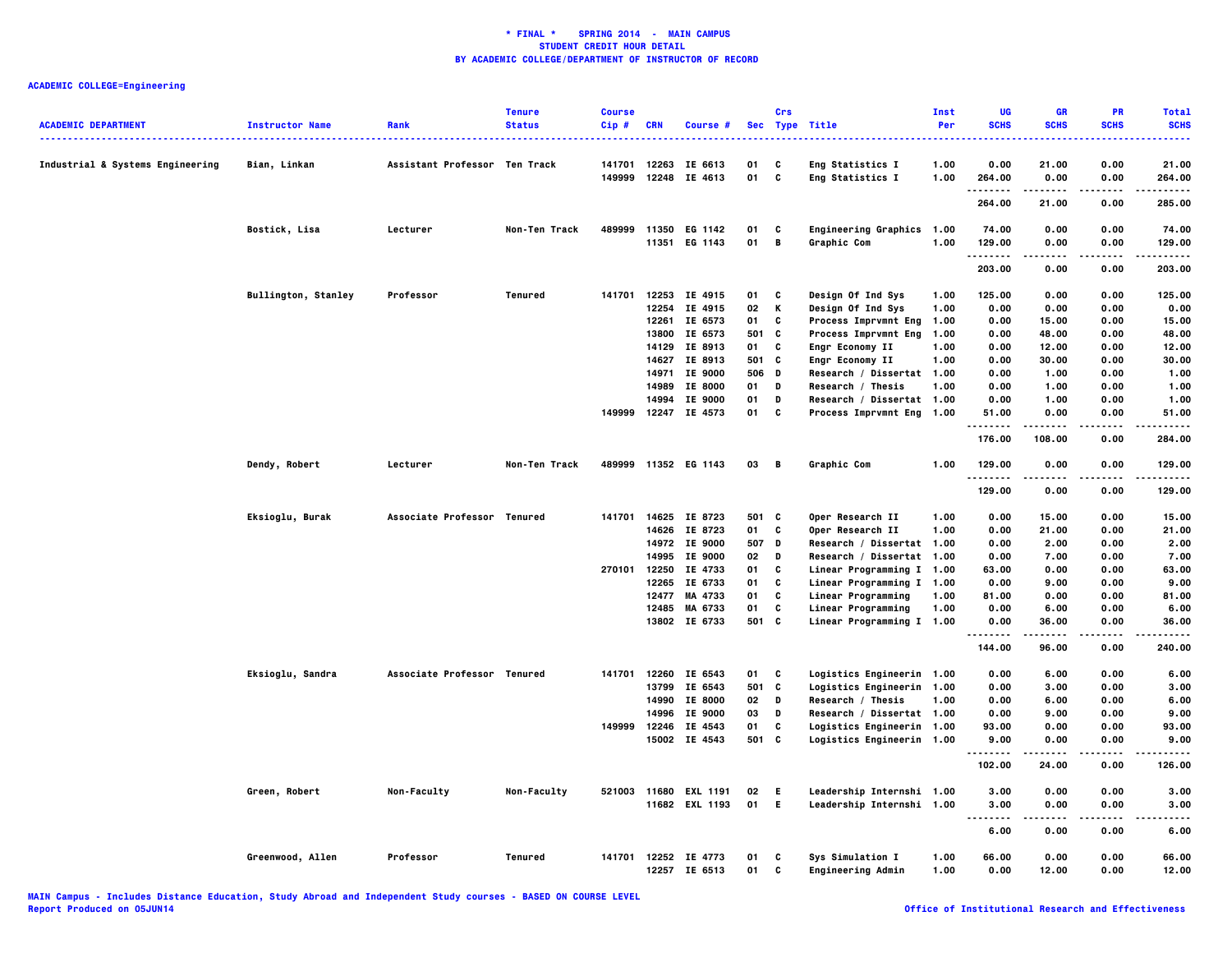|                                  |                        |                                    | <b>Tenure</b> | <b>Course</b> |                |                      |             | Crs          |                                       | Inst         | UG                         | <b>GR</b>      | <b>PR</b>         | <b>Total</b>  |
|----------------------------------|------------------------|------------------------------------|---------------|---------------|----------------|----------------------|-------------|--------------|---------------------------------------|--------------|----------------------------|----------------|-------------------|---------------|
| <b>ACADEMIC DEPARTMENT</b>       | <b>Instructor Name</b> | Rank                               | <b>Status</b> | Cip#          | <b>CRN</b>     | Course #             |             |              | Sec Type Title                        | Per          | <b>SCHS</b>                | <b>SCHS</b>    | <b>SCHS</b>       | <b>SCHS</b>   |
|                                  |                        |                                    |               |               |                | IE 6773              |             |              |                                       |              |                            |                |                   |               |
| Industrial & Systems Engineering | Greenwood, Allen       | Professor                          | Tenured       | 141701        | 12267<br>14963 | <b>IE 8000</b>       | 01<br>502 D | C            | Sys Simulation I<br>Research / Thesis | 1.00<br>1.00 | 0.00<br>0.00               | 6.00<br>4.00   | 0.00<br>0.00      | 6.00<br>4.00  |
|                                  |                        |                                    |               |               |                | 14970 IE 9000        | 505 D       |              | Research / Dissertat 1.00             |              | 0.00                       | 11.00          | 0.00              | 11.00         |
|                                  |                        |                                    |               |               | 14991          | <b>IE 8000</b>       | 03          | D            | Research / Thesis                     | 1.00         | 0.00                       | 6.00           | 0.00              | 6.00          |
|                                  |                        |                                    |               |               | 14997          | IE 9000              | 04          | D            | Research / Dissertat 1.00             |              | 0.00                       | 10.00          | 0.00              | 10.00         |
|                                  |                        |                                    |               |               | 16044          | IE 6773              | 501 C       |              | Sys Simulation I                      | 1.00         | 0.00                       | 3.00           | 0.00              | 3.00          |
|                                  |                        |                                    |               |               | 16091          | IE 7000              | 501 I       |              | <b>Directed Individual</b>            | 1.00         | 0.00                       | 3.00           | 0.00              | 3.00          |
|                                  |                        |                                    |               |               |                | 16314 IE 7000        | 502 I       |              | <b>Directed Individual</b>            | 1.00         | 0.00                       | 3.00           | 0.00              | 3.00          |
|                                  |                        |                                    |               |               |                | 149999 12244 IE 4513 | 01 C        |              | Engineering Admin                     | 1.00         | 57.00                      | 0.00           | 0.00              | 57.00         |
|                                  |                        |                                    |               |               |                |                      |             |              |                                       |              | .<br>123.00                | .<br>58.00     | $- - - -$<br>0.00 | .<br>181.00   |
|                                  | Hu, Mengqi             | Assistant Professor Ten Track      |               |               |                | 141701 12255 IE 4934 | 01 B        |              | Info Systems for IE 1.00              |              | 108.00<br>.                | 0.00           | 0.00              | 108.00<br>.   |
|                                  |                        |                                    |               |               |                |                      |             |              |                                       |              | 108.00                     | 0.00           | 0.00              | 108.00        |
|                                  | Marufuzzaman, Mohammad | Grad Research Assis Not Applicable |               |               |                | 149999 12240 IE 3323 | 02 K        |              | <b>Mfg Processes</b>                  | 0.90         | 0.00<br>.<br>.             | 0.00<br>-----  | 0.00<br>.         | 0.00<br>.     |
|                                  |                        |                                    |               |               |                |                      |             |              |                                       |              | 0.00                       | 0.00           | 0.00              | 0.00          |
|                                  | Medal, Hugh            | Assistant Professor Ten Track      |               |               |                | 141701 14130 IE 8990 | 01          | C            | Special Topic In IE                   | 1.00         | 0.00                       | 24.00          | 0.00              | 24.00         |
|                                  |                        |                                    |               |               |                | 14628 IE 8990        | 501         | c            | Special Topic In IE                   | 1.00         | 0.00                       | 12.00          | 0.00              | 12.00         |
|                                  |                        |                                    |               |               |                | 14999 IE 9000        | 06          | D            | Research / Dissertat 1.00             |              | 0.00                       | 23.00          | 0.00              | 23.00         |
|                                  |                        |                                    |               |               |                |                      |             |              |                                       |              | $\sim$ $\sim$<br>.<br>0.00 | 59.00          | 0.00              | 59.00         |
|                                  | Nandi, Apurba          | Grad Research Assis Not Applicable |               |               |                | 141701 12264 IE 6623 | 01          | C            | Eng Statistics II                     | 0.90         | 0.00                       | 13.50          | 0.00              | 13.50         |
|                                  |                        |                                    |               | 149999        |                | 12249 IE 4623        | 01          | C            | Eng Statistics II                     | 1.00         | 117.00                     | 0.00           | 0.00              | 117.00        |
|                                  |                        |                                    |               |               |                |                      |             |              |                                       |              | .<br>117.00                | -----<br>13.50 | $\cdots$<br>0.00  | .<br>130.50   |
|                                  | Nelson, Gerald         | Non-Faculty                        | Non-Faculty   |               |                | 140101 11925 GE 3011 | 01 S        |              | Engr Entrepreneur Se 0.40             |              | 43.60                      | 0.00           | 0.00              | 43.60         |
|                                  |                        |                                    |               |               |                |                      |             |              |                                       |              | .<br>43.60                 | 0.00           | 0.00              | 43.60         |
|                                  | Reeves, Kari           | Associate Professor Tenured        |               |               |                | 141701 14962 IE 8000 | 501 D       |              | Research / Thesis                     | 1.00         | 0.00                       | 2.00           | 0.00              | 2.00          |
|                                  |                        |                                    |               |               |                | 14966 IE 9000        | 502 D       |              | Research / Dissertat 1.00             |              | 0.00                       | 11.00          | 0.00              | 11.00         |
|                                  |                        |                                    |               |               |                | 14992 IE 8000        | 04          | $\mathbf D$  | Research / Thesis                     | 1.00         | 0.00                       | 10.00          | 0.00              | 10.00         |
|                                  |                        |                                    |               |               | 15000          | IE 9000              | 07          | D            | Research / Dissertat 1.00             |              | 0.00                       | 9.00           | 0.00              | 9.00          |
|                                  |                        |                                    |               | 149999        | 12241          | IE 3913              | 01          | C            | <b>Engr Economy I</b>                 | 1.00         | 558.00                     | 0.00           | 0.00              | 558.00        |
|                                  |                        |                                    |               |               |                | 15459 IE 3913        | 501 C       |              | <b>Engr Economy I</b>                 | 1.00         | 3.00<br>                   | 0.00<br>.      | 0.00<br>$- - - -$ | 3.00<br>----- |
|                                  |                        |                                    |               |               |                |                      |             |              |                                       |              | 561.00                     | 32.00          | 0.00              | 593.00        |
|                                  | Strawderman, Lesley    | Associate Professor Tenured        |               | 141701        |                | 12258 IE 6533        | 01          | C            | Project Mgt                           | 1.00         | 0.00                       | 9.00           | 0.00              | 9.00          |
|                                  |                        |                                    |               |               |                | 13798 IE 6533        | 501 C       |              | Project Mgt                           | 1.00         | 0.00                       | 69.00          | 0.00              | 69.00         |
|                                  |                        |                                    |               |               |                | 14965 IE 9000        | 501         | D            | Research / Dissertat                  | 1.00         | 0.00                       | 4.00           | 0.00              | 4.00          |
|                                  |                        |                                    |               |               |                | 14993 IE 8000        | 05          | D            | Research / Thesis                     | 1.00         | 0.00                       | 11.00          | 0.00              | 11.00         |
|                                  |                        |                                    |               |               | 143501 14127   | IE 8163              | 01          | C            | Macroergonomics                       | 1.00         | 0.00                       | 15.00          | 0.00              | 15.00         |
|                                  |                        |                                    |               |               | 14785          | IE 8163              | 501         | C            | Macroergonomics                       | 1.00         | 0.00                       | 42.00          | 0.00              | 42.00         |
|                                  |                        |                                    |               |               |                | 149999 12245 IE 4533 | 01          | $\mathbf{c}$ | Project Mgt                           | 1.00         | 48.00                      | 0.00           | 0.00              | 48.00         |
|                                  |                        |                                    |               |               |                | 15869 IE 4000        | 01          | $\mathbf{I}$ | Directed Individual                   | 1.00         | 3.00<br>.                  | 0.00           | 0.00<br>----      | 3.00          |
|                                  |                        |                                    |               |               |                |                      |             |              |                                       |              | 51.00                      | 150.00         | 0.00              | 201.00        |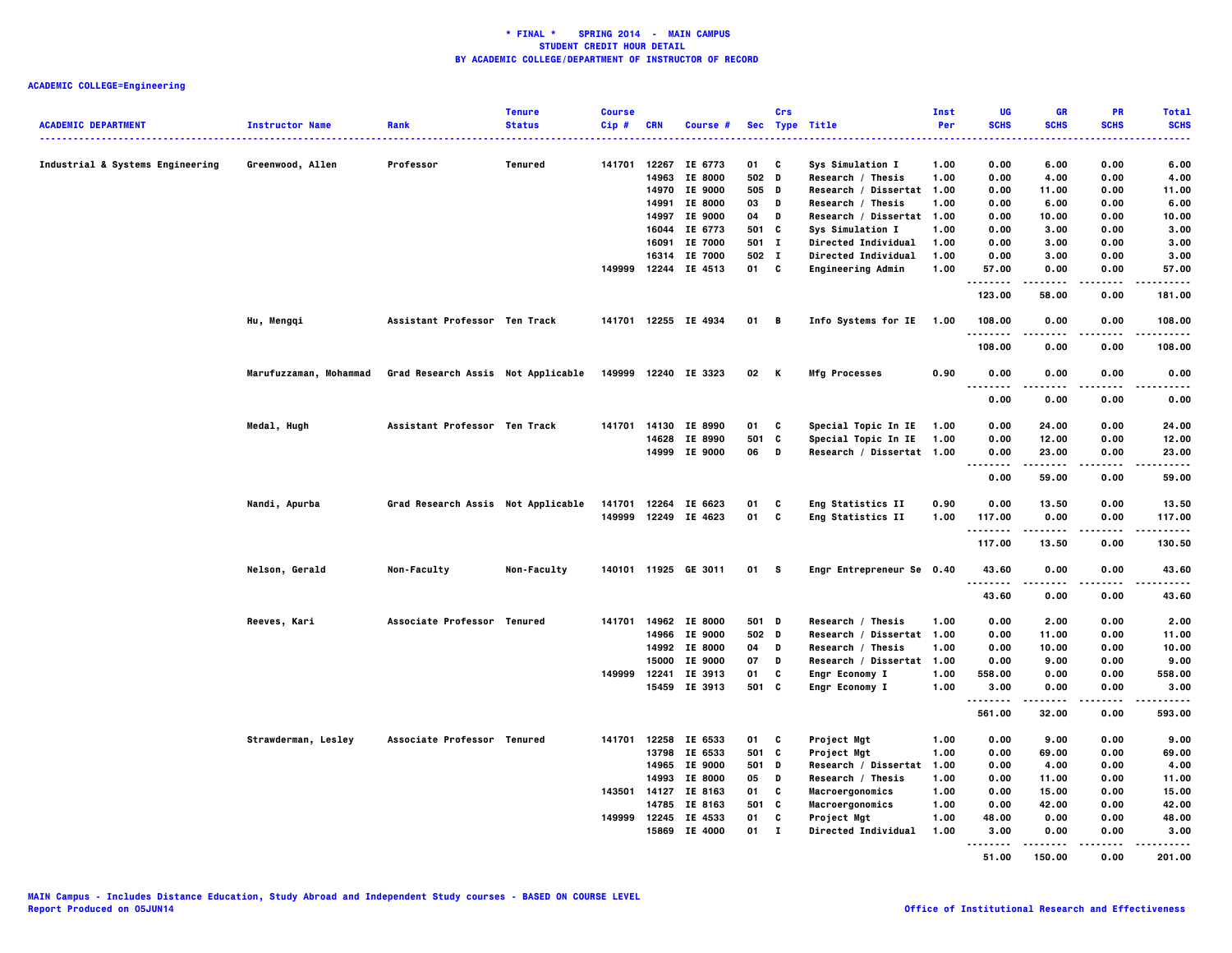| <b>ACADEMIC DEPARTMENT</b>                                                                                        | <b>Instructor Name</b> | Rank      | Tenure<br><b>Status</b> | <b>Course</b><br>$Cip$ # | CRN                     | <b>Course #</b>                                       |                           | Crs     | Sec Type Title                                                                            | Inst<br>Per                  | UG<br><b>SCHS</b>                                  | <b>GR</b><br><b>SCHS</b>                  | <b>PR</b><br><b>SCHS</b>             | <b>Total</b><br><b>SCHS</b>            |
|-------------------------------------------------------------------------------------------------------------------|------------------------|-----------|-------------------------|--------------------------|-------------------------|-------------------------------------------------------|---------------------------|---------|-------------------------------------------------------------------------------------------|------------------------------|----------------------------------------------------|-------------------------------------------|--------------------------------------|----------------------------------------|
| Industrial & Systems Engineering                                                                                  | Usher, John            | Professor | Tenured                 | 141701<br>149999         | 12264<br>14967<br>12239 | IE 6623<br><b>IE 9000</b><br>IE 3323<br>12240 IE 3323 | 01 C<br>503 D<br>01<br>02 | C.<br>K | Eng Statistics II<br>Research / Dissertat<br><b>Mfg Processes</b><br><b>Mfg Processes</b> | 0.10<br>1.00<br>1.00<br>0.10 | 0.00<br>0.00<br>57.00<br>0.00<br>--------<br>57.00 | 1.50<br>6.00<br>0.00<br>0.00<br>.<br>7.50 | 0.00<br>0.00<br>0.00<br>0.00<br>0.00 | 1.50<br>6.00<br>57.00<br>0.00<br>64.50 |
| -------------------------------------<br>Industrial & Systems Engineering<br>==================================== |                        |           |                         |                          |                         |                                                       |                           |         |                                                                                           |                              | ========<br>2084.60<br>========                    | ---------<br>569.00<br>========           | ---------<br>0.00<br>---------       | ----------<br>2653.60<br>==========    |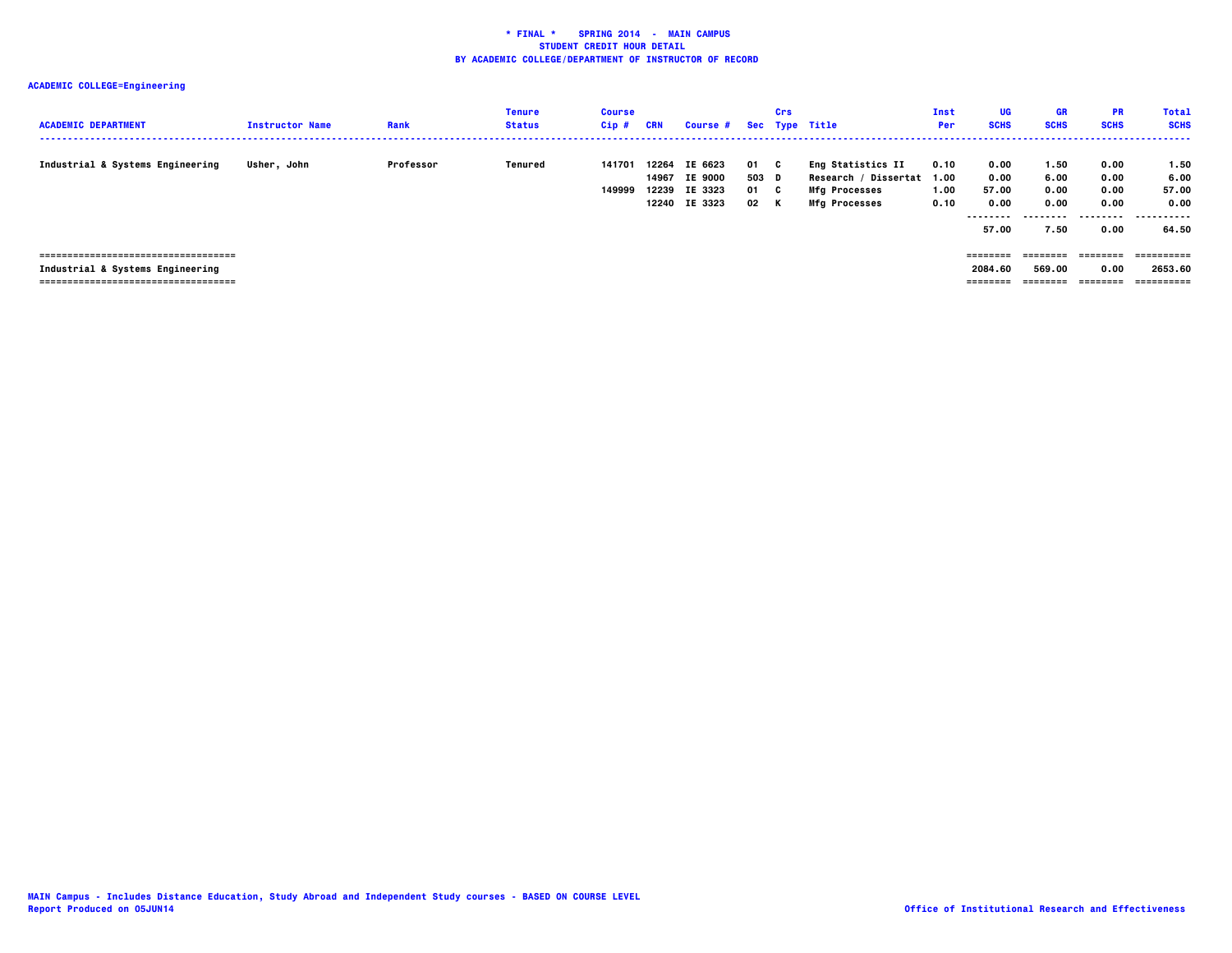|                            |                        |                                   | <b>Tenure</b> | <b>Course</b> |            |                       |       | Crs          |                            | Inst | UG                                      | GR              | PR            | <b>Total</b>     |
|----------------------------|------------------------|-----------------------------------|---------------|---------------|------------|-----------------------|-------|--------------|----------------------------|------|-----------------------------------------|-----------------|---------------|------------------|
| <b>ACADEMIC DEPARTMENT</b> | <b>Instructor Name</b> | <b>Rank</b>                       | <b>Status</b> | Cip#          | <b>CRN</b> | Course #              |       |              | Sec Type Title             | Per  | <b>SCHS</b>                             | <b>SCHS</b>     | <b>SCHS</b>   | <b>SCHS</b><br>. |
| Mechanical Engineering     | Bammann, Douglas       | Professor                         | Tenured       | 141901        |            | 14875 ME 9000         | 01    | D            | Research / Dissertat 1.00  |      | 0.00                                    | 10.00           | 0.00          | 10.00            |
|                            |                        |                                   |               | 309999        |            | 16118 CME 9000        | 09    | D            | Research / Dissertat 1.00  |      | 0.00                                    | 1.00            | 0.00          | 1.00             |
|                            |                        |                                   |               |               |            |                       |       |              |                            |      | $\sim$ $\sim$ $\sim$<br>-----<br>0.00   | .<br>11.00      | 0.00          | .<br>11.00       |
|                            | Cho, HeeJin            | Assistant Professor Ten Track     |               | 141901        |            | 12502 ME 3613         | 01    | C            | <b>System Dynamics</b>     | 1.00 | 120.00                                  | 0.00            | 0.00          | 120.00           |
|                            |                        |                                   |               |               | 14859      | <b>ME 8000</b>        | 02    | D            | Research / Thesis          | 1.00 | 0.00                                    | 6.00            | 0.00          | 6.00             |
|                            |                        |                                   |               |               | 14876      | <b>ME 9000</b>        | 02    | D            | Research / Dissertat       | 1.00 | 0.00                                    | 9.00            | 0.00          | 9.00             |
|                            |                        |                                   |               |               |            | 16396 ME 7000         | 20    | $\mathbf{I}$ | Directed Individual        | 1.00 | 0.00<br>.<br>                           | 3.00            | 0.00          | 3.00             |
|                            |                        |                                   |               |               |            |                       |       |              |                            |      | 120.00                                  | 18.00           | 0.00          | 138.00           |
|                            | Daniewicz, Steven      | Professor                         | Tenured       | 141901        |            | 12503 ME 4111         | 01    | C            | Professional Develop 0.50  |      | 31.00                                   | 0.00            | 0.00          | 31.00            |
|                            |                        |                                   |               |               | 12509      | ME 4403               | 01    | C            | <b>Machine Design</b>      | 1.00 | 150.00                                  | 0.00            | 0.00          | 150.00           |
|                            |                        |                                   |               |               | 14860      | <b>ME 8000</b>        | 03    | D            | Research / Thesis          | 1.00 | 0.00                                    | 5.00            | 0.00          | 5.00             |
|                            |                        |                                   |               |               |            | 14877 ME 9000         | 03    | D            | Research / Dissertat 1.00  |      | 0.00<br>.                               | 12.00<br>.      | 0.00<br>.     | 12.00<br>.       |
|                            |                        |                                   |               |               |            |                       |       |              |                            |      | 181.00                                  | 17.00           | 0.00          | 198.00           |
|                            | El Kadiri, Haitham     | Assistant Professor Ten Track     |               | 141901        | 12496      | ME 3403               | 01    | C            | Materials for ME Des 1.00  |      | 246.00                                  | 0.00            | 0.00          | 246.00           |
|                            |                        |                                   |               |               | 14861      | <b>ME 8000</b>        | 04    | D            | Research / Thesis          | 1.00 | 0.00                                    | 3.00            | 0.00          | 3.00             |
|                            |                        |                                   |               |               | 14878      | <b>ME 9000</b>        | 04    | D            | Research / Dissertat 1.00  |      | 0.00                                    | 26.00           | 0.00          | 26.00            |
|                            |                        |                                   |               |               | 16413      | <b>ME 4000</b>        | 19    | $\mathbf{I}$ | <b>Directed Individual</b> | 1.00 | 3.00                                    | 0.00            | 0.00          | 3.00             |
|                            |                        |                                   |               | 309999        | 15891      | <b>CME 9000</b>       | 04    | D            | Research / Dissertat 1.00  |      | 0.00<br>.                               | 7.00<br>-----   | 0.00<br>.     | 7.00<br>.        |
|                            |                        |                                   |               |               |            |                       |       |              |                            |      | 249.00                                  | 36.00           | 0.00          | 285.00           |
|                            | Forbes, Richard        | <b>Research Professor</b>         | Non-Ten Track |               |            | 141901 12505 ME 4301  | 01    | - 1.         | Thermo-Fluids Labora 1.00  |      | 58.00                                   | 0.00            | 0.00          | 58.00            |
|                            |                        |                                   |               |               |            |                       |       |              |                            |      | 58.00                                   | 0.00            | 0.00          | 58,00            |
|                            | Hammi, Youssef         | Research Assist Pro Non-Ten Track |               |               |            | 141901 16169 ME 9000  | 19    | D            | Research / Dissertat 1.00  |      | 0.00<br>$\sim$ $\sim$ $\sim$<br>.       | 1.00            | 0.00          | 1.00<br>----     |
|                            |                        |                                   |               |               |            |                       |       |              |                            |      | 0.00                                    | 1.00            | 0.00          | 1.00             |
|                            | Hodge, B. Keith        | Lecturer                          | Non-Ten Track | 141901        |            | 12506 ME 4333         | 01    | C            | Energy Sys Design          | 1.00 | 156.00                                  | 0.00            | 0.00          | 156.00           |
|                            |                        |                                   |               |               | 12507      | ME 4353               | 01    | C            | Alt Energy Sources         | 1.00 | 84.00                                   | 0.00            | 0.00          | 84.00            |
|                            |                        |                                   |               |               |            | 12515 ME 6353         | 01    | C            | Alt Energy Sources         | 1.00 | 0.00                                    | 27.00           | 0.00          | 27.00            |
|                            |                        |                                   |               |               |            |                       |       |              |                            |      | <br>240.00                              | ------<br>27.00 | -----<br>0.00 | .<br>267.00      |
|                            | Horstemeyer, Mark      | Professor                         | Tenured       | 141901        |            | 12519 ME 8011         | 01    | C            | Graduate Seminar           | 1.00 | 0.00                                    | 34.00           | 0.00          | 34.00            |
|                            |                        |                                   |               |               | 14795      | ME 8223               | 01    | C            | Inelasticity               | 1.00 | 0.00                                    | 33.00           | 0.00          | 33.00            |
|                            |                        |                                   |               |               | 14796      | ME 8223               | 501 C |              | Inelasticity               | 1.00 | 0.00                                    | 3.00            | 0.00          | 3.00             |
|                            |                        |                                   |               |               | 14862      | <b>ME 8000</b>        | 05    | D            | Research / Thesis          | 1.00 | 0.00                                    | 3.00            | 0.00          | 3.00             |
|                            |                        |                                   |               |               | 14879      | <b>ME 9000</b>        | 05    | D            | Research / Dissertat       | 1.00 | 0.00                                    | 67.00           | 0.00          | 67.00            |
|                            |                        |                                   |               |               | 15904      | <b>ME 7000</b>        | 01    | $\mathbf{I}$ | Directed Individual        | 1.00 | 0.00                                    | 3,00            | 0.00          | 3.00             |
|                            |                        |                                   |               |               | 16219      | ME 4000               | 15    | $\mathbf{I}$ | <b>Directed Individual</b> | 1,00 | 3.00                                    | 0.00            | 0.00          | 3.00             |
|                            |                        |                                   |               |               |            | 309999 15797 CME 9000 | 01    | D            | Research / Dissertat 1.00  |      | 0.00                                    | 10.00           | 0.00          | 10.00            |
|                            |                        |                                   |               |               |            |                       |       |              |                            |      | $\sim$ $\sim$ $\sim$<br>$- - -$<br>3.00 | .<br>153.00     | .<br>0.00     | .<br>156.00      |
|                            | Knizley, Alta          | Instructor                        | Non-Ten Track |               |            | 141901 12493 ME 3103  | 01    | C            | Exp Meas and Techniq 0.50  |      | 72.00                                   | 0.00            | 0.00          | 72.00            |
|                            |                        |                                   |               |               | 12499      | ME 3513               | 02    | C            | Thermodynamics I           | 1.00 | 189.00                                  | 0.00            | 0.00          | 189.00           |
|                            |                        |                                   |               |               |            | 16072 ME 3103         | 02    | $\mathbf B$  | Exp Meas and Techniq 0.50  |      | 37.50                                   | 0.00            | 0.00          | 37.50            |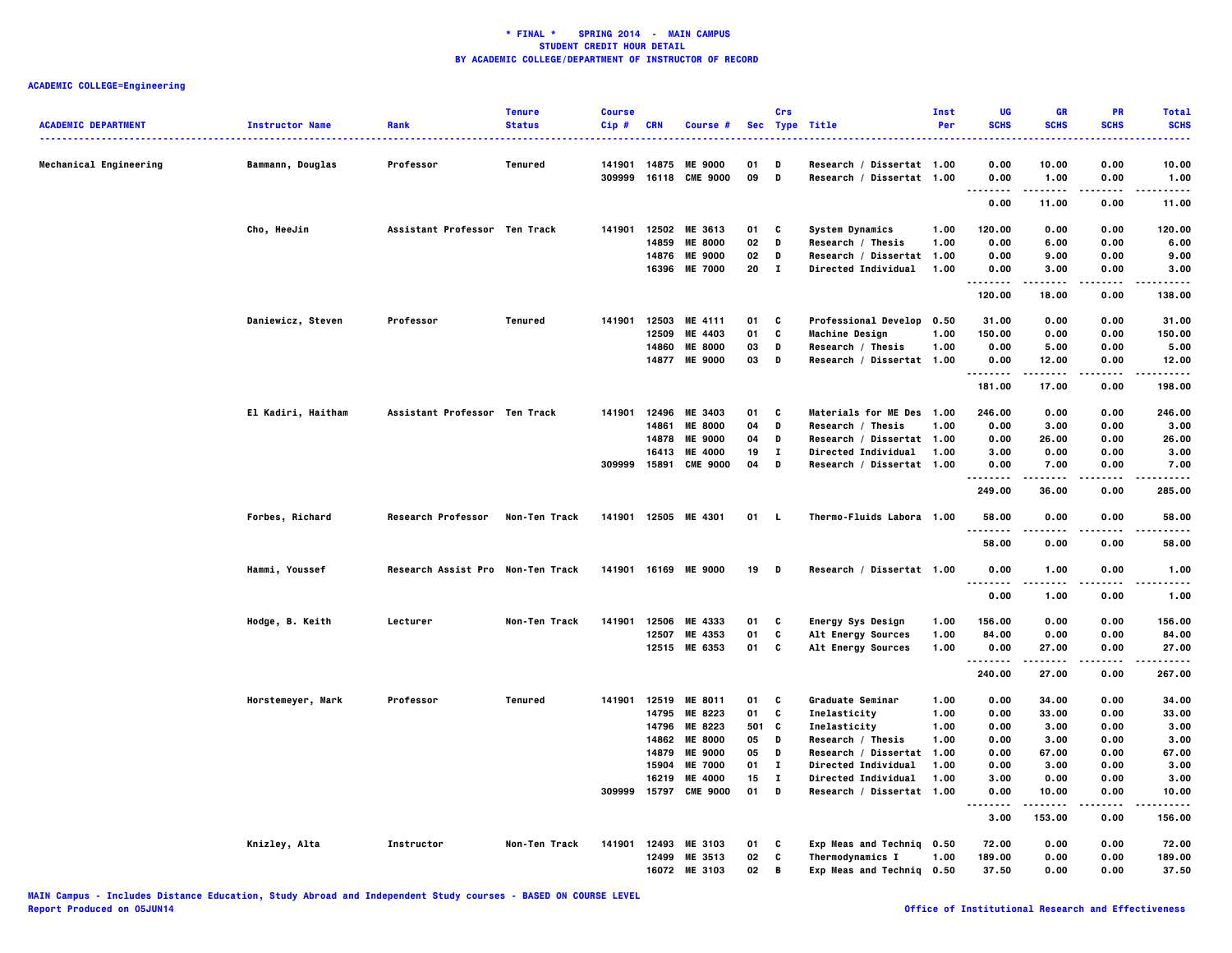| <b>ACADEMIC DEPARTMENT</b> |                        | Rank                              | <b>Tenure</b><br><b>Status</b> | <b>Course</b><br>$Cip$ # |            |                      |                 | Crs          |                            | <b>Inst</b><br>Per | UG<br><b>SCHS</b>            | <b>GR</b><br><b>SCHS</b> | PR<br><b>SCHS</b> | <b>Total</b><br><b>SCHS</b> |
|----------------------------|------------------------|-----------------------------------|--------------------------------|--------------------------|------------|----------------------|-----------------|--------------|----------------------------|--------------------|------------------------------|--------------------------|-------------------|-----------------------------|
|                            | <b>Instructor Name</b> |                                   |                                |                          | <b>CRN</b> | Course #             |                 |              | Sec Type Title             |                    |                              |                          |                   |                             |
| Mechanical Engineering     | Knizley, Alta          | Instructor                        | Non-Ten Track                  | 141901                   | 16319      | <b>ME 4000</b>       | 17              | $\mathbf{I}$ | Directed Individual        | 1.00               | 1.00                         | 0.00                     | 0.00              | 1.00                        |
|                            |                        |                                   |                                |                          | 16323      | <b>ME 4000</b>       | 18              | $\mathbf{T}$ | Directed Individual        | 1.00               | 1.00                         | 0.00                     | 0.00              | 1.00                        |
|                            |                        |                                   |                                |                          |            |                      |                 |              |                            |                    | <u>.</u><br>300.50           | 0.00                     | 0.00              | .<br>300.50                 |
|                            |                        | Assistant Professor Ten Track     |                                | 141901                   | 14863      | <b>ME 8000</b>       | 06              | D            | Research / Thesis          | 1.00               | 0.00                         | 13.00                    | 0.00              | 13.00                       |
|                            | Krishnan, Sundar       |                                   |                                |                          | 16199      | ME 8513              | 01              | c            | <b>Classical Thermo</b>    | 1.00               | 0.00                         | 24.00                    | 0.00              | 24.00                       |
|                            |                        |                                   |                                |                          | 16242      | <b>ME 7000</b>       | 14              | $\mathbf I$  | Directed Individual        | 1.00               | 0.00                         | 3.00                     | 0.00              | 3.00                        |
|                            |                        |                                   |                                |                          | 16423      | <b>ME 7000</b>       | 22              | $\mathbf{I}$ | <b>Directed Individual</b> | 1.00               | 0.00                         | 3.00                     | 0.00              | 3.00                        |
|                            |                        |                                   |                                |                          |            |                      |                 |              |                            |                    | $\sim$ $\sim$<br>.<br>0.00   | 43.00                    | 0.00              | 43.00                       |
|                            | Ledbury, Emily         | Grad Teach Assist                 | Not Applicable                 |                          |            | 141901 12498 ME 3513 | 01              | C            | Thermodynamics I           | 1.00               | 183.00                       | 0.00                     | 0.00              | 183.00                      |
|                            |                        |                                   |                                |                          |            |                      |                 |              |                            |                    | .<br>183.00                  | 0.00                     | 0.00              | 183.00                      |
|                            | Li, Bin                | Research Assist Pro Non-Ten Track |                                | 141901                   | 16029      | <b>ME 8000</b>       | 18              | D            | Research / Thesis          | 1.00               | 0.00                         | 5.00                     | 0.00              | 5.00                        |
|                            |                        |                                   |                                |                          | 16030      | <b>ME 9000</b>       | 18              | D            | Research / Dissertat 1.00  |                    | 0.00                         | 9.00                     | 0.00              | 9.00                        |
|                            |                        |                                   |                                |                          |            |                      |                 |              |                            |                    | -----<br>.                   | .                        | .                 | .                           |
|                            |                        |                                   |                                |                          |            |                      |                 |              |                            |                    | 0.00                         | 14.00                    | 0.00              | 14.00                       |
|                            | Luck, Rogelio          | Professor                         | Tenured                        | 141101                   | 14335      | EM 8313              | 01              | C            | <b>Advanced Dynamics</b>   | 1.00               | 0.00                         | 18.00                    | 0.00              | 18.00                       |
|                            |                        |                                   |                                | 141901                   | 12503      | ME 4111              | 01              | c            | Professional Develop 0.50  |                    | 31.00                        | 0.00                     | 0.00              | 31.00                       |
|                            |                        |                                   |                                |                          | 14881      | <b>ME 9000</b>       | 07              | D            | Research / Dissertat 1.00  |                    | 0.00                         | 6.00                     | 0.00              | 6.00                        |
|                            |                        |                                   |                                |                          |            |                      |                 |              |                            |                    | .<br>31.00                   | 24.00                    | $- - - -$<br>0.00 | $- - - -$<br>55.00          |
|                            | Mago, Pedro            | Professor                         | Tenured                        | 141901                   | 14865      | <b>ME 8000</b>       | 08              | D            | Research / Thesis          | 1.00               | 0.00                         | 6.00                     | 0.00              | 6.00                        |
|                            |                        |                                   |                                |                          | 14882      | <b>ME 9000</b>       | 08              | D            | Research / Dissertat 1.00  |                    | 0.00                         | 17.00                    | 0.00              | 17.00                       |
|                            |                        |                                   |                                |                          | 16190      | ME 4990              | 02              | C            | Special Topic In ME        | 1.00               | 57.00                        | 0.00                     | 0.00              | 57.00                       |
|                            |                        |                                   |                                |                          | 16191      | ME 6990              | 02              | C            | Special Topic In ME        | 1.00               | 0.00                         | 9.00                     | 0.00              | 9.00                        |
|                            |                        |                                   |                                |                          |            | 16281 ME 7000        | 16              | $\mathbf{I}$ | Directed Individual        | 1.00               | 0.00<br>$\sim$ $\sim$ $\sim$ | 3,00                     | 0.00              | 3.00                        |
|                            |                        |                                   |                                |                          |            |                      |                 |              |                            |                    | 57.00                        | 35.00                    | 0.00              | 92.00                       |
|                            | Marcum, David          | Professor                         | Tenured                        |                          |            | 141901 12494 ME 3113 | 01              | C            | Engineering Analysis 1.00  |                    | 195.00<br>.                  | 0.00                     | 0.00              | 195.00                      |
|                            |                        |                                   |                                |                          |            |                      |                 |              |                            |                    | 195.00                       | 0.00                     | 0.00              | 195.00                      |
|                            | Myers, Oliver          | Assistant Professor Ten Track     |                                | 141901                   |            | 12510 ME 4443        | 01              | C            | Mech Systems Design        | 1.00               | 183.00                       | 0.00                     | 0.00              | 183.00                      |
|                            |                        |                                   |                                |                          | 14727      | ME 6990              | 501             | C            | Special Topic In ME        | 1.00               | 0.00                         | 6.00                     | 0.00              | 6.00                        |
|                            |                        |                                   |                                |                          | 14728      | ME 4990              | 01              | c            | Special Topic In ME        | 1.00               | 12.00                        | 0.00                     | 0.00              | 12.00                       |
|                            |                        |                                   |                                |                          | 14729      | ME 6990              | 01              | C            | Special Topic In ME        | 1.00               | 0.00                         | 15.00                    | 0.00              | 15.00                       |
|                            |                        |                                   |                                |                          | 14884      | <b>ME 9000</b>       | 10              | D            | Research / Dissertat 1.00  |                    | 0.00<br>.                    | 10.00                    | 0.00              | 10.00                       |
|                            |                        |                                   |                                |                          |            |                      |                 |              |                            |                    | 195.00                       | 31.00                    | 0.00              | 226.00                      |
|                            | Patton, Richard        | Assistant Professor Tenured       |                                |                          |            | 141901 12491 ME 2133 | 01              | В            | <b>Modeling and Manuf</b>  | 0.50               | 120.00                       | 0.00                     | 0.00              | 120.00                      |
|                            |                        |                                   |                                |                          |            | 12512 ME 4643        | 01              | C            | Intro Vibration/Cont 1.00  |                    | 150.00                       | 0.00                     | 0.00              | 150.00                      |
|                            |                        |                                   |                                |                          |            |                      |                 |              |                            |                    | .<br>270.00                  | 0.00                     | 0.00              | 270.00                      |
|                            | Schneider, Judith      | Professor                         | <b>Tenured</b>                 | 141901                   | 12508      | ME 4401              | 01              | <b>L</b>     | Solid Mechanics Lab        | 1.00               | 48.00                        | 0.00                     | 0.00              | 48.00                       |
|                            |                        |                                   |                                |                          | 14869      | <b>ME 8000</b>       | 12 <sub>2</sub> | D            | Research / Thesis          | 1.00               | 0.00                         | 22,00                    | 0.00              | 22.00                       |
|                            |                        |                                   |                                |                          | 14886      | <b>ME 9000</b>       | 12              | D            | Research / Dissertat 1.00  |                    | 0.00                         | 6.00                     | 0.00              | 6.00                        |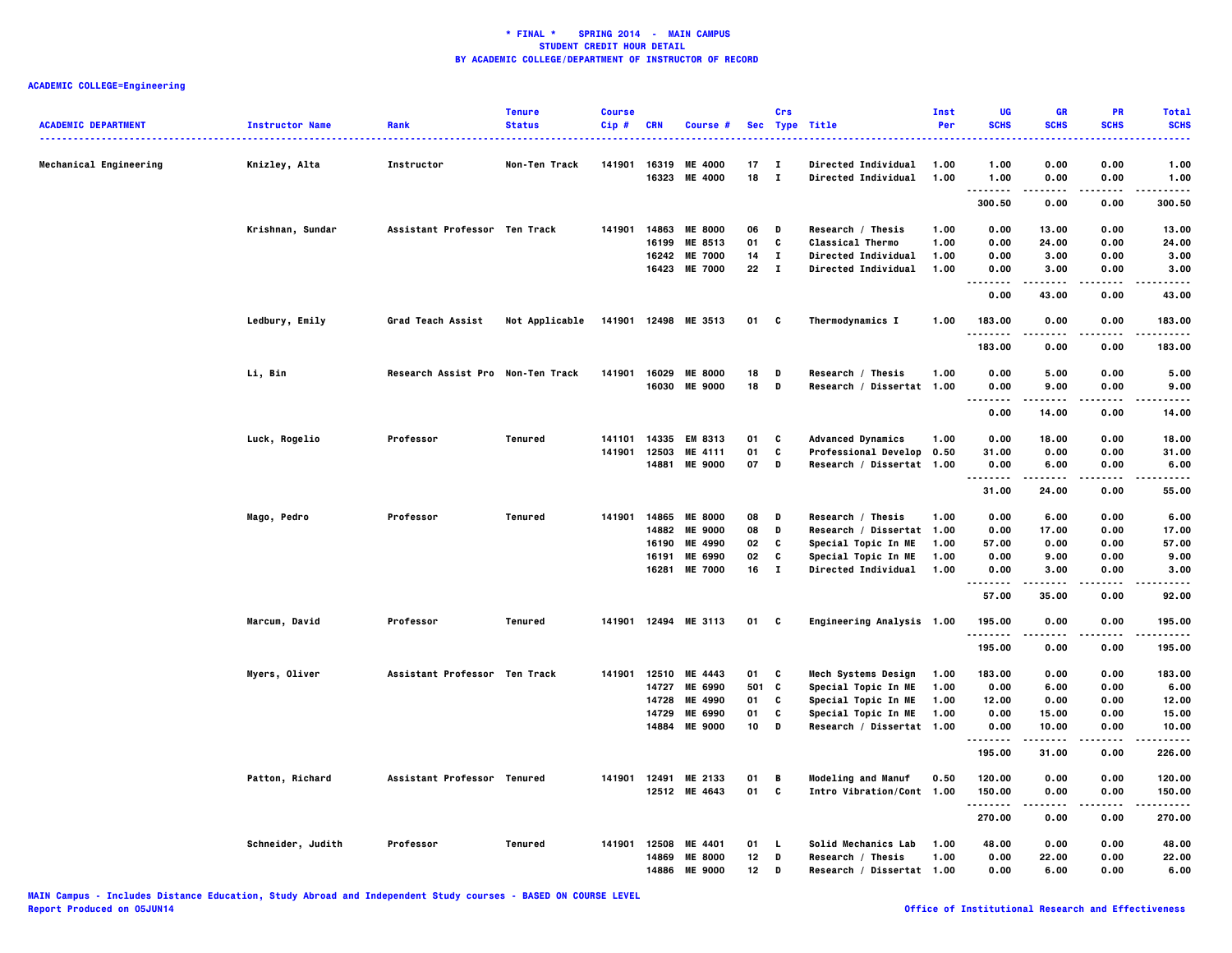|                            |                                                     |                               | <b>Tenure</b>  | <b>Course</b> |            |                 |        | Crs          |                                        | Inst | UG                                | <b>GR</b>     | <b>PR</b>   | <b>Total</b>         |
|----------------------------|-----------------------------------------------------|-------------------------------|----------------|---------------|------------|-----------------|--------|--------------|----------------------------------------|------|-----------------------------------|---------------|-------------|----------------------|
| <b>ACADEMIC DEPARTMENT</b> | <b>Instructor Name</b>                              | Rank                          | <b>Status</b>  | $Cip$ #       | <b>CRN</b> | Course #        |        |              | Sec Type Title                         | Per  | <b>SCHS</b><br>.                  | <b>SCHS</b>   | <b>SCHS</b> | <b>SCHS</b><br>----- |
| Mechanical Engineering     | Schneider, Judith                                   | Professor                     | Tenured        | 141901        | 15905      | <b>ME 7000</b>  | 02     | $\mathbf{I}$ | Directed Individual                    | 1.00 | 0.00                              | 3.00          | 0.00        | 3.00                 |
|                            |                                                     |                               |                |               | 15906      | <b>ME 7000</b>  | 03     | $\bf{I}$     | <b>Directed Individual</b>             | 1.00 | 0.00                              | 3.00          | 0.00        | 3.00                 |
|                            |                                                     |                               |                |               | 16071      | ME 4401         | 02     | L.           | Solid Mechanics Lab                    | 1.00 | 23.00                             | 0.00          | 0.00        | 23.00                |
|                            |                                                     |                               |                |               | 16136      | <b>ME 7000</b>  | 04     | $\mathbf{I}$ | <b>Directed Individual</b>             | 1.00 | 0.00                              | 3.00          | 0.00        | 3.00                 |
|                            |                                                     |                               |                |               | 16155      | <b>ME 7000</b>  | 06     | $\mathbf{I}$ | <b>Directed Individual</b>             | 1.00 | 0.00                              | 3.00          | 0.00        | 3.00                 |
|                            |                                                     |                               |                | 260101        | 11609      | EPP 8144        | 01     | C            | <b>Transmission E M</b>                | 0.40 | 0.00                              | 11.20         | 0.00        | 11.20                |
|                            |                                                     |                               |                |               | 12520      | ME 8144         | 01     | C            | <b>Transmission E M</b>                | 0.40 | 0.00<br>.<br>$\sim$ $\sim$ $\sim$ | 8.00<br>----- | 0.00<br>.   | 8.00<br>.            |
|                            |                                                     |                               |                |               |            |                 |        |              |                                        |      | 71.00                             | 59.20         | 0.00        | 130.20               |
|                            | Shamsaei, Nima                                      | Assistant Professor Ten Track |                | 141901        | 14887      | <b>ME 9000</b>  | 13     | D            | Research / Dissertat 1.00              |      | 0.00                              | 11.00         | 0.00        | 11.00                |
|                            |                                                     |                               |                |               | 16170      | <b>ME 7000</b>  | 07     | $\mathbf{I}$ | Directed Individual                    | 1.00 | 0.00                              | 3.00          | 0.00        | 3.00                 |
|                            |                                                     |                               |                |               | 16171      | <b>ME 7000</b>  | 08     | $\bf{I}$     | Directed Individual                    | 1.00 | 0.00                              | 3.00          | 0.00        | 3.00                 |
|                            |                                                     |                               |                |               | 16172      | <b>ME 7000</b>  | 09     | $\bf{I}$     | Directed Individual                    | 1.00 | 0.00                              | 3.00          | 0.00        | 3.00                 |
|                            |                                                     |                               |                |               | 16179      | <b>ME 7000</b>  | 11     | $\mathbf{I}$ | <b>Directed Individual</b>             | 1.00 | 0.00                              | 3.00          | 0.00        | 3.00                 |
|                            |                                                     |                               |                |               | 16208      | <b>ME 4000</b>  | 05     | $\bf{I}$     | <b>Directed Individual</b>             | 1.00 | 3.00                              | 0.00          | 0.00        | 3.00                 |
|                            |                                                     |                               |                |               | 16209      | <b>ME 4000</b>  | 06     | $\mathbf{I}$ | <b>Directed Individual</b>             | 1.00 | 3.00                              | 0.00          | 0.00        | 3.00                 |
|                            |                                                     |                               |                |               | 16210      | <b>ME 4000</b>  | 07     | $\bf{I}$     | <b>Directed Individual</b>             | 1.00 | 3.00                              | 0.00          | 0.00        | 3.00                 |
|                            |                                                     |                               |                |               | 16211      | <b>ME 4000</b>  | 08     | $\mathbf{I}$ | <b>Directed Individual</b>             | 1.00 | 3.00                              | 0.00          | 0.00        | 3.00                 |
|                            |                                                     |                               |                |               | 16213      | <b>ME 4000</b>  | 10     | $\bf{I}$     | <b>Directed Individual</b>             | 1.00 | 3.00                              | 0.00          | 0.00        | 3.00                 |
|                            |                                                     |                               |                |               | 16214      | <b>ME 4000</b>  | 11     | $\bf{I}$     | <b>Directed Individual</b>             | 1.00 | 3.00                              | 0.00          | 0.00        | 3.00                 |
|                            |                                                     |                               |                |               | 16289      | <b>ME 7000</b>  | $17$ I |              | <b>Directed Individual</b>             | 1.00 | 0.00<br>.                         | 3.00<br>.     | 0.00        | 3.00<br>.            |
|                            |                                                     |                               |                |               |            |                 |        |              |                                        |      | 18.00                             | 26.00         | 0.00        | 44.00                |
|                            | Spayde, Dustin                                      | Grad Teach Assist             | Not Applicable | 141901        | 12491      | ME 2133         | 01     | В            | <b>Modeling and Manuf</b>              | 0.50 | 120.00                            | 0.00          | 0.00        | 120.00               |
|                            |                                                     |                               |                |               | 12493      | ME 3103         | 01     | c            | Exp Meas and Techniq                   | 0.50 | 72.00                             | 0.00          | 0.00        | 72.00                |
|                            |                                                     |                               |                |               |            | 16072 ME 3103   | 02     | В            | Exp Meas and Techniq                   | 0.50 | 37.50                             | 0.00          | 0.00        | 37.50                |
|                            |                                                     |                               |                |               |            |                 |        |              |                                        |      | .<br>229.50                       | 0.00          | 0.00        | .<br>229.50          |
|                            |                                                     |                               |                | 141901        | 12501      | ME 3523         | 01     | C            |                                        | 1.00 | 150.00                            | 0.00          | 0.00        | 150.00               |
|                            | Srinivasan, Kalyan Kuma Associate Professor Tenured |                               |                |               | 14871      | <b>ME 8000</b>  | 14     | D            | Thermodynamics II<br>Research / Thesis | 1.00 | 0.00                              | 4.00          | 0.00        | 4.00                 |
|                            |                                                     |                               |                |               |            | 14888 ME 9000   | 14     | D            | Research / Dissertat 1.00              |      | 0.00                              | 11.00         | 0.00        | 11.00                |
|                            |                                                     |                               |                |               |            |                 |        |              |                                        |      | .<br>150.00                       | .<br>15.00    | 0.00        | .<br>165.00          |
|                            |                                                     |                               |                |               |            |                 |        |              |                                        |      |                                   |               |             |                      |
|                            | Stone, Tonya                                        | Assistant Professor Ten Track |                | 141901        | 12497      | ME 3423         | 01     | c            | Mech Of Machinery                      | 1.00 | 213.00                            | 0.00          | 0.00        | 213.00               |
|                            |                                                     |                               |                |               | 14872      | <b>ME 8000</b>  | 15     | D            | Research / Thesis                      | 1.00 | 0.00                              | 6.00          | 0.00        | 6.00                 |
|                            |                                                     |                               |                |               | 14889      | <b>ME 9000</b>  | 15     | D            | Research / Dissertat                   | 1.00 | 0.00                              | 6.00          | 0.00        | 6.00                 |
|                            |                                                     |                               |                |               | 16154      | <b>ME 7000</b>  | 05     | $\bf{I}$     | <b>Directed Individual</b>             | 1.00 | 0.00                              | 3.00          | 0.00        | 3.00                 |
|                            |                                                     |                               |                |               | 16176      | <b>ME 7000</b>  | 10     | л.           | Directed Individual                    | 1.00 | 0.00                              | 3.00          | 0.00        | 3.00                 |
|                            |                                                     |                               |                | 309999        | 16001      | <b>CME 9000</b> | 06     | D            | Research / Dissertat 1.00              |      | 0.00                              | 7.00          | 0.00        | 7.00                 |
|                            |                                                     |                               |                |               |            |                 |        |              |                                        |      | 213.00                            | 25.00         | 0.00        | 238.00               |
|                            | Thompson, Scott                                     | Assistant Professor Ten Track |                | 141901        |            | 12495 ME 3313   | 01     | C            | <b>Heat Transfer</b>                   | 1.00 | 183.00                            | 0.00          | 0.00        | 183.00               |
|                            |                                                     |                               |                |               | 14873      | <b>ME 8000</b>  | 16     | D            | Research / Thesis                      | 1.00 | 0.00                              | 6.00          | 0.00        | 6.00                 |
|                            |                                                     |                               |                |               | 14890      | <b>ME 9000</b>  | 16     | D            | Research / Dissertat                   | 1.00 | 0.00                              | 25.00         | 0.00        | 25.00                |
|                            |                                                     |                               |                |               | 16217      | <b>ME 4000</b>  | 13     | $\mathbf{I}$ | <b>Directed Individual</b>             | 1.00 | 3.00                              | 0.00          | 0.00        | 3.00                 |
|                            |                                                     |                               |                |               | 16218      | <b>ME 4000</b>  | 14     | $\bf{I}$     | Directed Individual                    | 1.00 | 3.00                              | 0.00          | 0.00        | 3.00                 |
|                            |                                                     |                               |                |               | 16241      | <b>ME 7000</b>  | 13     | $\mathbf{I}$ | <b>Directed Individual</b>             | 1.00 | 0.00                              | 3.00          | 0.00        | 3.00                 |
|                            |                                                     |                               |                |               | 16270      | <b>ME 7000</b>  | 15     | $\bf{I}$     | <b>Directed Individual</b>             | 1.00 | 0.00                              | 3.00          | 0.00        | 3.00                 |
|                            |                                                     |                               |                |               | 16304      | <b>ME 7000</b>  | 19     | $\mathbf{I}$ | Directed Individual                    | 1.00 | 0.00                              | 3.00          | 0.00        | 3.00                 |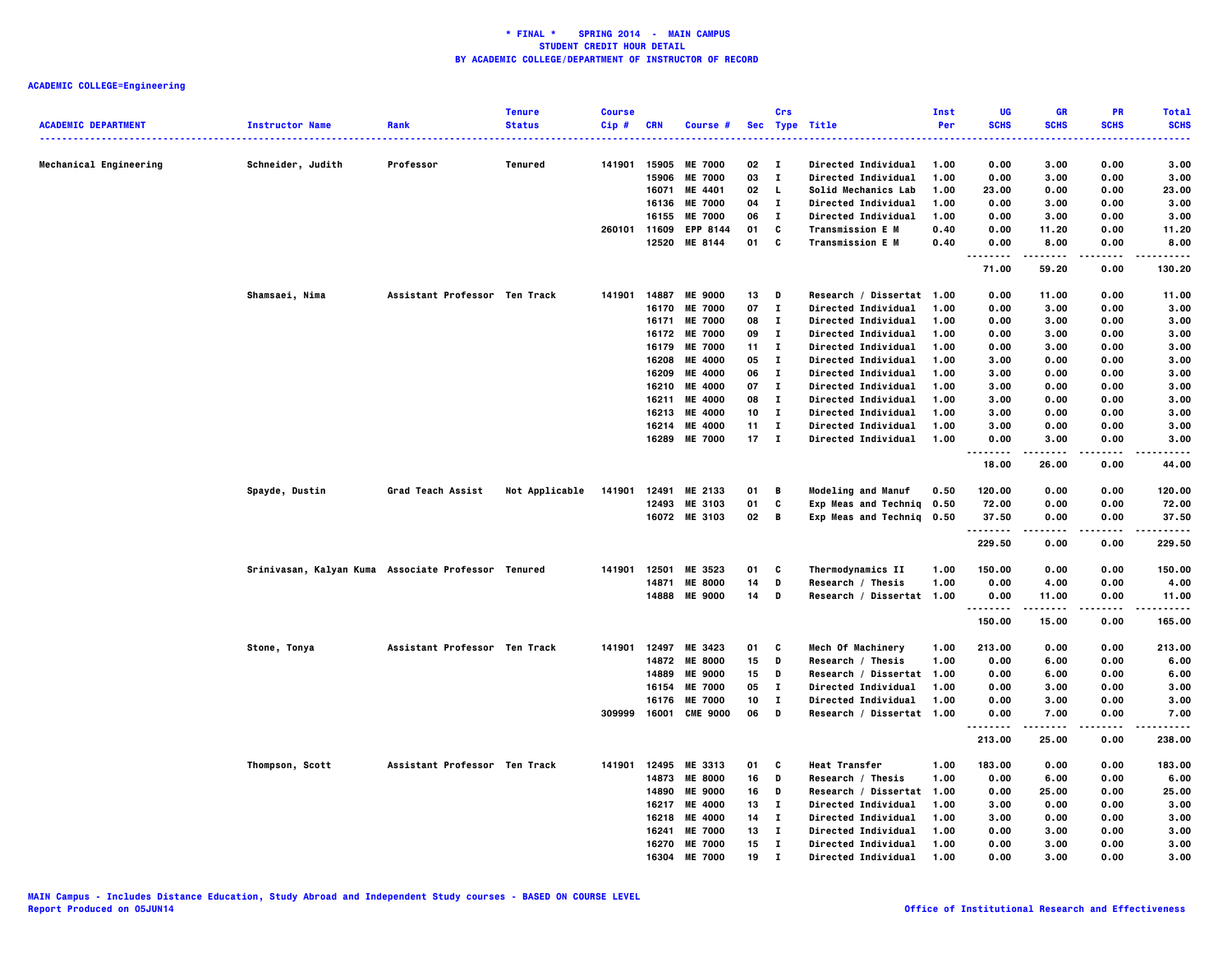## **ACADEMIC COLLEGE=Engineering**

| <b>ACADEMIC DEPARTMENT</b>           | <b>Instructor Name</b> | Rank                        | <b>Tenure</b><br><b>Status</b> | <b>Course</b><br>$Cip$ # | CRN            | <b>Course #</b>           |            | <b>Crs</b> | Sec Type Title                                           | Inst<br>Per  | UG<br><b>SCHS</b>  | <b>GR</b><br><b>SCHS</b> | <b>PR</b><br><b>SCHS</b> | <b>Total</b><br><b>SCHS</b> |
|--------------------------------------|------------------------|-----------------------------|--------------------------------|--------------------------|----------------|---------------------------|------------|------------|----------------------------------------------------------|--------------|--------------------|--------------------------|--------------------------|-----------------------------|
|                                      |                        |                             |                                |                          |                |                           |            |            |                                                          |              | --------<br>189.00 | ---------<br>40.00       | .<br>0.00                | .<br>229.00                 |
| Mechanical Engineering               | <b>Walters, Dibbon</b> | Associate Professor Tenured |                                | 141901                   | 14797<br>14798 | <b>ME 6833</b><br>ME 4833 | 01<br>01 C | - C        | <b>Intermed Fluid Mech</b><br><b>Intermed Fluid Mech</b> | 1.00<br>1.00 | 0.00<br>6.00       | 36.00<br>0.00            | 0.00<br>0.00             | 36.00<br>6.00               |
|                                      |                        |                             |                                |                          | 14799          | ME 6833                   | 501 C      |            | <b>Intermed Fluid Mech</b>                               | 1.00         | 0.00               | 9.00                     | 0.00                     | 9.00                        |
|                                      |                        |                             |                                |                          | 14874          | <b>ME 8000</b>            | 17         | D          | Research / Thesis                                        | 1.00         | 0.00               | 6.00                     | 0.00                     | 6.00                        |
|                                      |                        |                             |                                |                          | 14891          | <b>ME 9000</b>            | 17         | D          | Research / Dissertat 1.00                                |              | 0.00               | 12.00                    | 0.00                     | 12.00                       |
|                                      |                        |                             |                                | 309999                   | 15997          | <b>CME 9000</b>           | 05         | D          | Research / Dissertat 1.00                                |              | 0.00               | 6.00                     | 0.00                     | 6.00                        |
|                                      |                        |                             |                                |                          |                |                           |            |            |                                                          |              | --------           |                          | -----                    | -------                     |
|                                      |                        |                             |                                |                          |                |                           |            |            |                                                          |              | 6.00               | 69.00                    | 0.00                     | 75.00                       |
|                                      |                        |                             |                                |                          |                |                           |            |            |                                                          |              |                    |                          |                          |                             |
| ==================================== |                        |                             |                                |                          |                |                           |            |            |                                                          |              | ========           | --------                 | --------                 | ----------                  |
| Mechanical Engineering               |                        |                             |                                |                          |                |                           |            |            |                                                          |              | 2959.00            | 644.20                   | 0.00                     | 3603.20                     |
| ==================================== |                        |                             |                                |                          |                |                           |            |            |                                                          |              |                    |                          |                          | ==========                  |
|                                      |                        |                             |                                |                          |                |                           |            |            |                                                          |              |                    |                          |                          |                             |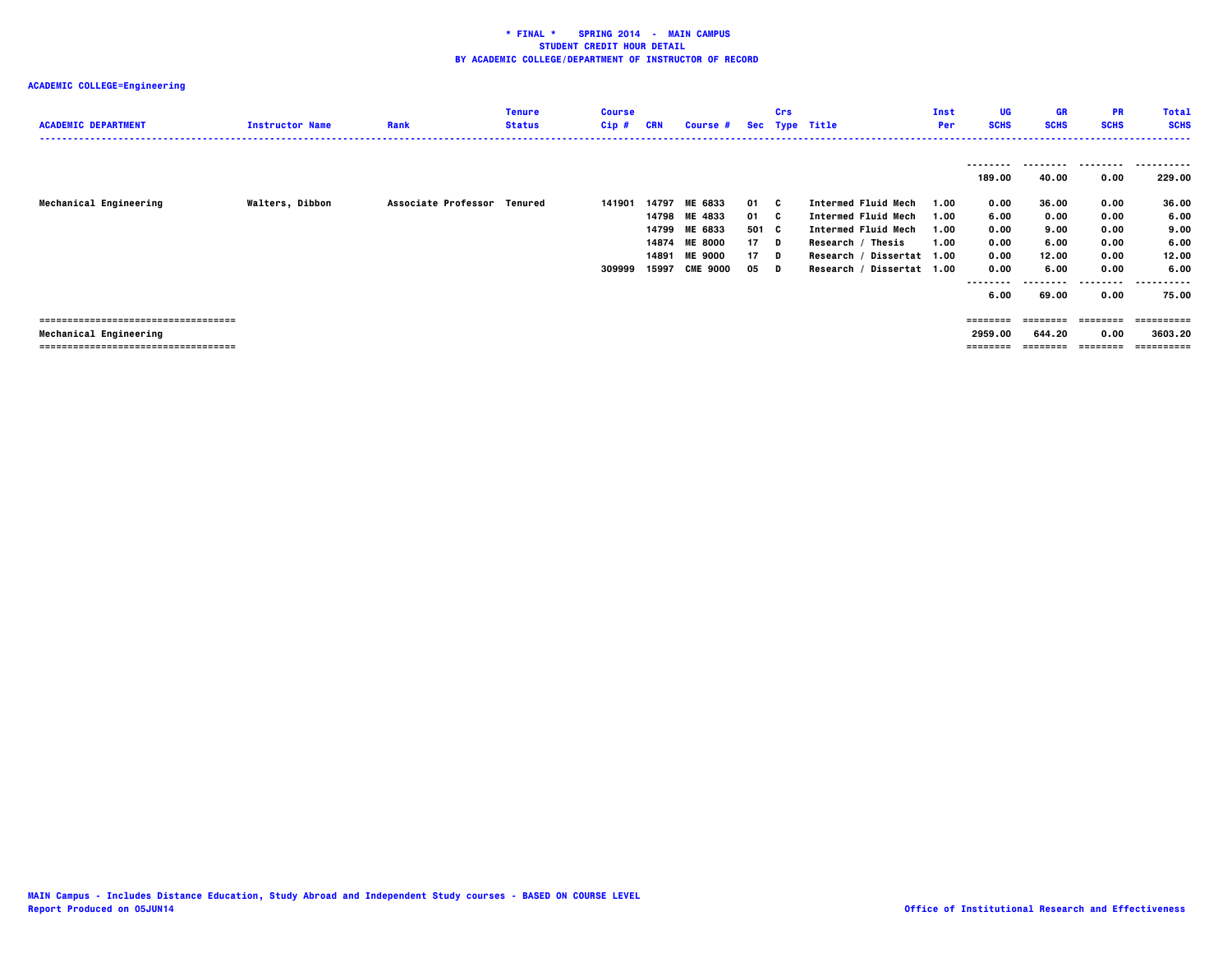## **ACADEMIC COLLEGE=Engineering**

| <b>ACADEMIC DEPARTMENT</b>     | <b>Instructor Name</b> | Rank                          | <b>Tenure</b><br><b>Status</b> | <b>Course</b><br>$Cip$ # | <b>CRN</b>     | Course #                           |          | Crs                          | Sec Type Title                             | Inst<br>Per  | UG<br><b>SCHS</b>             | <b>GR</b><br><b>SCHS</b> | <b>PR</b><br><b>SCHS</b> | <b>Total</b><br><b>SCHS</b> |
|--------------------------------|------------------------|-------------------------------|--------------------------------|--------------------------|----------------|------------------------------------|----------|------------------------------|--------------------------------------------|--------------|-------------------------------|--------------------------|--------------------------|-----------------------------|
| School of Chemical Engineering | Bricka, Ray            | Associate Professor Tenured   |                                | 140701                   | 10747          | CHE 4633                           | 01       | C                            | <b>Chemical Pro Safety</b>                 | 1.00         | 105.00                        | 0.00                     | 0.00                     | 105.00                      |
|                                |                        |                               |                                |                          | 10753          | CHE 6633                           | 01       | C                            | Chemical Pro Safety                        | 1.00         | 0.00                          | 3.00                     | 0.00                     | 3.00                        |
|                                |                        |                               |                                |                          |                | 14117 CHE 3203                     | 01       | C                            | <b>Fluid Flow Op</b>                       | 1.00         | 81.00                         | 0.00                     | 0.00                     | 81.00                       |
|                                |                        |                               |                                |                          | 15820          | <b>CHE 8000</b>                    | 01       | D                            | Research / Thesis                          | 1.00         | 0.00                          | 3.00                     | 0.00                     | 3.00                        |
|                                |                        |                               |                                |                          | 15829          | <b>CHE 9000</b>                    | 01       | $\mathbf{D}$                 | Research / Dissertat 1.00                  |              | 0.00                          | 13.00                    | 0.00                     | 13.00                       |
|                                |                        |                               |                                |                          |                | 16437 CHE 4000                     | 05       | $\mathbf{I}$                 | <b>Directed Individual</b>                 | 1.00         | 3.00<br>.                     | 0.00                     | 0.00                     | 3.00                        |
|                                |                        |                               |                                |                          |                |                                    |          |                              |                                            |              | 189.00                        | 19.00                    | 0.00                     | 208.00                      |
|                                | Elmore, Billy          | Associate Professor Tenured   |                                |                          |                | 140701 10734 CHE 2213              | 01       | C                            | Chemical Eng Analysi 1.00                  |              | 273.00                        | 0.00                     | 0.00                     | 273.00                      |
|                                |                        |                               |                                |                          | 10738          | CHE 3222                           | 01       | L                            | Chem Eng Lab I                             | 1.00         | 166.00                        | 0.00                     | 0.00                     | 166.00                      |
|                                |                        |                               |                                |                          | 10746          | CHE 4441                           | 01       | C                            | Fund of Engr Seminar                       | 1.00         | 16.00                         | 0.00                     | 0.00                     | 16.00                       |
|                                |                        |                               |                                |                          | 15821          | <b>CHE 8000</b>                    | 02       | D                            | Research / Thesis                          | 1.00         | 0.00                          | 1.00                     | 0.00                     | 1.00                        |
|                                |                        |                               |                                |                          | 15840<br>15841 | <b>CHE 4000</b><br><b>CHE 4000</b> | 01<br>02 | $\mathbf{I}$<br>$\mathbf{I}$ | Directed Individual<br>Directed Individual | 1.00<br>1.00 | 3.00<br>3.00                  | 0.00                     | 0.00<br>0.00             | 3,00<br>3.00                |
|                                |                        |                               |                                |                          |                |                                    |          |                              |                                            |              | .                             | 0.00                     |                          |                             |
|                                |                        |                               |                                |                          |                |                                    |          |                              |                                            |              | 461.00                        | 1.00                     | 0.00                     | 462.00                      |
|                                | French, William        | Associate Professor Tenured   |                                | 140701                   |                | 10733 CHE 2114                     | 01       | B                            | <b>Mass &amp; Energy Bal</b>               | 1.00         | 84.00                         | 0.00                     | 0.00                     | 84.00                       |
|                                |                        |                               |                                |                          | 15822          | <b>CHE 8000</b>                    | 03       | D                            | Research / Thesis                          | 1.00         | 0.00                          | 11.00                    | 0.00                     | 11.00                       |
|                                |                        |                               |                                |                          | 15831          | <b>CHE 9000</b>                    | 03       | D                            | Research / Dissertat 1.00                  |              | 0.00                          | 14.00                    | 0.00                     | 14.00                       |
|                                |                        |                               |                                |                          | 16438          | <b>CHE 4000</b>                    | 06       | $\bf{I}$                     | Directed Individual                        | 1.00         | 3.00                          | 0.00                     | 0.00                     | 3.00                        |
|                                |                        |                               |                                |                          |                | 16485 CHE 4000                     | 07       | $\mathbf{I}$                 | <b>Directed Individual</b>                 | 1.00         | 2.00<br>.                     | 0.00<br>-----            | 0.00                     | 2.00<br>.                   |
|                                |                        |                               |                                |                          |                |                                    |          |                              |                                            |              | 89.00                         | 25.00                    | 0.00                     | 114.00                      |
|                                | Hill, Priscilla        | Associate Professor Tenured   |                                | 140701                   |                | 10739 CHE 3223                     | 01       | C                            | Separation Processes 1.00                  |              | 204.00                        | 0.00                     | 0.00                     | 204.00                      |
|                                |                        |                               |                                |                          | 14120          | CHE 4153                           | 01       | C                            | Intro Part Crystal                         | 1.00         | 27.00                         | 0.00                     | 0.00                     | 27.00                       |
|                                |                        |                               |                                |                          | 14121          | CHE 6153                           | 01       | C                            | Intro Part Crystal T 1.00                  |              | 0.00                          | 6.00                     | 0.00                     | 6.00                        |
|                                |                        |                               |                                |                          |                | 15871 CHE 4000                     | 03       | $\mathbf{I}$                 | Directed Individual 1.00                   |              | 1.00<br>.                     | 0.00<br>-----            | 0.00<br>.                | 1.00<br>.                   |
|                                |                        |                               |                                |                          |                |                                    |          |                              |                                            |              | 232.00                        | 6.00                     | 0.00                     | 238.00                      |
|                                | Keith, Jason           | Professor                     | Tenured                        | 140701                   | 10741          | CHE 3331                           | 01       | s                            | Prof Develop Seminar 1.00                  |              | 64.00                         | 0.00                     | 0.00                     | 64.00                       |
|                                |                        |                               |                                |                          |                | 10743 CHE 4223                     | 01       | C                            | Pro Instr & Con                            | 1.00         | 108.00                        | 0.00                     | 0.00                     | 108.00                      |
|                                |                        |                               |                                |                          |                | 10755 CHE 8011                     | 01       | s                            | Chem En Seminar                            | 1.00         | 0.00                          | 14.00                    | 0.00                     | 14.00                       |
|                                |                        |                               |                                |                          |                | 15833 CHE 9000                     | 05       | D                            | Research / Dissertat 1.00                  |              | 0.00<br>                      | 12.00<br>.               | 0.00                     | 12.00<br>.                  |
|                                |                        |                               |                                |                          |                |                                    |          |                              |                                            |              | 172.00                        | 26.00                    | 0.00                     | 198.00                      |
|                                | Kundu, Santanu         | Assistant Professor Ten Track |                                |                          |                | 140701 10757 CHE 8523              | 01       | C                            | <b>Adv Tran Pheno</b>                      | 1.00         | 0.00                          | 24.00                    | 0.00                     | 24.00                       |
|                                |                        |                               |                                |                          |                | 15834 CHE 9000                     | 06       | D                            | Research / Dissertat 1.00                  |              | 0.00                          | 18.00                    | 0.00                     | 18.00                       |
|                                |                        |                               |                                |                          |                |                                    |          |                              |                                            |              | $\sim$ $\sim$ $\sim$<br>----- | .                        | .                        | .                           |
|                                |                        |                               |                                |                          |                |                                    |          |                              |                                            |              | 0.00                          | 42.00                    | 0.00                     | 42.00                       |
|                                | Pearson, Larry         | Non-Faculty                   | Non-Faculty                    | 140701                   |                | 10744 CHE 4233                     | 01       | C                            | Chemical Plant Desig 1.00                  |              | 102.00                        | 0.00                     | 0.00                     | 102.00                      |
|                                |                        |                               |                                |                          |                | 14118 CHE 4313                     | 01       | C                            | <b>Transport Phenomena</b>                 | 1.00         | 24.00                         | 0.00                     | 0.00                     | 24.00                       |
|                                |                        |                               |                                |                          |                | 14119 CHE 6313                     | 01       | C                            | <b>Transport Phenomena</b>                 | 1.00         | 0.00<br>                      | 6.00                     | 0.00                     | 6.00                        |
|                                |                        |                               |                                |                          |                |                                    |          |                              |                                            |              | 126.00                        | 6.00                     | 0.00                     | 132.00                      |
|                                | Rai, Neeraj            | Assistant Professor Ten Track |                                | 140701                   |                | 10735 CHE 3113                     | 01       | C                            | Chem En Thermo I                           | 1.00         | 156.00                        | 0.00                     | 0.00                     | 156.00                      |
|                                |                        |                               |                                |                          | 15826          | <b>CHE 8000</b>                    | 07       | D                            | Research / Thesis                          | 1.00         | 0.00                          | 3.00                     | 0.00                     | 3.00                        |
|                                |                        |                               |                                |                          | 15835          | <b>CHE 9000</b>                    | 07       | D                            | Research / Dissertat 1.00                  |              | 0.00                          | 12.00                    | 0.00                     | 12.00                       |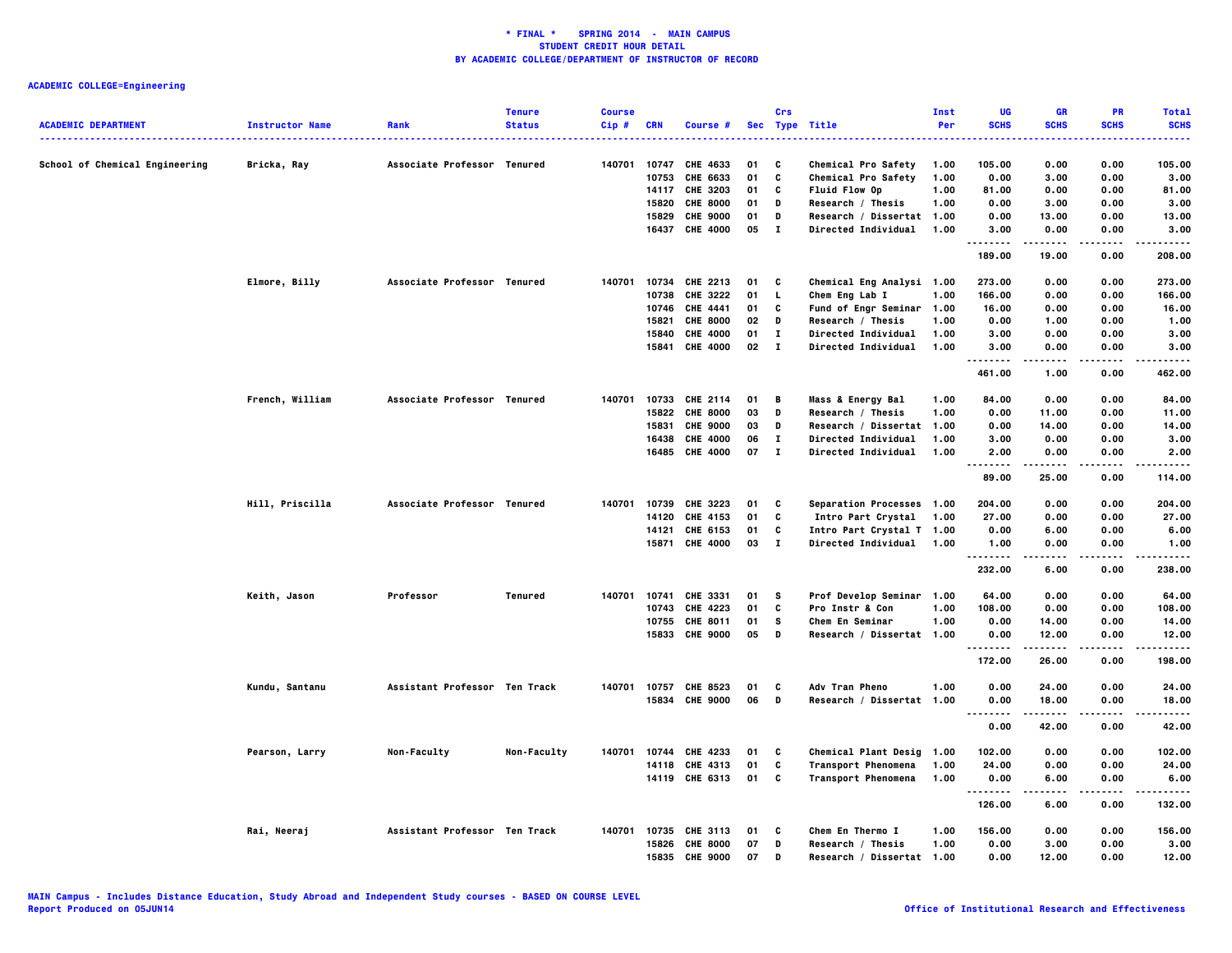## **ACADEMIC COLLEGE=Engineering**

| <b>ACADEMIC DEPARTMENT</b>                                                                                       | <b>Instructor Name</b> | Rank               | <b>Tenure</b><br><b>Status</b> | <b>Course</b><br>$Cip$ # | <b>CRN</b> | Course #                                     |                  | Crs     | Sec Type Title                                                      | Inst<br>Per  | UG<br><b>SCHS</b>                 | <b>GR</b><br><b>SCHS</b>       | <b>PR</b><br><b>SCHS</b>  | <b>Total</b><br><b>SCHS</b>         |
|------------------------------------------------------------------------------------------------------------------|------------------------|--------------------|--------------------------------|--------------------------|------------|----------------------------------------------|------------------|---------|---------------------------------------------------------------------|--------------|-----------------------------------|--------------------------------|---------------------------|-------------------------------------|
|                                                                                                                  |                        |                    |                                |                          |            |                                              |                  |         |                                                                     |              | 156.00                            | 15.00                          | 0.00                      | 171.00                              |
| School of Chemical Engineering                                                                                   | Toghiani, Hossein      | Professor          | Tenured                        | 140701                   | 10736      | CHE 3123<br>10756 CHE 8123<br>15836 CHE 9000 | 01 C<br>01<br>08 | C.<br>D | Chem En Thermo II<br>Chem Kinetics Dyn<br>Research / Dissertat 1.00 | 1.00<br>1.00 | 78.00<br>0.00<br>0.00<br>-------- | 0.00<br>21.00<br>6.00          | 0.00<br>0.00<br>0.00<br>. | 78.00<br>21.00<br>6.00              |
|                                                                                                                  |                        |                    |                                |                          |            |                                              | 01 C             |         |                                                                     |              | 78.00                             | 27.00                          | 0.00<br>0.00              | 105.00                              |
|                                                                                                                  | Walters, Keisha        | <b>Non-Faculty</b> | Tenured                        | 140701                   | 10737      | <b>CHE 3213</b><br>15828 CHE 8000            | 09               | D       | <b>Heat Transfer Op</b><br>Research / Thesis                        | 1.00<br>1.00 | 204.00<br>0.00<br>.               | 0.00<br>10.00                  | 0.00                      | 204.00<br>10.00<br>.                |
|                                                                                                                  |                        |                    |                                |                          |            |                                              |                  |         |                                                                     |              | 204.00                            | 10.00                          | 0.00                      | 214.00                              |
| -------------------------------------<br>School of Chemical Engineering<br>------------------------------------- |                        |                    |                                |                          |            |                                              |                  |         |                                                                     |              | 1707.00<br>========               | ========<br>177.00<br>======== | 0.00<br>---------         | ==========<br>1884.00<br>========== |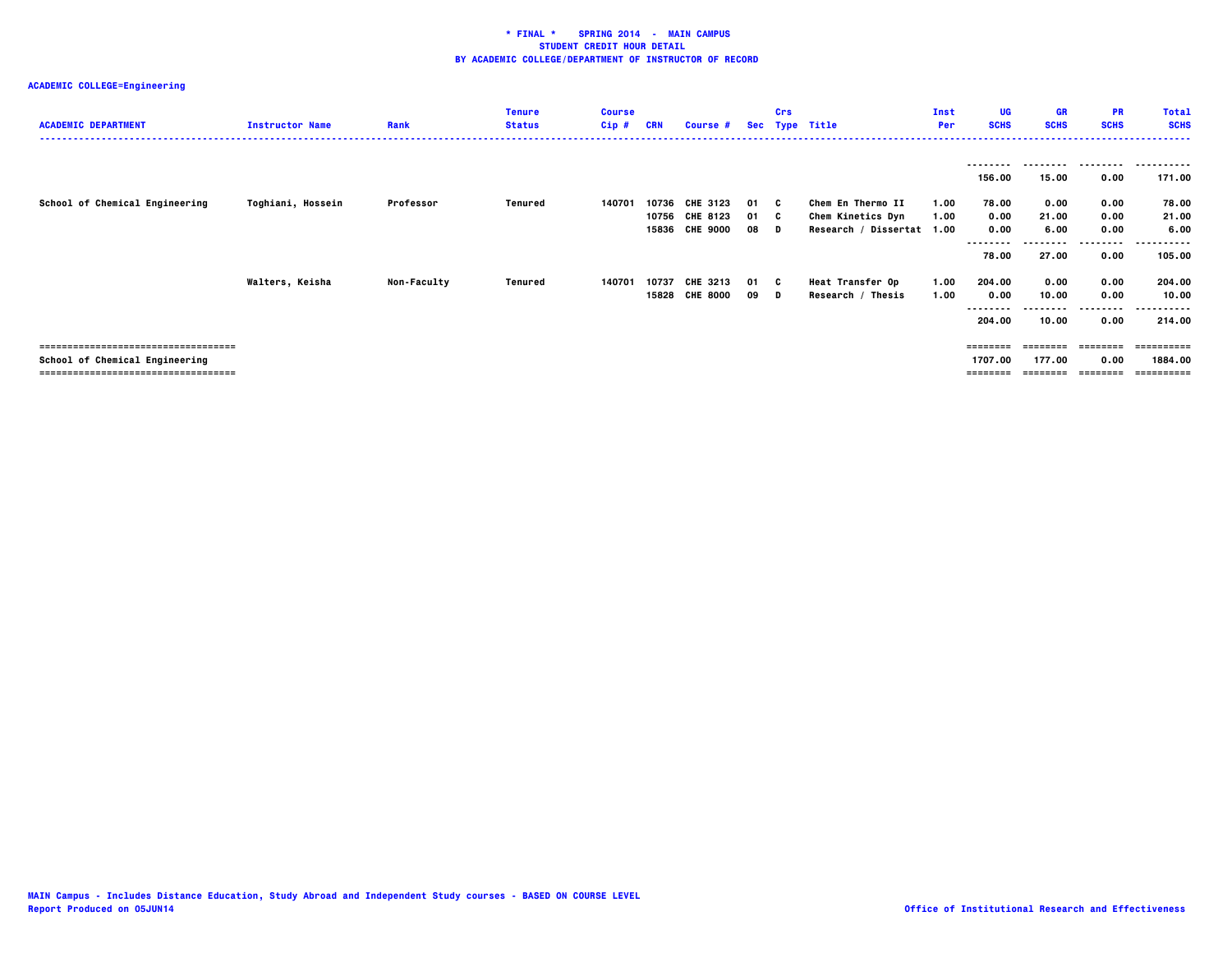| <b>ACADEMIC DEPARTMENT</b> | <b>Instructor Name</b> | Rank                          | <b>Tenure</b><br><b>Status</b> | <b>Course</b><br>$Cip$ # | <b>CRN</b> | Course #             |       | Crs          | Sec Type Title             | Inst<br>Per | UG<br><b>SCHS</b>                        | <b>GR</b><br><b>SCHS</b> | <b>PR</b><br><b>SCHS</b> | <b>Total</b><br><b>SCHS</b> |
|----------------------------|------------------------|-------------------------------|--------------------------------|--------------------------|------------|----------------------|-------|--------------|----------------------------|-------------|------------------------------------------|--------------------------|--------------------------|-----------------------------|
| Forestry                   | Evans, David           | .<br>Professor                | Tenured                        |                          |            | 030501 11893 F0 4451 | 01    | <b>L</b>     | <b>Remote Sensing Lab</b>  | 1.00        | 19.00                                    | 0.00                     | .<br>0.00                | .<br>19.00                  |
|                            |                        |                               |                                |                          | 11894      | F0 4452              | 01    | C            | <b>Remote Sensing Appl</b> | 1.00        | 38.00                                    | 0.00                     | 0.00                     | 38.00                       |
|                            |                        |                               |                                |                          |            | 11906 F0 6451        | 01    | $\mathbf{L}$ | <b>Remote Sensing Lab</b>  | 1.00        | 0.00                                     | 1.00                     | 0.00                     | 1.00                        |
|                            |                        |                               |                                |                          | 11907      | F0 6452              | 01    | C            | Remote Sensing Appl        | 1.00        | 0.00                                     | 2.00                     | 0.00                     | 2.00                        |
|                            |                        |                               |                                |                          |            | 14673 F0 8000        | 01    | D            | Research / Thesis          | 1.00        | 0.00                                     | 3.00                     | 0.00                     | 3.00                        |
|                            |                        |                               |                                |                          |            | 14691 F0 9000        | 01    | D            | Research / Dissertat 1.00  |             | 0.00<br><b>.</b>                         | 1.00<br>-----            | 0.00<br>.                | 1.00<br>.                   |
|                            |                        |                               |                                |                          |            |                      |       |              |                            |             | 57.00                                    | 7.00                     | 0.00                     | 64.00                       |
|                            | Ezell, Andrew          | Professor                     | Tenured                        | 030501                   |            | 14674 F0 8000        | 02    | D            | Research / Thesis          | 1.00        | 0.00                                     | 6.00                     | 0.00                     | 6.00                        |
|                            |                        |                               |                                | 030502                   |            | 14557 F0 8213        | 01    | C            | Advanced Silvicul          | 1.00        | 0.00<br>$\sim$ $\sim$ $\sim$<br>$\cdots$ | 27.00                    | 0.00<br>----             | 27.00<br>$\cdots$           |
|                            |                        |                               |                                |                          |            |                      |       |              |                            |             | 0.00                                     | 33.00                    | 0.00                     | 33.00                       |
|                            | Fan, Zhaofei           | Associate Professor Tenured   |                                |                          |            | 030201 11896 F0 4471 | 01    | L,           | Gis Nat Res Mgt Lab        | 1.00        | 14.00                                    | 0.00                     | 0.00                     | 14.00                       |
|                            |                        |                               |                                |                          | 11897      | F0 4472              | 01    | C            | Gis Nat Res Mgt            | 1.00        | 28.00                                    | 0.00                     | 0.00                     | 28.00                       |
|                            |                        |                               |                                |                          |            | 11908 F0 6471        | 01    | $\mathbf{L}$ | Gis Nat Res Mgt Lab        | 1.00        | 0.00                                     | 2.00                     | 0.00                     | 2.00                        |
|                            |                        |                               |                                |                          | 11909      | F0 6472              | 01    | C            | Gis Nat Res Mgt            | 1.00        | 0.00                                     | 4.00                     | 0.00                     | 4.00                        |
|                            |                        |                               |                                | 030501                   |            | 14675 F0 8000        | 03    | D            | Research / Thesis          | 1.00        | 0.00                                     | 16.00                    | 0.00                     | 16.00                       |
|                            |                        |                               |                                |                          |            | 14692 F0 9000        | 02    | D            | Research / Dissertat       | 1.00        | 0.00                                     | 6.00                     | 0.00                     | 6.00                        |
|                            |                        |                               |                                |                          |            | 16065 F0 7000        | 502 I |              | Directed Individual        | 1.00        | 0.00<br>.                                | 1.00<br>-----            | 0.00<br>$- - - -$        | 1.00<br>.                   |
|                            |                        |                               |                                |                          |            |                      |       |              |                            |             | 42.00                                    | 29.00                    | 0.00                     | 71.00                       |
|                            | Frey, Brent            | Assistant Professor Ten Track |                                | 030501                   | 11886      | F0 4221              | 01    | - L          | Prac Silv Lab              | 1.00        | 16.00                                    | 0.00                     | 0.00                     | 16.00                       |
|                            |                        |                               |                                |                          |            | 11887 F0 4221        | 02    | - L          | Prac Silv Lab              | 1.00        | 27.00                                    | 0.00                     | 0.00                     | 27.00                       |
|                            |                        |                               |                                |                          |            | 11888 F0 4223        | 01    | c            | Prac Of Silviculture       | 1.00        | 135.00                                   | 0.00                     | 0.00                     | 135.00                      |
|                            |                        |                               |                                |                          | 11900      | F0 6221              | 01    | L.           | Prac Silv Lab              | 1.00        | 0.00                                     | 2.00                     | 0.00                     | 2.00                        |
|                            |                        |                               |                                |                          |            | 11902 F0 6223        | 01    | C            | Prac Of Silviculture       | 1.00        | 0.00                                     | 6.00                     | 0.00                     | 6.00                        |
|                            |                        |                               |                                |                          |            | 14676 FO 8000        | 04    | D            | Research / Thesis          | 1.00        | 0.00                                     | 5.00                     | 0.00                     | 5.00                        |
|                            |                        |                               |                                |                          |            | 15811 F0 8990        | 02    | C            | Special Topic In FO        | 1.00        | 0.00<br>.                                | 33.00<br>. <b>.</b>      | 0.00<br>.                | 33.00<br>.                  |
|                            |                        |                               |                                |                          |            |                      |       |              |                            |             | 178.00                                   | 46.00                    | 0.00                     | 224.00                      |
|                            | Grado, Stephen         | Professor                     | Tenured                        | 030501                   |            | 14678 F0 8000        | 06    | D            | Research / Thesis          | 1.00        | 0.00                                     | 10.00                    | 0.00                     | 10.00                       |
|                            |                        |                               |                                |                          | 14693      | F0 9000              | 03    | D            | Research / Dissertat 1.00  |             | 0.00                                     | 1.00                     | 0.00                     | 1.00                        |
|                            |                        |                               |                                |                          |            | 15591 F0 8000        | 501   | D            | Research / Thesis          | 1.00        | 0.00<br>$\sim$ $\sim$ $\sim$<br>$\cdots$ | 2.00<br>-----            | 0.00<br>$- - - -$        | 2.00<br>$- - - -$           |
|                            |                        |                               |                                |                          |            |                      |       |              |                            |             | 0.00                                     | 13.00                    | 0.00                     | 13.00                       |
|                            | Grala, Robert          | Associate Professor Tenured   |                                |                          |            | 030501 11884 F0 4113 | 01    | c            | Forest Resource Econ 1.00  |             | 102.00                                   | 0.00                     | 0.00                     | 102.00                      |
|                            |                        |                               |                                |                          | 11898      | F0 6113              | 01    | C            | Forest Resource Econ 1.00  |             | 0.00                                     | 3.00                     | 0.00                     | 3.00                        |
|                            |                        |                               |                                |                          |            | 13734 F0 4113        | 501   | c            | Forest Resource Econ 1.00  |             | 6.00                                     | 0.00                     | 0.00                     | 6.00                        |
|                            |                        |                               |                                |                          | 13738      | F0 6113              | 501   | C            | Forest Resource Econ 1.00  |             | 0.00                                     | 6.00                     | 0.00                     | 6.00                        |
|                            |                        |                               |                                |                          | 14474      | F0 8143              | 501   | C            | Adv Forest Economics 1.00  |             | 0.00                                     | 15.00                    | 0.00                     | 15.00                       |
|                            |                        |                               |                                |                          | 14555      | F0 8143              | 01    | C            | Adv Forest Economics 1.00  |             | 0.00                                     | 18.00                    | 0.00                     | 18.00                       |
|                            |                        |                               |                                |                          |            | 14694 F0 9000        | 04    | D            | Research / Dissertat 1.00  |             | 0.00<br>.                                | 12.00<br>.               | 0.00<br>.                | 12.00<br>.                  |
|                            |                        |                               |                                |                          |            |                      |       |              |                            |             | 108.00                                   | 54.00                    | 0.00                     | 162.00                      |
|                            | Grebner, Donald        | Professor                     | Tenured                        |                          |            | 030501 13739 F0 6323 | 501   | <b>B</b>     | Forest Resource Mgt 1.00   |             | 0.00                                     | 6.00                     | 0.00                     | 6.00                        |
|                            |                        |                               |                                |                          |            | 14695 F0 9000        | 05    | $\mathbf{D}$ | Research / Dissertat 1.00  |             | 0.00                                     | 6.00                     | 0.00                     | 6.00                        |
|                            |                        |                               |                                |                          |            |                      |       |              |                            |             | -----<br>.                               | .                        | .                        | .                           |
|                            |                        |                               |                                |                          |            |                      |       |              |                            |             | 0.00                                     | 12.00                    | 0.00                     | 12.00                       |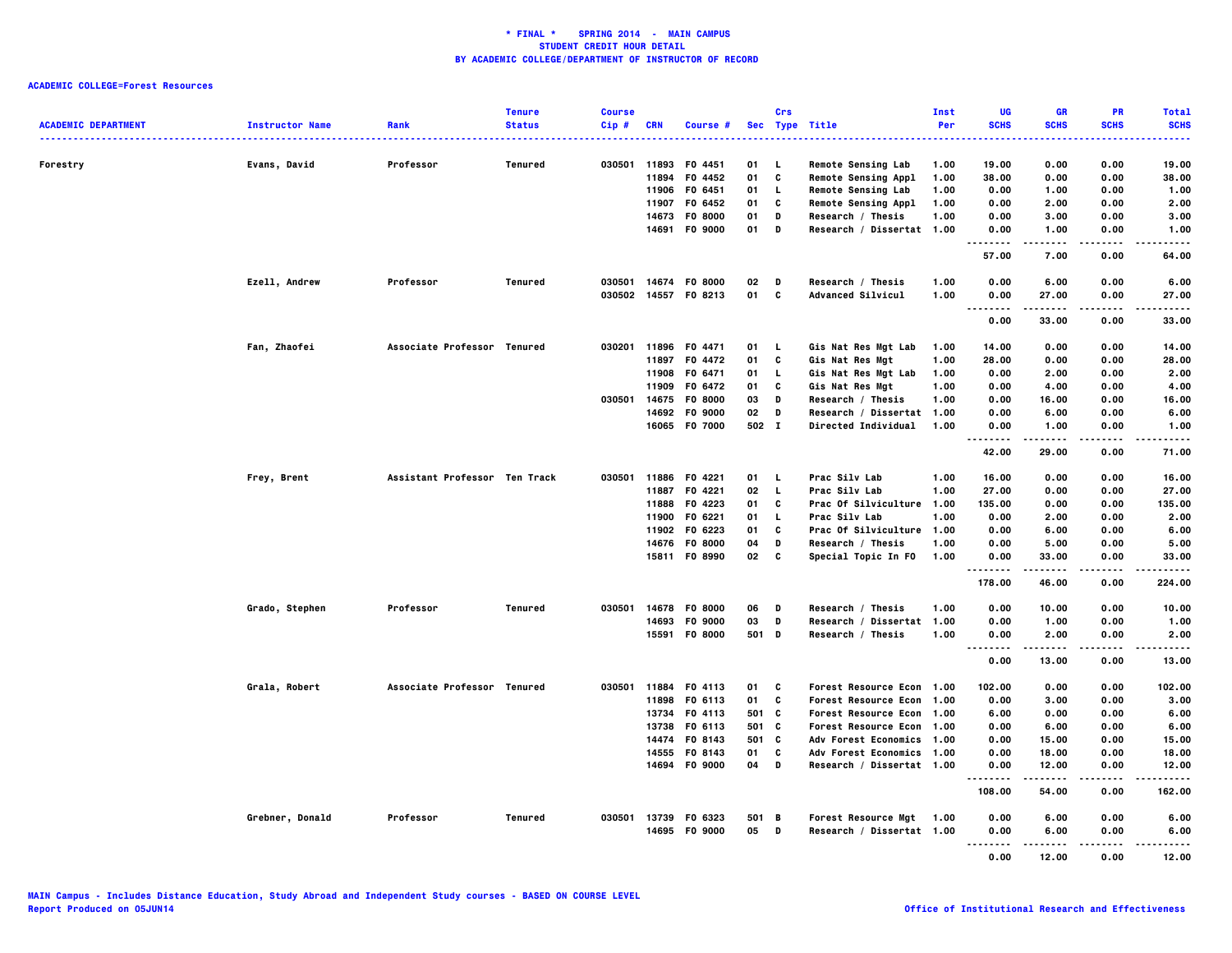| <b>ACADEMIC DEPARTMENT</b> | <b>Instructor Name</b> | Rank                                     | <b>Tenure</b><br><b>Status</b> | <b>Course</b><br>Cip# | <b>CRN</b>     | Course #                       |             | Crs    | Sec Type Title                                | Inst<br>Per  | <b>UG</b><br><b>SCHS</b>          | <b>GR</b><br><b>SCHS</b> | PR<br><b>SCHS</b> | <b>Total</b><br><b>SCHS</b> |
|----------------------------|------------------------|------------------------------------------|--------------------------------|-----------------------|----------------|--------------------------------|-------------|--------|-----------------------------------------------|--------------|-----------------------------------|--------------------------|-------------------|-----------------------------|
| Forestry                   | Henderson, James       | <b>Extension Assoc Pro Non-Ten Track</b> |                                | 030501                |                | 14681 F0 8000                  | 09          | D      | Research / Thesis                             | 1.00         | 0.00<br>.                         | 3.00                     | 0.00              | 3.00                        |
|                            |                        |                                          |                                |                       |                |                                |             |        |                                               |              | 0.00                              | 3.00                     | 0.00              | .<br>3.00                   |
|                            | Jeffreys, Jonathan     | Non-Faculty                              | Non-Faculty                    |                       |                | 030501 11878 F0 2213           | 01 C        |        | <b>Forest Measurements</b>                    | 1.00         | 114.00<br><b>.</b>                | 0.00                     | 0.00<br>----      | 114.00<br>.                 |
|                            |                        |                                          |                                |                       |                |                                |             |        |                                               |              | 114.00                            | 0.00                     | 0.00              | 114.00                      |
|                            | Kushla, John           | Extension Assoc Pro Non-Ten Track        |                                |                       |                | 030501 14682 F0 8000           | $10$ D      |        | Research / Thesis                             | 1.00         | 0.00<br>.                         | 1.00<br>-----            | 0.00<br>.         | 1.00<br>.                   |
|                            |                        |                                          |                                |                       |                |                                |             |        |                                               |              | 0.00                              | 1.00                     | 0.00              | 1.00                        |
|                            | Matney, Thomas         | Professor                                | Tenured                        | 030501                |                | 11885 F0 4213                  | 01          | C      | <b>Forest Biometrics</b>                      | 1.00         | 108.00                            | 0.00                     | 0.00              | 108.00                      |
|                            |                        |                                          |                                | 030599                |                | 15615 FO 8153                  | 01 C        |        | Quantitative Ecology                          | 1.00         | 0.00<br>.                         | 15.00                    | 0.00              | 15.00<br>.                  |
|                            |                        |                                          |                                |                       |                |                                |             |        |                                               |              | 108.00                            | 15.00                    | 0.00              | 123.00                      |
|                            | Munn, Ian              | Non-Faculty                              | Tenured                        | 030501                | 14684          | F0 8000                        | 12          | D      | Research / Thesis                             | 1.00         | 0.00                              | 10.00                    | 0.00              | 10.00                       |
|                            |                        |                                          |                                |                       |                | 030506 11892 F0 4423           | 01          | B      | Professional Practic 1.00                     |              | 99.00<br>.                        | 0.00<br>-----            | 0.00              | 99.00<br>.                  |
|                            |                        |                                          |                                |                       |                |                                |             |        |                                               |              | 99.00                             | 10.00                    | 0.00              | 109.00                      |
|                            | Roberts, Scott         | Professor                                | Tenured                        | 030501                |                | 13743 F0 8211                  | 501 S       |        | Graduate Seminar                              | 1.00         | 0.00                              | 4.00                     | 0.00              | 4.00                        |
|                            |                        |                                          |                                |                       | 14697          | F0 9000<br>16066 F0 7000       | 07<br>501 I | D      | Research / Dissertat<br>Directed Individual   | 1.00<br>1.00 | 0.00<br>0.00                      | 14.00<br>3.00            | 0.00<br>0.00      | 14.00<br>3.00               |
|                            |                        |                                          |                                |                       |                |                                |             |        |                                               |              | .                                 |                          |                   | .                           |
|                            |                        |                                          |                                |                       |                |                                |             |        |                                               |              | 0.00                              | 21.00                    | 0.00              | 21.00                       |
|                            | Rousseau, Randall      | Extension Professor Non-Ten Track        |                                | 030501                |                | 14686 F0 8000                  | 14 D        |        | Research / Thesis                             | 1.00         | 0.00<br>$\sim$ $\sim$ $\sim$<br>. | 14.00<br>-----           | 0.00<br>$- - - -$ | 14.00<br>.                  |
|                            |                        |                                          |                                |                       |                |                                |             |        |                                               |              | 0.00                              | 14.00                    | 0.00              | 14.00                       |
|                            | Schultz, Emily         | Professor                                | Tenured                        |                       |                | 030501 11880 F0 3103           | 02          | K      | Comp Appl Fo Res                              | 1.00         | 0.00                              | 0.00                     | 0.00              | 0.00                        |
|                            |                        |                                          |                                |                       | 11881          | F0 3103                        | 03          | K      | Comp Appl Fo Res                              | 1.00         | 0.00                              | 0.00                     | 0.00              | 0.00                        |
|                            |                        |                                          |                                |                       |                | 11882 F0 3103                  | 01          | C      | Comp Appl Fo Res                              | 1.00         | 150.00                            | 0.00                     | 0.00              | 150.00                      |
|                            |                        |                                          |                                |                       |                | 11911 F0 8211<br>14698 F0 9000 | 01<br>08    | s<br>D | Graduate Seminar<br>Research / Dissertat 1.00 | 1.00         | 0.00<br>0.00                      | 11.00<br>19.00           | 0.00<br>0.00      | 11.00<br>19.00              |
|                            |                        |                                          |                                |                       |                |                                |             |        |                                               |              | .<br>150.00                       | .<br>30.00               | 0.00              | .<br>180.00                 |
|                            | Siegert, Courtney      | Assistant Professor Ten Track            |                                |                       |                | 030502 11895 F0 4463           | 01          | C      | Forest Hydro & Water 1.00                     |              | 33.00                             | 0.00                     | 0.00              | 33.00                       |
|                            |                        |                                          |                                |                       |                | 14705 F0 6463                  | 01          | C      | Forest Hydro & Water 1.00                     |              | 0.00                              | 12.00                    | 0.00              | 12.00                       |
|                            |                        |                                          |                                |                       |                |                                |             |        |                                               |              | .                                 | .                        |                   | .                           |
|                            |                        |                                          |                                |                       |                |                                |             |        |                                               |              | 33.00                             | 12.00                    | 0.00              | 45.00                       |
|                            | Sun, Changyou          | Associate Professor Tenured              |                                | 030501                |                | 11890 F0 4353                  | 01          | C      | Natural Resource Law                          | 1.00         | 81.00                             | 0.00                     | 0.00              | 81.00                       |
|                            |                        |                                          |                                |                       |                | 11891 F0 4413                  | 01          | C      | Natural Res Policy                            | 1.00         | 102.00                            | 0.00                     | 0.00              | 102.00                      |
|                            |                        |                                          |                                |                       | 11904<br>13740 | F0 6413<br>F0 6353             | 01<br>501 C | C      | Natural Res Policy<br>Natural Resource Law    | 1.00<br>1.00 | 0.00<br>0.00                      | 3.00<br>18.00            | 0.00<br>0.00      | 3.00<br>18.00               |
|                            |                        |                                          |                                |                       |                | 14666 F0 8990                  | 01          | C      | Special Topic In FO                           | 1.00         | 0.00                              | 15.00                    | 0.00              | 15.00                       |
|                            |                        |                                          |                                |                       | 14689          | F0 8000                        | 17          | D      | Research / Thesis                             | 1.00         | 0.00                              | 9.00                     | 0.00              | 9.00                        |
|                            |                        |                                          |                                |                       |                | 14699 FO 9000                  | 09          | D      | Research / Dissertat 1.00                     |              | 0.00                              | 8.00                     | 0.00              | 8.00                        |
|                            |                        |                                          |                                |                       |                |                                |             |        |                                               |              | <br>183.00                        | 53.00                    | 0.00              | .<br>236.00                 |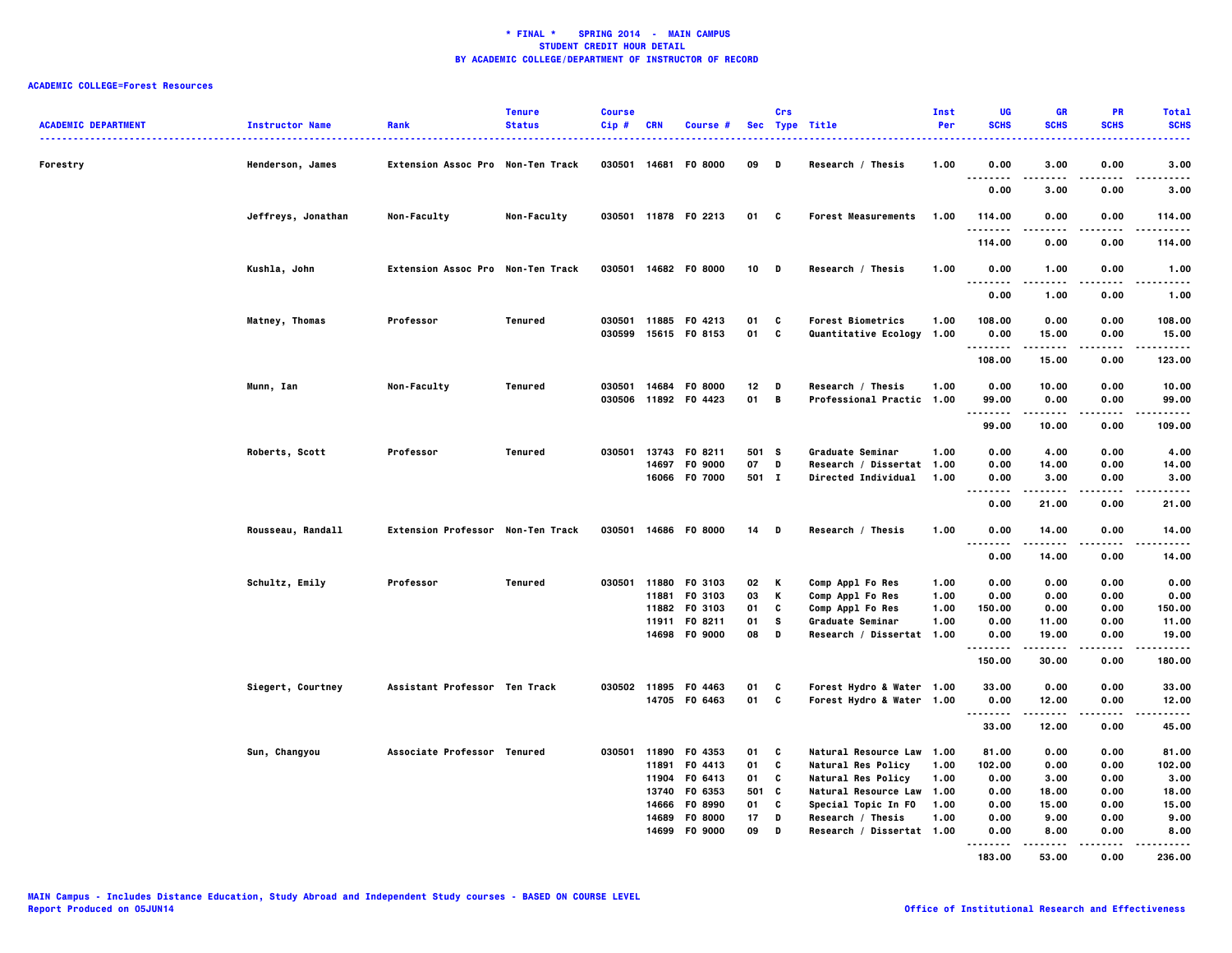| <b>ACADEMIC DEPARTMENT</b>                                                               | <b>Instructor Name</b> | Rank                          | <b>Tenure</b><br><b>Status</b> | <b>Course</b><br>$Cip$ # | CRN                                       | <b>Course #</b>                                                                                                      |                                                                                  | Crs | Sec Type Title                                                                                                                                                                                                       | Inst<br>Per                                                  | UG<br><b>SCHS</b>                                                           | GR<br><b>SCHS</b>                                                           | <b>PR</b><br><b>SCHS</b>                                                  | <b>Total</b><br><b>SCHS</b>                                                   |
|------------------------------------------------------------------------------------------|------------------------|-------------------------------|--------------------------------|--------------------------|-------------------------------------------|----------------------------------------------------------------------------------------------------------------------|----------------------------------------------------------------------------------|-----|----------------------------------------------------------------------------------------------------------------------------------------------------------------------------------------------------------------------|--------------------------------------------------------------|-----------------------------------------------------------------------------|-----------------------------------------------------------------------------|---------------------------------------------------------------------------|-------------------------------------------------------------------------------|
| Forestry                                                                                 | Varner, Julian         | Assistant Professor Ten Track |                                | 030501                   | 15654<br>16183<br>16184<br>16185<br>16187 | 11883 F0 3203<br>14690 F0 8000<br>F0 4000<br><b>FO 7000</b><br><b>FO 7000</b><br>F0 7000<br>16186 F0 7000<br>F0 7000 | 01 B<br>18 D<br>$01$ I<br>$01 \quad I$<br>$02 \quad 1$<br>03 I<br>$04$ I<br>05 I |     | <b>Forest Fire</b><br>Research / Thesis<br><b>Directed Individual</b><br><b>Directed Individual</b><br><b>Directed Individual</b><br><b>Directed Individual</b><br><b>Directed Individual</b><br>Directed Individual | 1.00<br>1.00<br>1.00<br>1.00<br>1.00<br>1.00<br>1.00<br>1.00 | 69.00<br>0.00<br>3.00<br>0.00<br>0.00<br>0.00<br>0.00<br>0.00<br>.<br>72.00 | 0.00<br>24.00<br>0.00<br>3.00<br>3.00<br>3.00<br>3.00<br>3.00<br>.<br>39.00 | 0.00<br>0.00<br>0.00<br>0.00<br>0.00<br>0.00<br>0.00<br>0.00<br>.<br>0.00 | 69.00<br>24.00<br>3.00<br>3.00<br>3.00<br>3.00<br>3.00<br>3.00<br>.<br>111.00 |
| ====================================<br>Forestry<br>==================================== |                        |                               |                                |                          |                                           |                                                                                                                      |                                                                                  |     |                                                                                                                                                                                                                      |                                                              | ========<br>1144.00<br>========                                             | $=$ = = = = = = =<br>392.00<br>========                                     | ========<br>0.00<br>========                                              | ==========<br>1536.00<br>==========                                           |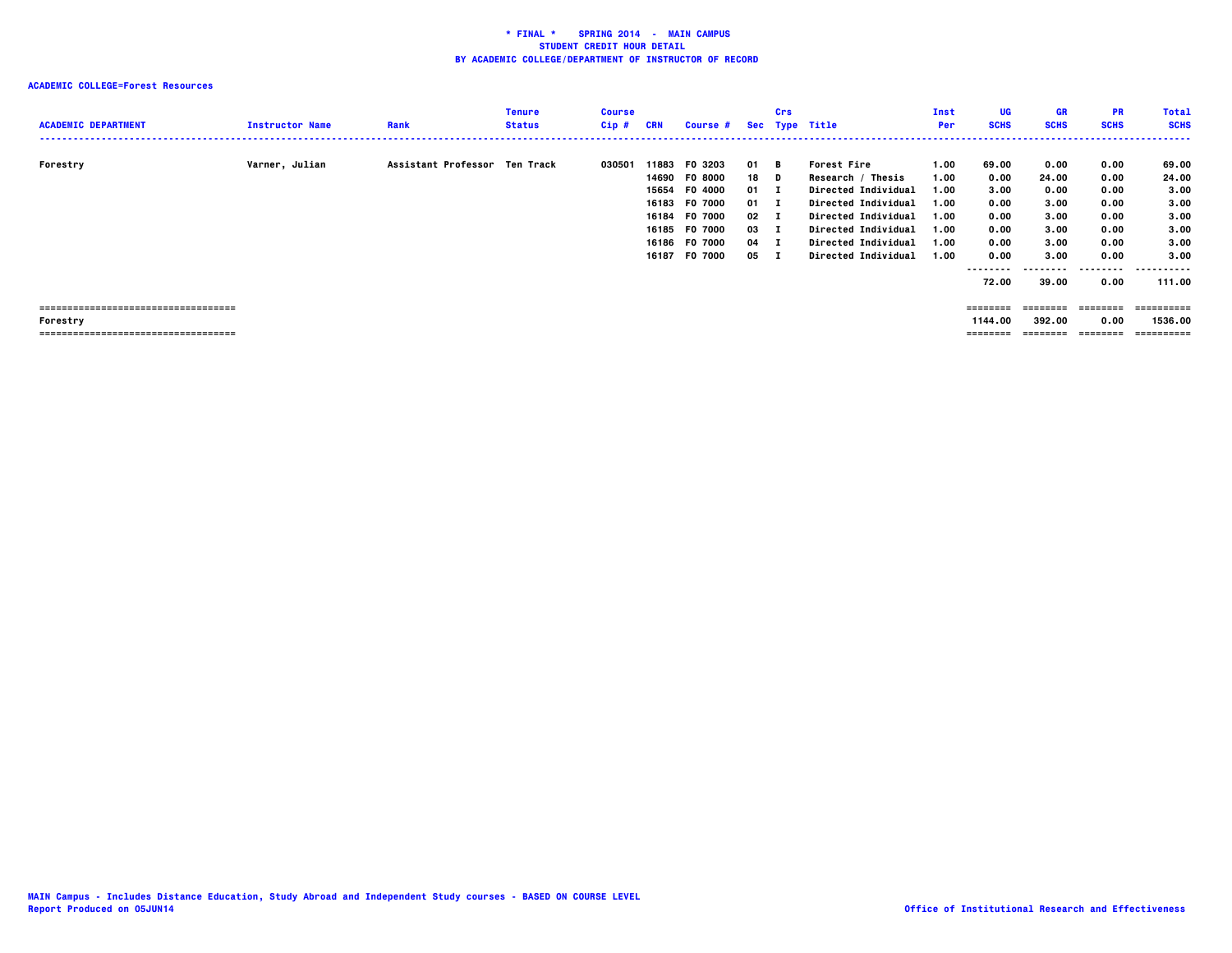| <b>ACADEMIC DEPARTMENT</b> | <b>Instructor Name</b> | Rank                              | <b>Tenure</b><br><b>Status</b> | <b>Course</b><br>Cip # | <b>CRN</b> | Course #             |        | Crs          | Sec Type Title             | Inst<br>Per | UG<br><b>SCHS</b>         | <b>GR</b><br><b>SCHS</b> | <b>PR</b><br><b>SCHS</b> | <b>Total</b><br><b>SCHS</b> |
|----------------------------|------------------------|-----------------------------------|--------------------------------|------------------------|------------|----------------------|--------|--------------|----------------------------|-------------|---------------------------|--------------------------|--------------------------|-----------------------------|
| Sustainable Bioproducts    | Barnes, H. Michael     | Professor                         | Tenured                        |                        |            | 030501 14582 FP 9000 | 01     | D            | Research / Dissertat 1.00  |             | 0.00                      | 8.00                     | 0.00                     | 8.00                        |
|                            |                        |                                   |                                |                        |            |                      |        |              |                            |             | <br>$  -$<br>0.00         | 8.00                     | 0.00                     | 8.00                        |
|                            | Borazjani, Abdolhamid  | Professor                         | Tenured                        |                        |            | 030501 14569 FP 8000 | 02     | D            | Research / Thesis          | 1.00        | 0.00                      | 4.00                     | 0.00                     | 4.00                        |
|                            |                        |                                   |                                |                        |            |                      |        |              |                            |             | .<br>. .<br>0.00          | .<br>4.00                | $- - - -$<br>0.00        | .<br>4.00                   |
|                            | Diehl, Susan           | Professor                         | Tenured                        | 030102 14547           |            | FP 4313              | 01     | C            | <b>Environ Principles</b>  | 1.00        | 18.00                     | 0.00                     | 0.00                     | 18.00                       |
|                            |                        |                                   |                                |                        | 14548      | FP 6313              | 01     | C            | <b>Environ Principles</b>  | 1.00        | 0.00                      | 15.00                    | 0.00                     | 15.00                       |
|                            |                        |                                   |                                | 030501 14570           |            | FP 8000              | 03     | D            | Research / Thesis          | 1.00        | 0.00                      | 5.00                     | 0.00                     | 5.00                        |
|                            |                        |                                   |                                |                        | 14584      | FP 9000              | 03     | D            | Research / Dissertat 1.00  |             | 0.00<br>.                 | 24.00<br>-----           | 0.00<br>.                | 24.00<br>.                  |
|                            |                        |                                   |                                |                        |            |                      |        |              |                            |             | 18.00                     | 44.00                    | 0.00                     | 62.00                       |
|                            | Jones, Paul            | Extension Assoc Pro Non-Ten Track |                                | 030501                 | 14573      | <b>FP 8000</b>       | 06     | D            | Research / Thesis          | 1.00        | 0.00                      | 5.00                     | 0.00                     | 5.00                        |
|                            |                        |                                   |                                |                        | 14587      | FP 9000              | 06     | D            | Research / Dissertat 1.00  |             | 0.00                      | 7.00                     | 0.00                     | 7.00                        |
|                            |                        |                                   |                                |                        |            | 16238 FP 7000        | 03     | $\bf{I}$     | Directed Individual 1.00   |             | 0.00                      | 3.00                     | 0.00                     | 3.00                        |
|                            |                        |                                   |                                |                        |            |                      |        |              |                            |             | .<br>.                    | -----                    |                          | $- - - - -$                 |
|                            |                        |                                   |                                |                        |            |                      |        |              |                            |             | 0.00                      | 15.00                    | 0.00                     | 15.00                       |
|                            | Kitchens, Shane        | Assistant Professor Ten Track     |                                | 030501                 | 14589      | FP 9000              | 08     | D            | Research / Dissertat 1.00  |             | 0.00                      | 6.00                     | 0.00                     | 6.00                        |
|                            |                        |                                   |                                |                        | 15908      | FP 7000              | 01     | $\mathbf{I}$ | Directed Individual        | 1.00        | 0.00                      | 3.00                     | 0.00                     | 3.00                        |
|                            |                        |                                   |                                |                        |            | 030509 11922 FP 8121 | 01     | s            | Research Seminar II        | 1.00        | 0.00                      | 8.00                     | 0.00                     | 8.00                        |
|                            |                        |                                   |                                |                        |            |                      |        |              |                            |             | .<br>.<br>0.00            | . <b>.</b><br>17.00      | 0.00                     | .<br>17.00                  |
|                            | Seale, Roy             | Professor                         | Tenured                        |                        |            | 030501 14577 FP 8000 | $10$ D |              | Research / Thesis          | 1.00        | 0.00                      | 9.00                     | 0.00                     | 9.00                        |
|                            |                        |                                   |                                |                        |            |                      |        |              |                            |             | $\sim$ $\sim$ $\sim$<br>. | -----                    | .                        | .                           |
|                            |                        |                                   |                                |                        |            |                      |        |              |                            |             | 0.00                      | 9.00                     | 0.00                     | 9.00                        |
|                            | Shmulsky, Rubin        | Professor                         | Tenured                        |                        |            | 030501 14592 FP 9000 | 11     | D            | Research / Dissertat 1.00  |             | 0.00<br>$- - - -$<br>     | 4.00                     | 0.00                     | 4.00<br>.                   |
|                            |                        |                                   |                                |                        |            |                      |        |              |                            |             | 0.00                      | 4.00                     | 0.00                     | 4.00                        |
|                            | Steele, Philip         | Professor                         | Tenured                        |                        |            | 030501 14593 FP 9000 | 12     | D            | Research / Dissertat 1.00  |             | 0.00                      | 33.00                    | 0.00                     | 33.00                       |
|                            |                        |                                   |                                |                        |            |                      |        |              |                            |             | .<br>.<br>0.00            | -----<br>33.00           | 0.00                     | .<br>33.00                  |
|                            |                        |                                   |                                |                        |            |                      |        |              |                            |             |                           |                          |                          |                             |
|                            | Wan, Hui               | Associate Professor Ten Track     |                                | 030501                 | 14594      | FP 9000              | 13     | D            | Research / Dissertat 1.00  |             | 0.00                      | 6.00                     | 0.00                     | 6.00                        |
|                            |                        |                                   |                                | 030509                 | 14544      | FP 6143              | 01     | C            | Composite Wood Produ 1.00  |             | 0.00                      | 15.00                    | 0.00                     | 15.00                       |
|                            |                        |                                   |                                |                        |            | 14546 FP 6143        | 02     | K            | Composite Wood Produ 1.00  |             | 0.00                      | 0.00                     | 0.00                     | 0.00                        |
|                            |                        |                                   |                                |                        |            |                      |        |              |                            |             | .<br>0.00                 | .<br>21.00               | .<br>0.00                | -----<br>21.00              |
|                            |                        |                                   |                                |                        |            |                      |        |              |                            |             |                           |                          |                          |                             |
|                            | Zhang, Jilei           | Professor                         | Tenured                        | 030501 14581           |            | FP 8000              | 14     | D            | Research / Thesis          | 1.00        | 0.00                      | 18.00                    | 0.00                     | 18.00                       |
|                            |                        |                                   |                                |                        | 14595      | FP 9000              | 14     | D            | Research / Dissertat 1.00  |             | 0.00                      | 17.00                    | 0.00                     | 17.00                       |
|                            |                        |                                   |                                |                        | 16110      | FP 7000              | 02     | $\mathbf{I}$ | <b>Directed Individual</b> | 1.00        | 0.00                      | 3.00                     | 0.00                     | 3.00                        |
|                            |                        |                                   |                                |                        | 16439      | FP 7000              | 04     | $\mathbf{I}$ | Directed Individual        | 1.00        | 0.00                      | 3.00                     | 0.00                     | 3.00                        |
|                            |                        |                                   |                                |                        | 16440      | FP 7000              | 05     | $\mathbf{I}$ | <b>Directed Individual</b> | 1.00        | 0.00<br>$- - - - -$<br>   | 3.00<br>.                | 0.00<br>$- - - -$        | 3.00                        |
|                            |                        |                                   |                                |                        |            |                      |        |              |                            |             | 0.00                      | 44.00                    | 0.00                     | 44.00                       |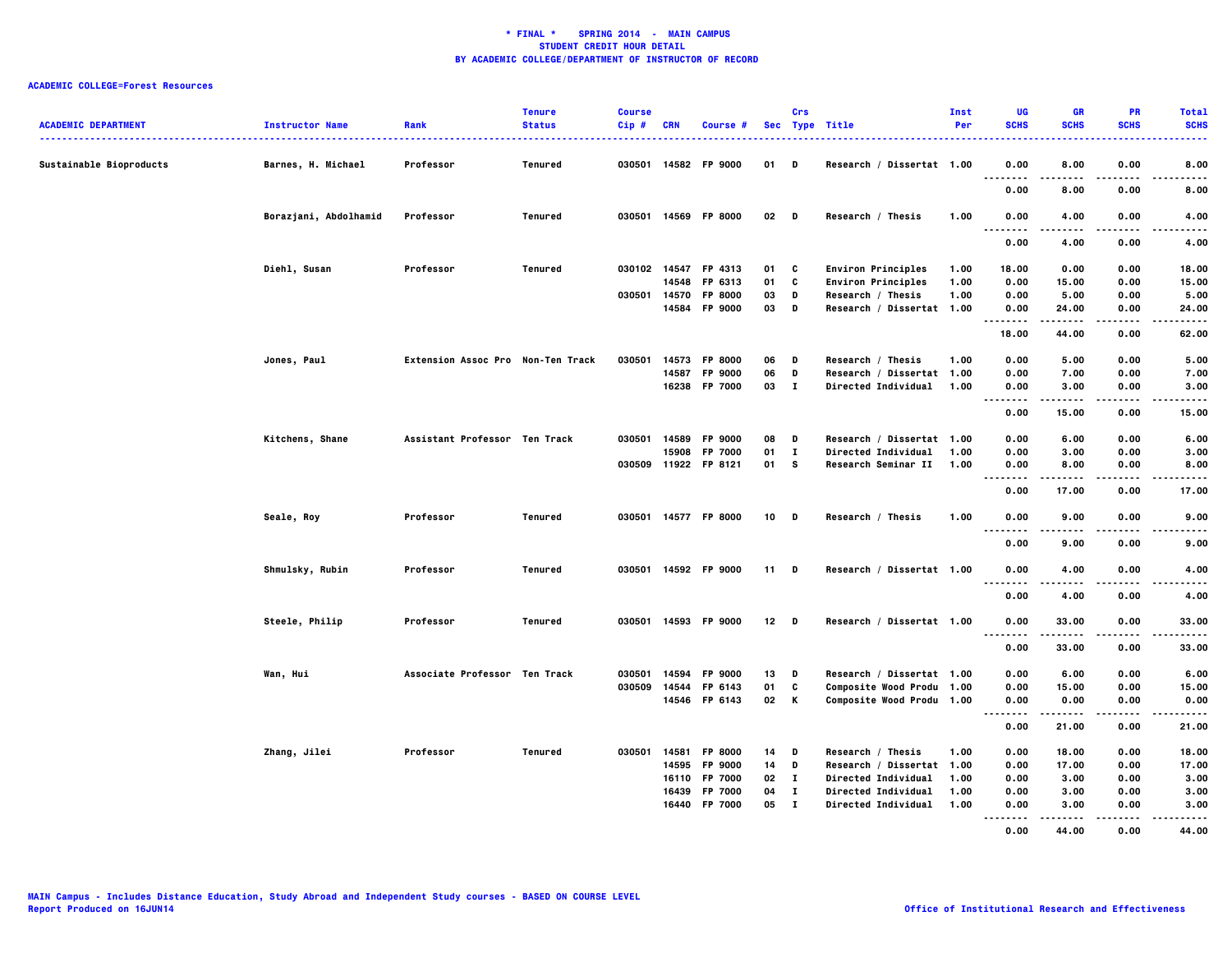### **ACADEMIC COLLEGE=Forest Resources**

|                            |                        |      | <b>Tenure</b> | <b>Course</b> |                                   | <b>Crs</b> | Tnst. |             |             |             | <b>Total</b> |
|----------------------------|------------------------|------|---------------|---------------|-----------------------------------|------------|-------|-------------|-------------|-------------|--------------|
| <b>ACADEMIC DEPARTMENT</b> | <b>Instructor Name</b> | Rank | <b>Status</b> |               | Cip # CRN Course # Sec Type Title |            |       | <b>SCHS</b> | <b>SCHS</b> | <b>SCHS</b> | <b>SCHS</b>  |
|                            |                        |      |               |               |                                   |            |       |             |             |             |              |

 **====================================== ======== ======== ======== ==========**

 **====================================== ======== ======== ======== ========== Sustainable Bioproducts 18.00 199.00 0.00 217.00**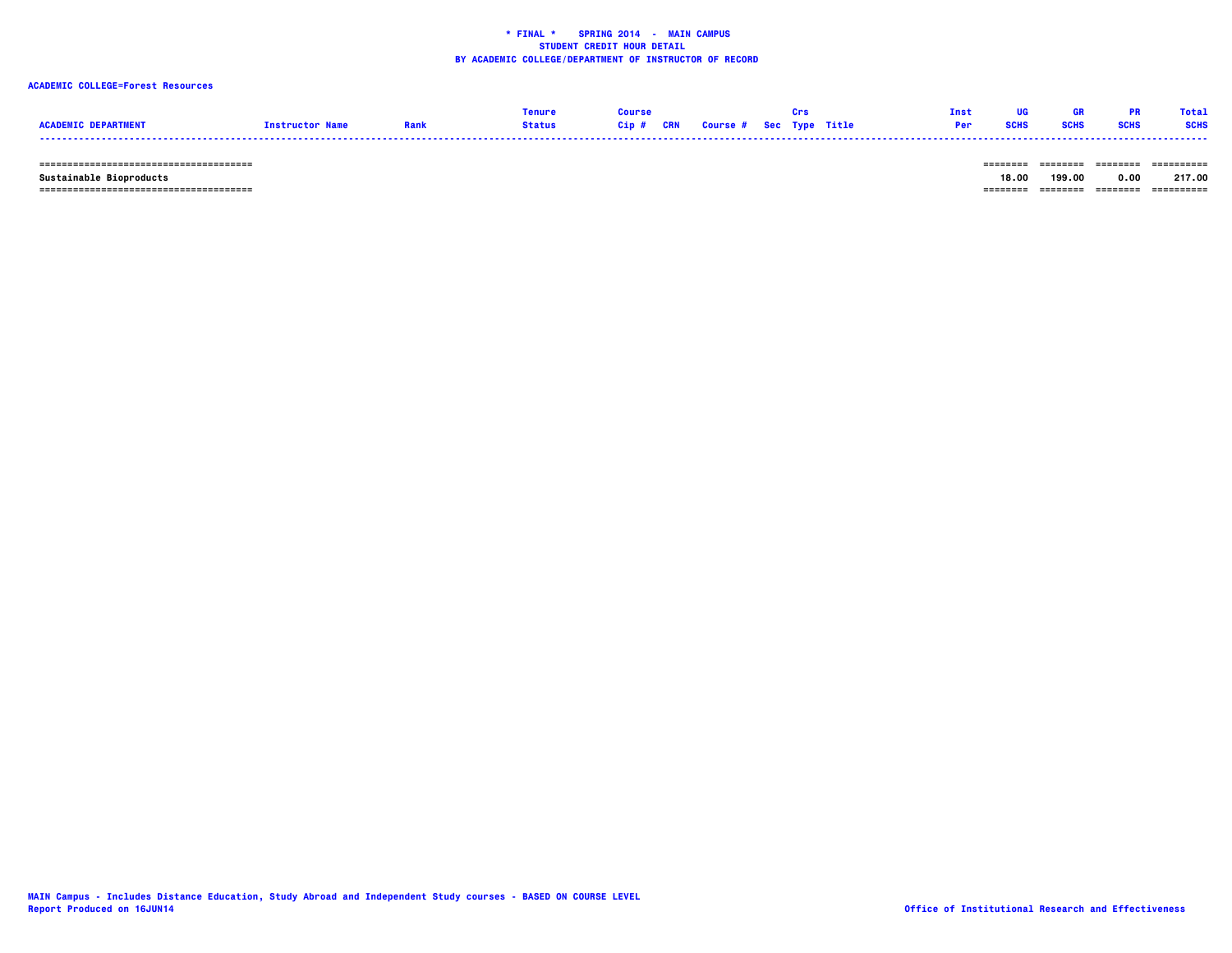| <b>ACADEMIC DEPARTMENT</b>        | <b>Instructor Name</b> | Rank                               | <b>Tenure</b><br><b>Status</b> | <b>Course</b><br>$Cip$ # | <b>CRN</b> | Course #              |              | Crs          | Sec Type Title               | Inst<br>Per | UG<br><b>SCHS</b><br>.                        | <b>GR</b><br><b>SCHS</b> | <b>PR</b><br><b>SCHS</b> | <b>Total</b><br><b>SCHS</b><br>. |
|-----------------------------------|------------------------|------------------------------------|--------------------------------|--------------------------|------------|-----------------------|--------------|--------------|------------------------------|-------------|-----------------------------------------------|--------------------------|--------------------------|----------------------------------|
| Wildlife, Fisheries & Aquaculture | Allen, Peter           | Assistant Professor Ten Track      |                                | 030201                   | 14560      | <b>WFA 4183</b>       | 01           | в            | Prin & Pract of Aqua 1.00    |             | 51.00                                         | 0.00                     | 0.00                     | 51.00                            |
|                                   |                        |                                    |                                |                          | 14563      | <b>WFA 8212</b>       | 01           | c            | W & F Communications 0.50    |             | 0.00                                          | 8.00                     | 0.00                     | 8.00                             |
|                                   |                        |                                    |                                | 030301                   | 14561      | <b>WFA 6183</b>       | 01           | В            | Prin & Pract of Aqua 1.00    |             | 0.00                                          | 9.00                     | 0.00                     | 9.00                             |
|                                   |                        |                                    |                                | 030601                   | 14801      | <b>WFA 8000</b>       | 01           | D            | Research / Thesis            | 1.00        | 0.00                                          | 17.00                    | 0.00                     | 17.00                            |
|                                   |                        |                                    |                                |                          | 14825      | <b>WFA 9000</b>       | 01           | D            | Research / Dissertat 1.00    |             | 0.00<br>.                                     | 12.00<br>.               | 0.00<br>.                | 12.00<br>.                       |
|                                   |                        |                                    |                                |                          |            |                       |              |              |                              |             | 51.00                                         | 46.00                    | 0.00                     | 97.00                            |
|                                   | Belant, Jerrold        | Associate Professor Ten Track      |                                | 030601                   | 14802      | <b>WFA 8000</b>       | 02           | D            | Research / Thesis            | 1.00        | 0.00                                          | 37.00                    | 0.00                     | 37.00                            |
|                                   |                        |                                    |                                |                          | 14826      | <b>WFA 9000</b>       | 02           | D            | Research / Dissertat         | 1.00        | 0.00                                          | 26.00                    | 0.00                     | 26.00                            |
|                                   |                        |                                    |                                |                          | 15867      | <b>WFA 4000</b>       | 07           | л.           | <b>Directed Individual</b>   | 1.00        | 3.00                                          | 0.00                     | 0.00                     | 3.00                             |
|                                   |                        |                                    |                                |                          | 15868      | <b>WFA 7000</b>       | 01           | $\mathbf{I}$ | <b>Directed Individual</b>   | 1.00        | 0.00                                          | 1.00                     | 0.00                     | 1.00                             |
|                                   |                        |                                    |                                | 261301                   | 13372      | <b>WFA 3013</b>       | 01           | E.           | <b>HWC Internship</b>        | 1.00        | 3.00                                          | 0.00                     | 0.00                     | 3.00                             |
|                                   |                        |                                    |                                |                          | 13389      | <b>WFA 4521</b>       | 01           | c            | Adv Topics in HWC II 1.00    |             | 2.00                                          | 0.00                     | 0.00                     | 2.00                             |
|                                   |                        |                                    |                                |                          | 13395      | <b>WFA 6521</b>       | 01           | C            | Adv Topics in HWC II 1.00    |             | 0.00<br>$- - - - -$<br>.                      | 1.00                     | 0.00                     | 1.00                             |
|                                   |                        |                                    |                                |                          |            |                       |              |              |                              |             | 8.00                                          | 65.00                    | 0.00                     | 73.00                            |
|                                   | Boyd, Christopher      | Extension Assoc Pro Non-Ten Track  |                                |                          |            | 030601 14803 WFA 8000 | 03           | D            | Research / Thesis            | 1.00        | 0.00<br>$\sim$ $\sim$ $\sim$<br>$\sim$ $\sim$ | 9.00<br>.                | 0.00                     | 9.00<br>----                     |
|                                   |                        |                                    |                                |                          |            |                       |              |              |                              |             | 0.00                                          | 9.00                     | 0.00                     | 9.00                             |
|                                   | Burger, Leslie         | Extension Instructo Non-Ten Track  |                                | 030601                   |            | 15584 WFA 4000        | 04           | - 1          | Directed Individual          | 1.00        | 3.00<br>$\sim$ $\sim$ $\sim$<br>.             | 0.00                     | 0.00                     | 3.00                             |
|                                   |                        |                                    |                                |                          |            |                       |              |              |                              |             | 3,00                                          | 0.00                     | 0.00                     | 3.00                             |
|                                   | Davis, John            | Assistant Professor Ten Track      |                                | 030201                   |            | 13386 WFA 4473        | 01           | C            | Wild And Fish Prac           | 1.00        | 120.00                                        | 0.00                     | 0.00                     | 120.00                           |
|                                   |                        |                                    |                                |                          | 13387      | <b>WFA 4473</b>       | 02           | Κ            | Wild And Fish Prac           | 1.00        | 0.00                                          | 0.00                     | 0.00                     | 0.00                             |
|                                   |                        |                                    |                                | 030601                   | 14806      | <b>WFA 8000</b>       | 06           | D            | Research / Thesis            | 1.00        | 0.00                                          | 37.00                    | 0.00                     | 37.00                            |
|                                   |                        |                                    |                                |                          | 14830      | <b>WFA 9000</b>       | 06           | D            | Research / Dissertat 1.00    |             | 0.00<br>.                                     | 26.00<br>-----           | 0.00<br>$- - - -$        | 26.00                            |
|                                   |                        |                                    |                                |                          |            |                       |              |              |                              |             | 120.00                                        | 63.00                    | 0.00                     | 183.00                           |
|                                   | Demarais, Stephen      | Professor                          | Tenured                        | 030601                   | 14024      | <b>WFA 6263</b>       | 01           | В            | Wildlife Diseases            | 1.00        | 0.00                                          | 6.00                     | 0.00                     | 6.00                             |
|                                   |                        |                                    |                                |                          | 14559      | <b>WFA 4263</b>       | 01           | В            | Wildlife Diseases            | 1.00        | 66.00                                         | 0.00                     | 0.00                     | 66.00                            |
|                                   |                        |                                    |                                |                          | 14831      | <b>WFA 9000</b>       | 07           | D            | Research / Dissertat 1.00    |             | 0.00                                          | 20.00                    | 0.00                     | 20.00                            |
|                                   |                        |                                    |                                |                          | 15370      | <b>WFA 4000</b>       | 02           | $\mathbf{I}$ | <b>Directed Individual</b>   | 1.00        | 1.00                                          | 0.00                     | 0.00                     | 1.00                             |
|                                   |                        |                                    |                                |                          | 15757      | <b>WFA 4000</b>       | 06           | $\bf{I}$     | <b>Directed Individual</b>   | 1.00        | 1.00                                          | 0.00                     | 0.00                     | 1.00                             |
|                                   |                        |                                    |                                |                          | 16007      | <b>WFA 4000</b>       | 08           | $\bf{I}$     | Directed Individual          | 1.00        | 3.00                                          | 0.00                     | 0.00                     | 3.00                             |
|                                   |                        |                                    |                                |                          | 16308      | <b>WFA 4000</b>       | $11 \quad I$ |              | Directed Individual          | 1.00        | 1.00<br>.                                     | 0.00<br>.                | 0.00                     | 1.00<br>.                        |
|                                   |                        |                                    |                                |                          |            |                       |              |              |                              |             | 72.00                                         | 26.00                    | 0.00                     | 98.00                            |
|                                   | Dibble, Eric           | Professor                          | Tenured                        | 030101                   | 14565      | <b>WFA 8343</b>       | 01           | C            | <b>Con Eco &amp; Res Man</b> | 1.00        | 0.00                                          | 42.00                    | 0.00                     | 42.00                            |
|                                   |                        |                                    |                                | 030201                   | 13384      | <b>WFA 4453</b>       | 01           | C            | Icthyology                   | 1.00        | 60.00                                         | 0.00                     | 0.00                     | 60.00                            |
|                                   |                        |                                    |                                |                          | 13385      | <b>WFA 4453</b>       | 02           | Κ            | Icthyology                   | 1.00        | 0.00                                          | 0.00                     | 0.00                     | 0.00                             |
|                                   |                        |                                    |                                | 030601                   | 14808      | <b>WFA 8000</b>       | 08           | D            | Research / Thesis            | 1.00        | 0.00                                          | 6.00                     | 0.00                     | 6.00                             |
|                                   |                        |                                    |                                |                          | 16284      | <b>WFA 7000</b>       | 04           | $\mathbf{I}$ | Directed Individual          | 1.00        | 0.00<br>.                                     | 3.00<br>.                | 0.00<br>.                | 3.00<br>-----                    |
|                                   |                        |                                    |                                |                          |            |                       |              |              |                              |             | 60.00                                         | 51.00                    | 0.00                     | 111.00                           |
|                                   | Fox, Cynthia           | Grad Research Assis Not Applicable |                                | 030601                   | 13374      | <b>WFA 4243</b>       | 01           | C            | Wildlife Tech                | 0.90        | 164.70                                        | 0.00                     | 0.00                     | 164.70                           |
|                                   |                        |                                    |                                |                          | 13375      | <b>WFA 4243</b>       | 02           | Κ            | Wildlife Tech                | 0.90        | 0.00                                          | 0.00                     | 0.00                     | 0.00                             |
|                                   |                        |                                    |                                |                          | 13376      | <b>WFA 4243</b>       | 03           | К            | Wildlife Tech                | 0.90        | 0.00                                          | 0.00                     | 0.00                     | 0.00                             |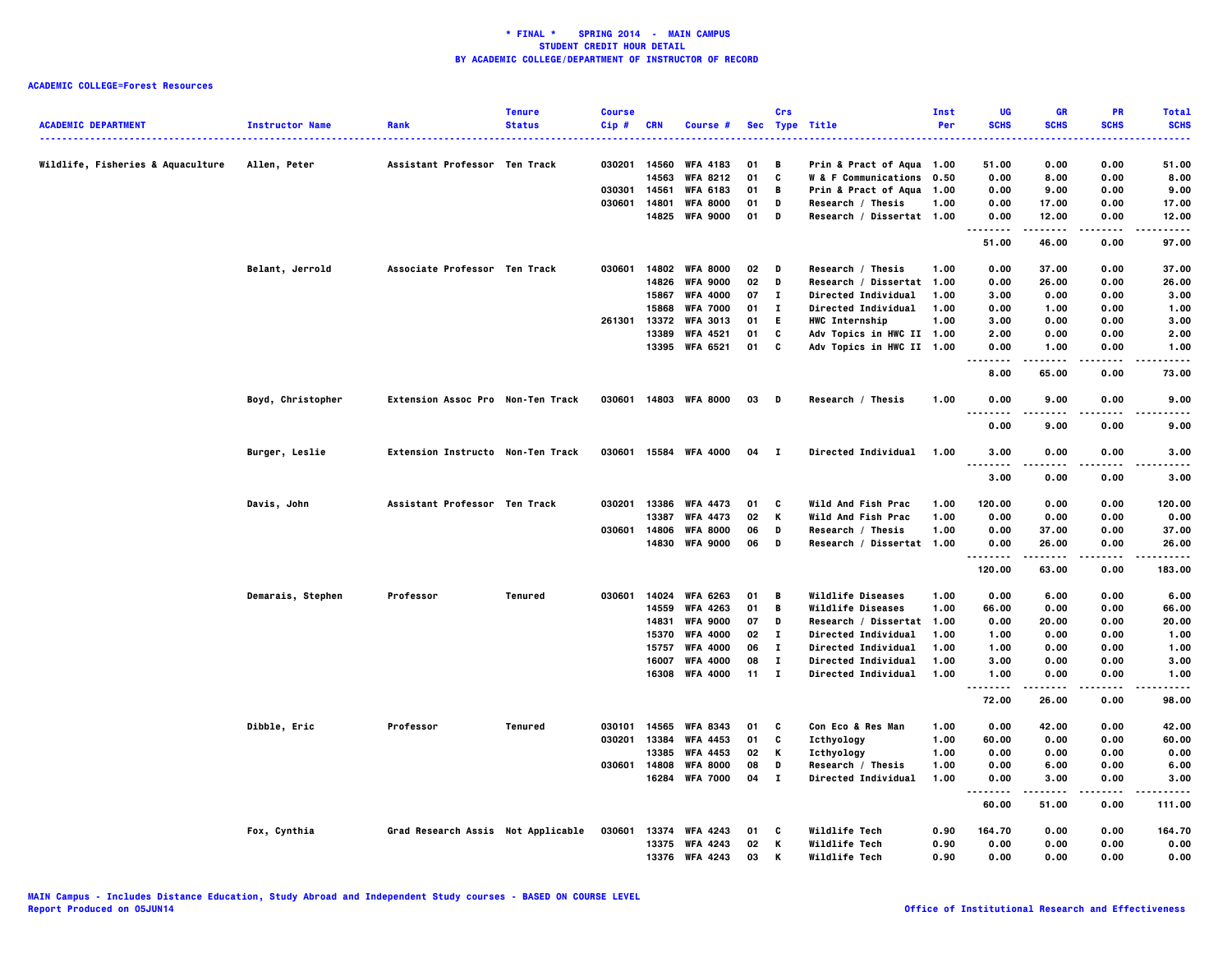| <b>ACADEMIC DEPARTMENT</b>        | <b>Instructor Name</b> | Rank                              | <b>Tenure</b><br><b>Status</b> | <b>Course</b><br>Cip# | CRN   | <b>Course #</b>       |        | Crs          | Sec Type Title             | Inst<br>Per | UG<br><b>SCHS</b>                 | GR<br><b>SCHS</b> | PR<br><b>SCHS</b> | <b>Total</b><br><b>SCHS</b> |
|-----------------------------------|------------------------|-----------------------------------|--------------------------------|-----------------------|-------|-----------------------|--------|--------------|----------------------------|-------------|-----------------------------------|-------------------|-------------------|-----------------------------|
|                                   |                        |                                   |                                |                       |       |                       |        |              |                            |             | 164.70                            | 0.00              | 0.00              | 164.70                      |
| Wildlife, Fisheries & Aquaculture | Godwin, Kris           | Non-Employee                      | Non-Faculty                    |                       |       | 030601 16427 WFA 4000 | 13     | $\mathbf{I}$ | Directed Individual        | 1.00        | 3.00                              | 0.00              | 0.00              | 3.00                        |
|                                   |                        |                                   |                                |                       |       |                       |        |              |                            |             | <br>-----<br>3.00                 | .<br>0.00         | 0.00              | ----<br>3.00                |
|                                   | Griffin, Robert        | Non-Faculty                       | Non-Faculty                    | 030201                |       | 13378 WFA 4363        | 01 B   |              | W & F Admin and Comm 1.00  |             | 123.00                            | 0.00              | 0.00              | 123.00                      |
|                                   |                        |                                   |                                |                       |       |                       |        |              |                            |             | .<br>123.00                       | $- - - -$<br>0.00 | ----<br>0.00      | .<br>123.00                 |
|                                   | Hunt, Kevin            | Professor                         | Tenured                        | 030201                |       | 14562 WFA 4463        | 01     | C            | Hum Dim Wf Mgt             | 1.00        | 183.00                            | 0.00              | 0.00              | 183.00                      |
|                                   |                        |                                   |                                |                       |       |                       |        |              |                            |             | .                                 |                   |                   | .                           |
|                                   |                        |                                   |                                |                       |       |                       |        |              |                            |             | 183.00                            | 0.00              | 0.00              | 183.00                      |
|                                   | Jackson, Donald        | Professor                         | Tenured                        | 030601                |       | 14834 WFA 9000        | 10     | D            | Research / Dissertat 1.00  |             | 0.00<br>$\sim$ $\sim$ $\sim$      | 1.00              | 0.00              | 1.00                        |
|                                   |                        |                                   |                                |                       |       |                       |        |              |                            |             | 0.00                              | 1.00              | 0.00              | 1.00                        |
|                                   | Jones, Jeanne          | Professor                         | Tenured                        | 030601                | 14811 | <b>WFA 8000</b>       | 11     | D            | Research / Thesis          | 1.00        | 0.00                              | 1.00              | 0.00              | 1.00                        |
|                                   |                        |                                   |                                |                       | 14835 | <b>WFA 9000</b>       | 11     | D            | Research / Dissertat 1.00  |             | 0.00                              | 3.00              | 0.00              | 3.00                        |
|                                   |                        |                                   |                                |                       |       | 15629 WFA 4000        | 05     | $\mathbf{I}$ | Directed Individual        | 1.00        | 3.00<br>$\sim$ $\sim$ $\sim$<br>. | 0.00<br>-----     | 0.00<br>.         | 3.00<br>----                |
|                                   |                        |                                   |                                |                       |       |                       |        |              |                            |             | 3.00                              | 4.00              | 0.00              | 7.00                        |
|                                   | Jones, Walter          | Extension Assoc Pro Non-Ten Track |                                |                       |       | 030601 14836 WFA 9000 | $12$ D |              | Research / Dissertat 1.00  |             | 0.00<br>$- - - -$                 | 2.00<br>.         | 0.00<br>.         | 2.00<br>$- - - -$           |
|                                   |                        |                                   |                                |                       |       |                       |        |              |                            |             | 0.00                              | 2.00              | 0.00              | 2.00                        |
|                                   | Kaminski, Richard      | Professor                         | Tenured                        |                       |       | 030601 14837 WFA 9000 | 13 D   |              | Research / Dissertat 1.00  |             | 0.00<br>.<br>.                    | 1.00<br>-----     | 0.00<br>.         | 1.00<br>$- - - -$           |
|                                   |                        |                                   |                                |                       |       |                       |        |              |                            |             | 0.00                              | 1.00              | 0.00              | 1.00                        |
|                                   | Kroger, Robert         | Assistant Professor Ten Track     |                                | 030601                |       | 14838 WFA 9000        | 14     | D            | Research / Dissertat 1.00  |             | 0.00                              | 29.00             | 0.00              | 29.00                       |
|                                   |                        |                                   |                                |                       |       |                       |        |              |                            |             | $\sim$ $\sim$ $\sim$<br>.<br>0.00 | -----<br>29.00    | 0.00              | $- - - -$<br>29.00          |
|                                   | Leopold, Bruce         | Professor                         | Tenured                        | 030601                | 14839 | <b>WFA 9000</b>       | 15     | D            | Research / Dissertat 1.00  |             | 0.00                              | 13.00             | 0.00              | 13.00                       |
|                                   |                        |                                   |                                |                       | 16146 | <b>WFA 4000</b>       | 09     | $\mathbf{I}$ | Directed Individual        | 1.00        | 3.00                              | 0.00              | 0.00              | 3.00                        |
|                                   |                        |                                   |                                |                       |       | 16147 WFA 4000        | 10     | $\mathbf{I}$ | <b>Directed Individual</b> | 1.00        | 3.00<br>.                         | 0.00<br>.         | 0.00<br>----      | 3.00<br>-----               |
|                                   |                        |                                   |                                |                       |       |                       |        |              |                            |             | 6.00                              | 13.00             | 0.00              | 19.00                       |
|                                   | Martin, James          | Assistant Professor Ten Track     |                                | 030601                | 14816 | <b>WFA 8000</b>       | 16     | D            | Research / Thesis          | 1.00        | 0.00                              | 17.00             | 0.00              | 17.00                       |
|                                   |                        |                                   |                                |                       | 14840 | <b>WFA 9000</b>       | 16     | D            | Research / Dissertat 1.00  |             | 0.00<br>.                         | 23.00<br>-----    | 0.00<br>.         | 23.00<br>.                  |
|                                   |                        |                                   |                                |                       |       |                       |        |              |                            |             | 0.00                              | 40.00             | 0.00              | 40.00                       |
|                                   | Miranda, Leandro       | Non-Employee                      | Non-Faculty                    | 030601                | 16121 | <b>WFA 7000</b>       | 02     | $\mathbf{I}$ | Directed Individual        | 1.00        | 0.00                              | 3.00              | 0.00              | 3.00                        |
|                                   |                        |                                   |                                |                       |       | 16123 WFA 7000        | 03     | $\mathbf{I}$ | Directed Individual        | 1.00        | 0.00<br>$\sim$ $\sim$ $\sim$      | 3.00              | 0.00              | 3.00                        |
|                                   |                        |                                   |                                |                       |       |                       |        |              |                            |             | 0.00                              | 6.00              | 0.00              | 6.00                        |
|                                   | Neal, Jason            | Extension Assoc Pro Non-Ten Track |                                |                       |       | 030201 13373 WFA 4133 | 01     | B            | <b>Fisheries Science</b>   | 1.00        | 39.00                             | 0.00              | 0.00              | 39.00                       |
|                                   |                        |                                   |                                | 030601                |       | 14817 WFA 8000        | 17     | D            | Research / Thesis          | 1.00        | 0.00                              | 23.00             | 0.00              | 23.00                       |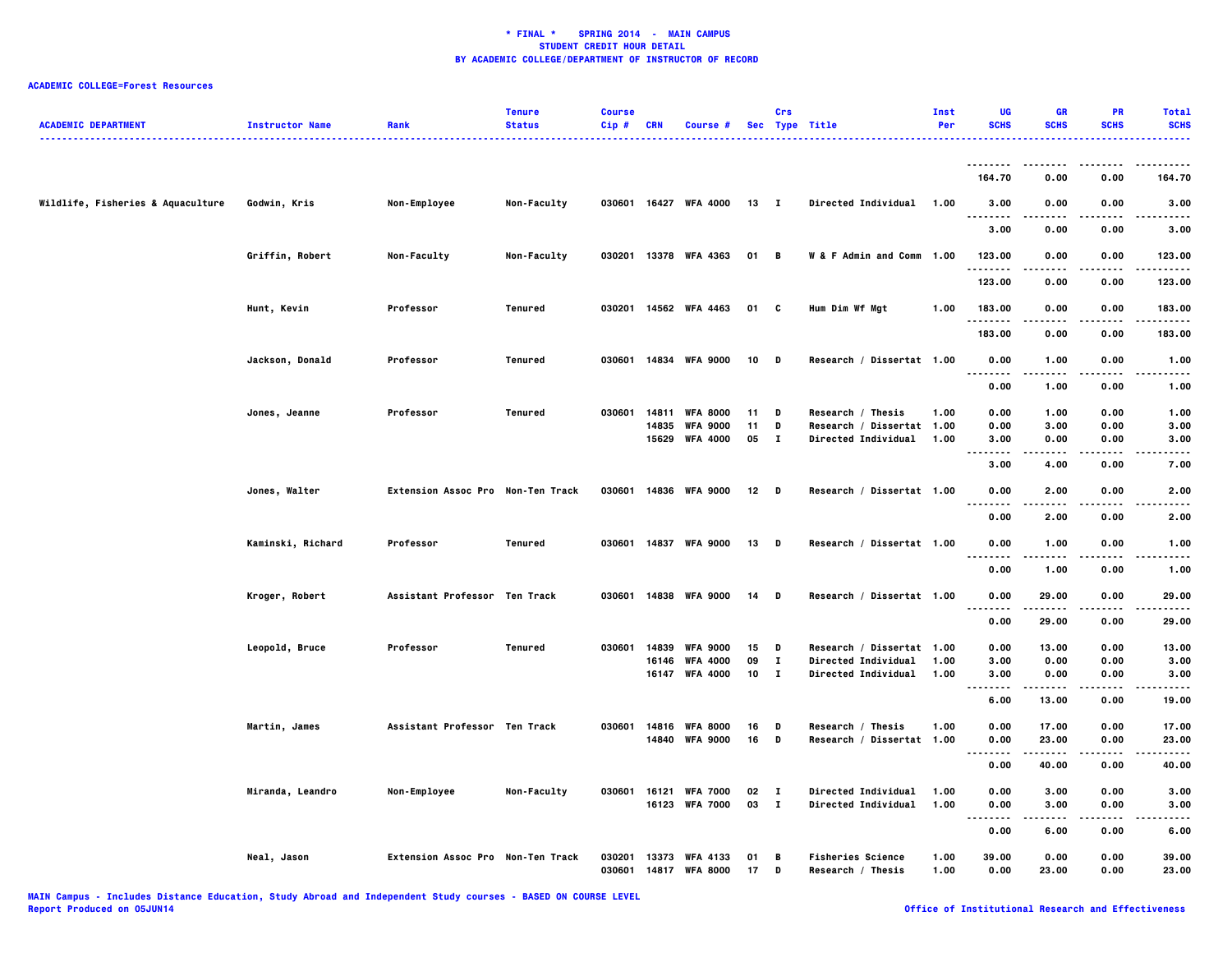| <b>ACADEMIC DEPARTMENT</b>                                              | <b>Instructor Name</b> | Rank                              | <b>Tenure</b><br><b>Status</b> | <b>Course</b><br>Cip# | CRN            | <b>Course #</b>                    |          | Crs               | Sec Type Title                                     | <b>Inst</b><br>Per | UG<br><b>SCHS</b>                 | GR<br><b>SCHS</b>  | <b>PR</b><br><b>SCHS</b> | <b>Total</b><br><b>SCHS</b><br>. |
|-------------------------------------------------------------------------|------------------------|-----------------------------------|--------------------------------|-----------------------|----------------|------------------------------------|----------|-------------------|----------------------------------------------------|--------------------|-----------------------------------|--------------------|--------------------------|----------------------------------|
| Wildlife, Fisheries & Aquaculture                                       | Neal, Jason            | Extension Assoc Pro Non-Ten Track |                                |                       | 030601 14841   | <b>WFA 9000</b>                    | 17       | D                 | Research / Dissertat 1.00                          |                    | 0.00<br>--------                  | 10.00              | 0.00                     | 10.00                            |
|                                                                         |                        |                                   |                                |                       |                |                                    |          |                   |                                                    |                    | 39.00                             | 33.00              | 0.00                     | 72.00                            |
|                                                                         | Riffell, Samuel        | Associate Professor Tenured       |                                | 030201                | 13381          | <b>WFA 4443</b>                    | 01       | C                 | Ornithology                                        | 0.10               | 14.40                             | 0.00               | 0.00                     | 14.40                            |
|                                                                         |                        |                                   |                                | 030601                | 13374          | <b>WFA 4243</b>                    | 01       | C                 | Wildlife Tech                                      | 0.10               | 18.30                             | 0.00               | 0.00                     | 18.30                            |
|                                                                         |                        |                                   |                                |                       | 13375          | <b>WFA 4243</b>                    | 02       | К                 | Wildlife Tech                                      | 0.10               | 0.00                              | 0.00               | 0.00                     | 0.00                             |
|                                                                         |                        |                                   |                                |                       | 13376          | <b>WFA 4243</b>                    | 03       | κ                 | Wildlife Tech                                      | 0.10               | 0.00                              | 0.00               | 0.00                     | 0.00                             |
|                                                                         |                        |                                   |                                |                       | 14792          | <b>WFA 4000</b>                    | 01<br>18 | $\mathbf{I}$      | <b>Directed Individual</b>                         | 1.00               | 3.00                              | 0.00               | 0.00                     | 3.00                             |
|                                                                         |                        |                                   |                                |                       |                | 14818 WFA 8000<br>14842 WFA 9000   | 18       | D<br>D            | Research / Thesis<br>Research / Dissertat 1.00     | 1.00               | 0.00<br>0.00                      | 32.00<br>6.00      | 0.00<br>0.00             | 32.00<br>6.00                    |
|                                                                         |                        |                                   |                                |                       |                |                                    |          |                   |                                                    |                    | .                                 | .                  | .                        | . <b>.</b> .                     |
|                                                                         |                        |                                   |                                |                       |                |                                    |          |                   |                                                    |                    | 35.70                             | 38.00              | 0.00                     | 73.70                            |
|                                                                         | Rush, Scott            | Assistant Professor Ten Track     |                                | 030101                | 13380          | <b>WFA 4423</b>                    | 01       | B                 | Herpetology                                        | 1.00               | 51.00                             | 0.00               | 0.00                     | 51.00                            |
|                                                                         |                        |                                   |                                | 030201                | 13381          | <b>WFA 4443</b>                    | 01       | C                 | Ornithology                                        | 0.90               | 129.60                            | 0.00               | 0.00                     | 129.60                           |
|                                                                         |                        |                                   |                                |                       | 13382          | <b>WFA 4443</b>                    | 02       | κ                 | Ornithology                                        | 1.00               | 0.00                              | 0.00               | 0.00                     | 0.00                             |
|                                                                         |                        |                                   |                                |                       | 13383          | <b>WFA 4443</b>                    | 03       | К                 | Ornithology                                        | 1.00               | 0.00                              | 0.00               | 0.00                     | 0.00                             |
|                                                                         |                        |                                   |                                |                       | 15631          | <b>WFA 4443</b>                    | 04       | Κ                 | Ornithology                                        | 1.00               | 0.00                              | 0.00               | 0.00                     | 0.00                             |
|                                                                         |                        |                                   |                                | 030601                | 14819          | <b>WFA 8000</b>                    | 19<br>19 | D                 | Research / Thesis                                  | 1.00               | 0.00                              | 14.00              | 0.00<br>0.00             | 14.00                            |
|                                                                         |                        |                                   |                                |                       | 14843<br>16480 | <b>WFA 9000</b><br><b>WFA 4000</b> | 15       | D<br>$\mathbf{I}$ | Research / Dissertat<br><b>Directed Individual</b> | 1.00<br>1.00       | 0.00<br>3.00                      | 3.00<br>0.00       | 0.00                     | 3.00<br>3.00                     |
|                                                                         |                        |                                   |                                |                       |                | 240101 15893 HON 4000              | 01       | $\mathbf{I}$      | Directed Individual                                | 1.00               | 3.00                              | 0.00               | 0.00                     | 3.00                             |
|                                                                         |                        |                                   |                                |                       |                |                                    |          |                   |                                                    |                    | .                                 |                    |                          |                                  |
|                                                                         |                        |                                   |                                |                       |                |                                    |          |                   |                                                    |                    | 186.60                            | 17.00              | 0.00                     | 203.60                           |
|                                                                         | Schramm, Harold        | Non-Employee                      | Non-Faculty                    | 030601                |                | 15650 WFA 8000                     | 26       | D                 | Research / Thesis                                  | 1.00               | 0.00                              | 21.00              | 0.00                     | 21.00                            |
|                                                                         |                        |                                   |                                |                       |                | 15652 WFA 9000                     | 26       | D                 | Research / Dissertat 1.00                          |                    | 0.00                              | 10.00              | 0.00                     | 10.00                            |
|                                                                         |                        |                                   |                                |                       |                |                                    |          |                   |                                                    |                    | <u></u><br>0.00                   | .<br>31.00         | .<br>0.00                | .<br>31.00                       |
|                                                                         | Strickland, Bronson    | Extension Assoc Pro Non-Ten Track |                                |                       |                | 030601 14844 WFA 9000              | 20       | D                 | Research / Dissertat 1.00                          |                    | 0.00                              | 13.00              | 0.00                     | 13.00                            |
|                                                                         |                        |                                   |                                |                       |                |                                    |          |                   |                                                    |                    | .<br>0.00                         | -----<br>13.00     | $- - - -$<br>0.00        | .<br>13.00                       |
|                                                                         |                        |                                   |                                |                       |                |                                    |          |                   |                                                    |                    |                                   |                    |                          |                                  |
|                                                                         | Tegt, Jessica          | Extension Assist Pr Non-Ten Track |                                |                       |                | 030201 14563 WFA 8212              | 01       | C                 | W & F Communications 0.50                          |                    | 0.00<br>$\sim$ $\sim$ $\sim$<br>. | 8.00<br>-----      | 0.00<br>$- - -$          | 8.00                             |
|                                                                         |                        |                                   |                                |                       |                |                                    |          |                   |                                                    |                    | 0.00                              | 8.00               | 0.00                     | 8.00                             |
|                                                                         | Vilella, Francisco     | Non-Employee                      | Non-Faculty                    | 030201                |                | 14566 WFA 4483                     | 01       | В                 | Sem Tropical Biology 1.00                          |                    | 27.00                             | 0.00               | 0.00                     | 27.00                            |
|                                                                         |                        |                                   |                                |                       | 14567          | <b>WFA 6483</b>                    | 01       | B                 | Sem Tropical Biology                               | 1.00               | 0.00                              | 6.00               | 0.00                     | 6.00                             |
|                                                                         |                        |                                   |                                | 030601                | 14823          | <b>WFA 8000</b>                    | 23       | D                 | Research / Thesis                                  | 1.00               | 0.00                              | 27.00              | 0.00                     | 27.00                            |
|                                                                         |                        |                                   |                                |                       |                | 14847 WFA 9000                     | 23       | D                 | Research / Dissertat 1.00                          |                    | 0.00<br>.                         | 15.00<br>.         | 0.00<br>.                | 15.00<br>.                       |
|                                                                         |                        |                                   |                                |                       |                |                                    |          |                   |                                                    |                    | 27.00                             | 48.00              | 0.00                     | 75.00                            |
|                                                                         | Wang, Guiming          | Associate Professor Tenured       |                                | 030601                | 14600          | <b>WFA 6990</b>                    | 01       | C                 | Special Topic In WFA 1.00                          |                    | 0.00                              | 18.00              | 0.00                     | 18.00                            |
|                                                                         |                        |                                   |                                |                       |                | 14824 WFA 8000                     | 24       | D                 | Research / Thesis                                  | 1.00               | 0.00                              | 5.00               | 0.00                     | 5.00                             |
|                                                                         |                        |                                   |                                |                       |                | 14848 WFA 9000                     | 24       | D                 | Research / Dissertat 1.00                          |                    | 0.00<br>.<br>.                    | 10.00<br>-----     | 0.00<br>.                | 10.00<br>.                       |
|                                                                         |                        |                                   |                                |                       |                |                                    |          |                   |                                                    |                    | 0.00                              | 33.00              | 0.00                     | 33.00                            |
| ----------------------------------<br>Wildlife, Fisheries & Aquaculture |                        |                                   |                                |                       |                |                                    |          |                   |                                                    |                    | 1085.00                           | ========<br>577.00 | 0.00                     | ==========<br>1662.00            |
| -----------------------------------                                     |                        |                                   |                                |                       |                |                                    |          |                   |                                                    |                    | ========                          | -------- -------   |                          | ==========                       |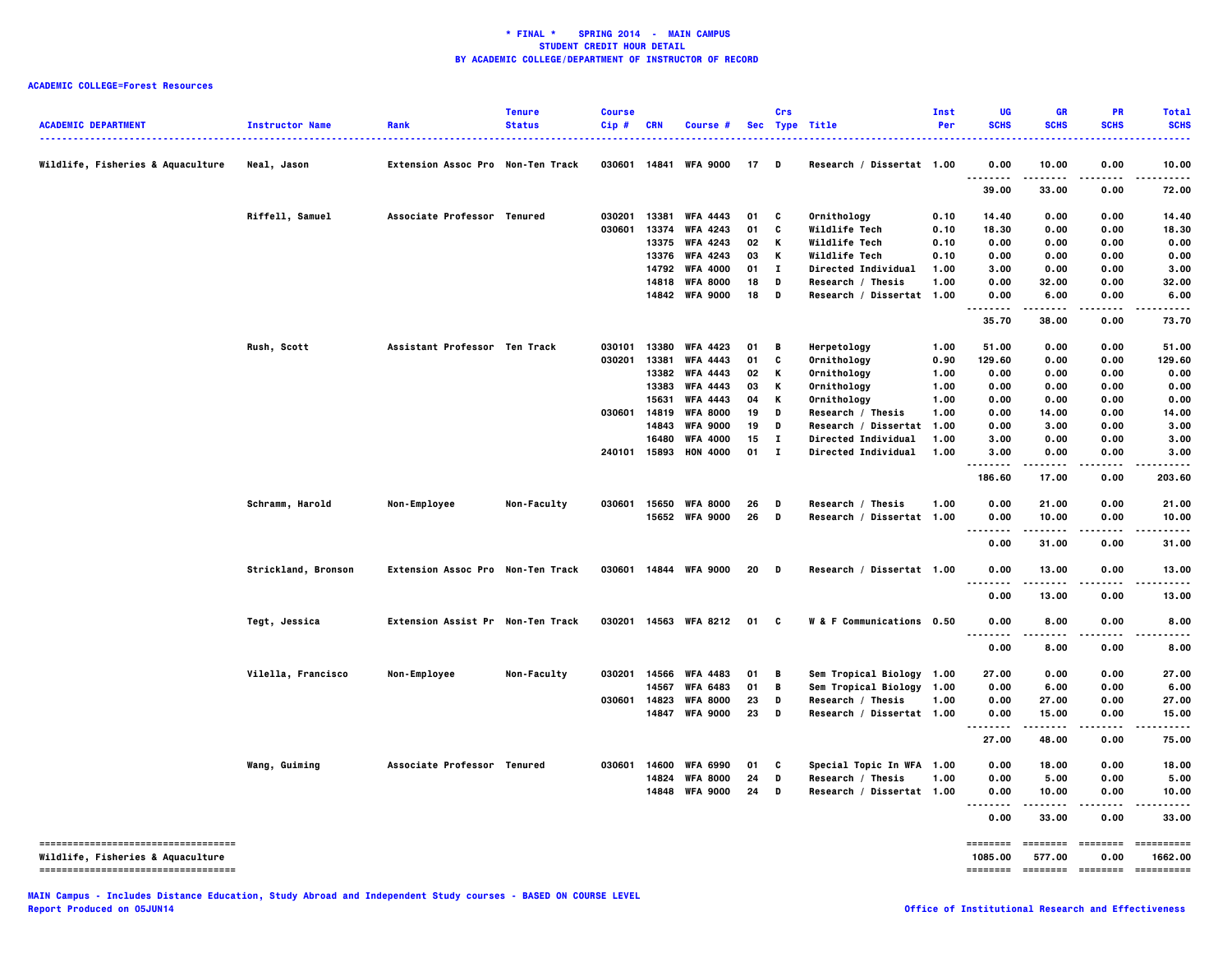| <b>ACADEMIC DEPARTMENT</b> | <b>Instructor Name</b> | Rank                              | <b>Tenure</b><br><b>Status</b> | <b>Course</b><br>Cip# | <b>CRN</b> | Course #                                       |          | Crs               | Sec Type Title                                         | Inst<br>Per | UG<br><b>SCHS</b>                        | <b>GR</b><br><b>SCHS</b> | PR<br><b>SCHS</b>     | <b>Total</b><br><b>SCHS</b> |
|----------------------------|------------------------|-----------------------------------|--------------------------------|-----------------------|------------|------------------------------------------------|----------|-------------------|--------------------------------------------------------|-------------|------------------------------------------|--------------------------|-----------------------|-----------------------------|
| Veterinary Medicine        | Archer, Todd           | Assistant Professor Ten Track     |                                | 512501                |            | 15377 CVM 8081                                 | 01       | C                 | Clin Sci Journal Rev 1.00                              |             | 0.00<br>$\cdots$                         | 4.00                     | 0.00                  | 4.00                        |
|                            |                        |                                   |                                |                       |            |                                                |          |                   |                                                        |             | 0.00                                     | 4.00                     | 0.00                  | 4.00                        |
|                            | Austin, Frank          | Professor                         | Tenured                        | 512401                |            | 11063 CVM 5183<br>11064 CVM 5193               | 01<br>01 | C<br>C            | Special Species<br>Infectious Agents I 1.00            | 1.00        | 0.00<br>0.00<br>$- - - -$                | 0.00<br>0.00<br>.        | 246.00<br>246.00<br>. | 246.00<br>246.00<br>-----   |
|                            |                        |                                   |                                |                       |            |                                                |          |                   |                                                        |             | 0.00                                     | 0.00                     | 492.00                | 492.00                      |
|                            | Bailey, R. Hart        | Professor                         | Tenured                        | 512501                |            | 16200 CVM 9000                                 | 19       | D                 | Research / Dissertat 1.00                              |             | 0.00<br>----                             | 9.00<br>$- - - -$        | 0.00<br>.             | 9.00<br>$- - - -$           |
|                            |                        |                                   |                                |                       |            |                                                |          |                   |                                                        |             | 0.00                                     | 9.00                     | 0.00                  | 9.00                        |
|                            | Betbeze, Caroline      | Clinical Assist Pro Non-Ten Track |                                | 512401                | 14010      | <b>CVM 5682</b><br>14012 CVM 5210              | 01<br>01 | C<br>н            | Veterninary Ophthalm 1.00<br>ACR Vet Ophthalmolog 1.00 |             | 0.00<br>0.00                             | 0.00<br>0.00             | 6.00<br>11.00         | 6.00<br>11.00               |
|                            |                        |                                   |                                |                       |            |                                                |          |                   |                                                        |             | .<br>0.00                                | 0.00                     | .<br>17.00            | .<br>17.00                  |
|                            | Brashier, Michael      | Associate Professor Tenured       |                                |                       |            | 512401 11061 CVM 5173                          | 01       | - в               | Equine Med & Surgery 1.00                              |             | 0.00<br>$\cdots$                         | 0.00                     | 246.00                | 246.00                      |
|                            |                        |                                   |                                |                       |            |                                                |          |                   |                                                        |             | 0.00                                     | 0.00                     | 246.00                | 246,00                      |
|                            | Brett, James           | Clinical Assoc Prof Non-Ten Track |                                |                       |            | 512401 16489 CVM 5000                          | 10       | $\mathbf{I}$      | Directed Individual                                    | 1.00        | 0.00<br>.<br>$\sim$ $\sim$ $\sim$        | 0.00<br>.                | 2.00<br>.             | 2.00<br>.                   |
|                            |                        |                                   |                                |                       |            |                                                |          |                   |                                                        |             | 0.00                                     | 0.00                     | 2.00                  | 2.00                        |
|                            | Brinkman, Erin         | Clinical Assist Pro Non-Ten Track |                                | 512401                | 11059      | CVM 5162                                       | 01       | c                 | Diagnostic Imaging                                     | 0.50        | 0.00                                     | 0.00                     | 82.00                 | 82.00                       |
|                            |                        |                                   |                                |                       | 11068      | <b>CVM 5224</b>                                | 01       | E.                | Radiology                                              | 1.00        | 0.00                                     | 0.00                     | 80.00                 | 80.00                       |
|                            |                        |                                   |                                |                       | 11080      | <b>CVM 5420</b>                                | 01       | E.                | Adv Rot in Radiology                                   | 1.00        | 0.00                                     | 0.00                     | 22.00                 | 22.00                       |
|                            |                        |                                   |                                | 512501 11121          |            | <b>CVM 8041</b>                                | 01       | н                 | Adv Clin Rad Seminar                                   | 1.00        | 0.00                                     | 5.00                     | 0.00                  | 5.00                        |
|                            |                        |                                   |                                |                       | 16228      | <b>CVM 8000</b>                                | 12       | D                 | Research / Thesis                                      | 1.00        | 0.00                                     | 6.00                     | 0.00                  | 6.00                        |
|                            |                        |                                   |                                |                       |            |                                                |          |                   |                                                        |             | $\cdots$<br>$\sim$ $\sim$ $\sim$<br>0.00 | 11.00                    | 184.00                | 195.00                      |
|                            | Bryan, Christine       | Clinical Assist Pro Non-Ten Track |                                |                       |            | 512401 11076 CVM 5302                          | 01       | В                 | Clinicopathologic Co 1.00                              |             | 0.00                                     | 0.00                     | 160.00                | 160.00                      |
|                            |                        |                                   |                                |                       |            |                                                |          |                   |                                                        |             | 0.00                                     | 0.00                     | 160.00                | 160.00                      |
|                            | Burt, Gary             | Clinical Assist Pro Non-Ten Track |                                |                       |            | 512401 11108 CVM 5692                          | 01       | C                 | Vet Art & Business M 1.00                              |             | 0.00                                     | 0.00                     | 72.00                 | 72.00                       |
|                            |                        |                                   |                                |                       |            |                                                |          |                   |                                                        |             | <br>0.00                                 | 0.00                     | 72.00                 | 72.00                       |
|                            | Bushby, Philip         | Professor                         | Tenured                        |                       |            | 512401 11104 CVM 5640                          | 01 H     |                   | Shelter Medicine                                       | 1.00        | 0.00                                     | 0.00                     | 55.00                 | 55.00                       |
|                            |                        |                                   |                                |                       |            |                                                |          |                   |                                                        |             | $\sim$ $\sim$ .<br>0.00                  | 0.00                     | 55.00                 | 55.00                       |
|                            | Carr, Russell          | Associate Professor Tenured       |                                | 512401                | 15558      | <b>CVM 4000</b>                                | 01       | $\mathbf{I}$      | Directed Individual                                    | 1.00        | 3.00                                     | 0.00                     | 0.00                  | 3.00                        |
|                            |                        |                                   |                                |                       | 15578      | <b>CVM 4000</b>                                | 02       | $\mathbf{I}$      | Directed Individual                                    | 1.00        | 3.00                                     | 0.00                     | 0.00                  | 3.00                        |
|                            |                        |                                   |                                |                       |            | 512501 11132 CVM 8523                          | 01       | c                 | Organ Systems Tox I                                    | 1.00        | 0.00                                     | 6.00                     | 0.00                  | 6.00                        |
|                            |                        |                                   |                                |                       |            | 16111 CVM 9000                                 | 16       | D                 | Research / Dissertat 1.00                              |             | 0.00<br>.<br>$\sim$ $\sim$ $\sim$        | 6.00<br>.                | 0.00<br>$- - - -$     | 6.00                        |
|                            |                        |                                   |                                |                       |            |                                                |          |                   |                                                        |             | 6.00                                     | 12.00                    | 0.00                  | 18.00                       |
|                            | Chambers, Janice       | Professor                         | Tenured                        |                       |            | 512401 16137 CVM 4000<br>512501 11124 CVM 8101 | 03<br>01 | $\mathbf{I}$<br>s | Directed Individual<br>Case Studies Res Eth 1.00       | 1.00        | 2.00<br>0.00                             | 0.00<br>10.00            | 0.00<br>0.00          | 2.00<br>10.00               |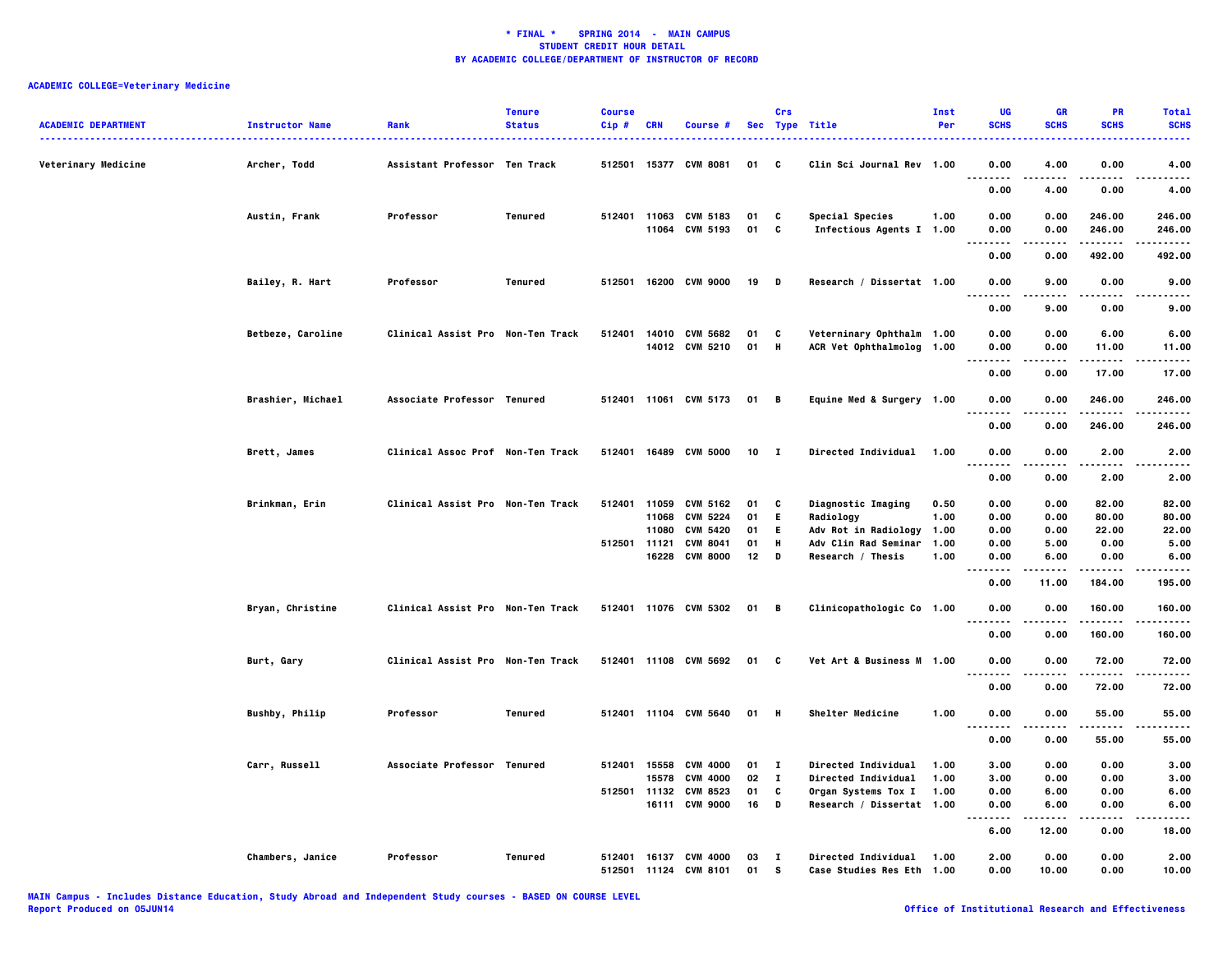| <b>ACADEMIC DEPARTMENT</b> | <b>Instructor Name</b> | Rank                              | <b>Tenure</b><br><b>Status</b> | <b>Course</b><br>Cip# | <b>CRN</b> | Course #                          |              | Crs    | Sec Type Title                                 | Inst<br>Per | UG<br><b>SCHS</b>                 | <b>GR</b><br><b>SCHS</b> | PR<br><b>SCHS</b> | <b>Total</b><br><b>SCHS</b><br>$\frac{1}{2} \left( \frac{1}{2} \right) \left( \frac{1}{2} \right) \left( \frac{1}{2} \right) \left( \frac{1}{2} \right)$ |
|----------------------------|------------------------|-----------------------------------|--------------------------------|-----------------------|------------|-----------------------------------|--------------|--------|------------------------------------------------|-------------|-----------------------------------|--------------------------|-------------------|----------------------------------------------------------------------------------------------------------------------------------------------------------|
| Veterinary Medicine        | Chambers, Janice       | Professor                         | Tenured                        | 512501                | 15447      | <b>CVM 8000</b><br>15817 CVM 9000 | 02<br>09     | D<br>D | Research / Thesis<br>Research / Dissertat 1.00 | 1.00        | 0.00<br>0.00                      | 3.00<br>25.00            | 0.00<br>0.00      | 3.00<br>25.00                                                                                                                                            |
|                            |                        |                                   |                                |                       |            |                                   |              |        |                                                |             | $\sim$ $\sim$ $\sim$<br>.<br>2.00 | .<br>38.00               | .<br>0.00         | .<br>40.00                                                                                                                                               |
|                            |                        |                                   |                                |                       |            |                                   |              |        |                                                |             |                                   |                          |                   |                                                                                                                                                          |
|                            | Christiansen, David    | Clinical Assist Pro Non-Ten Track |                                |                       |            | 512401 11102 CVM 5580             | 05           | C      | Adv Clin Rot 3                                 | 1.00        | 0.00                              | 0.00                     | 18.00             | 18.00                                                                                                                                                    |
|                            |                        |                                   |                                |                       |            | 512501 11074 CVM 5282             | 01           | E      | Lg Animal/Ambulatory                           | 1.00        | 0.00<br>$- - - -$                 | 0.00                     | 64.00<br>.        | 64.00                                                                                                                                                    |
|                            |                        |                                   |                                |                       |            |                                   |              |        |                                                |             | 0.00                              | 0.00                     | 82.00             | 82.00                                                                                                                                                    |
|                            | Claude, Andrew         | Assistant Professor Ten Track     |                                |                       |            | 512401 11081 CVM 5430             | 01           | - E    | Adv Rot in Anesth                              | 1.00        | 0.00                              | 0.00                     | 7.00<br>$\cdots$  | 7.00                                                                                                                                                     |
|                            |                        |                                   |                                |                       |            |                                   |              |        |                                                |             | 0.00                              | 0.00                     | 7.00              | 7.00                                                                                                                                                     |
|                            | Cooley, Avery          | Professor                         | Tenured                        |                       |            | 512401 11055 CVM 5044             | 01           | C      | Intro Vet Pathology                            | 0.50        | 0.00<br>.<br>$\sim$ $\sim$ $\sim$ | 0.00                     | 164.00<br>.       | 164.00<br>.                                                                                                                                              |
|                            |                        |                                   |                                |                       |            |                                   |              |        |                                                |             | 0.00                              | 0.00                     | 164.00            | 164.00                                                                                                                                                   |
|                            | Cooper, Dana           | Non-Faculty                       | Non-Faculty                    | 510808                | 11041      | <b>CVM 4003</b>                   | 01           | E.     | Internship Experienc 0.50                      |             | 19.50                             | 0.00                     | 0.00              | 19.50                                                                                                                                                    |
|                            |                        |                                   |                                |                       | 11043      | <b>CVM 4103</b>                   | 01           | Н      | Large Animal Exp I                             | 0.50        | 12.00                             | 0.00                     | 0.00              | 12.00                                                                                                                                                    |
|                            |                        |                                   |                                |                       | 11045      | CVM 4201                          | 01           | Н      | <b>Clinical Experience</b>                     | 0.50        | 4.00                              | 0.00                     | 0.00              | 4.00                                                                                                                                                     |
|                            |                        |                                   |                                |                       | 11046      | <b>CVM 4206</b>                   | 01           | Н      | Small Animal Clinica                           | 0.50        | 24.00                             | 0.00                     | 0.00              | 24.00                                                                                                                                                    |
|                            |                        |                                   |                                |                       | 11047      | CVM 4213                          | 01           | н      | Sm Anim Surg & Anes                            | 0.50        | 13.50                             | 0.00                     | 0.00              | 13.50                                                                                                                                                    |
|                            |                        |                                   |                                |                       | 11048      | <b>CVM 4223</b>                   | 01           | н      | Small Animal Pri Car                           | 0.50        | 24.00                             | 0.00                     | 0.00              | 24.00                                                                                                                                                    |
|                            |                        |                                   |                                |                       | 11049      | CVM 4333                          | 01           | н      | Emergency/ICU Clinic 0.50                      |             | 16.50                             | 0.00                     | 0.00              | 16.50                                                                                                                                                    |
|                            |                        |                                   |                                |                       | 11050      | <b>CVM 4501</b>                   | 01           | н      | Diagnostic Lab Exp                             | 0.50        | 1.00                              | 0.00                     | 0.00              | 1.00                                                                                                                                                     |
|                            |                        |                                   |                                |                       | 11051      | CVM 4511                          | 01           | н      | <b>Biomed Research Exp</b>                     | 0.50        | 2.00                              | 0.00                     | 0.00              | 2.00                                                                                                                                                     |
|                            |                        |                                   |                                |                       | 11052      | <b>CVM 4601</b>                   | 01           | н      | Anl Emerg & Refer Ct 0.50                      |             | 1.50                              | 0.00                     | 0.00              | 1.50                                                                                                                                                     |
|                            |                        |                                   |                                |                       | 14001      | <b>CVM 3031</b>                   | 01           | L.     | Fd Anim Tech Skls &                            | 0.50        | 6.00                              | 0.00                     | 0.00              | 6.00                                                                                                                                                     |
|                            |                        |                                   |                                |                       |            | 512501 11044 CVM 4113             | 01           | H      | Large Animal Clin Ex 0.50                      |             | 6.00<br>.                         | 0.00<br>.                | 0.00<br>.         | 6.00<br>.                                                                                                                                                |
|                            |                        |                                   |                                |                       |            |                                   |              |        |                                                |             | 130.00                            | 0.00                     | 0.00              | 130.00                                                                                                                                                   |
|                            | Cooper, Robert         | Non-Faculty                       | Tenured                        | 140501                |            | 10044 ABE 8801                    | 01           | - E    | Clin Exp for Biomed                            | 1.00        | 0.00<br>.<br>.                    | 7.00                     | 0.00              | 7.00<br>$- - - -$                                                                                                                                        |
|                            |                        |                                   |                                |                       |            |                                   |              |        |                                                |             | 0.00                              | 7.00                     | 0.00              | 7.00                                                                                                                                                     |
|                            | Coyne, Cody            | Professor                         | Tenured                        | 512401                | 11067      | CVM 5223                          | 01           | C      | <b>Pharmacology I</b>                          | 1.00        | 0.00                              | 0.00                     | 240.00            | 240.00                                                                                                                                                   |
|                            |                        |                                   |                                |                       | 11118      | CVM 6223                          | 01           | C      | Pharmacology I                                 | 1.00        | 0.00                              | 3.00                     | 0.00              | 3.00                                                                                                                                                     |
|                            |                        |                                   |                                |                       |            | 512501 16417 CVM 7000             | $12 \quad I$ |        | <b>Directed Individual</b>                     | 1.00        | 0.00<br>                          | 2.00                     | 0.00              | 2.00                                                                                                                                                     |
|                            |                        |                                   |                                |                       |            |                                   |              |        |                                                |             | 0.00                              | 5.00                     | 240.00            | 245.00                                                                                                                                                   |
|                            | Eddy, Alison           | Clinical Assoc Prof Non-Ten Track |                                |                       |            | 510808 11032 CVM 3042             | 01           | C      | Equine Disease & Mgt 0.50                      |             | 12.00                             | 0.00                     | 0.00              | 12.00                                                                                                                                                    |
|                            |                        |                                   |                                |                       |            | 512401 11072 CVM 5266             | 01           | C      | Equine Med & Surg                              | 1.00        | 0.00                              | 0.00                     | 240.00            | 240.00                                                                                                                                                   |
|                            |                        |                                   |                                |                       |            | 11093 CVM 5560                    | 04           | - E    | Adv Clin Rot 1                                 | 1.00        | 0.00<br>--------                  | 0.00                     | 4.00              | 4.00<br>-----                                                                                                                                            |
|                            |                        |                                   |                                |                       |            |                                   |              |        |                                                |             | 12.00                             | 0.00                     | 244.00            | 256.00                                                                                                                                                   |
|                            | Eells, Jeffrey         | Associate Professor Tenured       |                                |                       |            | 512501 15685 CVM 8000             | 06           | D      | Research / Thesis                              | 1.00        | 0.00                              | 6.00                     | 0.00              | 6.00                                                                                                                                                     |
|                            |                        |                                   |                                |                       |            |                                   |              |        |                                                |             | $\sim$ $\sim$ $\sim$<br>0.00      | 6.00                     | 0.00              | 6.00                                                                                                                                                     |
|                            | Epperson, William      | Professor                         | Tenured                        |                       |            | 512401 11057 CVM 5121             | 01           | C      | Prof Develop IV                                | 1.00        | 0.00                              | 0.00                     | 82.00             | 82.00                                                                                                                                                    |
|                            |                        |                                   |                                | 512501                | 13367      | VS 2033                           | 01           | c      | Diseases Of Poultry                            | 0.50        | 25.50                             | 0.00                     | 0.00              | 25.50                                                                                                                                                    |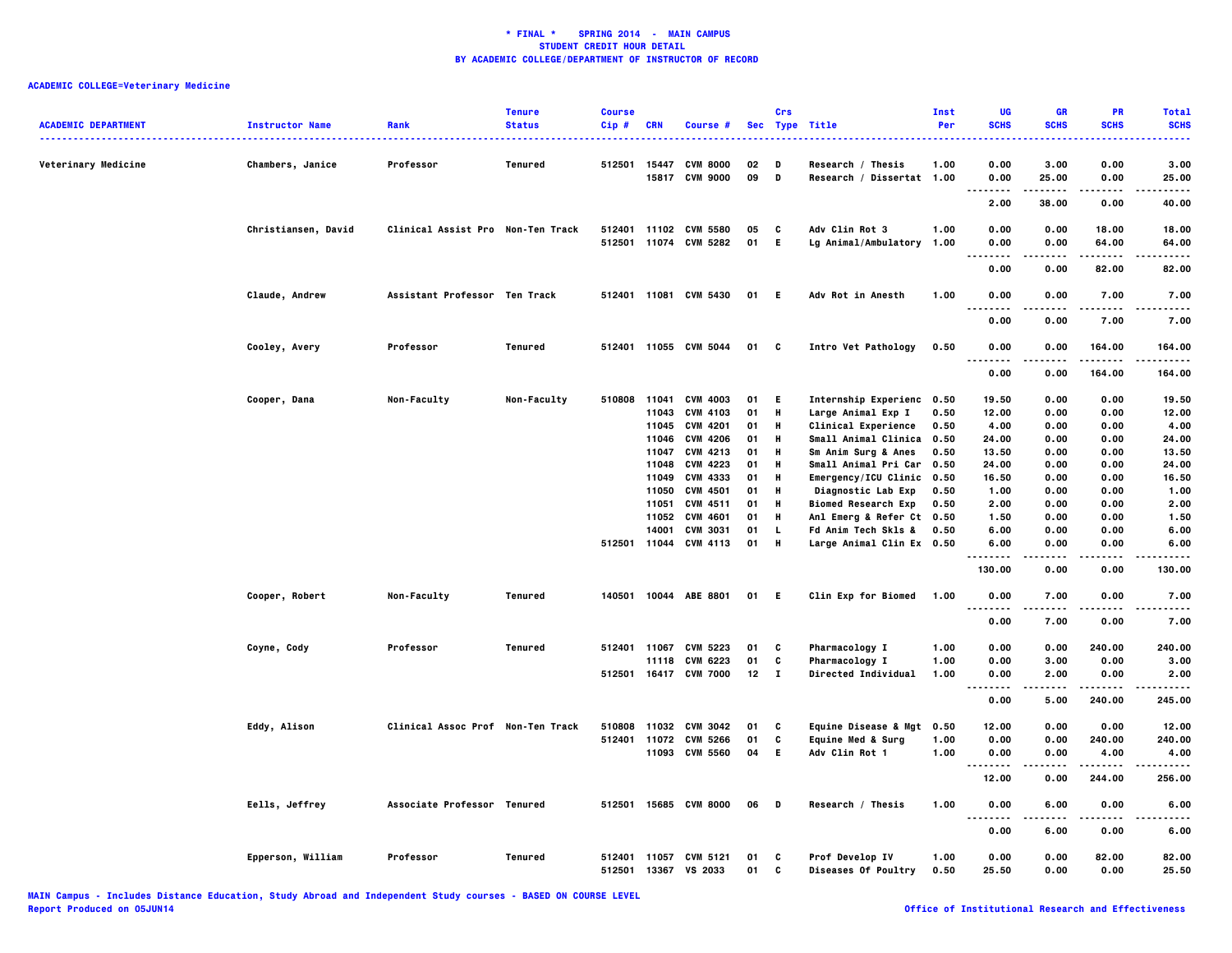| <b>ACADEMIC DEPARTMENT</b> | <b>Instructor Name</b> | Rank                              | <b>Tenure</b><br><b>Status</b> | <b>Course</b><br>Cip# | <b>CRN</b> | Course #                          |      | Crs          | Sec Type Title                                                | Inst<br>Per | UG<br><b>SCHS</b>            | <b>GR</b><br><b>SCHS</b> | PR<br><b>SCHS</b>    | <b>Total</b><br><b>SCHS</b><br> |
|----------------------------|------------------------|-----------------------------------|--------------------------------|-----------------------|------------|-----------------------------------|------|--------------|---------------------------------------------------------------|-------------|------------------------------|--------------------------|----------------------|---------------------------------|
| Veterinary Medicine        | Epperson, William      | Professor                         | Tenured                        |                       |            | 512501 13368 VS 2033              | 02   | K            | <b>Diseases Of Poultry</b>                                    | 0.50        | 0.00<br><br>.                | 0.00                     | 0.00                 | 0.00                            |
|                            |                        |                                   |                                |                       |            |                                   |      |              |                                                               |             | 25.50                        | 0.00                     | 82.00                | 107.50                          |
|                            | Eubanks, Diana         | Clinical Assoc Prof Non-Ten Track |                                | 512401                |            | 11070 CVM 5246                    | 01   | E.           | Community Veterinary 1.00                                     |             | 0.00                         | 0.00                     | 186.00               | 186.00                          |
|                            |                        |                                   |                                |                       |            | 11095 CVM 5570                    | 02   | E            | Adv Clin Rot 2                                                | 1.00        | 0.00                         | 0.00                     | 8.00                 | 8.00                            |
|                            |                        |                                   |                                |                       |            | 11107 CVM 5672                    | 01 E |              | Veterinary Dentistry 1.00                                     |             | 0.00<br>$\cdots$             | 0.00                     | 22.00<br>.           | 22.00<br>.                      |
|                            |                        |                                   |                                |                       |            |                                   |      |              |                                                               |             | 0.00                         | 0.00                     | 216.00               | 216.00                          |
|                            | Fleming, Sherrill      | Associate Professor Tenured       |                                |                       |            | 512401 11053 CVM 5021             | 01   | - S          | Professional Develop 0.50                                     |             | 0.00                         | 0.00                     | 41.00                | 41.00                           |
|                            |                        |                                   |                                |                       |            | 11062 CVM 5175                    | 01   | C            | Food Animal Med & Su 0.75                                     |             | 0.00                         | 0.00                     | 307.50               | 307.50                          |
|                            |                        |                                   |                                |                       |            | 11073 CVM 5276                    | 01   | C            | Food Animal Practice 1.00                                     |             | 0.00                         | 0.00                     | 234.00               | 234.00                          |
|                            |                        |                                   |                                |                       |            | 11109 CVM 5722                    | 01   | E.           | <b>Small Ruminant Prod</b>                                    | 1.00        | 0.00<br>.                    | 0.00                     | 10.00<br>- - - - - - | 10.00<br>.                      |
|                            |                        |                                   |                                |                       |            |                                   |      |              |                                                               |             | 0.00                         | 0.00                     | 592.50               | 592.50                          |
|                            | Gambino, Jennifer      | Assistant Professor Ten Track     |                                |                       |            | 240101 16429 HON 4000             | 20   | - 1          | Directed Individual                                           | 1.00        | 3.00                         | 0.00                     | 0.00                 | 3.00                            |
|                            |                        |                                   |                                |                       |            |                                   |      |              |                                                               |             | 3.00                         | 0.00                     | 0.00                 | 3.00                            |
|                            |                        | Clinical Assist Pro Non-Ten Track |                                |                       |            | 510808 11030 CVM 3041             | 01   | B            |                                                               |             | 10.00                        | 0.00                     | 0.00                 | 10.00                           |
|                            | Gardner, Allison       |                                   |                                |                       | 11031      | <b>CVM 3041</b>                   | 02   | B            | Equine Tech Slks & N 1.00<br>Equine Tech Slks & N 1.00        |             | 2.00                         | 0.00                     | 0.00                 | 2.00                            |
|                            |                        |                                   |                                |                       |            |                                   | 01   | C            |                                                               |             |                              |                          |                      |                                 |
|                            |                        |                                   |                                |                       | 11033      | 11032 CVM 3042<br><b>CVM 3101</b> | 01   | C            | Equine Disease & Mgt 0.50                                     |             | 12.00<br>37.00               | 0.00<br>0.00             | 0.00<br>0.00         | 12.00<br>37.00                  |
|                            |                        |                                   |                                |                       |            | 11039 CVM 3201                    | 01   | <b>L</b>     | <b>Vet Tech Med Termino 1.00</b><br>Dental Principles fo 0.50 |             | 10.00                        | 0.00                     | 0.00                 | 10.00                           |
|                            |                        |                                   |                                |                       | 11040      | <b>CVM 3232</b>                   | 01   | C            | <b>Pharm/Toxi:Vet Tech</b>                                    |             | 12.00                        | 0.00                     | 0.00                 | 12.00                           |
|                            |                        |                                   |                                |                       | 11041      | <b>CVM 4003</b>                   | 01   | E.           | Internship Experienc 0.50                                     | 0.50        | 19.50                        | 0.00                     | 0.00                 | 19.50                           |
|                            |                        |                                   |                                |                       |            | 11043 CVM 4103                    | 01   | н            | Large Animal Exp I                                            | 0.50        | 12.00                        | 0.00                     | 0.00                 | 12.00                           |
|                            |                        |                                   |                                |                       |            | 11046 CVM 4206                    | 01   | H            | Small Animal Clinica 0.50                                     |             | 24.00                        | 0.00                     | 0.00                 | 24.00                           |
|                            |                        |                                   |                                |                       | 11049      | CVM 4333                          | 01   | H            | Emergency/ICU Clinic 0.50                                     |             | 16.50                        | 0.00                     | 0.00                 | 16.50                           |
|                            |                        |                                   |                                |                       | 11050      | CVM 4501                          | 01   | Н            | Diagnostic Lab Exp                                            | 0.50        | 1.00                         | 0.00                     | 0.00                 | 1.00                            |
|                            |                        |                                   |                                |                       |            | 11051 CVM 4511                    | 01   | Н            | <b>Biomed Research Exp</b>                                    | 0.50        | 2.00                         | 0.00                     | 0.00                 | 2.00                            |
|                            |                        |                                   |                                |                       |            |                                   |      |              |                                                               |             | .                            |                          |                      | ----                            |
|                            |                        |                                   |                                |                       |            |                                   |      |              |                                                               |             | 158.00                       | 0.00                     | 0.00                 | 158.00                          |
|                            | Grace, Sharon          | <b>Clinical Professor</b>         | Non-Ten Track                  |                       |            | 512401 11053 CVM 5021             | 01   | s            | Professional Develop 0.50                                     |             | 0.00                         | 0.00                     | 41.00                | 41.00                           |
|                            |                        |                                   |                                |                       | 11065      | <b>CVM 5196</b>                   | 01   | B            | Small Anim Med & Sur 1.00                                     |             | 0.00                         | 0.00                     | 492.00               | 492.00                          |
|                            |                        |                                   |                                | 512501                | 13369      | VS 3014                           | 01   | В            | Anatomy & Physiology                                          | 1.00        | 116.00                       | 0.00                     | 0.00                 | 116.00                          |
|                            |                        |                                   |                                |                       |            | 13370 VS 3014                     | 02 B |              | Anatomy & Physiology 1.00                                     |             | 116.00<br>. <b>.</b>         | 0.00                     | 0.00<br>.            | 116.00<br>.                     |
|                            |                        |                                   |                                |                       |            |                                   |      |              |                                                               |             | 232.00                       | 0.00                     | 533.00               | 765.00                          |
|                            | Gunter, Miriam         | Clinical Assist Pro Non-Ten Track |                                |                       |            | 512401 11092 CVM 5560             | 03   | - E          | Adv Clin Rot 1                                                | 1.00        | 0.00                         | 0.00                     | 7.00                 | 7.00                            |
|                            |                        |                                   |                                |                       |            |                                   |      |              |                                                               |             | $\sim$ $\sim$ $\sim$<br>0.00 | 0.00                     | 7.00                 | 7.00                            |
|                            |                        |                                   |                                |                       |            |                                   |      |              |                                                               |             |                              |                          |                      |                                 |
|                            | Hanson, Larry          | Professor                         | Tenured                        |                       |            | 512501 15998 CVM 9000             | 11   | D            | Research / Dissertat 1.00                                     |             | 0.00                         | 14.00                    | 0.00                 | 14.00                           |
|                            |                        |                                   |                                |                       |            | 16462 CVM 8000                    | 13   | D            | Research / Thesis                                             | 1.00        | 0.00<br>$\sim$ $\sim$<br>.   | 9.00<br>.                | 0.00<br>.            | 9.00<br>.                       |
|                            |                        |                                   |                                |                       |            |                                   |      |              |                                                               |             | 0.00                         | 23.00                    | 0.00                 | 23.00                           |
|                            | Hopper, Richard        | Professor                         | Tenured                        |                       |            | 512501 15802 CVM 9000             | 08   | D            | Research / Dissertat 1.00                                     |             | 0.00                         | 9.00                     | 0.00                 | 9.00                            |
|                            |                        |                                   |                                |                       | 16024      | <b>CVM 7000</b>                   | 08   | $\mathbf{I}$ | Directed Individual                                           | 1.00        | 0.00                         | 3.00                     | 0.00                 | 3.00                            |
|                            |                        |                                   |                                |                       |            | 16085 CVM 8000                    | 09   | D            | Research / Thesis                                             | 1.00        | 0.00                         | 1.00                     | 0.00                 | 1.00                            |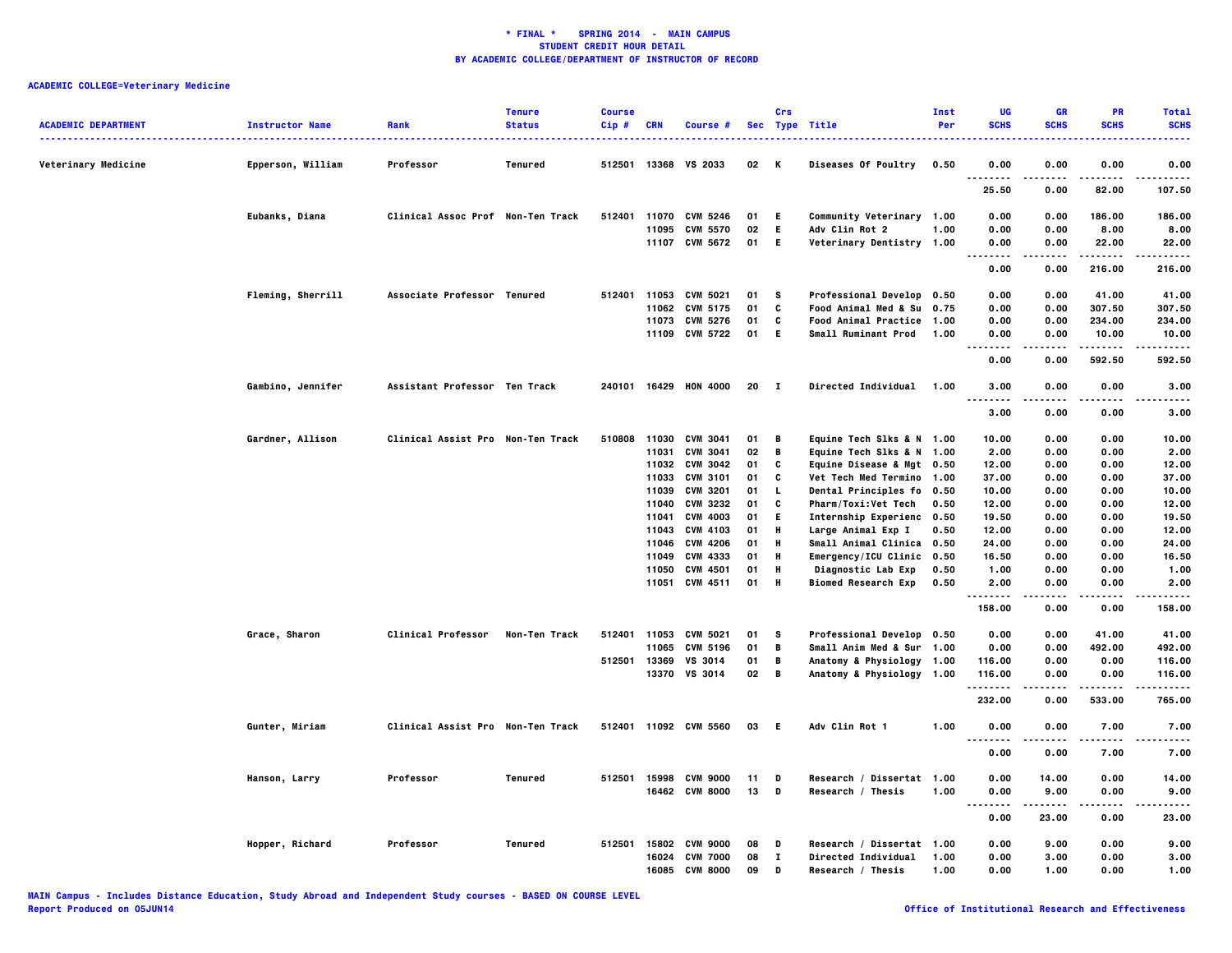| <b>ACADEMIC DEPARTMENT</b> | <b>Instructor Name</b> | Rank                              | <b>Tenure</b><br><b>Status</b> | <b>Course</b><br>Cip# | <b>CRN</b>   | Course #                                 |          | Crs                | Sec Type Title                                   | Inst<br>Per  | UG<br><b>SCHS</b>                 | <b>GR</b><br><b>SCHS</b> | <b>PR</b><br><b>SCHS</b> | <b>Total</b><br><b>SCHS</b>  |
|----------------------------|------------------------|-----------------------------------|--------------------------------|-----------------------|--------------|------------------------------------------|----------|--------------------|--------------------------------------------------|--------------|-----------------------------------|--------------------------|--------------------------|------------------------------|
|                            |                        |                                   |                                |                       |              |                                          |          |                    |                                                  |              | --------                          |                          |                          |                              |
|                            |                        |                                   |                                |                       |              |                                          |          |                    |                                                  |              | 0.00                              | 13.00                    | 0.00                     | 13.00                        |
| Veterinary Medicine        | Hubbard, Sue           | <b>Clinical Professor</b>         | Non-Ten Track                  |                       |              | 512501 11125 CVM 8105<br>15873 CVM 8000  | 01<br>07 | E.<br>$\mathbf{D}$ | Avian Extern Ship<br>Research / Thesis           | 1.00<br>1.00 | 0.00<br>0.00<br>$- - - -$         | 5.00<br>3.00<br>.        | 0.00<br>0.00<br>.        | 5.00<br>3.00<br>$- - - -$    |
|                            |                        |                                   |                                |                       |              |                                          |          |                    |                                                  |              | 0.00                              | 8.00                     | 0.00                     | 8.00                         |
|                            | Huston, Carla          | Associate Professor Tenured       |                                |                       |              | 512401 11058 CVM 5133                    | 01       | C.                 | Vet Preventive Med                               | 0.75         | 0.00<br>$\sim$ $\sim$             | 0.00                     | 184.50                   | 184.50<br>-----              |
|                            |                        |                                   |                                |                       |              |                                          |          |                    |                                                  |              | 0.00                              | 0.00                     | 184.50                   | 184.50                       |
|                            | Jack, Sherman          | Professor                         | Tenured                        |                       |              | 512401 11114 CVM 5854                    | 01       | C                  | Aquarium Health                                  | 1.00         | 0.00                              | 0.00                     | 32.00                    | 32.00                        |
|                            |                        |                                   |                                |                       | 15077        | <b>CVM 5000</b><br>512501 16152 CVM 9000 | 02<br>18 | $\mathbf{I}$<br>D  | Directed Individual<br>Research / Dissertat 1.00 | 1.00         | 0.00<br>0.00                      | 0.00<br>1.00             | 2.00<br>0.00<br>-----    | 2.00<br>1.00<br>. <b>.</b> . |
|                            |                        |                                   |                                |                       |              |                                          |          |                    |                                                  |              | -----<br>$\ddotsc$<br>0.00        | .<br>1.00                | 34.00                    | 35.00                        |
|                            | Jackson, Elizabeth     | Clinical Instructor Non-Ten Track |                                | 510808                |              | 11029 CVM 3013                           | 01       | C                  | Sm Anim Diseases & M 1.00                        |              | 36.00                             | 0.00                     | 0.00                     | 36.00                        |
|                            |                        |                                   |                                |                       | 11039        | <b>CVM 3201</b>                          | 01       | <b>L</b>           | <b>Dental Principles fo</b>                      | 0.50         | 10.00                             | 0.00                     | 0.00                     | 10.00                        |
|                            |                        |                                   |                                |                       |              | 11040 CVM 3232                           | 01       | C                  | Pharm/Toxi:Vet Tech                              | 0.50         | 12.00                             | 0.00                     | 0.00                     | 12.00                        |
|                            |                        |                                   |                                |                       | 11045        | <b>CVM 4201</b>                          | 01       | н                  | <b>Clinical Experience</b>                       | 0.50         | 4.00                              | 0.00                     | 0.00                     | 4.00                         |
|                            |                        |                                   |                                |                       |              | 11047 CVM 4213                           | 01       | н                  | Sm Anim Surg & Anes                              | 0.50         | 13.50                             | 0.00                     | 0.00                     | 13.50                        |
|                            |                        |                                   |                                |                       | 11048        | CVM 4223                                 | 01       | н                  | Small Animal Pri Car 0.50                        |              | 24.00                             | 0.00                     | 0.00                     | 24.00                        |
|                            |                        |                                   |                                |                       | 11052        | <b>CVM 4601</b>                          | 01       | н                  | Anl Emerg & Refer Ct 0.50                        |              | 1.50                              | 0.00                     | 0.00                     | 1.50                         |
|                            |                        |                                   |                                |                       |              | 14001 CVM 3031                           | 01       | L.                 | Fd Anim Tech Skls &                              | 0.50         | 6.00                              | 0.00                     | 0.00                     | 6.00                         |
|                            |                        |                                   |                                |                       |              | 14002 CVM 3032                           | 01       | C                  | Food Anim Diseases & 1.00                        |              | 24.00                             | 0.00                     | 0.00                     | 24.00                        |
|                            |                        |                                   |                                | 512501                |              | 11044 CVM 4113                           | 01       | н                  | Large Animal Clin Ex 0.50                        |              | 6.00<br>.                         | 0.00                     | 0.00<br>$- - - -$        | 6.00<br>.                    |
|                            |                        |                                   |                                |                       |              |                                          |          |                    |                                                  |              | 137.00                            | 0.00                     | 0.00                     | 137.00                       |
|                            | Johnson, Melanie       | Clinical Assist Pro Non-Ten Track |                                | 512401                |              | 11066 CVM 5214                           | 01       | E.                 | Lab Services                                     | 1.00         | 0.00                              | 0.00                     | 80.00                    | 80.00                        |
|                            |                        |                                   |                                |                       | 11091        | <b>CVM 5560</b>                          | 02       | E.                 | Adv Clin Rot 1                                   | 1.00         | 0.00                              | 0.00                     | 28.00                    | 28.00                        |
|                            |                        |                                   |                                | 512501                |              | 15616 CVM 7000                           | 05       | $\bf{I}$           | <b>Directed Individual</b>                       | 1.00         | 0.00                              | 6.00                     | 0.00                     | 6.00                         |
|                            |                        |                                   |                                |                       |              | 15800 CVM 7000                           | 06       | $\mathbf{I}$       | Directed Individual                              | 1.00         | 0.00<br>.<br>. .                  | 1.00                     | 0.00                     | 1.00                         |
|                            |                        |                                   |                                |                       |              |                                          |          |                    |                                                  |              | 0.00                              | 7.00                     | 108.00                   | 115.00                       |
|                            | Karsi, Attila          | Research Assoc Prof Non-Ten Track |                                | 512501                | 15586        | <b>CVM 9000</b>                          | 05       | D                  | Research / Dissertat 1.00                        |              | 0.00                              | 12.00                    | 0.00                     | 12.00                        |
|                            |                        |                                   |                                |                       |              | 16428 CVM 7000                           | $14$ I   |                    | <b>Directed Individual</b>                       | 1.00         | 0.00<br>.<br>$\sim$ $\sim$ $\sim$ | 4.00<br>.                | 0.00<br>.                | 4.00<br>.                    |
|                            |                        |                                   |                                |                       |              |                                          |          |                    |                                                  |              | 0.00                              | 16.00                    | 0.00                     | 16.00                        |
|                            | King, Elmer            | Clinical Assist Pro Non-Ten Track |                                | 512401                |              | 11111 CVM 5764                           | 01       | C                  | Adv Equine Repro                                 | 0.50         | 0.00                              | 0.00                     | 14.00                    | 14.00                        |
|                            |                        |                                   |                                |                       |              | 11115 CVM 5874                           | 01       | E.                 | <b>Bovine Theriogenolog</b>                      | 1.00         | 0.00                              | 0.00                     | 24.00                    | 24.00                        |
|                            |                        |                                   |                                |                       |              |                                          |          |                    |                                                  |              | $\sim$ $\sim$ $\sim$              |                          |                          |                              |
|                            |                        |                                   |                                |                       |              |                                          |          |                    |                                                  |              | 0.00                              | 0.00                     | 38.00                    | 38.00                        |
|                            | Kohler, Amanda         | Clinical Instructor Non-Ten Track |                                | 510808                |              | 11035 CVM 3121                           | 01       | C                  | <b>Hematology:Vet Tech</b>                       | 1.00         | 12.00                             | 0.00                     | 0.00                     | 12.00                        |
|                            |                        |                                   |                                |                       | 11038        | CVM 3141                                 | 01       | C                  | Anatomical Path Lab                              | 1.00         | 12.00                             | 0.00                     | 0.00                     | 12.00                        |
|                            |                        |                                   |                                |                       |              | 13999 CVM 3141                           | 02       | Κ                  | <b>Anatomical Path Lab</b>                       | 1.00         | 0.00                              | 0.00                     | 0.00                     | 0.00                         |
|                            |                        |                                   |                                |                       |              | 14000 CVM 3141                           | 03       | Κ                  | Anatomical Path Lab                              | 1.00         | 0.00                              | 0.00                     | 0.00                     | 0.00                         |
|                            |                        |                                   |                                |                       | 512401 13366 | VS 1012                                  | 02.      | C.                 | Tntro Vet Med Career 1.00                        |              | 102.00                            | 0.00                     | 0.00                     | 102.00                       |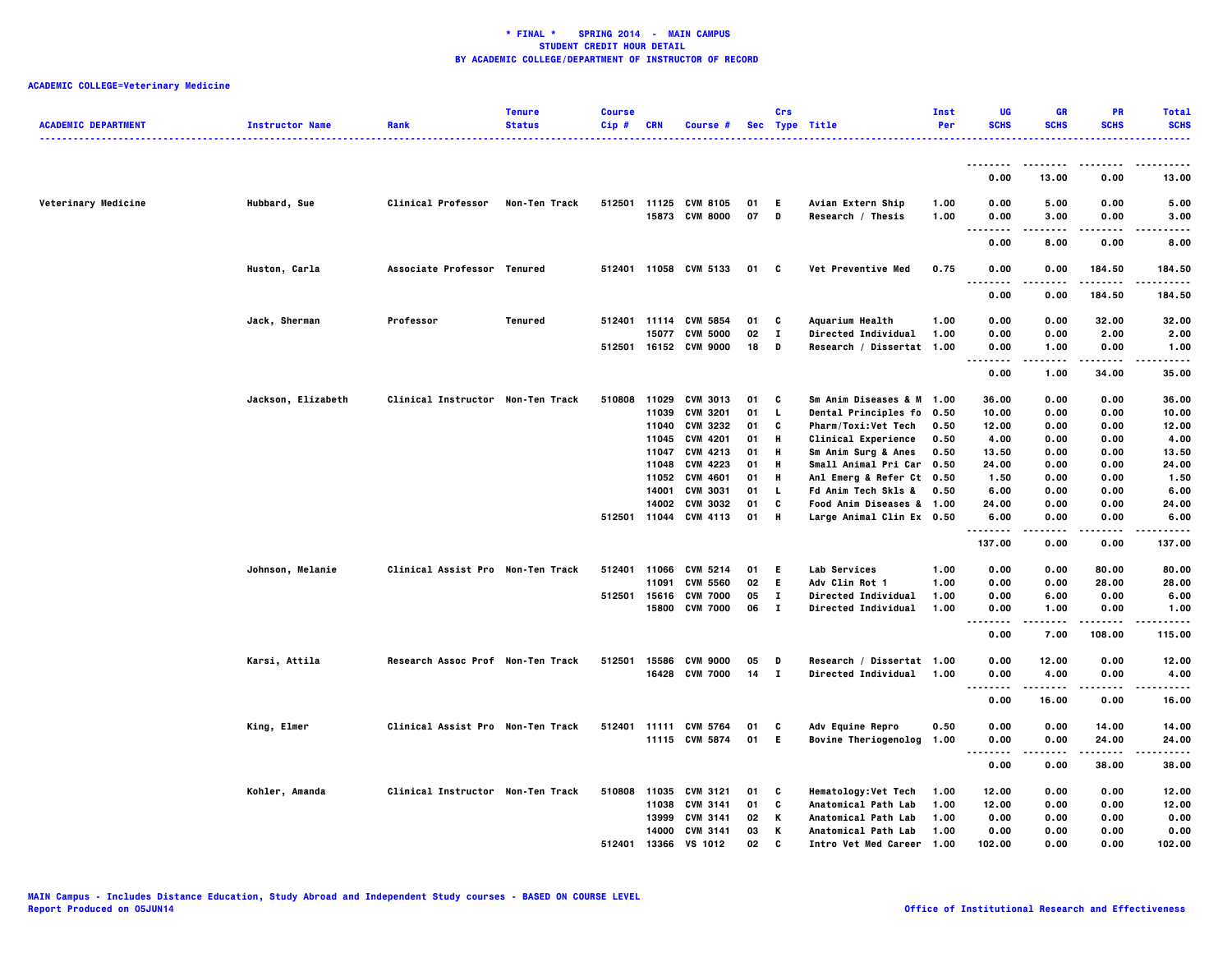| <b>ACADEMIC DEPARTMENT</b> | <b>Instructor Name</b> | Rank                              | <b>Tenure</b><br><b>Status</b> | <b>Course</b><br>Cip# | <b>CRN</b>     | Course #                                |          | Crs               | Sec Type Title                                    | Inst<br>Per  | UG<br><b>SCHS</b>                             | <b>GR</b><br><b>SCHS</b> | PR<br><b>SCHS</b> | <b>Total</b><br><b>SCHS</b> |
|----------------------------|------------------------|-----------------------------------|--------------------------------|-----------------------|----------------|-----------------------------------------|----------|-------------------|---------------------------------------------------|--------------|-----------------------------------------------|--------------------------|-------------------|-----------------------------|
|                            |                        |                                   |                                |                       |                |                                         |          |                   | ------------------                                |              |                                               |                          |                   | .                           |
|                            |                        |                                   |                                |                       |                |                                         |          |                   |                                                   |              | 126.00                                        | 0.00                     | 0.00              | 126.00                      |
| Veterinary Medicine        | Langston, Vernon       | Professor                         | Tenured                        |                       |                | 512401 11077 CVM 5310<br>11101 CVM 5580 | 01<br>04 | Е<br>E.           | SM Critical Care Med 1.00<br>Adv Clin Rot 3       | 1.00         | 0.00<br>0.00                                  | 0.00<br>0.00             | 212.00<br>2.00    | 212.00<br>2.00              |
|                            |                        |                                   |                                |                       |                |                                         |          |                   |                                                   |              | $\sim$ $\sim$ $\sim$<br>0.00                  | 0.00                     | 214.00            | -----<br>214.00             |
|                            | Lathan, Patricia       | Assistant Professor Ten Track     |                                |                       |                | 512501 11119 CVM 8011<br>15452 CVM 8000 | 01<br>04 | s<br>D            | Seminar<br>Research / Thesis                      | 1.00<br>1.00 | 0.00<br>0.00                                  | 11.00<br>1.00            | 0.00<br>0.00      | 11.00<br>1.00               |
|                            |                        |                                   |                                |                       |                |                                         |          |                   |                                                   |              | <br>. .<br>0.00                               | 12.00                    | $- - - -$<br>0.00 | 12.00                       |
|                            |                        |                                   |                                |                       |                |                                         |          |                   |                                                   |              |                                               |                          |                   |                             |
|                            | Lawrence, Mark         | Non-Faculty                       | Tenured                        | 512501                | 15527<br>16524 | <b>CVM 9000</b><br><b>CVM 8000</b>      | 04<br>15 | D<br>D            | Research / Dissertat 1.00<br>Research / Thesis    | 1.00         | 0.00<br>0.00<br>-----<br>$\ddotsc$            | 3.00<br>6.00<br>.        | 0.00<br>0.00<br>. | 3.00<br>6.00<br>$- - - -$   |
|                            |                        |                                   |                                |                       |                |                                         |          |                   |                                                   |              | 0.00                                          | 9.00                     | 0.00              | 9.00                        |
|                            | Linford, Robert        | Professor                         | Tenured                        |                       |                | 512401 11056 CVM 5072                   | 01 B     |                   | Veterinary Anatomy I 1.00                         |              | 0.00<br>$\sim$ $\sim$ $\sim$<br>.             | 0.00<br>.                | 168.00<br>------  | 168.00<br>-----             |
|                            |                        |                                   |                                |                       |                |                                         |          |                   |                                                   |              | 0.00                                          | 0.00                     | 168.00            | 168.00                      |
|                            | Lunsford, Kari         | Associate Professor Tenured       |                                |                       |                | 512401 11113 CVM 5802                   | 01       | C                 | Pract. Clin. Onc.                                 | 0.50         | 0.00<br>$\cdots$<br>.                         | 0.00                     | 17.00             | 17.00                       |
|                            |                        |                                   |                                |                       |                |                                         |          |                   |                                                   |              | 0.00                                          | 0.00                     | 17.00             | 17.00                       |
|                            | Mackin, Andrew         | Professor                         | Tenured                        | 512401 11078          |                | <b>CVM 5380</b>                         | 01       | E.                | <b>Small Anim Int Med</b>                         | 1.00         | 0.00                                          | 0.00                     | 278.00            | 278.00                      |
|                            |                        |                                   |                                |                       | 11100          | <b>CVM 5580</b>                         | 03       | E.                | Adv Clin Rot 3                                    | 1.00         | 0.00                                          | 0.00                     | 10.00             | 10.00                       |
|                            |                        |                                   |                                |                       |                | 512501 16197 CVM 8000                   | 11       | D                 | Research / Thesis                                 | 1.00         | 0.00<br>                                      | 6.00                     | 0.00              | 6.00                        |
|                            |                        |                                   |                                |                       |                |                                         |          |                   |                                                   |              | 0.00                                          | 6.00                     | 288.00            | 294.00                      |
|                            | Mauel, Michael         | Associate Professor Tenured       |                                |                       |                | 512501 15643 CVM 9000                   | 06 D     |                   | Research / Dissertat 1.00                         |              | 0.00<br>$\sim$ $\sim$ $\sim$<br>.             | 9.00                     | 0.00<br>.         | 9.00<br>.                   |
|                            |                        |                                   |                                |                       |                |                                         |          |                   |                                                   |              | 0.00                                          | 9.00                     | 0.00              | 9.00                        |
|                            | McLaughlin, Ronald     | Professor                         | Tenured                        |                       |                | 512401 11110 CVM 5754                   | 01       | B                 | Adv Sm Anim Surgery                               | 1.00         | 0.00<br>.                                     | 0.00                     | 64.00<br>.        | 64.00<br>.                  |
|                            |                        |                                   |                                |                       |                |                                         |          |                   |                                                   |              | 0.00                                          | 0.00                     | 64.00             | 64.00                       |
|                            | Meiring, Richard       | Non-Faculty                       | Non-Faculty                    |                       |                | 512401 11058 CVM 5133                   | 01 C     |                   | Vet Preventive Med                                | 0.25         | 0.00<br>$\sim$ $\sim$ $\sim$<br>$\cdots$      | 0.00                     | 61.50             | 61.50                       |
|                            |                        |                                   |                                |                       |                |                                         |          |                   |                                                   |              | 0.00                                          | 0.00                     | 61.50             | 61.50                       |
|                            | Meyer, Robert          | Professor                         | Tenured                        | 512401 11069          |                | CVM 5234                                | 01       | E.                | Anesthesiolgy                                     | 1.00         | 0.00                                          | 0.00                     | 80.00             | 80.00                       |
|                            |                        |                                   |                                |                       |                | 512501 11136 CVM 8801                   | 01       | s                 | Seminars in Vet Anes                              | 1.00         | 0.00<br>$\sim$ $\sim$ $\sim$<br>$\sim$ $\sim$ | 2.00                     | 0.00              | 2.00                        |
|                            |                        |                                   |                                |                       |                |                                         |          |                   |                                                   |              | 0.00                                          | 2.00                     | 80.00             | 82.00                       |
|                            | Morgan, Timothy        | Associate Professor Ten Track     |                                |                       |                | 512401 11055 CVM 5044                   | 01 C     |                   | Intro Vet Pathology                               | 0.50         | 0.00<br>$\sim$ $\sim$ $\sim$                  | 0.00                     | 164.00            | 164.00                      |
|                            |                        |                                   |                                |                       |                |                                         |          |                   |                                                   |              | 0.00                                          | 0.00                     | 164.00            | 164.00                      |
|                            | Nabors, Ben            | Clinical Instructor Non-Ten Track |                                | 512401                | 16063          | 16062 CVM 5000<br><b>CVM 5000</b>       | 05<br>06 | $\mathbf{I}$<br>п | <b>Directed Individual</b><br>Directed Individual | 1.00<br>1.00 | 0.00<br>0.00                                  | 0.00<br>0.00             | 2.00<br>2.00      | 2.00<br>2.00                |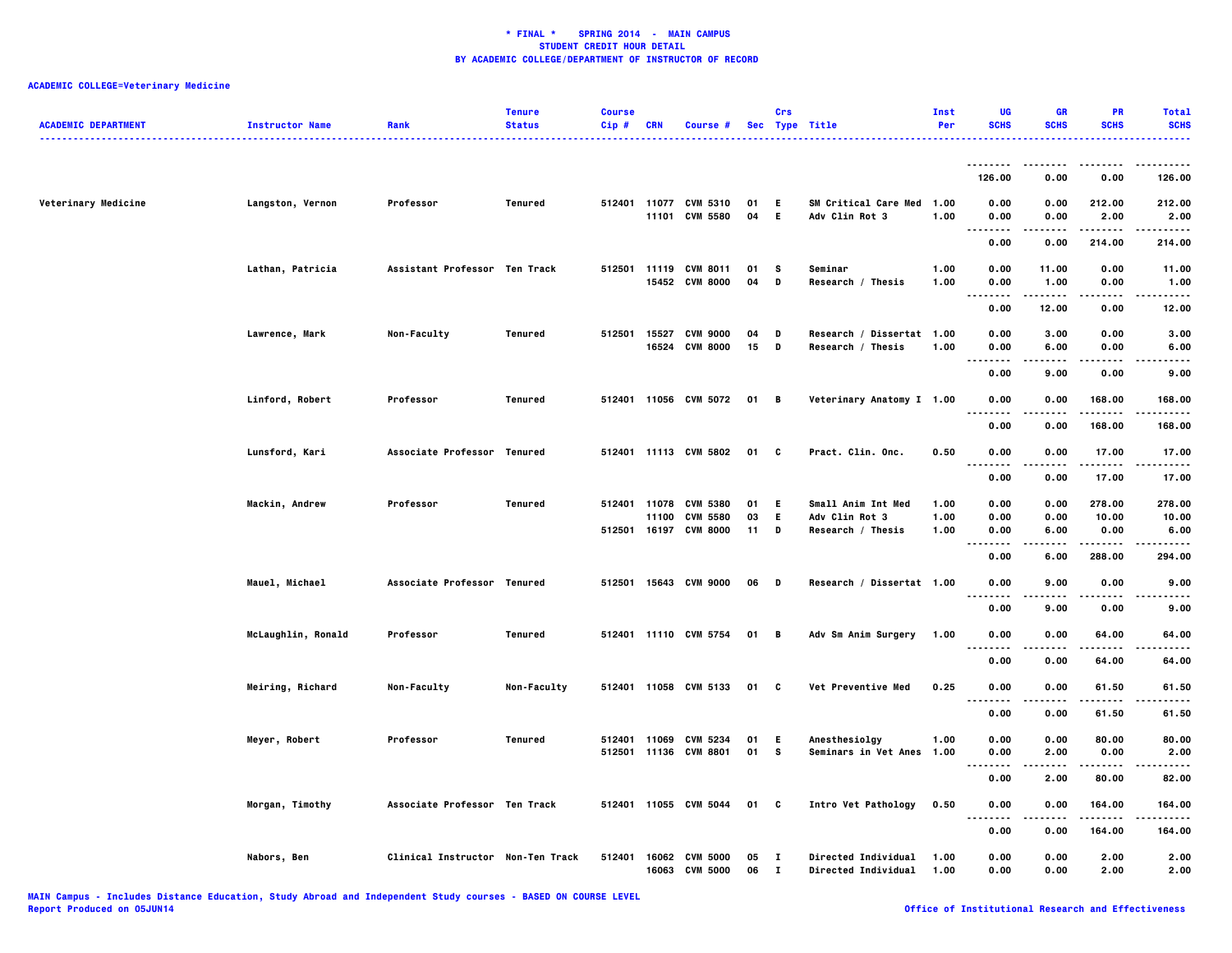| <b>ACADEMIC DEPARTMENT</b> | <b>Instructor Name</b> | Rank                              | <b>Tenure</b><br><b>Status</b> | <b>Course</b><br>$Cip$ # | CRN   | Course #                                       |            | Crs          | Sec Type Title                                          | Inst<br>Per  | UG<br><b>SCHS</b>            | <b>GR</b><br><b>SCHS</b> | <b>PR</b><br><b>SCHS</b> | <b>Total</b><br><b>SCHS</b>                                                                                                                |
|----------------------------|------------------------|-----------------------------------|--------------------------------|--------------------------|-------|------------------------------------------------|------------|--------------|---------------------------------------------------------|--------------|------------------------------|--------------------------|--------------------------|--------------------------------------------------------------------------------------------------------------------------------------------|
| Veterinary Medicine        | Nabors, Ben            | Clinical Instructor Non-Ten Track |                                |                          |       | 512401 16444 CVM 5000<br>512501 11105 CVM 5652 | 07<br>01 C | $\mathbf{I}$ | Directed Individual<br><b>Equine Podiatry</b>           | 1.00<br>1.00 | 0.00<br>0.00                 | 0.00<br>0.00             | 2.00<br>14.00            | $\frac{1}{2} \left( \frac{1}{2} \right) \left( \frac{1}{2} \right) \left( \frac{1}{2} \right) \left( \frac{1}{2} \right)$<br>2.00<br>14.00 |
|                            |                        |                                   |                                |                          |       |                                                |            |              |                                                         |              | -----<br>$\ddotsc$<br>0.00   | -----<br>0.00            | .<br>20.00               | .<br>20.00                                                                                                                                 |
|                            | Nanduri, Bindumadhavi  | Assistant Professor Ten Track     |                                |                          |       | 512501 15444 CVM 9000                          | 01 D       |              | Research / Dissertat 1.00                               |              | 0.00                         | 16.00                    | 0.00<br>$- - -$          | 16.00                                                                                                                                      |
|                            |                        |                                   |                                |                          |       |                                                |            |              |                                                         |              | $\ddotsc$<br>.<br>0.00       | .<br>16.00               | 0.00                     | .<br>16.00                                                                                                                                 |
|                            | Petrie-Hanson, Lora    | Associate Professor Tenured       |                                |                          |       | 512501 15759 CVM 9000                          | 07         | D            | Research / Dissertat 1.00                               |              | 0.00<br>.                    | 12.00                    | 0.00                     | 12.00                                                                                                                                      |
|                            |                        |                                   |                                |                          |       |                                                |            |              |                                                         |              | 0.00                         | 12.00                    | 0.00                     | 12.00                                                                                                                                      |
|                            | Pharr, Gregory         | Associate Professor Tenured       |                                |                          | 16009 | 512501 11129 CVM 8303<br><b>CVM 9000</b>       | 01<br>12   | C<br>D       | <b>Advanced Immunology</b><br>Research / Dissertat 1.00 | 1.00         | 0.00<br>0.00<br>.<br>.       | 57.00<br>7.00<br>.       | 0.00<br>0.00<br>.        | 57.00<br>7.00<br>.                                                                                                                         |
|                            |                        |                                   |                                |                          |       |                                                |            |              |                                                         |              | 0.00                         | 64.00                    | 0.00                     | 64.00                                                                                                                                      |
|                            | Pote, Linda            | Professor                         | Tenured                        |                          |       | 512501 16086 CVM 9000                          | 14         | D            | Research / Dissertat 1.00                               |              | 0.00<br>$- - - -$            | 13.00<br>$- - - - -$     | 0.00<br>$- - - -$        | 13.00<br>.                                                                                                                                 |
|                            |                        |                                   |                                |                          |       |                                                |            |              |                                                         |              | 0.00                         | 13.00                    | 0.00                     | 13.00                                                                                                                                      |
|                            | Pruett, Stephen        | Professor                         | Tenured                        |                          |       | 512501 16122 CVM 9000                          | 17         | D            | Research / Dissertat 1.00                               |              | 0.00<br>$\cdots$<br>.        | 1.00<br>.                | 0.00                     | 1.00                                                                                                                                       |
|                            |                        |                                   |                                |                          |       |                                                |            |              |                                                         |              | 0.00                         | 1.00                     | 0.00                     | 1.00                                                                                                                                       |
|                            | Ross, Matthew          | Associate Professor Tenured       |                                |                          |       | 512501 15445 CVM 9000                          | 02         | <b>D</b>     | Research / Dissertat 1.00                               |              | 0.00                         | 17.00                    | 0.00                     | 17.00                                                                                                                                      |
|                            |                        |                                   |                                |                          |       |                                                |            |              |                                                         |              | 0.00                         | 17.00                    | 0.00                     | 17.00                                                                                                                                      |
|                            | Sadler, Clarence       | Non-Faculty                       | Non-Faculty                    | 020209                   | 16290 | P0 4000                                        | 02 I       |              | Directed Individual                                     | 1.00         | 6.00                         | 0.00                     | 0.00                     | 6.00                                                                                                                                       |
|                            |                        |                                   |                                | 512501                   | 13367 | VS 2033<br>13368 VS 2033                       | 01<br>02 K | C            | Diseases Of Poultry<br>Diseases Of Poultry              | 0.50<br>0.50 | 25.50<br>0.00                | 0.00<br>0.00             | 0.00<br>0.00             | 25.50<br>0.00                                                                                                                              |
|                            |                        |                                   |                                |                          |       |                                                |            |              |                                                         |              | --------<br>31.50            | -----<br>0.00            | .<br>0.00                | .<br>31.50                                                                                                                                 |
|                            | Senter, Lucy           | Non-Faculty                       | Non-Faculty                    |                          |       | 512401 14979 CVM 5000                          | $01$ I     |              | <b>Directed Individual</b>                              | 1.00         | 0.00                         | 0.00                     | 2.00                     | 2.00                                                                                                                                       |
|                            |                        |                                   |                                |                          |       |                                                |            |              |                                                         |              | .<br>0.00                    | 0.00                     | .<br>2.00                | 2.00                                                                                                                                       |
|                            | Seo, Keun Seok         | Assistant Professor Ten Track     |                                | 512501                   | 16097 | <b>CVM 9000</b><br>16135 CVM 8000              | 15<br>10   | D<br>D       | Research / Dissertat 1.00<br>Research / Thesis          | 1.00         | 0.00<br>0.00                 | 6.00<br>1.00             | 0.00<br>0.00             | 6.00<br>1.00                                                                                                                               |
|                            |                        |                                   |                                |                          |       |                                                |            |              |                                                         |              | $\sim$ $\sim$ $\sim$<br>0.00 | 7.00                     | 0.00                     | 7.00                                                                                                                                       |
|                            | Shores, James          | <b>Clinical Professor</b>         | Non-Ten Track                  |                          |       | 512401 11106 CVM 5662                          | 01 C       |              | Clinical Neurology                                      | 1.00         | 0.00                         | 0.00                     | 12.00                    | 12.00                                                                                                                                      |
|                            |                        |                                   |                                |                          |       |                                                |            |              |                                                         |              | .<br>0.00                    | 0.00                     | 12.00                    | 12.00                                                                                                                                      |
|                            | Smith, David           | Professor                         | Tenured                        |                          |       | 269999 15763 BIO 4000                          | 05         | $\mathbf{I}$ | Directed Individual                                     | 1.00         | 3.00                         | 0.00                     | 0.00                     | 3.00                                                                                                                                       |
|                            |                        |                                   |                                |                          |       |                                                |            |              |                                                         |              | $\ddotsc$<br>3.00            | 0.00                     | 0.00                     | 3.00                                                                                                                                       |
|                            | Smith, Jack            | Associate Professor Tenured       |                                |                          | 11085 | 512401 11075 CVM 5292<br><b>CVM 5510</b>       | 01<br>01   | E.<br>E.     | Flowood/MVRDL Extern 1.00<br>Vm An Externship 1         | 1.00         | 0.00<br>0.00                 | 0.00<br>0.00             | 64.00<br>178.00          | 64.00<br>178.00                                                                                                                            |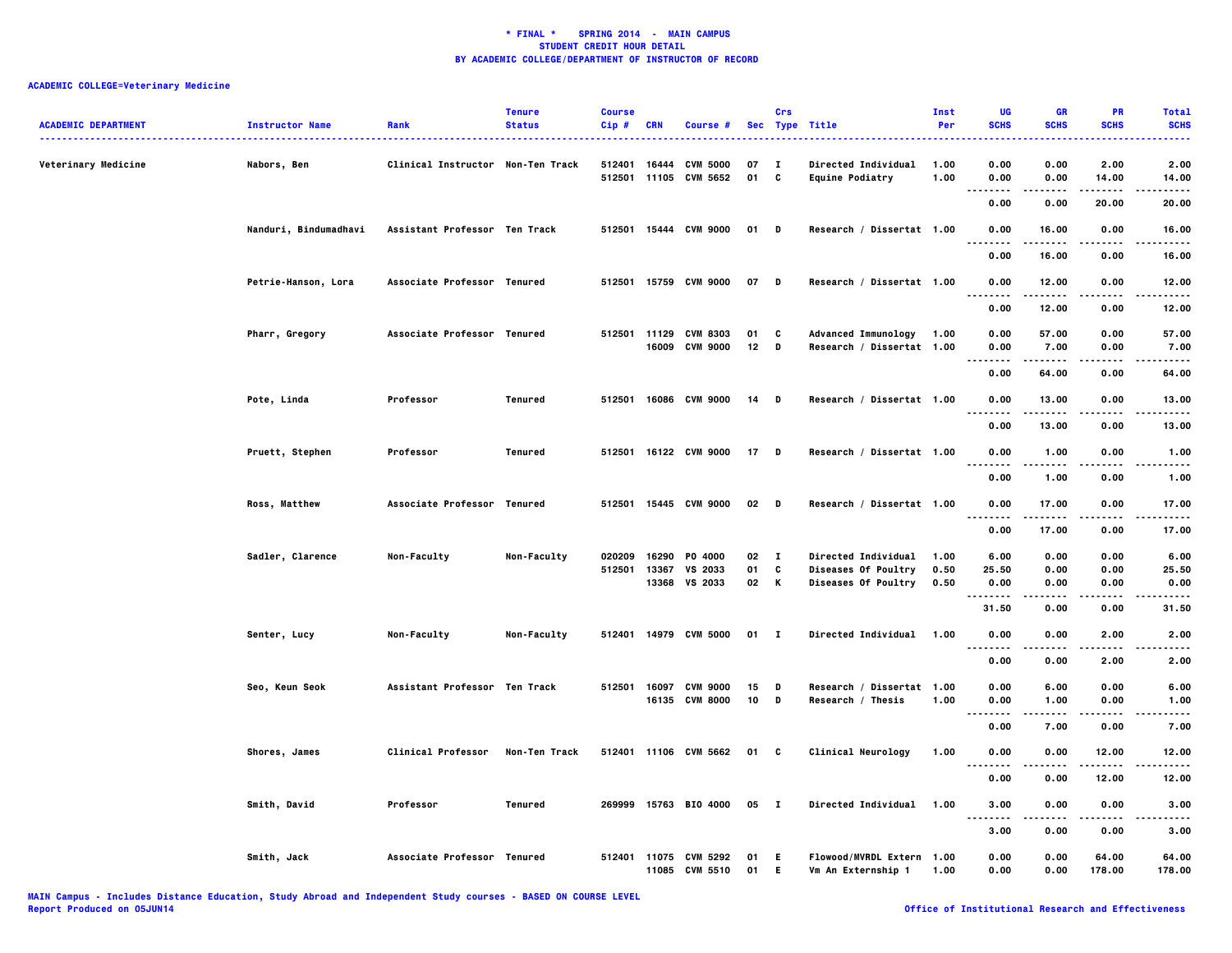| <b>ACADEMIC DEPARTMENT</b> | <b>Instructor Name</b> | Rank                              | <b>Tenure</b><br><b>Status</b> | <b>Course</b><br>$Cip$ # | <b>CRN</b>     | Course #                           |          | Crs               | Sec Type Title                                  | Inst<br>Per  | UG<br><b>SCHS</b>                | GR<br><b>SCHS</b> | <b>PR</b><br><b>SCHS</b> | <b>Total</b><br><b>SCHS</b> |
|----------------------------|------------------------|-----------------------------------|--------------------------------|--------------------------|----------------|------------------------------------|----------|-------------------|-------------------------------------------------|--------------|----------------------------------|-------------------|--------------------------|-----------------------------|
|                            |                        |                                   |                                |                          |                |                                    |          |                   |                                                 |              |                                  |                   |                          |                             |
| Veterinary Medicine        | Smith, Jack            | Associate Professor Tenured       |                                | 512401                   | 11086          | CVM 5520                           | 01       | Е.                | Vm An Externship 2                              | 1.00         | 0.00                             | 0.00              | 66.00                    | 66.00                       |
|                            |                        |                                   |                                |                          | 11087<br>11088 | <b>CVM 5530</b><br><b>CVM 5540</b> | 01<br>01 | E.<br>E.          | Vm An Externship 3<br>Vm An Externship 4        | 1.00<br>1.00 | 0.00<br>0.00                     | 0.00<br>0.00      | 32.00<br>12.00           | 32.00<br>12.00              |
|                            |                        |                                   |                                |                          | 11090          | <b>CVM 5560</b>                    | 01       | E.                | Adv Clin Rot 1                                  | 1.00         | 0.00                             | 0.00              | 57.00                    | 57.00                       |
|                            |                        |                                   |                                |                          | 11094          | <b>CVM 5570</b>                    | 01       | E.                | Adv Clin Rot 2                                  | 1.00         | 0.00                             | 0.00              | 20.00                    | 20.00                       |
|                            |                        |                                   |                                |                          | 11098          | <b>CVM 5580</b>                    | 01       | E.                | Adv Clin Rot 3                                  | 1.00         | 0.00                             | 0.00              | 5.00                     | 5.00                        |
|                            |                        |                                   |                                |                          | 11112          | <b>CVM 5772</b>                    | 01       | C                 | Canine Theriogenolog                            | 1.00         | 0.00                             | 0.00              | 20.00                    | 20.00                       |
|                            |                        |                                   |                                |                          | 16479          | <b>CVM 5000</b>                    | 08       | $\mathbf{I}$      | Directed Individual                             | 1.00         | 0.00                             | 0.00              | 3.00                     | 3.00                        |
|                            |                        |                                   |                                |                          | 16487          | <b>CVM 5000</b>                    | 09       | $\mathbf{I}$      | Directed Individual                             | 1.00         | 0.00                             | 0.00              | 4.00                     | 4.00                        |
|                            |                        |                                   |                                |                          |                |                                    |          |                   |                                                 |              | $\sim$ $\sim$<br>.<br>0.00       | 0.00              | 461.00                   | .<br>461.00                 |
|                            | Stockler, Ricardo      | Clinical Assist Pro Non-Ten Track |                                |                          |                | 512401 11062 CVM 5175              |          | 01 C              | Food Animal Med & Su 0.25                       |              | 0.00                             | 0.00              | 102.50                   | 102.50<br>.                 |
|                            |                        |                                   |                                |                          |                |                                    |          |                   |                                                 |              | 0.00                             | 0.00              | 102.50                   | 102.50                      |
|                            | Stokes, John           | Non-Faculty                       | Non-Faculty                    |                          |                | 512501 16232 CVM 7000              | 09       | - 1               | <b>Directed Individual</b>                      | 1.00         | 0.00<br>$\sim$ $\sim$<br>$- - -$ | 2.00              | 0.00                     | 2.00<br>----                |
|                            |                        |                                   |                                |                          |                |                                    |          |                   |                                                 |              | 0.00                             | 2.00              | 0.00                     | 2.00                        |
|                            | Swiderski, Cyprianna   | Associate Professor Tenured       |                                |                          |                | 512501 15446 CVM 9000              | 03       | D                 | Research / Dissertat 1.00                       |              | 0.00<br>.                        | 2.00              | 0.00<br>.                | 2.00<br>$- - - -$           |
|                            |                        |                                   |                                |                          |                |                                    |          |                   |                                                 |              | 0.00                             | 2.00              | 0.00                     | 2.00                        |
|                            | Syrcle, Jason          | Clinical Assist Pro Non-Ten Track |                                | 512401                   | 11097          | <b>CVM 5570</b>                    | 04       | E.                | Adv Clin Rot 2                                  | 1.00         | 0.00                             | 0.00              | 6.00                     | 6.00                        |
|                            |                        |                                   |                                |                          | 11122          | <b>CVM 8061</b>                    | 01       | s                 | Small Anim Surg Lit                             | 1.00         | 0.00                             | 3.00              | 0.00                     | 3.00                        |
|                            |                        |                                   |                                |                          | 512501 11071   | <b>CVM 5256</b>                    | 01       | E.                | Small Animal Surgery 1.00                       |              | 0.00                             | 0.00              | 198.00                   | 198.00                      |
|                            |                        |                                   |                                |                          |                | 16416 CVM 7000                     | 11       | $\mathbf{I}$      | <b>Directed Individual</b>                      | 1.00         | 0.00<br>$\cdots$                 | 3.00              | 0.00<br>-----            | 3.00<br>.                   |
|                            |                        |                                   |                                |                          |                |                                    |          |                   |                                                 |              | 0.00                             | 6.00              | 204.00                   | 210.00                      |
|                            | Thomas, Michael        | <b>Clinical Professor</b>         | Non-Ten Track                  |                          |                | 512401 11059 CVM 5162              | 01       | C                 | Diagnostic Imaging                              | 0.50         | 0.00<br>.<br>.                   | 0.00              | 82.00<br>.               | 82.00<br>.                  |
|                            |                        |                                   |                                |                          |                |                                    |          |                   |                                                 |              | 0.00                             | 0.00              | 82.00                    | 82.00                       |
|                            | Thomason, John         | Assistant Professor Ten Track     |                                | 512401                   | 11113          | <b>CVM 5802</b>                    | 01       | C                 | Pract. Clin. Onc.                               | 0.50         | 0.00                             | 0.00              | 17.00                    | 17.00                       |
|                            |                        |                                   |                                | 512501                   | 15653          | <b>CVM 8000</b>                    | 05       | D                 | Research / Thesis                               | 1.00         | 0.00                             | 4.00              | 0.00                     | 4.00                        |
|                            |                        |                                   |                                |                          | 16295          | <b>CVM 7000</b>                    | 10       | $\bf{I}$          | Directed Individual                             | 1.00         | 0.00                             | 2.00              | 0.00                     | 2.00                        |
|                            |                        |                                   |                                |                          |                | 512508 15376 CVM 8071              | 01       | C                 | Small Animal In Med                             | 1.00         | 0.00<br>.<br>$\sim$ $\sim$       | 1.00<br>.         | 0.00<br>.                | 1.00<br>.                   |
|                            |                        |                                   |                                |                          |                |                                    |          |                   |                                                 |              | 0.00                             | 7.00              | 17.00                    | 24.00                       |
|                            | Varela-Stokes, Andrea  | Assistant Professor Ten Track     |                                | 260505                   | 11143          | <b>CVM 8971</b>                    | 01       | C                 | Parasit Journal Club                            | 1.00         | 0.00                             | 5.00              | 0.00                     | 5.00                        |
|                            |                        |                                   |                                | 512401                   | 11060          | CVM 5163                           | 01       | B                 | Vet Parasitology                                | 0.50         | 0.00                             | 0.00              | 123.00                   | 123.00                      |
|                            |                        |                                   |                                | 512501                   | 15163          | <b>CVM 7000</b>                    | 01       | $\bf{I}$          | Directed Individual                             | 1.00         | 0.00                             | 3.00              | 0.00                     | 3.00                        |
|                            |                        |                                   |                                |                          | 15245          | <b>CVM 7000</b>                    | 04       | $\bf{I}$          | Directed Individual                             | 1.00         | 0.00                             | 3.00              | 0.00                     | 3.00                        |
|                            |                        |                                   |                                |                          | 15439          | <b>CVM 8000</b><br>15816 CVM 7000  | 01<br>07 | D<br>$\mathbf{I}$ | Research / Thesis<br><b>Directed Individual</b> | 1.00<br>1.00 | 0.00<br>0.00                     | 4.00<br>3.00      | 0.00<br>0.00             | 4.00<br>3.00                |
|                            |                        |                                   |                                |                          |                |                                    |          |                   |                                                 |              | $\sim$ $\sim$<br>.<br>0.00       | 18.00             | 123.00                   | 141.00                      |
|                            | Walters, Kevin         | Clinical Assist Pro Non-Ten Track |                                |                          |                | 512401 11111 CVM 5764              | 01 C     |                   | Adv Equine Repro                                | 0.50         | 0.00                             | 0.00              | 14.00                    | 14.00                       |
|                            |                        |                                   |                                |                          |                |                                    |          |                   |                                                 |              | 0.00                             | 0.00              | 14.00                    | 14.00                       |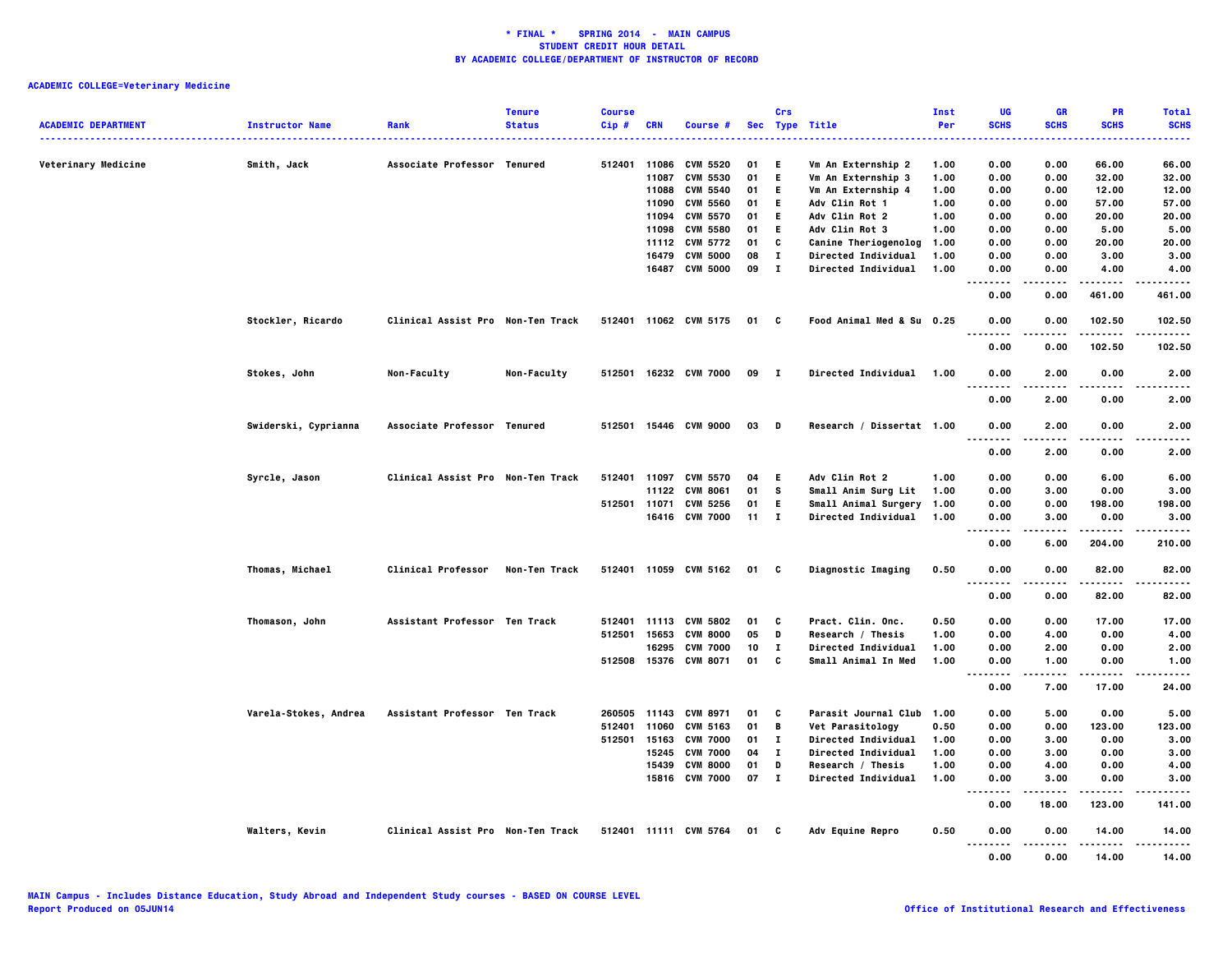| <b>ACADEMIC DEPARTMENT</b>                                  | <b>Instructor Name</b> | Rank                          | <b>Tenure</b><br><b>Status</b> | <b>Course</b><br>Cip# | <b>CRN</b>              | Course #                                                                |                            | Crs | Sec Type Title                                                                                             | Inst<br>Per | UG<br><b>SCHS</b>                                | GR<br><b>SCHS</b>                      | <b>PR</b><br><b>SCHS</b>                             | <b>Total</b><br><b>SCHS</b>                              |
|-------------------------------------------------------------|------------------------|-------------------------------|--------------------------------|-----------------------|-------------------------|-------------------------------------------------------------------------|----------------------------|-----|------------------------------------------------------------------------------------------------------------|-------------|--------------------------------------------------|----------------------------------------|------------------------------------------------------|----------------------------------------------------------|
| Veterinary Medicine                                         | Wan, Xiufeng           | Associate Professor Ten Track |                                | 512401<br>512501      |                         | 15886 CVM 8990<br>15818 CVM 9000                                        | 01 C<br>$10$ D             |     | Special Topic In CVM 1.00<br>Research / Dissertat 1.00                                                     |             | 0.00<br>0.00<br>0.00                             | 21.00<br>22.00<br>43.00                | 0.00<br>0.00<br>---------<br>0.00                    | 21.00<br>22.00<br>------<br>43.00                        |
|                                                             | <b>Wills, Robert</b>   | Professor                     | Tenured                        | 512401<br>512501      | 11054<br>15231<br>16084 | <b>CVM 5022</b><br>11131 CVM 8503<br><b>CVM 7000</b><br><b>CVM 9000</b> | 01 C<br>01 C<br>03<br>13 D |     | Veterinary Epidemiol 1.00<br>Epidemiology/Biostat 1.00<br>Directed Individual<br>Research / Dissertat 1.00 | 1.00        | 0.00<br>0.00<br>0.00<br>0.00<br>--------<br>0.00 | 0.00<br>21.00<br>1.00<br>2.00<br>24.00 | 164.00<br>0.00<br>0.00<br>0.00<br>--------<br>164.00 | 164.00<br>21.00<br>1.00<br>2.00<br>-----------<br>188.00 |
| ====================================<br>Veterinary Medicine |                        |                               |                                |                       |                         |                                                                         |                            |     |                                                                                                            |             | ========<br>866.00<br>========                   | --------<br>430.00                     | --------<br>6018.00<br>=======                       | ==========<br>7314.00<br>==========                      |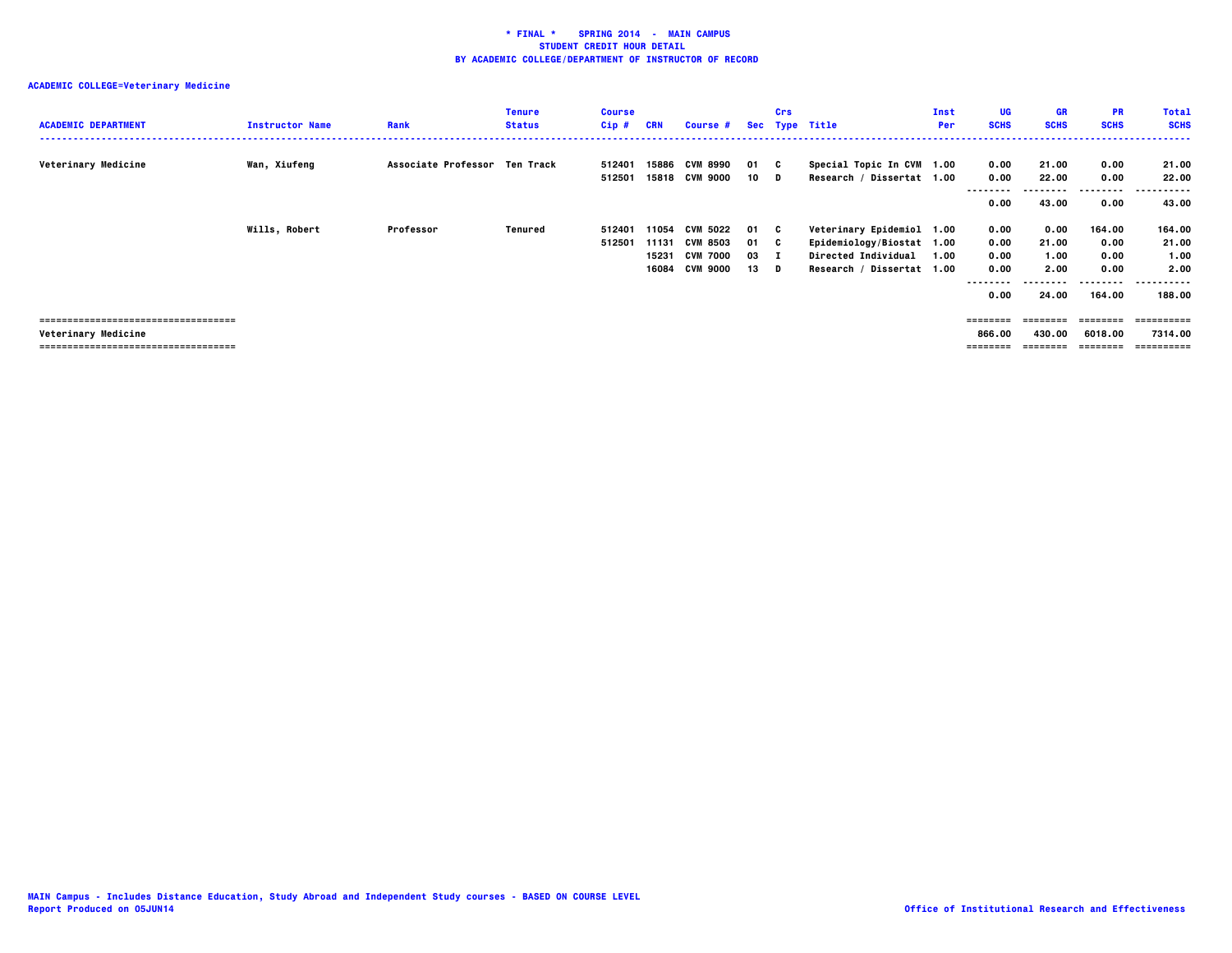# **ACADEMIC COLLEGE=Academic Affairs**

| <b>ACADEMIC DEPARTMENT</b>                                                                                 | <b>Instructor Name</b> | Rank              | Tenure<br><b>Status</b> | <b>Course</b><br>$Cip$ # | CRN | Course # Sec Type Title |      | Crs |                           | Inst<br><b>Per</b> | <b>UG</b><br><b>SCHS</b>       | GR<br><b>SCHS</b>         | <b>PR</b><br><b>SCHS</b>     | Total<br><b>SCHS</b>  |
|------------------------------------------------------------------------------------------------------------|------------------------|-------------------|-------------------------|--------------------------|-----|-------------------------|------|-----|---------------------------|--------------------|--------------------------------|---------------------------|------------------------------|-----------------------|
| African American Studies                                                                                   | Sellers, Jabari        | Grad Teach Assist | Not Applicable          | 050201                   |     | 10003 AAS 1063          | 02 C |     | Intro to African Ame 1.00 |                    | 138.00<br>---------<br>138.00  | 0.00<br>---------<br>0.00 | 0.00<br>.<br>0.00            | 138,00<br>.<br>138,00 |
| =====================================<br>African American Studies<br>===================================== |                        |                   |                         |                          |     |                         |      |     |                           |                    | ========<br>138.00<br>======== | 0.00<br>========          | --------<br>0.00<br>======== | 138,00<br>==========  |